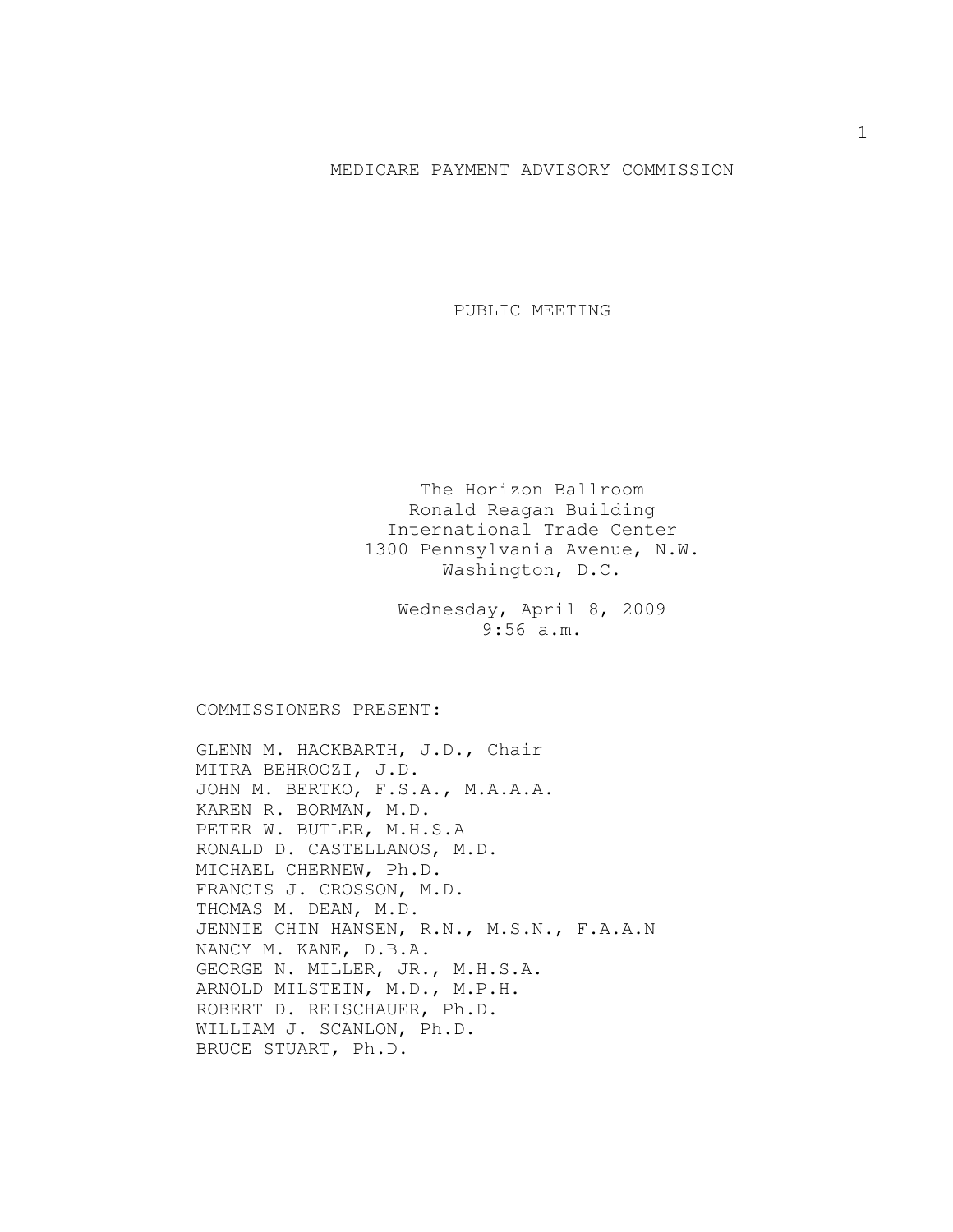|                                                                                                                      | 2    |
|----------------------------------------------------------------------------------------------------------------------|------|
| AGENDA                                                                                                               | PAGE |
| Communicating with beneficiaries and shared<br>decision-making<br>-- Joan Sokolovsky, Hannah Neprash                 | 3    |
| Impact of physician self-referral on use of imaging<br>services within an episode<br>-- Ariel Winter, Jeff Stensland | 68   |
| Medicare payment systems and follow-on biologics<br>-- Joan Sokolovsky, Kim Neuman,<br>Nancy Ray, Hannah Miller      | 107  |
| Public Comment                                                                                                       | 133  |
| MIPPA MA payment report<br>-- Scott Harrison, Carlos Zarabozo, David Glass                                           | 137  |
| MIPPA MA/FFS Quality Report - Update<br>-- John Richardson, Carlos Zarabozo                                          | 205  |
| Medical education in the U.S. - Supporting<br>long-term delivery system reforms<br>-- Cristina Boccuti, Craig Lisk   | 244  |
| Public Comment                                                                                                       | 298  |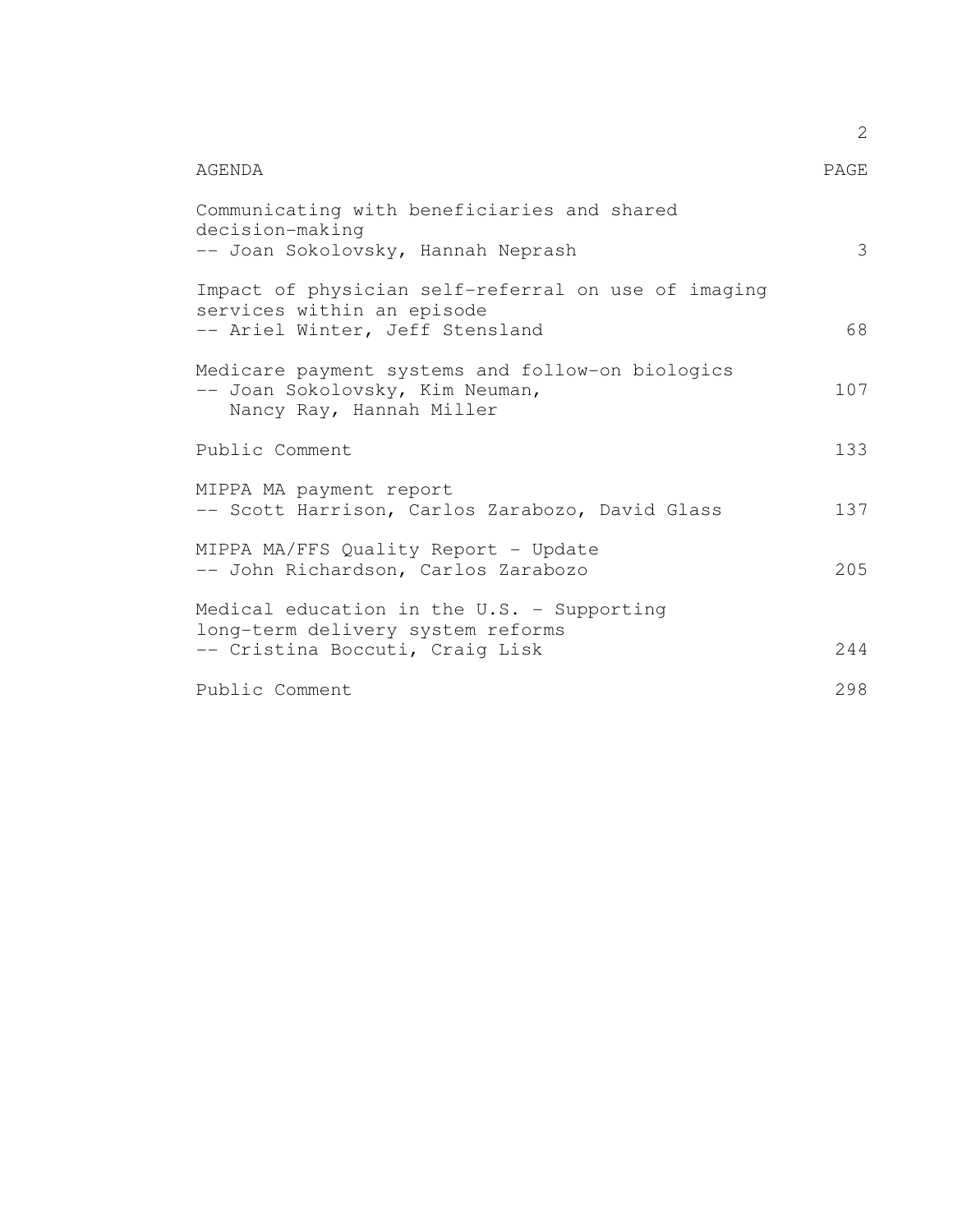P R O C E E D I N G S MR. HACKBARTH: Welcome to the public audience. I apologize for the late start. Our first session today is about communicating with beneficiaries and shared decision-making. Joan, are you going to lead the way? DR. SOKOLOVSKY: I will. 8 MR. HACKBARTH: Okay. Thank you. DR. SOKOLOVSKY: Good morning. This morning, we'd like to present some preliminary material that's part of our ongoing work on beneficiary education. As some of you may remember, we have developed a series of beneficiary -- MR. HACKBARTH: Could you pull the microphone a little bit closer? 15 DR. SOKOLOVSKY: Okay. As some of you may remember, we have developed a series of beneficiary-centered projects. Some of the past work includes focus groups and surveys on how Medicare beneficiaries made choices about Part D plans, how Medicare could increase participation in programs like the Medicare Savings Program, and a regular series of focus groups and beneficiary surveys to gather the beneficiary perspective on a range of issues.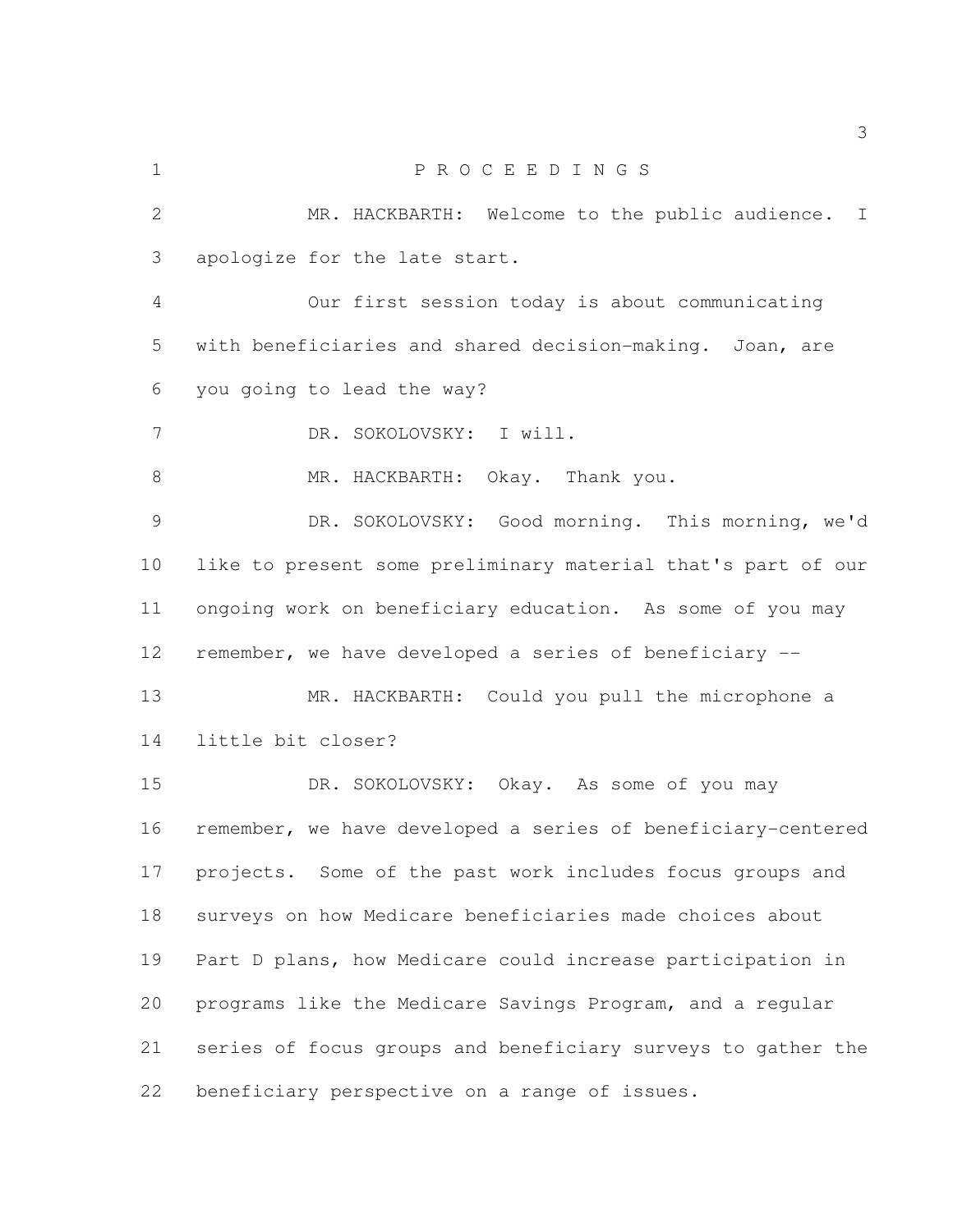Today's presentation is not for June chapter. It's more of a progress report on the work that we've been doing this past year and how best to communicate with Medicare beneficiaries. We hope to develop the material into a chapter for next year, and we're looking for your guidance on additional areas of research that we should be looking into.

 Jennie, you asked us last year to look at the issue of health literacy and the elderly population, and Hannah is going to present our findings from that research this morning. And then I'm going to tell you about our site visits to Dartmouth Hitchcock and Massachusetts General Hospitals to look at models of shared decision-making between patients and providers.

 To date, we have found that to best communicate with beneficiaries, Medicare must take into account how they learn and when information is most useful. One communication strategy is focused on shared decision-making, providing people with knowledge about their conditions and treatment options so they can participate with their physicians in making treatment decisions that reflect their values and preferences.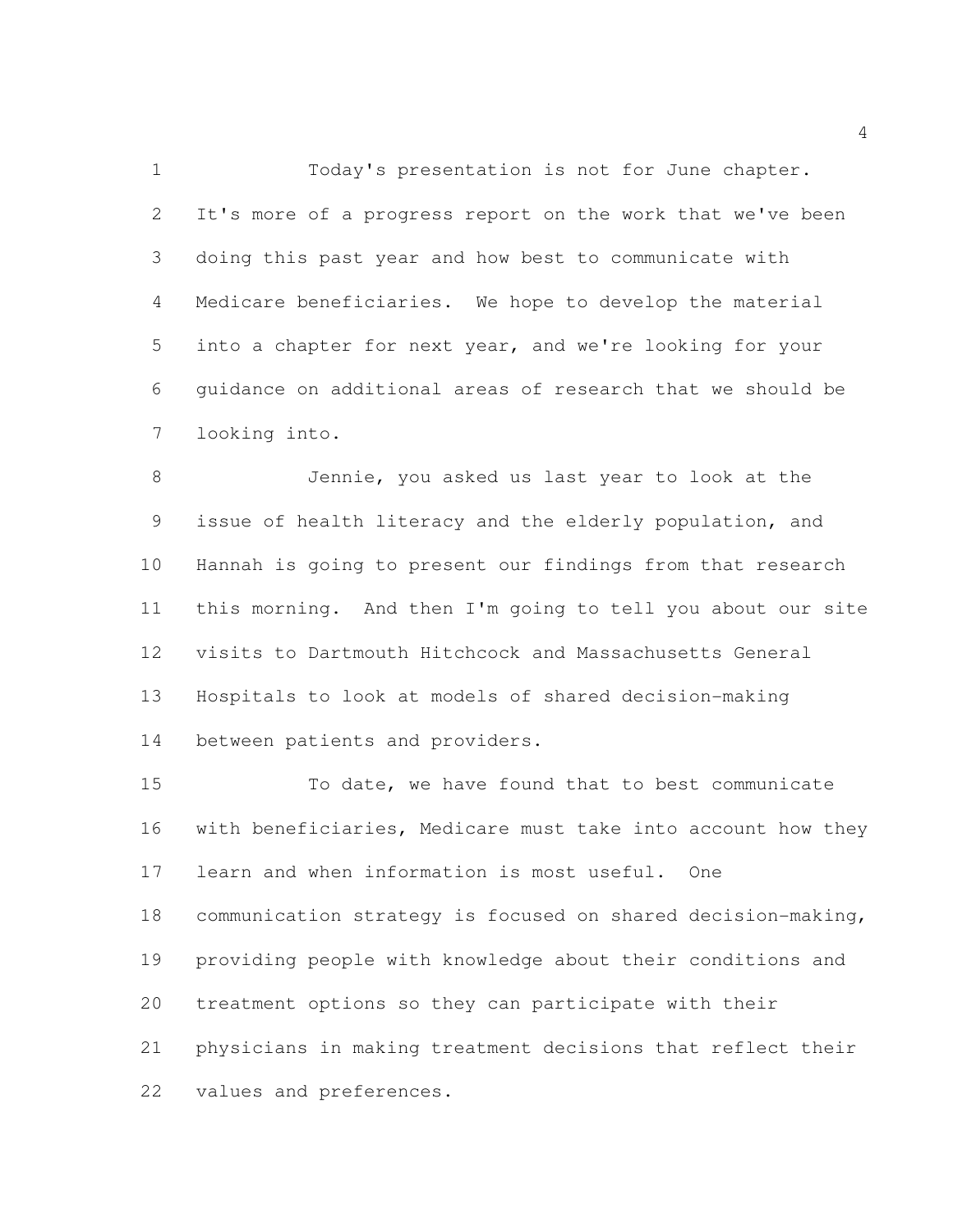Analysts believe that shared decision-making may help reduce unwarranted variation in use of discretionary services, and we'll be looking at some of the challenges involved in implementing it. But, first, Hannah is going to talk to you about what we've learned about the elderly and health literacy.

 MS. NEPRASH: Health literacy is defined by the IOM as "the degree to which individuals have the capacity to obtain, process, and understand basic health information and services needed to make appropriate health decisions." A survey of health literacy conducted by a division of the Department of Education found that adults aged 65 and older had lower average health literacy than younger adults, with roughly 30 percent of elderly adults falling into the worst health literacy category compared with the overall survey average of 14 percent in the worst category. Additionally, adults receiving Medicare or Medicaid also had lower average health literacy than adults with privately purchased or employer-provided insurance.

 Researchers have found, after controlling for demographic and socioeconomic factors, including income, that low health literacy is associated with poor health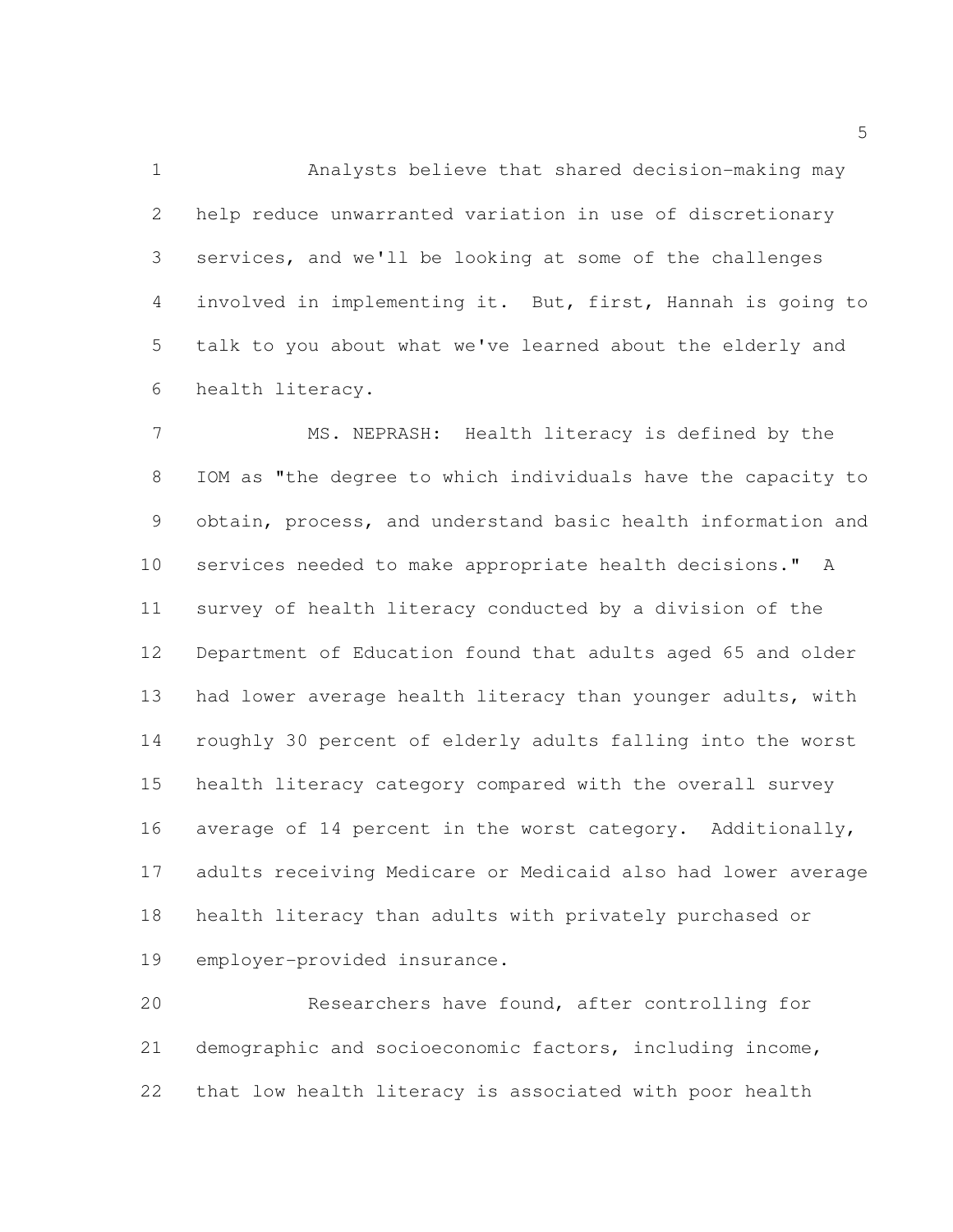outcomes. Studies show that elderly adults with poor health literacy were more likely to be in poor physical and mental health, knew less about their chronic disease than adults with high health literacy, were less likely to receive preventive care, such as influenza vaccines and mammograms, and were hospitalized more. Finally, poor health literacy was found to more accurately predict all-cause mortality and cardiovascular deaths than self-reported education.

 While many researchers have assessed levels of health literacy among the general and Medicare-specific population, fewer have studied how health literacy affects health care decision-making. The existing research suggests that adults with low health literacy are more likely to get information on health issues from radio and television as opposed to their high health literacy counterparts who get information from written sources, such assurance peoples, 17 magazines, brochures, and the Internet. Other researchers found that those with low health literacy may be more likely to indicate desire to delegate insurance coverage decisions. They may also be more likely to view more information and decision options as unwelcome burdens.

These research findings on knowledge and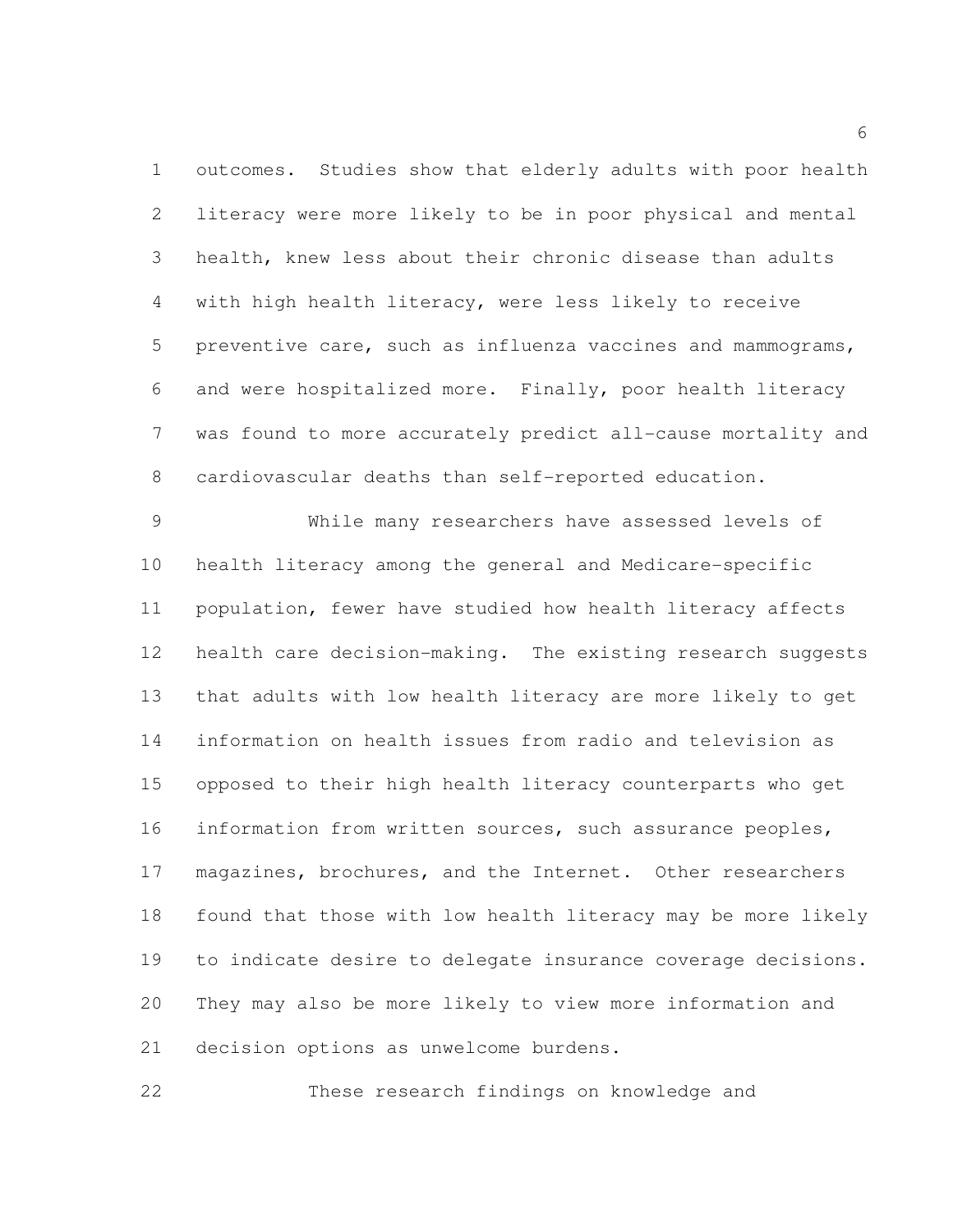communication emphasize the importance of taking into account individual beneficiary factors when designing a communication and information presentation strategy. Multiple modes of communication may be one way to address the demographic and cognitive issues of Medicare beneficiaries. Current research suggests that when patients discuss treatment options with their health care provider, providers tend to emphasize pros over cons of the treatment decision in question. There is additional evidence suggesting that patients' goal in making treatment decision are not always what the provider assumes them to be. In one study, researchers surveys patients and providers to assess their rankings of key facts and goals for 14 treatment decisions. When providers were asked to choose the top three things patients should know about chemo and hormonal therapy for breast cancer, not on selected side 17 effects or risks; whereas, almost one-quarter of patients

surveyed expressed wanting to know about serious side

effects.

 When patients and providers were asked to choose their top three goals and concerns for the same 14 treatment decisions, none of the conditions had the same top three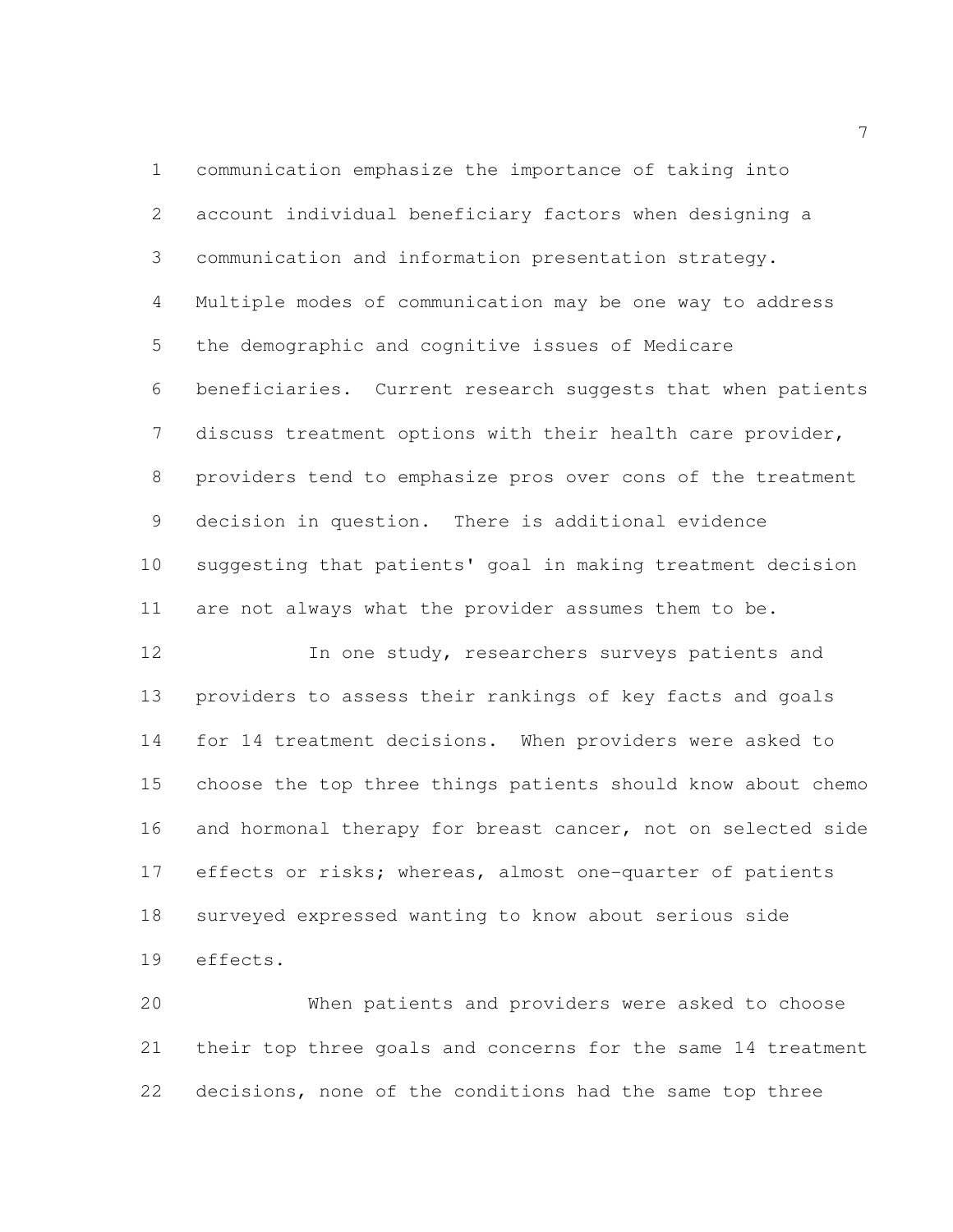items. Providers had a tendency to cluster around a few goals such as keeping the breast, living as long as possible, and looking natural without clothes for breast cancer decisions, while patients were much more diverse in their goals.

 Now I will turn it back over to Joan who will tell you about our site visits to Dartmouth and Massachusetts General.

 DR. SOKOLOVSKY: Thanks. So shared decision- making is a way to facilitate patient participation in decision-making by getting them the information about clinical alternatives and an opportunity to express their preferences. For example, breast cancer patients are informed that there is no difference in average survival 15 rates for lumpectomy compared to mastectomy, but that there are other trade-offs with both procedures that they should consider. It includes the use of patient decision aids. These are tools that give a patient objective information on all treatment options for a given condition. They present the risks and benefits and help patients understand how likely it is that those benefits or harms would affect them. They can be written, web-based, or videos. The ones used in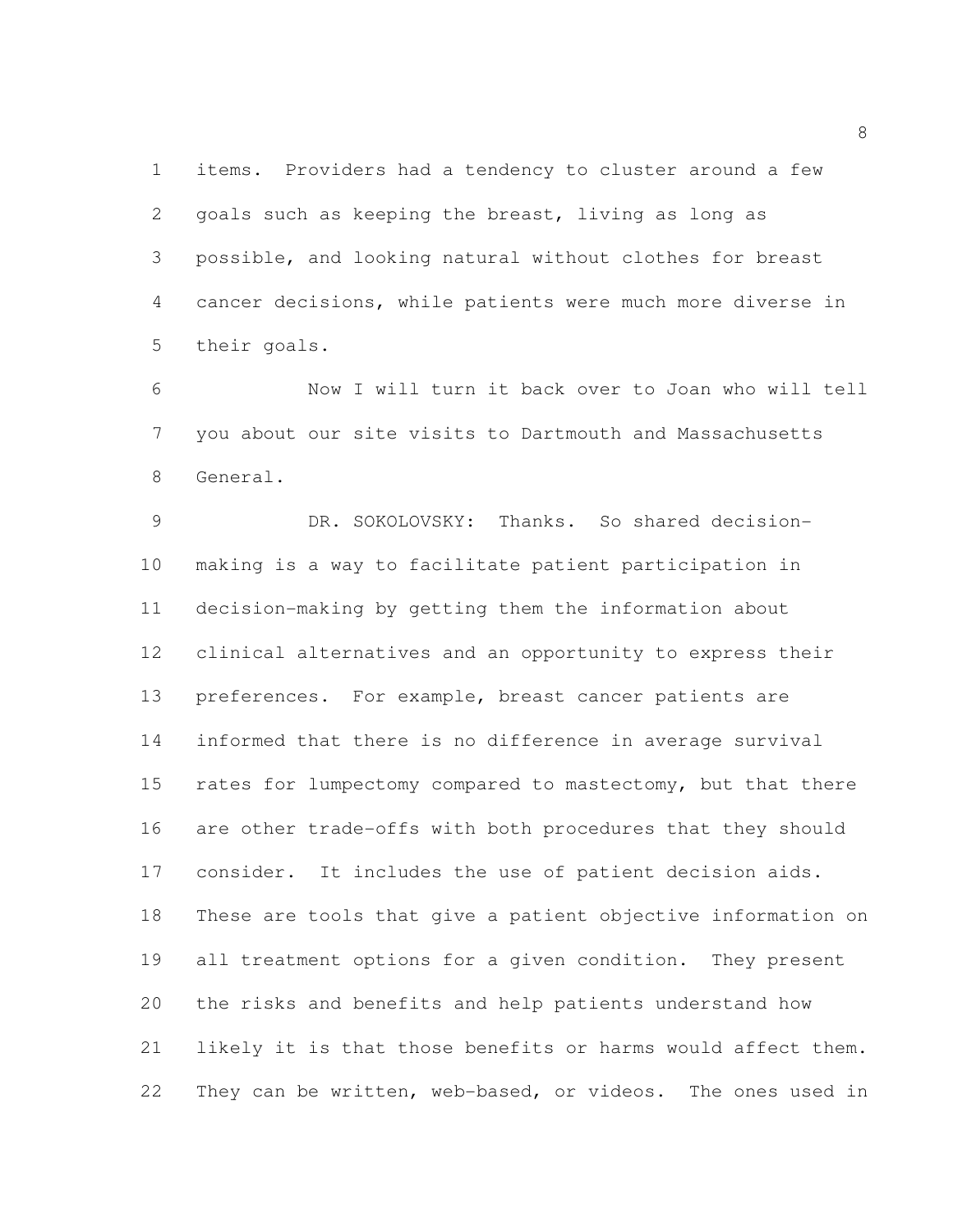the sites that we visited were multimedia, combining many ways of presenting information, including video clips of patients discussing how and why they made different decisions.

 Shared decision-making clearly is not appropriate for all decisions. It wouldn't be of use in an emergency situation or when the medical evidence is unambiguous. It's used generally for preference-sensitive procedures when medical evidence is unclear about which treatment option is best. The goal is to reduce unwarranted variation by ensuring that these procedures are chosen by informed patients who value the possible benefits more than the potential harms.

14 The Cochrane Collaboration, an international, nonprofit, independent organization that produces and disseminates reviews of medical evidence on health care interventions, looked at 55 randomized, controlled studies of the use of patient decision aids as part of its shared decision-making program. Compared to usual care, patients using these aids had greater knowledge of their treatment options, fewer people were passive or undecided about their treatment, and exposure to these aids resulted in reduced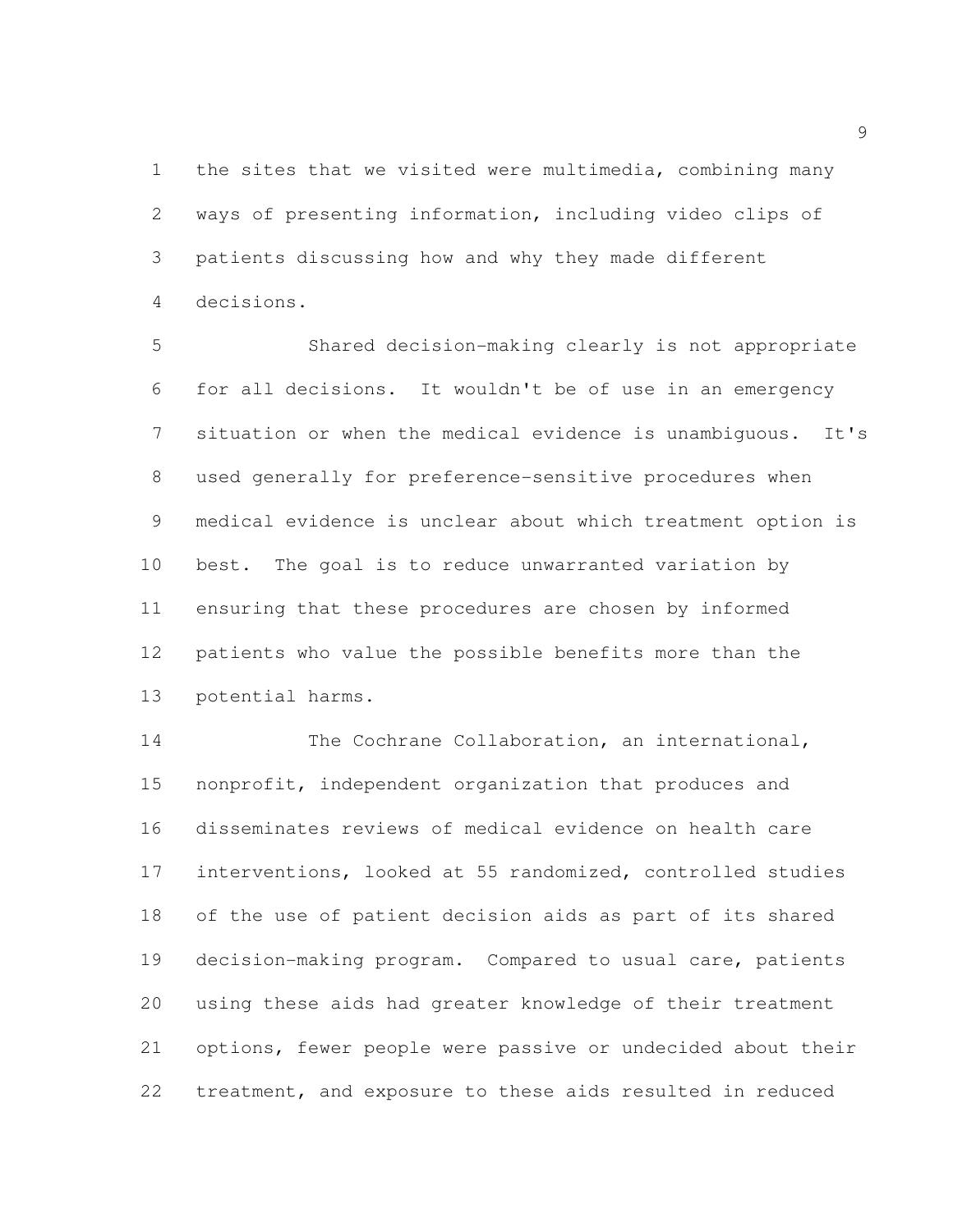rates of elective invasive surgery in favor of more

conservative options. Of course, the rates varied by study.

 In addition, surveys have generally shown that physicians have a positive attitude toward shared decision- making. For example, a 2004 survey of orthopedic surgeons found that the majority thought that shared decision-making was an excellent or good idea. The most important benefit they cited was that it increased patient comprehension of their condition and the potential treatment options, but few had attempted to implement it within their practice. They reported that the most important barrier was the fear that it would take lots of time and interfere with office work flow.

14 A more recent survey of primary care physicians had similar results. Ninety-three percent said that the principles of shared decision-making sounded good. Most think it is very important for patients to be well informed, especially about their chronic conditions, but most don't think that their patients currently are well informed. And 45 percent thought that the main barrier to use of shared decision-making was lack of time for detailed discussion. So it seemed from our preliminary research and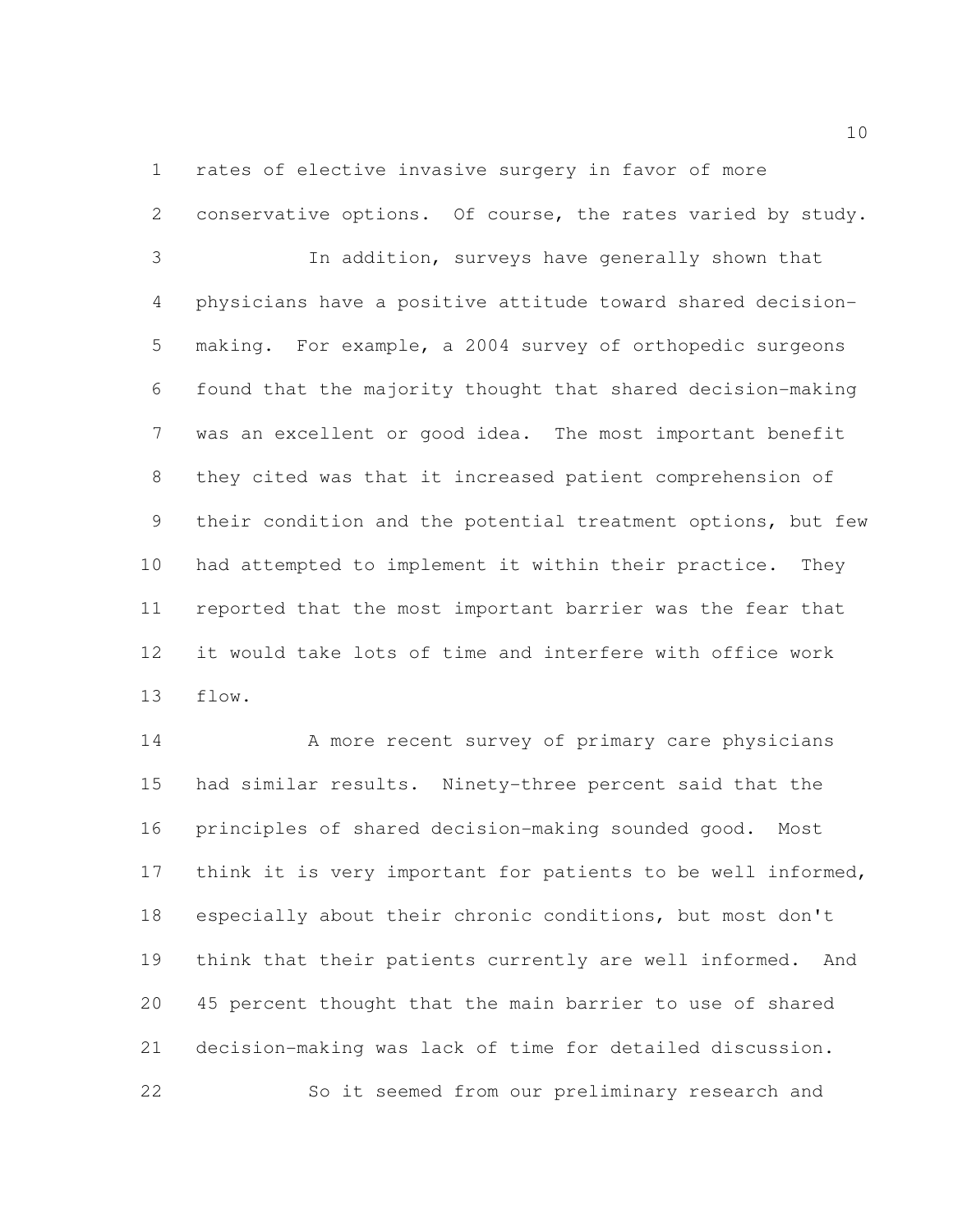interviews that an important reason why there has not been widespread adoption of shared decision-making is not because 3 of opposition to the concept but, rather, difficulties in implementing it within programs without disrupting office work. So we visited two sites -- Dartmouth Hitchcock Medical Center Massachusetts General Hospital -- both of which had been in the forefront of research on how to implement shared decision-making. At Dartmouth, the main focus has been on specialty care, and at Massachusetts General, the focus has been on primary care. And both of them use the same multimedia decision aids.

 Although the different focuses of the two sites suggested many contrasts, which I'll talk about in a little while, there was some general themes that emerged from our visit. They both stressed the importance of getting physician support before trying to implement a program. And while these programs are physician initiatives in both sites, that doesn't mean that physicians are involved in the day-to-day operation of the program. In fact, organizers at both sites emphasized that these programs could only work if they fit into the way physicians practice. If the program created more work or interrupted the work flow in the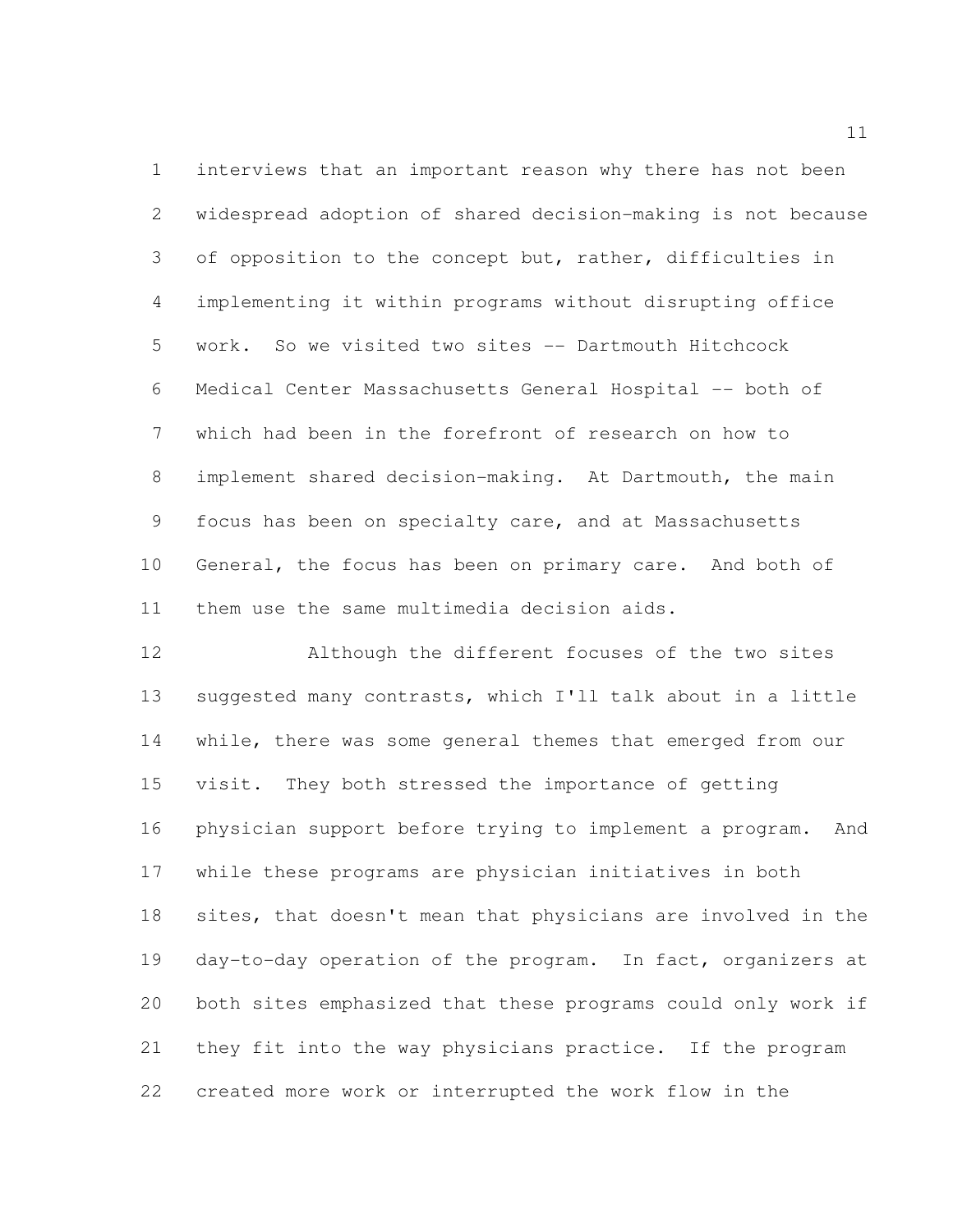office, it was unlikely to be widely adopted. Programs also, we found, have more impact when there is a feedback loop that ensures that physicians meet with patients after they've seen the decision aid.

 Let me take you through the steps involved in one shared decision-making program. I should emphasize that this is not what we'd call a typical program. I don't know if there is a typical program. It's probably the most comprehensive program we saw, and that's the shared decision-making program at Dartmouth for breast cancer patients. It is part of a comprehensive, coordinated care system for newly diagnosed breast cancer patients. It requires no additional work for the surgeons. Patients are automatically prescribed decision aids upon diagnosis and asked to complete a survey after they viewed the aid. This first aid is basically about the choice between a lumpectomy and a mastectomy. Counselors are available to help patients with the material as well as other issues that they may face.

 When the surgeon sees the patient, she has the survey results in hand, which indicate the patient's values and preferences, as well as measures of how well she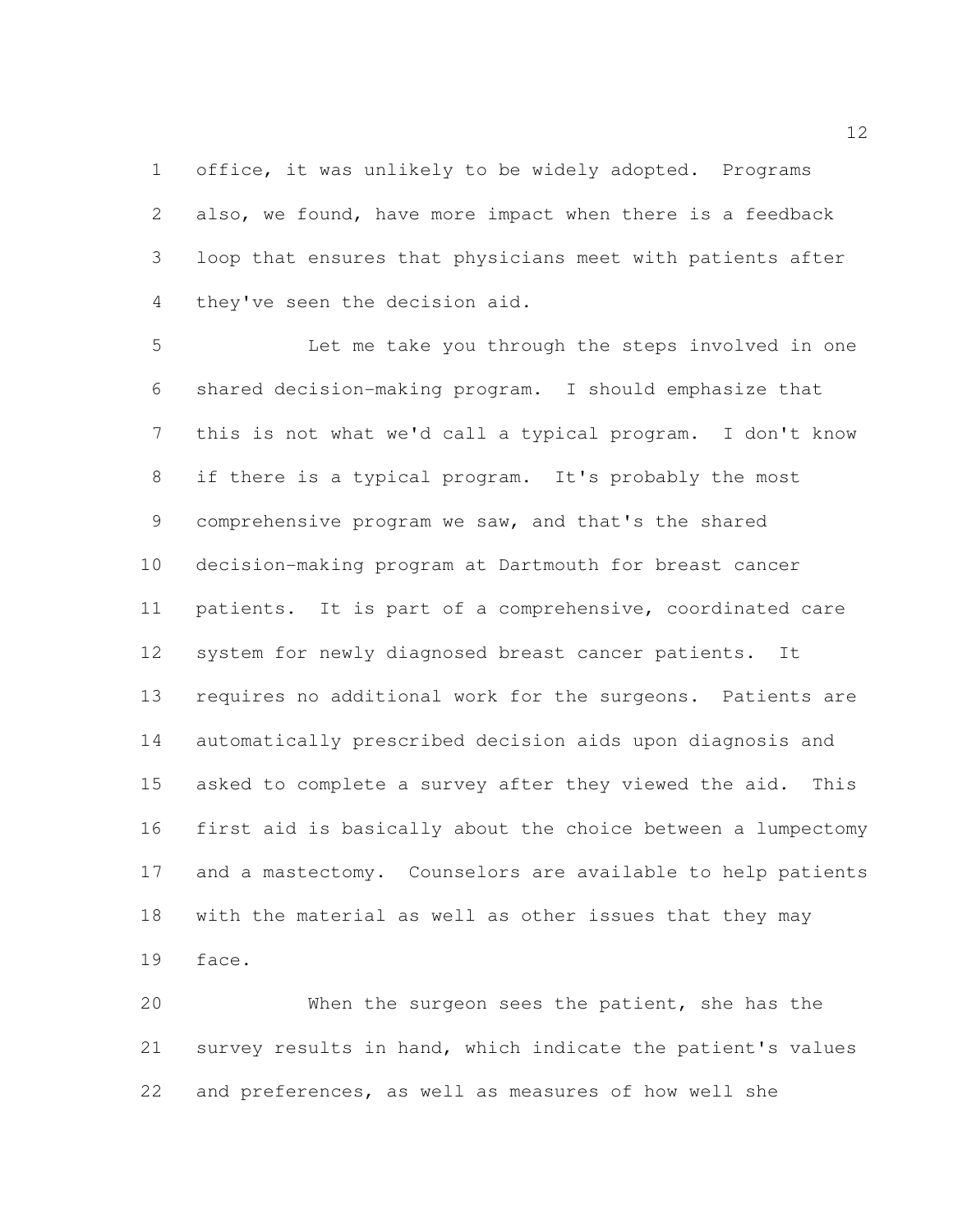understood the material covered in the decision aid. This feedback loop where physicians meet with patients after they've seen the decision aid is very significant.

 For example, if the patient's decision does not seem to accord with their values, for example, a patient who says that the most important thing to her is keeping her breasts and then says what she wants is a full mastectomy, the physician may ask the patient to view the video again. Following the surgery, the program has two additional decision aids -- one on follow-up treatments and one on reconstructive surgery.

 Program organizers at both sites stress the importance of implementing shared decision-making and primary care. But the differences seem especially significant. Let me give you a few examples.

 Specialists are more likely to have a limited number of decision aids to prescribe for their patients. Primary care physicians deal with a wider range of issues. Organizers at Massachusetts General identified 22 different decision aids that are available for use by primary care physicians. This includes decision aids on cancer screening, diabetes, heart disease, depression, advance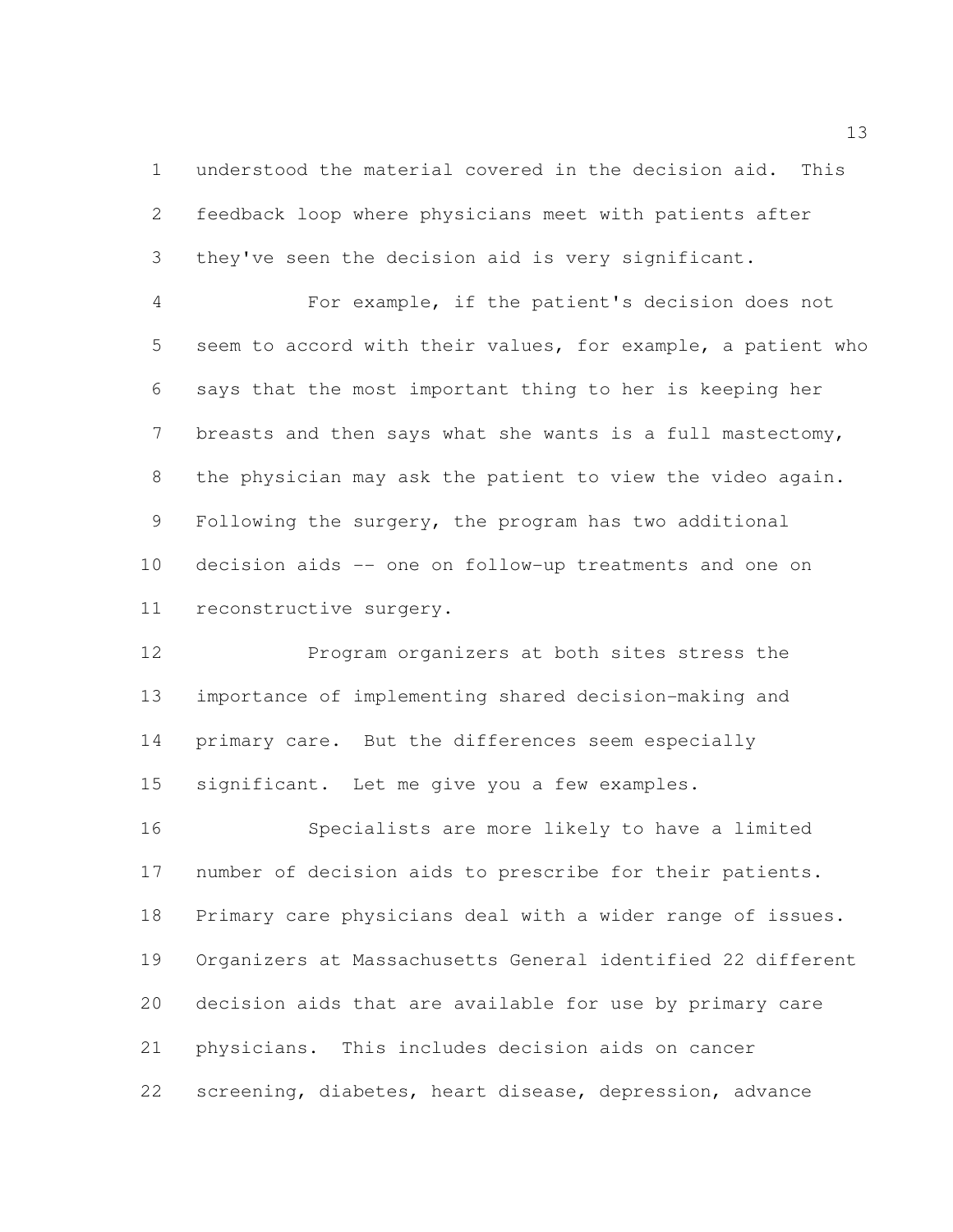directives, and general health. Physicians are less likely to know before a patient visit which decision aids may be appropriate.

 Program organizers at Massachusetts General told us that the most prescribed programs were those for PSA testing, colon cancer screening options, advance directives, and chronic lower back pain.

 Another challenge in primary care is that patients may find decision aids less salient than decision aids involving subjects like cancer treatment or back surgery. Specialists prescribe decision aids at a time when the information is most useful to patients: before meeting with the physician to make a treatment decision. The patient has 14 an incentive to study the material. The physician can then spend more time with the patient answering questions and discussing the options and less time explaining the basics of the diagnosis and the treatment options.

 On the other hand, patients may not be willing to invest the same amount of time and energy to understand the advantages and disadvantages of, for example, different cancer screening options. Specialists are also more likely to get the results of the patient survey and have a chance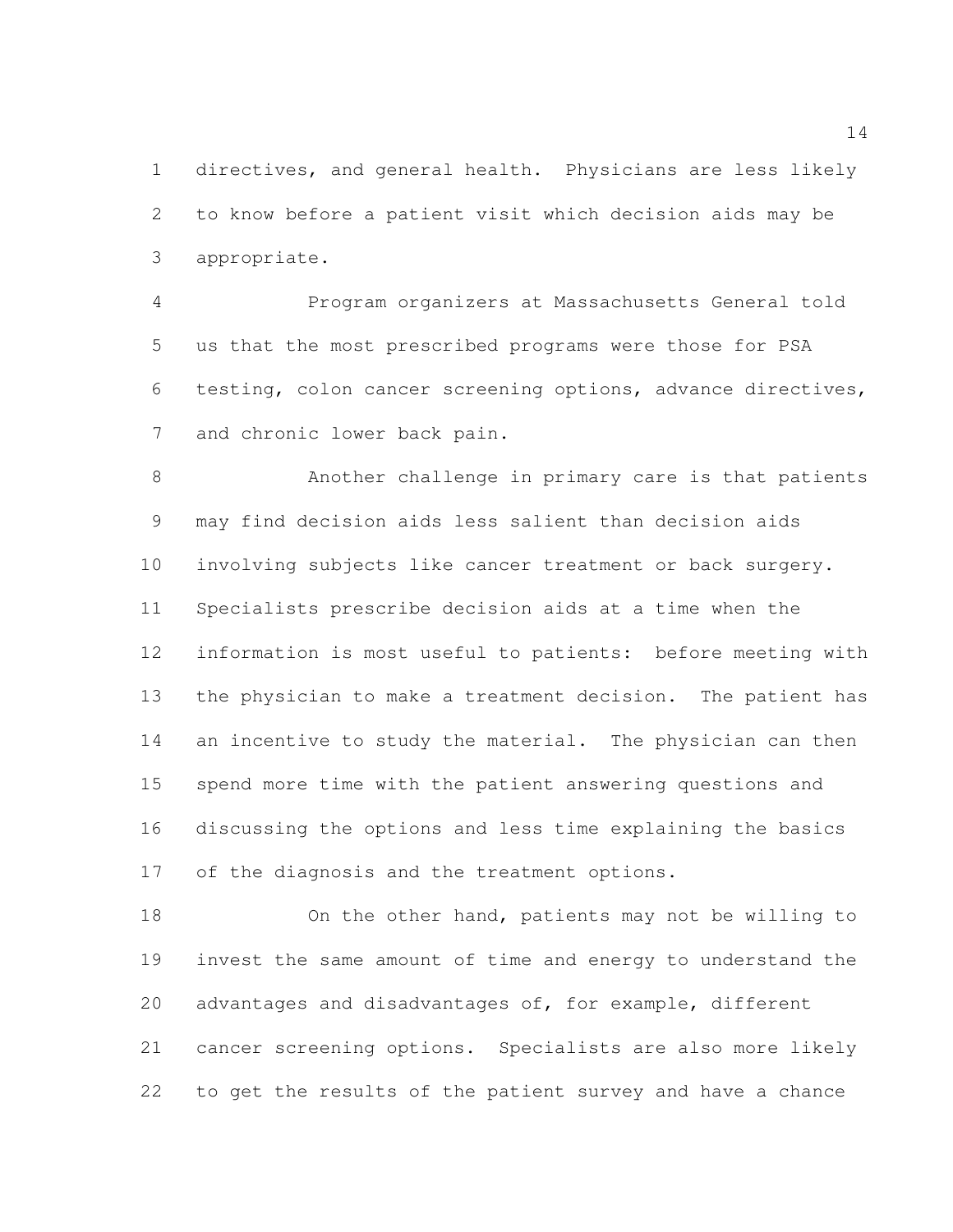to discuss it with the patient.

| $\mathbf{2}$   | Nevertheless, physicians believe implementing                |
|----------------|--------------------------------------------------------------|
| 3              | these programs in primary care is very important. For        |
| $\overline{4}$ | example, we spoke to an orthopedic surgeon who said that his |
| 5              | eventual goal was to move the shared decision-making, as he  |
| 6              | called it, upstream. He said say, for example, for lower     |
| 7              | back pain, if the patient got the decision aid from their    |
| 8              | primary care doctor, it might eliminate some unneeded        |
| $\mathsf 9$    | imagine and result in fewer referrals to the orthopedist;    |
| 10             | but the referrals that he did get would be for patients who  |
| 11             | were more likely to be appropriate candidates for surgery.   |
| 12             | Physicians at both sites mentioned that shared               |
| 13             | decision-making programs in their institutions were          |
| 14             | implemented despite the negative incentives created by a     |
| 15             | fee-for-service payment system. For example, again,          |
| 16             | surgeons might expect to see fewer patients electing back    |
| 17             | surgery if they engaged in shared decision-making.<br>The    |
| 18             | specialists we talked to believed a different payment        |
| 19             | structure would facilitate wider dissemination of the        |
| 20             | programs. Several suggested that shared decision-making      |
| 21             | would go very well in an accountable care organization.<br>A |
| 22             | number noted that primary care decision-making would fit     |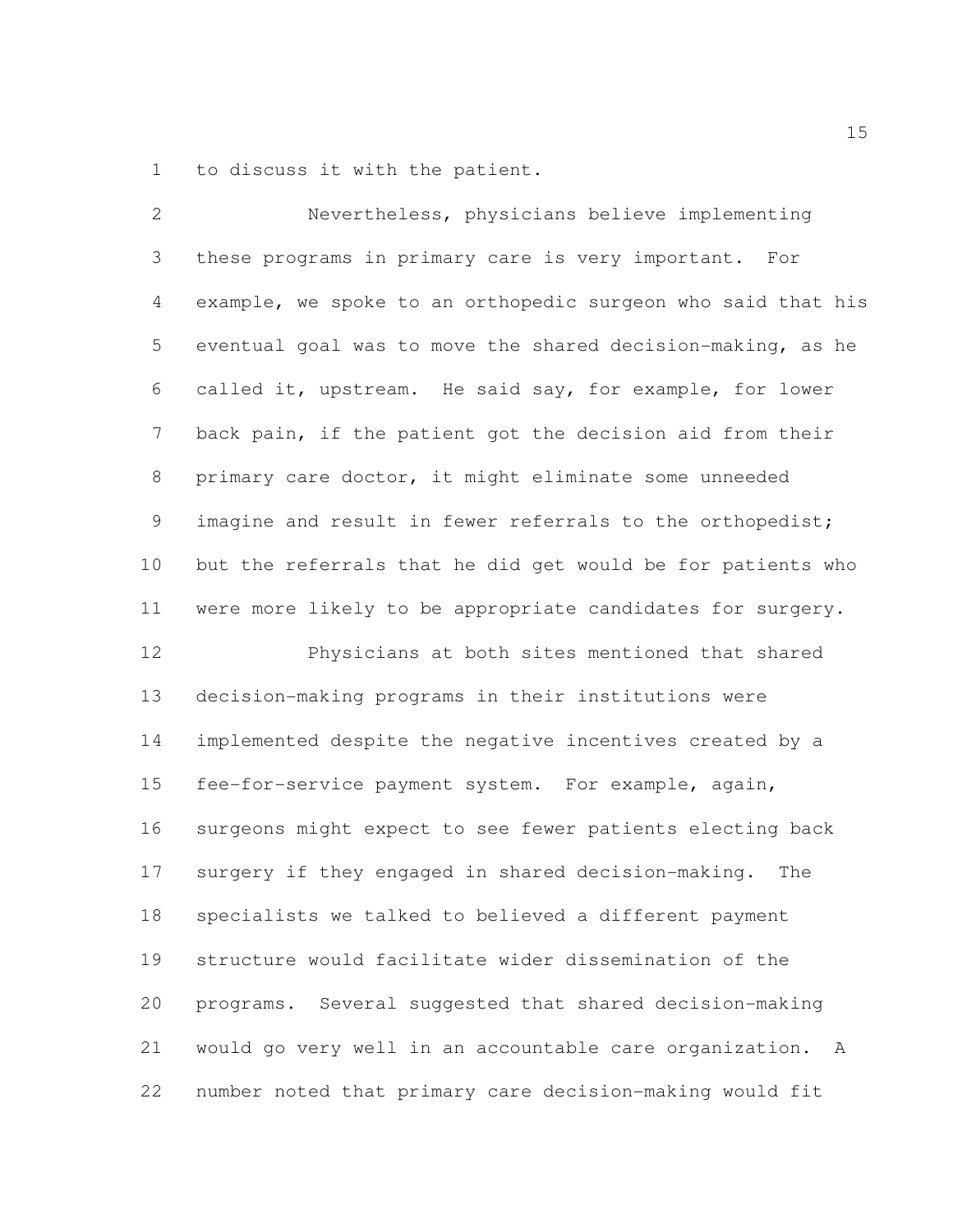with the incentives of a medical home. One interviewee suggested that shared decision-making would also be appropriate in payment systems based on episodes of care. However, no one suggested that shared decision-making was only possible in an organized delivery system, and this is an issue that we'd like to look more into in the future.

7 In May 2007, Washington became the first state to endorsed shared decision-making. The legislature directed the health care authority to enact a demonstration project at one or more multi-specialty group practices that are providing state-purchased care. These sites must incorporate decision aids into preference-sensitive care areas and complete an evaluation of their impact.

 Group Health of Puget Sound is going to be the 15 site of this demonstration. They've spent more than a year getting ready for the project, primarily talking to physicians and getting their input on how the program should 18 be implemented. In fact, this month they've started implementing the program, and much of the initial work, again, was discussions with physicians. We plan to study this demonstration and see what we can learn from their 22 efforts. Other states, in fact, are actively considering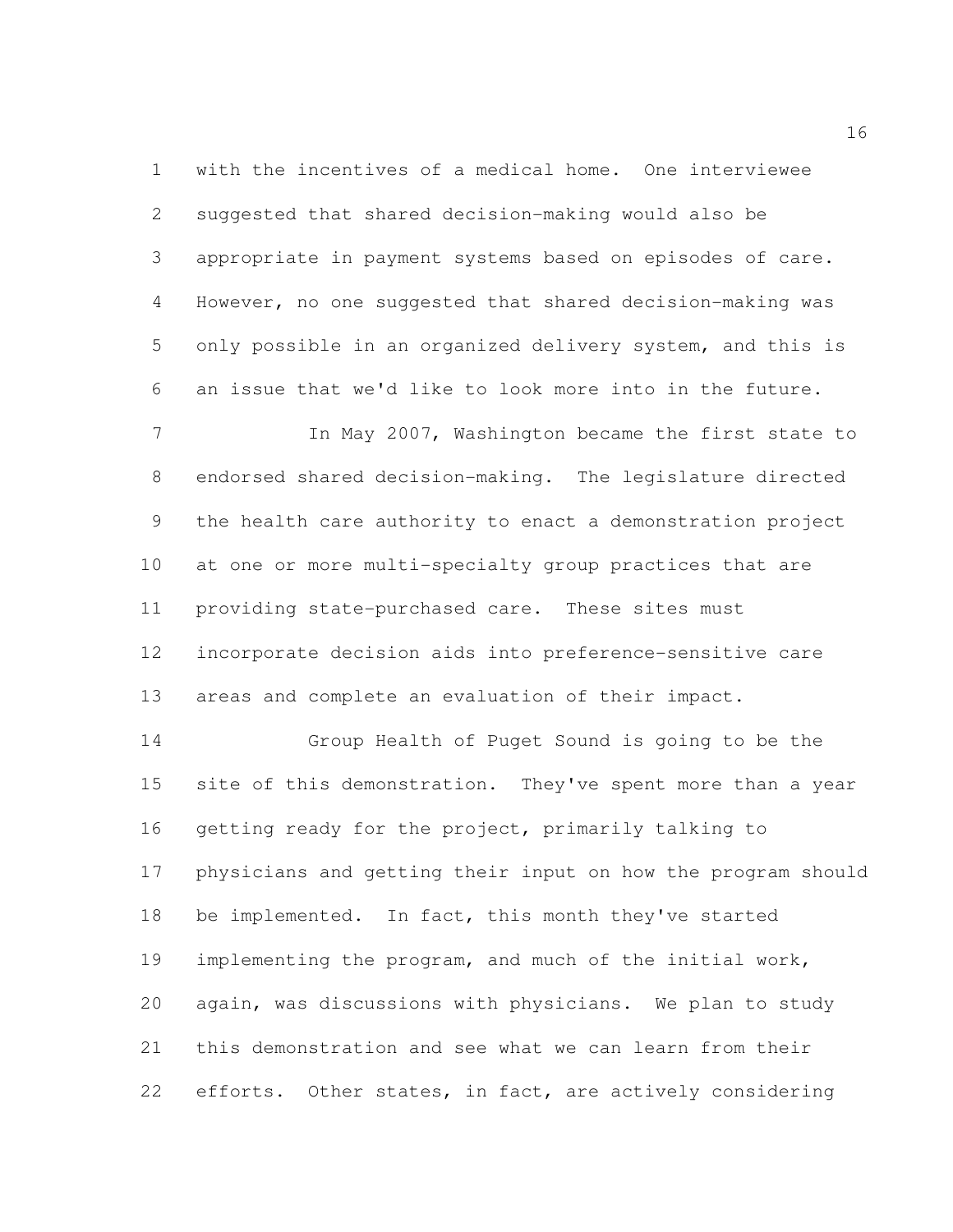similar initiatives.

 So we present the following questions for your discussion: First, do you have any suggestions for our wider beneficiary-centered agenda? Secondly, how can shared decision-making programs be used in primary care? 8 And, finally, is widespread adoption of shared decision-making possible given the incentives of a fee-for- service payment system? And we would like your guidance on additional work you'd like to see in this area. MR. HACKBARTH: Okay. Let's begin with round one questions, clarifying questions for Joan or Hannah. MR. BUTLER: This is one of those areas where I'm not sure whether it would make a lot of difference based on the socioeconomic differences, racial differences, literacy- language differences. Could you share a little bit more about the characteristics of the two populations as you went and saw it at Dartmouth and Mass. General? Because they don't strike me as being like a federally qualified health center in an underserved area kind of population.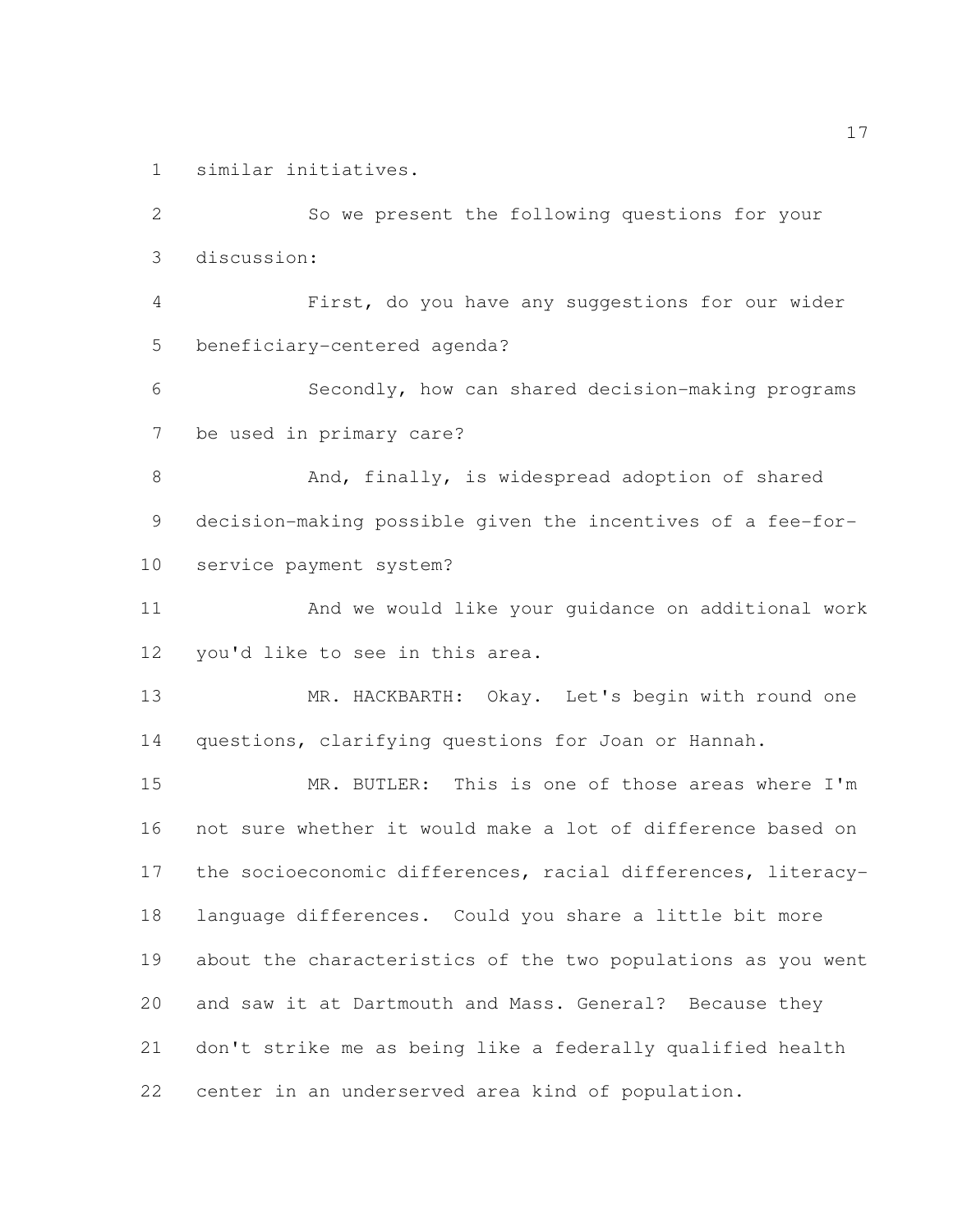1 DR. SOKOLOVSKY: I think it's fair to say -- in fat, they did say at Dartmouth that it was probably one of the least diverse populations that you could find in the U.S. But Massachusetts General was very different, because these were primary care clinics that were affiliated with a hospital that were all over the area and many of them in the poorest areas of the city and were, in fact, very diverse. But we don't yet have any kind of evaluation to know what difference it made.

 MR. GEORGE MILLER: My question is very similar to Peter's, and that is, on Slide 7, when you talked about the follow-up discussions researchers had with the patients, do you know if their responses, you could lump them into high literacy or low literacy with the responses, and if there was a difference in how they responded to the questions from the researchers? Could you break that out demographically by those who had higher literacy versus lower literacy? And did you get the same responses?

 MS. NEPRASH: In the research that I read that I then presented, they did not break it down by health literacy, but this is by no means -- it's part of a very large survey they did, and I know that there are forthcoming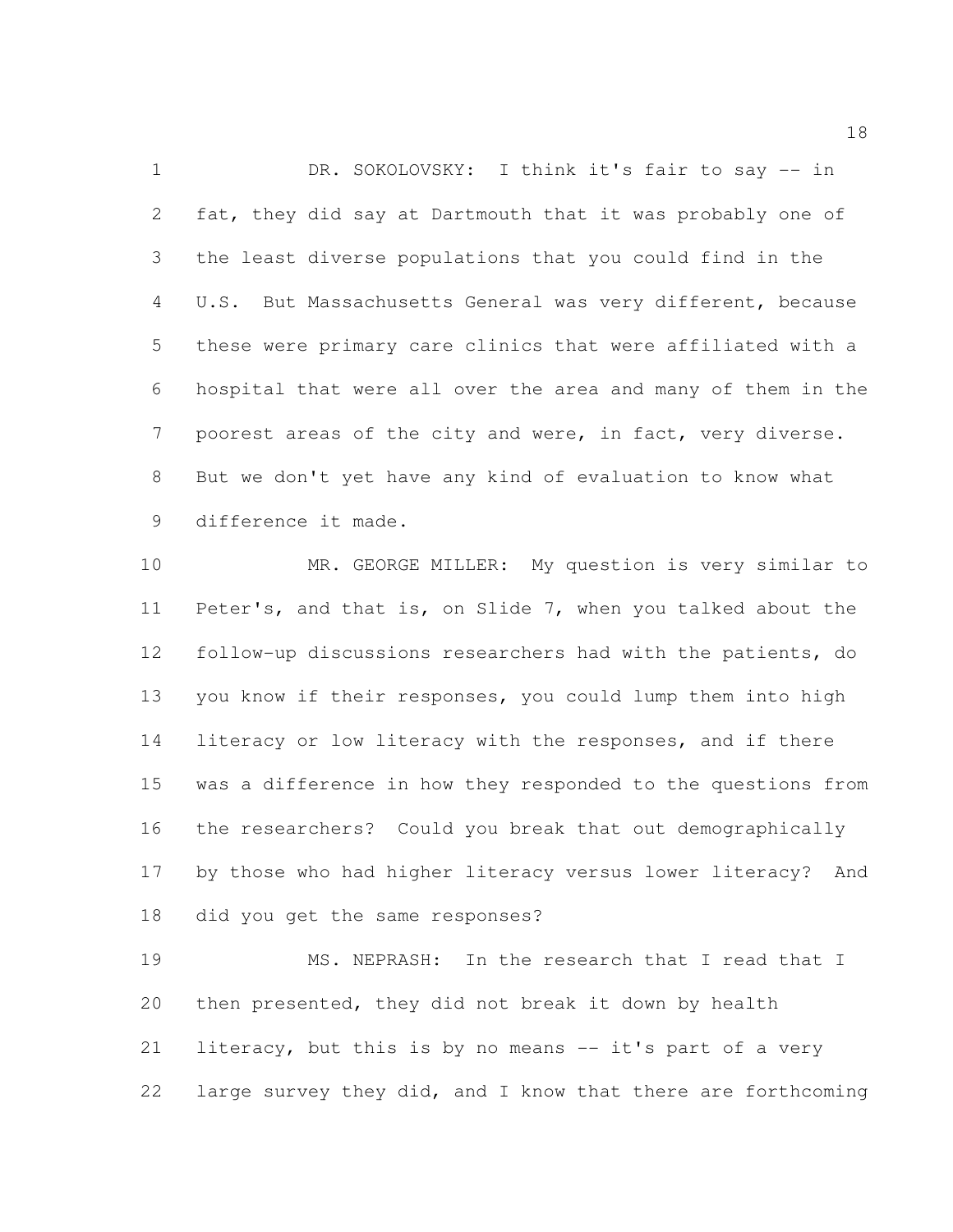papers, so I'll keep an eye on that and get back to you.

2 MR. GEORGE MILLER: Thank you. DR. CROSSON: Thank you, Joan, for an excellent report, as usual. I had one question. There are sort of two kinds of therapeutic choices and, therefore, decision aids. One involves the choice of among or between two procedures, for example, mastectomy and lumpectomy. But the universe is still that there is going to be a procedure performed. The second kind is, for example, in prostate surgery between some intervention and watchful waiting where there would be no procedure performed. And I have a feeling that the dynamics at the provider level may be different between those two kinds of decision processes. And I wondered if in the discussion that you had in either site

that distinction had arisen.

17 DR. SOKOLOVSKY: Yes, in fact, it has arisen, and let me give you two answers in how it worked.

 There is a decision aid on colon cancer screening, and one of the options that's discussed in the video and in the material is no colon cancer screening, and the sense in there is that for some people that could be a reasonable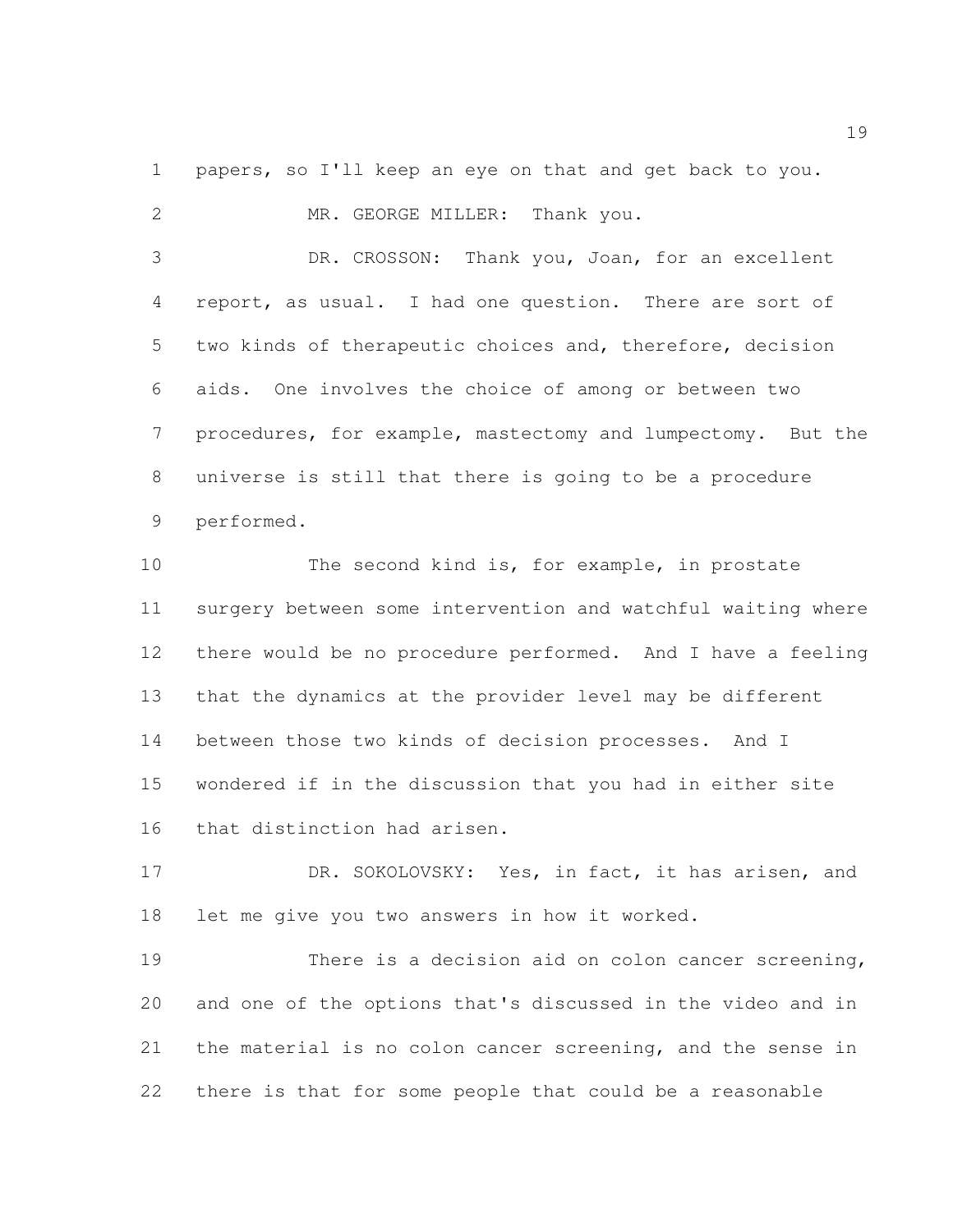option. The gastroenterologists at Dartmouth decided that they didn't want anybody using that decision aid at Dartmouth because they didn't agree that that could be a reasonable decision; whereas, the physicians at Massachusetts General were okay with it. So that was one for them.

7 For back pain, for example, wait and see is -- since I have back pain, I paid a lot of attention to that one and actually watched it, and that's definitely treated as -- wait and see is definitely an option that they discuss there.

 On the other hand, some of the decision aids that are about, for example, diabetes, to me it seemed like a very different kind of thing, I mean in terms of decisions. And I asked -- looking at it there, things about eating healthy and, you know, lifestyle changes, and I asked what the disadvantages were of eating healthy, and all I got was 18 laughter. So I can't take you beyond that.

 DR. DEAN: My question is sort of a follow-on to what Jay just asked, and it strikes me, just to follow up on what you said about implementing it with a lot of primary care decisions is more difficult, because if these kinds of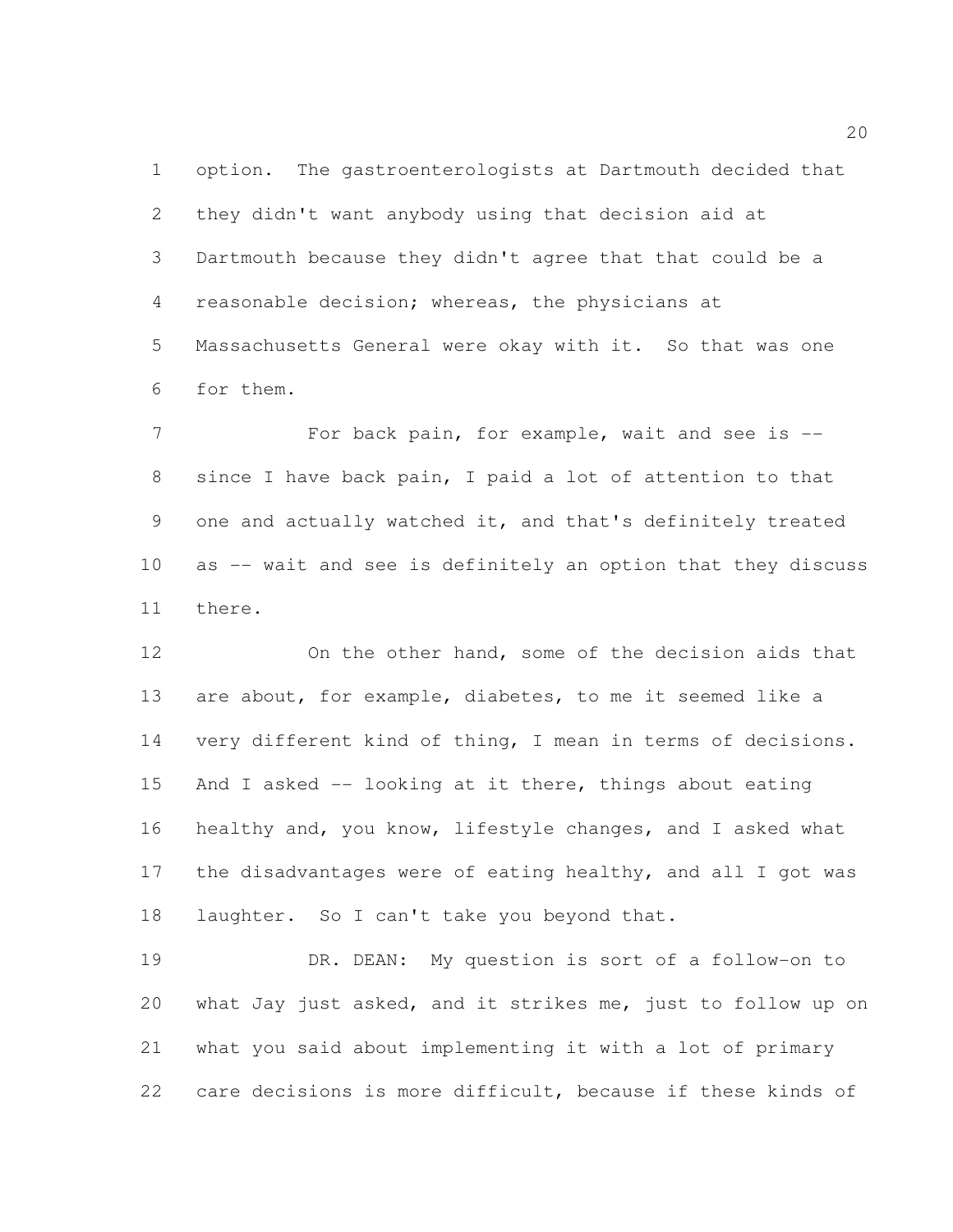activities around a decision that is imminent where you specifically have to make a decision, yes or no, you're going to have surgery or no surgery, you're going to have this surgery or that surgery, there certainly is a strong incentive for patients to get involved and to pay attention.

 I wonder what the experience is in these programs in dealing with this kind of a process for conditions like diabetes where there is no urgent decision that has to be decided soon, you know, or something. It's more talking about things you were just mentioning, the lifestyle things.

 What was their success in getting patients involved? My experience is there certainly are a few patients who will be very involved and who will really grab 14 onto this stuff and make use of it, and there are a lot who would think that they're just not quite ready to tackle all these problems.

 DR. SOKOLOVSKY: I haven't seen an evaluation yet 18 of that, but I agree that that seems to be one of the key issues in terms of how will you get people to focus on those kinds of decisions. So it's something that I think we need to follow up on.

DR. DEAN: I'm sure that the involvement has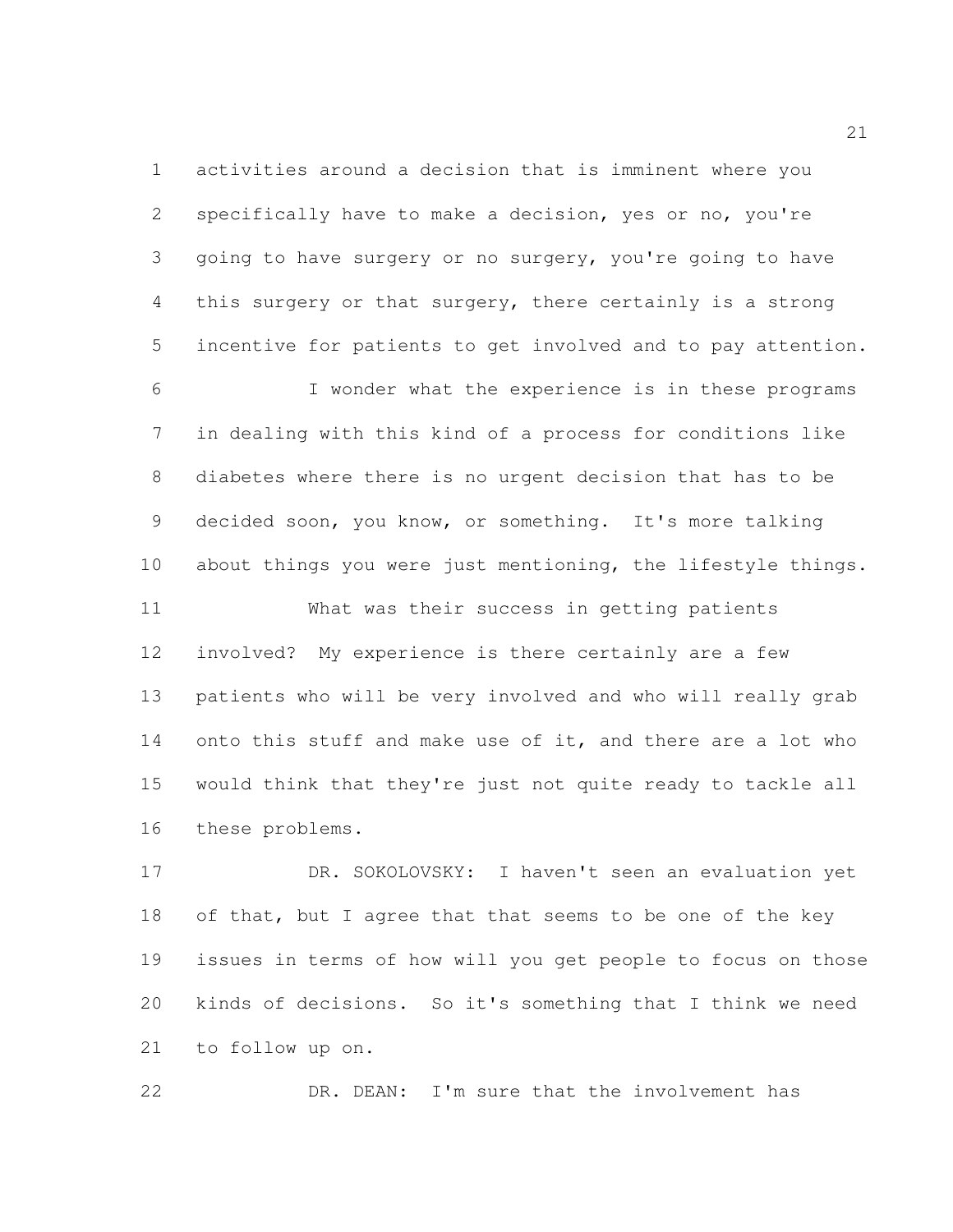1 something to do with the level of literacy, but it also has something to do with the nature of the problem, too.

DR. SOKOLOVSKY: Yes.

 DR. MILSTEIN: I have two questions. I'll give you the chance to answer one before I ask the second. You referenced the Cochrane summary that indicated, among other things, that when patients have an opportunity to methodically consider the risks and benefits of two different treatment alternatives, two or more different treatment alternatives, they are inclined at the margin to decline more aggressive interventions that are, you know, one of the two arms of the two treatment options.

13 In your research so far, have you uncovered any attempt to model whether or not total health care spending goes down as a result of use of these aids? On the one hand, a more conservative approach on the face of it might 17 cost less, but, you know, some of those patients will need more aggressive treatment later down the line, and conservative therapy is not without its costs. Has anybody attempted to sort of dig into the question of whether or not these decision aids would likely be cost additive or cost reducing relative to total health care spending?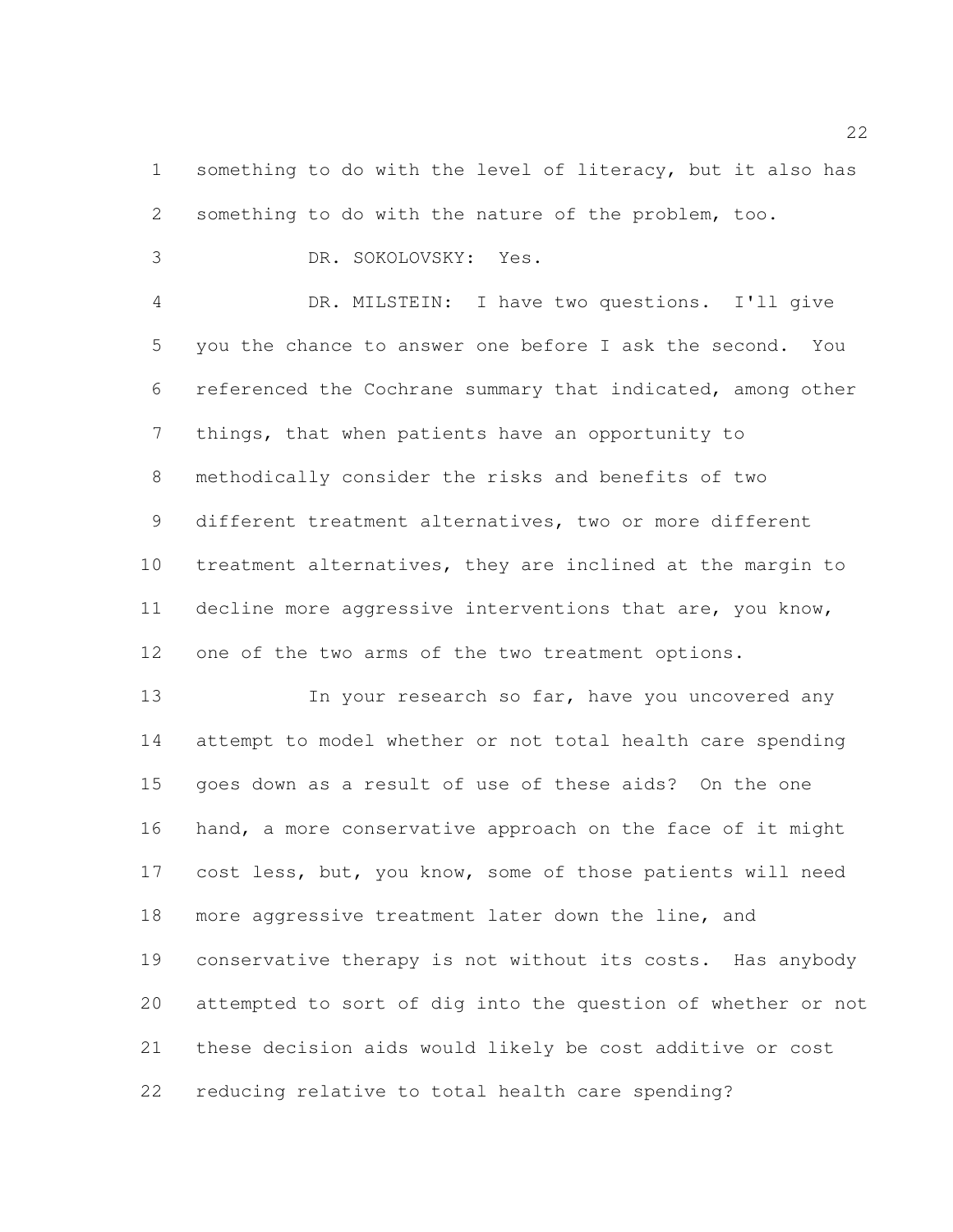1 DR. SOKOLOVSKY: I've tried specifically to look at that. That is clearly a question that is of interest to MedPAC. I've seen a number of attempts to look at the answer. I haven't seen anything that I have found very satisfactory as yet.

 DR. MILSTEIN: A second question, then. There are multiple facets of decision-making that a more thoughtful and neutrally presented set of information might facilitate. So far you've referenced choice of treatment option. Once 10 one chooses a treatment option, there is then a subsequent decision that could also benefit from this kind of more neutral presentation of risks and benefits, and that would be the choice of provider that would implement the treatment option.

 For example, there are some treatment options, like bariatric surgery, you know, where there is quite a profound difference in probability of adverse outcome, depending on the surgeon's experience or the facility's experience. And so the question is: Have any of these decision aids that you've looked at looked at this sort of second element of shared decision-making, which is thoughtful and neutral facilitation of patients'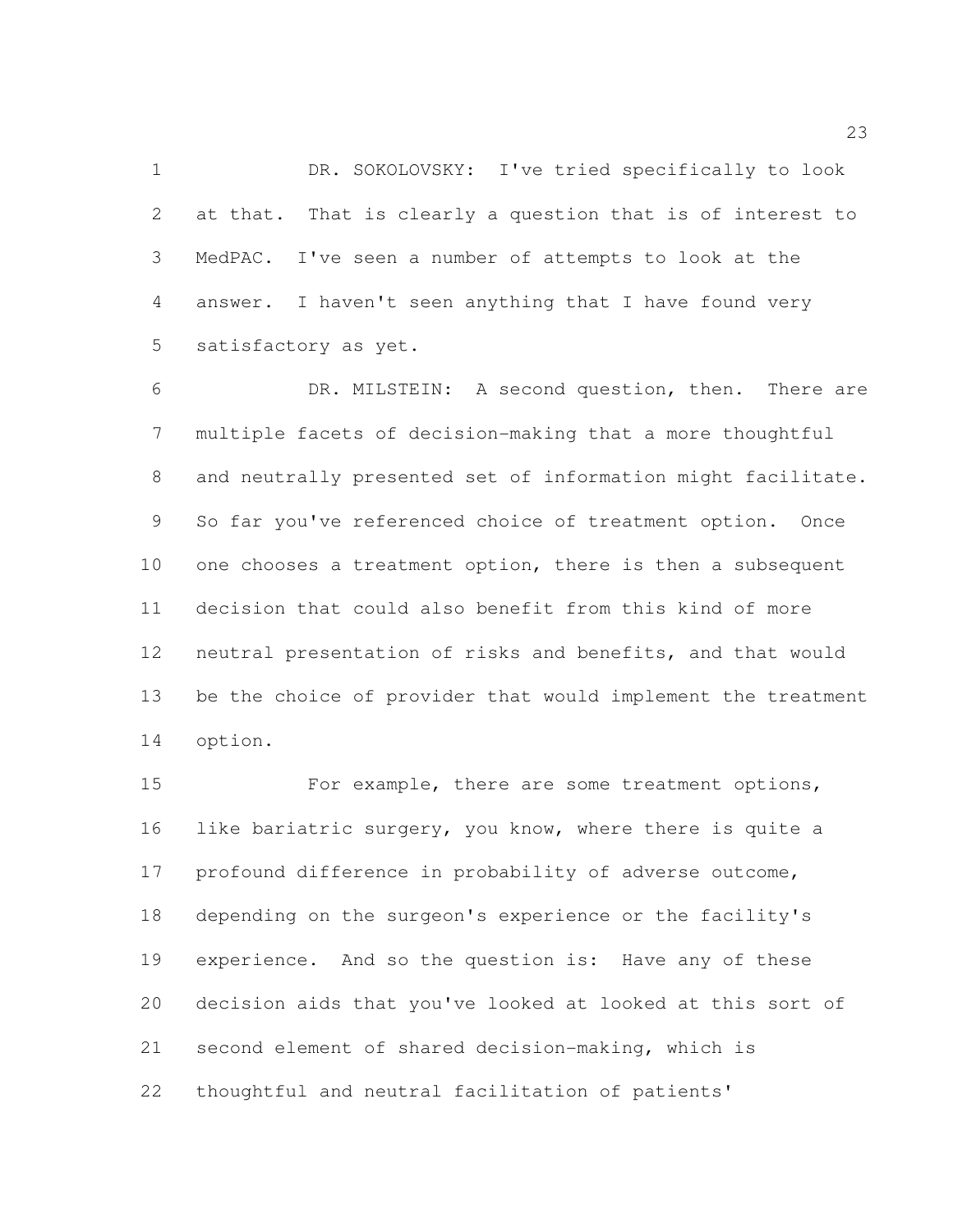consideration of the pros and cons of which provider might be a better provider, you know, in view of the risks and benefits?

 DR. SOKOLOVSKY: I would say, not only would I say no, that they haven't -- I mean, at least nothing that I've looked at so far does, but I would think even more than that they haven't, I think maybe it's more their perspective not to go there, that the focus is meant to be on clinical evidence, and they don't want it to be -- too much focus on cost could lead to discussion on is this about rationing.

 DR. MILSTEIN: I'm sorry. I didn't convey the question. Irrespective of costs, with something like 13 bariatric surgery, there is a major difference -- there can be major differences in your risk of surviving depending on whether or not your surgeon has more or less experience. So that is not a choice of treatment. It is a choice of 17 provider once a treatment decision has been arrived at, and I was asking whether any of these decision aids had addressed the question of choice of provider.

 DR. SOKOLOVSKY: Not that I've seen to date. MR. HACKBARTH: Years ago, more than 10 years ago, when I was at Harvard Vanguard Medical Associates, we looked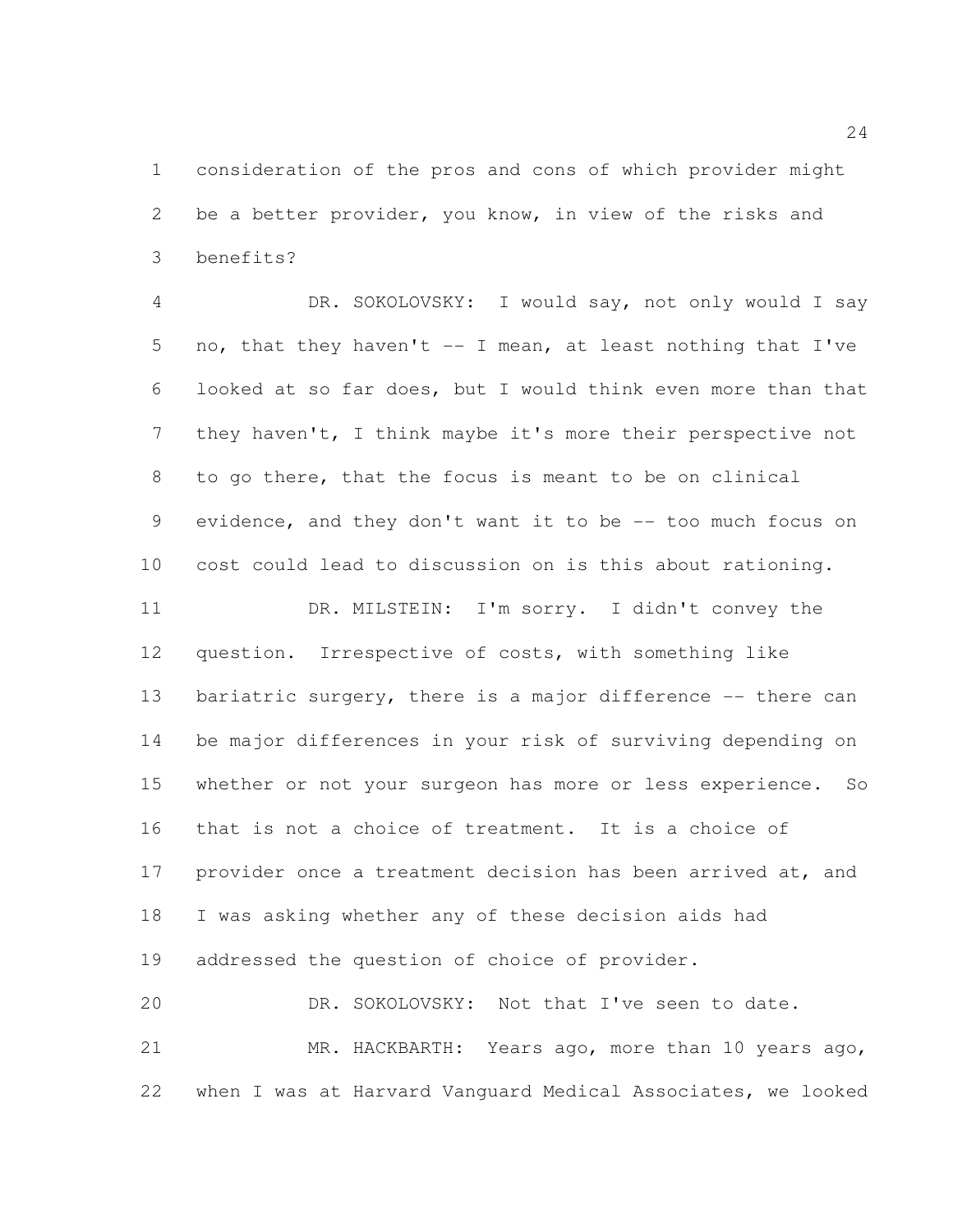closely at doing this and for a variety of reasons decided not to at that point. But I spent some time talking to Al Mulley at Mass. General who was one of the early proponents of this, and Al made a distinction that really stuck with me. He said there are certain cases where it is a good thing to have more informed patients. An example of that would be where a better informed patient is more likely to adhere to the appropriate regimen because they have more information, they understand the importance of doing certain things. It is also good to have more informed patients to engage with the physician where there's uncertainty about what the right course of action is, and there is not a clear clinical right answer.

14 There is the case, though, where, in his view, it 15 was essential to have informed patients, and there are some treatments where the right answer depends entirely on how the patient values certain risks and benefits and how they trade those off. There simply is not an evidence-driven right answer. It is entirely up to the patient's judgment about how to weigh risks and benefits.

 We often hear of the category used by Dartmouth analysts of preference-sensitive care, which I'm not sure is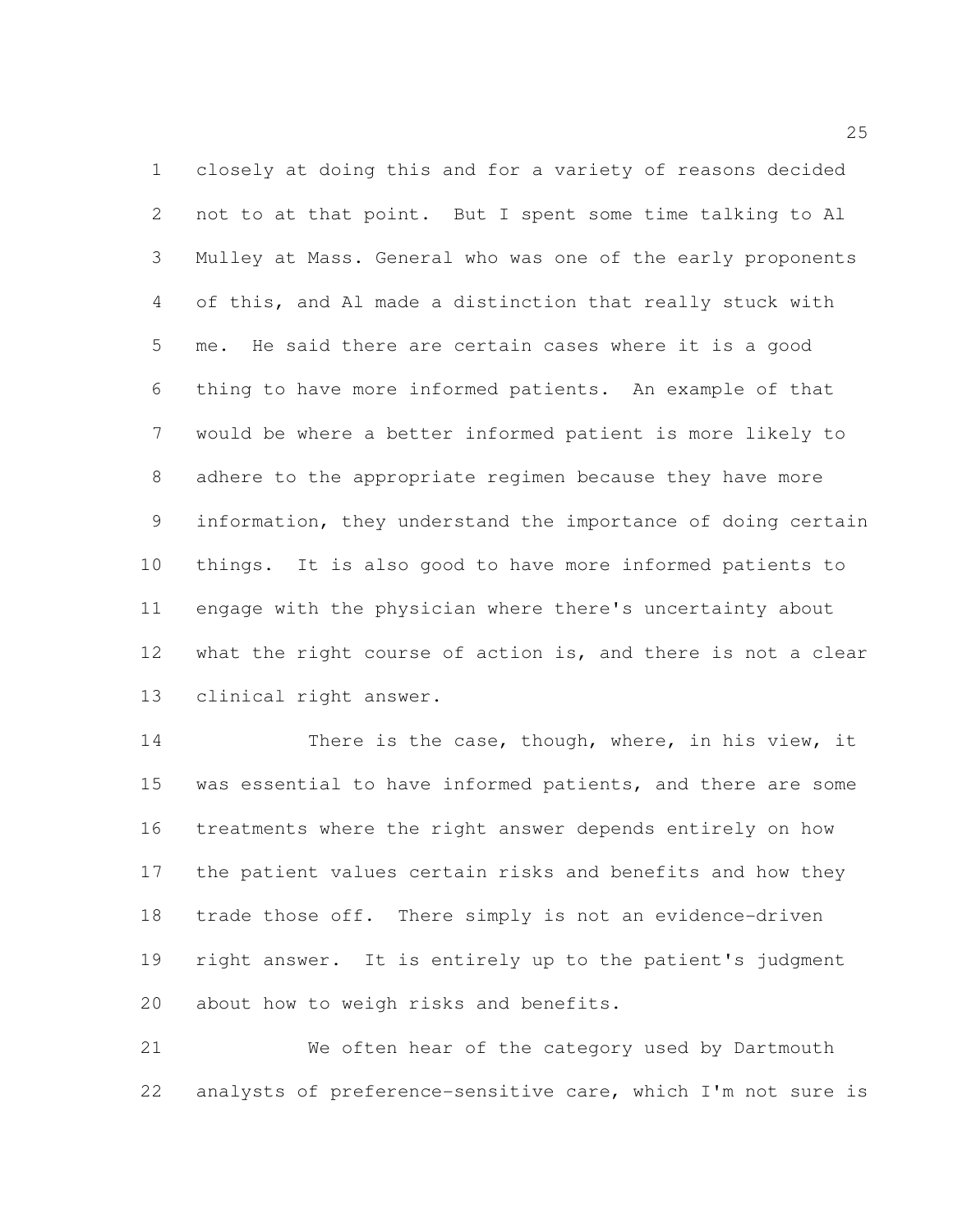exactly the same thing, but it's sort of a close cousin.

 Could you remind me what percentage of care falls into that sort of patient preference-sensitive category? Does anybody know that? I think it is a pretty big hunk.

 DR. MILSTEIN: I think when folks have tried to estimate it, I think they've told me as a percentage of total spending, 3 to 5 percent.

 MR. HACKBARTH: Okay. So the point I wanted to make is that there are a variety of reasons why you might do this, and at least some cases, it seems to me it's almost a moral imperative that we do a better job because the right answer hinges entirely on patient preferences.

 Okay. Any other round one questions? Ron? 14 DR. CASTELLANOS: Round two.

15 MR. HACKBARTH: Round two. Any more round one's? Okay. Let's go to round two. Let me see hands, and we'll just go down this way starting with Bruce.

18 DR. STUART: This is a very interesting topic, and 19 I look forward to what you learn over the next year. It is also nice to look at experiments that you think are going to succeed, but I think it would also be important to look at not experiments but interventions in these areas that there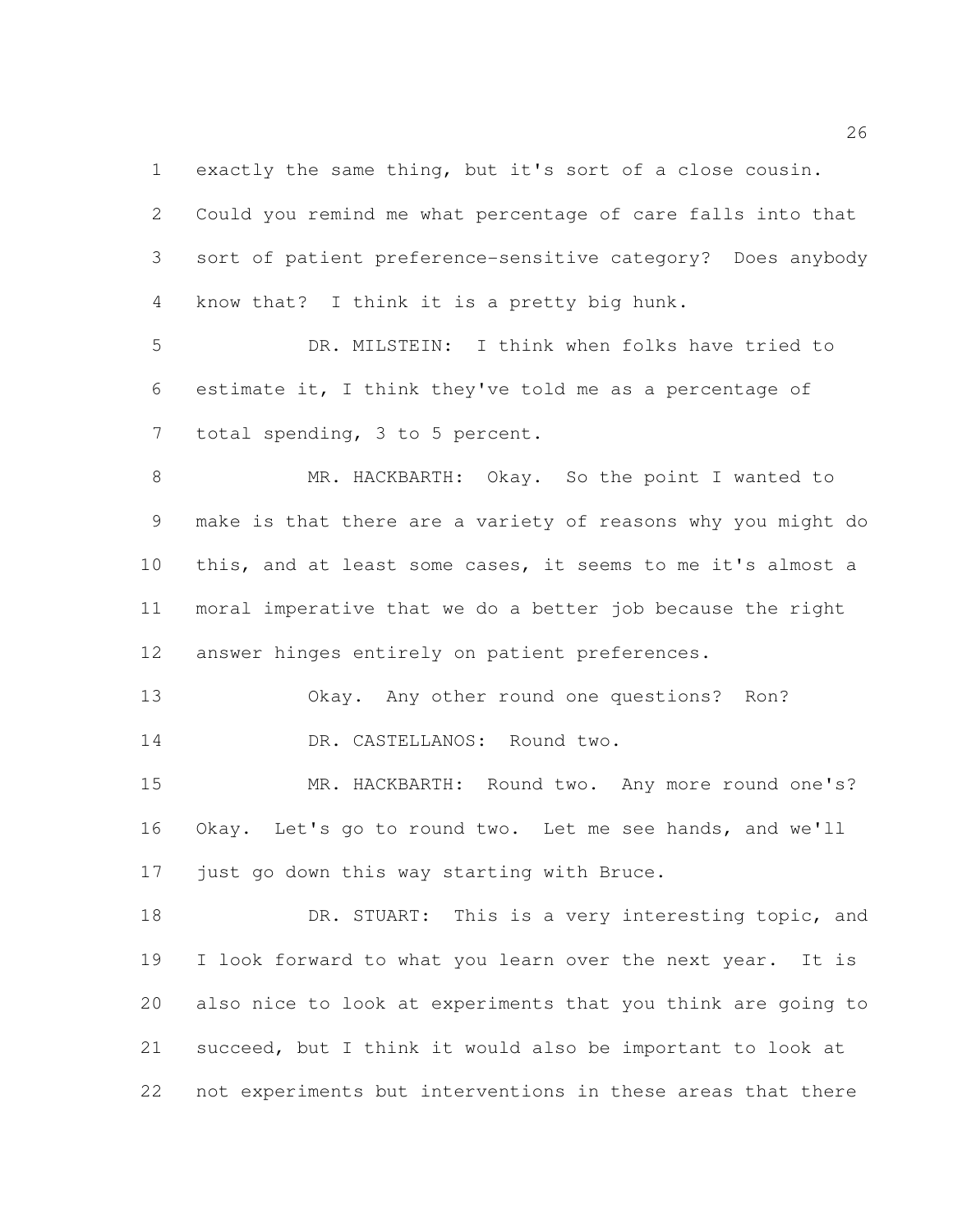is general consensus have not succeeded very well and to learn what doesn't work so that you can kind of build up the knowledge base that says, well, don't go into these areas, this clearly doesn't work.

 I guess where I'm thinking of -- and I don't mean this to cast aspersions on the whole area, but disease management is an area in which virtually all of the interventions have some contact with patients, and it seems like the contacts, for the most part, have -- there's not 10 much evidence that they're successful.

 And so what can we learn from areas in which there is communication, but communication has not worked very well?

 DR. SOKOLOVSKY: I guess where I saw this as quite different was the effort, which I think is different from general disease management, to get the physician on board before an intervention takes place, to make sure that it's done in a way that physicians appreciate and that physicians are comfortable with the content.

 One of the things I used to hear on the oncology site visits was physicians used to talk about some of their patients being enrolled in disease management programs, and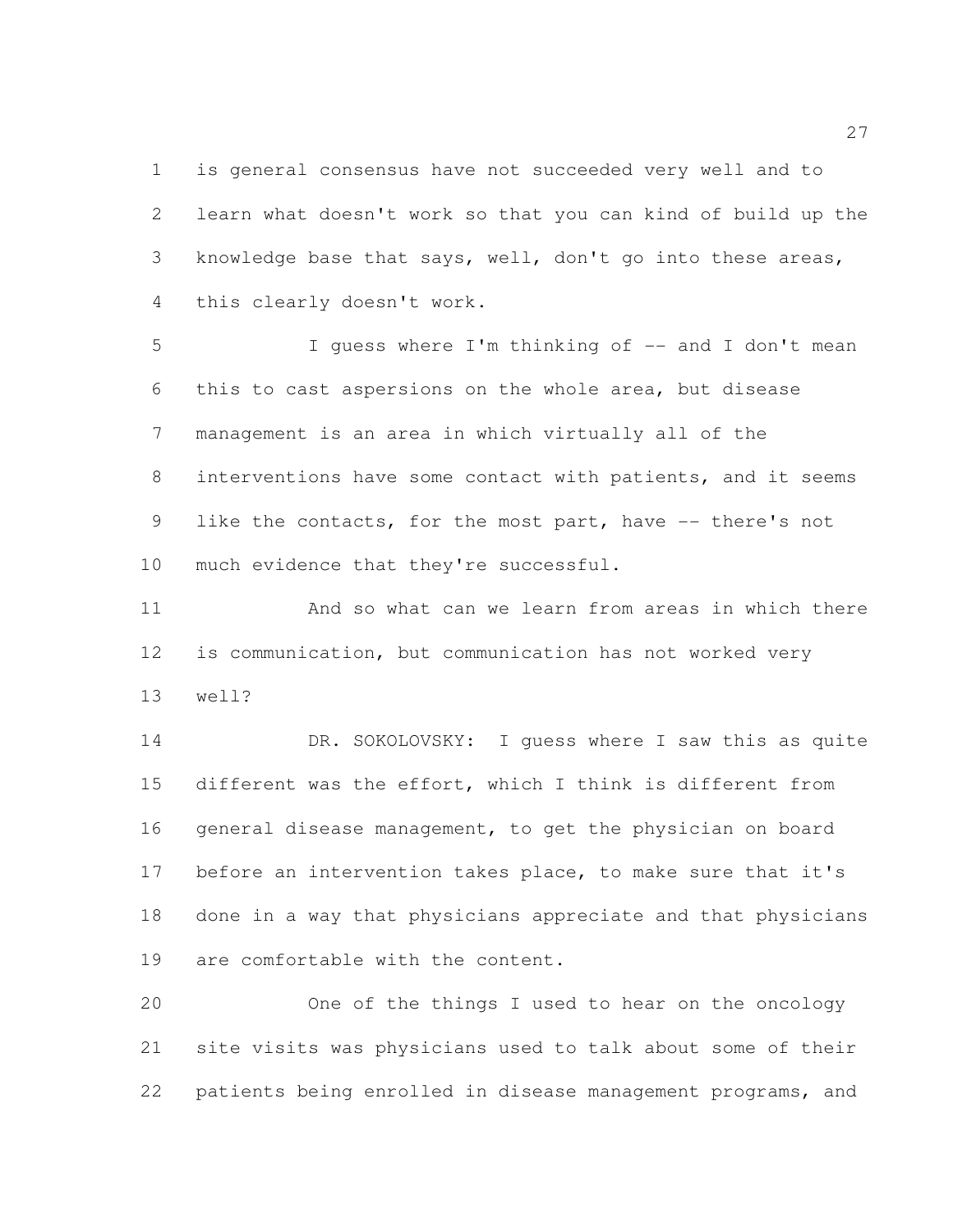1 they would tell them, as soon as they got it, to throw out 2 any material they got because it was  $-$  I mean, not  $-$  because it might be about the patient having diabetes or something where the information might be useful for a diabetes patient but not one who also had cancer. So I think that the role of the physician here is very crucial.

7 MR. BUTLER: You know, part of me says we have shared decision-making now; particularly if a procedure is involved, you have to sign a consent form as a patient and 10 say, "I agree to this." And so at one end of the continuum, we do have shared decision-making, and it is in a pretty crude way for sure. And so at the other end is a fancy model that, you know, really engages.

14 So I am thinking, is there some way as you study this to look at a continuum rather than now we don't have shared decision-making, let's have it, and at other steps 17 along the way that you could kind of appropriately insert, 18 depending on the condition, depending on the population, so that you give a little bit, you know, broader range of options to engage the patient? Whether or not it saves money, whether it reduces utilization, I think it's a good idea. It's obviously a good idea. The more you're going to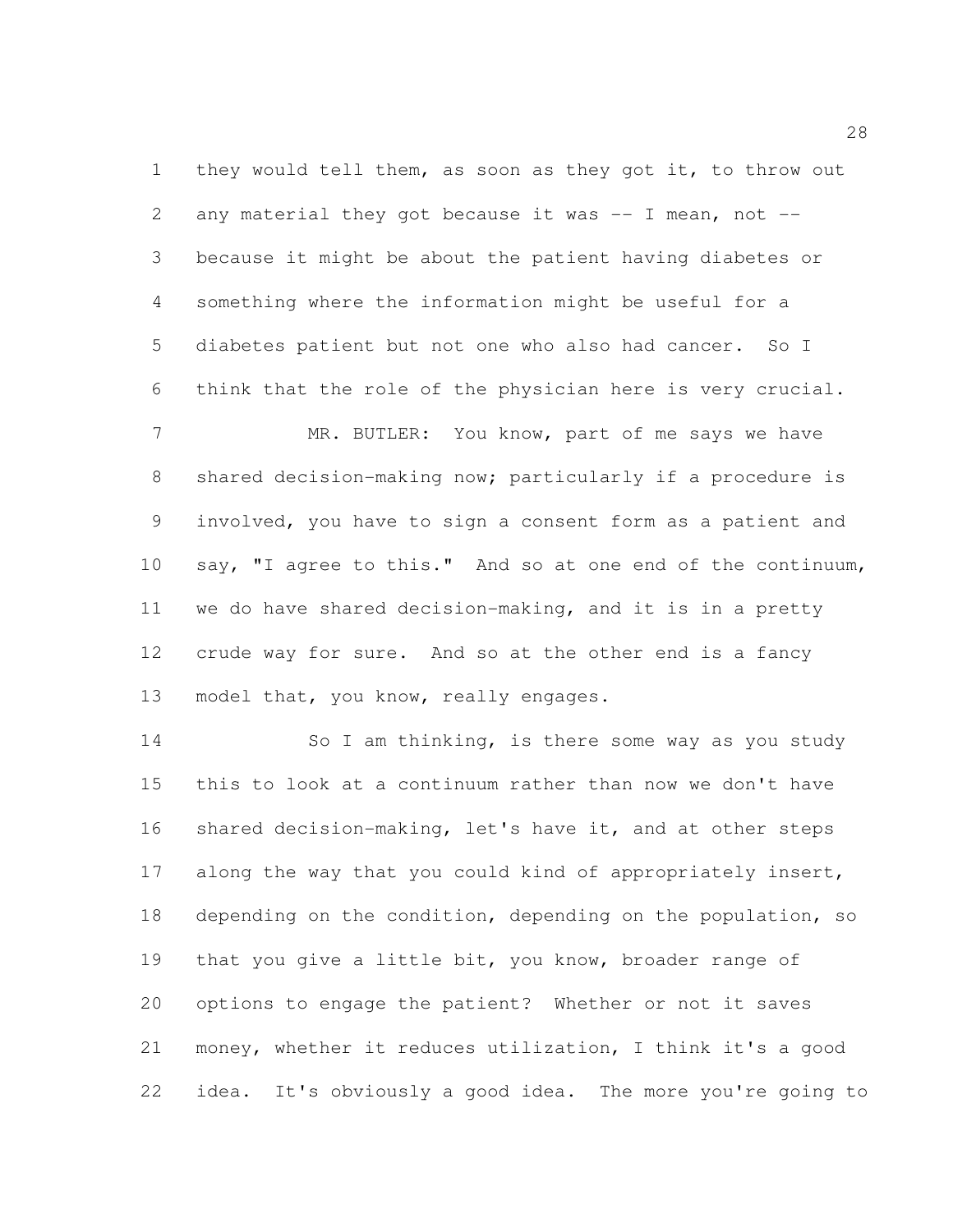do it, the more you're going to get compliance and all the rest. But I think about a model or something that could present a continuum that would help us look at it more like yes or no, but something in between that could be applied.

 DR. SOKOLOVSKY: I think that is kind of what they want to look at in Washington State because I think their goal eventually is to change the definition of informed consent, to in the appropriate places have a model that is more like shared decision-making, and I think even going forward further, they are thinking of that in terms of liability, that if a physician has gone through this kind of program in terms of the actions for informed consent and talking about all treatment options, if the physician shows that they've done this program, then that is a high bar for liability protection.

 DR. KANE: Yes, I think in terms of -- I think this is actually a fascinating area, engaging the beneficiaries much more actively in any kind of care process from treating themselves, which treatment to take, but also there are other areas I wondered if anybody is looking at. One is what types of educational techniques work to improve compliance. I am thinking more if you are going to into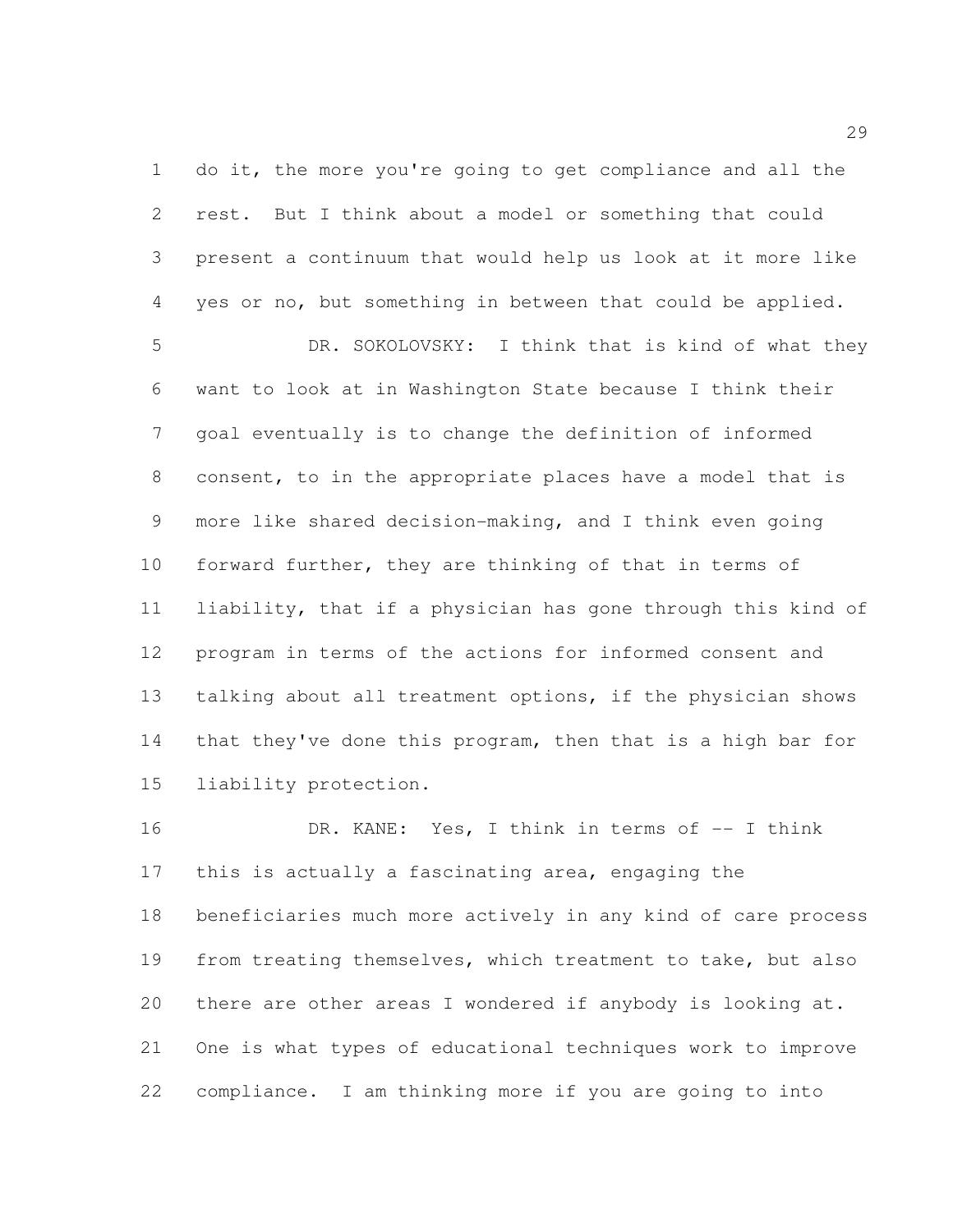diabetes or chronic disease management. Are there techniques, are there educational aids or modes that work better than others around getting patients to be more compliant when they have a chronic disease or a regimen that they have to adhere to, to ensure the best outcome?

 And so this is focused on, you know, making a decision about a treatment, but it seems they also make daily decisions about what to do with respect to compliance, and I don't know if anybody has tested or looked at aids that affect that.

 And then the other place I'd be interested in knowing if there's any effort to engage beneficiaries more actively is in the areas like testing, like imaging, whether 14 there is any -- you know, in the areas where we really have a problem, and many physicians will say, "Well, I had to 16 order that test because the beneficiary just insisted on it, even though I thought it was unnecessary or I was worried about defensive medicine." I mean, is there any effort to engage the beneficiary in those really high-volume, highly discretionary areas that everybody claims is because the beneficiary wants it and it's just they're being forced to order it, is there any tool out there that people have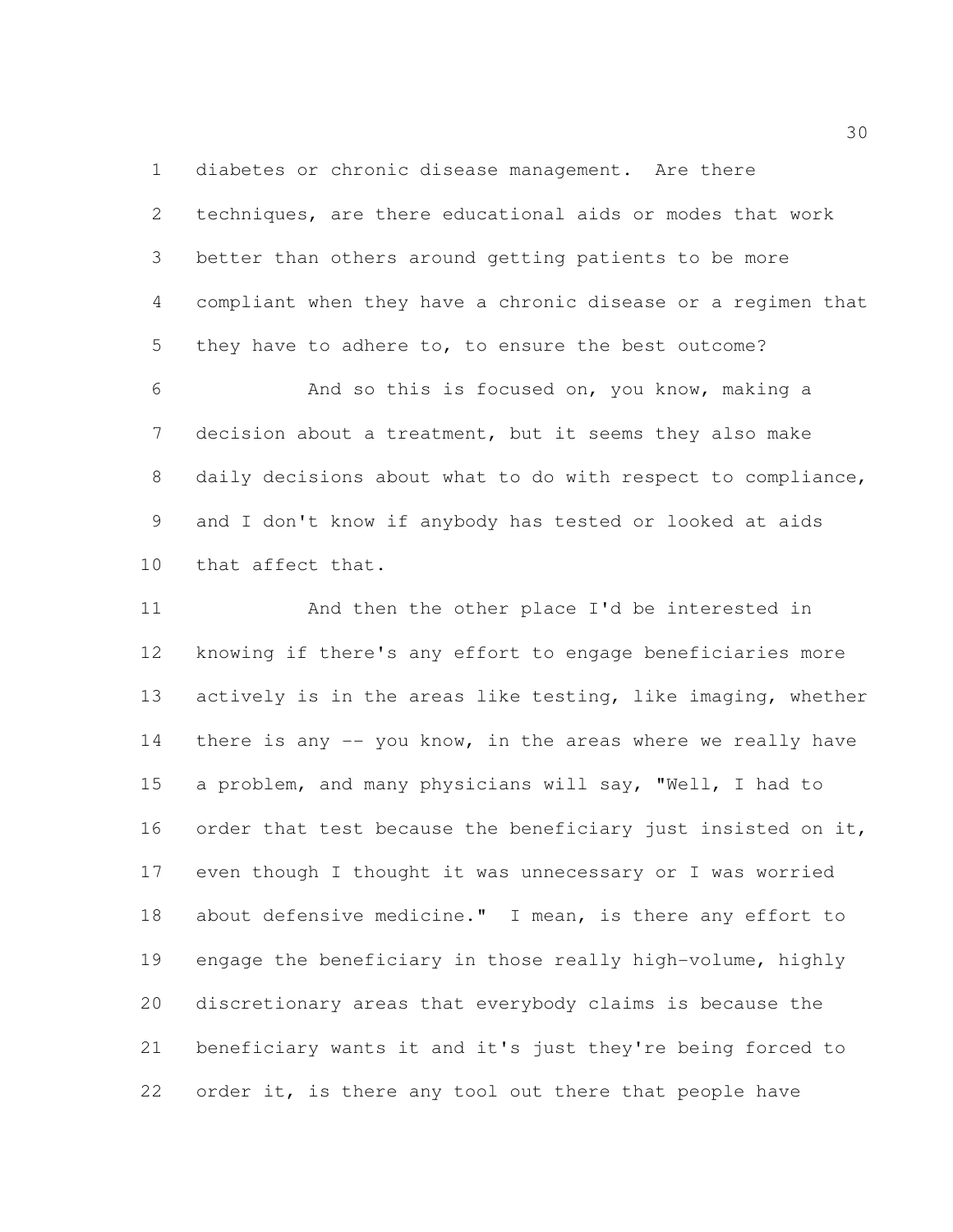developed to try to educate patients better on the

 appropriate use of imagine or, you know, the implications of getting one more MRI or that kind of thing?

 DR. SOKOLOVSKY: We definitely heard discussion about the development of aids on that issue, but it may, 6 again, be one of those areas where  $-$  I mean, the patient has to really focus on this stuff, and will they be willing to focus on whether one additional MRI is relevant or not?

 DR. KANE: Maybe it would have to be coupled with more cost-sharing, but even so, I wonder whether people really put that kind of effort in to explain to people that, no, there isn't that much value. I don't know.

13 DR. REISCHAUER: Nancy, isn't the whole issue of patient compliance really a different one? I'm not sure you'd want to muddy this analysis, that you can learn things about how patients take in information and how they react through this analysis, but somebody who has a chronic 18 condition, how do you convince them to take the medication or receive the treatment at appropriate periods strikes me as a different and conceivably even a bigger issue.

 DR. KANE: Well, I'm just wondering if some of the methods wouldn't be similar. For instance, some kind of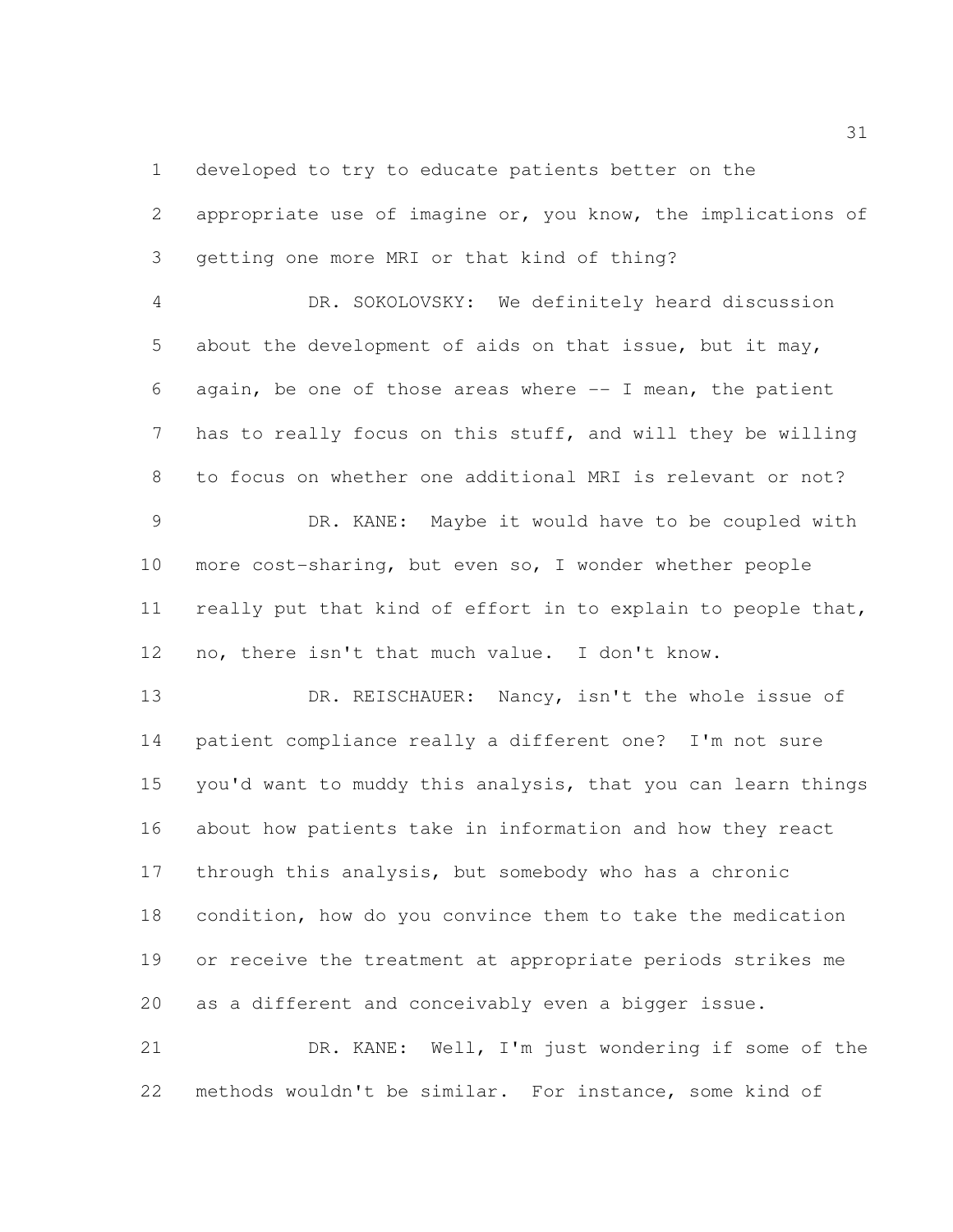really well-thought-out program you take home, and then you are quizzed on it and your doctor asks you questions about it could apply to not just treatment decisions but also to compliance issues. I'm not sure. I'm actually responding to the questions for discussion about are there any beneficiary-centered agenda items that we would want to -- 7 not that -- you know.

 MR. HACKBARTH: It might be helpful, Joan, building on Nancy's comment, if we had sort of a typology of decisions, and maybe clinicians could help develop that, you know, typology of patient engagement. Some of it has to do with making sure that they understand why something is important so that they're more likely to adhere to the regimen. In other cases, it might be that the right decision hinges on how people value different risks and benefits. In other cases, it might involve cost trade-offs. DR. REISCHAUER: Choice of provider. Arnie and John --

 MR. HACKBARTH: Choice of provider. I haven't thought through this systematically, but there might be a typology that can help us organize our thinking and say we're going to focus on these boxes in the typology and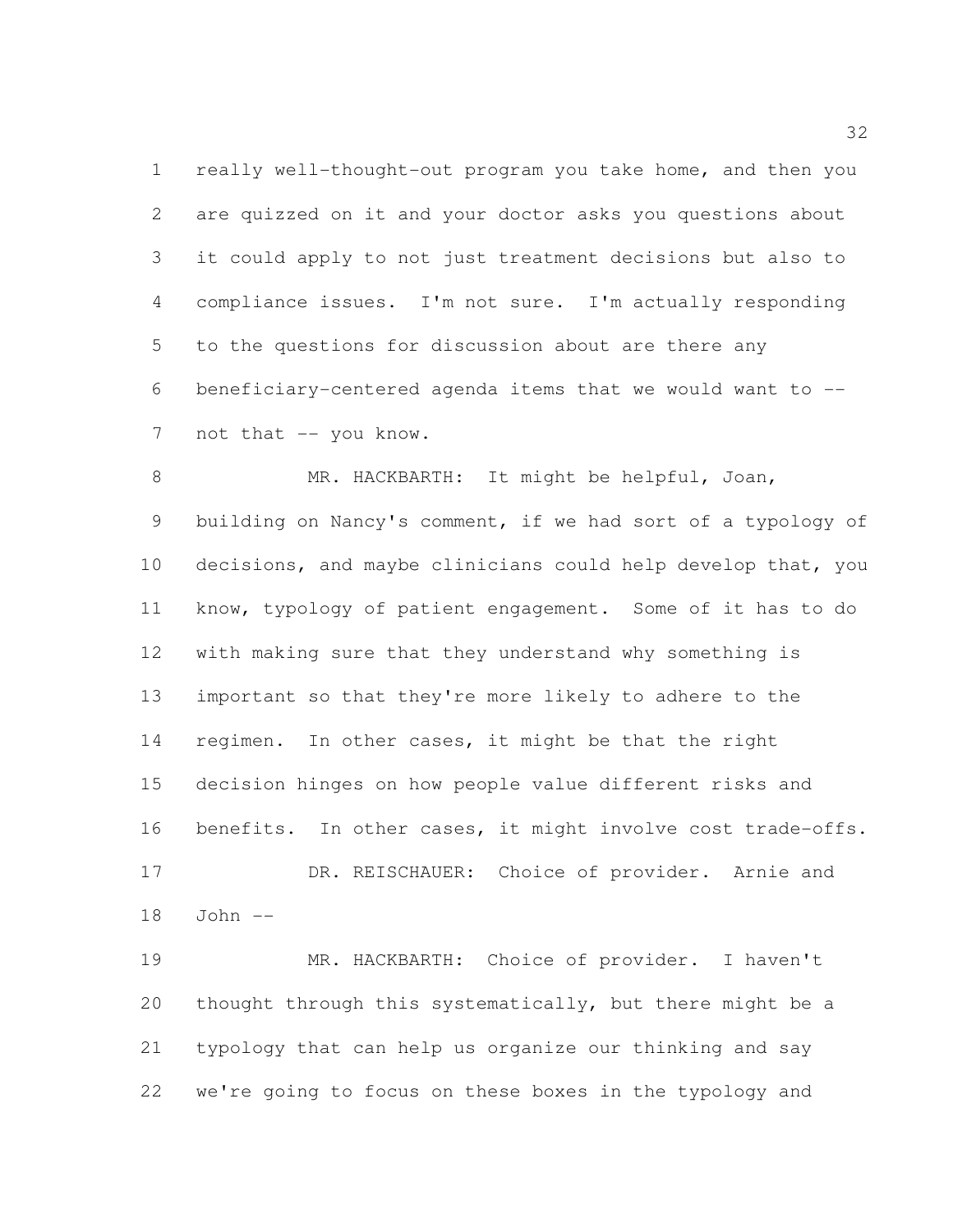really define what we're talking about.

 DR. CASTELLANOS: Well, first of all, this is a great topic, and you did a great job. As a practicing physician, this is the world that I live in. You asked for some directions. I'm going to give it to you from a physician's viewpoint.

 One of the things we think is extremely important on this -- and I don't mean to say it out of context -- is when you talk about patients, you need to get some kind of an advance directive, and you need to have somebody on board as a health surrogate for the downstream effects, because these people may change when they get in the hospital or with an acute disease. And it's really nice to get that information way ahead of time.

15 1 I think it is great that you went to Mass. General, and I think it is great that you went to Hitchcock. But these experiences are real-world experiences, and I think you need to get out where the tire hits the road, and 19 you really need to get out, as we have talked about, to see the ethnic diversity, to see the difference in economy and 21 the difference in patients, and to see what is really happening in the real world. I think you're going to be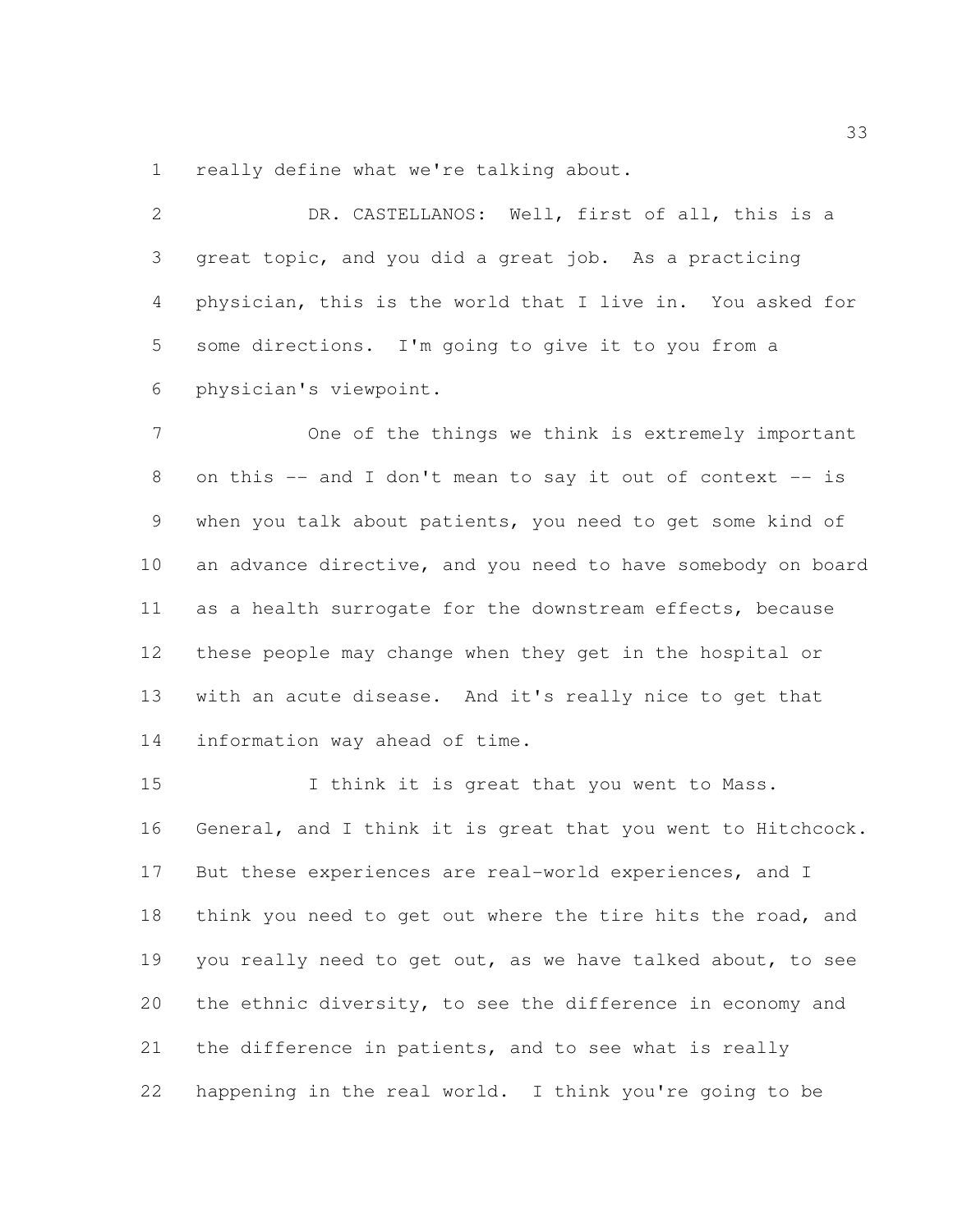surprised because this is something that we're doing

 already. I'm not saying we're doing it to the degree that we should be, but it's something that is already happening. You know, Bruce, you asked about chronic disease management, why hasn't it worked. Well, it's very simple. They don't have a team approach. They don't have the physician involved. And the reason here is because I think it's a team approach. It's not just the physician and nurses. It's a whole team of us. And I think care coordination is really important.

 The other point that I really would like to try to make is that there are a lot of barriers for this, and one of the barriers you mentioned is the lack of time, especially for the primary care person, and especially as it 15 fits into the fee-for-service. Unfortunately, there is no compensation for that. You know, where you went, you had 17 care coordination, you had care coordinators. In a tertiary 18 center, they have a lot of people. In the real world, it's not that way.

 So I think there is going to have to be some consideration, especially in the primary care field, for the lack of time where perhaps the medical home, perhaps we can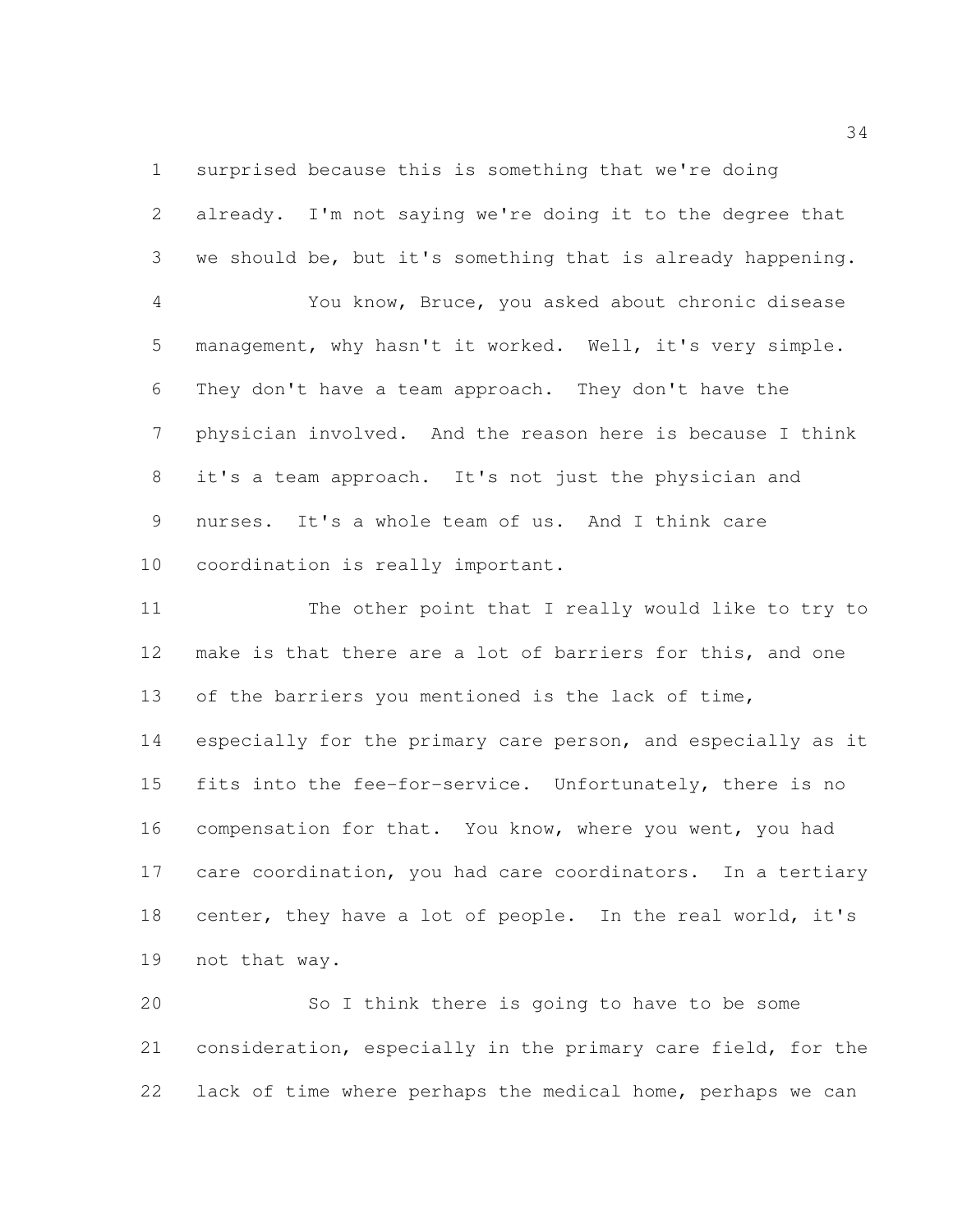use the primary care physician more effective by having nurse practitioners doing the elementary stuff and having the physician elevate to a position where it's much more important to him.

5 The other point that has been snuck around, and when I talk to people about options and stuff, I always give the point of a second opinion, and I think that needs to be discussed openly with the patient, that the patient has that right to seek a second opinion.

Thank you.

11 DR. CROSSON: Thank you again, Joan. I have been somewhat befuddled over the years by the fact that this seemingly very logical and effective tool has been underused, even in settings where it would seem clear that it should be and could be. And I would probably include my own organization in that regard. And yet it hasn't been.

 You know, we were talking earlier, the discussion 18 here before the meeting, about, you know, sort of why can't people behave logically. I'm not sure I know the answer to that, but there seems to be a few things at play, and you have covered them. One, of course, is the fee-for-service incentive, which in some settings mitigates against the use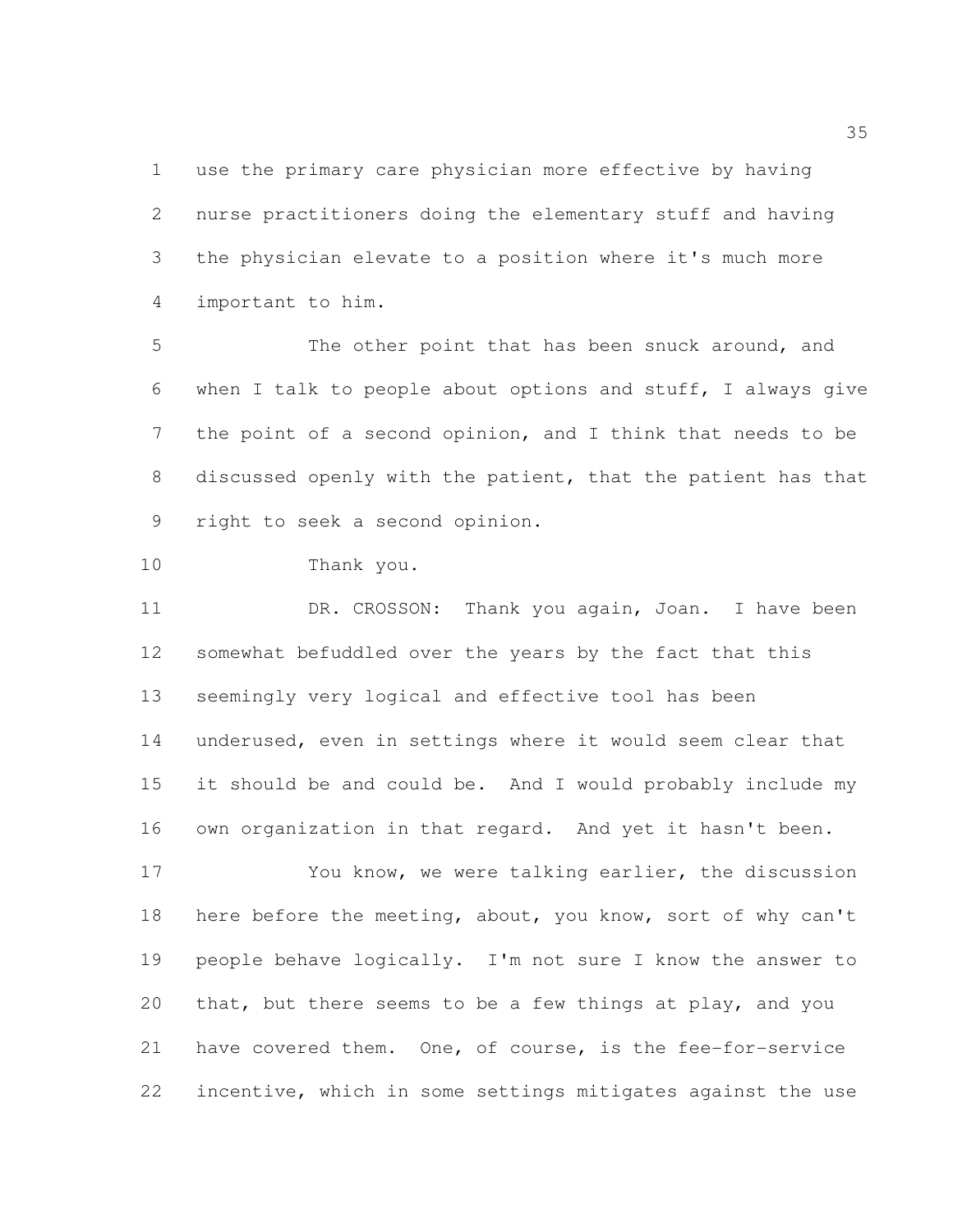of this. The second clearly is the issue of time,

 particularly for busy practitioners and particularly for individuals who do procedures and who value more the time and actually working in that way than perhaps taking a long time to explain things.

 There is also the sort of immeasurable thing. It has to do with sort of pride in expertise so that for some individual -- for many individual physicians, once they've developed great skill at doing something, the notion of trying to essentially talk someone out of having that procedure done seems counterintuitive. I think that's probably true for all of us in various areas of skill.

 It would seem to me, therefore, that if we're going to find a solution, to craft a solution which would increase the use of this tool, because my intuition with data is that the proper use of this tool probably would result in less invasive procedures in situations where probably individuals don't really need them. At least that's the experience, that individuals, when they go through this, tend to make more conservative decisions. There needs to be an incentive piece, that

somewhere we have to deal with incentives, and it has to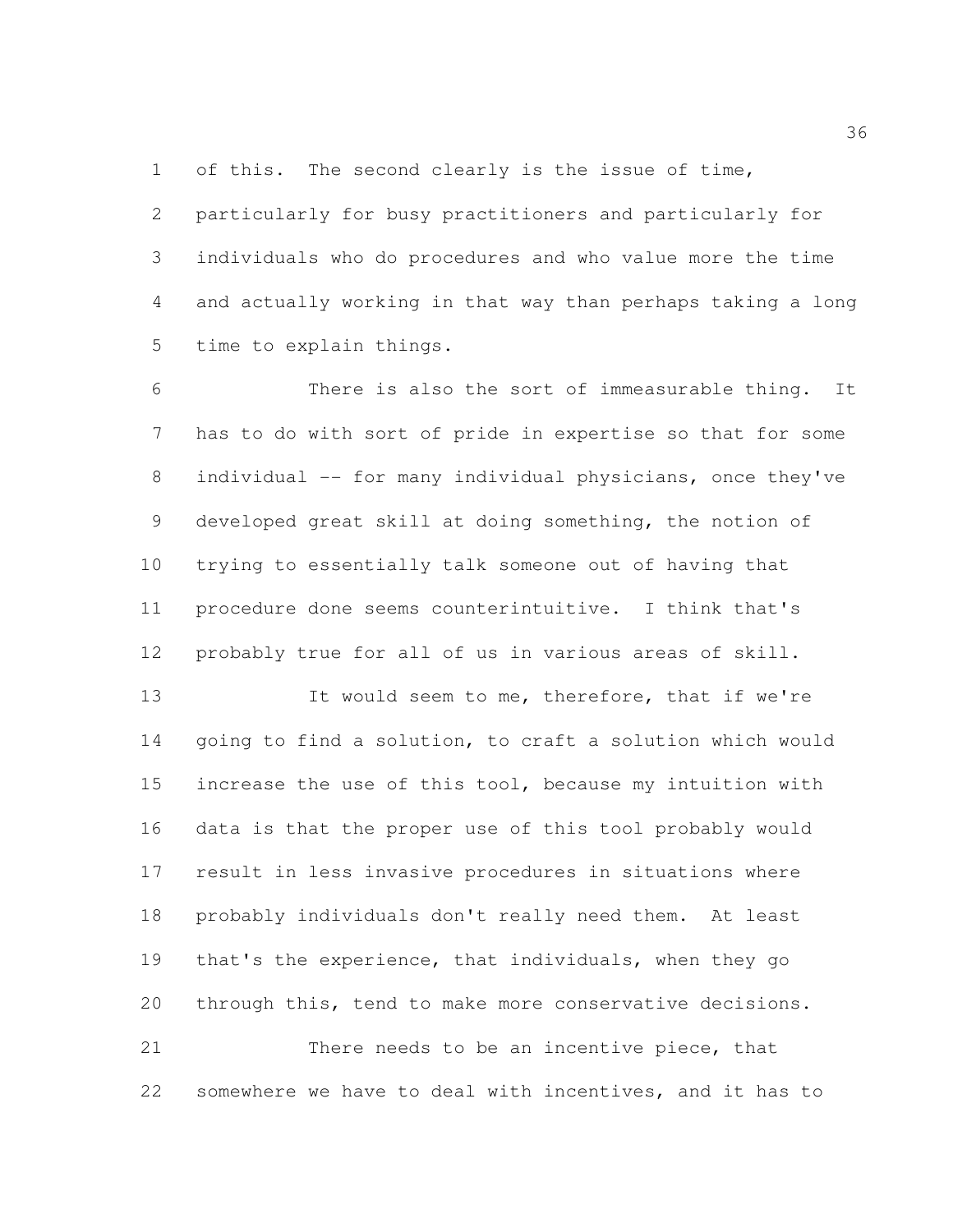deal with incentives both for -- or could deal with incentives both for the physician or provider to perhaps mitigate fee-for-service incentives in some way, but also perhaps provide incentives for the beneficiary or the patient to create the greater likelihood that people at least understand the availability of this tool if not receive incentives for using it.

 The idea of having some sort of support structure that would do this to take it off of the time schedule of the physician, and yet be integral enough into the physician's practice so that it's not looked at by the physician or by the patient as being something alien and disconnected from the care relationship between the patient and the physician. And I realize that's difficult.

 And then also I think a piece of this that for physicians who do procedures, to make it clear to those 17 physicians that the net result of this would actually be, as Glenn was talking about earlier, the production of a flow to that physician of individuals who were much better, more selected, happier, and potentially lower-risk patients for the particular procedure that's involved.

Now, that's a lot, but it would seem to me that in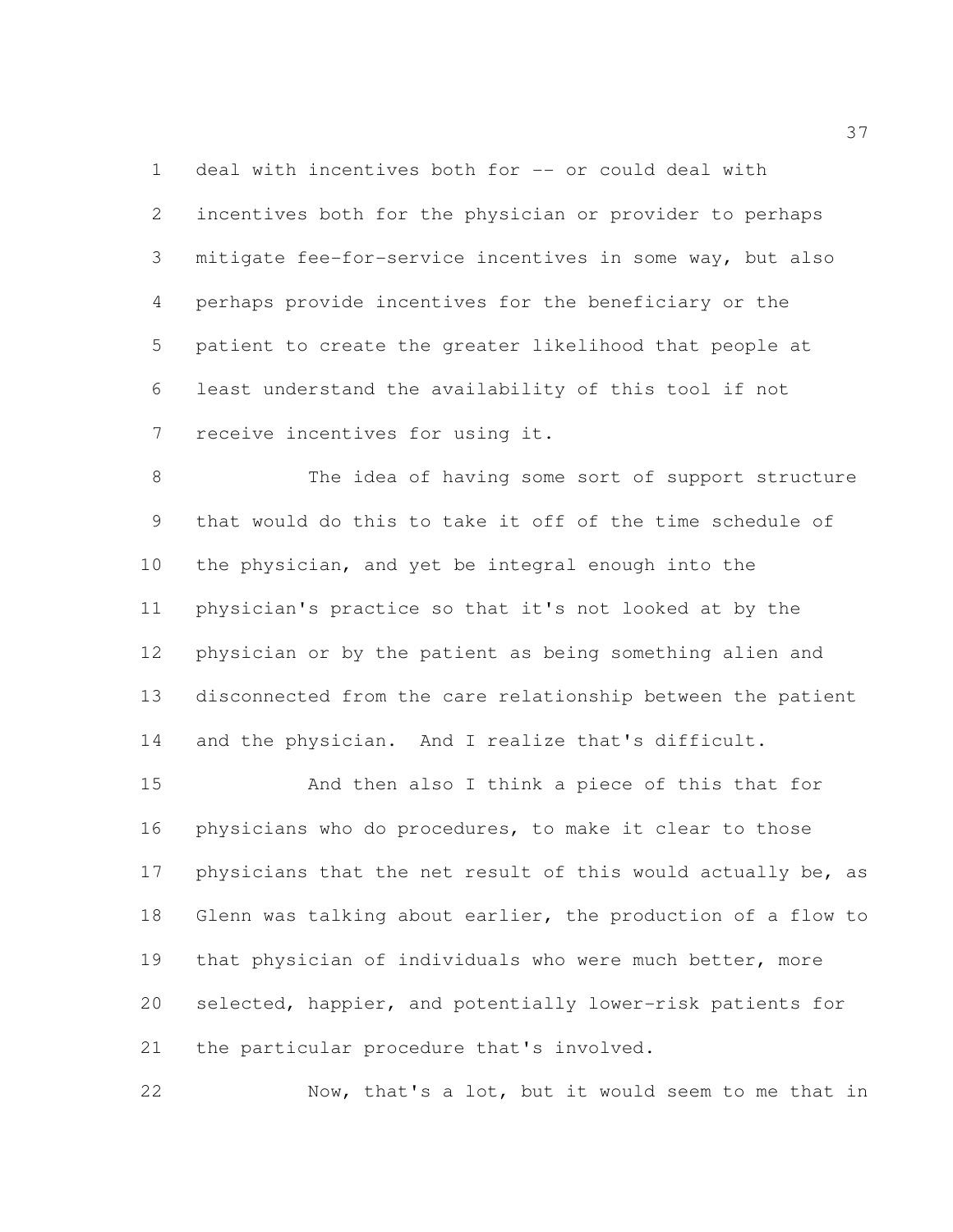each case there simply hasn't been a collective approach that would incorporate those, and, therefore, we have what we have, which is under utilization of a very useful tool.

 MR. HACKBARTH: I thought you were going to react to that since your light was on.

 DR. SOKOLOVSKY: No, I just want to say that what you said, essentially that was the message that we were 8 getting most frequently from the different specialists -- at Dartmouth, in particular, exactly the points that you made.

 MR. HACKBARTH: Joan, did you talk about just mechanically how these programs work and how the patients are educated and, you know, sort of what the flow is? Because I think a couple of the points that have been made here is a critical issue is how this affects the physician 15 and the physician's time, but also -- and these may work in sort of opposite directions -- whether the information is embraced by the physician and seen by the patient as consistent with and a part of their relationship with the physician. How the mechanics of this work are very important.

 DR. SOKOLOVSKY: Again, let me go through the breast cancer one because that's where it's the most spelled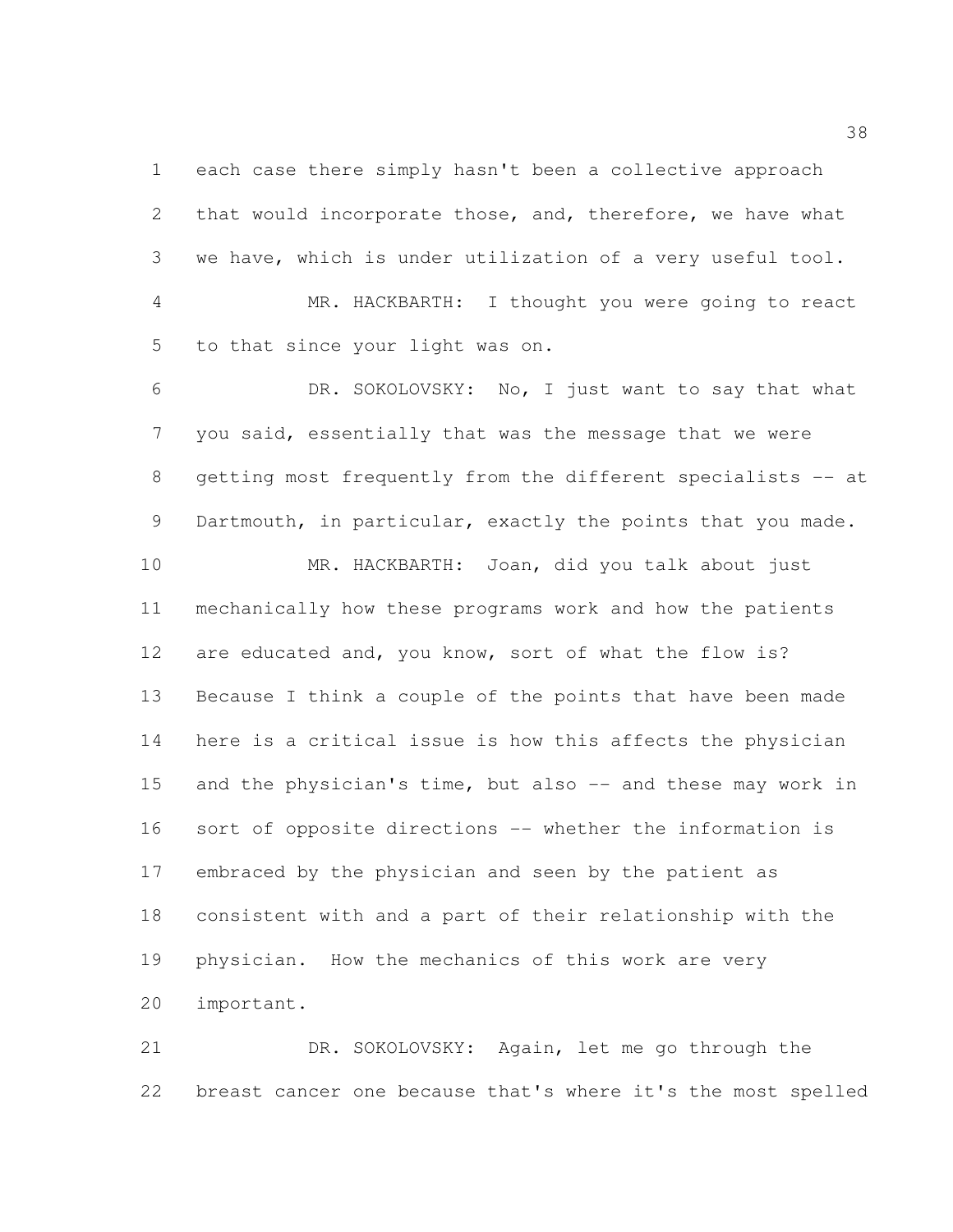out one. A patient is diagnosed. They could be a regular patient at Dartmouth, or they could be a patient who's being referred in from somewhere else. As soon as they're diagnosed and the physician is not involved here at all, in the course of making an appointment, the decision aid is sent immediately to the patient.

7 MR. HACKBARTH: Right.

 DR. SOKOLOVSKY: At that point a person working in the program -- again, not a physician -- gets in contact 10 with the person and makes sure they've received it, asks if they need help. Sometimes a patient, particularly if there are language problems, may want to come in and watch it in the office of the decision-making where they can get more explanation of what they were watching in terms of the video. Sometimes a patient really wants -- most of the time, I think, a patient really wants it at home where their family members may also see it, and if this is a cancer decision in particular, it may help to have the whole family watch this.

 They are also at the same time given a survey. The survey is numbered, and they need to send it back to the office. The survey is then put into the patient's medical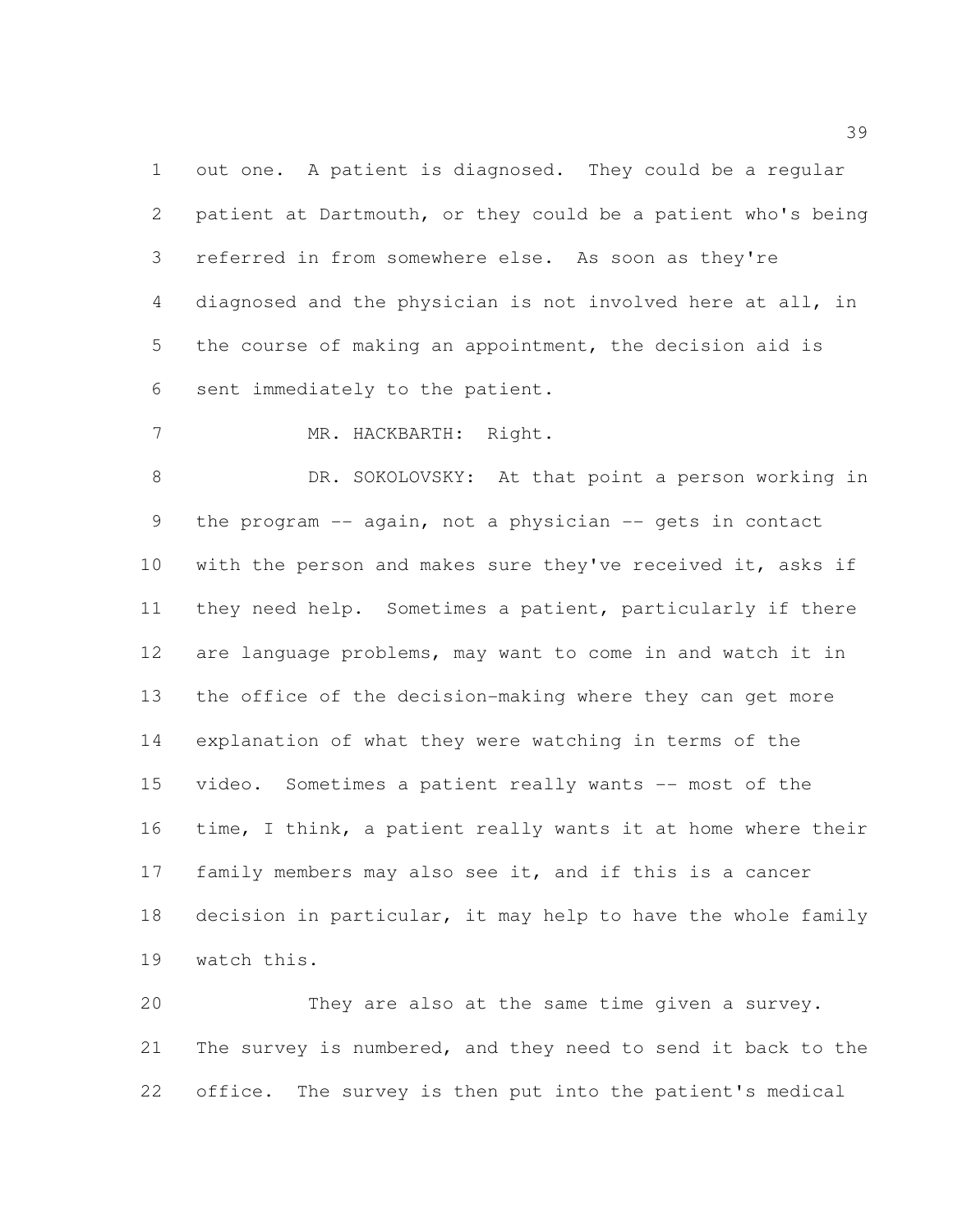record. It's an electronic record in both of these cases. 2 It has not only what the patient's preferences are, but through the course of watching the decision aid, there are questions that test comprehension. And so, again, this is to see when people are saying this is what I think is important and this is where I'm leaning -- they're not usually making a decision, but they're kind of leaning one 8 way or another -- it's to see if there is concordance between what they say is important and do they actually understand what they saw.

 So far, there has been no additional work for the physician at all. The patient comes into the physician for the appointment, and instead of the physician having to 14 start at the beginning and say, okay, you have this condition, this is what it means, there are a bunch of different things you could do, and this is the mechanics of 17 this option, this is the mechanics of the other option, the 18 physician can start a little bit further on and say, "I see 19 that you've been thinking about this," and actually address the patient's preferences, address the patient's questions. One thing that was kind of interesting, the

different physicians we spoke to and different of these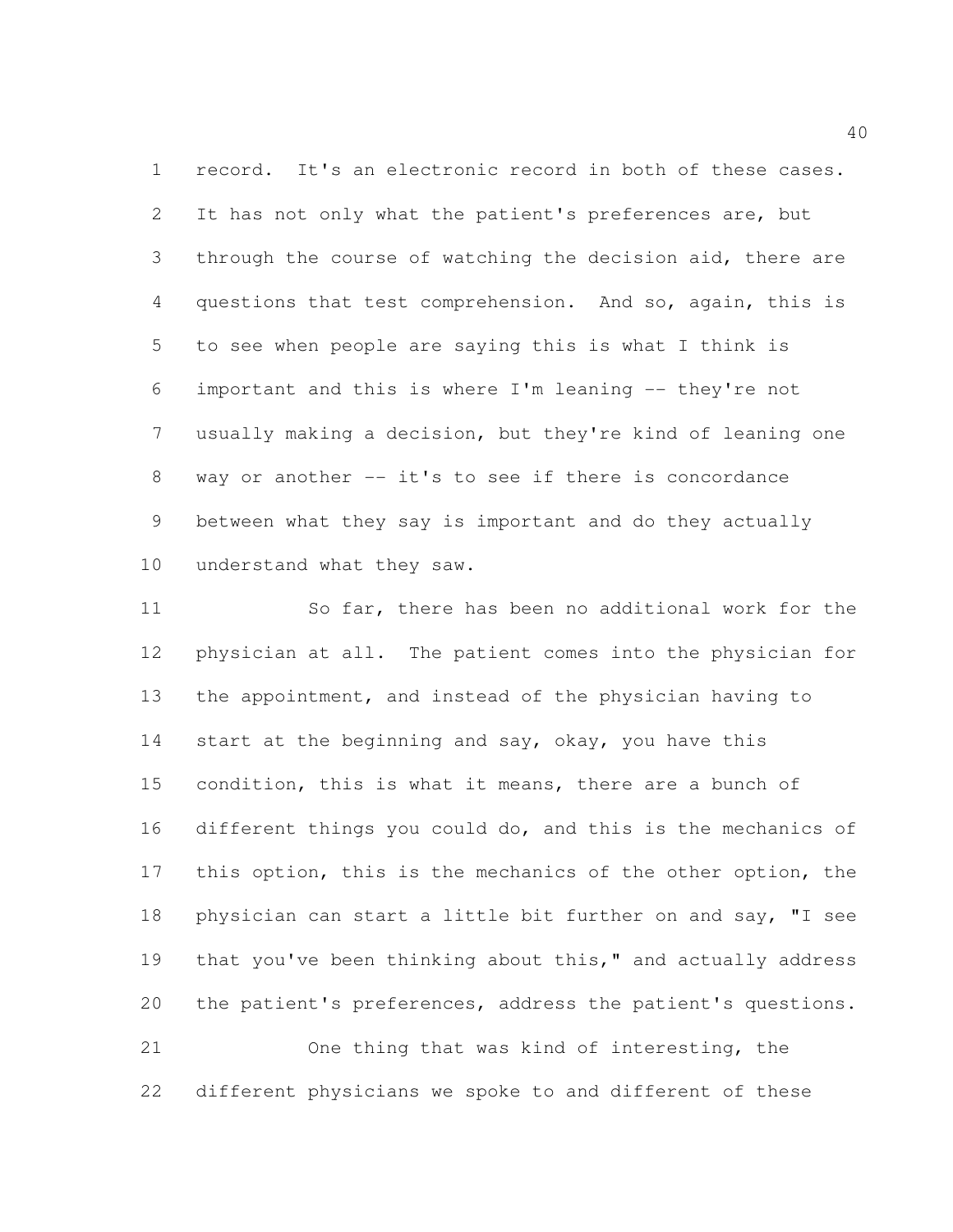practices, sometimes referred to the appointment as being much more fun or interesting, because instead of having to worry, "Have I told them every possible side effect that is possible? Have I told them every possible option?" they know that the patient has already received this basic information, and they can talk more deeply about the patient's concerns.

8 So they say, in general, that it does not increase the time spent. It's a different kind of an appointment, but not a longer appointment.

 MR. HACKBARTH: Well, let me just underline something that Ron said. You could have all of that, and it still leaves open to me where is the information coming from. So back in the '90s when I was looking at this, one company, a start-up company, was trying to market this to insurers, so this was going to be a product offered by the insurers, the insurers were going to pay for the nurse educators that interacted with the patients. It was all 19 done independent of the physician. And so the patient, the "informed" patient, was going to walk into the physician's office armed with information produced by somebody else, never embraced by the physician, and you are going to get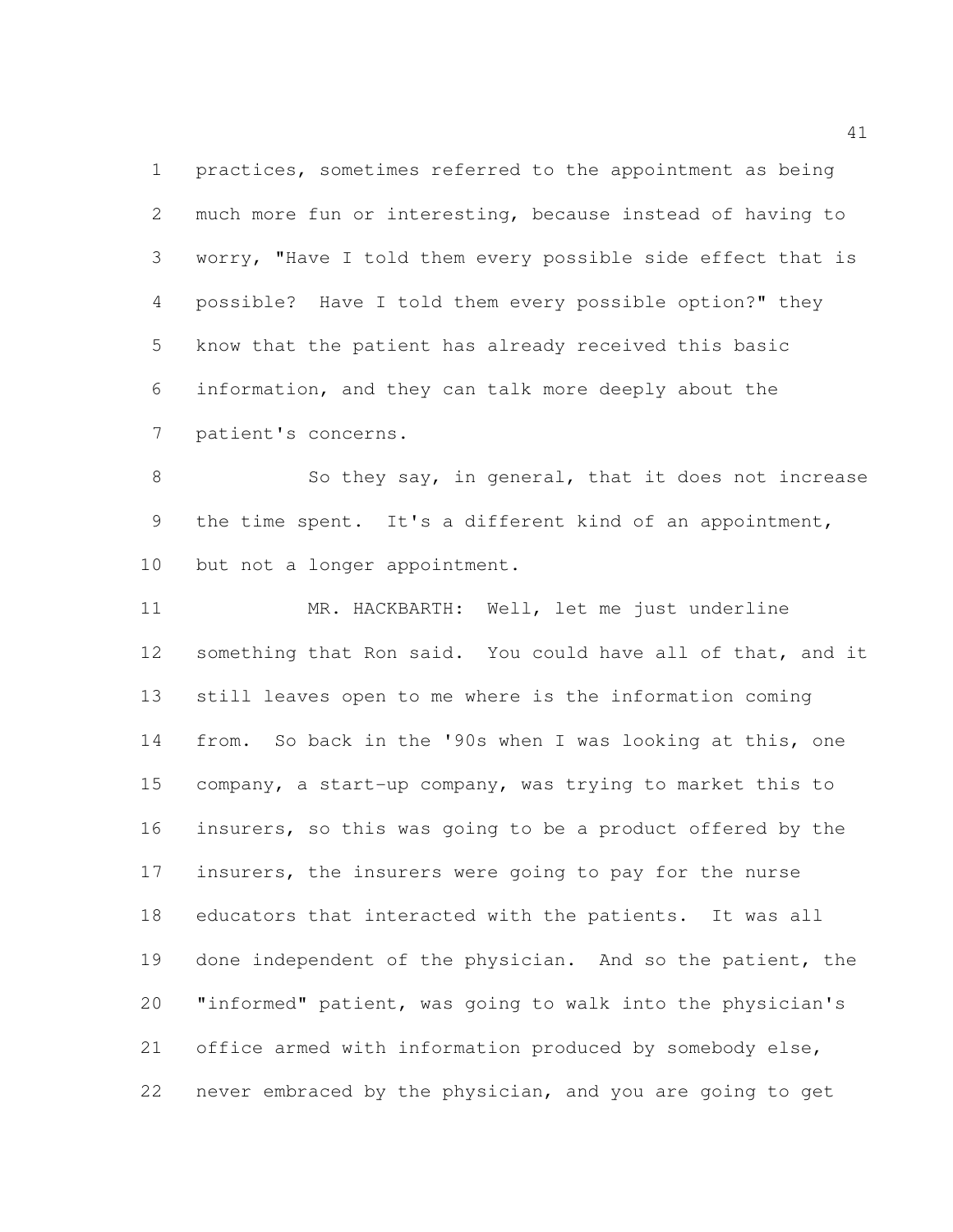1 one sort of result. It may be better than the status quo, where we are now, but it still may be less than optimal.

 You know, another approach is that it's the physician's office or the physician's organization that has embraced this. The physician is intimately familiar with all the materials, and they're the ones sending that out to the patient or having it available in the next room for the patient to study. Differences in terms of the flow and those relationships I think could be the difference between success and failure. And so that is the sort of mechanics that I'd like to learn more about.

 DR. CASTELLANOS: Can I comment? What you are describing isn't the real-world experience. That patient is coming in to see Karen with a mass in her breast. She doesn't know about cancer. She doesn't know anything about it. So what you're doing now is cherrypicking that patient who has a diagnosis, has a metastatic work-up, has everything, and that person then is going to a tertiary center where that's available. But that is not how it works in the real world.

 I would love Karen to make some comments concerning that.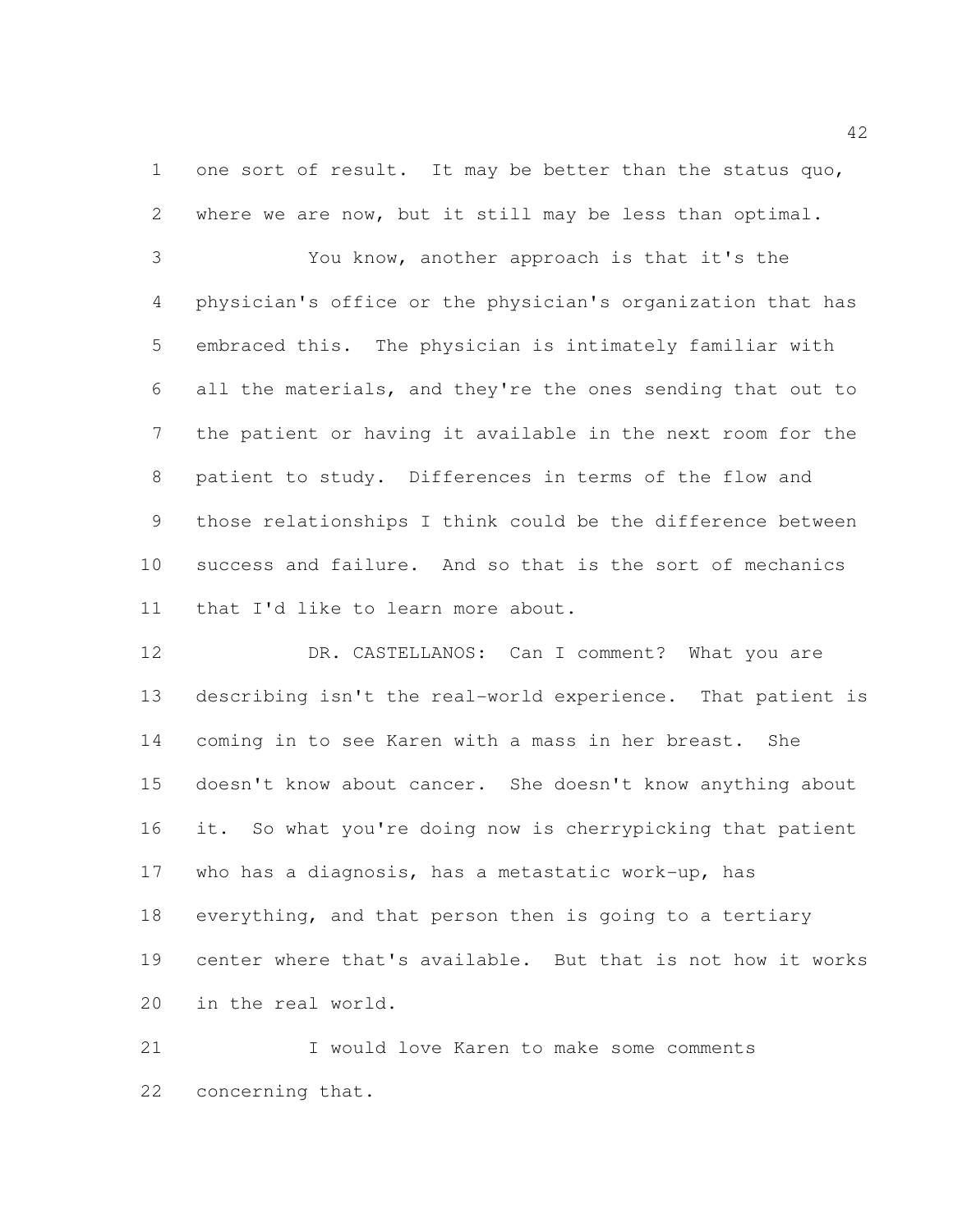1 MR. HACKBARTH: Karen is on my list, and I can see she's got thoughtful comments.

 DR. MARK MILLER: Can I just say one thing? When you went through the mechanics of that for Glenn in response to his question -- and I may have misunderstood when we had our conversations. But I thought in both of these instances, this material had involved the physician community up front and had buy-in from them.

 DR. SOKOLOVSKY: Yes, well, I mean, it's both. In 10 both of these places, and pretty much every place we have looked at recently, there is the Foundation for Informed 12 Decision Making, and they are involved -- more than involved. They are the ones who are developing these decision aids and keeping them up to date. And they have panels of physicians for every specialty who are constantly reviewing and updating these decision aids.

 When it is brought into a practice, it's brought in because the physicians have looked at these aids and are comfortable with them. As in the case of the gastroenterologist at Dartmouth where they weren't comfortable, that aid was not used there. So they're not developing it themselves, but they are very familiar with it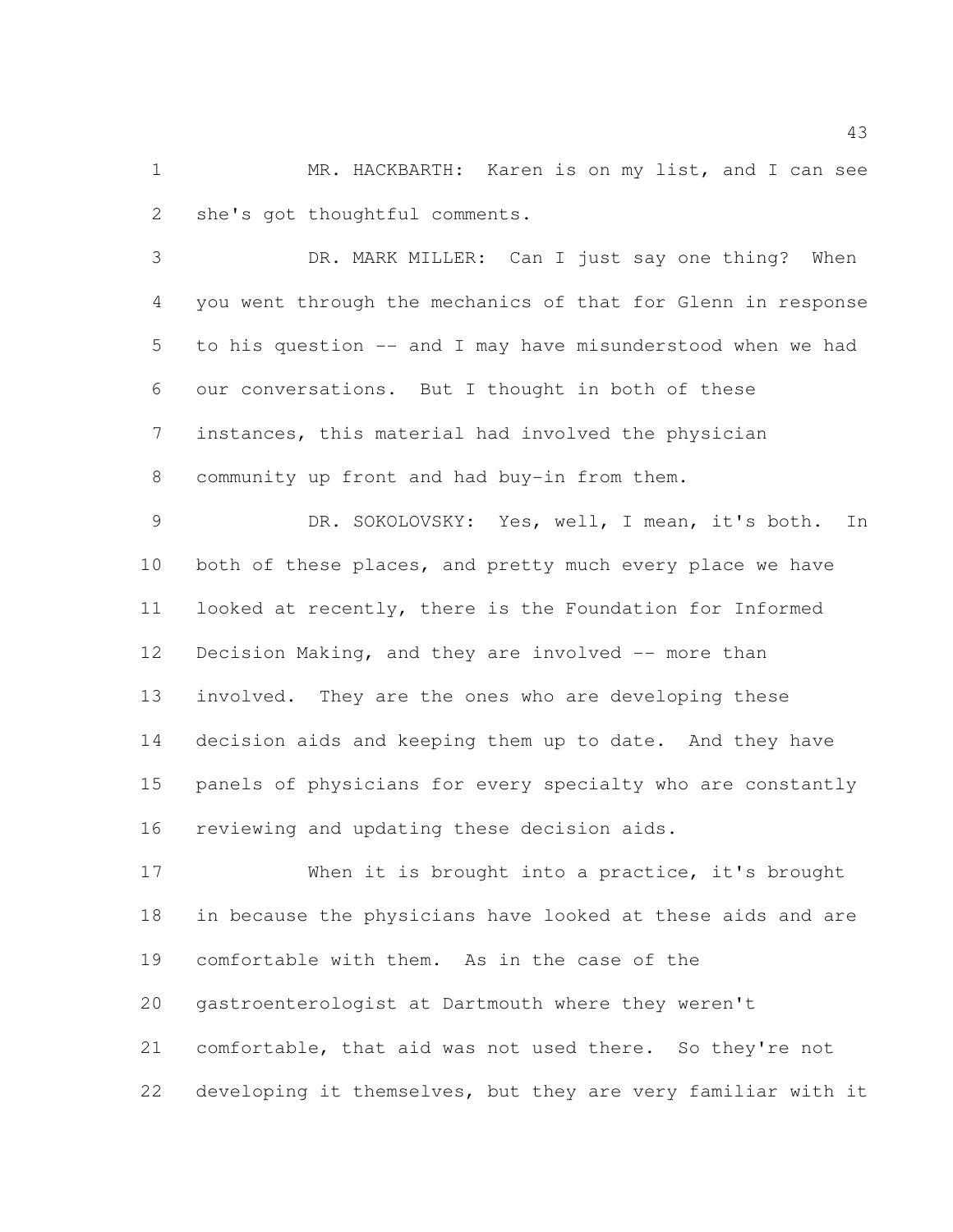and have signed on for it.

 MR. HACKBARTH: And that's one thing at Mass. General or at Dartmouth Hitchcock or Kaiser Permanente or at Harvard Vanguard Medical Associates. It's a different thing in the disaggregated delivery system that most Americans use for their health care. 7 I am not trying to pour cold water on it. I'm just saying that the logistics are very different, as Ron was saying, in an organized system versus a disorganized system or unorganized system. We need to make our way through this list now. MR. BERTKO: I think your hint is be quick. I will try. Joan and Hannah, first of all, great work on this

 thing. I strongly support it. Two questions here. One is: In my own experience with my organization, on a slightly different topic, which is benefits structure, there were different types, subsets of people, and I am curious on whether your investigations will look at different groups. One that comes to me is the young-old, for example, versus the old-old. In my own family, we've got a very senior person who at 95 is going to have a different set of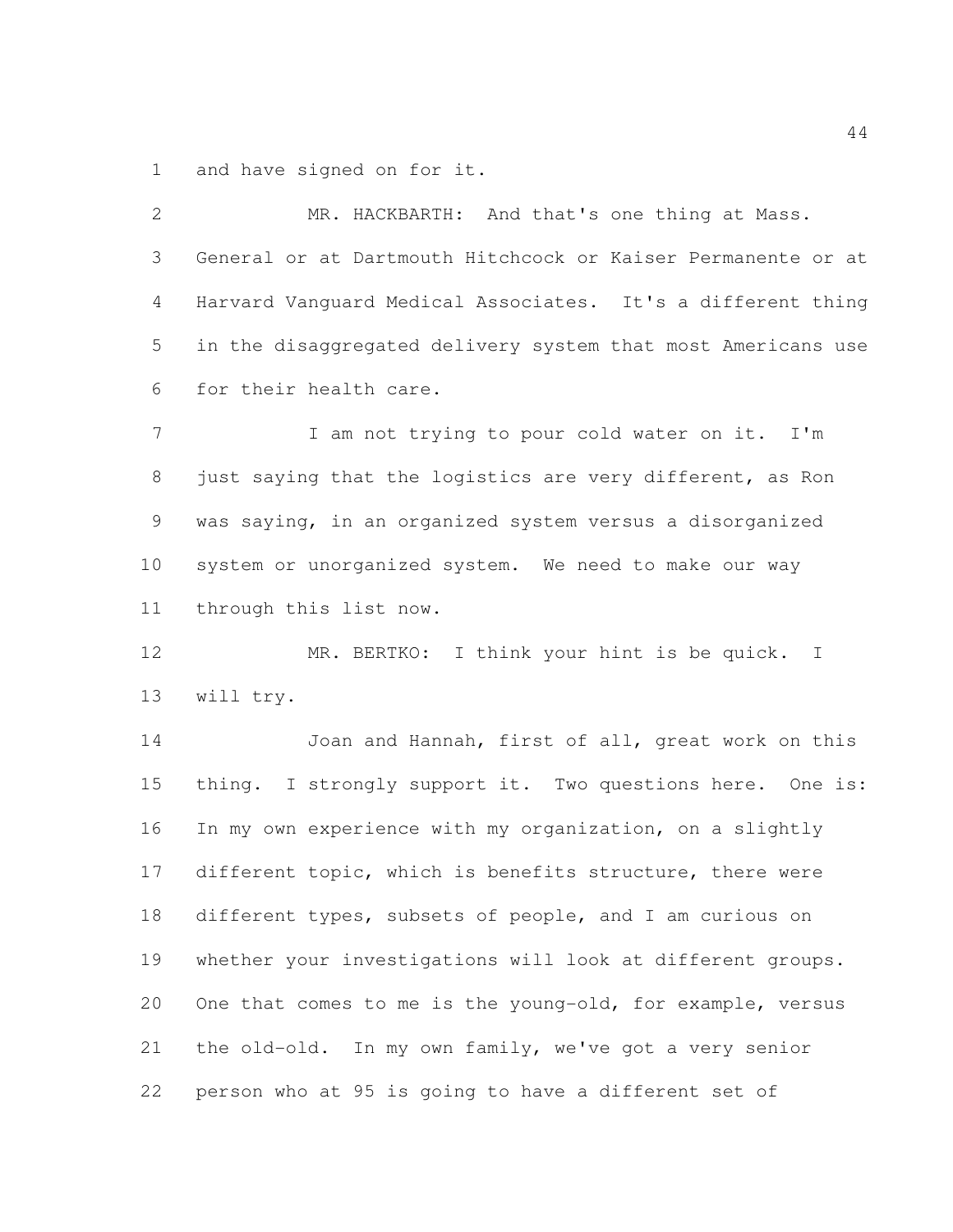decisions than he would have when he had a similar procedure in his 80s.

 The second one follows up on Ron's question, which is: Clearly, I'm aware of shared decision-making for discrete procedures. Does this also apply to end-of-life issues as well? And will you be looking into things like that?

8 DR. SOKOLOVSKY: Well, the first question let me take as something to research.

 The second question, yes, at Mass. General, amongst primary care doctors, the advance directive is probably the most popular of all of the decision aids. In fact, one of the physicians at Dartmouth said why can't MedPAC require everybody to have an advance directive. We're not there. That seems to be a big one.

16 MR. BERTKO: The reports are that advance directives and the way physicians use it are -- I'll call it "underutilized." Anything more that you put into a final or the next version of the report I think would be of big interest.

 MS. HANSEN: Yes, I just want to say thank you very, very much for doing this work. I appreciate your --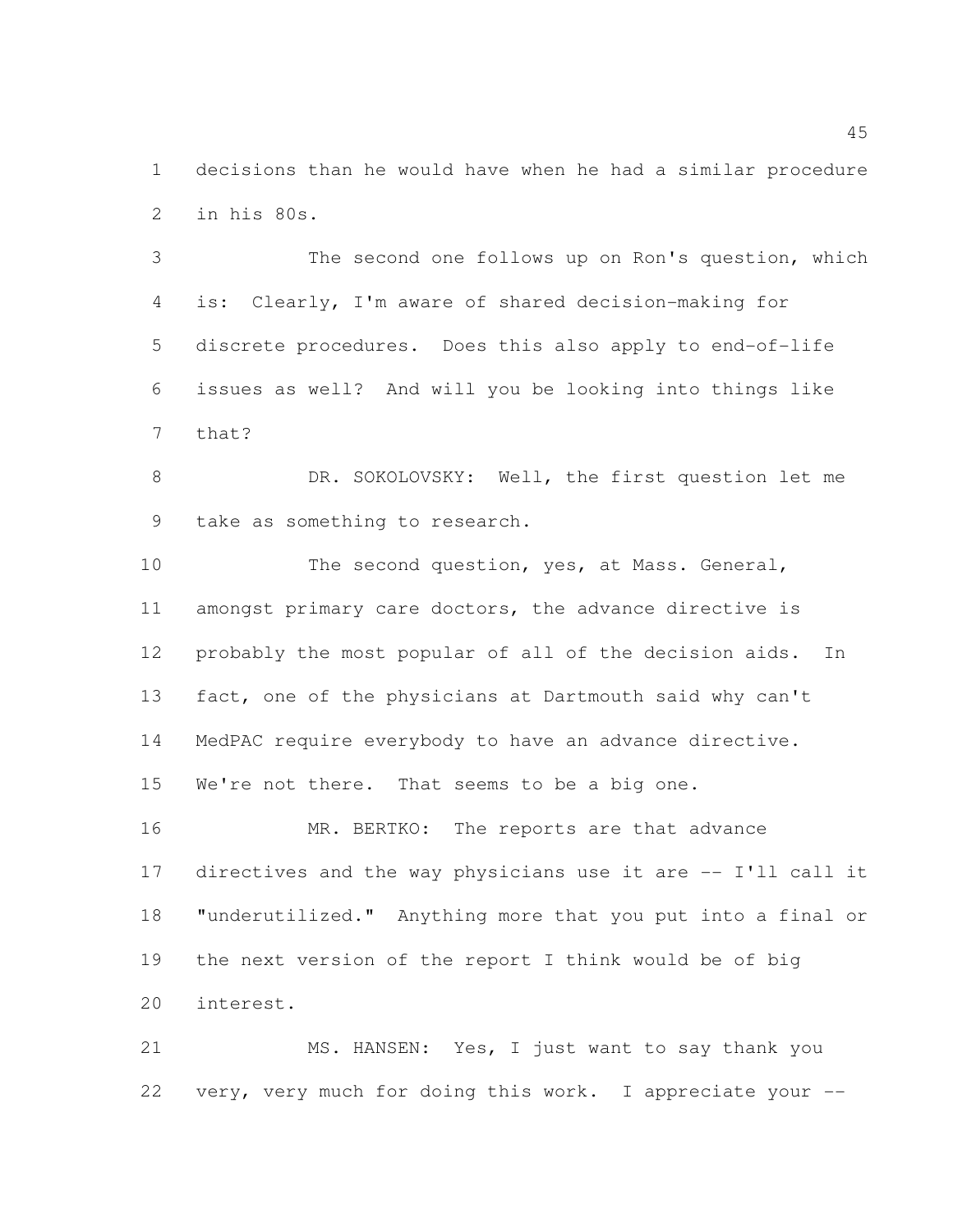this robust discussion has evolved from this because it is always being discussed that the beneficiaries really nominee to take a more active role, and I think -- Karen, I remember a conversation where we were saying that there is beneficiary responsibility, you know, as we think about selecting procedures and choosing things. So this really does perhaps convey a dimension of this that we can look at more fully.

 Probably the most important pieces that I just want to underscore that you found in one of the studies is the ability to perhaps see if there are other research pieces that speak to the difference in synchrony between what the provider thinks is important and what the patients may consider important. I think that part needs to just perhaps be corroborated further, because I think it makes such a big difference in terms of how people will eventually either make decisions, ask for care, or certainly the adherence afterwards as to what was prescribed. And so it's not -- I think we have a term that we call "compliance," but, you know, I think if we really think about that word, it means you're not doing what I'm telling you to do as compared to understanding really what adherence to an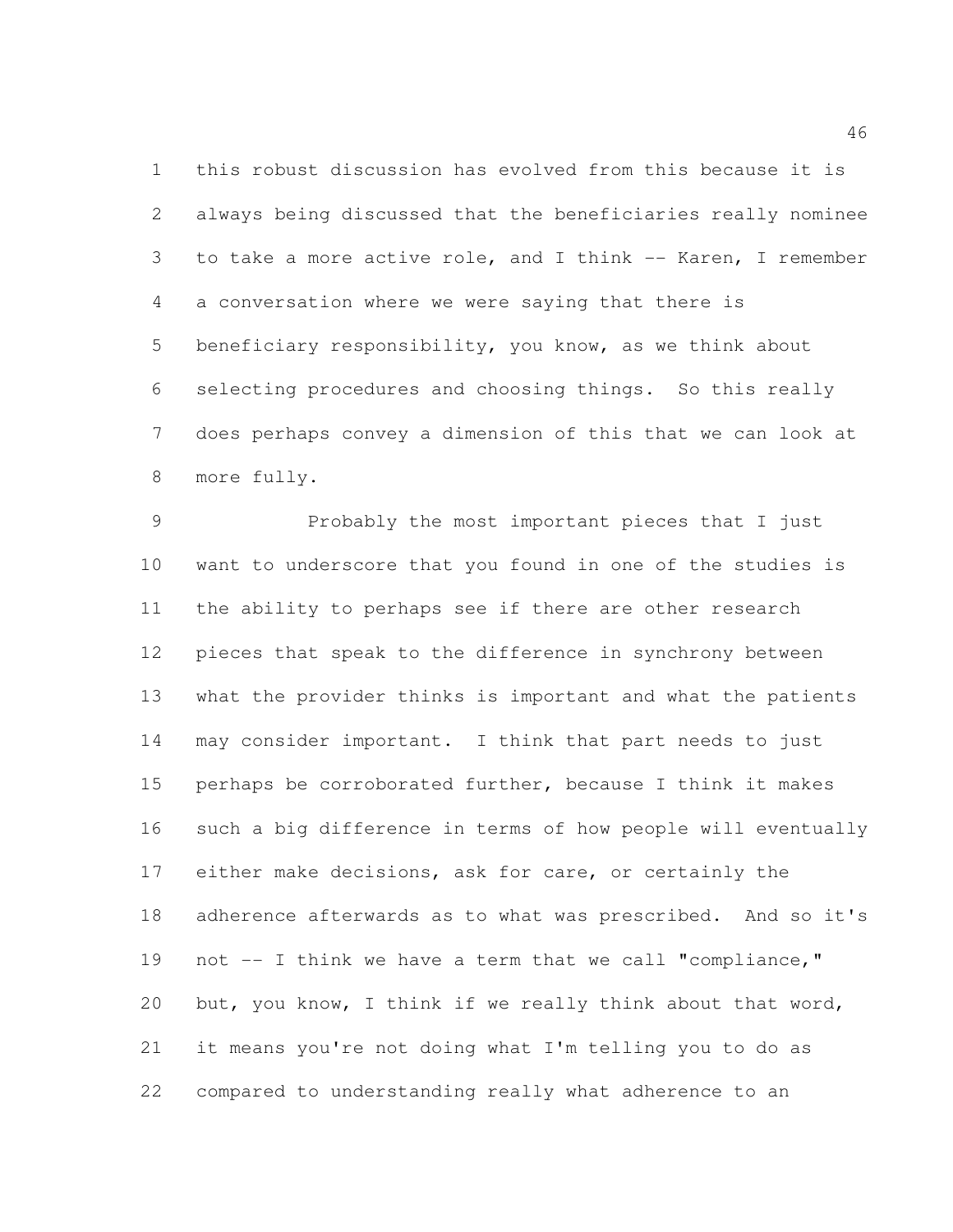agreed-upon decision of what -- it's more of a contract in some ways of what it is. So I think our ability to build up that side of the information would be helpful.

 I think that the last piece is the aspect of looking at what will come in Washington State, which is a state that is different and beginning to raise this. And I know that some earlier discussion was of some concern as to whether or not -- not concern, but a question of whether or not the whole aspect of liability insurance would be looked 10 at somewhat differently if, in fact, patients went through this. But it's certainly far premature to really consider 12 that, and I appreciate the study side.

13 I do want to, again, underscore one point other people have made, and that is, this population is really the best practice with a fairly literate group. But if people don't think about health care or decisions the same way, could we begin to look at other populations? Peter mentioned federally qualified health clinics. Are there other best practices with much more diverse populations linguistically or economically that show some promise in how that patient decision-making comes about?

Thank you.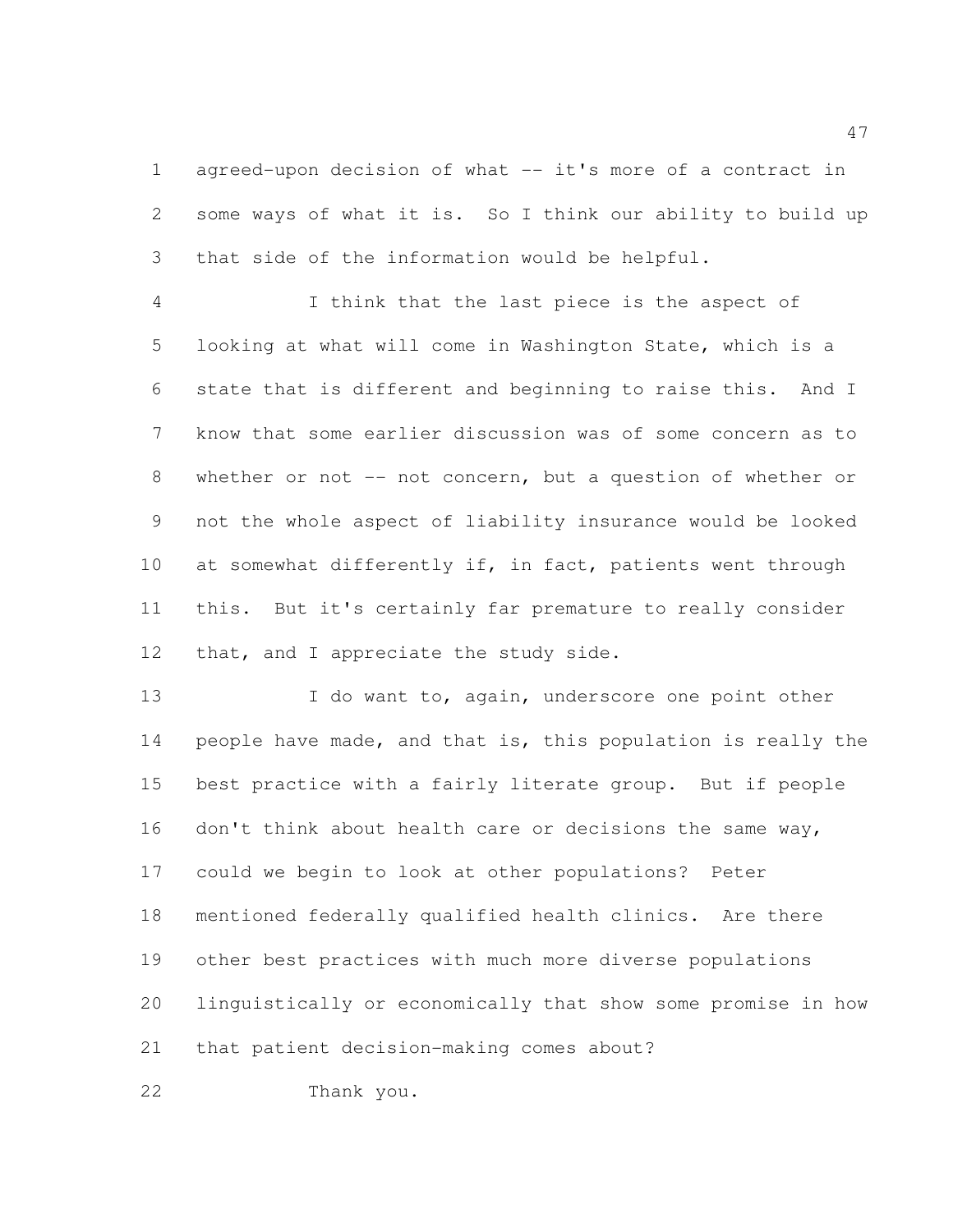DR. MILSTEIN: Three brief comments that really build on other good comments that others have previously made.

 First, I really like -- I think I want to speak in favor of at least considering, as we think about options, Pete's idea of relooking at informed consent. All the research suggests that those are not very well understood processes by patients, and it is my personal belief, based on my personal experience, that if you randomly inserted in the middle paragraph informed consent randomly selected text from Wikipedia, very few people would notice.

 The second comment is really a build on Glenn's notion of really thinking through a typology of how we might help Medicare -- what might be some of the high-opportunity avenues for better informing Medicare patients in shaping their treatments. One of the things I hope we would look at is the research that was well published in a very respected peer-reviewed journal I think more than 10 years ago by Kaplan and Greenfield which shows that with respect to the issue of informing patients with respect to knowing when a treatment isn't working and, therefore, they ought to be playing more of a role in encouraging a doctor to consider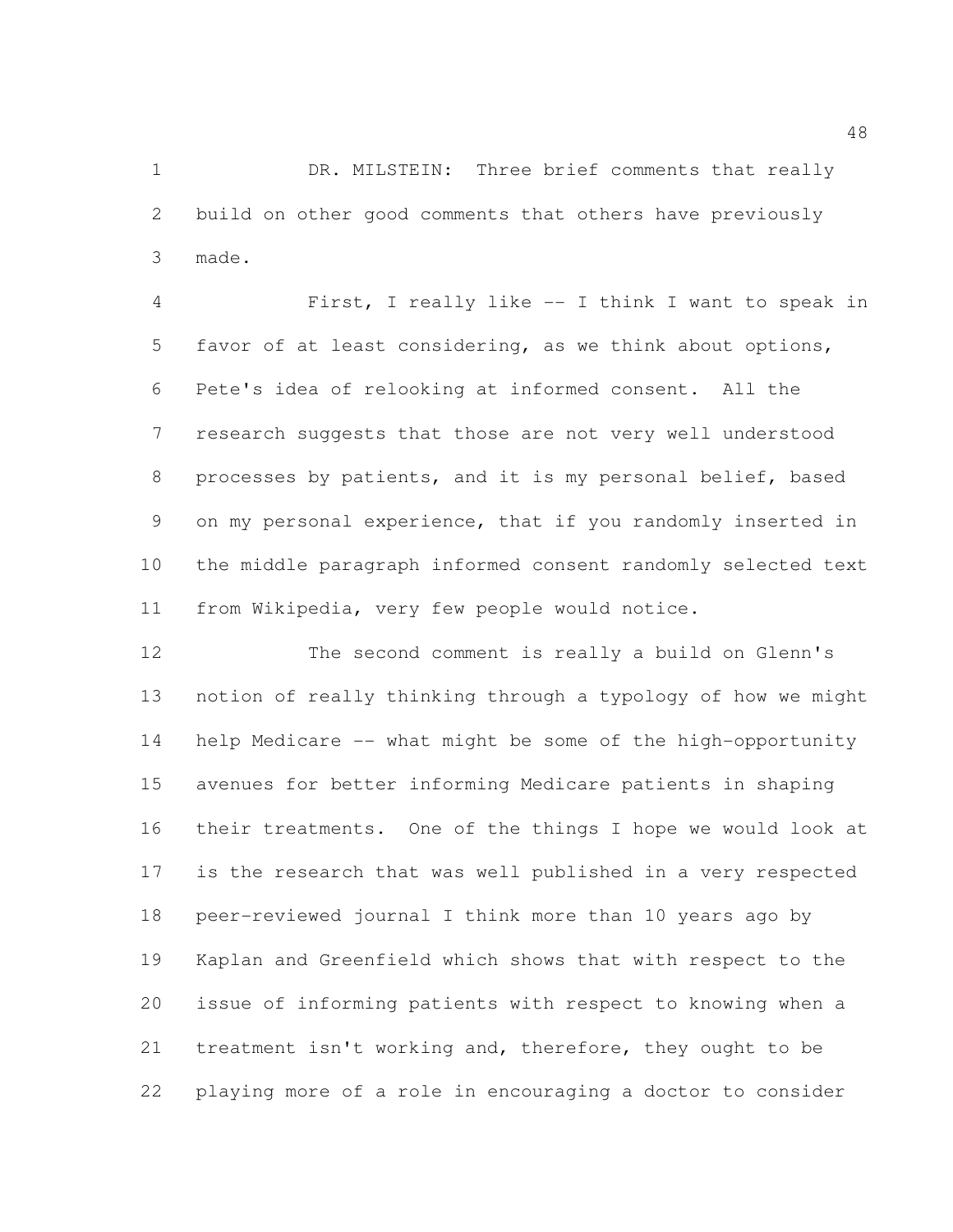alternative options, that Medicare patients who were exposed to that information and that particular program actually lived longer than Medicare patients that were not so exposed.

 The third comment is to reinforce Jay's comment about incentives. I don't think it is -- I think it would be quite consistent with much of what we recommended before if we were to think about a recommendation that Medicare ought to consider paying differently for treatments that a well-informed patient actually wanted than for treatments for which it was not clear whether or not the patient was well informed and whether they actually wanted it.

 MS. BEHROOZI: So much to say and so little time. Thank you, guys. I just want to say about Dartmouth Hitchcock Hospital, it was a little bit of an out-of-body experience to go with Joan and Hannah to visit there, and it was certainly not diverse in a lot of the ways that I am used to diversity in New York City. But I did learn a little bit about rural health care and some of the challenges of providing care there. And I think socioeconomically maybe it was less un-diverse -- I mean, people were poorer, I guess, than you might think by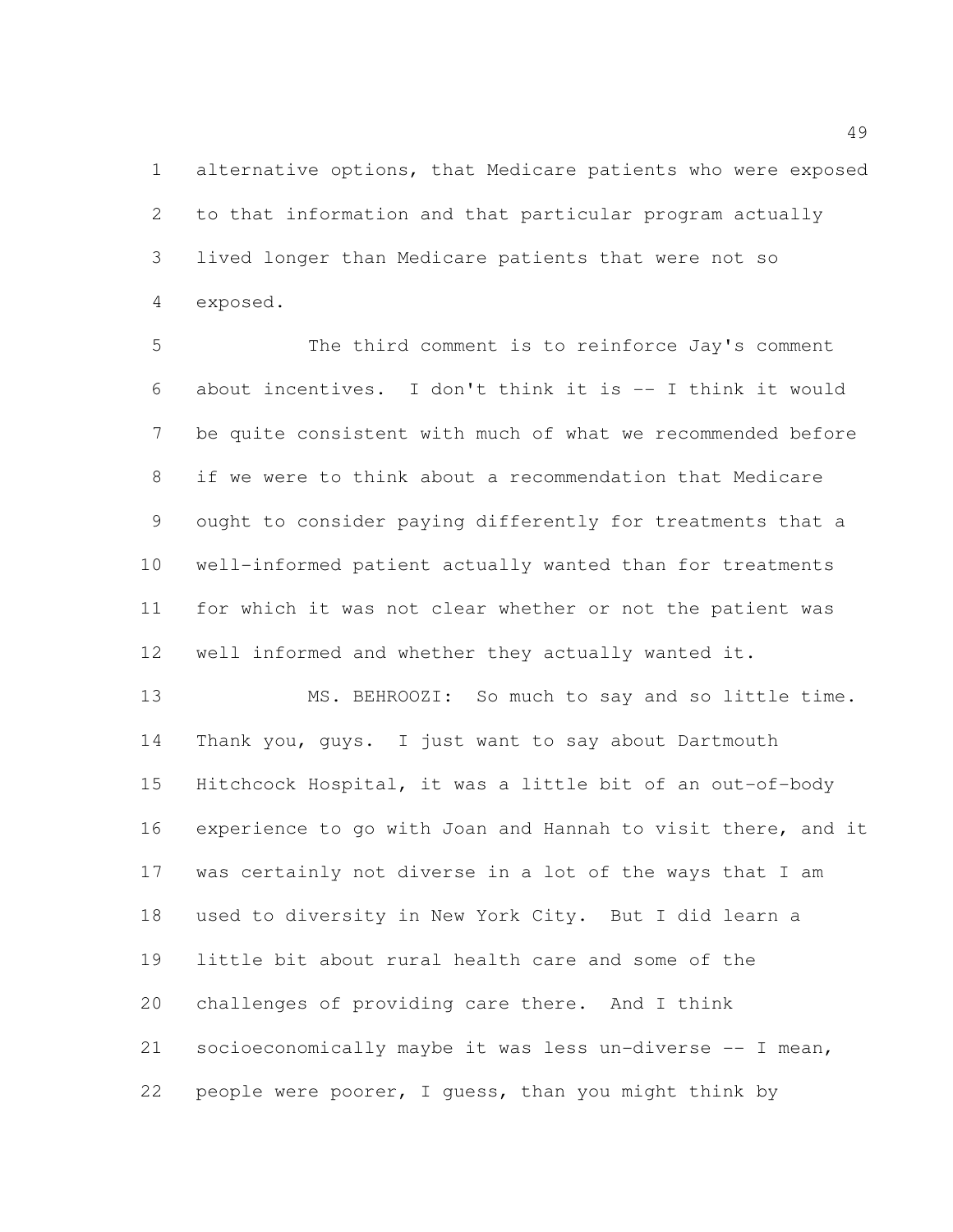associating the name Dartmouth with this hospital. And I didn't have the opportunity to go to Mass. General.

 So thinking about it a lot, I have felt like I need to separate out a few of the dimensions of what we are talking about here, and I think, you know, the way that you guys separated your presentation, we're focusing all on the endpoint, the patient decision aid. We're talking about the patient decision-making, but really what Hannah started with was how people learn and get information. And patient education is never a bad thing, and we always expect that it's happening, yet we have doctors telling us, very well- respected, caring doctors telling us that they don't have time for all of it. And we also know that not only do people learn differently, but people communicate differently. All across the board, lawyers as well as doctors, some of good communicators and some aren't.

 So I think that first, before getting to the results and what you can use this type of educational tool for, I think we should just focus on its value in patient education. It does do a good job of giving people information, these tools, because, again, as you've reflected, they are both written and visual, you know,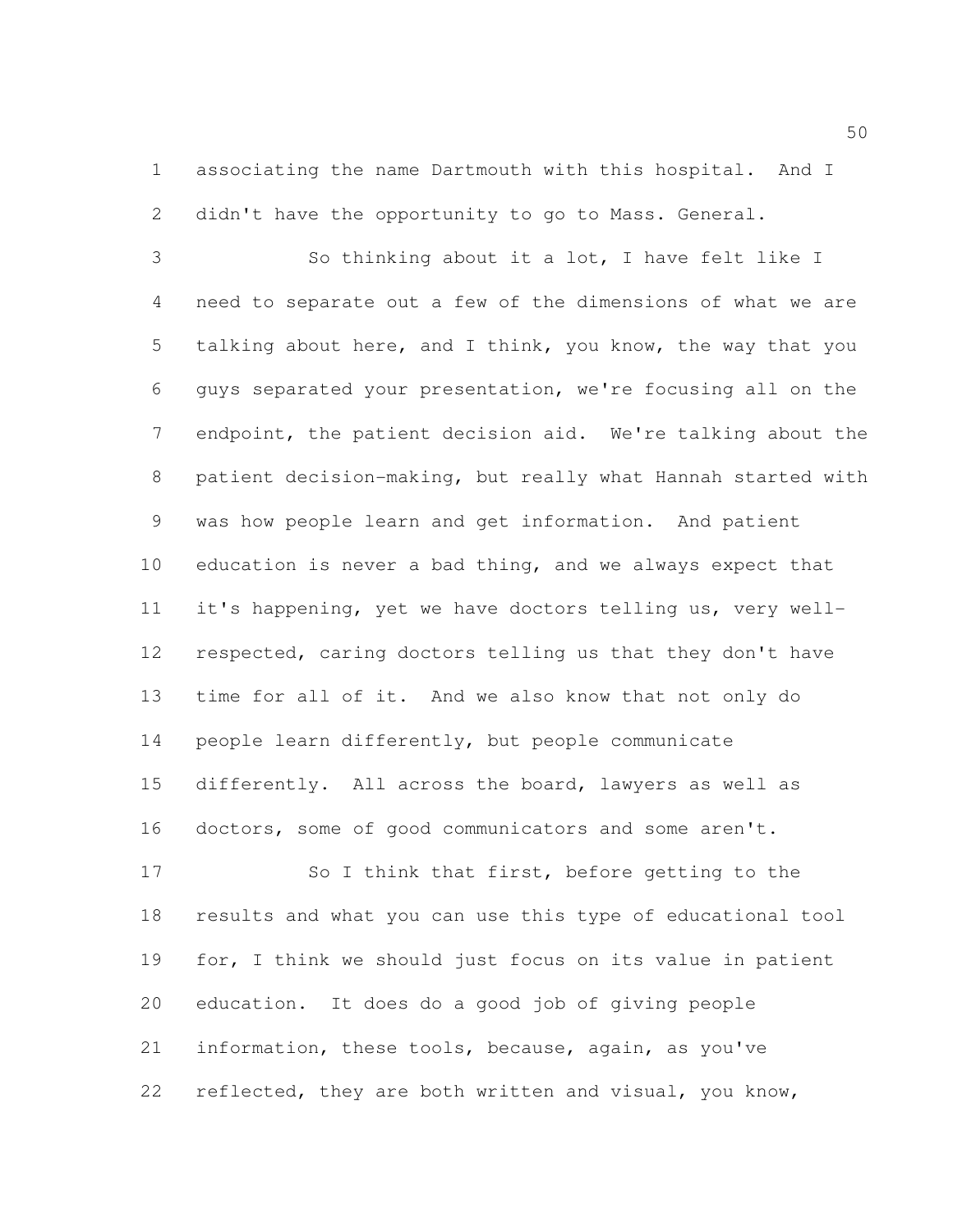active, visual DVDs. And so you have standardization of the information, and then, of course, the validity of it is what's at issue. But, again, as Joan described, there's a great effort made to validate these tools with the physician community.

 So it's standardization. It doesn't depend on whether the doctor remembered to say something or is a good communicator or isn't a good communicator, whether the person heard about this procedure on TV or from an ad, from a device manufacturing company or looked it up on the Internet and got the Wikipedia entry that was the B.S. one as opposed to the good one. It's standardized.

 So I think that goes to -- I actually was calling it "informed consent on steroids" when I was describing it to some of my colleagues, or package warning labels, package inserts, the things that your pharmacy now gives you, you know, reams and reams of paper with every prescription. It's a neat way of pulling that all together and making it be one thing or a few different things if there are different entities that feel like they've got a better product. But, you know, I guess the way we think of those things, let the market sort that out.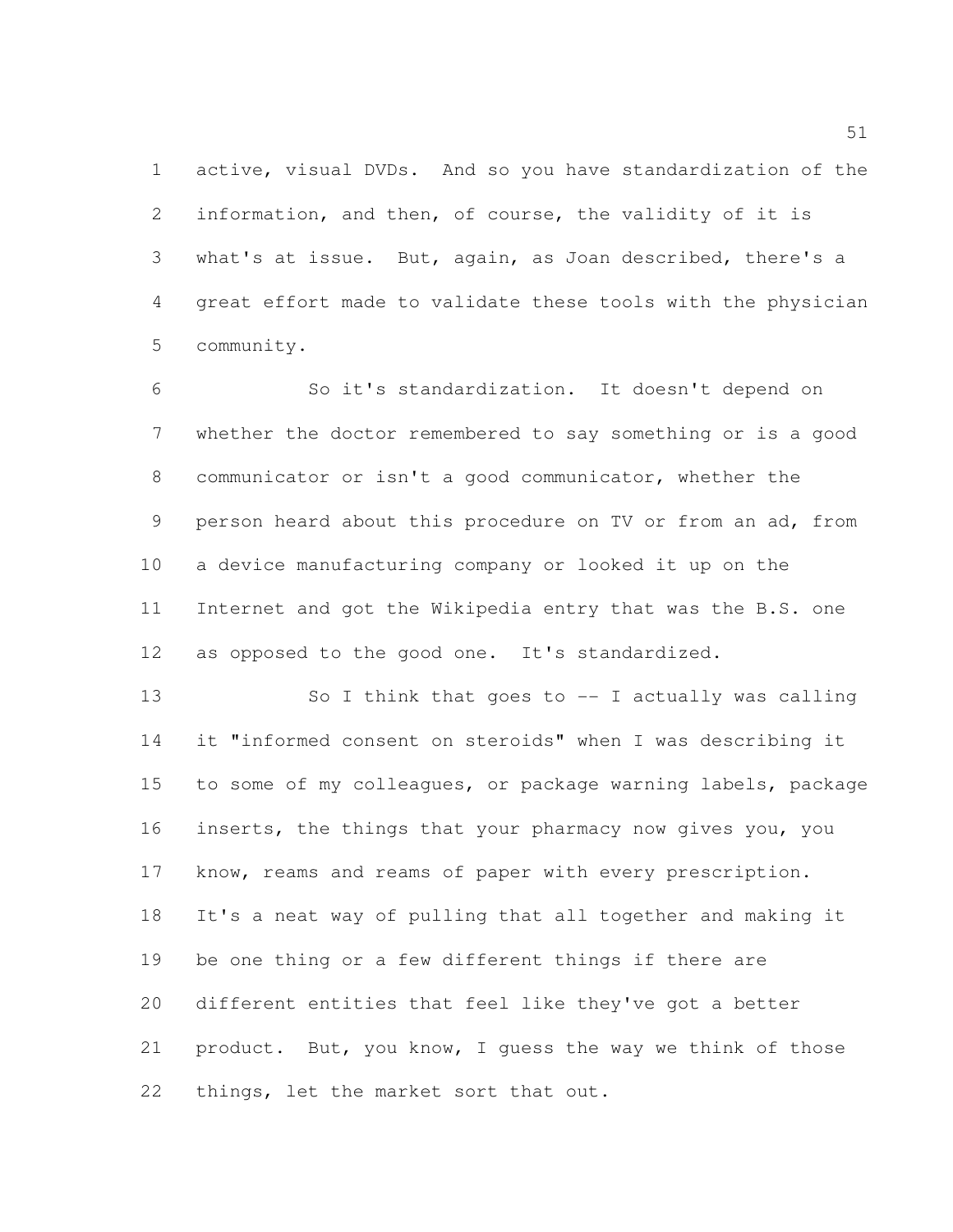1 But then moving to the results part of it, people have talked about what can come out of better patient education, and I think compliance, again, given that there is a spectrum of types of educational materials that are put out there, patient compliance is certainly a big one. Patient satisfaction is huge, and I think it wasn't in your paper, but one of the other things that you had given me to read, they talked about rates of liability lawsuits falling because people, in fact, are satisfied. They feel like they 10 got what they wanted, or even if the outcome isn't what they thought it was going to be, they were informed and engaged in the decision.

 The component of exploring the patient's values is not just important for them to be able to make the decision, 15 but for their physician to know more about their patient, and that was really -- I think that was revealing to some of the physicians that we talked to.

18 And then, finally, on the issue of how to incent this in a payment system, I think it's really important that we do, just because of the educational component, whether it reduces costs or liability lawsuits or not, for all of those reasons, actually, for all of those outcomes. I think we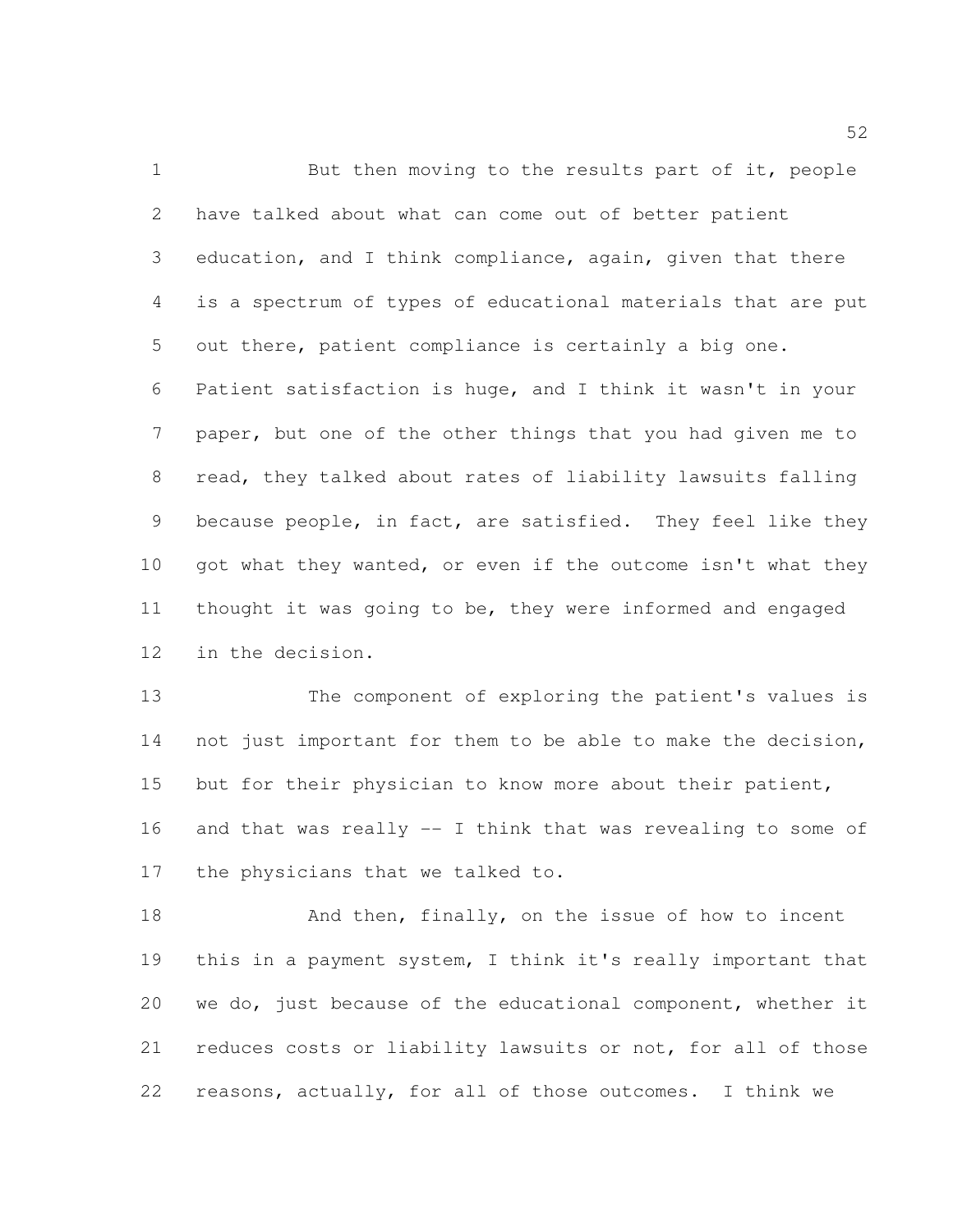should think about it when we're looking at alternative payment incentives, whether it is how to set standards for what you would consider to be a medical home or an accountable care organization, who would be eligible for enhanced payments, maybe setting this as one of those criteria to judge them by. But to your point, Glenn and Ron, several have made the point that not all patients are going to be able to access their care from these organized care delivery systems. So I think that we should also consider how to get these decision aids into the hands of more people, and perhaps Medicare should simply pay for them. They could be something that doctors prescribe and patients access them or patients have an opportunity, you know, having been given a diagnosis, to access these decision aids themselves, and we should just be paying for them.

17 MR. GEORGE MILLER: Thank you. Again, so much has been said about this, I will try to be brief and crystallize a couple of issues.

 One, I think I agree with Ron that we probably need to get a little more diversity in talking with folks. Rural folks deal with things differently, and they would not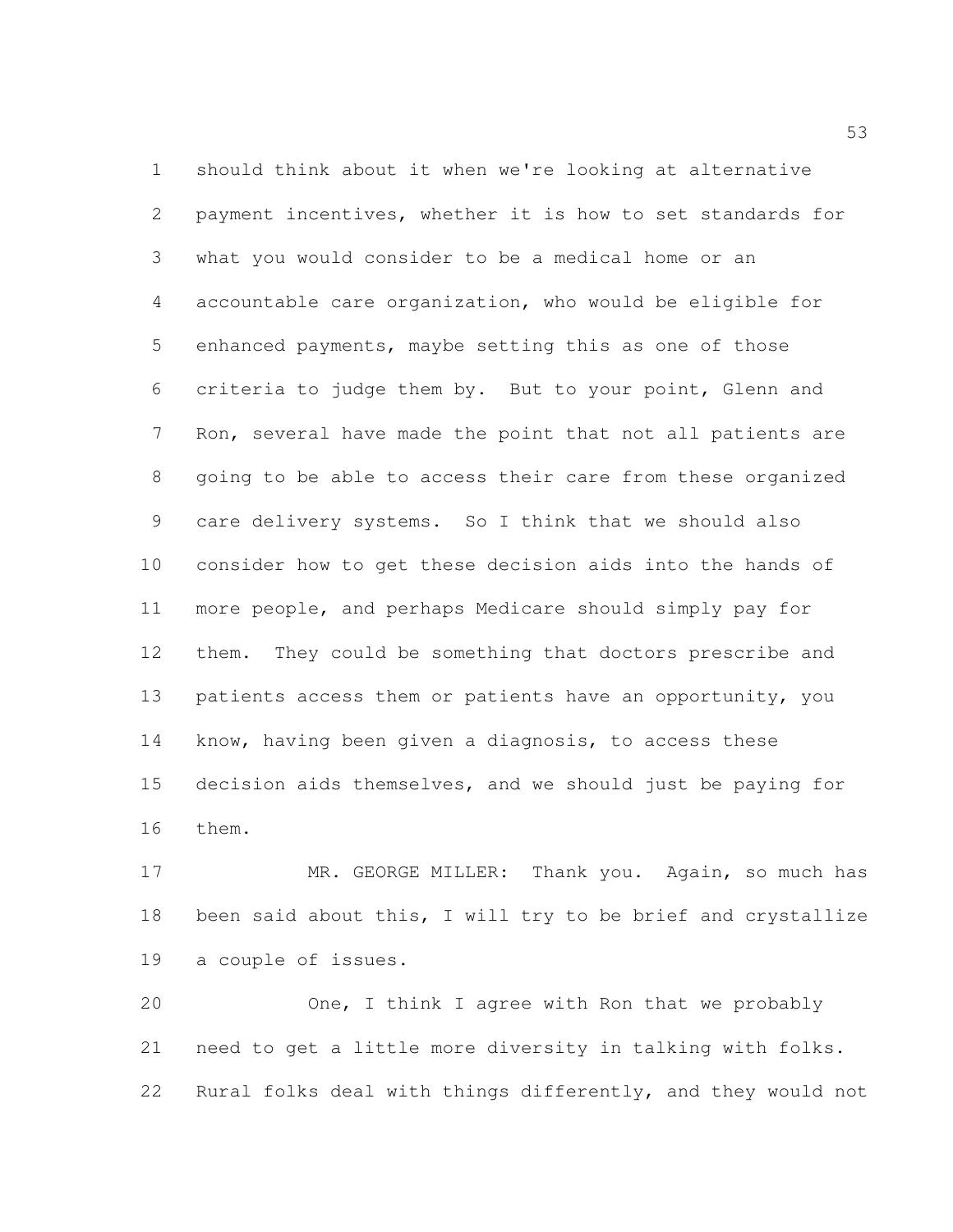have the infrastructure of a big medical center around them to deal with these issues. So I am wondering how that would work there.

 I was struck by one thing that was said in the presentation by Joan. I think I have this correct. You said many physicians don't think that patients are well informed, and if this is a tool to help them become well informed, I think that there could be a way to tie this together with an incentive. If they make bad decisions and in the end they are better informed with appropriate education, then maybe we can incentivize them maybe like insurance premiums, you lower their premium or their deductible, their cost. And, in effect, it seems to me it will be a lower cost to the system if they are better informed on the front end. And just as John said, different places in people's lives, they will make different decisions. So if someone is in their 90s and making a decision, you inform them differently than someone in their 20s with the same procedure. It may be cost-effective to pay for their education and then lower their out-of-pocket costs in some way. I'm not sure how that would work. And then the final thing, in the discussion I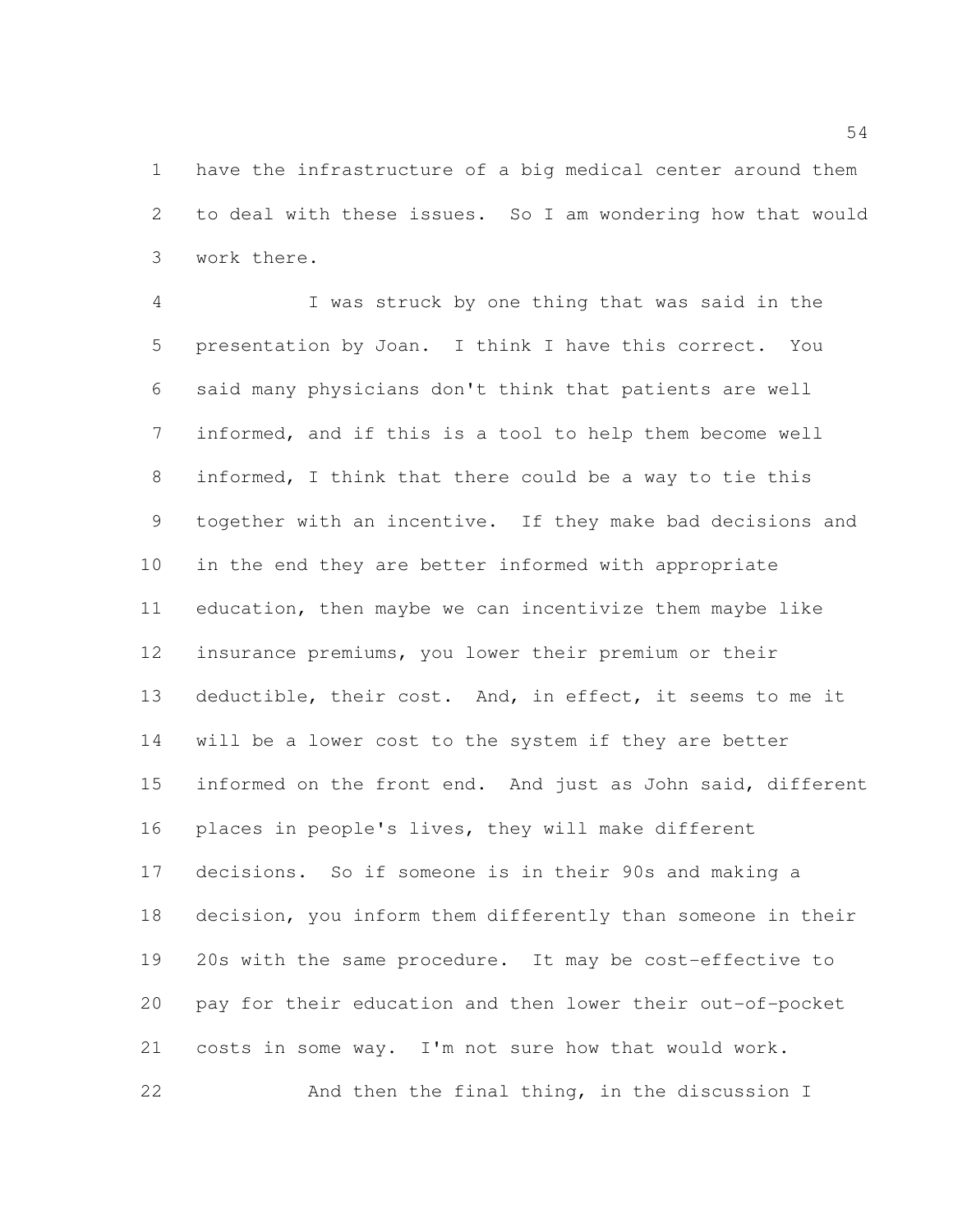think we need to deal with cultural competencies because, again, dealing with different diverse populations all across the country, we need to make sure that we communicate to different segments in different communities, just the thought that -- I was a hospital administrator in West Texas, and we had a population that was 65 percent Hispanic, 35 percent white, and then there was my daughter, my wife, and myself.

9 [Laughter.]

10 MR. GEORGE MILLER: As a result, there was a different way to communicate with the Hispanic population 12 and the white population, and sometimes I had to do that. It made it a little bit different. But, again, the point is you have to have cultural competency in dealing with that. Thank you.

16 DR. CHERNEW: First, I want to comment on something that I think it was Bruce said, and others echoed 18 it, about disease management, and I just want to say I think the evidence is actually pretty clear that disease management programs, for all their strengths or weaknesses, have probably improved the quality of care for people enrolled in them. Where they seem to have failed is in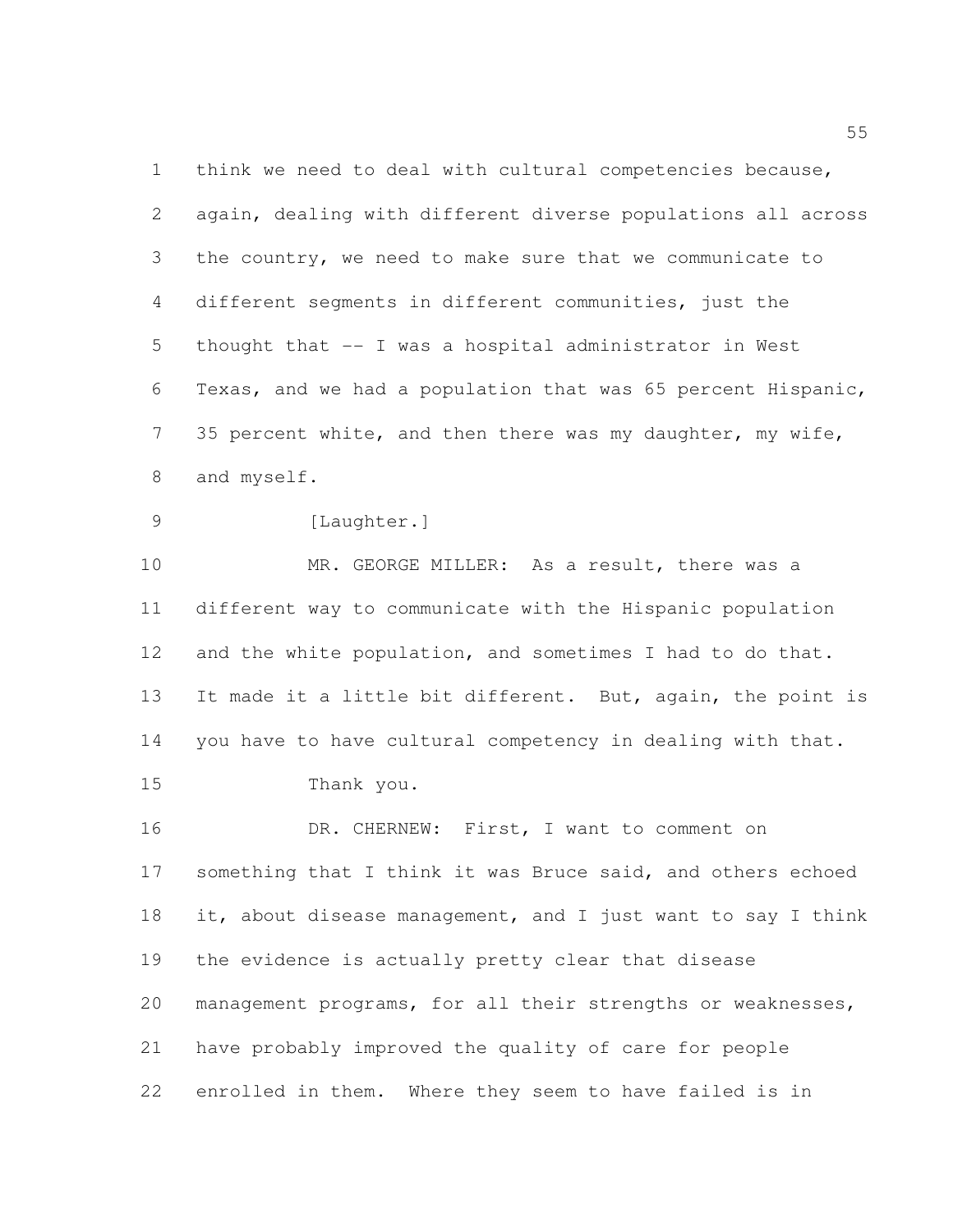lowering the costs, and some of that might be because they haven't involved the physician, they could have done a better job. And I agree with all that, and there's a lot of move to include physicians more. I think it's at least plausible that one reason why they haven't saved money is because the services they are promoting aren't cost-saving services. There's an old article by Joe Selby and others -- 8 I don't think Joe's first author -- on that point.

 But, anyway, with regard to the topic at hand, I'm really interested in understanding aspects of the generalizability of all this, and a lot of that has come around the table. I think in response to a question, someone mentioned 3 to 5 percent of care is preference sensitive. That strikes me as a strikingly small number compared to the number that I would have given you. I think it has to be bigger. These work for many situations where there is discrete types of decisions as opposed to adhering to medications and stuff, although you might be able to extend it. But, still, I find 3 to 5 percent of care influenced by these, potentially influenced by these, is probably a small number if I were to guess.

That said, it is not clear -- that doesn't mean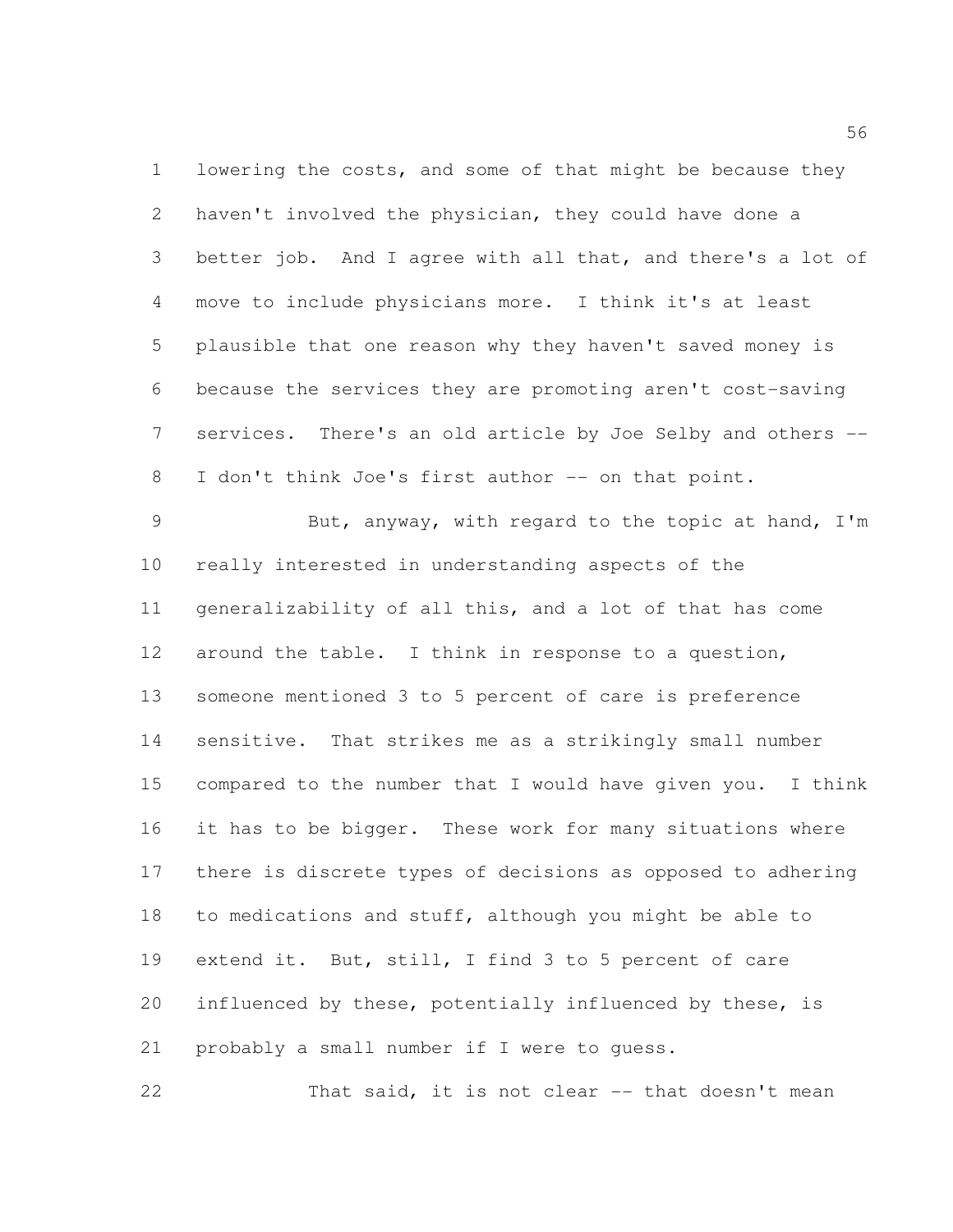you could save 3 to 5 percent. That is just the areas where you could apply it to. What people are choosing in the beginning, how many of them would move, is a completely separate question. Not that saving money should be our goal, but if one were going to do an analysis of any policy, at least you would want to know something about the fiscal impact.

 So it would be interesting for me to know the number of conditions that one might think these are relevant for, and knowing that is going to be hard. The number of conditions for which they are being -- you know, how many actually exist and how much spending is represented. I know the Cochrane Collaboration study, it was written in Chapter 34 of these things. But my guess is you get a bunch of cancers, and you could probably begin to name on your fingers, certainly your fingers and toes, the number of conditions. And even within the conditions, you're only looking at a relatively few number of actual decisions. So it would be interesting to know, if you were to

 would be in that purview and maybe think about, you know, if we doubled it or tripled it, how big would that be.

look at the current universe of these aids, how much care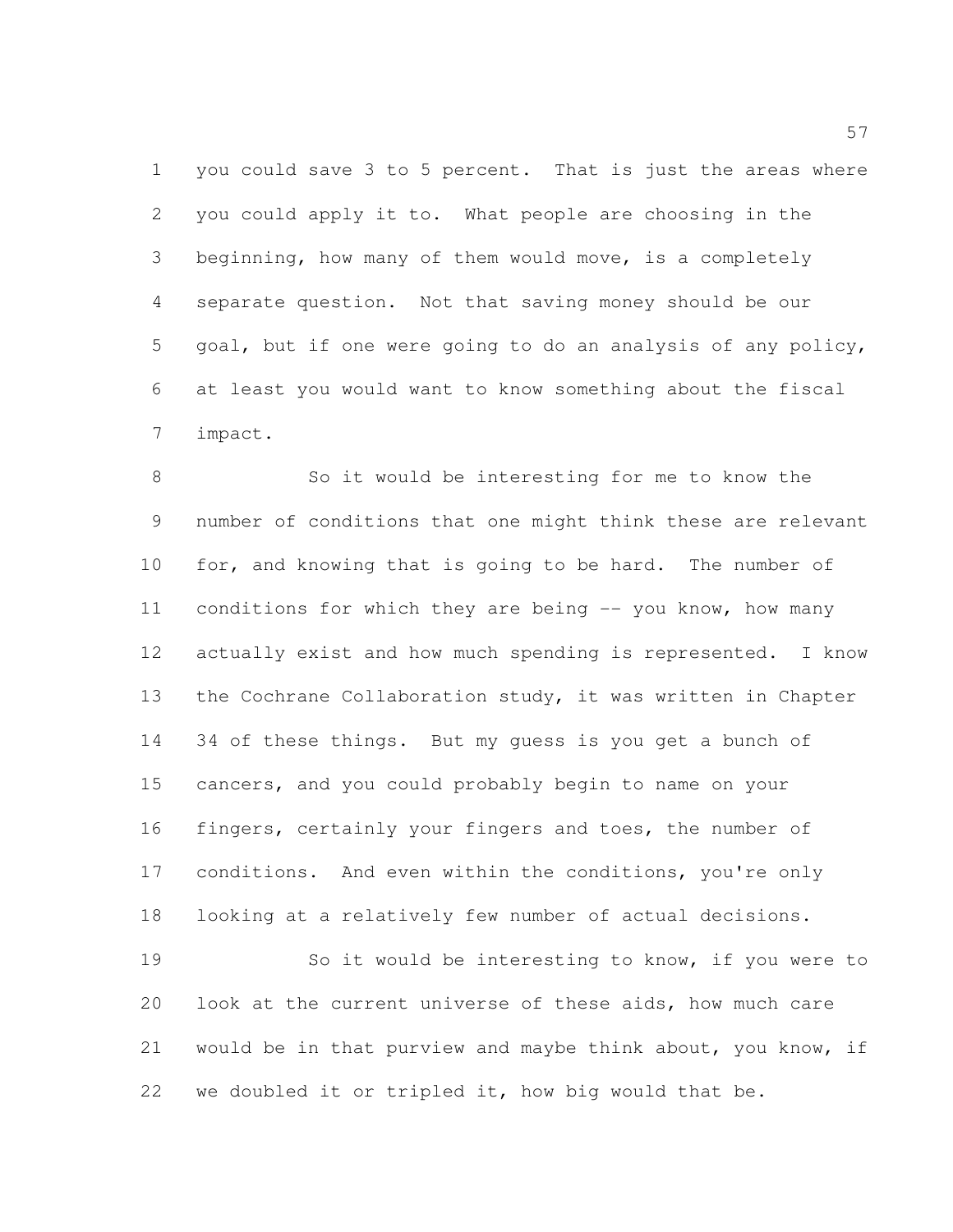That's not to say a small number means we should ignore it. I am actually a big supporter of these things, and so making better in a small area is better than not making care better in a small area.

 I am very interested also in sort of the type of providers. We mentioned that it works well in some systems but not others. But understanding how much care is in those type of providers so you would know, that would matter. It certainly would matter if we were going to talk about any policies like incenting people to know how many providers or systems it could work in. And also it came up around the table the type of patients that could respond to this. I think this is useful not only in thinking about policy, but 14 also thinking about evaluating the studies that were done, because many of them were sort of self-selected providers with sort of self-selected patients, and so even if they're randomized, oftentimes they're randomized within a setting where the providers are sympathetic selecting patients into 19 the trial, or the patients were sympathetic, and then they get randomized. So there's some sort of research issues in interpreting the results and some thinking about policy forward where the generalizability matters a lot.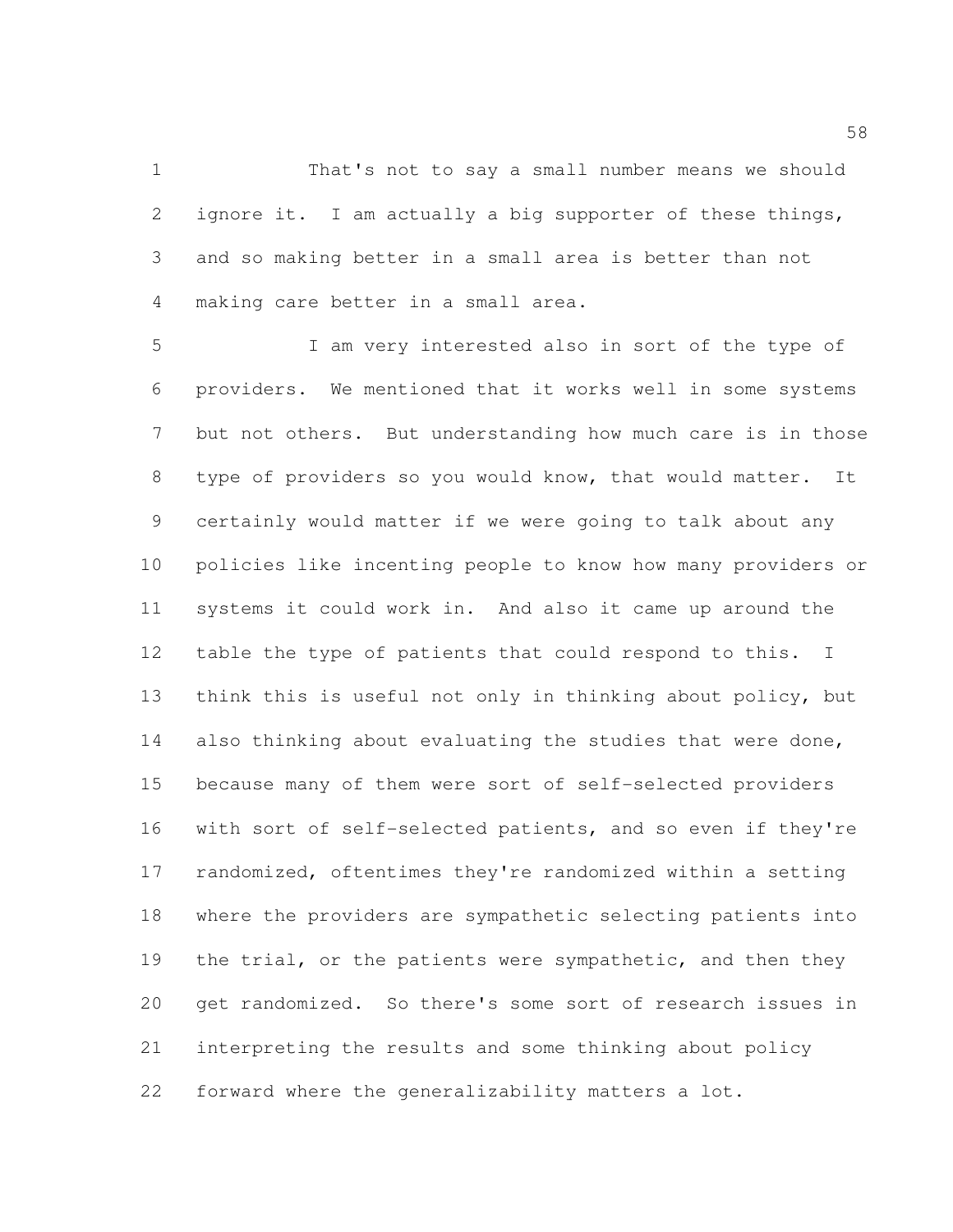1 I would be remiss if I didn't mention, obviously what is of great interest to me, the role that patient cost- sharing plays. I understand the topic about giving people incentives to use the decision aid versus not. That is an interesting question. But, more broadly, if people move into high-deductible health plans or medical savings accounts or whatever it is, it is somehow -- I know that all these evaluations, at least the ones I'm familiar with -- many of which were done by Jay's organization. The Kaiser ones were the earliest ones, I think, in Colorado and stuff. Anyway, they explicitly avoided the issue of cost because they thought the discussion of cost would confuse the decision-making and muddy the waters -- all of which might 14 be true, and I'm actually very sympathetic to that decision. But in moving toward an era where patients are paying for different things, having decision aids that tell them a lot about the alternatives, but tell them nothing about the fiscal consequences to them of choosing one versus the other strikes me as interesting. And even if it's not interesting, it strikes me as important just understanding how people that are in different cost-sharing environments use information differently.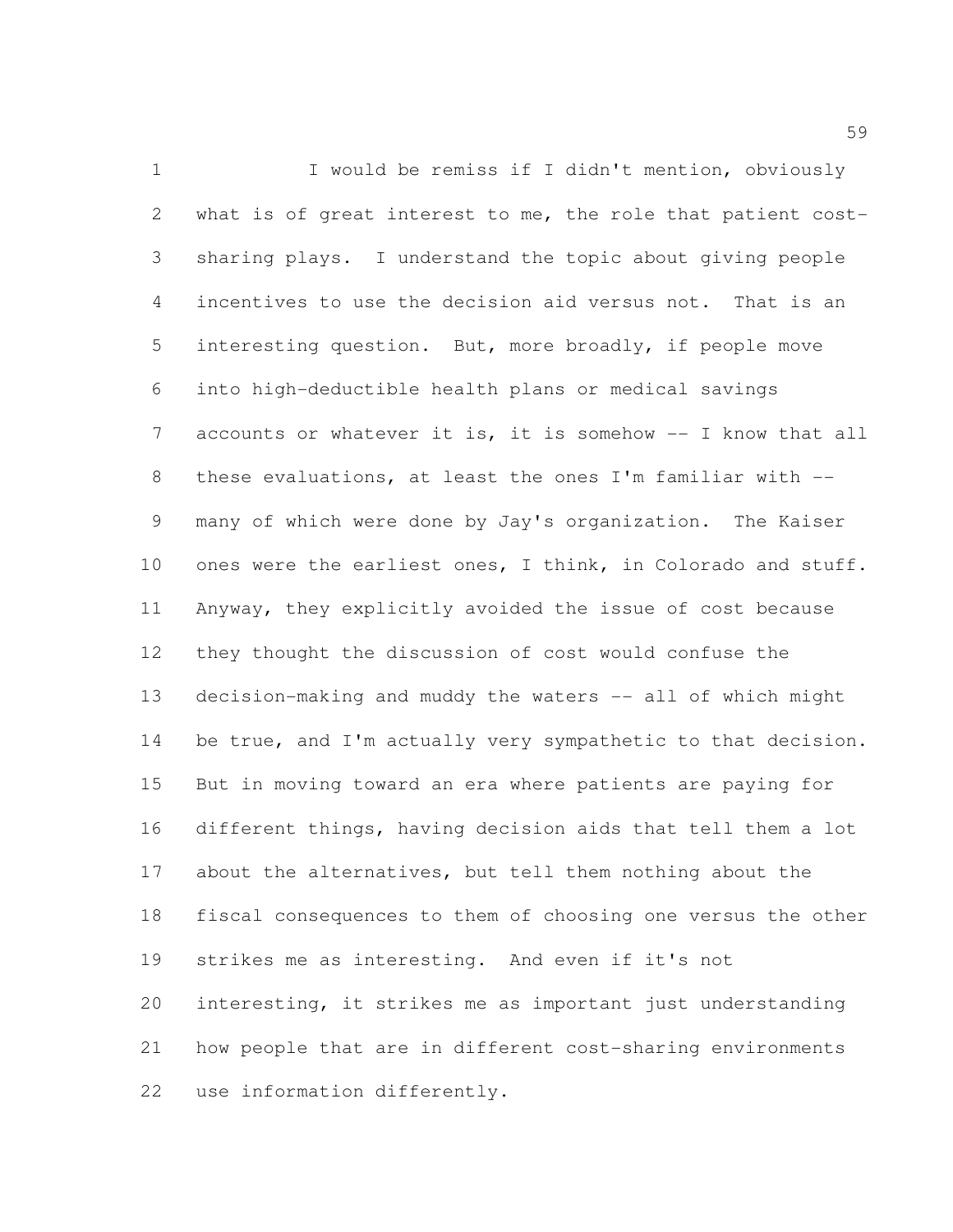So those are all difficult questions that I am, frankly, scared to talk about in general about what role money should play in decision-making. But that doesn't mean I'm comfortable ignoring it.

5 The last point I will make -- and, again, I want to emphasize I'm actually very supportive of these tools. I think there's reasonable evidence that they can improve quality, and in many cases I do think they can actually lower costs if you pick the right case. But I'm very wary of taking sort of small examples of success and applying them broadly given all these generalizability issues. And I think before I would be comfortable thinking about incentives to do this or paying doctors to do that, I would want to see a more complete policy analysis of what we think the clinical and fiscal ramifications of doing something like that are, because I think that it is easy to see where these things are really wonderful, but that doesn't mean it would be wonderful if we just thought up a broad policy that, you know, promoted them widely without thinking through what the policy is.

 So I would encourage us to think about, once we get to what some specific policies might be, to do analyses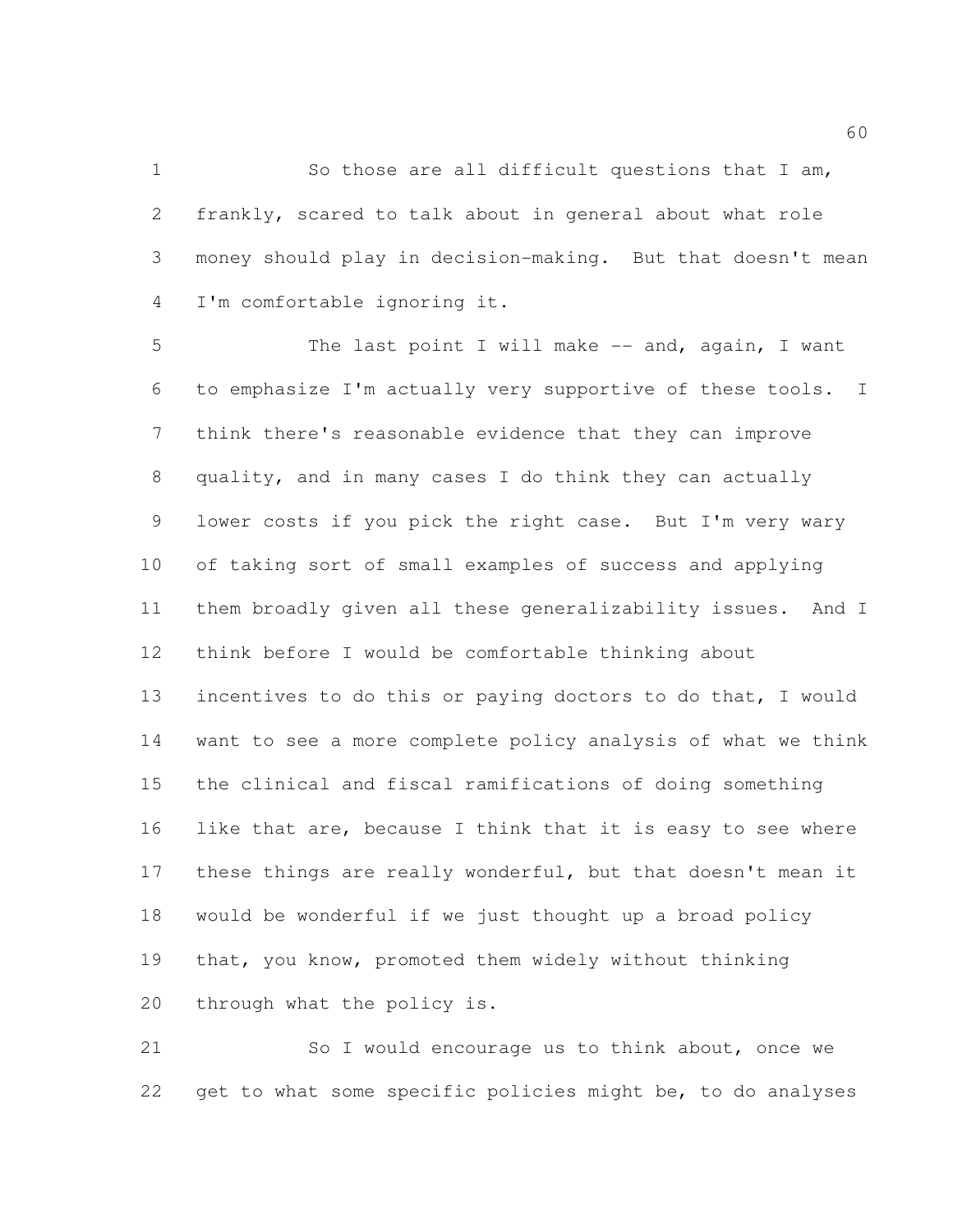of those policies as opposed to just extrapolate from some other studies, as good as those studies may have been.

 DR. BORMAN: I think part of what we're struggling with is there's not anybody in this room that would qualify as a typical patient, and yet we're trying to make an assessment and a judgment on behalf of the typical patient. I think that is hampering us to some degree, and we have to be a bit careful about that.

 Just a couple of quick things. Number one, there is enormous variation in how people learn, and it is age dependent, it is education dependent, it is culture dependent. It is a whole host of things. And I think that the message from that is that whatever we go to has to come 14 with a menu of choices; that is, there need to be a variety of educational and/or decision-making tools in different formats that can be readily accessed in a variety of environments by people with different skills and/or their sort of interfering daughter, for example, like me, sitting next to them wanting to look at the things with them as well.

21 So I think that, number one, John Berkto already alluded to, what do we know about, for example, the young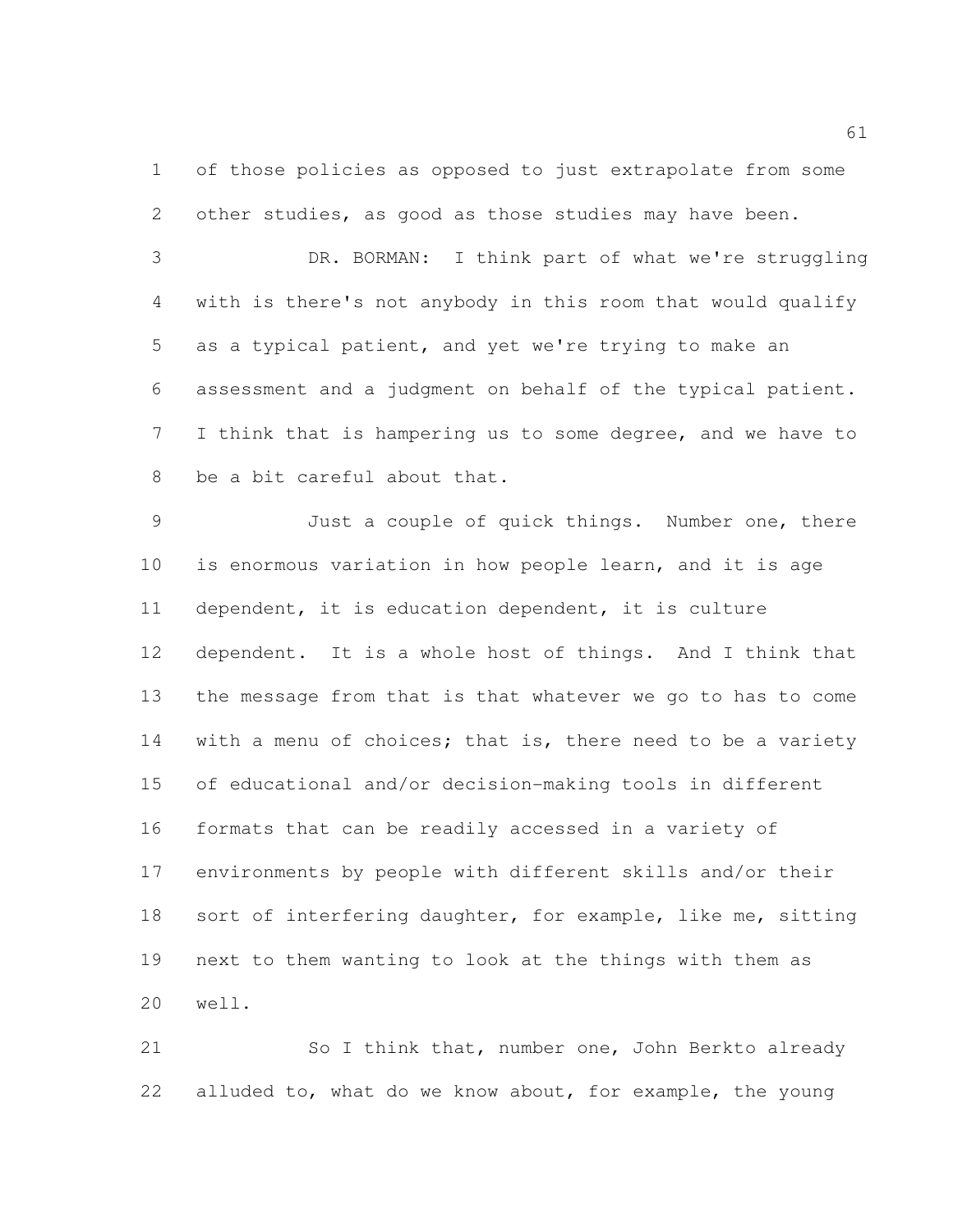versus the old elderly? I think one of the pieces of data that we have in this regard already is the relative reluctance of people to switch among different health plans at a certain age, even though there may be cost savings, which would argue that even in charge of their lives and their dollars, there will be a certain inertia to that that is driven by more things that are cultural and age related than anything else. So I think some information about how does use of these things, how does decision-making and education change at different age groups, I think would be very helpful. And, again, the menu of choices.

12 The other thing is, as I try to think about this, because I talk a lot with patients about procedures and about not having them, in fact, as well, I think you need to think of this topic as something of a continuum. At one end are issues that relate more to compliance, adherence, education about ongoing conditions, where it's not a crisp 18 "make this decision today, there is a consequence tomorrow." It is sort of about buying into knowledge about one's condition and how one interdigitates with it. That is sort of at one end of the conversation.

In the middle are perhaps the preference-sensitive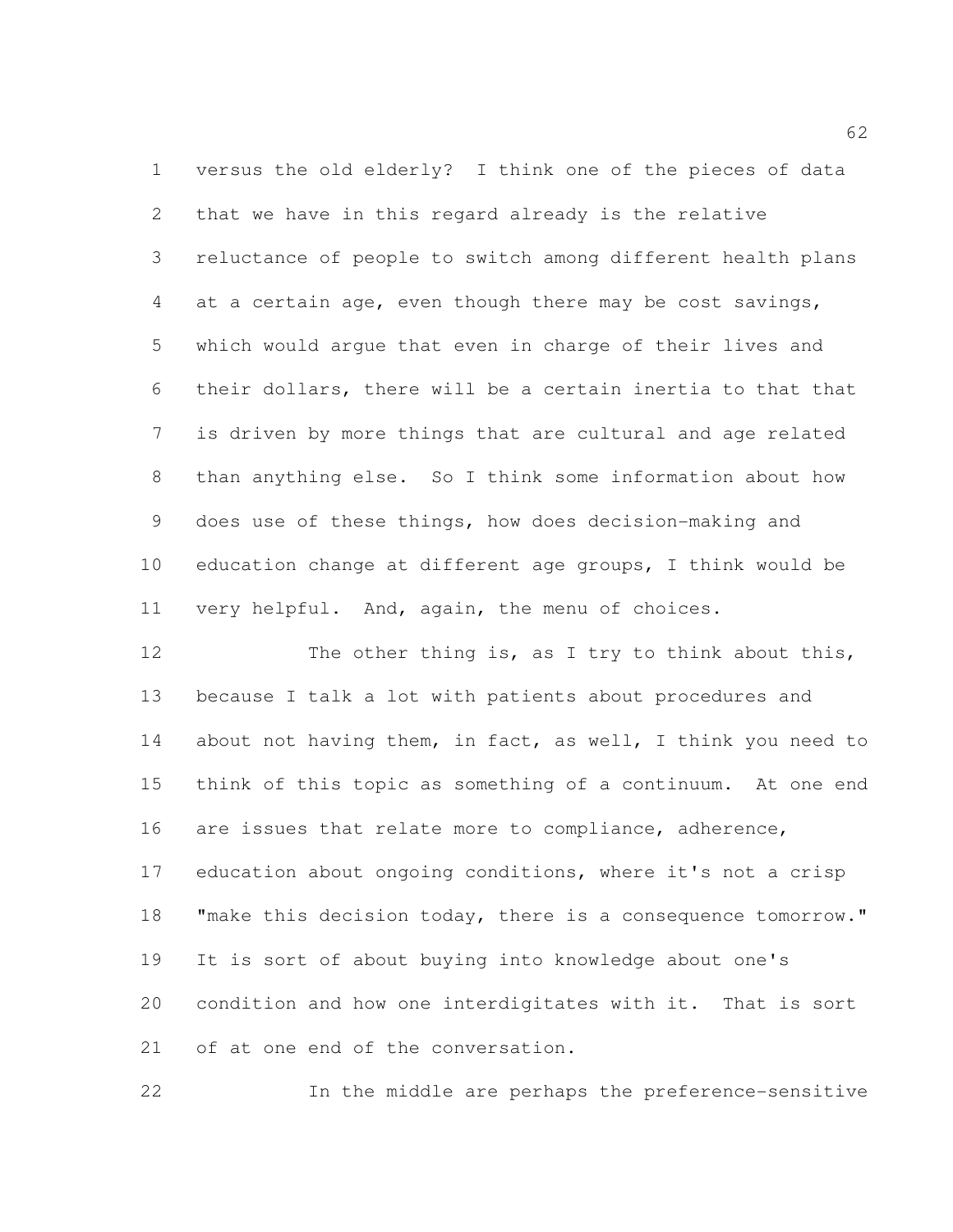or less clear data decisions that have to be made where, for example, lumpectomy plus radiation therapy versus mastectomy are clinically equivalent for properly selected patients. 4 That is pretty clean. But there may, in fact, be less clean areas and/or preference areas, for example, joint replacement, where you are talking about somebody with pain, and when pain becomes disabling to you is very different than it may be to someone else. So there is sort of that middle ground of activities.

 Then there's sort of a high-end group that is relatively risky stuff and that does carry a finite, measurable risk of mortality -- radical cancer operations, certain brain interventions, certain cardiac things. At that end, frankly, I think patients are more interested in making a transfer of trust than about knowing details. No matter how many hours I spend with you in the office, I can't make you a medical school graduate and a graduate of a residency overnight.

 So at some point, this is about a transfer of trust, and a certain amount of that is hearing a certain amount of information presented in a certain kind of way by the person who is going to provide it. And so maybe what we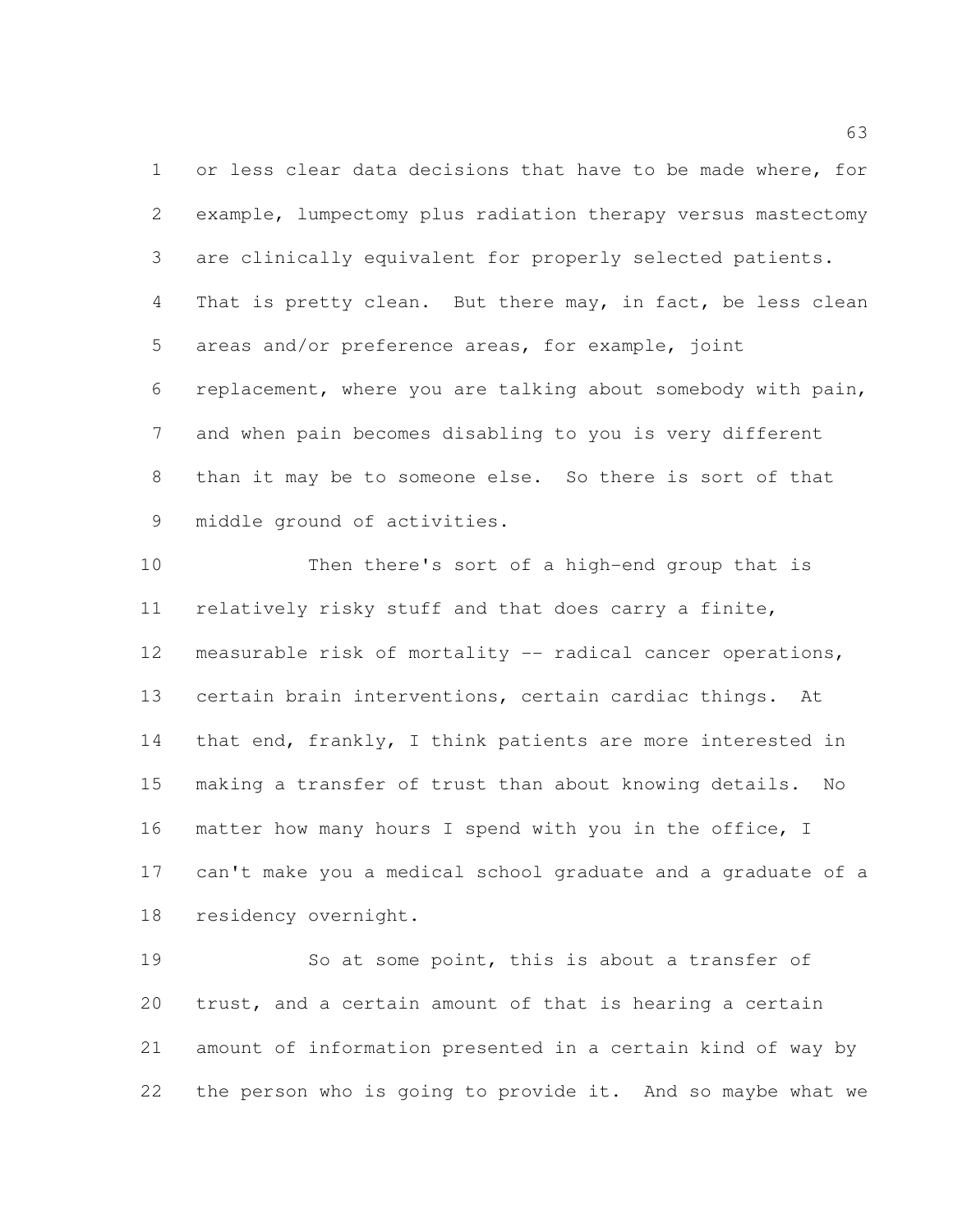need to think about is where can we have biggest impact with this kind of activity is probably in that middle group, as Glenn has already alluded to, where there is lack of clarity or there are multiple choices that are therapeutically equivalent. And so if we are going to particularly take this work forward, I think it ought to focus on that. If we're looking at the broader issue of informed consent and patient education, then I think we need to know more about learning styles, and our end goal needs to be to provide a menu of options.

 DR. DEAN: There's so much to be said, and obviously we are going to approach this again.

 First of all, thanks so much for doing it because it clearly has stimulated lots of responses on the commission.

 I guess I would certainly second everything Karen 17 just said, that in my experience there are a lot of situations where patients simply don't want to decide these things for sure. On our advance directive form that we use in our practice, we have a column on there that says leave to the physician, and we've taken some flack about that because a number of the people that have looked at it said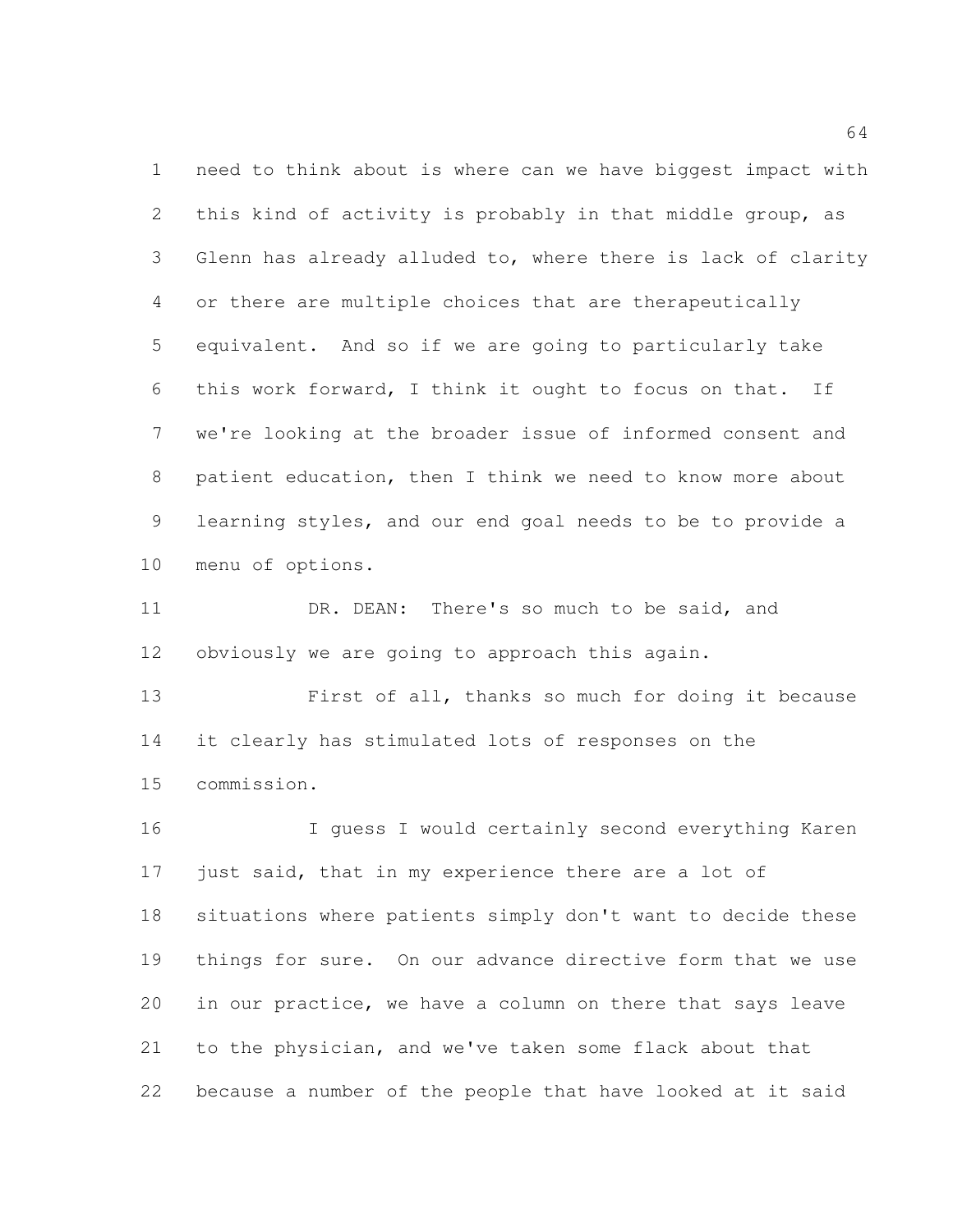that shouldn't even be on there. But we have a lot of people that check that column, and I think it has to do with the issue if there's trust in the system and the organization, there are some of these decisions that are just too hard to make in advance, and people seem to be comfortable with that approach.

 So I think it is very important to figure out which situations these kinds of activities really are relevant to and which ones maybe we need to find some other approaches.

 I guess the other comment I'd make is that the question is, you know, this all seems so logical, why hasn't it happened before? And it certainly has in a lot of settings for all the barriers we've talked about. In my perspective, it is an issue of time. Probably another significant issue is the fact that in many of these situations, we don't have nice, clear data, and it ties in very much with the whole comparative effectiveness thing. Because if we have good, clear data about this, it is very easy to communicate that. But so often it is kind of a mushy situation, which in turn leads to the fact that 22 patient preferences become terribly important, and our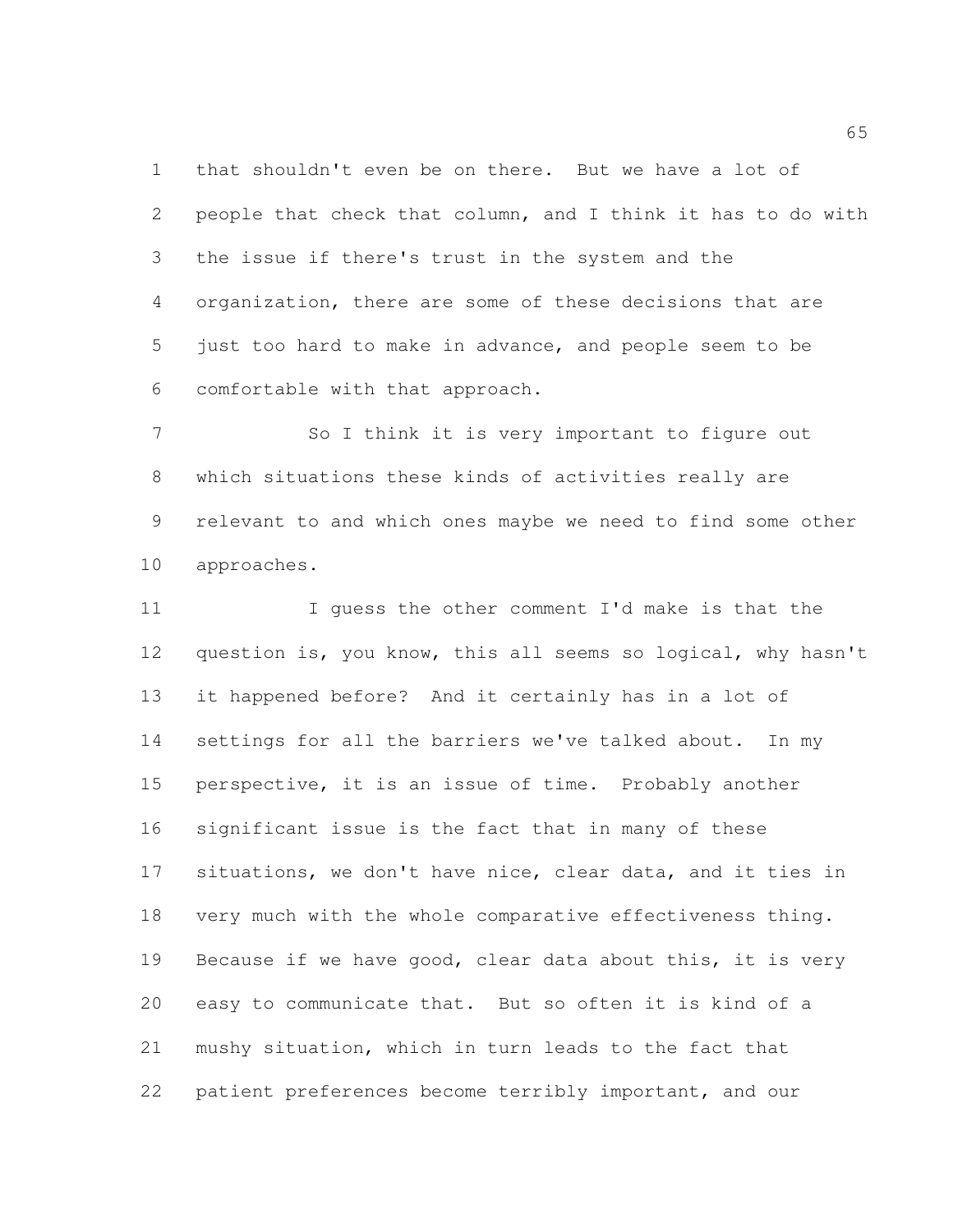assumptions about those frequently are wrong. There is data about even simple things like use of antibiotics in respiratory infections. I think most physicians feel that patients are expecting an antibiotic prescription, and there are a lot of studies that show that isn't necessarily true, that if you really explain to people the pros and cons of that, which, unfortunately, busy physicians tend not to want to take the time to do, that, in fact, frequently that is not what they expect.

 So it is a complicated area, but figuring out ways that we can ascertain what patients' values and preferences 12 really are is terribly important, and that is why this is such an important area that we need to move forward in.

 DR. REISCHAUER: Yes, everything that I wanted to say has been said at least twice. I am a big supporter of moving ahead in this, but I am a big skeptic on the potential here and would reinforce those who have said this is probably going to be good for some conditions for some types of people. There are a lot of people who want to subcontract these decisions to experts, and that's a problem. And, you know, where we see the biggest evidence of these things working seems to be in breast and prostate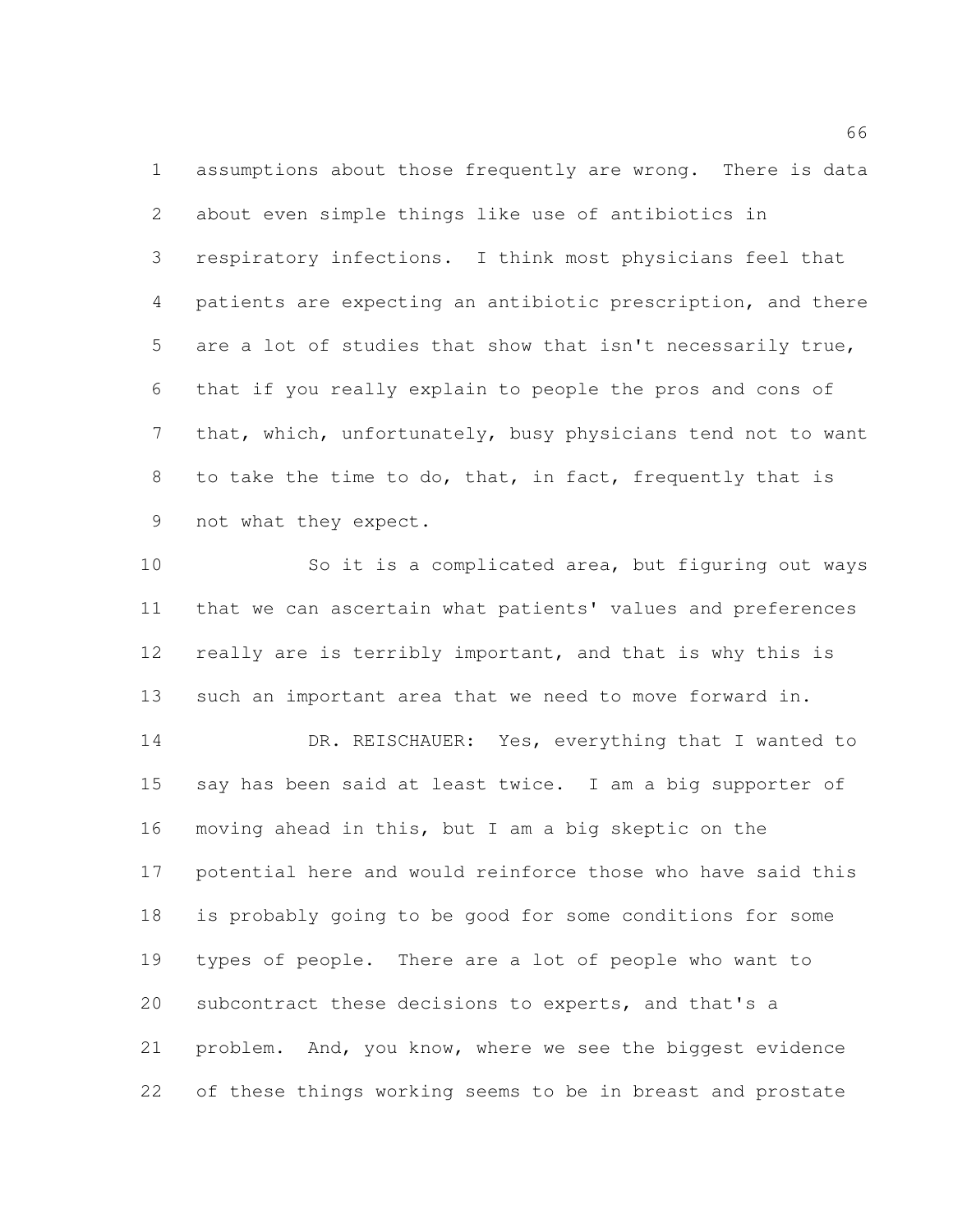cancer, end-of-life, and we all know that people get engaged when we are talking about sex or death, but, you know, how far you can extend this, I think we should look at the literature on the other thing people are interested in, which is money, and what happens with 401(k) plans where employers, when they set these up, assume that all their employees are little Warren Buffetts and want to manage them and, you know, change them day to day and all of this. And the evidence shows that you can bombard people with information and decision tools and everything like that, and they never use them, most of them, no matter what the market is doing and all that. And I suspect -- you know, a lot of people have said concentrate on these few kinds of areas, 14 and that's very good advice. MR. HACKBARTH: Okay. Well, clearly you hit a topic of interest to people. 17 DR. SOKOLOVSKY: Does that mean I can skip my next one? 19 [Laughter.]

 MR. HACKBARTH: No. That means you have to come back more often.

Okay. Next up is the Impact of Physician Self-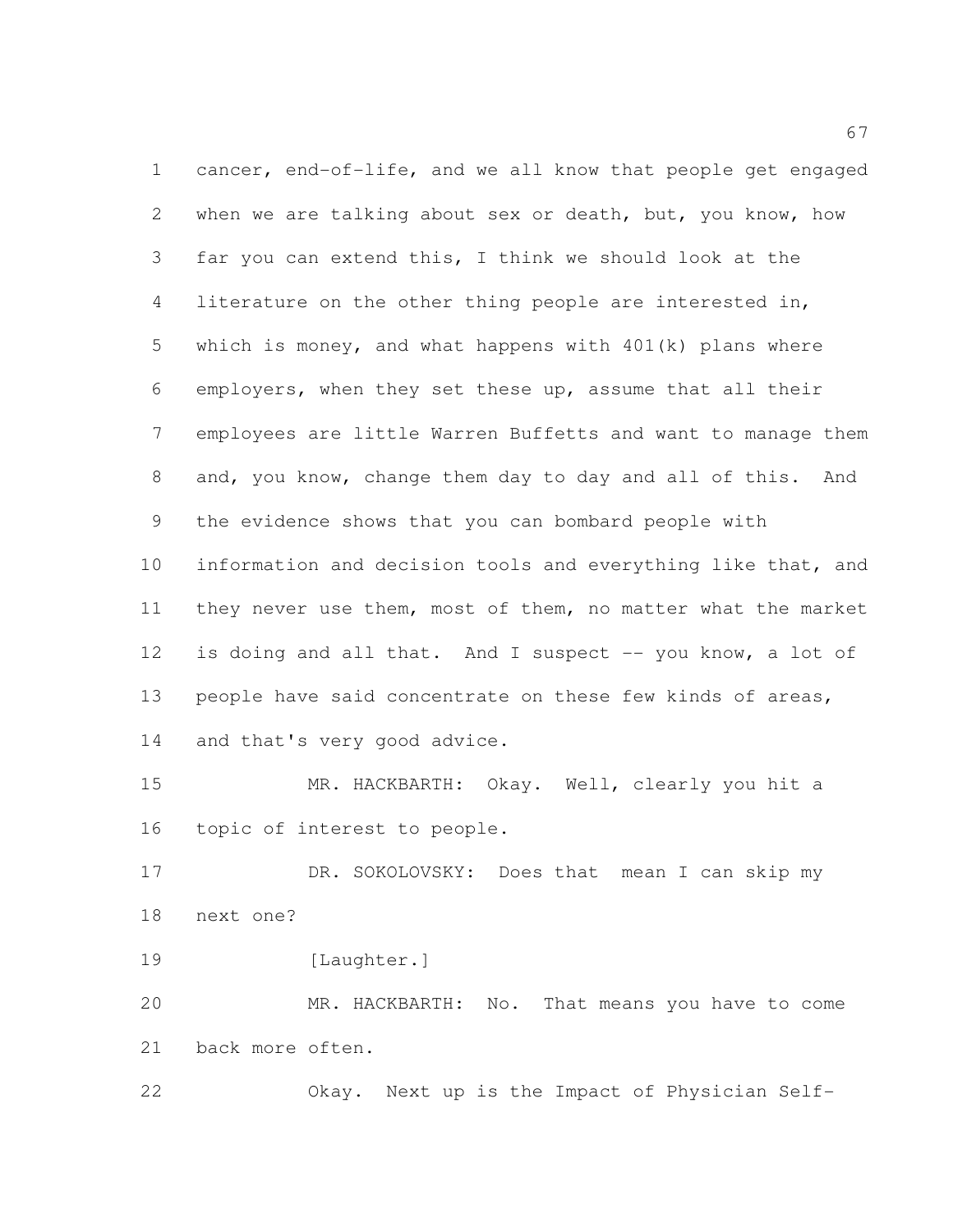Referral on Use of Imaging Services Within an Episode.

 MR. WINTER: Good morning. Jeff and I will be presenting results of our analysis on physician self- referral and the use of imaging within an episode of care. We would like to first thank Jennifer Podulka and Hannah Neprash for their help with this work.

 So here is an outline of our discussion. We are going to first summarize prior MedPAC work on imaging. We will then review data on the growth of imaging and reasons for this growth. We will talk about the growth of imaging performed in physician offices. And then we will walk through the methodology and results from our two studies, the first of which is the impact of self-referral on the use 14 of imaging, and second, whether episodes of more imaging have lower total costs for the episode. We plan to include this work for a chapter in our upcoming June report.

17 In prior reports, MedPAC has recommended quality standards for all imaging providers as well as changes to improve payment accuracy. Most recently, the Commission recommended an increase in the equipment use standard for expensive imaging machines, and this would reduce practice expense RVUs for services that use this equipment.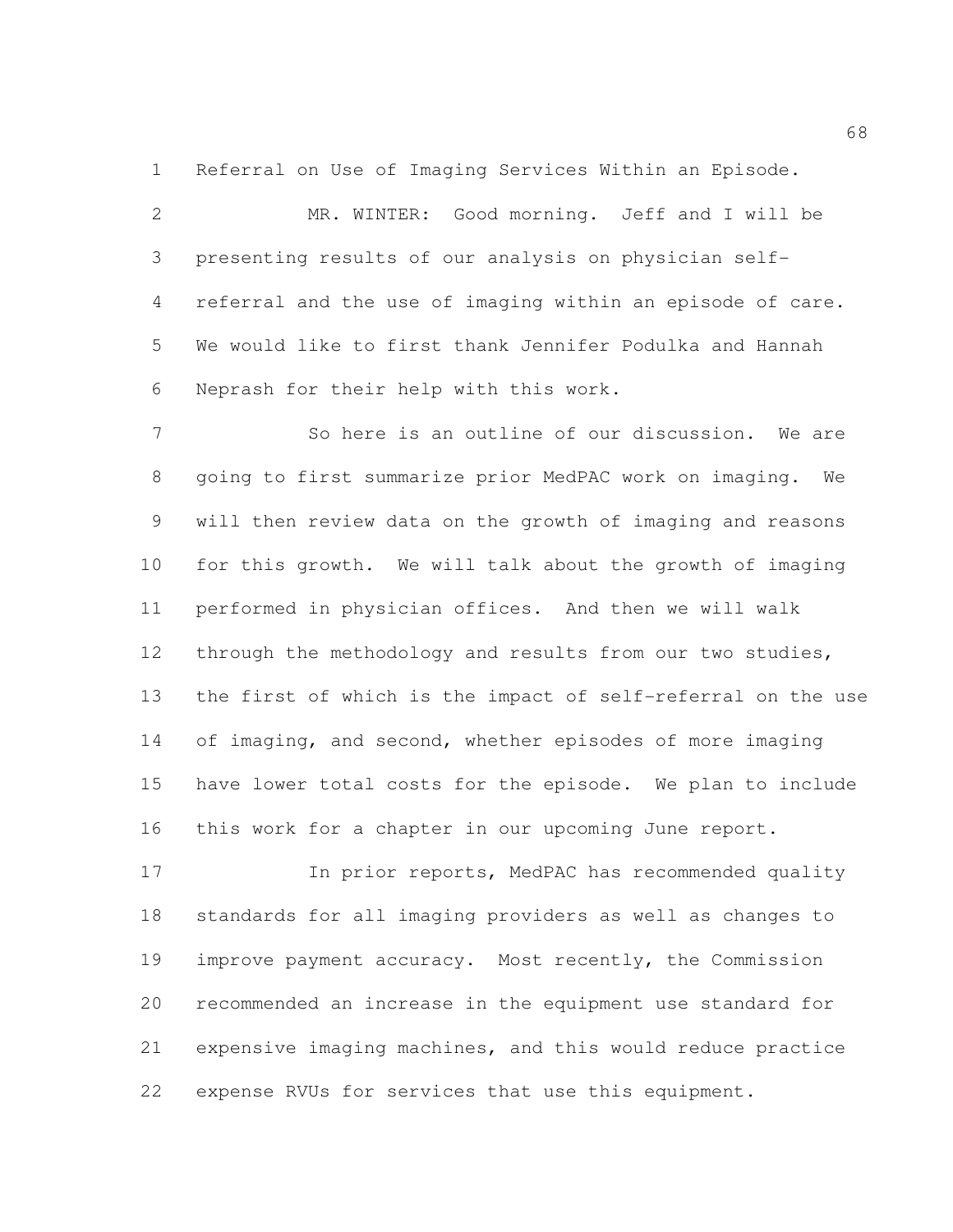1 In the last couple of years, we have also had expert panels speak to the Commission about use of appropriateness criteria, efforts by private plans to require prior authorization, and physician self-referral.

 This chart, which you have seen in our March report, shows that the volume of imaging per beneficiary has been growing faster than other physician services. Between 2002 and 2007, cumulative volume growth of imaging was 44 percent versus 23 percent for all physician services. This increase is likely driven by multiple factors, including technological innovations, incentives in Medicare's payment systems, defensive medicine, consumer demand for diagnostic tests, lack of research on the impact of imaging on clinical decision making and patient outcomes, inconsistent adherence to clinical guidelines, as well as physician ownership of imaging equipment and opportunities to earn ancillary revenue.

18 And this chart from GAO illustrates the last point I made. It shows the increase in the percent of total Part B revenue derived from imaging performed in the office for specialties other than radiology, and you can see large increases for several of the specialties between 2000 and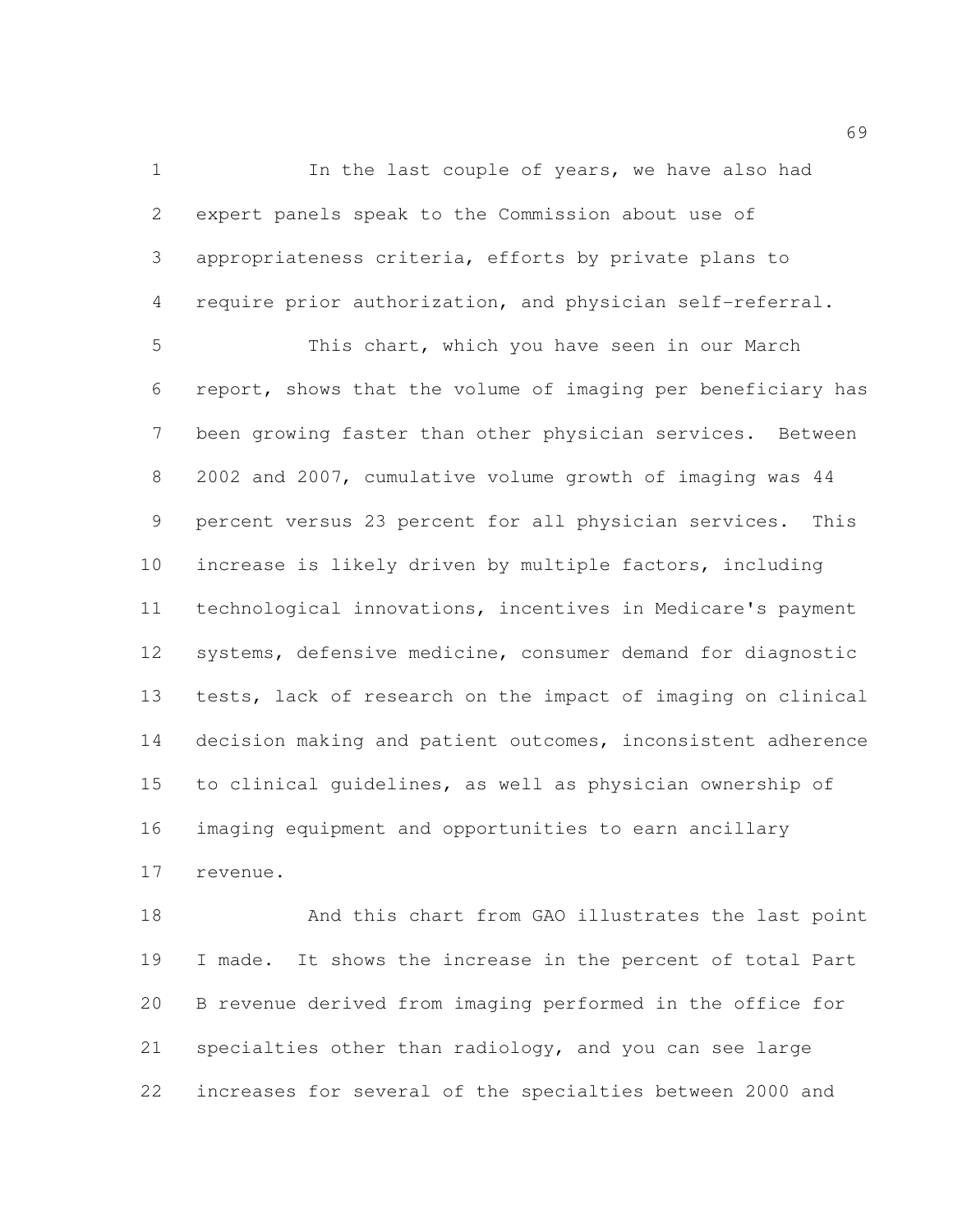2006.

 Supporters of in-office imaging contend that it is more convenient for patients. According to one study, for seven of the eight conditions studied, patients are more likely to receive a test on the same day as their office visit if they are seeing a self-referring physician. For example, about 12 percent of patients with cardiac or coronary disease who saw a self-referring physician received a nuclear medicine study on the same day as their office visit, compared to 5 percent of other patients. In addition, getting test results faster helps physicians develop treatment plans.

 However, in-office imaging does raise some concerns. As Lawrence Baker discussed at our September meeting, there is evidence that adding more CT and MRI machines in a market is associated with higher overall volume. In addition, physicians who purchase machines for their office have a financial incentive to refer patients for additional tests as long as they are profitable. Indeed, several studies which are summarized in your paper have found that physicians who own imaging facilities or provide imaging services in their office refer physicians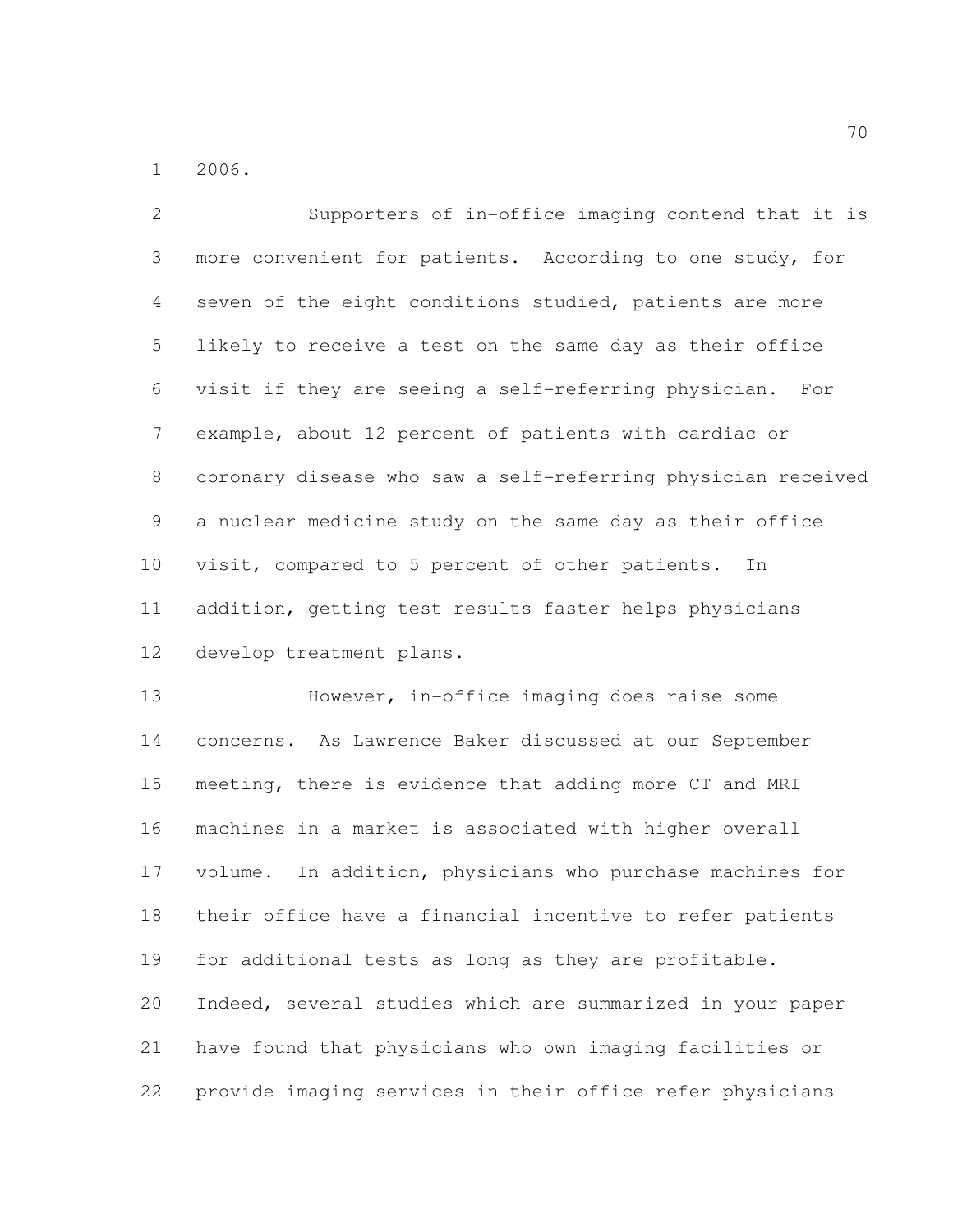for more tests than other physicians.

 Many of these studies have limitations, which we have tried to address in our own study. Most of the prior studies are based on older data. Only two of the studies controlled for differences in patients' clinical conditions. Only one study examined whether physicians refer patients to other members of their practice. And none of them examined the impact of self-referral on standardized imaging spending during an entire episode of care.

 So now I will switch gears to talk about the methodology for our analysis. We first identified physicians who self-referred for imaging. To do this, we used the 100 percent Medicare claims file for six markets, which are listed on the slide, and we defined self-referring physicians as those who refer more than half of the imaging services they order to their practice. This rule is applied 17 severally to each modality. So, for example, physicians can be considered self-referring for MRI but not CT. And we assume that physicians who share the same tax number are in the same practice, which is an assumption that MedPAC has made in prior work.

We used Episode Treatment Groups, or ETGs, to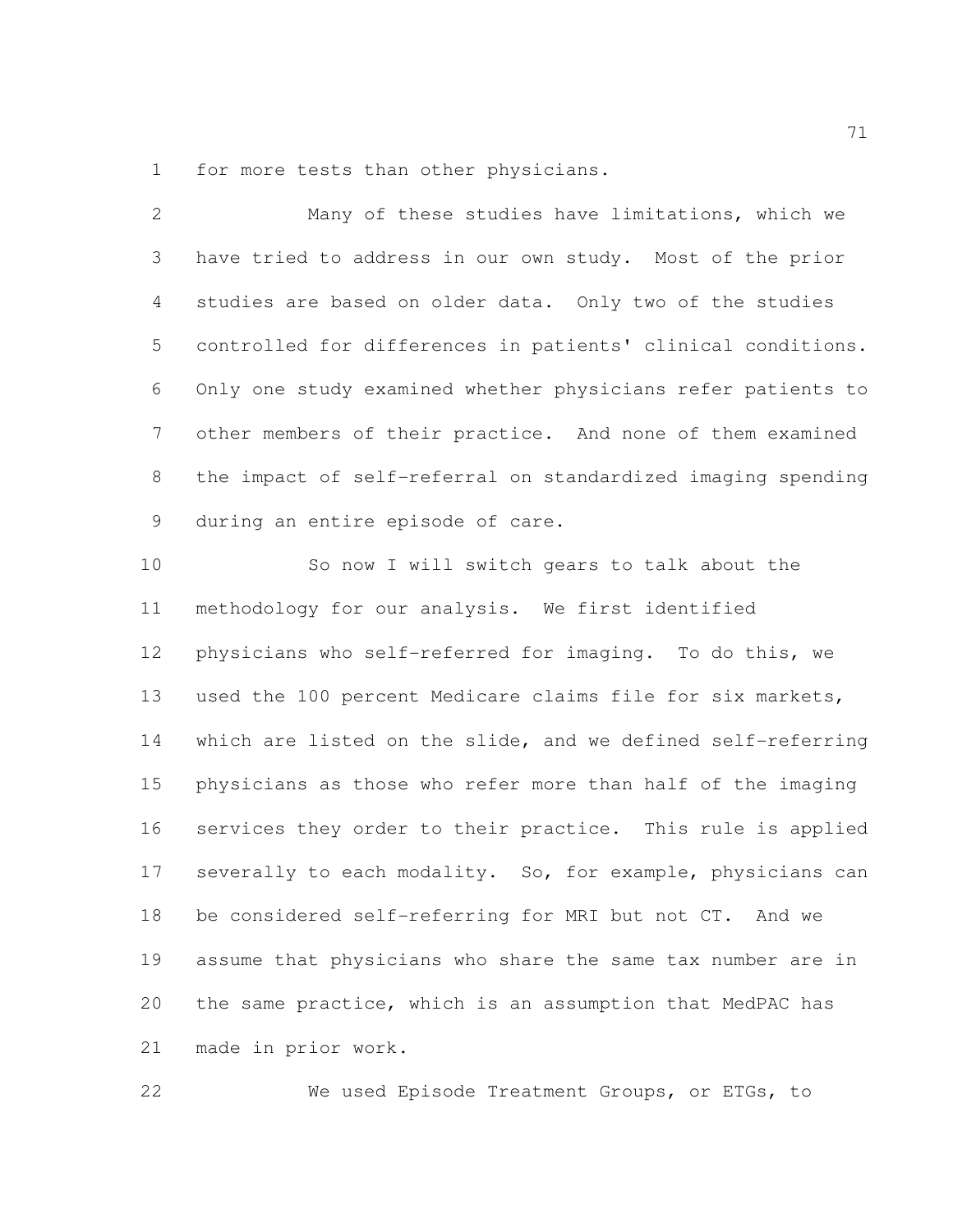group claims into clinical episodes. MedPAC has been using ETGs to measure physician resource use for a couple of years. Within each ETG, episodes are stratified based on 4 the presence of comorbidities and complications, the type of treatment, and patient severity. We selected 13 ETGs for this study.

7 For the ones we selected, imaging accounts for a significant share of overall resource use, and the ETGs we chose collectively represent a broad range of conditions and modalities and are treated by a variety of specialties. For each ETG, we selected one or two imaging modalities, for a total of 22 ETG modality combinations, and here are the ETGs and modalities we selected.

 Next, we categorized episodes as being self- referral or not, as involving self-referral or not. Self- referral episodes are those in which at least one self- referring physician provided an office visit and non-self- referral episodes are those in which no self-referring physician provided an office visit. We used office visits to identify physicians who were involved in managing the patient's care during the episode.

We compared self-referral with non-self-referral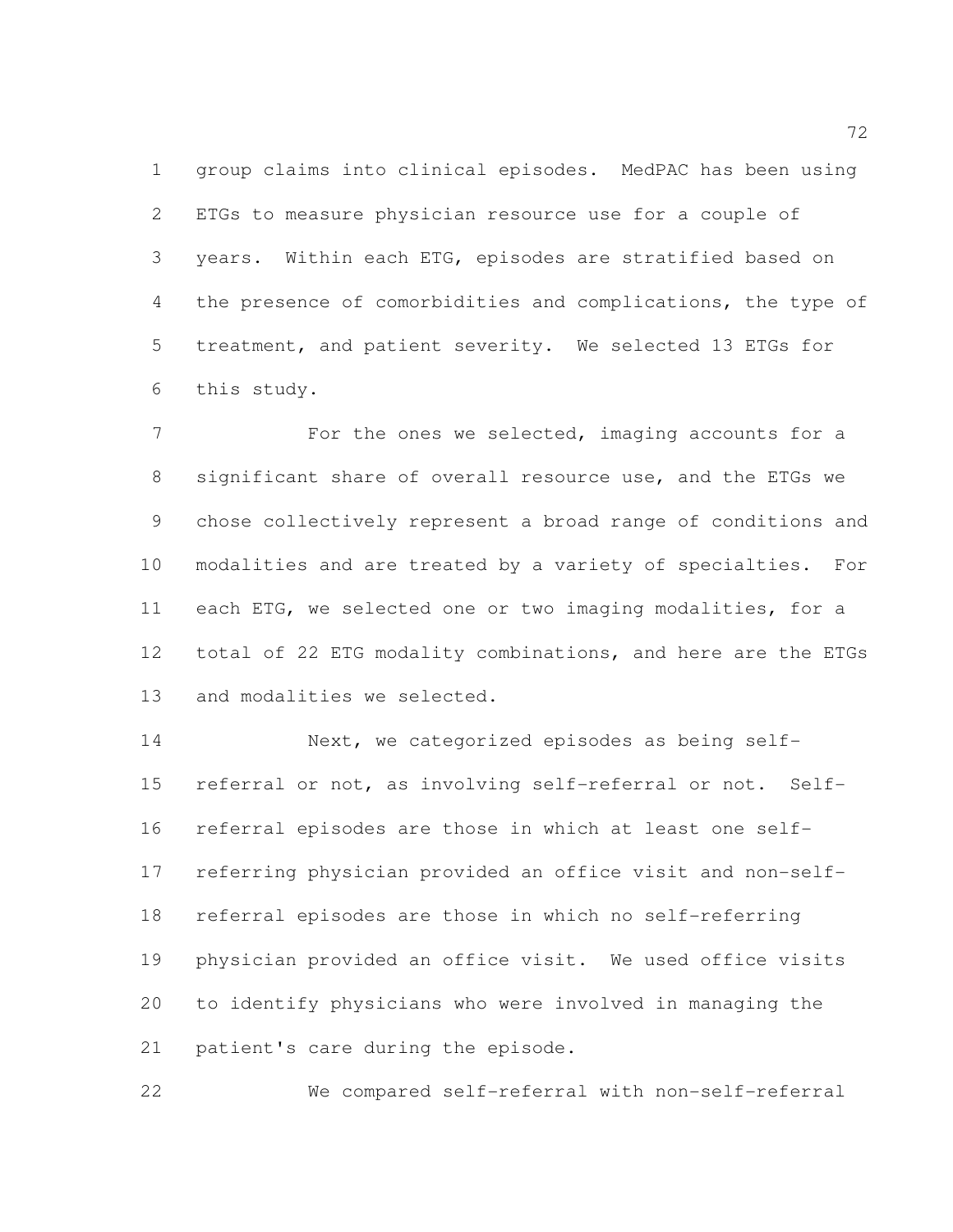episodes in two ways. First, we calculated the percent of episodes in each category that received at least one imaging service. And second, we compared the ratios of observed to expected imaging spending for each category. We have used O/E ratios in our other work with ETGs. The observed value equals the imaging spending for that episode and the expected value equals average imaging spending for episodes within the same ETG patient severity level, geographic market, and the specialty of the physician who accounted for most of the E&M dollars. In other words, the O/E ratios tell us the costliness of an episode relative to similar types of episodes.

 I also should mention that we did not examine the impact of imaging on patient outcomes.

 Jeff will now present the results from our univariate analyses.

 MR. STENSLAND: To test for self-referral's association with the odds that a patient receives imaging, we separated patients into different episode types and then compared episodes with a self-referring physician to episodes without a self-referring physician. All the episodes that I will be talking about today occurred during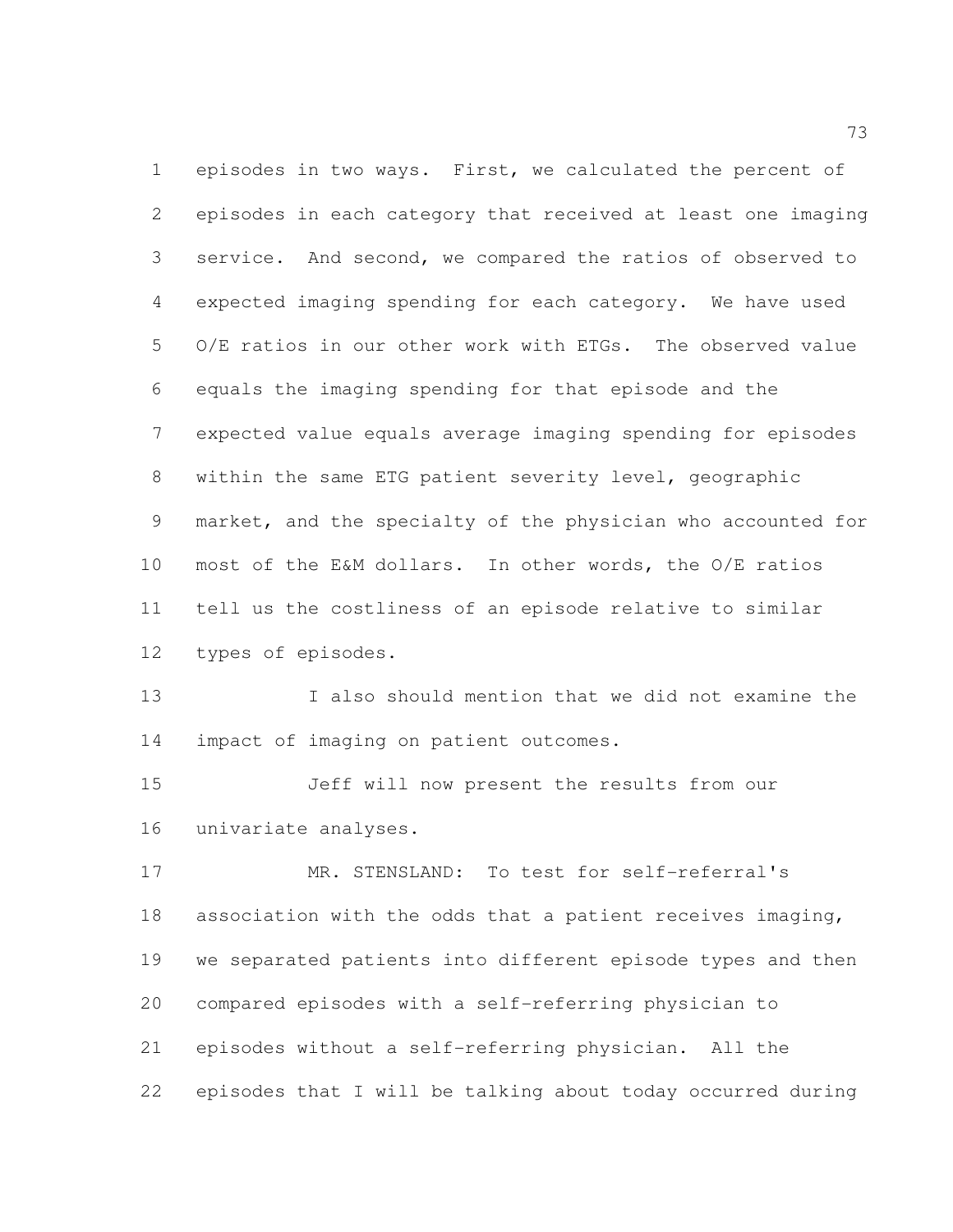2005.

 The punch line is that patients are more likely to receive an imaging study if their episode includes a visit to a self-referring physician. This is true for all 13 types of episodes. However, the magnitude of the effect varies by type of episode and imaging modality. Among the 22 types of imaging studies we evaluated, we found between a two percentage point increase in the share of patients getting imaging and a 23 percentage point increase in the share of patients receiving imaging. The detailed data is on page 19 of your mailing materials.

 For example, we looked at migraine headache episodes. We found that 14 percent of migraine episodes with a self-referring physician had an MRI. In contrast, only 8 percent of migraine episodes without a self-referring physician had an MRI. Therefore, self-referral was associated with a six percentage point increase in the share of patients receiving an MRI.

 The differences are all statistically significant except for CT scans of lung patients. In that case, self- referral appears to have little effect. However, in the remaining 21 of 22 imaging modality pairs, or episode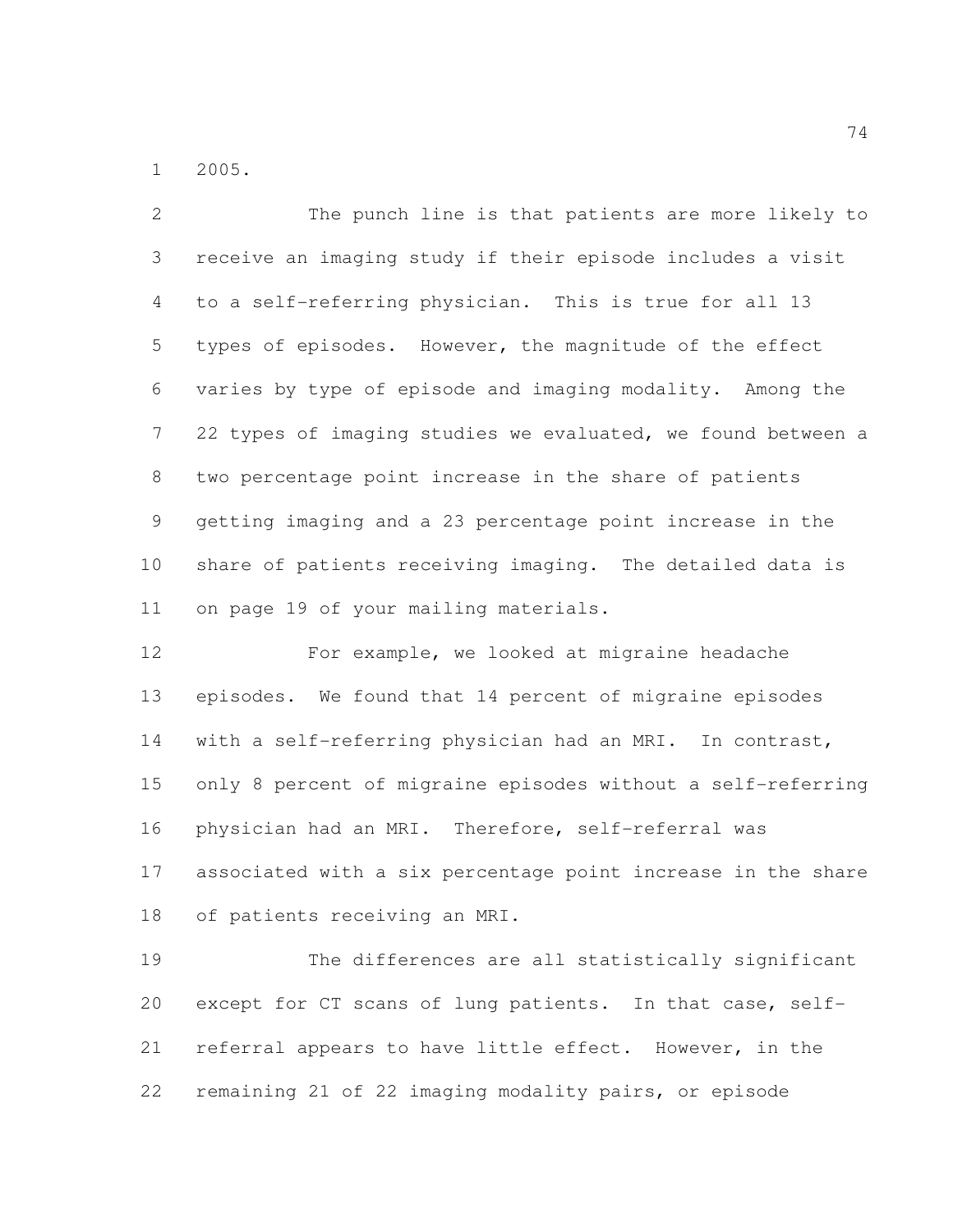modality pairs, self-referral always had a statistically significant association with the likelihood of receiving that type of imaging at least once during the episode.

 Next, we shift to testing differences in imaging spending. This analysis differs from the first in two key aspects. First, imaging spending takes into account how many imaging studies the person received. And second, as Ariel mentioned, the spending analysis adjusts for the severity of the case, the MSA, and the specialty of the physician primarily seeing the patient. We asked the question, did self-referral episodes have more than expected imaging spending? The punch line is that self-referral episodes tend to have between 5 and 104 percent more imaging spending than similar episodes without self-referral. The table with the detailed data is on page 22 of your mailing.

 For example, we compared spending on MRIs of the brain for similar migraine patients. We find that relative to expectations, the patients with self-referring physicians had 85 percent more spending on MRIs than episodes without any self-referring physicians.

 We can go further into our methodologies and proposed future refinements to our methods during the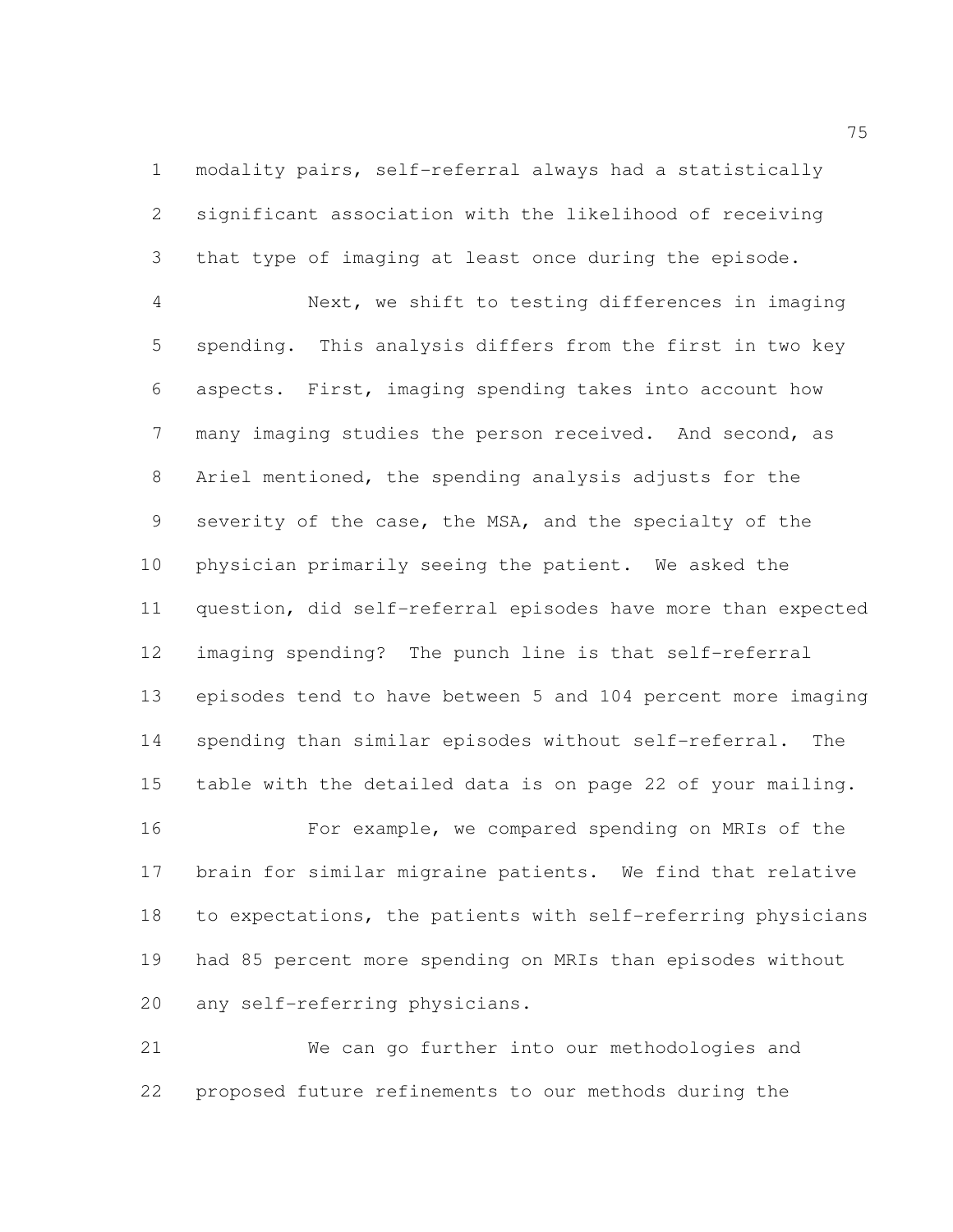question period, but the message from both analyses is the same. Self-referring episodes are more likely to receive imaging.

 Now, we are not the only ones doing these type of studies, and you may be wondering how our findings of a four to 104 percent increase in imaging spending compares to other studies. In a 2007 study by Gazelle and colleagues, they found that self-referral was associated with between a 10 percent and 130 percent being more likely to receive imaging. So in general, their results are similar to our results.

 And last fall, Loren Baker, a health economist from Stanford, came to a MedPAC meeting and presented his findings on self-referral and the odds of receiving an MRI. He showed that individual orthopedic surgeons and neurologists increased their rate of providing MRIs between 22 percent and 28 percent after they started billing for the technical component. What was interesting about Loren's study is that he found that individual physicians changed their practice patterns after they gained the ability to bill for imaging services.

In addition, there are some older studies from the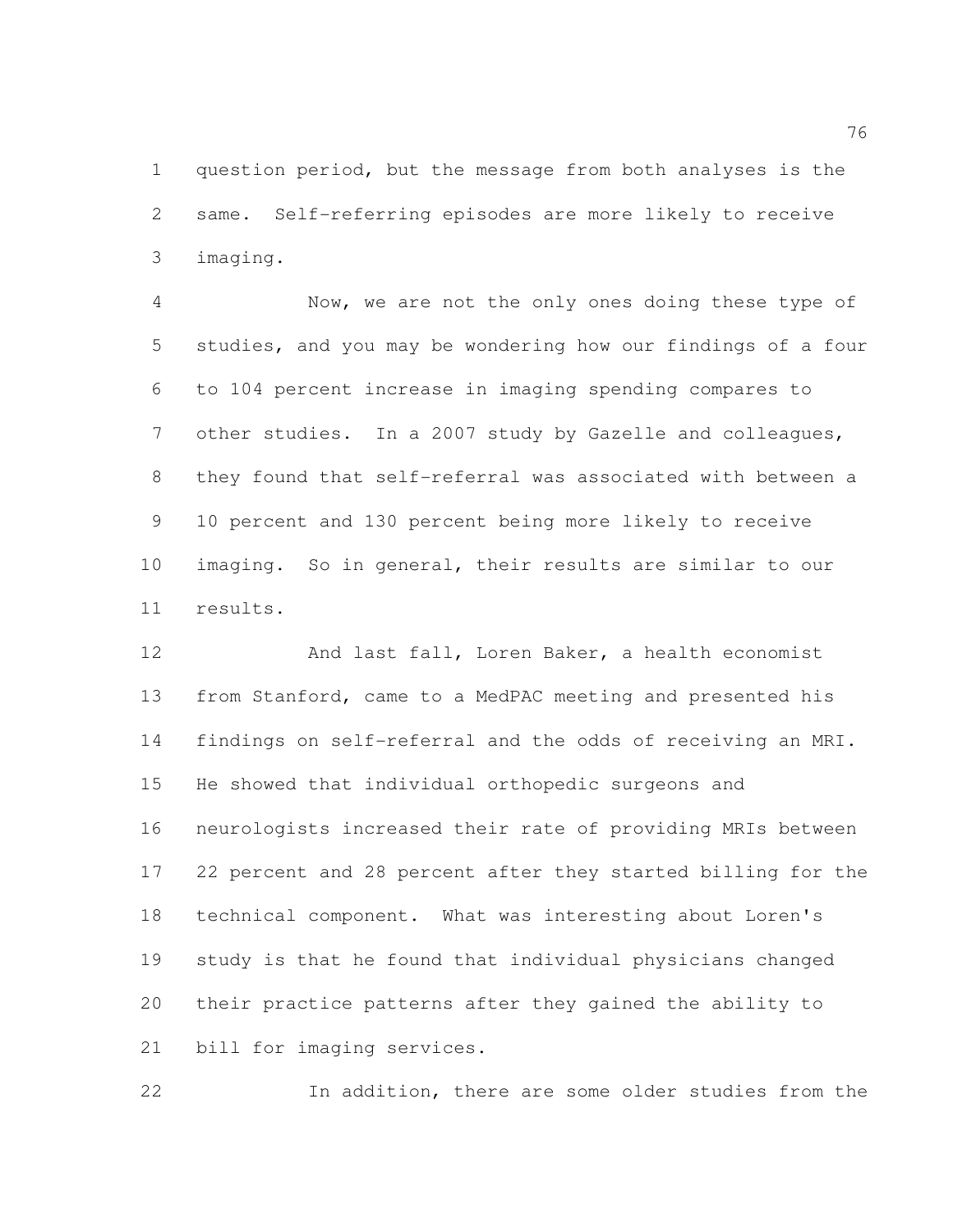1990s that also found a relationship between imaging and self-referral and these results tended to be even more dramatic.

 The general point is that we have several studies over a period of 20 years. The studies used different data sets, some from private insurers and some from Medicare. They used different methodologies and different definitions of self-referral. But the results from these various studies are all consistent with what we are representing today. Self-referral is associated with more imaging.

 Ariel will now discuss the relationship of imaging to total episode spending.

 MR. WINTER: We also used ETGs to examine whether episodes with more imaging spending have lower total imaging regardless of the self-referral status of the episode. There is evidence in the literature that imaging in specific circumstances prevents surgeries and reduces hospital costs and the question is whether these examples translate into broader savings for an entire episode of care.

 We examined whether the observed-to-expected ratios of imaging spending are correlated with ratios of total episode spending, excluding outpatient prescription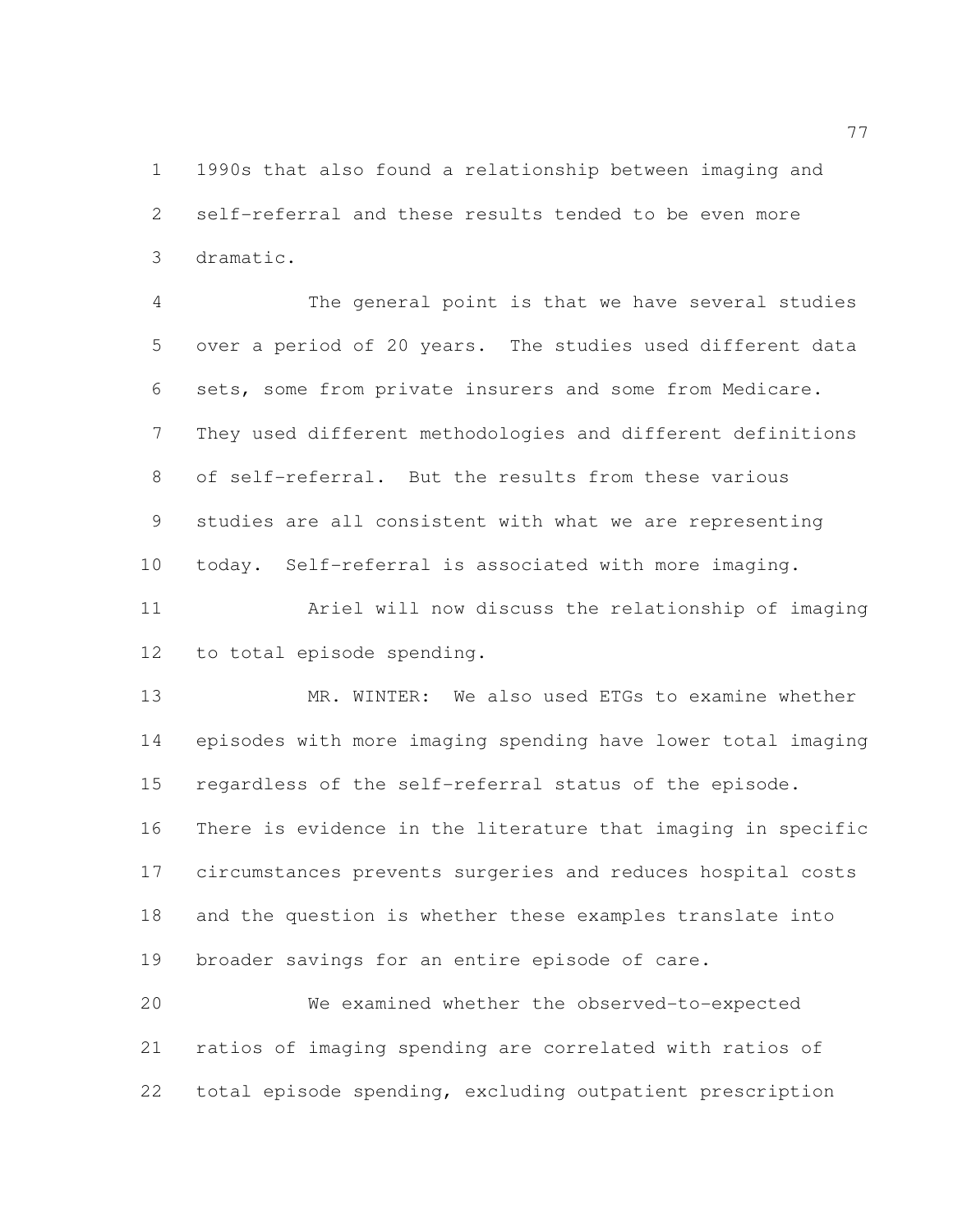drug costs, which we did not have in the data. If greater- than-expected imaging spending leads to lower-than-expected total spending, we would find a negative correlation. We used the same 13 ETGs that we used for our self-referral study as well as 2005 data.

 For each ETG, we found that imaging spending was positively correlated with total episode spending. The correlation coefficients ranged from 0.19 to 0.60 and all of them were statistically significant. These results suggest that more imaging is associated with greater use of all services during an episode, adjusting for a patient's 12 clinical condition, their severity, and other factors. We also found that imaging spending was positively correlated with spending on procedures. The detailed results are on page 25 of your paper.

 One might ask why our findings differ from studies 17 in the literature which show that in certain cases, imaging is associated with lower use of other services. One explanation is that we looked at the impact of imaging on total spending within an episode whereas other studies examined the question more narrowly, for example, whether certain diagnostic tests within a limited time frame reduced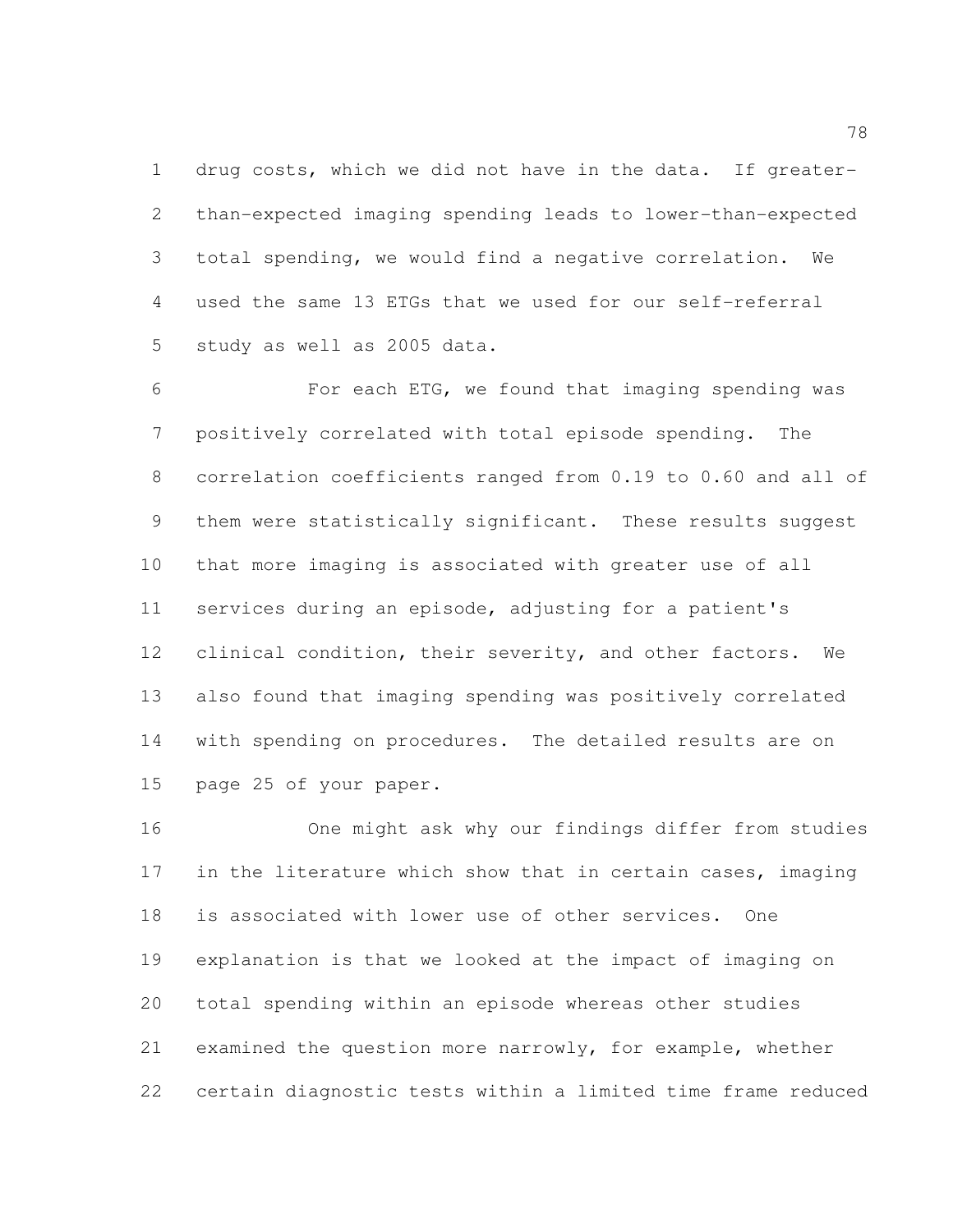hospital costs or length of stay during an admission.

 And second, we examined 13 clinical conditions. The relationship between imaging and total spending may be different for other conditions, for example, use of CT scans for a suspected appendicitis.

 So we have some suggestions for your discussion. We would like to get your feedback on our studies and our findings. We would like to get feedback on whether there are additional analyses we should consider performing and whether there are policy options we should investigate, for example, encouraging greater use of appropriateness criteria, improving payment accuracy, or bundling multiple services into a single unit of payment.

 Thanks, and we look forward to your discussion. MR. HACKBARTH: Okay. Could I see hands for first round clarifying questions? Peter and Ron and John, Mitra, George, and Bob. Peter?

 MR. BUTLER: One comment. I will have a comment in round two, but this is like one of those fruits on the MedPAC vine that is about to ripen. We are just not sure what we are going to pick and recommend, but we have discussed it obviously a lot.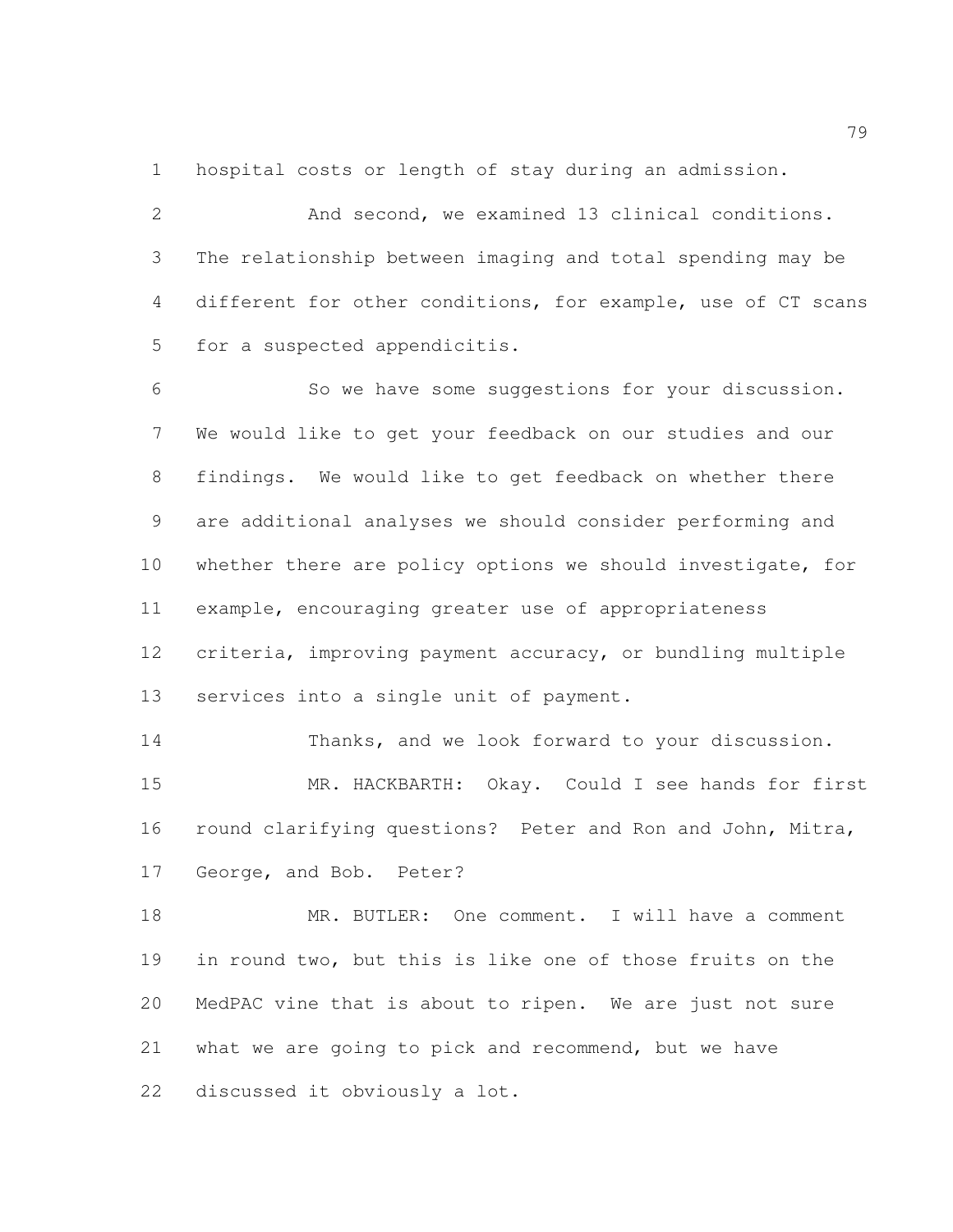You make in the chapter a suggestion, you know, thinking about looking at nonprofit organizations as an area of further study and you define in the footnote that means where perhaps the health system employs the physician. I am not sure that that is an easy thing to do. You may even have joint ventures between health systems and physicians. 7 The clean definition doesn't seem -- if you could clarify a little bit more what you are after, because I think probably whether the physician is getting some indirect or direct financial benefit out of it is the real issue, not necessarily where it is a nonprofit or for-profit system, but if you could elaborate a little bit more on your thinking on that. 14 MR. STENSLAND: All right. So we do think it is

 not going to be a clean situation. It is probably going to be muddy, and I will start with the example that you may have a nonprofit practice that is independent or owned by the hospital and the physicians may believe that the more profitable the practice is, the easier it is for them to ask for larger raises, even though it is nonprofit. So there might be some financial motivation to increase imaging even if you are in a nonprofit.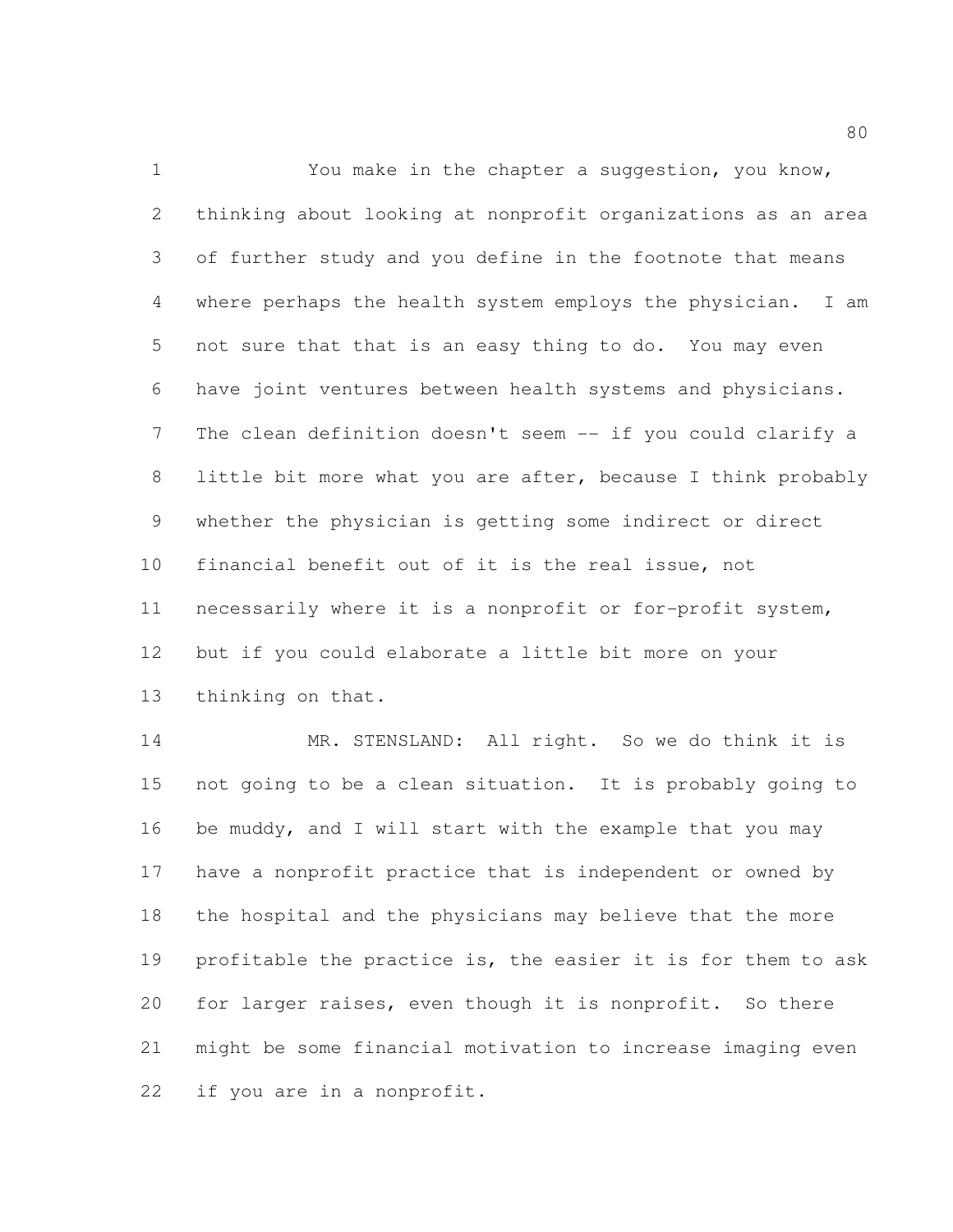And then there is the question of what exactly we are going to use, and what we have data on is the tax ID number of the practice that is billing for those office visits. So if they are a nonprofit practice and they are billing for those office visits and they are billing for the imaging, then we will call them nonprofit, and that could be a nonprofit practice affiliated with an academic medical center or it could be an independent nonprofit practice. The convoluted effect there of the academic

 medical center effect versus the nonprofit effect is also something we are going to have to try to tease out and that is some future work we are going to have to do, and it is going to be maybe somewhat difficult to get accurate data on who is actually working with an academic medical center because we would like to maybe distinguish this independent nonprofit practice, and you see some of these like in Minneapolis, from the academic medical center where you have the residents and the attendings seeing the physician [sic] because there could be two different effects going on there. There could be the nonprofit effect and also kind of the teaching resident effect and we are going to have to try to tease those out.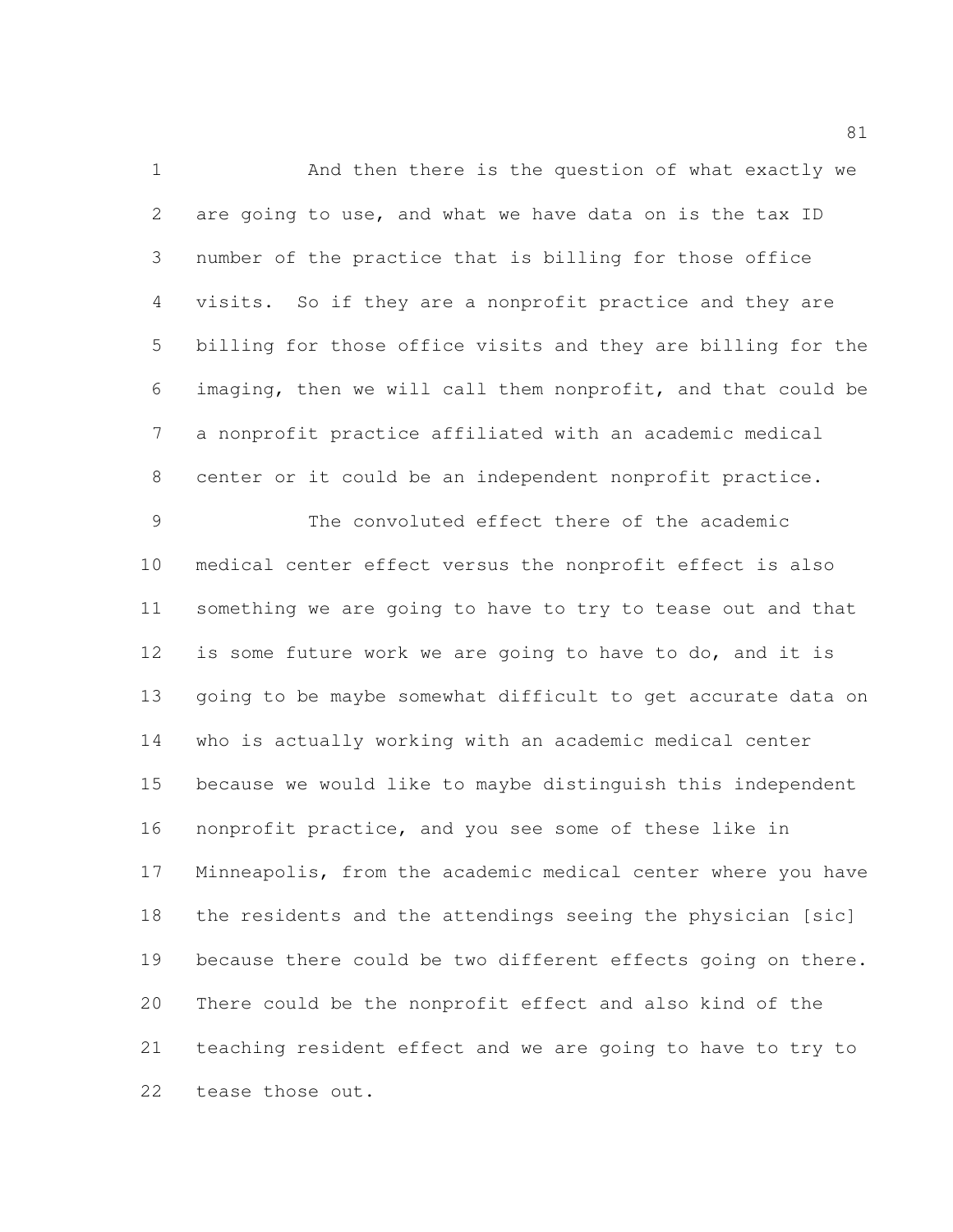So maybe that is a long answer to your question, but the basic gist of it is we have a variable that identifies whether that tax ID number that is billing for the imaging or for the E&M services is nonprofit. We probably won't be able to get into all the different joint ventures and intricacies.

7 DR. CASTELLANOS: Pretty eye opening, and I think you did a good job. I really do. It is something I think we all expected.

 Two questions. One is the data, the claims data you used in at least the material that you sent to us was up to 2005. I know we have data from 2006 and 2007. It may be important to use that data also. I think there is some change from the DRA.

 MR. WINTER: Yes, those are very good points. We started this about a year-and-a-half ago. The latest data we had grouped into the ETGs was 2005, through 2005, and I think we have added 2006 since then and perhaps we can explore adding 2007 data and then extending the analysis and looking at more recent data could be a valuable contribution.

DR. CASTELLANOS: Great. And I think the second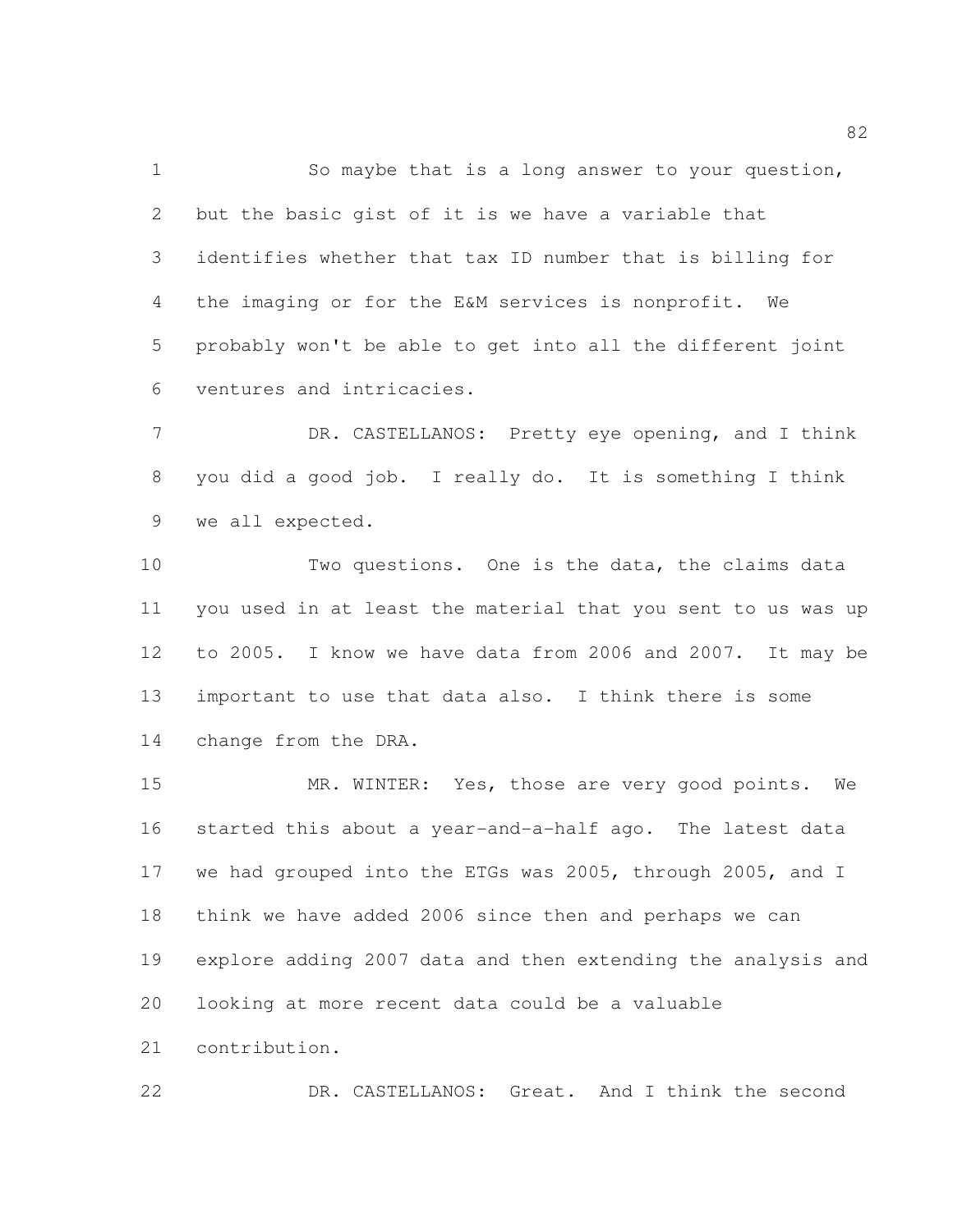question is, when you had on, I think it was slide whatever it was where you had the drivers, one of the things that you need to also look at is quality of care and outcomes. I know that is going to be pretty hard, but I think outcomes are going to be really important. Has there been any interest in that, or is there any direction on that?

7 MR. WINTER: As you were saying, identifying outcomes as being related to use of imaging, there is not much research in general on that question and so it would be difficult for us to identify outcomes in an episode that we could say are reasonably related to whether or not the patient got a specific imaging study.

 The one thing that Ingenix, which produces ETGs, they also produce something called EBM Connect, which MedPAC has explored in previous work, which does look at some measures of appropriate use of certain services. So there are a couple of imaging tests which they consider to be recommended and appropriate and they rate the percent of time that patients got that imaging test. On the other hand, there are also tests which they -- which according to clinical guidelines are not recommended for certain circumstances and they identify when those tests are being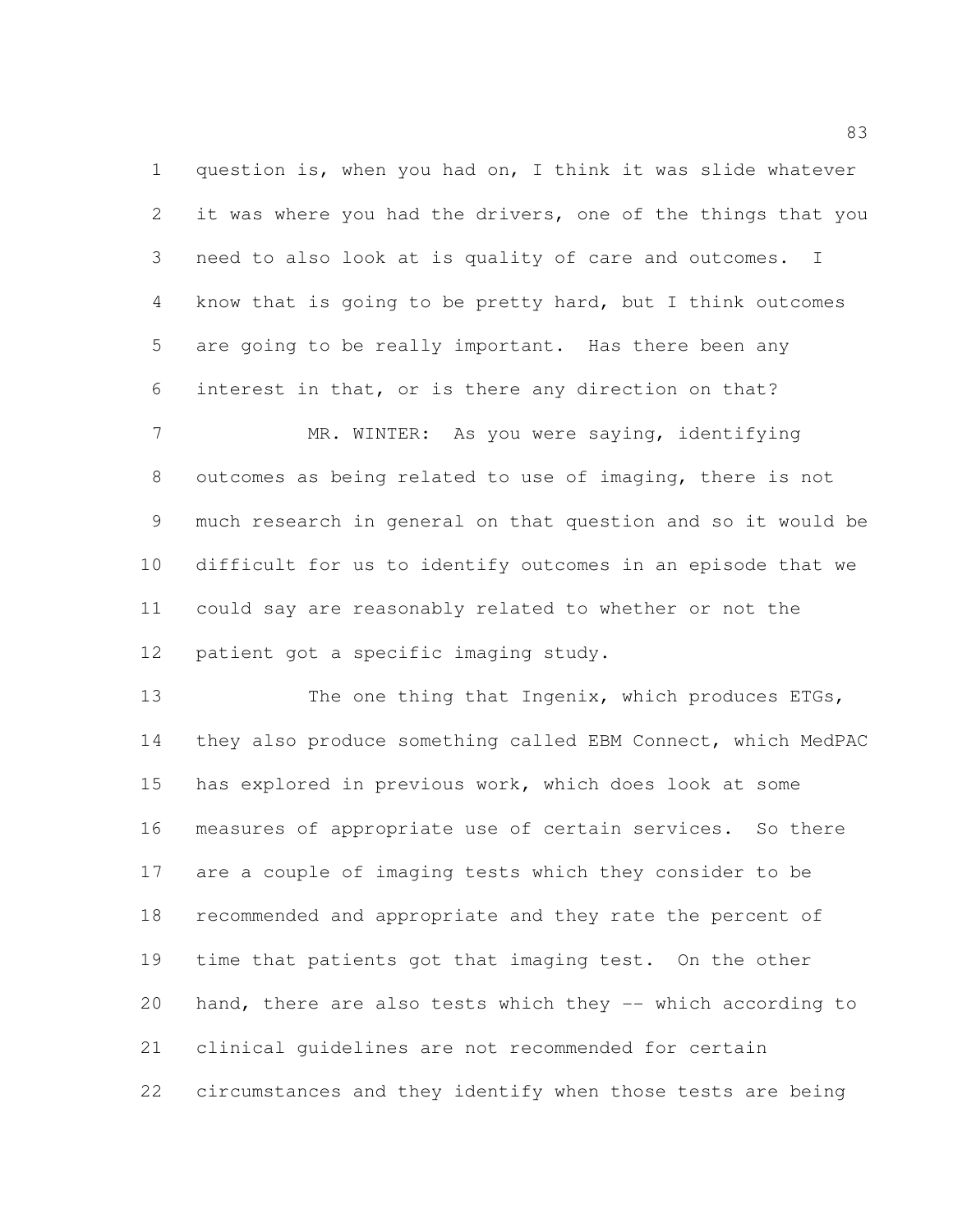overused.

2 And in future work, we can try to relate use of recommended services or services that are not recommended against -- or that are recommended against, relate to whether the self-referring physician was involved or not. And it doesn't quite get to outcomes, but it is looking 7 maybe at the appropriateness of the care. 8 MR. HACKBARTH: So, Ariel, you say that there haven't been many studies looking at the relationship between use of imaging and outcome. I assume that is not because of a lack of interest, it is just because it is so inherently difficult to connect? MR. WINTER: Yes. I think that is what I have 14 read in the literature, and there are a couple of studies that have talked about the lack of evidence on this question and it seems -- I mean, some folks made the argument that we just haven't invested the resources, that it is possible to 18 get there. Other folks make the argument that it is very difficult to relate a specific outcome to a diagnostic test. MR. HACKBARTH: Okay. John? MR. BERTKO: A quick follow-up question. When you did the expected part of your observed to expected, did you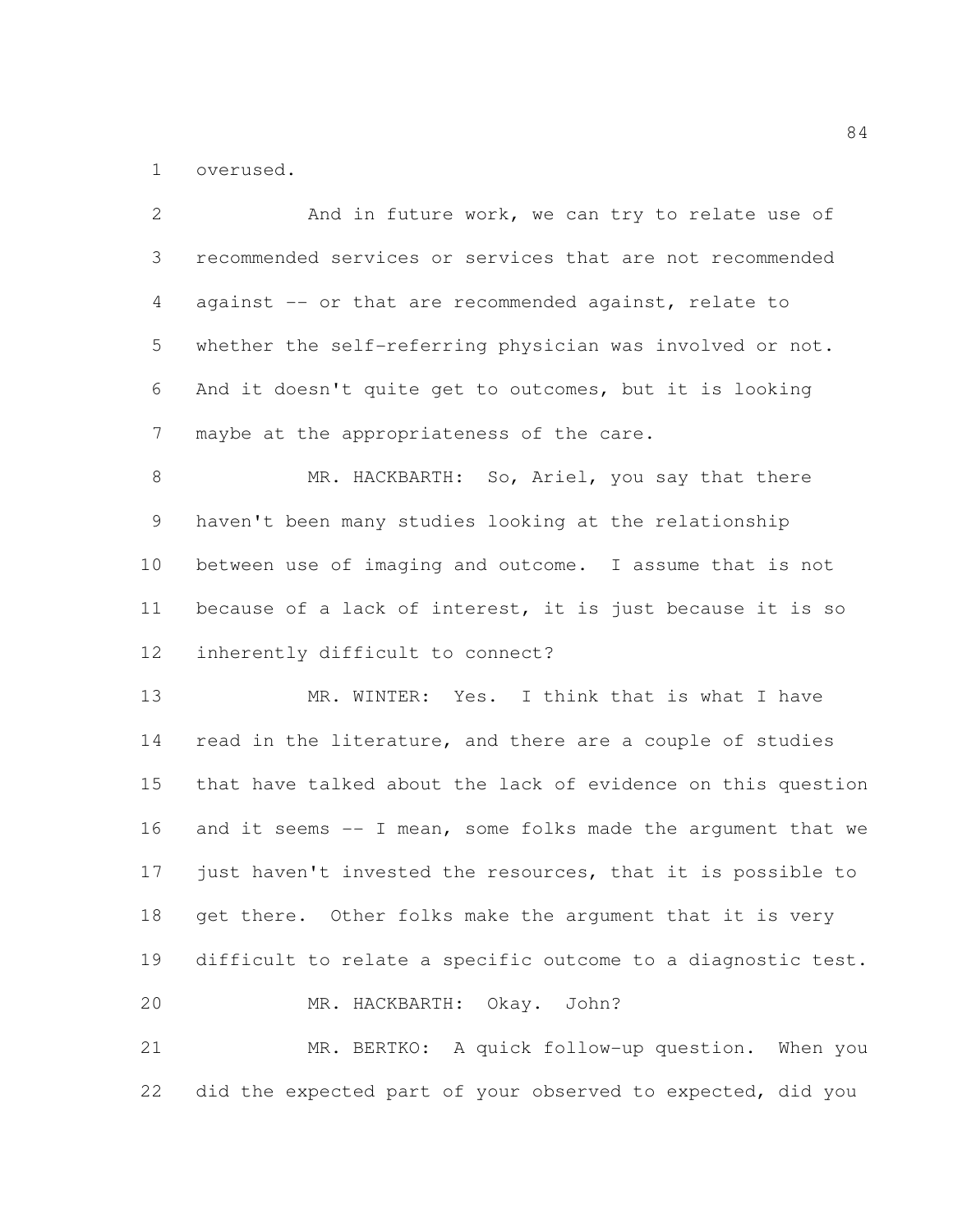include all parts of the episodes, even including these ones that seemed to be high, or is it only the first group without the higher-cost people?

 MR. WINTER: I'm not quite sure I understand the question, but we did include everybody who had the episode – MR. BERTKO: Okay.

7 MR. WINTER: -- and we stratified them by their patient severity and whether or not there were comorbidities or complications.

 MR. BERTKO: So if one were to surmise that perhaps there is some episodes with inappropriate levels of care, comparing it to, and I will use "efficient" in quotes 13 here, it could actually be a larger difference and perhaps there would be even more savings when you made those comparisons?

16 MR. WINTER: Perhaps, or we might find that there is sort of the same level of inappropriate care for both high- and low-spending episodes.

MR. BERTKO: Okay.

 MR. WINTER: But it is a question worth looking into.

MS. BEHROOZI: I am sorry. I just need to ask you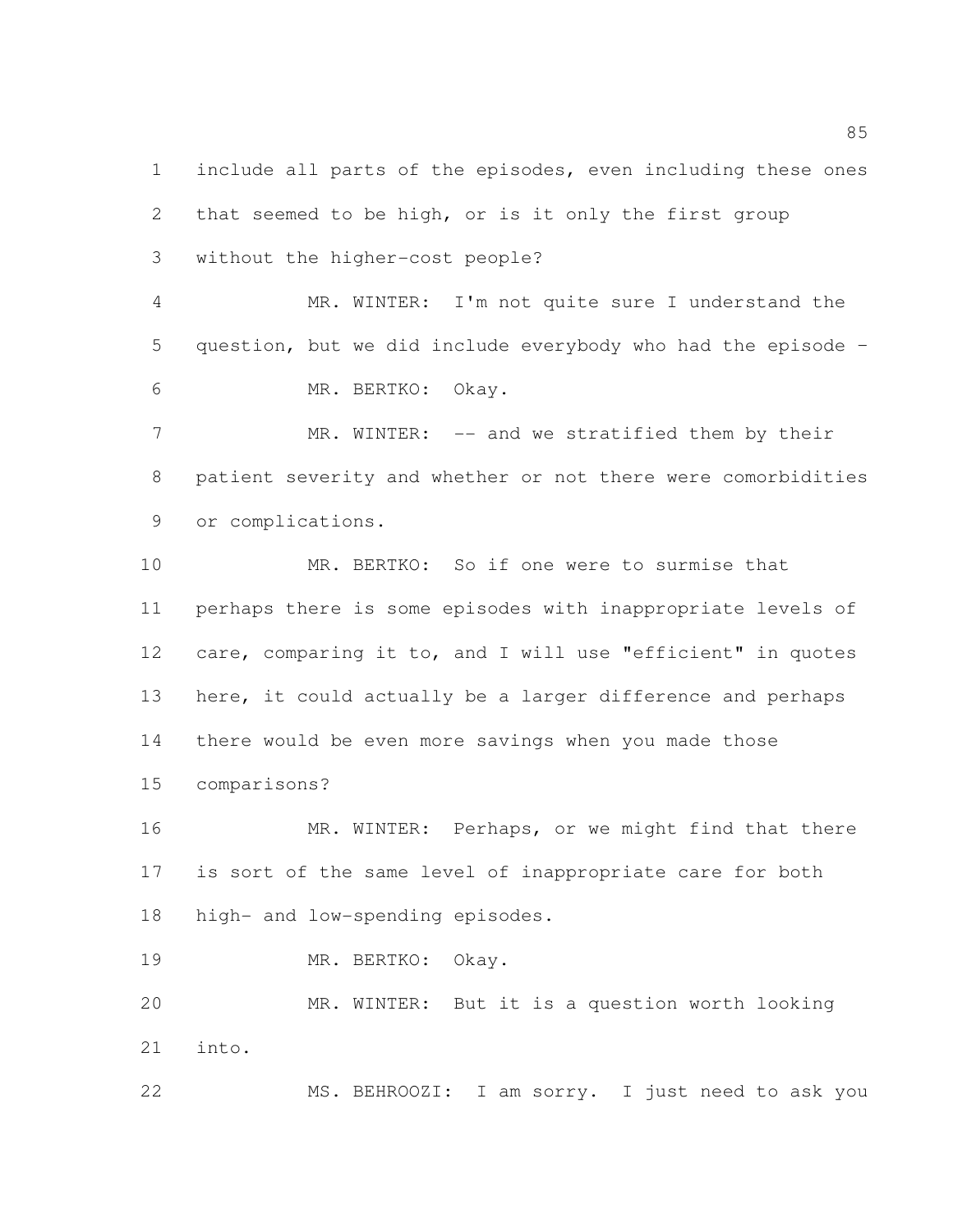to go over how you determined whether a physician was a self-referring physician.

 MR. WINTER: Back to that slide. Okay. So for each UPIN, which is how we identify a unique physician, we looked at all of the imaging studies within a modality that they ordered, and that was our denominator. And then we looked at the studies that they ordered that were performed by their practice, and that was the numerator, okay. So we made that calculation, and if they -- if 50 percent or more of the studies they ordered were performed by their practice, which was based on a tax number association, then we said, you are a self-referring physician.

 And the next step was then to identify whether an episode involved a self-referring physician, and to do that, we looked at whether a physician who met our definition of self-referring provided an office visit during the episode, 17 an E&M office visit, and that was to identify -- we wanted to see whether any of the physicians involved in managing the patient's care was identified as a self-referring physician.

 MS. BEHROOZI: I think I am confused about something in the paper, because you referred also to a less-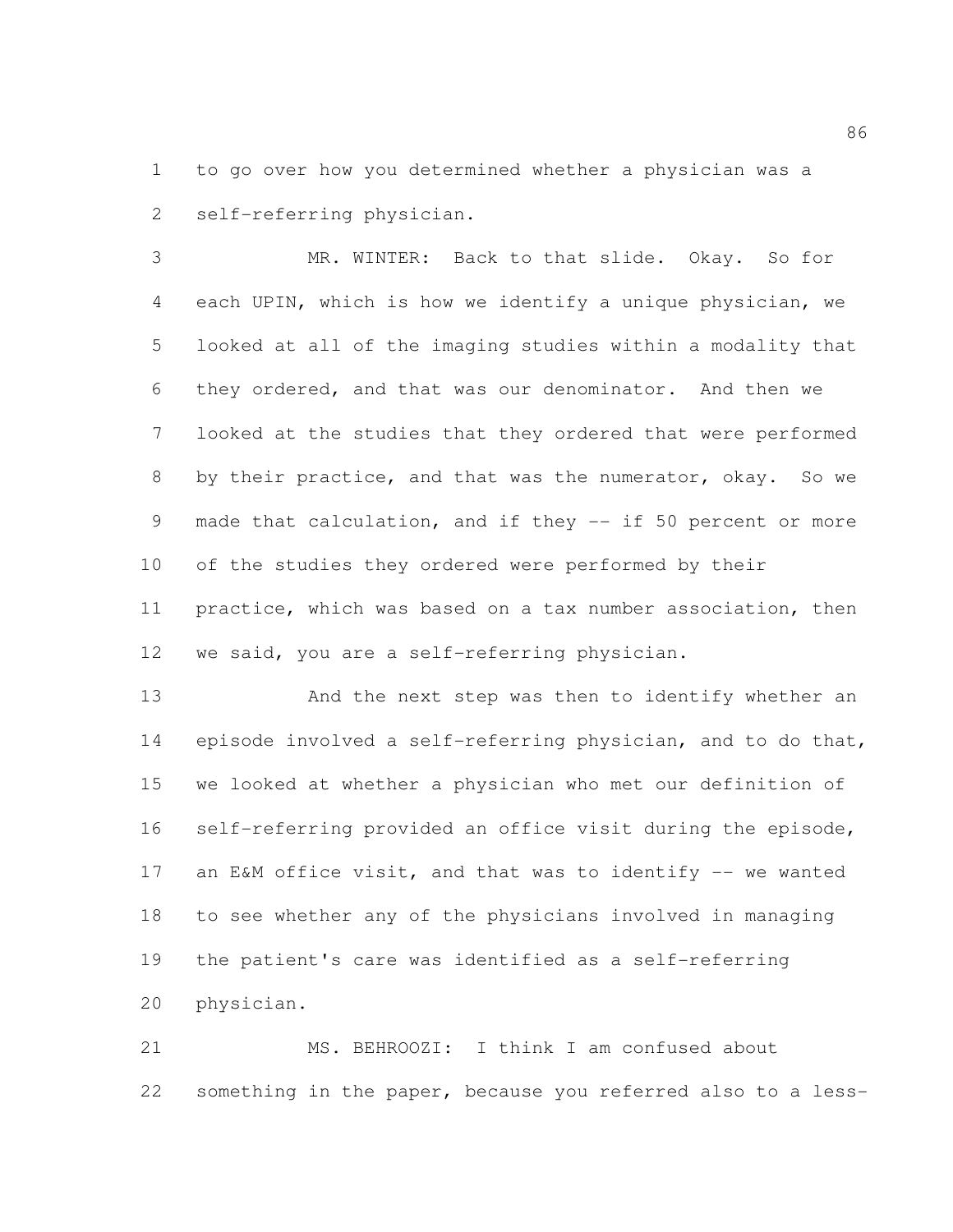restrictive definition using the one percent, and I just wondered if there was a big difference between them and if any of the results were based on that standard.

 MR. WINTER: Okay. So the results presented today are based on the more restrictive standard of 50 percent or more, and I appreciate your mentioning that. In the paper, we did talk about a less-rigorous definition based on whether the physician -- at least one percent of their imaging cases that they ordered were performed by their practice, and we did the same kind of analysis that you saw here, but the results were not very different and they were statistically significant in the same direction. So that is why we didn't present them.

 MR. GEORGE MILLER: I promise, Mitra and I did not talk about this, but I have the same question, particularly about how you chose the 50 percent as the definition of 17 self-referral. If it was, say, 25 percent, would there be a material change?

19 MR. WINTER: What we did, as well -- so we did two analyses. One is 50 percent or more than 50 percent --

21 MR. GEORGE MILLER: Right.

22 MR. WINTER: -- and then we did anybody above one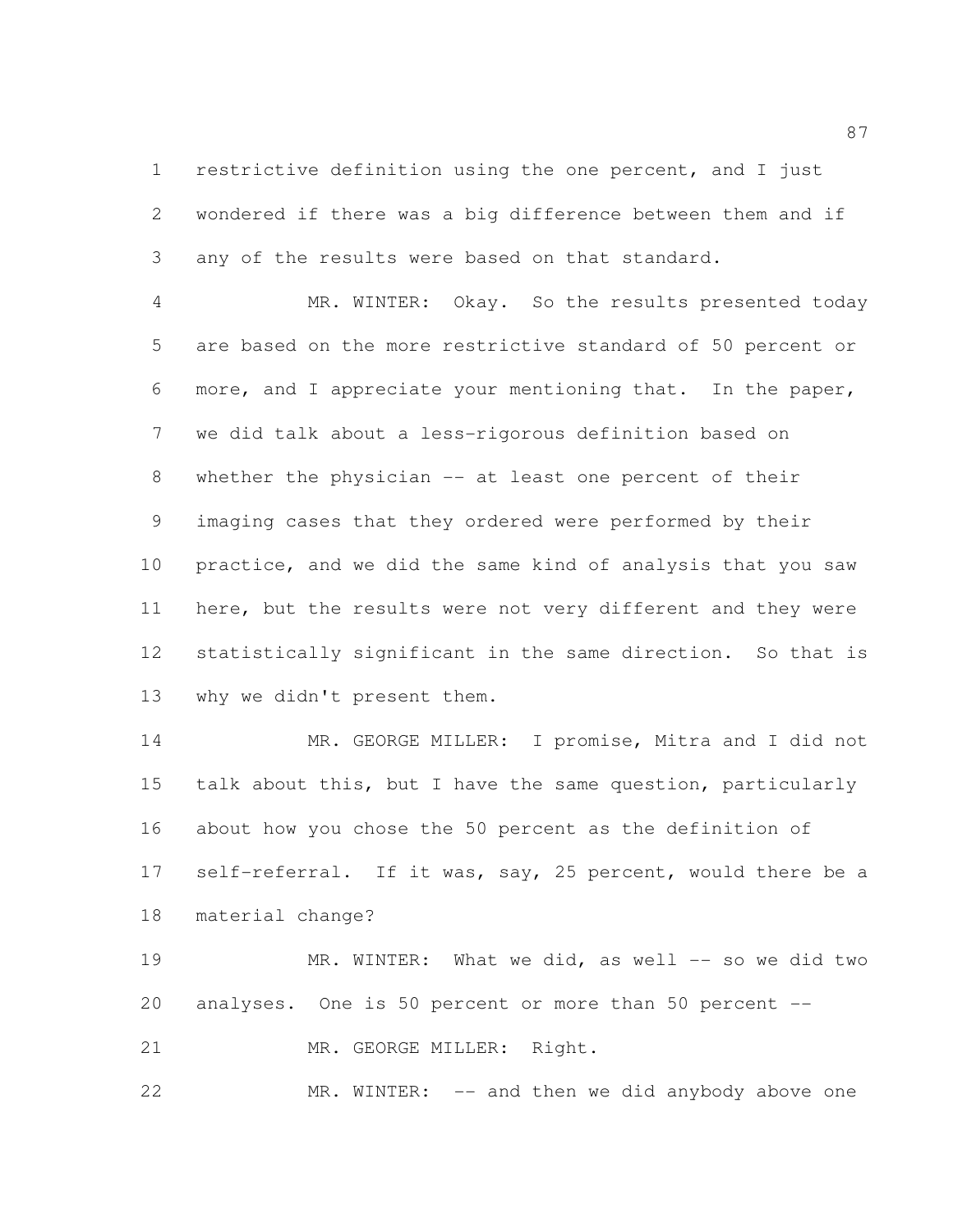percent. So it was a broader group.

2 MR. GEORGE MILLER: Right. MR. WINTER: And the magnitudes, I think, were slightly larger when you used the more restrictive definition, the one we presented. MR. GEORGE MILLER: Right. 7 MR. WINTER: But it wasn't a huge difference, like it wasn't like it went from, you know, a 5 percent difference in the ratios to a 100 percent difference. It was marginal. I'm sorry, I don't have the numbers off the top of my head, but that is something we can look into for the future. MR. GEORGE MILLER: That is fine. But if this is 14 an issue and we are concerned about the financial impact, would that difference be material -- I understand it is not material percentage-wise, but it would be material dollar- wise, just trying to save dollars for the Medicare program. 18 MR. WINTER: It is certainly a broader group of episodes that meet the self-referral -- that are in the self-referral category if you use a less-restrictive definition. So you would include a broader -- more episodes, more dollars, if that answers your question.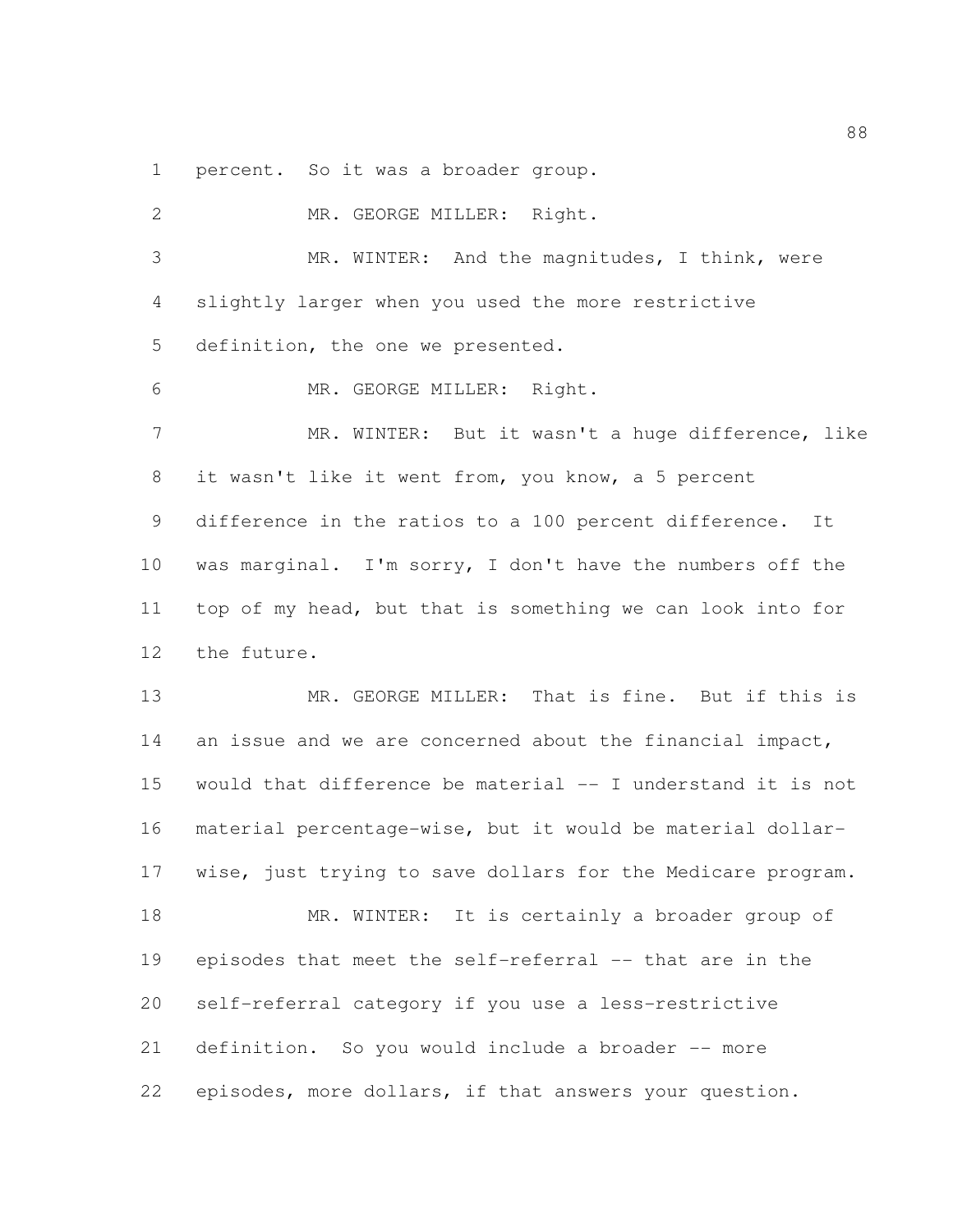1 MR. GEORGE MILLER: So is that significantly more dollars?

 MR. WINTER: There are definitely more episodes. I would have to go back and look at how many more and how many dollars they represent, so I will have to get back to you on that.

7 MR. GEORGE MILLER: Okay. Thank you. DR. REISCHAUER: Just on that question, do you have a distribution of self-referraldom? I mean, I would think it would be terribly skewed. I mean, there would be a lot at zero and a lot at 80 percent or more and not a whole lot in between, which would answer George's question, I think, but that --

14 MR. WINTER: We didn't calculate that, but we can certainly do that. We have the data to do a distribution. 16 DR. REISCHAUER: That is just sort of a question.

 I was going to ask Ron's question about outcome 18 information and the lack thereof, and given your answer, I was wondering if we have longitudinal information and could take as a rough proxy for outcome spending in the two years following the episode on the same diagnoses or related ones. 22 I don't want you to answer that, just think about it.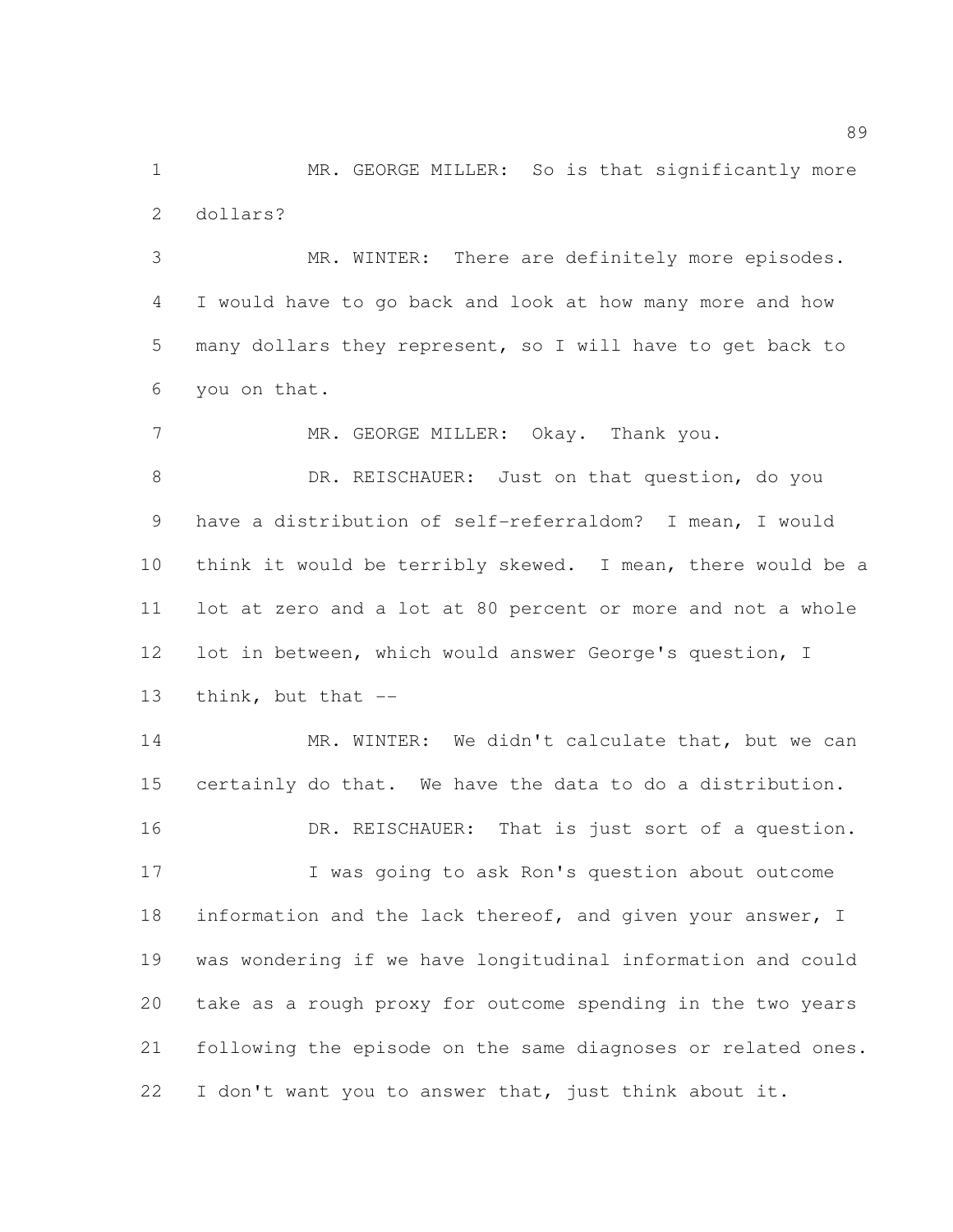MR. WINTER: Right. We could think about that.

2 DR. REISCHAUER: I am not sure.

 DR. CHERNEW: So I am fascinated by this, although you might be surprised that one of the things I am most interested in is Endnote 8.

[Laughter.]

7 DR. CHERNEW: Endnote 8 is the endnote that talks about the severity adjustment, and one of the challenges in all of this work is how balanced the people are, and so in 10 the chapter, it says often adjusted for severity and stuff. So what I gather you did, just to clarify, is the ETG software does all of the adjustments for you, so you actually didn't do the adjustments. It just spits out based on its black box version of age and gender and things four scores of severity -- "not so bad," "oh no" levels -- 16 MR. WINTER: Yes. Just to clarify, so it is

17 actually up to four. Some ETGs only have one category. The most is four. And then in addition to that, they also stratify by whether or not there are comorbidities or complications in the episode that would be expected to increase overall resource use for the episode. So that is 22 in addition to patient severity, even though those things go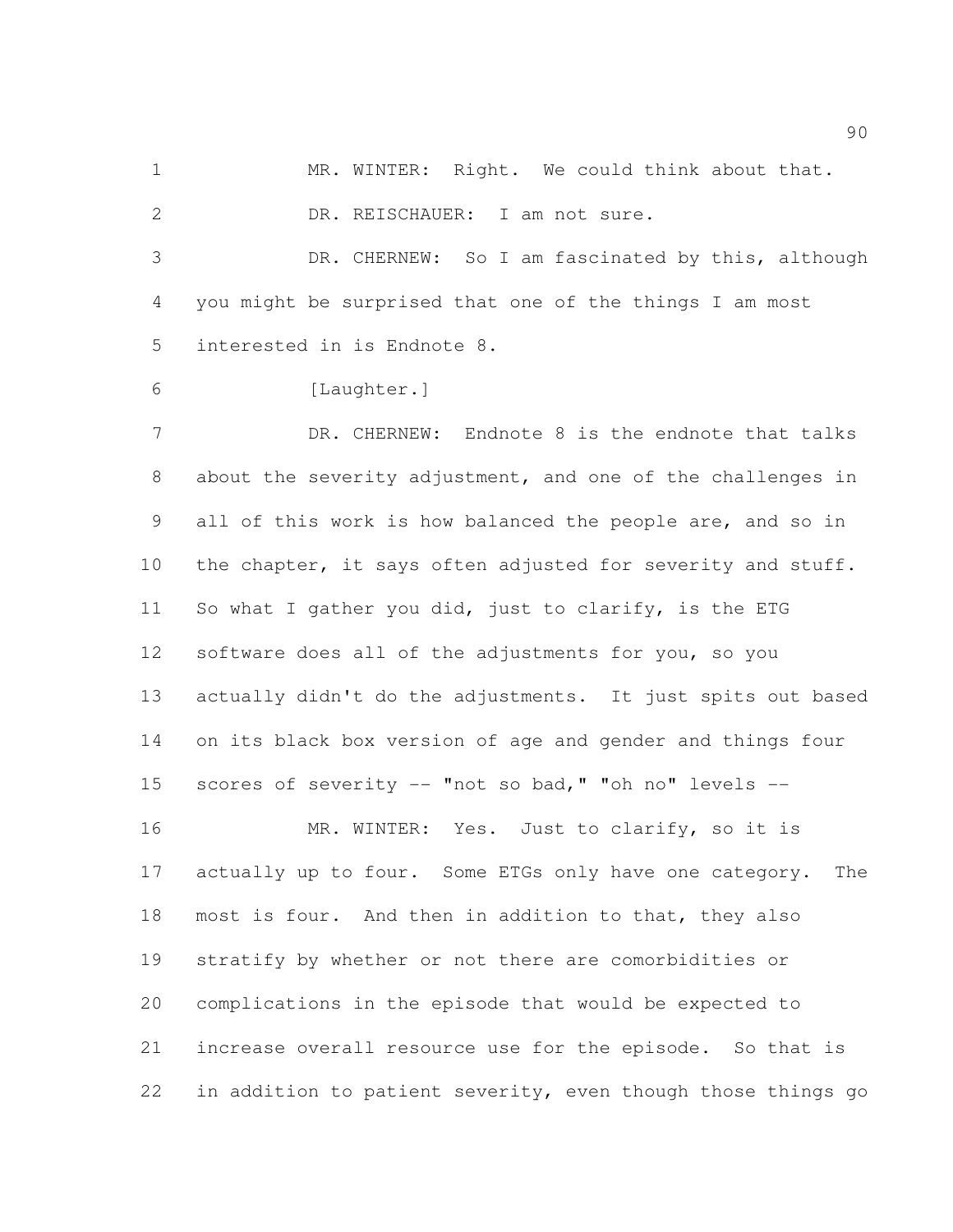into the patient severity calculation.

| $\mathbf{2}$ | DR. CHERNEW: So one needs to rely on that, in                |
|--------------|--------------------------------------------------------------|
| 3            | general, particularly as you move to the spending portion of |
| 4            | it, because any residual case mix confounders could show up. |
| 5            | So my first question is, have you looked to see how those    |
| 6            | numbers, the comorbidity and severity numbers, differ across |
| 7            | self-referring and non-self-referring so we can tell at      |
| 8            | least on observed factors these patients seem to be          |
| 9            | different, so we might be worried about other things.        |
| 10           | The second thing is, do you know in the methods              |
| 11           | that the ETG software uses if the actual receipt of an MRI   |
| 12           | or the results that you get from an MRI could in and of      |
| 13           | itself push you into a different severity or comorbidity?    |
| 14           | MR. WINTER: It doesn't, no. No. So the                       |
| 15           | diagnostic tests, any claims from diagnostic tests, like     |
| 16           | imaging, had no influence on whether or not you were counted |
| 17           | as having a comorbidity or complication. It would have to    |
| 18           | be a diagnosis on an E&M claim or a surgical claim for       |
| 19           | procedure or a facility claim. But I will double-check       |
| 20           | that, but that is my understanding.                          |
| 21           | DR. CHERNEW: That is fascinating.                            |

MR. WINTER: You seem surprised.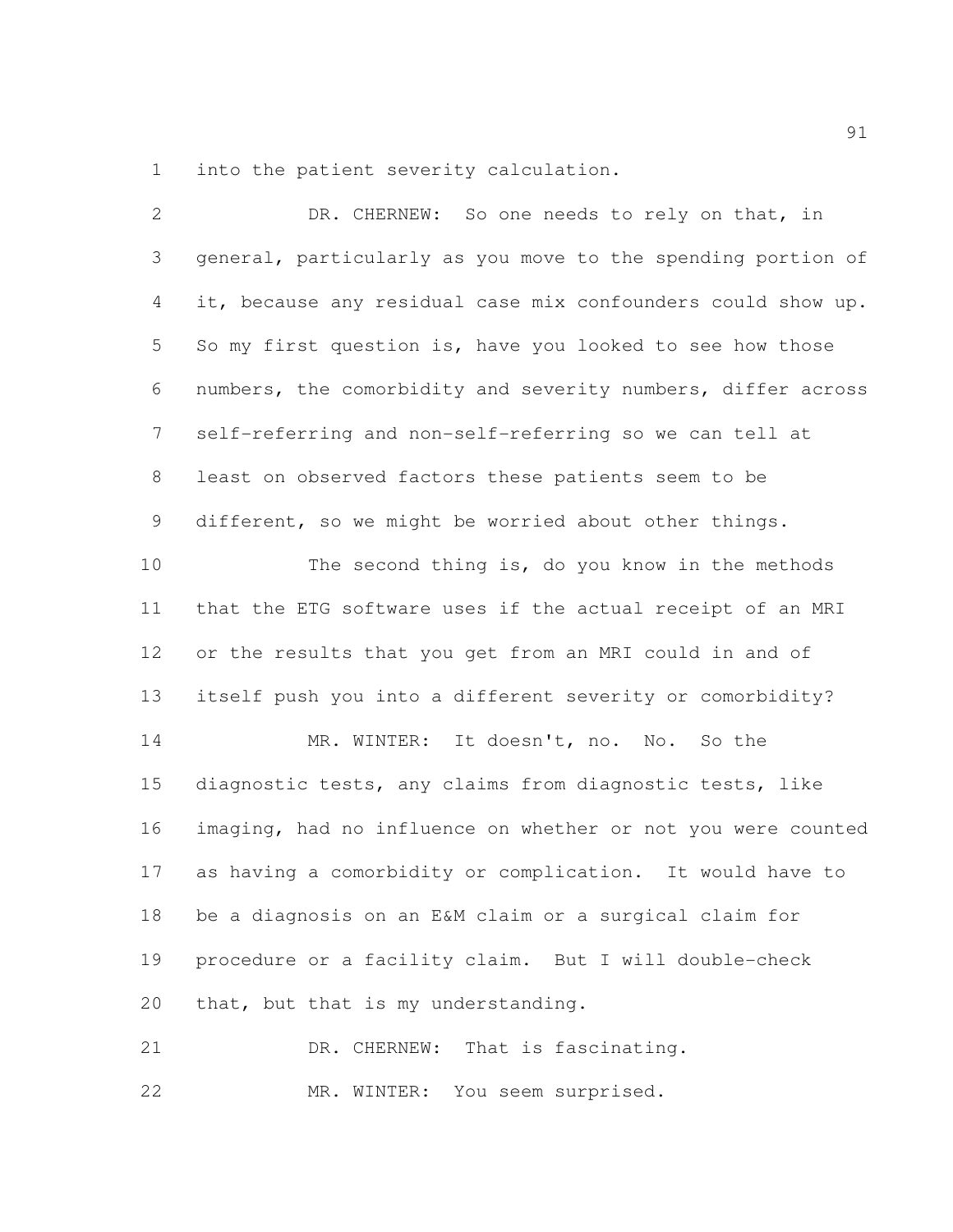1 DR. CHERNEW: Well, I would think that if you do an imaging procedure and you find something on the imaging procedure, that result might -- maybe it wouldn't in and of itself, the imaging procedure, but that might push the course or practice in a certain way that would generate some other codes that would make you seem more or less severe. 7 In fact, I was worried before about it --8 MR. WINTER: Correct. DR. CHERNEW: -- seem like you did or didn't have 10 the episode. So if you don't have the ETG, you don't get I 11 don't know what degenerative knee thing. The problem is, you know, I don't understand a lot of these. But the degenerative knee one. Maybe you don't know it's degenerative or whichever the other one that began with a "D" was unless you've done the imaging and seen that it's not attached or is too attached or whatever is wrong with the knee. 18 MR. WINTER: So let me clarify --19 DR. CHERNEW: So the imaging stuff might affect those things. I'm just not sure if that's a big deal or

not.

MR. WINTER: Okay. So it doesn't affect whether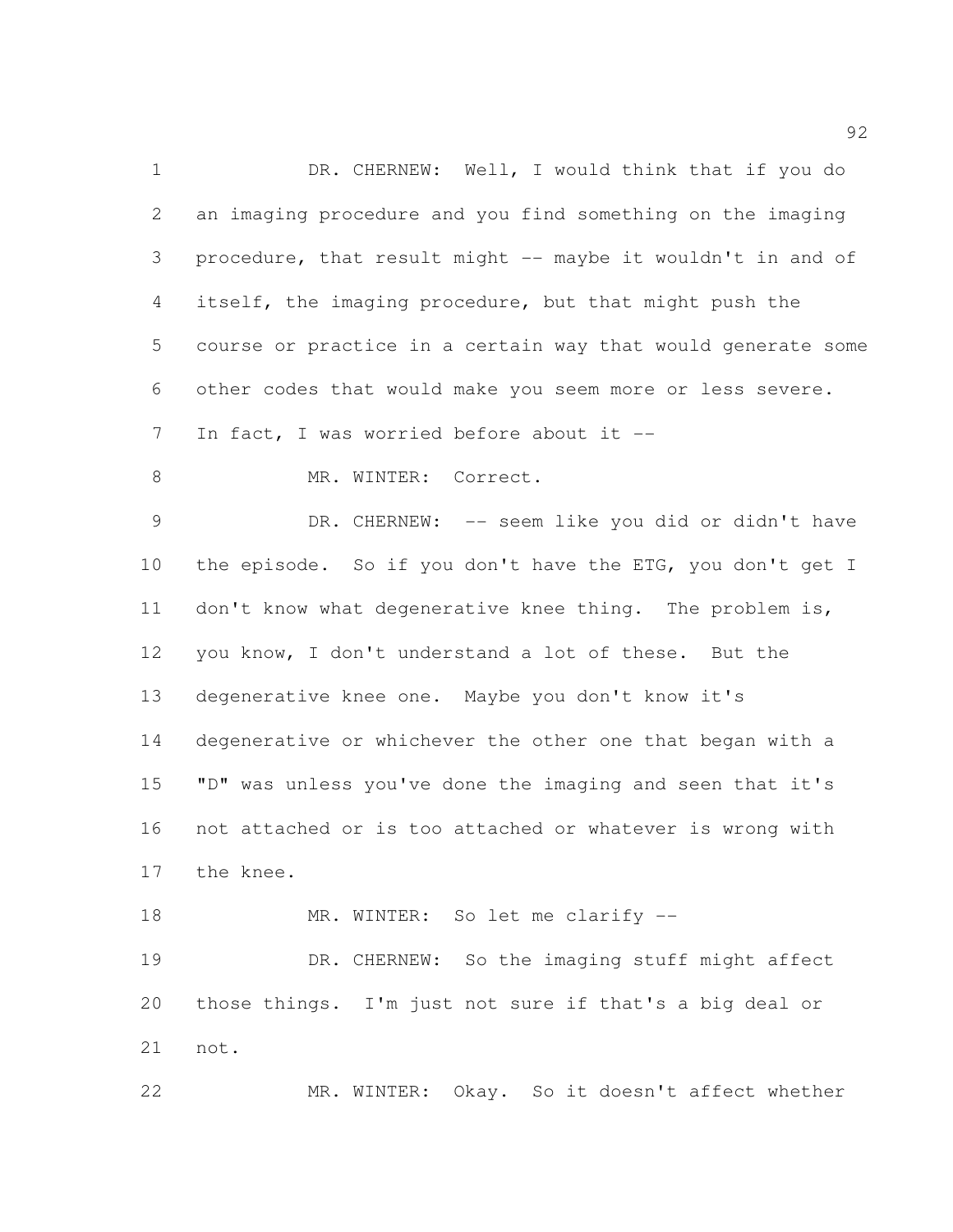or not the episode gets started. So if you show up at the doctor and you get an MRI of the knee and the diagnosis is derangement of the knee, that wouldn't initiate the episode. But if the E&M office visit had that diagnosis on it or there was a procedure that followed that had that diagnosis, that would initiate the episode.

 But you make a good point in that because you do the imaging, you learn about the condition and then you do either an office visit or a procedure or something. That gets incorporated into the episode and that can lead to it being coded as a more severe episode.

 MR. HACKBARTH: Any other first round questions? Peter?

 MR. BUTLER: Just one clarification. Our previous recommendations, we have gone after the quality issue. We have gone after the technical component recommendations. We have not yet recommended anything on, call them the arrangements that might be acceptable or incentivized or not incentivized, is that right?

 MR. HACKBARTH: The only thing -- oh, Ariel, you go ahead.

MR. WINTER: So we have made two recommendations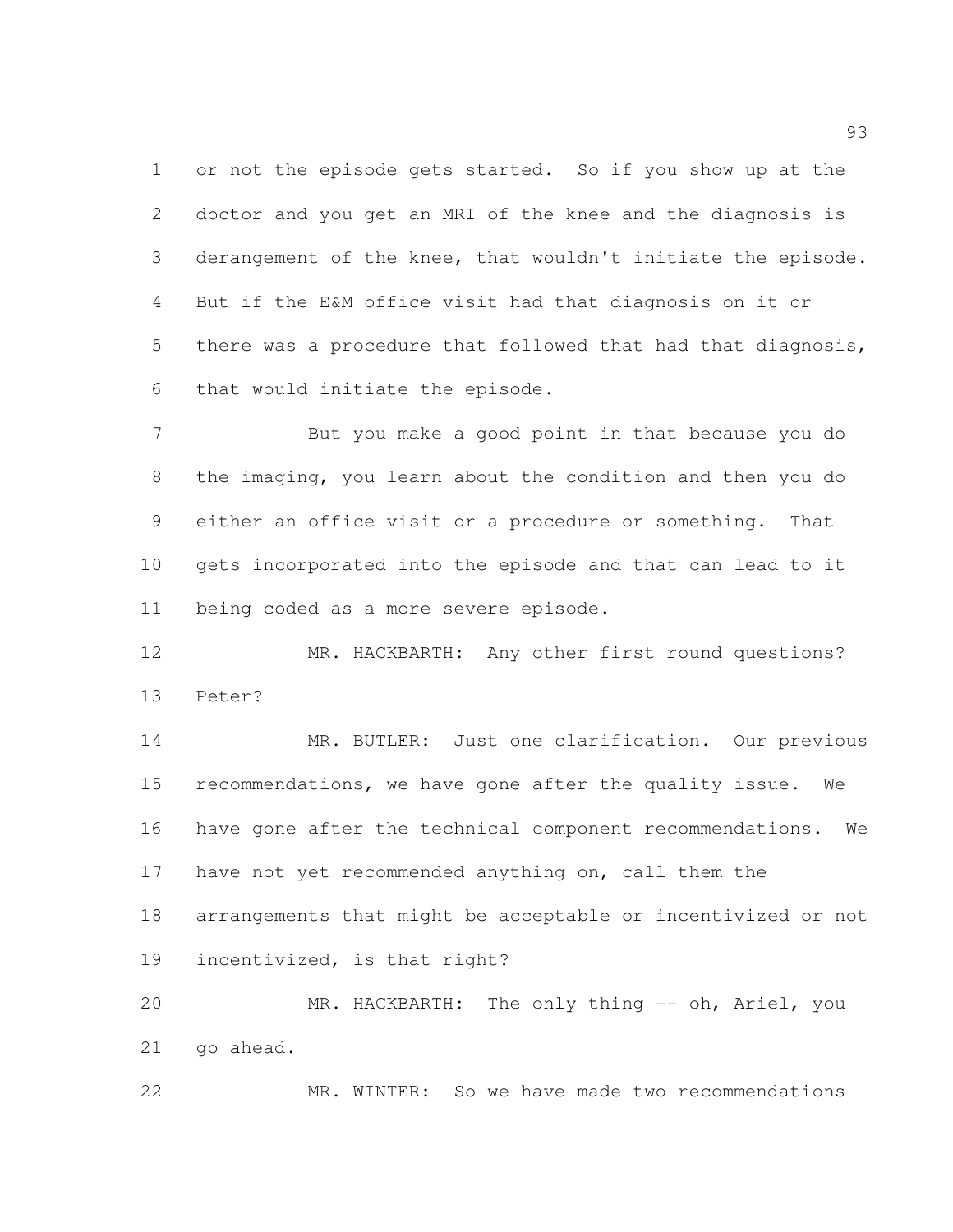on the Stark rules, which are -- I'm not sure I'd call them minor, but they don't go after the in-office ancillary exception, which is the real big one. One was to -- that CMS should include nuclear medicine procedures on their list of designated health services, which are the ones subject to the Stark laws, and CMS went ahead and did that.

 And the second one was we recommended that CMS should prohibit physicians from leasing equipment to providers of designated health services. So a physician buying an MRI machine or investing in one and leasing it to a hospital or an imaging center and then getting profits from whenever they send a patient for those services. And CMS prohibited those arrangements subsequently if they are 14 on a per unit basis, so if you get paid every -- like a per click basis, but not if the payment is fixed in advance, and our recommendation covered both kinds of things. So those are the recommendations we have made on the Stark rules.

18 MR. HACKBARTH: Round two questions or comments. MR. GEORGE MILLER: Thank you. This may be question one-and-a-half, but in the text, you talked about episodes with more imaging, if they lower total cost, and I'm wondering if you're able to determined, based on that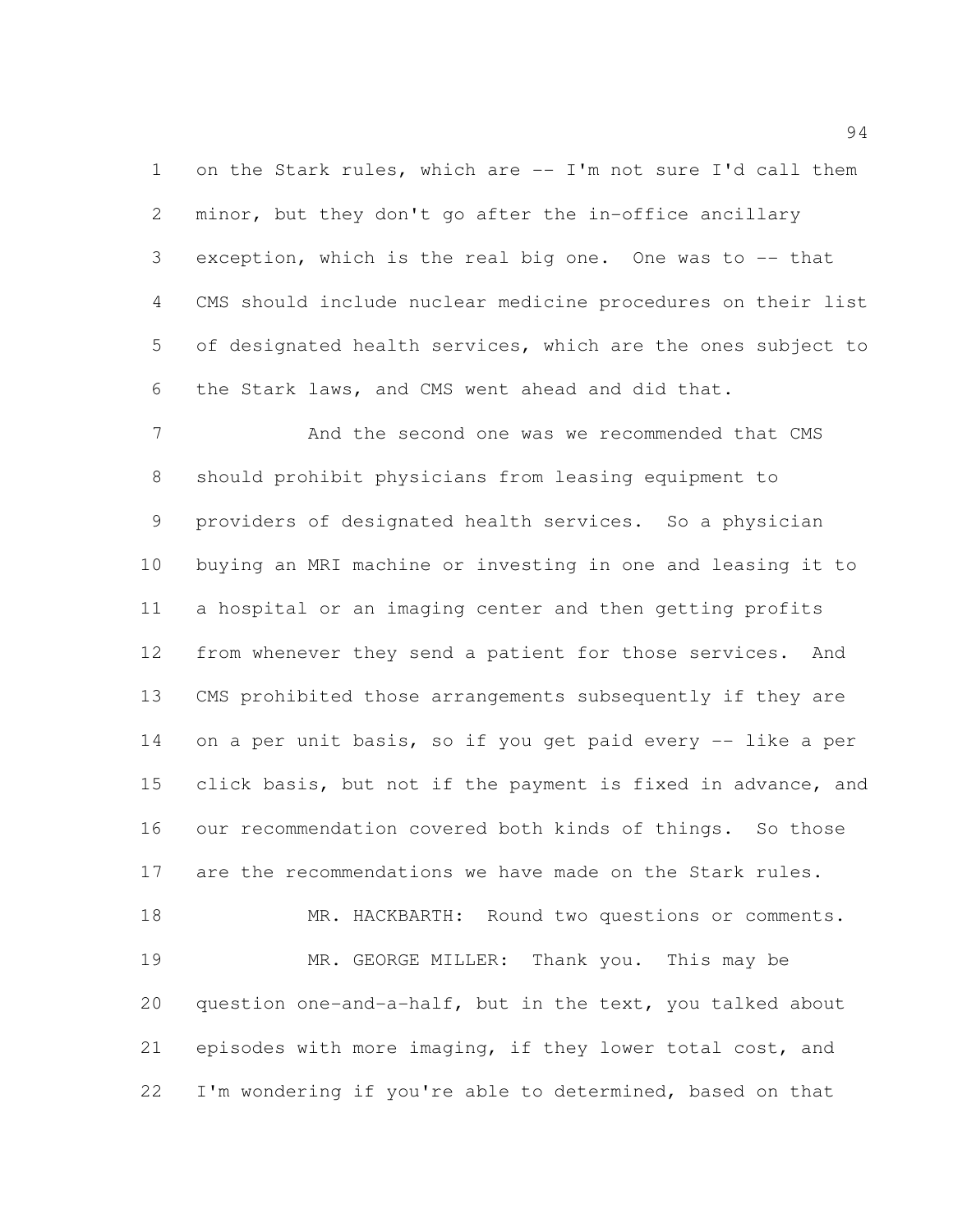analysis, what the financial impact to CMS would be if that were the case, and if not, and if it was changed, what would be the cost savings to CMS. Let me see if I can clarify that a little better. If more imaging lowered cost, if that assumption is true, what is the savings to CMS? MR. WINTER: We found it not to be true. We found that more imaging -- 9 MR. GEORGE MILLER: Right. 10 MR. WINTER: -- associated with more total costs. MR. GEORGE MILLER: Then since it's not, then what's the converse? What's the answer? How much is it worse? 14 MR. WINTER: I mean, so -- MR. GEORGE MILLER: What does it cost more because it is not lower cost? How much more is Medicare paying for these additional tests that don't lower downstream costs and hospitalizations and others? 19 MR. WINTER: Okay. So we found that -- MR. GEORGE MILLER: So you order more tests. That means we're spending more money and maybe on something that should not have been done.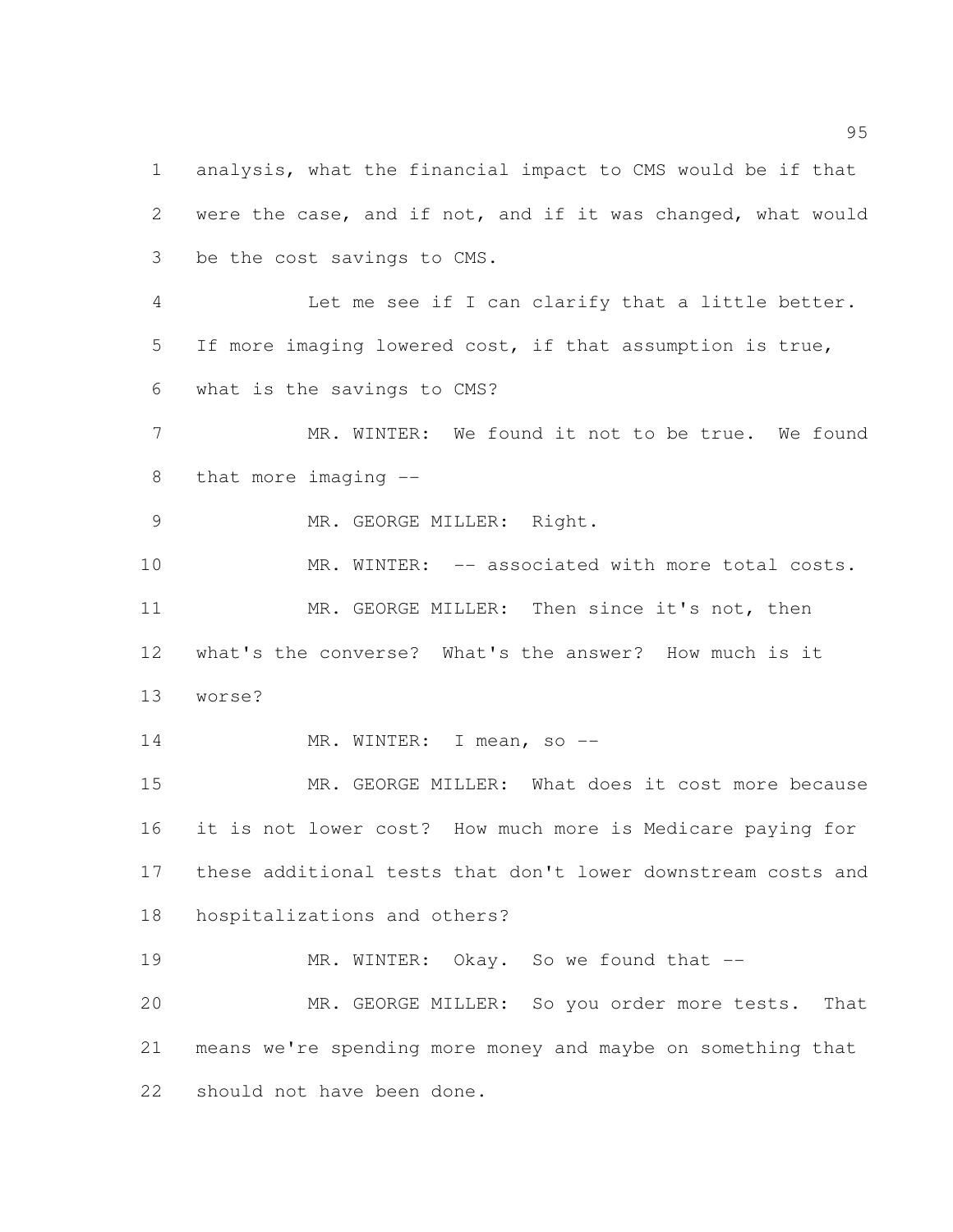MR. WINTER: Our correlations looked at an association between the two things.

 MR. GEORGE MILLER: Right. Right. MR. WINTER: We didn't look at causation, so that's a more difficult question to answer. But our correlations were between 0.19 and 0.60, so at the high end for every dollar in additional imaging spending, we found an additional 60 cents in total episode costs, or total episode spending.

 MR. GEORGE MILLER: So can you extrapolate that to the whole --

 DR. MARK MILLER: I think you need to be a little bit careful here on at least two fronts. Number one, his question is really more a parameter estimate question, how much change produces that, as opposed to a correlation question. And also, we looked at 22 episodes here and the generalizability across episodes more broadly.

 So what I would like to do is maybe take this question offline and kind of talk among ourselves about 20 whether we can answer that. Off the cuff, I'm not sure we can.

MR. GEORGE MILLER: But something's wrong.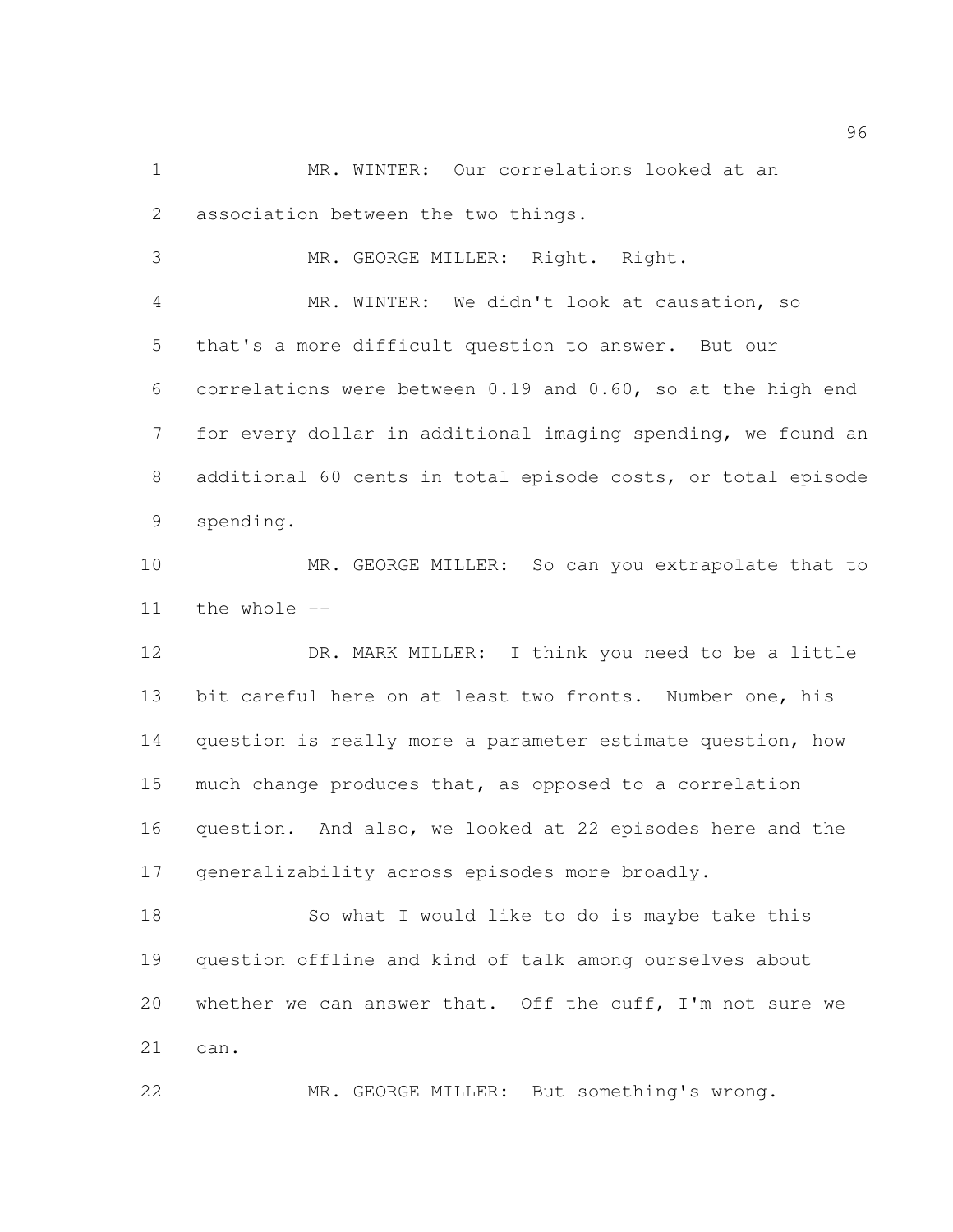1 DR. REISCHAUER: Ariel, could you just repeat that? You said that if you spent a dollar more on imaging, the total episode cost would go up 60 cents? MR. WINTER: At the high end. So there was a range based on ETG. DR. REISCHAUER: The high end, meaning that you would, in a sense, spend 40 cents less on everything but imaging? DR. CHERNEW: Right. That's why Mark's question is important. 11 DR. MARK MILLER: I don't want to have this conversation -- 13 [Laughter.] 14 DR. MARK MILLER: I'm sorry to be this way. You've asked a very good question. Exactly whether this analysis will allow it to answer it, I really would like to talk to these guys before we just kind of talk out loud about it. MR. GEORGE MILLER: So I shouldn't have asked the question? 21 [Laughter.] MR. WINTER: I shouldn't have answered it.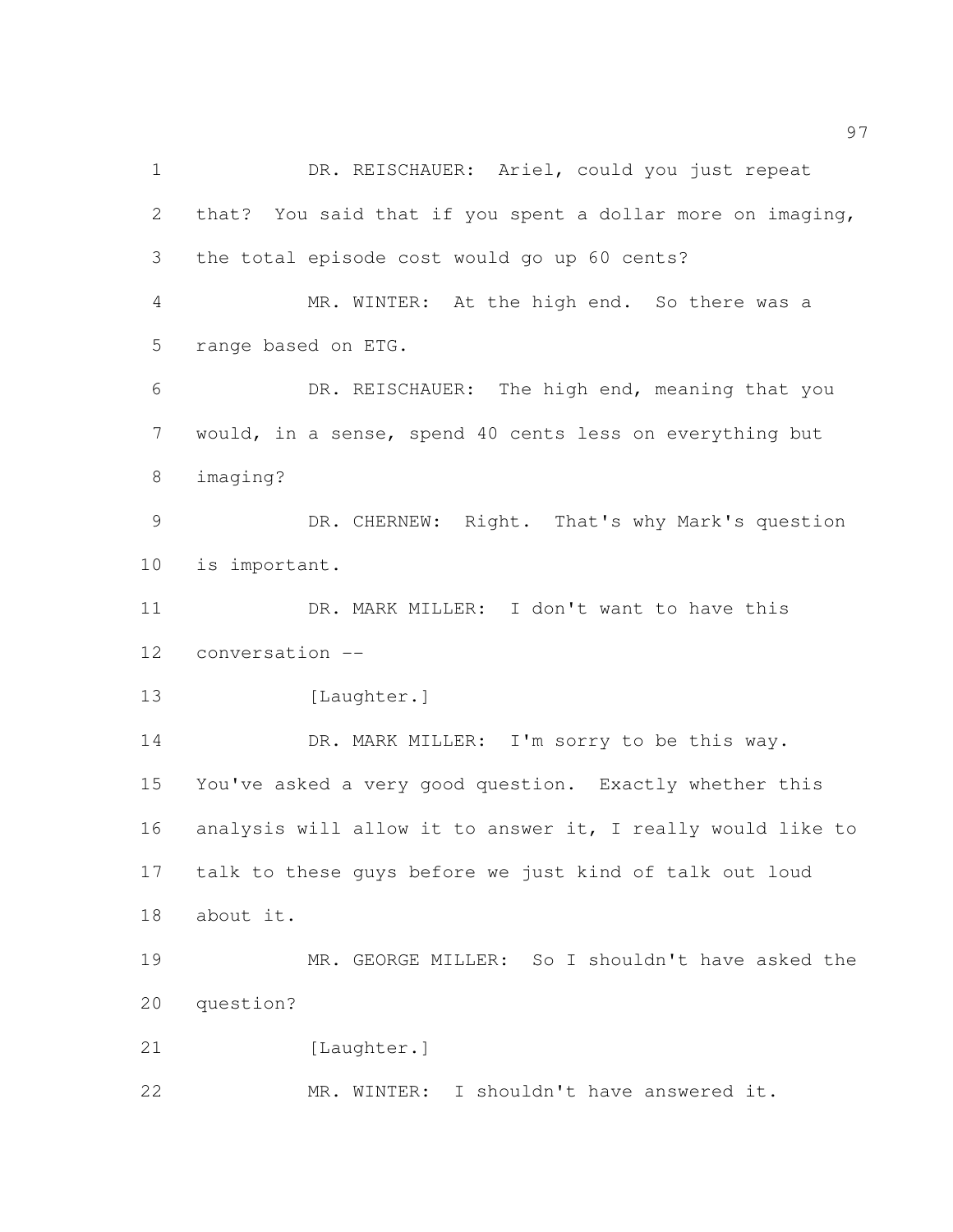MR. MATHEWS: George, we'll get back to you with a more thoughtful answer and discuss the potential plan that it would take to answer your question and evaluate whether it is worth that much work to get an answer for it.

 DR. CROSSON: Just a couple of points. In terms of the disadvantages, I guess, of over-utilization of imaging procedures, in addition to the financial ones, which you have laid out very well, I think there is an important issue of patient safety, particularly with respect to modalities that use ionizing radiation, plain film certainly, but particularly CT scans, and I think it may not be intuitive to folks, the difference in the radiation dose that is inherent in some of these modalities and so many CT scans carry radiation doses which are orders of magnitude greater than some plain films. And there's no question about the fact that, particularly for people who receive repeated CT scans, there is an increased risk of cancer and 18 other morbidity from that.

 So there is more than just dollars at stake. But there are dollars at stake, and I think we have been working on this for some time, to try to figure out what we could do to change the path of the increase in imaging cost.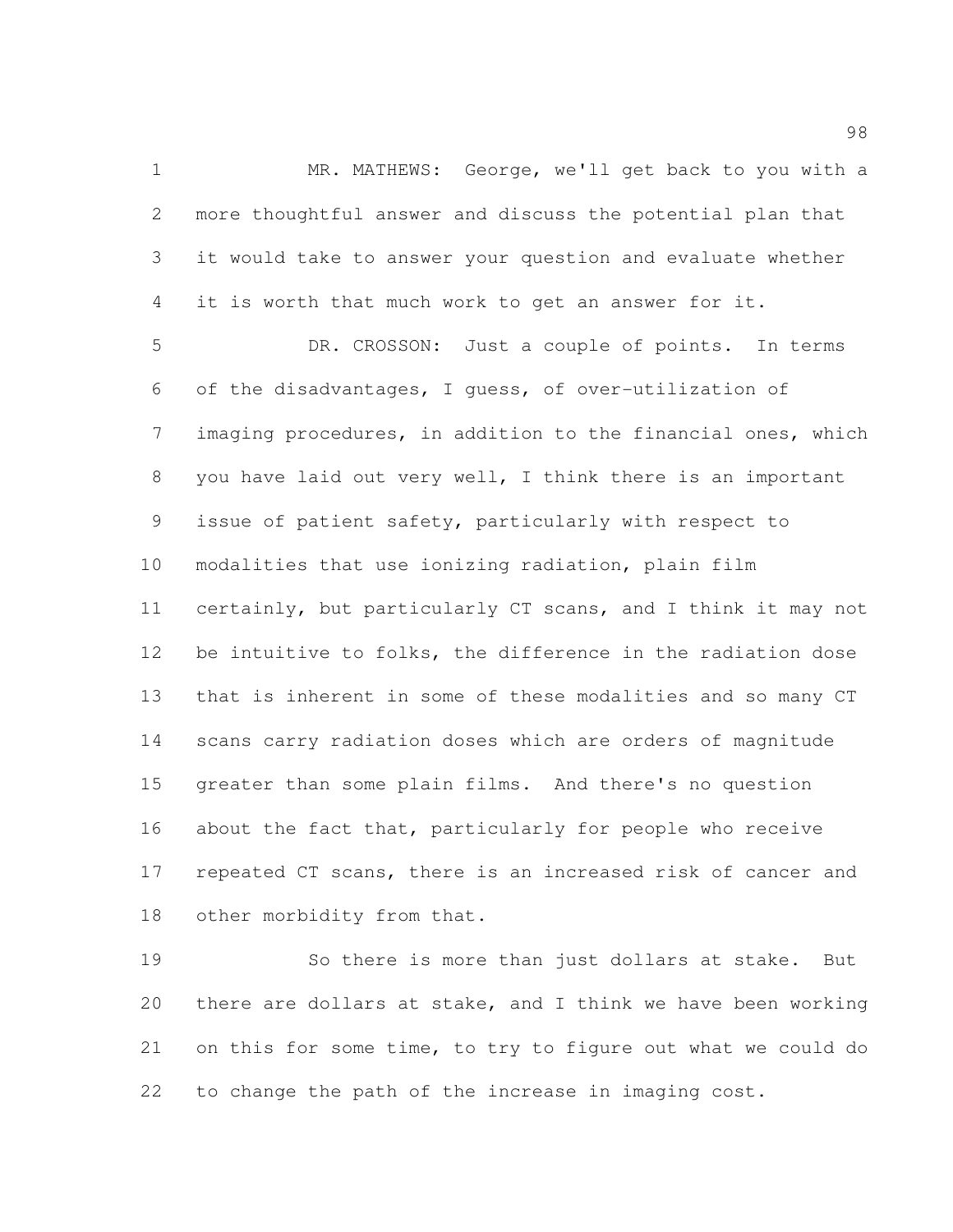We haven't gotten yet to policy questions, and I think we're going to get there at one point. But when we do, I think my preference would be to look first at policy options that deal with removing the incentive for over- utilization as opposed to policy options that serve to remove the capability of physicians to perform these tests, 7 because I do think that there are -- and you mentioned it -- there are some legitimate issues of patient convenience as well as issues of timing and getting to a diagnosis and things that help people, particularly people with significant medical problems, come to grips with what is going on.

 So I would like to see us take a hard look at modeling things like bundled payments, for example, and other counter-incentives that might remove or significantly mitigate the inherent incentive to over-utilization. And then failing that, if we determine that that simply can't 18 work because of complexity or other issues as we model it, as a secondary issue, look to removing the capability, because I think there would be a loss there in terms of the quality of care.

DR. CASTELLANOS: Can you go to Slide 9 just for a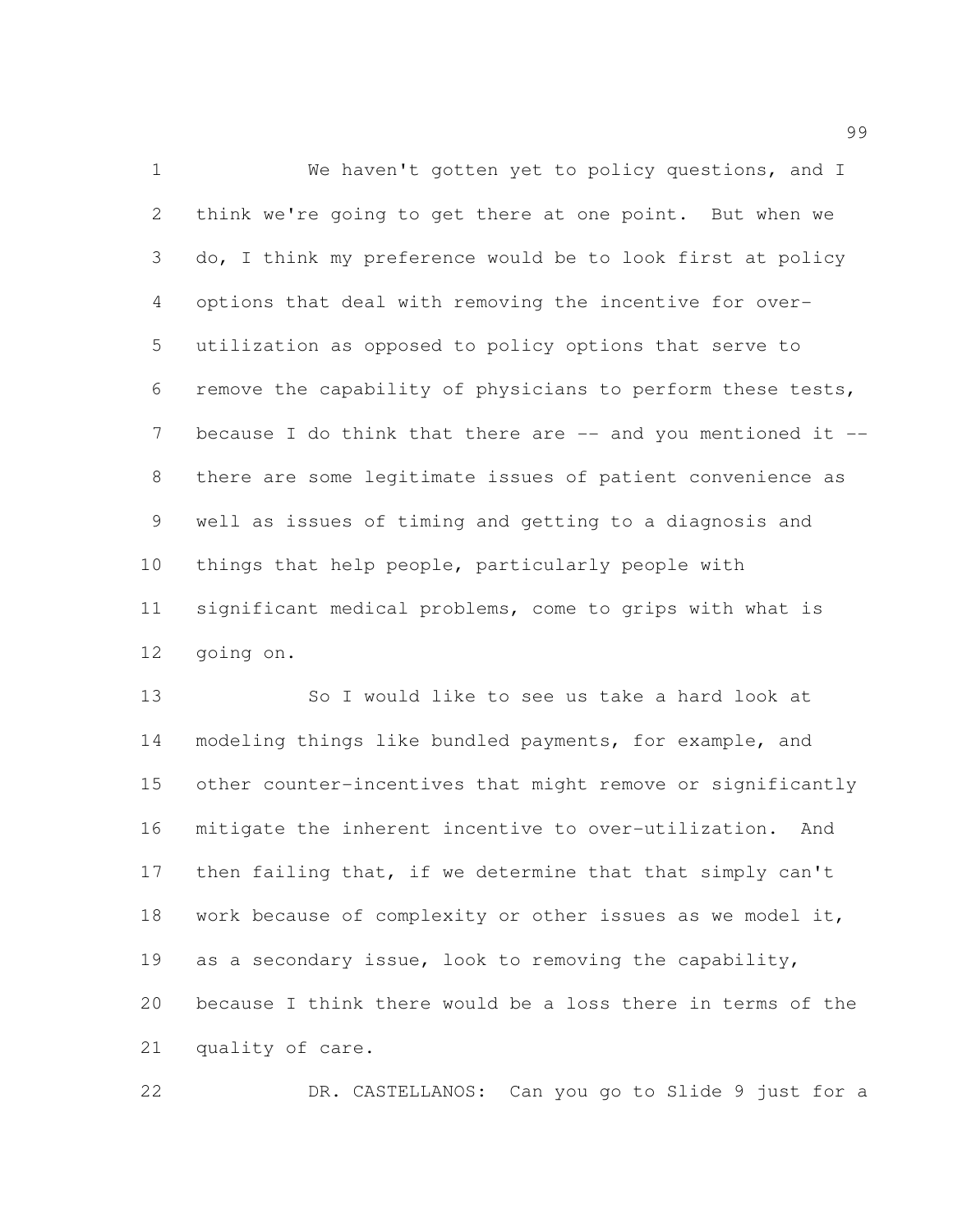second? Just out of interest, in these six communities, have you looked at whether there is any geographic variation within these communities? I think that would be interesting, because then we get to practice patterns, we get to stuff like that, and I think that would be really interesting to see if there is any variation in practice patterns.

 MR. WINTER: I could answer that. The spending ratios take that variation into account in the way we calculated the expected value. So it is sort of adjusted for each MSA. I think your question is more about if we -- what is the level of use or the spending among or between those geographic areas.

 DR. CASTELLANOS: That's correct. That would be interesting.

 The second question is a question you don't want to bring up, Mark. Intuitively, I think if you do -- you don't do x-rays on somebody just to do x-rays. You do it because of a reason and you expect to find something. And by finding something, you can take care of it. So it's going to increase cost and, I would hope, increase outcomes. Today, we are finding so many more aneurysms, so many more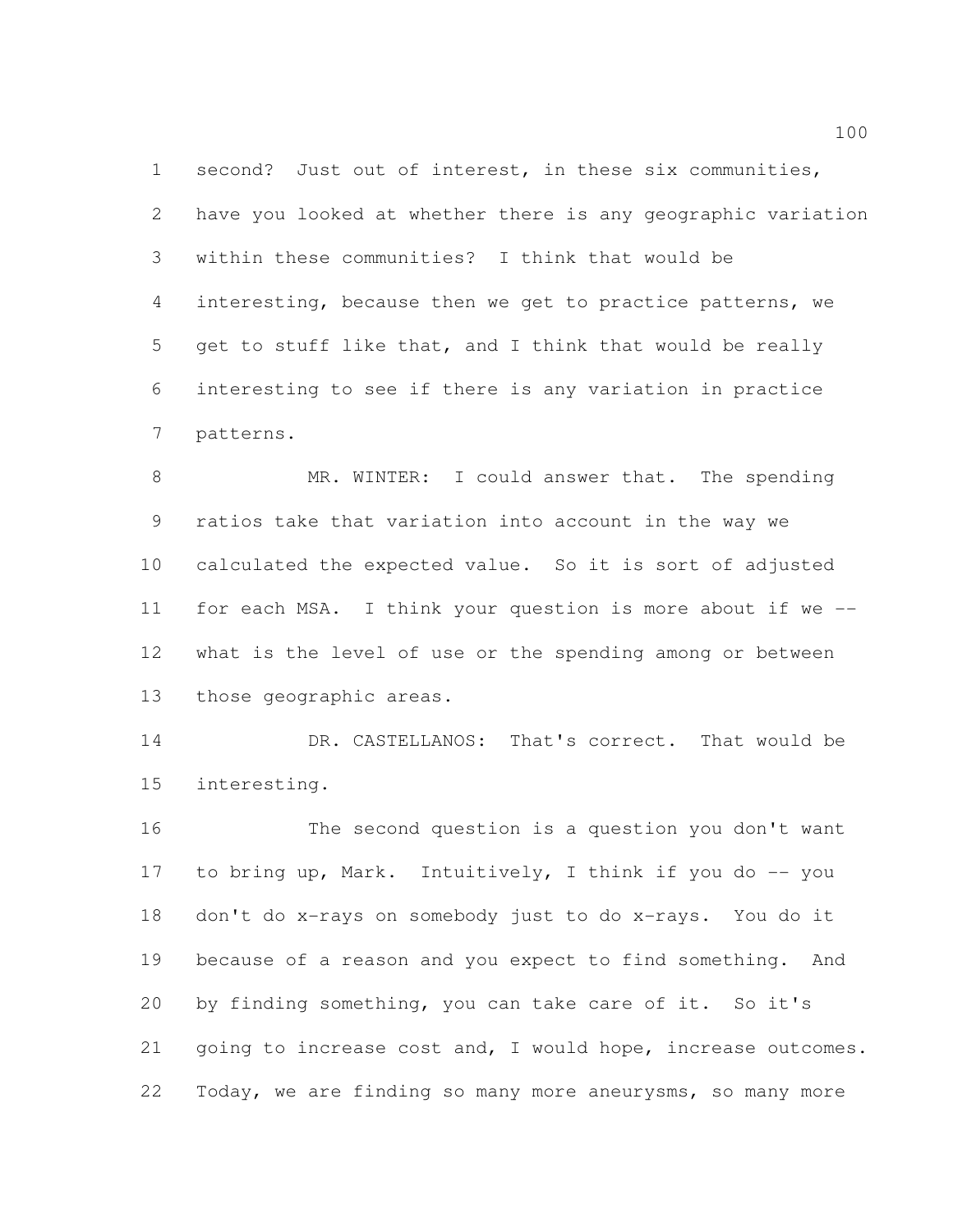renal cell carcinomas because of CT scans. Now, is that good? I think it is. So I think the downstream effect may be much better with outcomes than we expect.

 And the third thing, and again, this is appalling, what we see here, but why are physicians doing it? Well, they're doing it for one reason only, to increase income. And I think it's a reflection on our, unfortunately, the Physician Payment System and the incentives in the fee-for- service. Because of the unfunded mandates, because of the lack of significant updates, because of business and practice expenses, I am forced to do things that perhaps I don't really want to do. And the reason I do it is because I want to stay in business. I'm a small businessman. I have 80-some employees. So to stay in business, you know, it's unfortunate, but it's true.

16 And I would really like to -- I think the bigger problem here is working on the issue of Physician Payment System reform. I think that's the real big issue, and if you look at the Mayo Clinics or you look at the Kaiser Permanente clinics, I think you'd probably see that a lot of the imaging is significantly down in those clinics because these doctors are not being incentivized to do these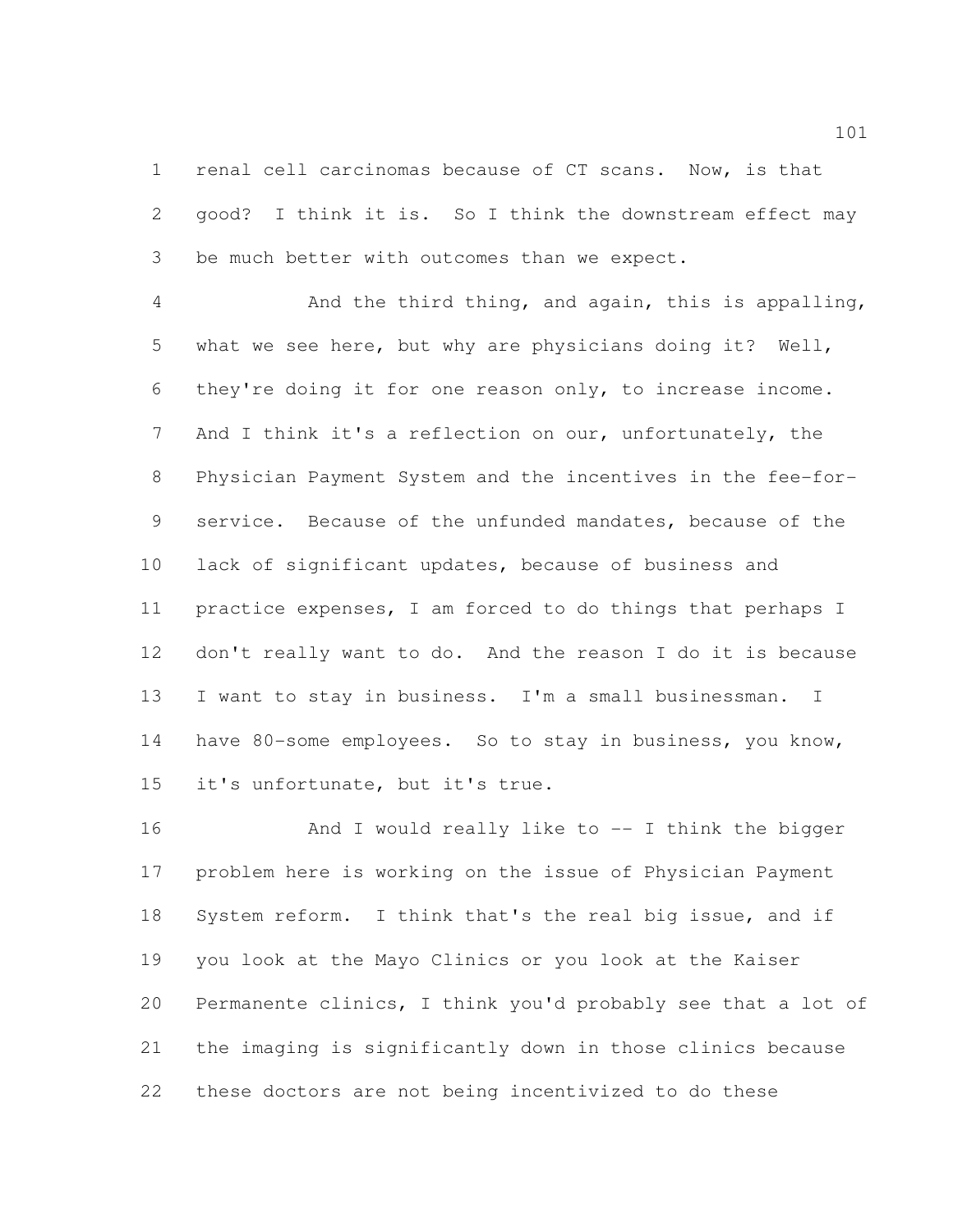procedures.

 MR. BUTLER: Three comments. First is, I may be wrong, but I'm not sure -- MedPAC staff is limited, and I'm not sure study after study of this is necessarily the highest priority for us, because so many people are looking at this from a variety of angles and we're all coming to the same conclusion, that there's a lot of utilization. So I'd almost like to spend more energy on kind of getting to some recommendations, not obviously in June, but, you know, next year. Secondly, I think there's still an educational component here, that in another chapter, another -- we might think about. I'm not sure everybody kind of fully understands the dimensions. One is the specialty dimension, primary care and orthopedics and cardiology, et cetera. Second is the setting. In the office itself is one setting. In the building is another setting. And freestanding is a third setting. And the third dimension is the economic relationship. Do you wholly own it? Do you lease some time? Do you have a per click, which you've already commented on? Or do you have no economic relationship?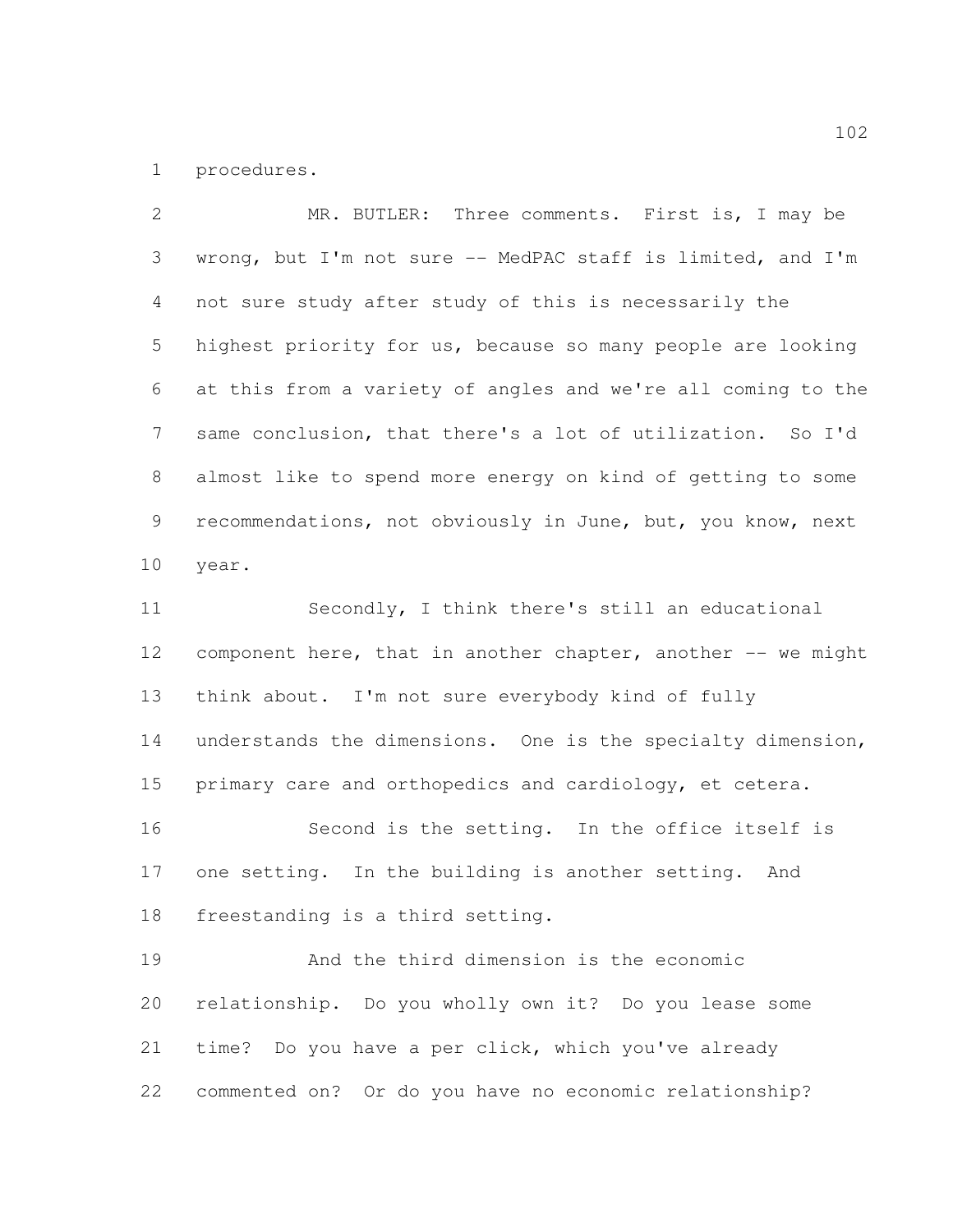That is almost like a three-sided thing and each of those has different implications. But I suspect that that kind of framework would help lead us where we want to make some recommendations, and frankly, it is all about the last piece, the economic part of it, and I think it's partly reinforced by your comments here.

7 And I would say, similar to their comments, if you had, and I could point to your example, a multi-specialty group practice with as many as 60,000, 70,000 capitated lives in a freestanding facility, I guarantee you they'd sit there and have MRI and CT and a range of services because you know what? It would be cheaper and less utilized and 13 coordinated on behalf of the patient than -- and yet, you know, here they go. They have got it owned. It is right in their office. But it is being used appropriately. Why? Because the finances are lined up to do it in an appropriate fashion. In the end, that's what's going to change it, I think, more than anything else.

 DR. BORMAN: Just two comments. One is relative to the outcome piece. I think in the end, the answer is going to be that it is mixed and that there won't be a simple answer to this, and that's just based on thinking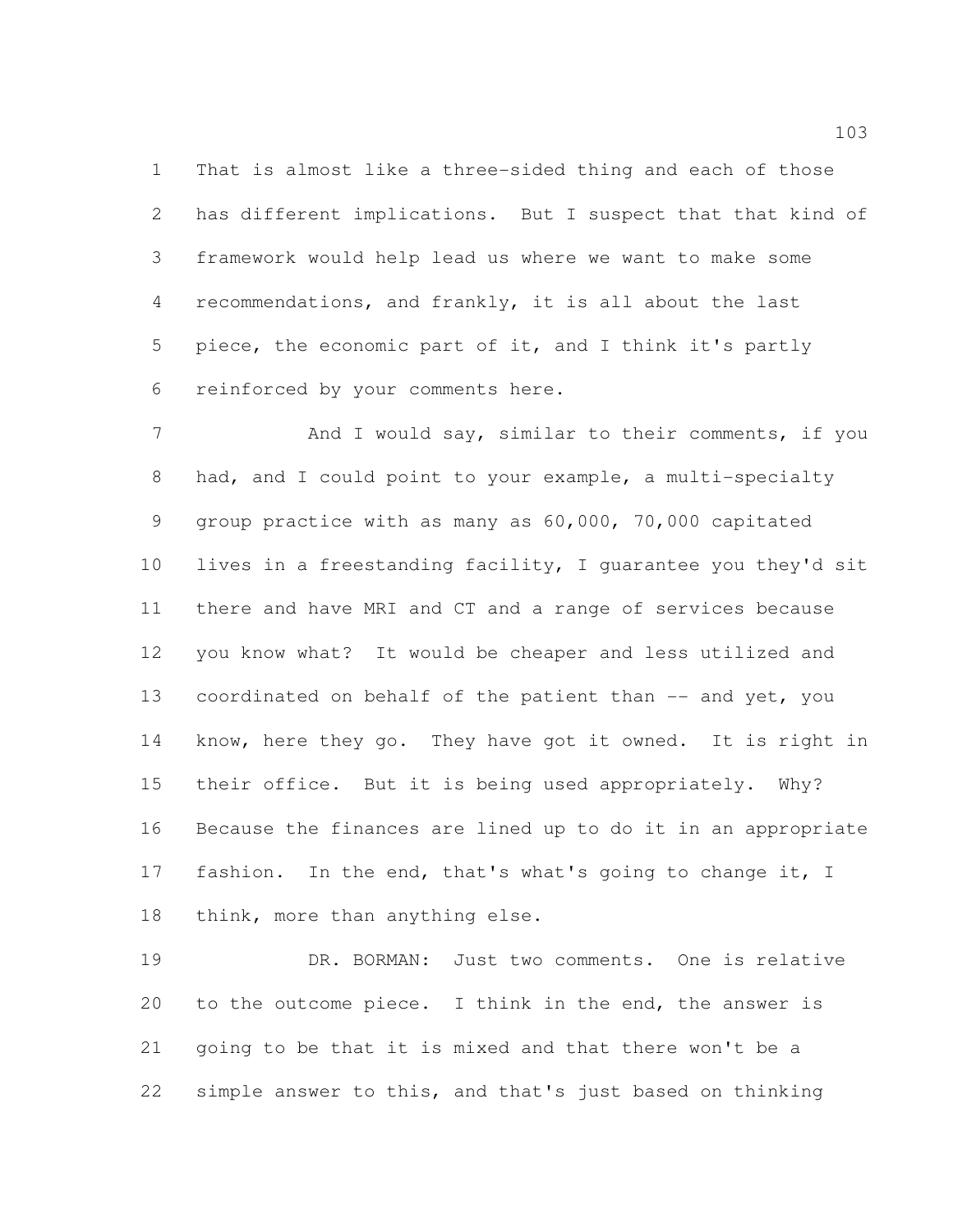about a number of clinical conditions.

 For example, what was brought up about detection of abdominally aortic aneurysms at smaller sizes may, in fact, allow some people to get treated so that rupture of aneurysm is not their acute mode of demise. On the other hand, in cancer surveillance, the data are pretty limited that repeated frequent imaging prolongs survival. It may shorten time of detection of recurrence, but in terms of prolonging survival for many malignancies, that is a lot 10 harder to demonstrate and there is a lot of -- or advanced imaging done for the purpose of monitoring disease. You know, in the end there's a societal value judgment about how much is one life worth, which is a very difficult decision, and in the end, I'm somewhat grateful that Congress is the benefits manager that will have to represent us in that societal decision.

 I think the other part of that also is the 18 detection of things that are unexpected and, in fact, are what we call incidentalomas. In my own particular world of endocrine surgery, that is highly common. For example, all these CT scans of people's cervical spine, lots of thyroid nodules turn up that people never knew they had, that likely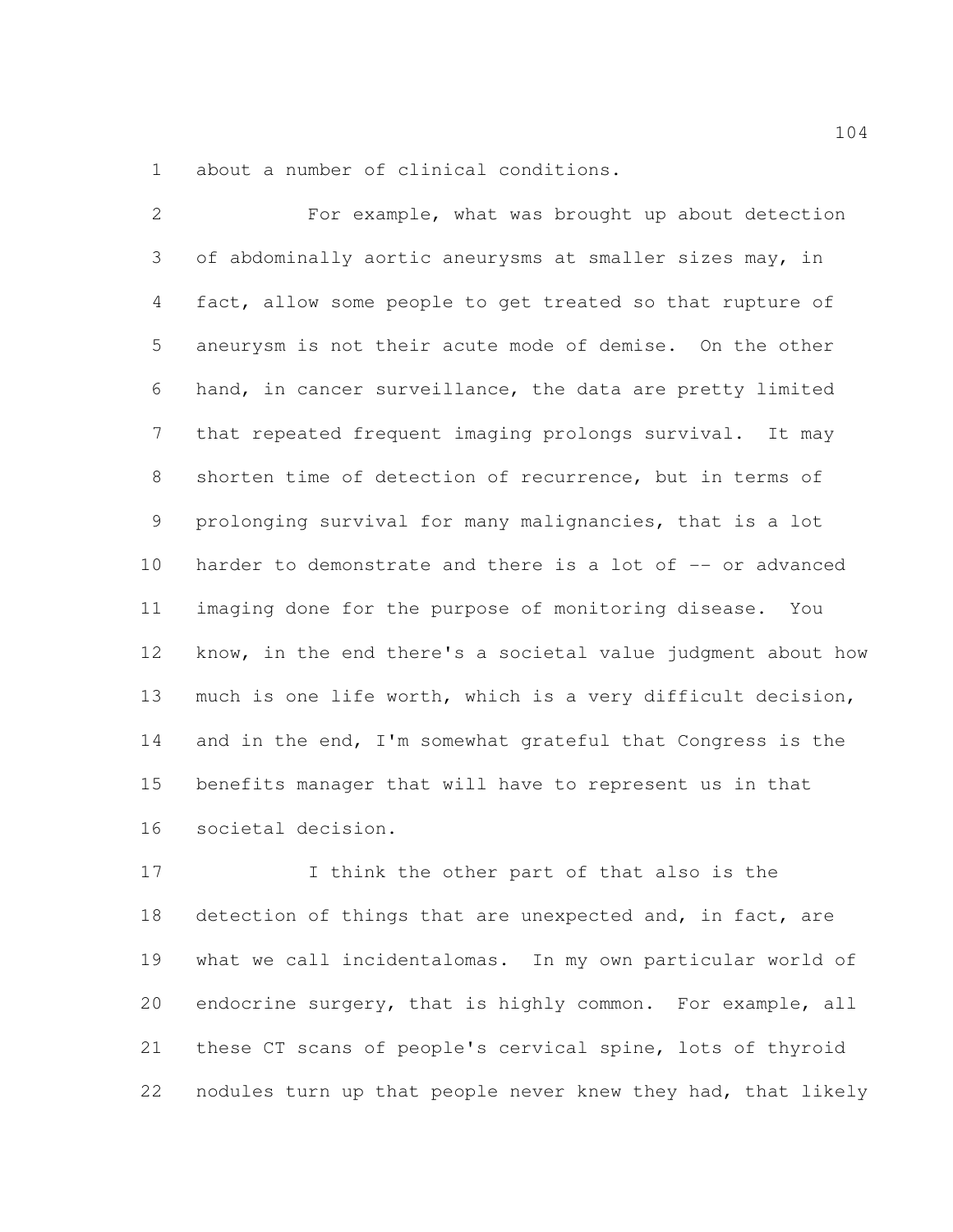they would go to their grave never knowing that they had, and yet it triggers a fair amount of intervention and an adrenal nodule triggers an even higher level of intervention and a very expensive one even to do cost effective work-up of that nodule. So I think there's a lot of pieces to that and that we need to be really careful about getting caught up in that just on a whole host of reasons, some of which have already been mentioned.

 One question that I wonder -- would be interested in answering because of what Jay brought up about safety is whether we could do any kind of quick and dirty calculation as to roughly how many beneficiaries per year are reaching an unsafe radiation dose. Can we aggregate on an individual beneficiary that is getting multiple scans? Can we sort out people who are getting multiple CT scans, for example, and just find out how close we are coming to those bad thresholds, because that may be a powerful piece of information.

 It is kind of the -- we have an intrinsic wish about wanting to know the answer with certainty. That is what has led to a lot of use of advanced imaging. The patient wants to know. The doctor wants to know. We want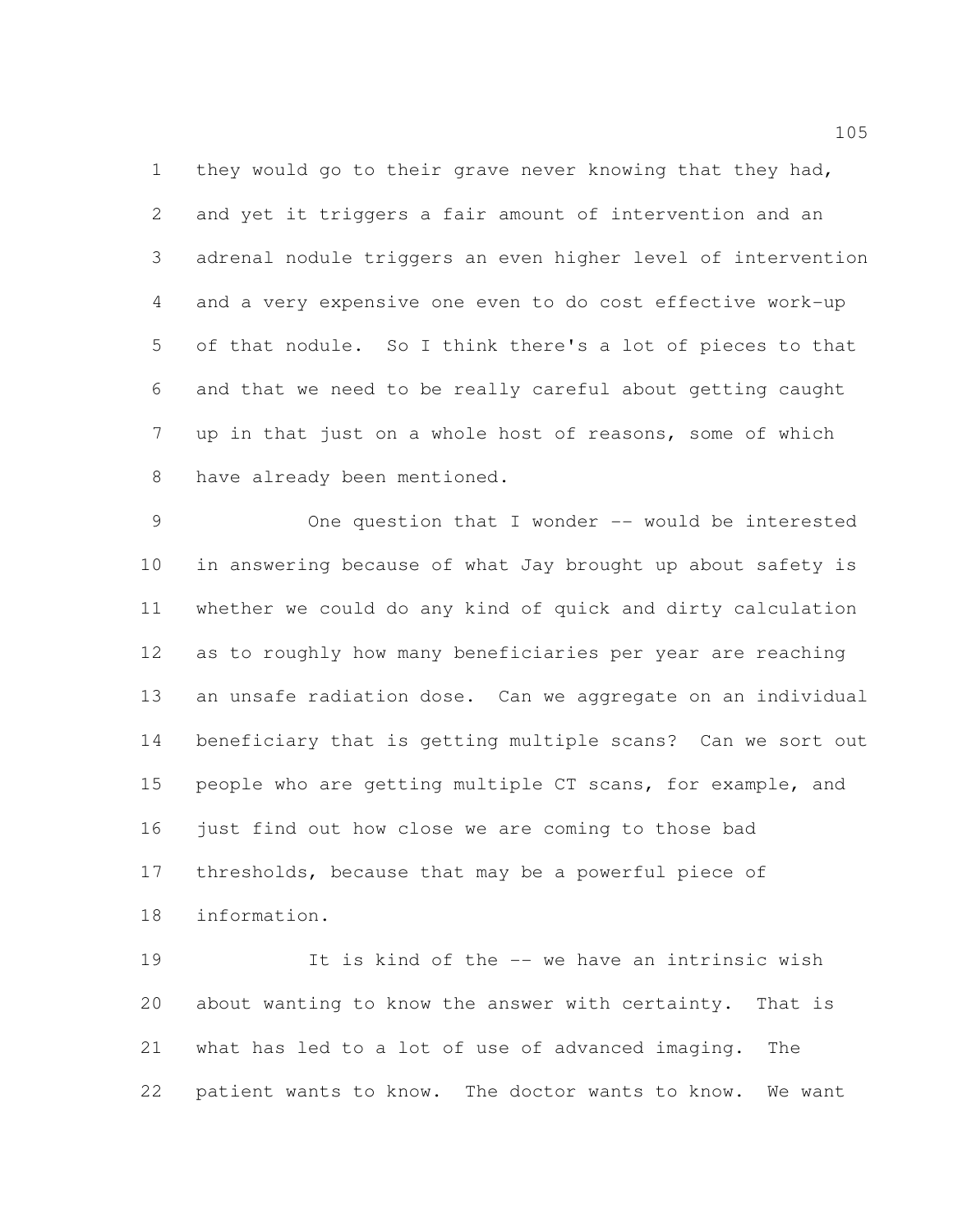to know now. We have these fancy tools. Let's use them. But if there's a good counter-argument that is, this is putting me at risk for something bad, I think that's a powerful conversation to have with patients and with payers, and so if there's some way we could talk about that question and think about it -- I'm not sure I know how best to do it -- it might be one worth thinking of for the future.

 MR. HACKBARTH: Okay. Thank you. Just a quick reaction to what Peter and Jay said. I agree that if you 10 have the incentives right, these issues are not very important. However, as our work shows, getting to the point where you've got the incentives right is not an easy task. You can't snap your fingers. There are certainly certain forms of delivery where it's easier to do, but in general, we've not been able to climb that hill yet.

16 I would point out that the work here is very relevant to questions I've been asked multiple times in Congressional hearings about self-referral. People have claimed, well, yes, we're doing more of this, but it's reducing total episode cost and so don't worry about it. And so what we're trying to do is address through analysis questions and assertions that have been made frequently here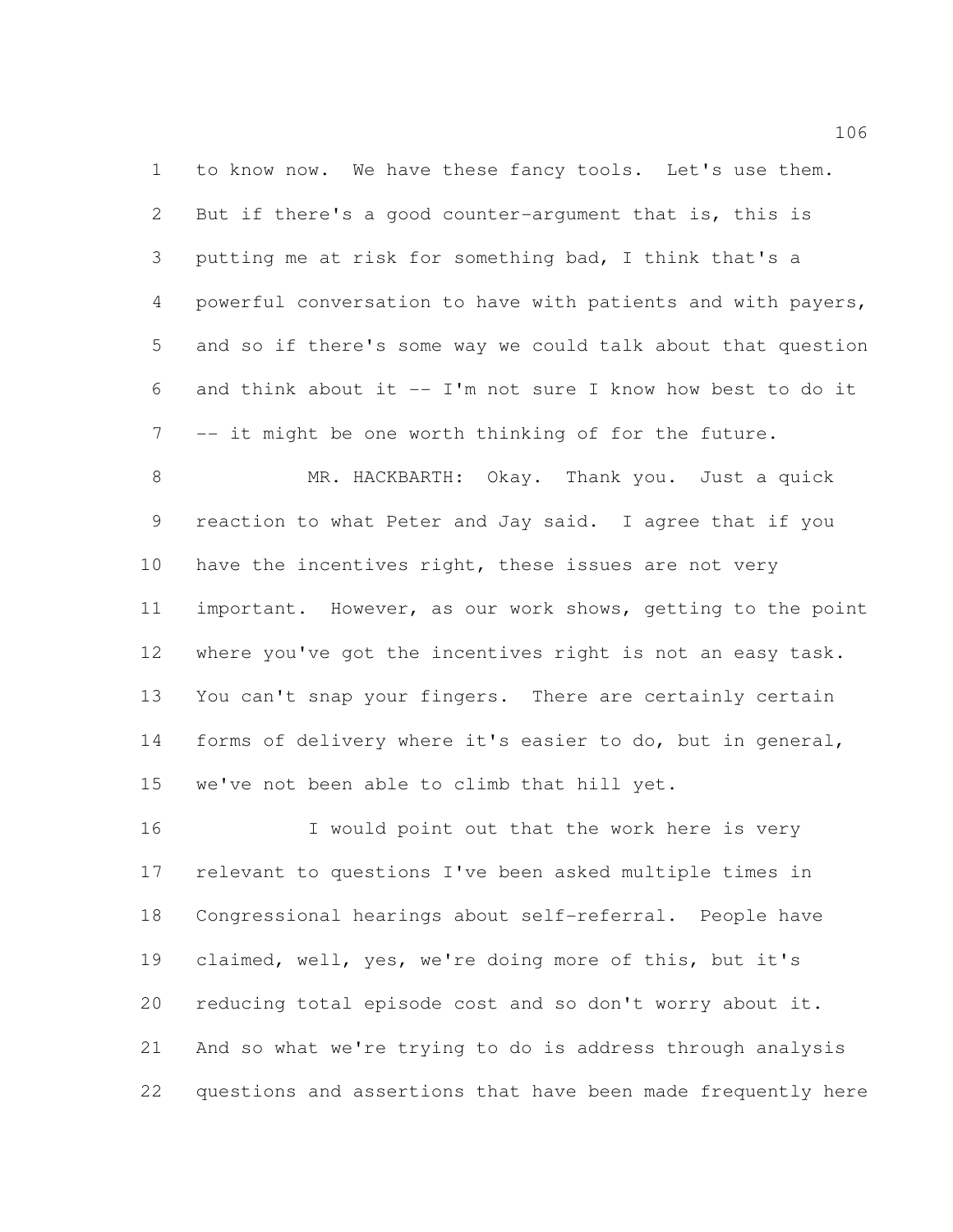in context. So that's why the work is being done.

Thank you very much.

 And the last session before lunch is on follow-on biologics.

 DR. SOKOLOVSKY: Good morning, again. Hannah and I are going to present the section of the draft chapter that was missing last month, "The Role of Biologics in Medicare Part D," and how the payment system may affect potential savings from follow-on biologics.

 Last month, we presented some informational material on the issues surrounding a regulatory path for follow-on biologics. We also looked at how Medicare could achieve savings from follow-ons under Part B if Congress authorized a pathway.

 Today, we're going to talk about Part D. Unlike Part B, biologics still account for a relatively small 17 percentage of benefit spending under Part D; however, given the drugs in the pipeline, we expect that percentage to grow in the future.

 Compared to their negotiations for other drugs, plans have had a hard time negotiating lower prices for high-cost biologics, particularly those high-cost products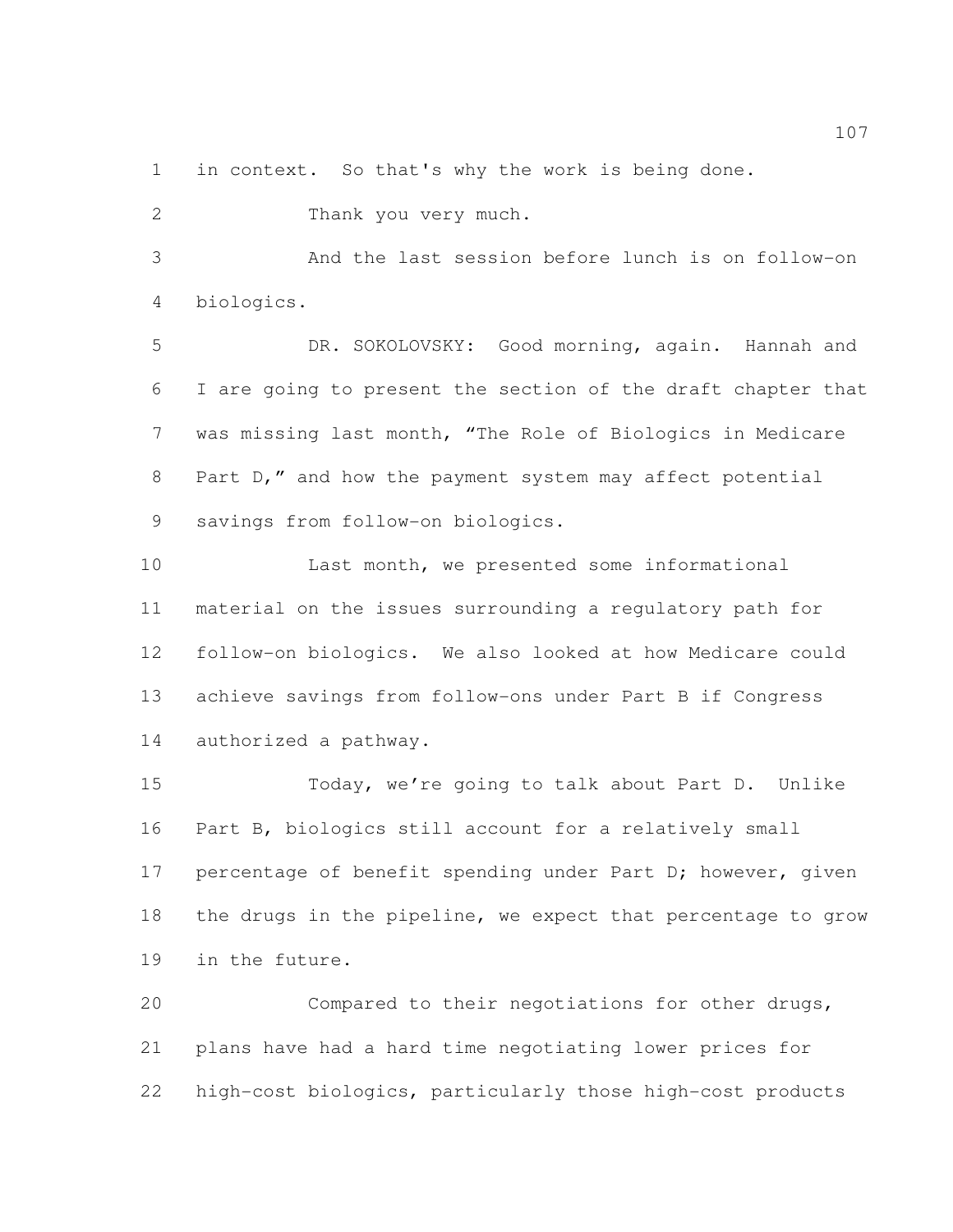that are on specialty tiers.

| $\mathbf{2}$   | Today, we're going to talk about some of the                 |
|----------------|--------------------------------------------------------------|
| 3              | barriers to negotiations faced by plans and we'll also       |
| 4              | present some of the ways in which plan risk for these        |
| 5              | products is limited, and we'll begin a discussion on whether |
| 6              | the Part D payment system could be modified to increase plan |
| 7              | incentives to encourage use of follow-on biologics if the    |
| 8              | Congress authorizes the regulatory pathway.                  |
| $\overline{9}$ | But before we begin, I'd like to respond to some             |
| 10             | of your questions from last month.                           |
| 11             | Nancy, you wanted to know something about                    |
| 12             | international price comparisons for biologics, and we've     |
| 13             | added a paragraph in the last section of the paper on this   |
| 14             | issue, but these comparisons are based on commercially       |
| 15             | available data, and they do not include any rebates or       |
| 16             | discounts that may exist.                                    |
| 17             | We also want to address Bruce's question about how           |
| 18             | the VA pays for biologics. And to the best that we can       |
| 19             | tell, the VA has not prioritized particular biologics on     |
| 20             | their formulary. For pricing purposes, the VA treats         |
| 21             | biologics like other drugs. As with small-molecule drugs,    |
| 22             | by statute, the VA obtains substantial discounts on          |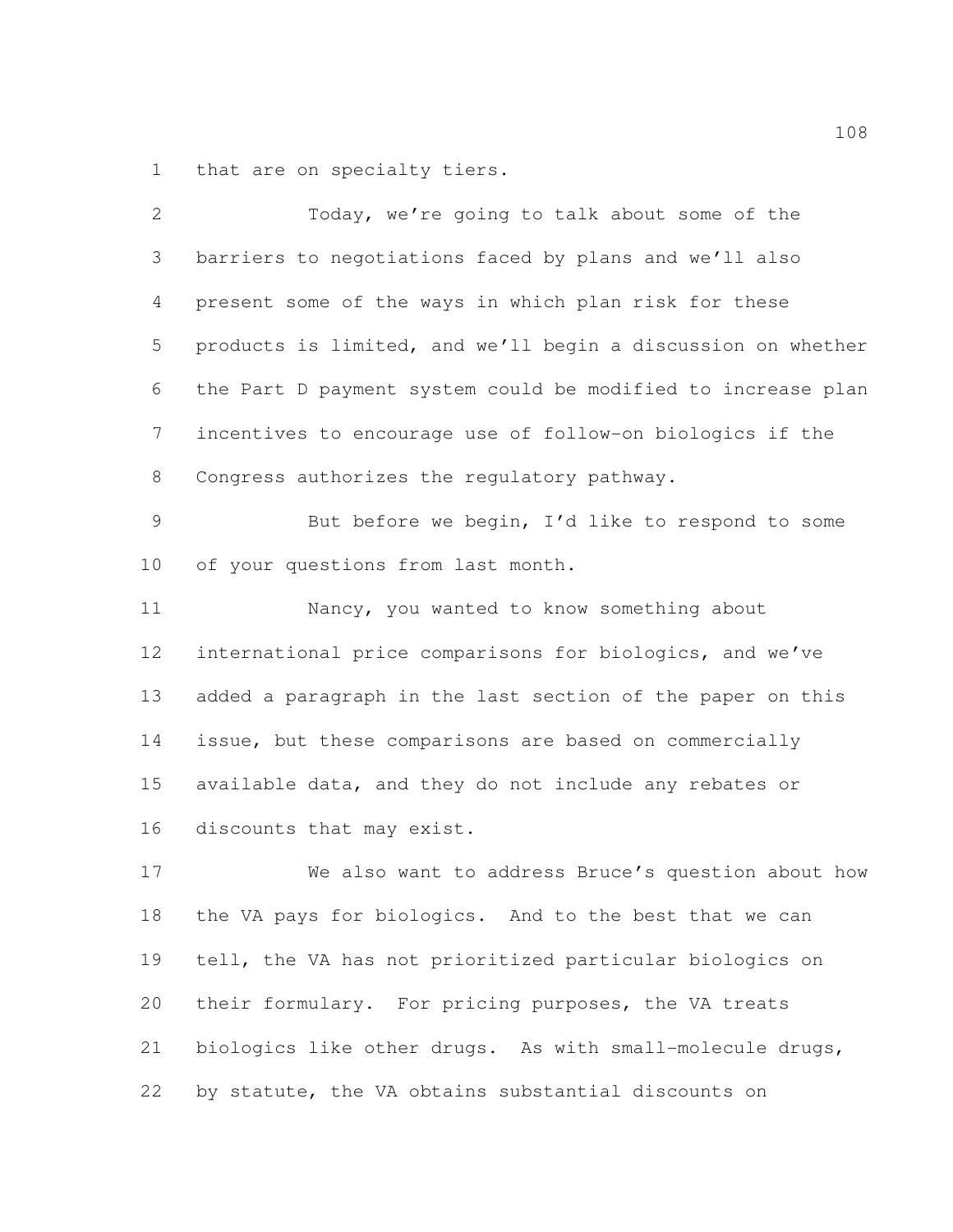biologics through the federal supply schedule and other special discounts. However, the VA as a purchaser has very significant advantages compared to Medicare: It represents a small share of the total market, it's an integrated delivery system where physicians generally support the formulary, and there are no retail dispensing fees or wholesaler costs in their prices.

 This is not to suggest that these prices would remain the same if the VA discount was extended to Medicare. As many of you probably know, when the original Medicaid rebate was established, Congress tried to extend VA best price discounts to Medicaid and the result was that prices for all purchases, including the VA, went up.

 Now, Hannah will begin by reminding you of some of the differences between biologics and small-molecule drugs. 16 MS. HANNAH MILLER: I'll start by reviewing some key facts about biologics that we discussed in March.

 Biologics are drug products derived from living organisms. Unlike the drugs that most people are familiar with, these products are large, complex molecules that are generally injected or infused directly into the body. They include products such as vaccines, insulins, and hormones,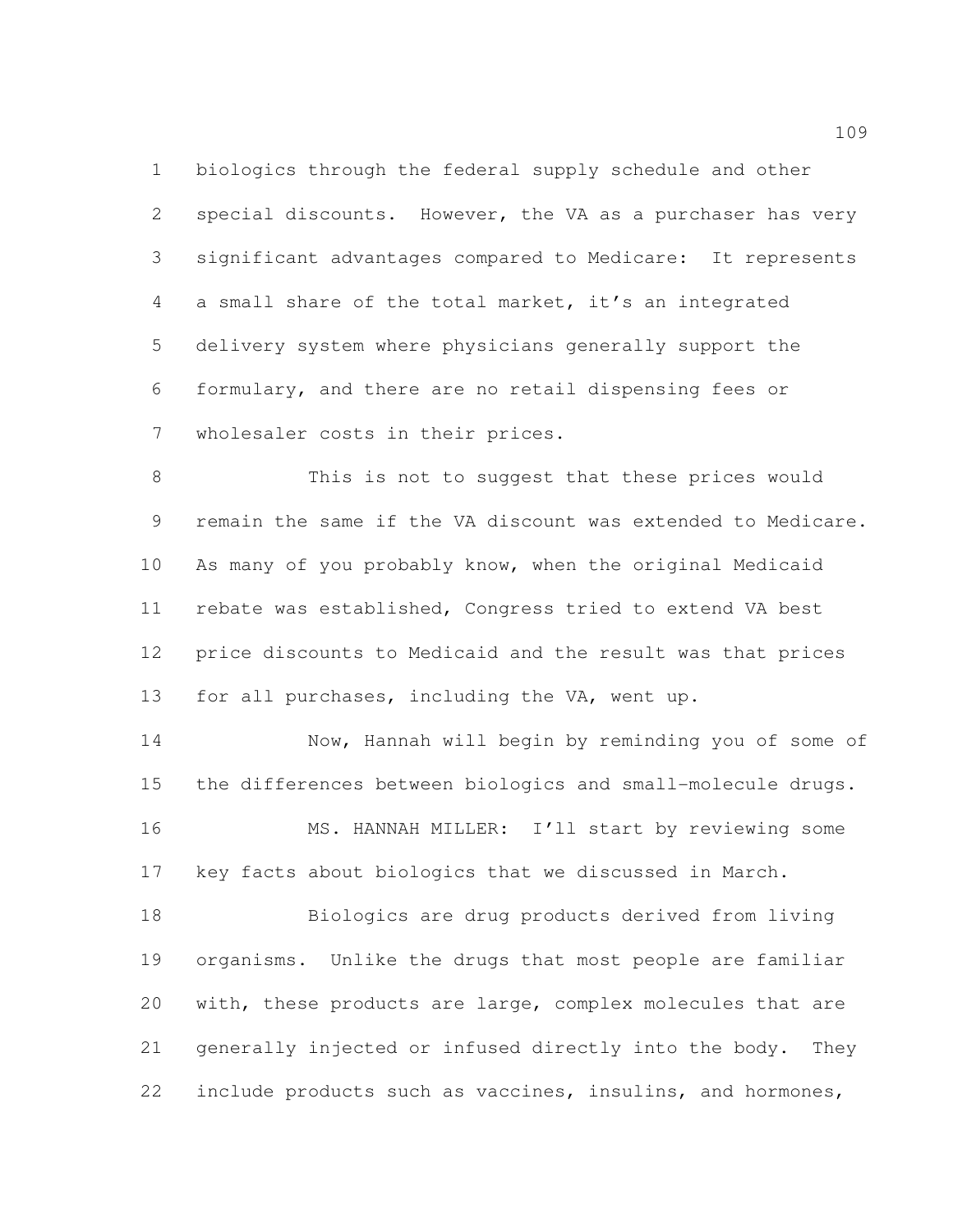as well as products engineered through biotechnology, such as many treatments for cancer, anemia, and rheumatoid arthritis.

 There are several key differences between biologics and small-molecule drugs. First, unlike small- molecule drugs, biologics cannot be replicated exactly. In other words, manufacturers cannot produce a follow-on product that is identical to its reference product.

 Furthermore, biologics are more expensive to develop and to manufacture than small-molecule drugs.

 And lastly, as we noted last month, biologics have specific safety risks. Most biologics exhibit immunogenicity. This means that they can stimulate an unforeseen immune response in any given patient. In rare cases, such reactions can be life-threatening, and problems may not be detected until a product hits the market.

 I'll take a moment here to digress briefly from the subject of biologics to discuss post-marketing surveillance programs which are used to monitor all therapeutic products, not just biologics, once they reach the market. The existing surveillance programs rely on safety reports submitted by doctors, patients, and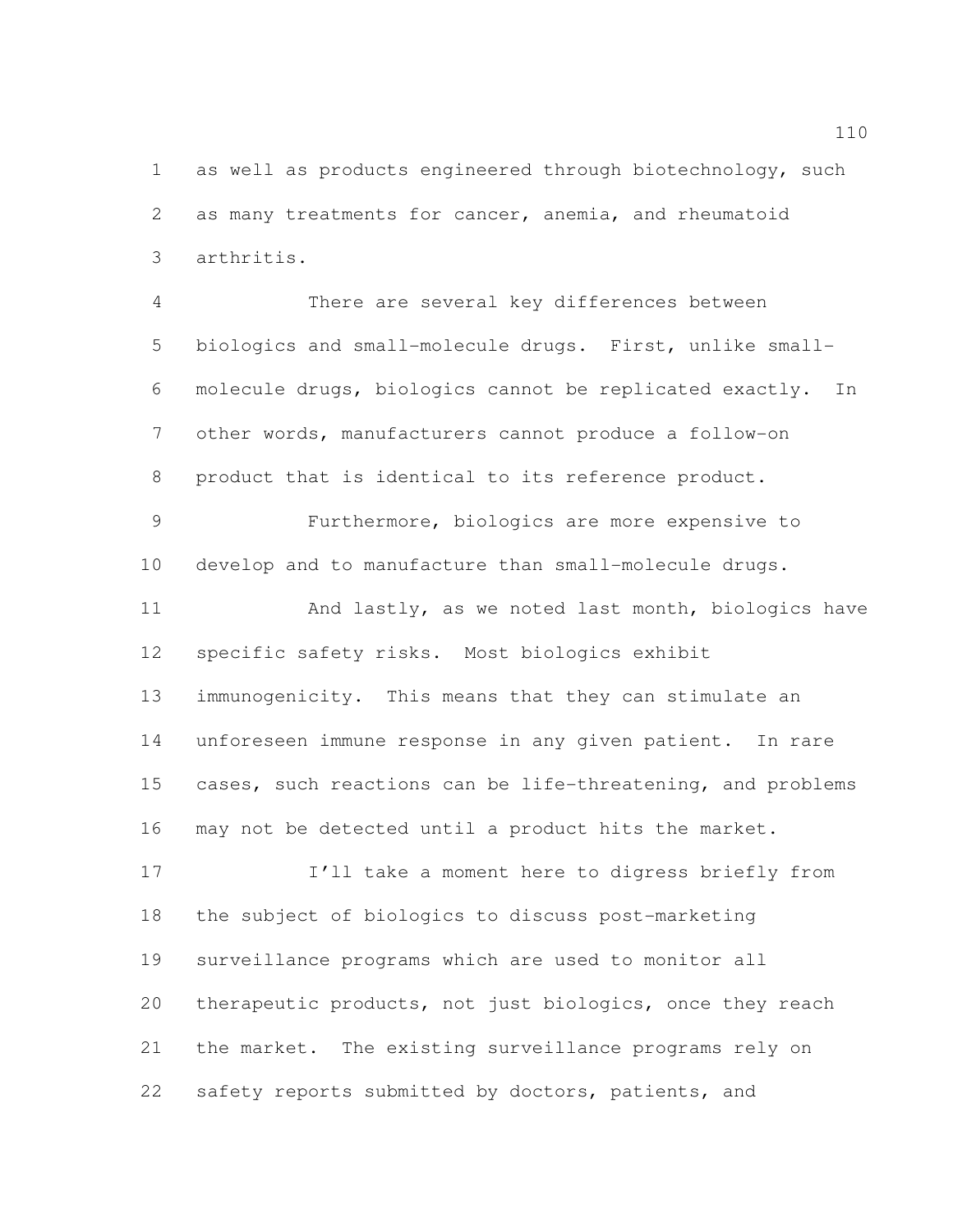manufacturers; however, in 2008, the FDA launched a new initiative to develop and implement an integrated electronic system for monitoring medical product safety. The new system, called the Sentinel System, will utilize Medicare claims data and will allow researchers to link multiple data sources so they can more actively and effectively track safety risks associated with therapeutic products. This system is still in planning stages and details have not yet been determined.

 Returning to the subject of biologics, I will now describe the biologics covered under Part D and discuss spending on these products.

 Biologics covered under Part D can be broken down into two broad categories. The first group includes older, simpler molecules, such as insulin and Human Growth Hormone, 16 and the second group consists of newer, more complex molecules, such as epo and teriparatide. The older products tend to have lower prices than those created through biotechnology. An entire vial of the most expensive insulin analog, for example, costs less than a single dose of many newer biologic products.

Although there are no follow-on versions of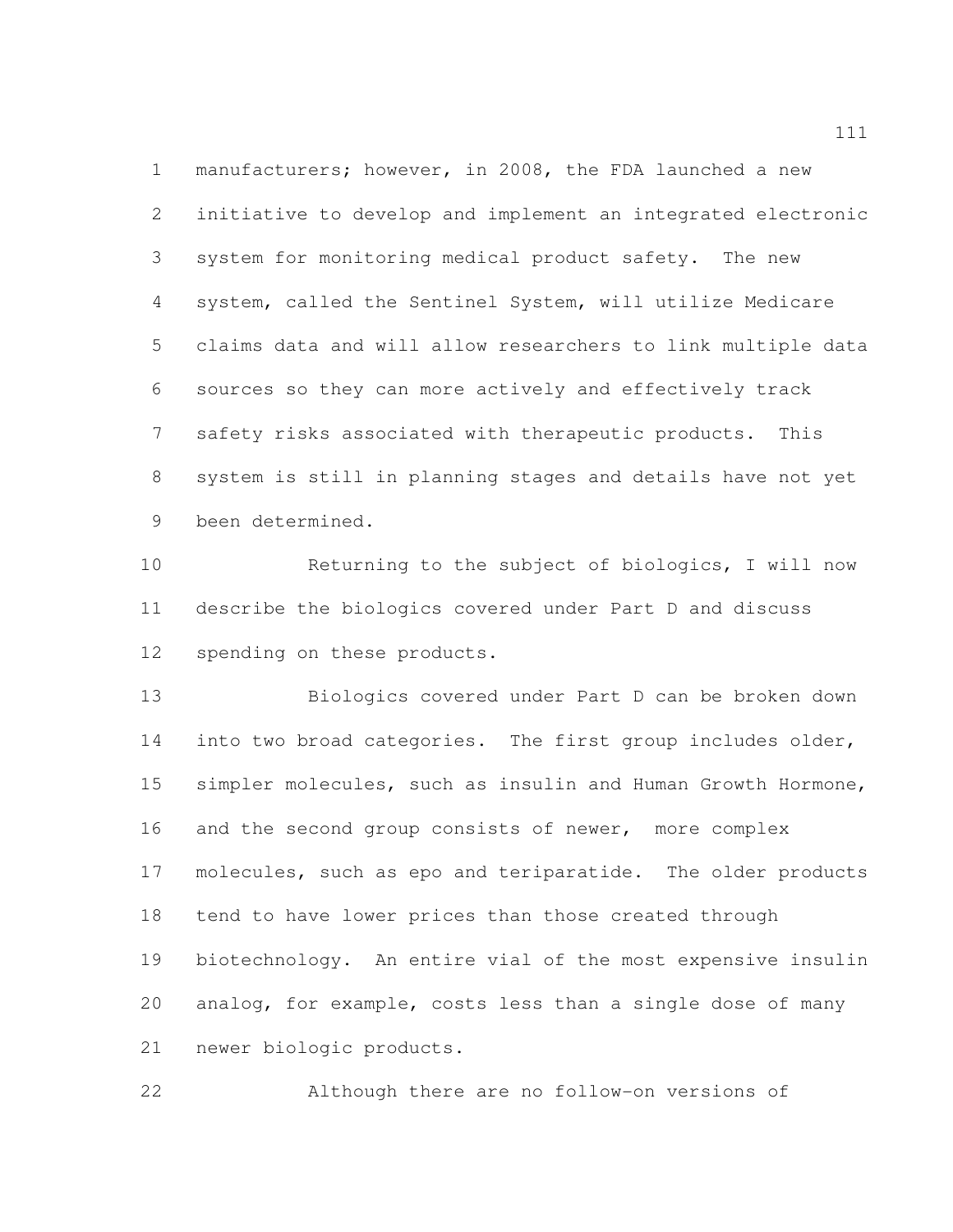biologics, multiple branded versions of older biologics are often available. For instance, there are least 11 insulin brands. The presence of multiple branded insulin leads to competition that results in relatively low Medicare expenditures, despite the widespread use of insulin. Although insulin made up more than 76 percent of Part D biologic prescriptions dispensed in 2007, it accounted for 8 only about 17 percent of total spending on Part D biologics. As Joan mentioned, biologics account for a relatively small share of gross Part D spending. In 2007, spending on biologics totaled approximately \$3.9 billion, or about 6 percent of overall Part D spending. However, spending on Part D biologics has increased more rapidly than overall drug spending under Part D. Between 2006 and 2007, spending grew by about 36 percent, whereas total Part D spending grew by 22 percent. Part D spending on biologics is likely to increase as more biologics which are currently in develop under the market.

 DR. SOKOLOVSKY: We see little sign of price competition among the Part D covered newer biologics, even in cases where there are several products available in the same therapeutic class.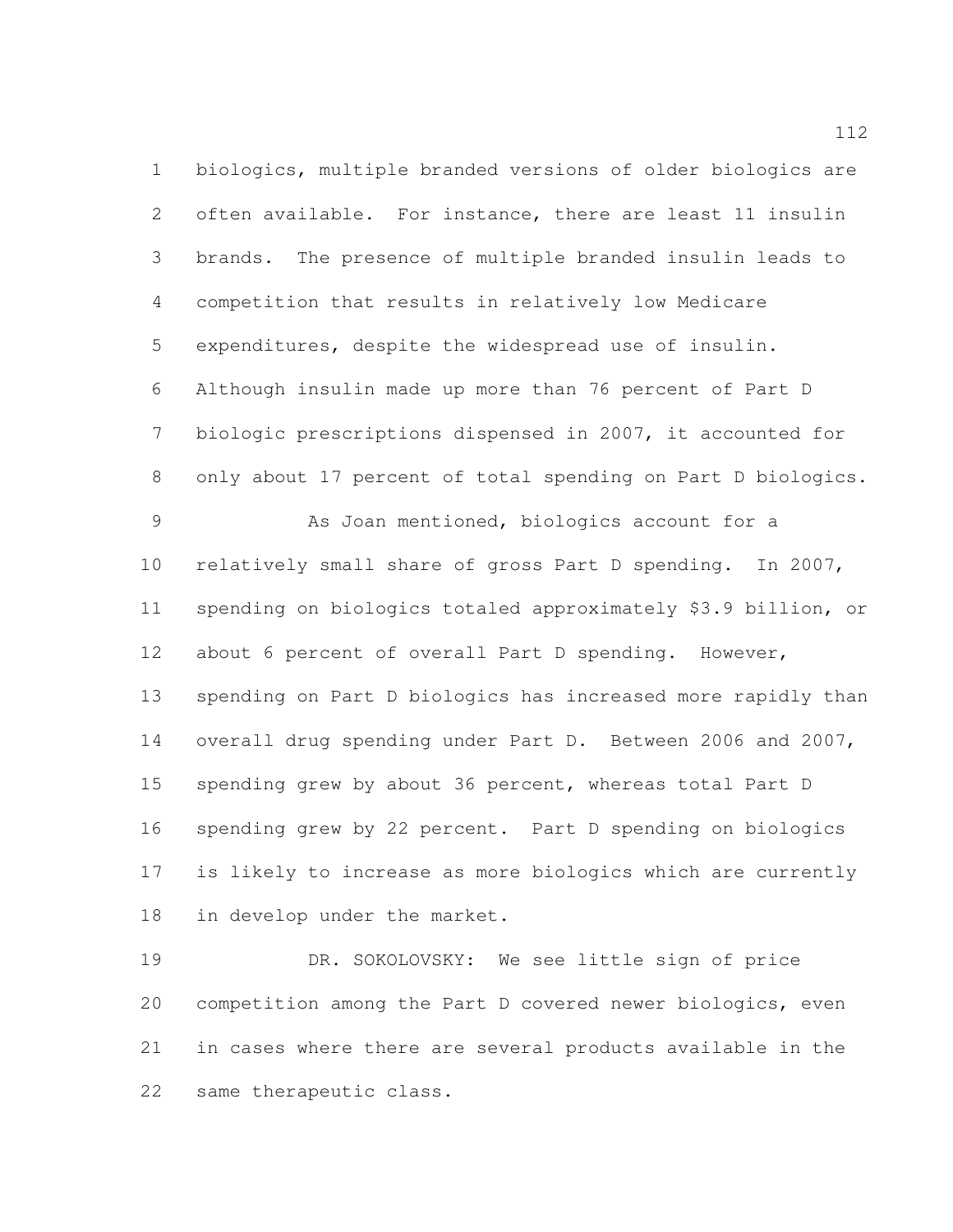We contracted with Acumen LLC to construct a price index to measure price trends in Part D since 2006. They used claims data to construct a volume-weighted price index. First, they compiled a market basket composed of all drugs with at least 25 claims each month and the drugs have to be listed on at least 60 percent of plan formularies, and this 7 led to a use of -- close to 1.7 billion claims to construct the price index. The index doesn't reflect rebates but does reflect transaction prices. Measured by individual drug names, or NDCs, Part D drug prices rose by 7 percent from January 2006 to December 2007. However, when the index controlled for generic substitution, prices in the market 13 basket actually declined by 6 percent.

 On the other hand, prices for all biologics 15 increased by 14 percent. And, of the top 20 drugs for specialty tier status, 6 were biologics, and prices for 17 those increased by 16 percent.

18 So, as Hannah said, although there is some price competition for older biologics like insulin where there are multiple branded products available, we see little competition among Part D covered, more expensive biologics, and that's true even in cases where there are a number of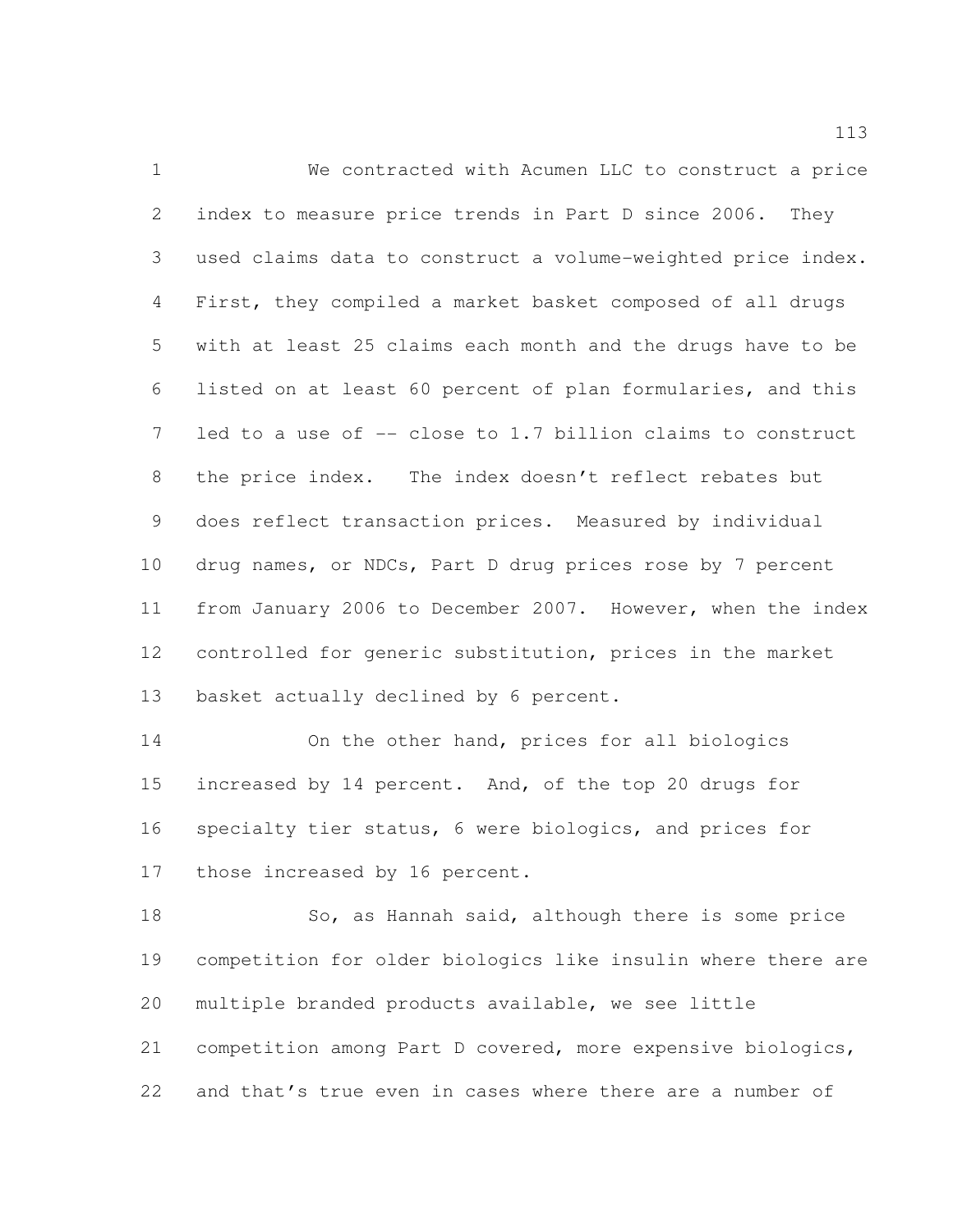products available in the same therapeutic class.

| $\mathbf{2}$    | There are a number of possible explanations for              |
|-----------------|--------------------------------------------------------------|
| 3               | this. First, many of these new products are in the so-       |
| $\overline{4}$  | called protected classes, where plans must cover all or      |
| 5               | substantially all products in the class. Plan                |
| 6               | representatives have consistently told us that they're       |
| $7\phantom{.0}$ | unable to negotiate lower prices when manufacturers know     |
| $8\,$           | that they have to cover their products on the formulary.     |
| $\mathcal{G}$   | If follow-ons for these products were approved,              |
| 10              | plans would likely have to offer the follow-on as another    |
| 11              | alternative, and this might not affect the dynamic. Another  |
| 12              | issue is that plans also have limited risk for high-cost     |
| 13              | biologics. A beneficiary taking one of these products will   |
| 14              | hit the coverage gap within a few short months. At this      |
| 15              | point, the plan bears none of the cost of continued coverage |
| 16              | until the beneficiary reaches the catastrophic limit. And    |
| 17              | at that point, plan liability is limited to 15 percent of    |
| 18              | all covered drug spending for the rest of the year. New      |
| 19              | follow-on biologics, people expect, would be less expensive, |
| 20              | but still expensive. The difference in price may not         |
| 21              | provide enough incentive to encourage plans to more tightly  |
| 22              | manage these products, a process which can lead to           |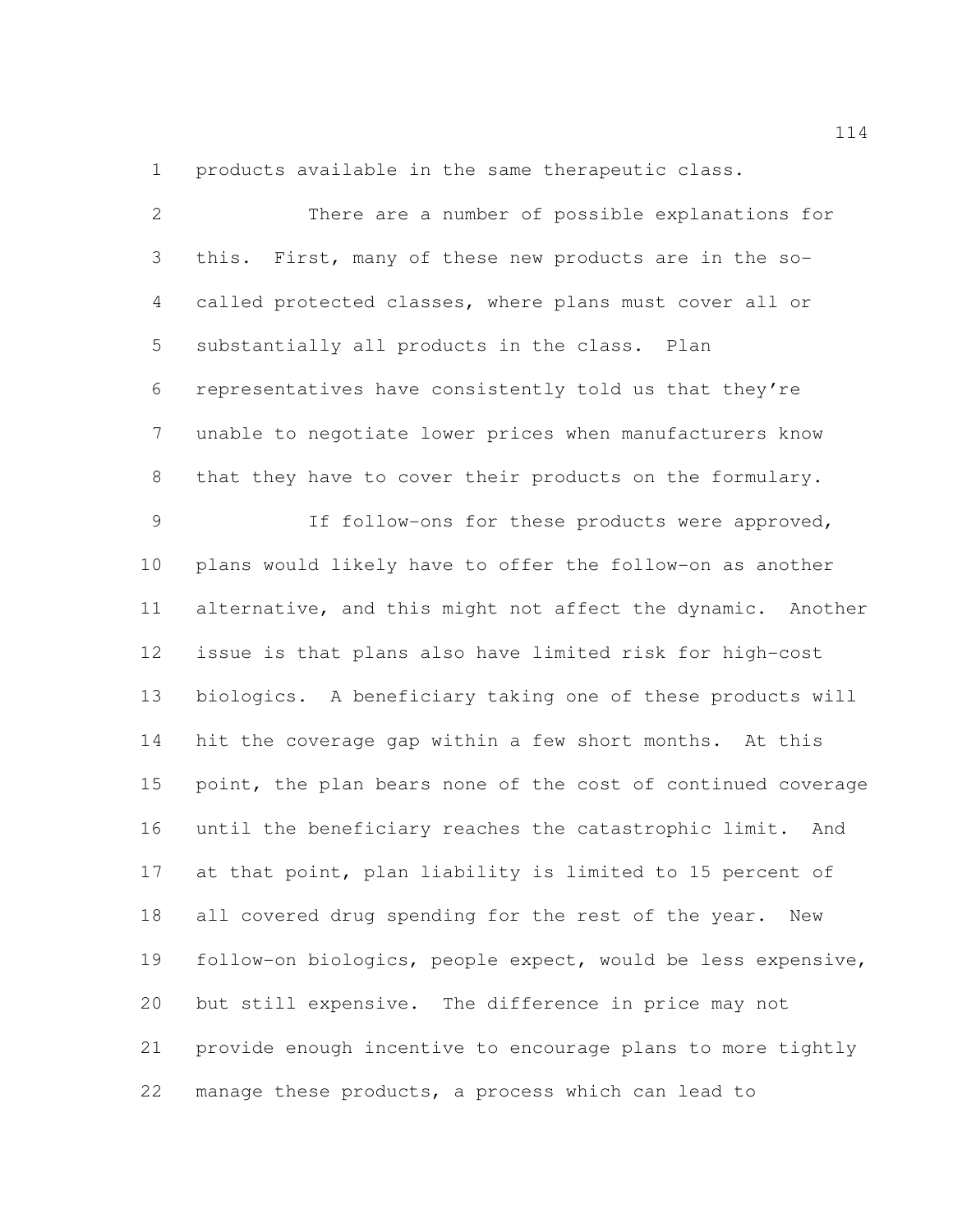considerable administrative expense for the plans.

 Plans may also experience selection bias if they provide more generous coverage of new biologics, including FOBs, and other plans don't.

 But a key factor that could limit Medicare savings from follow-on biologics is that the beneficiaries who receive the , or LIS, make up a disproportionately large share of the market for Part D biologics. These are products that treat MS, rheumatoid arthritis, and anemia, to give you some examples. In fact, LIS beneficiaries accounted for the majority of prescriptions for all but one of the 6 highest cost biologics.

 In general, LIS beneficiaries are more likely to 14 have spending that reaches the Part D coverage gap, 44 percent for the LIS population versus 24 percent for the non-LIS population in 2007, and much more likely to reach 17 the catastrophic limit, 18 percent versus 2.7 percent.

 LIS beneficiaries have nominal cost-sharing and no coverage gap. As a result, cost-sharing differences among products are less likely to affect their utilization of drugs. For the same reason, these beneficiaries would have little incentive to ask their physicians to prescribe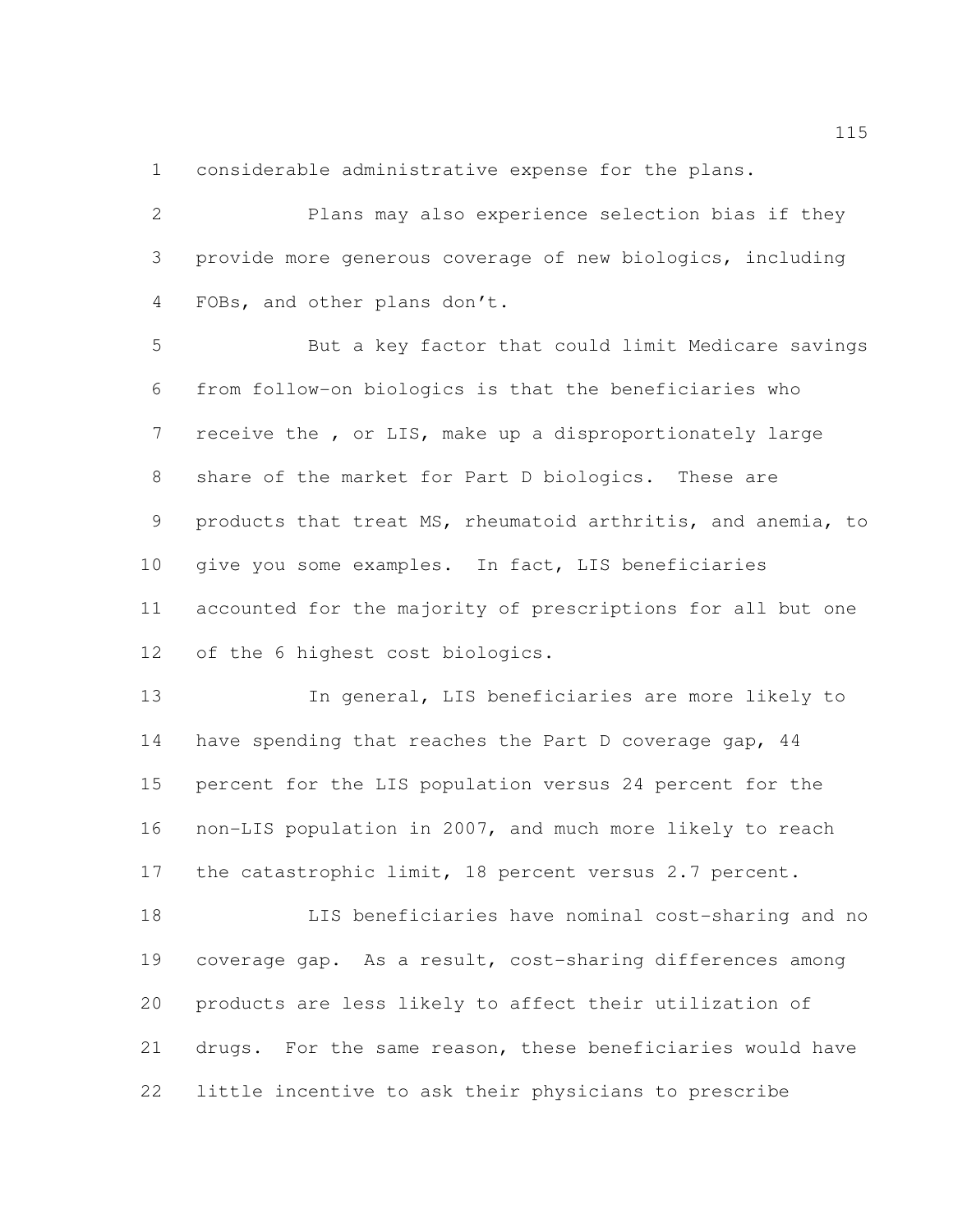follow-ons.

 If LIS beneficiaries use of high-cost biologics resulted in losses in a give year, plans would be likely to raise their premiums the following year. Premiums could rise above the low-income threshold, and these beneficiaries would be reassigned to other plans still further lessening plans' incentive to encourage use of follow-ons. 8 For all of these reasons, Medicare savings from follow-ons might be quite limited. Policymakers might need to consider changes in Part D to increase the use of follow- ons and increase savings. We have some very, very preliminary thoughts on how this might be done, and I'm going to present them to help begin your discussion. For one thing, Medicare could modify the current Part D risk adjustor in a budget-neutral way to take into account drug spending. In general, this would increase payments for low-income beneficiaries who, remember, tend to take more drugs than others. This could increase plan willingness to enroll LIS beneficiaries and manage their use of high-cost biologics. If the risk adjustor was based on therapeutic classes of the drugs rather than the specific drugs beneficiaries were taking, plans would have more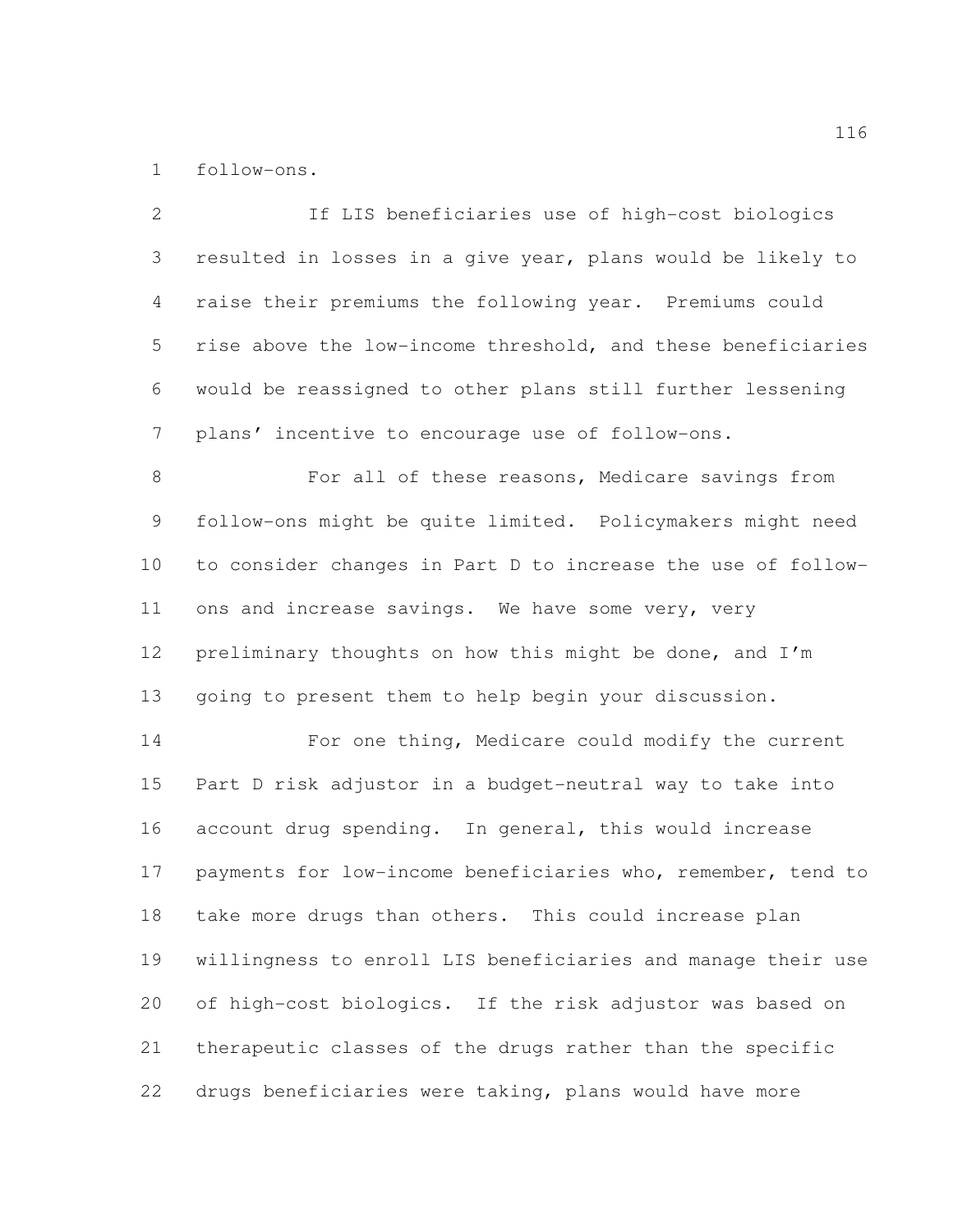incentive to steer beneficiaries towards lower-cost

 alternatives in a therapeutic class. In this case, plans might create an incentive for beneficiaries to use follow-ons.

 Alternatively, Medicare could increase plan risk for coverage of drugs over the catastrophic limit. For example, Medicare could pay 80 percent of the lowest-cost drug in a therapeutic class at the catastrophic limit. Like the previous strategy, this could lead plans to design incentives for use of follow-ons. Compared to the first option, it would require more significant restructuring of Part D.

 Neither of these options, clearly, is ready for prime-time, but Commissioners, you may want to use them as a jumping-off point for discussion of how Medicare could benefit from the development of follow-ons.

 You may also want to discuss additional strategies to improve the value of drugs covered by Medicare in Part B 19 or more broadly, and we would also appreciate any comments you may have on the draft chapter as a whole.

21 That's it.

MR. HACKBARTH: Okay. Thank you.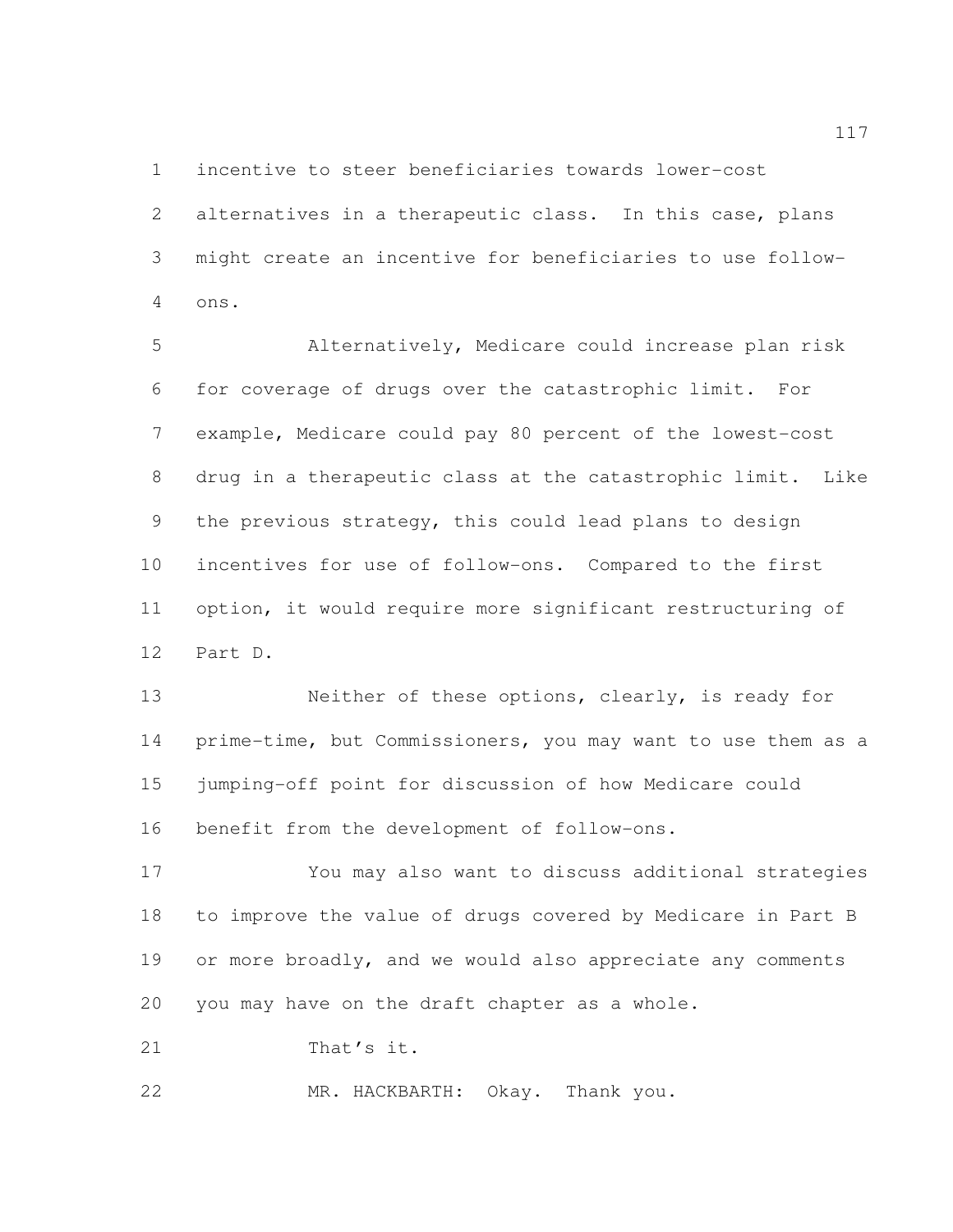DR. CHERNEW: My question is about this slide that you have here. And you mentioned the idea of bundling. So, my question is, in the existing bundling strategies we've discussed, what has been said, I just don't recall, about including prescription drugs, biologics or not, in the bundle?

 DR. SOKOLOVSKY: I don't believe that MedPAC has discussed including drugs specifically, but there was a recent New England Journal article by Peter Bach where he proposes this as a possibility.

 MR. HACKBARTH: It's a challenge when you've got two separate insurance pots.

 MR. GEORGE MILLER: Thank you. In part of the chapter, you talked about market competition, but I don't think I heard, and maybe I was wrong, any talk about the FDA's approval process in this discussion. So, it seems to 17 me that is a part of it, and I'm just wondering  $-$ - if I miss it, I apologize -- but what did you think about what we should recommend for the FDA approval process for FOBs? DR. SOKOLOVSKY: It was my understanding, based on last month's discussion, that we were not going to weigh in

on that.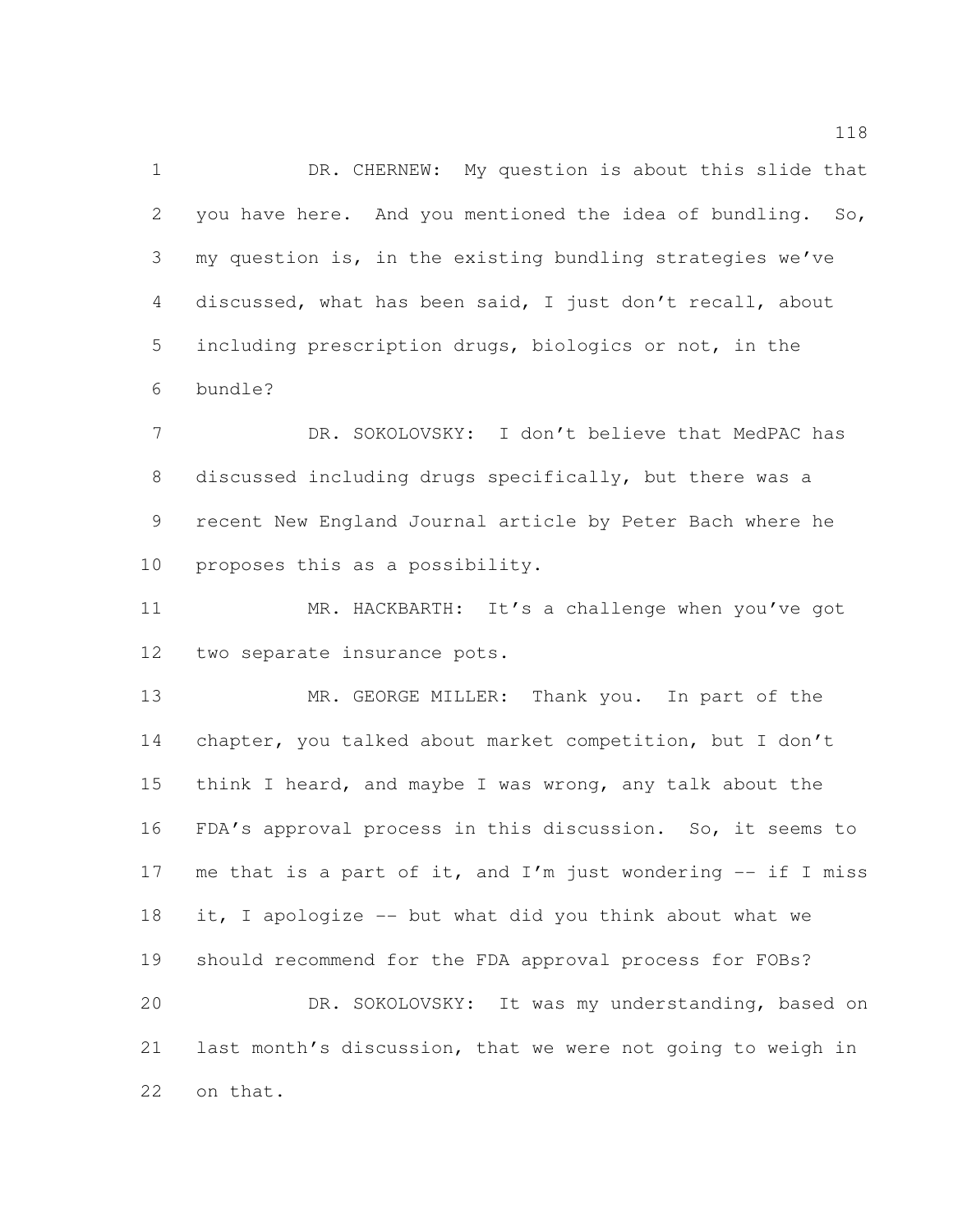MR. HACKBARTH: I thought it was a bit beyond our 2 jurisdiction and area of expertise.

 MS. HANSEN: Thank you. Just for clarifying, again, right now the most rapid use for the follow-on, that the biologics are the lower-income subsidy individuals. In terms of the offerings for us to think about of changes, could you explain again to me, to help me understand, how could we still achieve the result of receiving the clinical intervention of the biologic, possibly the lower-cost 10 biologic, by changing the Part D benefit, again? That was one of the recommendations you had and I just didn't understand it fully.

13 DR. SOKOLOVSKY: Well, again, these are first thoughts that really need to be worked out more clearly, and I'm not even sure if they would work if we did them.

16 But one of the thoughts was, well, if we increase risk adjustment payment based on utilization of drugs, that would mean that plans would get -- because low-income 19 subsidy patients use more drugs over an average than others, that would mean that plans would get more to cover them, and therefore, they might be more creative in developing incentives to get beneficiaries to use follow-ons since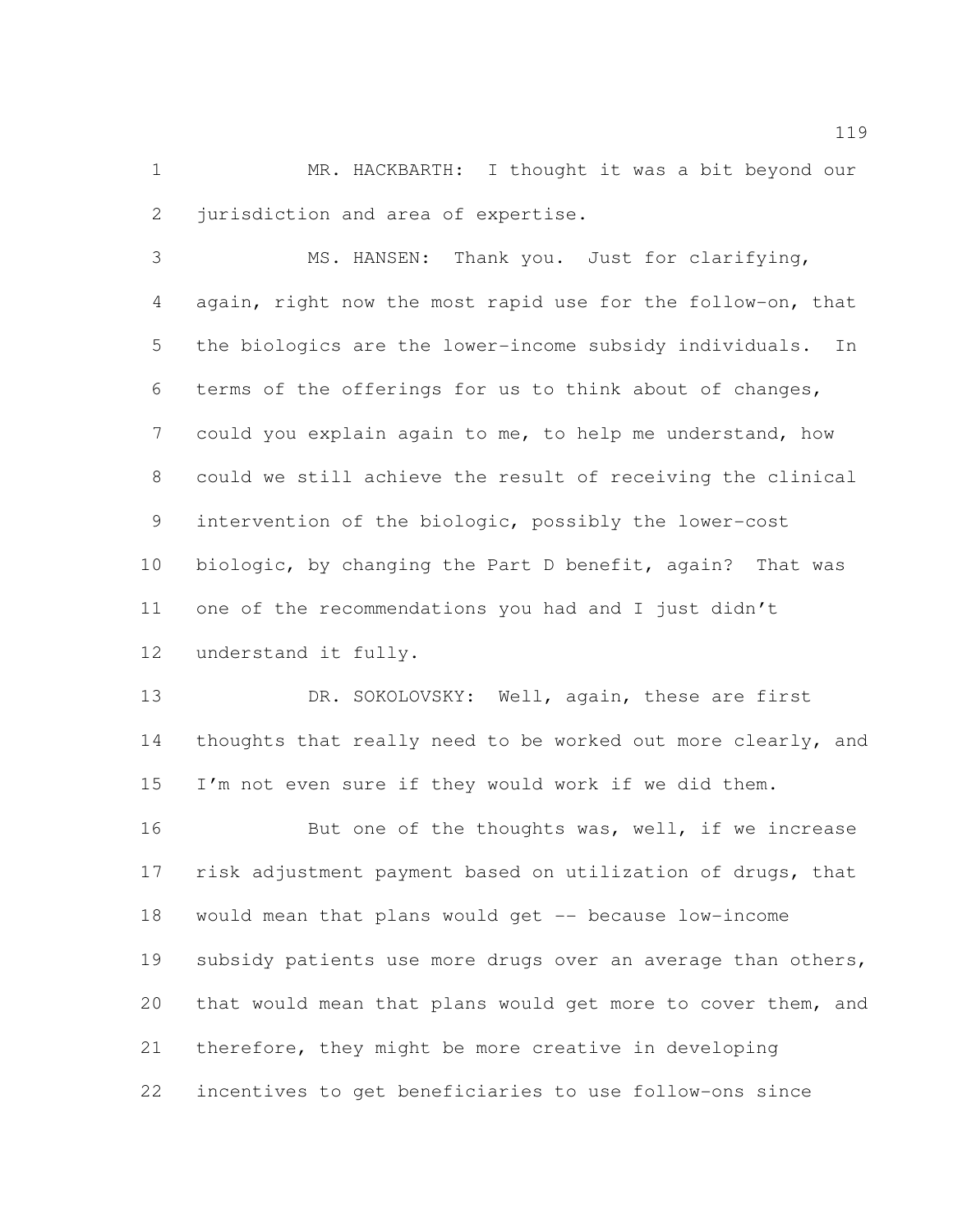cost-sharing is really not an option here.

| $\mathbf{2}$   | MS. HANSEN: Right. So, there was the concern                    |
|----------------|-----------------------------------------------------------------|
| 3              | that I was hearing that $--$ what I hope we wouldn't do $--$ is |
| $\overline{4}$ | basically cause the low-income subsidy person to move from      |
| 5              | plan to plan in that. So, what were the recommendations or      |
| 6              | thoughts that you had for mitigating that factor?               |
| $\overline{7}$ | DR. SOKOLOVSKY: Well, this was, again, if plans                 |
| 8              | were receiving more -- if the risk adjustors enabled plans      |
| 9              | to receive more money for those beneficiaries, they might       |
| 10             | have more incentive to manage their care instead of --          |
| 11             | MS. HANSEN: Great. Thank you very much.                         |
| 12             | DR. SOKOLOVSKY: But again, this is not a                        |
| 13             | recommendation, or even close to being a draft for you.         |
| 14             | MR. BERTKO: Okay. Joan, a couple of                             |
| 15             | clarifications, here.                                           |
| 16             | The first one on what you've described as the                   |
| 17             | plan's incentive to manage here. Your statement is true,        |
| 18             | but not necessarily accurate, in the sense that some of the     |
| 19             | Part D biologics, if they came in -- and I'll just use this     |
| 20             | as an example -- at \$15,000, the part of the 15 percent that   |
| 21             | is above the catastrophic limit, roughly \$1,500 in this        |
| 22             | example, is already more than or about the average cost for     |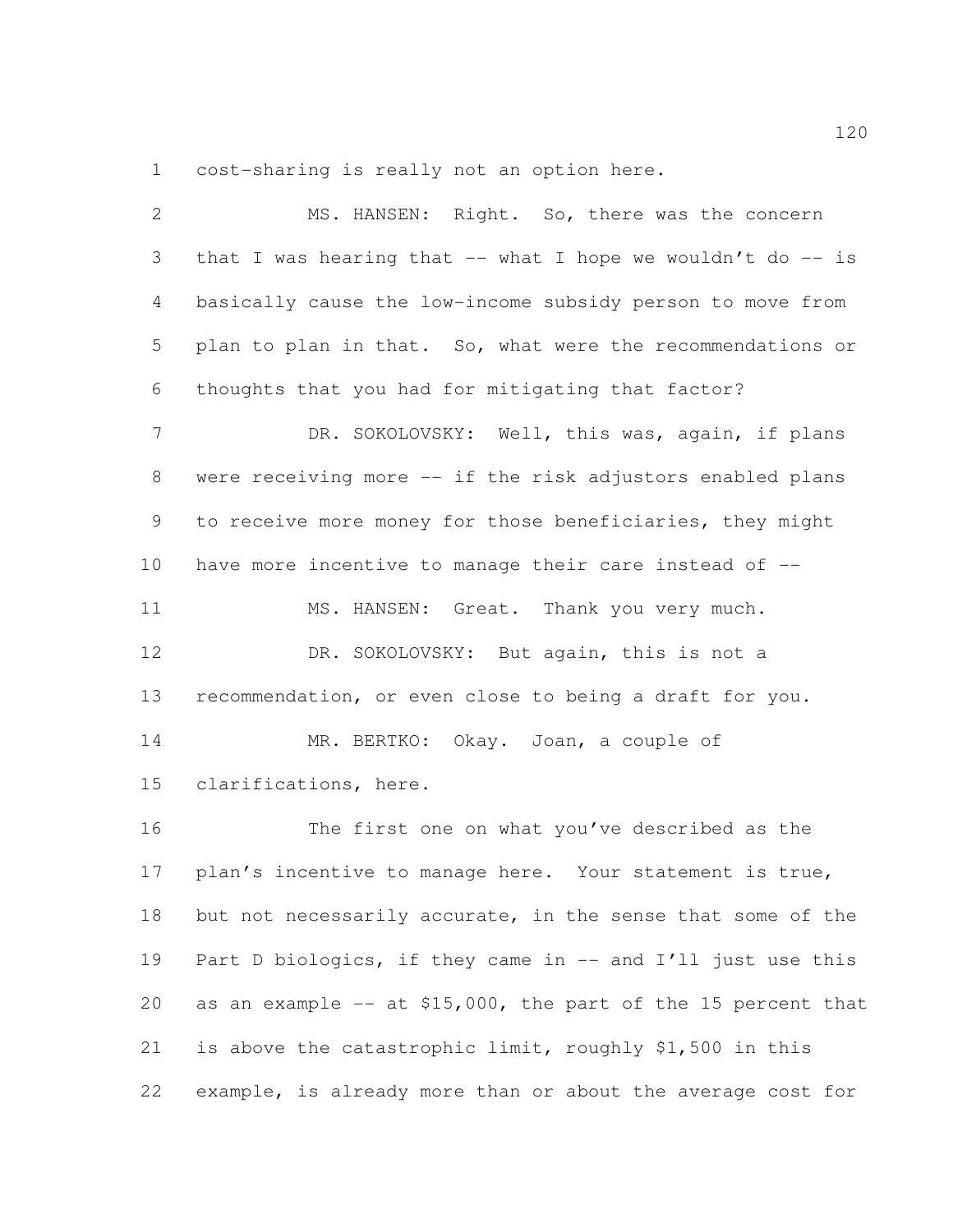a whole person. And I would suggest that there is plenty of incentive today on this.

 The tools aren't there. We had a little bit of that discussion last month, but I will give you evidence of saying almost all large Part D plans contract or own a specialty insurer that are driven just for this. So, I'd be a little careful on the wording on that phrase on incentives.

 The second is a pretty minor element, but I 10 believe, and you can confirm this, that your representation of 2007 versus 2006 in spending does say something on enrollment. The increases in spending are quite large, and I'm assuming that is partly due to part-year in 2006 versus full-year in 2007 for everybody.

15 DR. SOKOLOVSKY: Certainly, the totals are based on change in enrollment, but what we were trying to emphasize was, comparatively speaking, there was a much larger increase in use of biologics than other drugs. MR. BERTKO: Yes. Right, right. But the percentages are in the aggregate spending, I'm assuming. DR. SOKOLOVSKY: Yes.

MR. BERTKO: But you're right, it's an apples-to-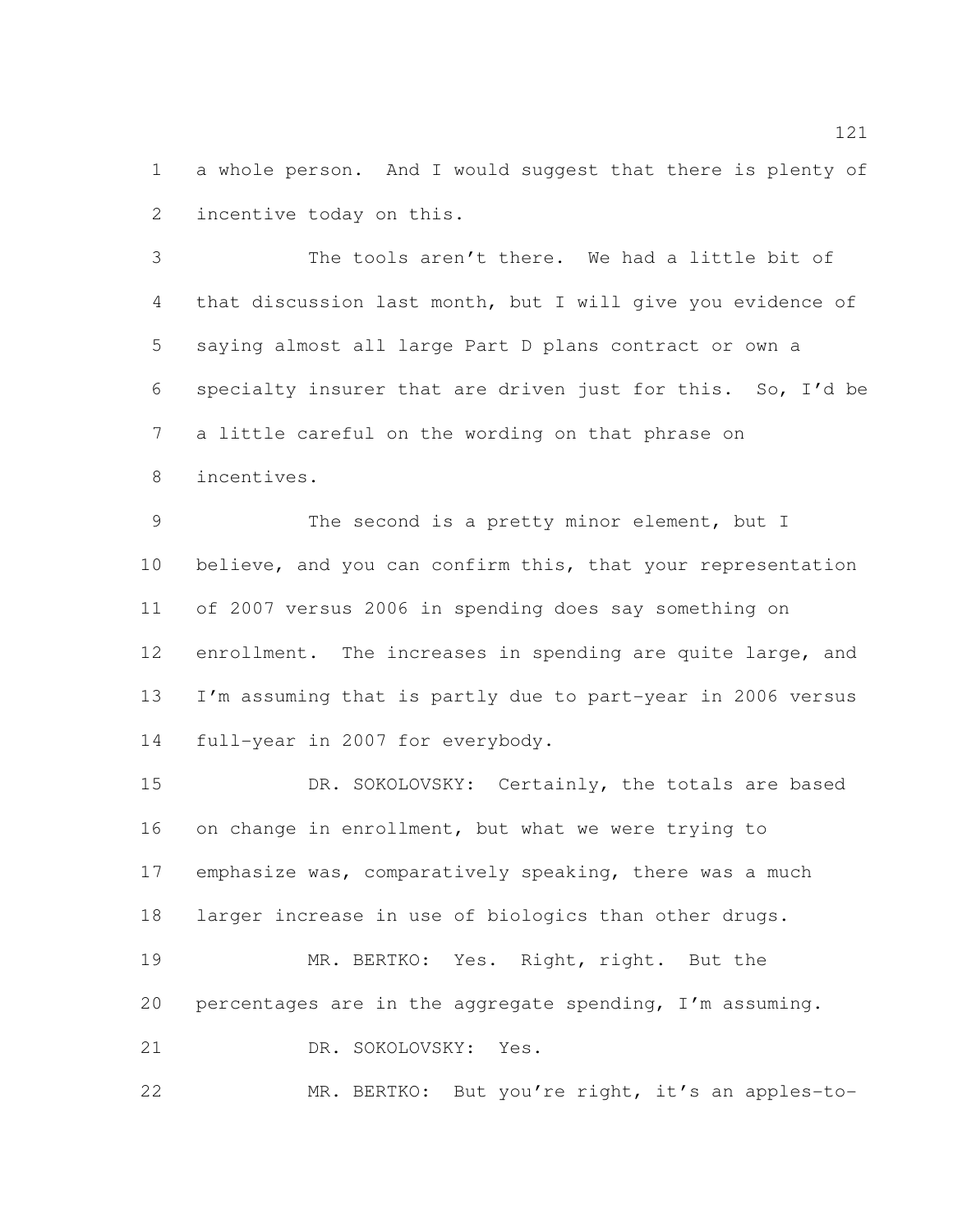apples comparison.

 And the third part here is, on your comment on risk adjustment, I would like to just be careful in saying that risk adjustment would benefit from using information on prior-year drug use, but I would suggest, perhaps, making the phrase "use" rather than spending, because spending has some perverse incentives whereas the use of the drug can actually have almost the same predictive value without necessarily having that incentive.

10 DR. STUART: Good chapter on a very, very complicated topic. Two introductory issues here. One is a linguistic thing. I don't know whether it is just me, but follow-on biologics just doesn't do it, and I'm not even sure what that means, but then, when I get into this and you're talking about interchangeability or whether they're 16 similar -- and the Europeans seem to have gotten this right; they call it biosimilar. Now, I don't know if that terminology is possible for us to use, but it strikes me in reading this that, when you bring up the issue of interchangeability, you just knock it down again and say this is not going to happen. So, I'm wondering whether in fact this is really a straw man that is just not going to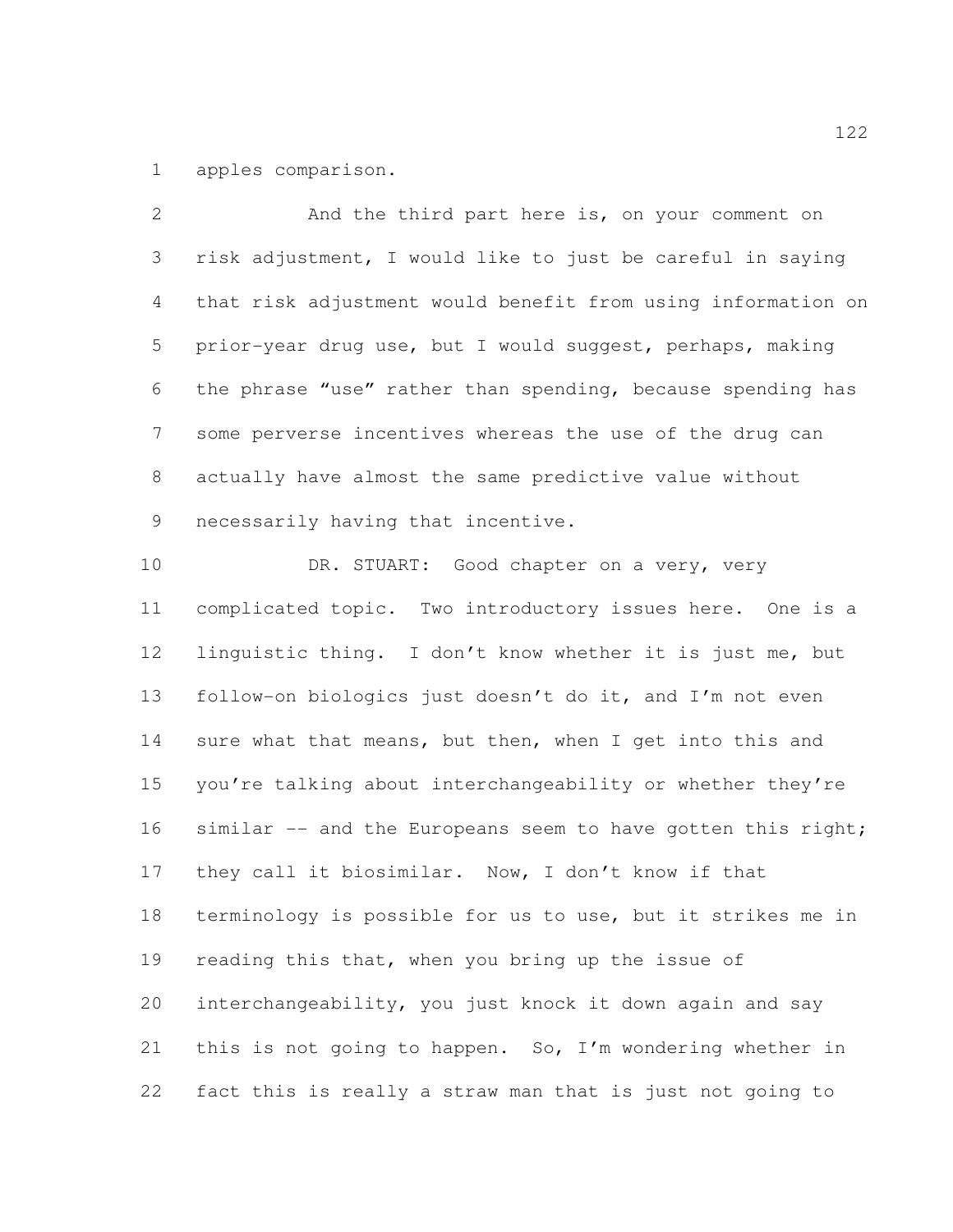happen.

 DR. SOKOLOVSKY: Well, that's a really good point. There's a lot of disagreement. Our technical panel, for one, there was disagreement among them. And I guess what I was trying to say was, even if it doesn't happen now, that doesn't mean that, down the road, it might not happen as the science evolves. 8 DR. STUART: Well, I think, from the way you describe it, it's not likely to happen soon. And so, I'd recommend that, in terms of the way you address the recommendations here, that they be made on the assumption 12 that interchangeability isn't on the table at this moment. 13 The second thing that I'd note, and this is not -- you don't say that it isn't but you don't say that it is, but there is an implication in the writing that the biologics don't have substitutes in terms of small- molecules, and they clearly do. I mean, if you look at the treatment of rheumatoid arthritis, for example, most patients would go through what are called the old-line disease-modifying agents that are really pretty cheap, most of them, not all of them, before they get into the higher priced biologics. And this may well be the reason why the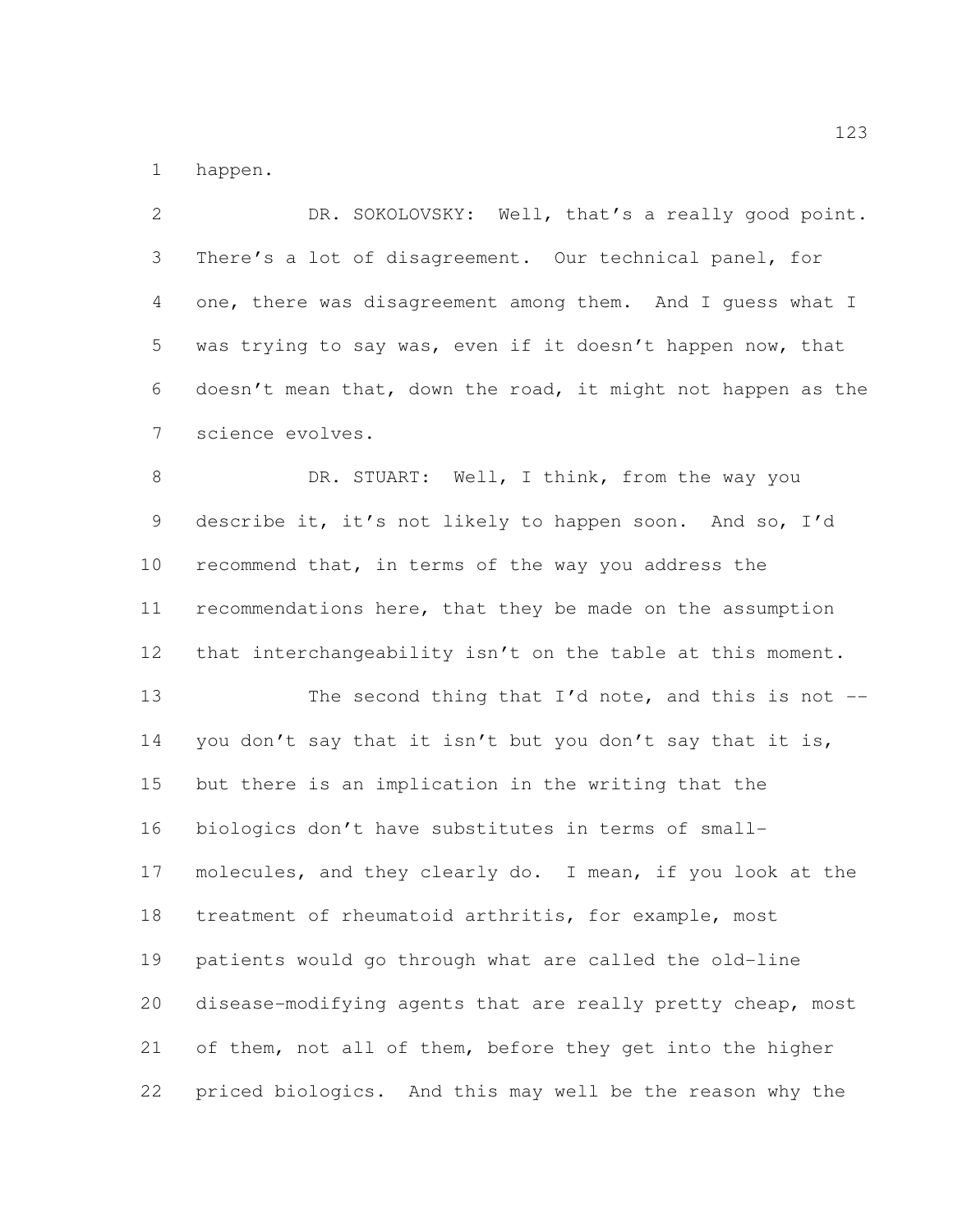LIS beneficiaries are so much more expensive and such higher users of these because they don't face -- it's not just that they don't face cost-sharing, but there are substitutes which would keep other people that face those cost-sharing amounts, perhaps, from using them.

 DR. DEAN: I think I've asked Joan this before, but I'm still troubled by the slide five, which says that a follow-on biologic cannot be exactly identical to its reference product because of the large size and complexity of the molecule.

 Clearly, the production of these entities is complex. I mean, nobody would argue with that, and yet, there has to be a process for producing them that is consistent and reproducible, because a company has to produce various batches. And if this statement is really true, then each batch is basically a new drug.

17 And so, it seems to me that -- I don't understand 18 why, if there is an established process for producing them that is reproducible, why any number of manufacturers that have the technical sophistication to apply that process couldn't apply it. And then, the net effect is that the whole application of the concept of a generic biologic would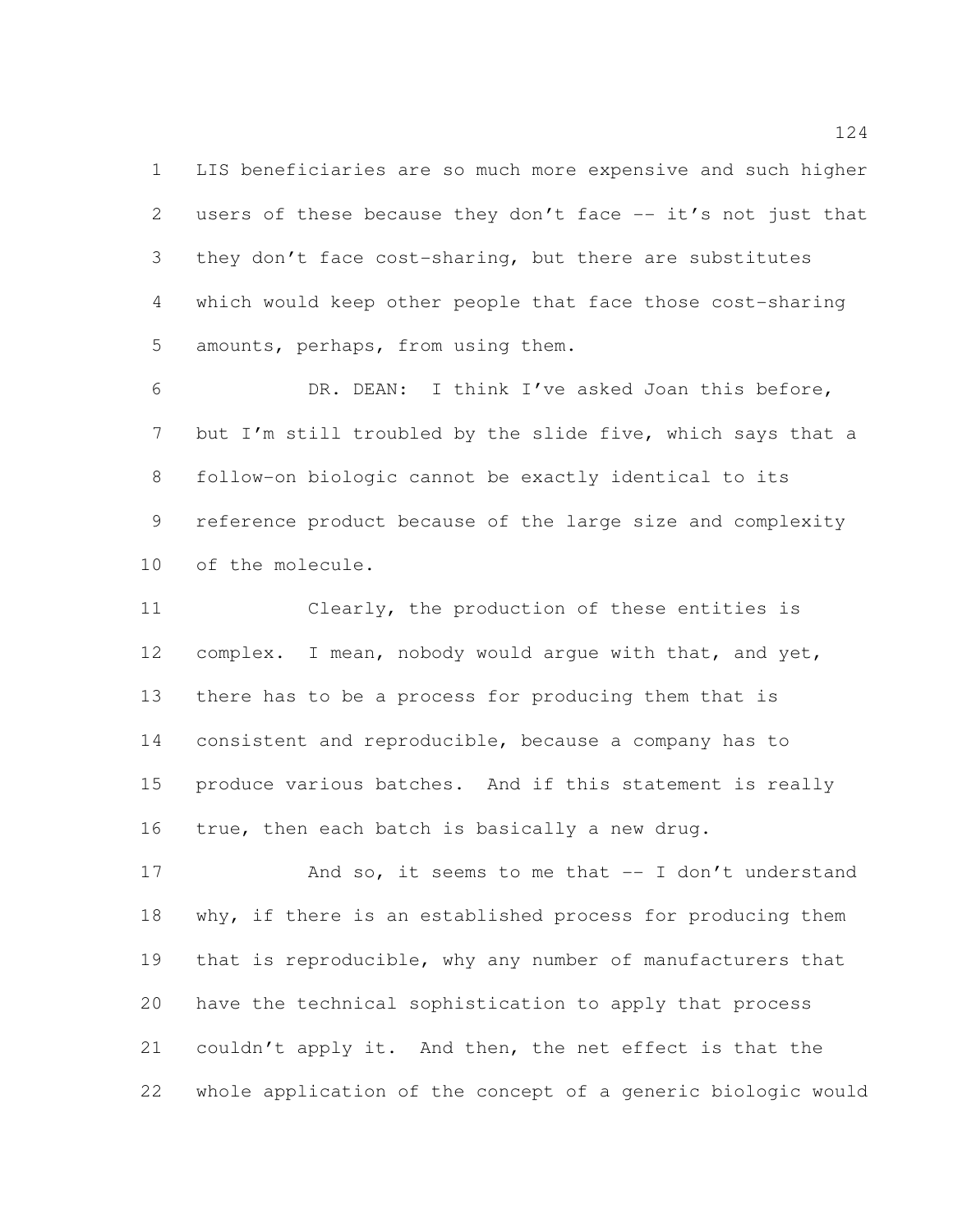seem to me to be the same as it would for a small-molecule drug.

 DR. SOKOLOVSKY: And I think you make very good points and I think I'm not the person to really address this. I guess it's the FDA that --

 DR. DEAN: Well, I obviously am way out of my realm, too, in even asking the question, but I just want to be sure we're not being sold a bill of goods by the manufacturers.

10 DR. SOKOLOVSKY: I guess it's the FDA that I was 11 quoting there, who says, in fact, that the same manufacturer 12 producing two different batches can't say that it's exactly the same.

14 DR. DEAN: Then, there needs to be -- then they must have some way of determining that these are close enough that they can be sold as the same product. And if 17 that's the case, my argument would still apply.

18 DR. MARK MILLER: No, I mean, both of your comments on interchangeability versus similar and then your control of the manufacturing process versus producing a follow-on collide with what is, if not the, one of the central arguments of this debate right now.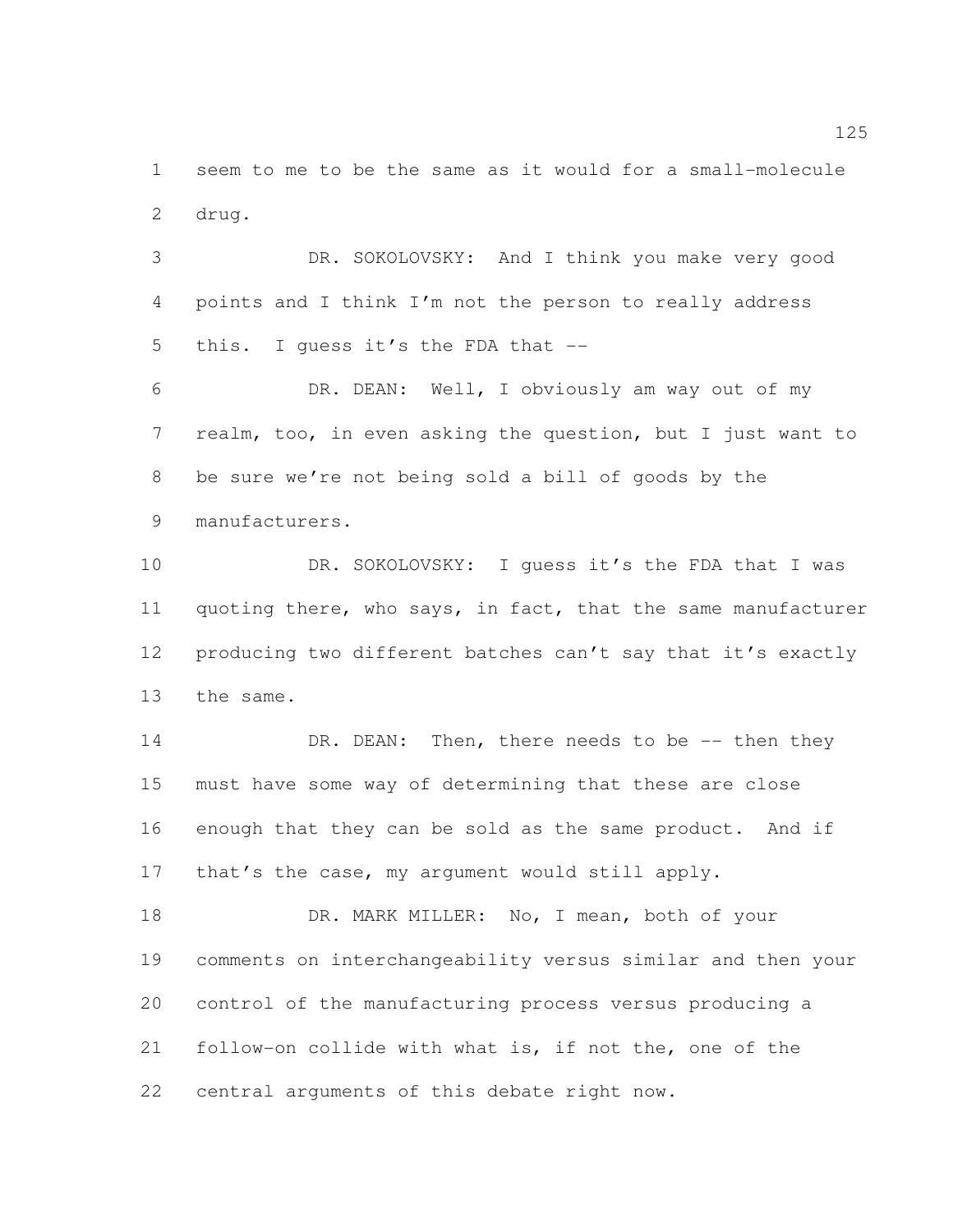What you see here with this presentation is we're trying to walk that line and represent both sides of the arguments as fairly as we possibly can. You can put any given group of people in the room and they'll say interchangeability is within reach and the science is moving, it's moving quickly, and it will be there, I understand.

8 And then, your very point -- we've talked to many bio companies, and they say, from lot to lot, through the manufacturing process, there is some variance. But that said, all of your statements are true. Should we predicate our policy on an interchangeability standard or a similar standard, just your points, Bruce.

 And on your point, there are processes that the FDA uses to figure out whether something is similar enough, and that's part of the debate about the patent process and the follow-on process which we may not make direct

recommendations on.

19 But I think what you're hearing from these guys, and from the staff in general, is we're trying to walk that line and represent both sides of these debates. You can put people in the room who will say, wait a minute, this is a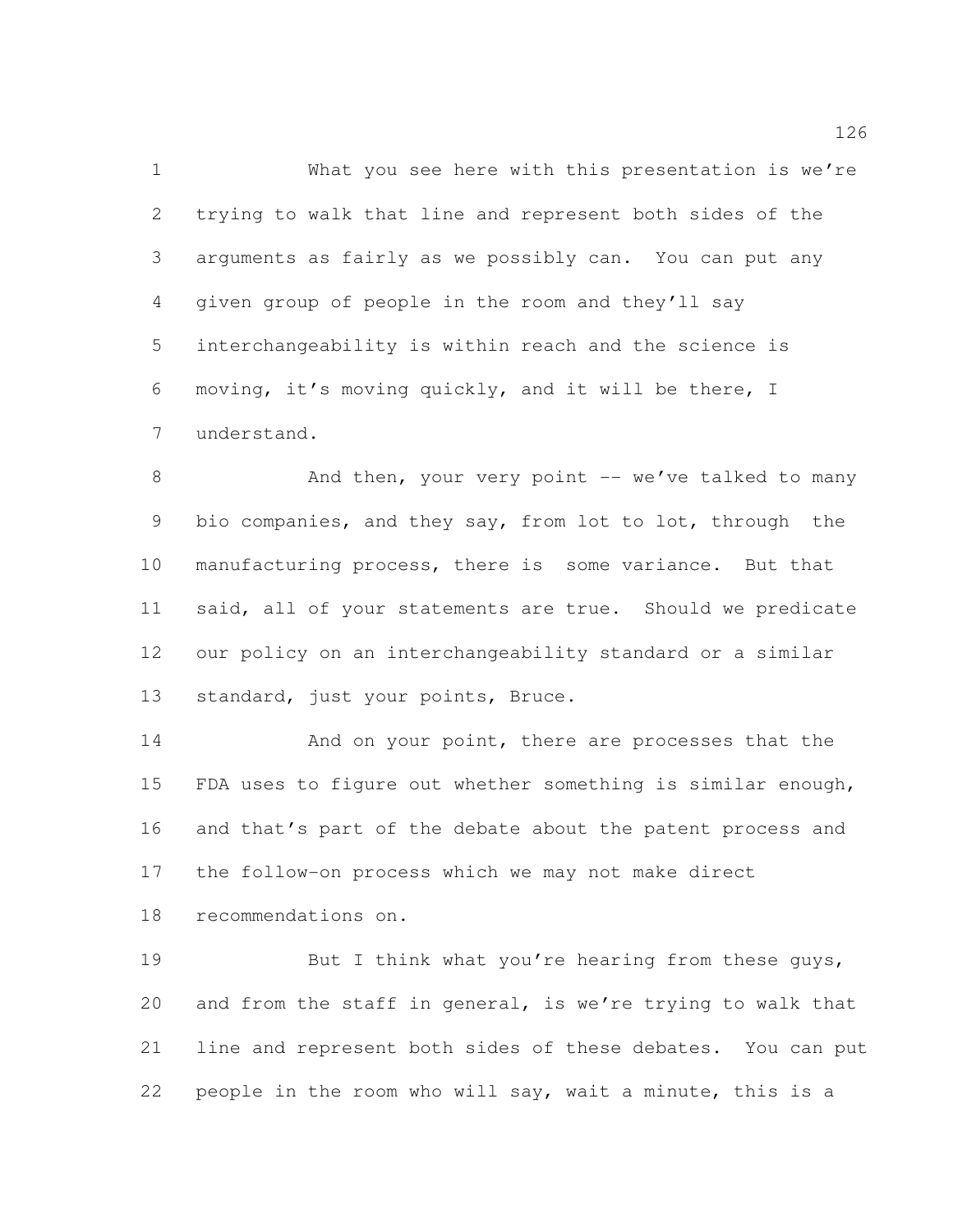lot more similar than the industry characterizes it, and other people who say there's a lot of variance from lot to 3 lot, and there are even risks for a given manufacturer, and some of those risks have played out in some fairly unpleasant ways for some manufacturers.

 So, I think what you're hearing is an attempt to walk that line, as difficult as it is. We do see your point.

 DR. SCANLON: I feel the same uncertainty that Mark just expressed, and it comes through in the chapter, but I think in relations to Tom's point, and tell me if this 12 is wrong, if I don't remember this -- and I certainly don't 13 understand it, but I remember reading it -- and that was 14 that we're talking about entities that end up -- some of them not being patentable, and some of the process actually being what is patented. And so, the issue is that if it is the process that's patented so that somebody else can't necessarily use the exact same process, at least during the patent period.

 So, I guess that, to me, led to this issue of how do you get to something that could be considered comparable. And then, the big issue where there is still uncertainty is,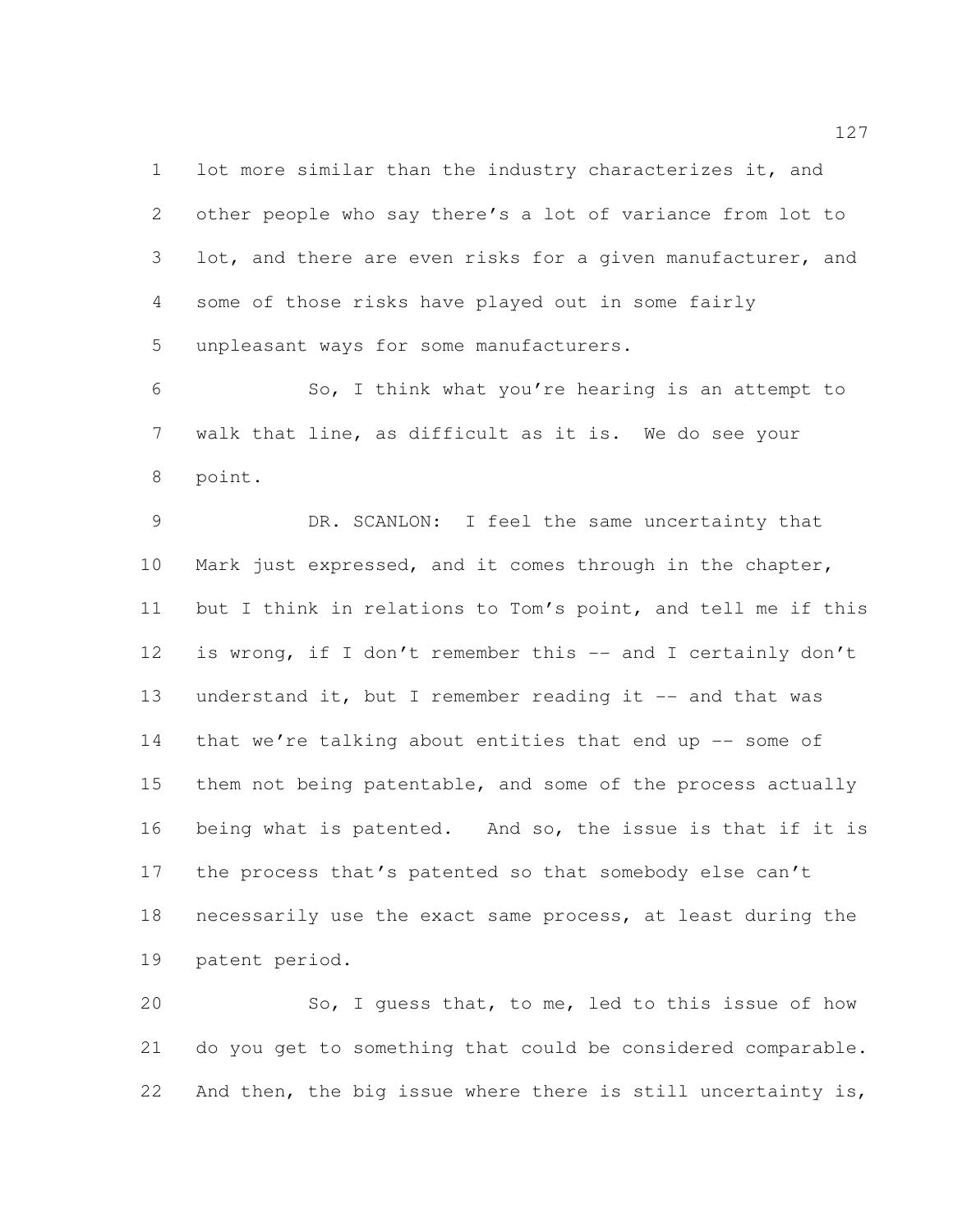how do you test for comparability? That's where I came away from the chapter.

 DR. DEAN: I guess I was assuming we were talking about after a patent had expired that there were things. MS. KANE: I just had a question about -- I think the whole issue of a product that doesn't really have a 7 competitive market is a big issue for the whole -- how we use competitive -- I mean, how we use the whole market-based idea of generating prices. But on this one, where it clearly doesn't -- and that's why I mentioned looking at international pricing and seeing if there's something we can do there.

 I'm also wondering if we can talk a little bit about having Part D be part of the program versus not part of the program. Somebody asked a question earlier about why can't this be subject to the bundling types of payment constraints, and it was dismissed as, well, it's just a 18 separate -- you didn't dismiss it, but you just said that's really hard because Part D is a separate plan.

 So, my question is, are we then going to dismiss the idea that bundling can be the way that incentives people to try to shop for better substitutes for these types of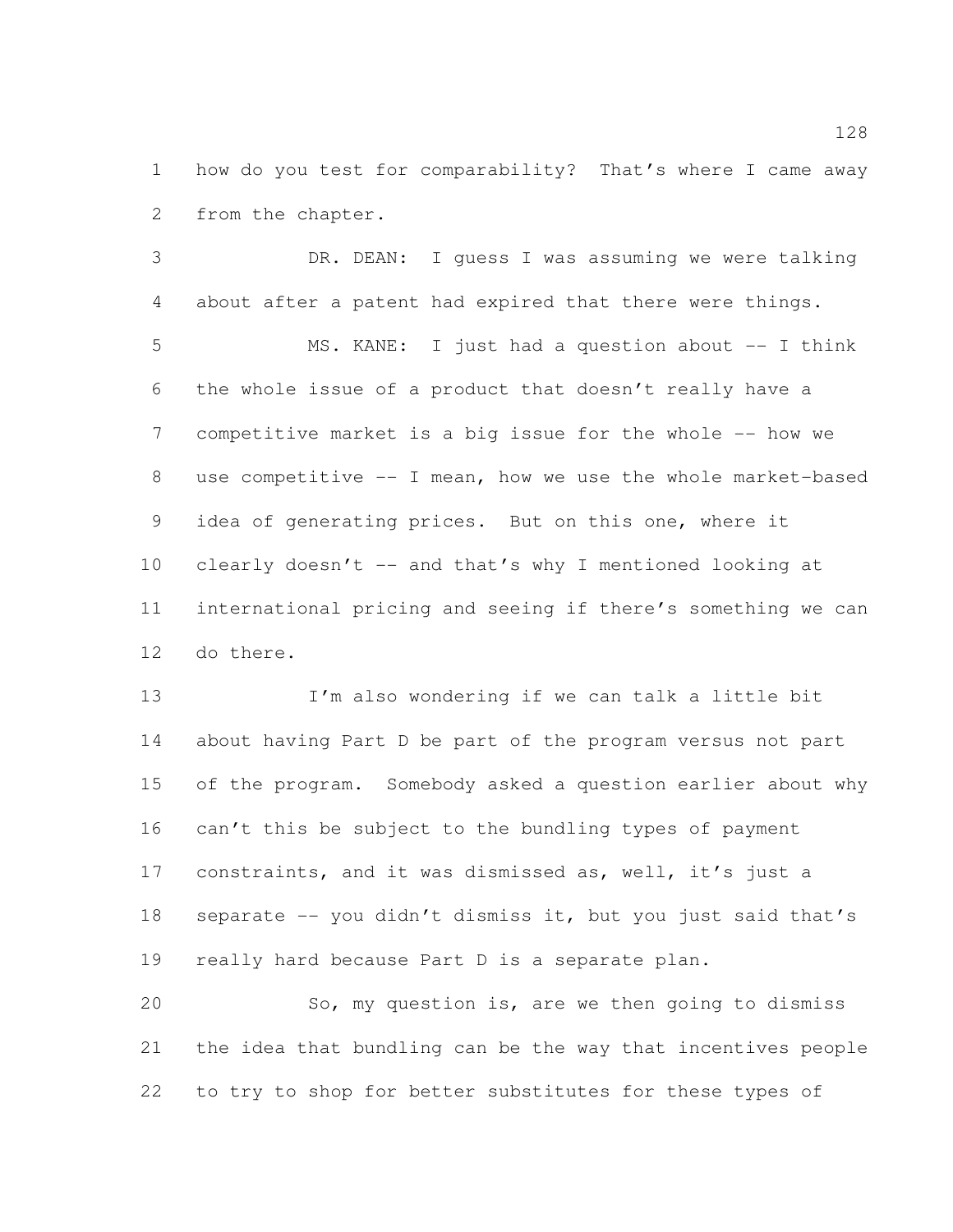drugs or not?

 MR. HACKBARTH: I didn't mean at all, Nancy, to be dismissive. It's a critical issue in my perspective, but it's a hotly debated issue, a conscious policy choice was made in establishing Part D to use private insurers for this particular service and not have it insured also by Medicare, 7 and there are people who want to reopen that, or who at least want to for a Medicare Part D package in competition with the private insurers.

10 But the point I was trying to make earlier is, having made the decision to use separate insuring entities has some follow-on implications, and one of them is to complicate the task of bundling Part D drugs with other services, except through Medicare Advantage plans that are doing A, B, and D.

16 And it has some other implications, as well. You alluded to one of those in your opening statement: Going to a competitive model for Part D has implications in terms of purchasing of single-source drugs, which are very expensive and I think a growing portion of the bill. It is not as well adapted to that situation as it is where there are generics available and people can be moved to lower-cost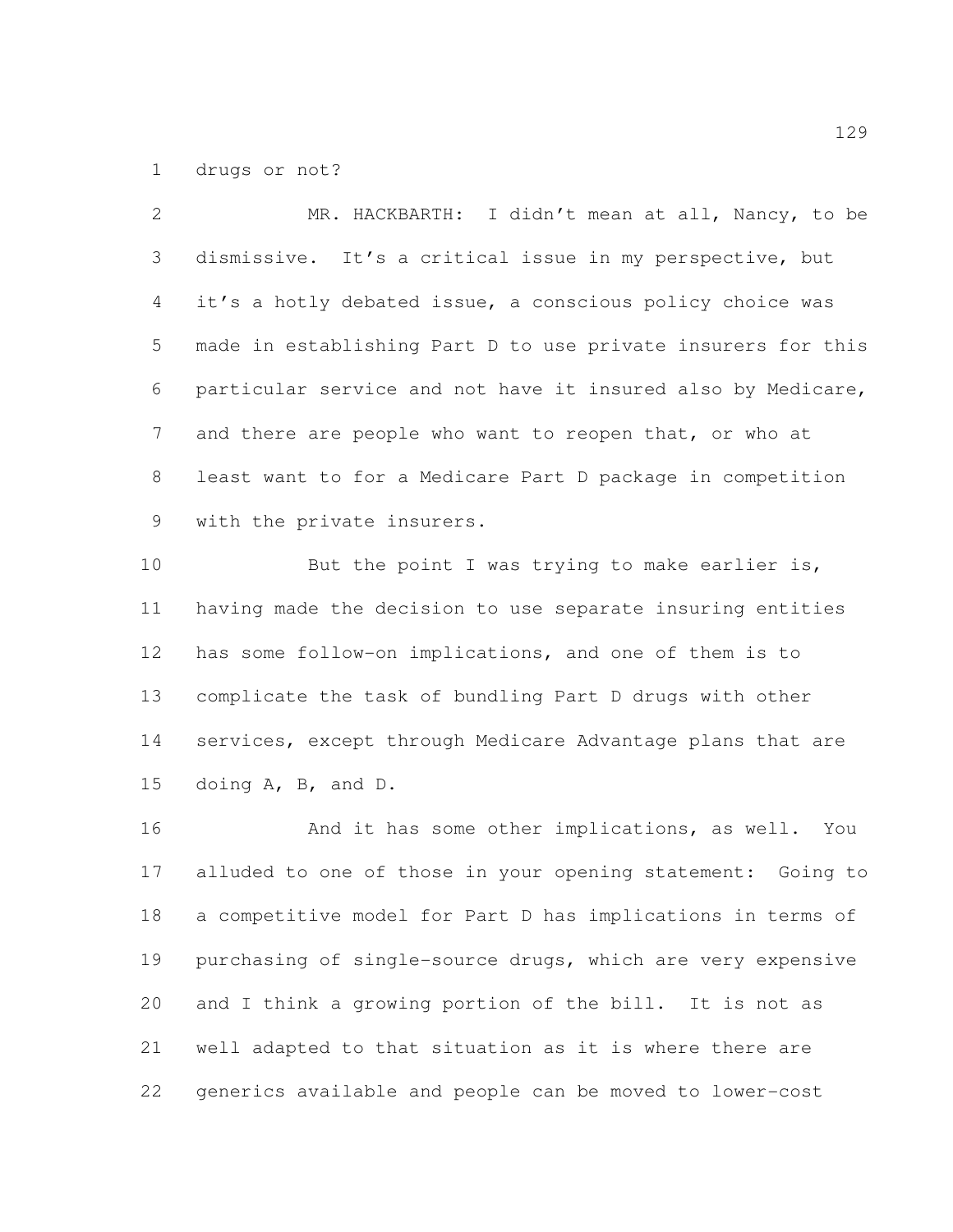substitutes.

 So, there are very big issues here. I don't mean to dismiss them, but they are also very hotly debated. DR. CROSSON: Well, this is a little bit connected to Nancy's comment and has to do with where we should spend our energy. 7 So, as I looked at the numbers in the material, it looked like, at least at the time that it was measured, for Part B -- and analyzing just 6 drugs, the 6 top drugs, that accounted for about 7.3 billion, which was about 40 percent of Part B drugs. For Part D, it was about 3.9 billion, which was 6 percent of Part D drugs. So, just weighing them, you might say, well, maybe we'll work on both but maybe we'll work on Part B first.

 But the question is, do you have a sense from looking at this what the dynamics of this is? Is in fact the pipeline weighted towards what would become Part D drugs versus Part B? Is a Part B armamentarium been exhausted and the direction is more towards Part D drugs?

 DR. SOKOLOVSKY: That's a really good question and I think it's hard to say. I think the incentive for the manufacturers is a Part D incentive, but I think it's harder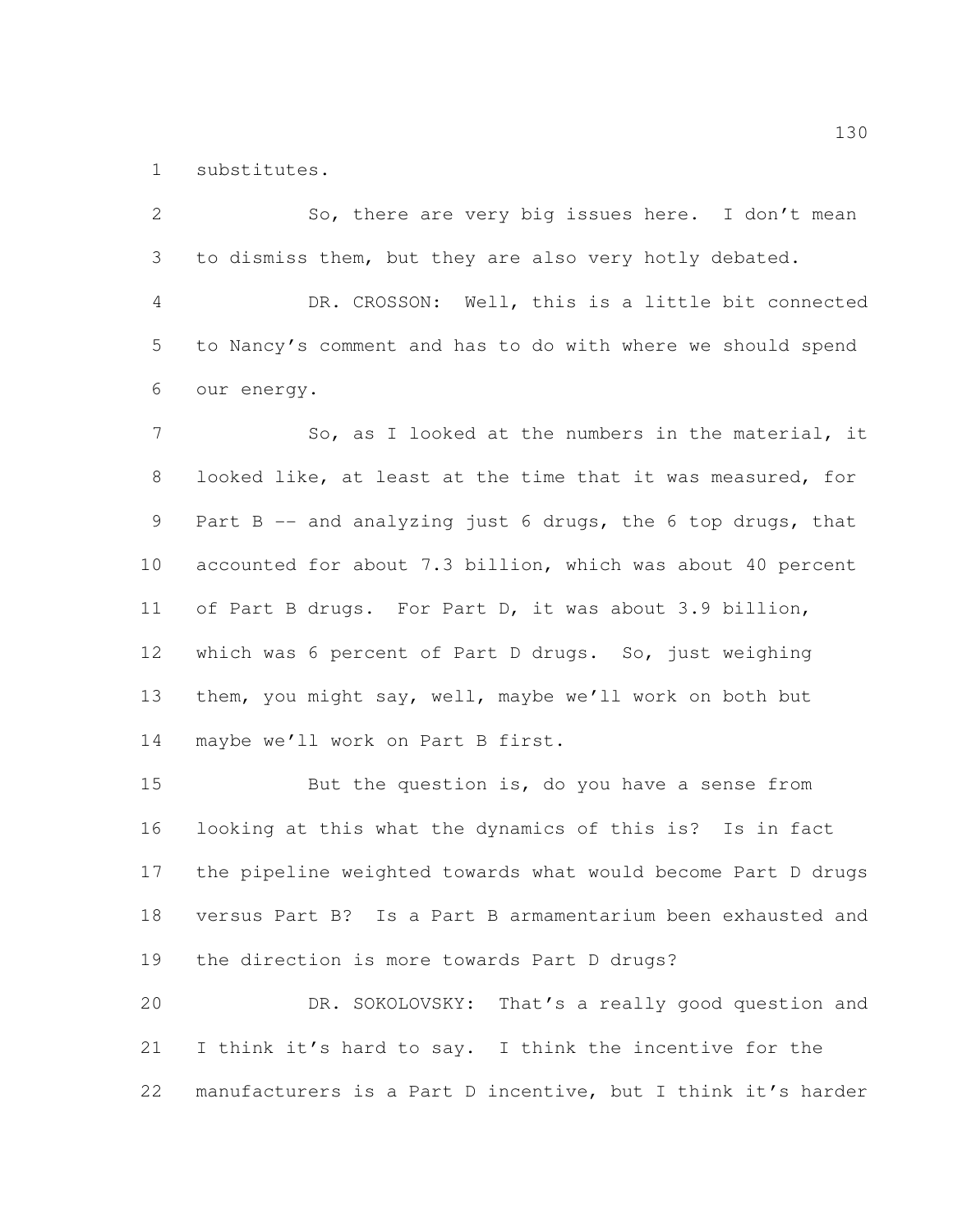with these large molecules. Infusion is one way, and that's always going to be a B. And then, when we move to injectable, to make it a D it has to be a self-injectable. And so, that's also hard.

 So, I think there will be more coming on on the D side, but I definitely don't think it's exhausted on the B side.

 DR. CHERNEW: I was just going to say, I think it's important that we separate two different topics.

 One of them is one that I don't personally feel comfortable talking about at great length, and I'm not sure it's where I think MedPAC should spend a ton of time, which is a whole series of issues related to approval of follow-on biologics or biosimilars, or whatever you want to call them, and questions about the amount of evidence that different people can use. Those strike me as at least primarily FDA- type questions, not that they don't have ramifications for 18 the Medicare Program, they do, but they don't strike me as an area that at least I feel comfortable talking in great detail. I'm sure you could educate me, but it seems like we have an organization to do that.

The second one is conditional on having a follow-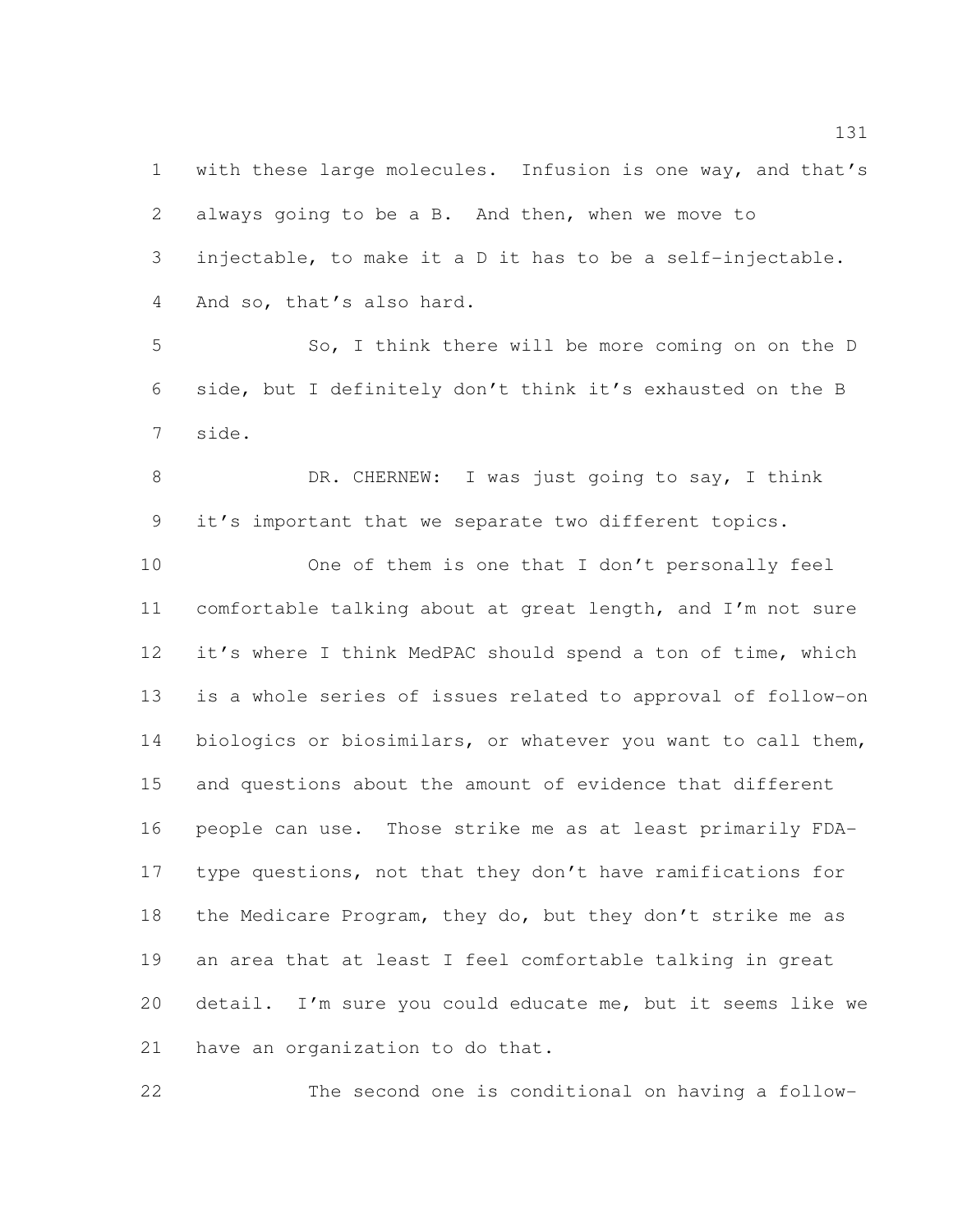on biologic, and I'm not sure I know exactly what that means, but having a medication that has been approved by the FDA in whatever way and having the FDA develop a system for monitoring the safety and stuff, which again I view as fundamentally an FDA kind of issue -- that's my view of line of responsibilities. I think there are important issues about reimbursement and more importantly these formulary requirements and how we do different subsidies and such. And so, I guess my comment in reading all of this is that some of the discussion we've had seems to be a little bit more distracting, although they are important issues to lay the groundwork, and other parts seem really, as we move forward, center of what we need to think about, which is how we deal with requirements for -- the idea, for example, that all drugs in a class have to be on formulary even as something similar. That's an important thing when the drugs are this expensive, and that seems an area that requires 18 some thought as to what that means, because I think there are good reasons for that in certain cases, but that doesn't mean there's always good reasons for that.

 MR. HACKBARTH: Okay. Thank you very much. And we'll have a brief public comment period.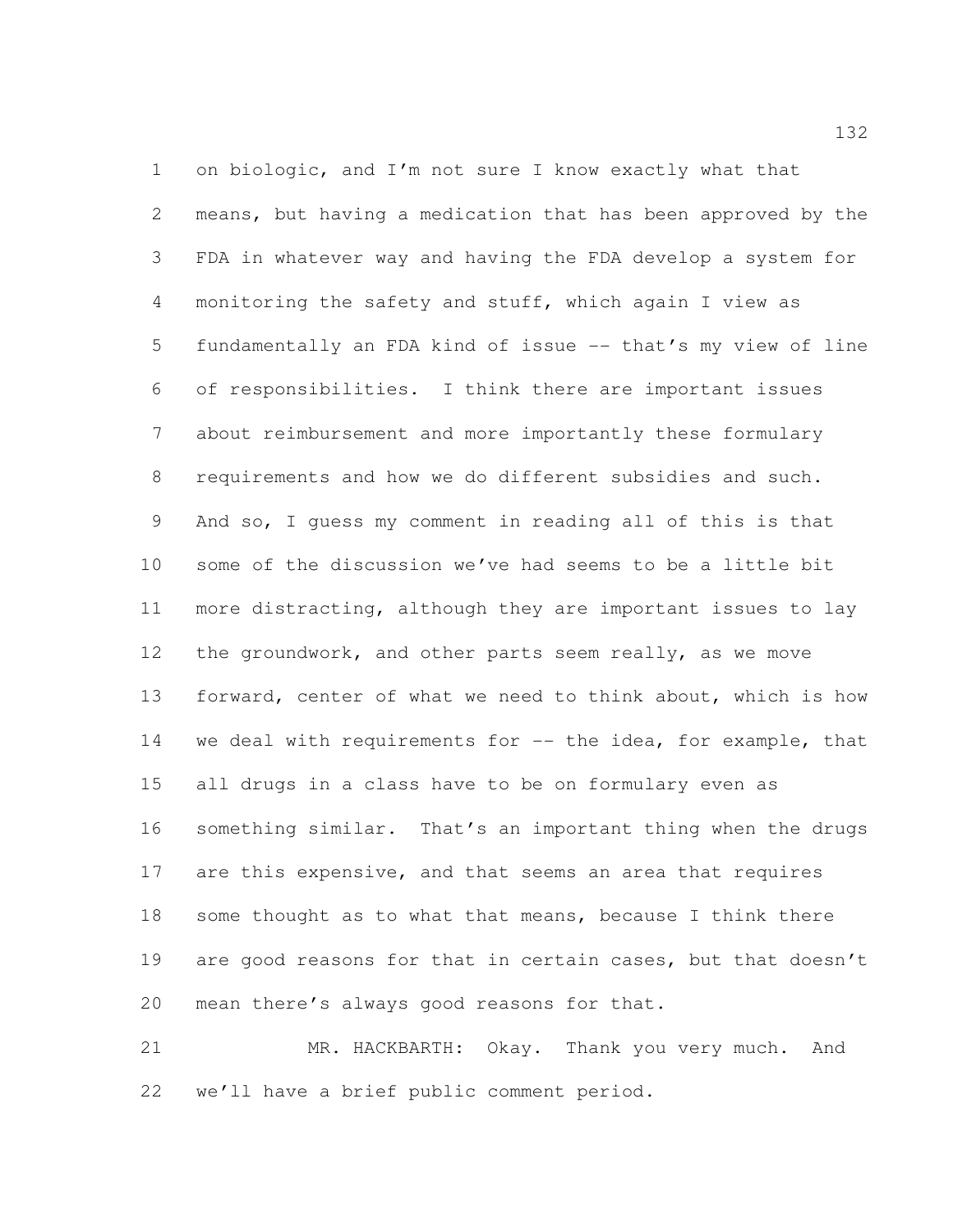So, the ground rules are, please keep your comments to no more than two minutes. Begin by identifying yourself and your organization. And if you see the red light come back on, that means you're at the end of your time.

 MR. HEAFITZ: Hello, my name is Jonathan Heafitz. I'm Director of Federal and Regulatory Affairs for the Pharmaceutical Care Management Association, PCMA.

 PCMA is a trade association representing the Nation's Pharmacy Benefit Managers, PBMs, which improve affordability and quality of prescription drug delivery through the use of e-prescribing, increased generic alternatives, access to convenient mail service pharmacy, and other innovative tools for 200 plus million Americans.

 I'd like to take this opportunity to thank MedPAC for your interest in the subject of biogenerics or follow-on biologics. As you've noted, Medicare spending on biologics 18 has increased rapidly in recent years, totaling more than \$12 billion in spending in 2007. With national spending on biologics expected to grow to \$99 billion by 2010, we encourage MedPAC to weigh in with Congress, given that the growth rate is unsustainable for both Medicare and private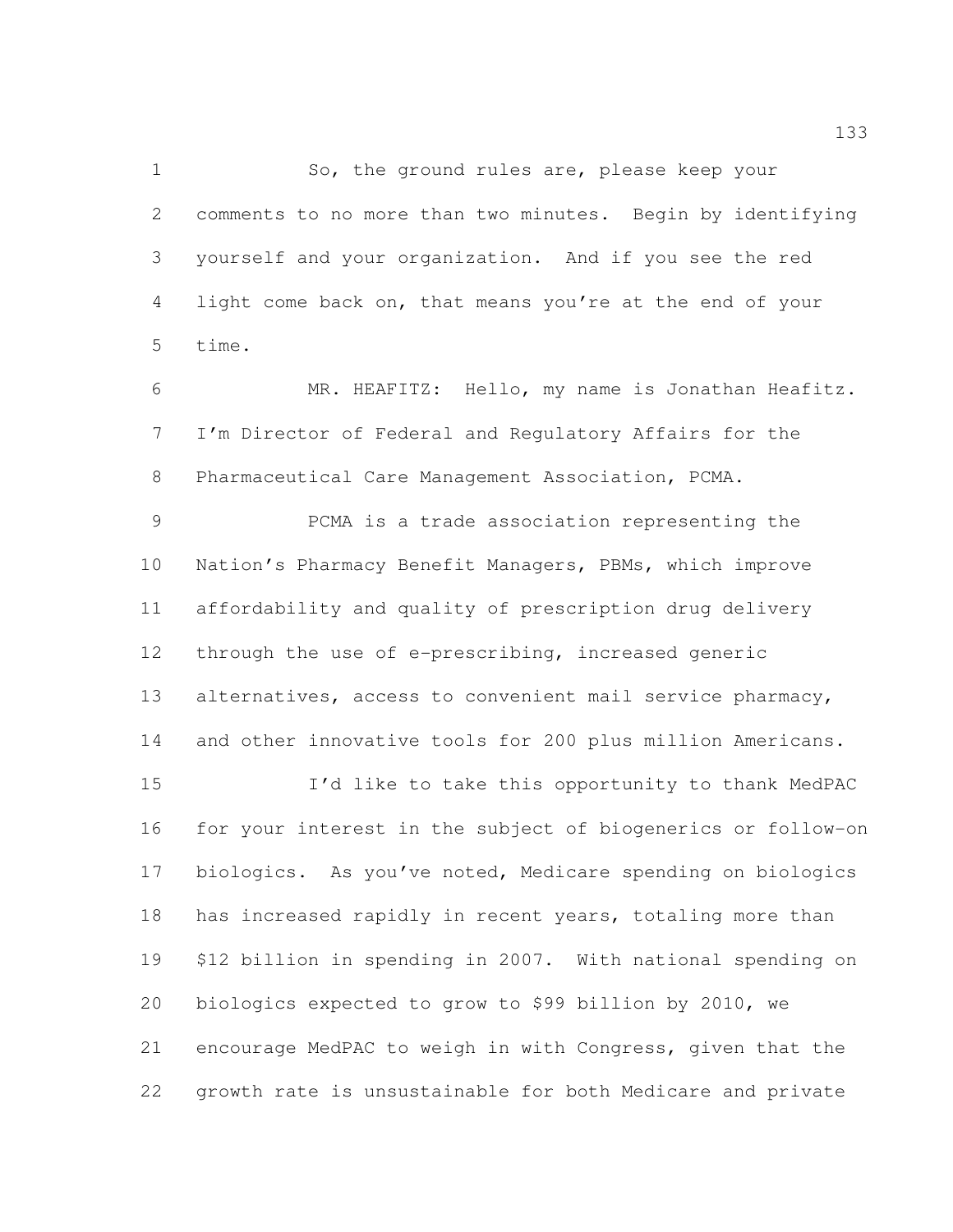payers.

 As you've noted, without a regulatory pathway for approval for generic biologics, Medicare cannot achieve significant savings in this the largest growing segment of prescription medication spending under both Parts B and D. PCMA has long advocated for the establishment of an FDA approval pathway for biogenerics. In 2007, PCMA commissioned Engel and Novitt to study the savings potential from the Medicare Program from enactment of a new approval pathway for generic biologic medications. Using CBO's projections for Medicare spending for 12 just subset of Public Health Service Act licensed biologics in the top 200 Medicare Part B reimbursed categories, the report concluded that, should FDA be authorized to approve comparable and overtime interchangeable products, the Medicare Program could save more than \$14 billion over the 10-year period from 2007 to 2016. We're happy to provide you with a copy of this study for your reference.

 PCMA feels strongly that a approval pathway must be established that's free of administrative barriers that impede the FDA's ability to approve safe and effective biogenerics and that empowers the Agency to use its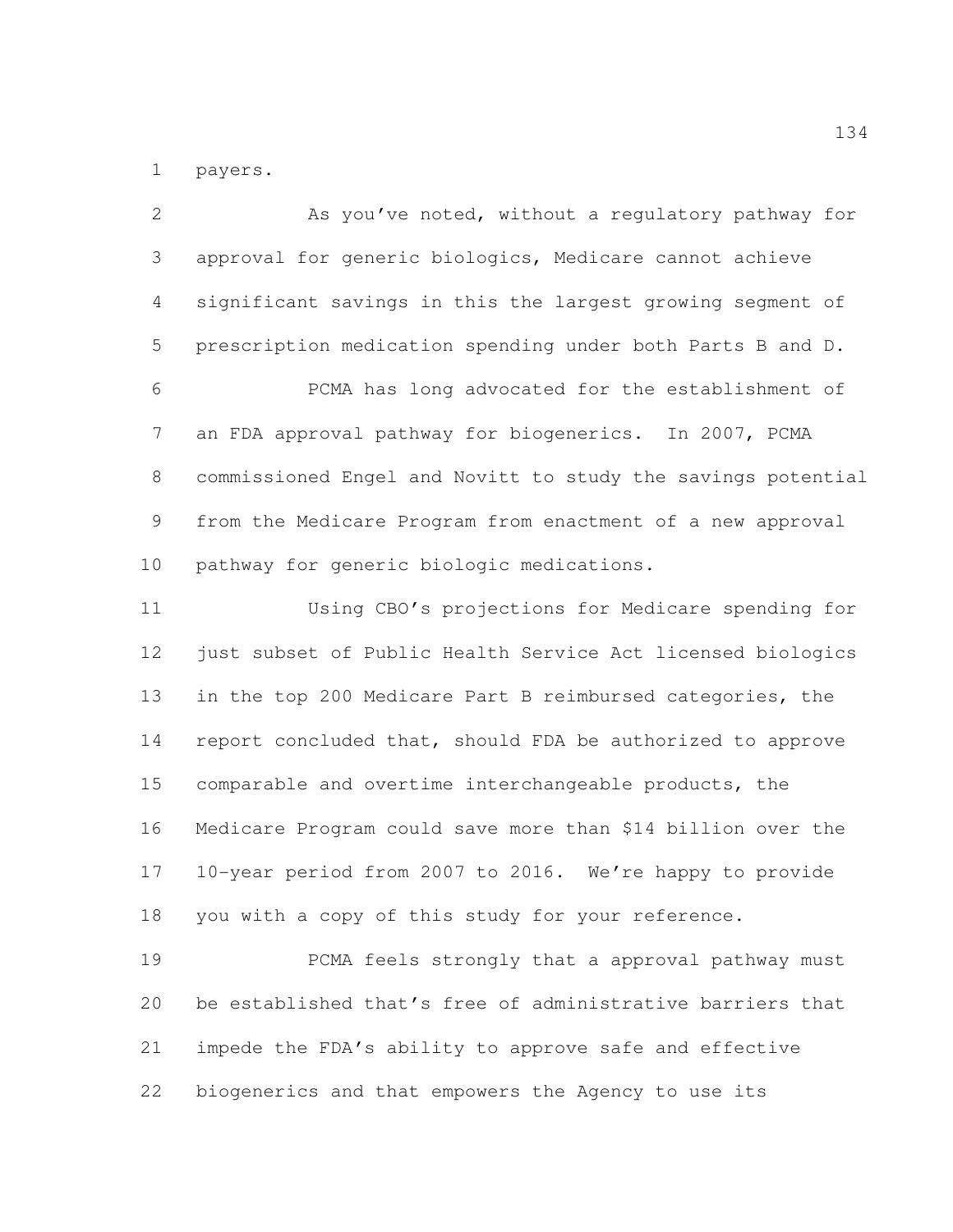expertise to determine on a case-by-case basis what

 scientific data is needed to approve comparable and interchangeable products.

 We continue to work with a broad and diverse coalition of employers, consumers, manufacturers, and payers for meaningful biogenerics legislation that will increase access while lowering cost of biologics.

 PCMA looks forward to working with MedPAC staff in serving as a resource as you move forward with this endeavor. Thank you.

 MS. TODD: My name is Laurel Todd and I'm Director of Reimbursement and Economic Policy at the BIO, the Biotechnology Industry Organization. I promise to be quick so you can go and eat.

 We appreciate the opportunity to speak before the staff and the MedPAC Commissioners today. We also appreciate MedPAC staff's willingness to meet with us and thoughtfully consider our comments regarding the need to balance patient safety with incentives for future medical advancements and breakthroughs.

 As you are aware, BIO strongly supports the creation of a regulatory approval pathway for biosimilars.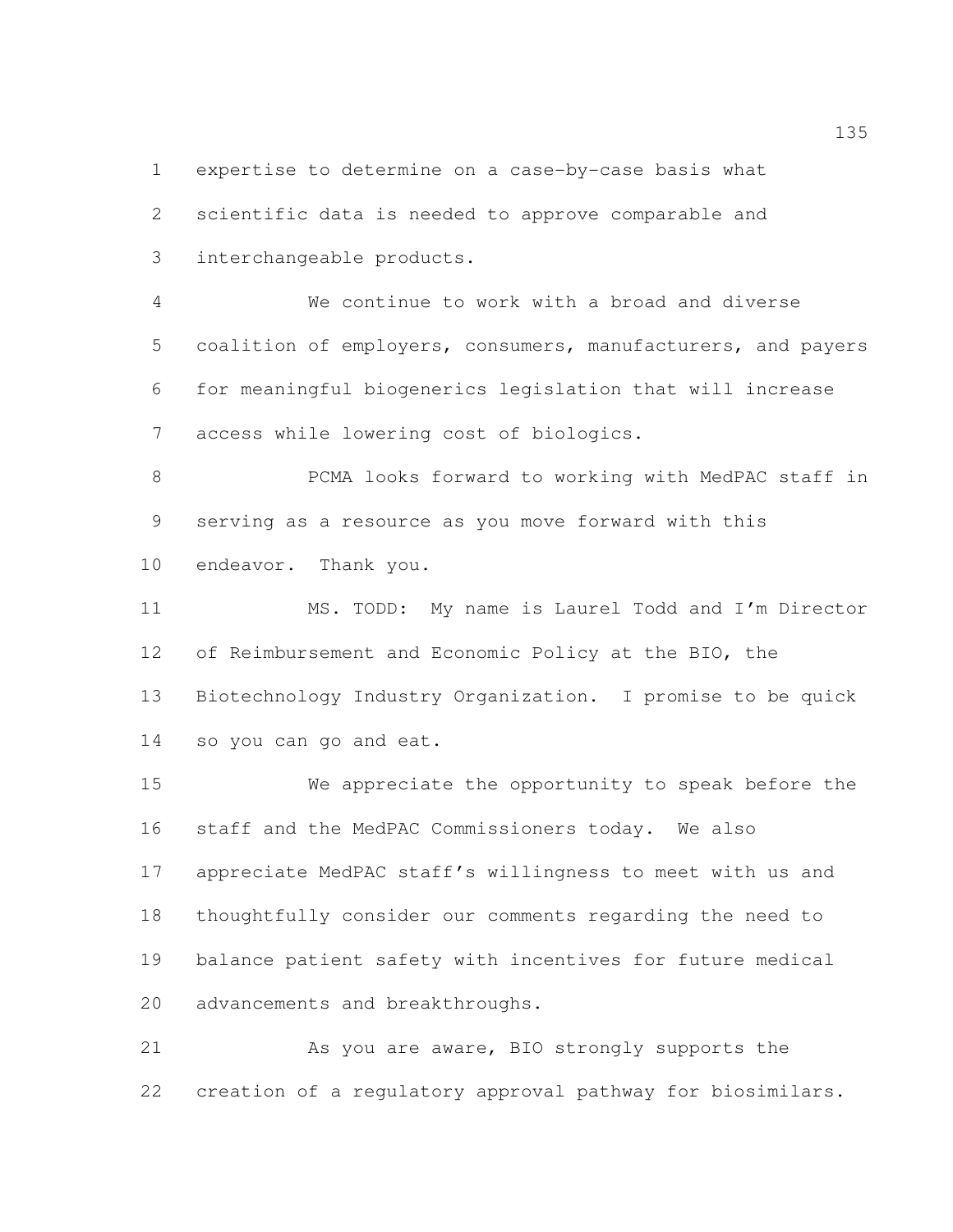Since the last MedPAC meeting in March, representatives, Eschew, Insley, and Barton introduced new legislation, H.R. 1548, to establish an abbreviated regulatory approval pathway for biosimilars that BIO supports because it provides an effective, reasonable, and safe pathway for biosimilars.

7 As we have articulated in the past and reiterate here, due to the fact that a biosimilar product will be similar but not the same as the innovator product, and 10 there are a number of complex, scientific, regulatory, and safety issues that Congress is still debating as part of its efforts to pass legislation that creates an approval pathway for biosimilars. For these reasons, BIO believes that it is most appropriate for MedPAC to consider implications for the Medicare payment systems after an approval pathway has been established by Congress.

 Again, BIO looks forward to working with MedPAC and appreciates the opportunity to comment today.

MR. HACKBARTH: Okay. Thank you.

We will reconvene at 1:45.

21 [Whereupon, at 12:50 p.m., the meeting was recessed, to reconvene at 1:45 p.m., this same day.]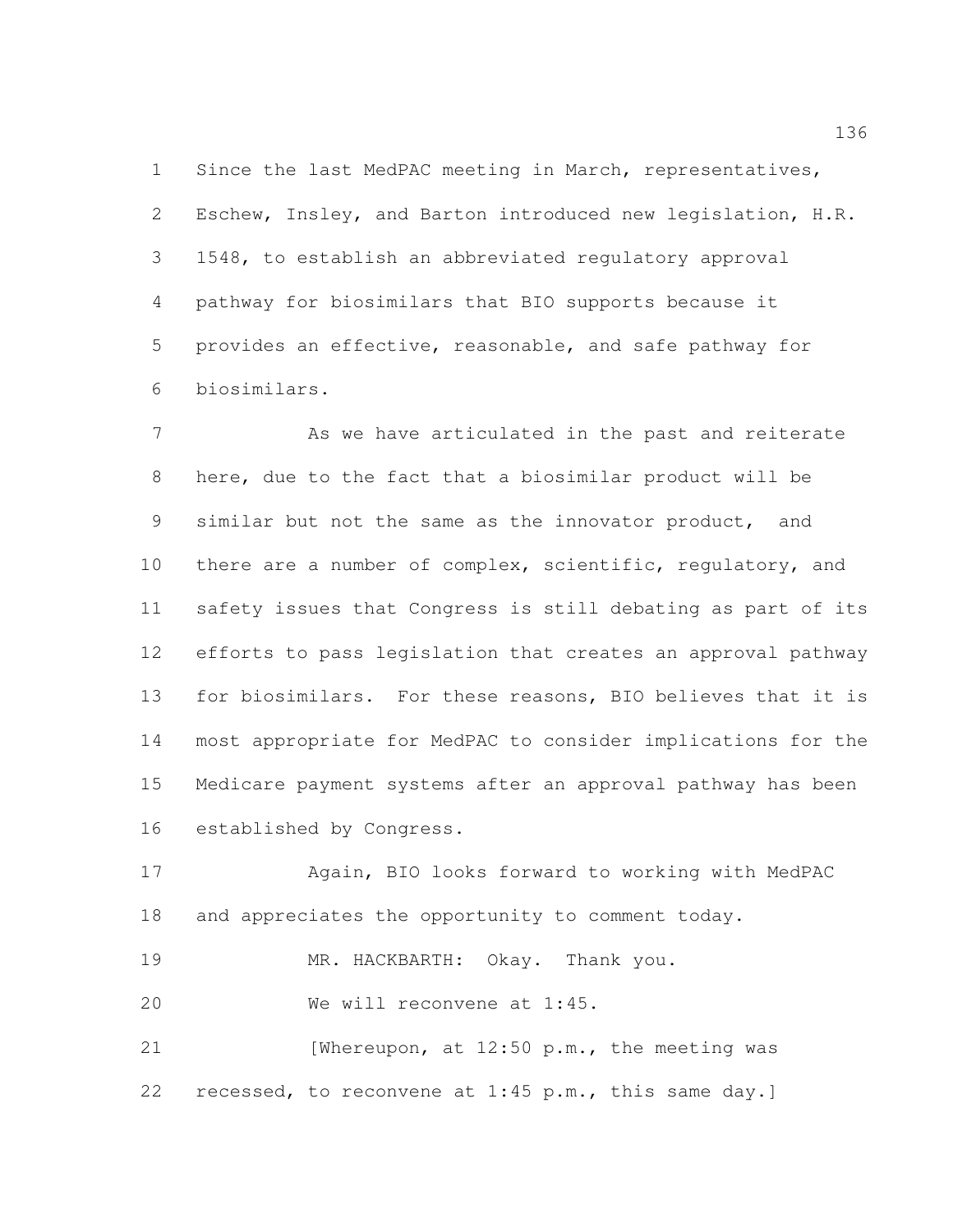1 AFTERNOON SESSION [1:50 p.m.] MR. ZARABOZO: Good afternoon. We're here to discuss the report on Medicare Advantage payments mandated in Section 169 of the Medicare Improvements for Patients and Providers Act. We'll provide new information and we will continue our discussions from prior meetings. As you may remember, our mandate involves three main tasks. The first task is to evaluate CMS's methodology for estimating fee-for-service expenditures at the county level. Today, we will present our findings on this topic. Regarding the second task, we discussed the issue at the January meeting. As we reported then, we found a very high correlation between plan costs and fee-for-service spending.

 The third task is to examine alternative payment approaches, which will be a continuation of last month's discussion, including some specific issues you brought up at the last meeting. We will also present new information related to the third task. The presentation includes a discussion of the goals of the Medicare Advantage program and transition issues. All of these issues are discussed in the mailing materials, which we have reorganized as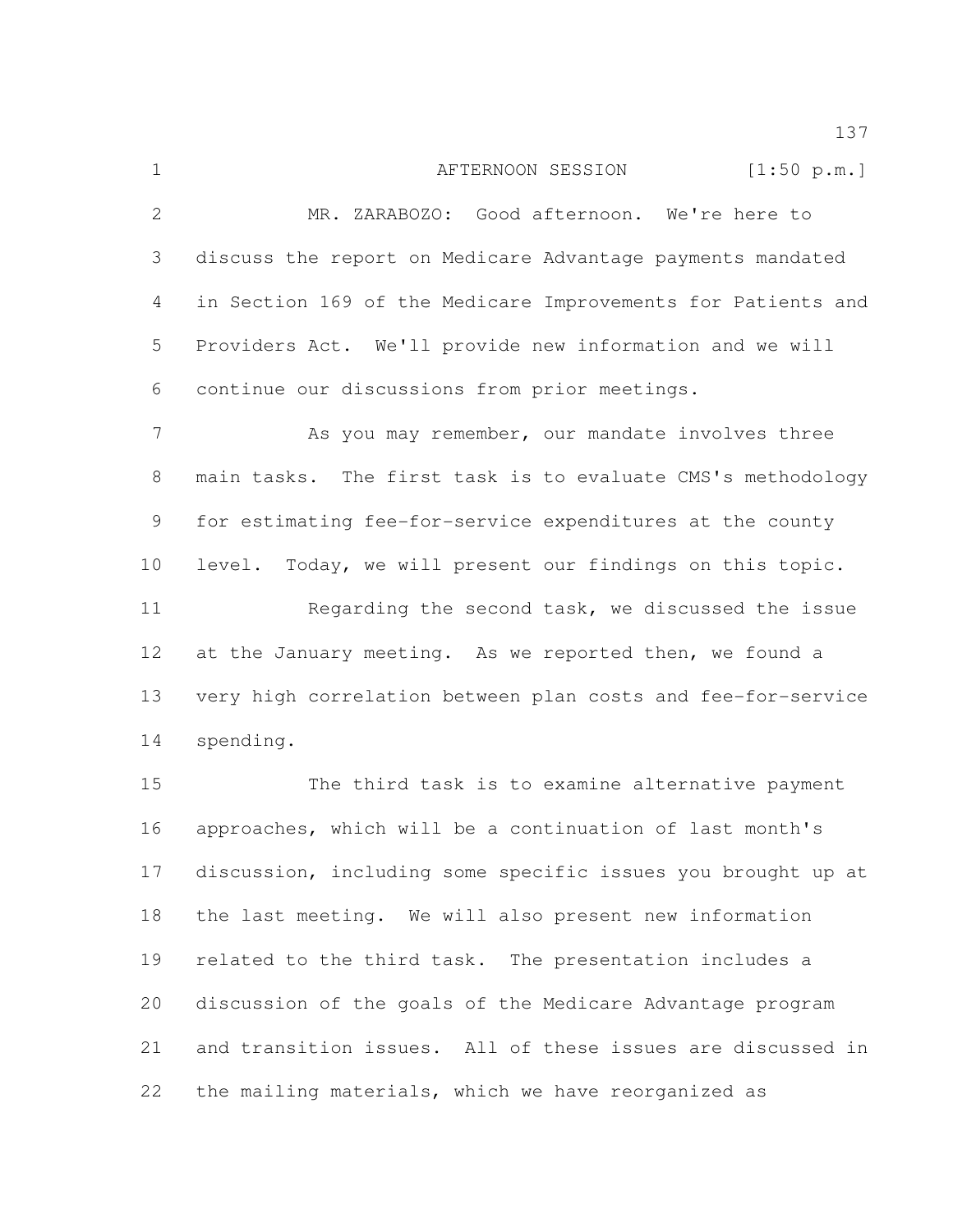suggested last month.

 The MIPPA mandate asked us to examine the accuracy of CMS's calculation of county-level fee-for-service expenditures. This is the information that CMS uses to determine Medicare Advantage benchmarks in each county. Based on our discussions with the actuaries at CMS and reviewing their methodology, we find their calculation methodology to be accurate for the purpose of producing fee-for-service expenditure estimates.

 However, there are a couple of issues that were specifically mentioned in the MIPPA mandate that merit attention. These are very technical issues that we will only talk about briefly in the interest of time, but we'll be happy to answer any questions you may have during the discussion period.

 One issue is the case of Puerto Rico and the estimation problem that CMS faces in the Commonwealth. Because over 60 percent of Puerto Rico's Medicare beneficiaries are in MA plans, and because among the remaining fee-for-service beneficiaries only a small portion elect Part B coverage, projecting fee-for-service expenditures presents a particular estimation problem in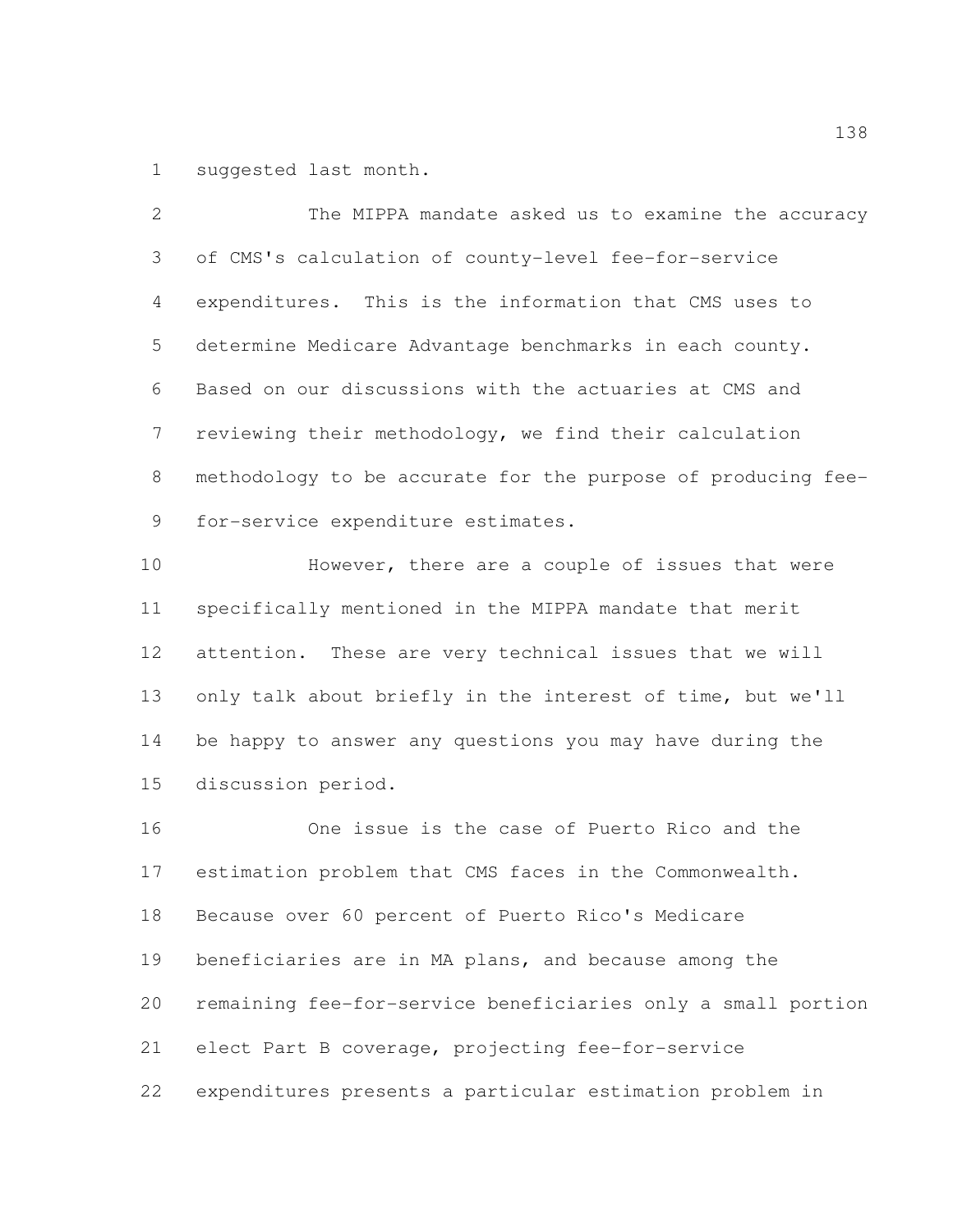Puerto Rico. Although we do not suggest a specific approach for CMS to use, the estimation of fee-for-service could be facilitated if MA plans in Puerto Rico provided encounter data and cost data to CMS to help with the estimation process.

 The other fee-for-service estimation issue is the effect of Medicare beneficiaries using Department of Veterans Affairs facilities. If Medicare beneficiaries use VA facilities to obtain care that could have been paid by Medicare, the associated utilization and expenditure information would not show up in the claims data used to calculate average fee-for-service costs, nor does CMS necessarily have full diagnosis information for these individuals.

 CMS has looked at VA data and is now looking at data on beneficiaries who use Department of Defense facilities. We believe that if CMS finds that the use of military facilities has a material effect on average Medicare expenditures, CMS should make an adjustment to fee- for-service expenditure estimates at the county level. The use of VA and DOD facilities is more likely to occur in areas where those facilities are located. Therefore, this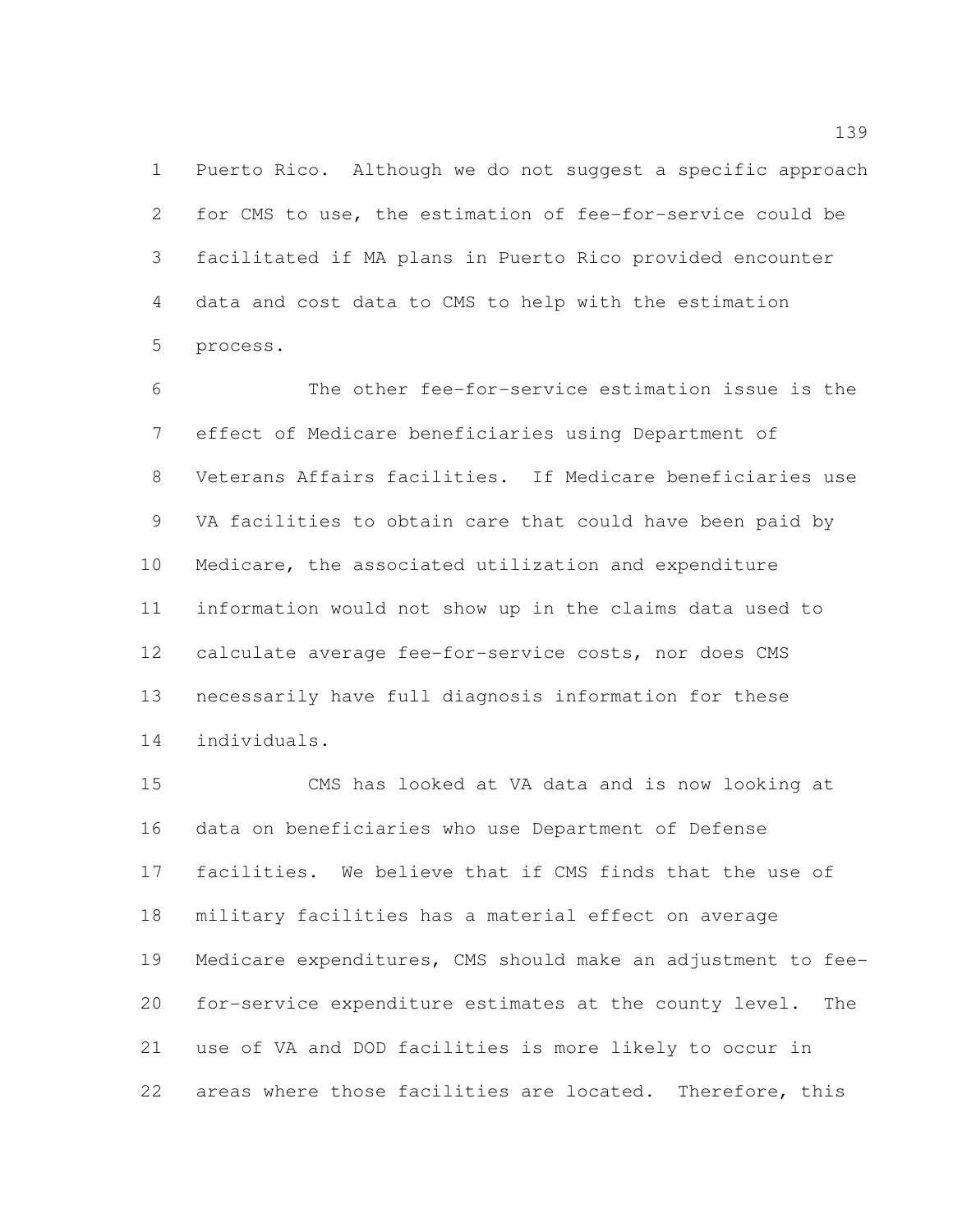is a very localized issue that needs to be looked at on a county-by-county basis.

 We would also mention, as we discussed in the mailing material, that an adjustment can go in either direction. That is, benchmarks can go up or down in a county depending on utilization rates and risk scores of the users of these facilities.

 Another fact to consider is that beneficiaries may continue to use VA and DOD facilities even if they enroll in MA. In its recently-published notice of MA rates --

11 [Laughter.]

 MR. ZARABOZO: See, I've lost my voice now. 13 [Laughter.]

 MR. ZARABOZO: CMS found that based on the VA data, county rate adjustments were not warranted for 2010. However, CMS will continue to look at this issue in the future.

18 A separate issue that we want to talk about in connection with the fee-for-service estimates is what is referred to as the ratchets, or the one-sided way in which county fee-for-service expenditure estimates determine a county's MA benchmark. Because of the operation of the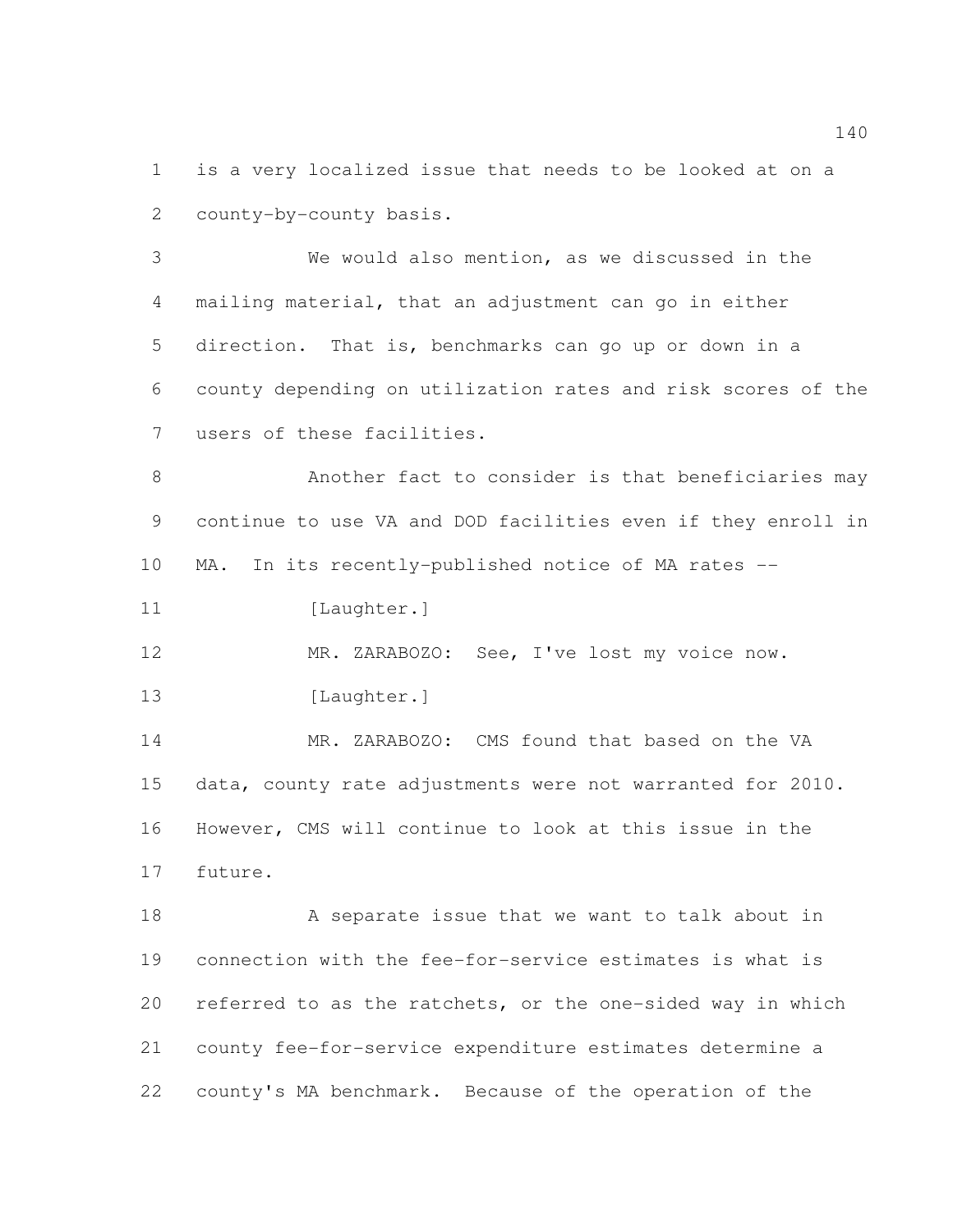provision of the law that determines when a county's fee- for-service rates become the county MA benchmark, in a ratchet situation, counties have only seen their benchmarks rise. Such counties do not have reductions in their benchmarks even if there has been a downward trend in the county's fee-for-service expenditure levels over the years.

7 The ratchet effect has been significant. As of 2009, over one-third of MA enrollees are in counties with this effect. The dollar impact of this feature of the payment system for 2009, that is the amount by which MA rates exceed fee-for-service due to the ratchet effect, is several billion dollars.

 We will now turn to Scott for the next part of the presentation. Scott will provide a follow-up to last month's discussion of alternative approaches for setting MA benchmarks.

 DR. HARRISON: I am going to now tidy up some of the discussion of the alternative benchmark setting approaches from last time.

 One way to set benchmarks would be to use the plans' bids. The theoretical argument for setting benchmarks through bids is that a competitive market would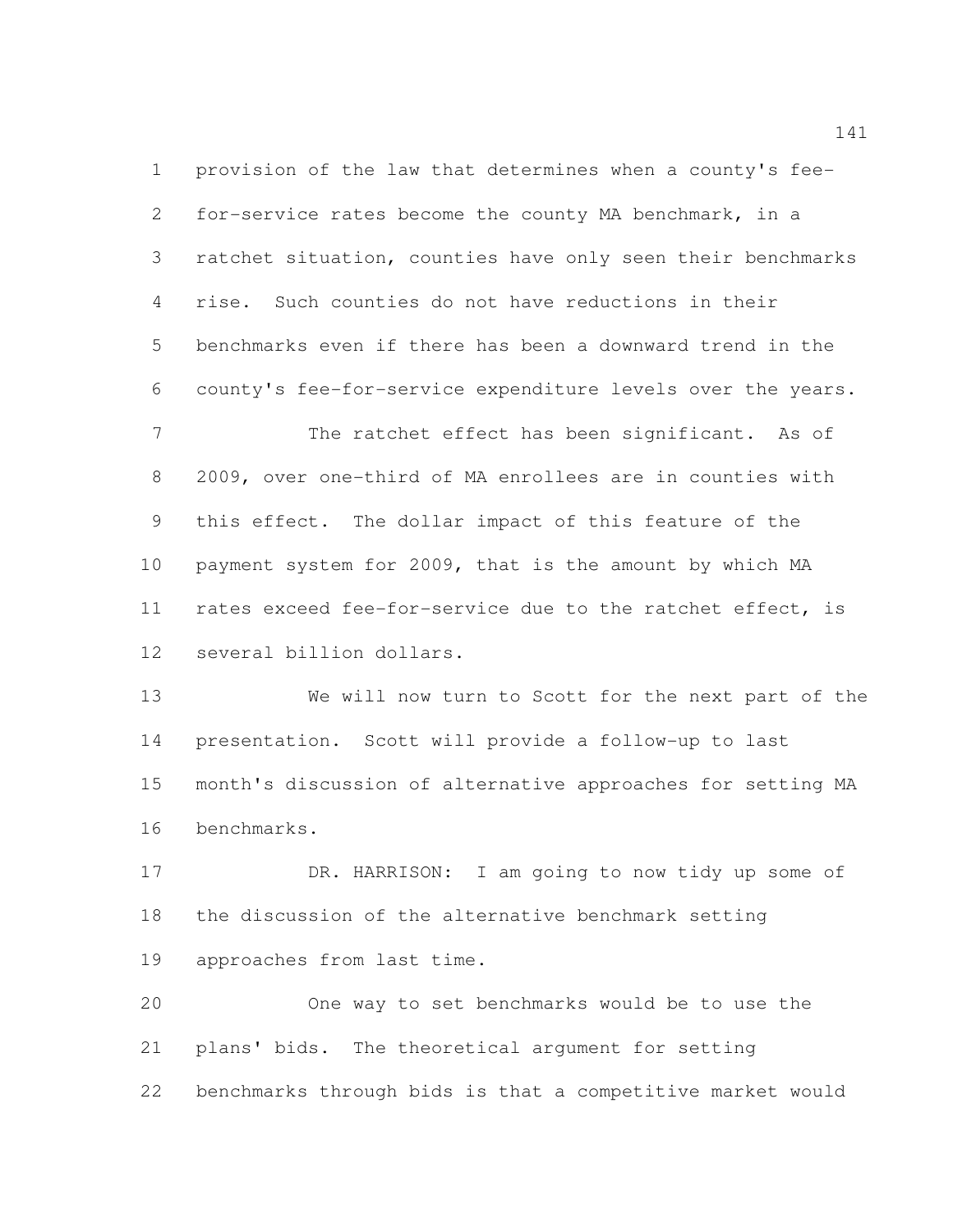provide the best local cost information and the plans' bids are as close as we can come to the cost of an efficient local provider.

 There are many possible ways that plan bids could be used to set benchmarks. Payment systems that use different methods could result in very different initial benchmarks and different behavioral responses from plan. Important design features would include, for example, which bid would set the benchmark, the lowest bid, the medium bid, the 75th percentile. Would there be an upper or lower limit on the benchmarks? Once the rules are set, how will plans respond to the new bidding rules and what strategies will they use to deal with competition?

 Regardless of the specific bidding option chosen, there is a practical problem for quantitative simulation of a competitive bidding option. Plans do not currently make county-level bids. They make one bid for an entire service area, which usually includes multiple counties.

 If bids determine benchmarks, plans would face pressure to vary their bidding by county across a service area and the current bidding data would not be a good proxy for the resulting bids. We believe that they would try to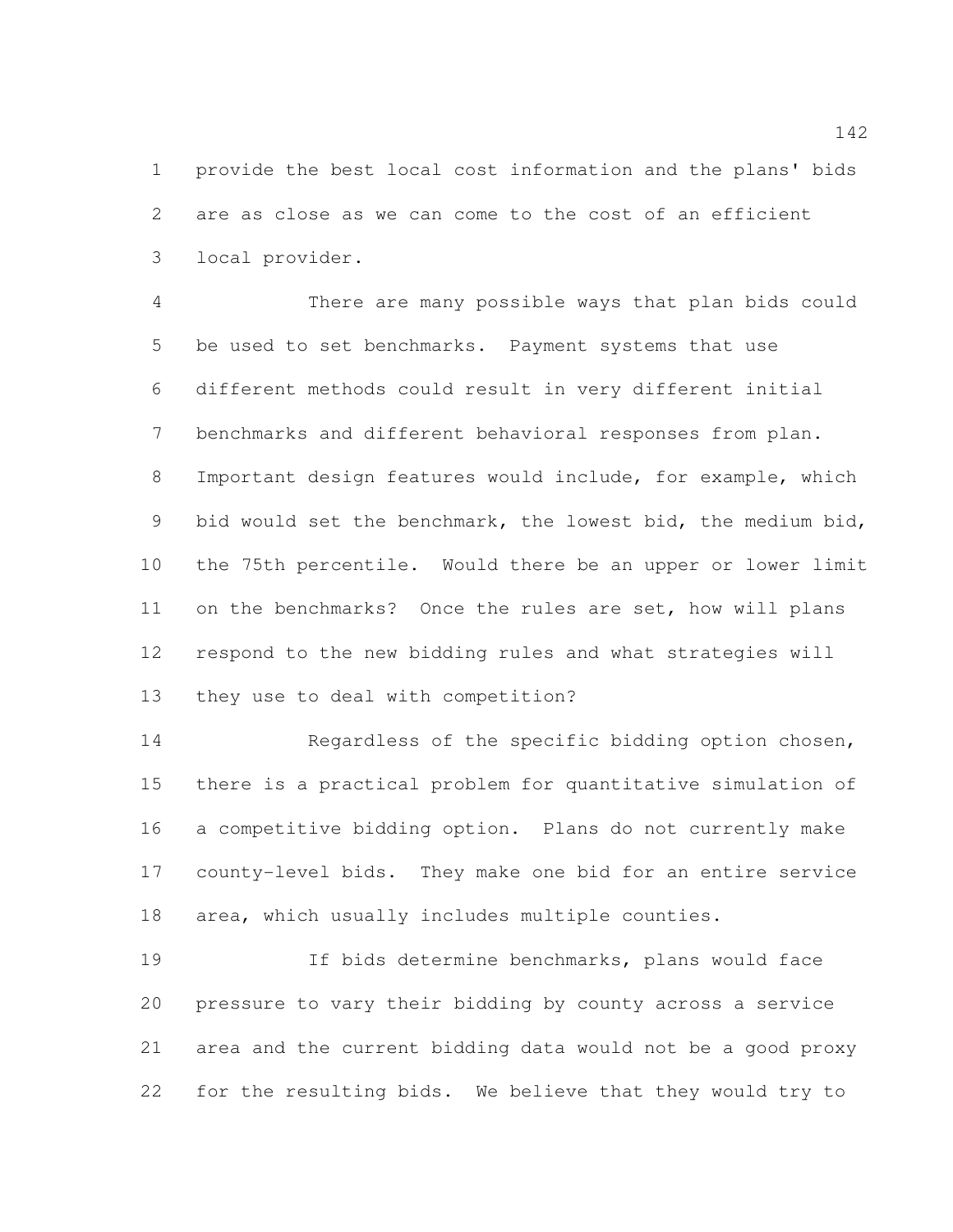manage risk by bidding separately for each county. For this technical reason, we do not present quantitative analysis of setting benchmarks using the plan bids.

 However, I do have a slide to let you know what the current bids look like, but don't get wedded to these exact numbers because they will change slightly in the report. The fee-for-service spending numbers along the bottom are not for counties, but are for plan-specific service areas. So we have five groups of plans with differing levels of fee-for-service spending in their service areas.

 The chart shows the distribution of the plan bids relative to fee-for-service spending for each of the five groups. The group of plans on the left have service areas where fee-for-service spending averages less than \$675 per month. The median bid of those plans was 1.13 times fee- for-service spending, or 13 percent above fee-for-service spending. We also show that the 25th percentile bid was 108 percent and the 75th percentile was 120 percent of fee-for-service.

 Now, as we move to the right, average fee-for-service spending in plan service areas increases. The ratio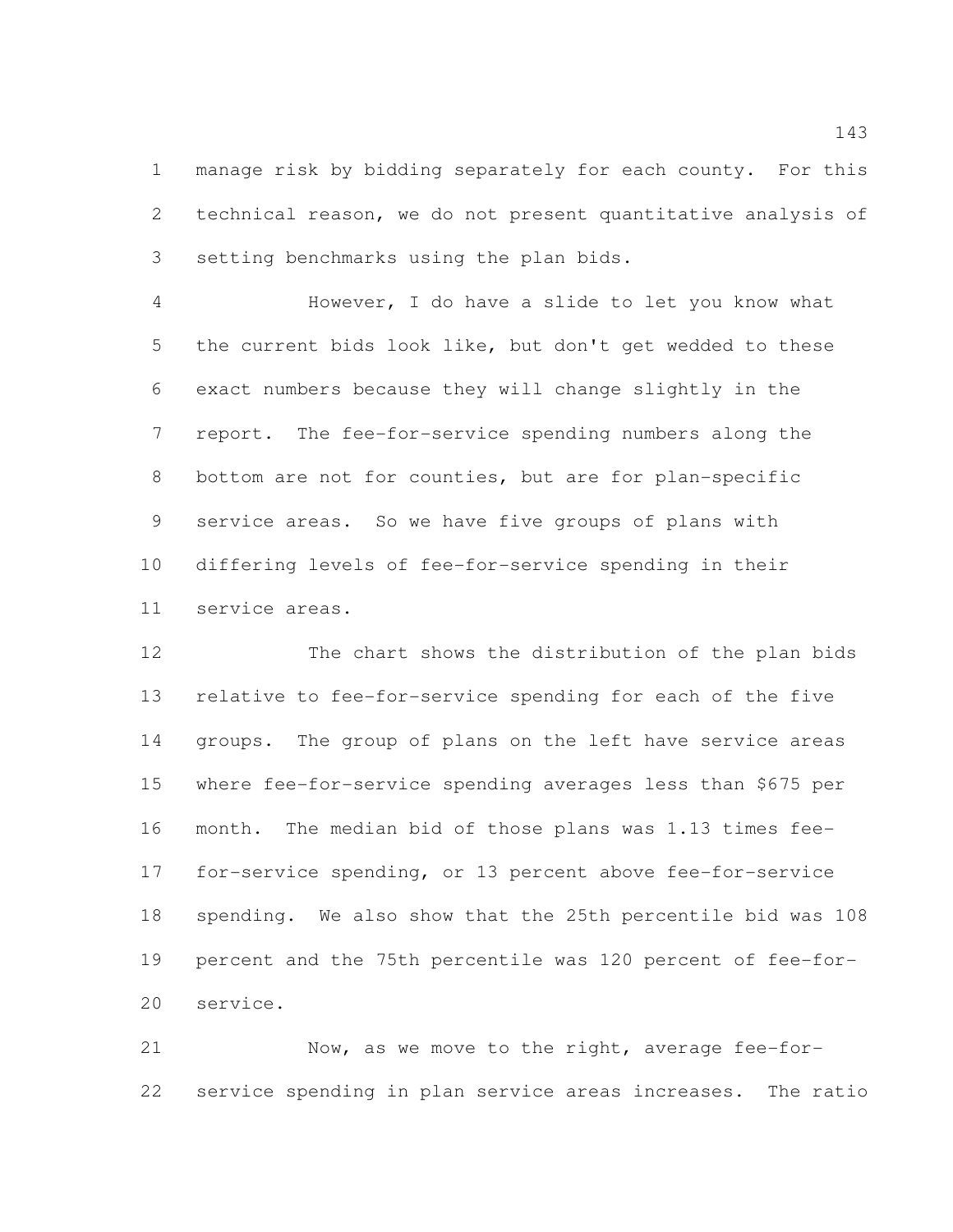of bids to fee-for-service spending declines. And the variation in bids relative to fee-for-service increases. At the high end, when the fee-for-service spending averages over \$900 per month, the median bid is 75 percent of fee- for-service spending. So if we used bids to set the benchmarks, we would likely have benchmarks well above fee- for-service in low-spending areas and benchmarks well above fee-for-service in high-spending areas.

 Now, before we leave this slide, I want to make sure that you know I am saying that the ratio of bids to fee-for-service are declining, not the bids themselves. On the left, the bids for areas under \$675 in fee-for-service spending averages under \$700, while the group on the right 14 have average bids approaching \$900. So the bids themselves, which are not displayed on the slide, do increase as fee-for-service spending increases.

 Remember last time we examined four different administrative benchmark setting options. This slide summarizes the simulation of those options. The first option would set each payment area's benchmark equal to 100 percent of local fee-for-service spending. The second option is a hybrid, with a floor of \$618, a ceiling of \$926,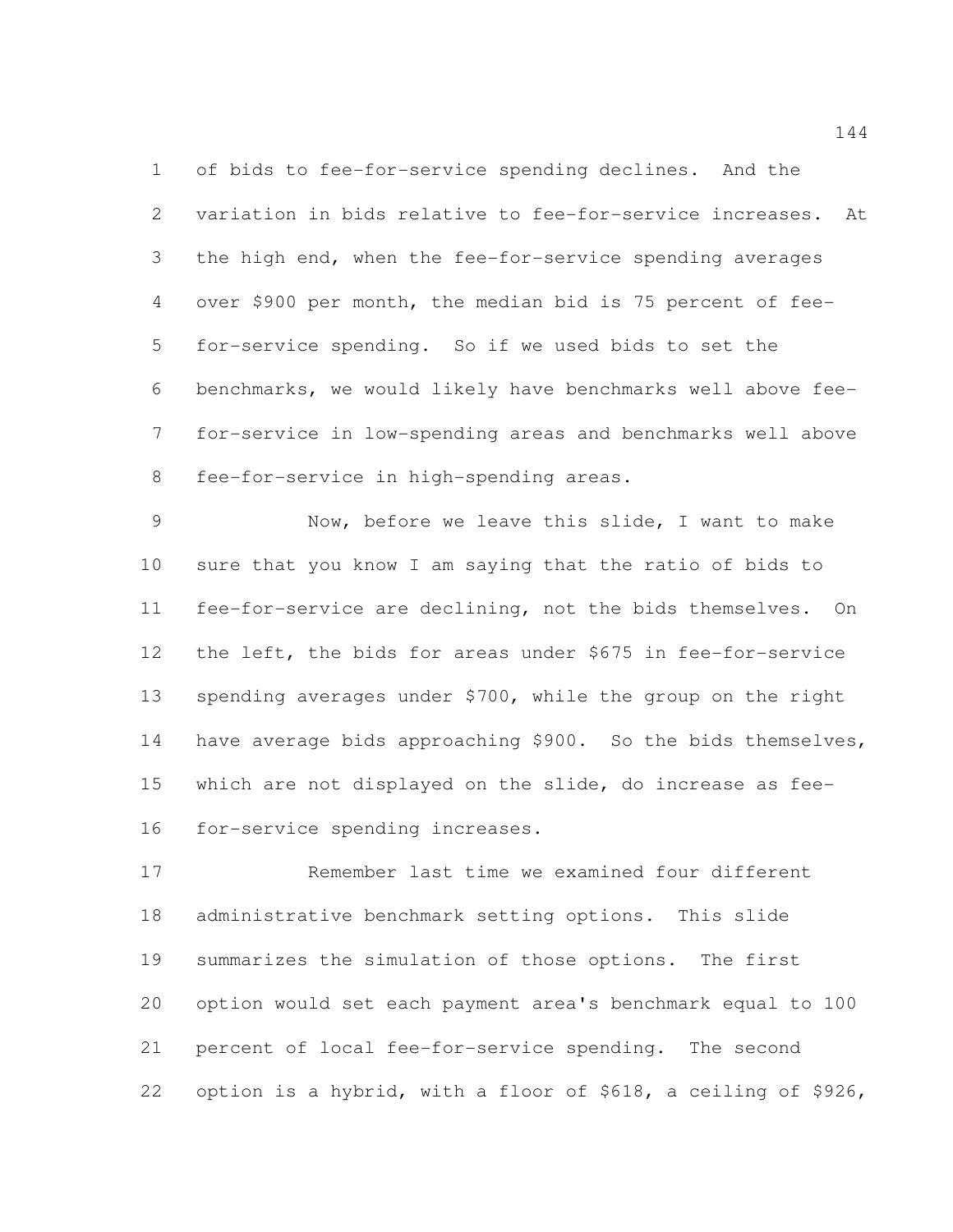and is equal to local fee-for-service in between the floor and the ceiling. The third option is a 75/25 local/national blend that was designed to approximate plan costs. And the last option is an input price-adjusted blend that was also designed to approximate plan costs while removing variation in the benchmarks resulting from variation in the local volume of services in fee-for-service Medicare.

 All these options are financially neutral to fee- for-service Medicare, meaning in the first year, they are equivalent to the option that CBO has scored as saving about \$150 billion over ten years. But CBO only scored the 100 percent local fee-for-service option, and although all of these options do start out financially neutral, plan bidding behavior and beneficiary enrollment choices could result in differences between these options over the long run. However, for now, we can only simulate results based on current bidding behavior.

18 Now, in the first two columns here, you see the range of benchmarks that would be produced by the different options. The largest range would be for the 100 percent local fee-for-service option, where the county benchmarks would range from \$453 to \$1,285 per month. The input price-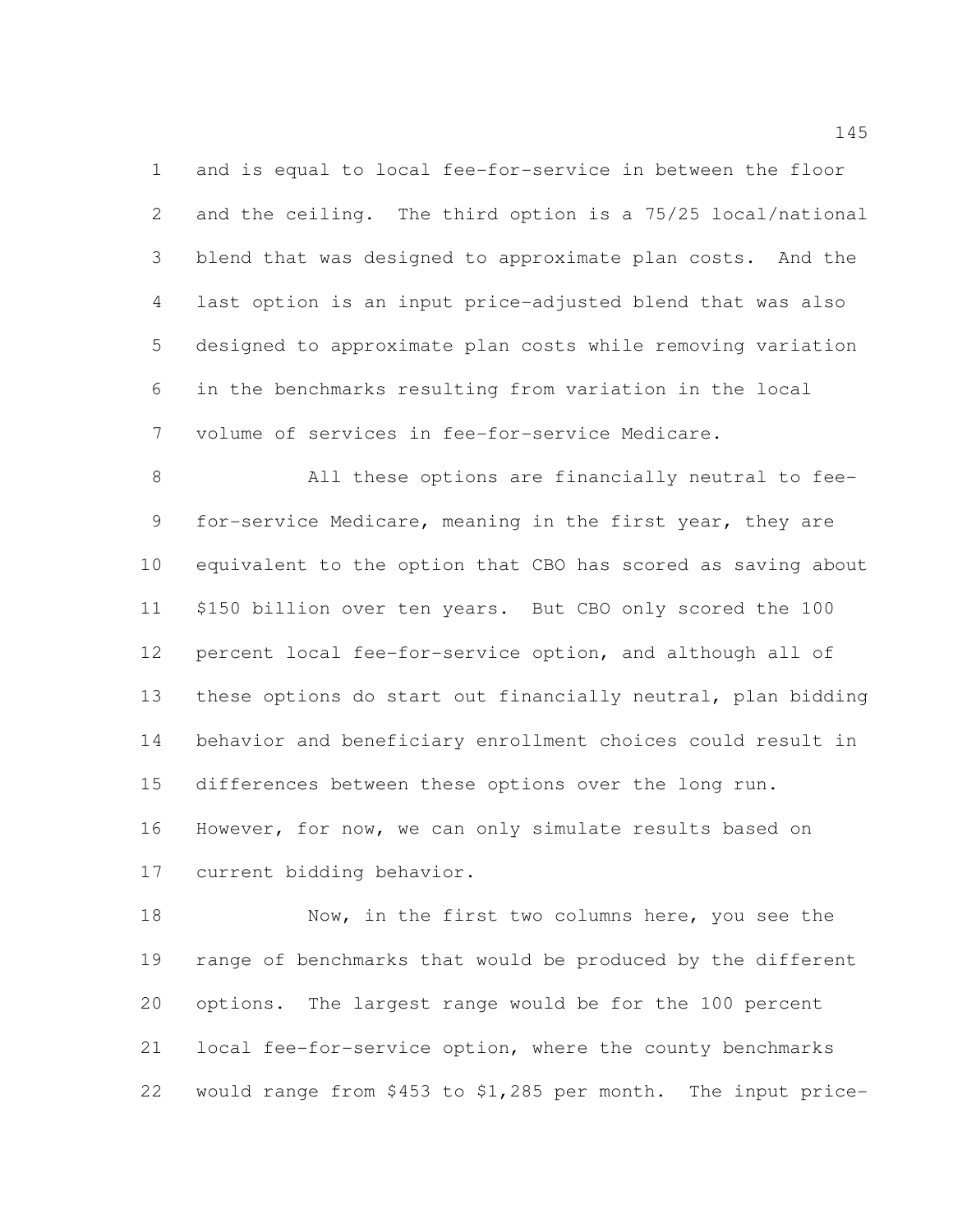adjusted blend has the narrowest range, along with the hybrid.

 In the next two columns, we look at the range of benchmarks relative to local fee-for-service spending. Under the local fee-for-service option, each county, by definition, would have its benchmark equal to local fee-for- service. By contrast, the price-adjusted blend would have benchmarks in some counties either well above or well below local fee-for-service spending. One county would have a benchmark set at 54 percent of its fee-for-service spending and another county would have a benchmark set at 156 percent of local fee-for-service spending.

 Moving over a column, the price-adjusted blend resulted in the highest availability in our simulations, probably because it did the best job of recognizing plan costs. And finally, the local fee-for-service option allowed for the highest average level of extra benefits because it would maintain the benchmarks in the high fee- for-service counties, which also tend to have plans providing the highest levels of extra benefits.

 On this slide, the first column represents the simulation availability results from last time. Some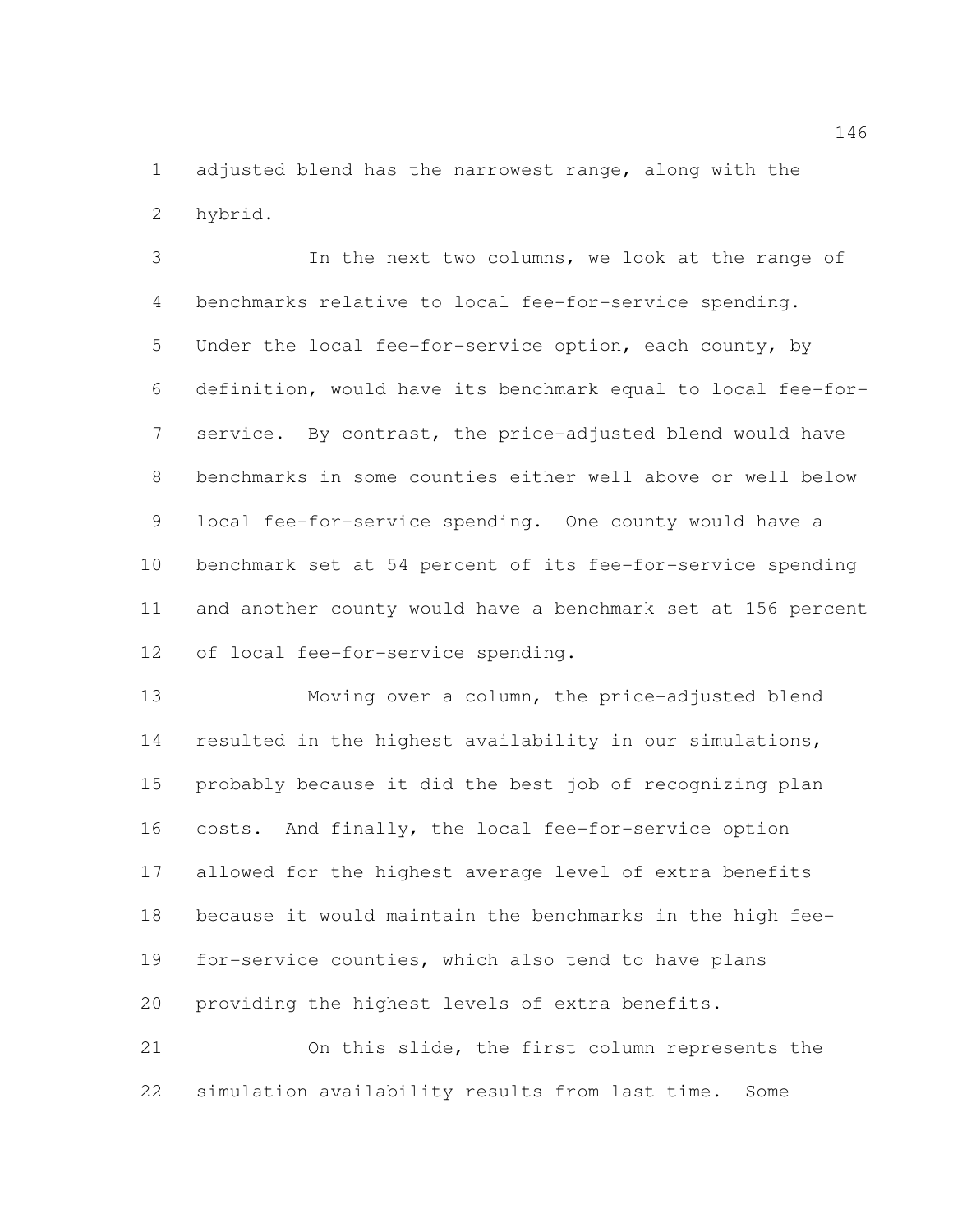Commissioners were interested in seeing these results using slightly different assumptions or metrics and I have included those tables in your mailing materials and I will briefly summarize them here.

 Remember, the simulations measure plan availability by whether the current plan bids are above or below the simulated new benchmarks. We assume that plans that bid below the simulated benchmarks would continue to do so and therefore be available, although the extra benefits they offer would probably be reduced. This is a conservative assumption in that plans might bid lower than they currently do in order to attract or retain market share.

 Nancy asked us to examine the likely effects of benchmark changes by simulating plan availability for current MA enrollees. Although plans may be available in all areas, enrollment penetration varies, and if plans left low-penetration areas, proportionately fewer MA enrollees 19 than Medicare beneficiaries would be affected, and indeed, we find that plan availability would be higher under all options if it were measured for current MA enrollees rather than for all Medicare beneficiaries. For example,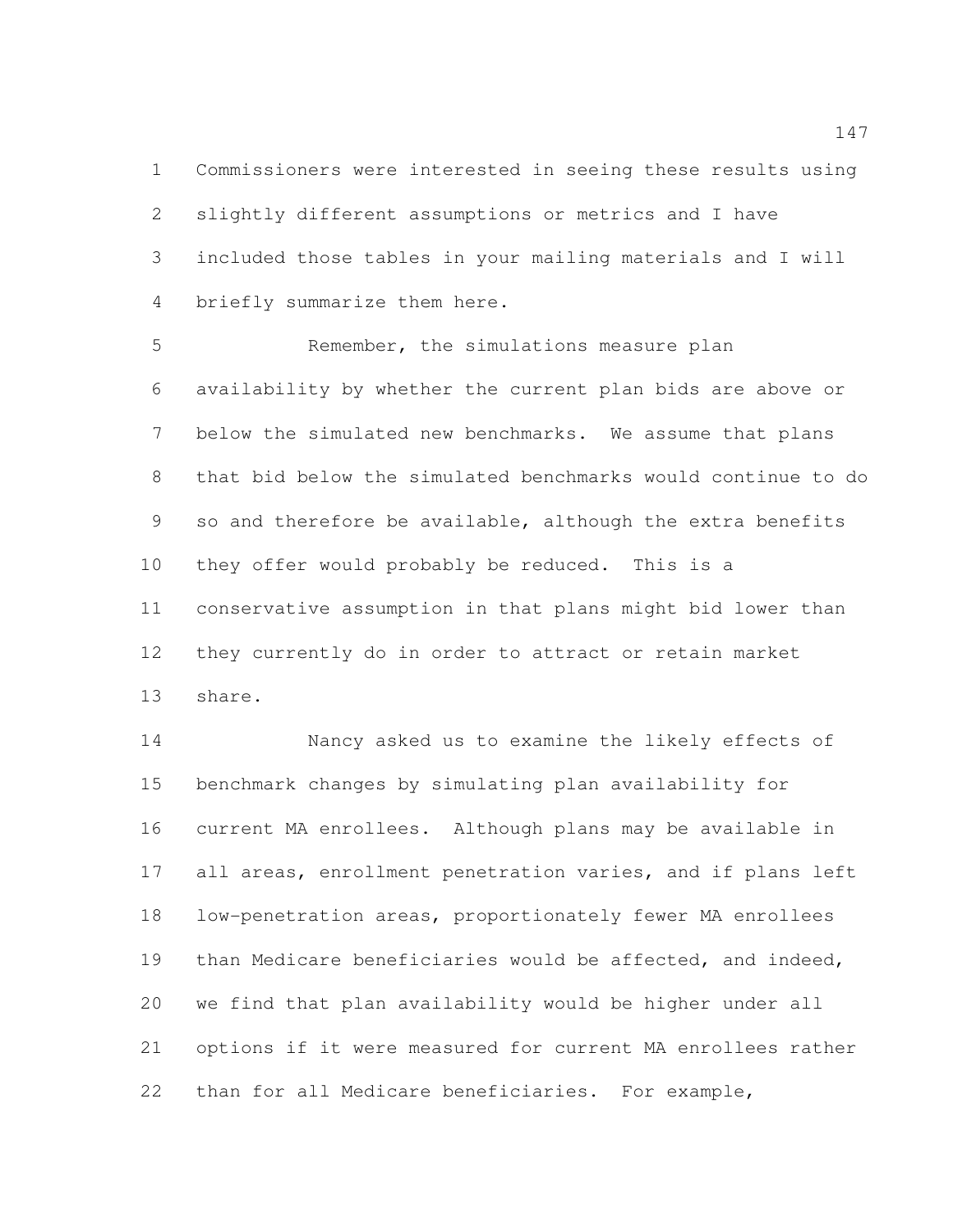availability would reach 98 percent of all MA enrollees under the price-adjusted blend compared with 94 percent of all beneficiaries.

 And Glenn in particular was interested in seeing how our larger payment areas might affect availability, so we simulated overall plan availability using the MSA HSA definition of payment areas. We assumed that if a plan served more than 50 percent of the Medicare beneficiaries in the area, the plan would serve the entire payment area. 10 Otherwise, they would not serve any of that payment area. The findings show the same patterns as the simulations using county-level payment areas, but the availability numbers are all a point or two lower.

 And John noted that our simulations assumed the 2009 bidding rules, but MIPPA requires that private fee-for- service plans have provider networks where two other network plans are available starting in 2011. CMS recently published a list of counties where private fee-for-service plans would need a network in 2011. To address this impending change, we simulated plan availability assuming that private fee-for-service plans would not be available in the listed counties. Under this assumption, plan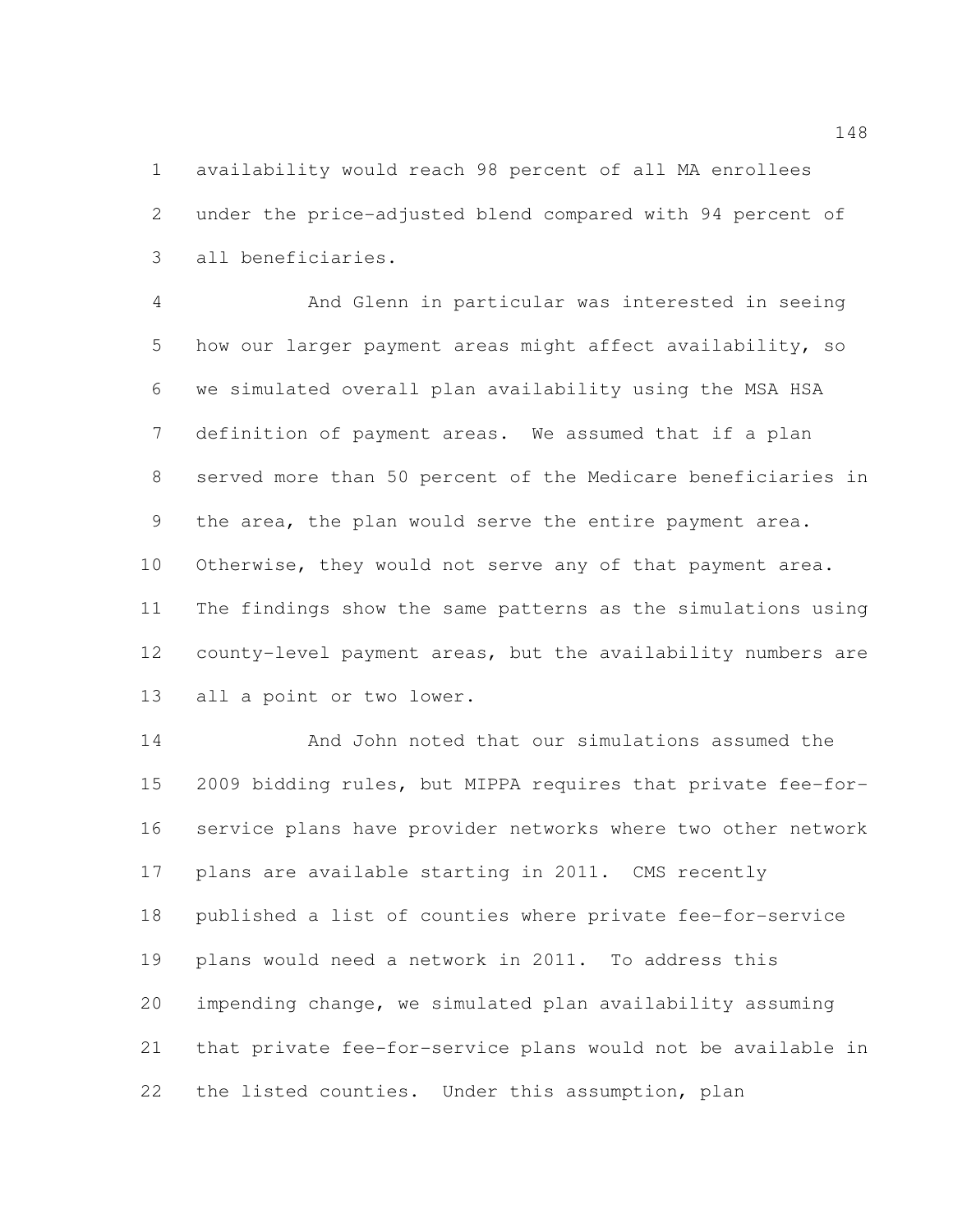availability would drop under the base case and all options when the 2011 private fee-for-service rules are included. The general pattern among the options remains the same as under the 2009 rules except that the two blends are more comparable. Both blends are simulated to result in plans being available to 85 percent of beneficiaries.

 And now I am going to turn it over to David to deal with the remaining topics.

MR. GLASS: Thank you, Scott.

 Last month, there was a concern that extra benefits were likely to differ across geographic areas in many of the options. So this month, we introduce a modification that will help balance extra benefits across geographic areas.

 First, we must recognize that the use of services in Medicare fee-for-service is high in some areas and low in others. On the one hand, in some low-use areas, fee-for- service may be a relatively efficient plan. On the other hand, high-use areas offer more opportunities for MA plans to manage volume. Plans could be selective in their network of providers or otherwise manage care.

Under current policy, Medicare retains 25 percent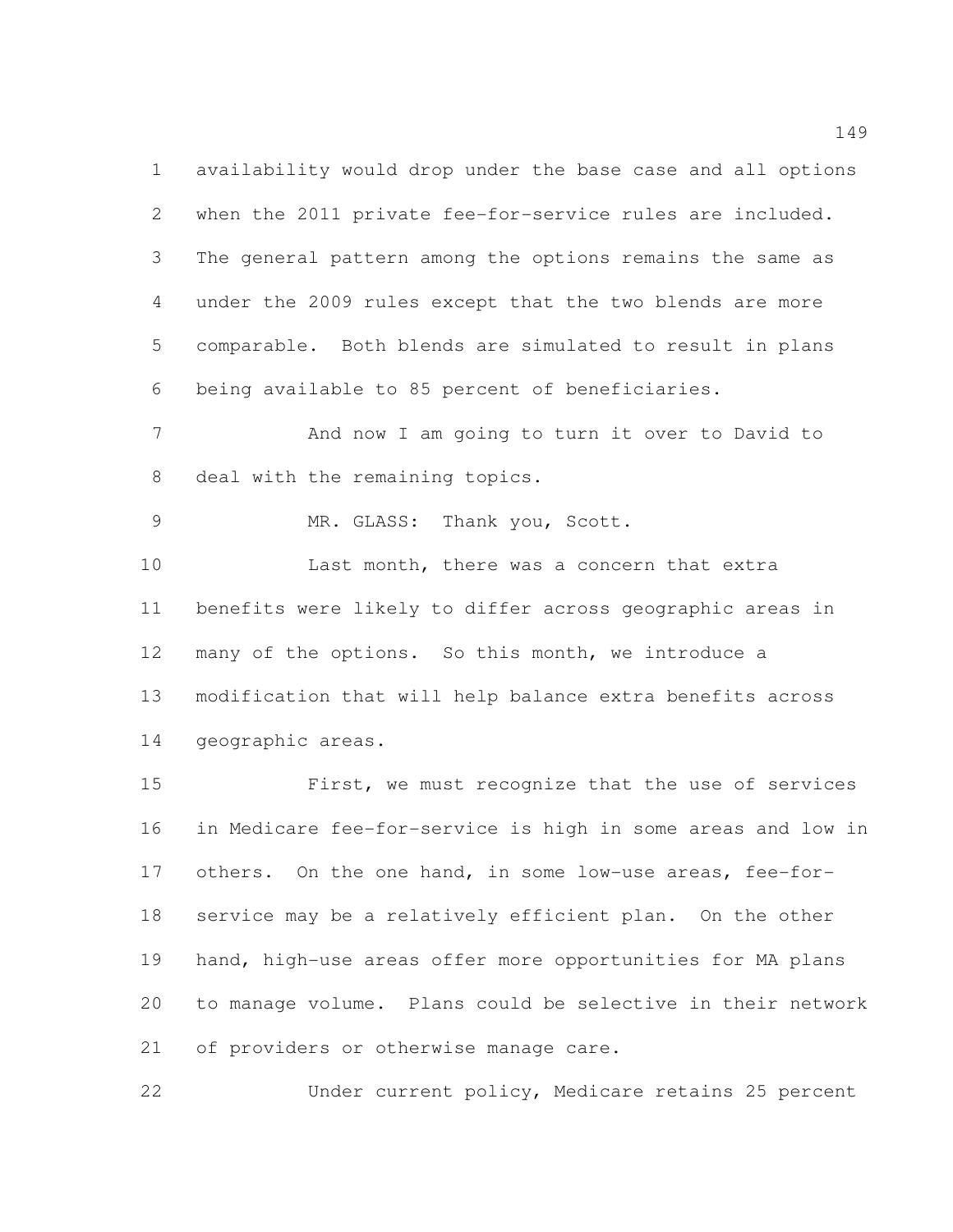of the difference between the benchmark and the bids in all areas. The remaining 75 percent is called the rebate and funds extra benefits. In this modification, Medicare could differentiate its share of the difference between benchmarks and bids, retaining more in high-use areas and less in low-use areas.

 For example, let's look at a high-use area that's in the first column there and the low-use area, which is in the second column. The top section is the situation under current policy, and the numbers here are just illustrative. They are not pushing a particular policy decision. In the example, looking at column one, bids are 70 percent of the benchmark in the high-use area. The difference between the 14 bid and the benchmark is thus 30 percent, and extra benefits, which are 75 percent of the difference, it ends up being 22.5 percent. So in this line, Medicare is retaining 25 percent of the difference. In the lower-use area, the bid is 90 percent and the extra benefits turn out to be 7.5 percent. So those are much less than in the high-use area. Under the new policy, Medicare retains 60 percent of the difference in the high-use area and the extra benefits become 12 percent. In the low-use area, Medicare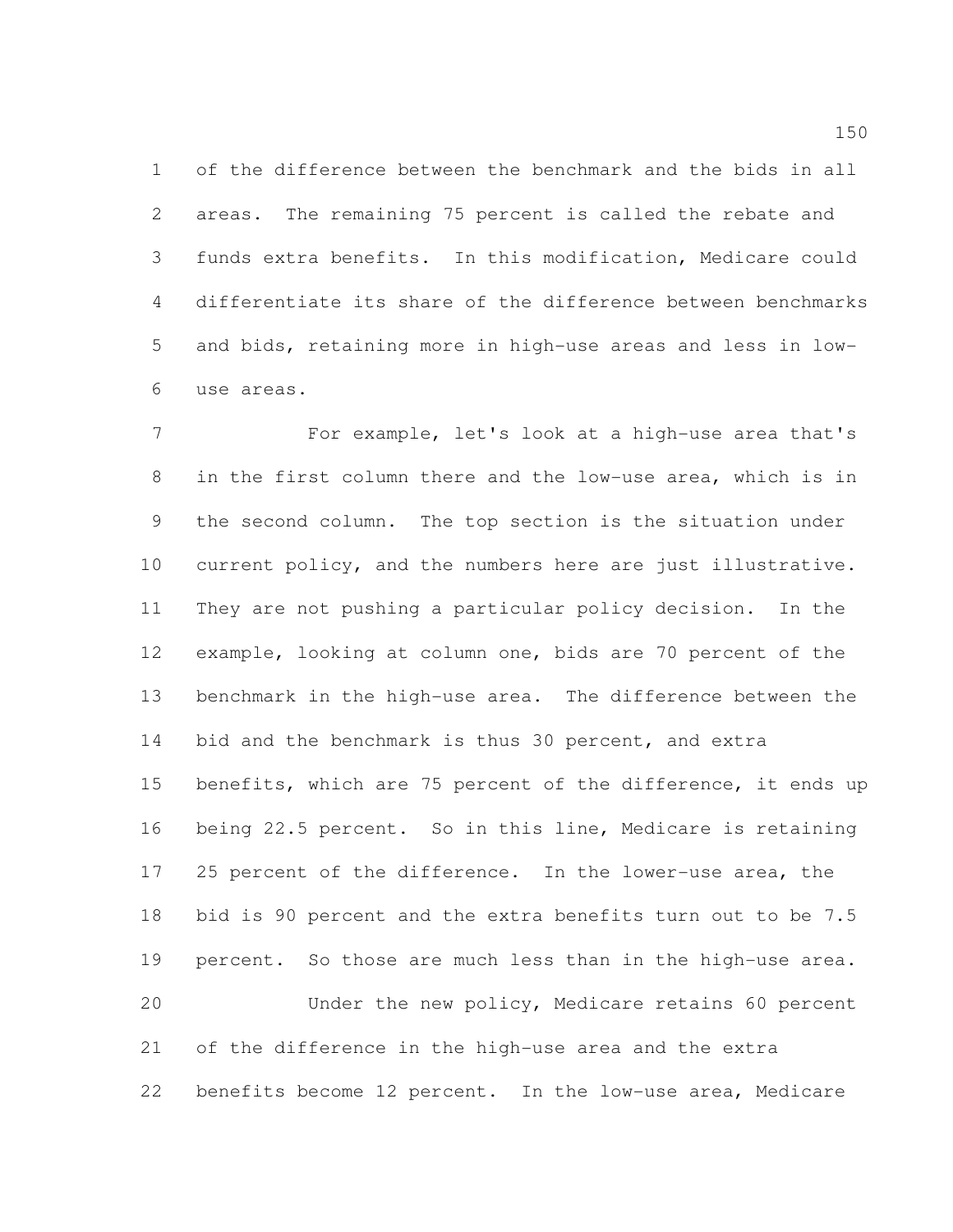retains none of the difference and the extra benefits are 10 percent. The difference is now much less between the two areas and extra benefits would be more balanced.

 In both cases, there would be a substantial amount of extra benefits to attract beneficiaries to the plans, and Medicare could set the sharing function each year to preserve budget neutrality.

 DR. MARK MILLER: Can I just say one thing here quickly for the Commission and for the public. This report is a series of ideas. The Hill has asked us to give them different ideas, and I just want to be clear. This is a different way to kind of go at it instead of through the benchmarks, a different way to kind of equalize benefits through what the government retains. We are not proposing this as a change, just another idea to put in the report.

16 MR. HACKBARTH: Just on that point, so you see this as an alternative to the benchmarks, changing the benchmarks, or in addition to --

 MR. GLASS: No. This would be in addition to setting the benchmarks, and it would work under any of the options. If you think about the 100 percent of fee-for-service option, you could see how this would kind of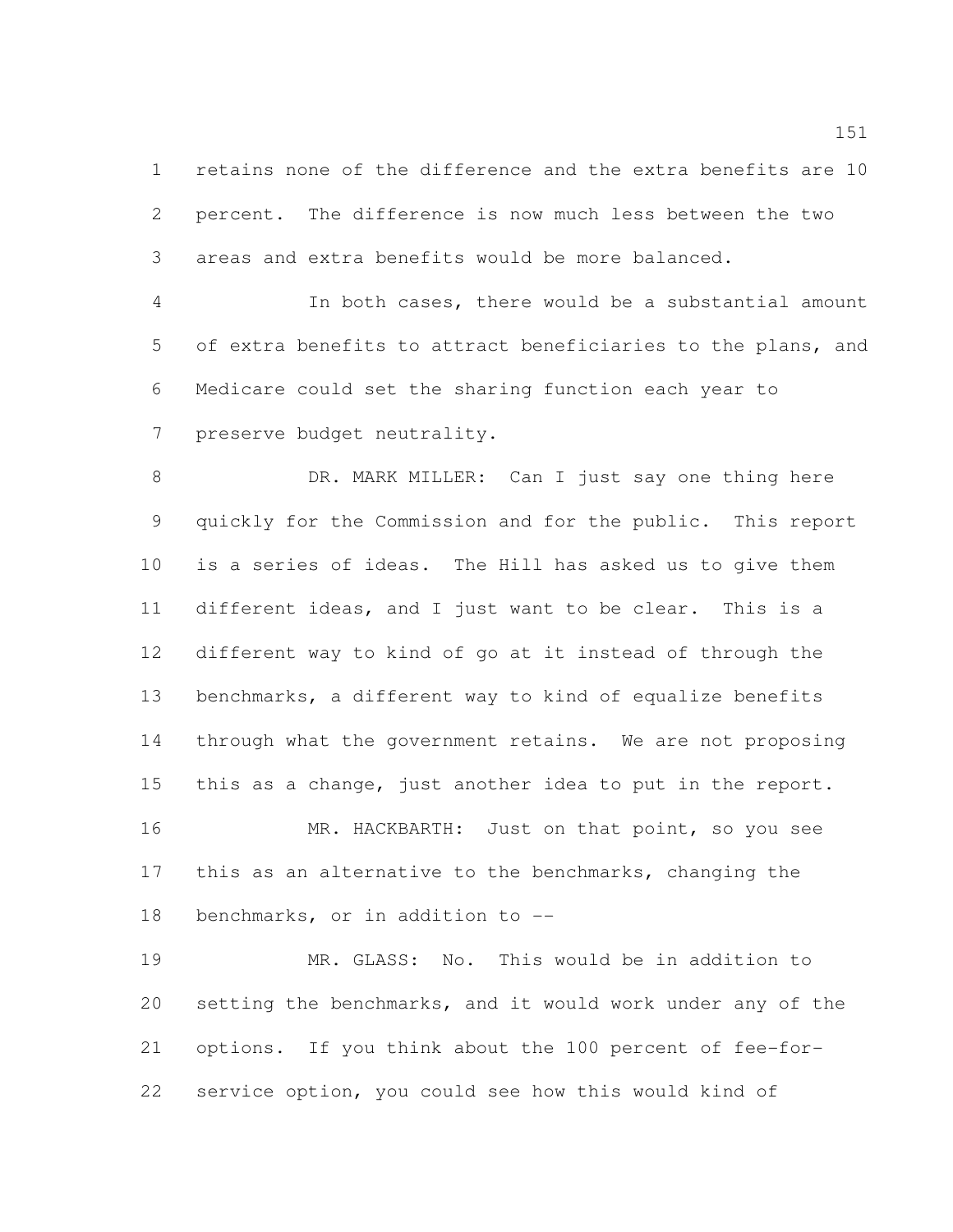balance. In the 100 percent fee-for-service options in very high-use areas, fee-for-service is quite high and what this would do would be the calculation of the extra benefits would be changed. So you'd use the benchmark, the 100 percent fee-for-service to set the benchmark, but then when you came to how much of that difference goes -- remains with 7 the plans and how much --

 MR. HACKBARTH: Let me restate my question. You began by saying that this was an approach to address perceived regional inequity in additional benefits. Some of the alternatives that we're looking at for benchmarks, changing the benchmarks, are also aimed at addressing that same issue. So one approach would be to adopt 100 percent of fee-for-service, local fee-for-service, as a way of setting the benchmarks and then use this tool to address perceived regional inequity --

17 MR. GLASS: Right.

18 MR. HACKBARTH: -- as opposed to combining this approach with benchmark setting policy also designed to address regional inequity. I wasn't sure which way you saw it being used.

MR. GLASS: Yes. I mean, this most naturally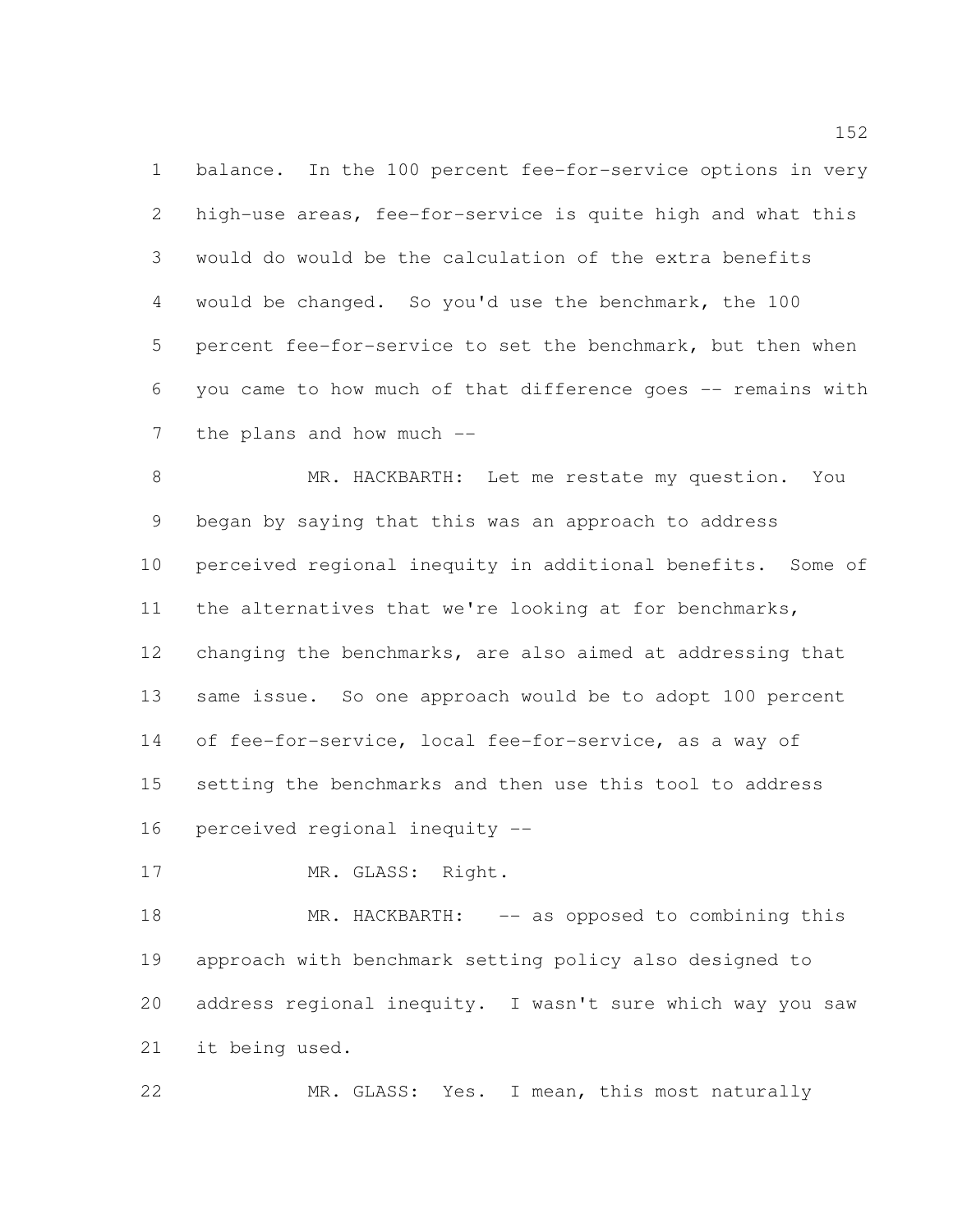would go with the 100 percent fee-for-service option.

| $\mathbf{2}$    | MR. HACKBARTH: Yes.                                          |
|-----------------|--------------------------------------------------------------|
| 3               | MR. GLASS:<br>I think that's the most -- that's the          |
| 4               | clearest example.                                            |
| 5               | So last month, you discussed the transition                  |
| 6               | strategy, and briefly, whenever we've recommended setting    |
| $7\phantom{.0}$ | benchmarks at the 100 percent of fee-for-service, we've      |
| 8               | acknowledged that there should be a transition to the new    |
| 9               | benchmarks to limit disruption to beneficiaries. So under a  |
| 10              | transition, the new benchmark could be phased in over        |
| 11              | several years.                                               |
| 12              | Because the Commission is especially concerned               |
| 13              | about retaining high-quality plans, a key point of the       |
| 14              | transition should be to limit the loss of any high-quality   |
| 15              | plans. During the transition, extra payments could be made   |
| 16              | to plans that have demonstrated good performance on quality  |
| 17              | indicators. As benchmarks are lowered to attain financial    |
| 18              | neutrality, high-quality plans' payments would not decrease  |
| 19              | as fast and low-quality plans would either improve or likely |

exit the program as their payments decreased.

 Of course, the transition would lower savings for a few years. CBO's estimated ten-year savings are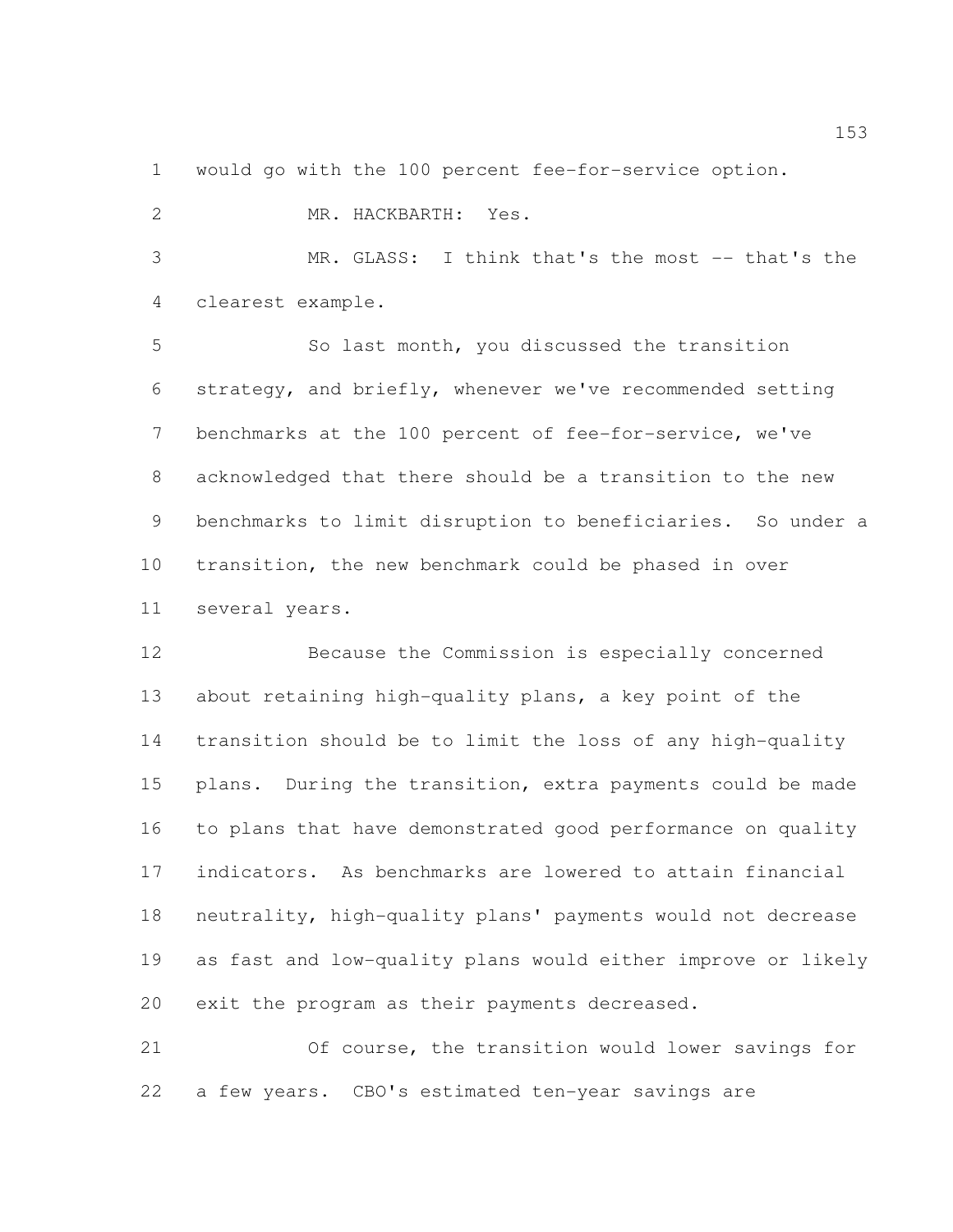predicated on full implementation of the 100 percent benchmarks in 2011. If full implementation were delayed,

savings during the transition would be somewhat lower.

 You also asked us last month to discuss the goals of the program in the report, so I will summarize that discussion here. The original goals of the program were to import care coordination and other innovations into Medicare through private plans. Plans could do things that fee-for- service Medicare could not, such as limit their networks and manage care. Payments were set to 95 percent of fee-for- service so Medicare would save money. Over time, as people became concerned over some areas having private plans and more extra benefits than other areas, the goals shifted, and they shifted to private plans in all areas, including areas where private plans had not been financially viable, and extra benefits through private plans to all beneficiaries.

 The result is the MA program of today and our familiar litany of concerns. The Commission is concerned that payments under the current MA payment system were too high. They are well above the cost of caring for similar beneficiaries in Medicare fee-for-service. Medicare is subsidizing the participation of inefficient plans that are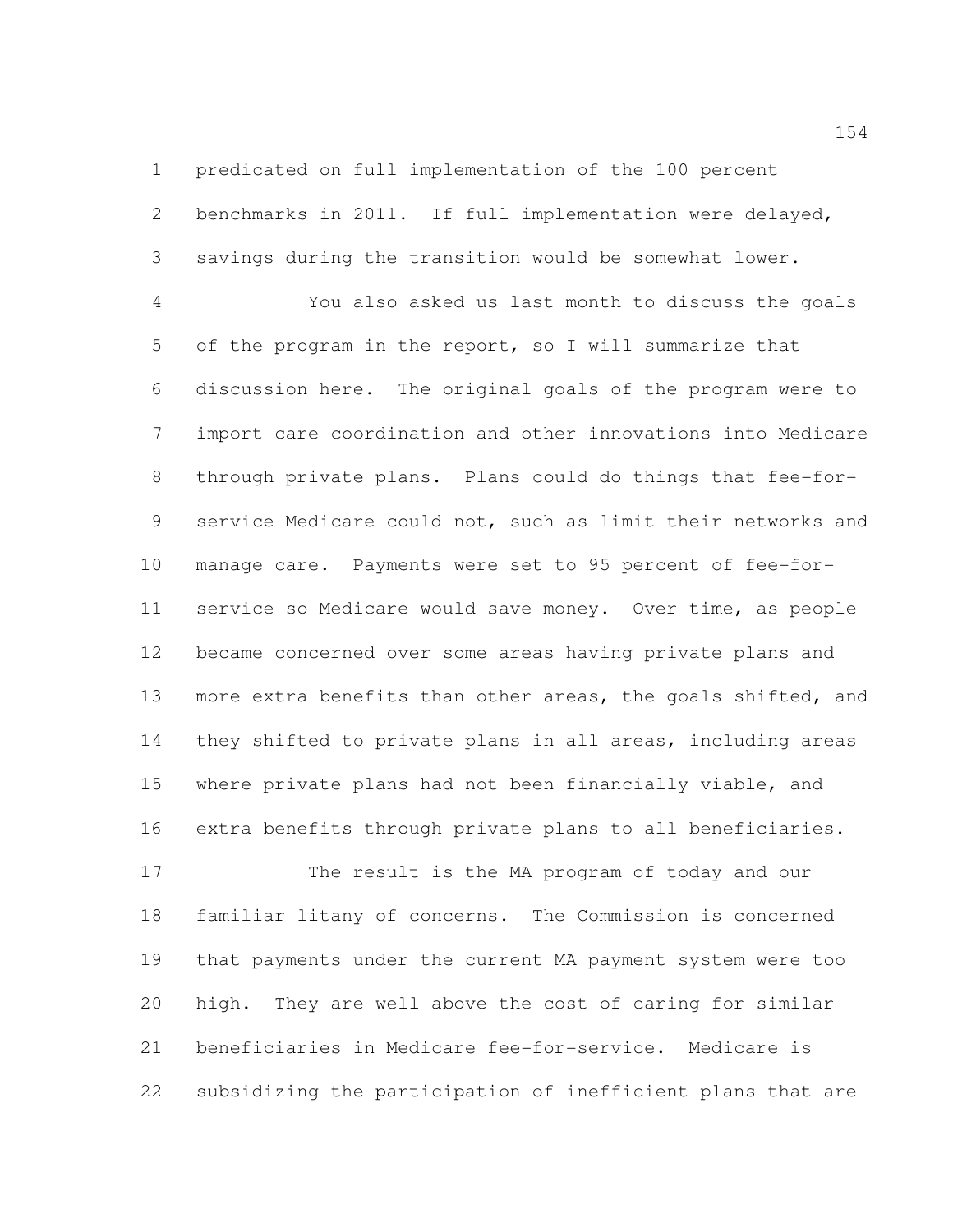not designed to coordinate care and improve quality and may just mimic fee-for-service Medicare at a higher cost. These extra costs mean all beneficiaries, whether or not they enroll in MA, pay higher premiums. Higher costs also increase the burden on taxpayers and are expected to make the Trust Fund insolvent 18 months earlier. Even though some beneficiaries get extra benefits from MA plans, Medicare is heavily subsidizing those extra benefits, as much as \$3.26 for each dollar of extra benefits in private fee-for-service plans. Finally, despite high payments, high-quality plans are available to only 50 percent of beneficiaries and only 31 percent in rural areas.

 To wrap up, we're on schedule to report to the Congress in June. This is our final presentation on this report. I want to invite your comments and discussion. Does the proposed modification to balance extra benefits make sense to you? Are there other approaches you would like us to consider, such as differentiating Part B premiums or taking bidding more into account in some areas than others? Do you have any additional feedback on the transition policy? Did our discussion of goals for the program reflect your views? And are there any other issues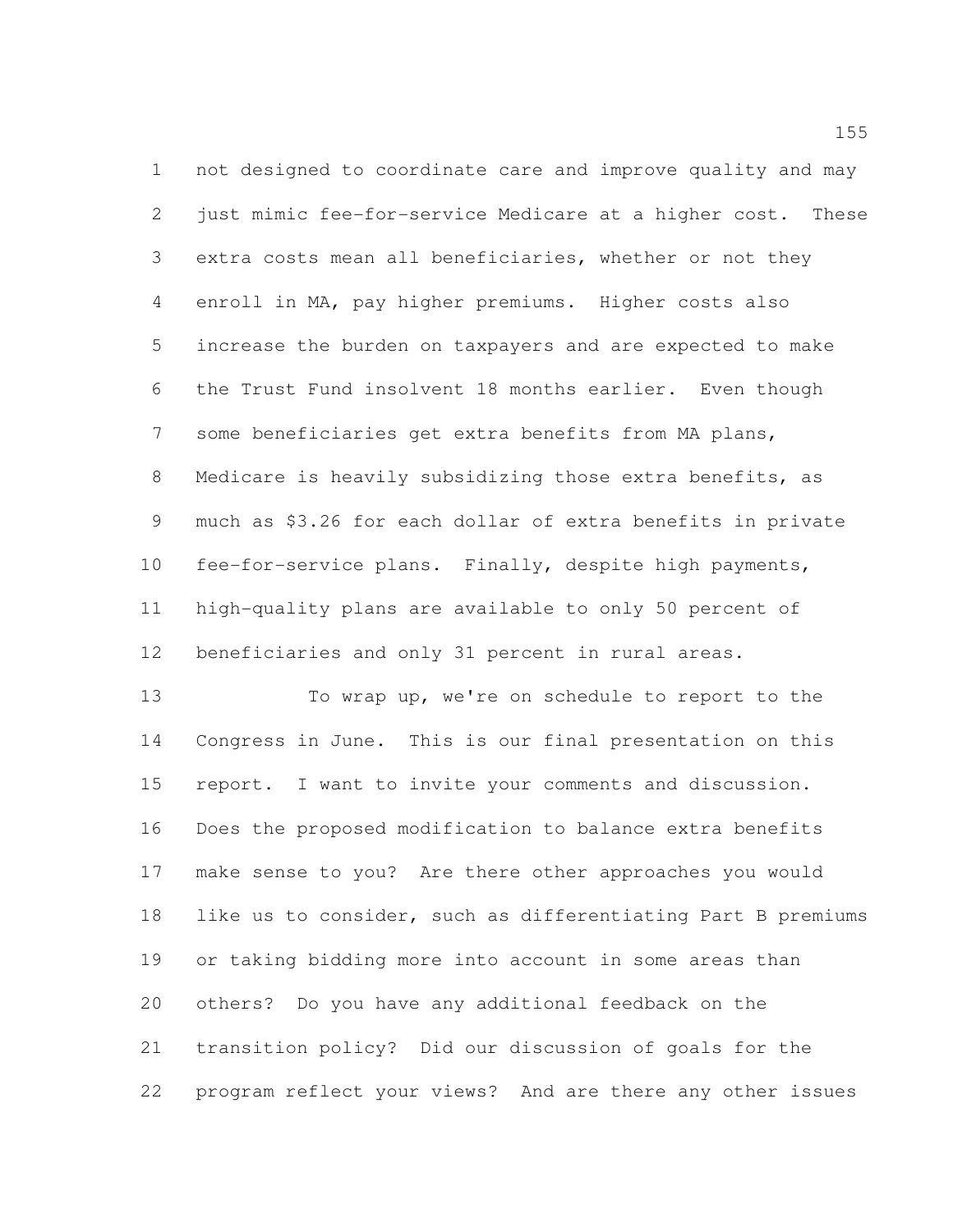of concern that you want us to address?

 MR. HACKBARTH: Thank you. Could I ask a clarifying question? Could you explain to me how we arrive at the 75/25 national/local? DR. HARRISON: You mean why we picked the 75/25? MR. HACKBARTH: Yes, right. I've read through that passage a couple of times and I couldn't quite get it. DR. HARRISON: We ran our regression to see how the bids varied with fee-for-service costs and we got that plan bids rose, on average, 75 cents for every dollar rise in local fee-for-service costs. 12 MR. HACKBARTH: Okay. 13 DR. HARRISON: So in a sense, you're adding -- the national part is really just a constant. You're adding a 15 block of dollars and then -- at the beginning, and then 75 percent. 17 MR. HACKBARTH: I'll think about that some more. Let me see hands for round one clarifying questions. I have Nancy and then Mike and John. DR. KANE: I have two questions. One is on Slide 9. Just explain to me sort of the timing of the way this would work, because my understanding is that a lot of the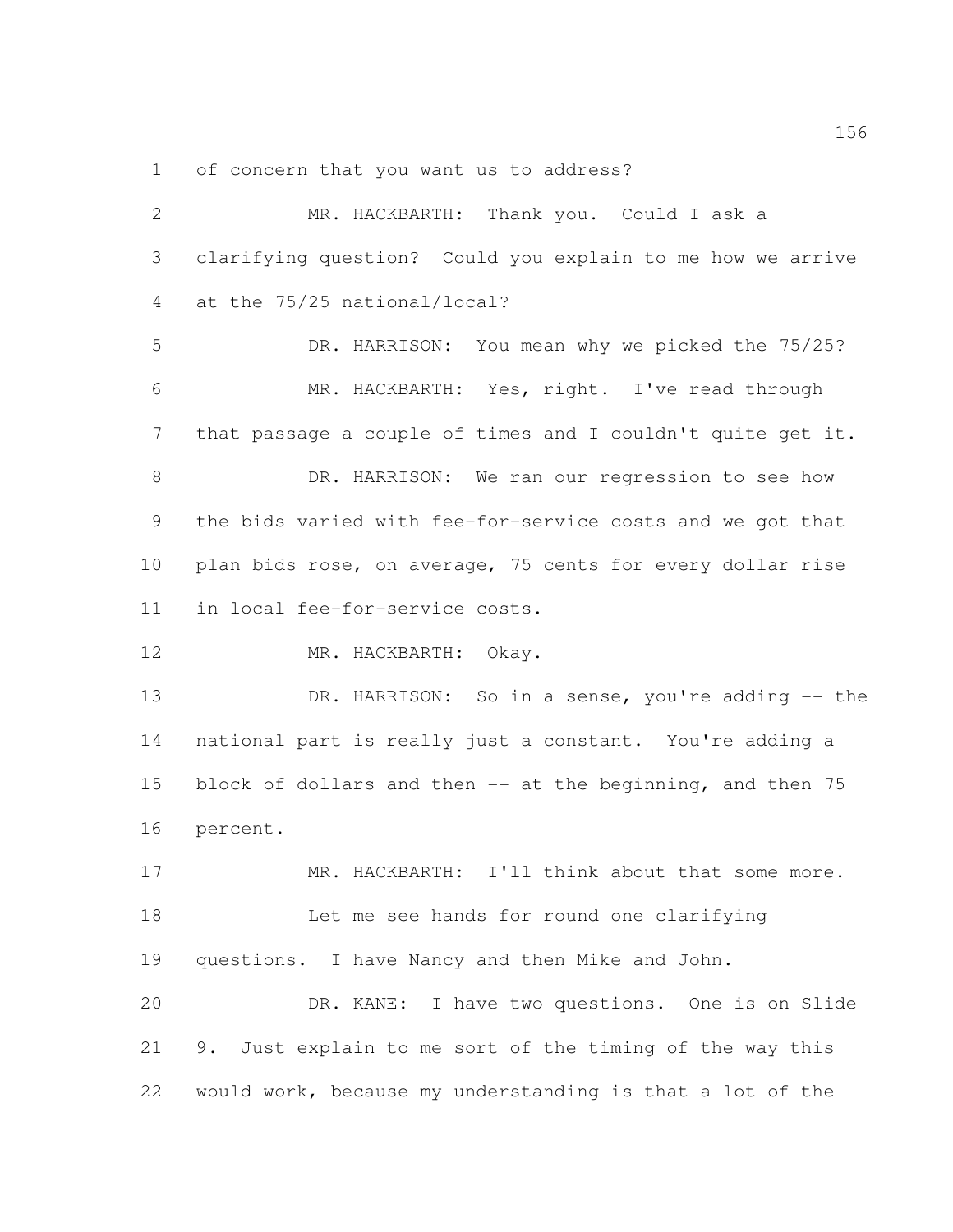decision making on the part of the beneficiary relates to how those extra benefits appear to them, and so how would this sort of play itself out in the beneficiaries choosing plans? How often would those -- how would those extra benefits change annually, I guess, and even in the transition? Is it like watching a revolving door, where you are getting a lot of churning, or would it just -- I'm just trying to understand the implications for how plans would market themselves to beneficiaries with that going on in the background.

 MR. GLASS: Well, this is related to the use of Medicare services in each of the areas, so you could probably -- I don't think that changes that dramatically year to year. So if you looked at a high-use area, it would probably be a high-use area the next year. So you can set this in advance, in other words, and the plans would know this when they bid, and therefore the beneficiaries would see the benefit package they would get at the time of open season.

 DR. MARK MILLER: The plan would bid knowing that in their area, that the government is going to treat how much they take back on the basis of some calculation like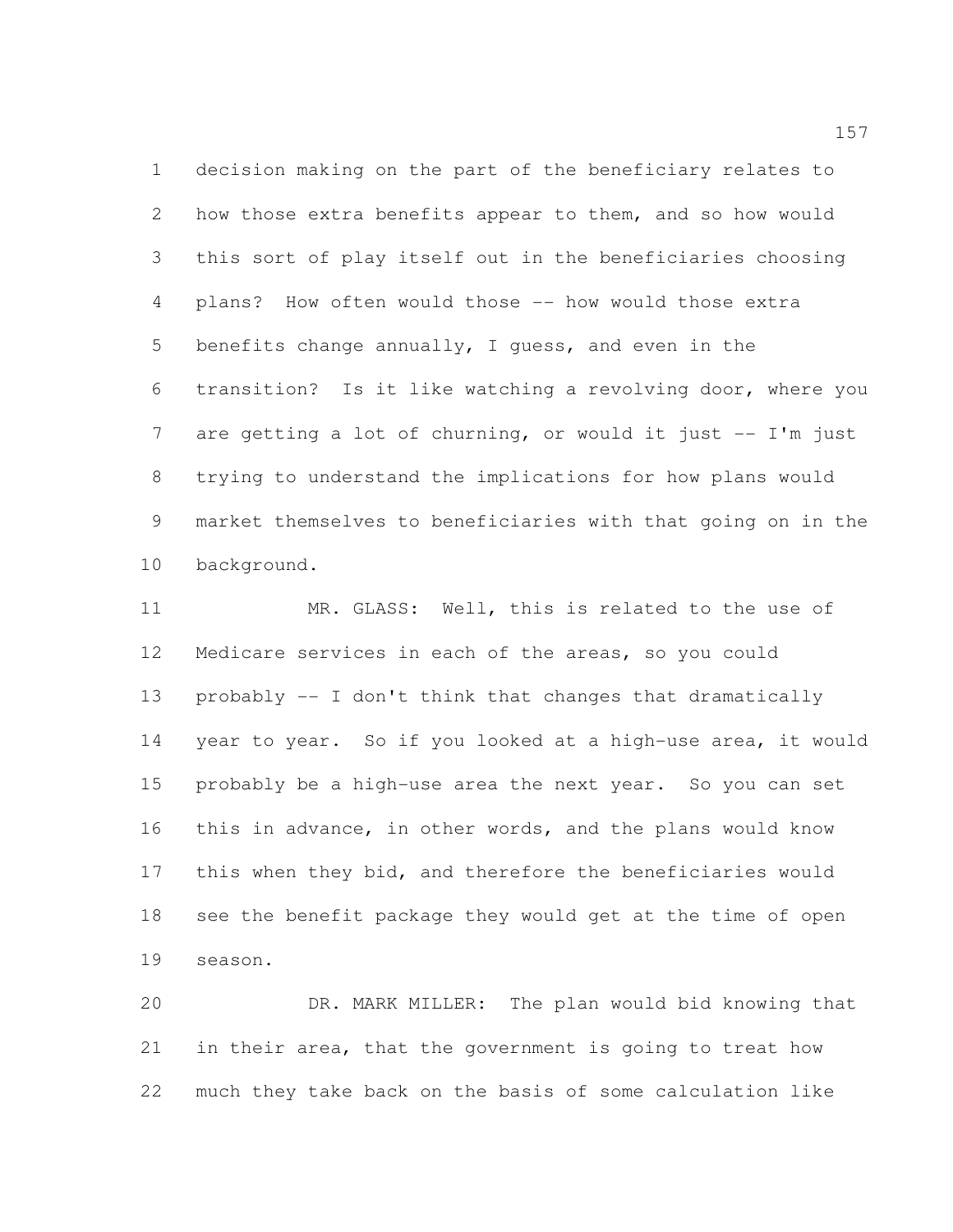this.

| $\mathbf{2}$   | DR. KANE: So there would be a big change in the              |
|----------------|--------------------------------------------------------------|
| 3              | transition years, but then it would sort of annually sort of |
| 4              | be the same, not change a lot once $-$ -                     |
| 5              | MR. GLASS: Yes. Yes. The high-use areas tend to              |
| 6              | stay high-use areas, yes.                                    |
| $7\phantom{.}$ | DR. KANE: And then my second question, Slide 11,             |
| $8\,$          | one of the results you mention is that the Part B premium    |
| 9              | is, I don't know, \$3 a month higher. What would be the      |
| 10             | implication of having the Part B premium higher only for MA  |
| 11             | beneficiaries and taking back the subsidy from all the non-  |
| 12             | MA beneficiaries as another way just to address this fact    |
| 13             | that it's not fair to make everybody pay for a subset of the |
| 14             | population's choices and extra benefits?                     |
| 15             | MR. GLASS: I'm not sure what the implications                |
| 16             | would be. I mean, you --                                     |
| 17             | DR. REISCHAUER: How much would it be?                        |
| 18             | MR. GLASS: You mean the \$3?                                 |
| 19             | DR. REISCHAUER:<br>What?                                     |
| 20             | MR. GLASS: Would the \$3 be different?                       |
| 21             | DR. KANE: If you said, okay, I'm in traditional              |
| 22             | Medicare. I'm taking your \$3 away --                        |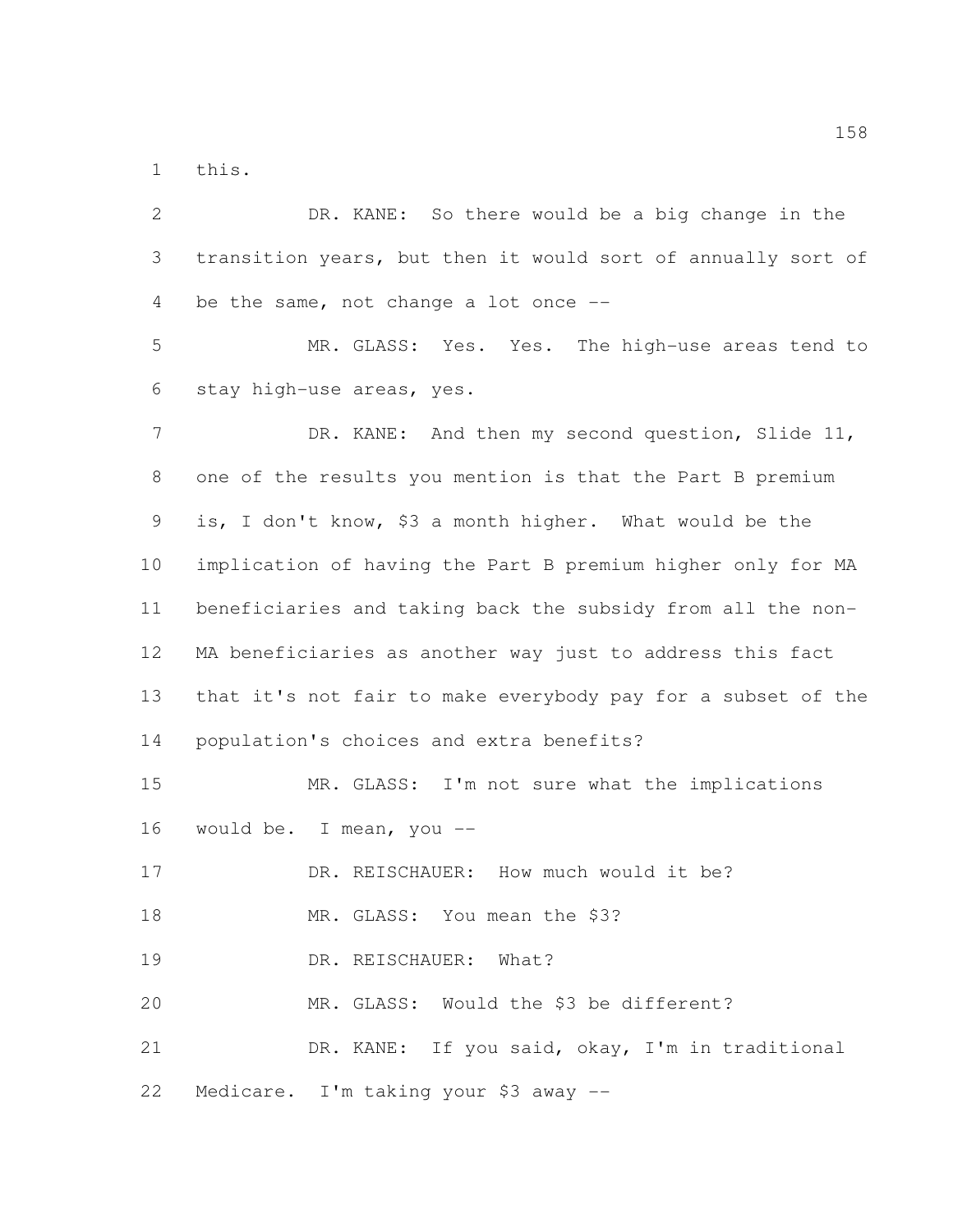1 DR. REISCHAUER: No, it's \$3 for everybody, but, I mean, you're just going to put it all on the -- DR. KANE: The MA people. 4 DR. REISCHAUER: -- twenty-X percent that are -- DR. HARRISON: Are you looking for like \$350 million a year? Is that what you're looking for? 7 MR. HACKBARTH: Roughly, what, 45 million, and roughly 20 million are in MA -- MR. GLASS: Twenty-two percent, yes. About -- MR. HACKBARTH: Twenty-two percent, excuse me, 11 right. Yes. And so -- yes. MR. GLASS: I have always been told not to do math in public, so -- 14 [Laughter.] DR. KANE: The \$15 a month for the MA person as opposed to the \$3 a month. MR. GLASS: But the MA plans are allowed to reduce the -- DR. KANE: Well, they have to use their benefits - - okay. They have to use their rebates for that. DR. REISCHAUER: They have less of something else. 22 MR. GLASS: Yes, so they --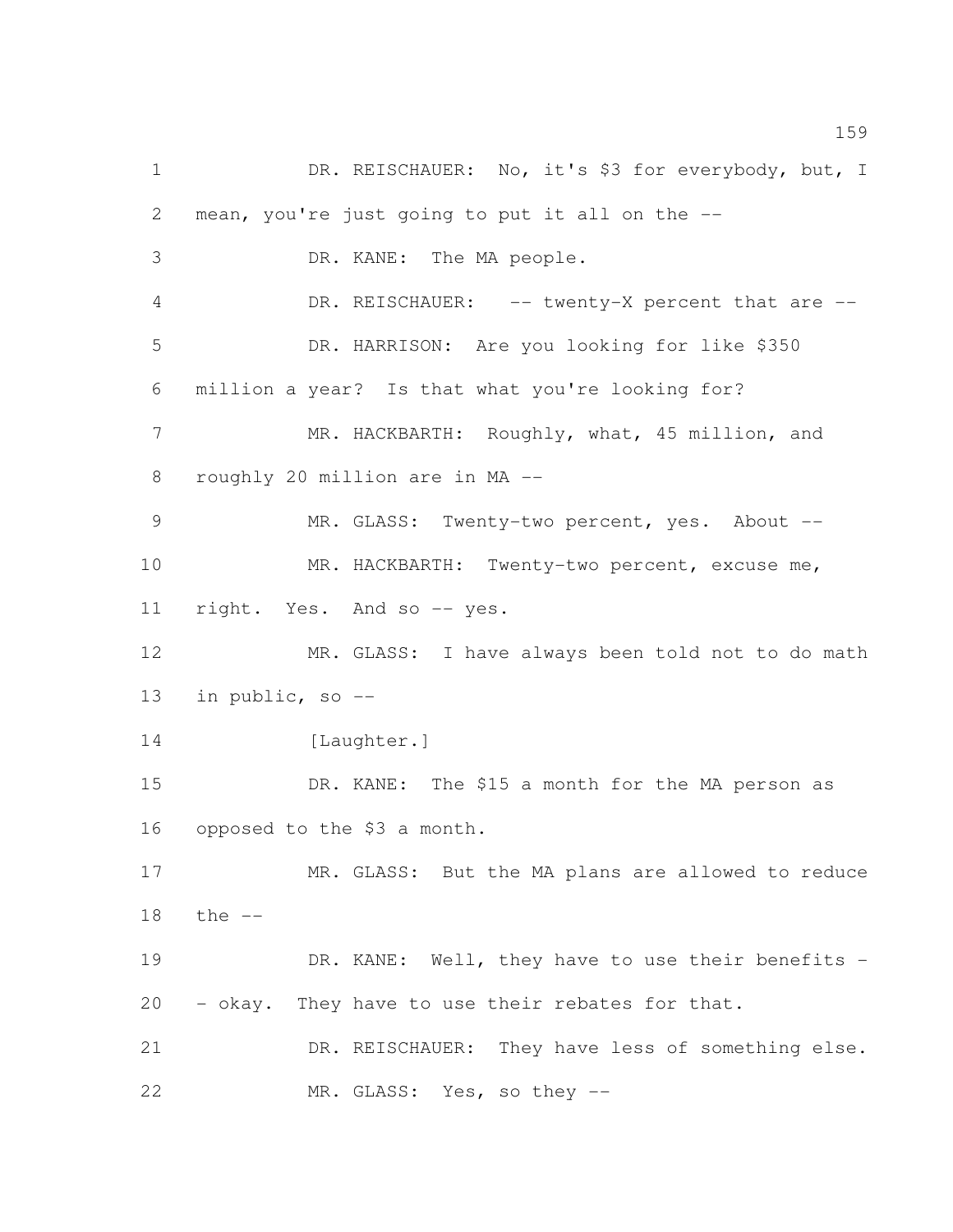1 DR. KANE: Should we be also considering that as a less-disruptive way to level out some of the inequities of the current way it works? Just a thought.

MR. GLASS: That's an idea.

 MR. HACKBARTH: Yes. At the last meeting, I had suggested the idea of, you know, if we want to benefit Medicare beneficiaries in low-use areas and we want to give them additional benefits in as low-cost way as possible, the lowest-cost way to do that is to reduce their Part B premium, and so what you are suggesting is sort of a cousin of that idea. It's not exactly the same thing.

 DR. MARK MILLER: She raises the premium for the MA beneficiaries, and you were saying raise and lower in the high- and low-utilization --

 MR. HACKBARTH: And so I would be saying reduce it for traditional Medicare beneficiaries in low-use areas and Nancy is saying increase the premium for --

18 MR. GLASS: But the other thing, Nancy, is if you reset the benchmarks to 100 percent of fee-for-service --

DR. KANE: That's another –

21 MR. GLASS: -- then you don't need to do that, I don't think.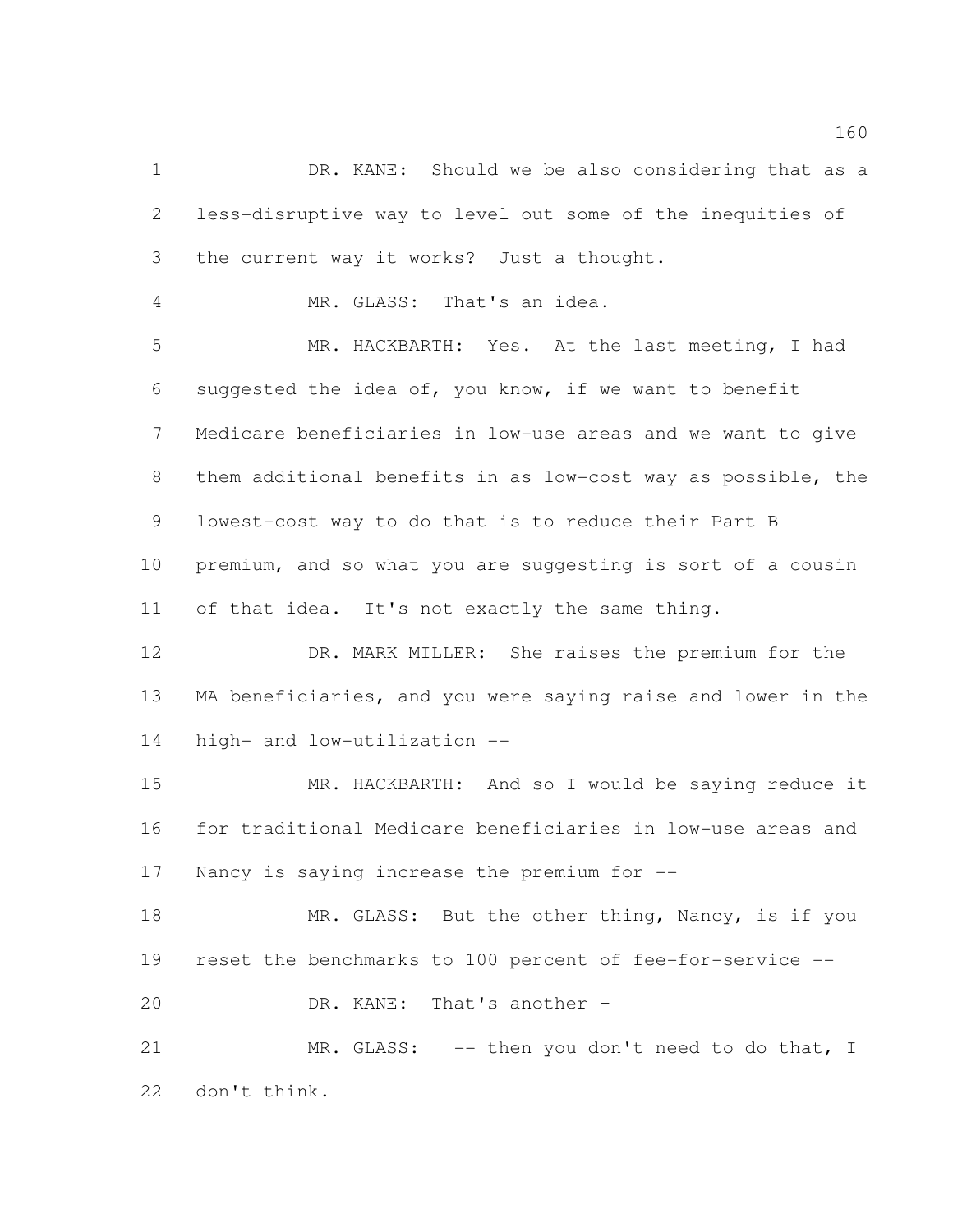1 DR. KANE: This is a separate policy option, I meant.

MR. GLASS: Oh, I see. Okay.

DR. KANE: I think it's --

 MR. GLASS: Given that you don't reduce the other part  $-$ 

7 DR. KANE: If we have -- or in the transition process of all the -- I am sure there is a little political opposition to reducing the MA to 100 percent, although I know it's been spent five times in the way we're going to finance health reform, but what would be the option instead 12 of just making it, okay, you're in MA but your Part B premium has to reflect the cost of that program, and changing it to reflect that. And that would be the trade- off, I guess. People could sort of think about which political option would be better.

 MR. GLASS: It would also be a little less targeted because everyone in MA, whether they were getting a tremendous amount of extra benefits or very little extra benefits, would be paying for it rather than –

21 DR. KANE: Even modify that, too.

MR. HACKBARTH: I have Mike and then John.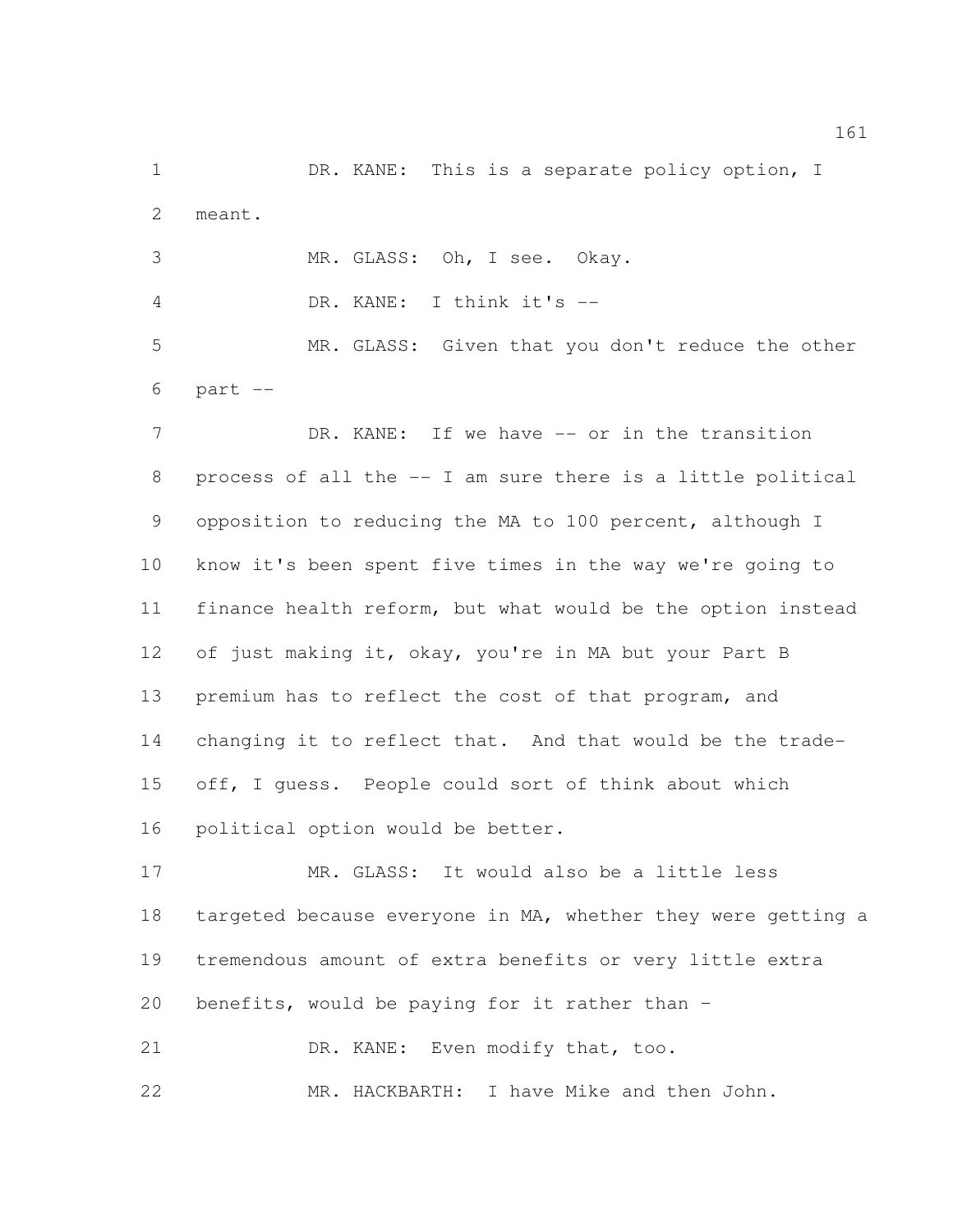DR. CHERNEW: So if I understand how you did the simulations behind all of the charts, you basically looked at current bids, assumed that there was essentially no behavior change one way or another, and if the bid was under or over the revised benchmark according to the formula, you assumed the plan was in or out, and you didn't discuss a lot what would happen. I think the line in here is something, they would probably change their benefits accordingly. But I think what you assumed literally is the bid stays the same, so by definition the extra benefits have to change. If the benchmark goes down, there is less coming back. So my first question is, is that the right characterization? My second question, which right now I just want

14 sort of the yes/no question, is have you looked at how those assumptions in the simulation match up with some of the other literature on how plan behavior has changed when benchmarks have changed. So there has been some literature that has used changes in benchmarks. Kaiser has some paper and stuff that has tried to say what's happened when we've done this. And I'm just not sure –

DR. HARRISON: No.

DR. MARK MILLER: The other part of that answer --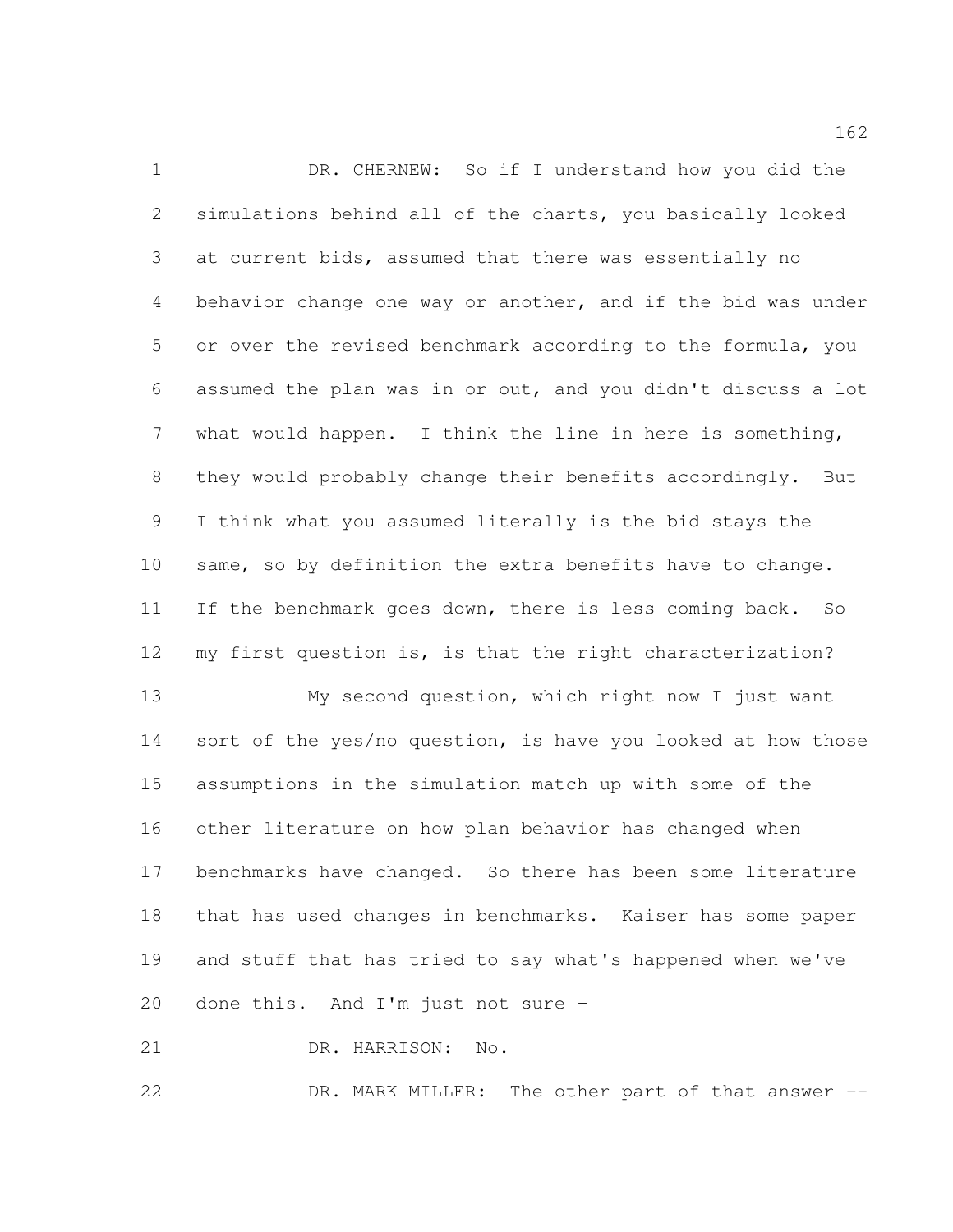I know it was just yes/no --

2 [Laughter.]

 DR. MARK MILLER: So you did respond, but he didn't say it to me, yes/no. One thing you should know is that Carlos has written extensively on what happened last time we got changes and how plans moved around. So if for part of your discussion later or elsewhere, Carlos can tell you in some detail what kinds of things happened the last time there was some shifting among the plans.

 MR. BERTKO: Just a quick question here to confirm what I think you've been saying. Focusing strictly on the MSA/HSA payment region type of things, I think you can 13 probably combine that with any of the four -- actually five 14 payment change versions that you put and, one, I'm a big fan of that because I think it smooths out what are currently some very funny irregularities in places. Is that a true statement?

18 MR. HACKBARTH: Any other clarifying questions? 19 Let me see hands for round two questions, comments.

 DR. DEAN: I just have a question about how this 22 all came about, this whole extra benefits concept came about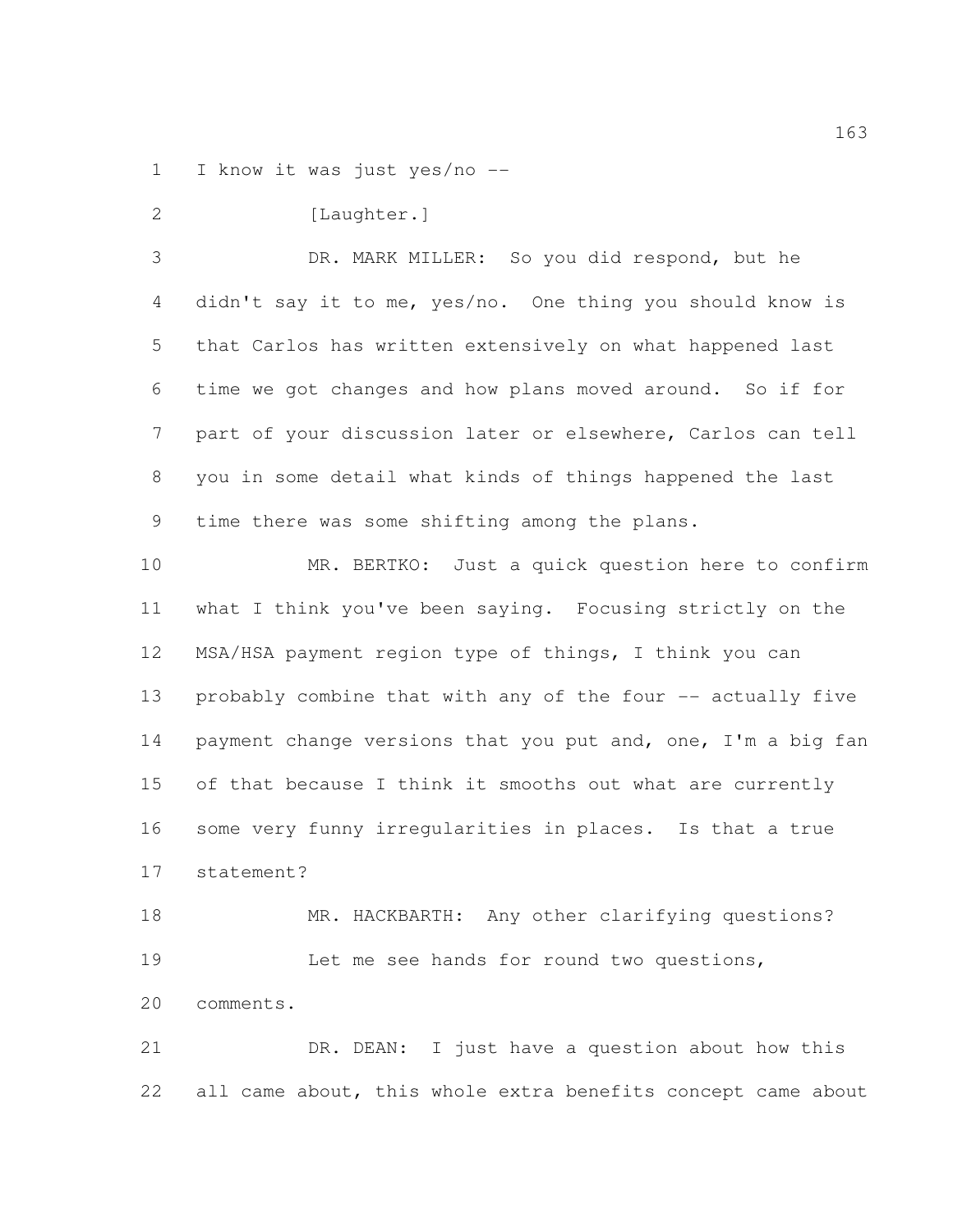in the first place, because it seems to me that it really 2 confuses the whole issue, that if -- wouldn't it be simpler, and I obviously don't understand how this all evolved, but just to have a fixed benefit package and let the plans bid on that, because we're trying to get -- that's where the problem has originated, because we didn't have a standard set of benefits and so we started adding in things and then people got upset because somebody in one place was getting more than somebody else and the subsidies got all confusing and so forth.

 It seems to me we have made it -- it's almost -- there's sort of an analogy with private insurance where you can't compare one policy with another because none of them are comparable. They all have a different set of benefits. MR. GLASS: Well, that's the approach CPAC took, and Bob could speak to why. But that's exactly the approach 17 they took. They defined the set of benefits in an area. 18 DR. REISCHAUER: I mean, but in a sense, the MA plans are bidding against A/B for a standard beneficiary, so 20 in effect, they are, but they're then influenced -- how much they get paid is influenced by the existence of these benchmarks.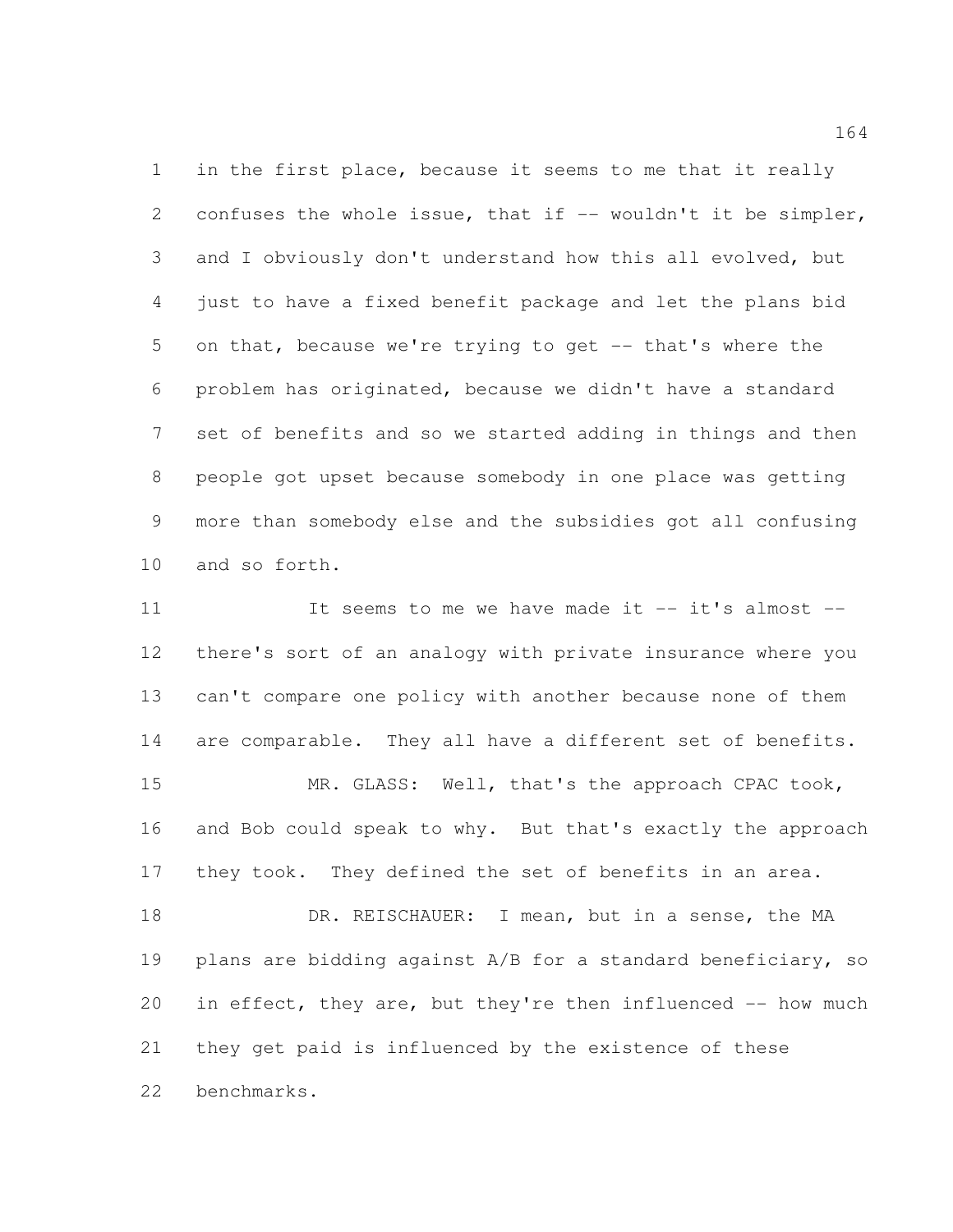1 DR. DEAN: It seems to me that we've sort of taken away the incentives for the plans to really manage the care because they don't really get any of the benefit if they do, because the lower their bid, it just has to go for extra benefits. Now, they may get more enrollees, I suppose --

 MR. HACKBARTH: They get more enrollees and they get more profit through that mechanism. So they do have an incentive to bid low. So the difference -- there are a couple of differences. One is that, as Bob says, they are bidding on the A/B benefit package, so it is a fixed benefit package. But they are bidding against benchmarks that are administratively set. They're not driven by the competitive prices.

 And then there is basically the requirement that they give back the difference in the form of added benefits and reduced premiums and the like as opposed to just -- or provider reimbursement as opposed to just cash discounts to the beneficiaries. What is that?

19 DR. CHERNEW: By lowering the Part B premium. MR. HACKBARTH: Yes. But you could say, in addition to that, I'm going to give you a check. That's not one of the options on the table.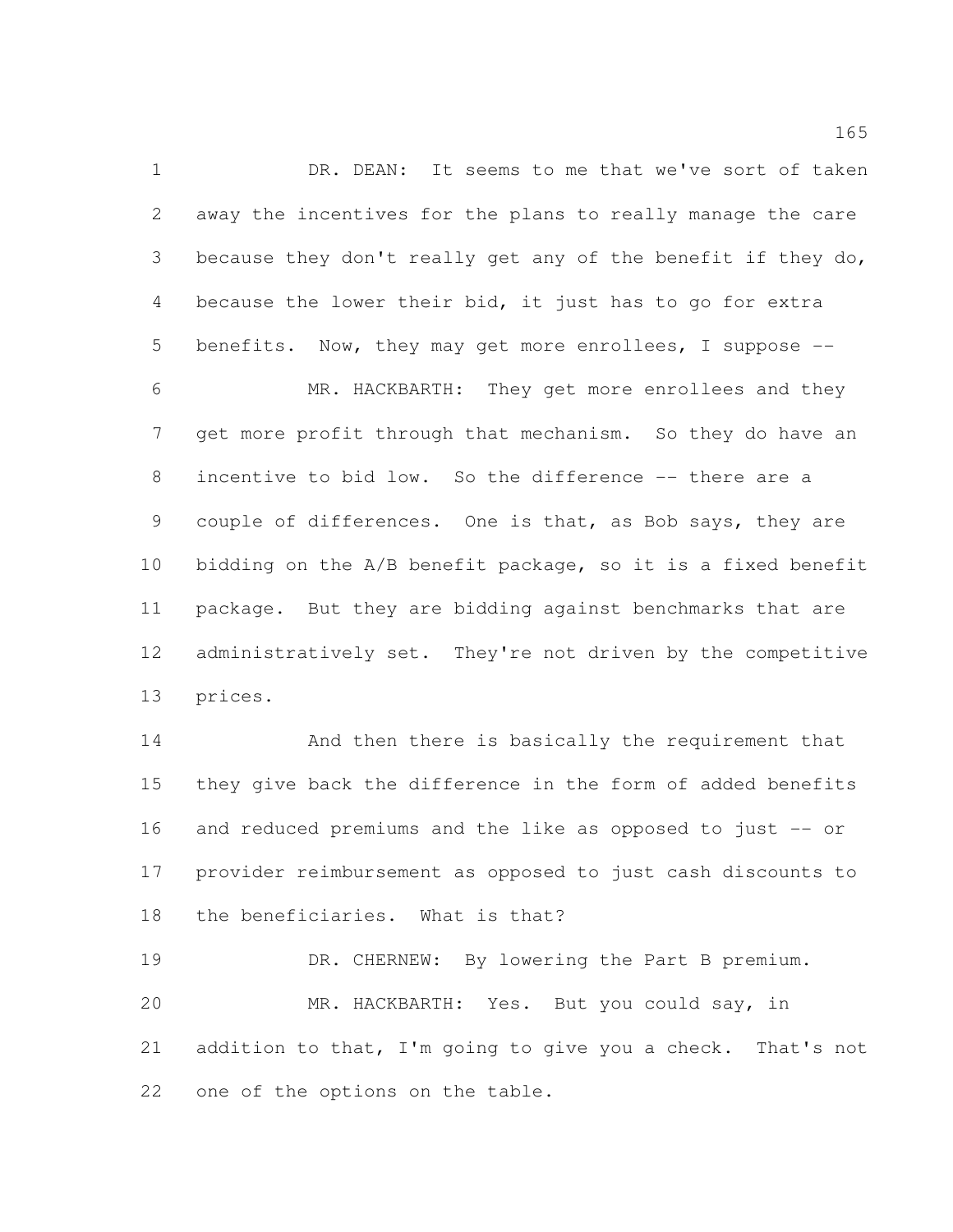MR. ZARABOZO: But part of the reason for the extra benefits historically was, you know, in 1982 when they were trying to figure out how much is the appropriate payment for plans, that's when the 95 percent of fee-for- service, there was still -- people knew at that time that plans were getting better selection based on history of group practices and what kind of Medicare beneficiaries they were getting. So the question was, how much do we pay these plans? Ninety-five percent gets us around the risk adjustment issue since we don't know how to do risk adjustment.

 One of the options at the time was for the plans 13 to accept essentially what they bid, to use the modern parlance, and return the rest to the government. Another option was to provide extra benefits, and one of the reasons they wanted to provide extra benefits is because at that 17 time, preventive care, for example, was not covered by Medicare. So it was viewed as a reasonable thing to have plans provide things like preventive care, which would be a non-Medicare-covered benefit, using dollars from the government to do so. So there's a little bit of a long history related to extra benefits, but how it's turned out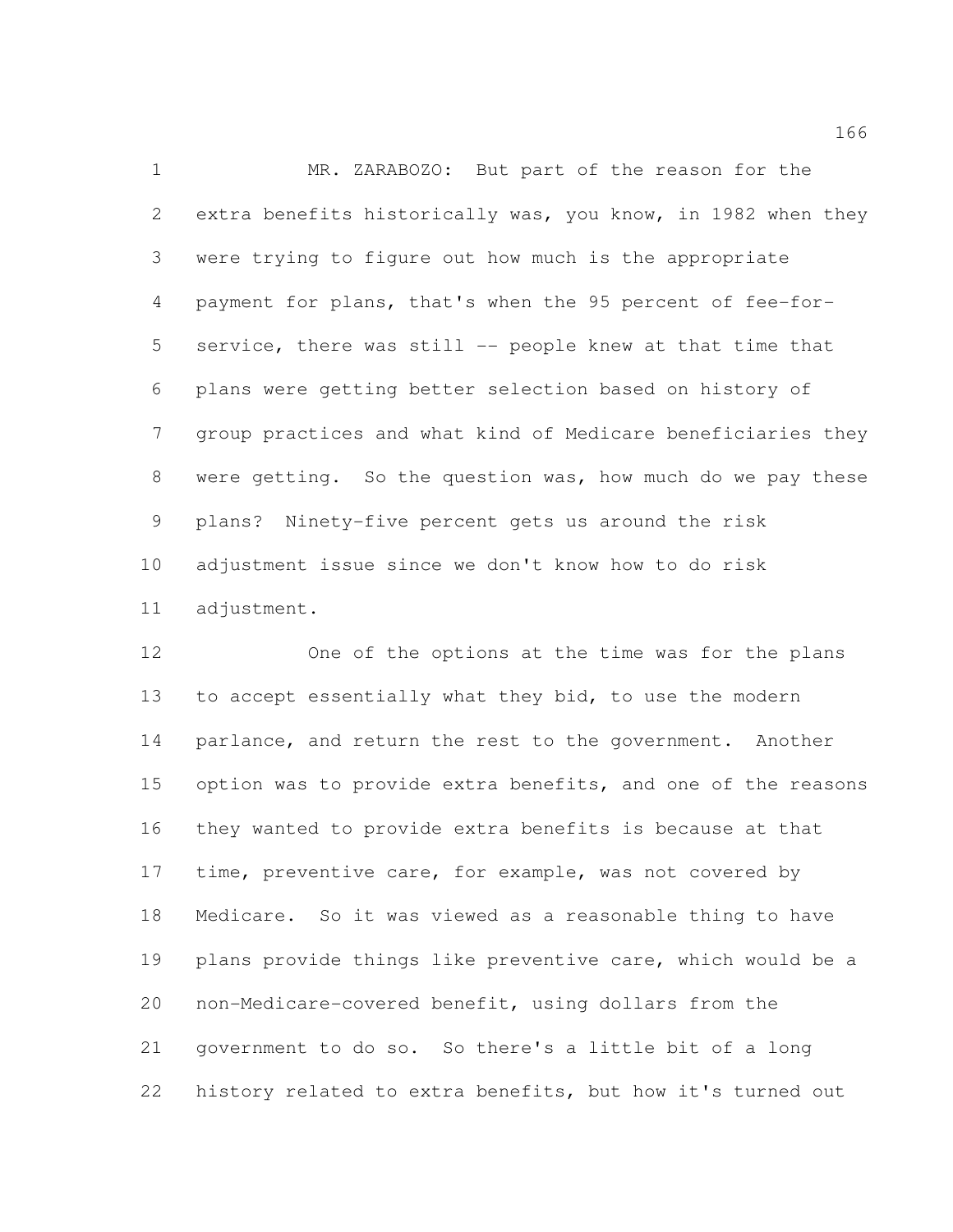today is a little bit different probably from what the original view might have been.

 DR. STUART: This will be quick. Did we learn anything about Puerto Rico's experience other than what happens in Puerto Rico? And the reason I say that is that here's a case where you have a very high penetration of managed care. You have a very low utilization of, or uptake in Part B, which is obviously unique to Puerto Rico. But it does provide an opportunity to examine what happens in terms of selection into plans at one extreme.

11 And I quess the question is -- well, one of the questions I had in reading this -- this is really quite fascinating to anybody who's ever gone to Puerto Rico, I guess. But the reason for the low uptake in Part B is presumably because the prices of medical services are so cheap relative to the national standard Part B premium?

 MR. ZARABOZO: And relative to the income in Puerto Rico. Very low income in Puerto Rico, yes. And there's a lot of issues involved in how people get into the MA plans. There's the dual eligibles, that Puerto Rico is filling in the Part D, the Medicaid Part D coverage through the MA plans in many cases, through agreements with the MA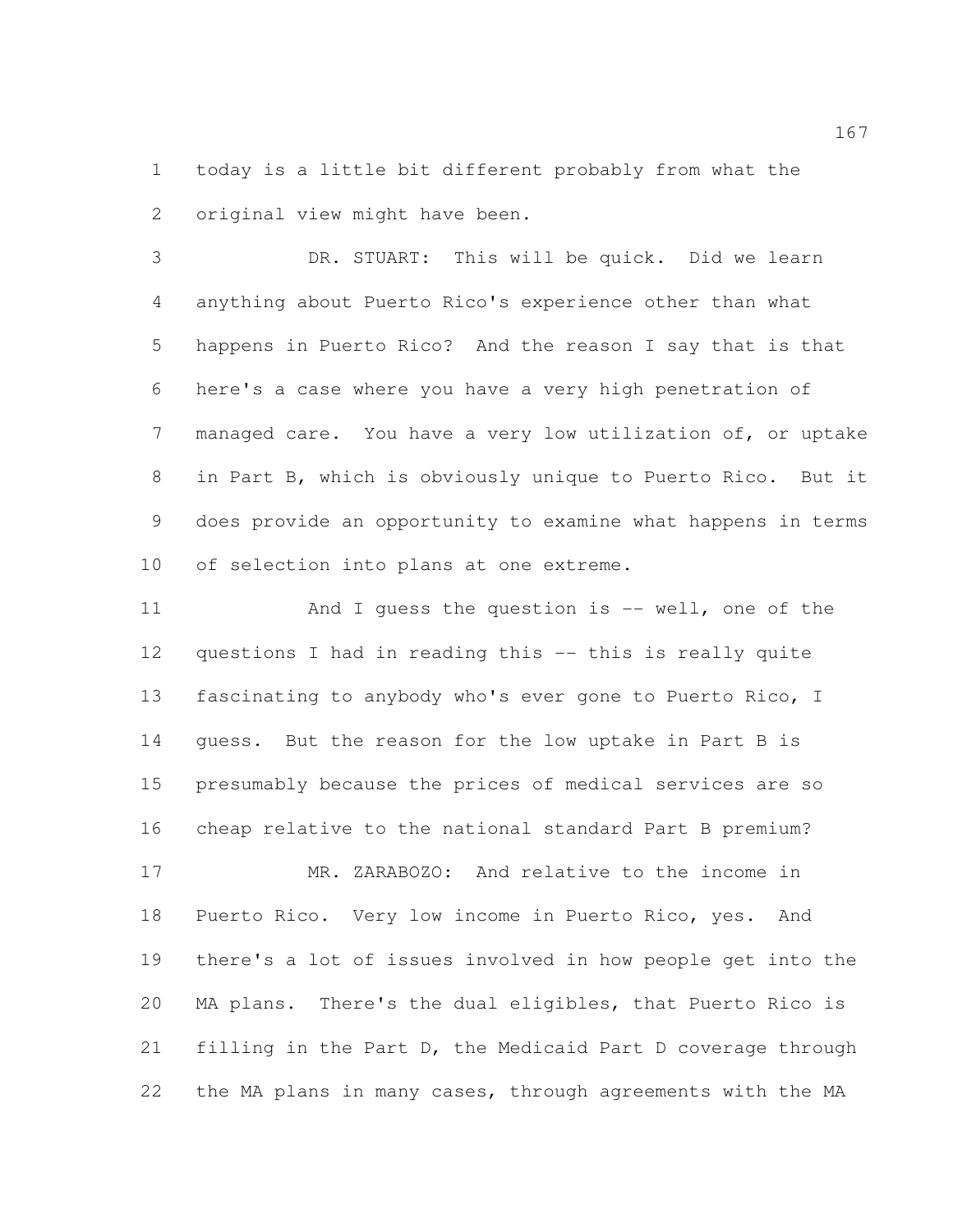plans. So there are many factors involved in the situation in Puerto Rico.

 DR. STUART: So the answer is we don't learn anything about it --

 MR. ZARABOZO: So it sounds like it's specific to Puerto Rico.

 MR. HACKBARTH: Puerto Rico is unique, right? 8 Let's see, I have Nancy and then Jay.

 DR. KANE: Well, I guess I'm just sort of getting at the issue of what goals should we have here at this point, and they've obviously shifted to something I don't really -- I think even that, the goals that they've shifted to, I think people are willing to say that's not the greatest set of goals anymore because we can't necessarily afford them.

 But I'm wondering what our goals should be going forward. To me, one of them should be the MA beneficiaries should bear their fair share of MA costs, that it shouldn't be somehow subsidized by the rest of the program. I mean, that was part of that Part B question, too. If you're going to have this kind of option, you shouldn't say the whole program should subsidize it. It should be an equitable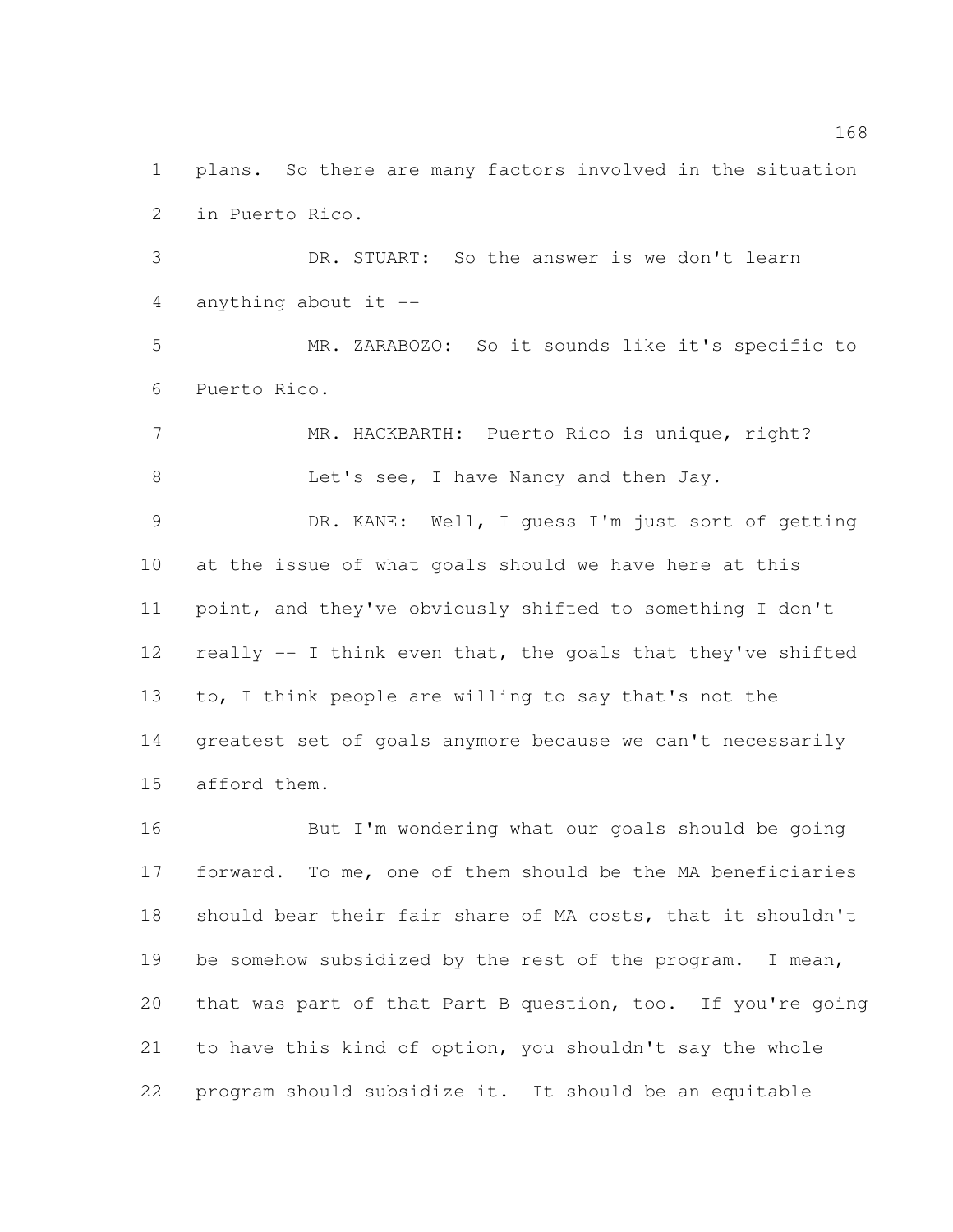distribution of who's benefitting, especially from the extra benefits.

 And I would think we'd want to choose a mechanism that minimizes the disruption to existing enrollees, not just -- so one of the goals was everybody should have a choice of these plans, but in the five, six years that they've had this, we've had it, we've got about 20 percent of people in them now and it's that 20 percent I would rather protect than worry about whether the 80 percent have access to a plan that they're not going to choose, in looking at the different options. So there are some that seem less disruptive to existing enrollees than others. So 13 I just  $-$  DR. REISCHAUER: So you're thinking about what the third box should be on the table, which is -- DR. KANE: Yes, off to the right. Yes. What should -- 18 DR. REISCHAUER: -- not what was, what is, but what should be? DR. KANE: What should be, yes. Yes. And see if we can articulate that, because then I think it'll guide us. I mean, this was fascinating to read, but it was also mind-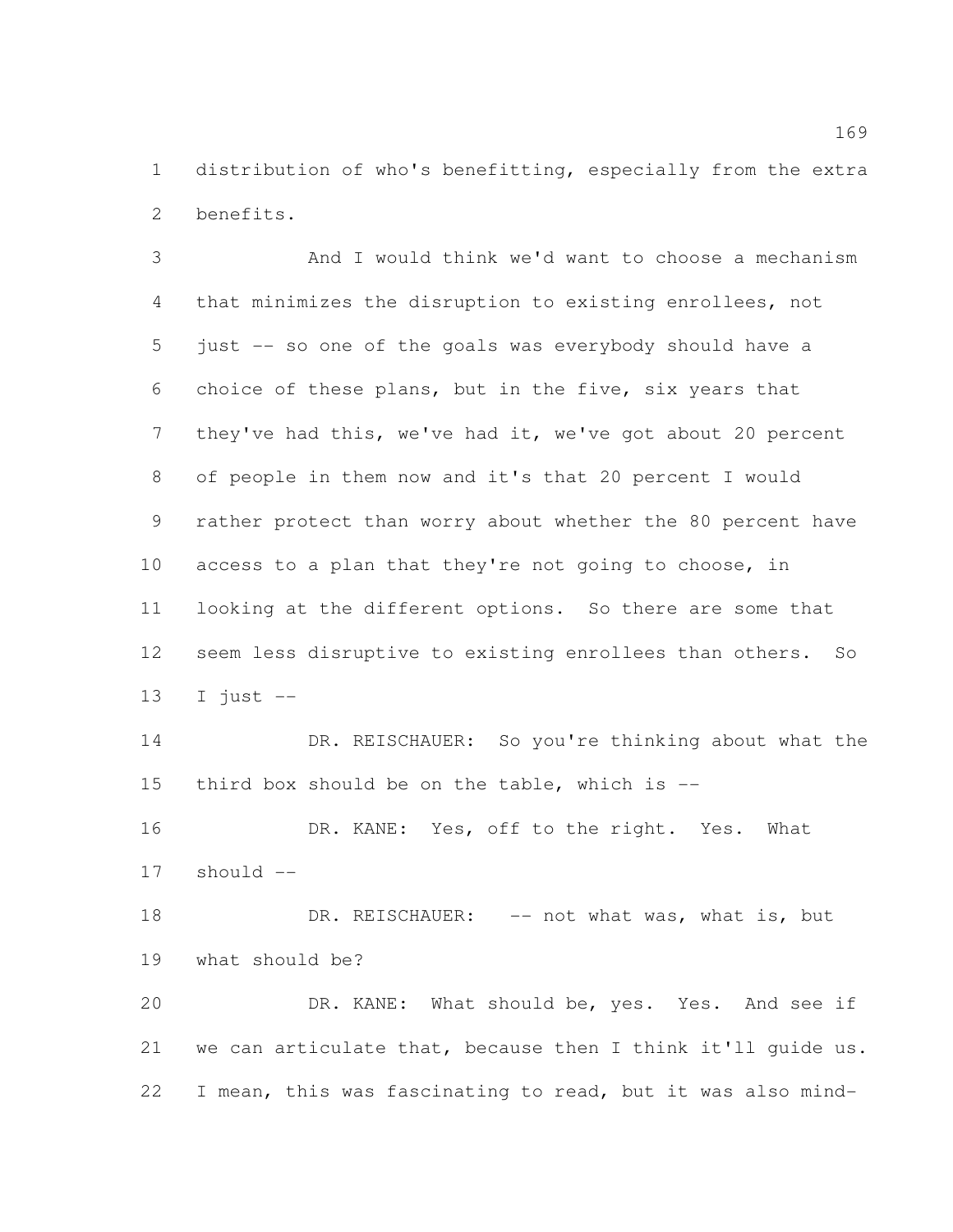boggling. I'm just trying to think, how do you make this simple and say where you're heading and where are you going with it and what do we want to achieve here, and I'm just trying to put some of those principles on the table and welcome other people's principles.

 MR. GEORGE MILLER: Glenn, could I ask a question just on Nancy's point? Is your proposal that the \$3 extra would cover all the costs that all of us are subsidizing? Would that mathematically substitute, or would that just be -- I mean, do we not still subsidize?

11 DR. MARK MILLER: And I was --

12 DR. KANE: Taxpayers are also --

 DR. MARK MILLER: Yes, because remember, the Part B premium is set to cover 25 percent of the cost.

DR. KANE: Right.

 DR. MARK MILLER: So even if you said your premium has to reflect the total amount of the beneficiary's piece of that in MA, you still would have a government –

19 DR. KANE: The taxpayer.

 DR. MARK MILLER: -- in a very significant -- DR. KANE: And I don't know how you equalize that part, but it seems like we're paying an awful lot to have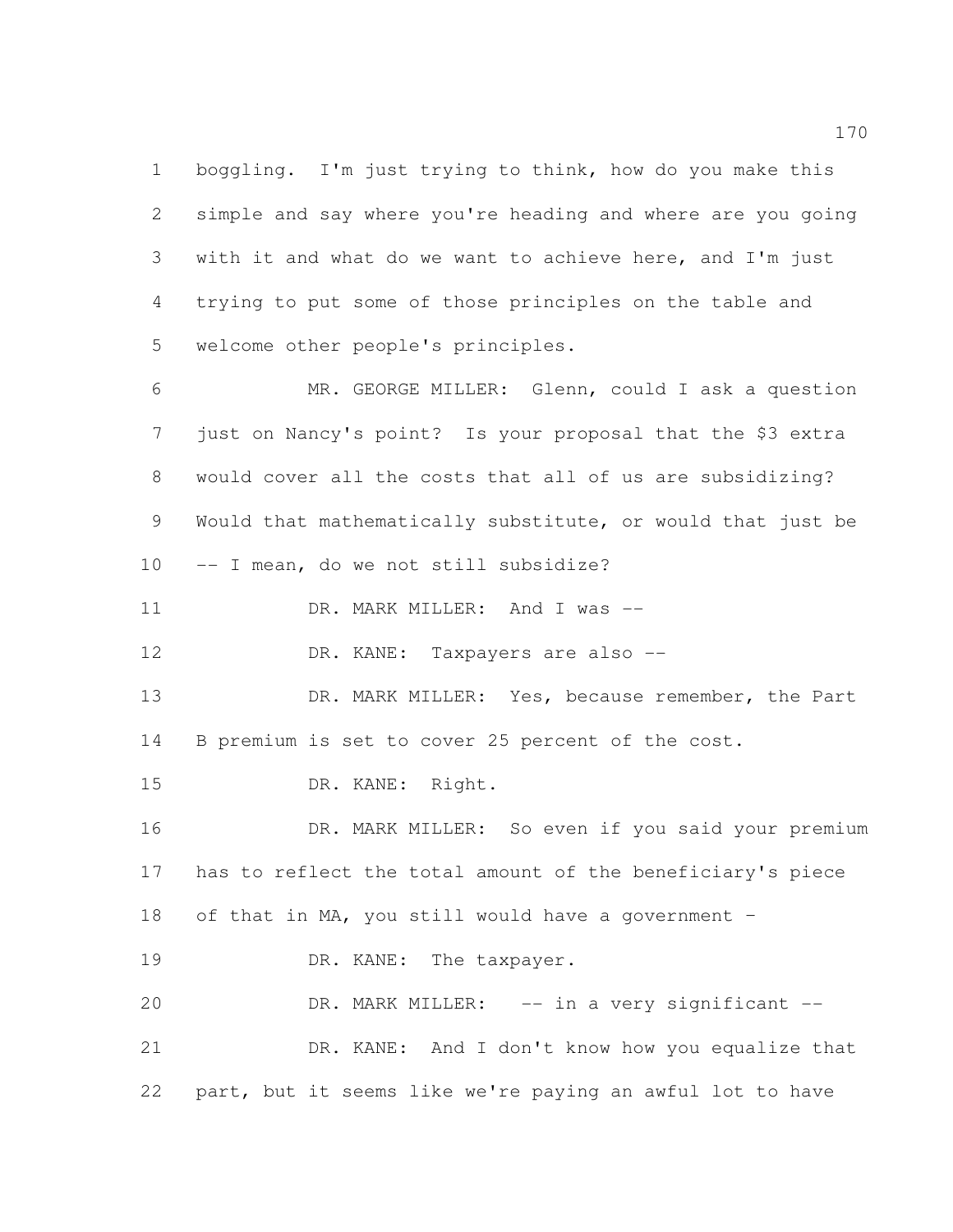this choice that costs us an awful lot, and the most

 inequitable piece is that the beneficiary is affected by it. So at a minimum, that should be a goal, is to eliminate the fact that the beneficiaries who don't have this plan are paying more for it. I don't know how to deal with the taxpayer part.

 DR. CHERNEW: But there's a Miami-Minnesota issue in traditional Medicare, as well. There's a lot of these subsidies flying around. So to get to making the contribution equitable is a lot more than just --

 DR. KANE: Well, that's why I sort of stopped with 12 just the Part B premium as opposed to going on into all the other subsidies.

14 DR. CHERNEW: That's also a Part B premium issue, right, the fact --

16 DR. KANE: It belongs all over the country, so I think you're not changing -- people belong to MA all over the country, so you still have the Miami to Florida subsidy. 19 DR. CHERNEW: But that's for Part A. The Part B premiums are probably higher than they would be because they're spending so much money in Miami. I think that's right.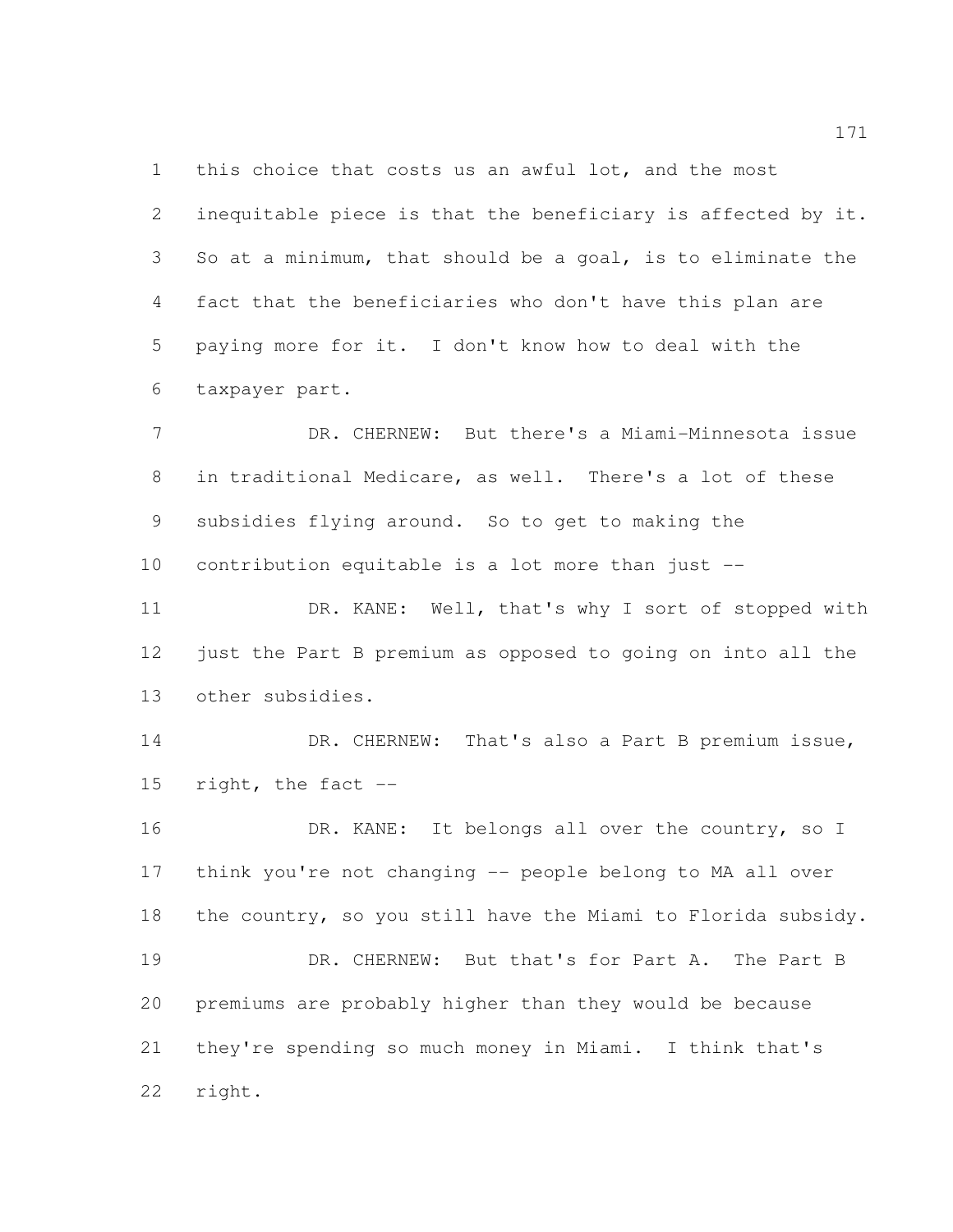1 DR. KANE: That's true, but I'm not trying to deal with that inequity. I'm just saying the fact that you're MA or not MA should be a goal. Now I agree, we should certainly try to fix those others, but I don't have a plan for that.

 DR. REISCHAUER: In one sense, this is less inequitable, inequity than some of them because the people in Minnesota have the choice of getting on the gravy train or not, and with traditional, they don't. I mean, the Miami-Minnesota one, they don't have the choice of getting their services in Miami.

 MR. HACKBARTH: Could you restate your second goal?

14 DR. KANE: Oh, yes. So this was something I brought up last time, and you addressed it a little bit. Who's disrupted when you start to go to 100 percent fee-for- service under the different models, and just to me, it would be best -- my top priority would be to minimize disruption to those who are already enrolled rather than guaranteeing choice to all beneficiaries. So all beneficiaries. And some -- I think you'd probably come out with the same model either way, but it was a little -- it's a lot to understand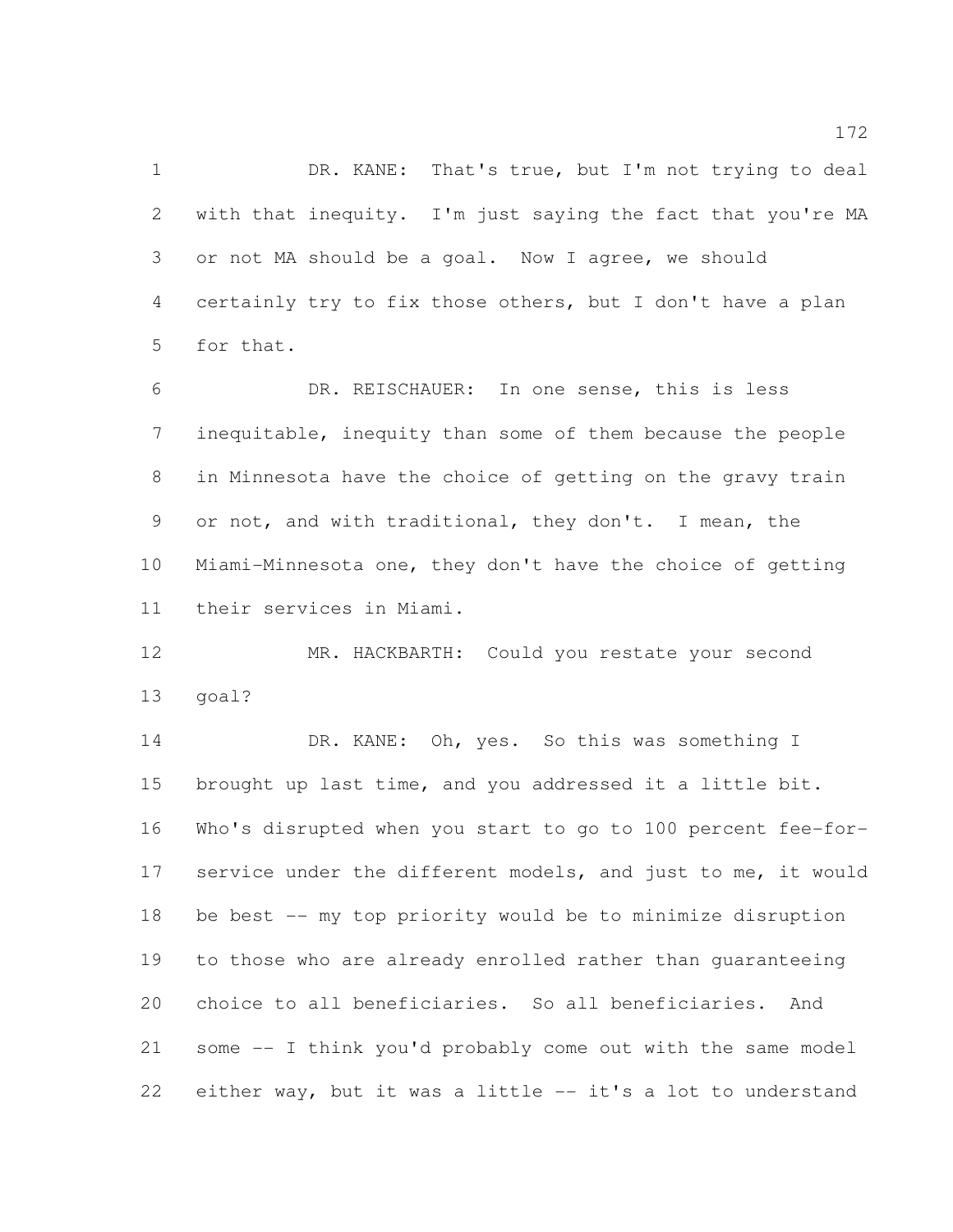here, but you've presented this as let's make sure we have guaranteed the maximum number of plan choices geographically and I'm kind of going, why don't we just make sure that the current enrollees -- that we protect them first and protect choice second.

 DR. HARRISON: So that would be the second column. DR. KANE: Yes. The current MA enrollee be the criteria by which we decide which of these options might be 9 the most easily -- the least disruptive.

10 DR. REISCHAUER: But then you want to raise their premiums --

 DR. KANE: Yes. I still want to raise their premiums.

 DR. REISCHAUER: Nancy speaks with a forked tongue.

 DR. KANE: I don't want to take away their choice. 17 DR. CROSSON: Yes. I wanted to focus just for a second on the page and a half in the text on the transition considerations and see if I understand it. We've talked about this before, but it looks to me like there are sort of two parts to this and two phases that you describe, and I want to make sure I understand it right because it looks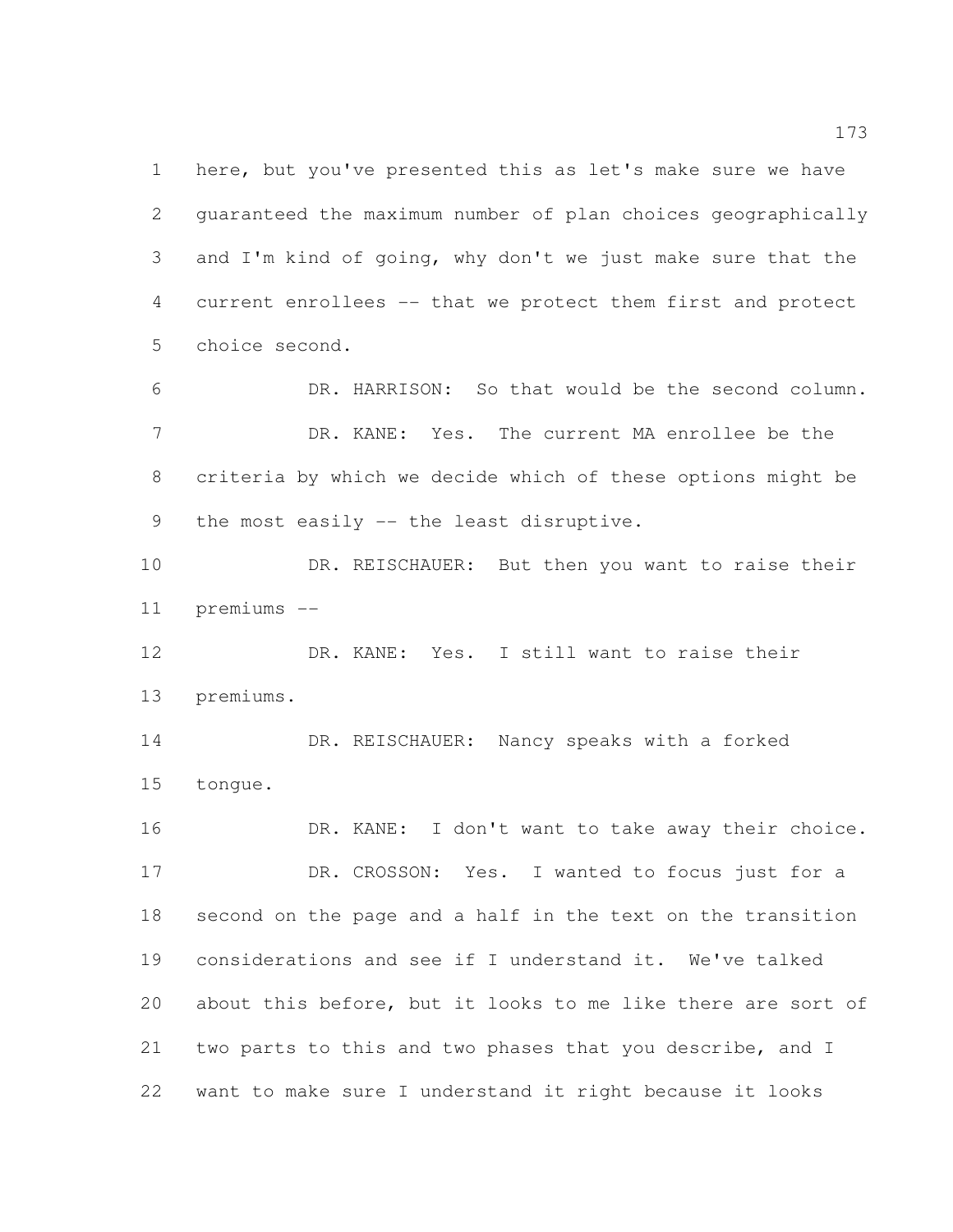like it implies two different quality performance comparison processes.

 So the first one would be during the transition, and then there would be some quality performance comparison made among plans. For example, earlier in the chapter, it describes the star rating system as a way to do that. And then at the end, it talks about after the transition, a second, you know, quality-based set of considerations that would impact payment. But in the second one, it talks about comparing presumably high-quality MA plans to fee-for-11 service. I just want to make sure that is -- because that then --

13 MR. GLASS: That's correct. Yes --

14 DR. CROSSON: That then is going to, I think, be an issue, or it's going to come up for discussion, or it will be impacted by the discussion we have in the next session, which has to do with the complexity of measuring Medicare Advantage versus fee-for-service. So that is the intention, is to have --

MR. GLASS: That's correct.

 DR. CROSSON: -- one process during the transition, another set of recommendations after the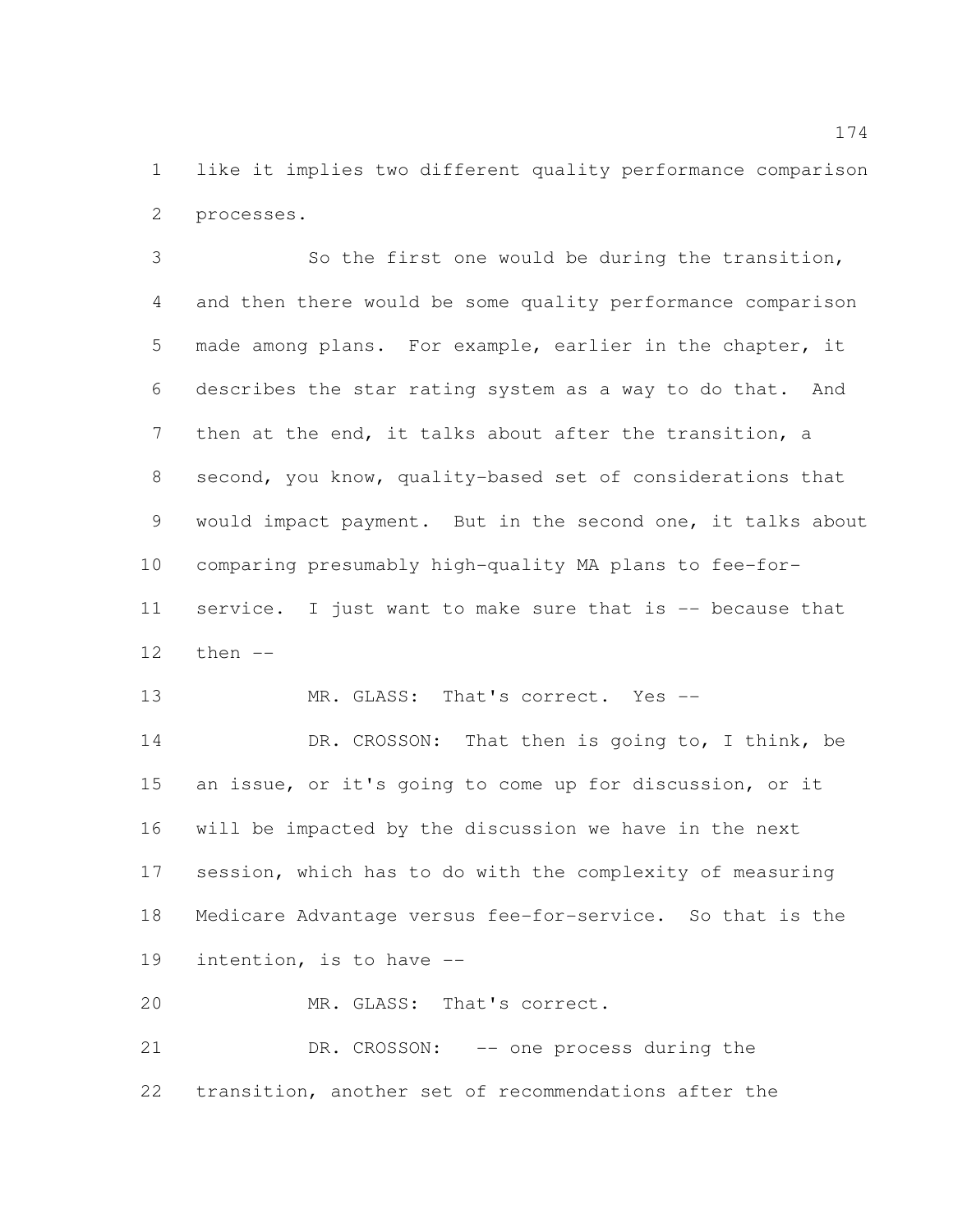transition, and the second set of considerations would be Medicare Advantage, presumably high-quality Medicare Advantage plans versus a measurement process in fee-for-service.

 MR. HACKBARTH: And the reason for the bifurcated approach is just the necessity. One, it has to happen in the short term before we have the comparison to the ambient level of fee-for-service quality, before that technology is in place. And so in the short run, all she can do is use cross-plan comparisons.

11 Ron, earlier today, you raised the issue related to this  $-$ 

 DR. CASTELLANOS: It really is the same issue, but I think I'm putting the cart before the horse. We have to have equal comparison before we can make any determination. What I was concerned about is your last sentence there, that after the transition, if the MA plan provides better quality than the fee-for-service plan, they would be paid more than the fee-for-service plan, and I was concerned about we always talked about equity, equal equity.

 MR. HACKBARTH: And so this is a question as opposed to a definitive statement, but the question I always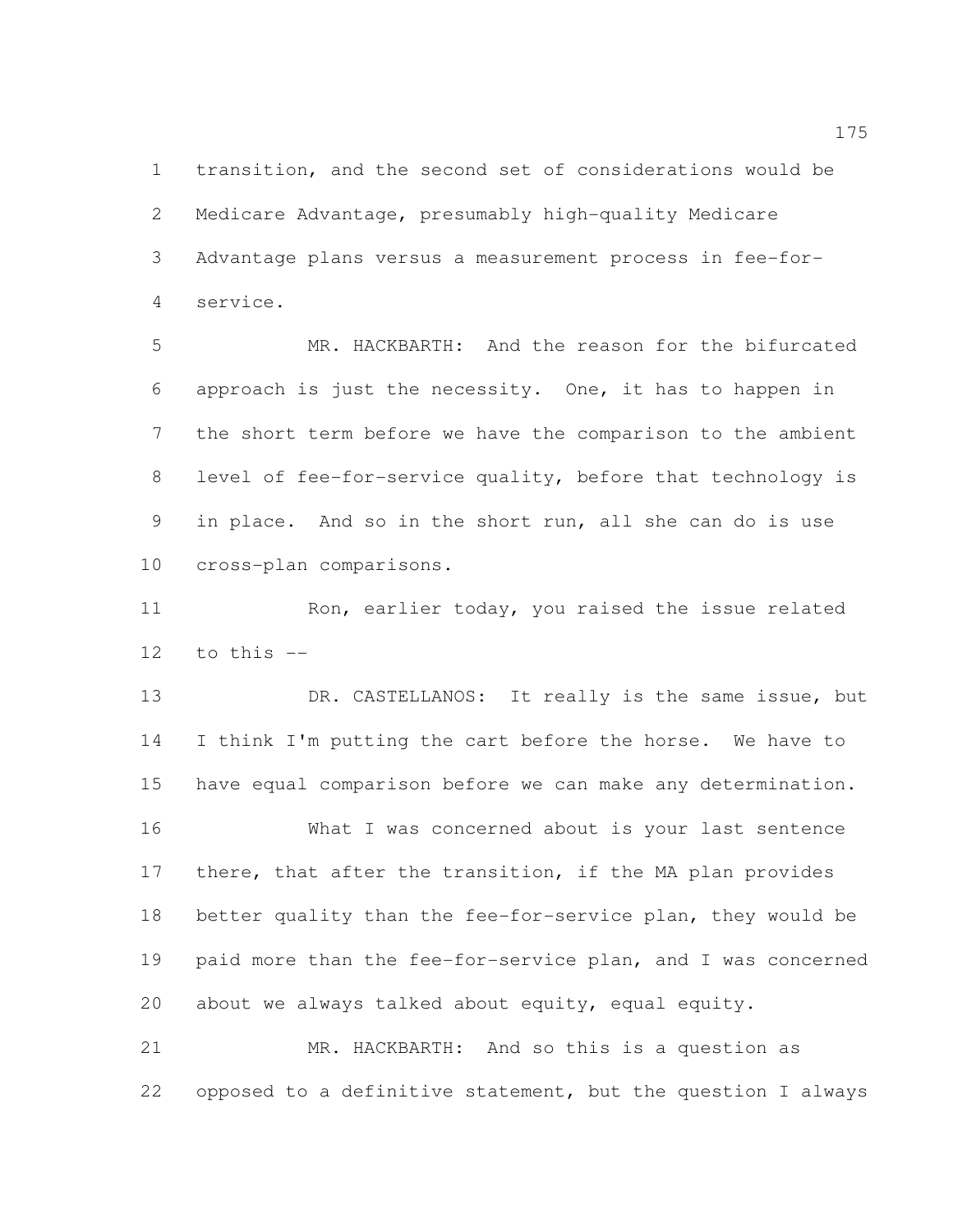ask myself is why would you ever pay more than it costs traditional Medicare to provide the same services, given our budget problems and sort of multiplying and not getting smaller? In the one answer that I can think of that is a plausible one is if the plan provides demonstrably better quality than would exist in the community otherwise, you might say, okay. We are willing to pay you for that. And so that is the idea there, but it's a suggestion for consideration as opposed to a definitive statement of that's what the Commission is proposing.

11 DR. CASTELLANOS: I'm okay with that.

12 DR. SCANLON: Related to that point, though, that may be sort of a situation that never arises, because if we think that there's so much inefficiency and waste in Medicare that this good-performing plan may also be able to generate significant efficiencies and therefore some of the reward is allowing them to keep the efficiencies, we don't have to pay beyond what the inefficient fee-for-service system cost. I mean, you could have the pay-for-performance reward, but you also can sort of capture some of the savings from better efficiencies --

MR. HACKBARTH: I see what you're saying, but sort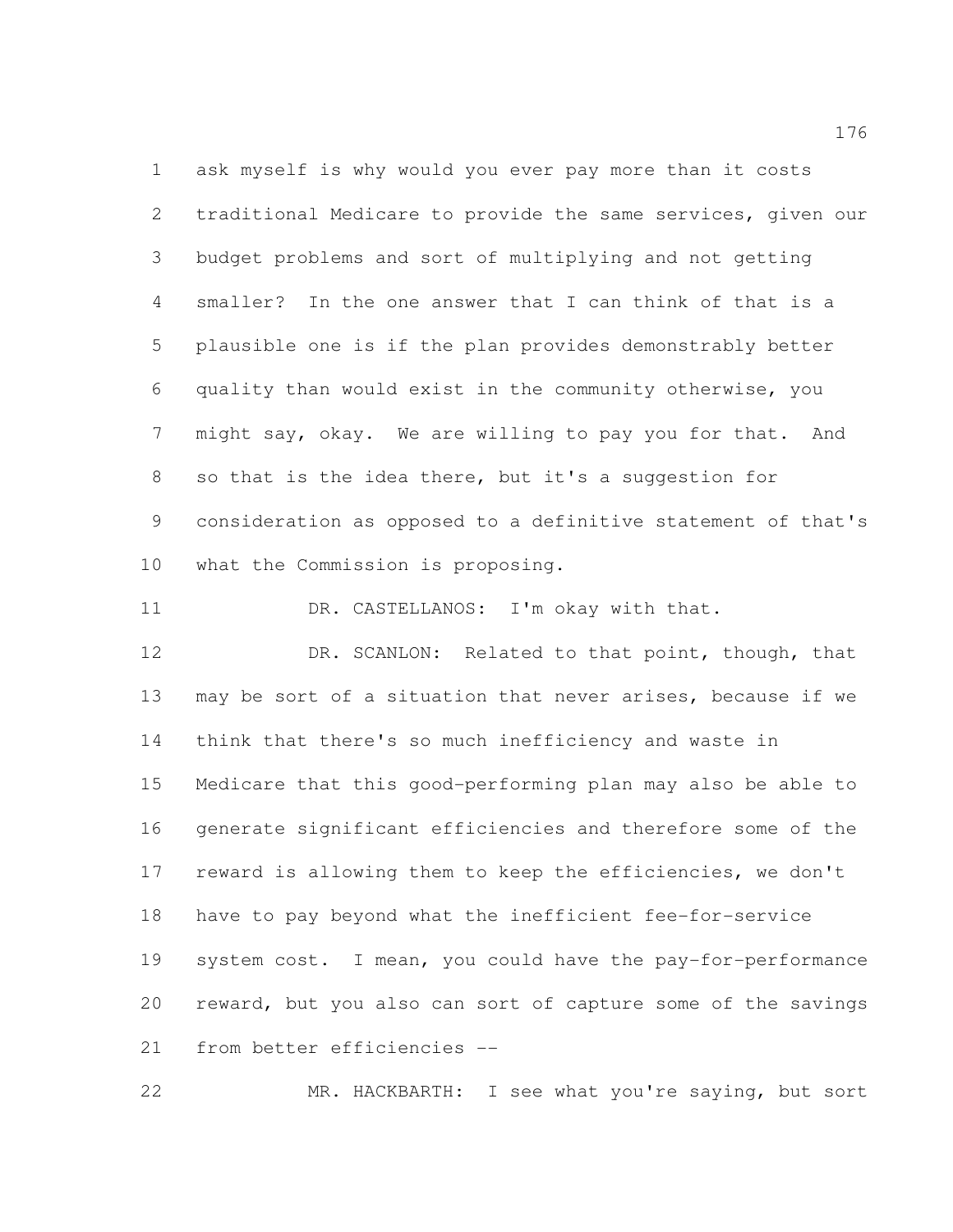of the case that I was thinking of is what about Oregon or one of those places where it's challenging for a private plan to get much below traditional Medicare costs, because traditional Medicare costs not only have low unit prices, but also low utilization rates in those places, and low administrative costs, et cetera, et cetera. And so I'm thinking very parochially.

8 In Oregon, why would you ever pay a private plan more than that, and the only plausible reason I could think 10 of is if they can say, look, I improved the care in this community above the level that exists in fee-for-service. 12 I'm not getting rewards by being able to undercut on price. So the only reward for me would be a bonus for improving quality. That's the case that I'm thinking about. But again, it's just a proposal for consideration as opposed to something that we've endorsed.

 Let's go through the list. I've got John, Jennie, Mike. John?

 MR. BERTKO: Let me, if I can take my time this time, I'm going to respond to what I think are a good set of alternatives but also try to focus Commissioners' attention on maybe a couple of them with some points along the way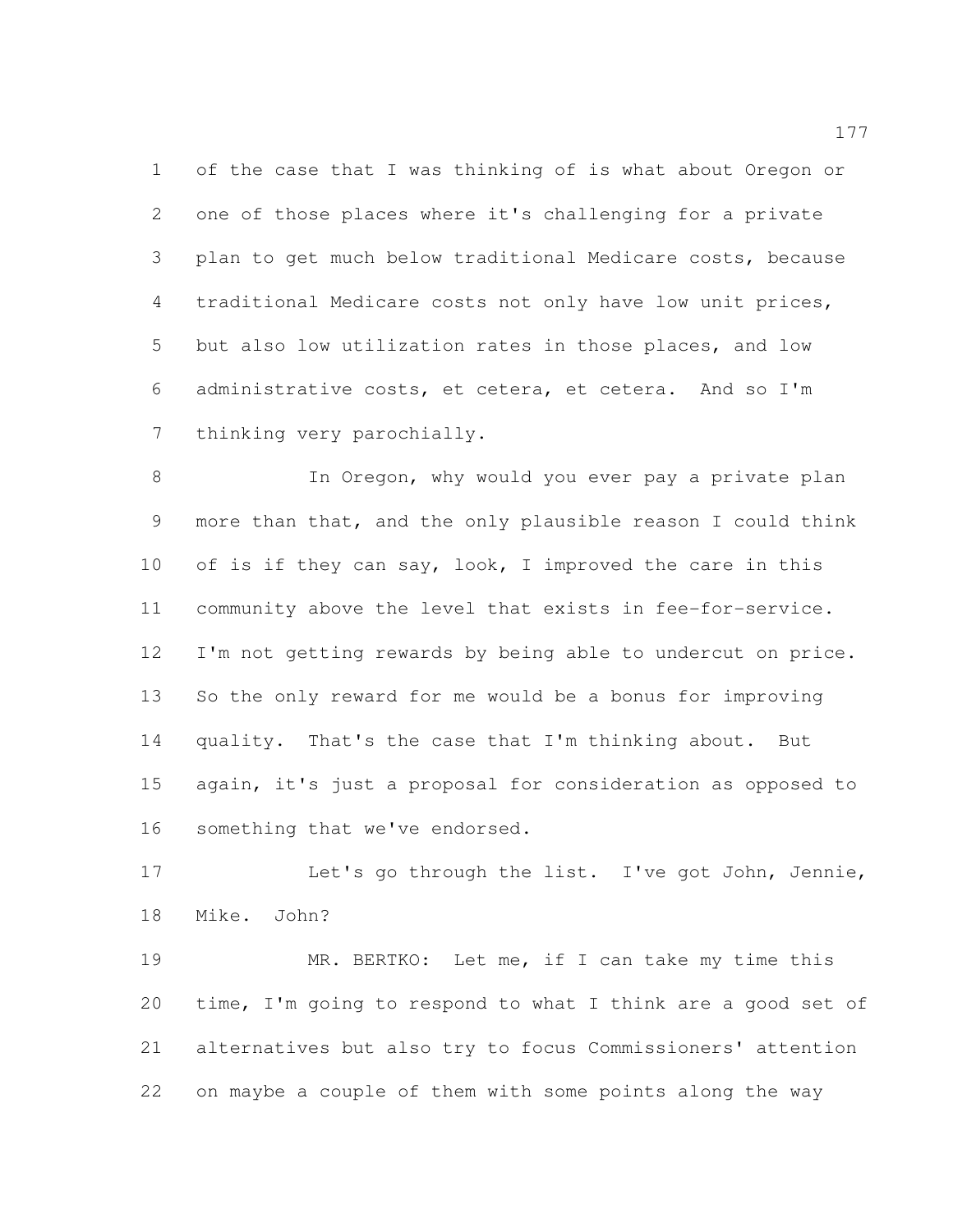there. And so, again, this is my opinion on what could work best.

 Scott, if you could put up, I think it's Slide 8, which is the one that lists the different variations. No, it's 6. Sorry. Okay. Looking at these, we are -- I mean, Medicare needs to save some money. I just accept that. We're on record for that. The question is how to get from here to there.

 My own feeling is we ought to choose a rational way to get there wherever possible, and on this I'd like to take two of these and put them on the table and tell you why the other two fall off the table and then comment on one in particular which can solve other things.

 I think competitive bidding is the most rational way to recognize market differences in an area. Like Glenn said, Portland has got some issues that I've been aware of as well as a couple of other localities in the country. And so it's an automatic way to do it. It's got the automatic 19 advantage of places where there's a lot of fraud and abuse, of getting down to a right number quicker than perhaps under any administrative scenario.

22 I will also say that we probably want to consider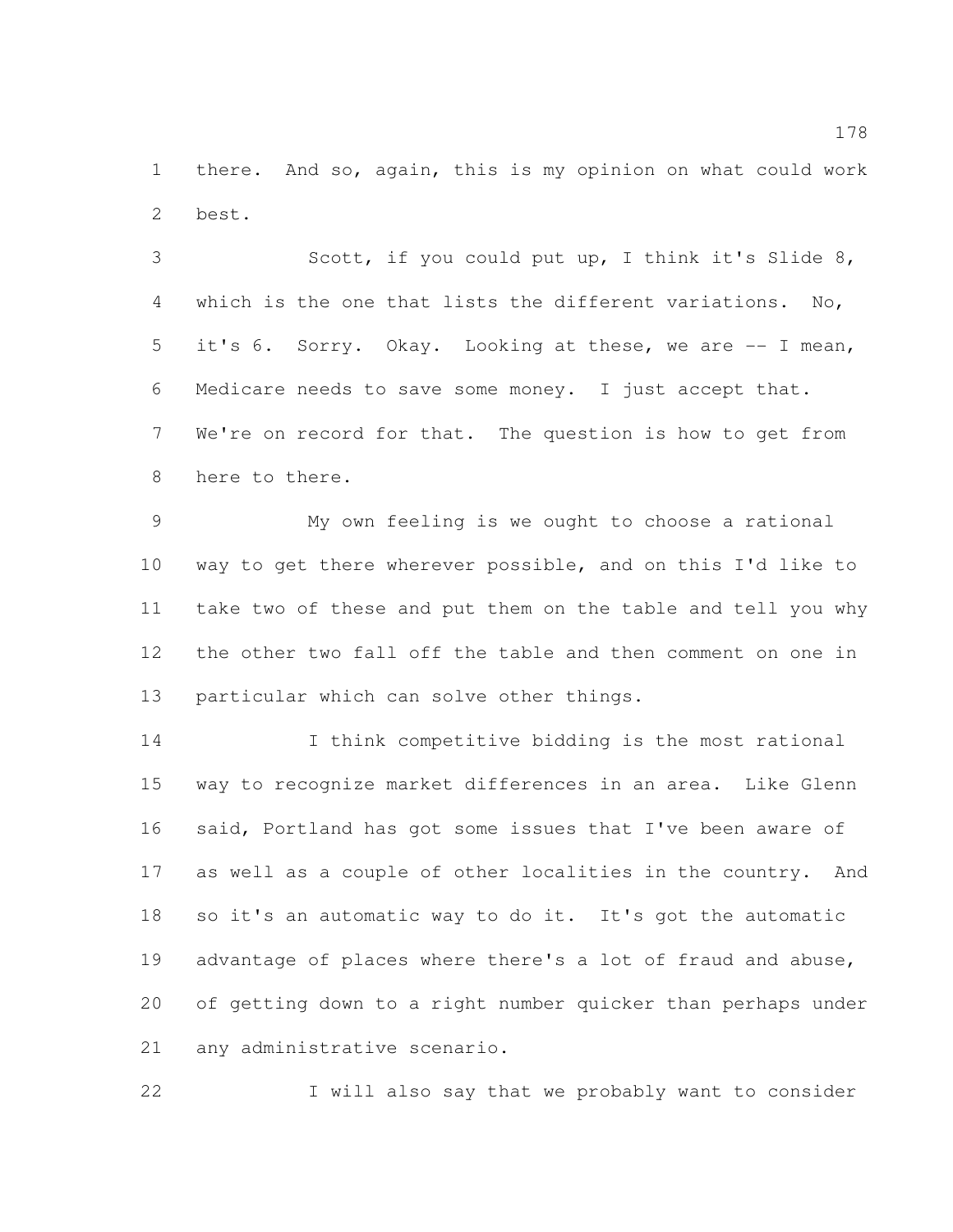1 an administrative way to set rates, as well, and I'd suggest that the blend is the best of the three that are here, or the alternative -- I'm sorry, it's the 75/25 blend, I've used that word on that -- because it recognizes the demand side that is a fact of life in a number of markets and doesn't arbitrarily cut it.

 The hybrid version, which is the one with the floors and the ceilings, if I'm remembering right, and I'm hoping Carlos or Scott nod, strikes me as being susceptible to tinkering, and so I throw that one out right away.

 And then the input price-adjusted one, I think is purely arbitrarily. That is, you showed the example of Minneapolis versus Miami. I think we could probably show 15 other examples of things that make little sense.

 So with that, let me then go and talk about the competitive bidding mechanism and try to convince you. I realize I'm on my soapbox now, but I ask for your ability on 18 this. If you could flip back one more slide -- yes. So here, even if -- I would suggest two things can be learned from both this slide and from the limited evidence from Part D. The first is that those bands are likely to compress under competitive bidding, and so they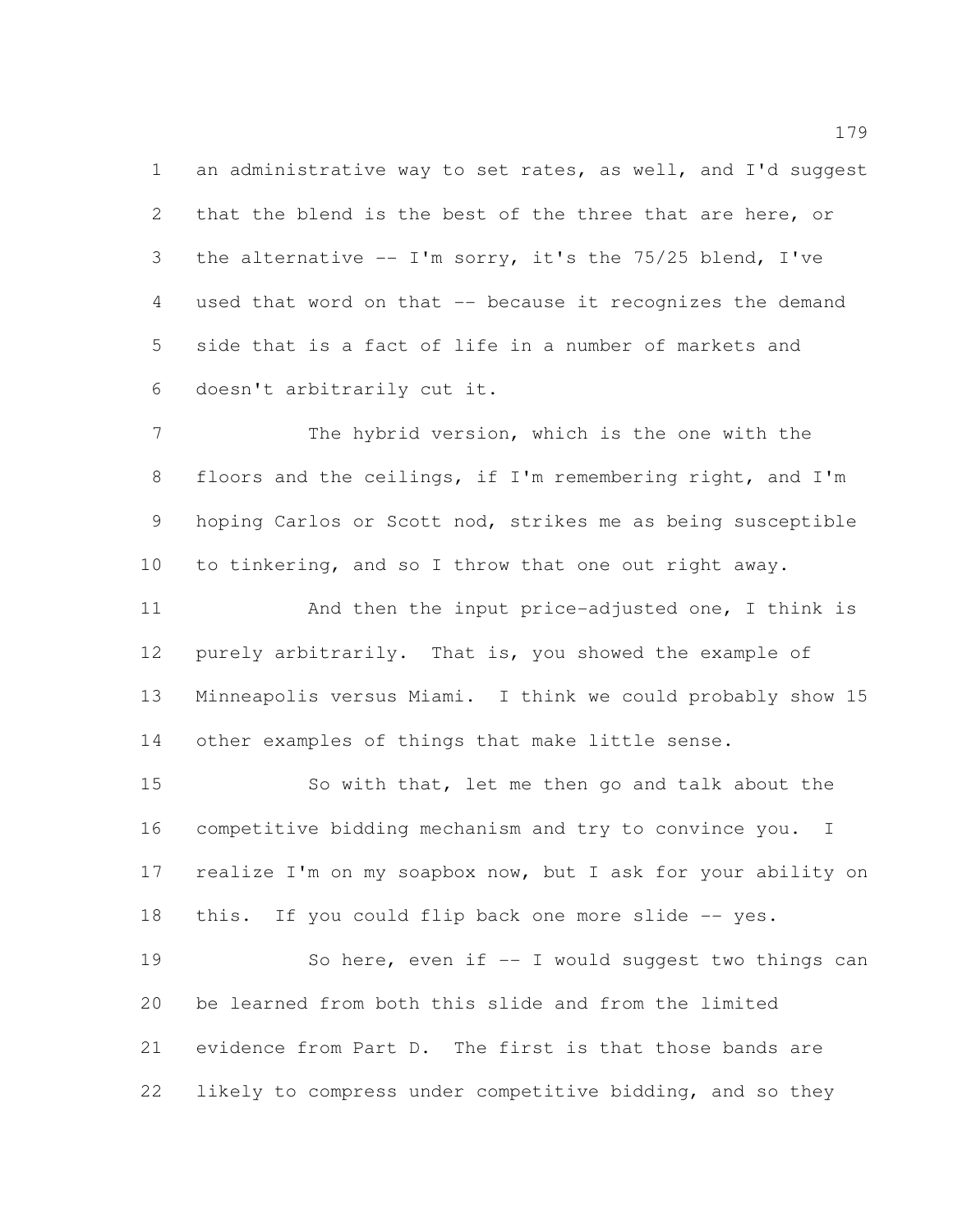would also compress downward. And so in the best of circumstances, the one on the far right side, the 0.69 to 0.89 would probably compress around a range of 0.7- something, so there are savings to be had there.

 I would also suggest that when you're bidding -- and Tom, this is a version of your question -- we are in a benefits competition model right now where the win comes from enrolling people at whatever benefit level you can enhance them in here. If you turn it to price competition, and here I'm going to suggest bidding on the A/B benefit package, plain vanilla, this would also serve most likely to drive downward each of those ranges a bit. Some may be in that left-hand bracket, which is a Portland or somewhere 14 that's hard to get to, maybe some more on the high-payment areas, which are the far right-hand side, but generally across the board, it could serve to save a fair amount of money.

 Now, I'm going to take this competitive bidding model and make it a little bit fancier to satisfy some other things. Right now, it operates under the KISS principle. It is really simple. Bid on the A/B. Compress bids towards things.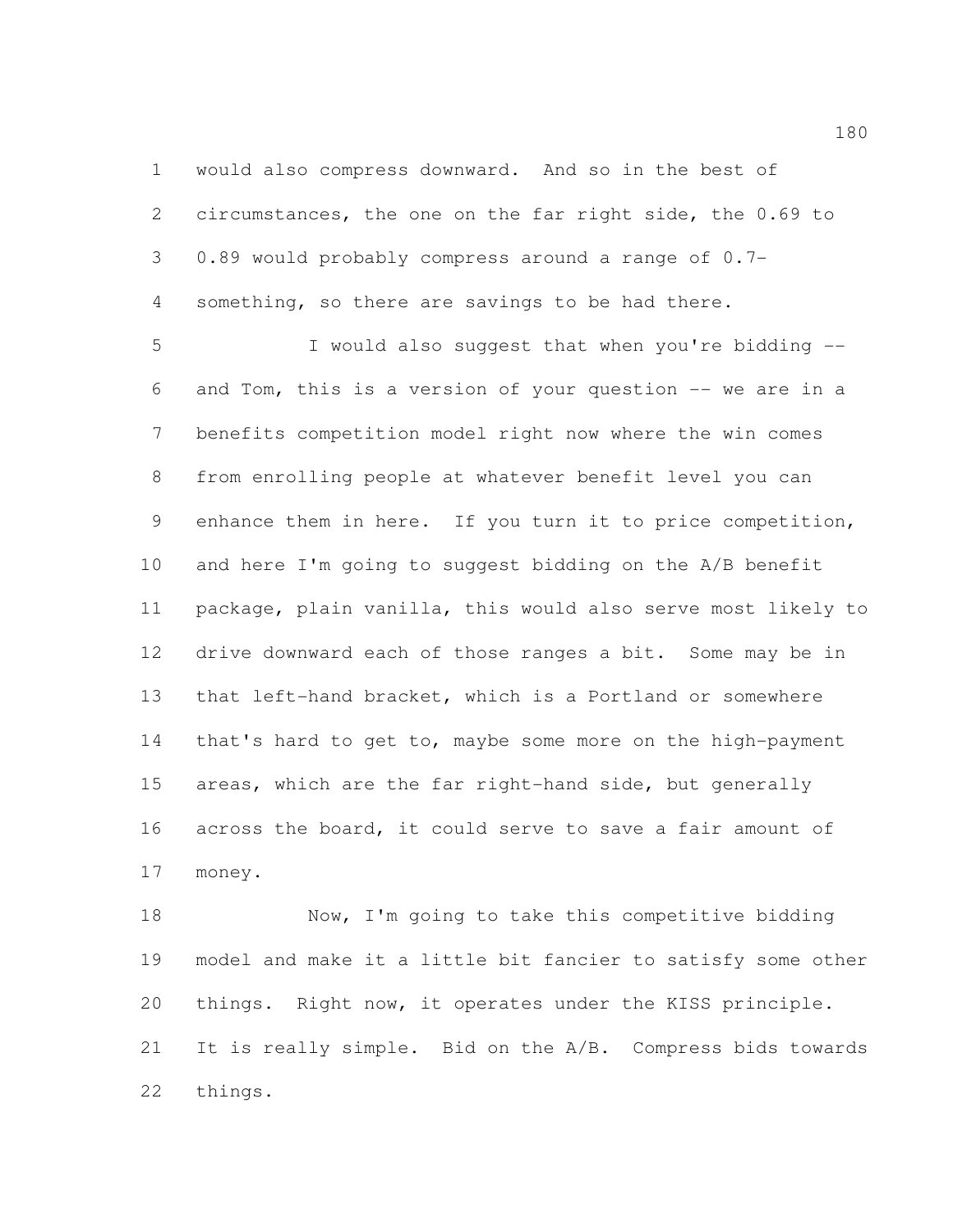Number one, let's try to get rid of benefit 2 differences across regions, and here, rather than -- and you can set the benefit win a variety of ways which don't matter too much to me, but rather than give back against the benchmark, I would suggest that benefit increases be earned on a p-for-p type of basis, and I can see the somewhere between four to 6 or 7 percent earned on a step-wise basis for doing one thing, you know, having providers with HIT, you win one percent. For doing something else, you win 2 percent. For doing something else, you win a third percent, et cetera. So across the country, good plans could win the 12 same five, six, 7 percent. But the bids and the savings would be in this particular mechanism.

 I would also say, and just repeat myself here, that in this right-side where high-payment areas, you could save the most money and you could immediately attack things like fraud and abuse because it would be an automatic mechanism to going after that money. I mean, the plan that I was with hated fraud and abuse. I'm not sure we were that much better than Medicare and CMS, but I think we were better because it was a local basis and in some ways it was our money that we were spending and saving.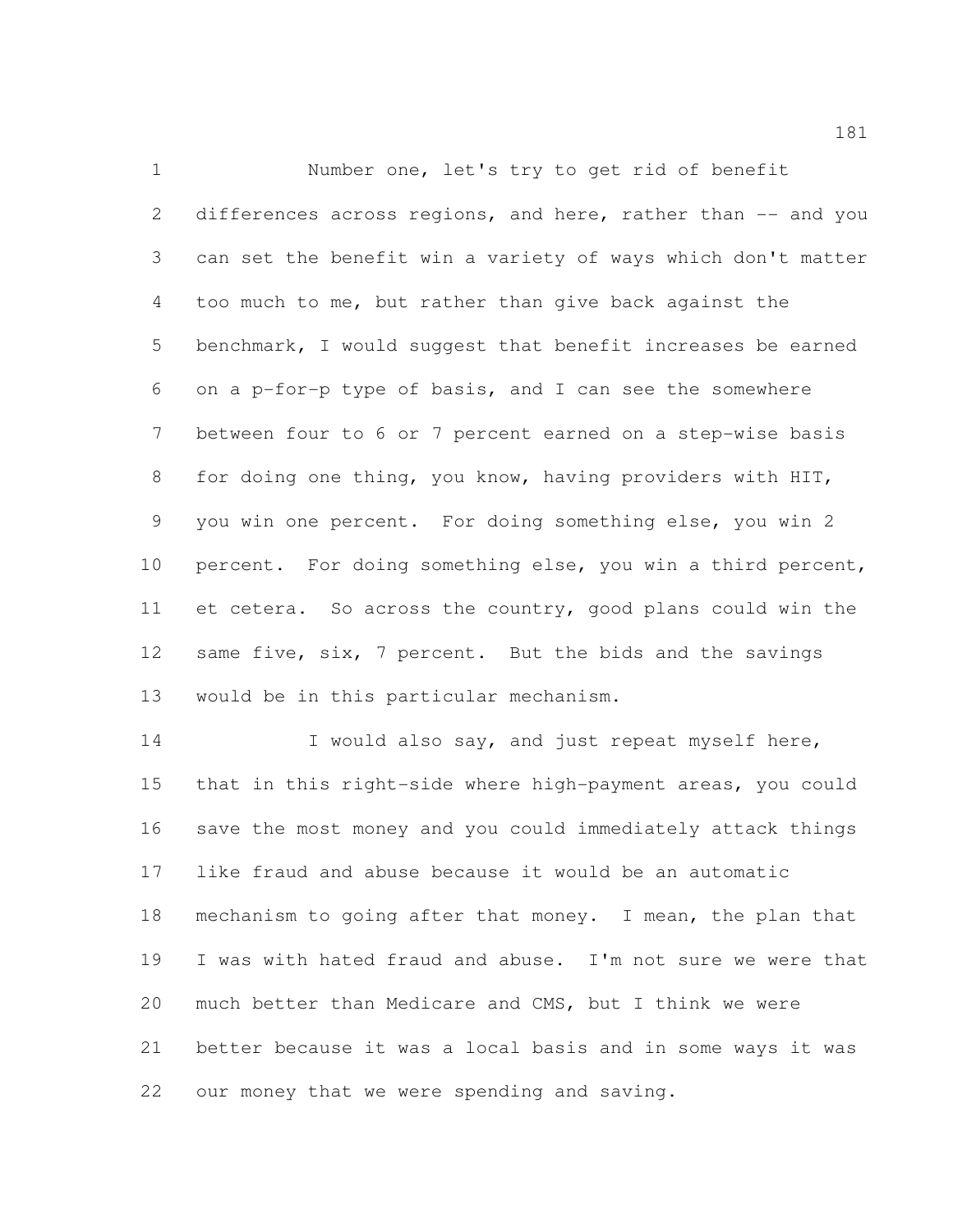Another component of it, if you wanted to put some suspenders on my belt of competitive bidding, is you put a cap in on the top end of the bid, and arbitrarily I'll say it's 110 percent, because there is some recognition that no matter what happens, there ought to be some pressure on the top end to get particularly good deals.

 Let's see. I think that is all the points I was trying to make.

 DR. KANE: Would you put a benchmark in there? 10 MR. BERTKO: No benchmark. You do not -- you don't need a -- well, you could. I mean, I said 110 percent because I'm going to recognize that there are some areas where it is not only difficult, but exceedingly difficult to 14 get down to 100 percent. I mean, I'm aware of the Portland situation and I agree with Glenn's comments, and there are a couple of others that are in that, where there are good to very good plans that would be there.

18 Oh, I know the last part of this. In the win on 19 one percents, there is yet more room for competition. I'm aware that -- for example, I would send the benefits to a particular source of things as opposed to have as much benefit variation as we do today. Some plans might be able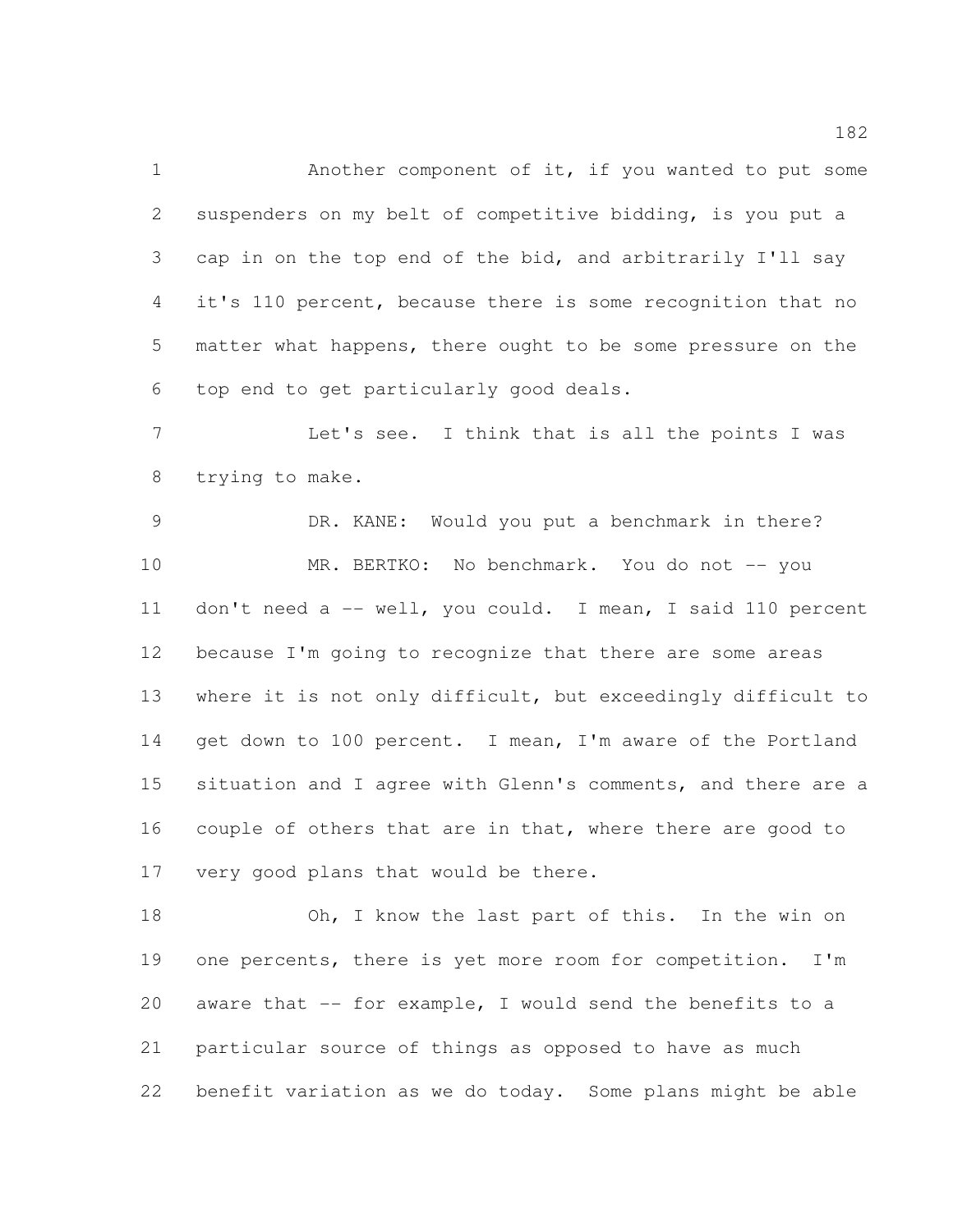to pay for a maximum out-of-pocket with one to 2 percent of their revenue. Other plans might need 2 to 3 percent, and inefficient plans that still qualified might need 3 to 4 percent. And so there would be competition within that and the competitive bid mechanism itself might add a small amount of money, in the \$10 range, whether you were above or below the way the competitive bidding benchmark was set. And so in every instance, I've suggested here making a mechanism that increases competition, thus driving down costs.

11 And the last -- oh, the very last comment is why should we stop at trying to be at 100 percent of fee-for- service? Most of the revenue -- I won't say most. A lot of the revenue, and I'll look to Carlos, Scott, or David to say this, is driven from high enrollment in high-payment areas. Those are the places where we can go below 100 percent, and I think we owe it to the mechanism that we redesign to go below wherever it's feasible and to float above wherever we can't possibly get there.

 Okay. Sorry for the long discursion. MR. HACKBARTH: Let me just say a word about what we're doing. We're not striving in this report to produce a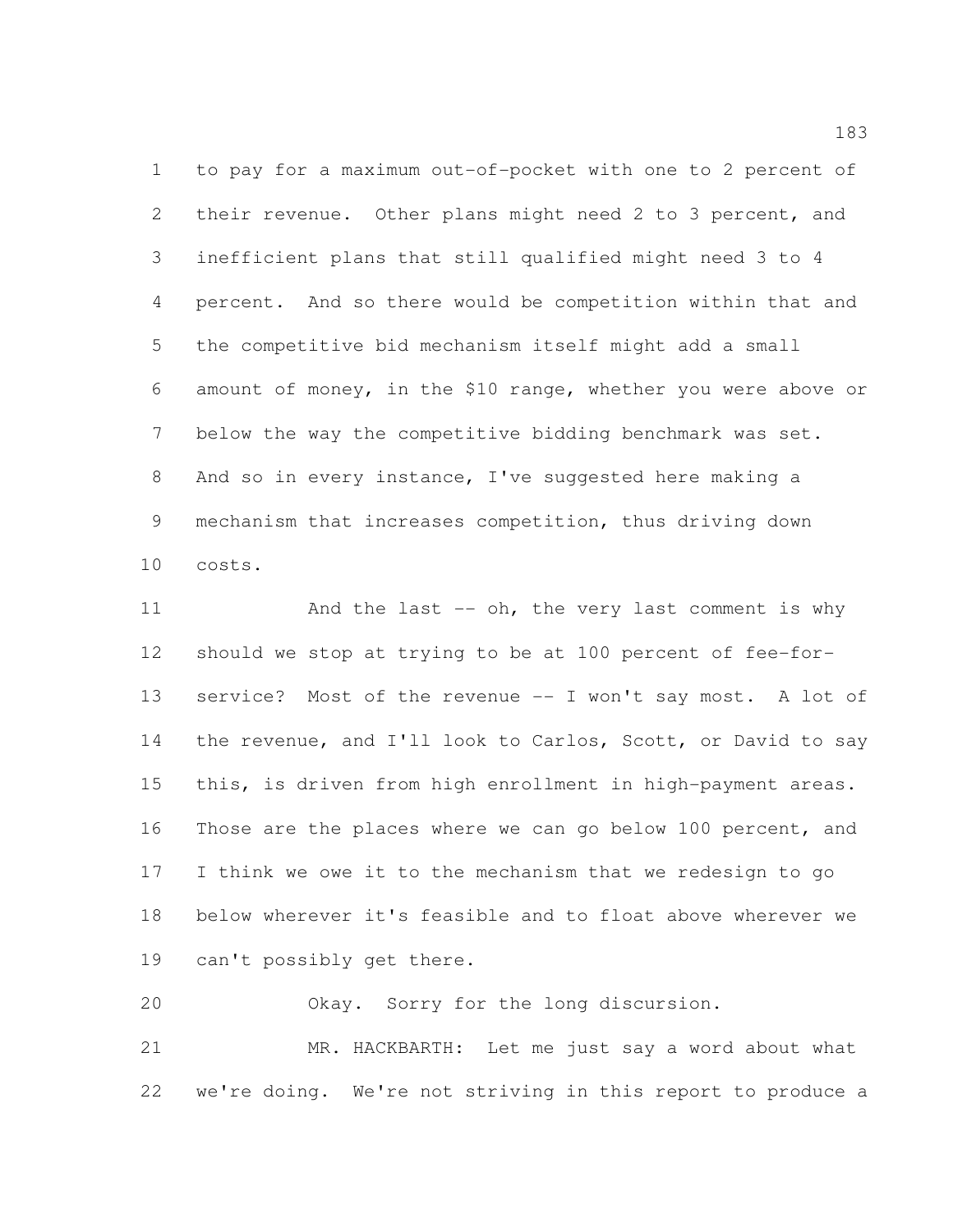recommended method. Our task here is to lay out different approaches and analyze their impact, their conceptual pros and cons. So I just wanted to make sure everybody understands we're not trying to get to a point where we say, oh, that's the combination that I'm prepared to vote for. The second point is that as John's comment illustrates, there are ways that you can take a type, you know, one of these methods and modify it in various ways, add bells and whistles to achieve certain policy goals. So there are a lot of different permutations of things and trying to come up with the right combination, the right set of permutations, I think is beyond the scope of what we can do in the next few minutes.

 So just a couple of comments to try to frame the further discussion. I had Mike -- you had your hand up -- and Jennie dropped out.

17 DR. CHERNEW: Thank you. So I have a few questions that I think are brief, but the answers might be longer. The first one is, I would love to hear Carlos's view of what we learned from the other literature about how plan behavior changes in response to benefit benchmark changes. What do the plans do when we change their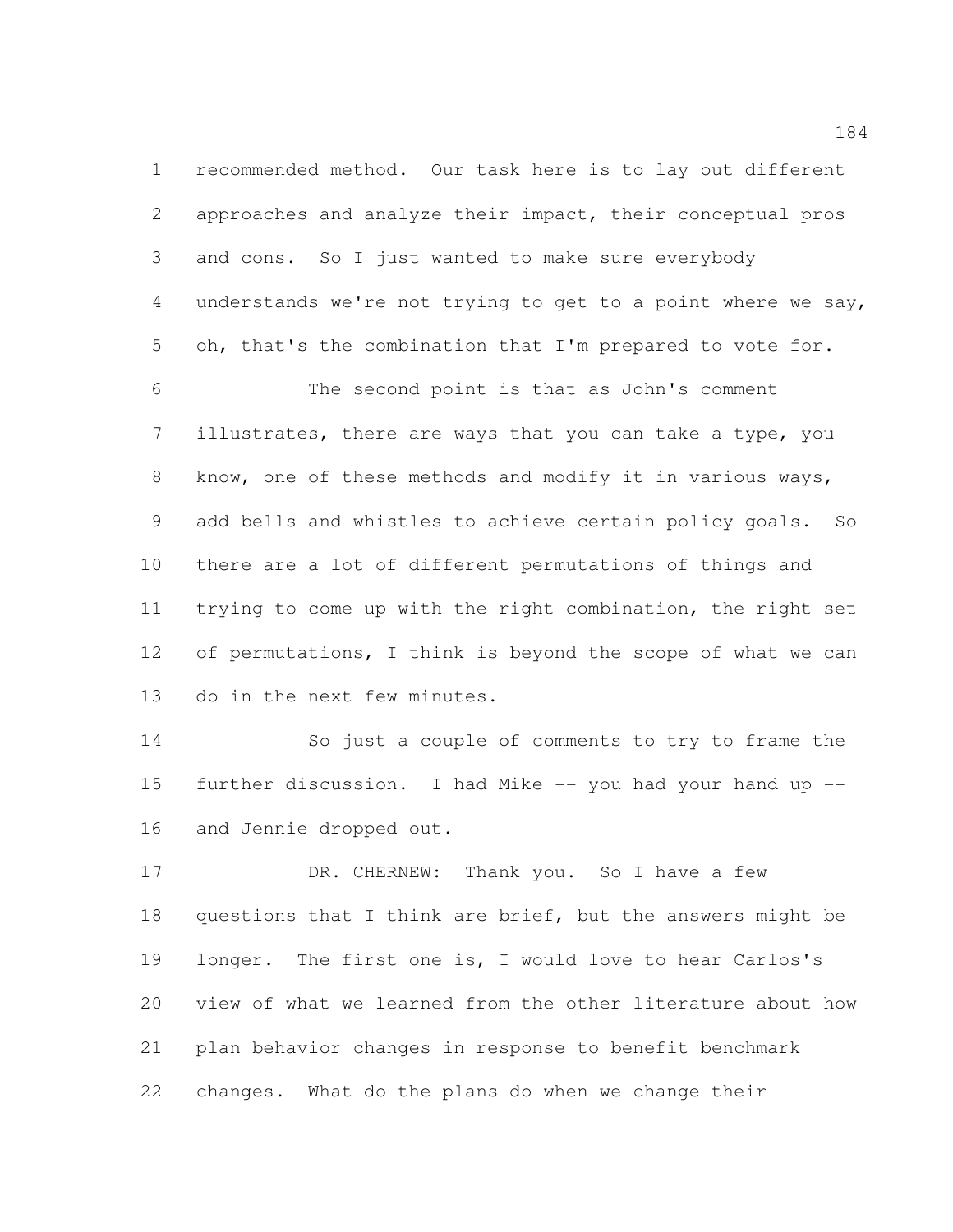benchmarks and how will that fit with the assumptions?

 I'm very interested in your thoughts about how the idea of a spillover between the systems, between the MA system and the fee-for-service system, would influence your thinking about this. I think the literature overwhelmingly suggests there's a connection between the markets, that what happens in markets with a lot of MA plans influences what care and practice patterns and a whole bunch of things in TM, and I'm interested in how that connection might influence how one would think about payment.

 And the last thing I'm interested in is there's this box on page -- it's not quite a box, but it looks like it's going to be a box -- on pages 35 and 36 that gives us the history of competitive bidding for Part C and there's two ways to read that, depending on how early I've woken up in the morning and how many boxes of Cheerios I've had. One of them is this was such a good mechanism for driving out excess profits from the plans that the plans just stopped it politically, but if they were forced to do it, it really would have been great.

 And the other way to read it might be that there were real problems or concerns with what happens if one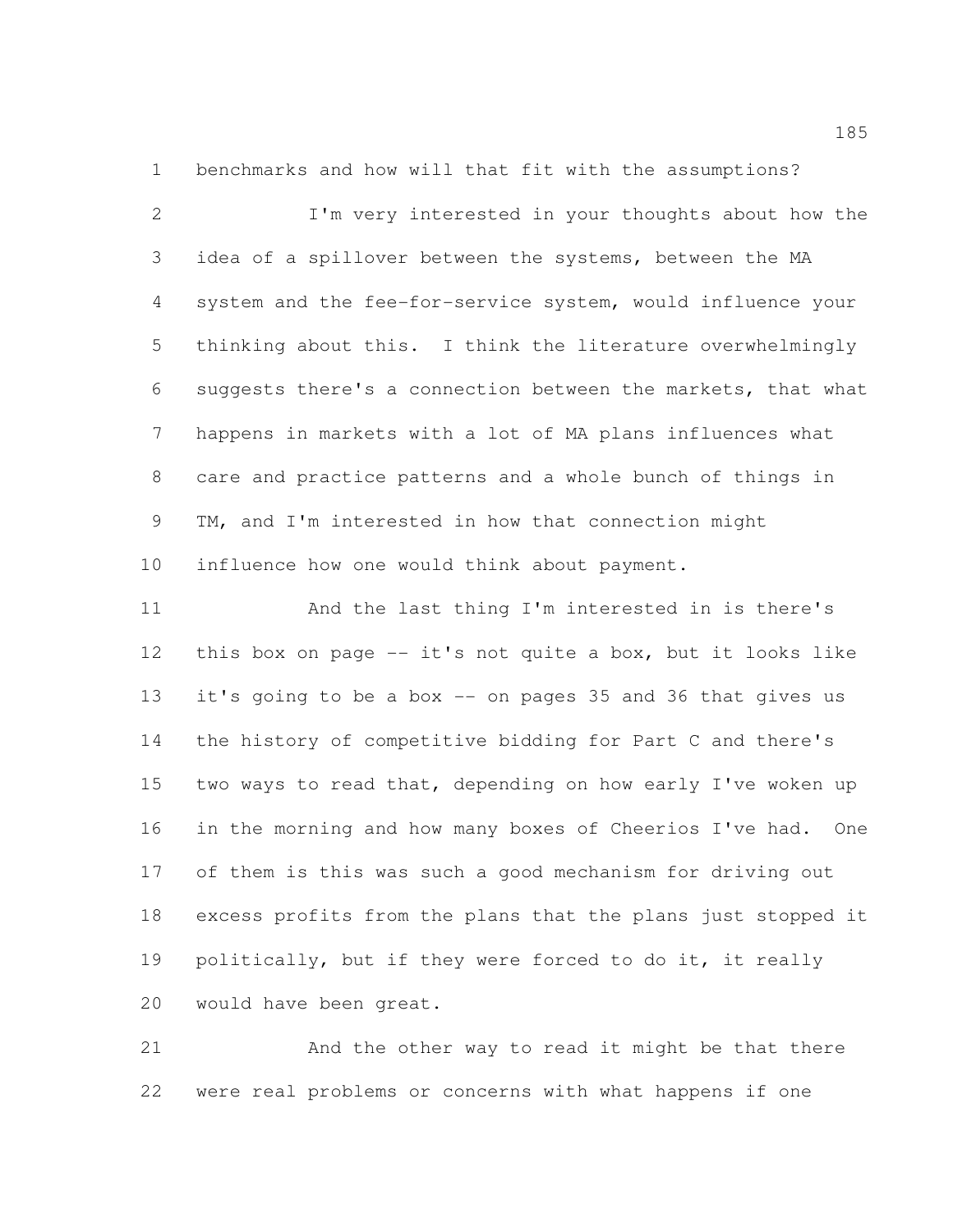tried to do the competitive bidding. And I'm mostly

 interested in the one example, which is the Denver example, because that's the one that you cite where they had these sort of good results, but Denver wasn't randomly chosen in a bunch of ways.

 And I'm very -- so as an economist, I like bidding just naturally. That's like the movie I would like to go see if there was a movie on bidding, as opposed to one on administrative pricing, because that's how I was trained.

10 [Laughter.] DR. CHERNEW: But I'm worried about issues like

 the stability of what happens if you have a bidding system over time. I don't believe that a bidding system inherently gets plans to bid their costs. I do believe there's a lot of potential for behavioral change and, you know, a whole bunch of things can happen in these bidding models that you might not see happening in the sort of limited demonstrations. So I'm interested in your views about what we might have learned from Denver and how we would worry about those other problems. That was longer than I thought. MR. ZARABOZO: Well, on the first point, you're referring to the Peizer and Frakt article about what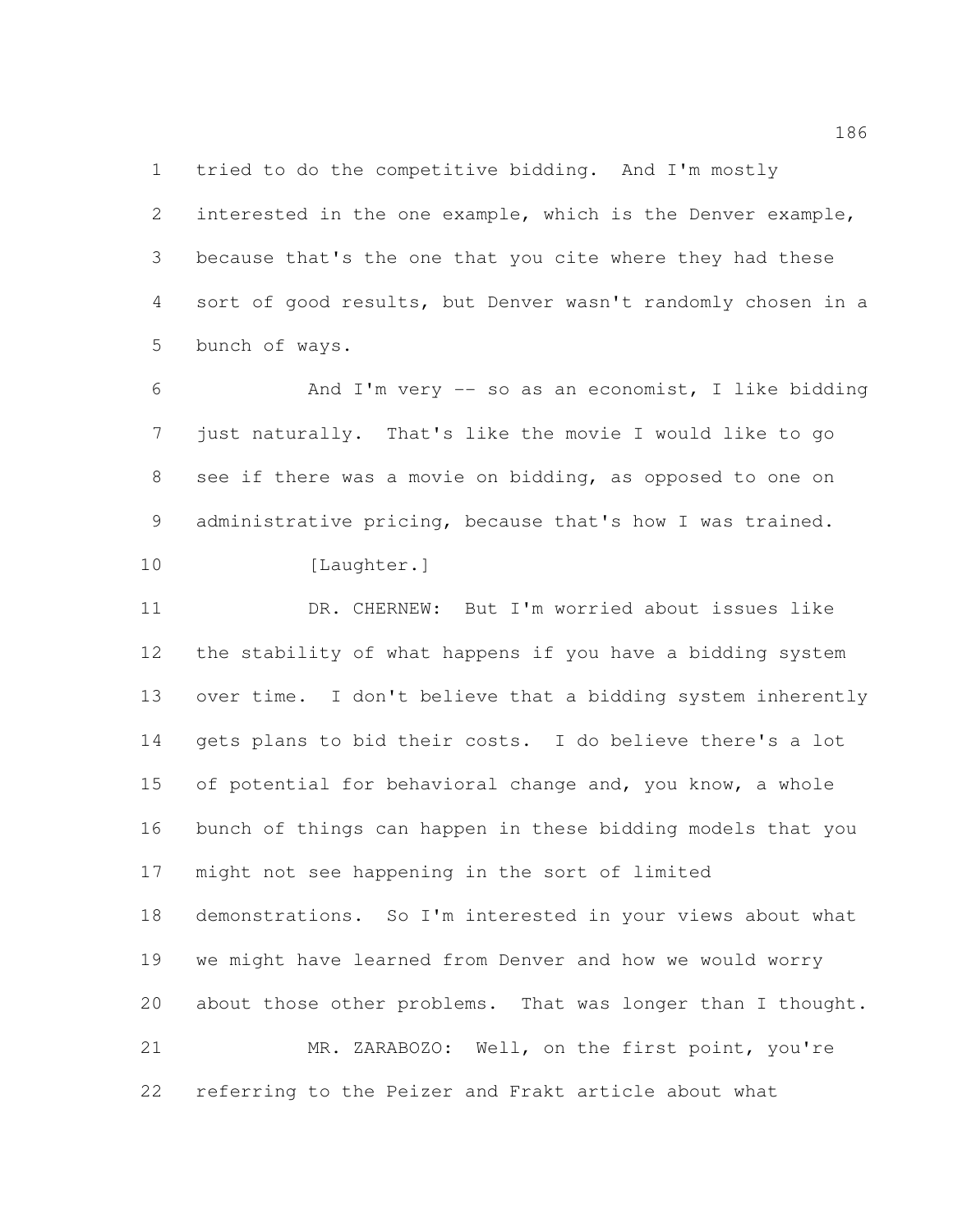happened with BIPA --

 DR. CHERNEW: I think there's others. MR. ZARABOZO: Yes. On that subject, generally, what happens, if the payments go down, benefits go down. The Peizer-Frakt situation was the payments went up, or the particular article that I'm thinking of, which they went up in March. So the benefits had already been announced for 2001 and then there was an increase through BIPA and so plans were given options of what to do with the money, and a 10 lot of them increased benefits. One of the options then, as John pointed out, was to provide money to providers. Now, this is not an option currently with rebate dollars. If you're providing money to providers, that goes into the A/B 14 bid. So at that point, you could just pass this on to providers, so much of the money went on to -- passed on to the providers, not in the form of extra benefits to people, because the competitive situation was already kind of set up. DR. CHERNEW: But there were some payment changes around the BBA, I think, that had a lot of plans dropping

out --

MR. ZARABOZO: Yes, which is a different --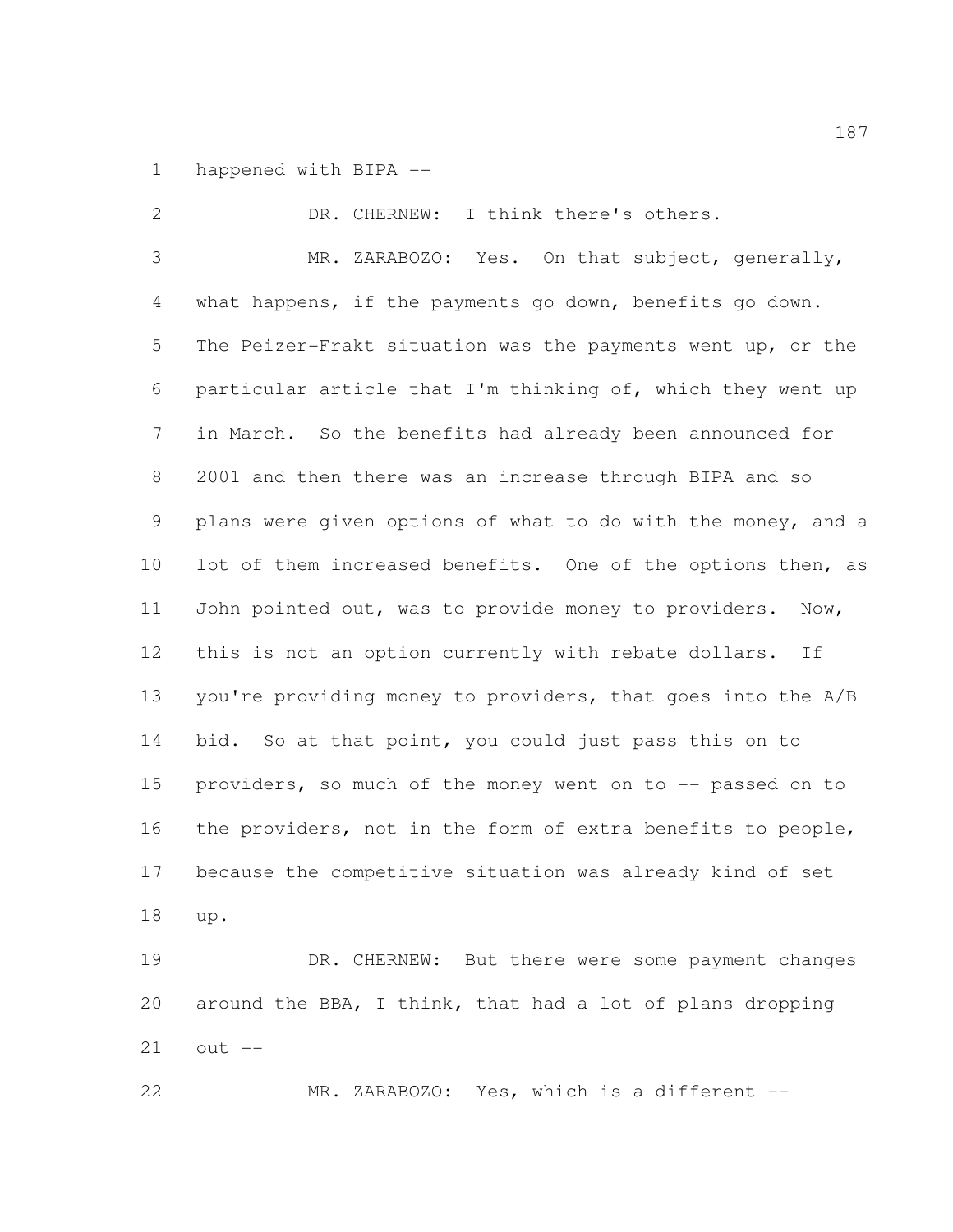DR. CHERNEW: -- so there have been studies about plan entry and exit.

 MR. ZARABOZO: Yes, and I want to point out also, on the BIPA, one of the options that they had was at that time, there was still the Benefits Stabilization Fund where they could just keep the money for a future year to provide 7 the same level of benefits as they previously had, and that fund had not been used by very many people except Kaiser in a couple of cases. But that particular year, when they got a bump-up in March, a lot of them just said, well, we don't even know what to do with this money. We'll put it in our Benefits Stabilization Fund, and, you know, because we're already in the market. We have a set benefit package and so on.

 What happened in the Medicare+Choice experience around the BBA, a lot of people say because of the BBA cuts, that's what caused the departure of all the plans and so on. A lot of that was related, as is mentioned in the mailing material, to the overall market of what was happening in managed care. That is, at the point when the BBA was enacted, it seemed like a reasonable assumption that what was happening in the private sector, which is managed care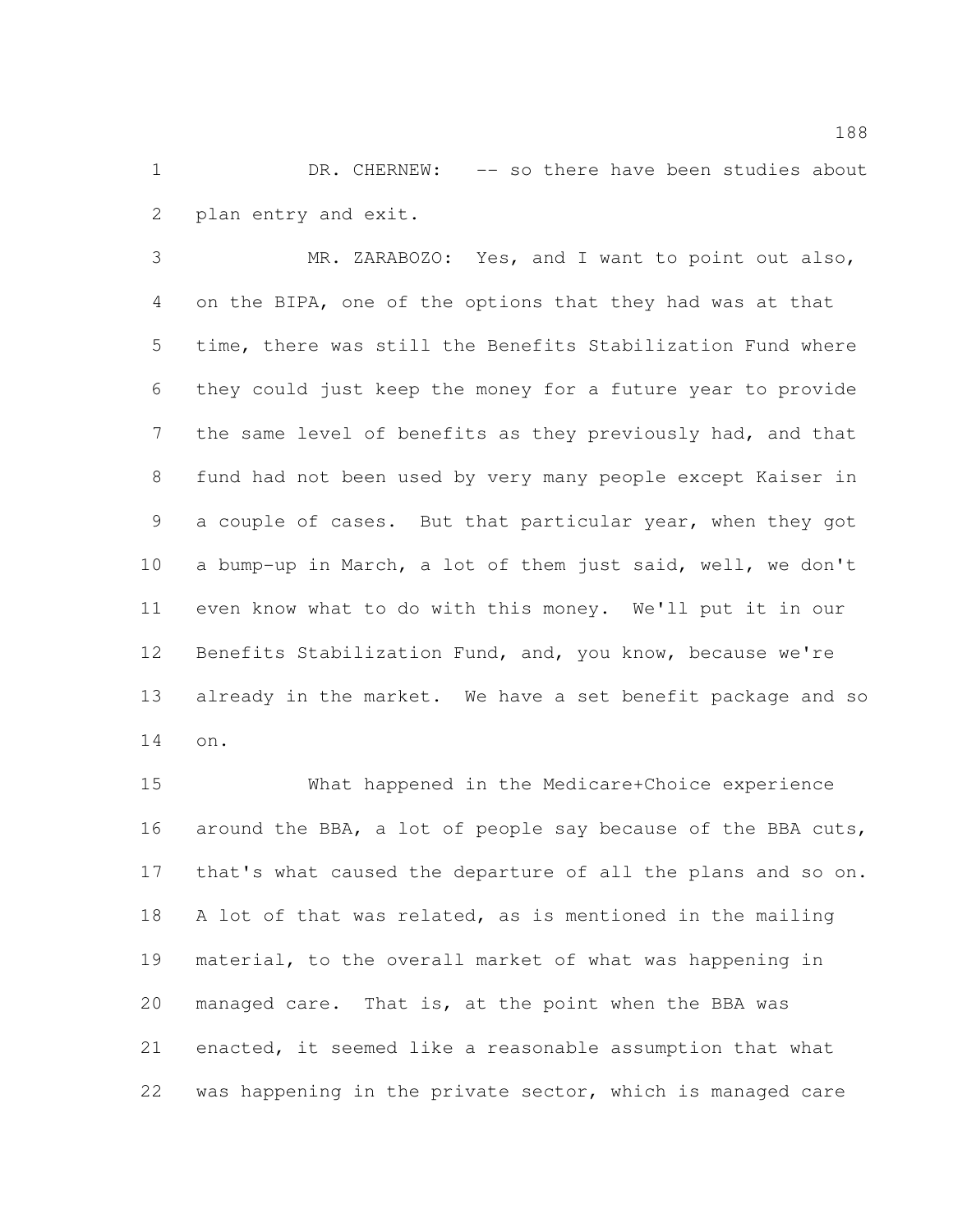plans are going to bring down costs, could also happen in the same way in Medicare and they could do it throughout the country.

 MR. BERTKO: Carlos, could I add to your statement? Everything you said is correct, but the BBA in particular had one of the what's called prongs of payment which compressed high-payment areas towards the median and it compressed it so much that in virtually all of the high- paying areas, it then flipped into the second prong, or a different prong, which was the 2 percent increase, and virtually all of the high-payment areas looked into their 12 future and can say, 2 percent increase a year, many of whom had great difficulty living under 2 percent each year for the next few years, thus causing the withdrawals from the market in many areas, in my opinion.

 DR. CHERNEW: I could see that happening under some scenarios on a bidding or another scheme or the 75 percent, so I think that's a relevant -- I understand the BBA is unique, but I do think there's lessons to be learned. MR. BERTKO: The 2 percent maximum increase for many years in the future is considerably different than either the 75/25 blend or a competitive bidding model.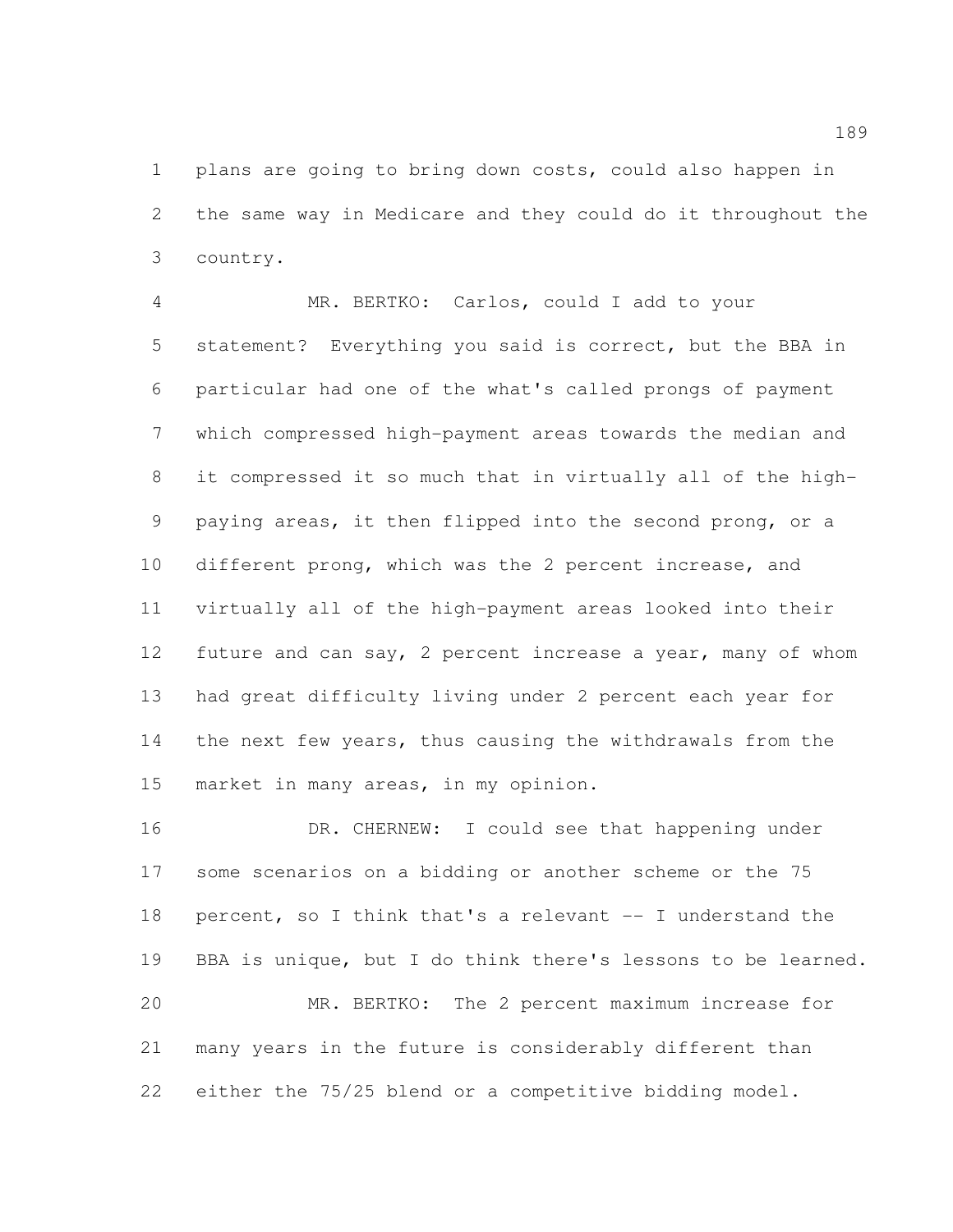1 MR. ZARABOZO: And, of course, in that first year, the 2 percent actually gave them an increase. They would not have gotten an increase in that year had it not been for the 2 percent, so -- Medicare spending went down, and under the old methodology, it would have been a reduction in payment to the plans, actually. So that provision guaranteed it.

8 But the pull-outs were sort of in waves. That is, there was a big movement into Medicare by private plans, partly because they were looking at what was happening in the private sector with premiums going down and it looked like Medicare was going to be going up for the duration. So markets became over-saturated, in a sense, so the new entrants who had to match the benefit levels existing in the areas were the first leavers. And then around -- 1999 was the high year for plans and enrollment.

 Two-thousand and 2001 is when you saw the big departures, and a lot -- some of that is also the increase in drug costs, because the big extra benefit was drugs at that time and it was like mid-year in 2000 or maybe 2001 where drug costs shot up and the plans could not offer the 22 kind of benefits, those that remained, that they had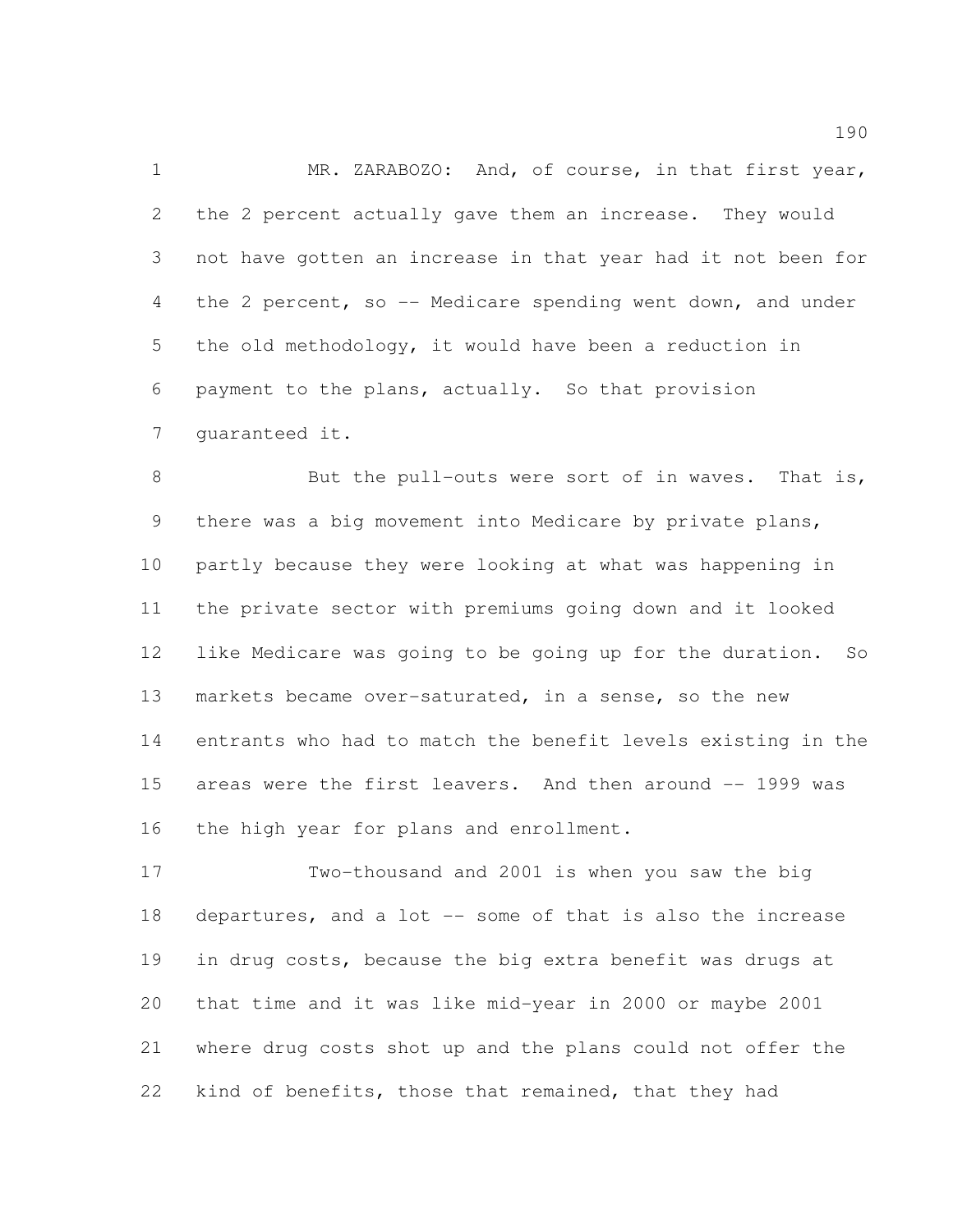previously been offering.

 Now the second part -- 3 [Laughter.] MR. HACKBARTH: Others? I don't know about you folks, but I'm finding it difficult to keep focused on the forest as opposed to getting lost in the timber here and looking at all the bark on the trees, and that's not in any way a criticism of the work you folks have done. I think you've done a real good job in laying out options and analyzing them so far as possible. I do think the really big issues here have to do with what are our goals for the program, and as it's described in the paper, the goals have, I think, migrated for Medicare Advantage for reasons that I understand and sympathize with. 16 16 If you put up number 11, that describes the shift in goals, you know, I would sort of modify that right-hand box. There are people who want universal availability of private plans for philosophical, ideological reasons. But I

 benefits for their constituents, and there is a feeling of inequity under traditional Medicare, that the States that

think more typically -- you know, the real issue is added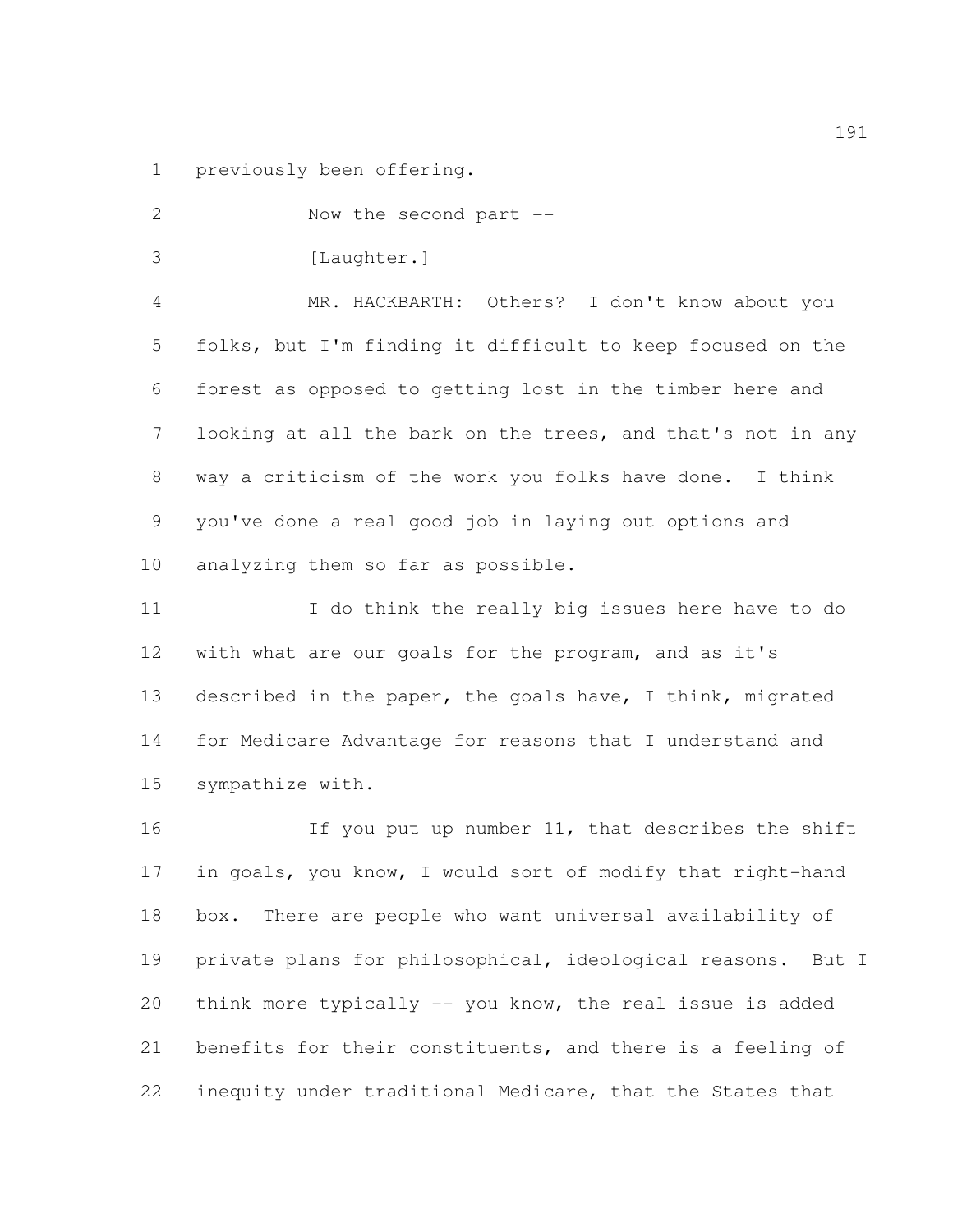have very low traditional Medicare costs feel some sense of, in some cases, outrage when they see beneficiaries in parts of the country that are profligate in use of taxpayers' dollars getting added benefits while their States that are low-cost and efficient, they get no reward under Medicare Advantage. And beneath that, they know that they are paying the same tax rates and same premiums and they're getting fewer benefits under traditional Medicare and they're sort of fed up with that situation. And what they've elected to do is use Medicare Advantage as a vehicle for redressing that sense of inequity in traditional Medicare.

12 So I understand the feelings, but I think the base problem here is that Medicare Advantage is an ineffective tool for redressing the problems that they've identified, 15 and I think legitimately -- as an Oregonian, legitimately identified. By using the wrong tool, we're creating a whole different set of problems.

 So I would say, you know, it's up to Congress to set the goals, but if the goal is to redress the regional inequity in traditional Medicare, I would say that there are much lower-cost and more efficient ways of redressing that regional inequity, one example being to change the financing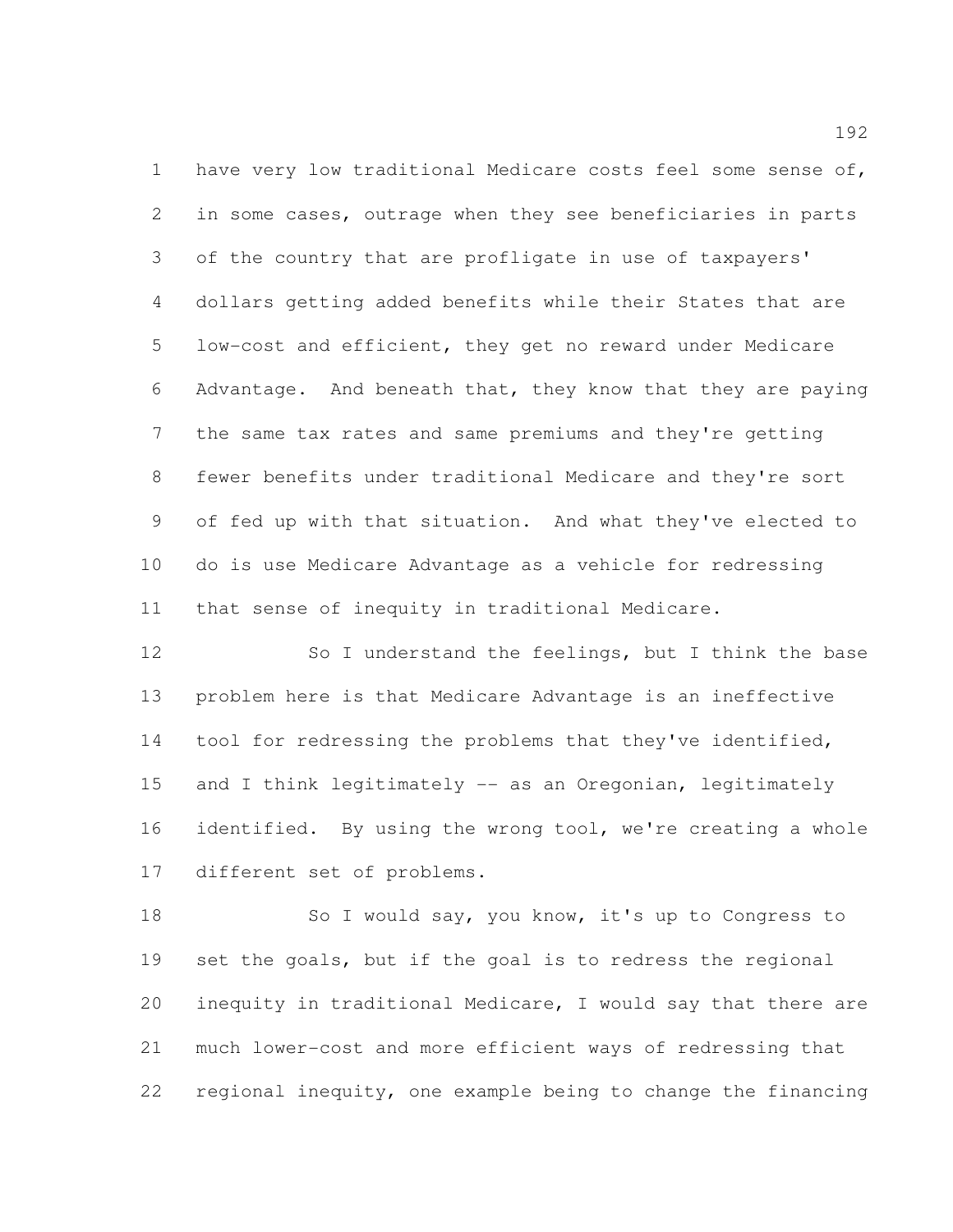and starting with the Part B premium say, we're going to give lower Part B premiums to the people in the low-cost areas and higher Part B premiums to people in the high-cost areas. You know, that's the straight shot, not running it through private insurance companies.

 Or alternatively, taking affirmative steps to reduce traditional Medicare spending in the high-cost parts of the country, either through rates or, as has been happening in Florida recently, intensive review of claims for certain services that are suspect. Again, address the problem directly. Don't use this side avenue of Medicare Advantage as the vehicle because it's ineffective, and that's the key problem for me.

14 Under any of these options, alternatives, that result in paying more for private plans in low-cost parts of the country, we're increasing spending at a time that we can ill afford it. We ought to be leveling down Miami towards Oregon, not trying to move Oregon up towards Miami, given our fiscal situation. But Medicare Advantage is working against that.

 And so my thoughts about this report are, our role is to support the Congress and do the analysis that they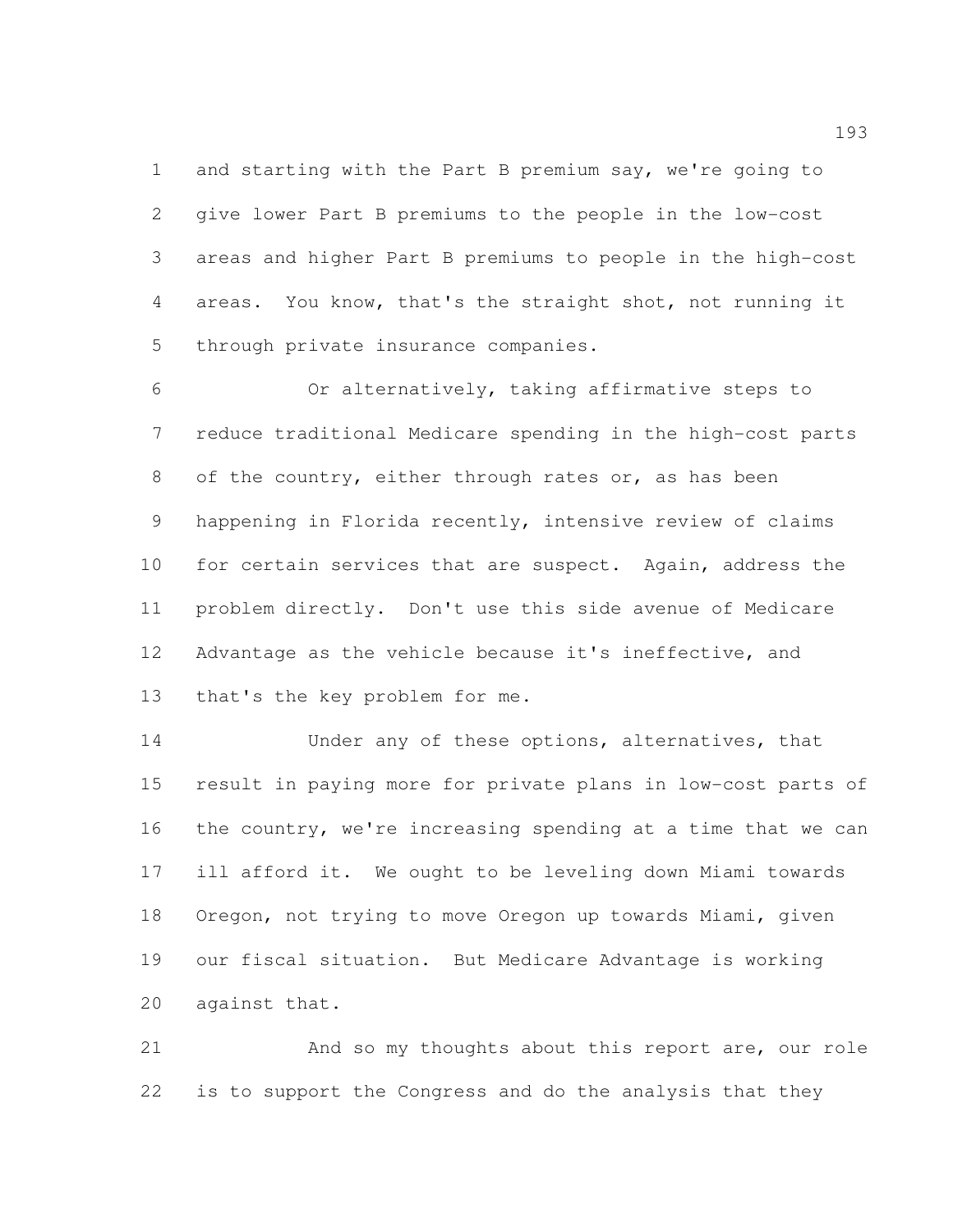asked, and that is what the first two-thirds of the report are about. Here are different options. Here are their impacts. But the piece of this that I feel strongly about is let's just get the goals straight and then choose the most efficient means for achieving those goals, and I don't think higher payments to private plans achieves any reasonable goals that I've heard anybody articulate.

 Now, having -- so that's my overall view. Among these options, I do think that some are better than others, 10 and I know John said that of the options on page seven, he thought the 75/25 blend was preferable. And rather than -- again, our goal here is not to endorse a particular option, but I wonder if we can just say a little bit more in the text about how to think about these parameters and assess options.

16 What strikes me about the 75/25 blend -- actually, 17 it is not page seven that I wanted. It's page six that has the -- yes, page six. You know, the columns that I look at here, I look at the benchmark on the fee-for-service, the middle columns there, the minimum and maximum. You know, one of the things that I'd want to do is minimize that spread, because the bigger that spread, the more distortions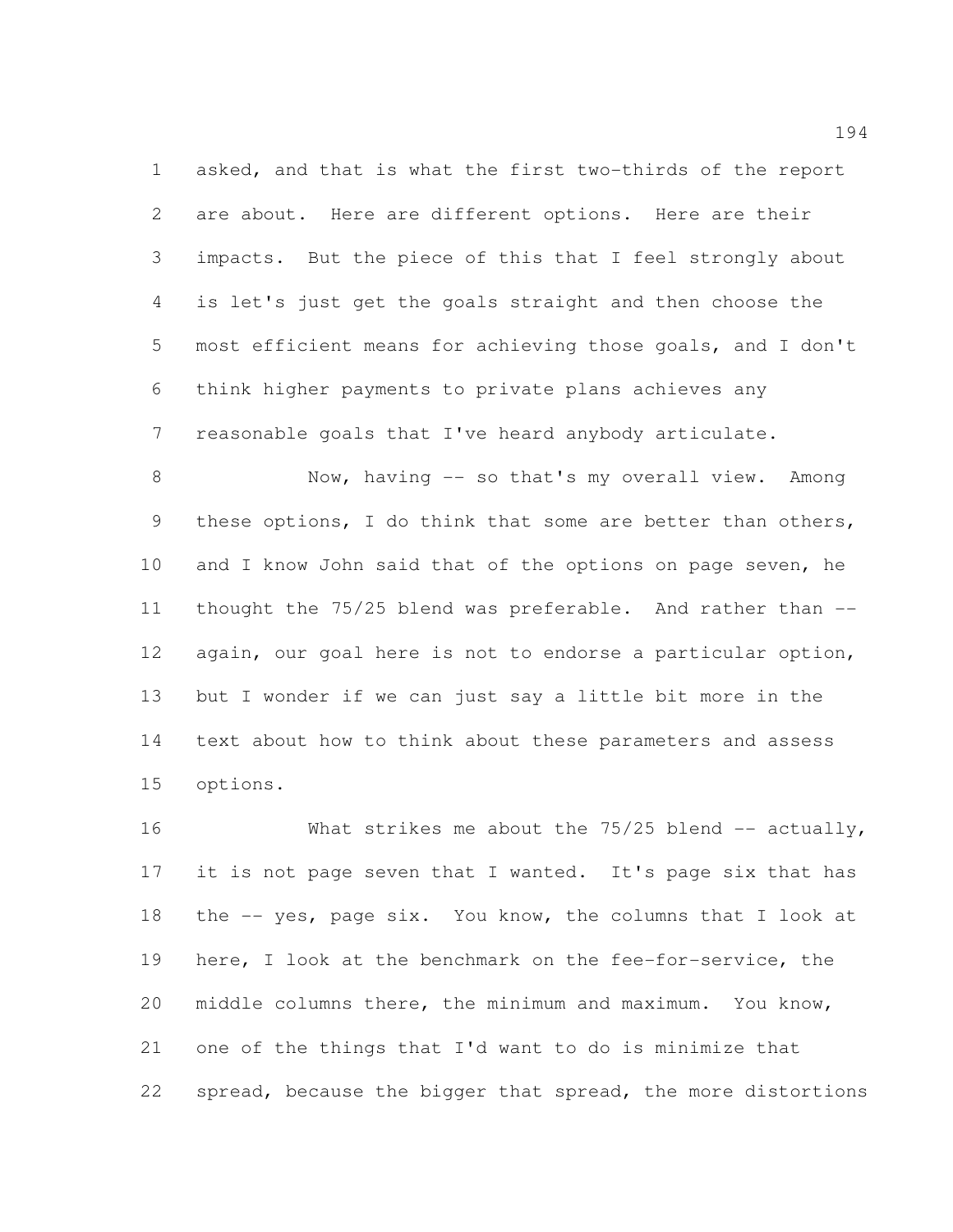you're going to get. If you have a big spread, you're going to get plans enrolling a lot of people, increasing costs in low-cost parts of the country. So I'm looking to reduce that spread between the benchmark and fee-for-service. And then you look at the next column and you see, well, 75/25 does a pretty good job of limiting that spread. Plan availability is still pretty high. And the average extra benefits are still pretty high.

 DR. REISCHAUER: It's the second worst at narrowing the spread.

11 MR. HACKBARTH: Well --

 DR. REISCHAUER: I mean, 100 percent fee-for- service is the worst and it's the next worst and the other two narrow the spread the most.

 MR. HACKBARTH: No. I'm looking at the next two columns, the comparisons of the benchmark to fee-for- service, not the dollar columns. And so it's obvious to everybody that my personal preference if I were king, would be 100 percent of local fee-for-service, but as I look at the other options and compare it to that, then I see 75/25 gives you less spread between the minimum and maximum on the second set of columns. It gives you a high level of plan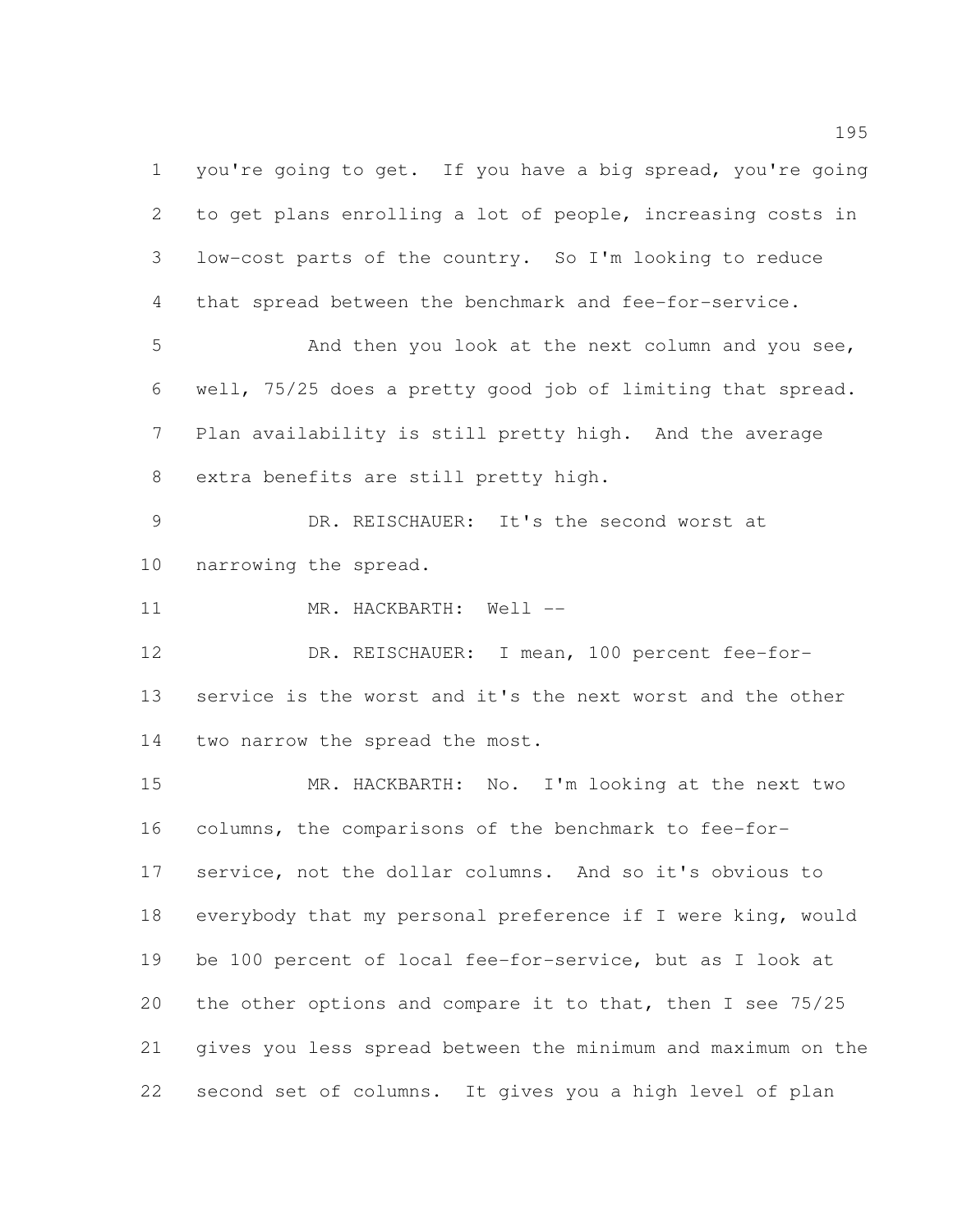availability and a high level of average extra benefits.

| $\mathbf{2}$ | Now, I don't know if that's a rational way to                |
|--------------|--------------------------------------------------------------|
| 3            | think about this or not, but I think that's what Congress is |
| 4            | looking for. What are the parameters that we should be       |
| 5            | looking for to find a better system than we've got now?      |
| 6            | MR. GLASS: Scott, tell me if this is correct.<br>On          |
| 7            | the extra benefits, on the bottom line there, where the      |
| 8            | input price-adjusted blend is \$38, so that's the average    |
| 9            | benefit for people who get extra benefits. But a lot more    |
| 10           | people get extra benefits under that plan than get extra     |
| 11           | benefits under the 100 percent fee-for-service option.       |
| 12           | DR. HARRISON: A lot more areas do.                           |
| 13           | MR. GLASS: A lot more areas do. So even though               |
| 14           | the $--$                                                     |
| 15           | MR. HACKBARTH: It's a tradeoff.                              |
| 16           | MR. GLASS: Yes. There's \$75 for those that get              |
| 17           | them, but fewer get them.                                    |
| 18           | DR. HARRISON: And the other trade-off that you               |
| 19           | would have would be once you get down to a certain level of  |
| 20           | extra benefits, you can't deliver them or beneficiaries say, |
| 21           | not enough. And so in spite of what I would call probably    |
| 22           | accurate modeling, this one might be closer to much less     |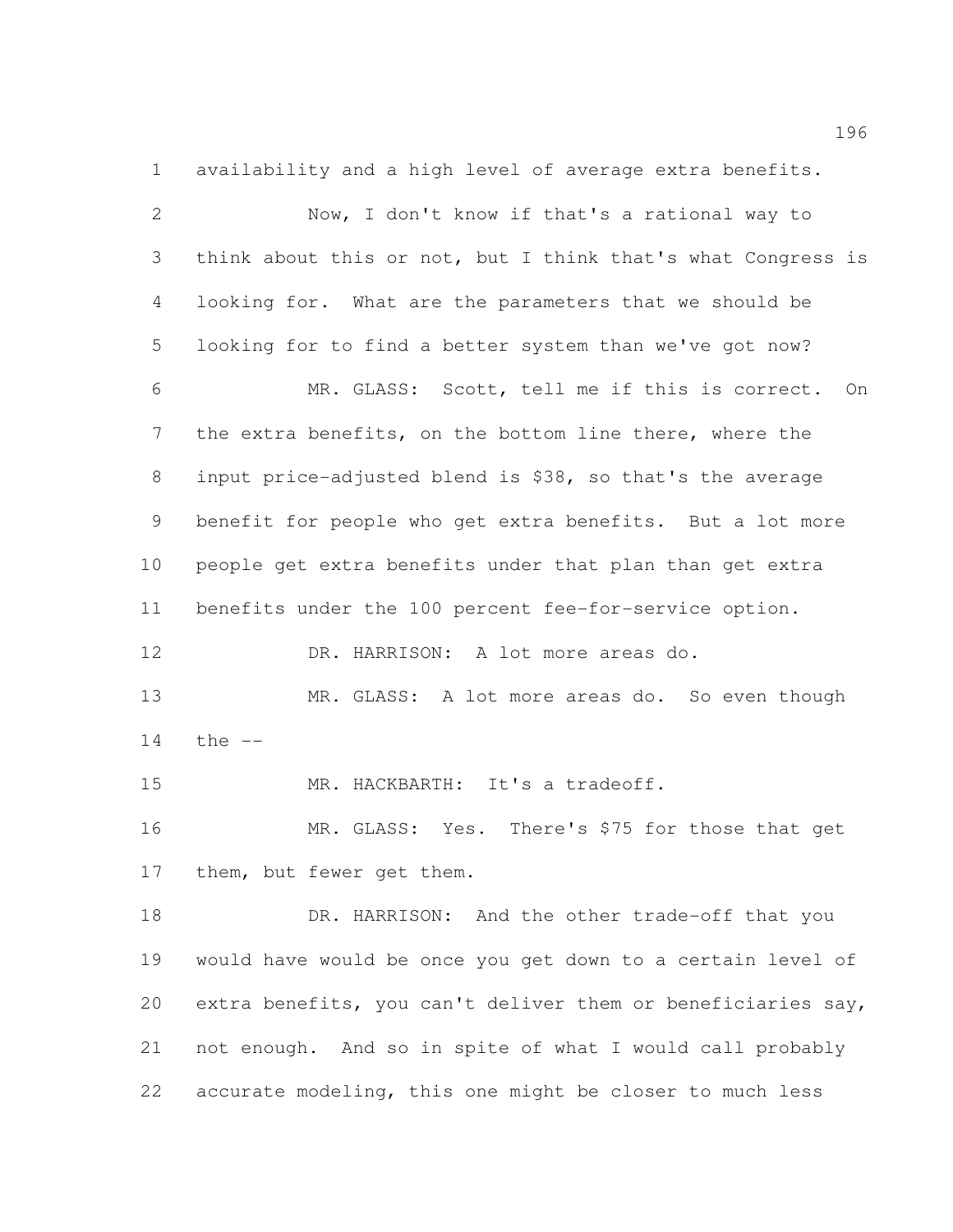availability because plans would make a call that says, oh, I can only offer \$10 here. We're out of here.

 MR. HACKBARTH: The other comment that I'd make is I think the bigger that spread is in the second set of columns, benchmark compared to fee-for-service, the more difficult it is to estimate the ten-year effect of this and the greater the likelihood that the ten-year saving is not going to be equal to 100 percent of local fee-for-service. And so if we can help them understand that point as they look at the analysis, I think that would be useful.

 Okay. Any other comments on this? It's been a very good piece of work. It's very complicated. It makes my head hurt to --

 MR. BERTKO: That's why actuaries get paid for this.

16 MR. HACKBARTH: Right.

17 DR. MARK MILLER: We agree, though, that none of us want to go to the movies with Mike Chernew.

19 [Laughter.]

MR. HACKBARTH: Right.

 DR. MARK MILLER: Is everybody squared away on that?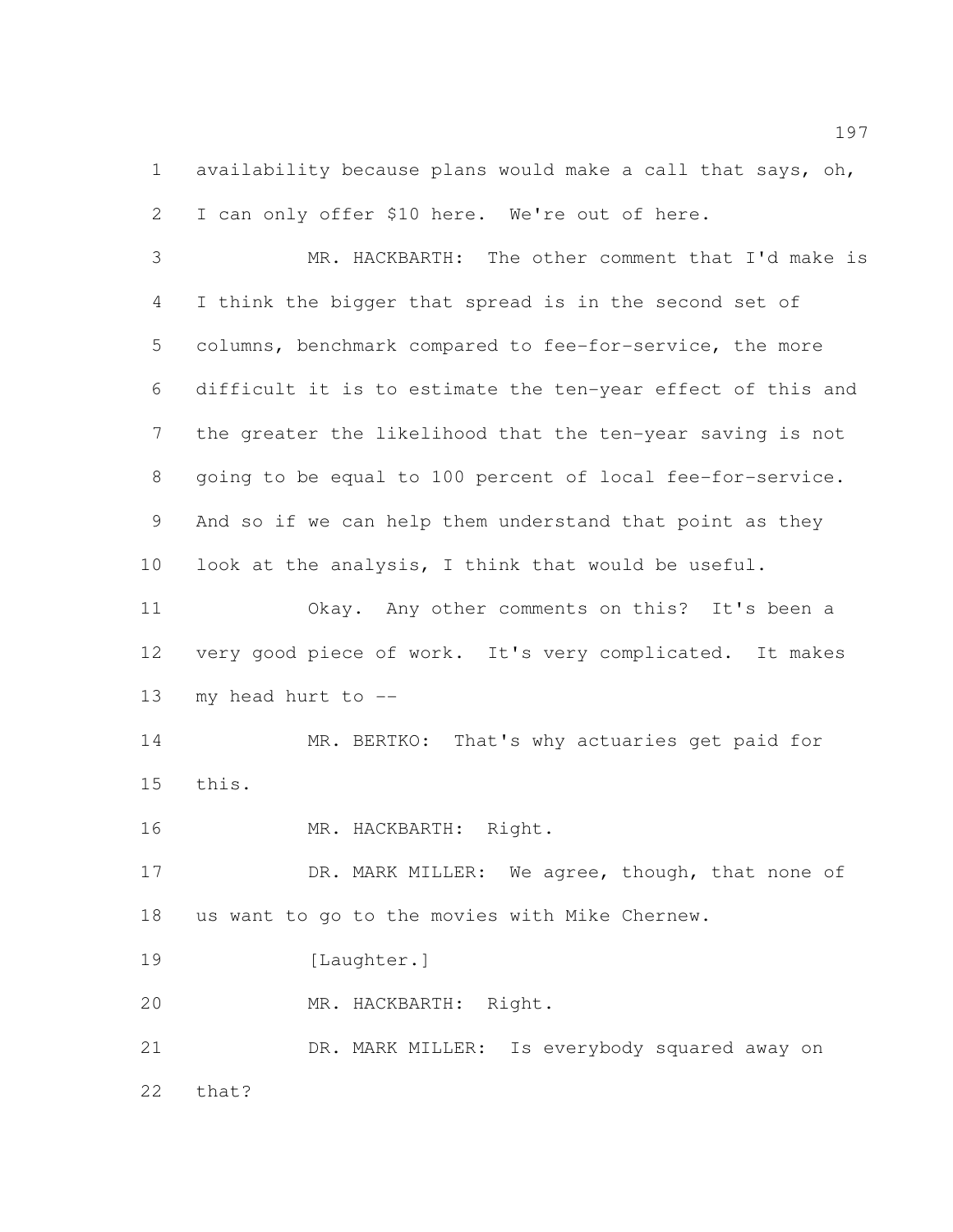MR. HACKBARTH: A competitive bidding movie. DR. KANE: I haven't said anything yet except stutter. I have Chart 5. Do we have a preference for where we'd rather preserve MA plans on that chart, because my sense is you'd want to preserve the ones that get you below fee-for-service spending.

 MR. BERTKO: Let me give Glenn's opinion said differently, which is I think there are good coordinated care plans in various regions of the country, some of which live on the left-hand side of that, that deliver excellent value. They just can't deliver it at 100 percent.

 DR. KANE: Well, that's okay, but if we have to sacrifice something here, would we rather sacrifice the low- cost people who are getting less benefit and they're mad because they're paying taxes and not getting as much benefit, or do we want to sacrifice the plans that are actually reducing the cost below fee-for-service?

18 MR. HACKBARTH: And my answer to that is clearly the plans are most useful where they can do things that traditional Medicare cannot and thus reduce costs.

 DR. REISCHAUER: While it's not in our bailiwick to think about political viability, the whole reason we got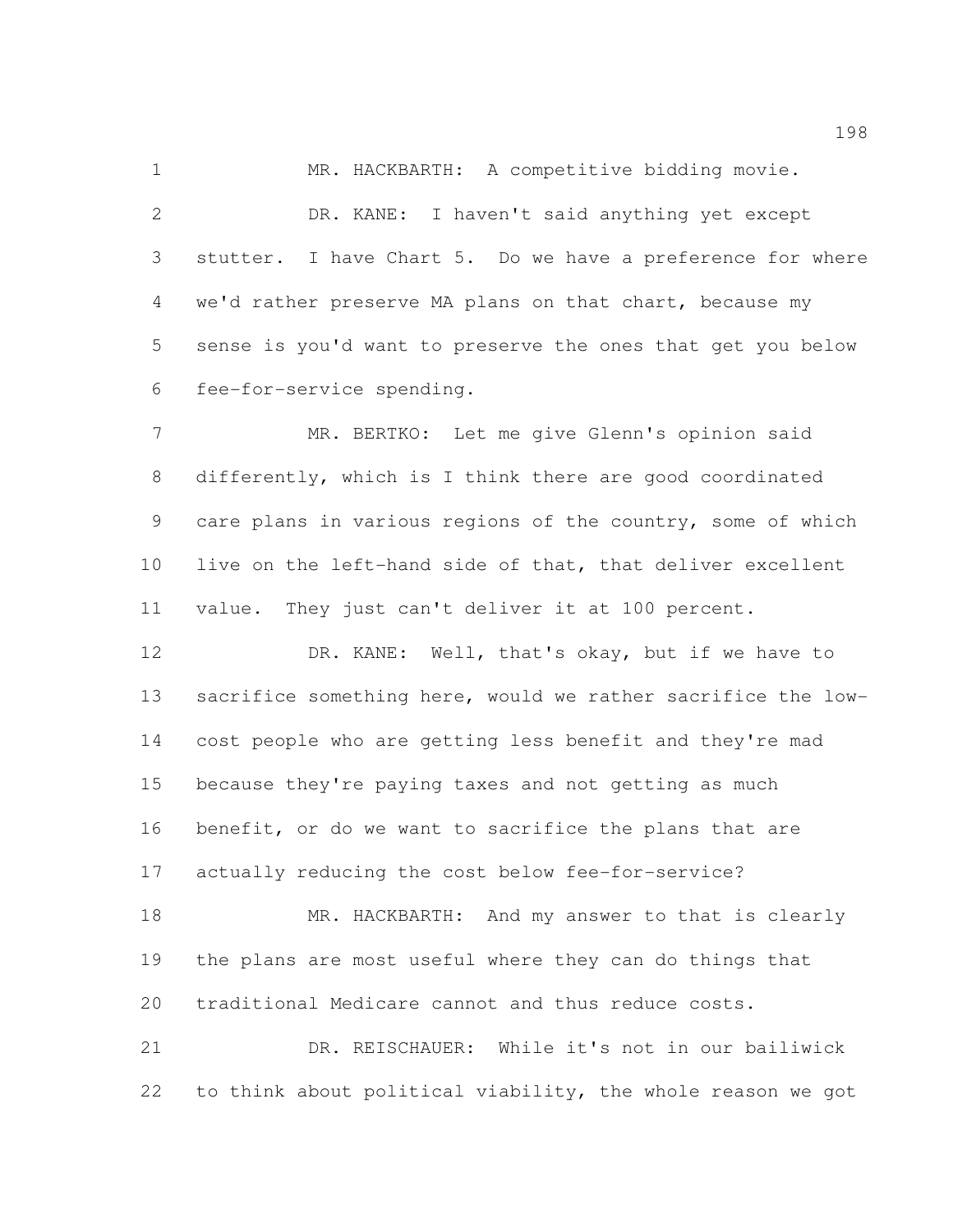into this was because there was nobody over on the left-hand side  $-$ 

 DR. KANE: But I think we need to talk about these options with respect to that.

 DR. REISCHAUER: -- and if we eliminate them, somebody will invent floors and ceilings.

7 MR. HACKBARTH: Yes, but again, the reason that they invented them, I think in most cases, was not any particular affinity for private plans, but they wanted to provide drug benefits originally --

 DR. KANE: They were taking drugs or they wanted to provide drugs?

MR. HACKBARTH: Drug benefits. Drug benefits.

14 DR. MILSTEIN: Glenn, could you clarify whether the output you anticipate in the report would simply be a portrayal of the categories of consequences of different solutions or are you looking for something that would do that and prioritize which ones we think ought to be more highly valued, because this conversation and the input has sort of drifted back and forth between those two different concepts of our deliverables to Congress.

MR. HACKBARTH: Yes. I don't think that we should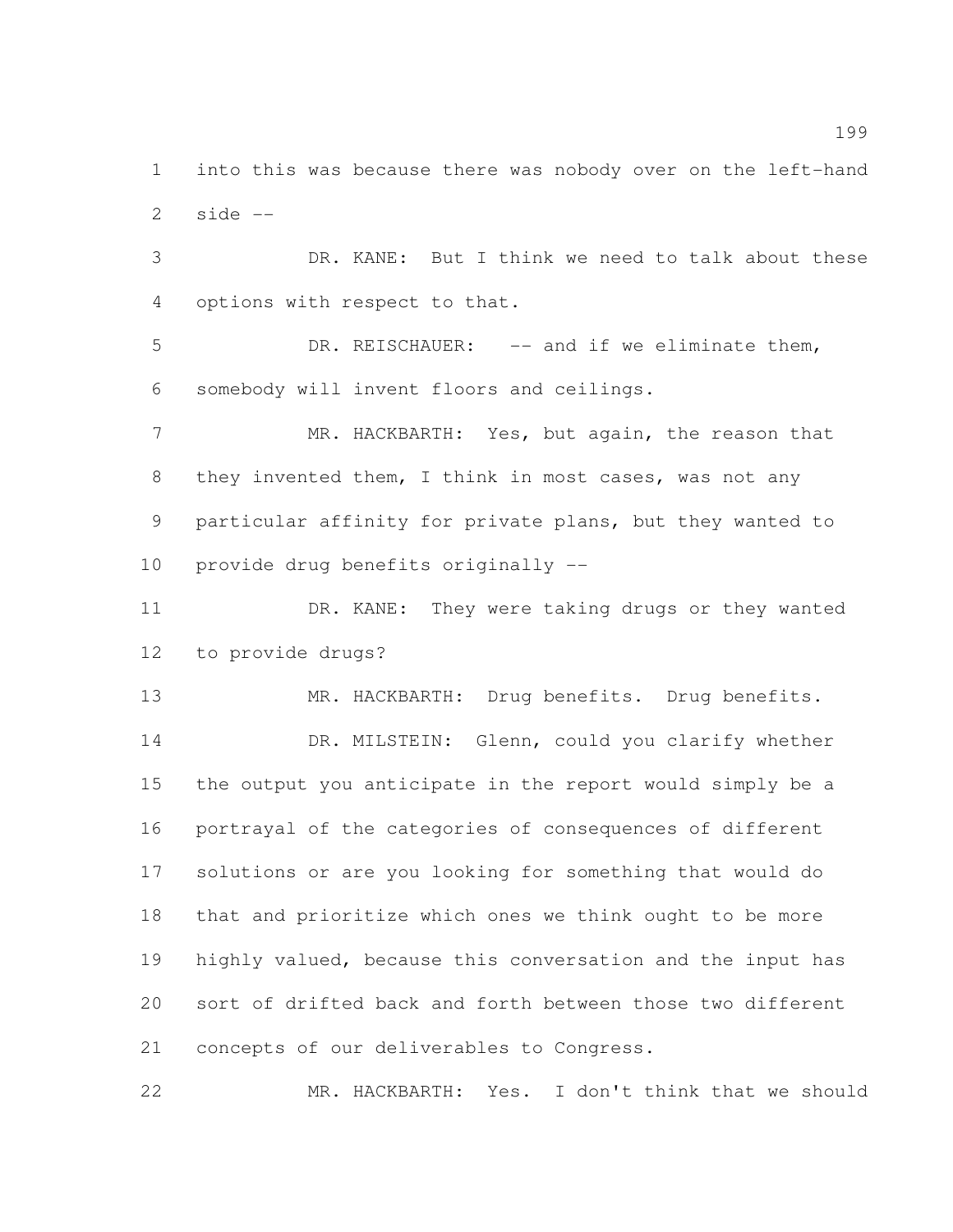be trying to propose a particular option. I do think it would be legitimate for us in that last third of the report to say, you know, the goals are very important. Setting the goals are very important, and here are the goals that we 5 think are important, but they may not -- that's ultimately Congress's responsibility to set the goals.

7 DR. DEAN: I guess I just was going to echo that. We keep getting ahead of ourselves, I think, because there are so many of these questions you can't answer unless you really know what the goal is, and we, I think, keep jumping ahead of ourselves and then stepping back to try to decide what was it we were trying to accomplish. I think you said it to begin with.

 MR. HACKBARTH: Let me just play it back to make sure that we're in agreement. I think goal one ought to be to bring private plans into the Medicare program when they can help us reduce cost and improve care. And so the greatest opportunities are on the right side of that graph. We understand as another goal addressing regional inequities. The issue would be, is this an effective tool for addressing the regional inequities, and I think the data show that it is not, that if you pay private plans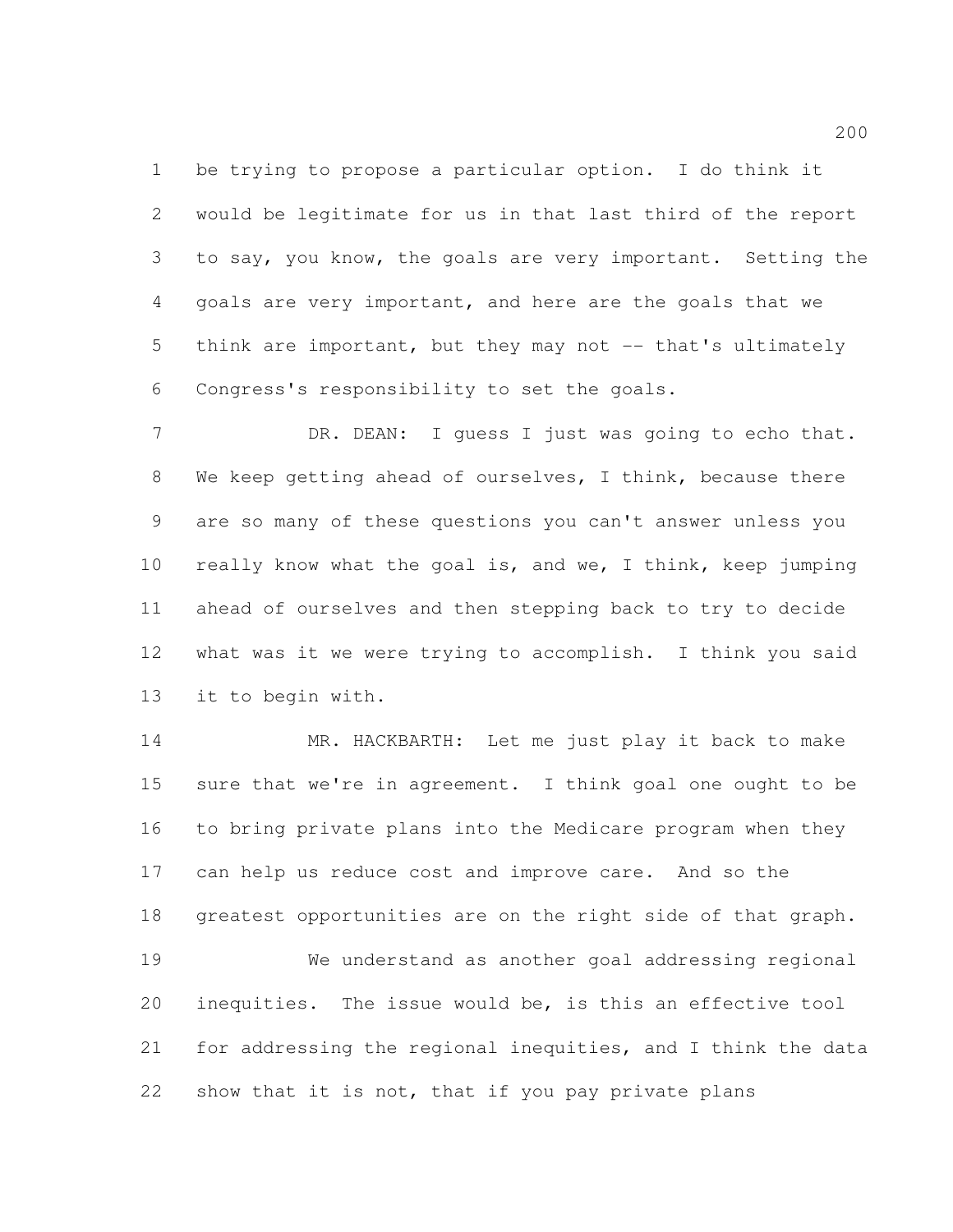significantly more than traditional Medicare costs, you don't get innovation. What we got was private fee-for- service. We got plans mimicking traditional Medicare, except at a higher cost.

 DR. DEAN: I guess that was my problem with all the extra benefit issue, is it just introduces another confusing part. If our goal is really to push -- to try to deliver something more efficiently, then that's what we should focus on rather than adding more benefits.

 MR. HACKBARTH: So I'm stumbling here, but bear with me. Arnie, what I envision is I'd like to see that last section, that last third that frames the issue make a statement that we think the appropriate goals are these: Improving efficiency in the delivery of medical care for Medicare beneficiaries and reducing government costs. And if we can take some out of this right-hand side to reduce Federal outlays, I'm all for that, too.

18 MR. GLASS: So, Glenn --

 MR. HACKBARTH: Were you looking for a clarification, David? If so, just go first.

 MR. GLASS: Yes, briefly. So first, our goal is for the Medicare program as a whole, correct, and then we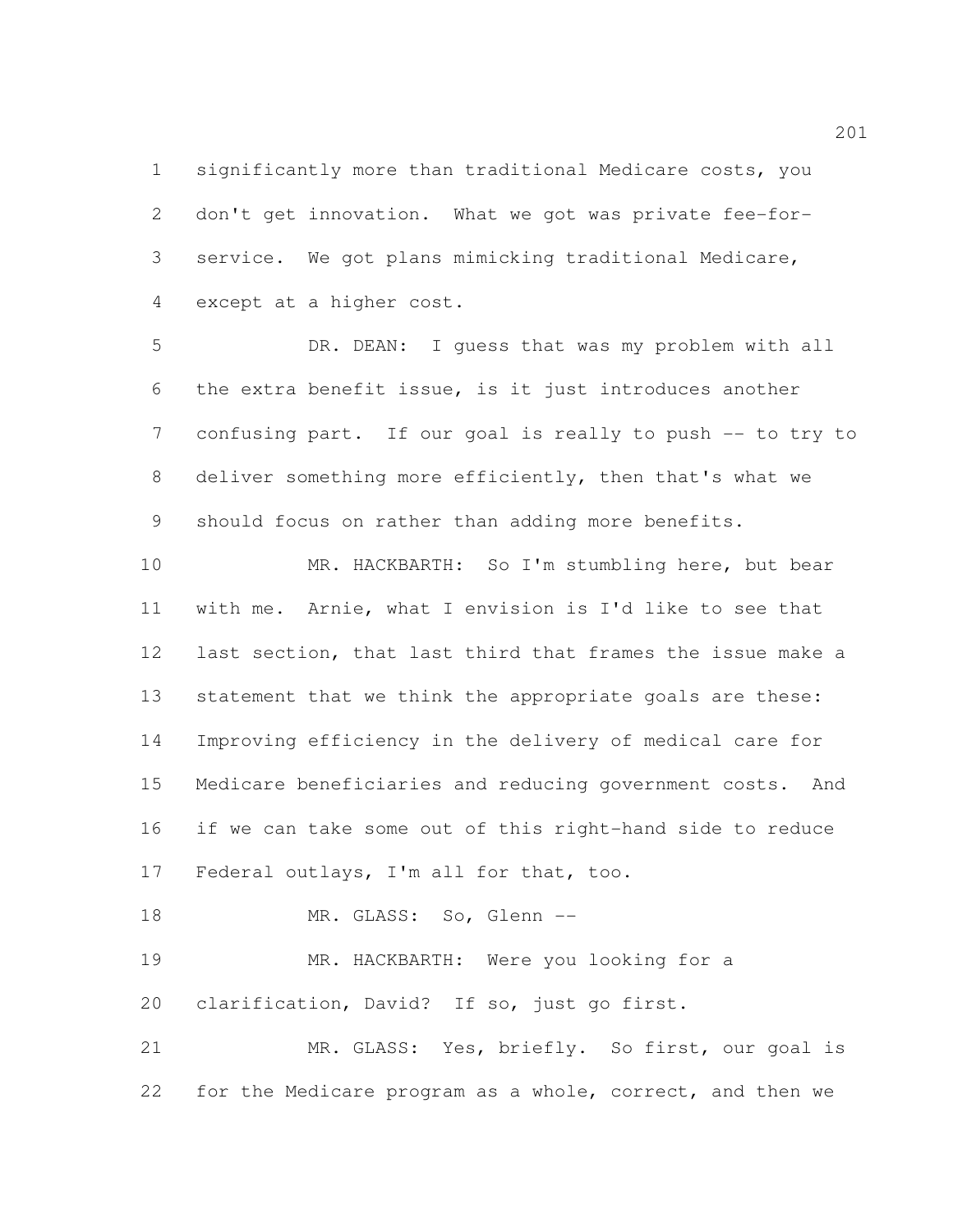talk about goals for the MA program underneath that?

 Because you've said that you can't -- the first goal should be to stop having areas with incredibly high service use and poor quality in the fee-for-service program --

 MR. HACKBARTH: No, the way I would state it is the goal for Medicare Advantage ought to be to enlist private plans in the task of improving efficiency and quality, and through that reducing Federal expenditures.

 And then sort of the second paragraph is, we recognize that there are other legitimate policy goals and one of those would be to redress regional inequities. Our concern here is not with the goal, but rather using Medicare Advantage as the vehicle for trying to achieve that goal. We don't think it's a very effective one and alternative ways of addressing that goal would be through the traditional Medicare payment structure, the traditional Medicare financing structure. Those are the straight paths to addressing regional inequity.

19 DR. CROSSON: If I could just make a point, what occurs to me is you didn't make up that goal. The goal you just stated for Medicare Advantage was, in fact, as I understand it, the original goal.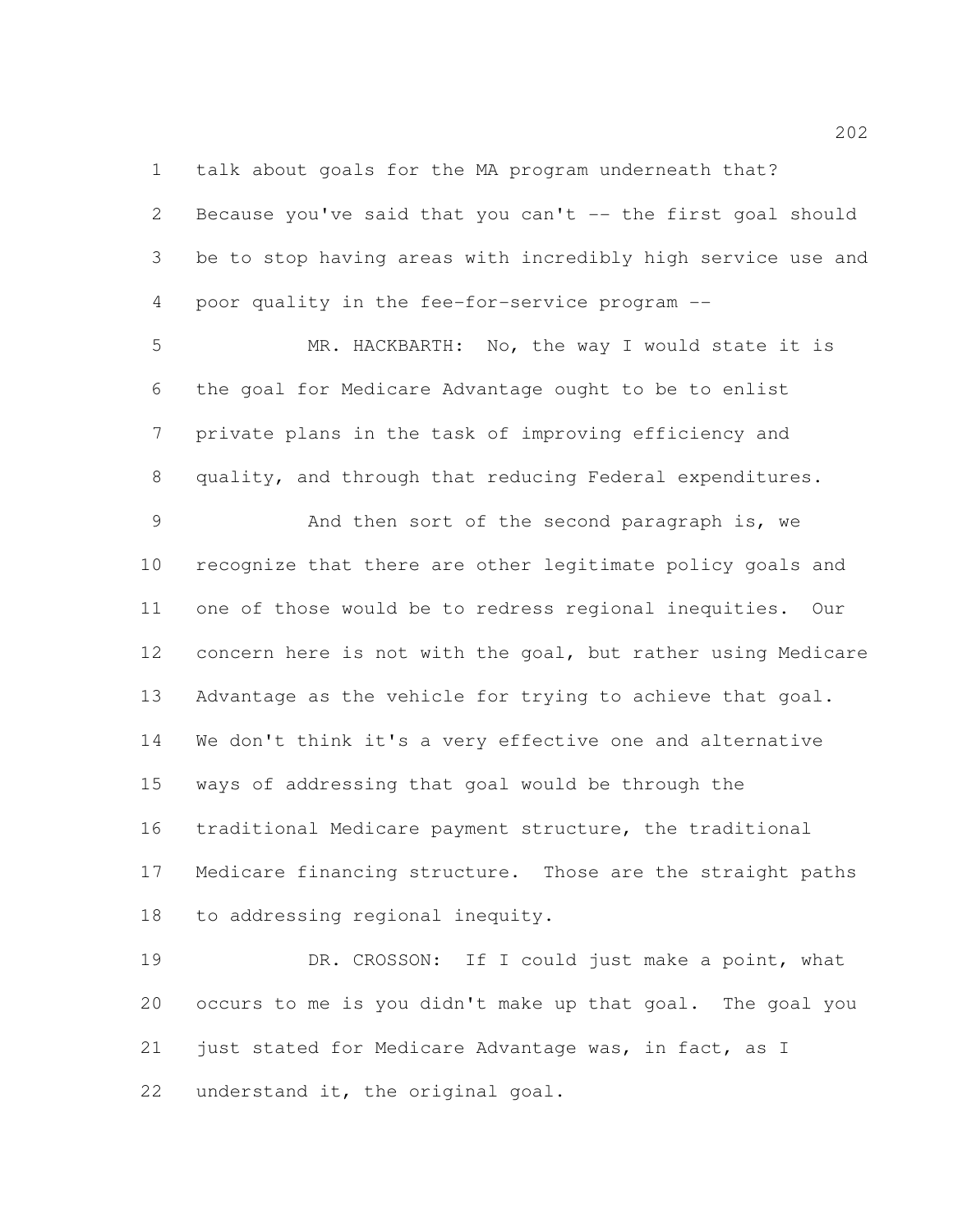MR. HACKBARTH: Yes.

 DR. CHERNEW: We're negotiating. I think that Medicare Advantage is best understood as a tool to achieve broad Medicare program goals, and in the spirit and related to this conversation, I think it's important to recognize that the importance of private plans in Medicare, at least some private plans in Medicare, is not only to provide benefits and care to the people who actually choose those plans, but I don't think we can ignore the fact that the presence of the Medicare, the private plans in Medicare, influence the markets overall.

 They share the same provider networks. They influence the diffusion of imaging services. They innovate in terms of when we can have outpatient surgeries as opposed to not having outpatient surgeries. I think there's a lot of innovation in the care of people that are often done in the better MA plans that because they're sharing providers spill over into the traditional Medicare program.

 And so I think that the traditional Medicare program we have is not the Medicare program we would have had if we had never had any MA plans. And it's that balance of understanding that I think becomes important in how you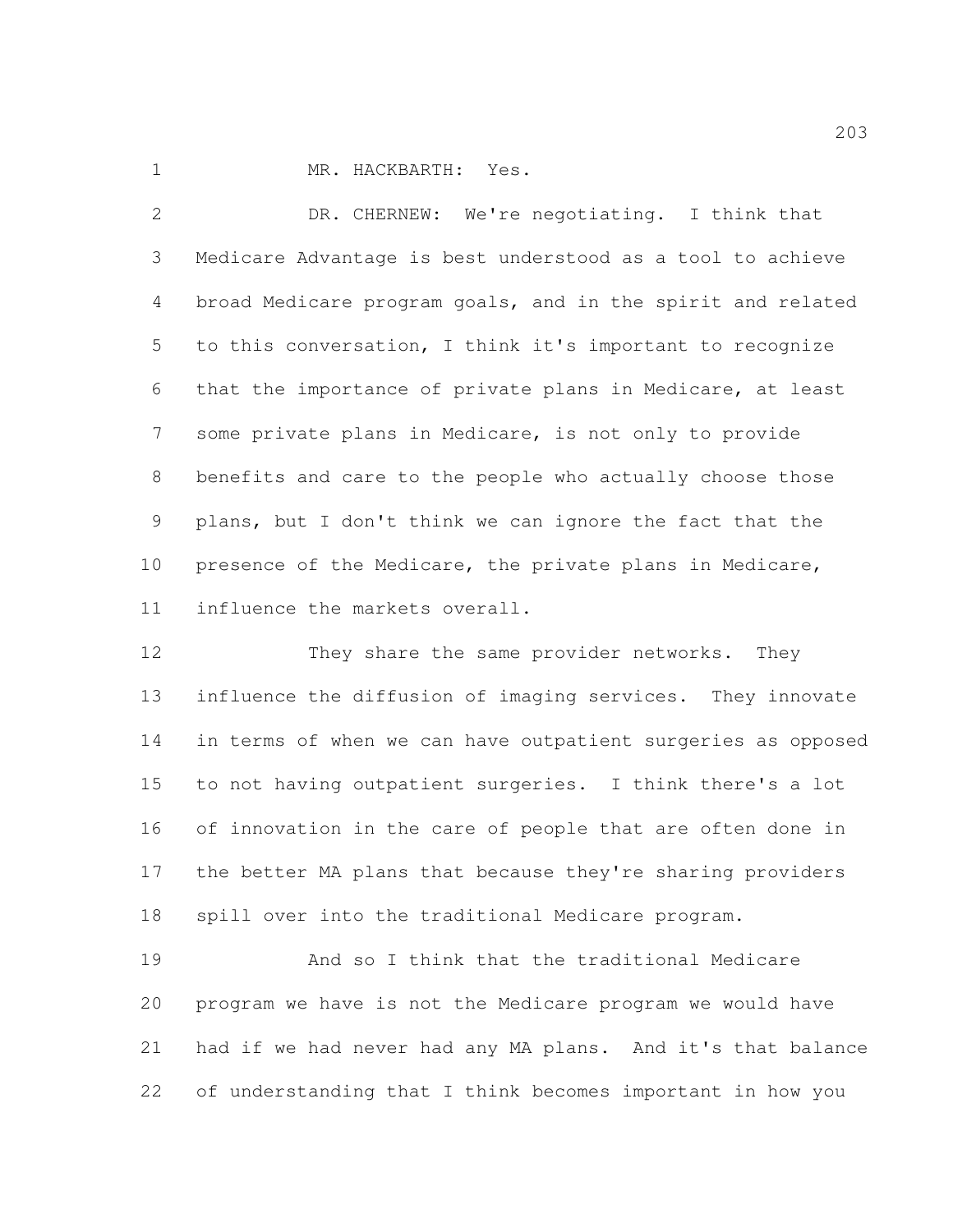use Medicare Advantage, not just to provide care for those people who choose Medicare Advantage, but how Medicare Advantage and private plans in general might support the overall goals of the Medicare program and help the health care system become more efficient.

 MR. GEORGE MILLER: I'm going to try to state it a little bit different. If you start at the overall premise of sustainability of the Medicare program overall as the ultimate goal and each area we deal with, and each chapter has that overarching, then in this particular chapter dealing with MA, what we come up with, what we end up with - - the question is, will it still have a  $-$  at least in my mind, will we still have to subsidize someone to provide those services?

15 15 If it is better quality, then I think that's a different issue. We may want to address that. But even in 17 addressing that, we've still got to look at, at least in my mind, the overall goal is sustainability of the program. Just fundamentally, I have a little bit of a problem subsidizing something that I may not -- if I'm in an area of 21 the country where I can never get that benefit, why should I subsidize that benefit for a smaller number? So I think we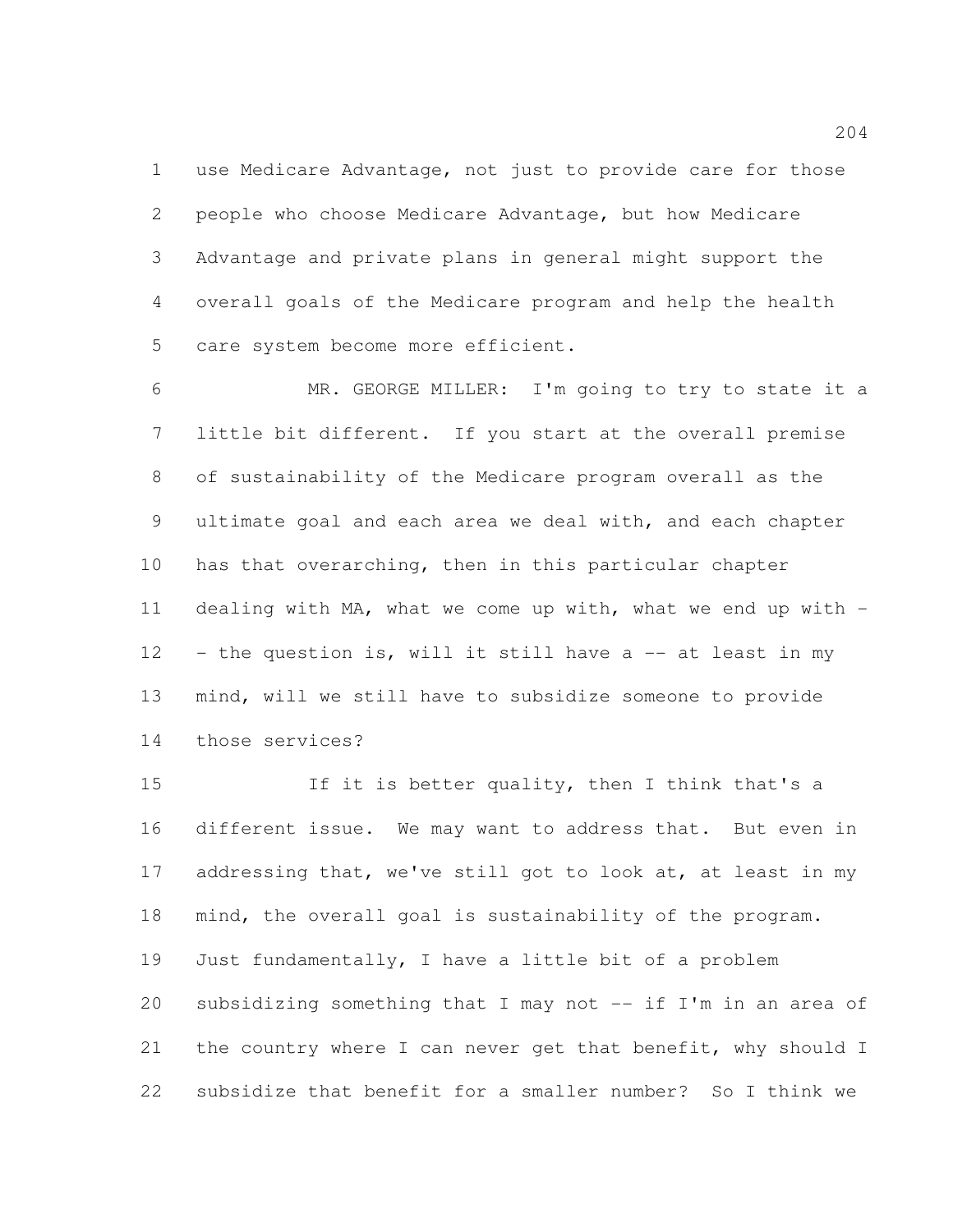have to address and wrestle with those issues, also.

| $\mathbf{2}$   | MR. HACKBARTH: Okay. Other thoughts on this?                 |
|----------------|--------------------------------------------------------------|
| 3              | Okay. Thank you very much.                                   |
| $\overline{4}$ | Okay. Next up is the next-of-kin report, also                |
| 5              | MIPPA on how to compare quality between Medicare Advantage   |
| 6              | and fee-for-service Medicare.                                |
| $7\phantom{.}$ | MR. ZARABOZO: Good afternoon. John and I are                 |
| 8              | here to discuss another report mandated by MIPPA, which is   |
| 9              | the report to the Congress on the topic of quality, as Glenn |
| 10             | mentioned, and Medicare Advantage and the traditional fee-   |
| 11             | for-service sector.                                          |
| 12             | The congressional mandate for this report is                 |
| 13             | consistent with recommendations the Commission has made in   |
| 14             | the past to the effect that Medicare should collect          |
| 15             | information on quality that enables the comparison between   |
| 16             | the two sectors, Medicare Advantage and fee-for-service      |
| 17             | Medicare. The main subject of the report is an analysis of   |
| 18             | the methodology that should be used to compare MA with fee-  |
| 19             | for-service along with an examination of the methodology for |
| 20             | making comparisons of quality across MA plans.<br>The report |
| 21             | is due in March of 2010.                                     |

The statute specifically directs the Commission to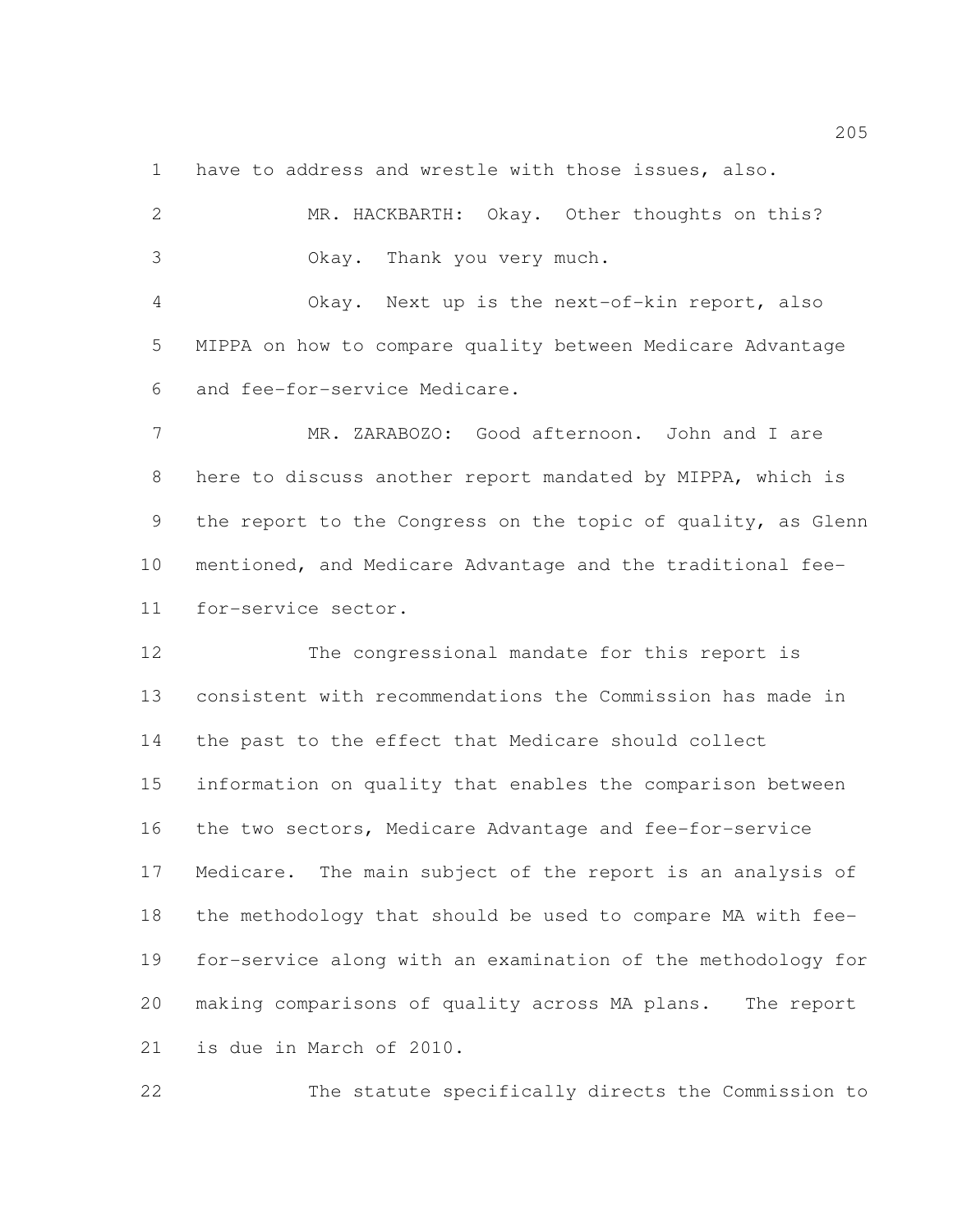address technical issues such as the implications of new data requirements and benchmarking performance measures. The report is to include any recommendations for legislative or administrative changes that the Commission finds appropriate.

 Since presenting our work plan for the study to the Commission last fall, we've conducted about two dozen interviews with CMS staff and stakeholder groups representing health plans, providers, beneficiaries, quality measurement and reporting organizations, and health services researchers specializing in these issues.

 As a result of what we're learning from these interviews and from our ongoing review of the literature, we've developed a draft framework for our analysis that John will go through in more detail after a discussion of some general issues.

17 I should mention, though, that one of the issues that John will highlight is the question of tradeoffs involved in going from the current systems of quality measurement to alternative systems, and to what extent any changes could strain the already limited administrative resources available to CMS, as well as impose new burdens on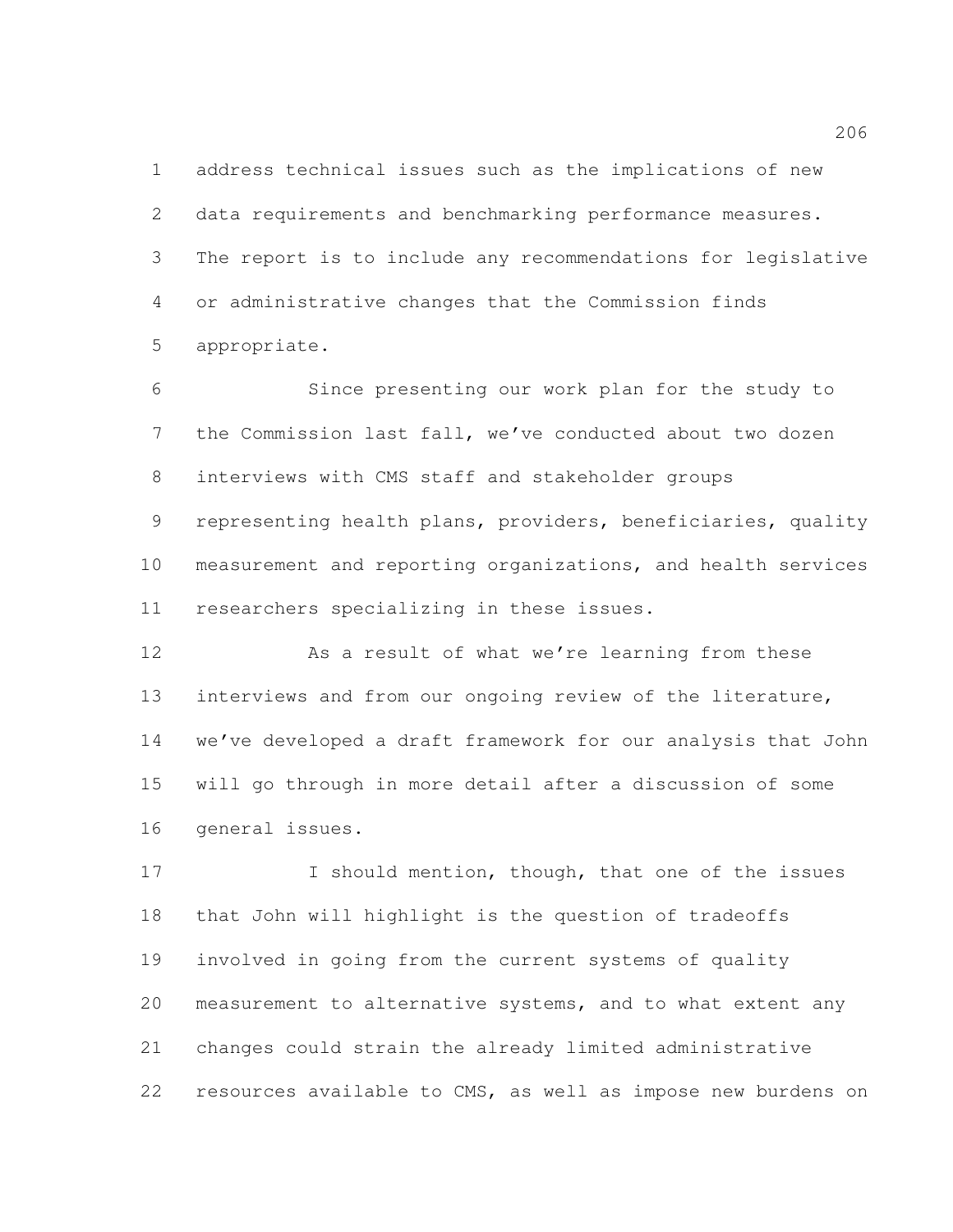plans and providers.

 To begin the general discussion, this slide presents a high-level comparison of the major sources of data on quality currently in use in the two sectors, MA and fee-for-service. In fee-for-service Medicare on the lefthand side, quality for the most part is measured and reported at the provider level. That is, the results tell us how a specific provider performed for the patients that provider actually served. In contrast, MA quality for the most part is reported at the plan level. That is, the results tell us how the plan as a system of care perform for its entire enrolled population.

 There's one important exception to these general rules, and that's the CAHPS MA and CAHPS fee-for-service surveys that I'll discuss after this slide. This slide shows that quality measurement in fee-for-service Medicare is structured around specific provider types, as shown in the first bullet of the lefthand box.

 Setting aside physicians for a moment, for the other provider types, CMS gathers data for specified sets of quality measures, and then publicly reports the results on the Medicare website. CMS also has implemented incentives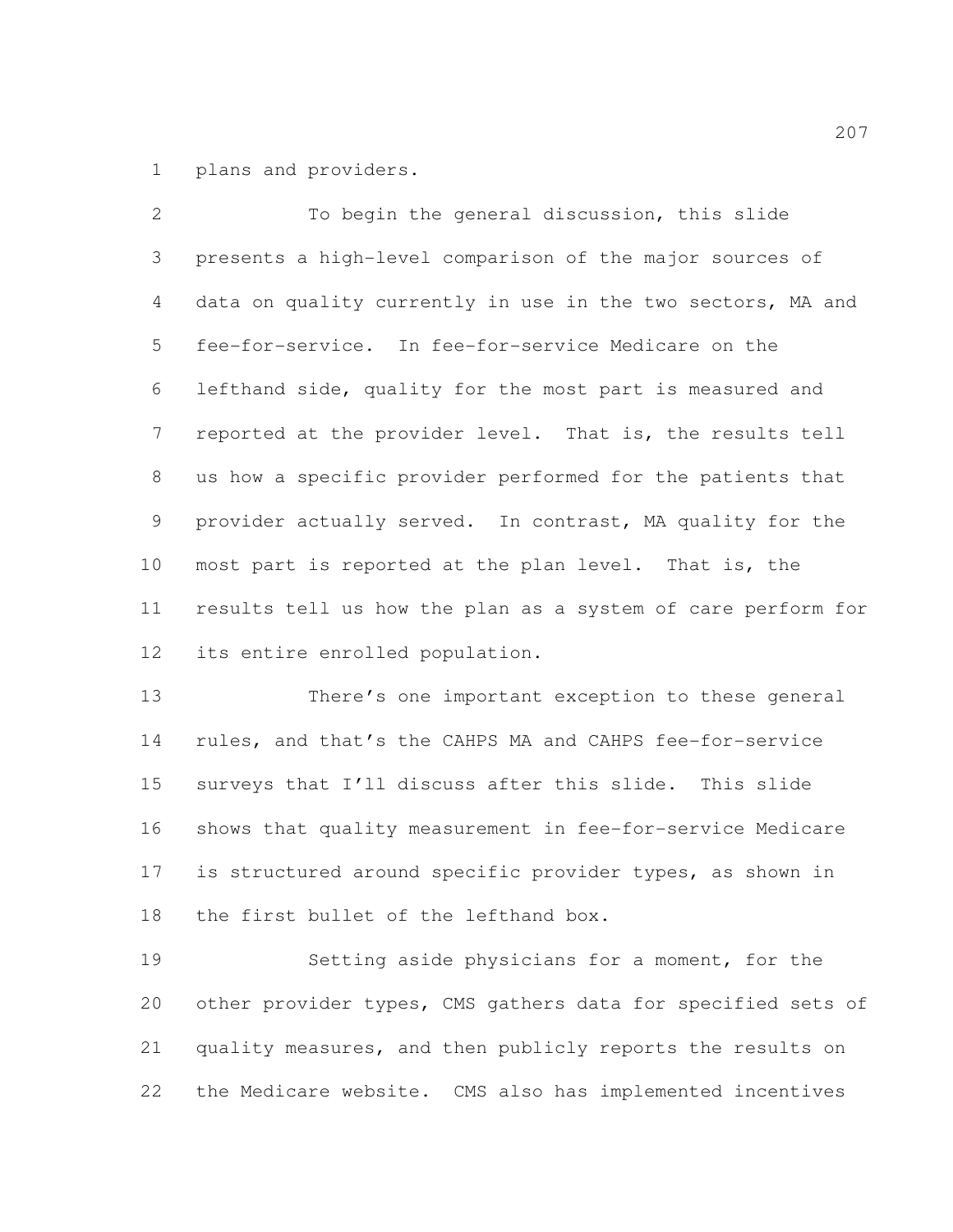for providers to report on measures.

 Most of the quality measures currently used in fee-for-service are process measures that assess whether a specific service was performed for patients who met the inclusion criteria, but the skilled nursing facility, home health, and dialysis measure sets include more outcome measures, such as changes in functional status. CMS is also introducing outcome measures such as mortality and readmission rates into the hospital quality reporting system. 11 The Commission, in the past, has made recommendations for improved quality measures and fee-for- service. For example, in the case of measures that skilled nursing facilities should report on. For physicians in fee- for-service, the physician quality reporting initiative is used to gather data and provides bonus payments for

 physicians who meet the program's reporting criteria. CMS 18 does not publish the performance rates on the PQRI measures, thought it recently added an indicator on the Medicare Physician Finder to inform users when a particular physician successfully participated in PQRI in the previous year. The other quality measurement system in fee-for-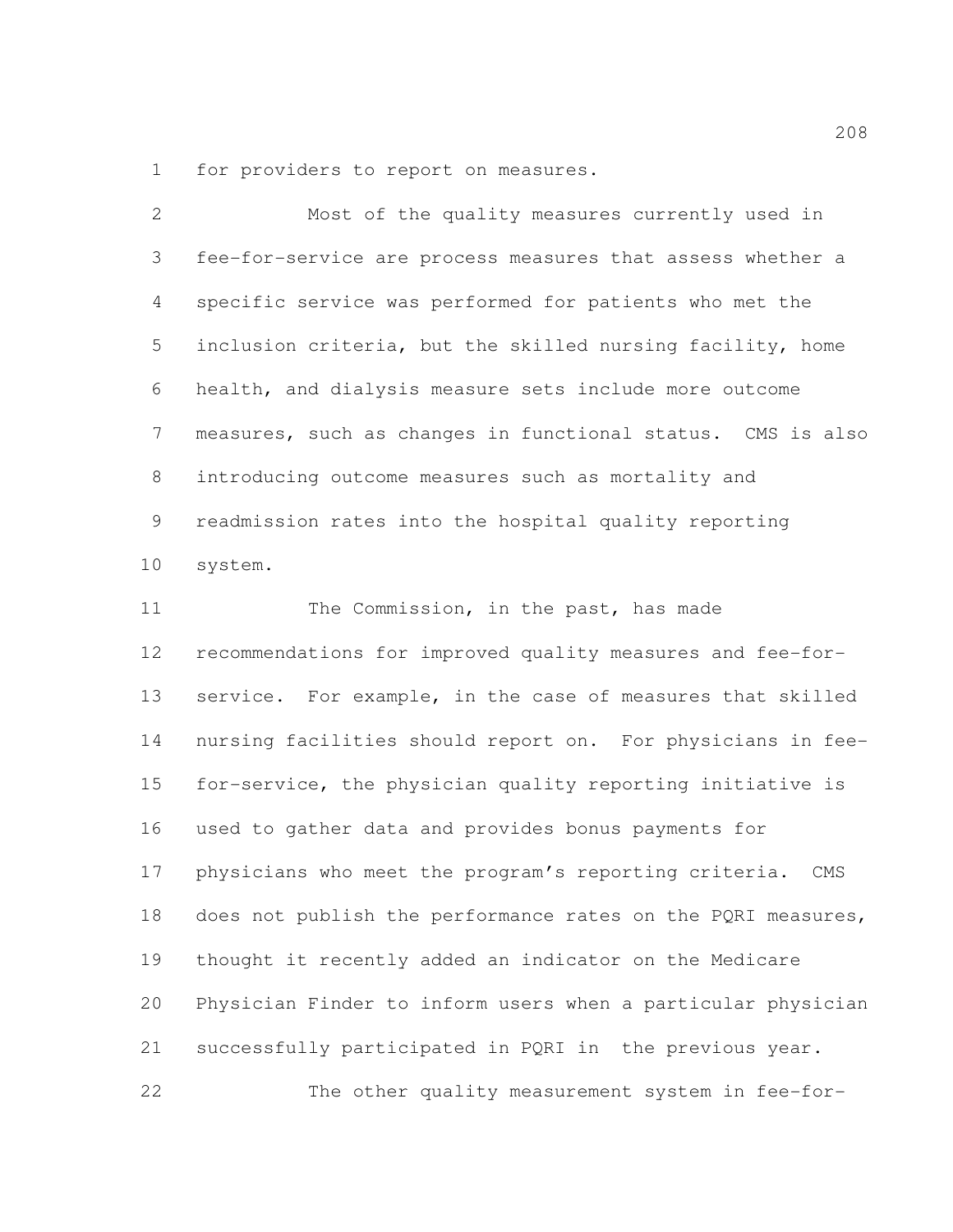service is a version of the Consumer Assessment of

 Healthcare Providers and Systems, or CAHPS that was developed specifically to be fielded for the Medicare fee-for-service population.

 Like all of the CAHPS instruments, the CAHPS fee- for-service survey measures respondents' perceptions of quality and access to care. Almost all of the questions in the fee-for-service version of CAHPS ask about the respondent's experience with ratings of his or her care providers.

11 11 In MA, the Healthcare Effectiveness Data and Information Set, or HEDIS, is used to measure plan-level performance on a number of process and intermediate outcome measures.

 In the last round of published HEDIS measure results for Medicare, there were 48 indicators in total, 7 17 of which were intermediate outcome measures, such as maintaining a specific level of blood glucose or blood pressure control.

 There are two beneficiary surveys in MA, CAHPS and the Health Outcome Survey. Like the fee-for-service version of CAHPS, the MA version, which actually was developed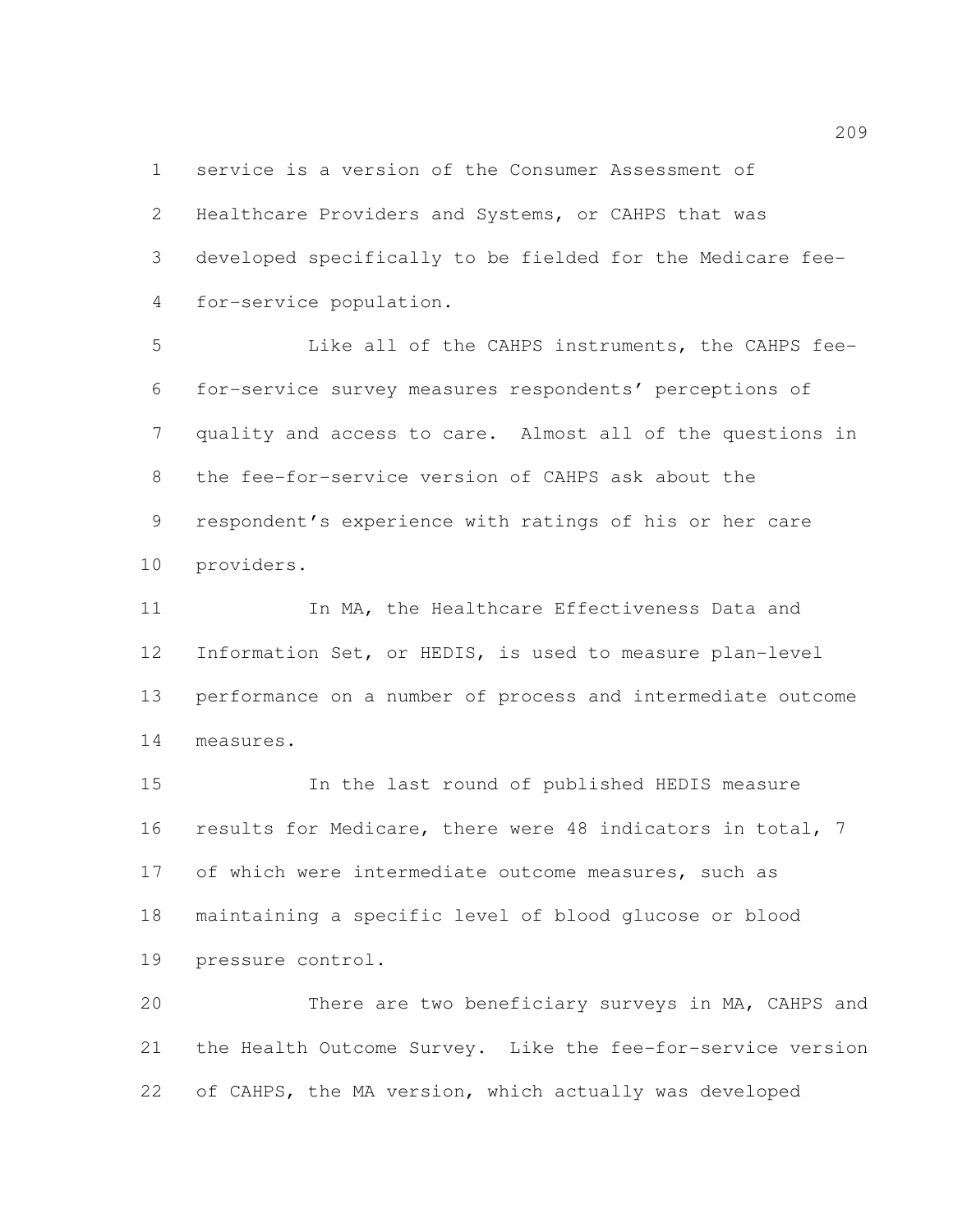first, asked respondents for their perceptions of the quality of and access to providers within their health plan, as well as the quality of health plan services, such as member services.

 The Health Outcome Survey was developed specifically for the Medicare population and is designed to measure changes in respondents' self-reported physical and mental health status over a two-year period, as well as collecting information about other aspects of cares and interactions with healthcare providers.

 Having briefly reviewed the available systems of quality measurement, we now consider some of the options for building on the current measurement systems to compare quality between MA and fee-for-service Medicare.

 One option that has been used in the past is to compute HEDIS-like values for the fee-for-service program by applying HEDIS measures to fee-for-service claims data. This is how Fisher and colleagues for the Dartmouth Atlas Project have developed fee-for-service measures for the Robert Wood Johnson Foundation, aligning forces for quality program.

Technically, this is straightforward, but fee-for-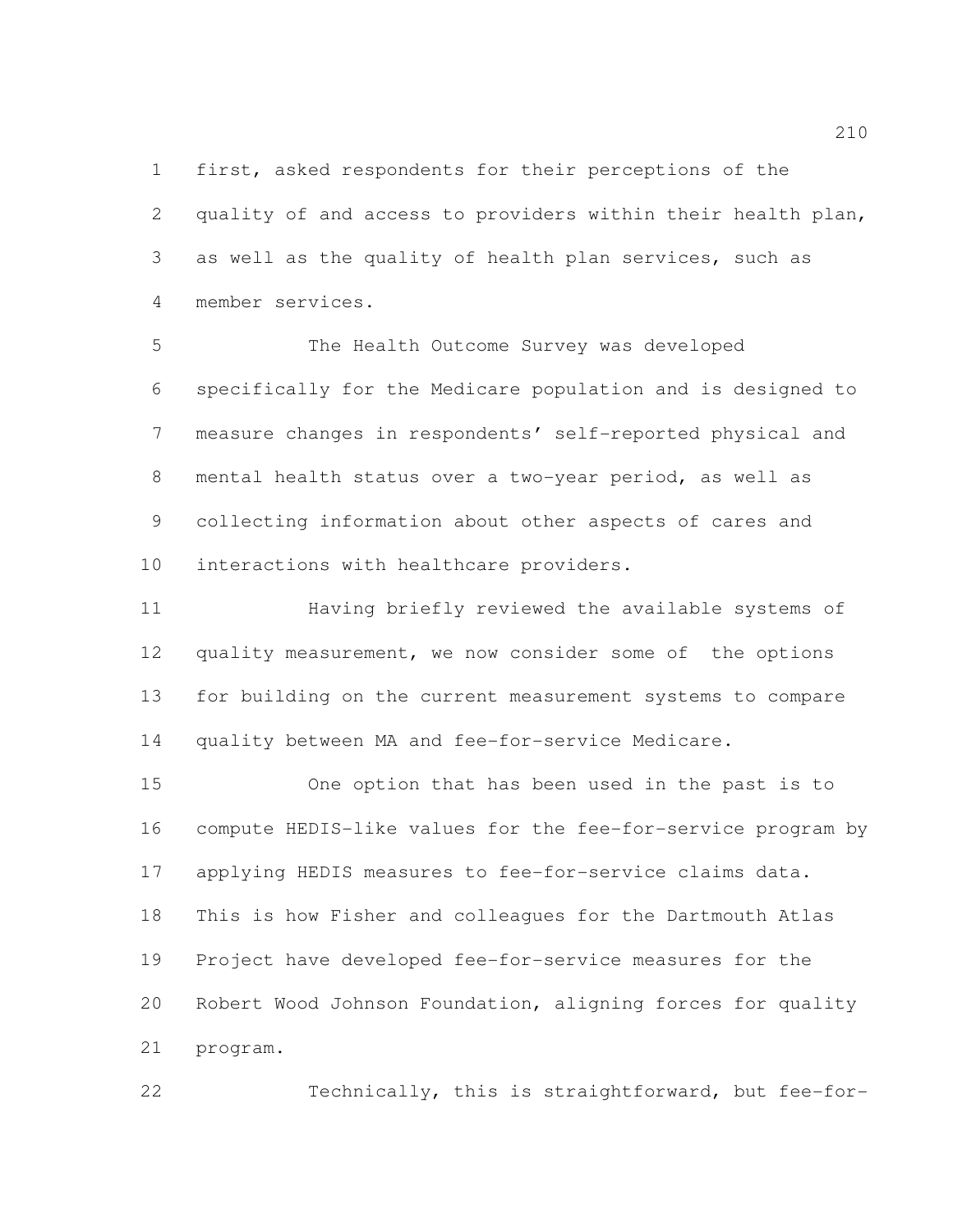service scores on some of the HEDIS measures, particularly those that rely on data such as laboratory test results, pharmacy data, and intermediate outcomes that require medical record review would yield incomplete results if the fee-for-service results were based solely on claims data. Part D information could be combined with Part A and Part B claims information to obtain drug data in fee-for-service. Lab information would have to be obtained in fee-for- service, which is something the Commission recommended in 2005. Based on our discussions with provider representatives, purely claims-based approaches may not viewed as an accurate measure of quality in fee-for-service. Another issue in such a comparison is defining the appropriate geographic unit. It is not clear what the appropriate geographic unit would be for a population-level comparison between MA and fee-for-service. There are other measure sets that currently exist that could provide more information on quality in each sector. These other measure listed on the bottom of the slide include outcome measures and measures of care management and care transitions. There are also two beneficiary surveys in use that

can be the basis of comparisons between MA and fee-for-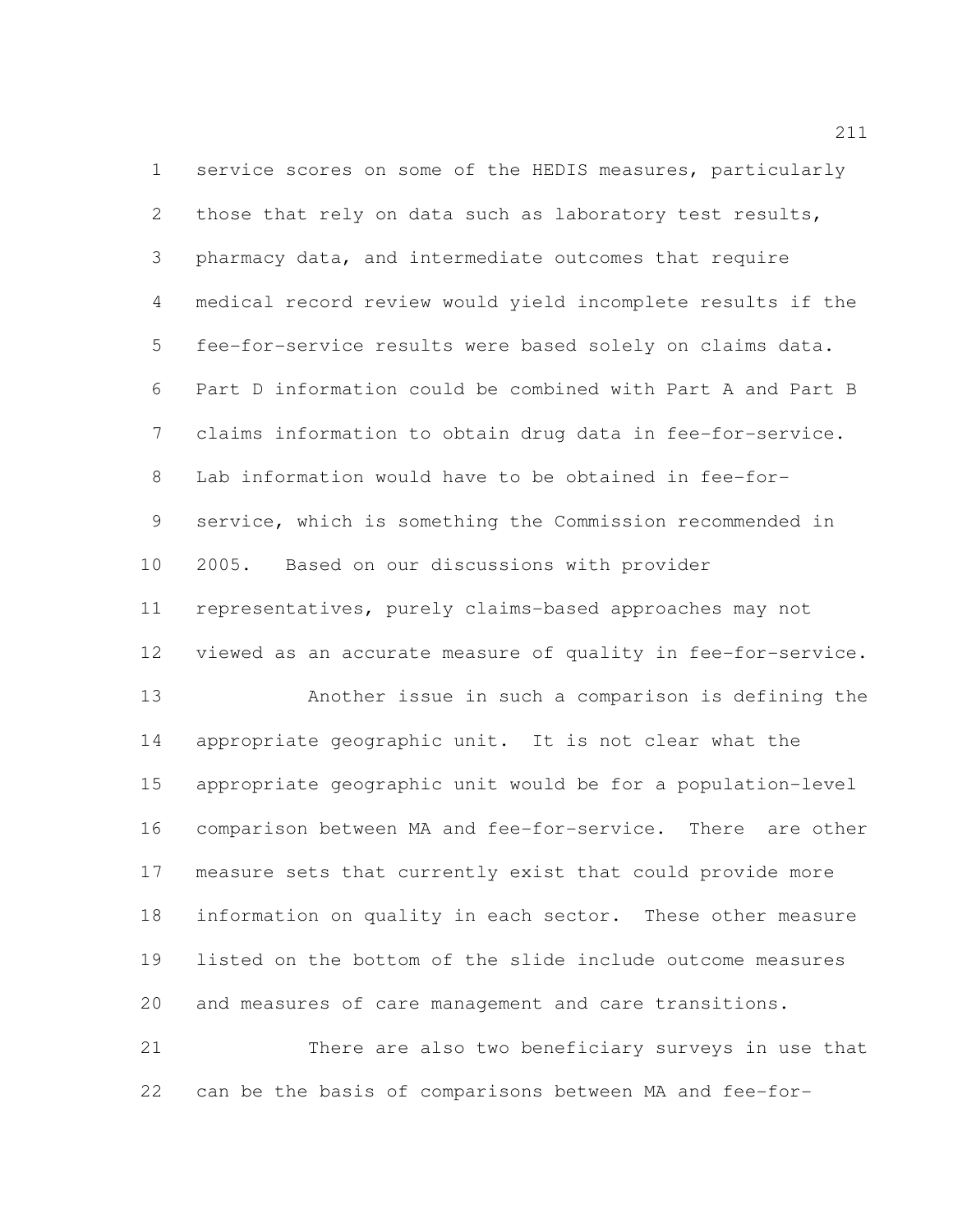service, the CAHPS MA and fee-for-service surveys have been used on the past to compare MA and fee-for-service on a national, state, and in some areas, local level.

 The Health Outcome Survey, or HOS, also offers a technically feasible method for comparing the results for MA and fee-for-service. In the past, researchers have used the equivalent of fee-for-service HOS results to compare fee- for-service and MA results on changes in beneficiary perceptions of their healthcare status over time.

10 For both these surveys, because they are population based, they may be less valuable for promoting improvements among fee-for-service providers versus their potential for promoting improvement within a system of care like MA.

 John will now walk you through a draft framework for evaluating different approaches to quality measurement by looking at the tradeoffs among several criteria.

 MR. RICHARDSON: The framework we have drafted is a matrix that we can use to compare the strengths and weaknesses of the various quality measurement systems in meeting a set of criteria. This tool can highlight the tradeoffs among these often-conflicting criteria when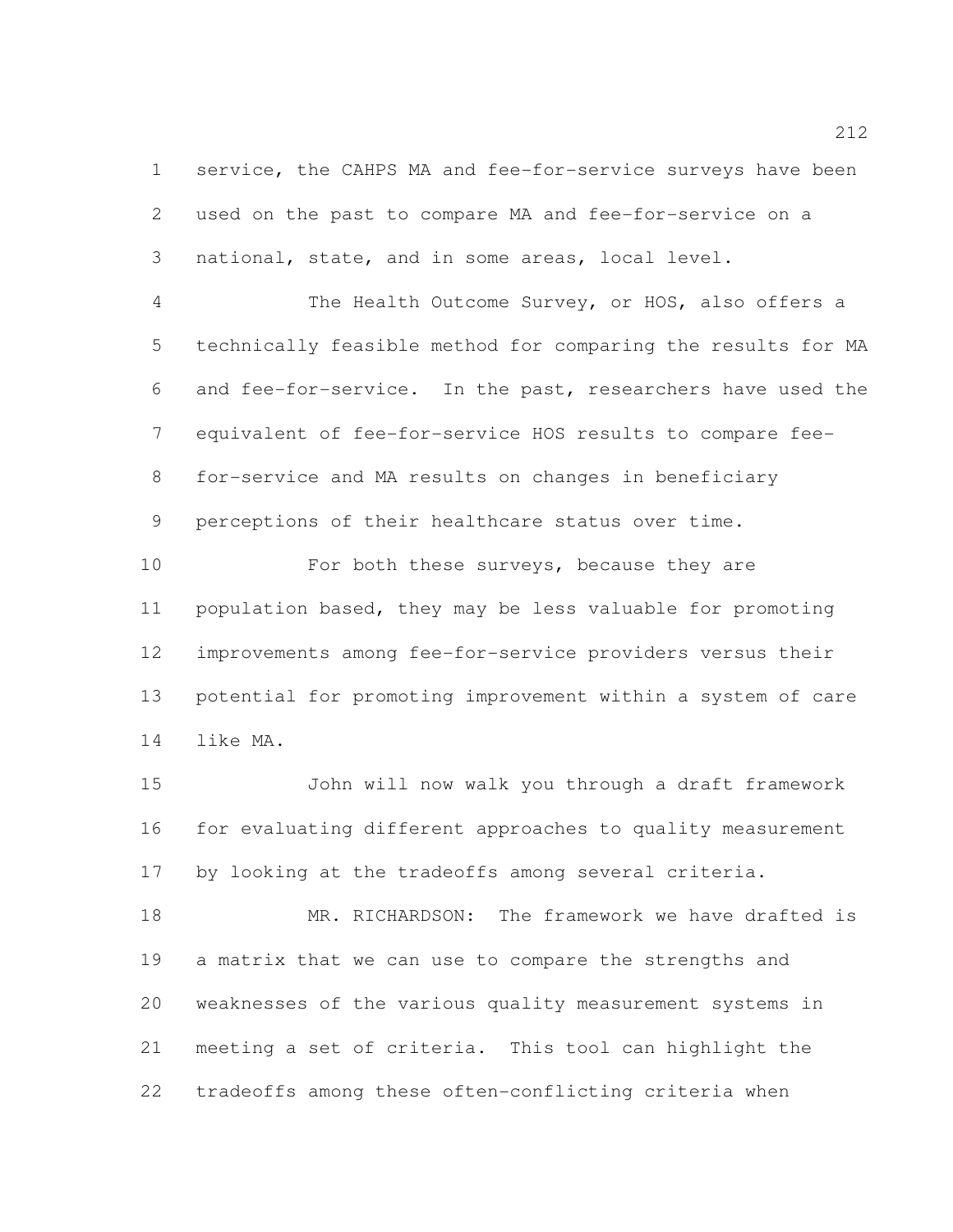deciding which quality measurement system could be used to compare quality between MA and fee-for-service and to improve quality comparisons within MA.

 Our first cut of these criteria are listed in the rows that are visible in this slide. We selected these criteria based on the terms of the congressional mandate, earlier input from the Commission, and the results of our research and analysis to date. These criteria are also reflected in the discussion questions on pages 27 and 28 in your mailing materials. I will briefly touch on each of these in a moment when I walk through an example of using the framework, but first we need to finish building it out. The next step in building it is to array each of the major quality measurement systems in the table's columns, including the provider-level measures used in Medicare fee-for-service, the HEDIS system, CAHPS, the Health Outcome Survey, a system that would use enhanced administrative data, which could include medical and pharmacy claims data, encounter data recorded by health plans, and other types of administrative data such as laboratory test results and hospital discharge records, and finally, a system that uses clinical data that are available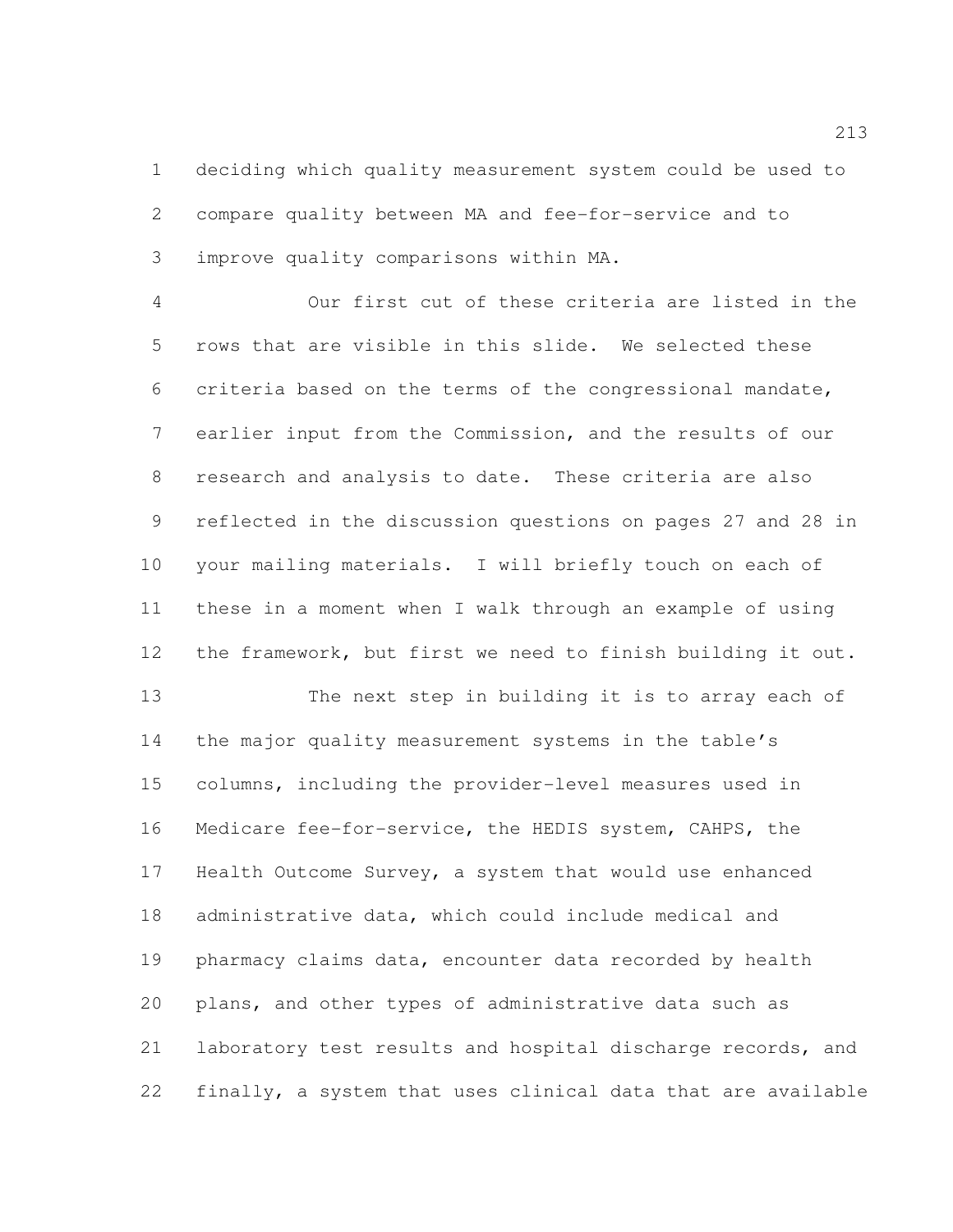only in medical records, such as are used in the original ACOVE measure set.

 With the skeleton of the framework in place, the next step would be to assign a value in each cell based on whether each measurement system meets each criterion.

 In your copies, Commissioners' copies of this slide, we have filled in each cell with our preliminary assessments of these values, but to make this thought process more concrete, I'll walk through an illustrative example of using the tool.

11 11 In this illustrative example, we will use only the three measurement systems listed at the top of the table: current fee-for-service provider quality reporting, HEDIS, and an enhanced administrative data system. Also in this example, we have assessed whether or not each system meets each criterion simply with a binary yes or no indicator in most cases. These evaluations could be made more nuanced by assessing the degree to which each option meets the criteria and assigning a numeric value, say, on a scale of 1 to 5. But in this simplified example, we will use a straightforward yes or no assessment in most of the cells.

I also should emphasize that all of the entries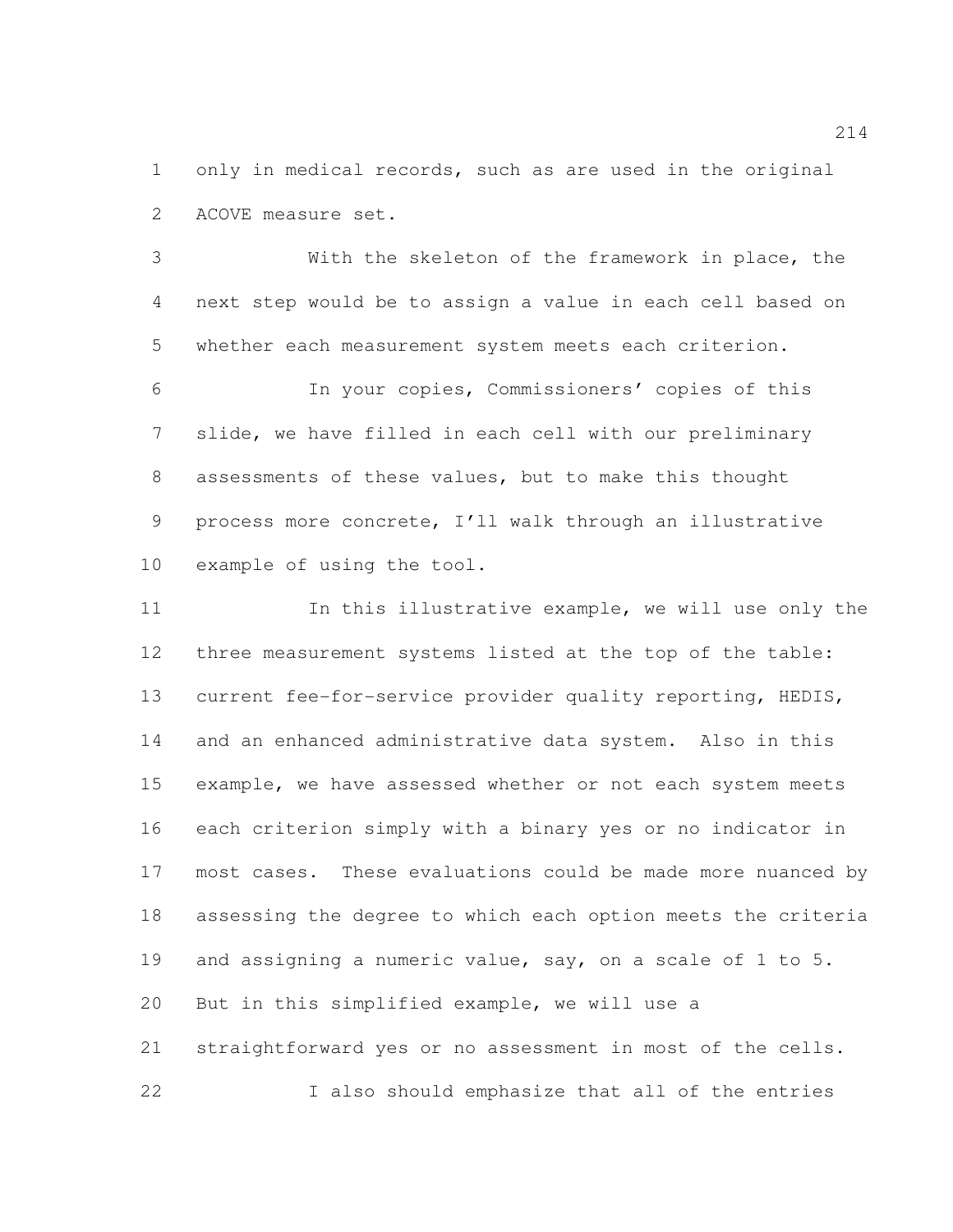shown in this example are for illustrative purposes only.

 So, the first two criteria assess whether the measurement approach is useful for meeting the two basic mandates set forth in the MIPPA provision: Is it useful for comparing MA and fee-for-service Medicare, and is it useful for comparing among MA plans? Now, the term useful here can be defined to encompass whether the performance measures in a given system would be broadly accepted by CMS plans, providers, and beneficiaries as valid measures of quality, whether the measures are technically capable of distinguishing differences between the units of analysis in a statistically valid and reliable way, which could include risk adjustment when appropriate, and whether they enhance our ability to measure and report on disparities in the quality of care among communities with certain demographic or socioeconomic characteristics.

 Against these two criteria, we determine that the current fee-for-service provider quality reporting system would get Ns in both of the cells. Since it is currently designed, it is not useful for comparing MA to fee-for-service or for comparing among MA plans.

In contrast, HEDIS and an enhanced administrative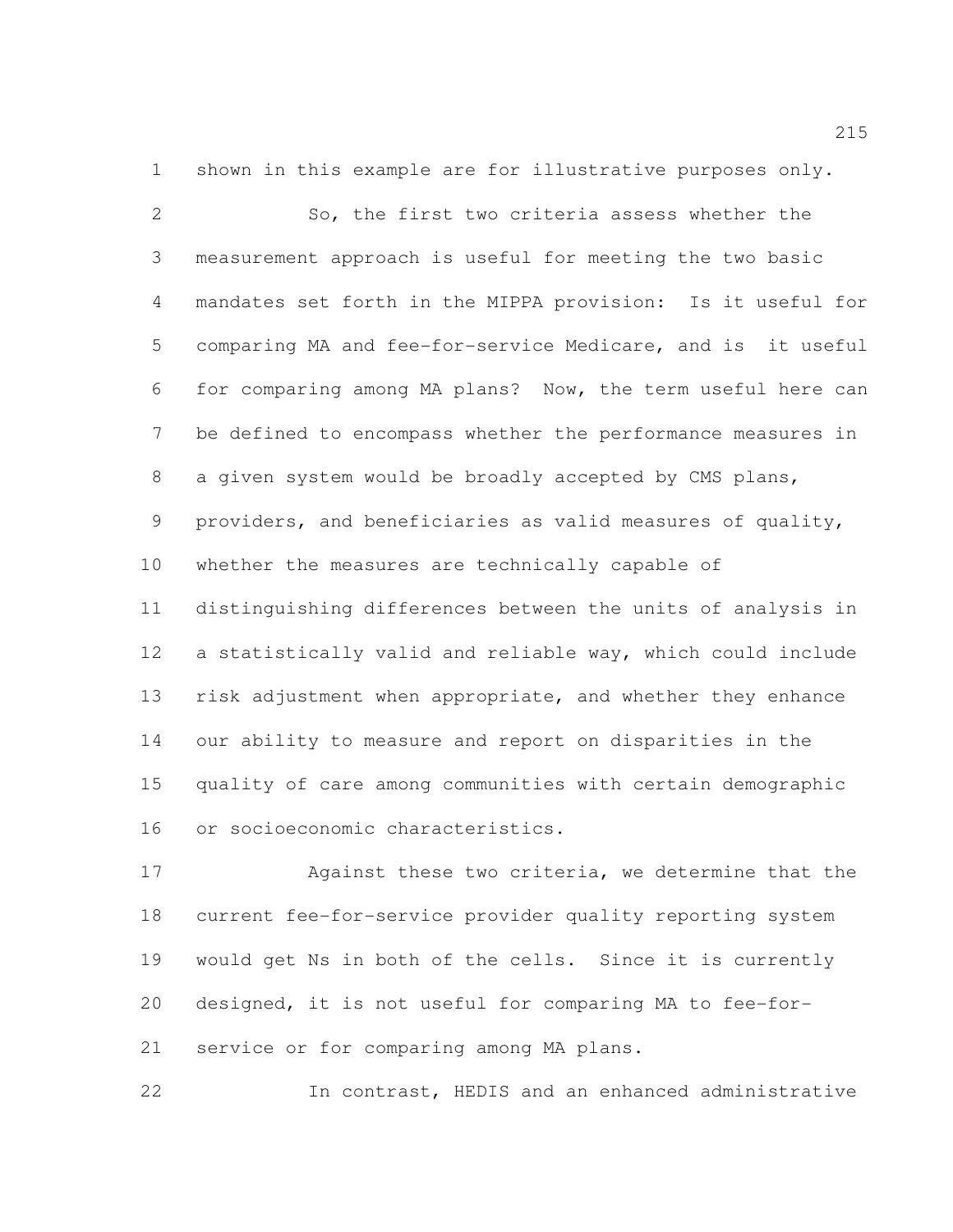database system could potentially be used for both those purposes, so they get Ys in those cells.

 Next, we would evaluate the potential increases relative to the status quo in the costs and the administrative burden for each approach. The cost and burden increases could be borne to varying degrees by CMS plans and providers, but at the risk of oversimplifying, we've reduced the question to one dimension. Overall, will the proposed change increase costs and administrative burdens for providers' plans in CMS or not?

 Next, we would consider whether each system could provide actionable information to fee-for-service providers and MA plans such that they could design and implement 14 activities to improve their quality. From the assignment of yeses and noes in this illustrative example, one could conclude that these criteria could be met separately by the fee-for-service provider and HEDIS systems respectively, or for both sectors by one system that incorporated enhanced administrative data.

 Next, we would look at the unit of measurement supported by each system. Would the system accommodate measurement and reporting at the level of individual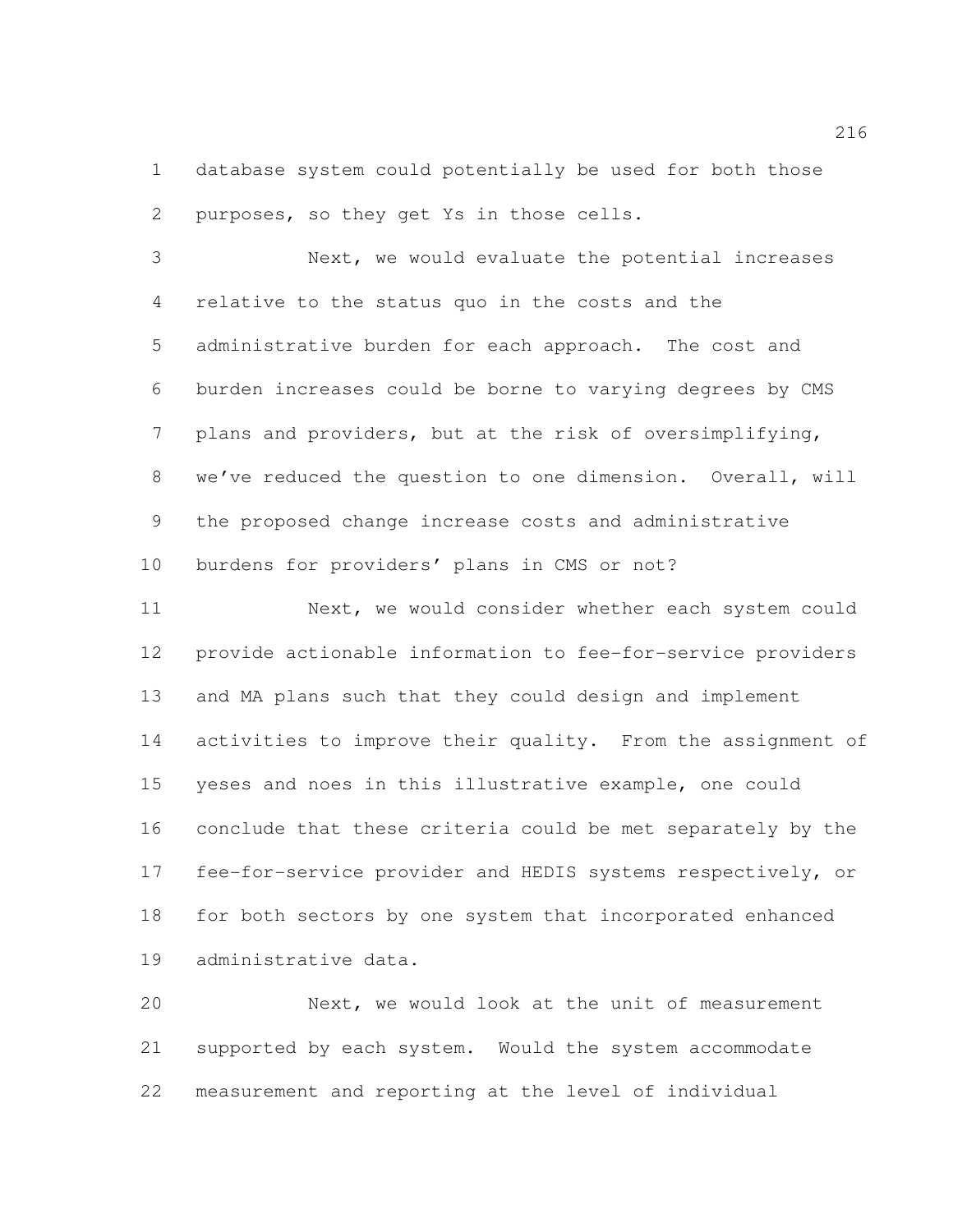providers or groups of providers, at the level of a plan for 2 MA or population for fee-for-service, or both?

 We should note here that the degree of disaggregation that would be feasible under a provider-level approach would depend heavily on the specifications of the quality measures and the availability and reliability of the administrative data used.

 Next, we would assess the geographic area for which each system could measure and report quality. Different systems could allow for measurement and reporting from the national level all the way down to the level of individual hospital referral regions.

 As with the preceding provider or plan unit of measurement discussion, the more granular one wishes to get with the geographic area, the greater the costs and administrative burdens one would place on the system.

17 Next, we would look at the types of quality measures used in each system, and here we could decide to put more or less emphasis on certain types of measures compared to others. For example, if one decided that outcome measures or patient experience measures should be priorities, that decision could guide you towards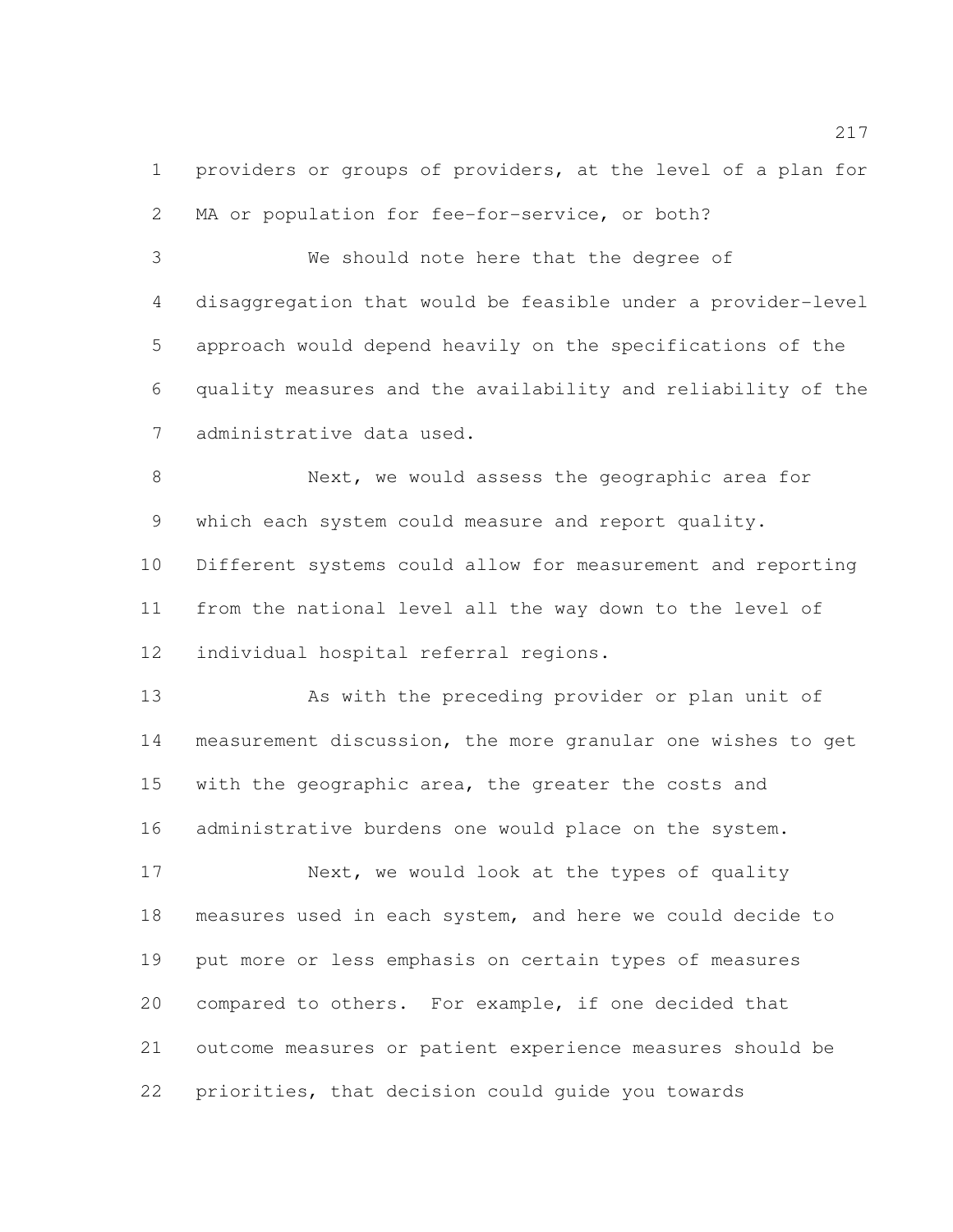measurement systems that included those types of measures.

 And the final major element is an assessment of whether quality reporting under each system is useful for beneficiaries when they make decisions about which provider to seek care from, whether to enroll in MA, and if they do, which MA plan to select.

 In this context, we propose to focus on the intent or potential of each system to inform beneficiaries, but we also fully acknowledge the information that's detained in the literature and conveyed to us personally by beneficiary stakeholders that many, if not most, beneficiaries currently make little use of the quality information that is available. In response to these concerns, this criterion could be defined to include whether a quality measurement system makes quality information more or less accessible to beneficiaries in practices as well as by design.

17 So, in summary, we are presented a draft framework for sorting through the interconnected tradeoffs involved in responding to the congressional mandate. To advance to the next phase of our work in actually filling in the matrix and evaluating specific courses of action to meet both aspects of the mandate, we seek your input, particularly on the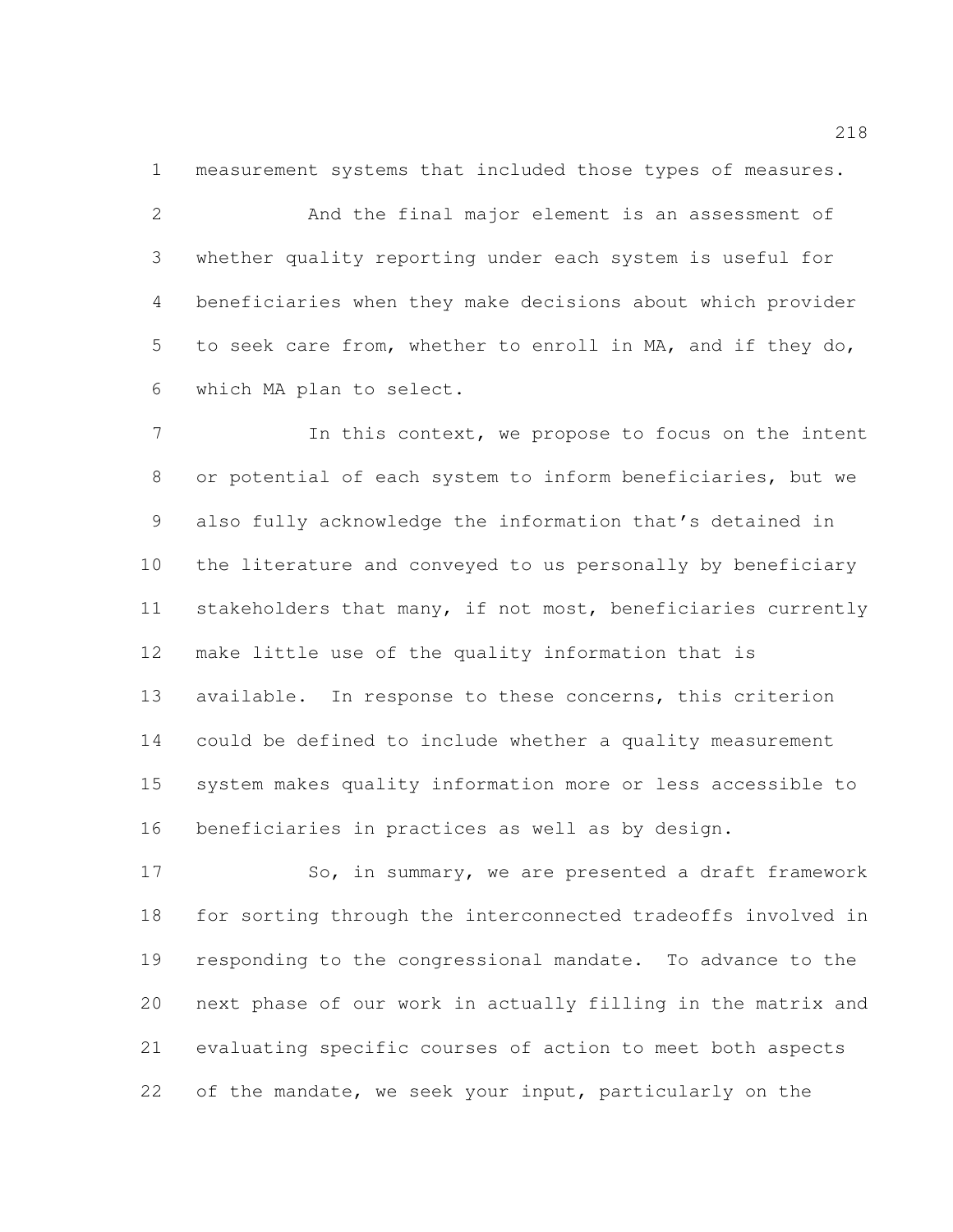draft framework. Are there other criteria that should be factored into the analysis? Are there other measurement systems we should include? And more broadly, are there specific goals for a quality measurement system that can guide is in filling in the framework and evaluating the tradeoffs?

 We're also interested in your views on the extent to which we might address improving quality reporting and measurement by capitalizing on the forthcoming investments in health information technology that were authorized by the recently enacted economic stimulus law.

 Thank you, and we look forward to your questions and discussion.

 MR. HACKBARTH: Okay. Round one questions. DR. CROSSON: Just a technical question about the Health Outcome Survey. As I looked at that, or at least 17 looked at a subset of the questions, the ones that are included in the Star survey, it occurred to me that it might be hard to differentiate in at least some of those questions between underlying health status and the impact of the care delivered by the providers or attributed to the plan or whatever unit.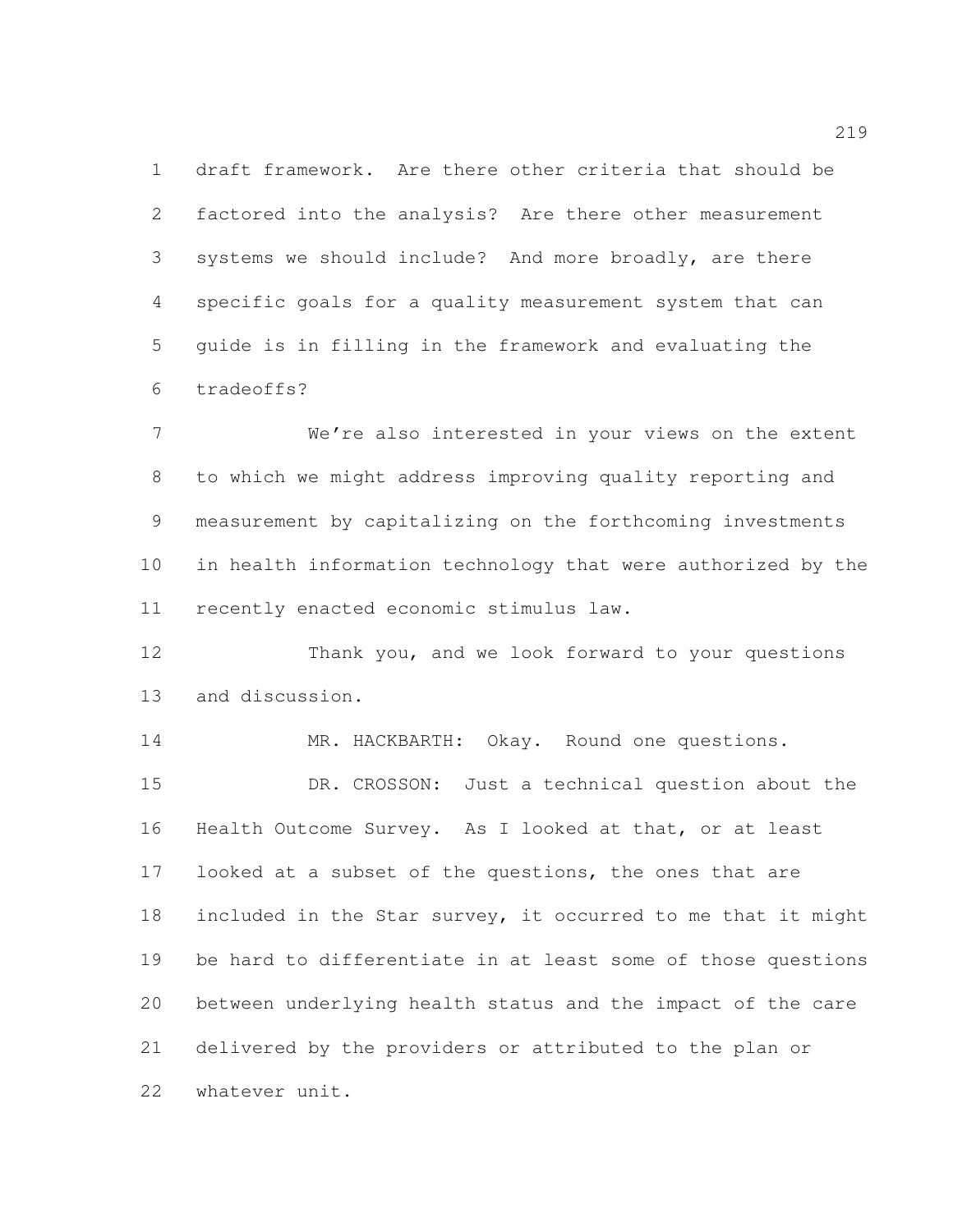Is that the case? Is there a way to mitigate that?

 MR. ZARABOZO: I think that's the case. I'm not sure if they make some sort of an adjustment at the individual beneficiary level for the response.

 MR. RICHARDSON: I believe that they do make an adjustment. We heard the same concern during our meetings with various stakeholders of whether the adjustment that is made in the instrument itself is sufficient to capture what 10 you're getting at. So, there are really two different questions. One is, is there a technical adjustment made there, and I believe that there is, but we can certainly verify that for sure.

14 But I think another part of your question is, even 15 if there is an adjustment, to what extent does that actually get at the differences in the underlying health status in people's responses to that.

18 DR. CROSSON: That's a better question than I asked.

 MS. HANSEN: Just as a question of clarification on the data collection itself, are all of these tools built up in a way that they do collect race and ethnicity as part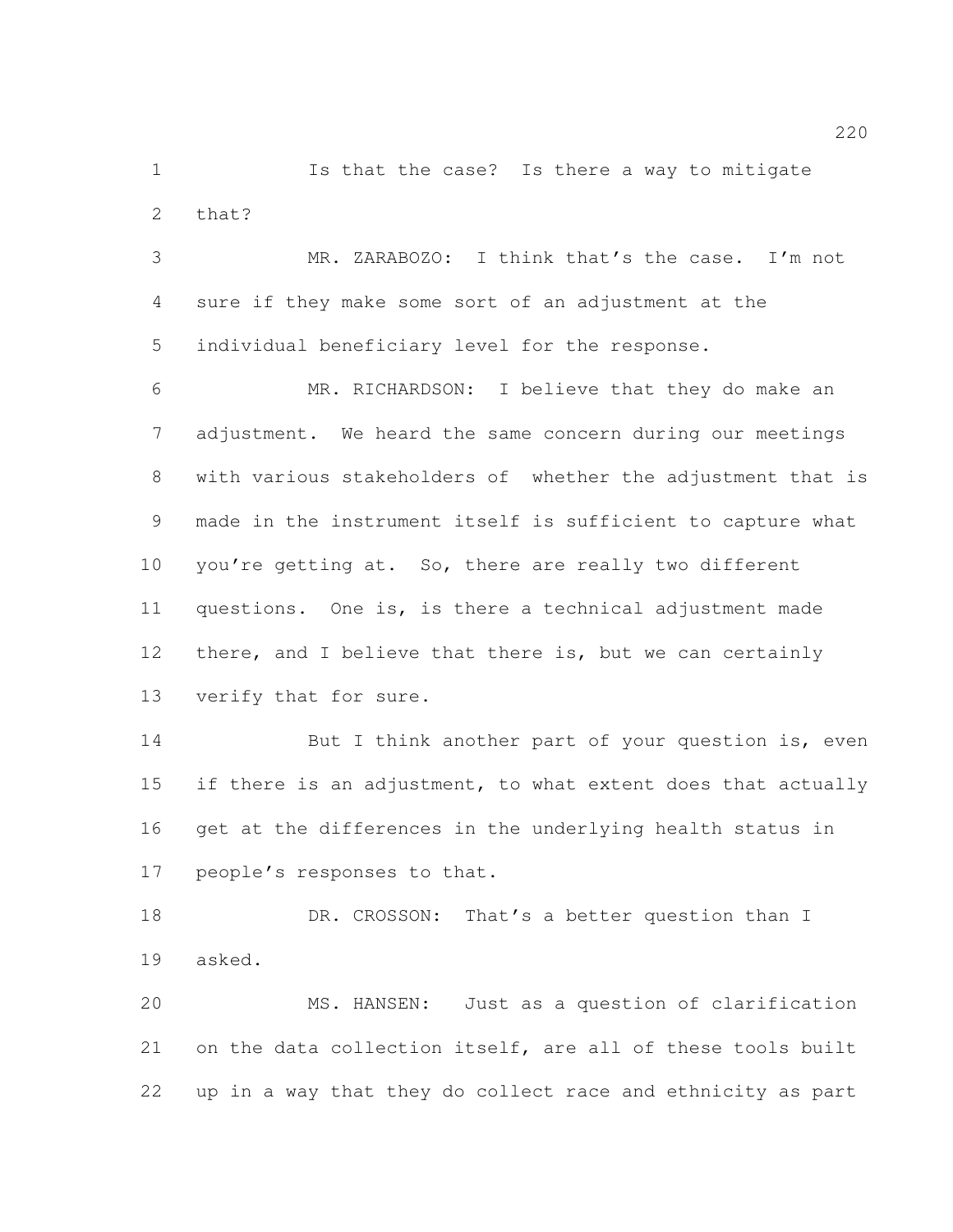of the question, just because I know there has been at least one study that has pointed out to some of the disparities, even though Medicare does have access?

 MR. ZARABOZO: There has been a lot of work on CAHPS, in particular, to attempt to identify race and ethnicity. So, I would say that they are probably relatively good on a relative scale, because they have paid particular attention to that issue and how best to identify race and ethnicity, not exclusively using, for example, the Social Security information or Medicare-based information.

 MS. HANSEN: But the CAHPS is more just the patient experience, but in terms of the actual clinical data itself.

 MR. RICHARDSON: I think you've put your finger on one of the issue among many of using administrative claims data in particular, and we could certainly -- I don't want 17 to read into what you're saying, but that could be one of 18 the criterion we use to evaluate the quality of the data, if you'll pardon the expression, in using that, is that if it is important to be able to have good measures of disparities, but the data you're using aren't going to help you do that, then that's one of the things we need to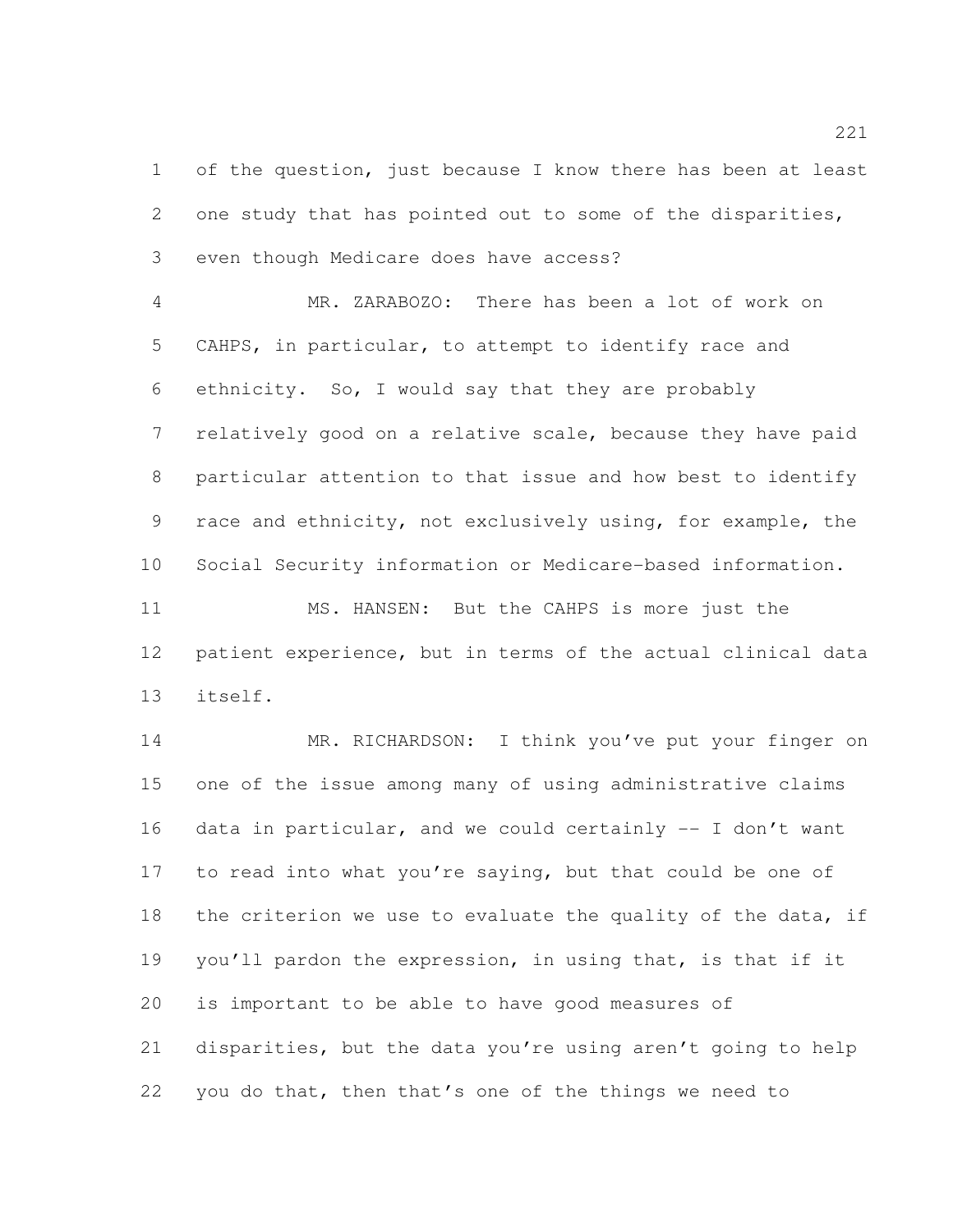balance.

2 DR. CHERNEW: They're not powered for that often, either, which is a separate issue. The data, there's a power to be able to use.

 MR. GEORGE MILLER: In this work is the comparison of the quality data between fee-for-service an the MA plans. Is the goal to have less or an equitable amount so that we're not creating more data gathering. I'm thinking of small, rural hospitals and rural hospitals, whether they're small or large, quite frankly, if we're not duplicating or making extra work. Quality measurement is very, very important. I'm not making light of that, but I'm wondering if we're setting a separate standard for an MA plan and a separate standard for the fee-for-service measurements. MR. RICHARDSON: I think that's one of the

 critical issues that Congress is looking to us to help them trade off against the other goals one might have for quality measurement systems, but it is an explicit part of the mandate.

 MR. GEORGE MILLER: So, in your work, you're talking about a coordinated effort and not a comparison. MR. RICHARDSON: No, not necessarily. If one of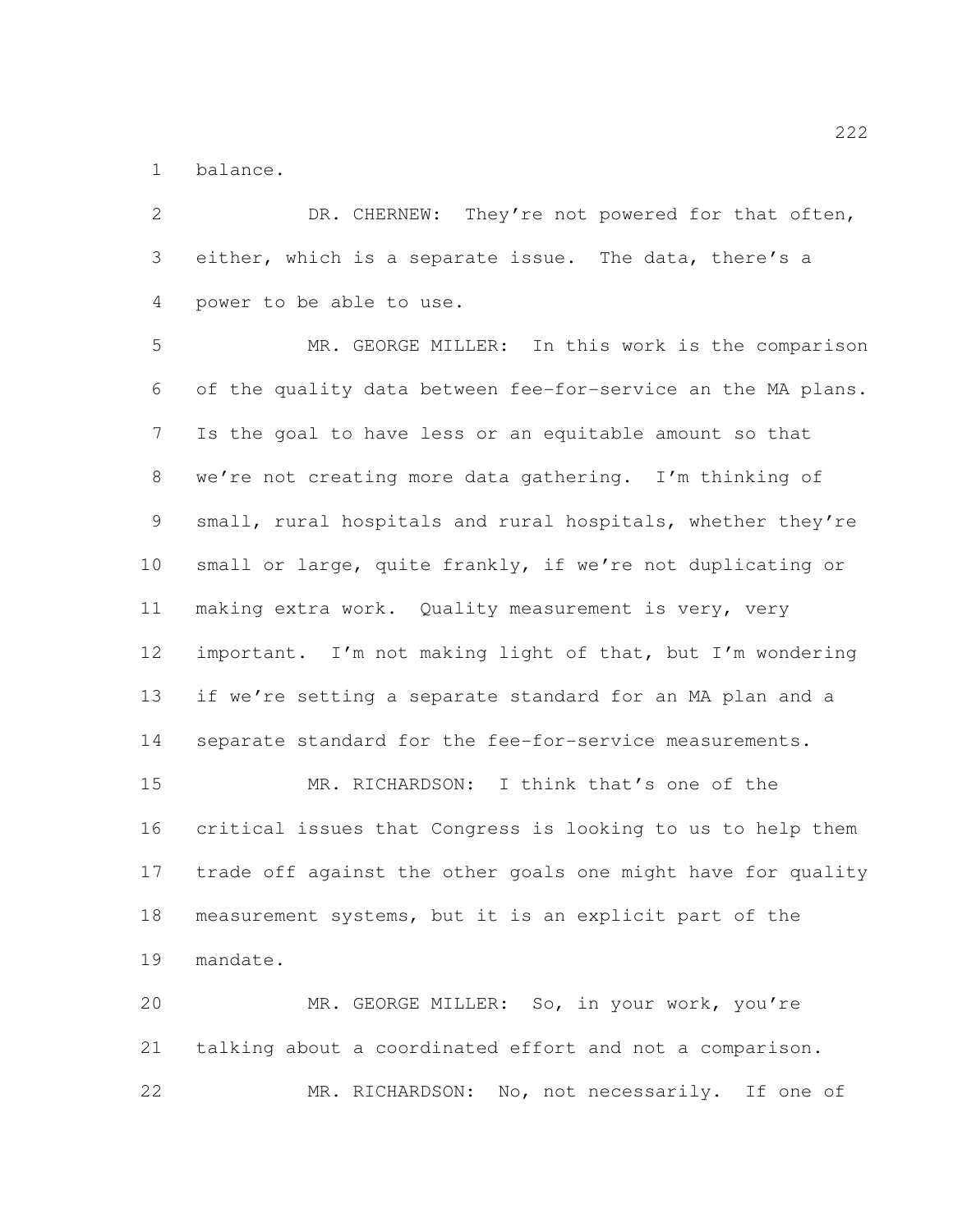the criterion -- if a great amount of emphasis is put on the criterion of we need to be mindful of the cost and the 3 burden placed on the providers and the system, CMS, as well, then that is going to help us figure out some other things that we might otherwise do if that wasn't a criterion. I'm not being very linear here.

 If that is the predominant criterion and we recommend that that is a major one, then what we could do in the report is say these are the kinds of things you could do with that constraint in place, if you want to look at it that way.

 MR. GEORGE MILLER: And just a quick follow-up: Have you talked to everyone that would be involved, rural providers, physicians, and all those folks who have respond to that gathering of data for measurements?

16 MR. RICHARDSON: We have spoken with some of the representatives. I'm not sure if we did with rural groups in particular, but we can certainly do that.

 MR. GEORGE MILLER: That would be a good thing. MS. KANE: Maybe I'm just overly influenced by Massachusetts, but don't most MA plans basically pay claims to fee-for-service type providers, and isn't there a way --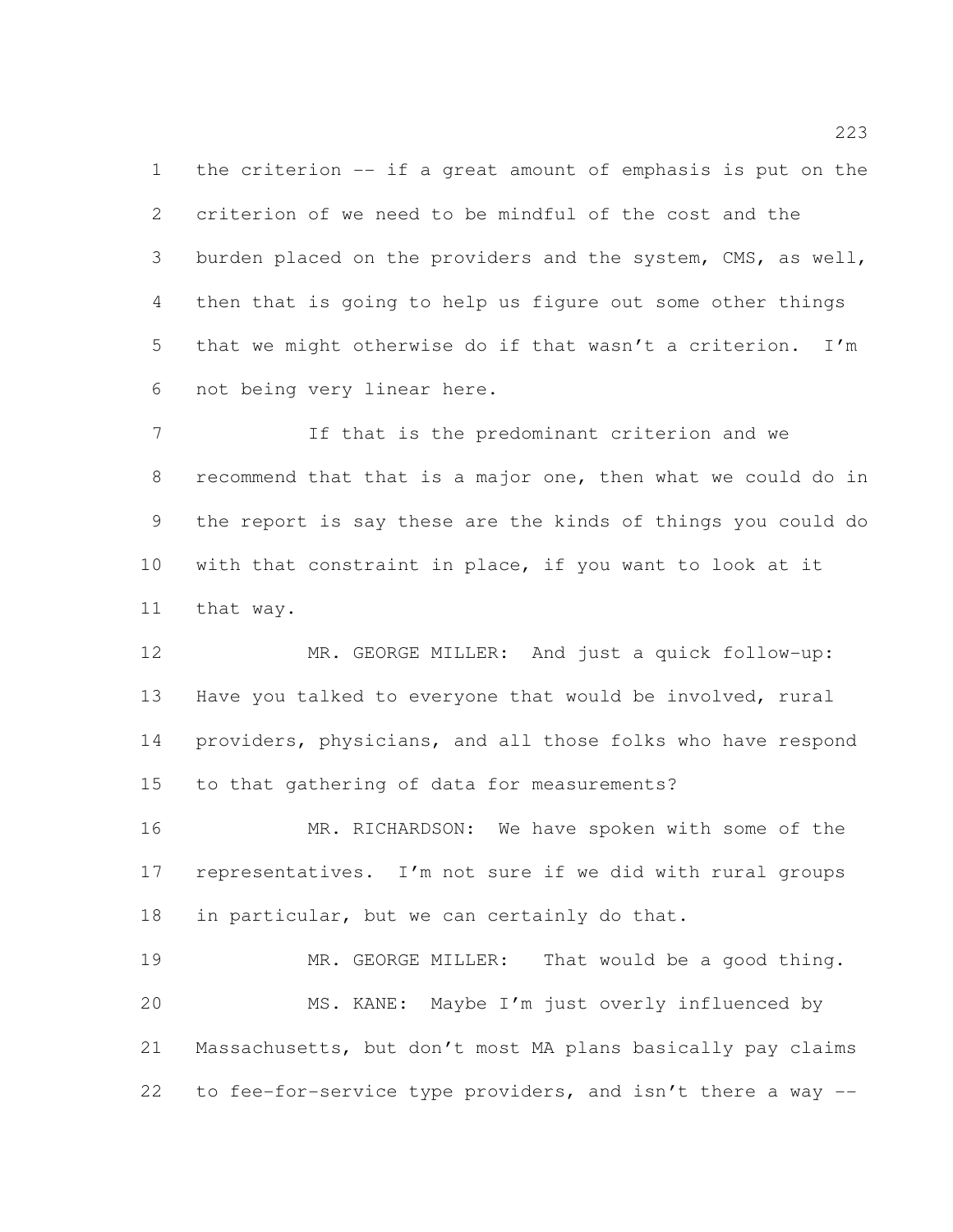well, you're shaking your head, but we have three plans that pay claims and they're MA plans. I'm just saying, isn't there a robust number of MA plans that could reasonably be compared because they have claims. They are paying fee- for-service providers, or you could look at -- I guess one question is, when you're looking at hospital compare and nursing home compare, you're looking at the providers' experience in achieving infection or discharge instructions to the patient, and do we really think that they're different whether they're an MA patient or a traditional Medicare patient? So, wouldn't it be possible, even if the MA plans don't want to give you their claims data to say, well, which hospitals do you use in your network 14 proportionally and then say, well, for these plans -- I'm just trying to think of ways you can use what's there and allocate them even to the plans if they don't want to give you their claims data.

 It just seems like some of the stuff that we use 19 for hospital compare, they're just using the same hospitals as everybody else, and you could compare the plan's particular network using the traditional Medicare data. I don't know what proportion it is, but I would guess it would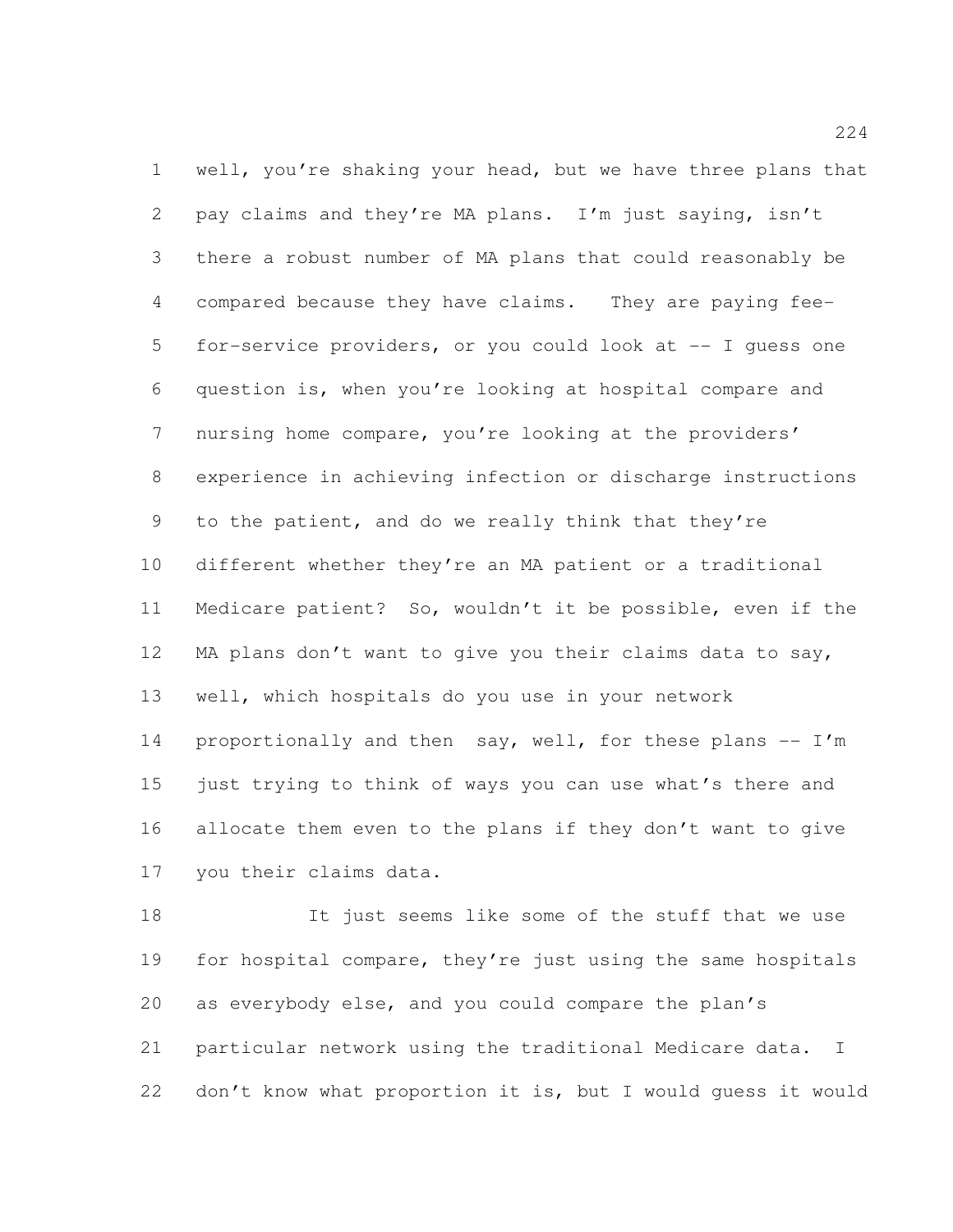be a fairly large proportion.

 MR. RICHARDSON: Well, in fact, hospital compare data are all adults in the hospital. It's a sample of -- MS. KANE: All payer. MR. RICHARDSON: All payer, thank you. But the sample isn't large enough to distinguish between MA and fee- for-service. I know that's not what you're suggesting. You're saying you could use those results to reflect the -- MS. KANE: The provider profiles of who signed up in which MA plans. 11 MR. RICHARDSON: Right. Now, we have come across another study that researchers at AHRQ did where, if you 13 aggregate up to a larger geographic area, say, a state, then you can start to see some differences between MA and fee- for-service, at least in the -- they didn't look at quality. I think they looked at the quality indicators that look at ambulatory care sensitive indicators, which is one of the things we talked about in the paper, but they were more concerned with utilization differences, and they were probably seeing differences in the plans networks versus fee-for-service.

My point being, it depends on the level of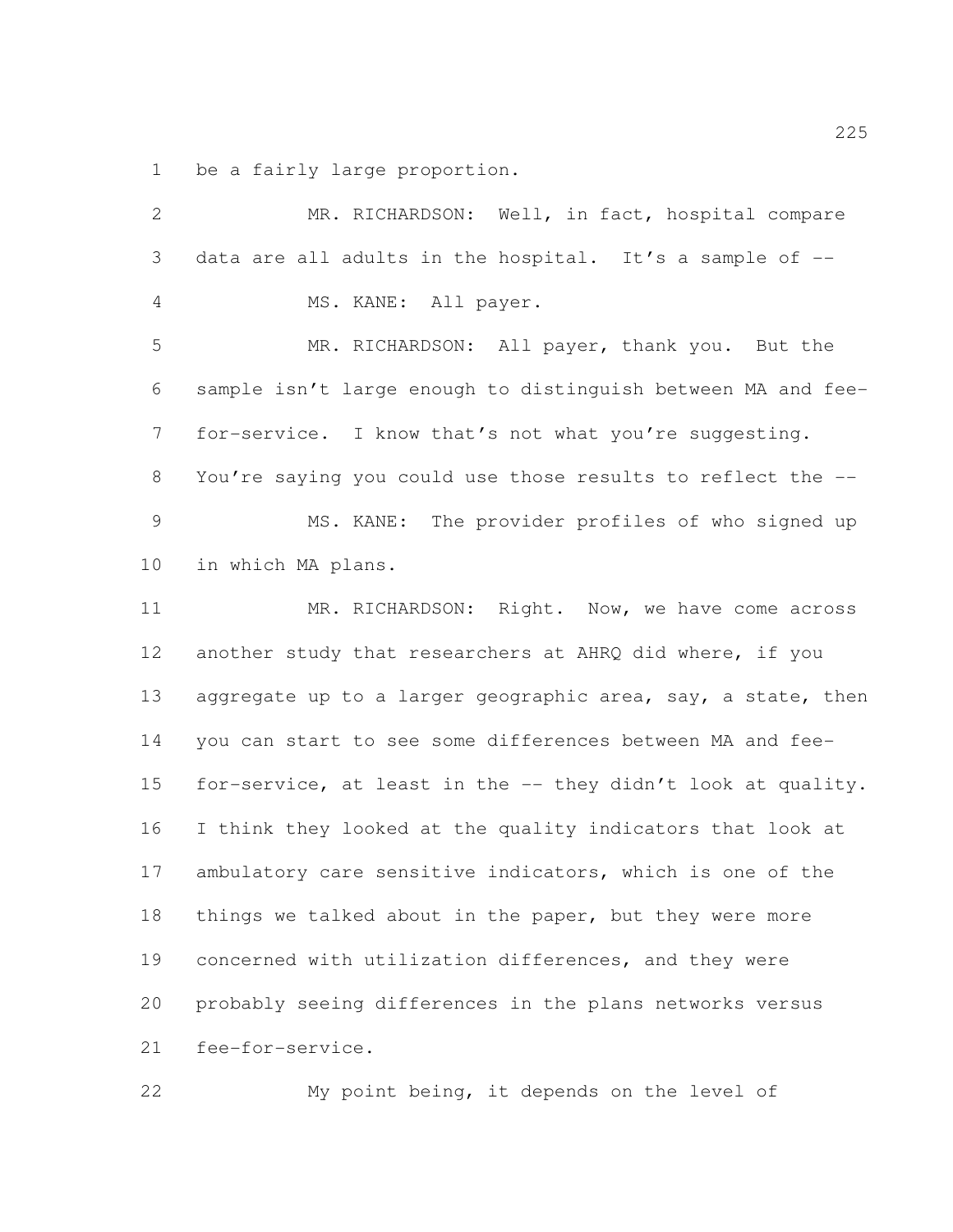geography. If you abstract it away from the provider-level measurement up to a higher level of geography, you could actually start to see differences between the two systems.

 MR. BERTKO: Nancy, if I could just -- I was disagreeing only with your use of the adjective most and more in the physician side than in the hospital side there are a fair number of physician groups taking capitation where you'd have difficulty attributing to that. Perhaps on the hospital side it might work better.

10 MS. KANE: Most of the traditional -- I quess most fee-for-service reporting isn't physician-side anyway, it's institutional. If you look at hospital compare, nursing home compare, home health compare, dialysis facility care -- but the physician one just tells you whether they report or not. So, I'm not sure that that's the -- but of the four traditional measures, it seems like we could approximate what that network looks like and see if the network in the MA plan has better or worse performance than the more 19 generic network in that state. It's a simple, cheap way to do a comparison early.

 DR. MILSTEIN: Just a question about the form in which you're envisioning our recommendation would appear.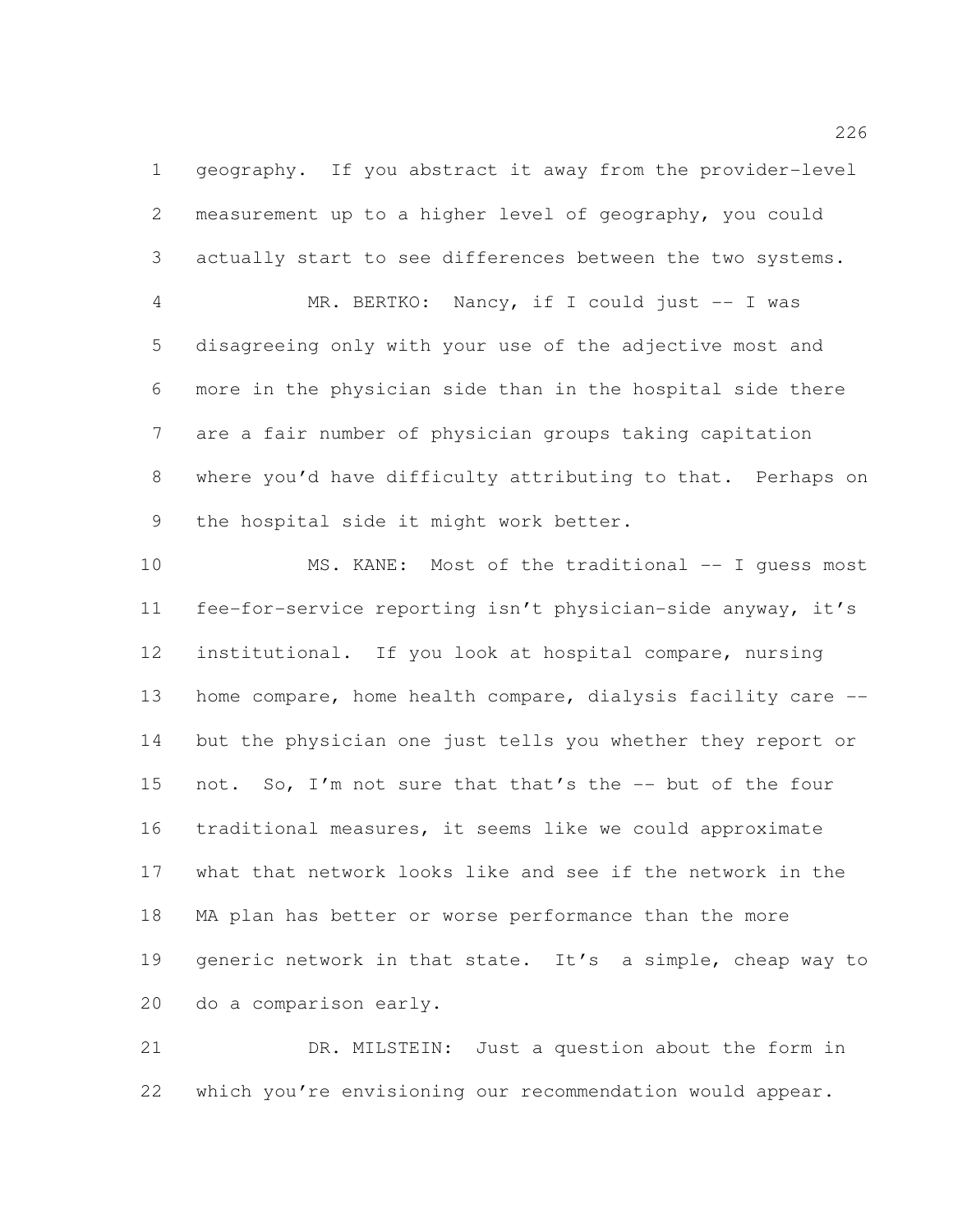In some ways it can parallel to the prior conversation. I think there are a number of options.

 Option 1 is we simply take all these measurement systems and show the positive and negative consequences of each measurement method, and we can rate that either in binary or on a Star-rating system. That's option a for how we answer Congress's question.

 The second is we take a step further and we lay out that matrix, but we star the criteria we think are more important.

11 And then, the third option is it's the all things considered question. Well, in view of this analysis, all things considered, we think these are -- these are the measurement methods we should use to compare the two programs and perhaps augment that with some collateral suggestions that would make a difference.

17 So, my question is, which of those three outputs are you envisioning would be the form of our answer to the question Congress has asked?

 MR. RICHARDSON: I think the most hopeful, anticipating -- based on the mandate is the last example, which is, some -- I think just giving them the matrix on the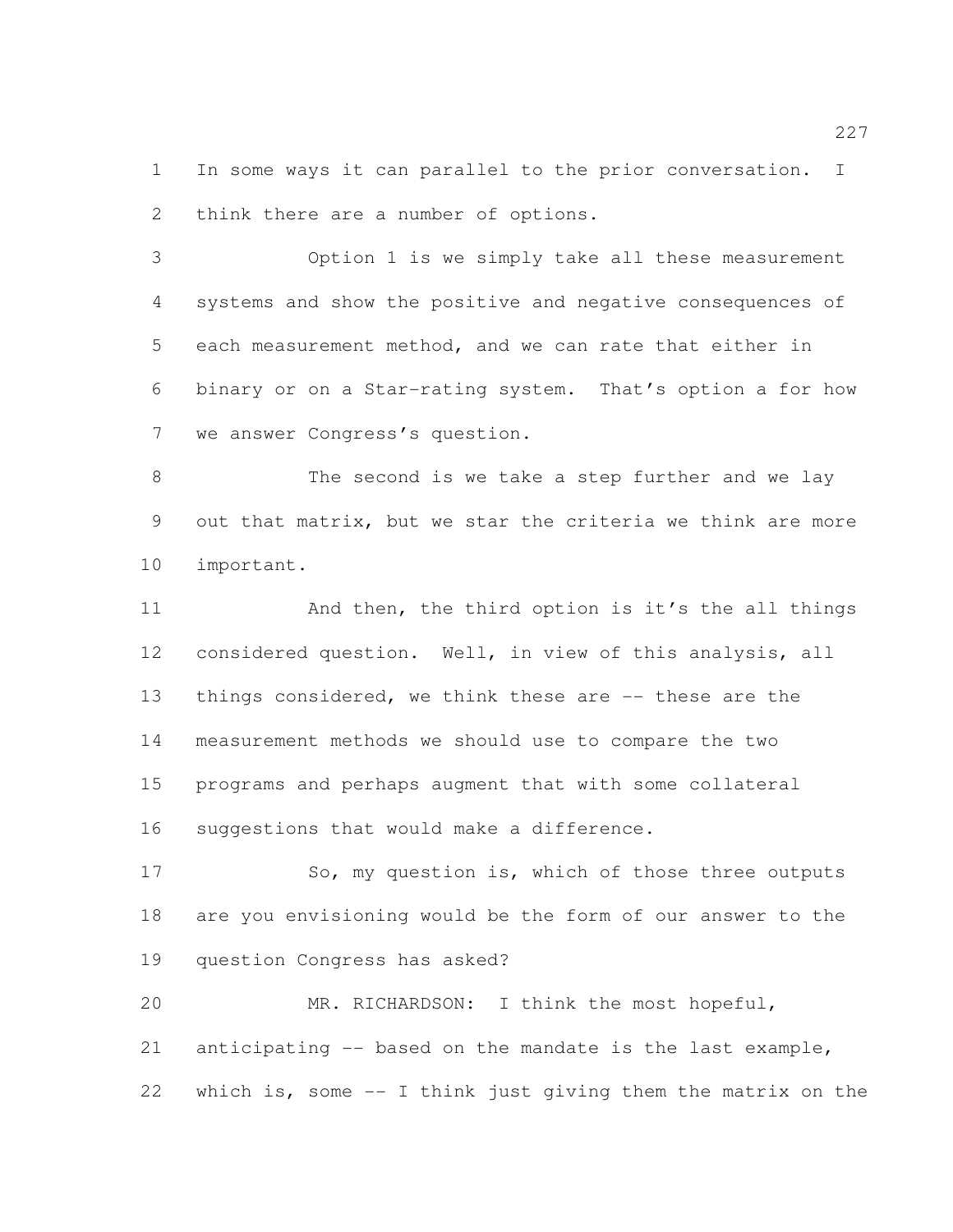one hand, on the other hand would be somewhat less helpful than saying, in the Commission's view, the priorities are the burden on providers, for example, if that was one, or the ability to report on ethnic and racial disparities, whatever those are, as you guys help us figure this out, then I think those would be the most helpful things, and there may be some specific administrative changes that may improve certain technical aspects of the way that the current systems work.

10 I don't know if you want to mention the plan. MR. ZARABOZO: Yes, that was what we mentioned, for example, in the mailing material about the health plans and the level of reporting statewide versus a small area, the Tallahassee situation.

15 DR. MILSTEIN: If I understand correctly, then you're saying we would go to the second level but not the 17 third level, the second level being, of the possible consequences of the different measurement methods, these are the consequences that we think should be most highly prioritized, but we would not recommend a set of measures. Is that what you --

DR. MARK MILLER: What John was saying is that if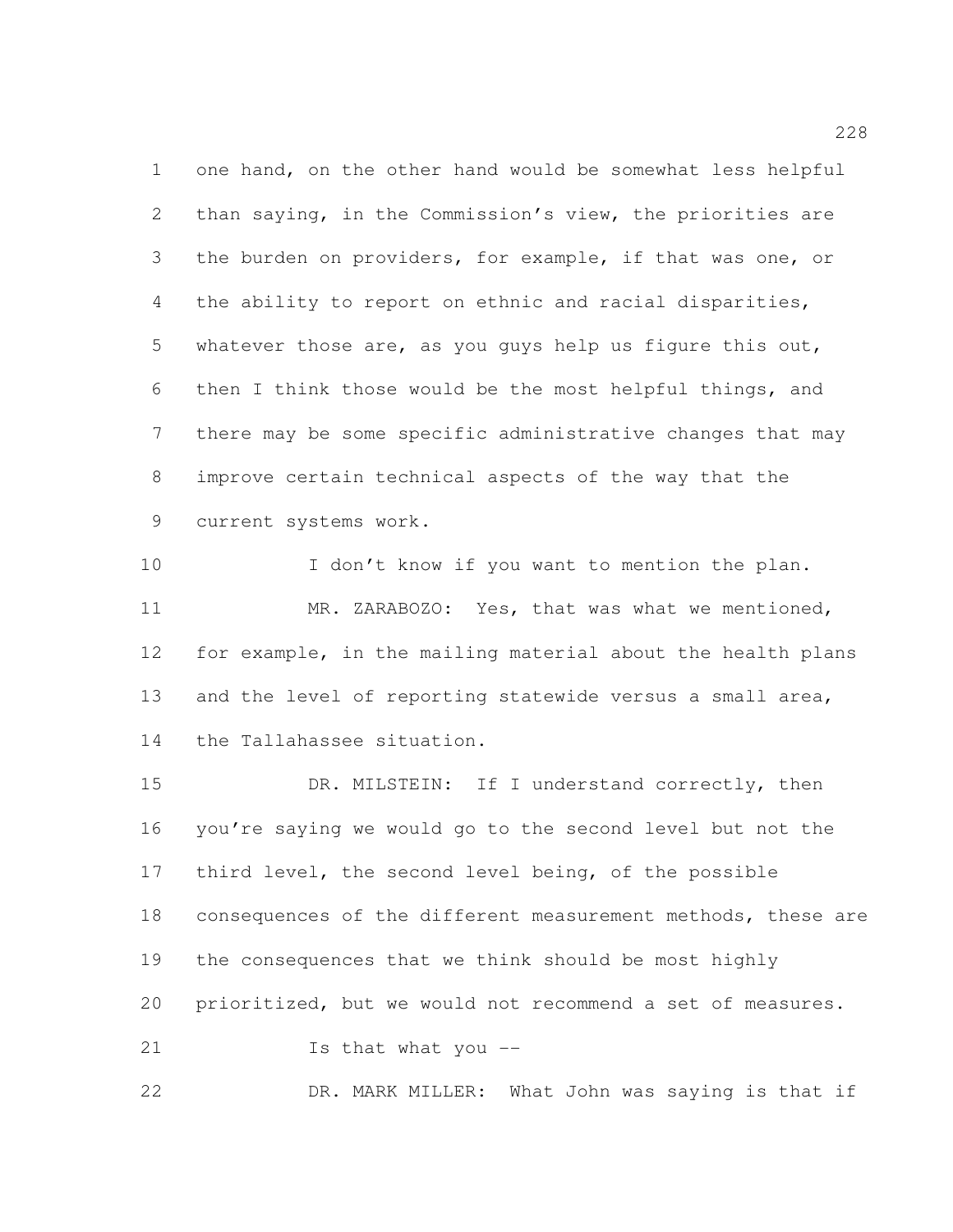we thought we could get to recommending a specific path, we would, and then what I thought you were qualifying was, unless -- and putting it out in front view -- the concerns were, well, this doesn't quite get to my concern for disparities, burden, whatever the case may be, which then, as a Commission, we might have to take a step back. I think the objective is to try and give a fairly coherent plan of how we want -- use this instrument or don't use this instrument, use these measures or don't use these.

 Now, having said all of that, we're going through a fairly complex and difficult process in trying to put this together, and all I want to say is that's the objective, is to try to get to the point where we can name what we think 14 they ought to do, but this is very complicated going, here, 15 in case that hasn't come across; I'm sure it has.

16 And so, as always, I'm the guy to bring everybody 17 down and all of that. So, I want to just -- our objective 18 is to get you to a recommendation, but --

 DR. CHERNEW: I just wanted your thoughts on the comprehensiveness of some of these. So, say process of 21 care, and sometimes these things -- oh, this measures process of care as if there's one outcome, but oftentimes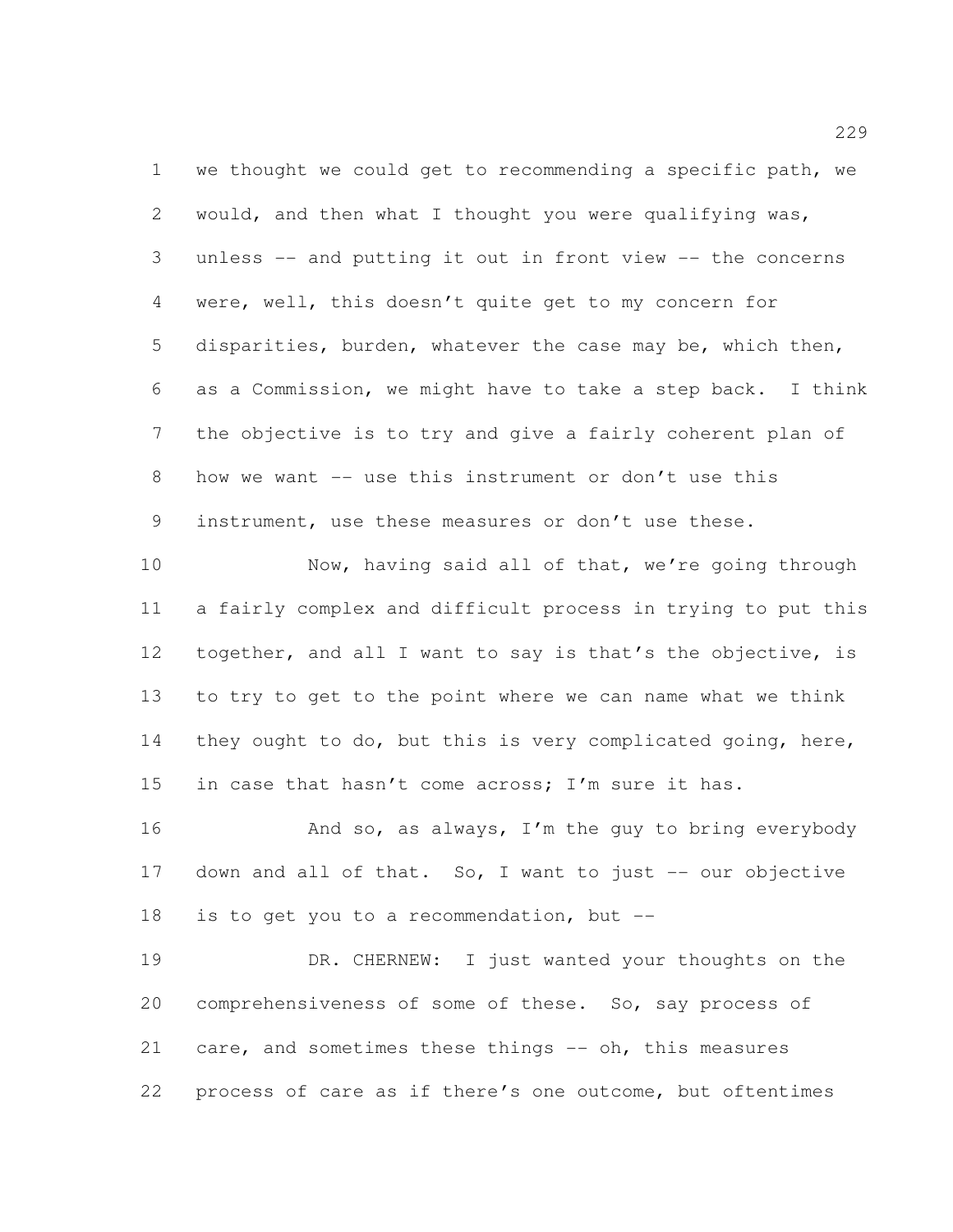there are very limited measures within those categories.

2 And I think I can just Arnie about to say something, which is good, Arnie.

 So, I'm not trying to argue that we shouldn't take one step because we can't take the best step, but I just want to be sure that we're clear that, because we have this set of measurements and we compare, say, MA and fee-for- service, it's possible that one of the systems or one plan versus another looks better on the measures we have that may 10 or may not imply they're better overall.

 MR. RICHARDSON: As if there' s some objective best. Yes, I think it is going to be -- and part of the difficulty Mark was alluding to is there will probably be 14 some dissatisfaction with whatever -- in other words, there will be limitations to whatever we try to do, and I think -- and part of what we struggle with is how do we square all these circles, and we may just end up with a triangle.

18 DR. STUART: I fully concur that looking of the value of the measure compared to the burden that it places is important, although it strikes me that burden to CMS is really quite a different character than burden to the providers for the simple reason that if we thought that a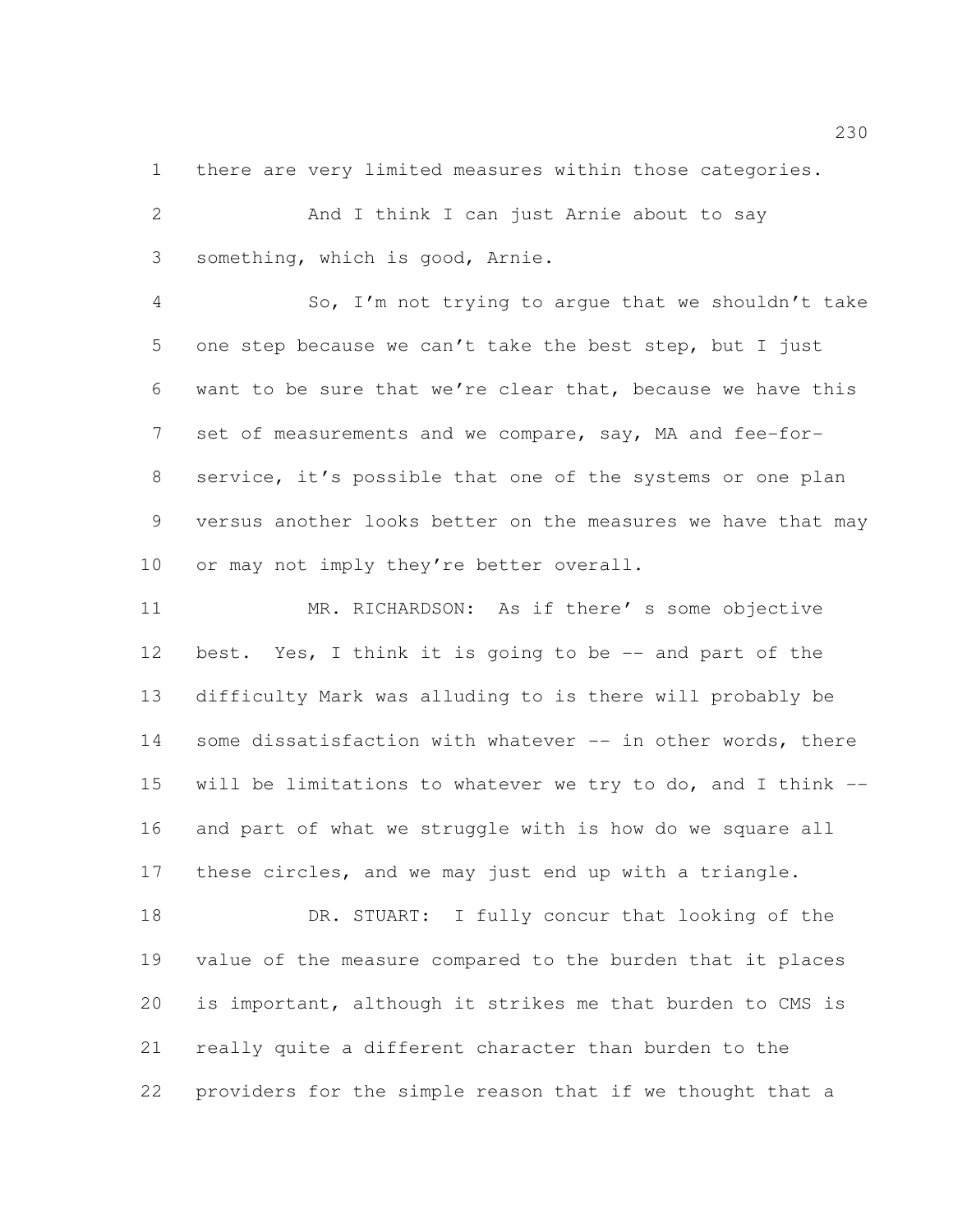particular set of measures was valuable and it would require that CMS expend resources in order to get it, we could make the recommendation conditional on giving CMS the resources.

 In fact, I think that's something that we should consider as a Commission in all of the things that we do. If we make a particular recommendation, I've heard over and over and over again about how constrained CMS is. Well, let's be proactive about that so when we come up with something like this, then let's say, okay, well, they need more resources to do it and this is what we think they should get.

 MR. HACKBARTH: Other questions? Comments? 14 We have migrated from One to Two.

 MS. KANE: So, it seems that this is saying, well, here's where we are today under current fee-for-service, and then here's some things that are out there today for the MA plans. But given hat all we've been talking about for the last couple of years in terms of strong recommendations involve some form of ACO or medical home or episode or some type of Part A/B bundling.

Couldn't we, instead of trying to fix what's not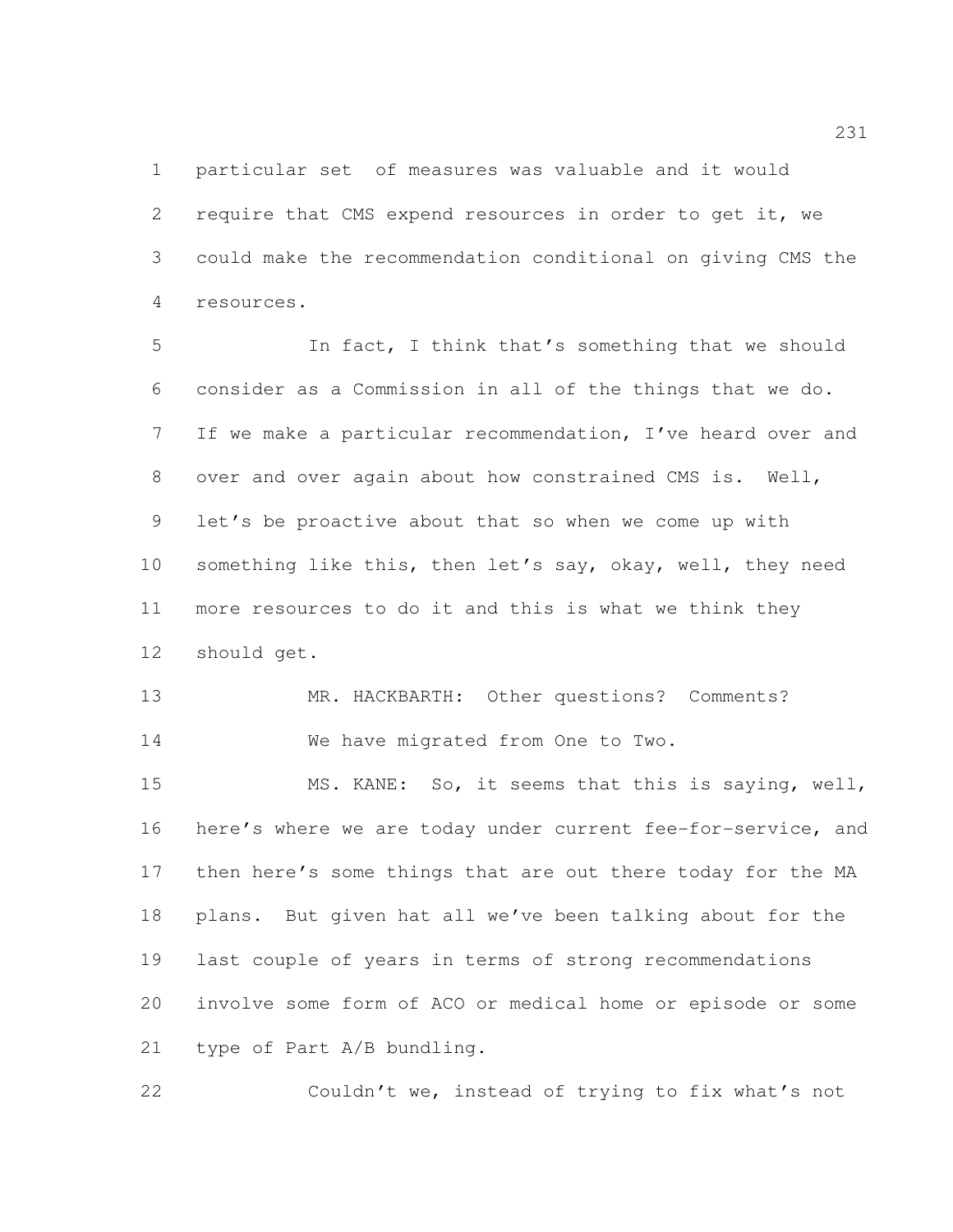working in the historic structure, try to go towards recommending quality measures that would work under ACO, medical home, Part A/B bundling and be more comparable, rather than trying to twist something that doesn't twist too well, on a traditional system that doesn't work so well? I'm just wondering if there's not a way to say, well, yes, maybe add as a criteria, anyway, that this could work if we had -- your biggest problem is you don't have a denominator for a lot of the fee-for-service measures. You don't know who's in there. But you would know who's in there for a medical home, you'd know who is in there for an ACO, you'd - - I don't know about episodes.

 But anyway, just start thinking about it more in terms of where we hope the delivery system is going rather than just putting a huge infrastructure of quality reporting in something we're hoping will go away.

17 DR. CROSSON: As typical, I was going to make some similar comments. Nancy and I tend to think a lot alike.

 Some of this is obvious, and I apologize, but I think some criteria that occurred to me is, as we look at these possible ways of doing it is we want whatever we recommend to be doable. There's no point in suggesting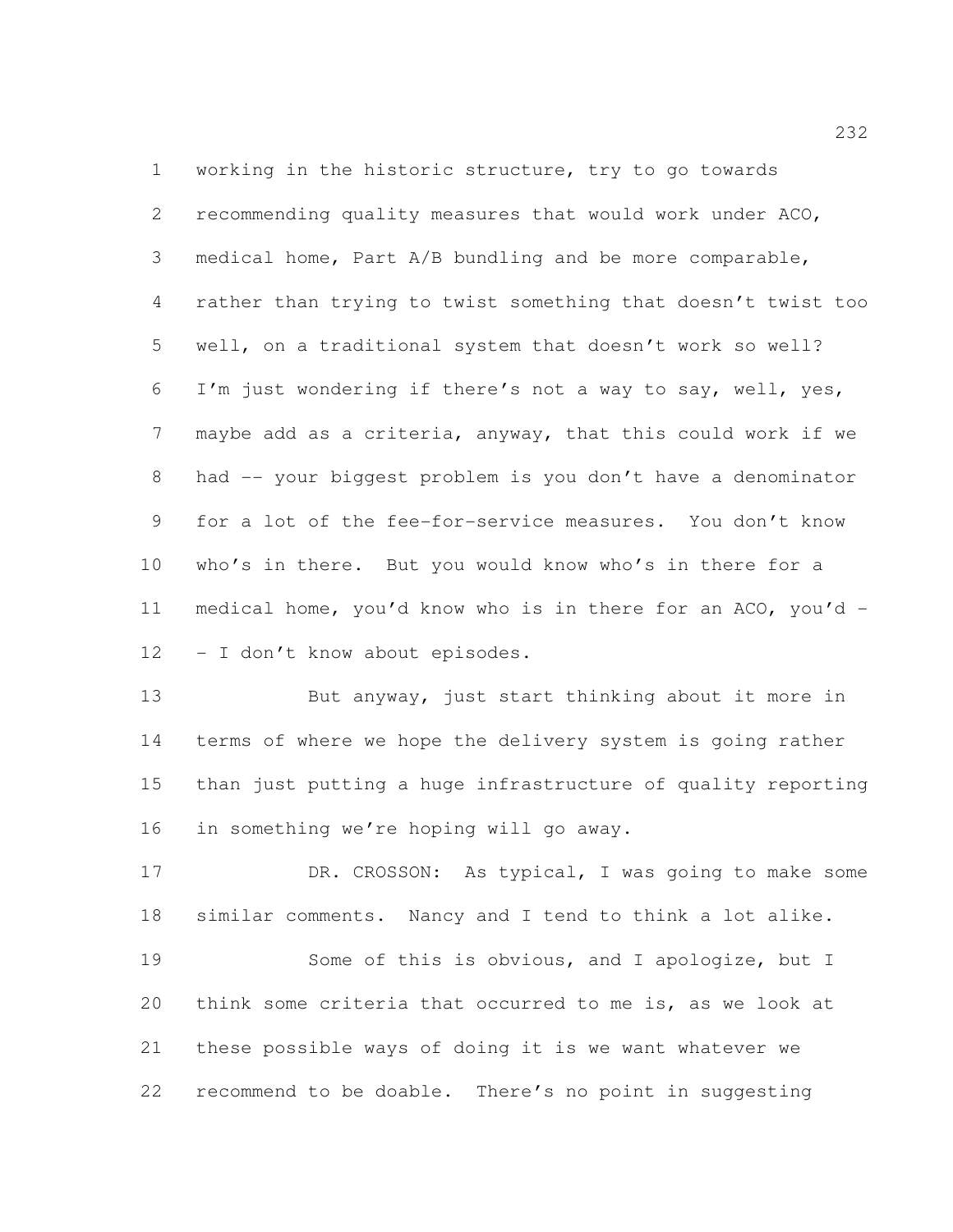something that's not practical.

 It probably needs to be something or some process that's as accurate as possible, therefore is as objective as possible, and it should measure important stuff. There's a lot of things you can measure, and some things are more important than others in terms of their impact on health and impact on cost and the like, and I have a bias towards clinical information in that regard. As was mentioned in the report, it should support improvement, in other words, be actionable, something that can actually -- it's interesting to compare things, and we may want to use comparisons to move money around, but ultimately it is most important if it actually changes care. 14 I think, and I don't know how to do this -- and this is sort of where Nancy was -- I think that what we should do should support or presage where we're going to be 17 in the future. And in the future, where we're going to be, in part, is we're going to be in possession of a good deal more clinical information than we have now through clinical information technology. We don't have that now, except in some places, but we will, most likely. And therefore,

whatever we put in place at least should not take us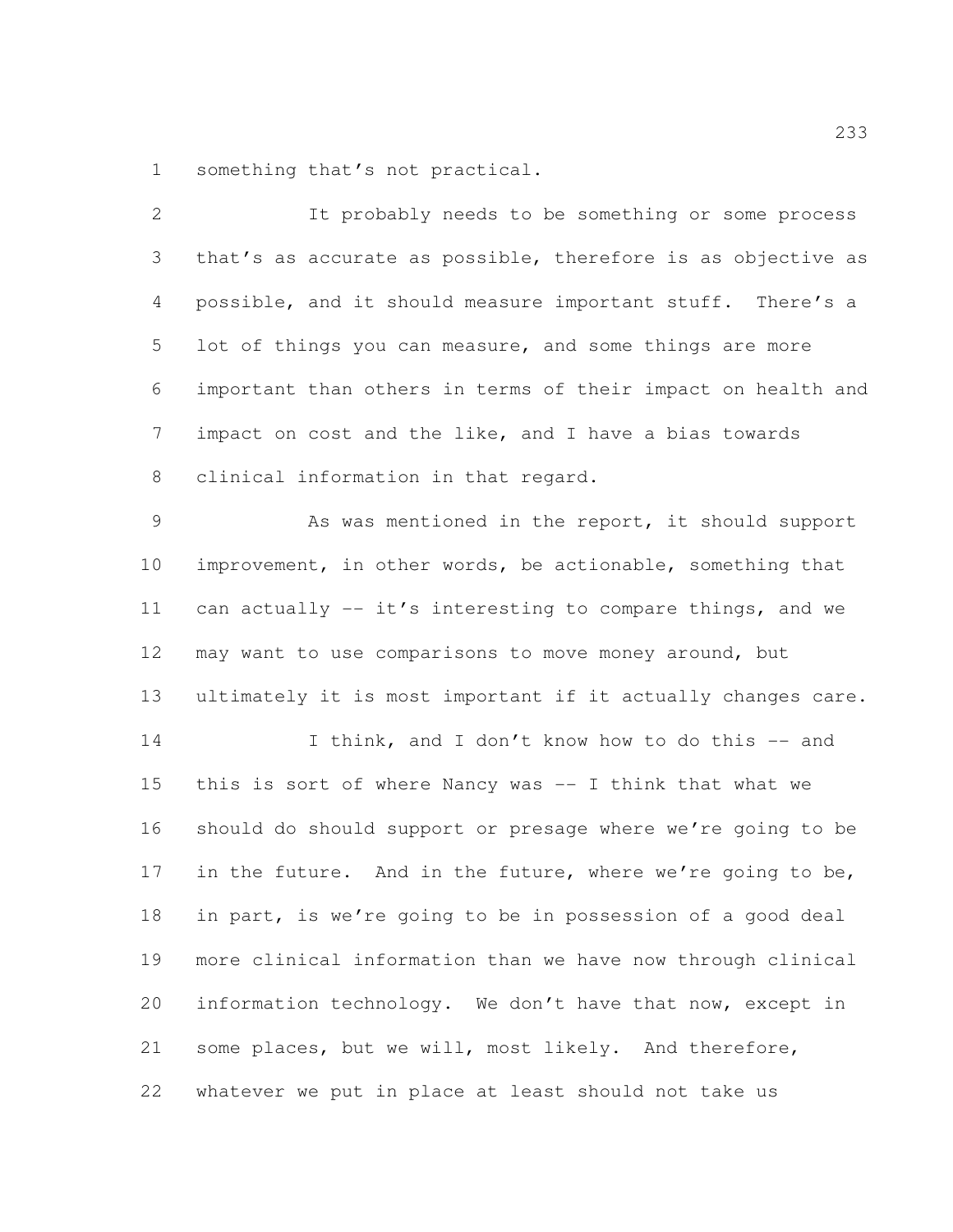marching off into a very different direction so that when that information is available we have to completely reverse course, tear everything up, and go in a different direction.

 The issue that I find the hardest is this issue of level of attribution and the difference between Medicare Advantage and Medicare fee-for-service in terms of who you actually hold accountable, not just because it is what it is, which is, in one case, you have entities, and in the other case, you have individual practitioners, but because that difference also feeds back into what you can measure.

 So, for example, and I'll say this because it's probably more complex than what I'm saying, but if you wanted to measure the mortality rate from coronary artery bypass surgery, let's say, a 48-hour mortality rate from coronary artery bypass surgery, you could do that pretty much equally in both settings. If you want to measure something as important as the long-term sequaelae from diabetes mellitus, it becomes -- that's something that an entity, whether it's a plan or integrated delivery system can be accountable for over time. It's much harder to understand in the fee-for-service environment how you would do that. Who would be held accountable for those results?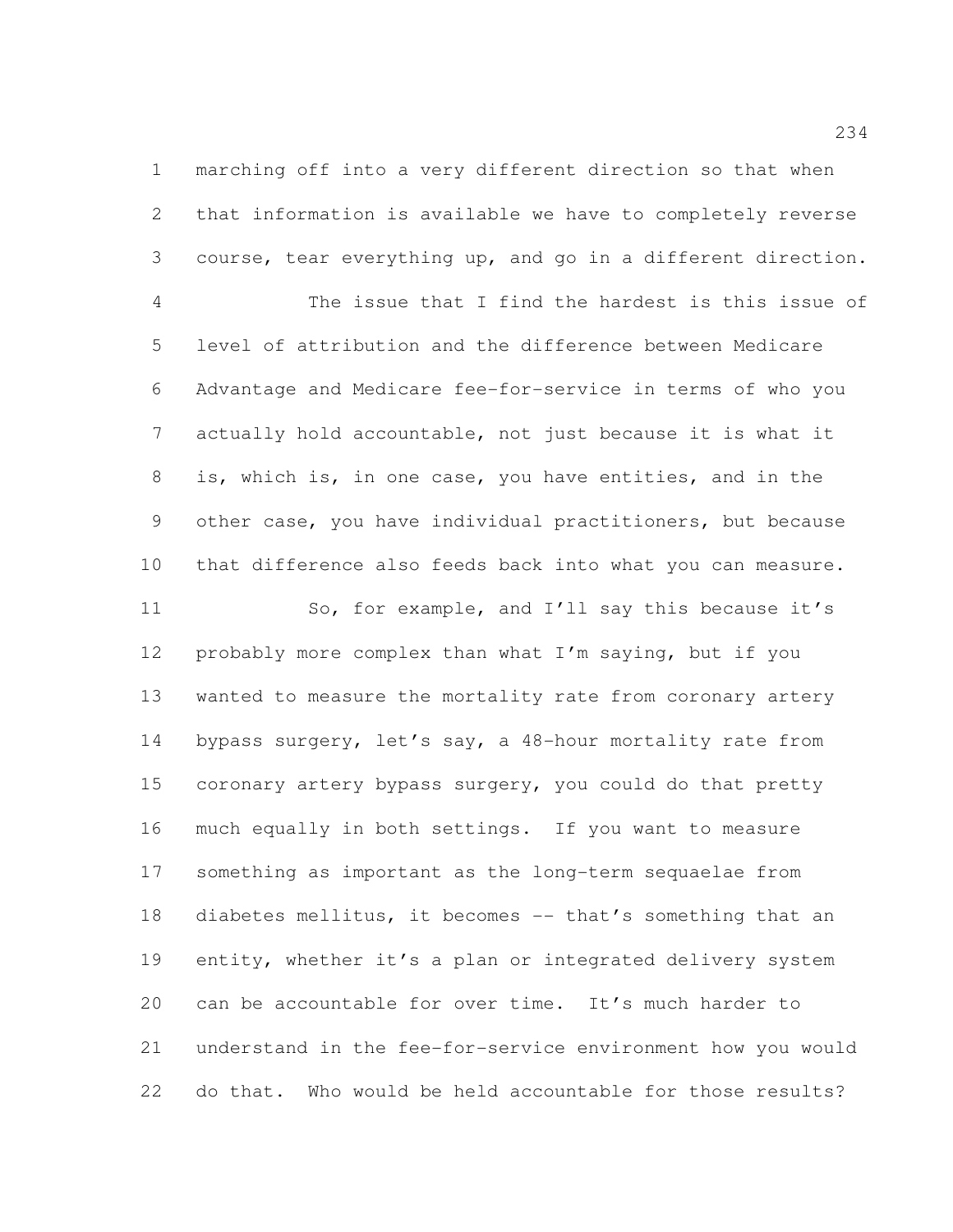1 And therefore, that difference, in the end, limits those things that you can measure. So, I think trying to tackle -- and I think this is where Nancy was going -- either temporizing or trying to figure out how to tackle that issue may be among the most important.

 MR. HACKBARTH: This is a conceptually appealing 7 thing to do, but the more I think about it, the more difficult it sounds. This isn't a proposal but a question: Maybe we need to consider as a possible outcome that, no, 10 this isn't worth the effort, with existing technology, that we'd end up spending too much doing backward-looking things 12 and it's a task that's better tackled when we've got better information technology in place, whatever. Again, that's 14 not a conclusion that I've reached, but sometimes that's the right  $-$ 

16 DR. REISCHAUER: Arnie is ready to go after you. MR. HACKBARTH: I know. I can see his jaw clenching.

 Let me get back to my last before I give Arnie a chance to talk.

 MR. BUTLER: He's going to be loaded for bear. I tried to reorganize this in my simple mind and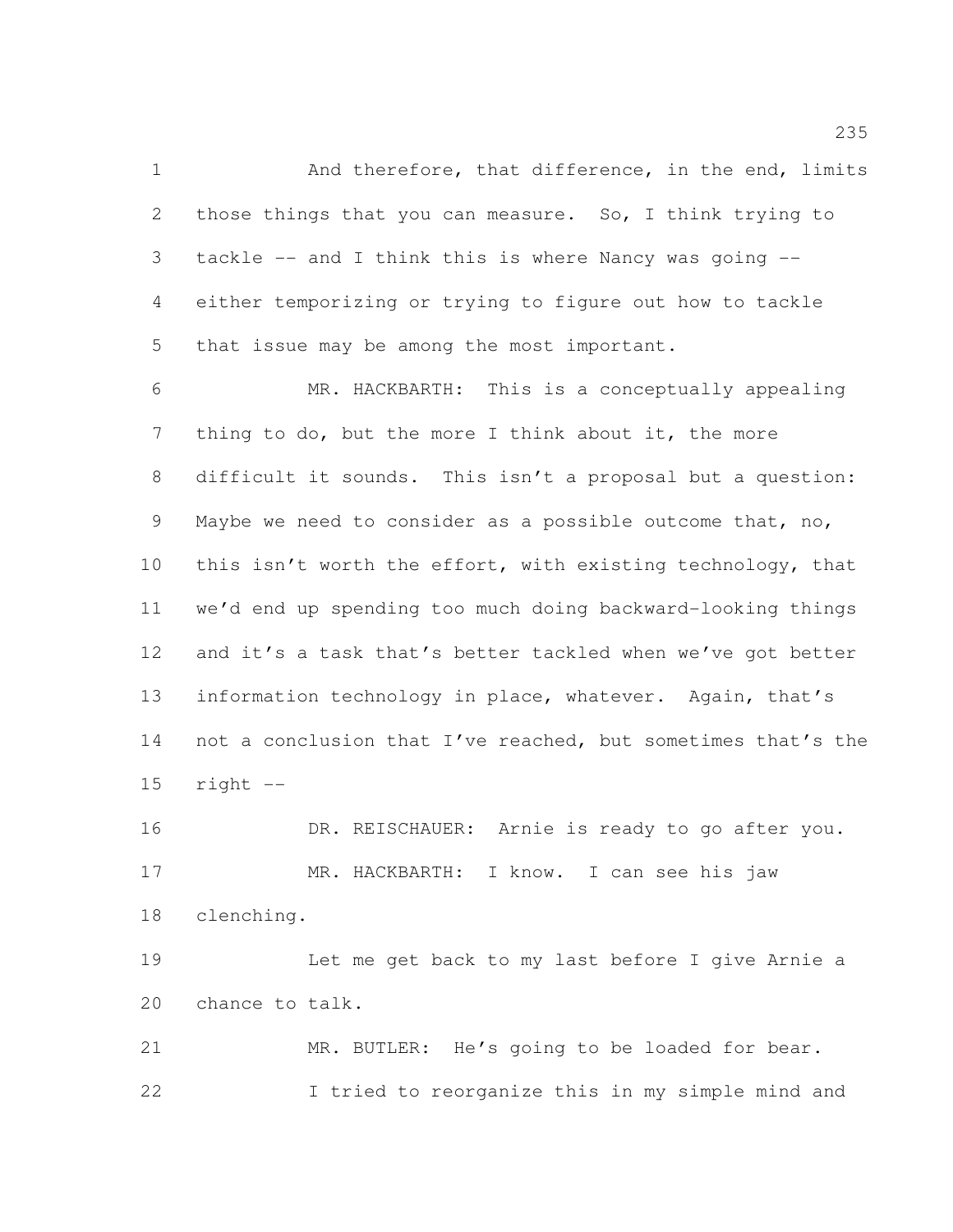see what might evolve realistically. On the positive side, if you look in, whether it's the hospital or the nursing home -- look in the various silos of services, and I think we have got some momentum on quality measures and also tying them to payment, if not now, more aggressively in the future. I think we can point to some successes in the components of care, and so we don't want to slow that down. 8 So, what are we trying to marry that with? We're trying to marry the added value of the assembler of care, the MA plans, and saying, okay, what's the difference. So, it's almost like if you could lay out -- this plan is using this nursing home, this hospital, this doctor, and you could somehow aggregate the score of the performance of those individual units, you'd get a sense of what the network of what the value is, and you'd continue with the HEDIS measures, which the individual components of care can't do at this time, but maybe in an ACO world they will if we wait 18 a little bit. But right now, don't expect them to do that, because we're just not ready for it.

 So, if there was a way to display it that way and 21 -- I don't know, that's how I would organize it in my own mind.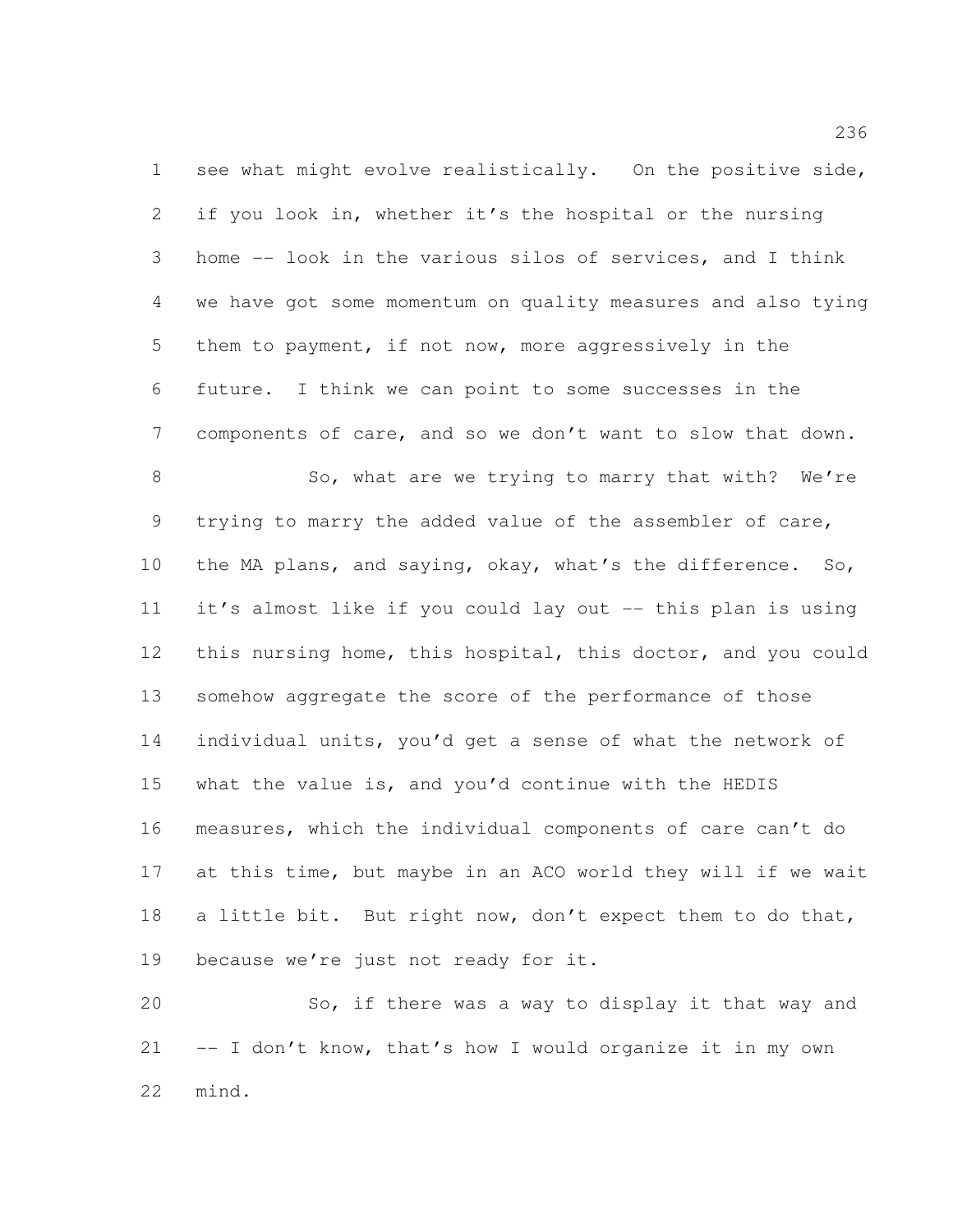1 DR. MARK MILLER: Can I just draw one other point out, as long as Peter is on point. This comes from a conversation that we had on the phone and then a couple of comments that have occurred here.

 So, when you think about the notion that we're headed -- I think it was your comment somewhere along in here -- perhaps to more EMRs, the notion that some of these things depend more on medical records rather than claims, let's build for the future, not necessarily the past, those types of things -- all things considered, Arnie.

 Then, you have this new HIT money that has kind of 12 come into the process. And one wonders whether there's a leveraging there that would warrant comment here and perhaps elsewhere, but if we're trying to build something here for the future and we have some money at the moment that is directed towards the future -- Peter, this is stuff that you've brought up in conversations that we've had over the phone. And I don't expect people necessarily to react on point but listening to some of the – are we kind of working with what we have or are we thinking about what we could have if there's some leveraging there. There's still that 22 big piece of the HIT money which is -- I always forget each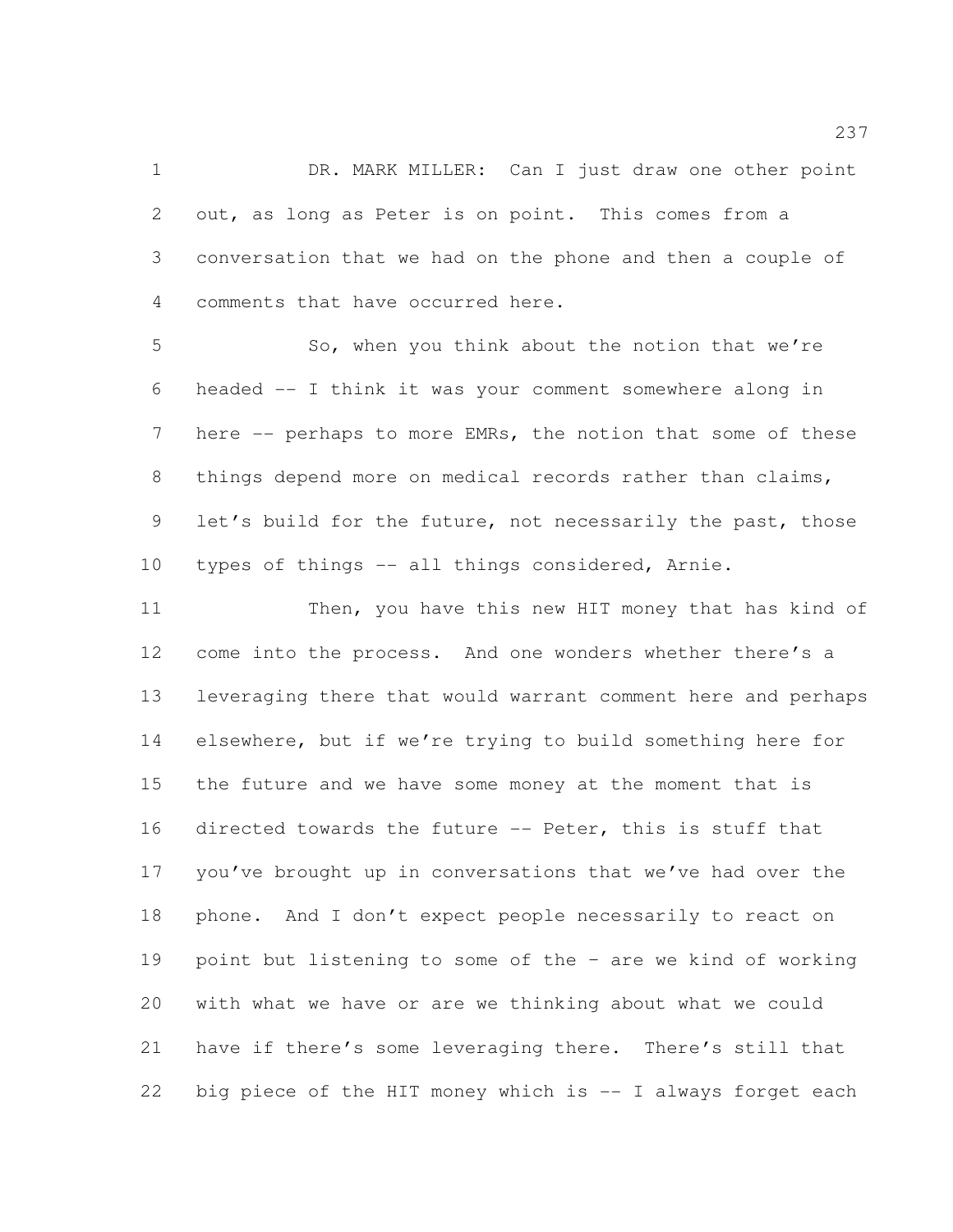time -- meaningful use, which is still to be defined, and maybe there's an opportunity here to define what that might be.

 MR. BERTKO: Glenn, I'm not going to throw my hands up on this. What I was going to say was maybe agreeing partly with Jay, having a starter set that we use. And Mark used the word "path." I had that written down earlier of where we get to. And I can see adding in at some point, even before HIT, lab values. A lot of people are using statewide reference labs which are now reporting back to health plans, and no reason that CMS wouldn't pull in that kind of data, too, as well as the Part D data which is, I think, very useful.

14 The comparison I might suggest -- I mean, Jay also 15 gave a great comparison of -- was it CABG mortality? Yes, that's available everywhere. But I'll go beyond that and 17 say, suppose we use the EHMS model to attribute to certain places.

 Flagstaff Medical Center owns everybody over 65, and Flagstaff was not in a managed care plan. That one is simple. It's more complicated in other places, but there's no reason we couldn't use that and get what I would hope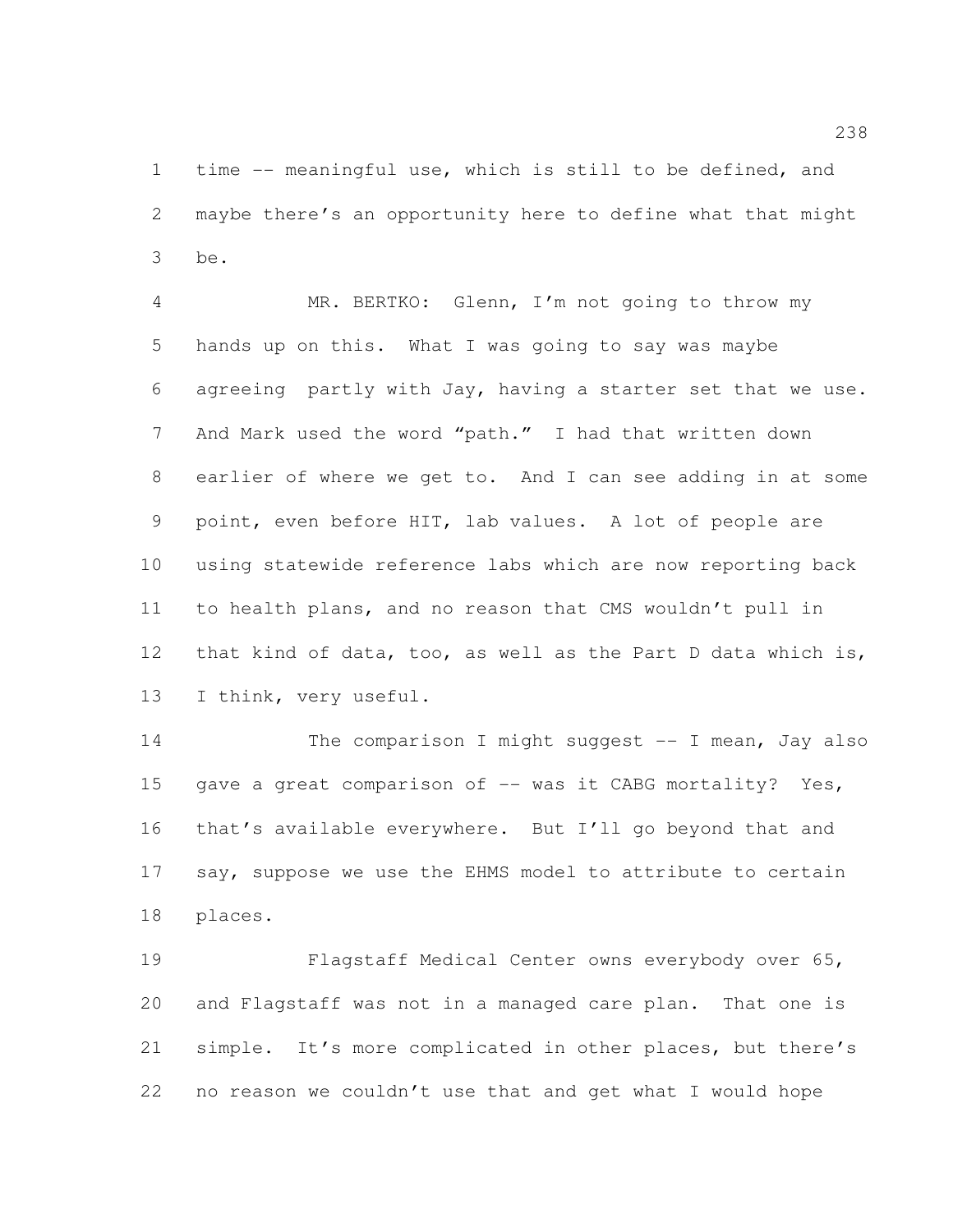would be pretty good results and pretty good comparisons, and I think that comparison, even on the starter set, would be worthwhile to people.

 MR. HACKBARTH: Just for the record, because Arnie's coming up here, I'm not ready to throw up my hands, either. And I think it might be possible to do some initial steps that could be constructive, but I also am sensitive to what Bruce said about resources. If we lived in a world where CMS was rolling in resources as well as healthcare providers and didn't have a lot of other things on its plate, it might do one thing, but the tradeoffs look very different in a resource-constrained world.

13 Just one constructive thought, or hopefully constructive thought about this, I'm drawn to this idea of using existing data on institutional providers. Broadly speaking, a plan can improve care through two mechanisms: One is through network selection, and this addresses that specifically. The other is through care coordination and 19 programs that sort of knit together independent providers; 20 that's what HEDIS tends to measure.

 And so, if you could say the network selection activity of the plan is doing well or doing poorly in terms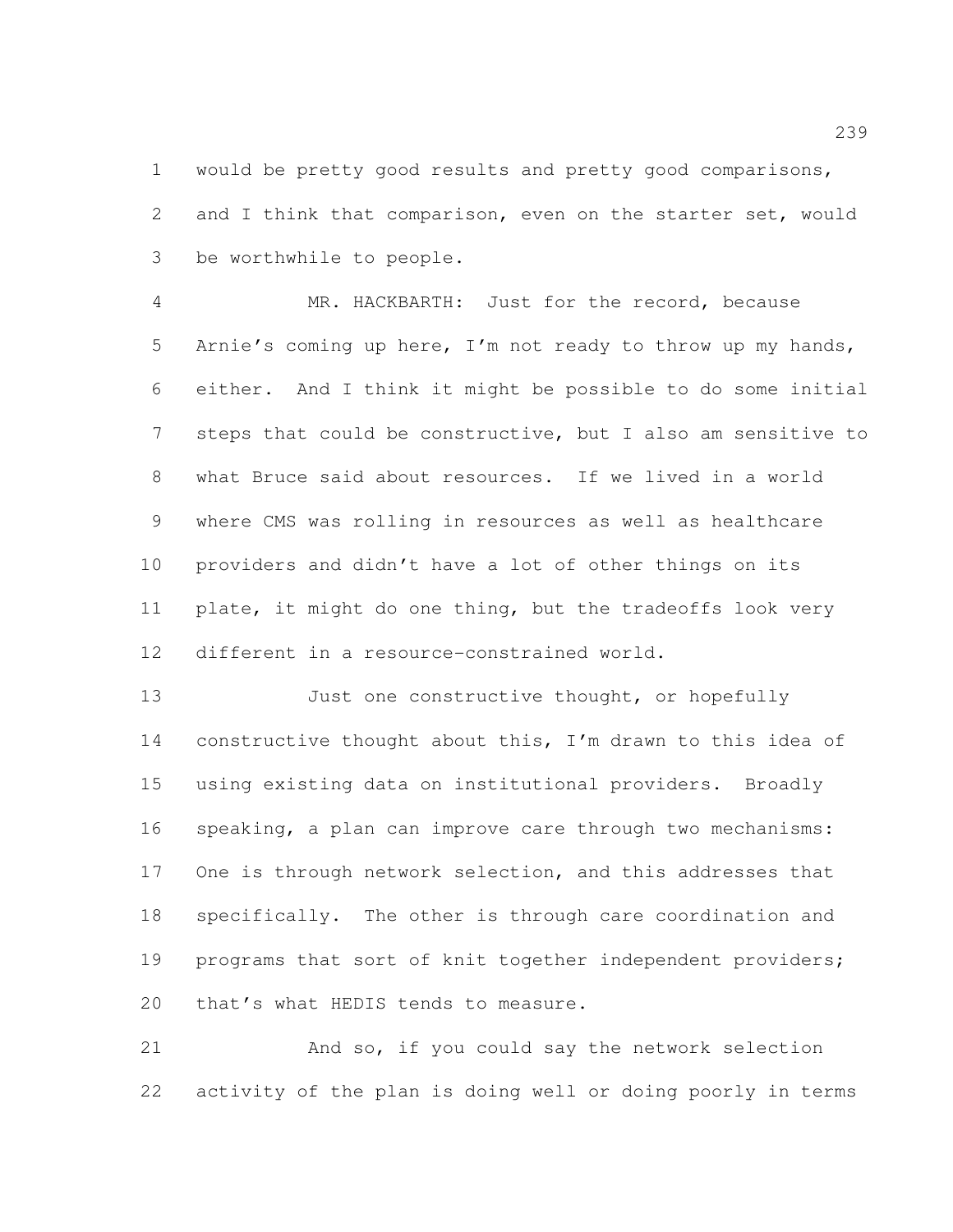of quality, and then use its HEDIS measures -- maybe not to make a direct fee-for-service comparison, but say it's really good compared to other plans in terms of care coordination and HEDIS-type activity. That could be a significant step forward in terms of information for people. And so, that' s one type of path to crawl forward even if we can't run very fast.

 MR. GEORGE MILLER: Well, before Arnie gets in I'll make a couple of brief comments.

 I agree with Jay's comments about putting together a goal. And let me see if I can just frame it in just a very minor way. And again, speaking from a hospital perspective and having to pull all this data together -- and I appreciate, Glenn, your comment about the concern for resources to pull all this together. It is important to have, but one question I would have, what are we learning? What are we trying to learn? Where are we trying to go? And then, what can we let go of? After we learn something, is there something that can come off the table? And how can we improve the system?

 It would seem to me that the quality improvement measures to help us take better care of our patients and the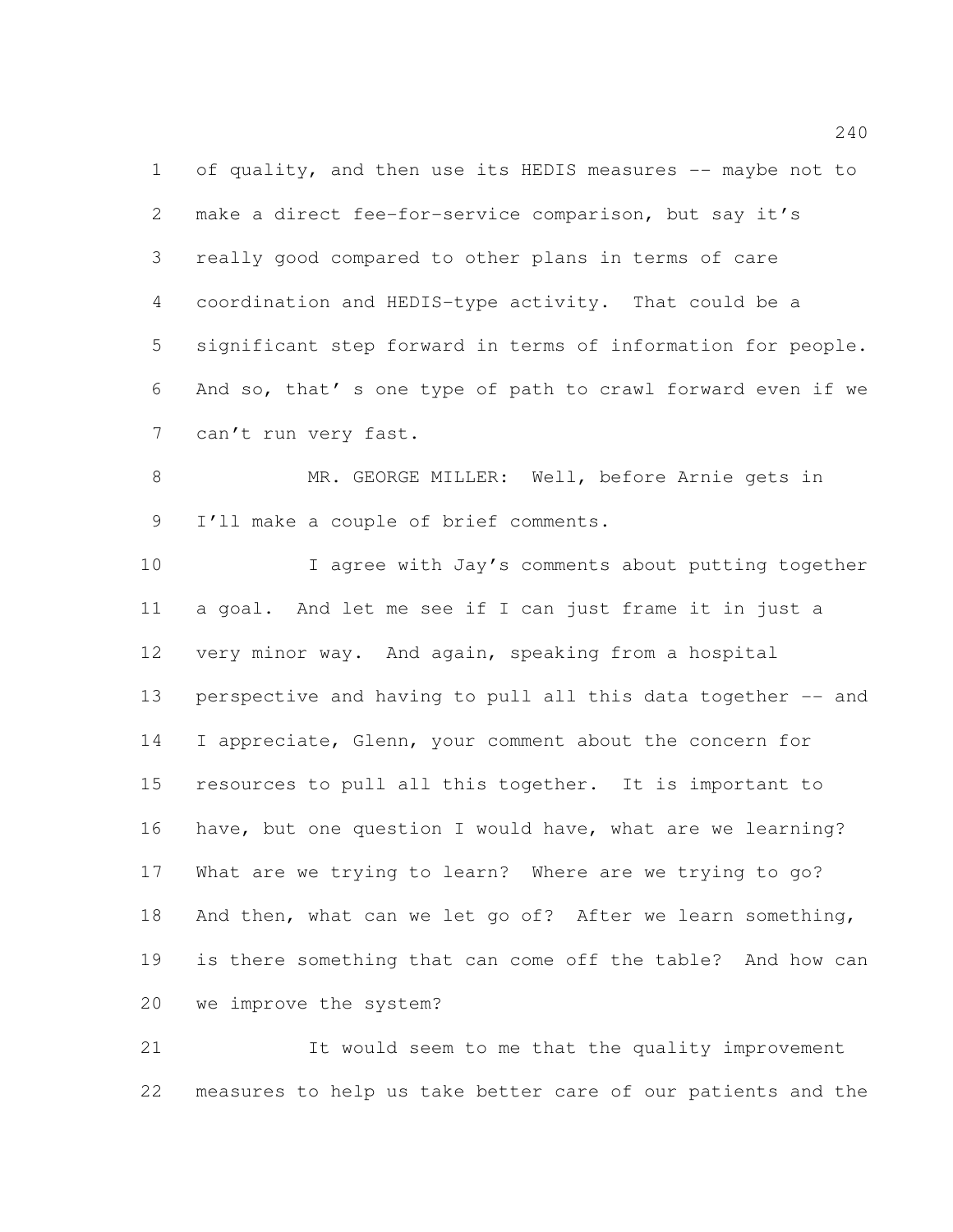1 delivery of care that we have to our patients. So, that should be one way to look at it, according to effort between both MA and fee-for-service.

 And then, I think it was you, Glenn, that made the comment about technology and having the EMR, especially in rural areas, all of us don't have that, but we do have measures that we could use to improve. And again, I just wanted to emphasize again we want to make sure that, with the limited resources we have we're not adding an additional burden.

11 DR. MILSTEIN: A couple of comments.

 First, I think it's important to remind ourselves that Congress hasn't asked us for a recommendation with respect to how we should measure performance in every facet 15 of the healthcare system; they've asked us a narrower question, which is, how do we go about comparing fee-for-service with Medicare Advantage.

18 And if you think about that more global, analytic charge, many of the concerns expressed so far having to do with, well, how do we attribute to an individual doctor, diminish, because that's really not particularly relevant to the question we're being asked now.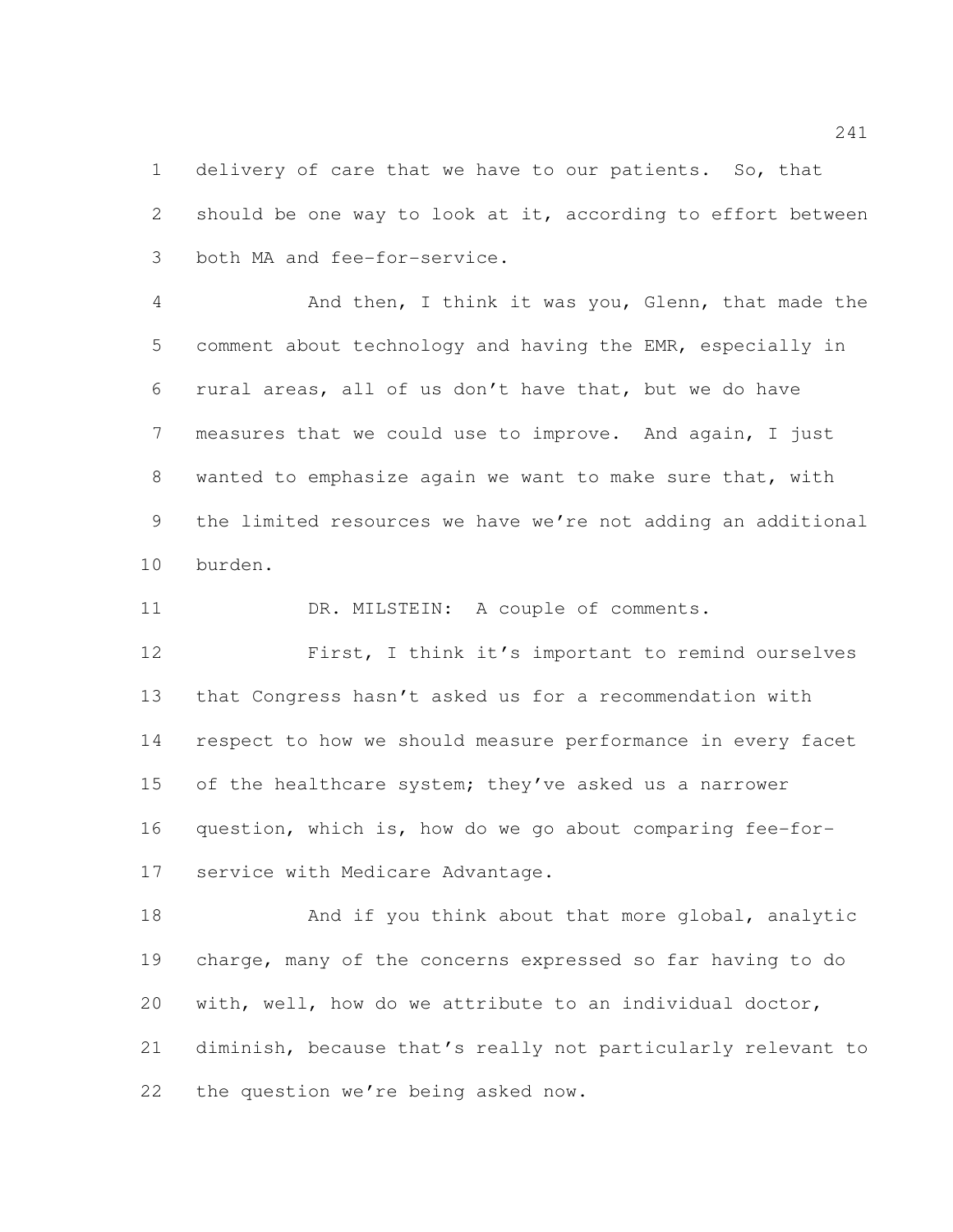Second comment is that I think this idea that we might frame our recommendations for what they would be with 3 and without a world -- some day, EMRs are relatively universal. I think that makes a lot of sense, but there's also an opportunity to essentially also comment in relation to a more modest set of enhancements of our health information in Medicare that's far short of all doctors, or 95 percent of doctors, implementing EHR. And it's that subset of things we've periodically commented on, and this might be a great time to remind Congress about things like laboratory values being appended to laboratory bills, and a few of the other things that we've commented on, and we could actually expand and take a look at what the National Committee on Vital Health Statistics, which thought about this question. Short of EMRs, what would make a big difference in our ability to measure? They had some very thoughtful recommendations they made five years ago, and this might be a nice opportunity to point in that direction. Third point is just, as we appropriately sweat 20 adequacy of measures coming out of any particular system, I think it is really important to keep mindful of the lessons

that have come from other industries within this country and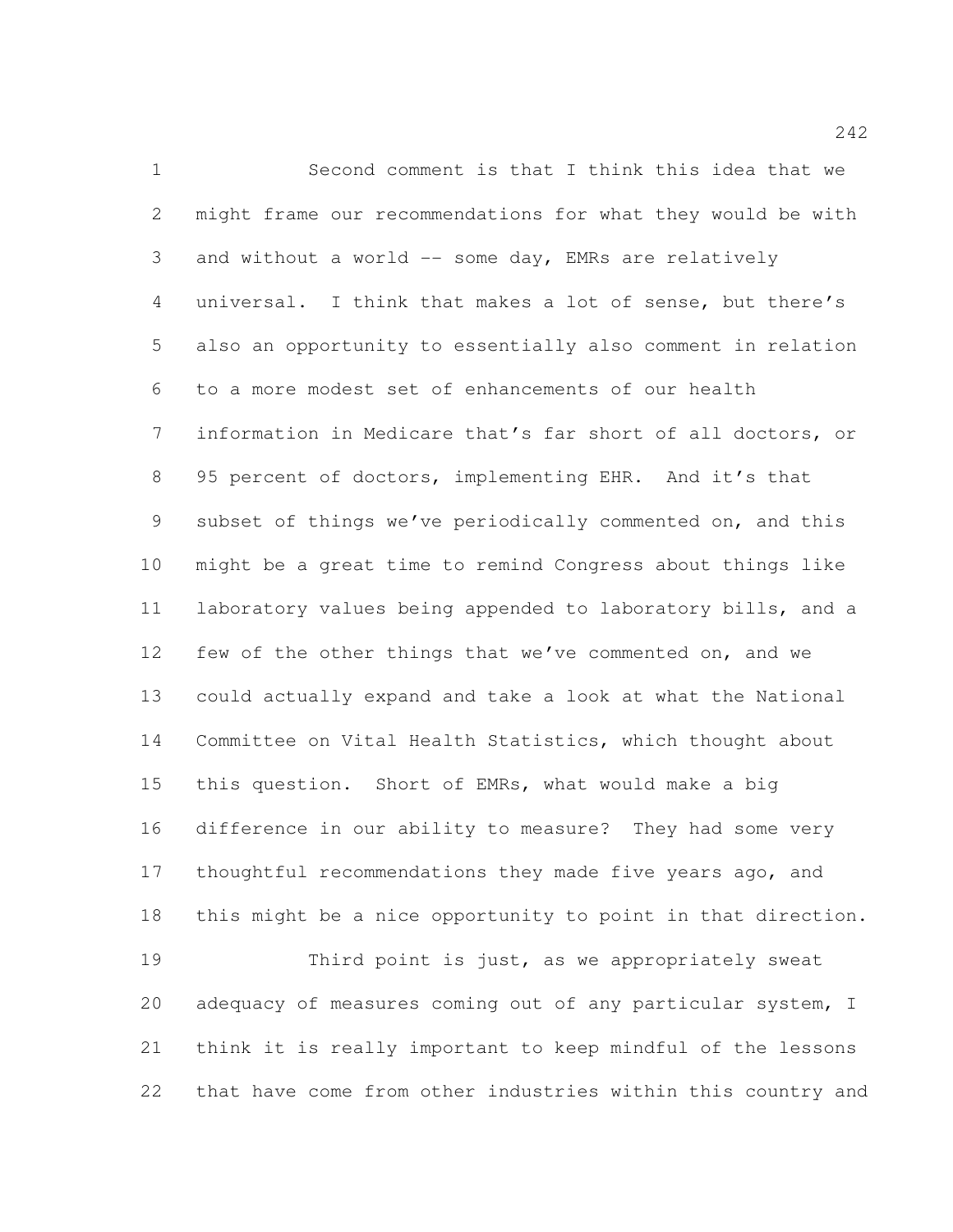from the health industry in other countries. This noting that you, if you're going to make a performance judgment, you have to explain to the producer of the service what actionably they can do, that's not something that's honored in any other industry in the United States. Nobody ever said to the airline industry, listen, we're not going to judge you on customer complaints unless we can also explain to you what you should to correct a high-complaint level. That's a standard that is just not applied in any other aspect of public performance measurement.

 And last but not least -- this is probably self- evident, but there is always an inclination on the part of me, and psychologists have said it's true of all people, to be towards what's called status quo bias, sort of accepting the status quo as pretty good and then there needing to be a pretty high standard for moving beyond it. And I would say 17 the evidence suggests that the status quo, with respect to our quality, one contributant to which is relatively low transparency on quality -- our status quo is not very good and we should not be biased toward it and be so cautious, and therefore be too cautious about moving forward with measures, imperfect though they may be.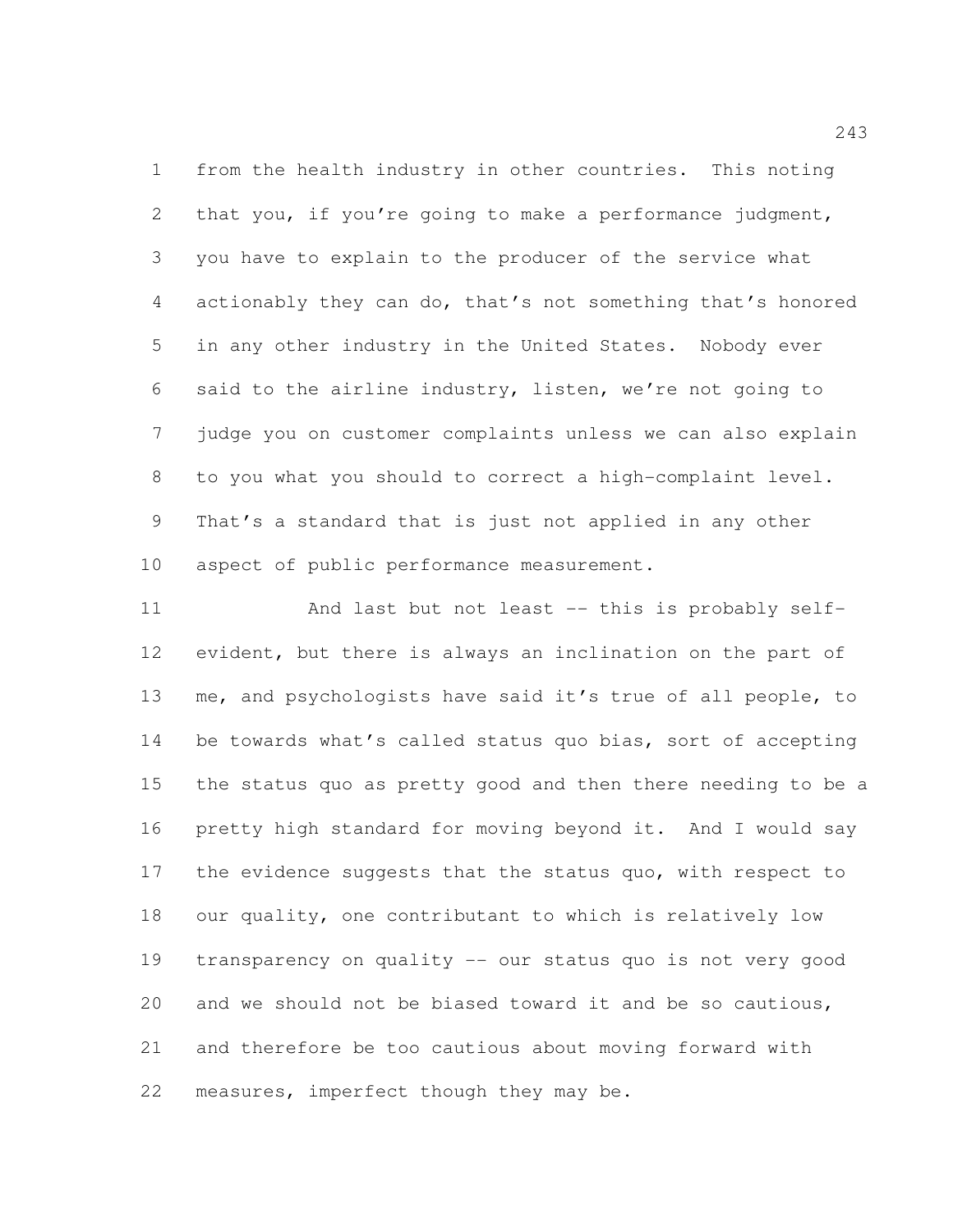If you talk to people in the UK who first went forward with their public reporting of risk-adjusted hospital mortality, there were just a million methodologists that came out of the woodwork saying this is crazy, it's not good enough, wait ten years. They move forward, and as a result their measures on risk assessment mortality have moved up much more quickly than ours have. MR. HACKBARTH: Other questions or comments? Okay. More on this later. And last for today is medical education and its

 relationship to delivery system reform. Whenever you're ready.

 MR. LISK: Good afternoon. Cristina and I are back to discuss the chapter on Medical education in the United States, supporting long-term delivery system reform. Today we're going to review some additional information that has been included in the chapter in response to some of the 18 questions you had at the last meeting. After we do that, we will start you off on a discussion of future work you can consider.

 At the last meeting, the issue of diversity was raised, and we have no included some information on this in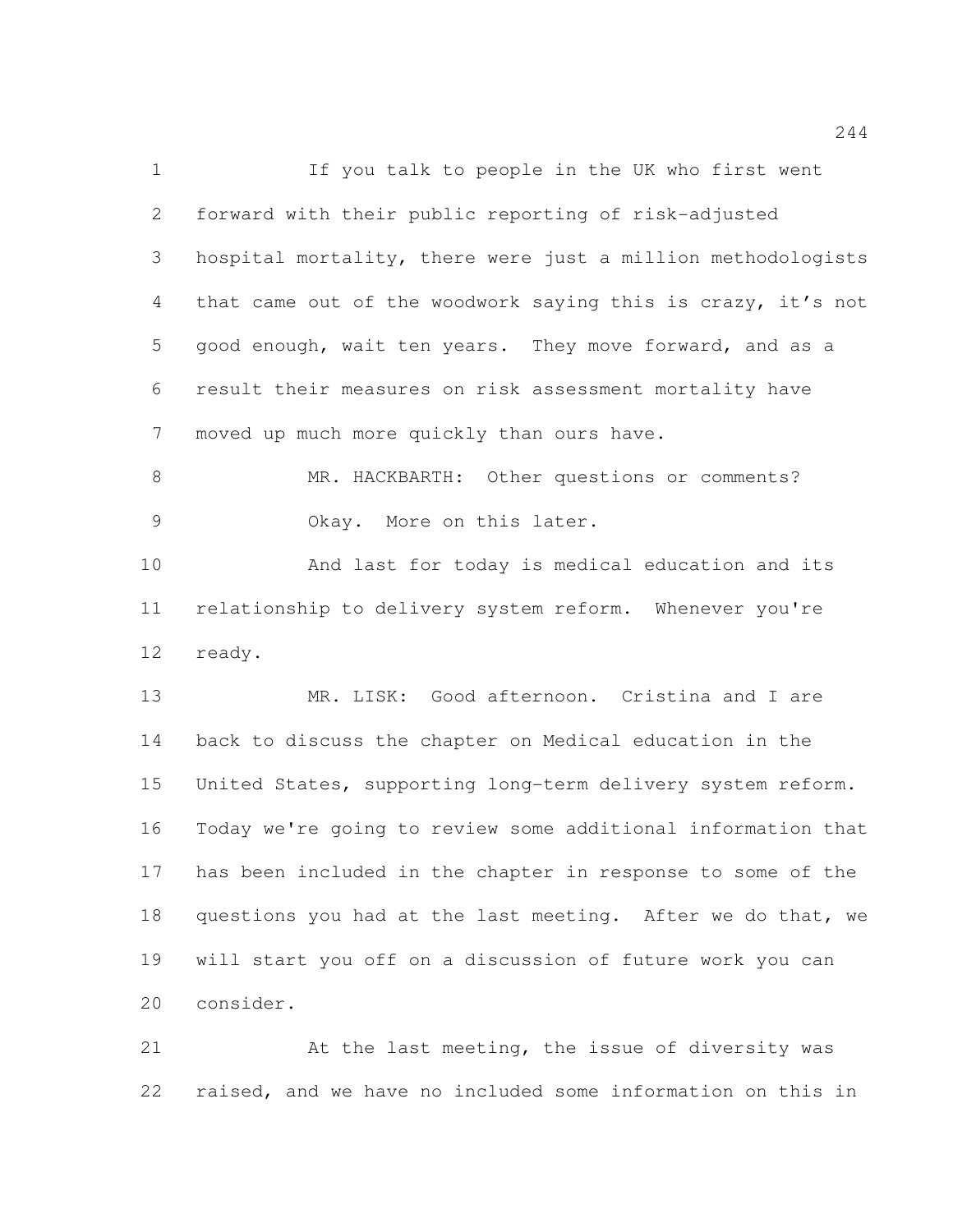the chapter. This chart shows the distribution of medical students according to family income levels expressed in quintiles. And as you can see, most medical students come from higher-income households. In 2005, 55 percent of students came from families in the top quintile of family income, as shown in the gray bars on this slide.

7 If we look at the lowest quintile, however, less than 5 percent of students came from the lowest quintile group, and only about 10 percent came from the lowest two income quintiles.

 As you can also see, these trends in the distribution of medical students by family income have been fairly consistent for the past 20 years, although the portion coming from the top quintile has edged up five points between 2000 and 2005.

 Although medical students are significantly more likely to come from higher-income families, many graduate from medical school with sizable student debt from medical school tuition and fees. In 2008, medical students reported an average debt load of \$141,000, and almost a quarter carried educational debt of more than \$200,000. Service on this debt currently averages 9 to 12 percent of after-tax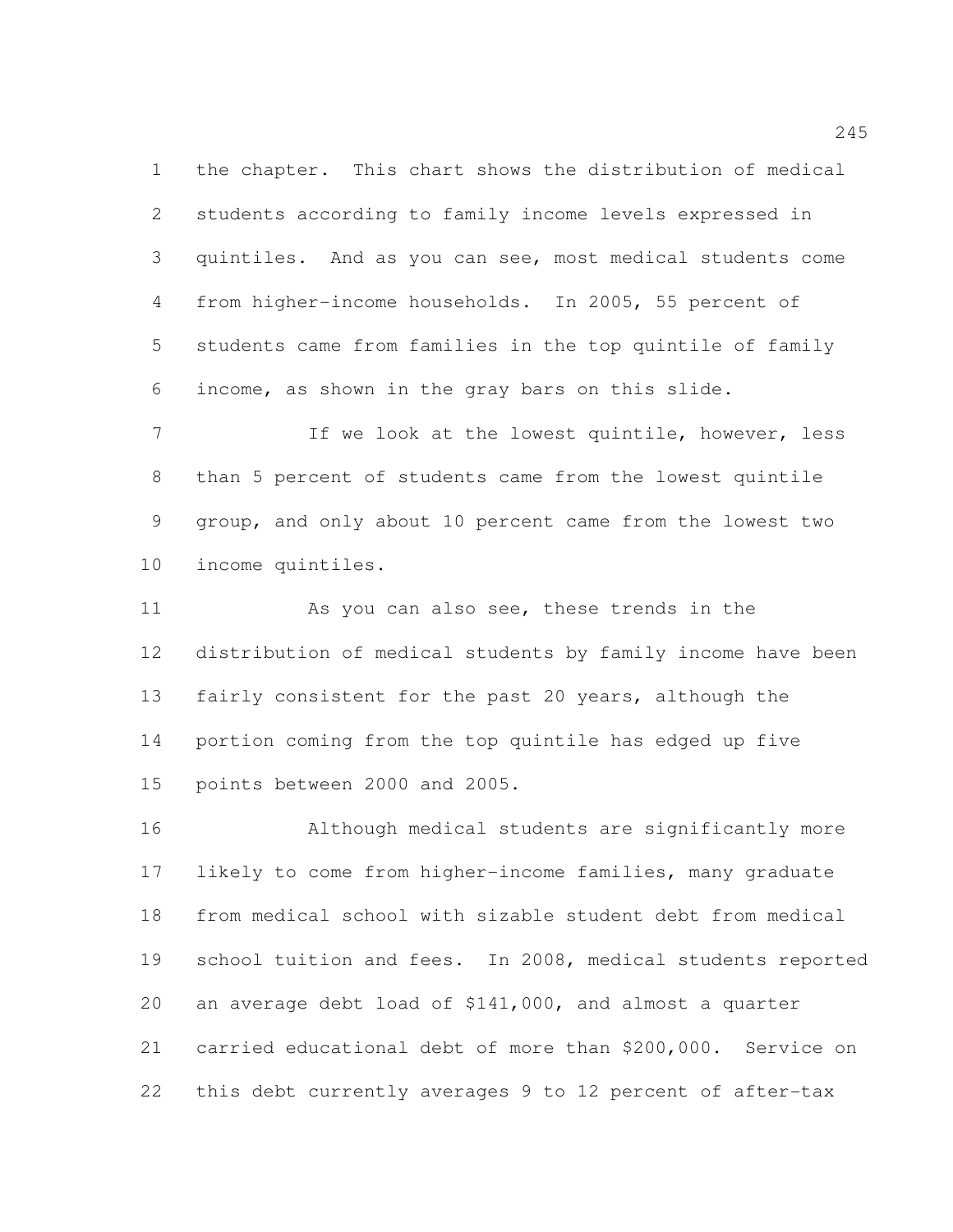income once in practice.

 This next chart shows the racial composition of the U.S. population, applicants to medical schools, and medical school entrants or matriculates in 2007. The racial composition of the medical schools is not representative of the population at large. For instance, African Americans accounted for 12 percent of the U.S. population but just 6 percent of students entering medical schools. Similarly, Latinos and Hispanics accounted for 15 percent of the U.S. population but just 7 percent of those entering. Asian Americans, on the other hand, make up just 4 percent of the U.S. population but account for 20 percent of entering students.

14 The racial composition of medical schools, however, roughly parallels the medical school applicant pool; therefore, enrollment in medical school is affected more by application rates than by acceptance and admission rates.

 Similarly, rural students, also generally thought to be underrepresented in medical schools, have similar types of issues. Women, though, now account for about half of all entrants and graduates in medical school.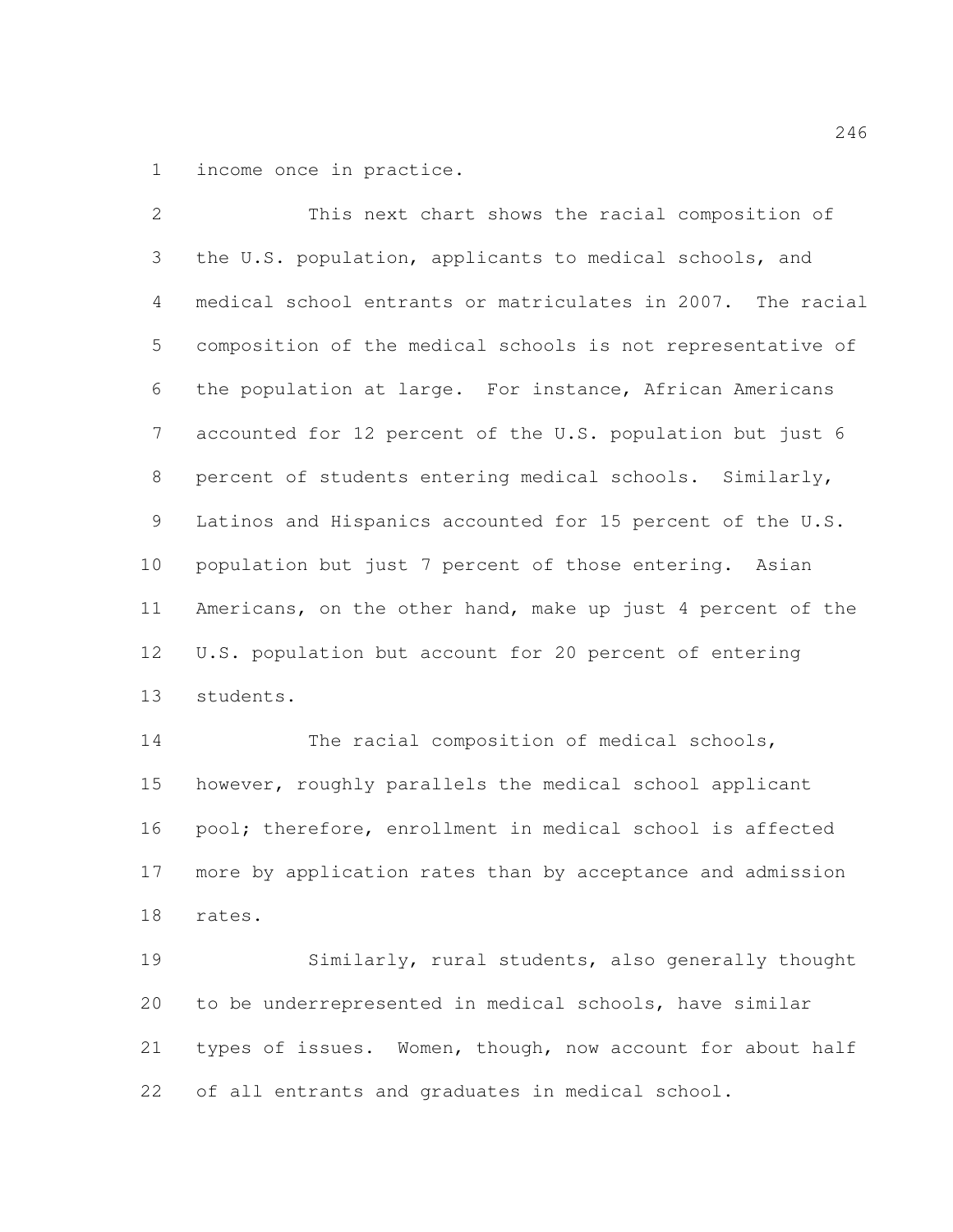Efforts to diversify the socioeconomic and demographic make-up of the physician workforce are thus hampered by circumstances that affect students' eligibility or decisions to apply to medical schools, such as college graduation rates and financial status and debts after college. Thus, if we are concerned about the demographics of our physician workforce, this issue needs to be addressed at an earlier stage in the pipeline before we get to graduate medical education.

 I want to next move on and discuss rules for Part B billing for supervising physicians, which was also brought up at the last meeting. Supervising physicians can bill for services provided by residents if they meet basically three criteria: They need to be physically present for the critical or key portion of service, or actually perform the service. They must also participate in the overall management of the patient and document their presence during the service, including who provided each portion of the service. So just a signature on the resident's medical record is insufficient for the physician to be reimbursed. They need to document their participation. And as you may recall from the past, there were the PATH audits --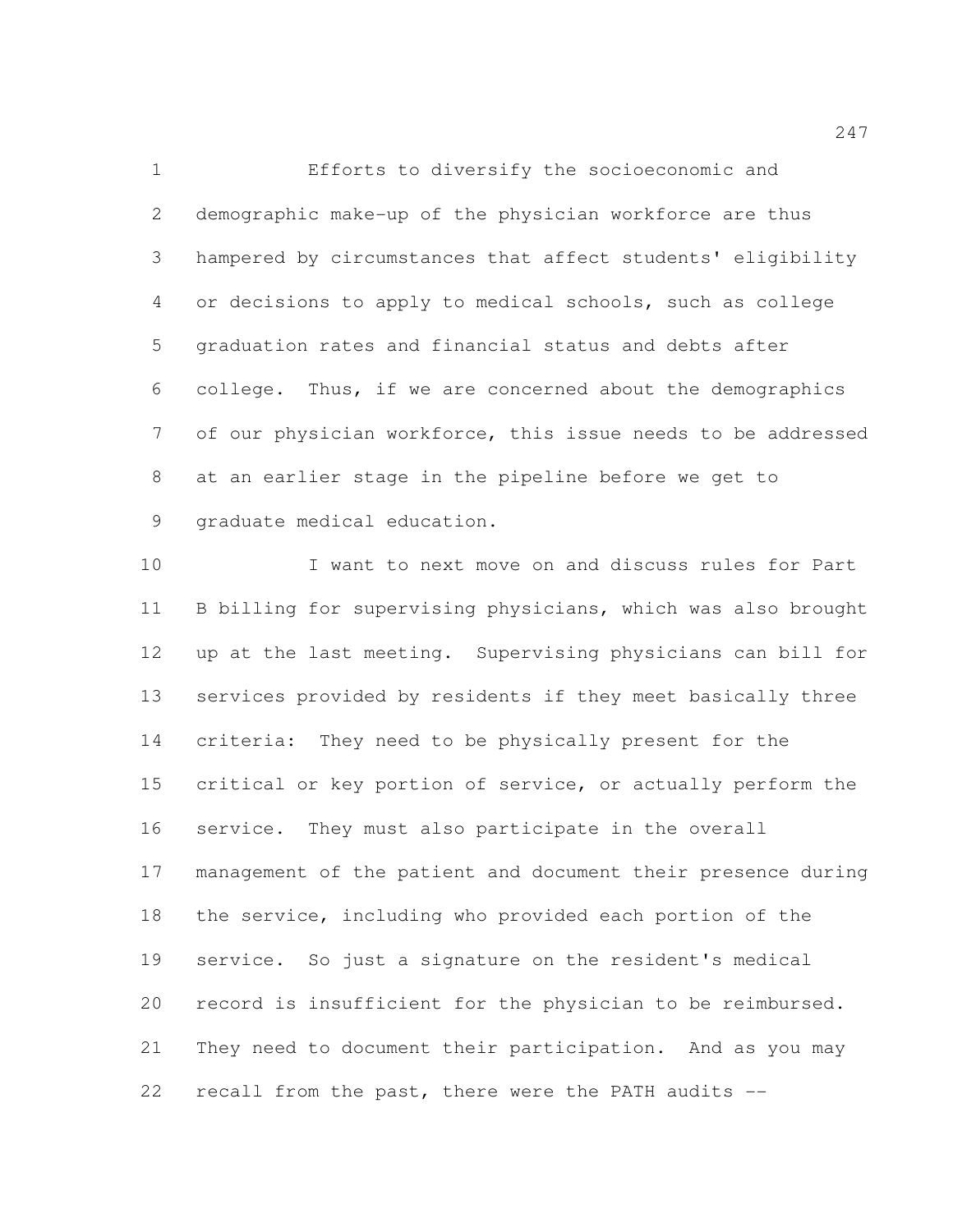physician and teaching hospital audits -- that caught many hospitals not having sufficiently documented their service, and they had to pay back substantial amounts of monies for being in violation there. So there has been a lot more focus on this.

 Now, there are some exceptions on the present rules. There are some relaxed rules for lower-level E&M services in primary care centers, and there's also some stricter rules for more complex procedures such as many surgical procedures and stuff. And if you want me to go into those, I can go into those in more details in questions.

 We have also included in the chapter a discussion of the economic costs and benefits of participating and teaching activities by hospitals and physicians. This discussion was summarized very well by Peter at the last meeting. Here on this slide we list some of the economic 18 costs and benefits. In terms of costs, you have, of course, the compensation for residents and the faculty. You have program overhead expenses for running the program. You have the facility infrastructure costs. Because of having residents, it may mean more office space and things like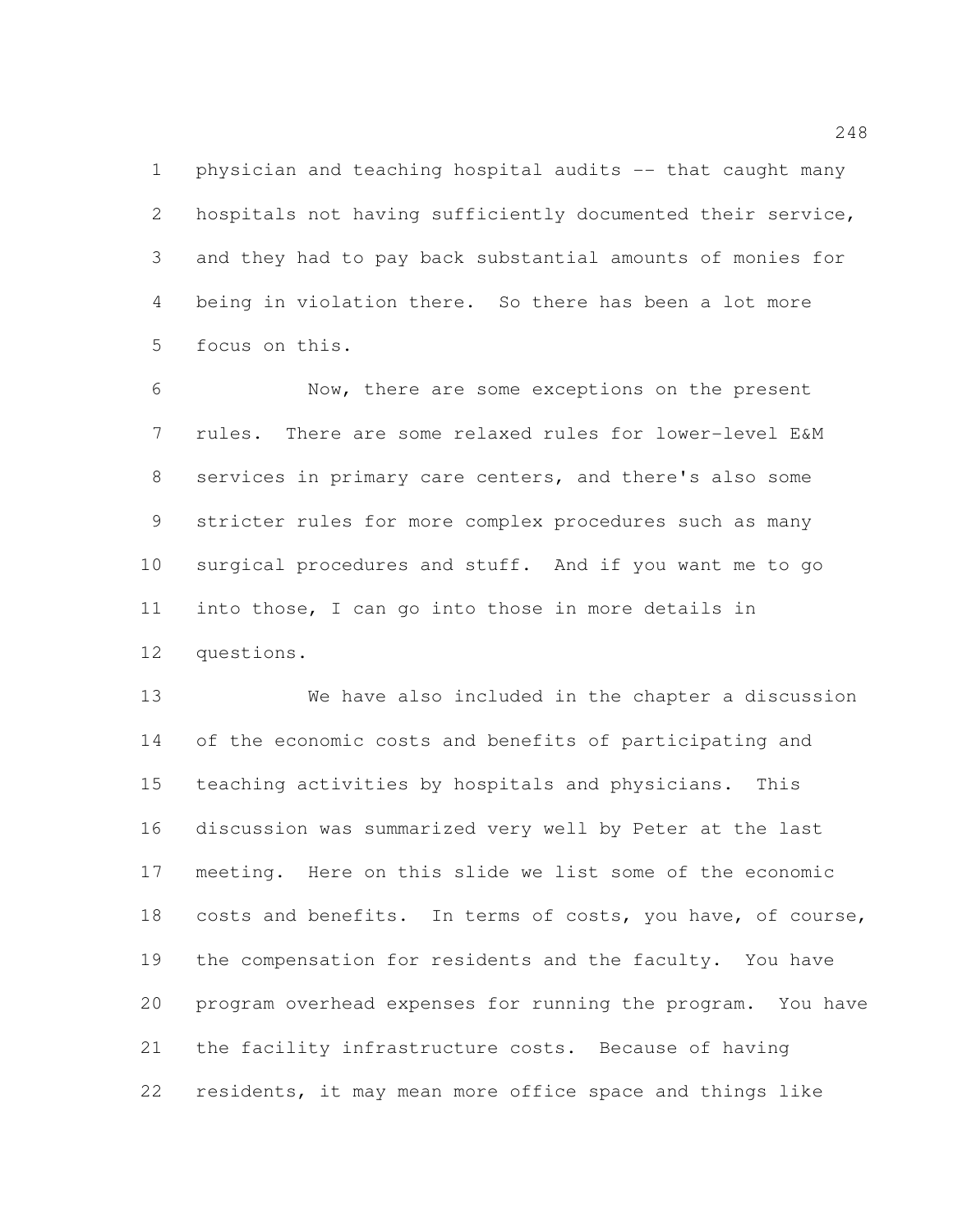that and a more complex medical library.

| $\overline{2}$ | There is also the natural inefficiencies                     |
|----------------|--------------------------------------------------------------|
| 3              | associated with the teaching process that takes place in     |
| 4              | terms of residents ordering more services, for instance, and |
| 5              | additional documentation that may need to occur. And also,   |
| 6              | teaching hospitals often and being associated with academic  |
| 7              | practices may attract a more complex mix of patients.        |
| 8              | On the benefits side, hospitals will receive                 |
| 9              | Medicare direct and indirect GME and IME payments.           |
| 10             | Residents also provide labor for the hospital or the         |
| 11             | practice, sometimes at lower costs, providing potentially    |
| 12             | more timely service delivery of certain services and on-call |
| 13             | coverage.                                                    |
| 14             | There is also the prestige associated with being             |
| 15             | associated with teaching that may lead to higher patient     |
| 16             | volume and other benefits.                                   |
| 17             | Another benefit is allowing physicians to keep               |
| 18             | current on research, the latest research and technologies    |
| 19             | because of being associated with these practices and         |
| 20             | training residents, and also the ability for physician       |
| 21             | recruitment. You have physicians that are in an apprentice   |
| 22             | type role, and you get to see them and observe them, and     |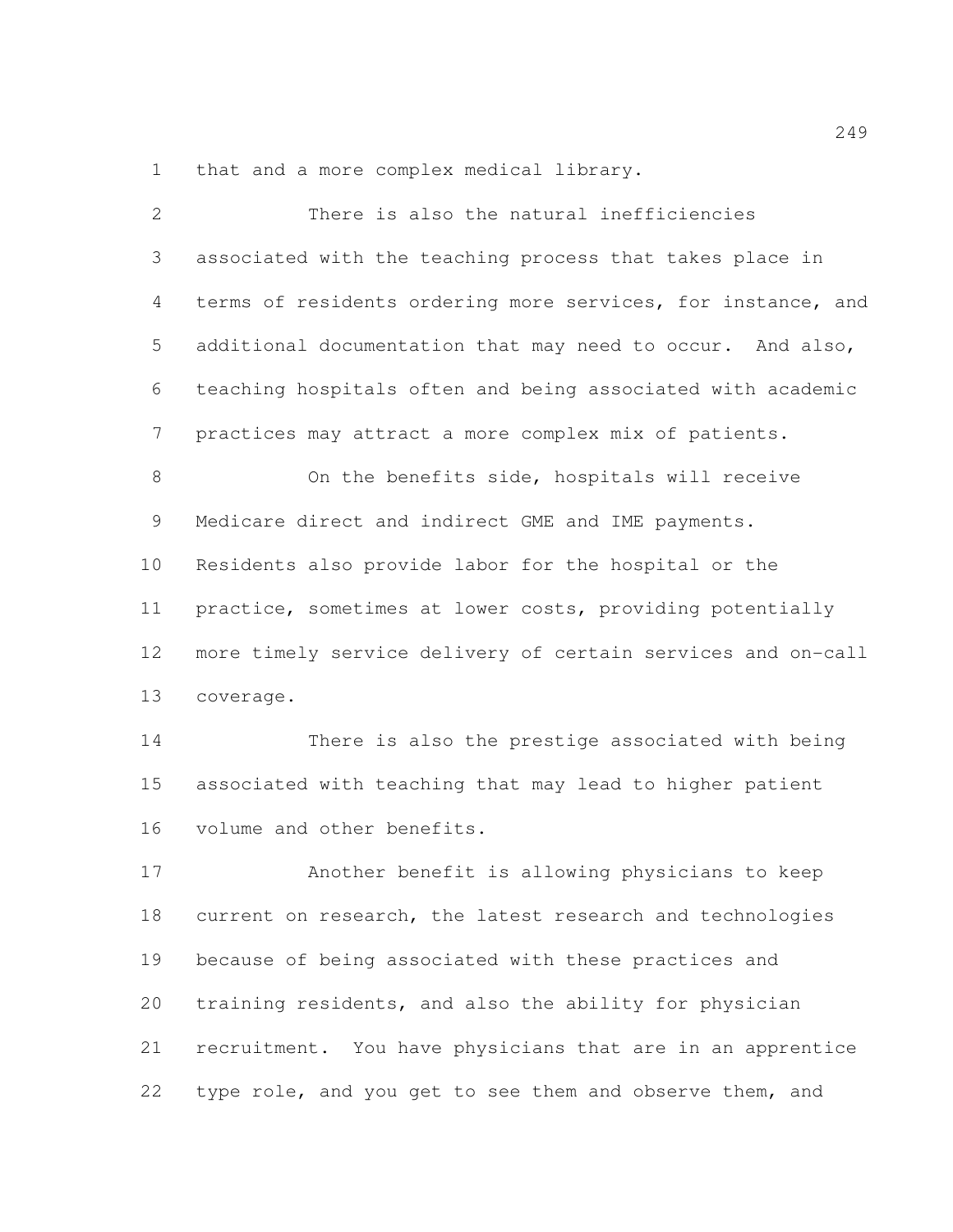that potentially has an advantage in terms of potential for future recruitment, both for the hospital and for a physician practice.

With that, Cristina will continue on.

 MS. BOCCUTI: So from our discussion last month, we heard a consensus for us to move forward on our analysis of policy options to increase residency experience in non- hospital settings for certain specialties. So these approaches could include the first three bullets that we have on the slide. I'm sure that there's more, and we'd be happy to hear them. But for the sake of example, I'll just mention these three. So we'll look at relevant regulations 13 and draw attention to any unnecessary regulatory barriers. For example, we can focus on the distinction in training between didactic and hands-on care for the purposes of direct GME payments. We can also examine ways to reduce the substantial financial disincentives that teaching hospitals face for residency training outside the hospital. So these would include the disincentives of the labor costs and the loss of GME revenue that they are getting when the residents train outside the hospital. We'll also assess the approach of establishing requirements for non-hospital training to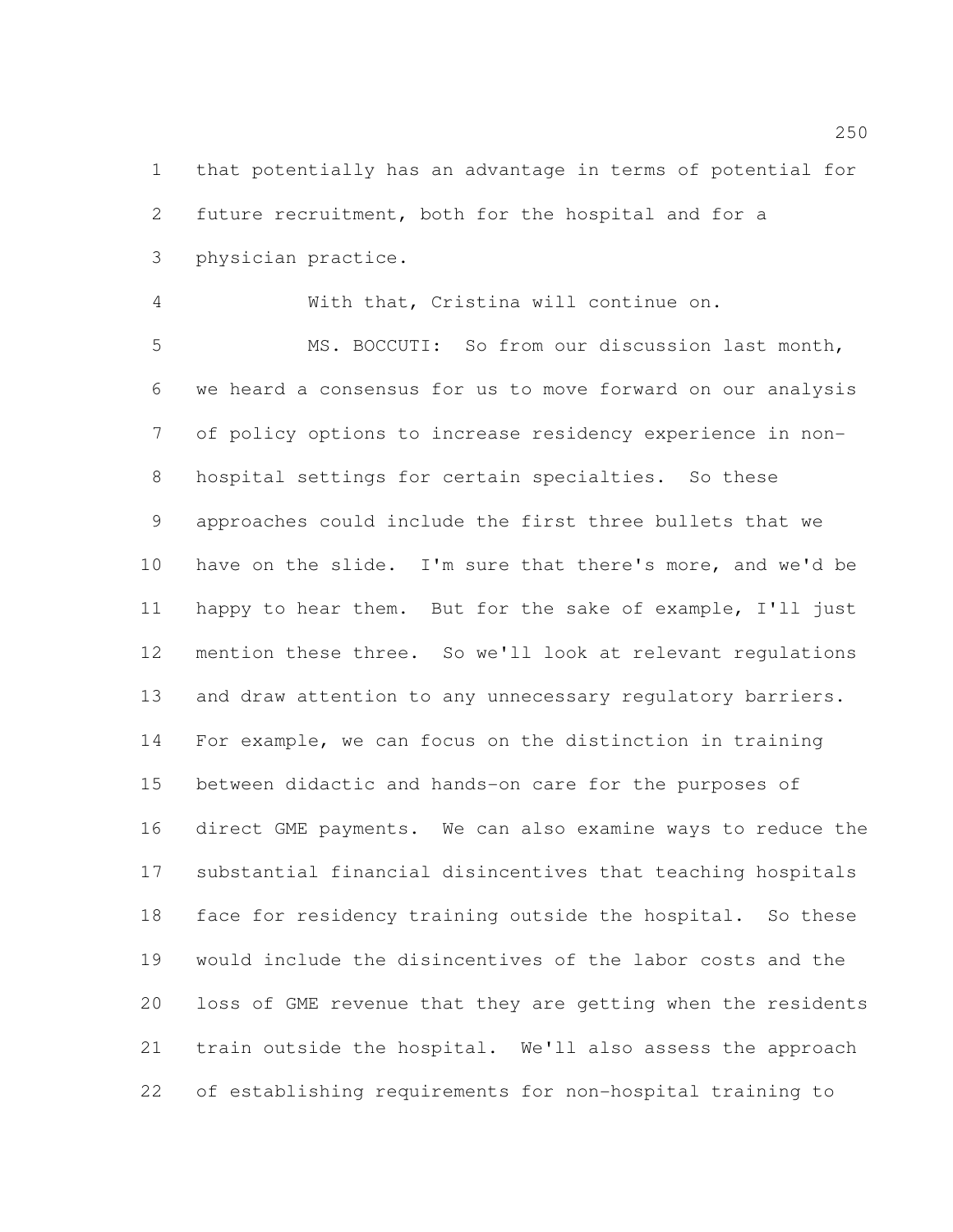obtain direct and indirect GME.

 Next on this slide you'll see -- you'll recall that the results from our RAND study showed many lapses in residency training on topics that are important for delivery system reform, such as multidisciplinary experience and quality measurement. So, again, I've listed three possible approaches we could look at for addressing this issue in 8 future work, and, again, you can mention more. We can analyze mechanisms to encourage accrediting organizations to focus more attention on specific items in their auditing process, and this can include continuing medical education, which many people brought up at the last meeting that physicians are life-long learners, so we could be looking at those objectives as well. We can also look into ways that GME funding can be used to support research on best practices in training -- in other words, investing in training the trainer. And we can also examine requirements or financial incentives for sponsoring institutions, such as teaching hospitals, to ensure their residency programs include specific criteria. These could either be a condition of funding or a means for increasing or decreasing funding.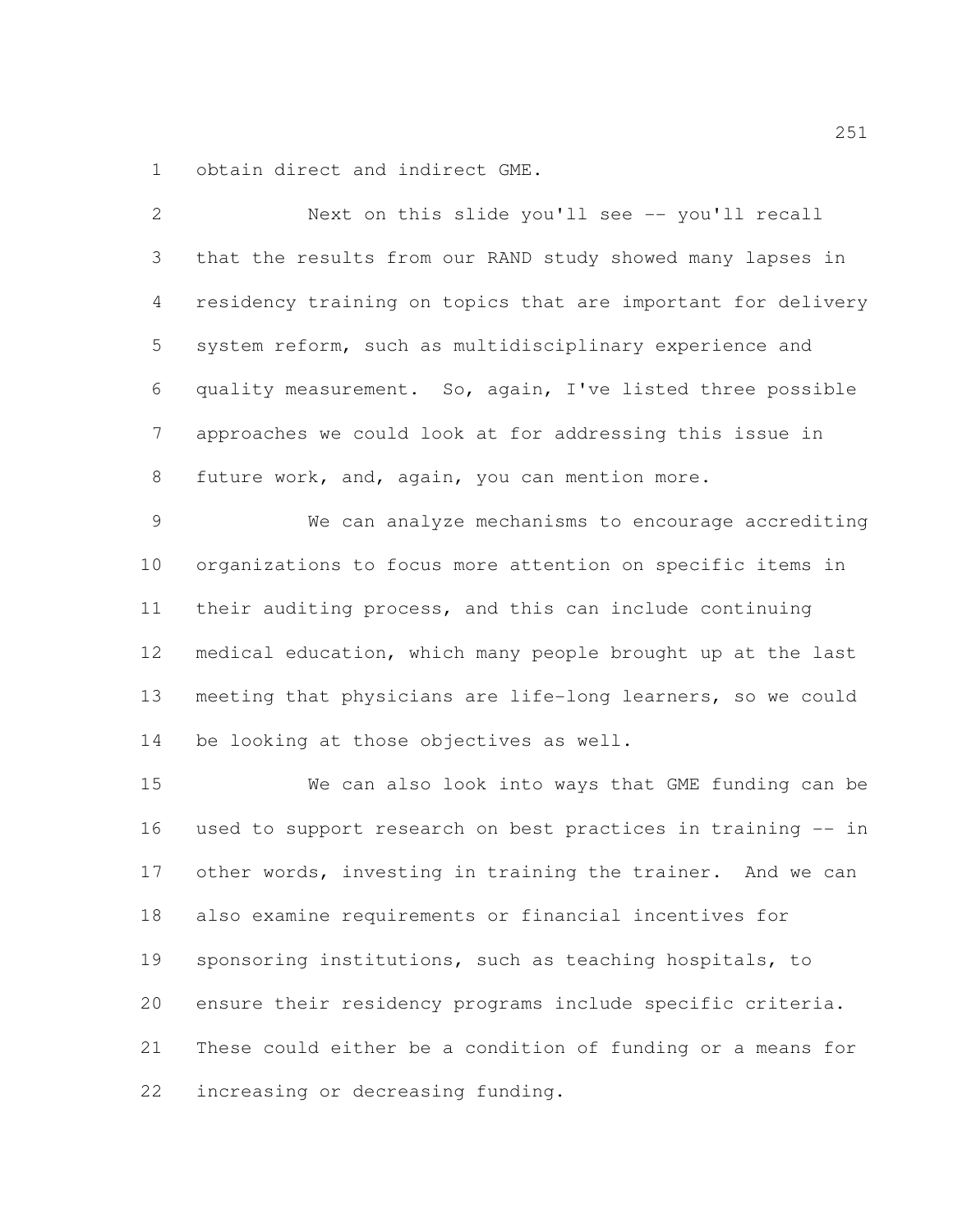On this last slide, we've developed three main questions for discussion, and hearing your comments on this will help us move forward with additional work.

 First, it seems that an important feature of medical education funding should be that it be distributed equitably and efficiently. And since Medicare is the largest contributor to graduate medical education, teaching hospitals with lower shares of Medicare caseloads receive proportionately less funding, and this occurs more often in low-income communities, as Nancy pointed out in the last meeting.

 So how should all payers contribute? And what mechanisms should determine fund distribution? For example, some expert panels have suggested trust funds and independent boards for determining the allocation of graduate medical education funds.

 Second, we could also focus our thinking on linking education subsidies to actually delivery system reforms. For institutional incentives, the teaching settings would be the leaders in delivery reform. So, for example, teaching hospitals with certain infrastructure, such as comprehensive health IT, could garner more favorable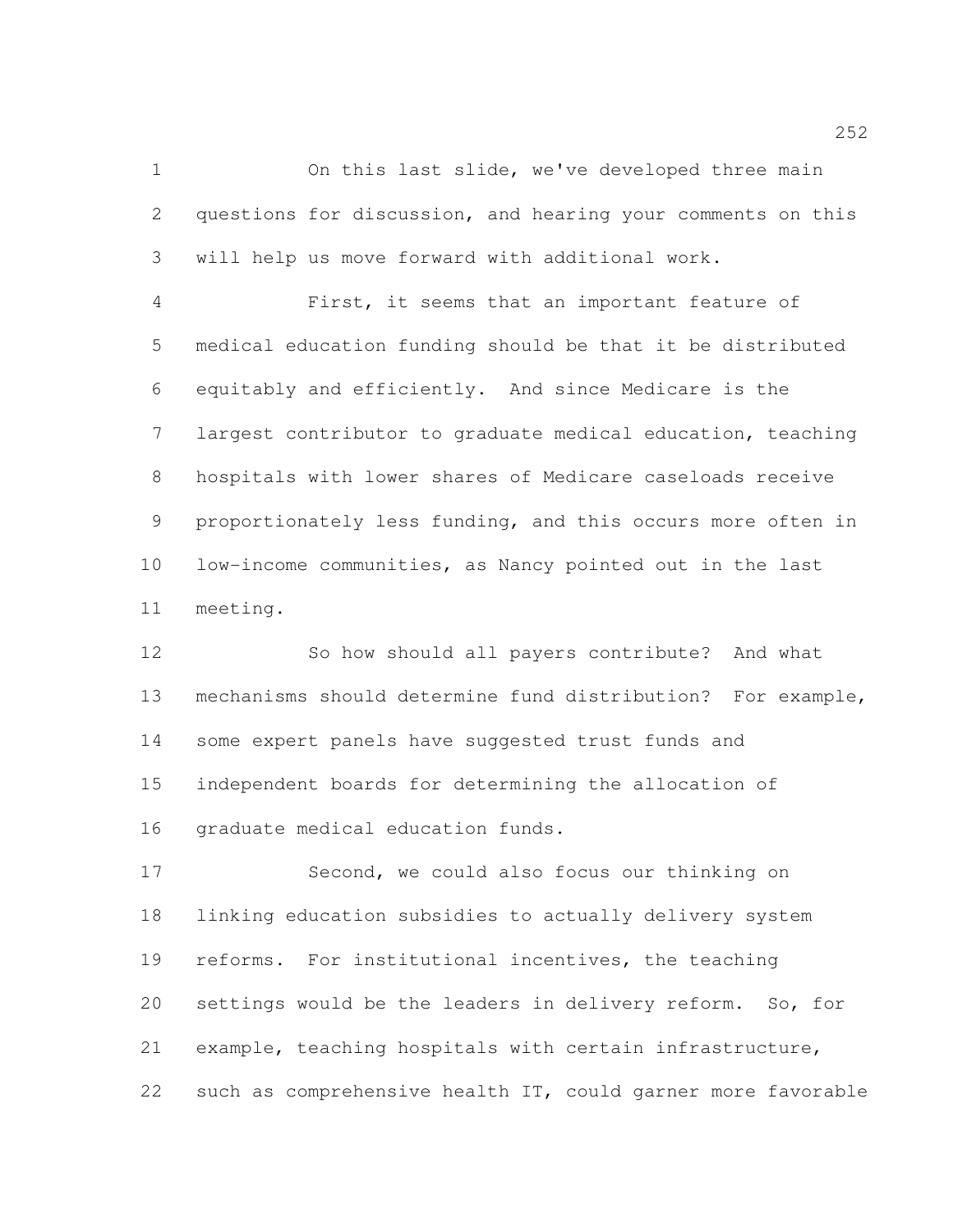medical education payments. And as Peter has mentioned, it is important here that the health IT be actively used rather than just purchased, and we can talk about more details on that. But I think we did a little bit in the last session. Institutions can also be leaders in payment policy reforms, so, for example, teaching hospitals that agree to bundle Parts A and B payments could receive higher GME and IME payments. And here residents would learn the skills needed for delivery system reform by working in settings that actually do them.

 We can also draw from our previous work on curricula and examine requirements and incentives regarding delivery system reforms. Here, in addition to items such as formal multidisciplinary care, we can also include incentives for training in the basics of geriatric care across all specialties to address the aging of the patient population.

 Moving to the third question there, the Commission may also examine ways for medical education subsidies to help generate the most efficient mix of generalists and subspecialists. And by generalists, I mean primary care physicians and also general surgeons. Payment policies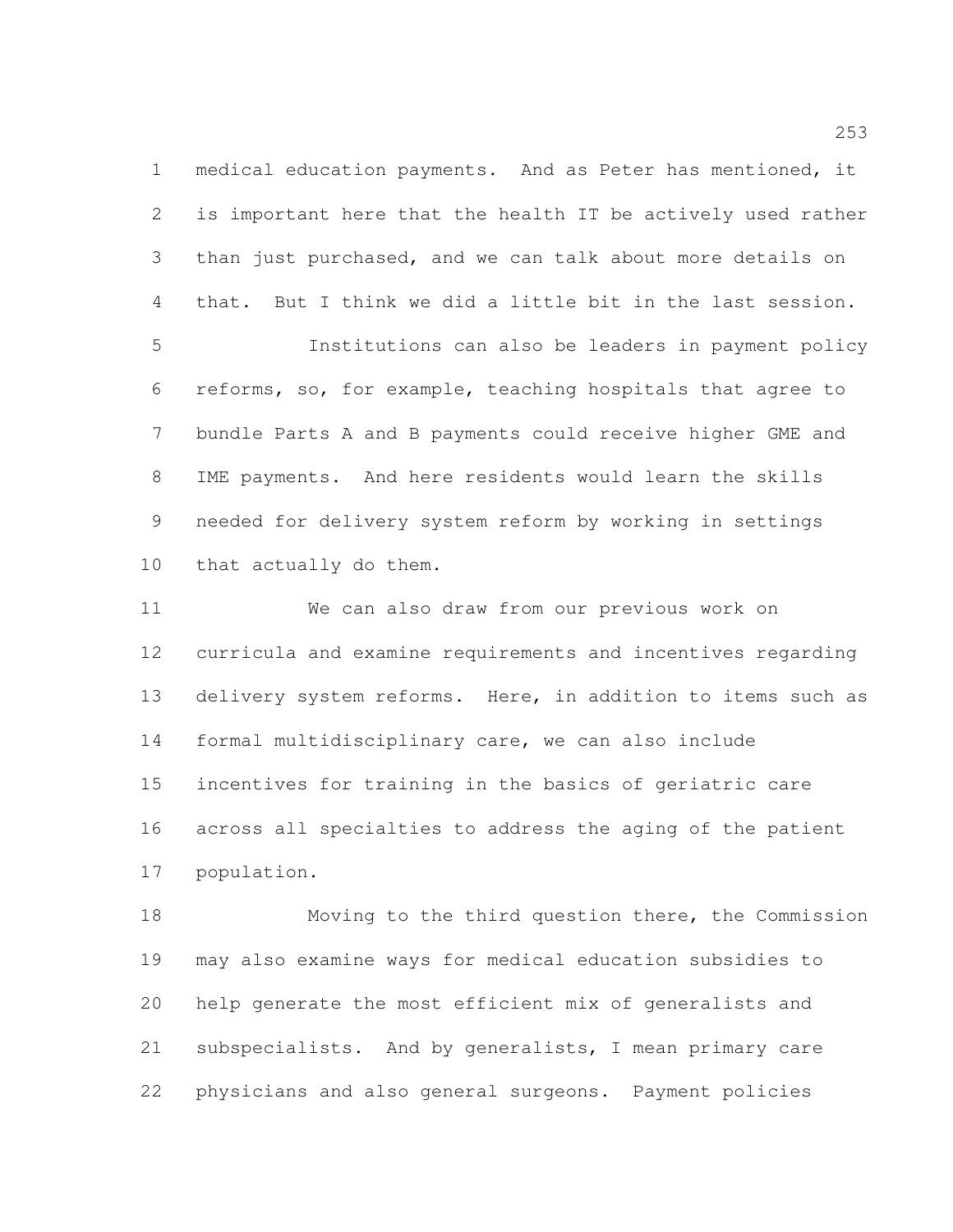around the number and type of residency slots that Medicare subsidizes could be a tool for balancing these specialties.

 Adequate nursing and nurse training is also important for successful delivery system reform as many of their skills and care coordination are essential.

 Some of the demographic information that Craig presented showed the importance of even attracting lower- income and minority students into the field of medicine. Loan forgiveness programs and other strategies to encourage applications to medical school could be important to increase the economic, racial, and geographic diversity of health professionals.

 Finally, to improve patient access to care, all physicians could be required to conduct minimal public service in exchange for the subsidies that Medicare paid for on their behalf. For example, physicians could be required to provide occasional on-call services. Having an adequate panel of local physicians on call is a crucial component of 19 our nation's health care, yet in recent years, fewer physicians are even agreeing to take call.

 So these are some of the topics that we really look forward to your discussion at the end of the day, but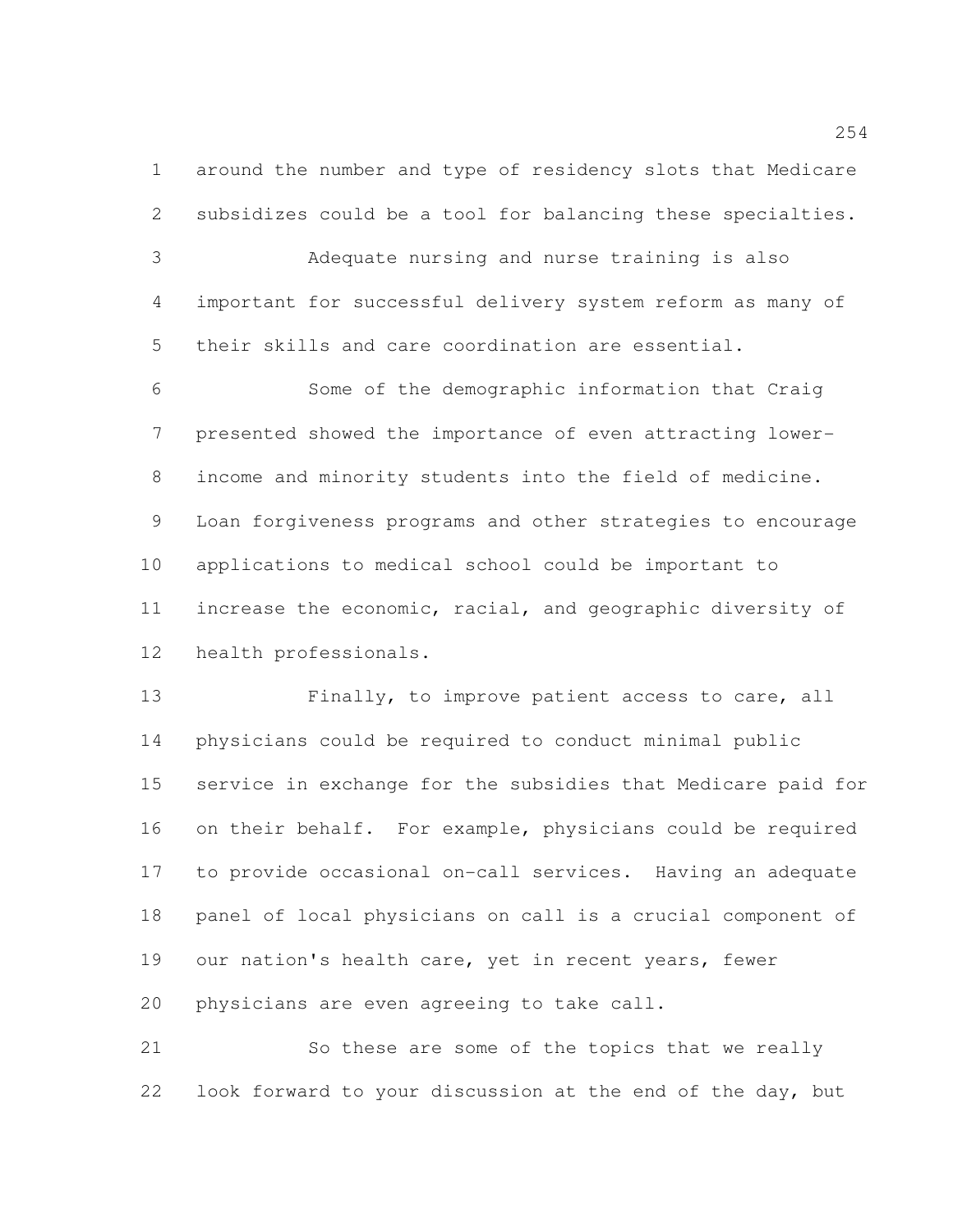I'm sure it will be a good one.

 MR. HACKBARTH: Thank you. Okay. First round, clarifying questions. MR. GEORGE MILLER: Yes, on your last comment, I'm just curious. How do you propose that the social benefit for the subsidy of their residency program would work? Can you give me some examples of how that would work or you suggest it would work? MS. BOCCUTI: Are you saying with the third bullet? 11 MR. GEORGE MILLER: The third bullet about that, because -- MS. BOCCUTI: We need to talk about this and work through those ideas. I think what you're getting to is how the money would go to the hospital and then ensure that the physician -- this is after the residency program -- 17 MR. GEORGE MILLER: Right, right. 18 MS. BOCCUTI: -- fulfilled this public service. Isn't that what you're talking about? MR. GEORGE MILLER: Yes. 21 MS. BOCCUTI: We need to go through those ideas. We're aware that it's going to take some logistical issues,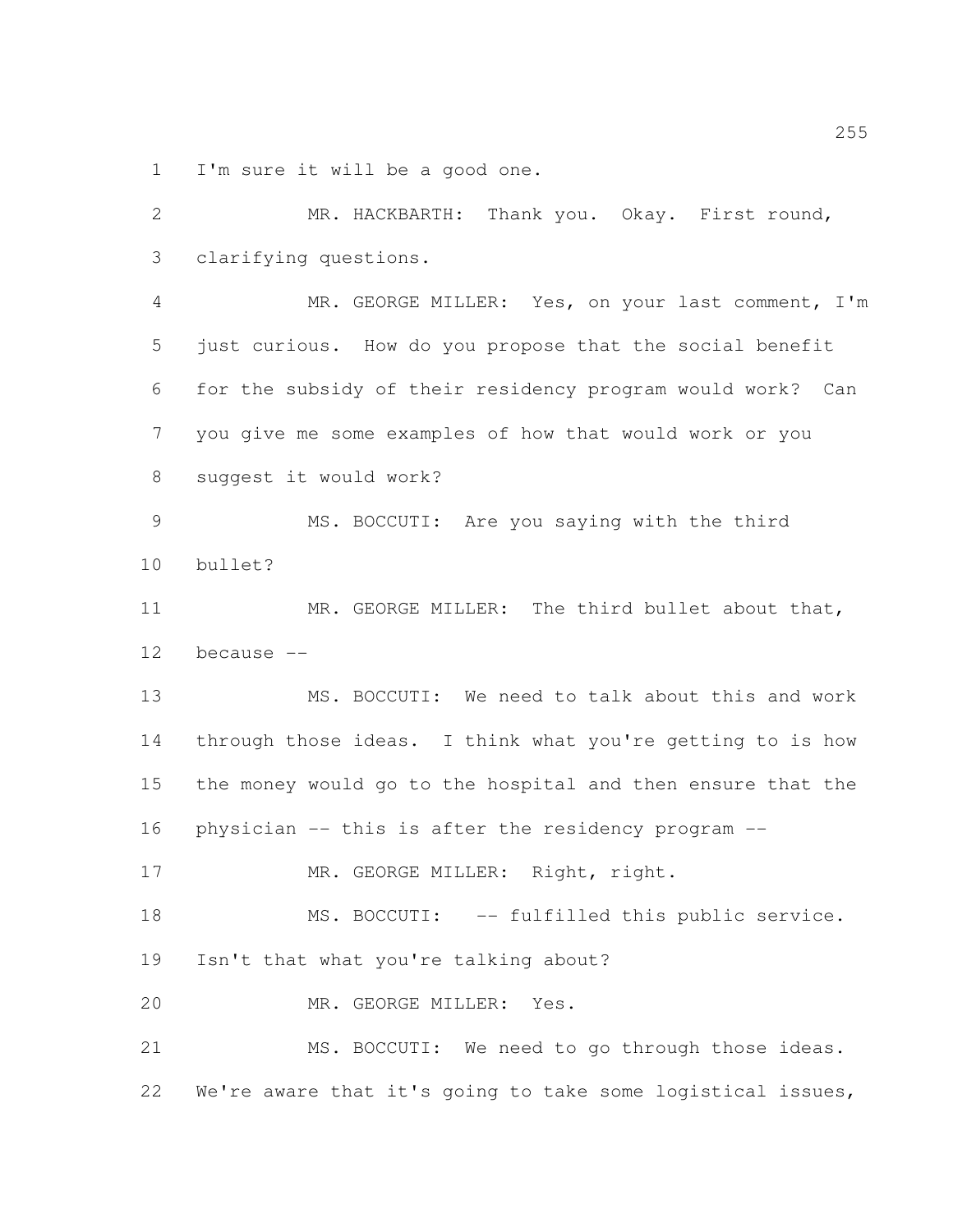but I don't know that that should stop the examination of that option.

 MR. GEORGE MILLER: And just to tease that out a little, if I'm in rural West Texas, in Fort Stockton, Texas, I would have the same -- an equal opportunity to get a physician who did his or her residency training in Chicago. Is that  $-$ 

8 MS. BOCCUTI: Well, maybe we'll talk about that as future work comes forward, because we need to think where the people would come from and what they would be doing. I think these are great issues to bring up when we talk about that.

 MS. HANSEN: Yes, just a request perhaps more for context. I think the last time we met, I learned that within GME there actually is funding dedicated for hospitals who train nurses. There are not that many left, but I just wondered if a background piece could be included as part of this GME piece.

 MS. BOCCUTI: Sure, we'll put a little more information about that. And we're talking not just about what exists but maybe what could be expanded as well. MS. HANSEN: Yes, that was going to be part two,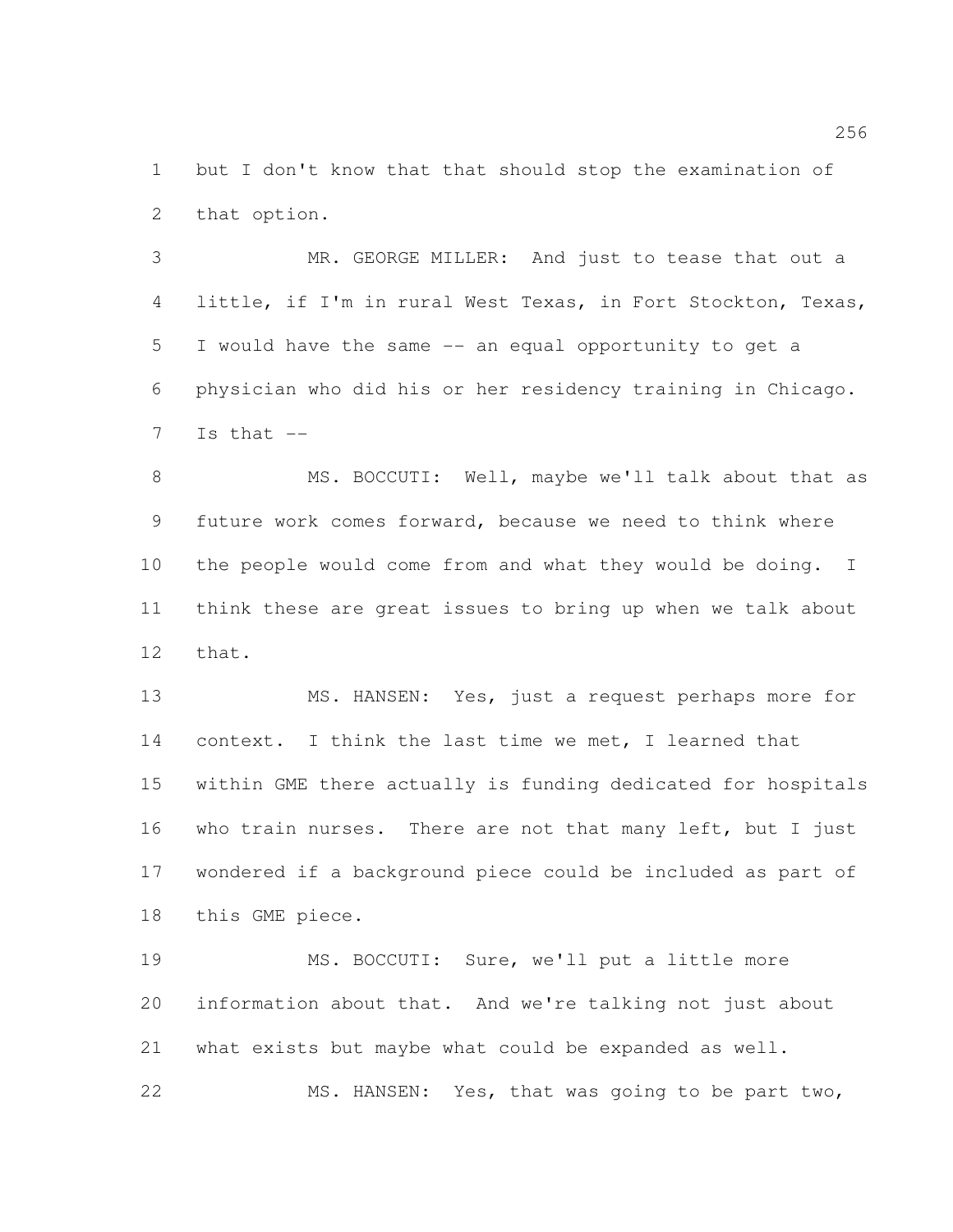but yes, definitely. Thank you.

 MR. BERTKO: I think I'm asking about the first of the three bullets on the last page under -- well, it's the residency subsidies one. I have a couple of things in my head, but I was curious what you thought was included in that. Does it include something to generate a larger number of generalists, or is it more confined than that? 8 MS. BOCCUTI: I think we need to talk about that. [Laughter.] 10 MR. BERTKO: I've heard those words -- MS. BOCCUTI: I'm not going to answer this right now, but I think there are two ways that one could go. You know, there is the number of slots that you're talking about, and there could be a redistribution within the current number. So we could talk about that and what's paid for, you know, what parts of that is paid for. And then the other idea would be if there were just simply increases, say, for primary care, and that's where you're going. So this is a discussion that we can have. MR. MARK MILLER: For myself, the way we have been thinking about this is, given the slots, do we want to discuss redistribution and how we support them. And then it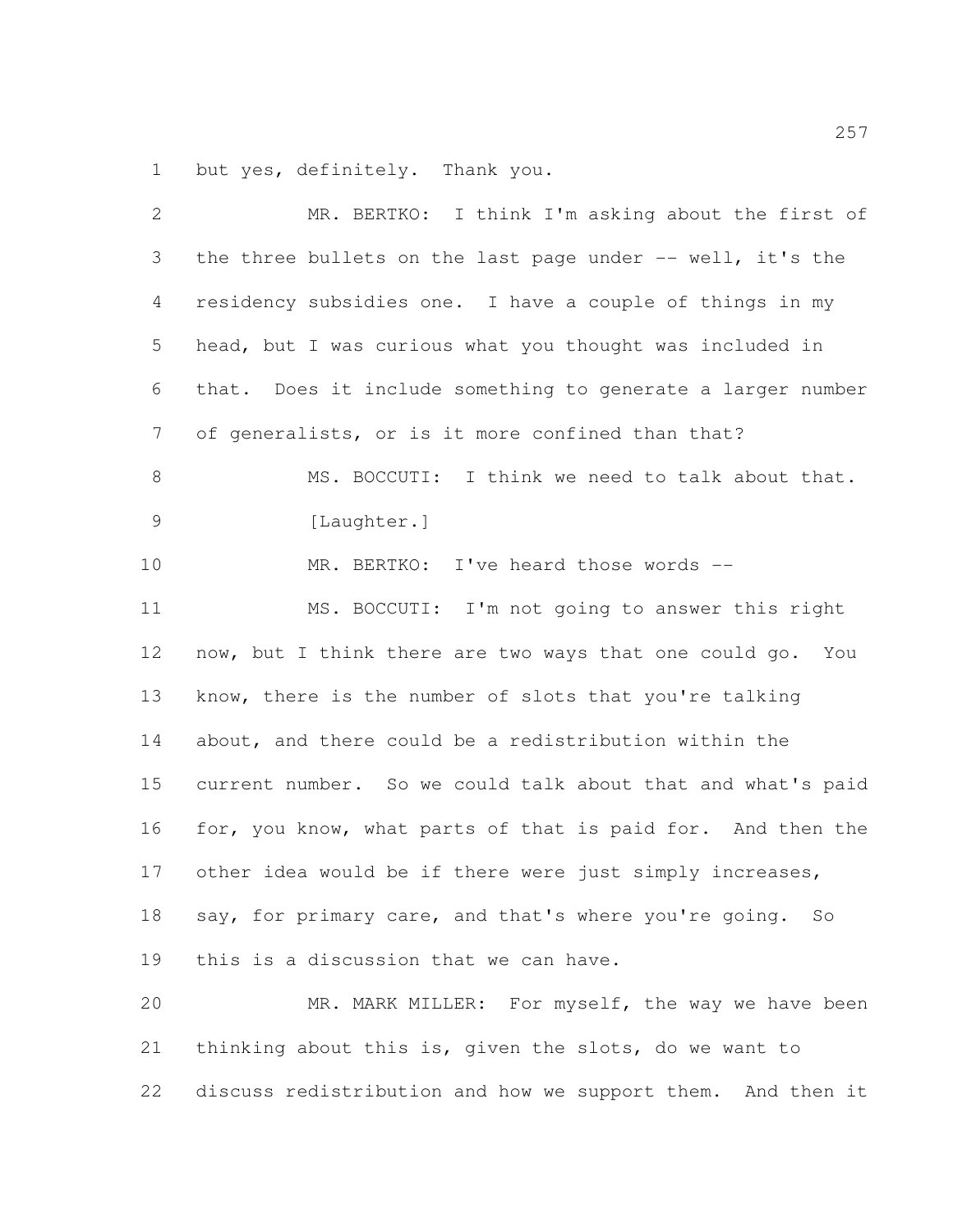becomes the next question of how many slots.

 DR. CASTELLANOS: Thank you, and good job. I had a unique experience last night. One of my partner's son is here today. He's a medical student. And we were talking a lot about medical school and the education they're getting towards a lot of these concepts. Then I had the opportunity 7 to talk to Karen Fisher from the AAMC, and one of the things I noticed in our report and presentation today has been an absence of any discussion on the student education in medical school, and these concepts of delivery system reform need to be imprinted in their basic educational process. 12 Somehow these concepts, we are really missing, I 13 think, an opportunity to try to change this culture -- and that's what we're really trying to change, this cultural approach. So I guess my clarification question is: What levers of anything we have to make this happen in the medical school itself? Do we have any levers that we can use to make these things happen? MS. BOCCUTI: Well, I'll say something about it. I'm sure Craig might want to come in, too. Two things.

One, we have looked a little at what is being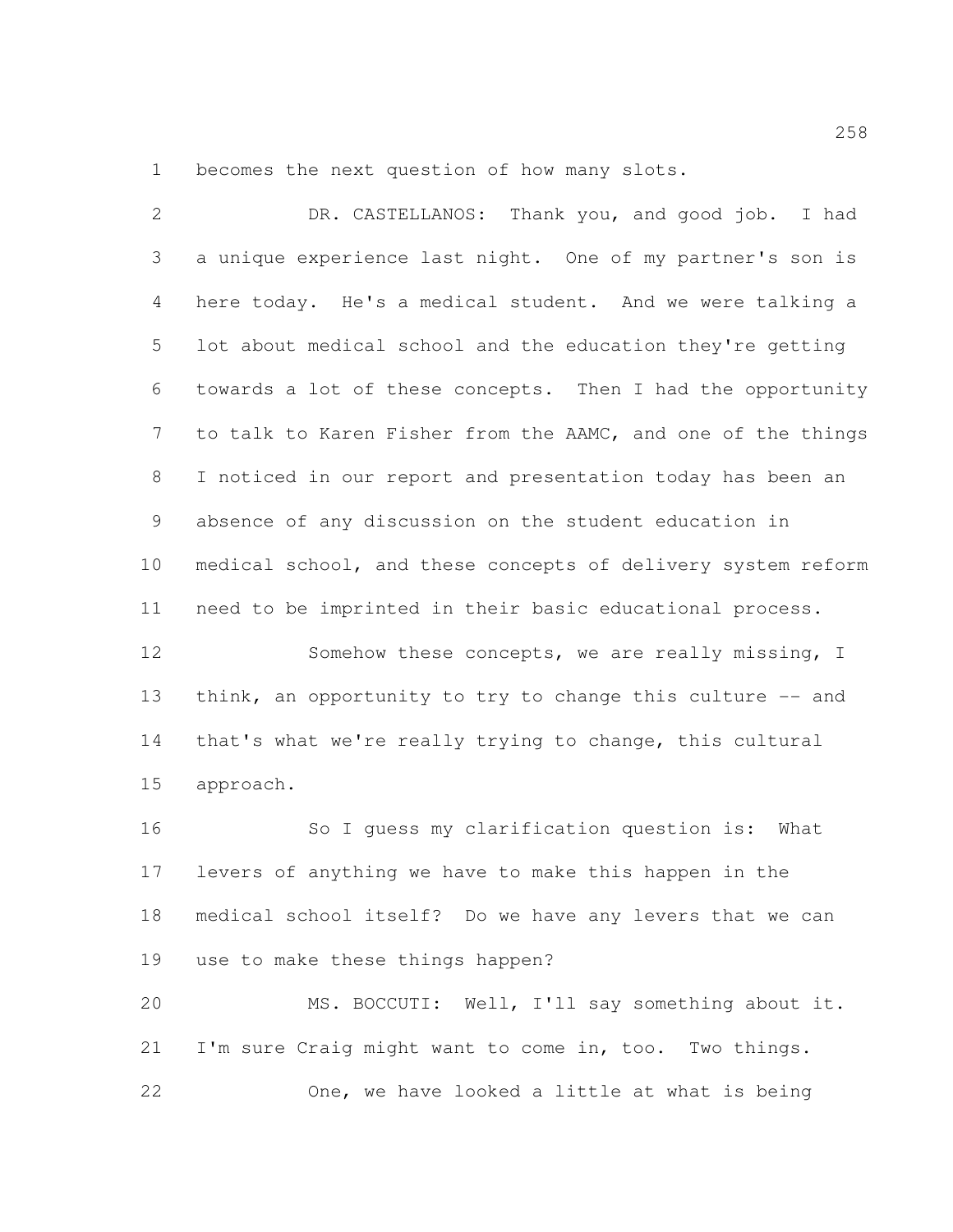taught in medical schools, and the RAND researchers did look into that to some degree. For reasons of space and, you know, keeping the chapter at the length that it is, we focused more on the graduate medical education component primarily because that is where the levers are right now. But I don't think that means that the Commission needs to restrict itself to that when they're thinking about the whole medical education process. But it is where Medicare plays the biggest role right now.

 So I think that we'll continue to try and talk about medical school, and we talked about it with the PATH to becoming a physician and what's required there and what 13 accrediting components are there, and also the importance of applications and what's going on with medical school.

15 So I think we addressed it to some extent, but we need to determine what levers that we as taxpayers, you know, have with this in the sense that this is the health care for the United States, and Medicare is training a lot of those professionals.

 MR. LISK: There is some course work that goes on in that aspect of things in medical schools, but the details behind it -- and we were trying to get at that -- are not as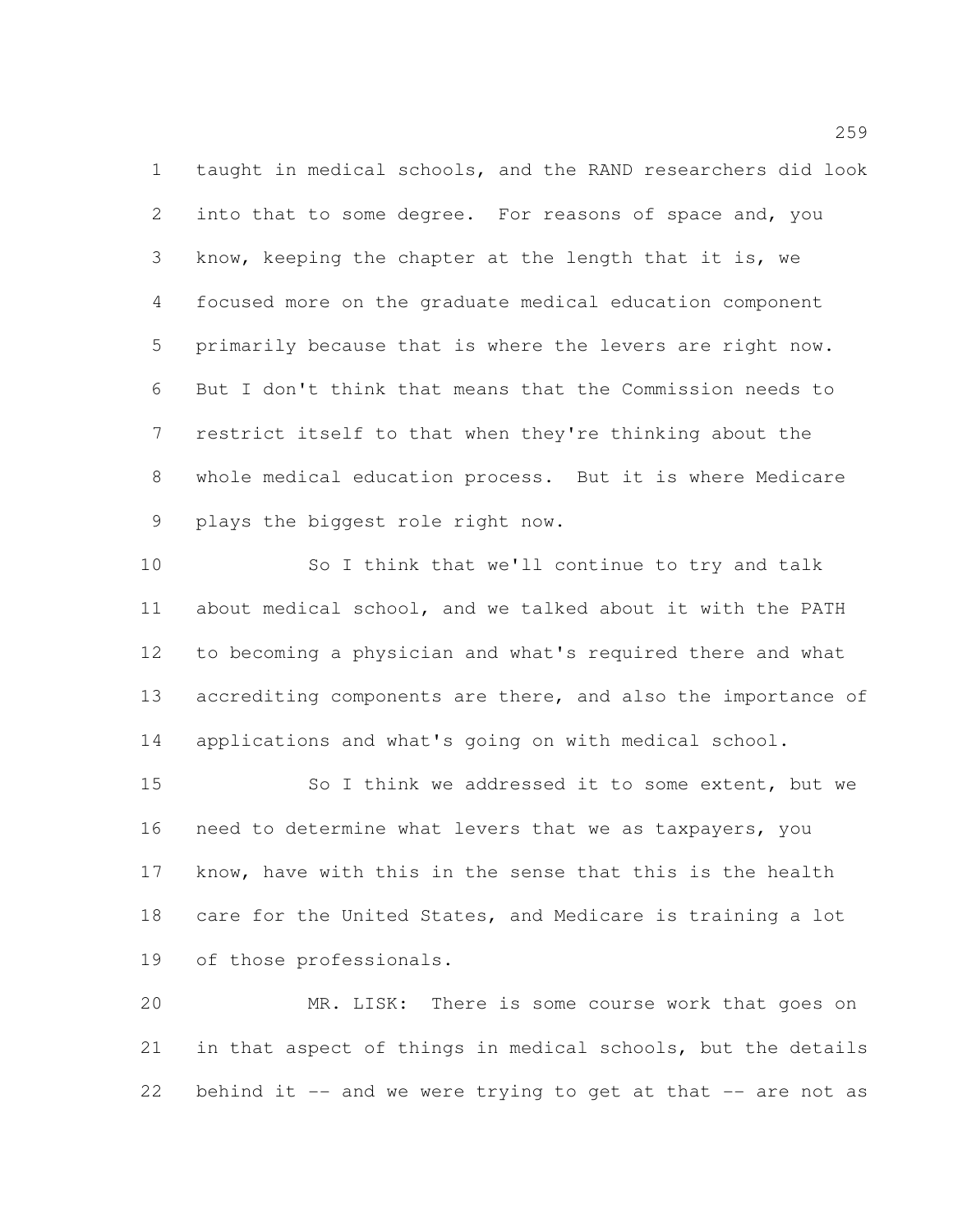certain and potentially inconsistent. And sometimes it's mandatory in some schools; sometimes it's optional in some schools, too.

 DR. CASTELLANOS: You're are absolutely right. It is happening. But is there any way that we can encourage this, if nothing else, in our chapter on this?

7 MR. HACKBARTH: I very much agree with the premise of your statement, Ron. Being a non-physician who hangs around with a fair number of physicians, it sounds right to me that there's a certain imprinting that goes on very early in the educational process. And Tom has talked about how even in the selection for medical school, important 13 statements are being made, in effect. So I agree with that.

14 I personally am struggling, though, where we ought to draw the line on what we can contribute to this very big and very complicated topic. I sort of think of the discussion we had earlier on biologics. You know, clearly, a pathway for follow-on biologics has huge implications for the Medicare program and the health care system more generally. But it seems to me that it is a complicated issue that's outside of our normal purview in the things 22 that we study and have some reasonable competence about, and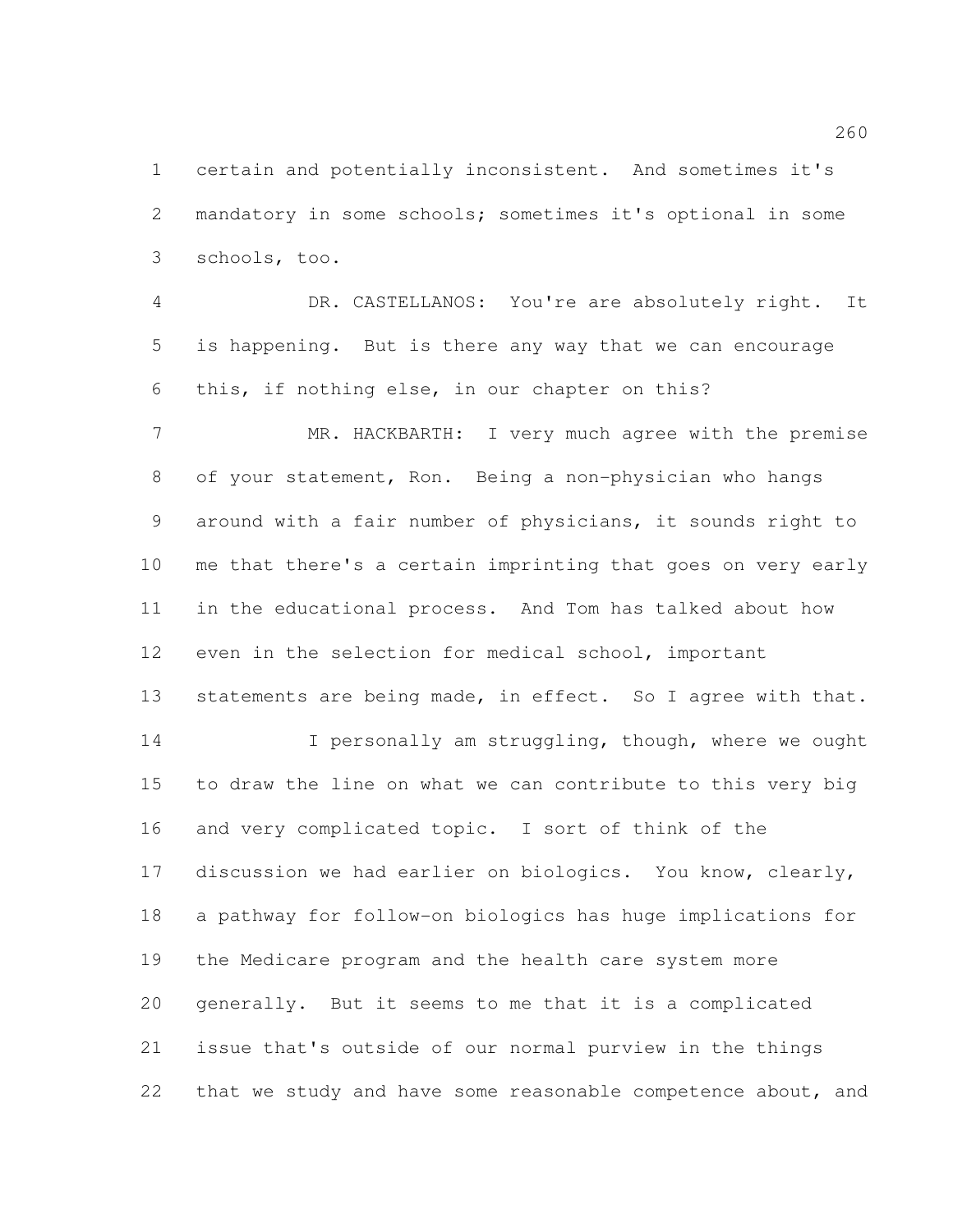I'm always worried about reaching way beyond the familiar to say, oh, we ought to change this, we ought to change that. I fear that we run the risk of appearing as dilettantes. There are a lot of people who spend a lot of time on these issues, and we are going to spend, you know, a few hours talking about them.

7 So I don't know exactly where that line ought to be that's within -- or at least reasonably close to our distinctive area of competence, but I think we need to be careful about just drawing this circle ever bigger and making it ever more inclusive.

 DR. CHERNEW: I actually second the idea of having that point, which I agree with, outside of the circle of this report, and the reason I say that is I actually teach a 15 class like that to the medical students, and the problem is that -- and I think it's a very good class, I should say.

17 [Laughter.]

18 DR. CHERNEW: I should say I teach in the class. It's absolutely not my class. It's Haiden Huskamp's class, largely, and she does a tremendous job. But a lot of these issues come up. But I will say, after having, you know, a semester of going through many of these issues, I'm not sure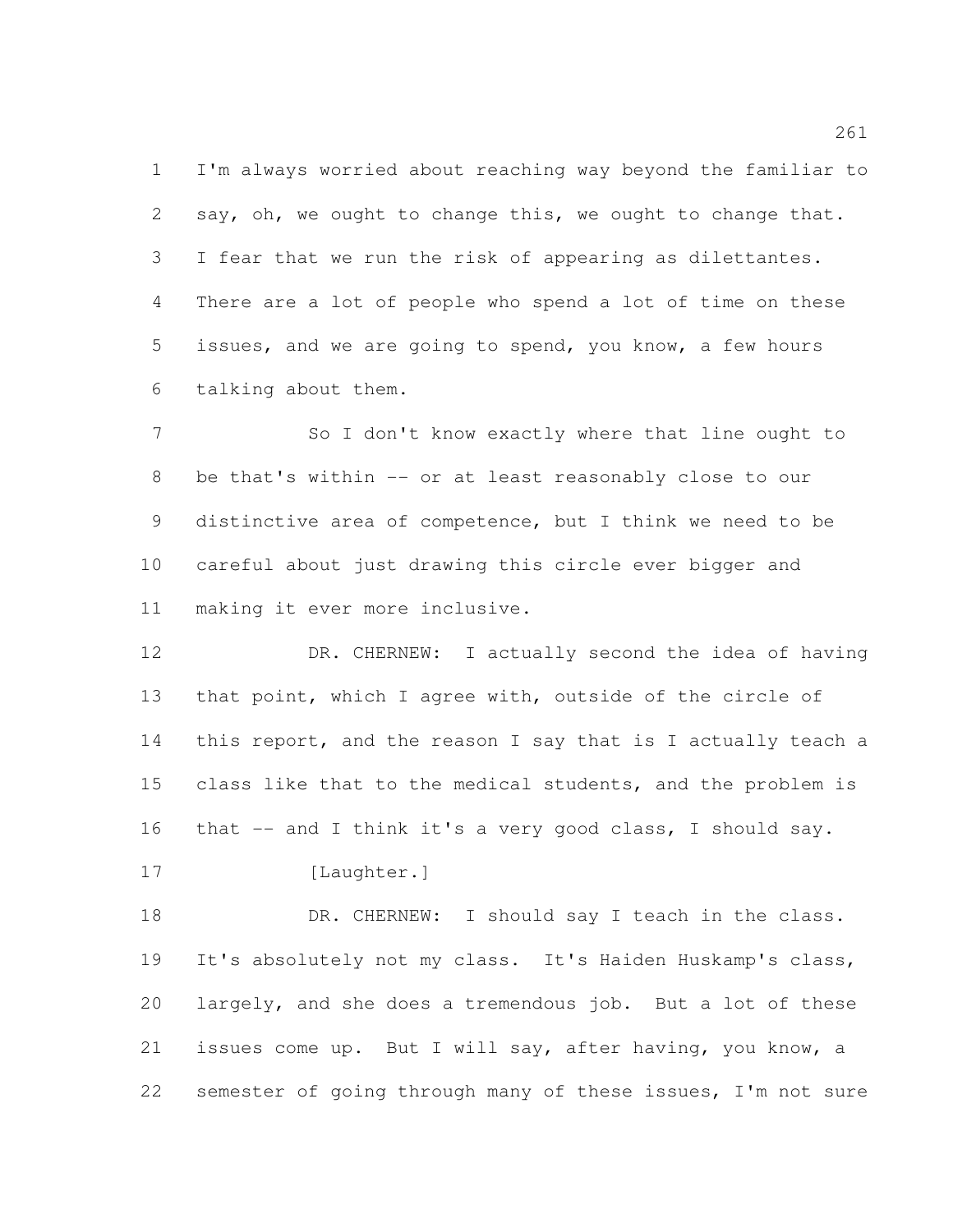anyone, any of the students' culture is changed because, honestly, no matter what you say to them, they tend to think, you know, endocrinology, or whatever the exam happens to be. And so I think your point is very well taken, but I think it is well beyond the type of things we can influence with these levers because I think it -- that might change if we change some of these levers. But to try and go at that directly I think is really very, very hard because -- I think someone said this when they were here before. They're all going after their boards, and as long as that's what they're going after, we have to worry about how to change the bigger picture and stick in there instead of getting to that micro level.

14 DR. DEAN: Just to respond to a couple, I agree completely with what Mike just said, that it has come up in my discussions with medical educators. We were talking about the whole issue of teaching professionalism, and I said, sure, you can have lots of lectures about it, but really it's determined by what people observe in their day- to-day experiences, and it only has meaning once they sort of get into practice and have to make some of those tough decisions. That's when you need to have the opportunity to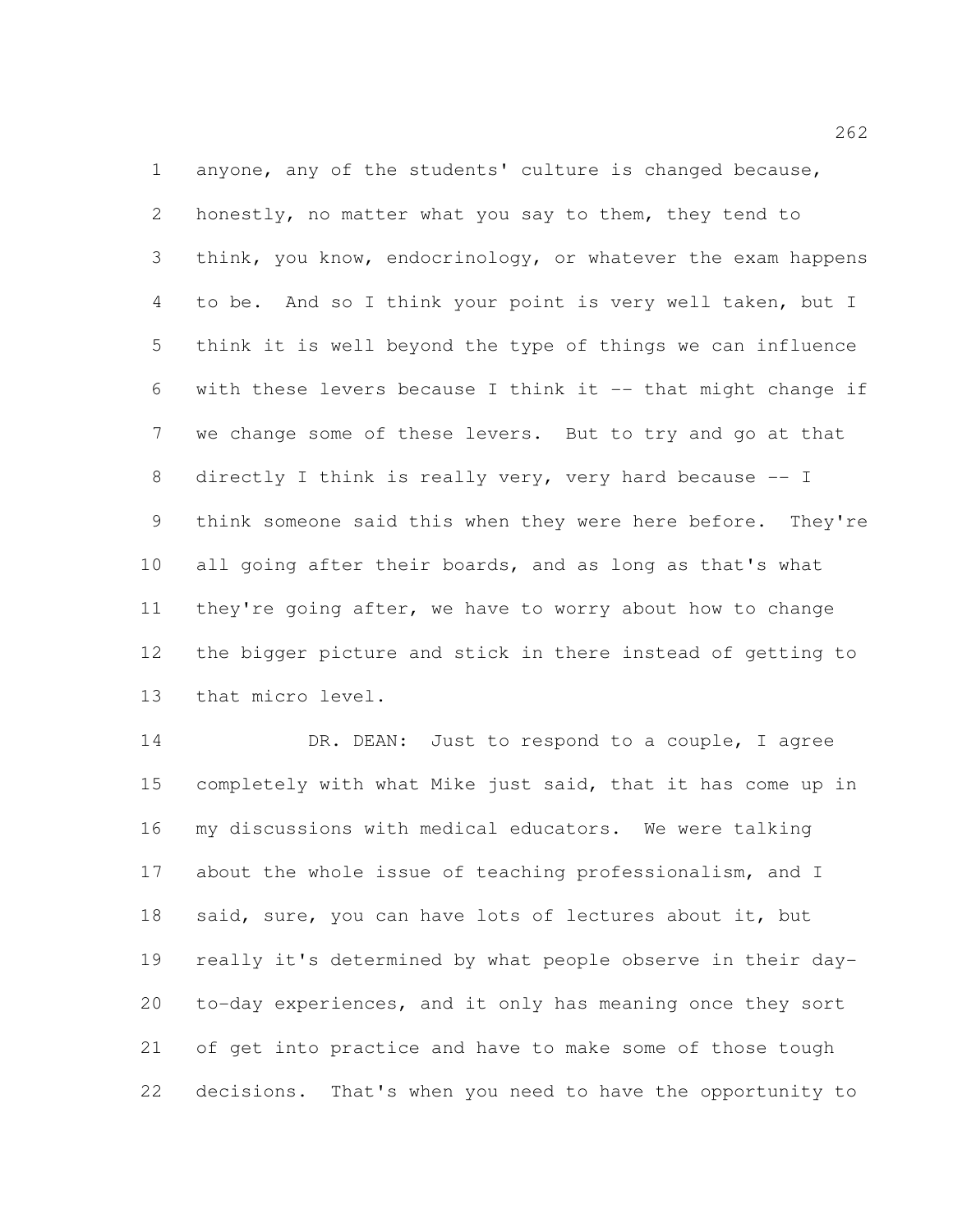discuss some of these issues and have access to that sort of expertise.

 I certainly am sympathetic, Glenn, with your concerns, but on the other side of it, we have set some goals and set some ideas, at least, of where we would like to see the system go. And if we can't get there without some of these changes, then it does, I think, become a real concern.

 So it is a real tension, I agree. This is sort of outside of our realm, and yet unless we see some changes in this education system, we can't get to where we want to go. 12 So, I mean, just in response to what you say. I quess I 13 have one other thing, and I'll shut up --

realm

 MR. HACKBARTH: Just on that narrow point, though, I agree that there is a long way to go, and all of these 17 things that we have briefly mentioned are important, potentially important factors in shaping the health care delivery system of the future.

 I would say, however, though, we shouldn't think that we're the only ones who have made that observation and had that insight. You know, the tiny little window on the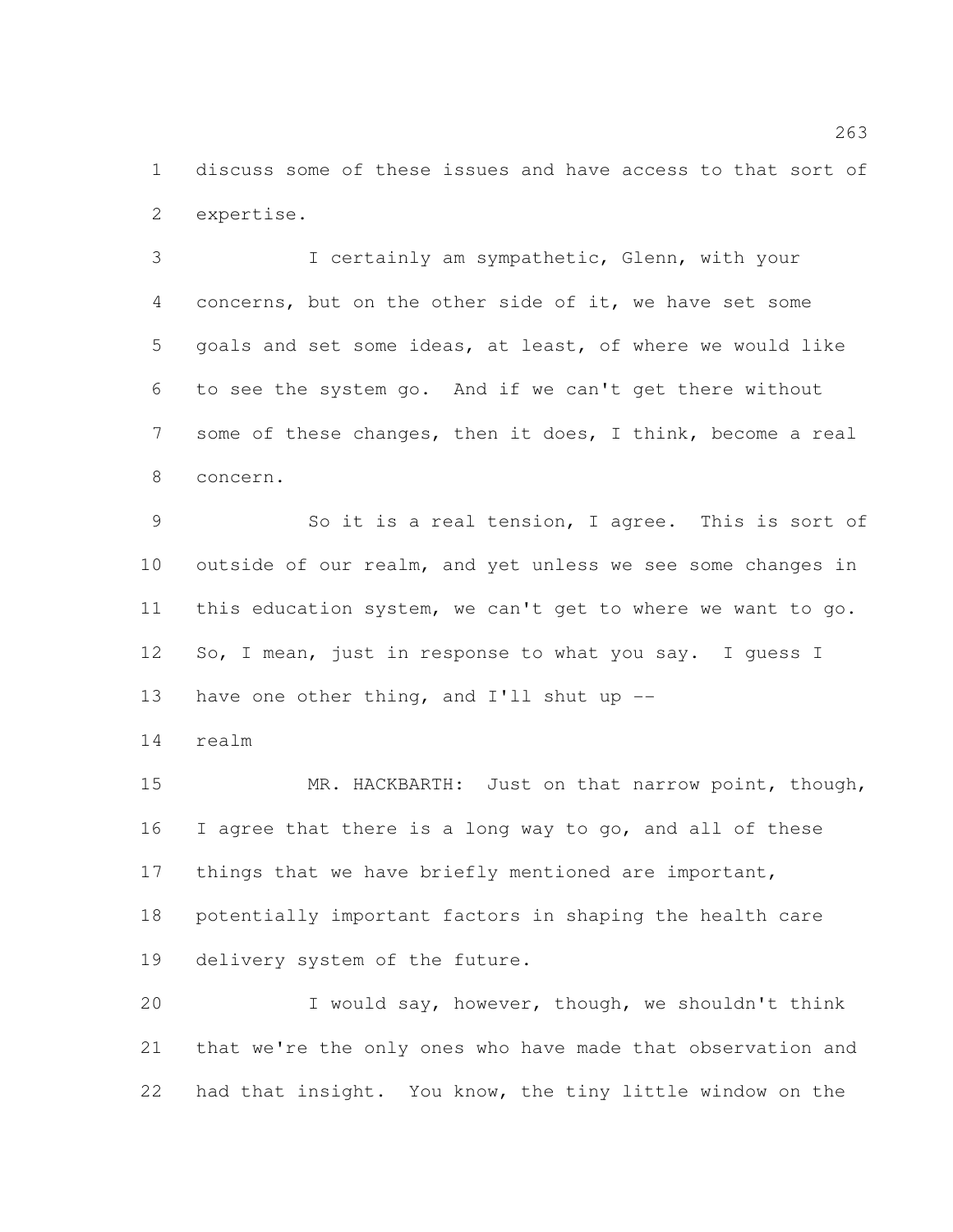world that I have is through the work I do with the ABIM, 2 and I hear a lot of the same themes and how, you know, the process of specialty certification and maintenance of certification needs to be improved so that, for example, there's a greater focus on systems-based practice and improvement and a lot of the themes that came up in this chapter. I feel way better them talking about how to do that and making constructive suggestions than about my ability to do it. So we have allies in this fight. We're not the only ones pulling levers.

 DR. DEAN: The other comment that I would make is the other response that I've certainly gotten in talking about some of these issues is just what Mike brought up, too, that especially the curriculum, especially in the first two years, is just totally dominated by what's on the national boards. And they are such a powerful force that the faculty tell me that their hands are tied. They would like to introduce some of these issues, but they say, "We are so obligated to make sure our students do well on that 20 test that we have no choice."

 Now, I don't know. Maybe they're overstating it, but I have gotten that from faculty in several different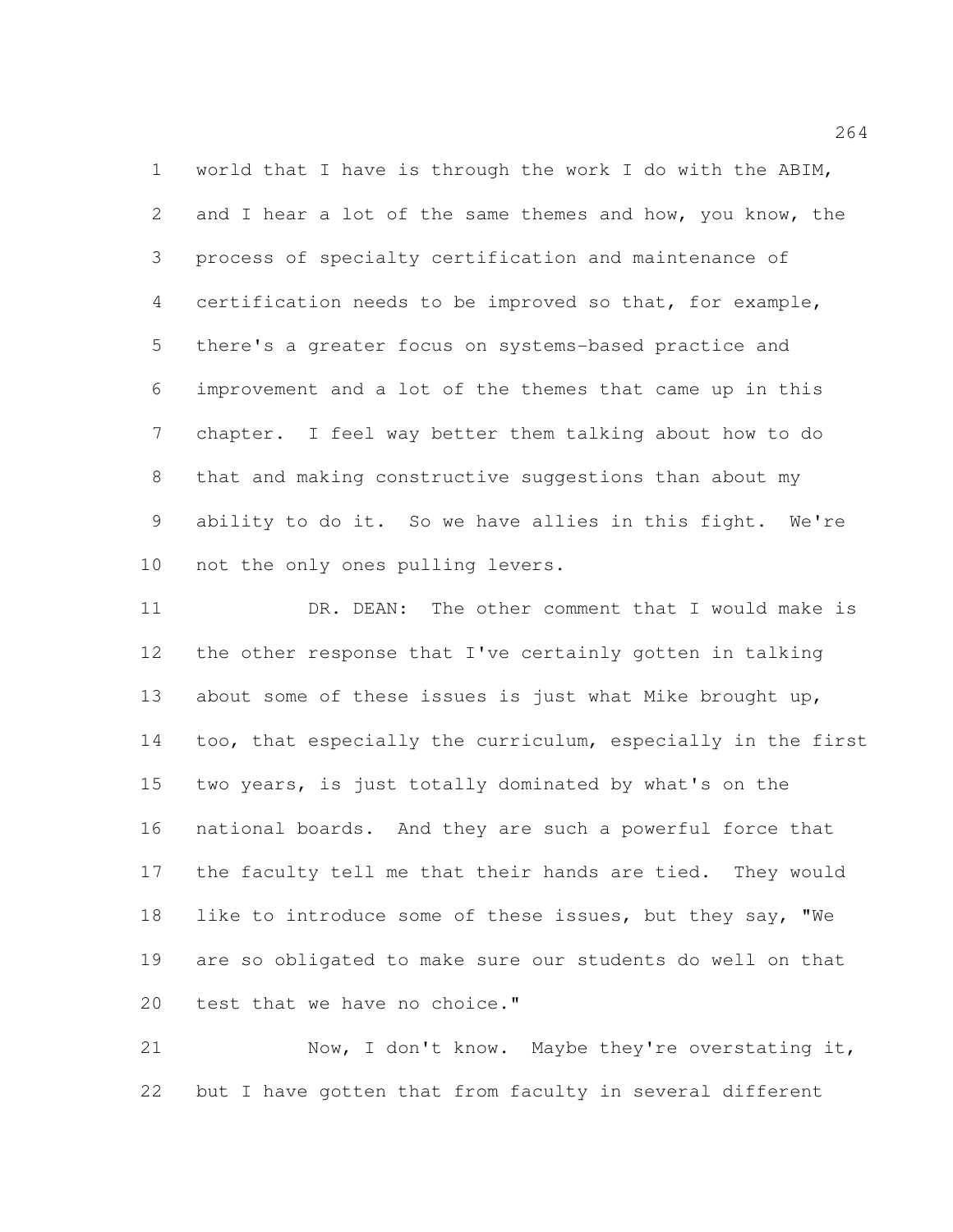1 schools, so I don't think it's just ones -- actually, the original question I had, Slide 3, I had seen data that the percentage of students from high-income households had actually increased significantly over the last decade or so. I don't know. I'll have to go back and see where I got that data because this is AAMC. I assume they should know. But I had certainly seen some data that said that that had increased quite a lot. So I don't know.

 MR. LISK: Well, if you look at the top two quintiles and you look at that orange bar, there's quite a bit of drop in that orange bar from 1999 to 2005, for instance. So there has been an increase in upper-income families, students coming from upper-income families.

 MR. HACKBARTH: We have to get on to round two since we are already sort of lapsing into it.

16 DR. BORMAN: Yes, I'm going to structure these comments to try and come at your questions, which I think was the purpose here. But I'm going to ask your indulgence and go in from the bottom up, if we could, because I think - - for a lot of reasons.

 Number one, I think the bottom question perhaps is the one that drives most of the others, because I'm not sure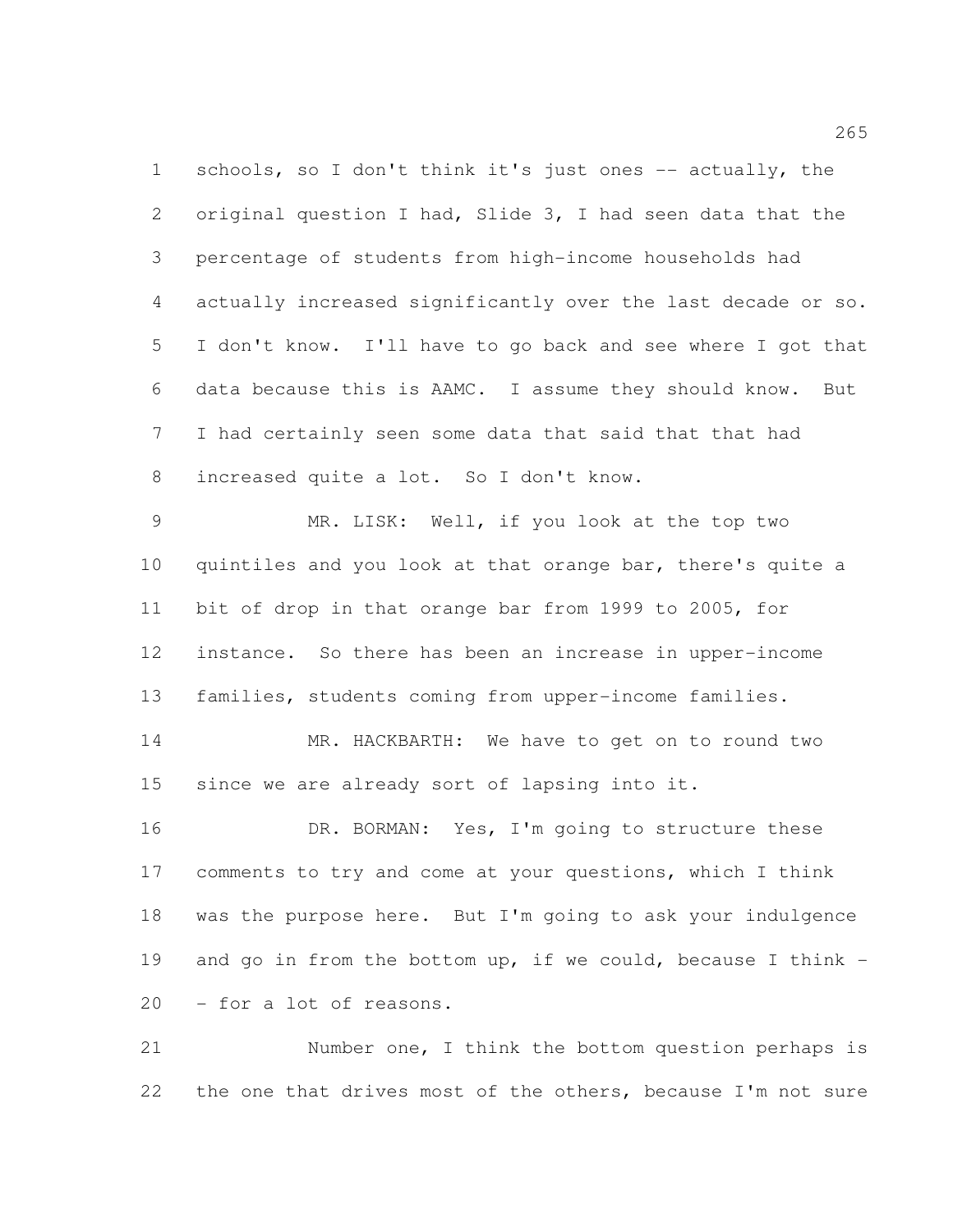that we've come to a conclusion about what it is that are the professionals we need. And I think by that, I think this discussion, because it tees off of GME, certainly focuses on the physician. But I think that we all could agree that we're looking for the most efficient provider level for various services, and I think we tend to default a little bit to a notion that the overwhelming majority of this is being provided by physicians. I think we need to -- I personally would like us to be a little bit careful about the terms "primary care" versus "primary care physician specialist," because I think that not all primary care requires a physician to deliver. It requires very high level primary care physician skill to do certain things about primary care and to manage a team of extenders or mid- level providers or whatever you want to call it. But I think that we really need to be a little bit careful about that, and I'm not sure that at all times we are.

18 So I'm not sure that we've defined that workforce, 19 and it may, Glenn, be one of those issues, frankly, that is ultimately somewhat beyond our purview. Just how far we go down this road -- and in all fairness, so you don't think 22 I'm just picking on primary care, I would agree that there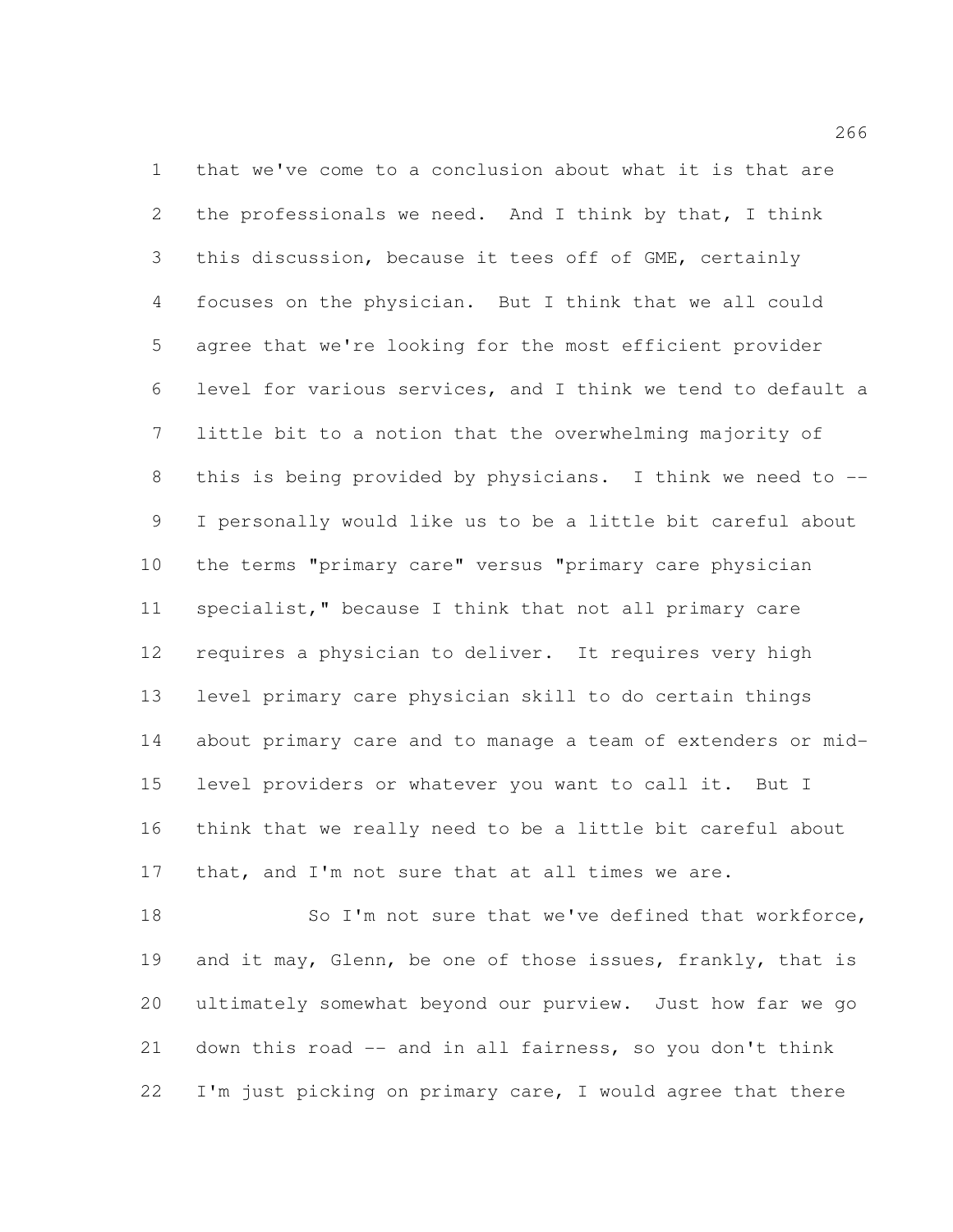are some procedures that surgeons provide that every day are provided by other than surgeons, and particularly more in the minor procedure category, can be very credibly provided. And we need to identify those as well, but I just want to sort of de-link this notion maybe of physician and, you know, the professionals we need, that this is a broader conversation. We can't fix everything through manipulating GME, and, again, I think that is in part what I hear from you.

 In terms of the part about loans and subsidies, I would say that there are great things to think about. I personally think they apply to way beyond physicians. There 13 are people that struggle to go to nursing school, PA school, respiratory therapy school, da, da, da. And in terms of supporting a workforce, we should make opportunities for all those providers, again, trying to get to that mix, whatever that mix appropriately is.

 Just a comment about public service. I think that is certainly a very rational road to go down, to explore, given the extent of the taxpayer commitment to this not just through the Medicare program, the Medicaid program, the NIH, 22 the state contributions. I mean, they're just too numerous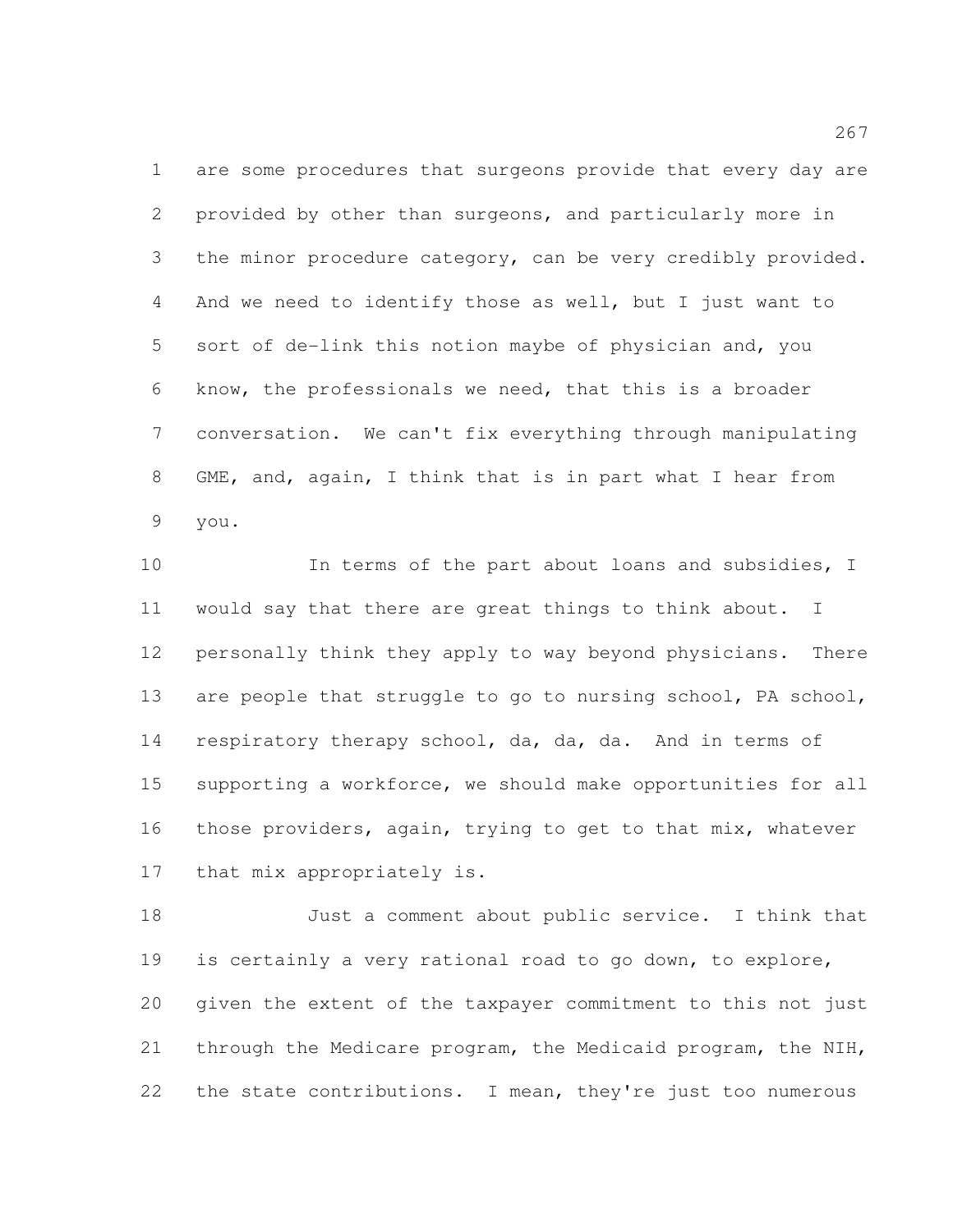to count. And I think it is a very reasonable exploration, and I would say that many residents certainly seek out opportunities for international rotations, and I can tell you that the Residency Review Committee for surgery, which is part of the ACGME, is certainly having active conversation about this, because there are so many applications from residencies to send residents for international experiences. Well, one might think if they're interested in international service experiences, maybe we can interest them in domestic service experiences, or at least say, you know, from whence the money comes links to where the service might be provided. And I think we may 13 have to have a bit of that conversation.

 The other piece embedded in the chapter is the 15 part about the overlap, at least in the organizations that appoint to the accrediting bodies and so forth. And I would just like to say while I recognize that there is overlap to a significant degree, I would suggest that the actual appointees tend to be fairly diverse. And so it's not quite as incestuous as maybe seems to be implied by the chart that is in the chapter. And I would want to be a little bit careful from getting too far from the level of expertise,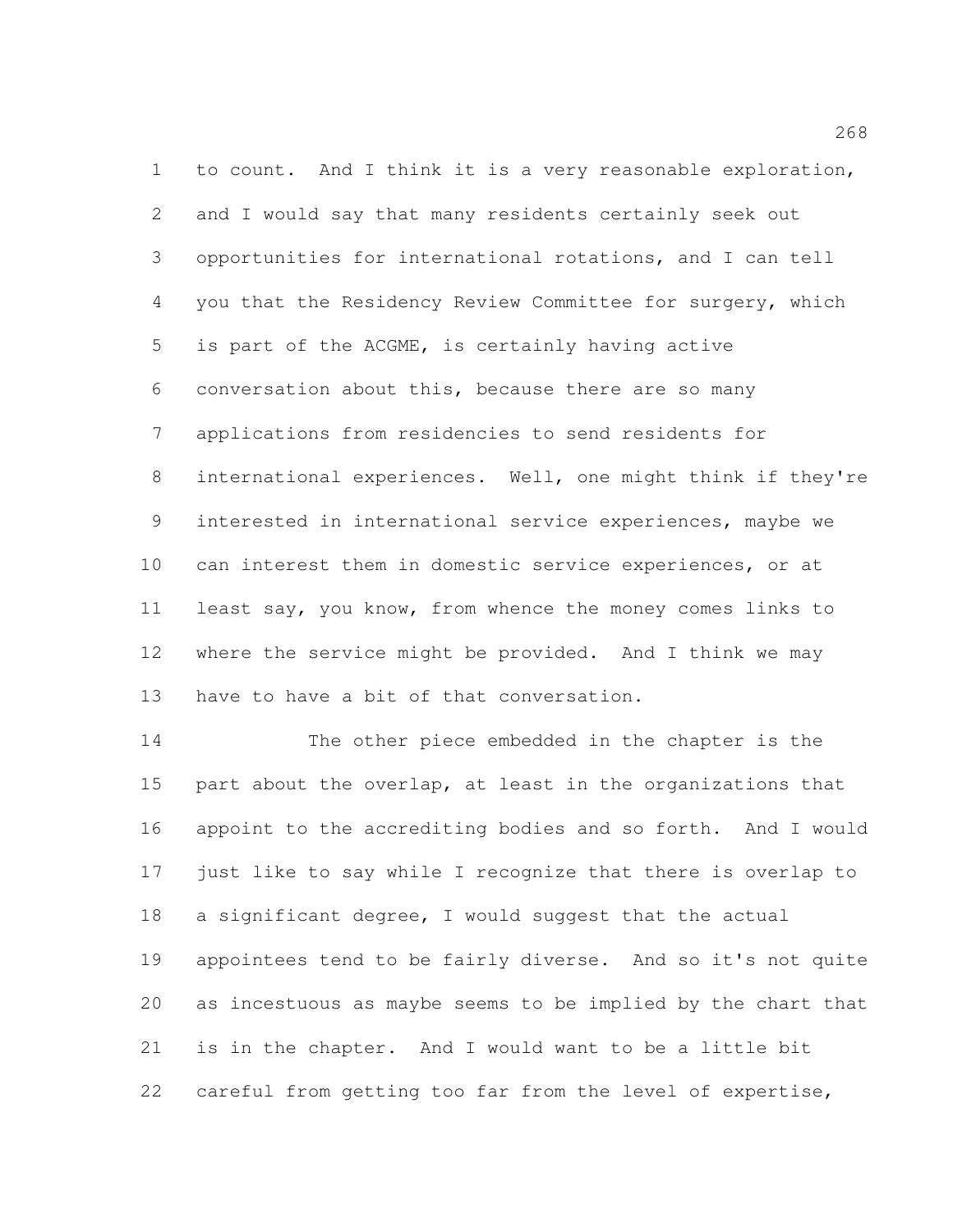and perhaps part of the answer is to increase the public representation, but I am not sure it's to impose a different level or to undo that whole appointment system.

 With regards to linking to GME, I think this is the most rational direction we can go down, particularly the institutional incentive side I think is the most natural place for this to go down, because it fits best with the system that we have right now. It gives us more of an immediate starting point. The money goes to the teaching hospitals. It's rational to start moving through that process while we work on answering what's the mix and deciding the other things we need to do. And so to do this in a way that can be more immediately productive.

 I have a lot of disquiet about curricular incentives. Medicine is a moving target. The world in which I practice is very different from the world in which I trained just in diseases. Peptic ulcer disease, for an example, has largely gone away as something we operate on other than acute perforations because of drugs. The same things ultimately will happen to other diseases. We need to be very careful about meddling with curriculum, and I think, Glenn -- and maybe you've inferred that -- there are some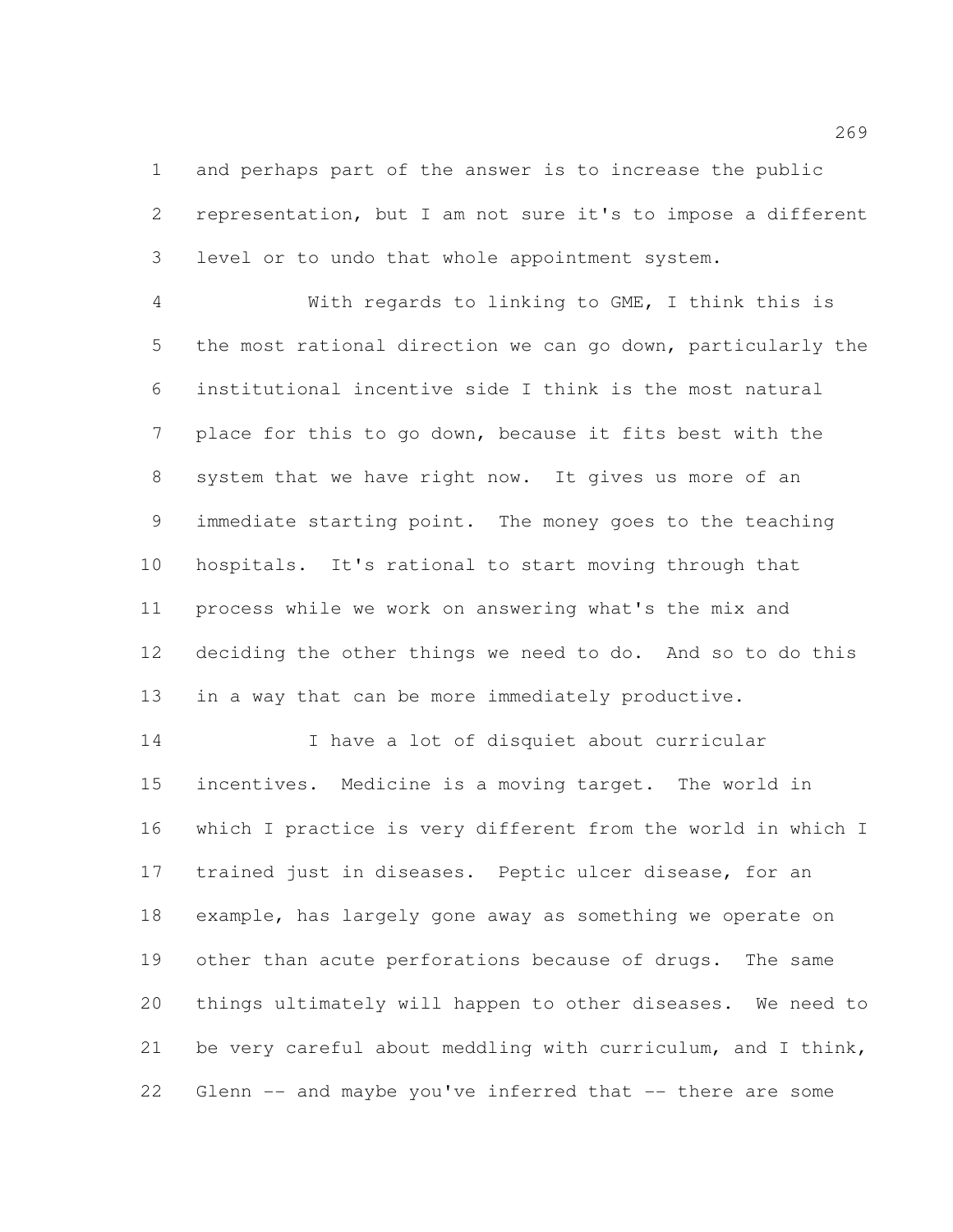pieces of this we do need to leave to the experts.

 In order to answer some things Jennie has brought up, I hope you will be encouraged, at least it's my observation that we do an increasingly better job of addressing geriatric issues throughout medical school and residency. And, frankly, that's the way we need to do it as embedded throughout and not some little focused touchdown that you check a box and then answer a couple of questions on the test. So that's that.

10 The top one, I personally think the board just muddies the water even further, and, again, I would like to see us think about something better in the way of public representation to some of the other parts that govern the system rather than some super board that just gets caught up in a lot of rehash and perhaps is not empowered to do anything differently.

17 If I could just mention on the sites of education, I don't think you've implied this, but I'd want to be very careful that it's not what people infer. While certainly most people do not spend 100 percent of their post-residency practice lives in the hospital, I'd be very careful about any implication that it should be a one-on-one relationship;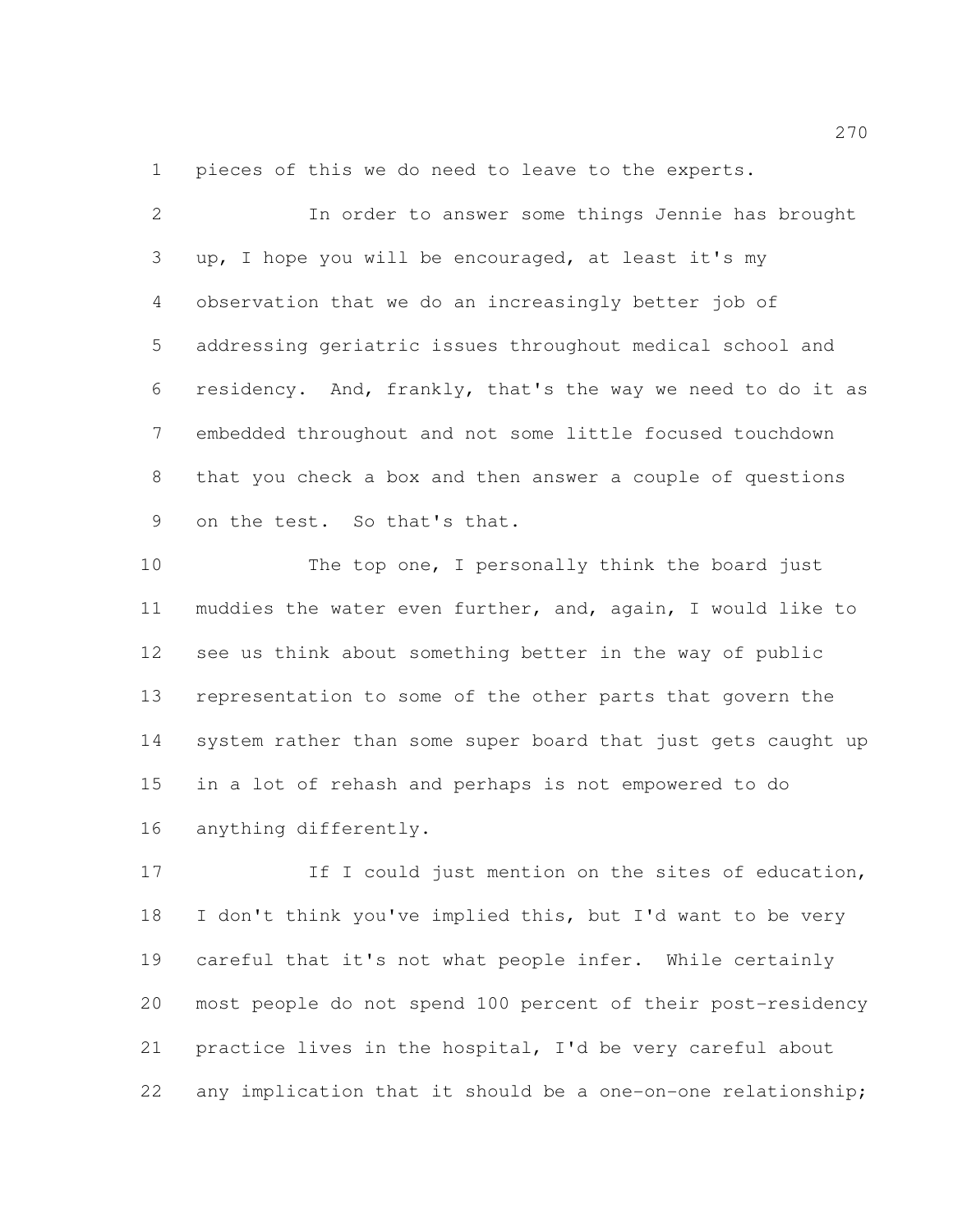that is, if 80 percent of your practice is outside the hospital, that 80 percent of your education should be accomplished in non-hospital settings, and that's for a couple of reasons.

 Number one, in exposure per minute to diseases, it's going to be greater in the hospital setting, so there is an educational efficiency to that. It may not meet the entire spectrum, but you see a lot more things more quickly in a hospital setting. So the notion that if we transformer it to 80/20 the other way, we will have people who don't know enough about an awful lot of things. So we want to be careful about not implying that that should be the standard.

13 On the other hand, we should remove requiatory barriers, and we should get away from this very artificial language of didactic and hands-on. Residency by definition is experiential. It needs to be graded responsibility experiential, and we just need to be careful about that.

18 DR. DEAN: A couple things. First of all, just quickly, there was a comment in the chapter, something to the effect that people with bigger debts were more likely to go into specialties that had loan forgiveness or something. And I really, I guess, think we need to look at that a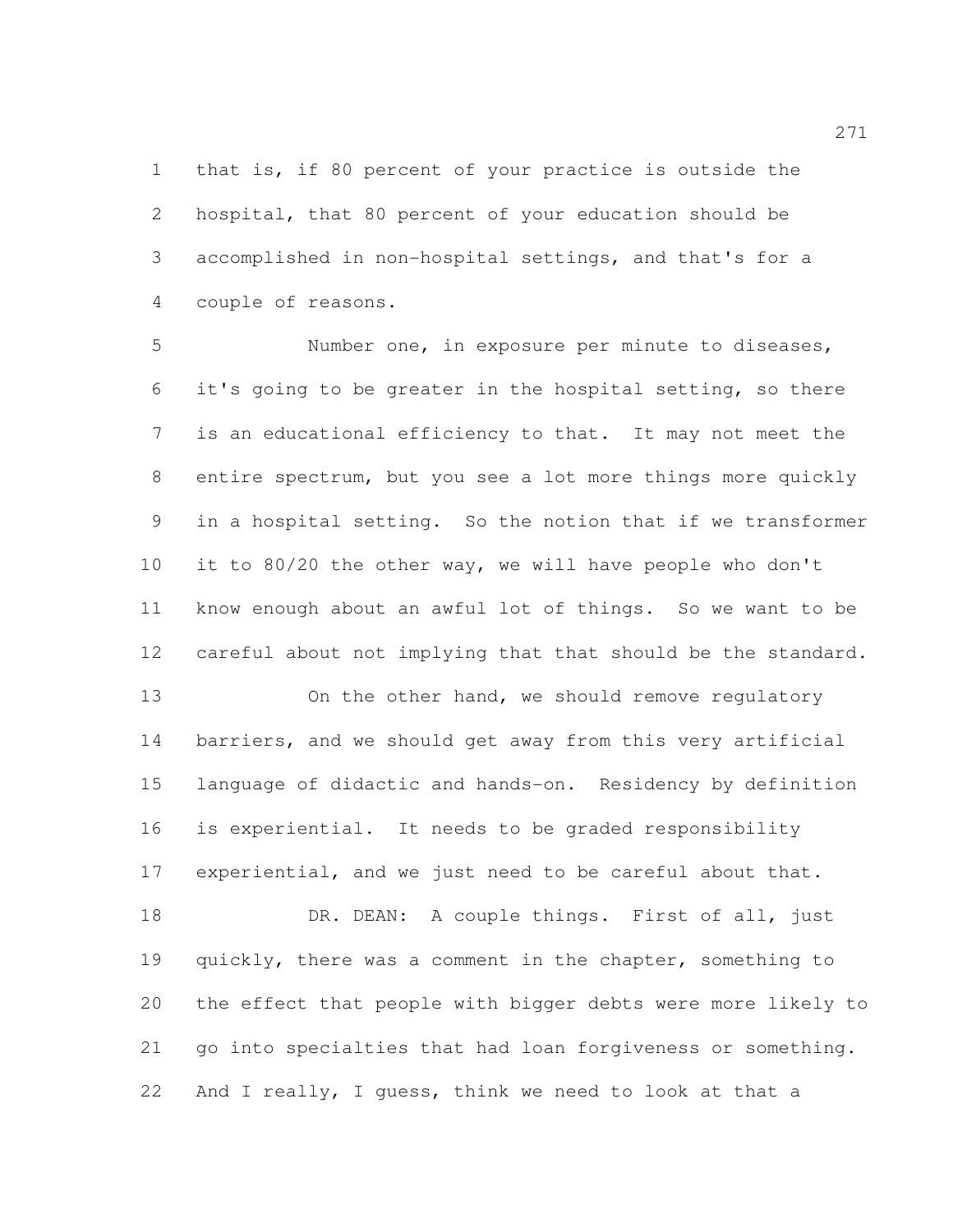little more carefully because I think, in fact, a lot of the places where loan forgiveness is available is primary care in underserved areas, and as debts have gone up, recruitment in those areas has gone down. So I think I have a problem with that statement. It needs to be looked at.

 Secondly, in a broad sense -- and I agree with much of what Karen said -- I think we need to be careful about getting too specific with some of these things. The thing that bothers me about the public support for GME is there is no connection between what the needs of the public are and where the money is going. And I don't exactly know how to do this, but I think we need to try to look for some way that we can have sort of a self-correcting system that 14 when a need evolves, there is support for a program to meet 15 it rather than specifying -- you know, I'm all in favor of more support for primary care, obviously. But there's also other gaps in the system, as I think Karen has spoken to, that we need to meet. And we've got to be careful we don't lock ourselves into a specific structure because, as she just said, this is a changing field, and the needs are going to change, and we need to try to develop some kind of a responsive system that gets the resources to where the needs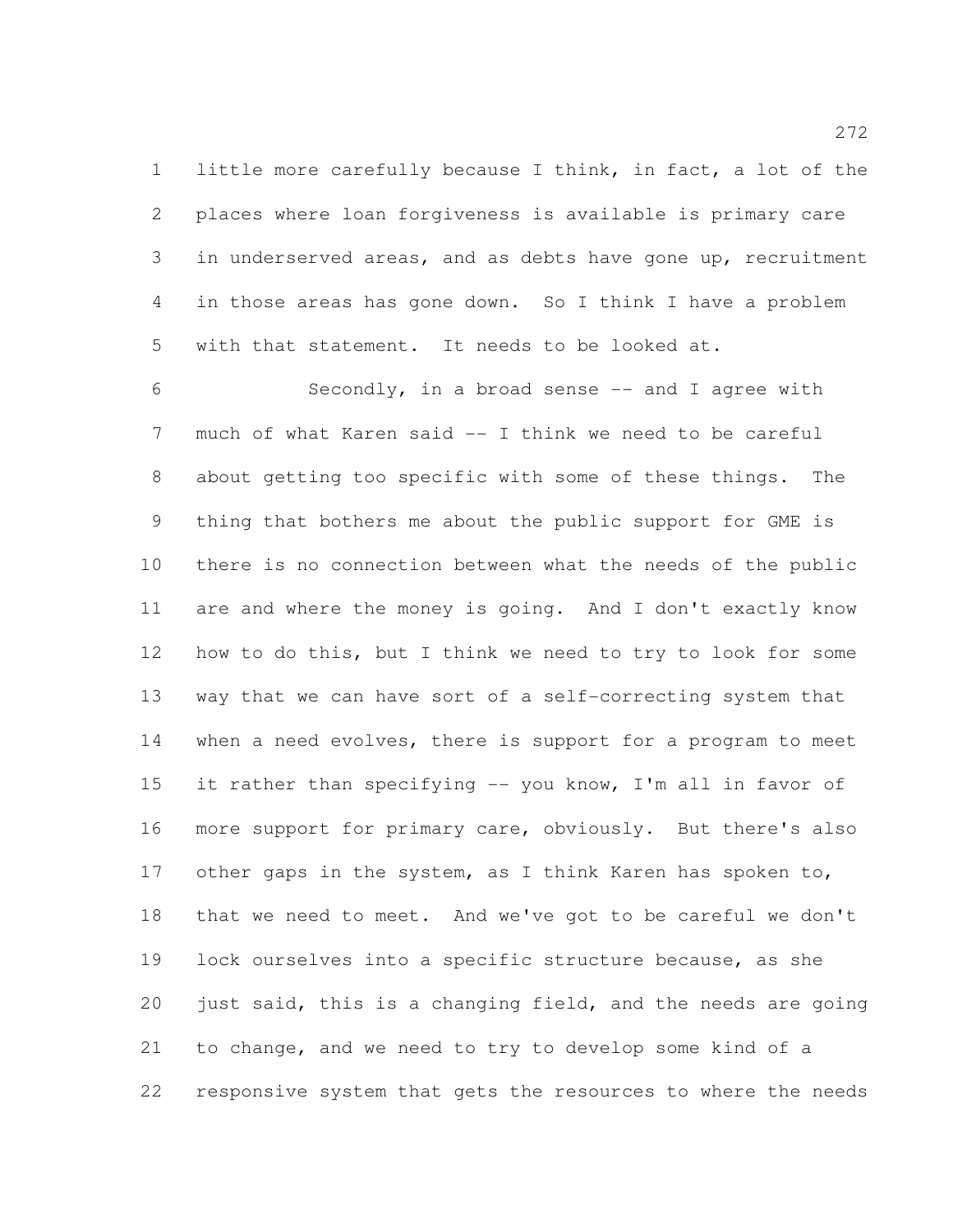are. That may be tricky. I don't have an answer on how to do that.

 I guess I would quibble a little bit with your last comment.

 DR. BORMAN: I would be disappointed if you didn't.

7 DR. DEAN: I think, yes, there are a lot of things to be learned in the hospital, but there is also a large body of knowledge, especially with the spectrum of disease we deal with now, that simply can't be learned in the hospital. The management of chronic disease is never going to be learned in the hospital. And, in fact, some of the things you learn in the hospital almost work against that. So I think as far as the time breakdown, I wouldn't argue with that, but there are --

16 DR. BORMAN: It's just not one of them.

17 DR. DEAN: Yes, I can accept that. But there are some things that you just will never learn in the hospital that needs to be done.

 MR. BUTLER: Of course, I've given this a lot of thought -- which could be dangerous because most of the thinking is just on my own. But at the risk of getting out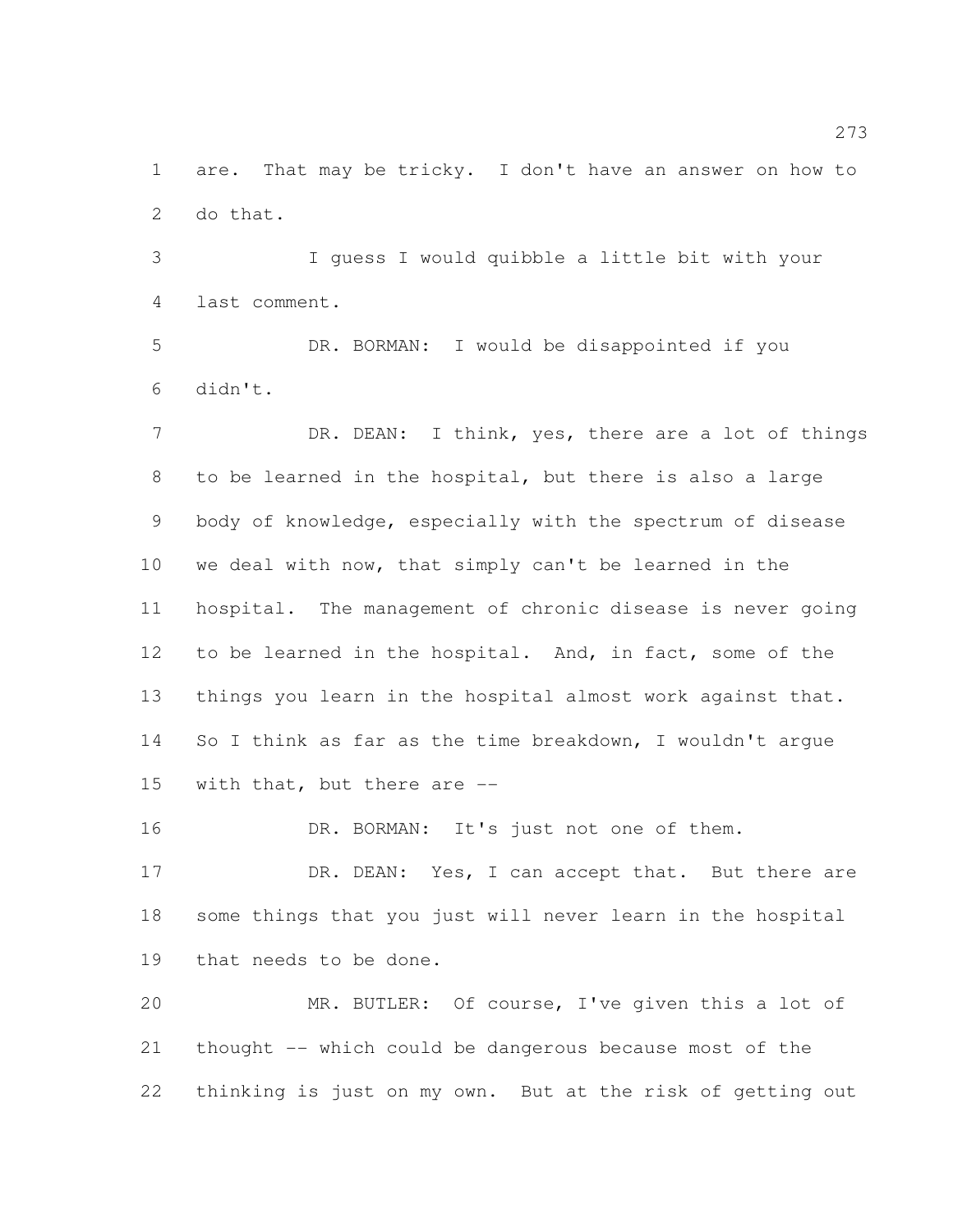there and making some fairly strong recommendations, I'll try. And I will come back and say to me it's all about the middle part of the chart there. You know, these other things are great, they're important, but we spent \$9 billion a year between GME and IME, and I don't want to go through three or six years at MedPAC quibbling over whether it is 4.5 or 5.0 or 3.0. We can do better than that. We can help articulate what a good GME setting and a good GME environment ought to be, and I think we can move the ball forward. So that's kind of a little bit of the punchline. Let me describe how I think I'd start to do that.

 First, in terms of the chapter itself, to get my negative comment out of the way, this last one, just the last one, the minimal public service, that one just doesn't make -- I know you said we can clarify and discuss. I just don't think that that one is going to work and not worth 17 study. All of the other ones, if we want to at least leave them in the chapter for now as potential study, I think they're okay and understandable. But I'd make an argument that that one come out of the chapter at this point until we know it better. A small point.

I made some comments last month, and you did a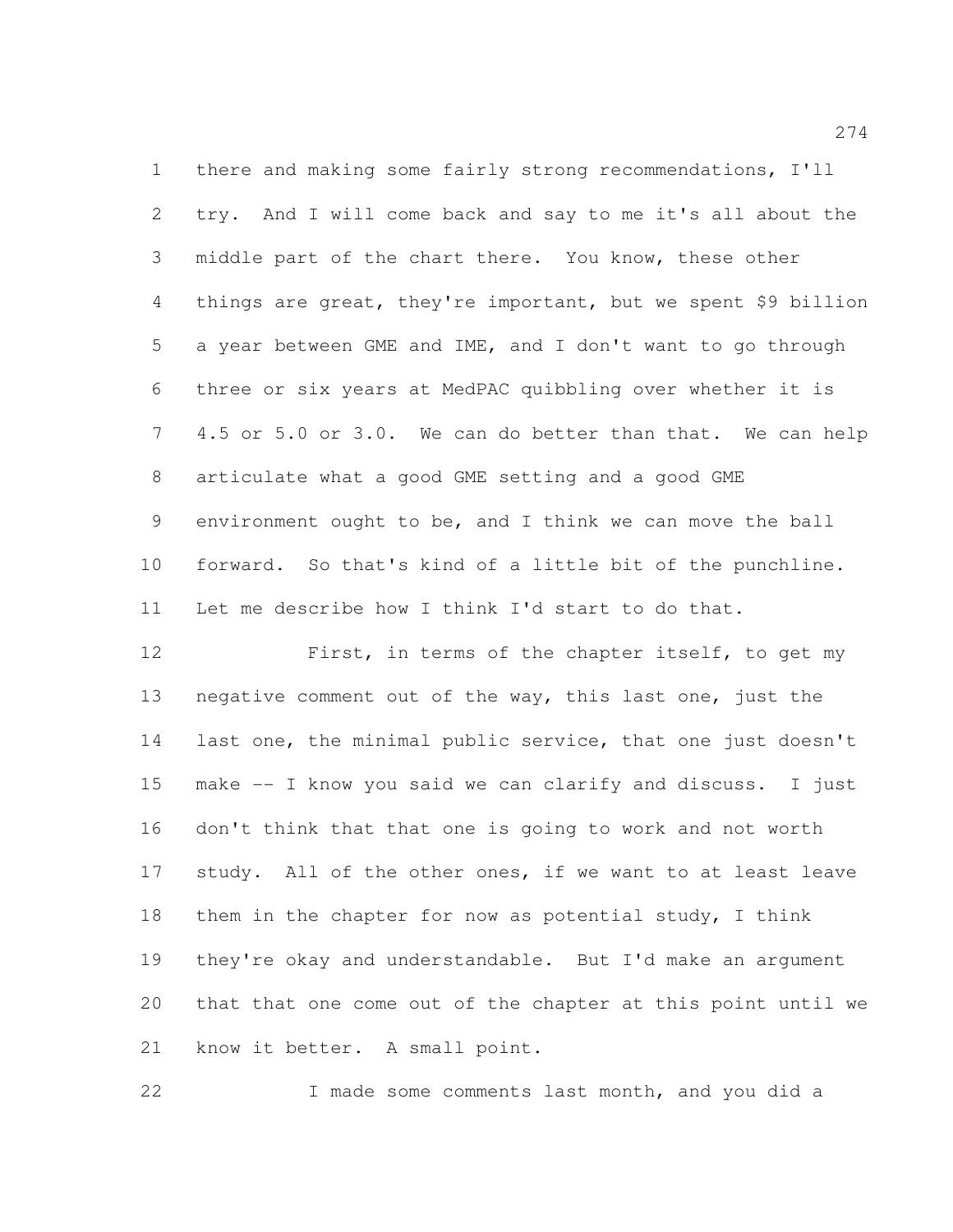terrific job accommodating them, so let me comment on a couple of them. The title itself, where you said "Medical education - Supporting long-term delivery system reform," is much better, especially because you got the long term. We're training and looking at creating lifelong successful people, not trying to respond to this year's medical home or payment methodology that will change next year and we're going to whip dollars all over the place as a result of this year's thoughts. So I think you helped capture that in the title, and that's important.

 Secondly, you continue and you did a good job of still saying addressing the regulatory barriers, and I think that is a contribution we can make sooner rather than later to CMS, as soon as next year, I think.

 And, third, you lifted out and highlighted the ACGME competencies, which, if anybody had read those, you can even read like the sixth one, a system-based practice. 18 If you read that language, it says coordinate care, it says quality and safety and cost -- we couldn't even write it better. The question is: Is the ACGME kind of pass-fail system strong enough, or whatever, to make sure that those things are happening? But the language in the accreditation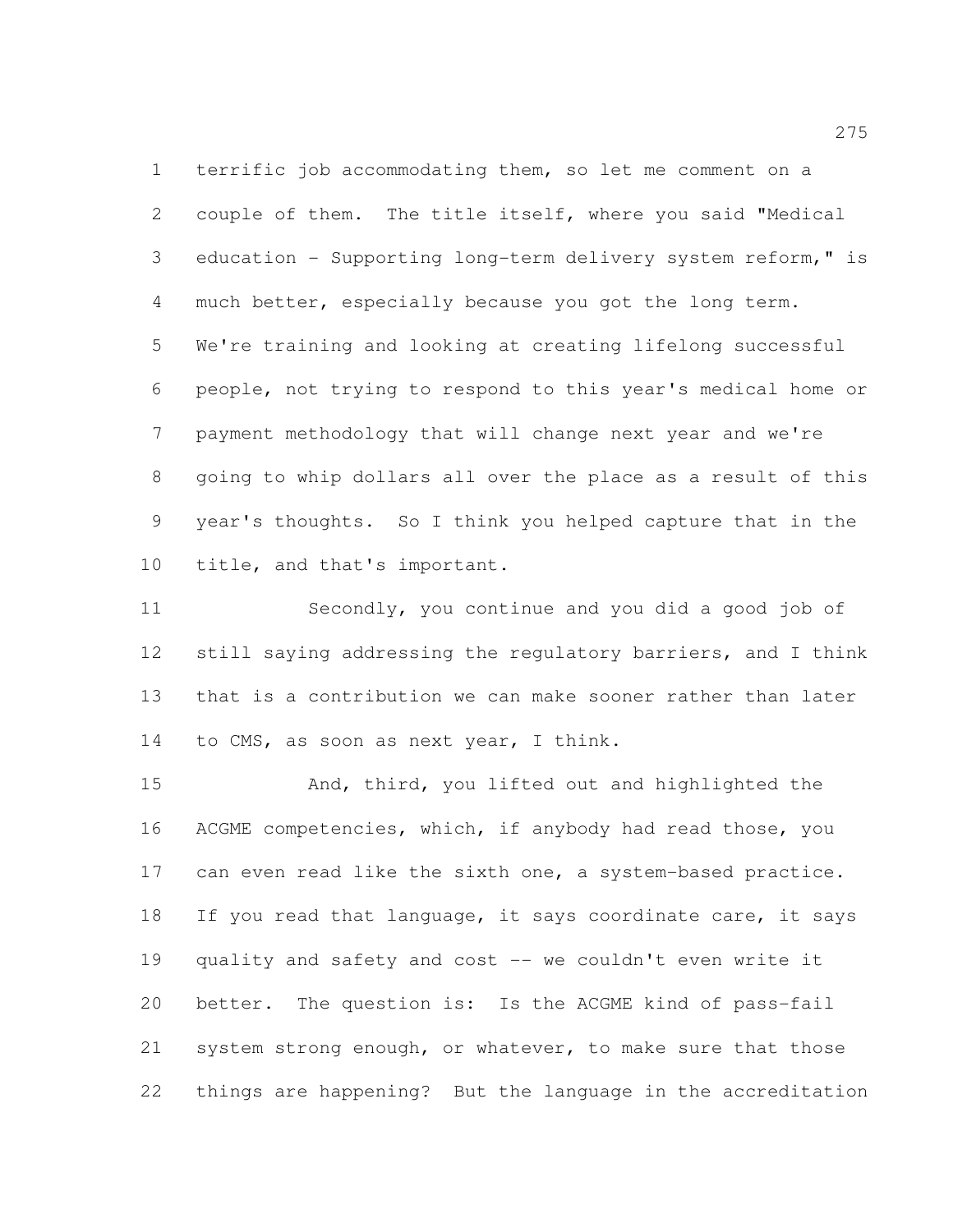now isn't that far off of what we want. It's a question of -- you know, now the question is: How do we make that kind of happen more? Do you use some of the financial incentives or some of the mechanism to go right after the program itself? Or do you sit it in the institutional setting where the dollars are going now? And I think it is the latter, because I don't think we're going to send money suddenly strictly to programs. We're going to send them to institutional settings. And that kind of gets at the heart of this second bullet point.

 At the risk of using "meaningful user" as a concept, it's such a -- but you can envision, I think, in let me say a negative setting, if you were at a medical 14 school or a residency program and you say, boy, this hospital calls you and they say, you know, we really could use some coverage, do you have any residents, you know, we'll pay them and we'll get the IME, and you go into an environment, there's no IT, there's no coordination of care, there's just a focus on acute care episodes. You can imagine -- paint as bad a picture as you want. Would you really want to send your Medicare GME and IME dollars in that kind of setting because you're not going to -- no. So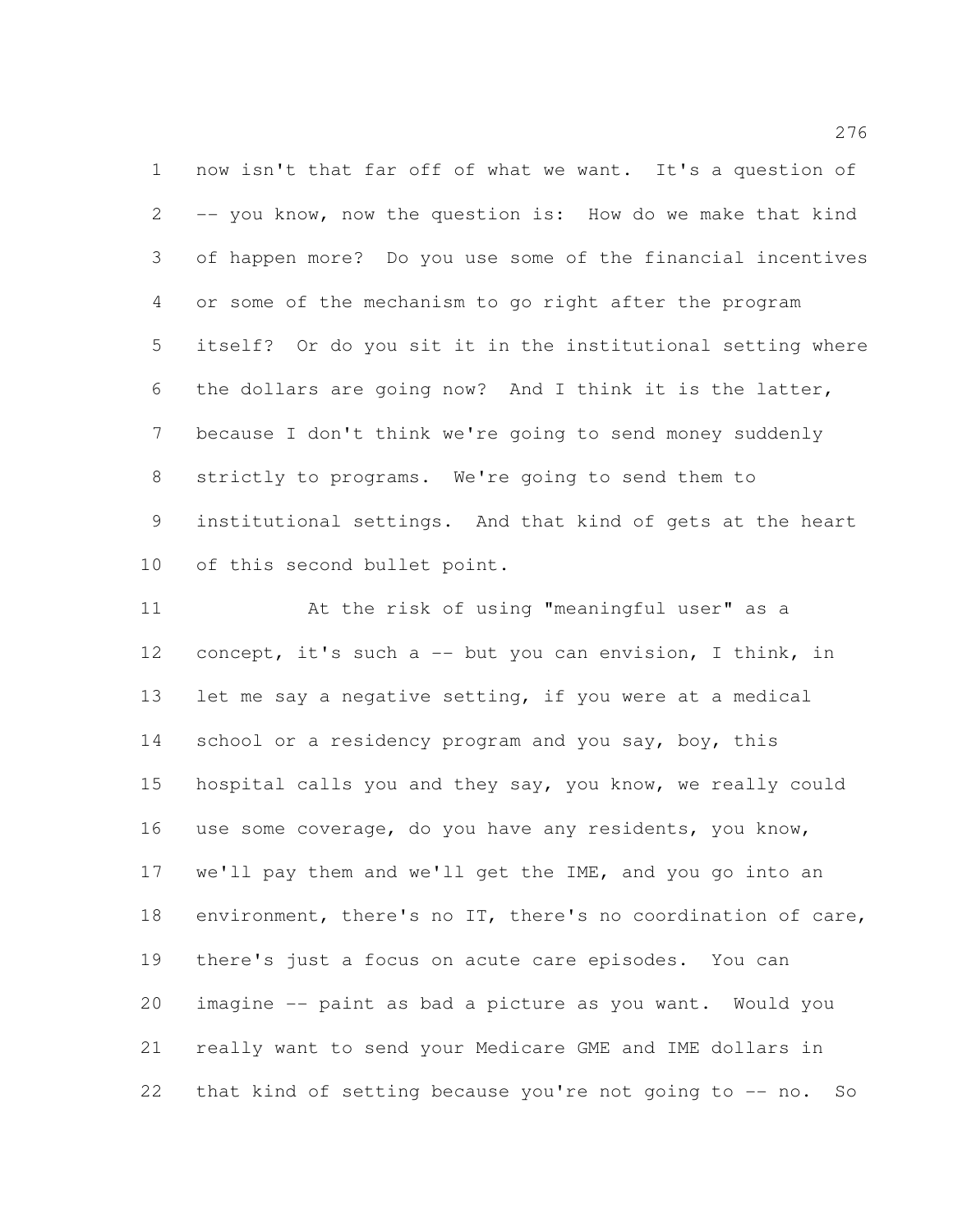that's a negative of saying it. But how would you begin to say what would be a progressive or a meaningful user? What would that environment look like? And short of trying to measure it today, what are the characteristics that would say if you go into that setting in that environment with the competencies in mind, you know you're going to get something out the other end that is going to perform at an extremely high level.

 So if we could begin to articulate what that environment would look like and then eventually or at some point you take those IME dollars in particular and you say 12 flex them up, flex them down, whatever the support is, you could potentially differentiate them out that you're paying 14 on, depending on the environment that these residents are going into. And I think that general direction creates the kind of accountability that would look a lot different than 17 right now you send -- it doesn't matter what the setting is, what they're doing, and that's just not good enough.

 DR. KANE: First, I agree with everything Peter said, and also, just a couple things that, as I read the 21 chapter, came to mind, which was -- one is the role of FMGs, and one of the things I notice is that they seem to be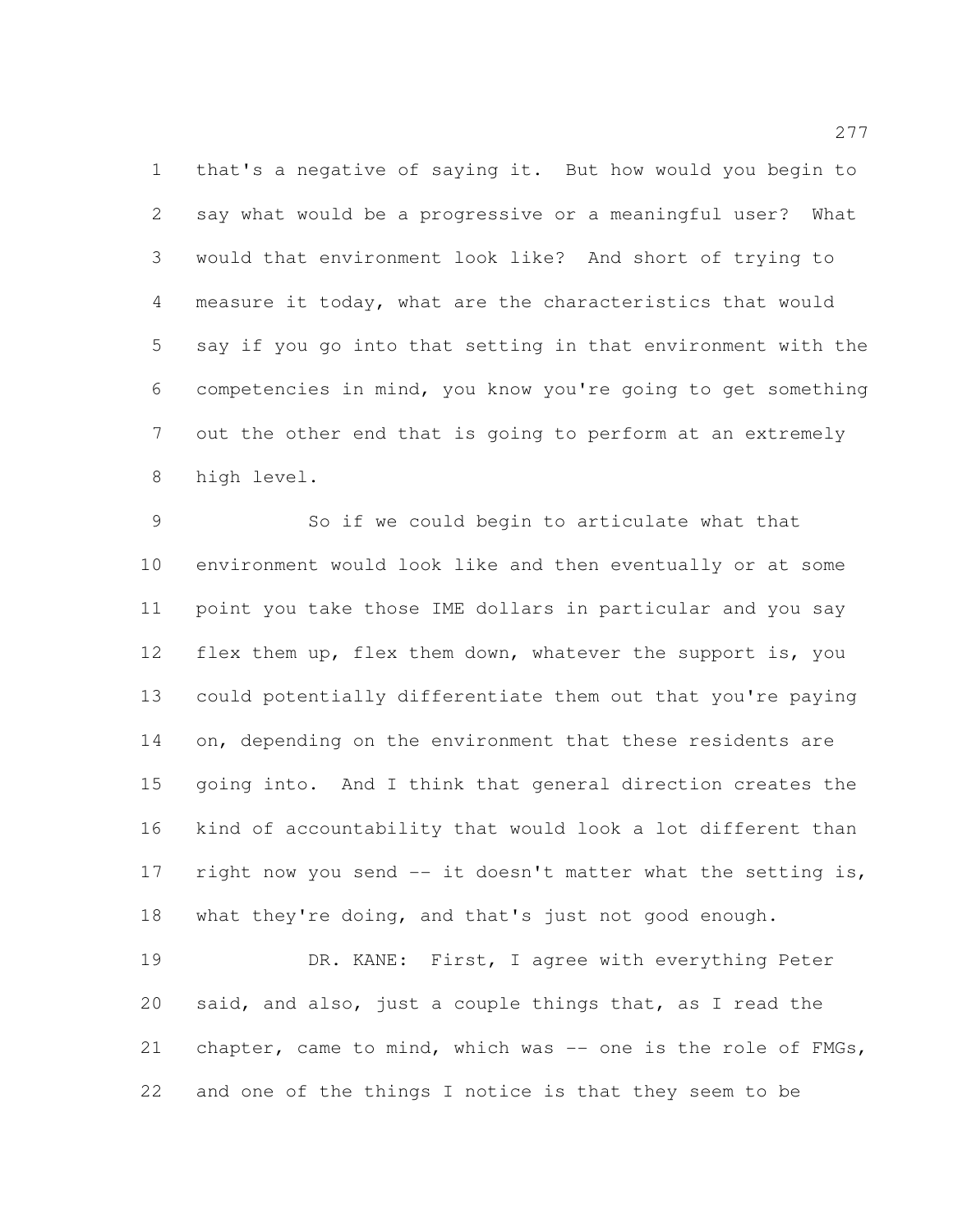filling all the geriatrician slots and a lot of the primary care slots. And I'm wondering if there isn't some way to evaluate whether that's the most efficient way to produce a primary care capacity in this country, or whether we want to think about Medicare supporting, if it isn't the FMG – if American medical students don't want to go into primary care 7 or geriatrics, perhaps there's another level of people, U.S. or foreign, that want to go through training. I'm thinking, you know, physician extenders, nurse practitioners. A lot of the people from the military who learned to become medics often want to come back and be effective in the domestic side. Should we be looking for ways to expand our primary care capacity? And what are the implications that so much of it is currently being filled by FMGs? I don't have a good sense of that, except that I do notice that in the classes that I do that are like Mike's, the training at the medical school level is about 30 years behind ours in terms of acceptance of IT or oversight or accountability or team - - I mean, maybe not all of them, but some of them are. And so I just wonder if there's anybody thinking about what does it cost to untrain and retrain an FMG into this capacity. 22 And would it be, you know, maybe to try to just start people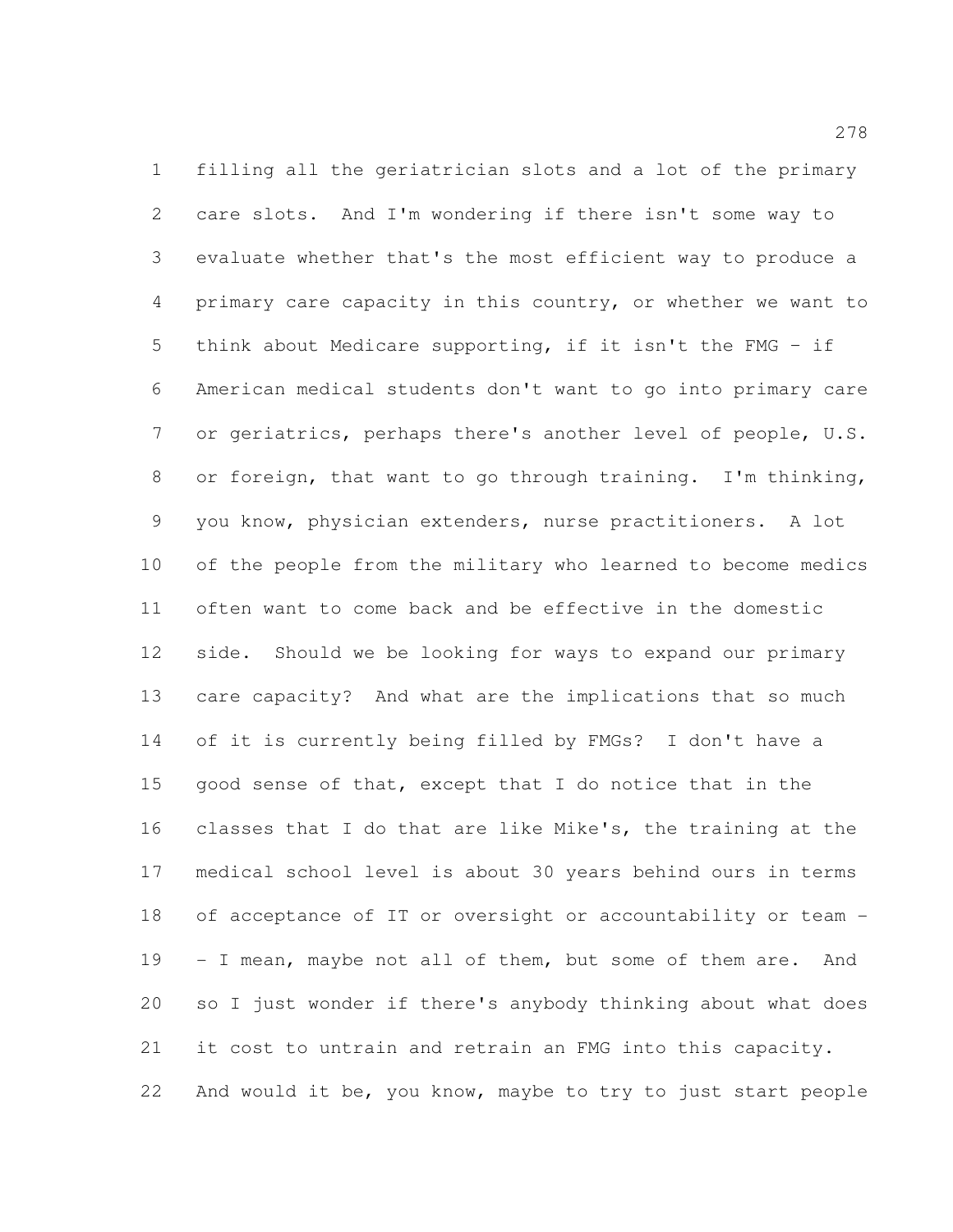into the primary care capacity at a different level and try to expand that capacity?

3 The only other thing I thought of is that -- I'm the one who's into the lifelong learning thing. Is there a way to bring into the P4P for physicians that they've covered certain kind of CME topics, that they've done things around care coordination or cost/benefit, you know, that they've achieved those and therefore they get a blip-up? As long as we're on a P4P kind of mentality, is there a way to bring in what kind of CME they -- or whether they hit certain types of CME that relate to the kind of goals that we have for the Medicare program?

 DR. CASTELLANOS: Two points. Nancy, just to emphasize your point about the international medical graduate, 25 percent of the primary care people in Florida are international medical graduates.

 Talking about the medical education subsidies to produce the professions we need, again, I'm going to talk a little bit about workforce. I think the Commission has done a great job with primary care. We have certainly emphasized a higher pay rate, pay scale. We've tried to boost the reputation, put them in more of a substantial role, and get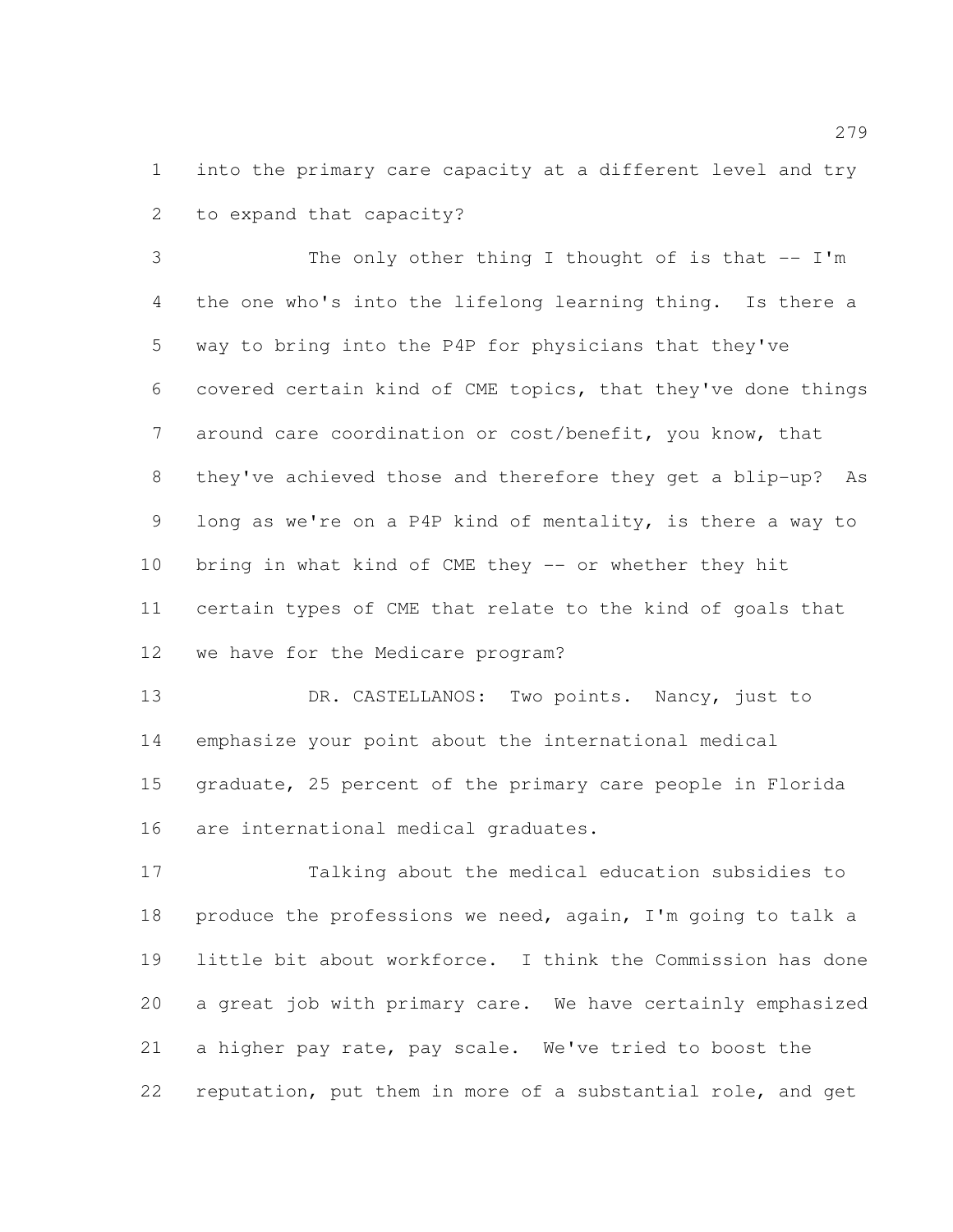that primary care doctor to have more intellectual stimuli. So I think we've done a lot of things for primary care. And I think there are some other issues on workforce, and Karen may want to comment, but general surgery has a real low role.

 You know, one of the ways we can at least try to solve this is by the caps, and perhaps we could even consider designating certain specialties, not all, on a trial basis to see if that works to fill some of these critical shortage areas.

11 DR. CROSSON: Thanks. I think my comments are rather similar to Peter's in this case. I think just based 13 on what was presented and based on the discussion, I have a sense that we're at risk of overreaching a bit in this particular charge that we have.

16 I agree with the framing, as Peter did, that talking about, you know, how Medicare might use its leverage to improve the education, postgraduate education, anyway, of physicians to promote more effective delivery of care over time is probably the most comfortable framing. There are some broader framings in that that are possible, but that's the one that appeals to me also.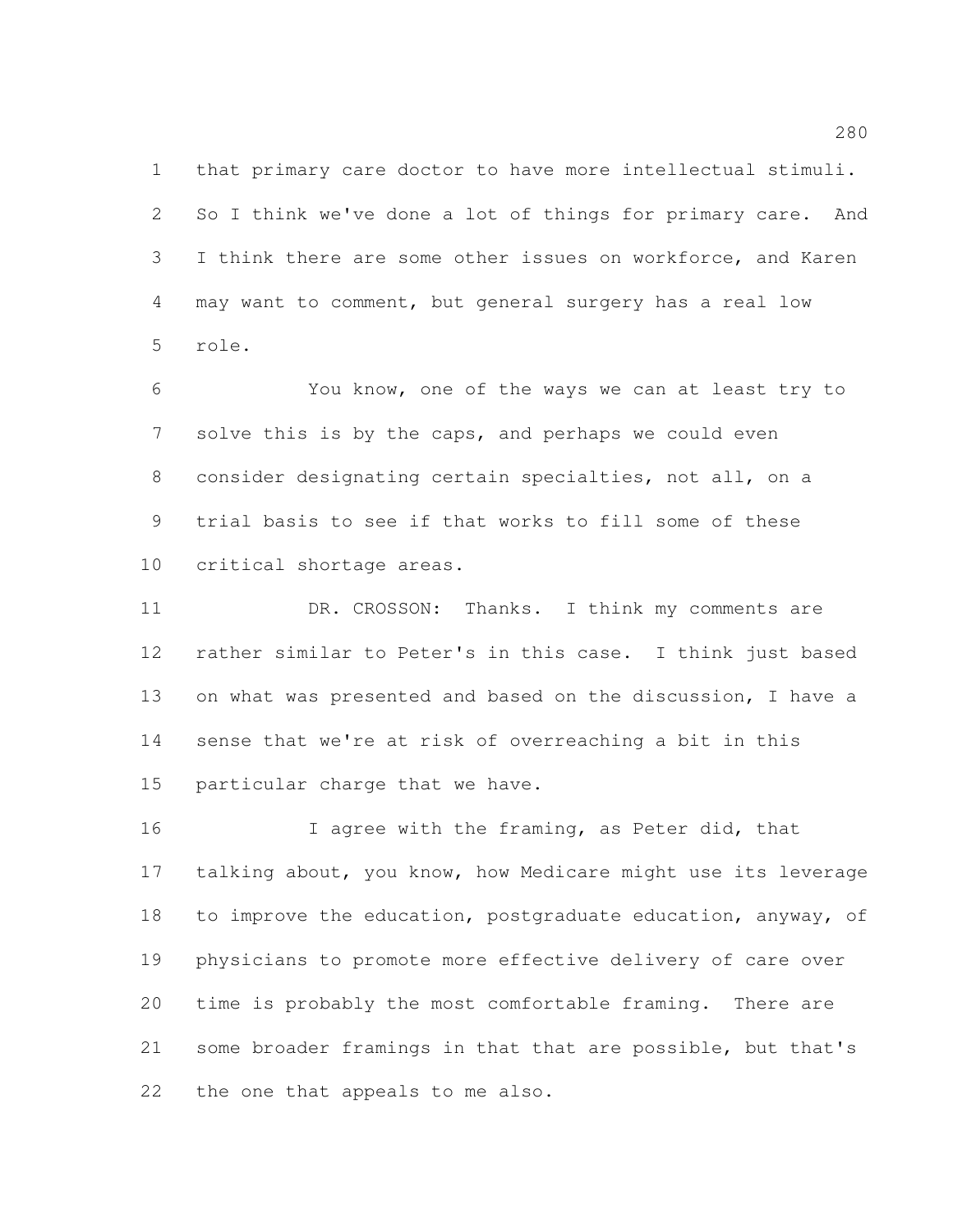So, within that and at the risk of being minimalist here, I think, again, the issue of the apparent growing inadequacy of the physician manpower and primary care is certainly one. And then also the fact that we've noted during the discussion that residents often come out of training without any real knowledge about how to practice medicine in the office, and particularly how to practice medicine in a judicious and responsible manner with respect to the cost implications of practice patterns.

 So, again, and I apologize for being reductionist, if that's what it is, but it seems to me that among all the things that we have to look at here, this issue of trying to move over time to support the separation of a significant portion of training from the in-hospital experience makes a lot of sense. It doesn't solve all problems. I think there are problems, having done it myself, obviously, with hospital training only and that it's limited in scope. It's not where most care is practiced anymore, and that's literally changed in the 30-some-odd years since I was in training.

 There's an expensive bias to having training predominantly in the hospital setting compared with the way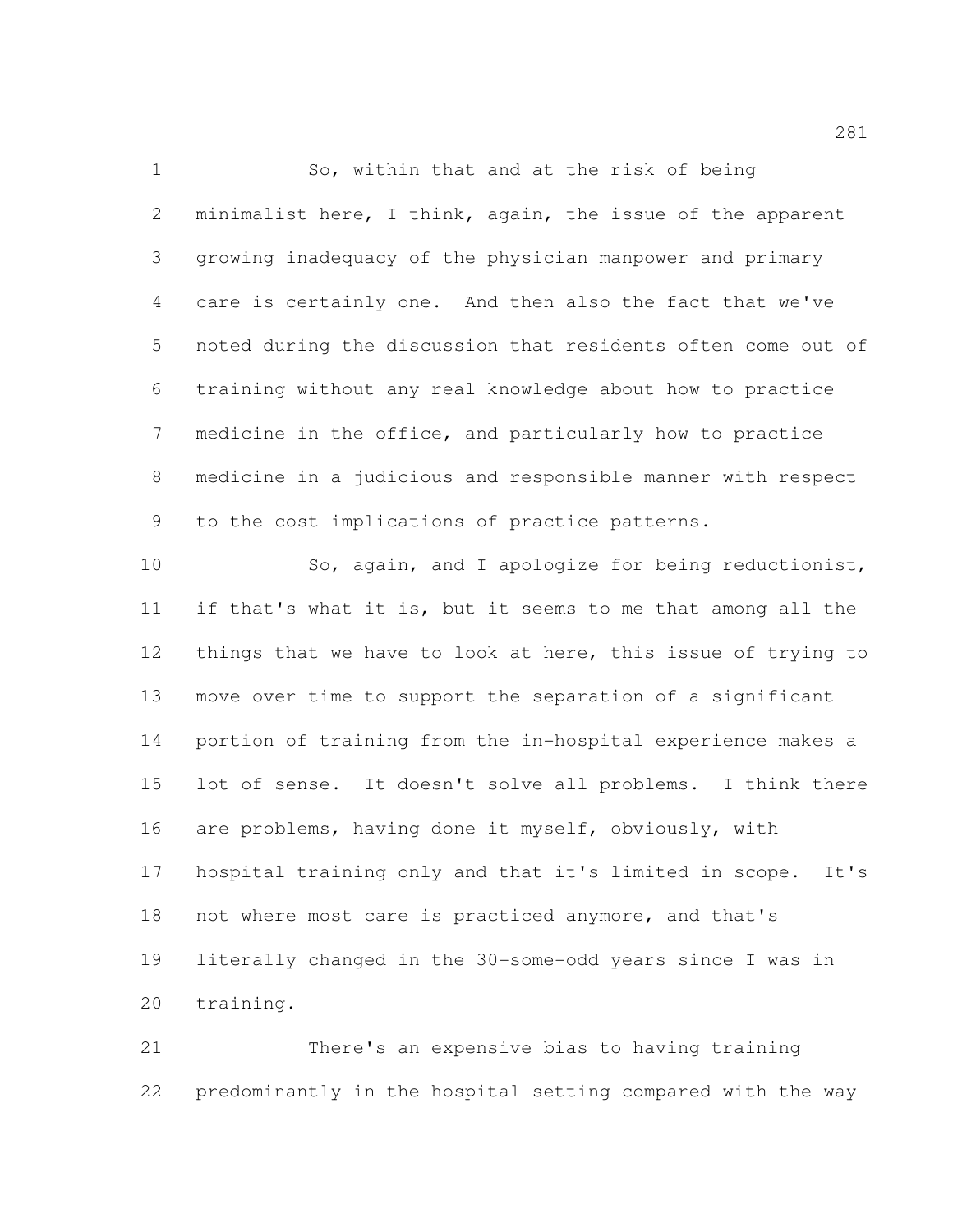other forms of medicine are practiced in offices and other kinds of group practice settings and the like. And the peer experience in the hospital setting is somewhat narrow. I think others have commented on this.

 So whatever we could do, whether it is trying to act to remove barriers to support training programs being more in the non-hospital setting or, in fact, creating incentives, that is the area where I think we can get -- it's the closest to our charge, in my mind, and it's the area where I think we can get the most impact.

 MS. HANSEN: Thank you. I'll mention four points, and some it has been covered. And, Cristina, when we talked 13 about the graduate hospital nursing role, in many ways I think it has been addressed by a number of the Commissioners here, about thinking about that next level, which is your point about advanced nurse practitioners or physician assistants or post-military individuals.

 The ability to think about what do we need -- and 19 it ties to the chronicity of care, where sites are going to be, so I really would like to see that that area just be discussed. And it may be also to be cross-referenced to one 22 of the recent IOM reports, "Retooling for an Aging America."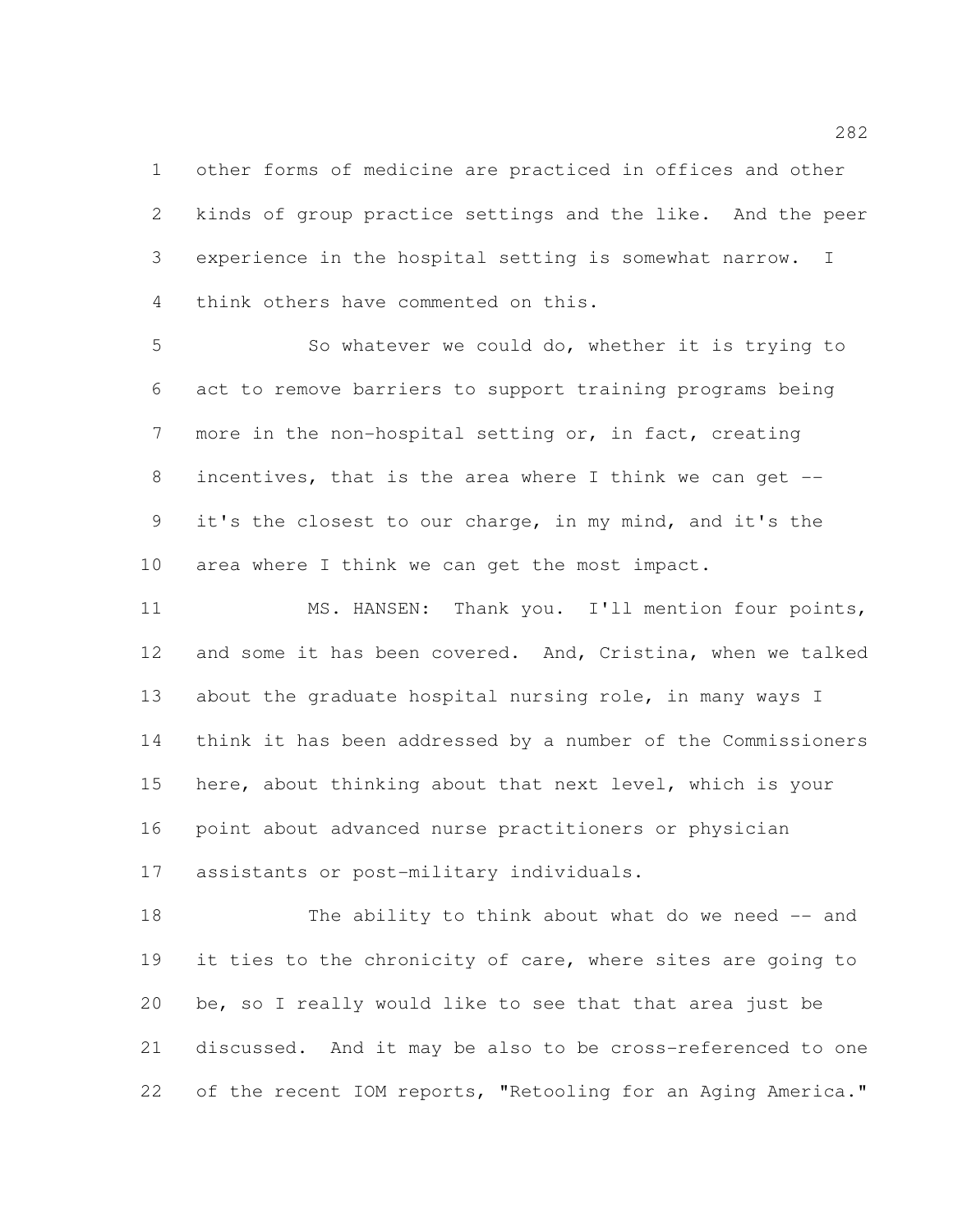So I think referencing, again, where care is increasingly going to be received and have that aspect.

 The second point has to do with -- and it probably falls under, Glenn, your area of other groups like the ABIM having domain over this, but I think as pointed out, people will learn what they're going to get tested on, and so it's not just the first two years, but all the annual recertification, if that is built into the testing side, not just the professional societies but the actual testing for competency, if it's build in there, then it would get taught.

 But one kind of complexity with that is that if existing faculty haven't done this, it's really tough for students to be learning it. So something has to be done, and perhaps ABIM is working on that: How do you prepare faculty? And this is the same issue in nursing faculty, trying to have them focus a little bit more on geriatrics. Many people don't have that. So that's kind of a cross issue.

 Then the final point, just to pick up on Jay's last point where having money flow to the sites where people are going to be practicing outside of the hospital, I think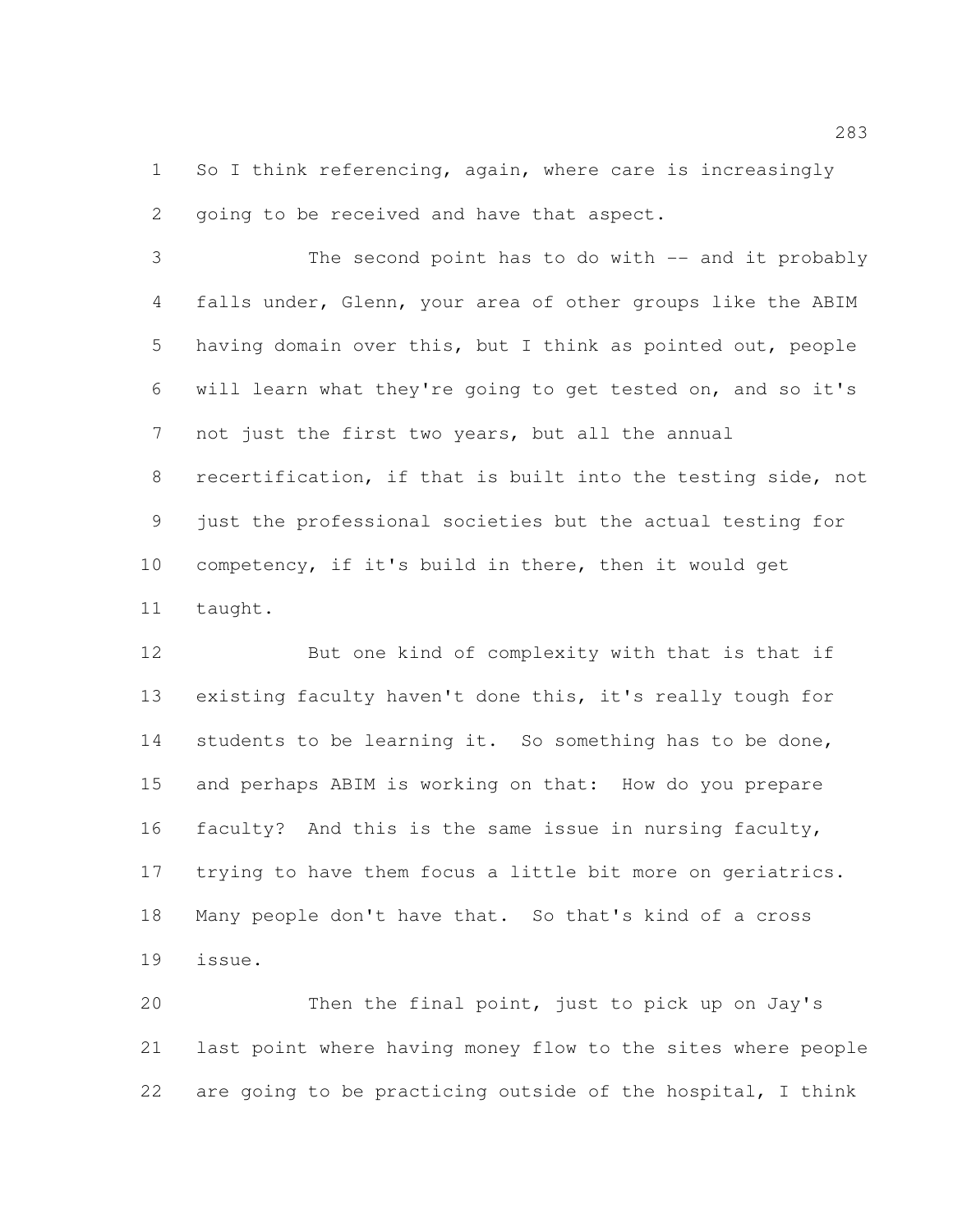this has been always a tension, just because the requirement for the GME and IME kind of going into the institutional hospital setting. But if practice is going to go elsewhere, 4 there are many sites, whether they're the FQHC clinics where people are practicing or other outpatient types of settings where people are getting their chronic care. I know when I operated the PACE Project, we had residents come through. The whole question is, you know, were we able to get some bit of funding to offset our physicians who were doing the training. And, of course, at that point the answer was no. But it just seems like some kind of shift on that area has to be considered.

Thank you.

14 DR. MILSTEIN: I'll be very brief.

 First of all, this is a point that a number of people have made. I'll just try to make it more explicitly, and that is, there are a number of potential problems with current medical education, and our challenge is to figure out what tools within the jurisdiction of the Medicare program are a fit for those problems. On primary care, specialty care mix, you know, this has been pointed out by others, but the tool that is the best fit to that is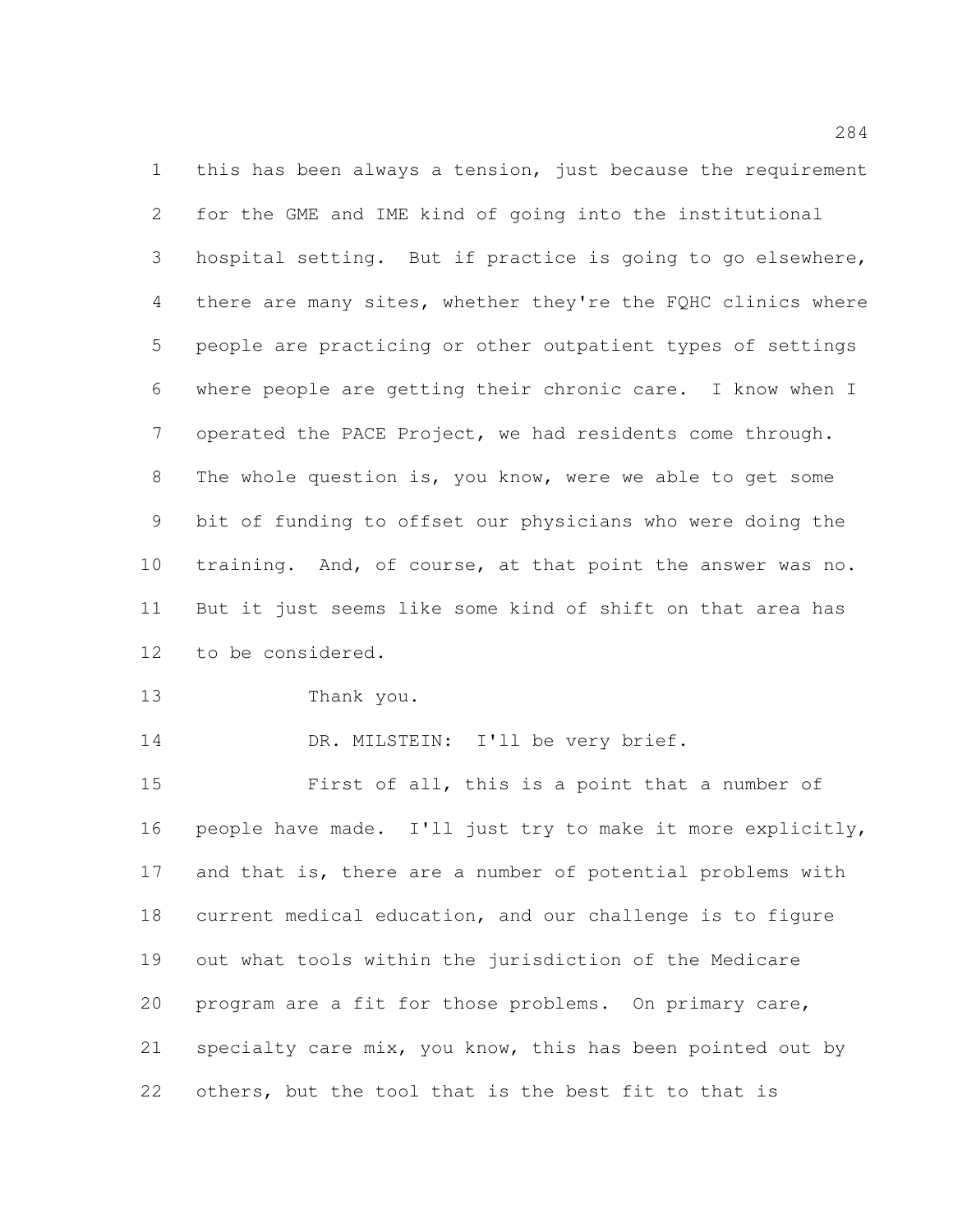Medicare physician reimbursement. It is not beginning to dictate who comes in and out, you know, who goes into programs or forgiveness or anything like that.

 The second comment, the second potential objective is this issue of improving the equity of slot allocation, and that is a tough one to solve with Medicare reimbursement policy because the inflow so much depends on who gets into medical schools, and Medicare has no grip point, you know, on that. So I support that social objective. I just can't figure out how to use Medicare policy to effect it.

 Then the third is this educational content dilemma, and I certainly agree with Karen that the federal 13 government trying to dictate, track, and manage curriculum content would be very tough. But I think there are some interesting tools within the purview of the Medicare program that we could use. For example, the American Board of Medical Specialties and maybe their member boards are very anxious to have their board certification process be deemed 19 equivalent to PQRI participation, and so that is, you know, a terrific level, I think, because it's something that the boards want. And we have something in turn we want from the boards. And my last comment on this is if I had to pick one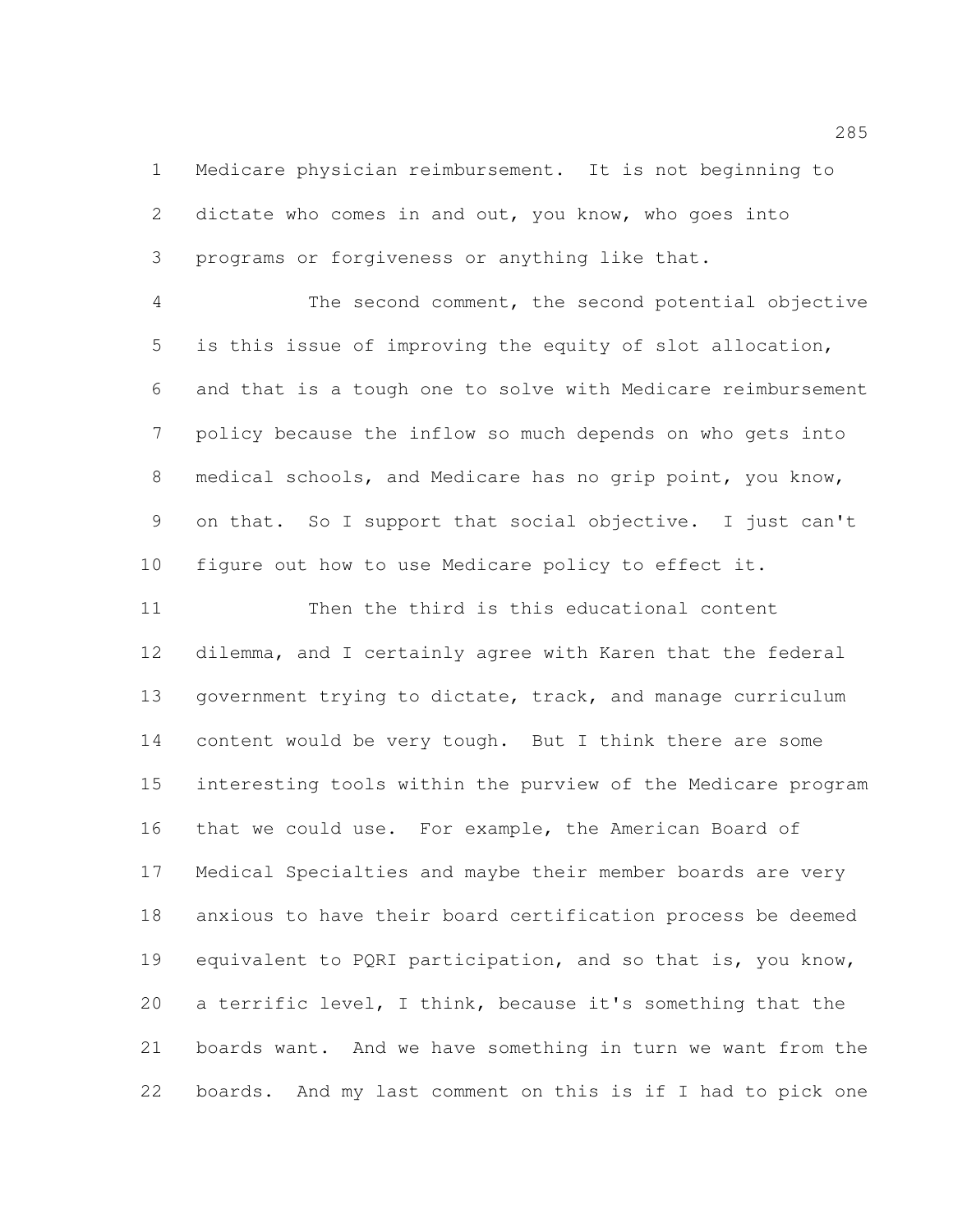thing to focus on with them, I would go one level up, and it's really -- it's the ability to manage performance that is the generic -- you know, if I had to pick one thing that sort if you could correct it might make the biggest difference in improving all aspects of the Medicare program, it is performance improvement, because that then would require all the other content areas to pull geriatrics because it's the Medicare population, it would pull health care IT. Those are all sort of instrumental to that objective. So that's at least my attempt to sort of map these different shortfalls, consequent goals, and then things that are actually within the jurisdiction of the Medicare program.

14 MR. MARK MILLER: So in previous conversations, whenever we've talked about delivery reform, a number of people -- and you among them -- have said, you know, we need to get to looking at GME and the education process because it's part of it. And so I guess some of these -- you talked 19 about there may be different tools like the primary care --it's a physician reimbursement issue. I hear that.

 Could I just get you to say the last point again? Because I tracked comments where people were saying, well,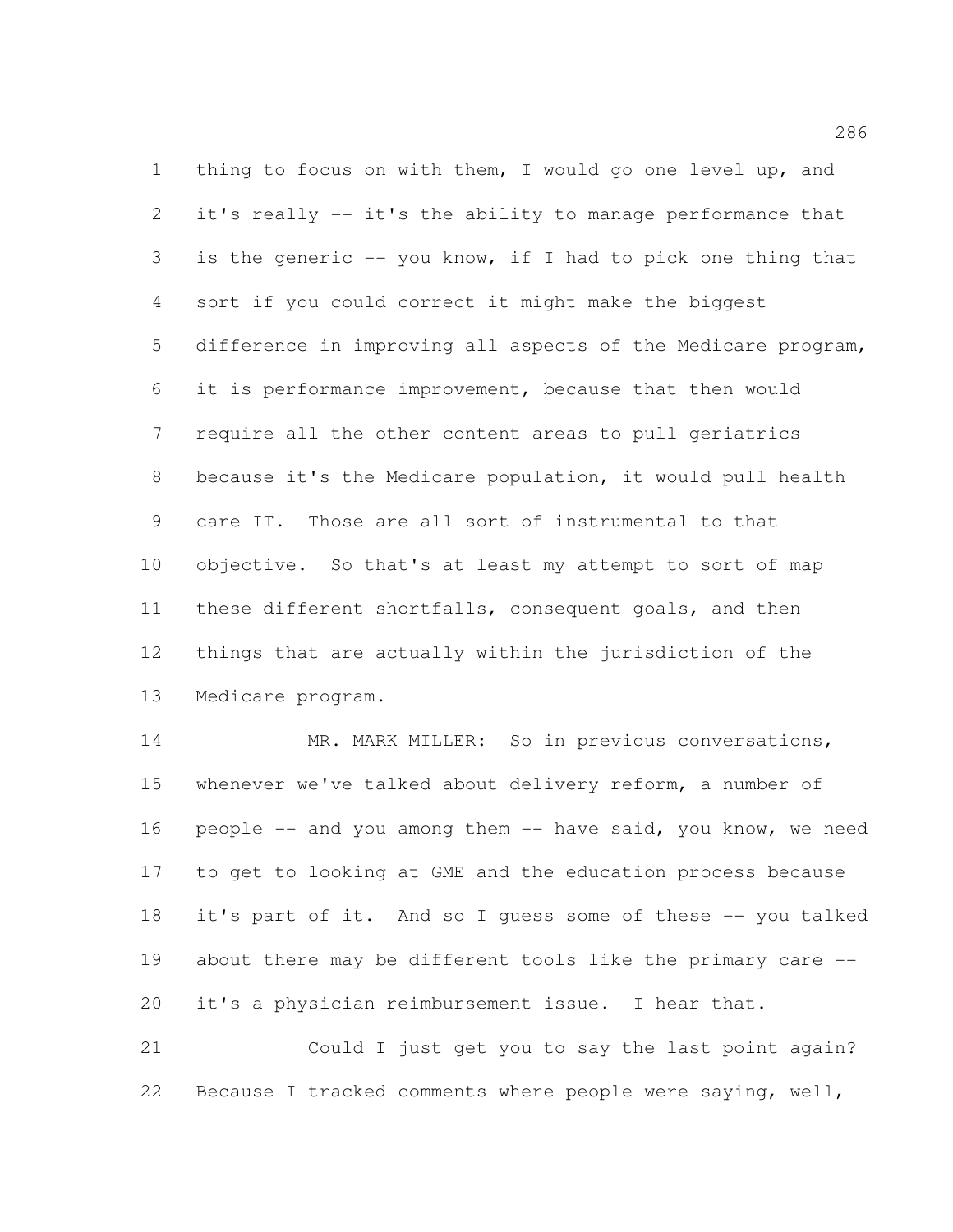focus your efforts here. It was your last point, I'm not sure I got quite the connection. And it feels a little different than -- you know, it almost feels like we're 4 pulling back and saying this is not really the place to get, you know, delivery system change, so that also felt like a little different than I'd heard from you before.

7 DR. MILSTEIN: Absolutely, and probably I'm influenced by the discussion, which is appropriate. But I do  $-$ 

10 MR. MARK MILLER: Don't let that happen. 11 DR. MILSTEIN: But I think that maybe to have this better fit with my comments before, you know, based on the help from people around the table, I thought about what's the best lever for changing educational content. I am persuaded that probably the number one choice would be to change what's on the boards that the physicians take. And now I see an avenue for achieving that having to do with the horse trade that, you know, the medical specialty boards are now -- you know, have been on the Hill lobbying to Medicare to achieve. I think it is a great opportunity for a trade 21 if the trade can be -- you know, if the deal could be struck aggressively.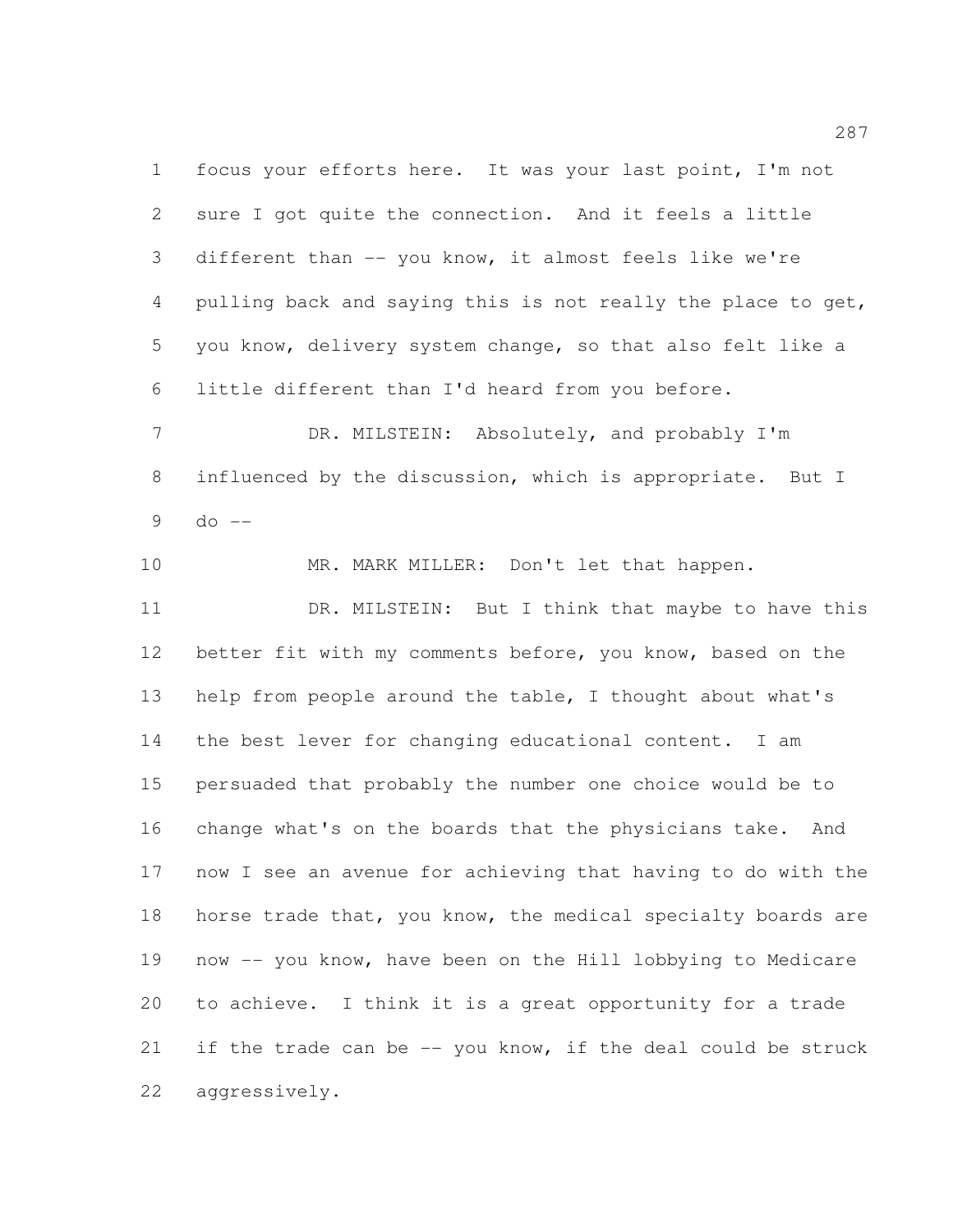MR. MARK MILLER: And what is the trade? What are 2  $you --$ 

 DR. MILSTEIN: The trade is rather than as an alternative to participating in -- this is one of the things being discussed as we speak, as an alternative to participating in PQRI reporting. If a physician is participating in the performance, measurement, reporting, and improvement system that their specialty board is delivering, A, that would be the basis for any performance measures being reported to the public, if we get to that point; and, B, it also could be a means of satisfying whatever requirements likely to evolve from PQRI, which is not just performance reporting but performance improvement. 14 I want to make one last comment, and that is, my view is, in the spirit of Mark Miller, don't only offer one option. This is my preferred option for how to change content of medical education. But if this also turns out to be very objectionable, then I have a second objectionable 19 option that I still support, which is not so much, you know, letting the GME money depend on curriculum, because I think that's very, very slippery to track and manage, but it's what I've said before: Let it depend on whether or not the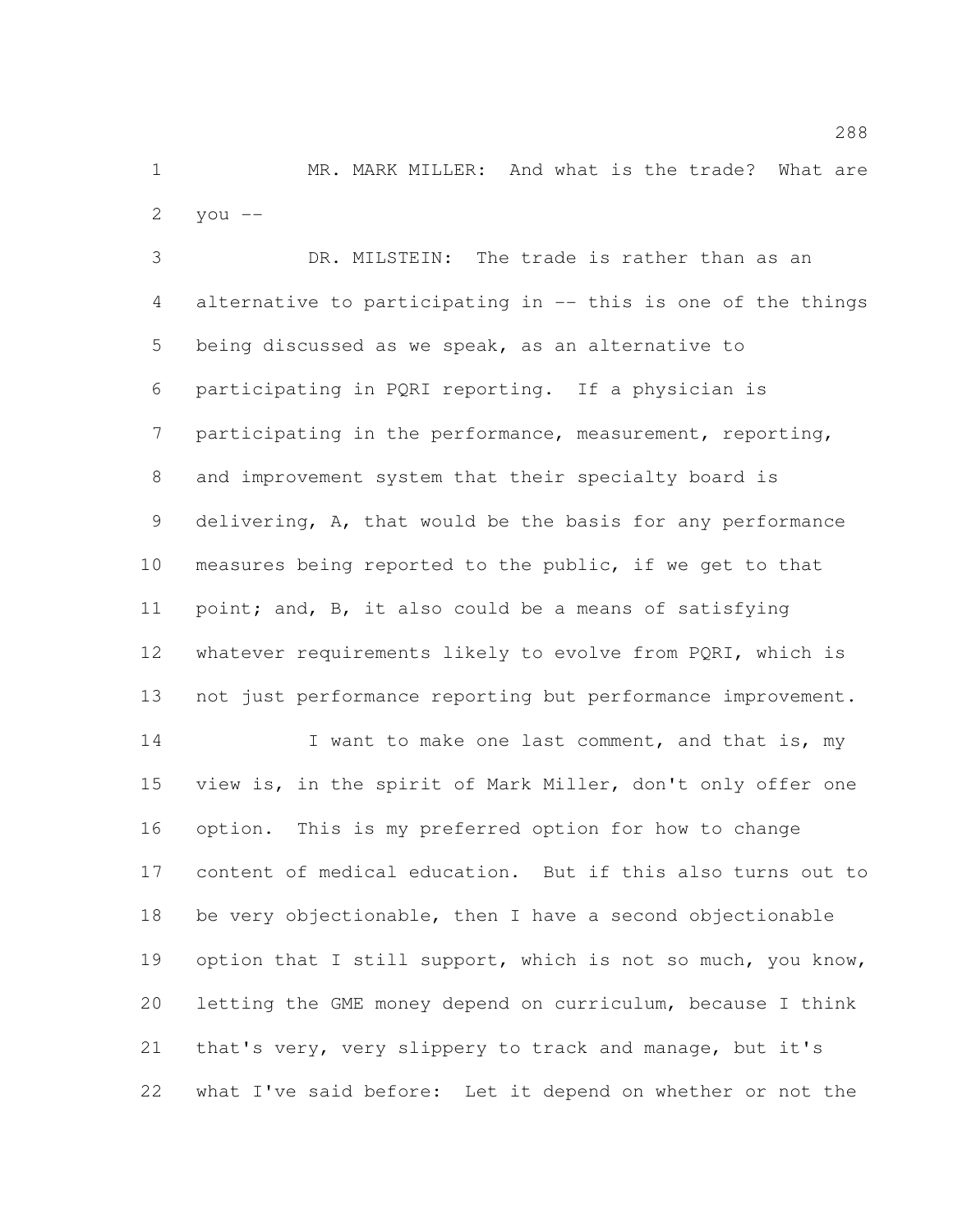faculty FTE in the teaching program include a reasonable percentage of people whose primary focus is in these health reform domains. That's much easier to track than curricula, and it happens to personally reflect my experience in the unnamed teaching hospital and medical school that I'm affiliated with, which is that there's actually quite a bit of support for these new content areas, until you get to the point, well, you know, who do we have now within our current faculty who has the expertise to teach it? And that's the point at which it becomes clear to the department chairs that they would have to use some of their precious FTE slots to hire people with expertise in performance management and other things, and that's where things break down. That's why I think if you are going to focus on criteria for hospitals, it should be on faculty content, not on curriculum -- faculty mix, not curriculum content.

 MR. HACKBARTH: Let me just test an idea here. What I've heard from some people over on this side, I think, is the idea that if you set up the payment system, used the dollars that Medicare puts into training as a lever to reward institutions that are leaders in innovation care delivery, if those institutions are rewarded for developing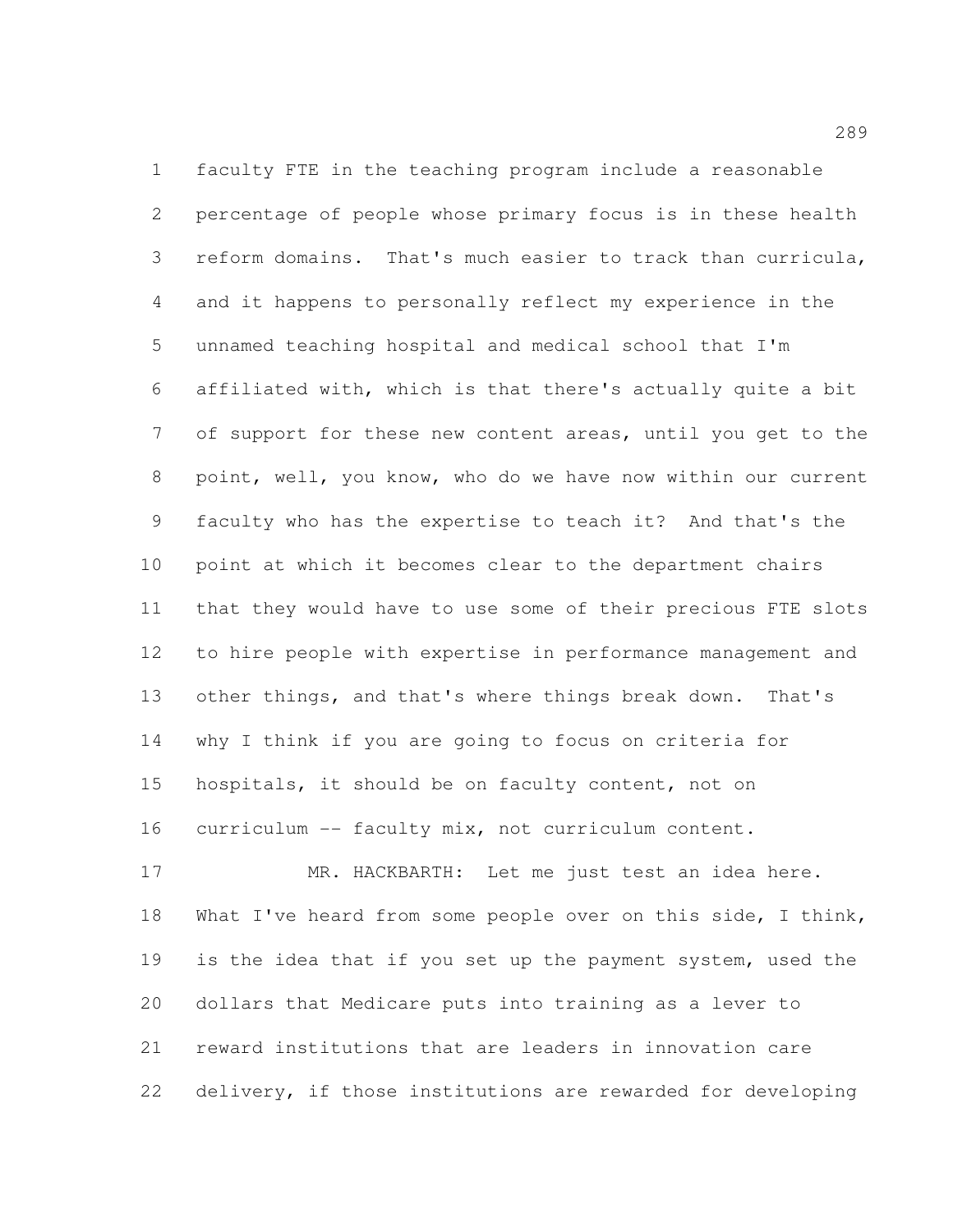the tools and the skills and applying those tools, that will pull along with it the whole training enterprise, and they'll start to think about things differently, the environment in which physicians, young physicians are trained will be a different environment than we've had in the past.

 DR. MILSTEIN: [off microphone.] I like that idea better.

9 MR. HACKBARTH: Yes, and I think --

10 MR. BUTLER: You said it more simply than I did, and maybe too simply, but there is a menu or characteristics you call "infrastructure" up there that really the institution is spending those dollars to create that environment, and it could be -- your idea could be one indicator. You know, I wouldn't say it's X FTEs, but is there leadership available doing X? You could begin to create a list of the kinds of things that would be an innovative, progressive institution.

 MS. BEHROOZI: But then you also have to deal with barriers. You are going to create an environment that will allow for the development of, you know, well-rounded, educated, and best practices physicians. But then I think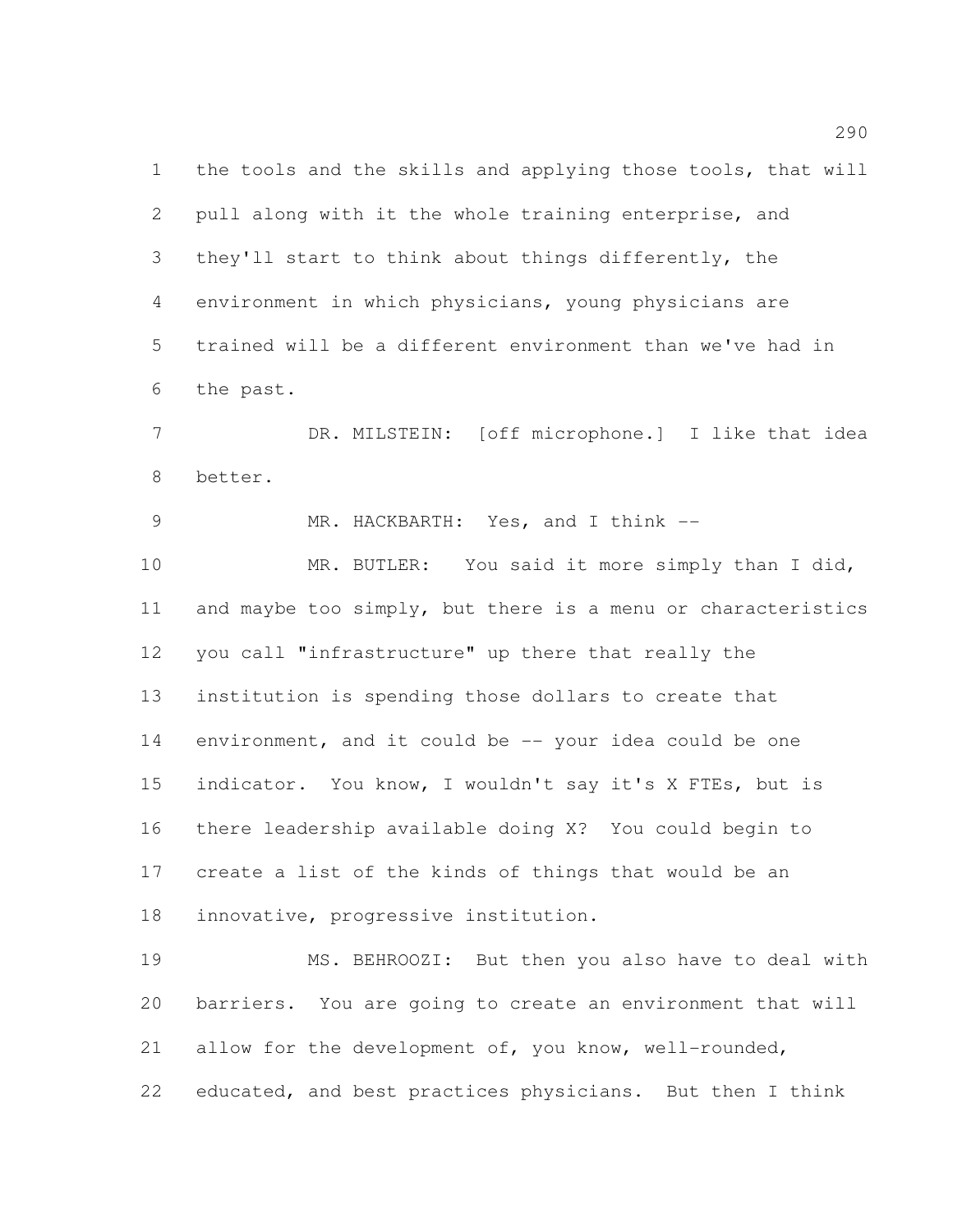that you have to acknowledge the cost barrier as well as the specialty board certification exam barrier, which you identified in here, which I don't know -- and this is consistent with the conversation about what are the things that we have leverage over as payers. I don't know to what extent we have leverage over the exams. And I don't know to what extent we have leverage over the very last thing, the public service component, which I think is critical. You know, for all this taxpayer investment, taxpayers ought to get something explicitly back. But I don't know that we've got those levers.

12 But in terms of lowering the cost barrier, in the text box it says that, at least if I'm reading this right, 14 for residency training programs begun before 1995, there is a 6-percent premium on GME for certain specialties, including family practice, general internal medicine, and geriatrics among them. And I imagine that is somewhat to offset the fact that the other specialties bring in more high-paying business to the hospitals, and I don't know whether that 6 percent is enough to change the balance in the hospital's view. But certainly that money is not 22 getting down to the residents themselves.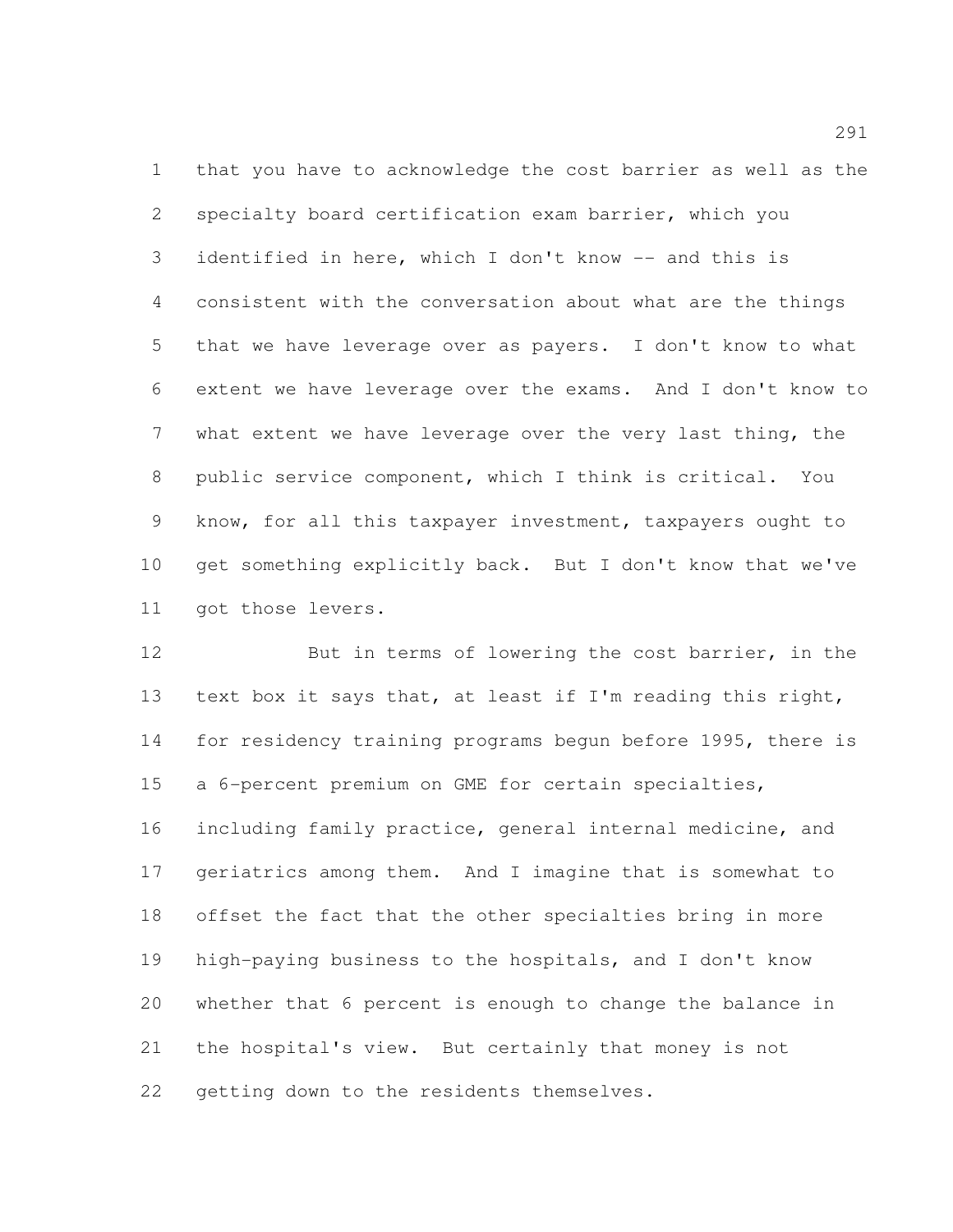So in terms of what Medicare is able to do, it looks like Medicare is able to base its payment decisions, at least to some extent, on what the specialty of the residency is. So why don't we not just accept things as they are, but, you know, think about shaking it up a little bit more and making big distinctions between how much we will support the specialties that the Medicare population needs the most or needs the most new doctors, not only to the extent that it incents the hospitals to develop those programs and hire the best teachers and invest in IT for care coordination and things like that, but also to the extent that we can make it apply to the students and whether that's in rewarding loan forgiveness program or tuition 14 abatement programs or those kinds of things, it's really critical. Just back on whether it is Slide 3 or whatever -- you don't have to go back there, but just the distribution 17 of quintiles, you know, the students of the upper quintile, remember, another factor that's not captured by that slide is that upper quintile's wealth has grown in that period of time, and that bottom two quintiles' wages have stagnated. 21 I don't know how they have kept up as much as they have. And even the small decline, it is hard to tell on that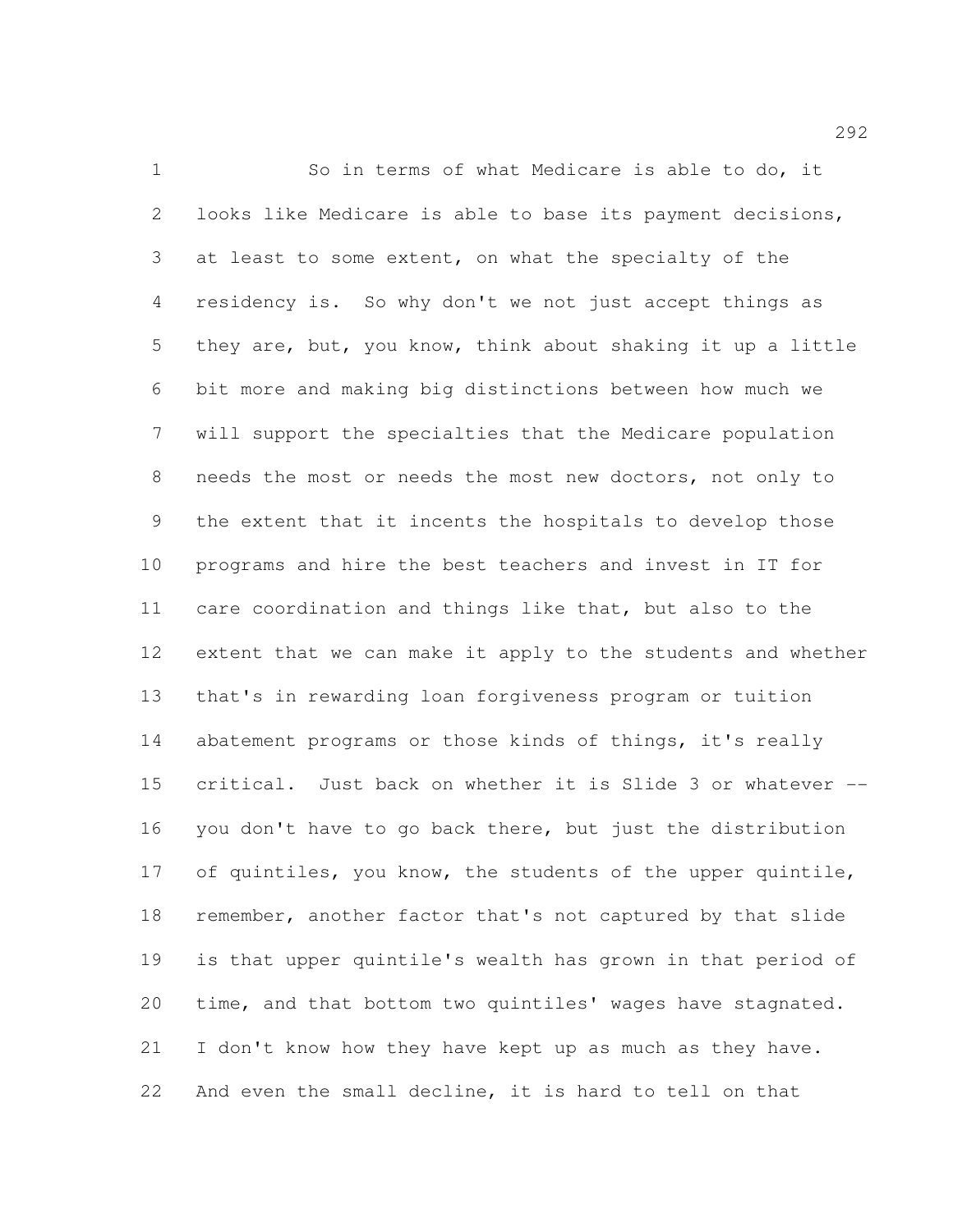chart, but it looks like it's gone from maybe 18 to 15 percent. That's a bigger percentage drop, you know, proportionately in that group, and it's not just about who goes in, but obviously what they choose to do on the other end and where they choose to practice and things like that. Sorry, just also on the top point, we have not talked about that because I guess it's the hardest one. And

 I know in states where insurance departments get to set the rules for how insurers pay rates, they -- in New York at least, there's a graduate medical education component to hospital rates. I have no idea what Medicare could recommend. I don't know. It seems like it might be worth more thinking and development.

 MR. HACKBARTH: I think if you were to try to tackle that goal, it would have to be not through the 16 payment rate per unit of service by private insurers but, 17 rather, some sort of tax or levy a tax on premiums with the specific earmarking of it to help finance medical education. MS. BOCCUTI: May I ask a clarifying -- MR. HACKBARTH: Sure. MS. BOCCUTI: This is on something that Arnie

brought up with the FTE example and I think what Mark was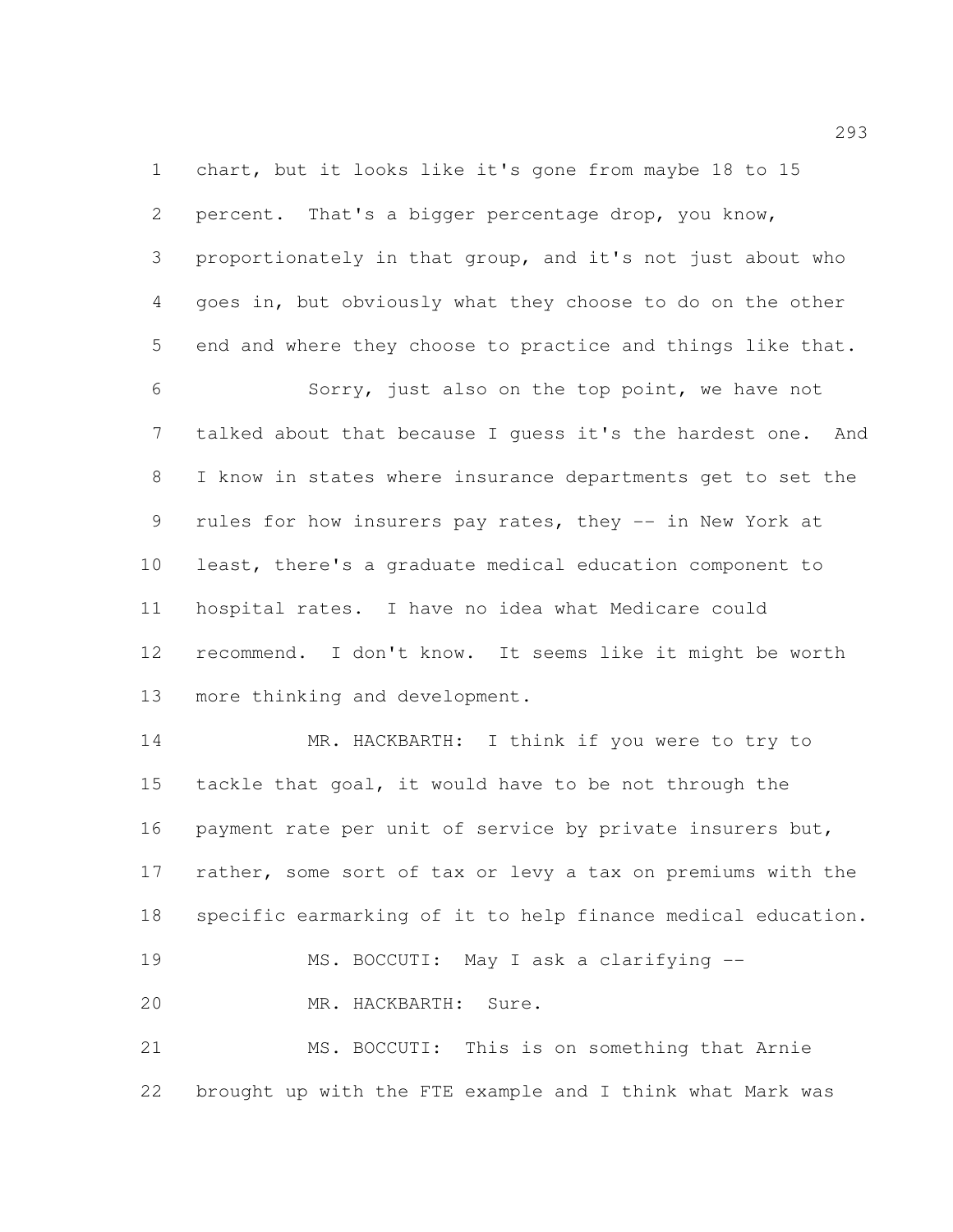1 getting at. What we were hearing, maybe in years, we've been trying to get to the GME because we've had such a tight agenda, and what we have been hearing is that, you know, students and residents are not learning, say, for example, quality measurement and how to make changes based on their own measurement of quality. And if they would learn this, this would help move the quality of care forward by -- you know, exponentially once they get into the pipeline.

 But what you're saying, or maybe you could clarify, that maybe instead of trying to ensure that they are learning quality measurement, for example, we could ensure that they have faculty expertise in quality measurement, and that would be a way of measuring that they had access to these skills or that they were learning the skills. Is that the distinction you're making?

16 DR. MILSTEIN: Yes, is that it would be -- I'm trying to think of what would be easy and practical for 18 Medicare to track or for -- that would be easy, practical, and a reasonably valid means of tracking and accountability, 20 and I just am very  $-$  because I thought about it, you know, worried about the ability to sort of track and quantify curriculum content; whereas, it's pretty straightforward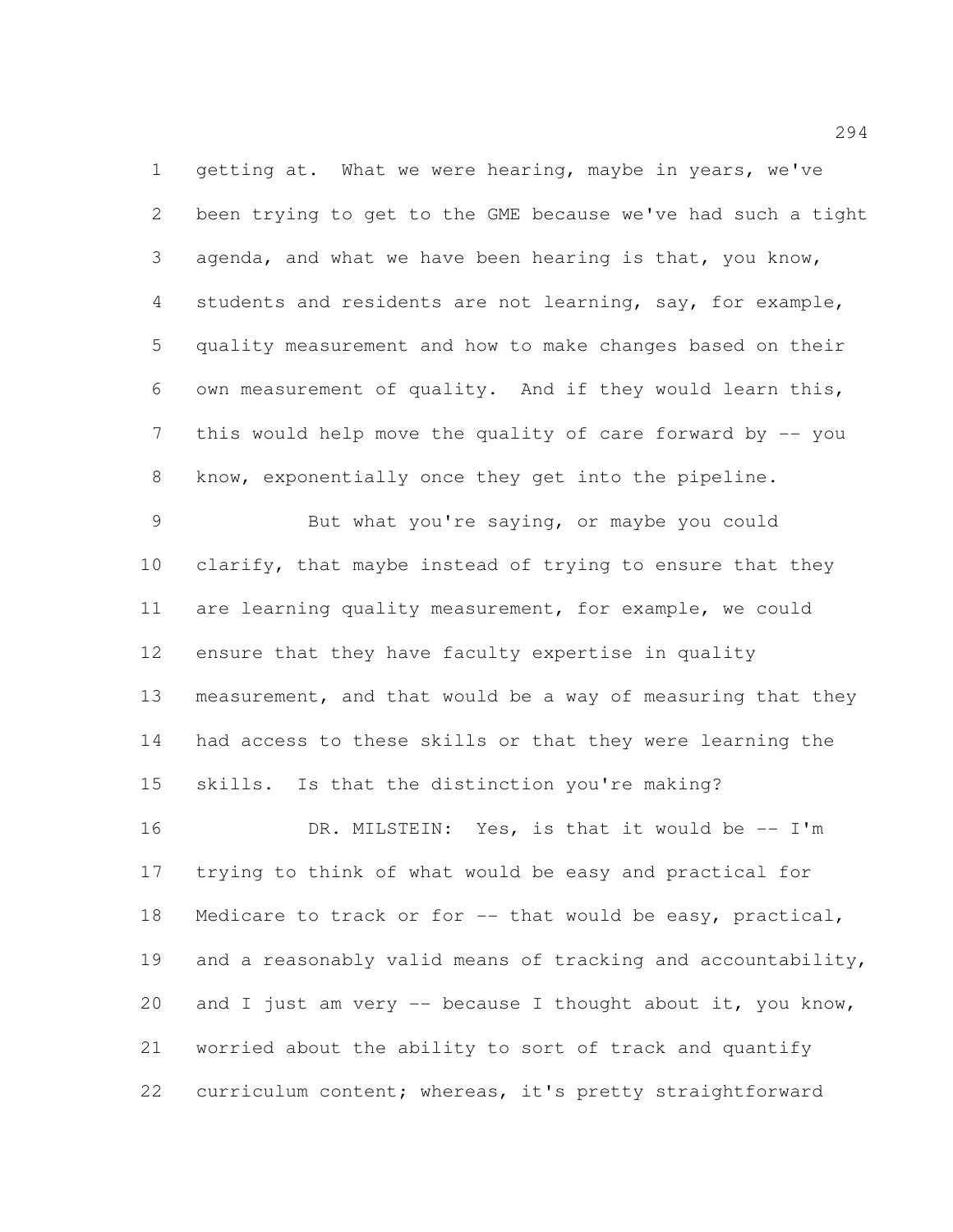from looking at a faculty member's C.V. whether or not they do or do not primarily focus their teaching and research on any of these topics -- you know, performance management, information technology. You can tell that in an instant. And it also seems, at least in the hospital that I'm affiliated with, a major barrier to moving forward is the paucity of faculty that specialize in these topics.

 MS. BOCCUTI: Do the faculty exist? What I'm 9 worried about is that if they're not -- are they at some and not at others? I'm just worried, how do we get the expertise if it's not there?

 MR. HACKBARTH: At the risk of really gross oversimplification, the point I hear Peter and others making is even leap a step beyond that. If the institution in which people are trained is paid in a way that causes it to really focus on quality improvement, then it will be part of the ethos of the institution, and they'll be recruiting people of all types, faculty and staff of all types that have these capabilities, and it becomes part of the culture of the institution. And that is way better than a course. You know, it's the way we do things here.

MS. BOCCUTI: Right. I hope we're capturing that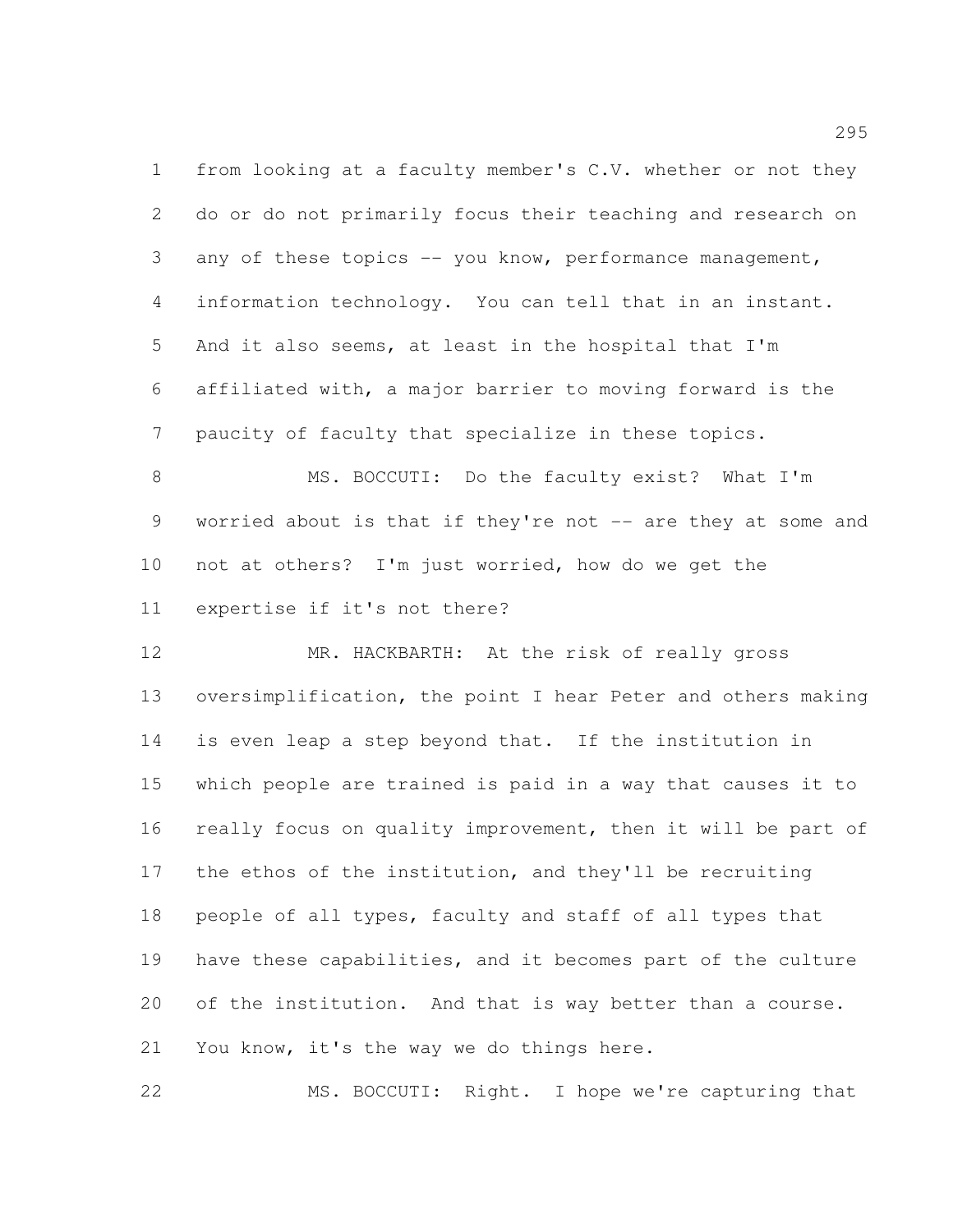in our discussion and when we brought these topics up. That is exactly what we're trying to capture as sort of where we go from here. It may not be an either/or, if I'm hearing this discussion correctly. We may have an ideal and a perfect scenario, I think, as you're describing. But if we can't get there tomorrow, can we tackle other priorities, too?

 I just want to make sure I'm hearing this correctly. Okay.

 MR. BUTLER: It's not important that we capture it here. It's important you capture it in the chapter. But the one point I would make is that -- a little bit short, I agree. It's a leap beyond, but it doesn't mean, you know, you've got to be a capitated system or 15 you're not going to get GME. We're not going that far. And we're not going to have a checklist, if you are willing to do accountable care, you'll get it. But there ought to be a way we can describe what the characteristics of an 19 organization, and that needs some careful -- and it needs a shelf life of more than a couple years, is the point. And we can do better, and I think it's worth a try.

MR. HACKBARTH: But I think you're putting your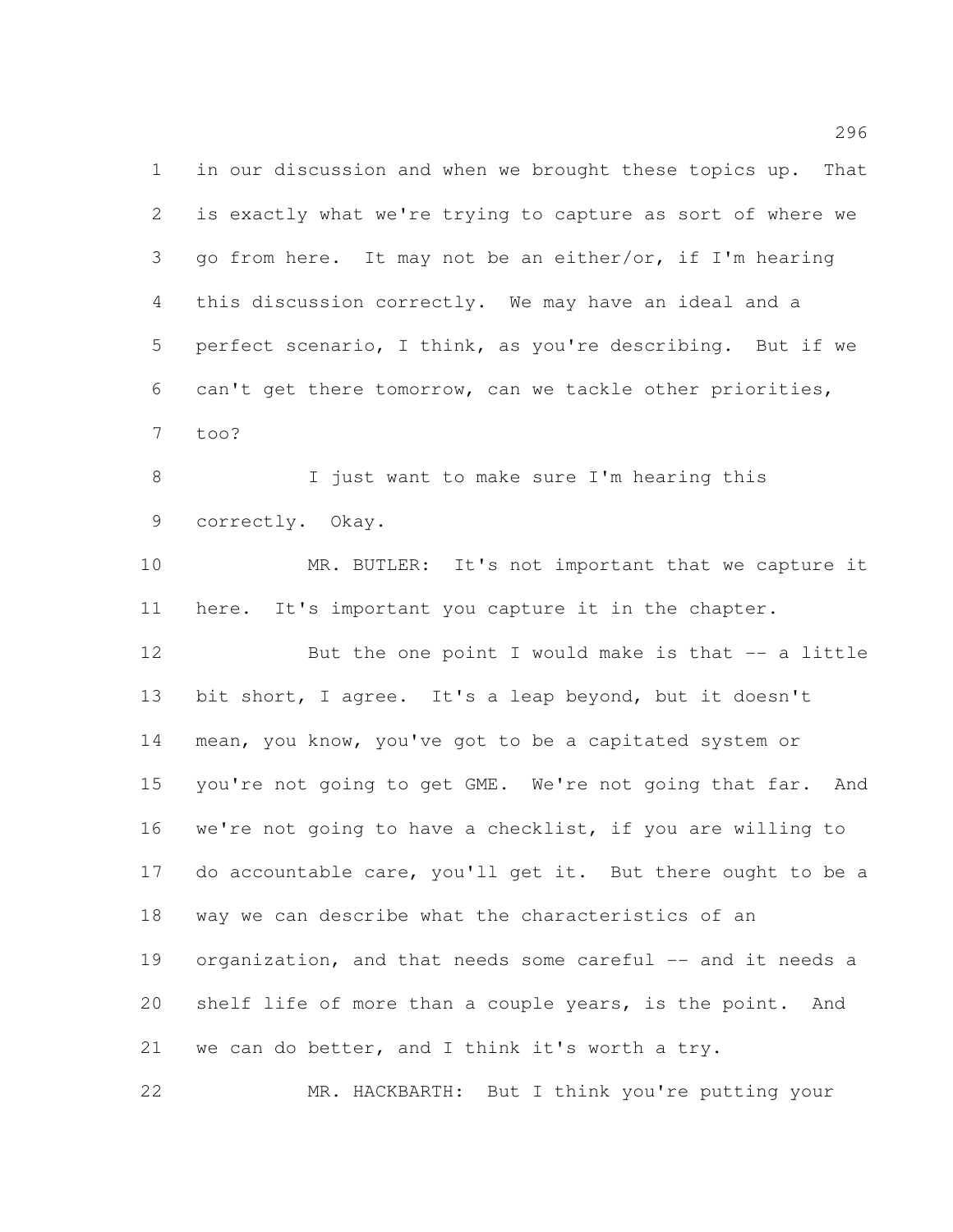finger on the challenge here. It's easier to say this than to do this. You know, how exactly do you link payment to this sort of high-performing, wonderful institution. How do you operationalize that notion? It's easier to say than it is to do?

 MS. BOCCUTI: May I also just say, a lot of this is for future work, for future chapters. You know, we'll capture some of this in the chapter now, but the chapter that's coming for the June report is a little bit more introductory and won't go into major details on the -- 11 MR. BUTLER: And it's a great start. It educates

and it lays a foundation, and I think it's good.

13 MR. HACKBARTH: Okay. Craig?

 MR. LISK: I have just one follow-up on Mitra's 15 point. There are only a few states, there is only a small number of states that do have things like New York, and New 17 York is the one that has the largest, because they have a lot of residents, too; there's a lot of interest there in having payments and the private payers. But it's a very small number of states where that is explicitly done for the private payers. So I just want to make sure that -- the impression is that it's not universal.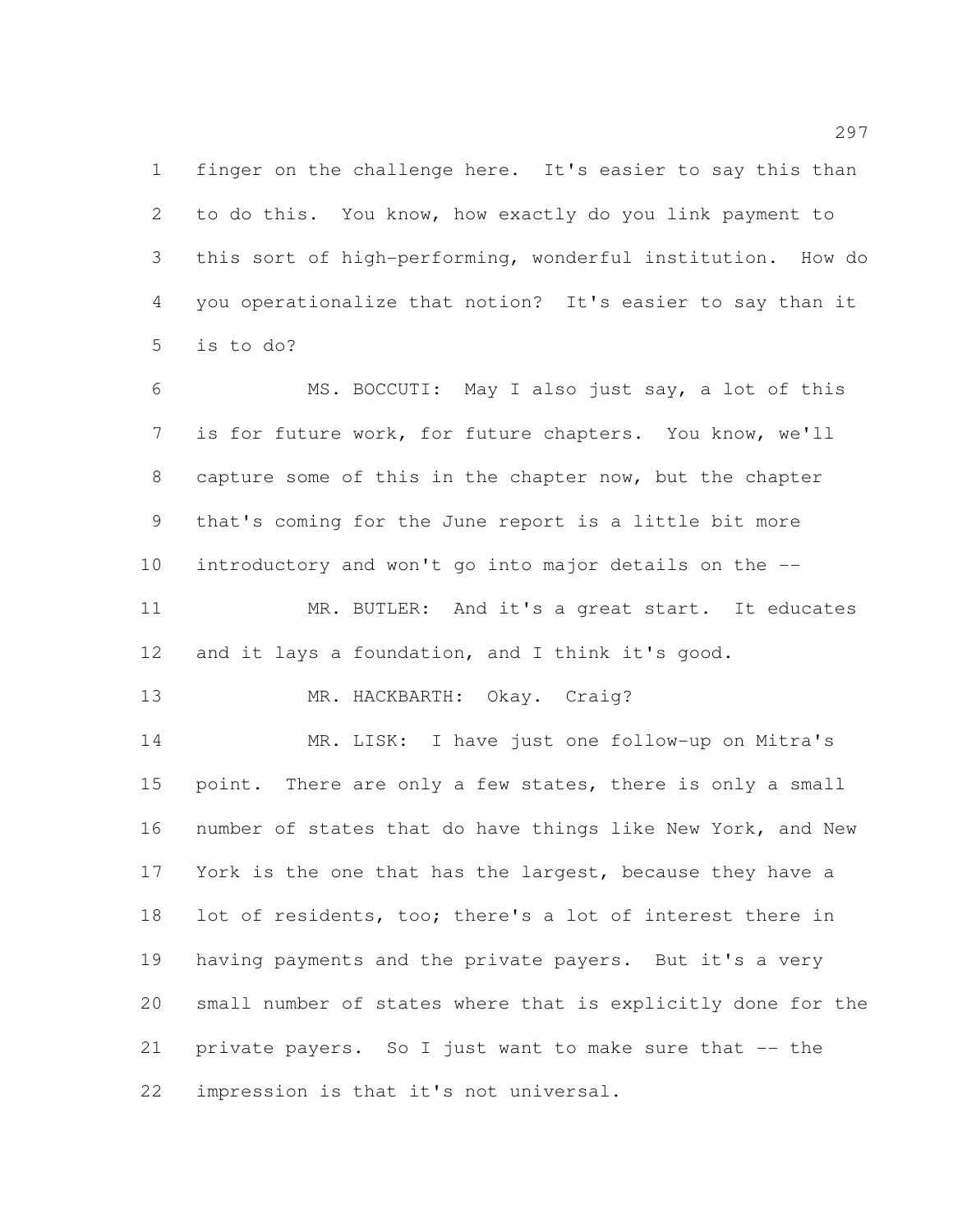MR. HACKBARTH: Okay. Good work. Thank you very much.

 We will now have our public comment period, and Karen knows the ground rules.

 MS. FISHER: I do. I am going to try to limit it to two minutes. I'm Karen Fisher with the AAMC, the Association of American Medical Colleges. We represent the allopathic medical schools and the major teaching hospitals in the country.

 We support this Commission discussing this topic. It is important, it is timely, and, Glenn, you mentioned that other people are talking about these topics. I think if focused in the right way, this Commission has a lot to offer because of the varied perspectives that you bring to this topic, and not a lot of places have that. And so we support continued discussions on it.

17 I would say, though, that lots has occurred in medical education and in residency training over the past years, and more is going to occur. Our meetings are replete with discussions of GME leaders and others talking about how to look at the practice setting that future physicians are going into and how to make changes to that setting. So you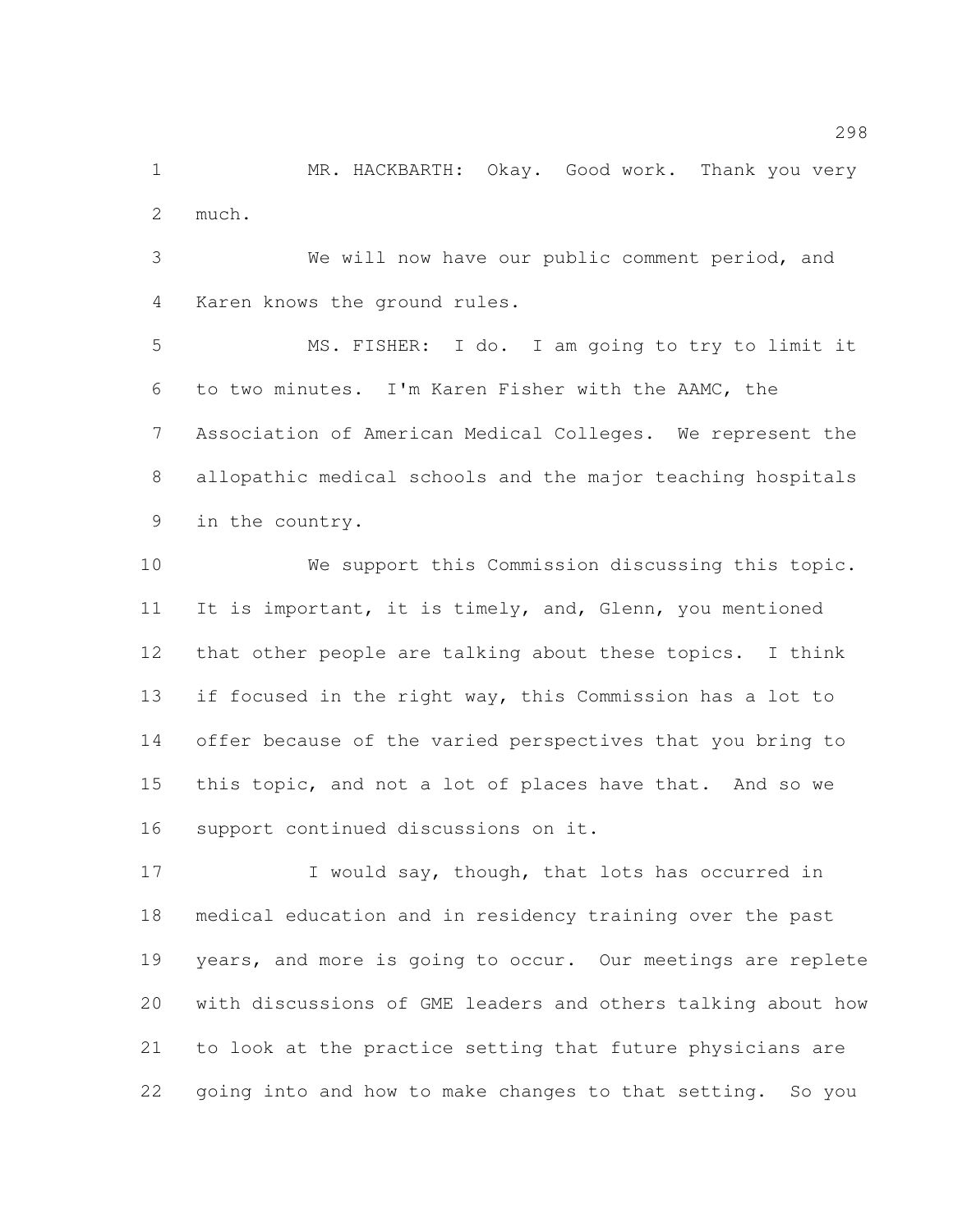are not out there alone in having these discussions.

2 I also would point out, though, that the AAMC runs the Medical College Admission Test, the MCAT, and it is undergoing -- just so that you are aware of this, it is undergoing a review of the MCAT testing process with the same goal in mind: to look at what is the practice needs for the future, and is the MCAT doing its job to test on those measures to get the right applicants and get the right people matriculating into medical schools.

 I think we'd agree, we love discussions. You could discuss a lot of these issues in further detail, but probably the best benefit for this Commission would be to focus more and probably more on the clinical setting where the GME dollars and where a lot of the training and the experiential training occurs. And don't forget that the third and fourth year of medical school mostly occurs in those clinical settings, so you're going to capture some of those experiences there.

 We have a policy on all-payer funding. We'd love to have you discuss that in that arena.

 Then, finally, what I would say on the public service arrangement, you know, there's a lot of that already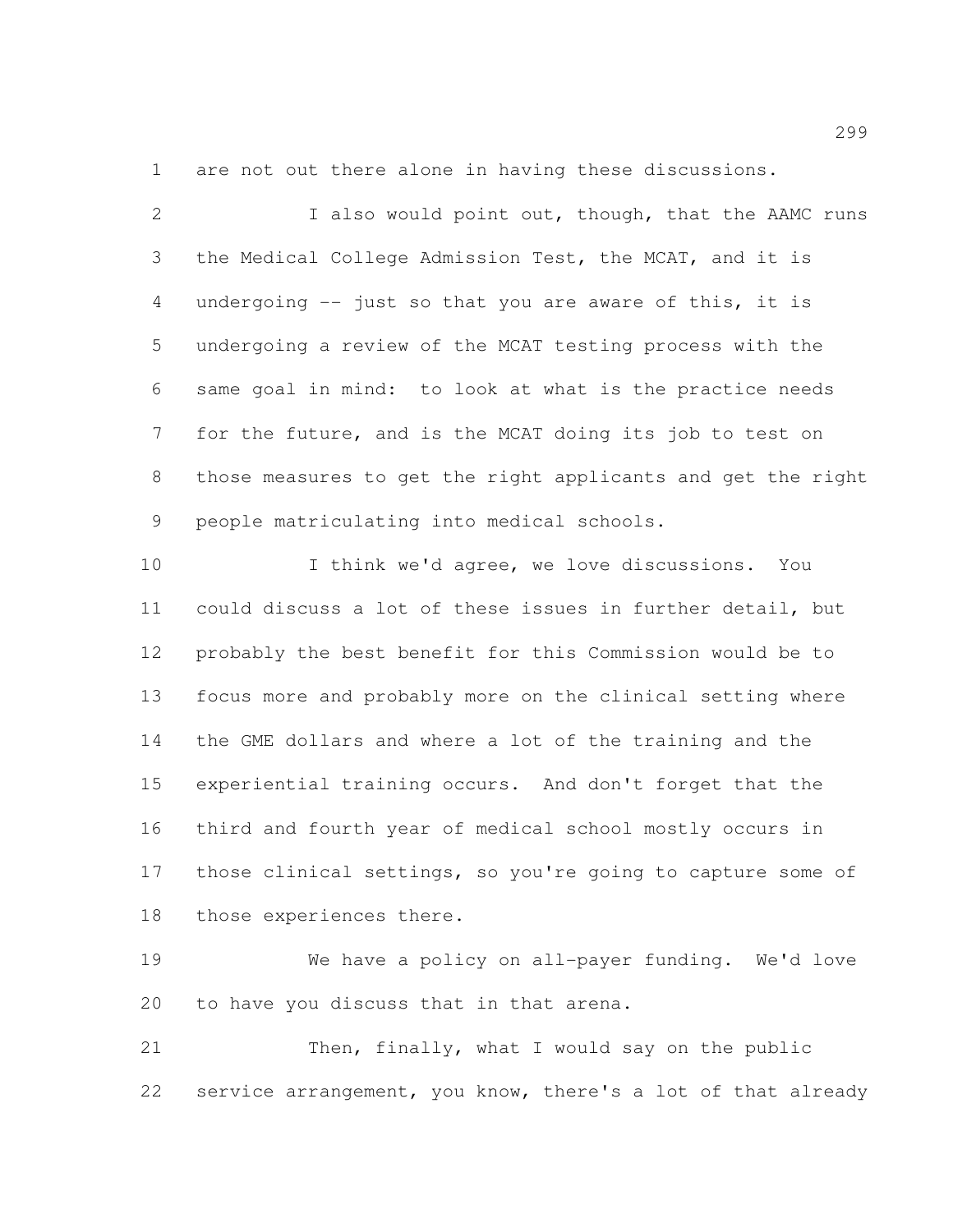going on in medical schools and residency programs. A lot of residents are doing international rotations. They're spending time in schools. They're spending time in prisons and in other avenues. I will tell you the regulations don't allow any GME and IME funding to be paid for that. That's an issue.

 But if the issue is that residents should pay back after they become physicians for the investment by the public in their education, it makes me a little bit nervous as a graduate of a state institution that maybe for all of the state money that went into my college education and for those going through that now, that if Congress would look at that, you might say, Well, shouldn't everybody who has had their education somewhat reimbursed through state and other mechanisms also do public service? Maybe that is a good thing, but it shouldn't be limited just to physicians.

```
17 Thank you.
```
18 MS. BURNS: Good afternoon. My name is Anne Burns, and I'm with the American Pharmacists Association. The American Pharmacists Association represents practicing pharmacists in all different practice settings. Thank you for a very informative discussion both today and at the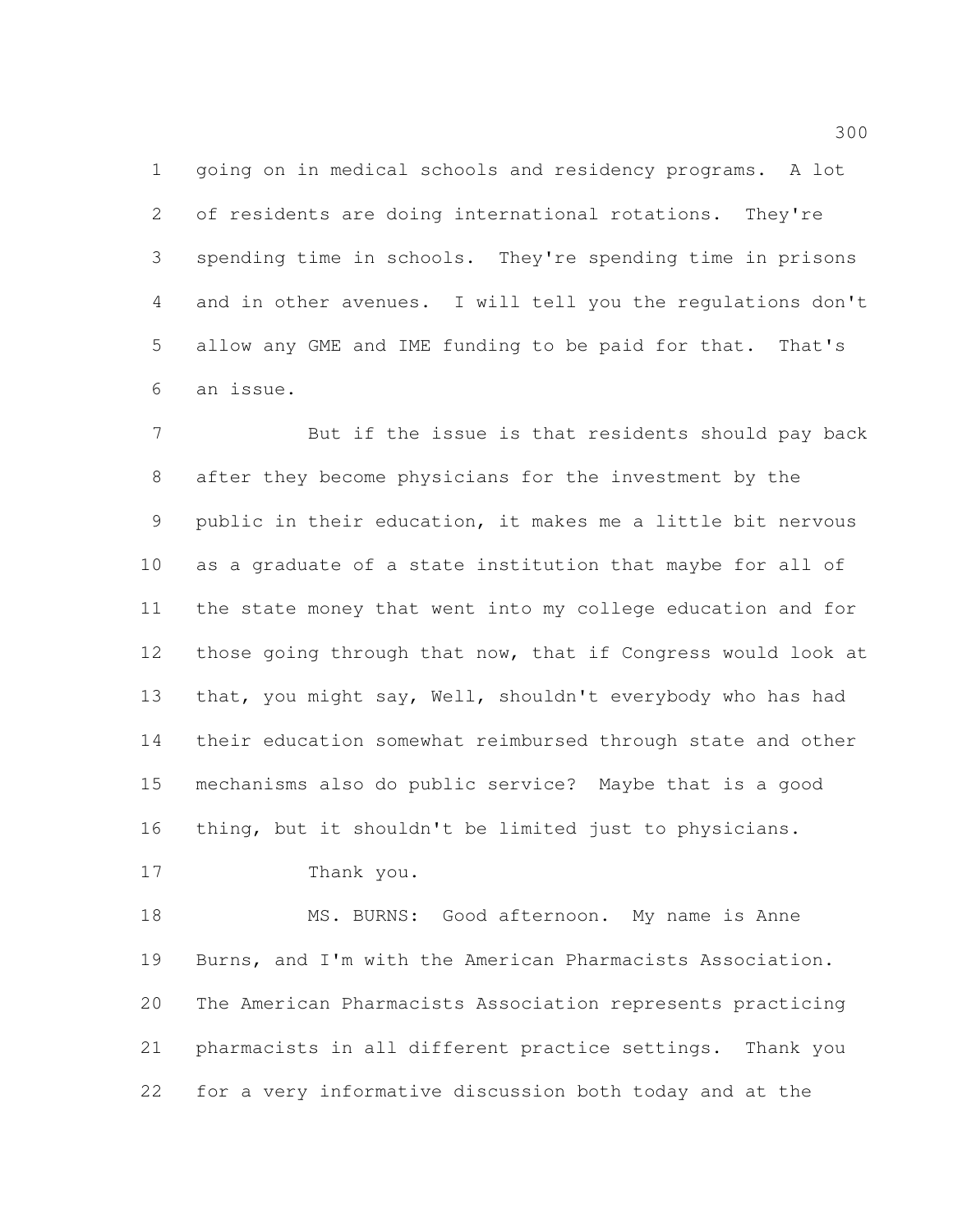meeting in March.

| $\mathbf{2}$   | As the Commission continues its deliberations, I            |
|----------------|-------------------------------------------------------------|
| 3              | would encourage you to consider including pharmacist-based  |
| 4              | residencies in your discussions and potentially in your     |
| 5              | report. Each year, over 1,500 pharmacist residents train in |
| 6              | hospital, ambulatory care, and community pharmacy practice  |
| $\overline{7}$ | settings, provide medication therapy expertise as part of   |
| $8\,$          | the health care team.                                       |
| $\mathcal{G}$  | In hospital residencies, many of the programs are           |
| 10             | eligible for and receive GME funding, and I'd be happy to   |
| 11             | provide any additional information if so desired.           |
| 12             | Thank you.                                                  |
| 13             | MR. CONNOLLY: Good afternoon. Jerry Connolly                |
| 14             | with the American Academy of Family Physicians. We really   |
| 15             | appreciate the rich discussion that you've had in terms of  |
| 16             | the global issues and even the specificity of how you might |
| 17             | tackle graduate medical education and even, Glenn, how you  |
| 18             | might operationalize some of these ideas. In two minutes,   |
| 19             | just let me make three points, if you will.                 |
| 20             | There is a common adage, and that is, what you pay          |
| 21             | for is what is produced. And right now, with particular     |
| 22             | emphasis on primary care training, we're still training     |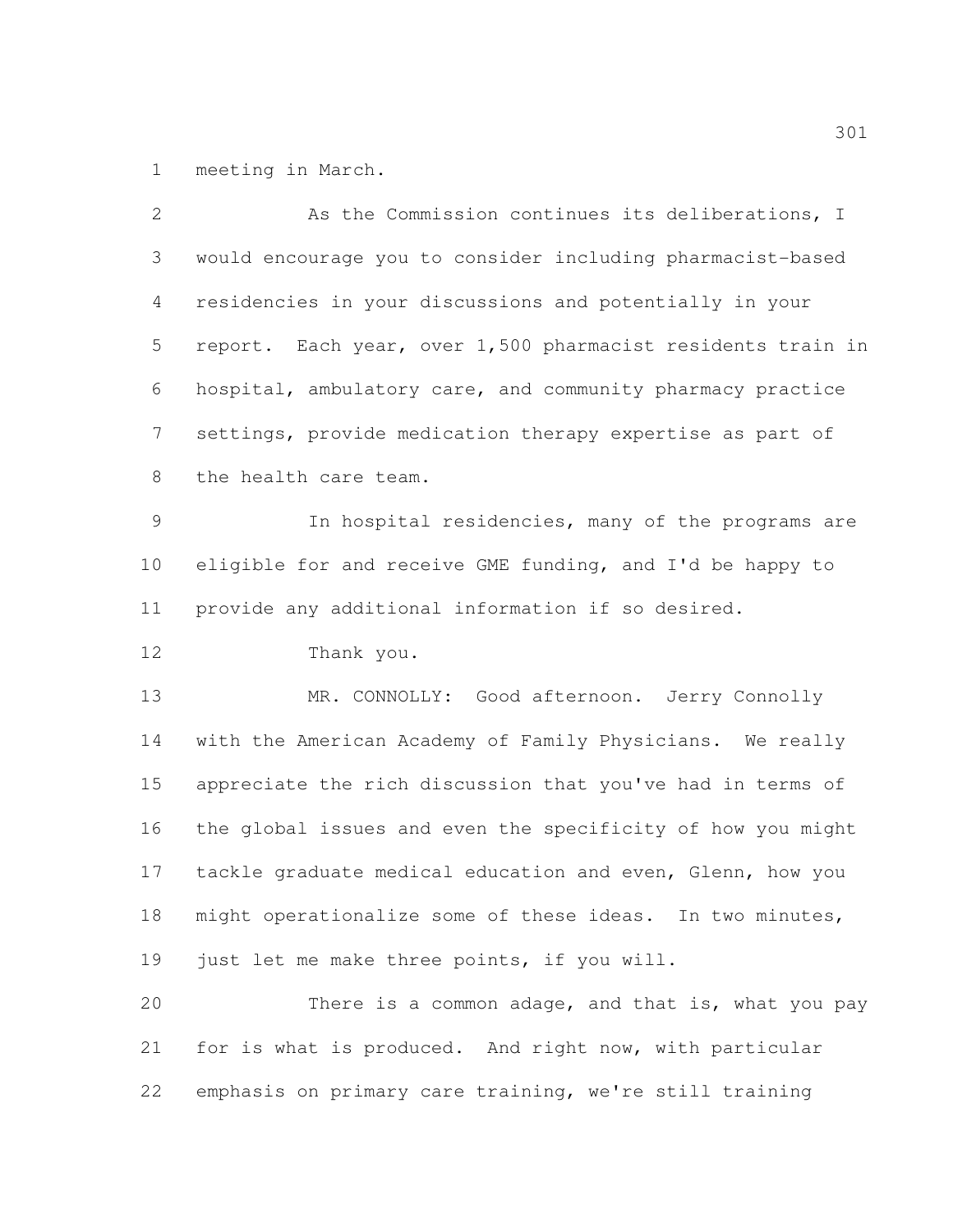essentially in a 1960s model. We're training in an inpatient hospital model when 95 percent of the care the primary care physicians deliver is in the outpatient, ambulatory, community-based setting. Since most primary care is delivered in that arena, we should incentivize the training so that that kind of education, that kind of care can be produced. In other words, we are talking about modernizing the graduate medical education system for primary care.

10 The second point, a couple of elements on the way to how to modernize this. Do we incentivize the institution to create more non-hospital setting opportunities? Or do you incentivize the residency programs that create those opportunities and train those physicians? We think perhaps the latter would be the better way to go about that. In other words, don't lock yourself into the mechanism of funding the institution when actually the residency program should be more responsive to the community needs and produce the primary care physician who is actually going to be a member of that community, practicing in that community, and delivering and serving the needs of that community. The 22 residency program, the RRC, the accreditation body, can be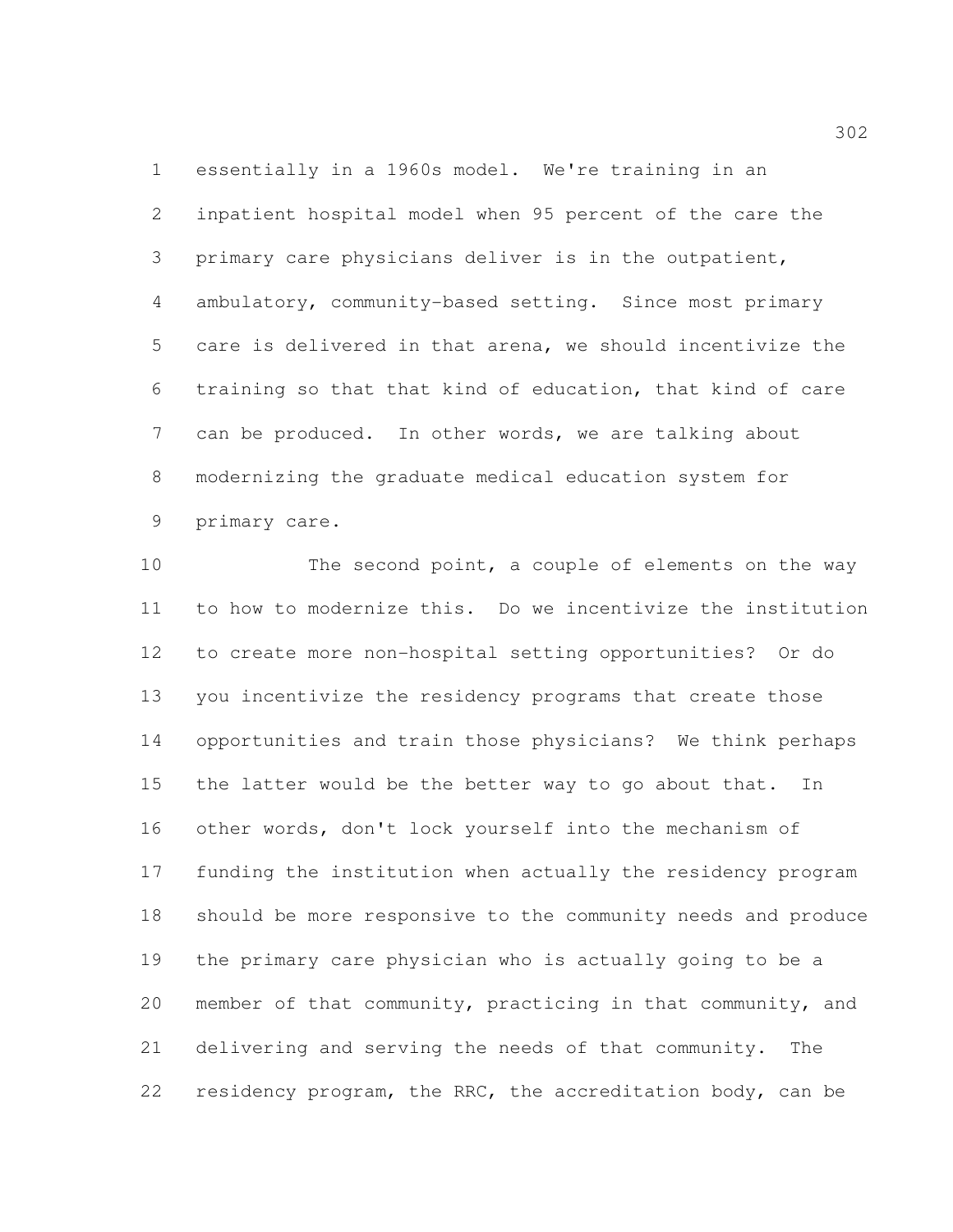1 more responsive to the community needs; therefore, you create the physician who is a systems-based thinker, someone who can manage the care of a community, of a population.

 You could also then incentivize through this mechanism means by which the necessary inpatient training can take place. It's just that the dynamic would be in the opposite direction. You fund the residency program who is responsive to the community needs, and then they take care of the necessary training to produce the kind of primary care physician you need not only for the current population but for the growing and changing demographic population that we have.

 Lastly, let's just talk about the source of funding, and I'll follow up on what Karen said. Graduate medical education was linked originally to Medicare to make sure that we had enough physicians to handle the Medicare population in 1965. We're now not talking about just the Medicare population. I know this body does talk about Medicare. But times have changed. Health care delivery has changed. And we're no longer functioning predominantly in an inpatient hospital setting. We're now functioning in the community. So we need to talk about not only the Medicare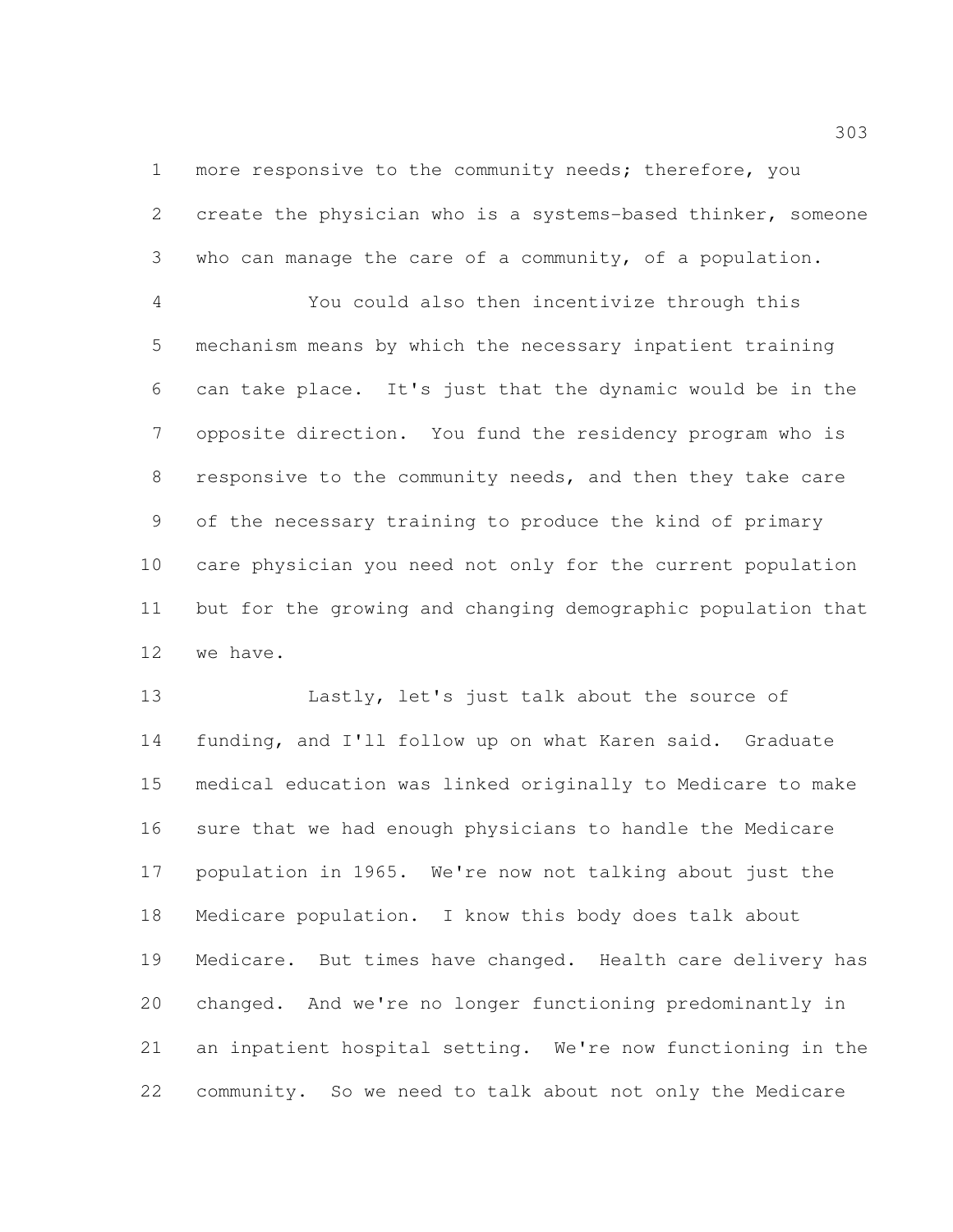population, which I know you are more concerned with, but we need to talk about now the 47 million uninsured. And if, in fact, we are talking about a community that needs primary care, is it only then the Medicare and the Medicaid systems that should be responsible for funding this?

 It can be argued that perhaps it is not just the Medicare program that should be funding it, that that is an argument for all payers to come to the table and contribute, particularly to producing the primary care physicians that are going to be needed in those community settings to take care of those uninsured.

Thank you very much.

13 MR. HACKBARTH: Thank you. We reconvene tomorrow at 9:00 a.m.

15 [Whereupon, at 5:27 p.m., the meeting was adjourned, to reconvene at 9:00 a.m., Thursday, April 9, 2009.]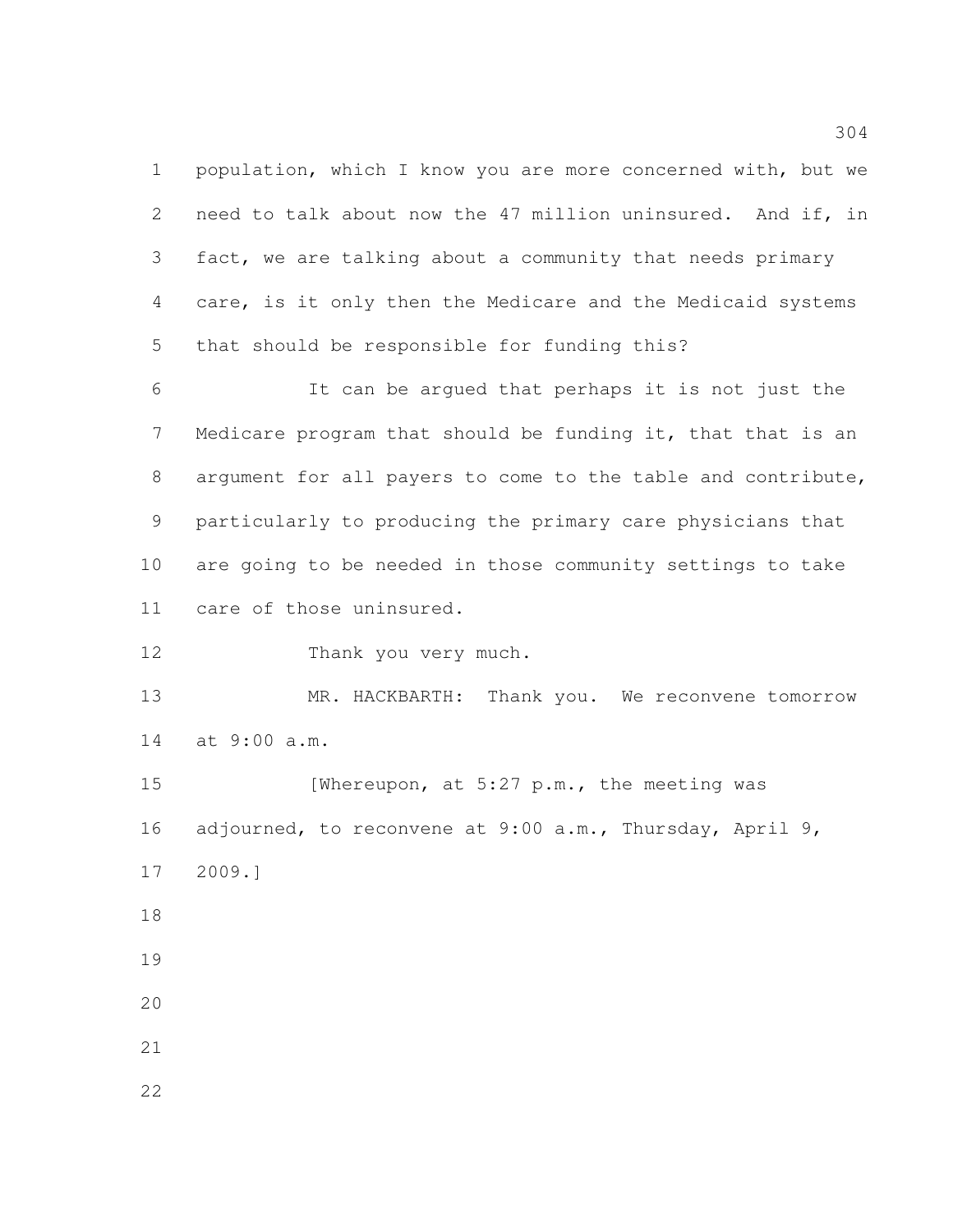## MEDICARE PAYMENT ADVISORY COMMISSION

PUBLIC MEETING

The Horizon Ballroom Ronald Reagan Building International Trade Center 1300 Pennsylvania Avenue, N.W. Washington, D.C.

> Thursday, April 9, 2009 9:04 a.m.

COMMISSIONERS PRESENT:

GLENN M. HACKBARTH, J.D., Chair MITRA BEHROOZI, J.D. JOHN M. BERTKO, F.S.A., M.A.A.A. KAREN R. BORMAN, M.D. PETER W. BUTLER, M.H.S.A RONALD D. CASTELLANOS, M.D. MICHAEL CHERNEW, Ph.D. FRANCIS J. CROSSON, M.D. THOMAS M. DEAN, M.D. JENNIE CHIN HANSEN, R.N., M.S.N., F.A.A.N NANCY M. KANE, D.B.A. GEORGE N. MILLER, JR., M.H.S.A. ARNOLD MILSTEIN, M.D., M.P.H. ROBERT D. REISCHAUER, Ph.D. WILLIAM J. SCANLON, Ph.D. BRUCE STUART, Ph.D.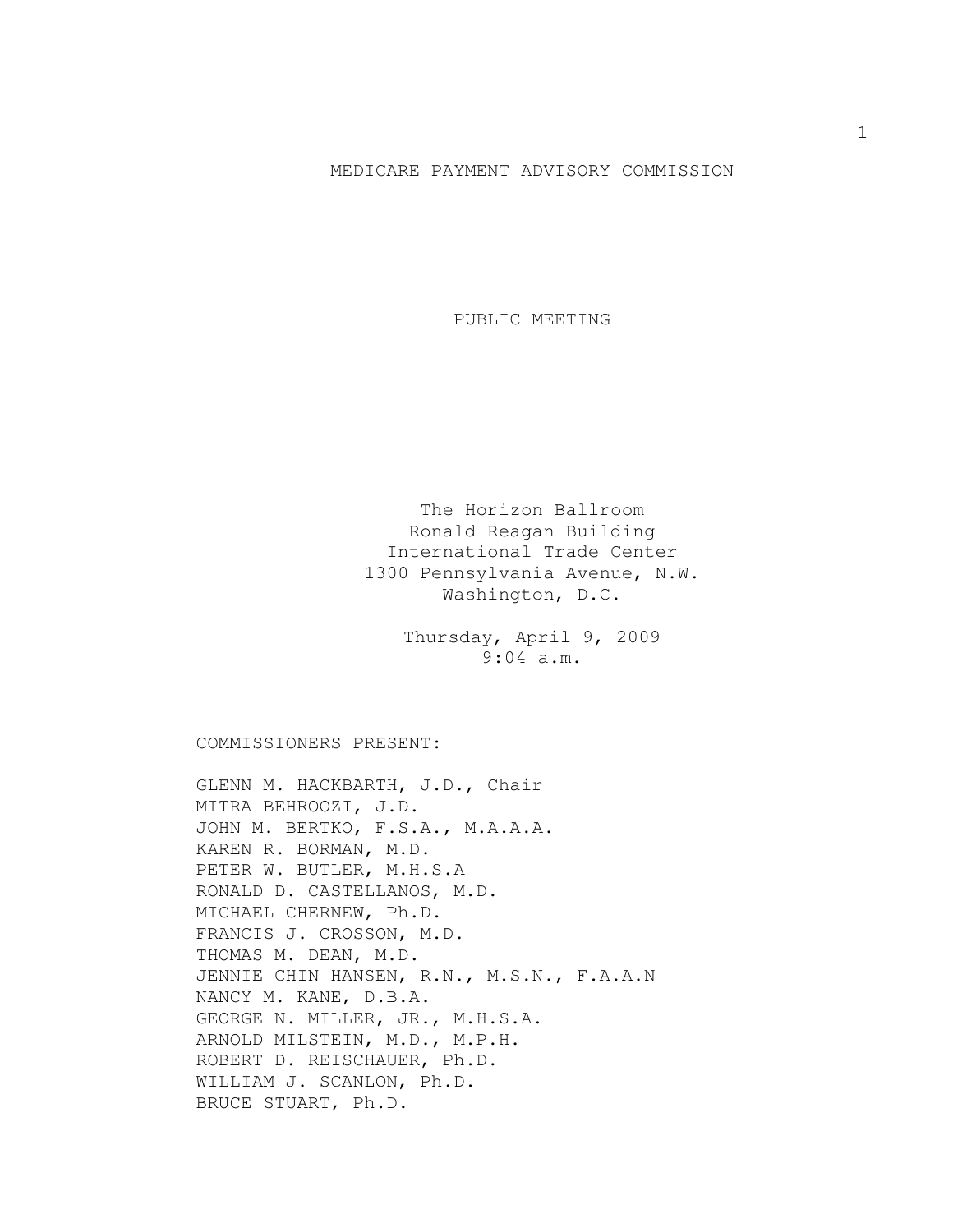|                                                                                              | 2.   |
|----------------------------------------------------------------------------------------------|------|
| AGENDA                                                                                       | PAGE |
| Accountable care organizations<br>-- Jeff Stensland, David Glass                             | 3    |
| Improving providers' performance during<br>hospitalization episodes of care<br>-- Anne Mutti | 78   |
| Improving traditional Medicare's benefit design<br>-- Rachel Schmidt                         | 101  |
| Public Comment                                                                               | 144  |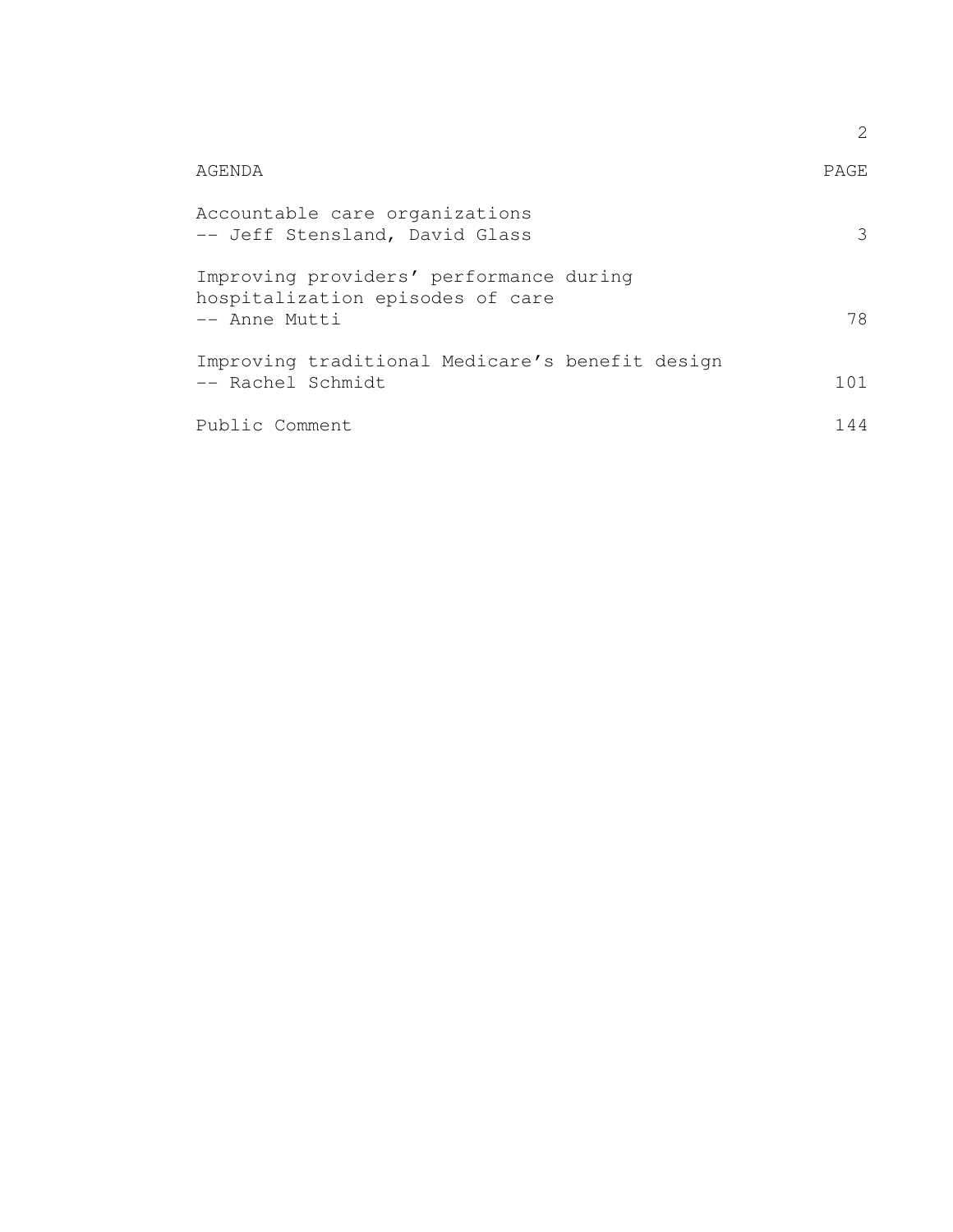| $\mathbf 1$     | PROCEEDINGS                                                  |
|-----------------|--------------------------------------------------------------|
| 2               | MR. HACKBARTH: Our first presentation this                   |
| 3               | morning is on accountable care organizations. David, are     |
| 4               | you starting?                                                |
| 5               | MR. GLASS: Sure. This morning, this briefing is              |
| 6               | a follow-up to last month's discussion of ACOs. We're        |
| 7               | responding to your comments. We were going to attempt to     |
| 8               | more clearly define the basic concept and introduce two new  |
| 9               | variants, one somewhat simplified and one somewhat more      |
| 10 <sub>o</sub> | complicated, but it results in patients actively enrolling   |
| 11              | in ACOs rather than being passively assigned.                |
| 12              | First of all, let's start by trying to nail down             |
| 13              | what is an ACO. This seemed to frustrate everyone last       |
| 14              | month, so here is a concrete definition of what we mean when |
| 15              | we say ACO. An ACO is a combination of a hospital and some   |
| 16              | primary care physicians. It could also include some          |
| 17              | specialists, although they would not be strictly necessary.  |
| 18              | ACO could be an integrated delivery system that was          |
| 19              | organized and included one or more hospitals and many kinds  |
| 20              | of physicians; or it could be a physician-hospital           |
| 21              | organization, or a hospital plus a multi-specialty group     |
| 22              | practice, or just a hospital and some independent practices. |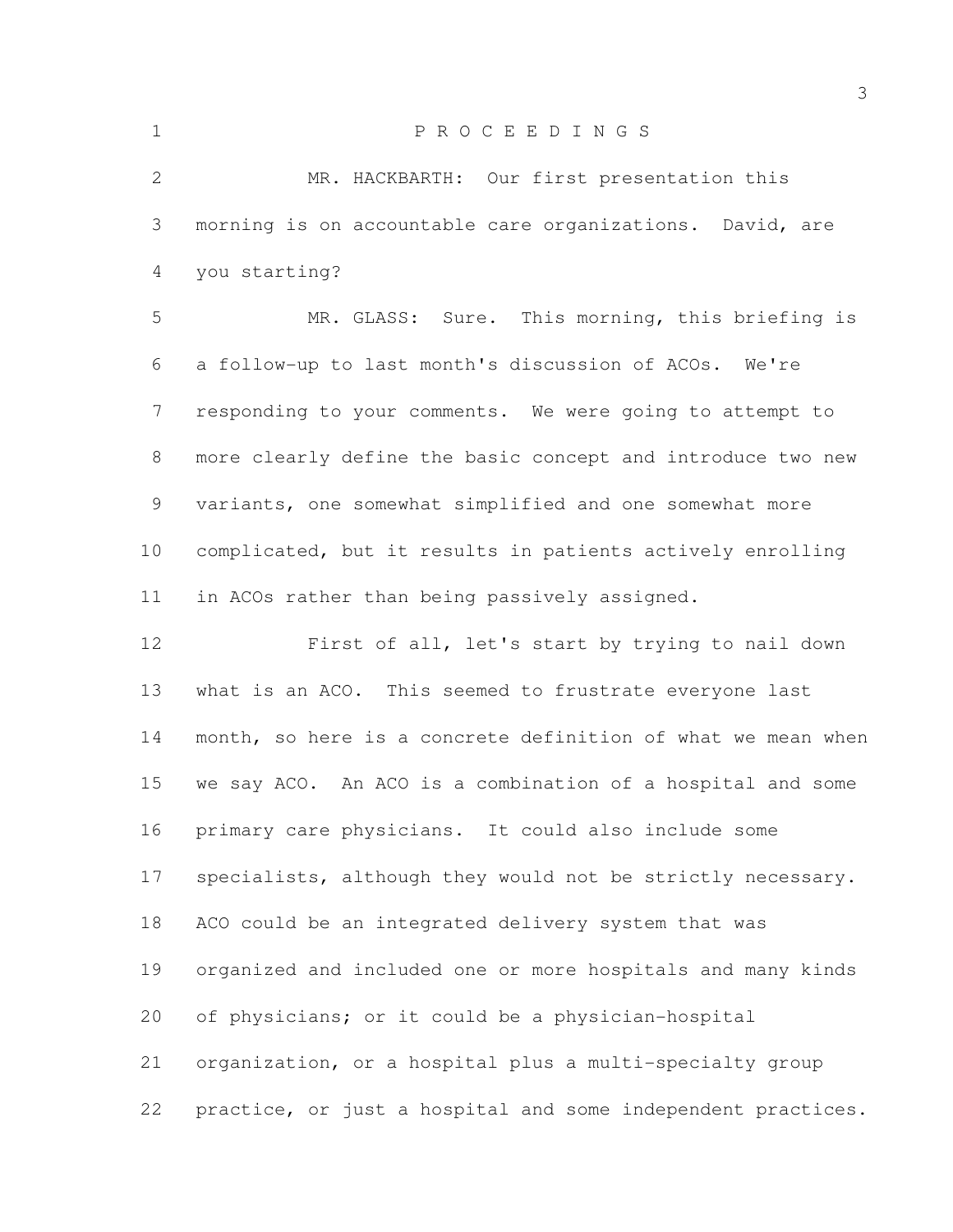It could be an academic medical center, however that was organized. Any of these arrangements could meet our definition. The other requirement is that there should be some defined population of patients associated with the ACO. And the final part of the definition is that the ACO be held accountable for the total Medicare spending and the quality of care delivered to the defined patient population.

8 Now, we realize there may not be total agreement with this definition, and we look forward to your questions at the end. But we wanted to start with something concrete to anchor the discussion.

 The basic thrust of an ACO design is to give physicians and the hospital joint responsibility for the quality and cost of care delivered to a population of patients. It would provide bonuses for high quality and low 16 cost growth. If a provider meets quality and cost targets, they will receive a bonus of some percentage of their base year fee-for-service payment rates. We are defining high quality as meeting some defined benchmarks, for example, perhaps low mortality or a lower rate of readmissions. We are defining an ACO's cost growth as the rate of increase in total Medicare spending per beneficiary assigned to the ACO.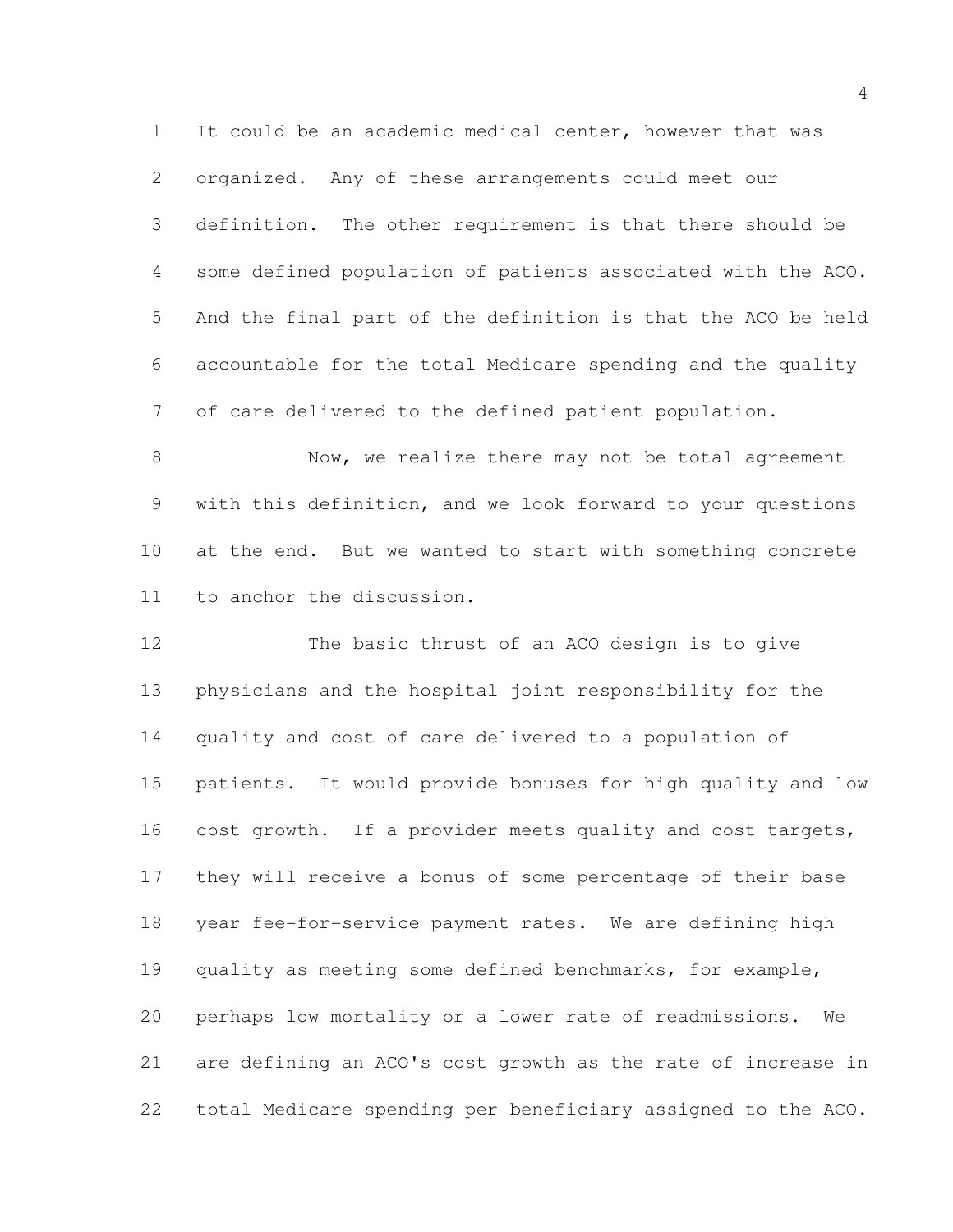Total spending would include Medicare services patients receive outside of the ACO. The spending growth in the ACO is compared to the target, and that is set nationwide. As we discussed last month, it would sharpen the incentives to also have a penalty for low quality and high cost growth.

 Now that we know what an ACO is, let's review why we wanted them to begin with. Medicare needs a way to control cost growth. Current spending growth is unsustainable. Constraining fee-for-service rates in conjunction with other policies the Commission has recommended may improve quality and slow growth, but we don't think that will be sufficient to achieve sustainability. ACOs could provide the Congress an additional lever by tying bonuses and penalties directly to the rate of growth in overall Medicare spending, which is 16 ultimately what we want to control. In the same way, ACOs can also help improve quality.

 The objectives for an ACO policy are to move towards delivery system reform by improving care coordination and collaboration among providers, to tie physician and hospital payments to quality and resource use via a common set of incentives, to achieve a sustainable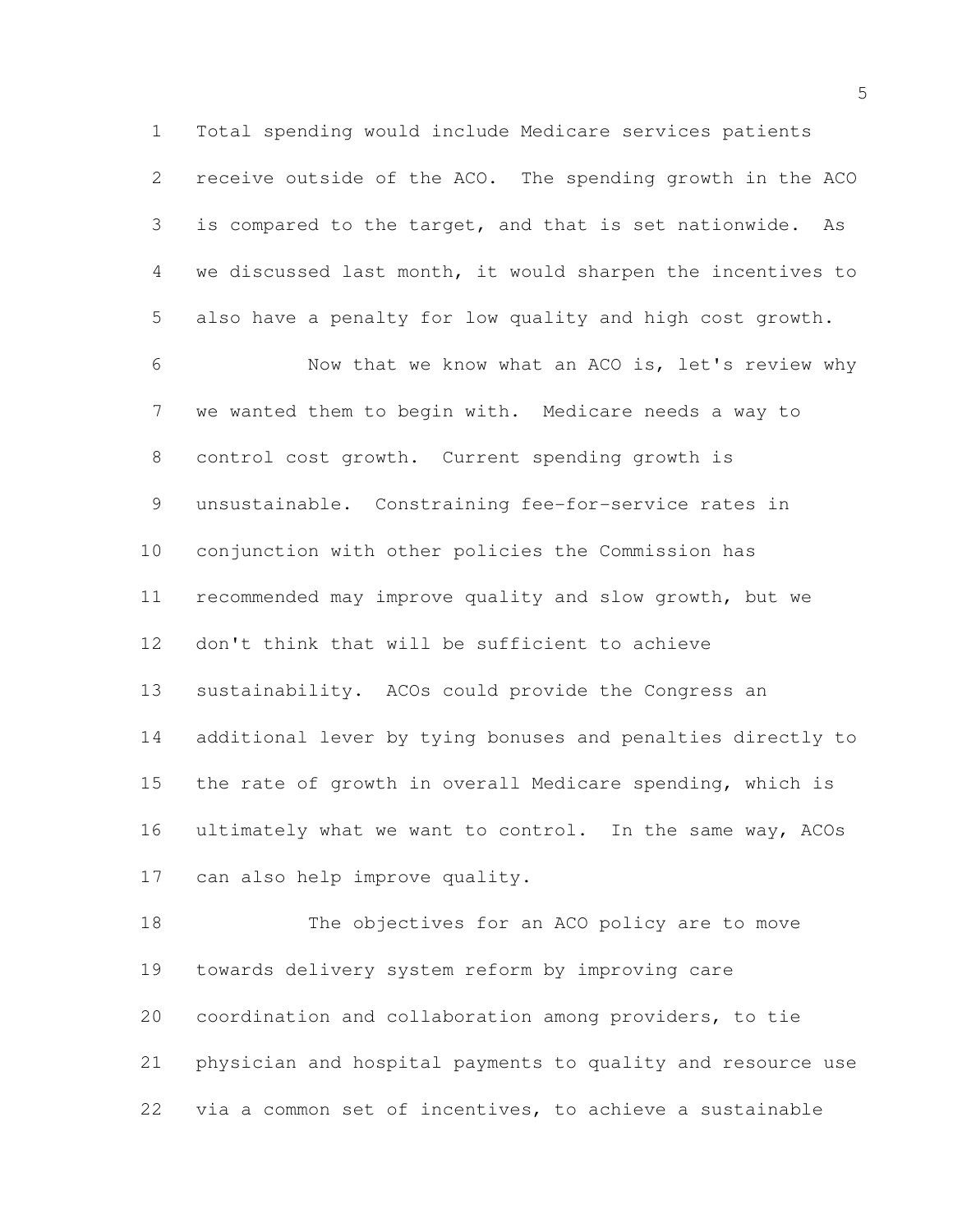rate of growth for Medicare spending, and, finally, to reduce regional variation by how we set the target for spending growth. It is a set dollar amount for all, which results in a more aggressive percentage target for high-growth areas, as we discussed last month.

 The hope would be unnecessary services would be reduced and quality would be improved.

8 Last month, we talked about the two paths towards 9 ACOs shown on the slide. First, let's review the voluntary model in the first column.

 A hospital and some associated physicians would volunteer to be an ACO. CMS would assign the patients to the ACO based on the primary care physicians that the 14 patients go to, and that's why there must be primary care physicians in the ACO, by definition.

 Patients are still free to go to any Medicare provider they choose. There is no patient lock-in. The ACO would be subject to bonuses and penalties. They would be held accountable for cost and quality. And providers would need to be organized to volunteer.

 In contrast, let's look at the mandatory model we discussed in column two. Under this model, all providers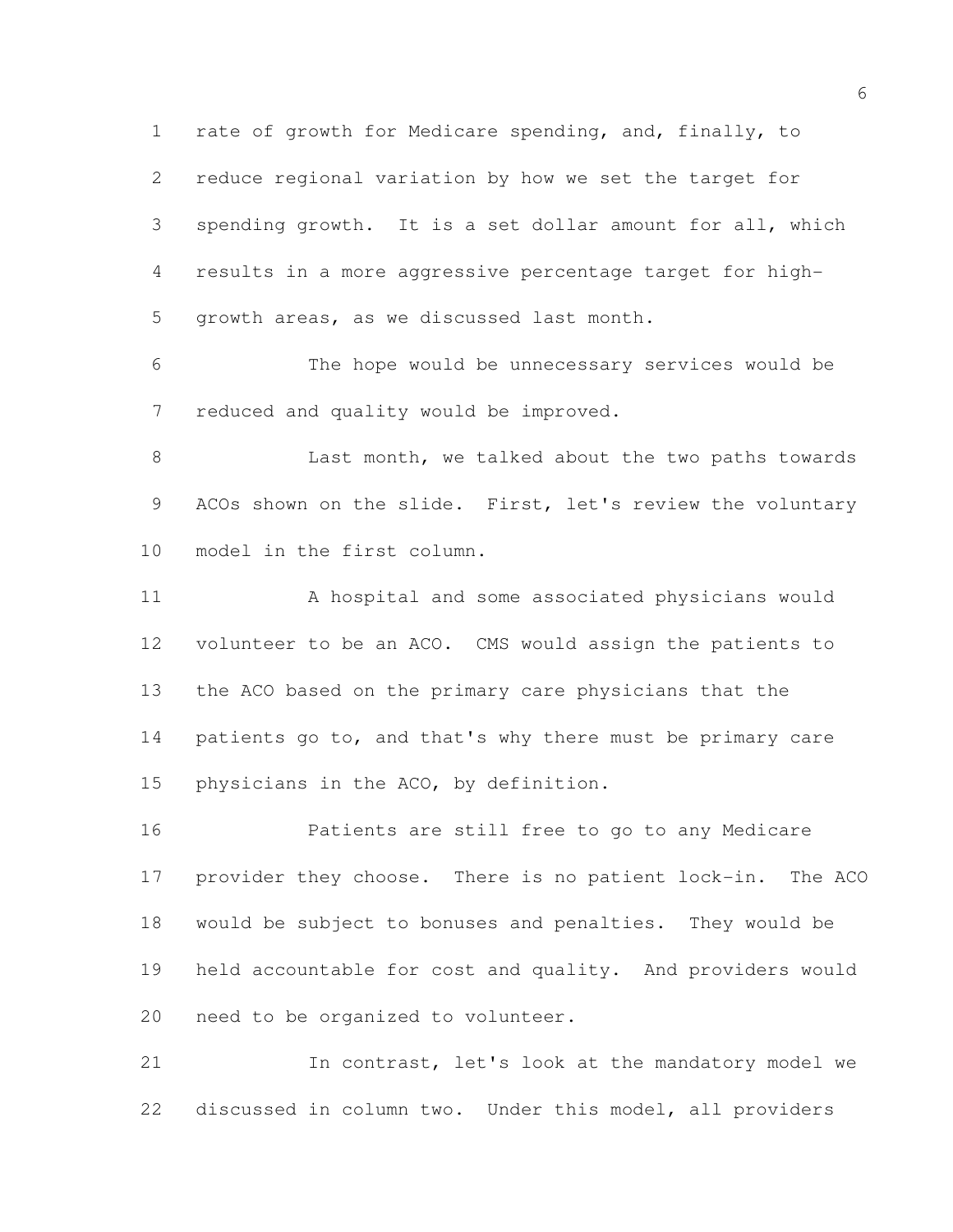are in. CMS assigned providers and their patients to a virtual ACO. There is still no patient lock-in, and there are bonuses and penalties. In this model, no prior organization is needed, but providers may decide to organize to have a better chance to succeed at meeting cost and quality targets.

7 Presumably, in both models, CMS would first tell all physicians what hospital they're affiliated with, the population of patients the ACO would be responsible for, and a few years of cost and quality history. This information would be crucial for physicians and hospitals to decide if 12 they want to volunteer to be an ACO in the voluntary model, and in the mandatory model, it will help them to start organizing and know who to organize with to improve their chance of getting a bonus and avoiding a penalty.

 Once again, the motivation for talking about ACOs is to find a way to slow the growth in Medicare spending. The basic equation for Medicare spending is price times volume, which means there is a trade-off between the two. Spending is the product of price, and price here is the fee- for-service rates, be they hospital DRGs or the physician fee schedule, or whatever, and volume. You have to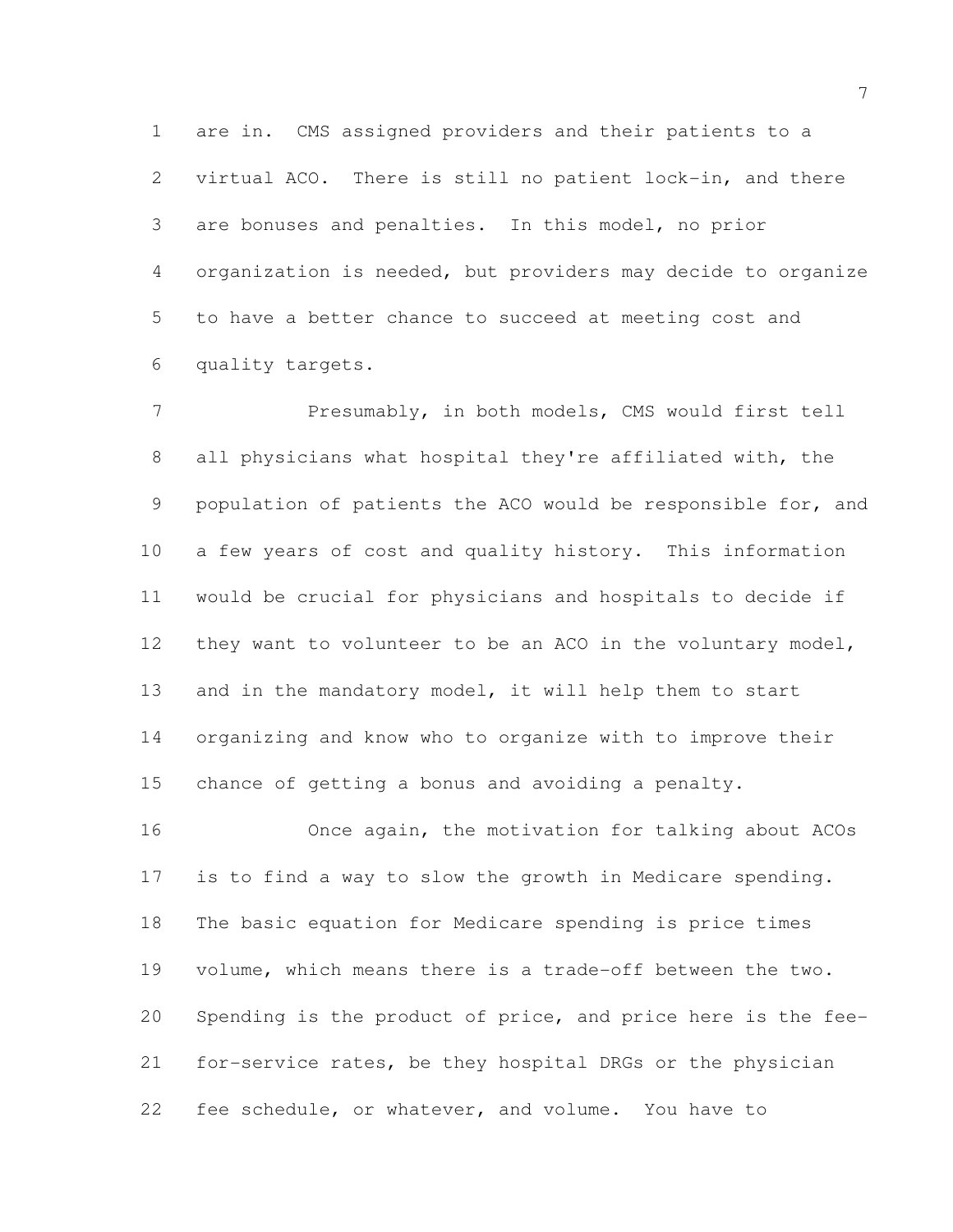constrain on or the other or both to constrain spending.

 Under the voluntary model, there are weaker incentives to control volume because the program has to attract volunteers, so penalties can't be too tough, and not all hospitals and physicians will join. Those that don't join will have no reason to constrain the volume growth. Without a strong incentive to restrain volume, there would need to be a stronger restraint on fee-for-service rates. Mandatory ACOs, on the other hand, could have stronger incentives to control volume. Penalties could be made tougher, and all hospitals and physicians are included. So incentives for volume control will apply to everyone. This means there could be softer restraints on fee-for- service rates. Providers in the ACO are still paid fee-for-15 service rates less withholds, so what happens to rates is important to them, not to mention to everyone else. Finally, it would be preferable to eliminate 18 unnecessary care -- that is, control volume -- rather than use the blunt tool of low updates for everyone forever. Research on geographic variation shows there's plenty of care that does not contribute to patient welfare that could

be eliminated.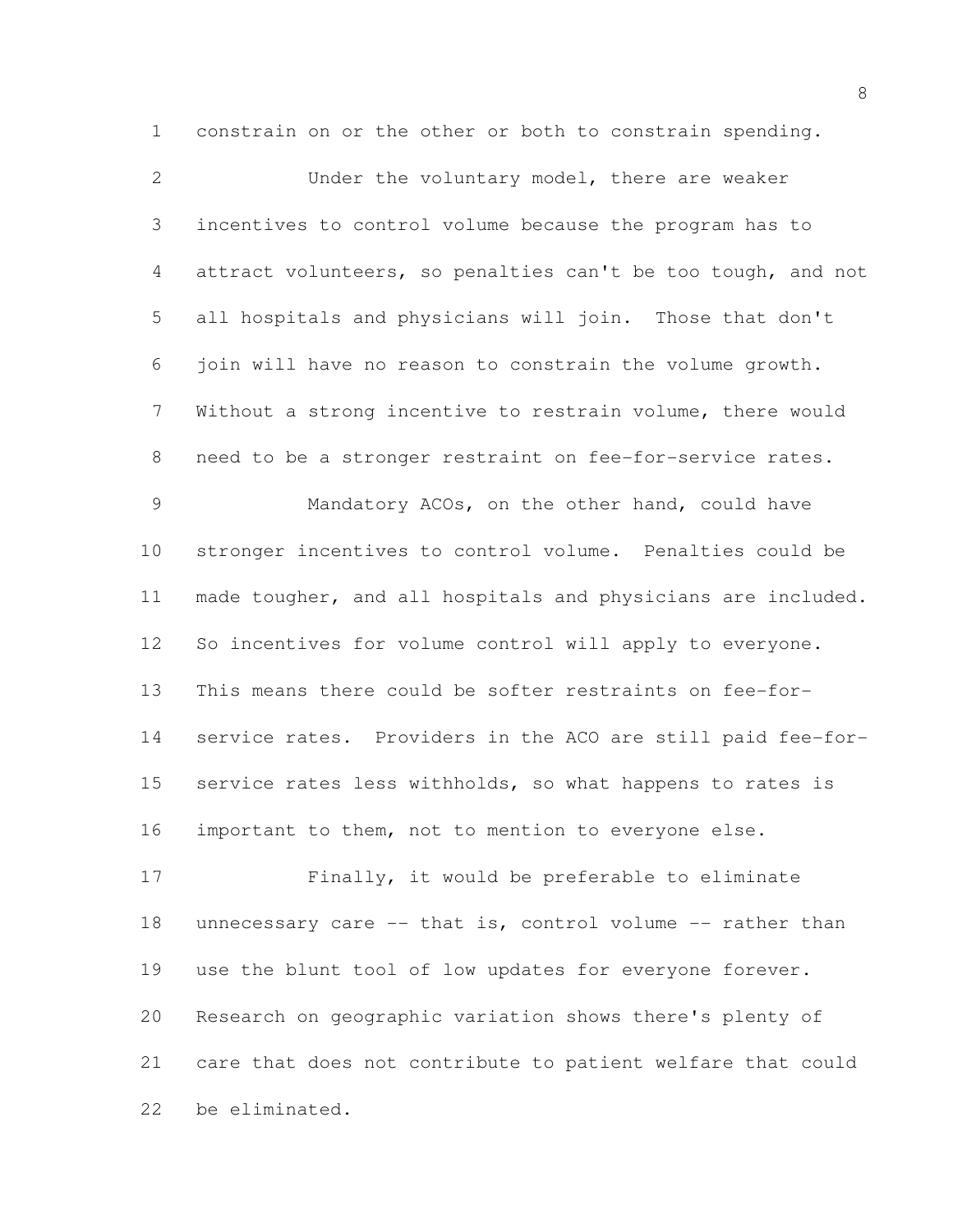The point is there is a trade-off between reducing volume and reducing rates, and mandatory ACOs could have a larger effect on volume. However, there would likely be greater resistance to the mandatory model by providers. Because there seemed to be a preference for the voluntary path last month, we came up with two new variants that address some of your comments. One question was would a bonus-only model be feasible, and we look at that model in the first column. This is the voluntary model I just described, except in this case, instead of a bonus and withhold, there is only a bonus. This model has been proposed by others when they talk about ACOs.

 You also wondered if there was a way to give physicians in an ACO more control over their patients' Medicare spending because now they would be held responsible for it.

17 17 In the second column we introduce a new model, which is a voluntary ACO paired with a Medigap SELECT plan. The key difference here is that patients choose to enroll in the ACO and buy an affiliated Medigap SELECT policy. Because a Medigap SELECT policy has higher cost-sharing for out-of-network providers, there is a soft lock-in. Patients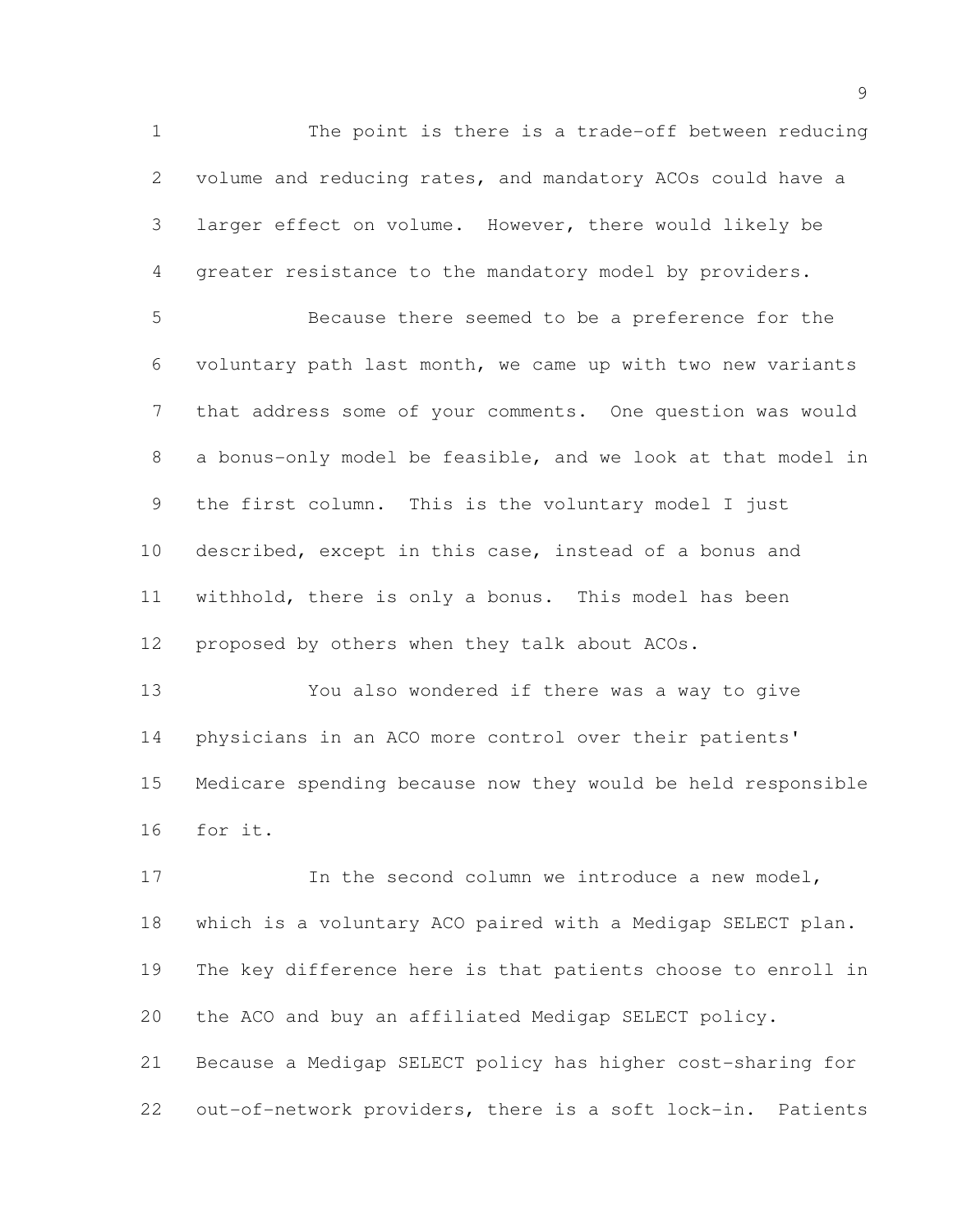can still choose to go to any provider, but they have to pay more to go to providers outside the network.

 Our motivation for creating this kind of strange- looking creature is that we wanted to get some lock-in that would be attractive to patients, but not get the ACO involved in insurance functions such as claims processing. Now, Jeff will explain how these work in more detail as he walks you through the two new models, and he'll also explain how they compare to the broader spectrum of payment possibilities.

 DR. STENSLAND: Now we look a bit more closely at the bonus-only ACO that David just outlined. Recall that the ACO concept is grounded in joint responsibility. In the bonus-only model, physicians that use a common hospital agree with the hospital to be held jointly responsible for cost and quality. These could be physicians that are employed by the hospital, or they could be independent community physicians that form a physician-hospital organization.

 CMS assigns patients to that ACO based on which primary care physician the patients use for a plurality of their office visits. To be a viable ACO, the physicians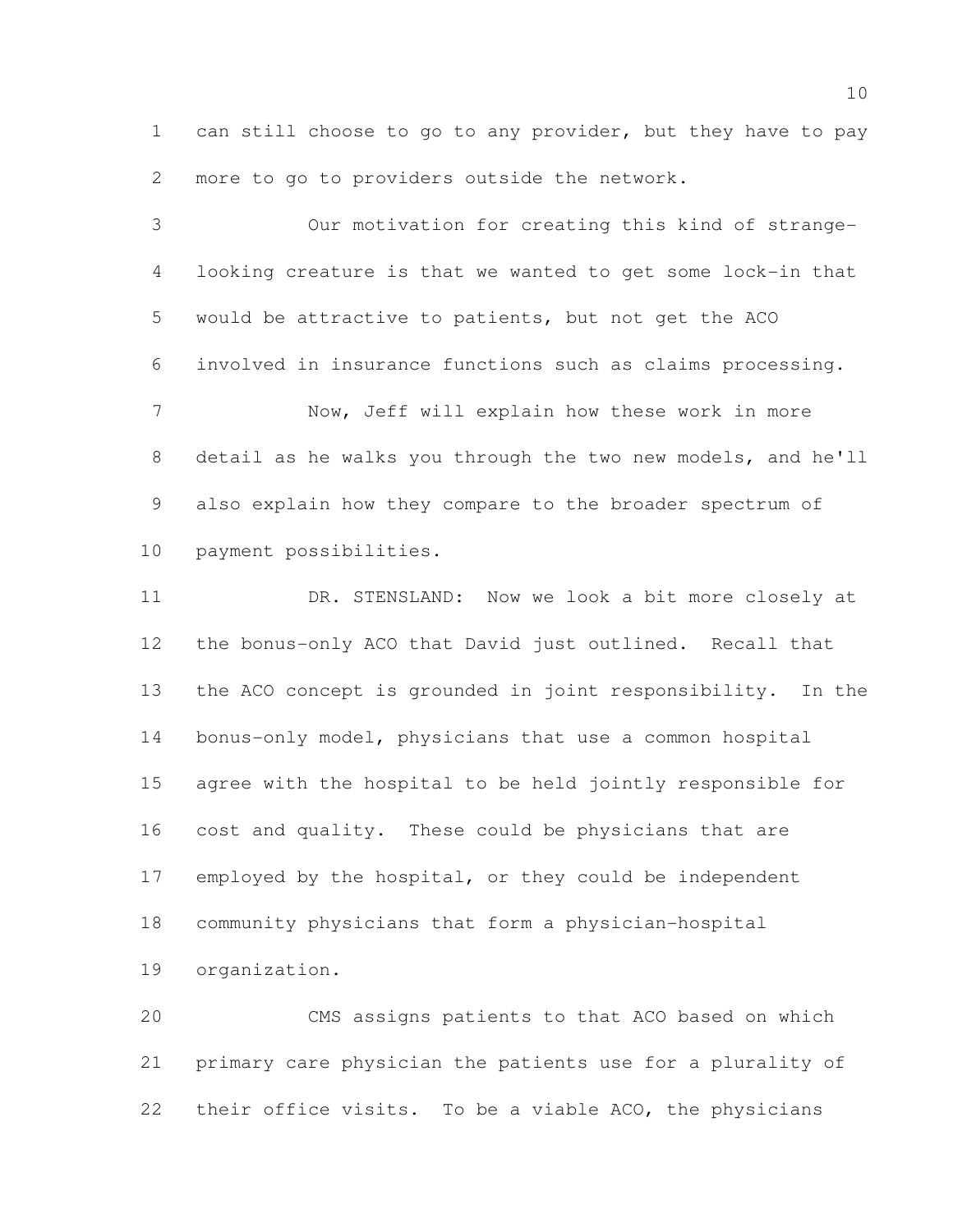would need to serve at least 5,000 Medicare beneficiaries.

 As we said last month, we need at least 5,000 patients so we can differentiate between random variation in costs and quality and true improvements in performance.

 The two key things to remember about this model are, first, that patients are assigned to the ACO, but they 7 can still use any doctor they choose; and, second, the model is bonus only. If the ACO succeeds in consistently improving the value provided to Medicare beneficiaries, Medicare and the ACO will share in the savings. If the ACO fails and practice patterns do not change at all, providers will not face a penalty. In a sense, the status quo is accepted.

 This is just a visual picture of how the bonus ACO would work. The physicians that use a common hospital volunteer to be held jointly responsible for the set of patients they serve. CMS would evaluate Medicare claims and assign each patient to the primary care physician -- these are the green circles in the slide -- that a patient sees for a plurality of their visits. Physicians in the hospitals would be members of some type of physician-hospital organization. As I said, this could be a loose PHO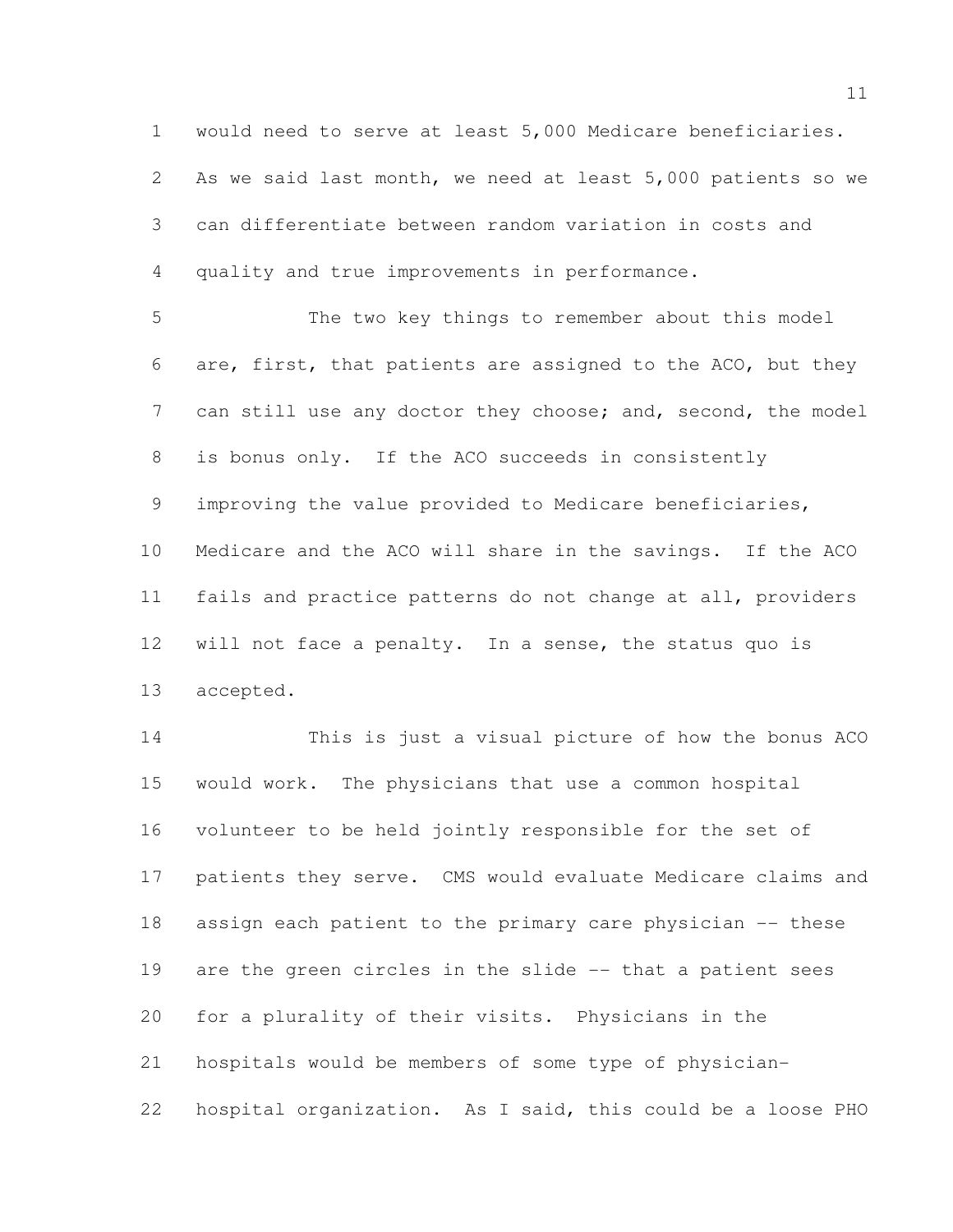or a formal integrated delivery system with common

 ownership. Medicare wouldn't prejudge which physician-hospital structure works best. Anyone that provides high-

quality care at a low cost would be rewarded.

 The new variant for today is a voluntary ACO teamed up with a Medigap SELECT supplemental insurance product. We bring up this option because some of you have expressed some concern about physicians being held responsible for all patient care, even when patients use providers outside of the ACO. The purpose of this option is to give patients an incentive to stay in the ACO for services.

 Note that providers' obligations in this model are similar to the bonus-only ACO. The providers still need to form some type of physician-hospital organization and take 16 responsibility for the patients; however, from the patient's 17 perspective, things are very different.

18 In the ACO with the Medigap SELECT model, a patient must enroll in both the ACO and an affiliated Medigap SELECT supplemental insurance product. The patient acknowledges that if they go outside of the ACO network for care, they could face higher cost-sharing. A Medigap SELECT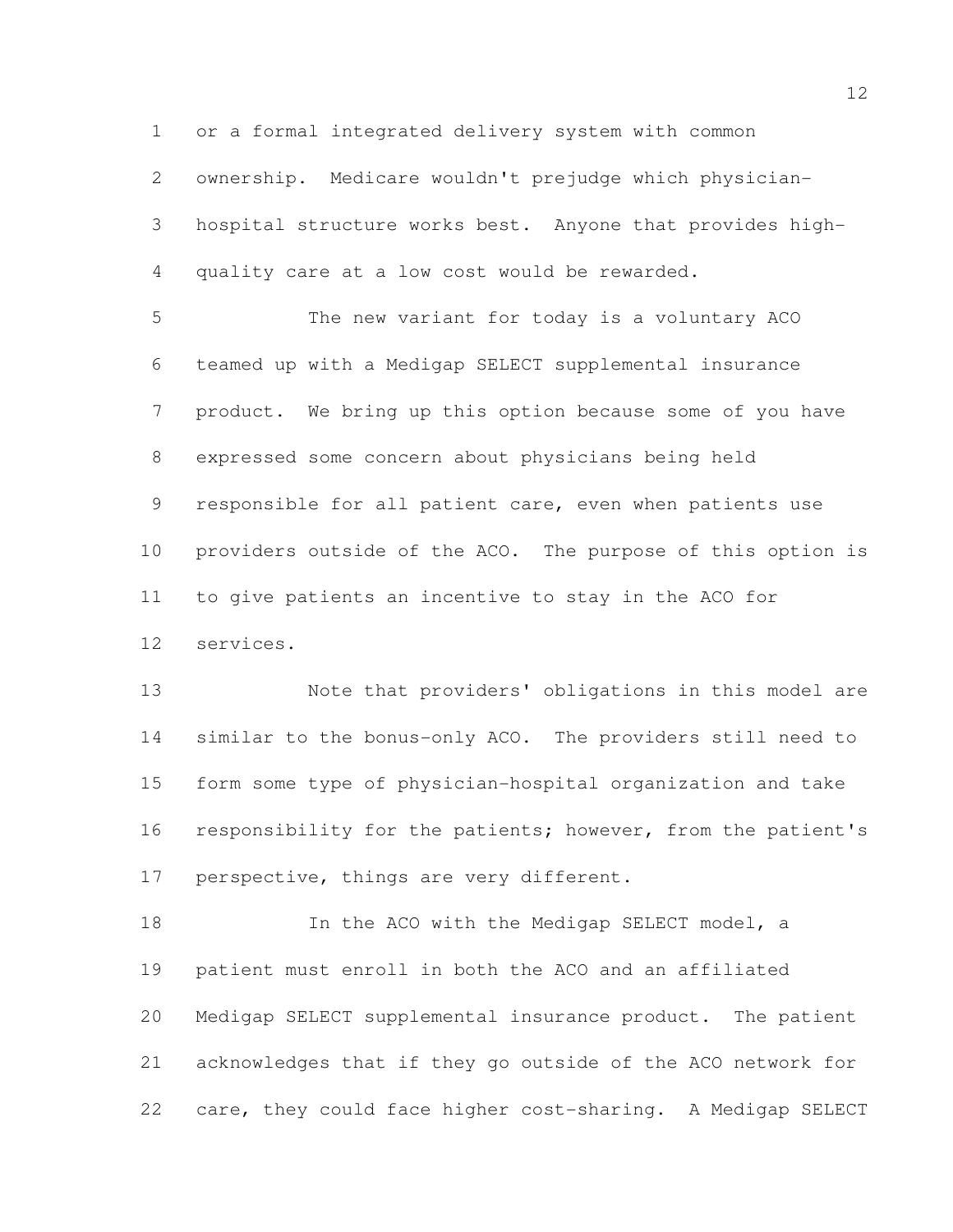insurance product will have a limited preferred provider network. The SELECT plan could cover Medicare cost-sharing for providers in the ACO's network, but the ACO network would consist of providers in the ACO and providers outside of the ACO that are needed to create a full complement of medical capabilities.

 Providers may look at this and prefer this option because it could give them greater leverage to control utilization and where the patient goes for care. This may lead physicians to be more comfortable being responsible for the patient's overall cost of care. Some patients may prefer this option because it could end up giving them lower Medigap premiums. The restrictions on the network of providers that they would use could create some savings that could be passed on to them.

 This is a picture of how the ACO SELECT option could work, and this is still just a preliminary idea we are sharing. There are two differences in this from the earlier picture.

 First, note that the Medigap SELECT plan is affiliated with the ACO. Now, the ACO could operate the Medigap SELECT plan, or it could be provided by an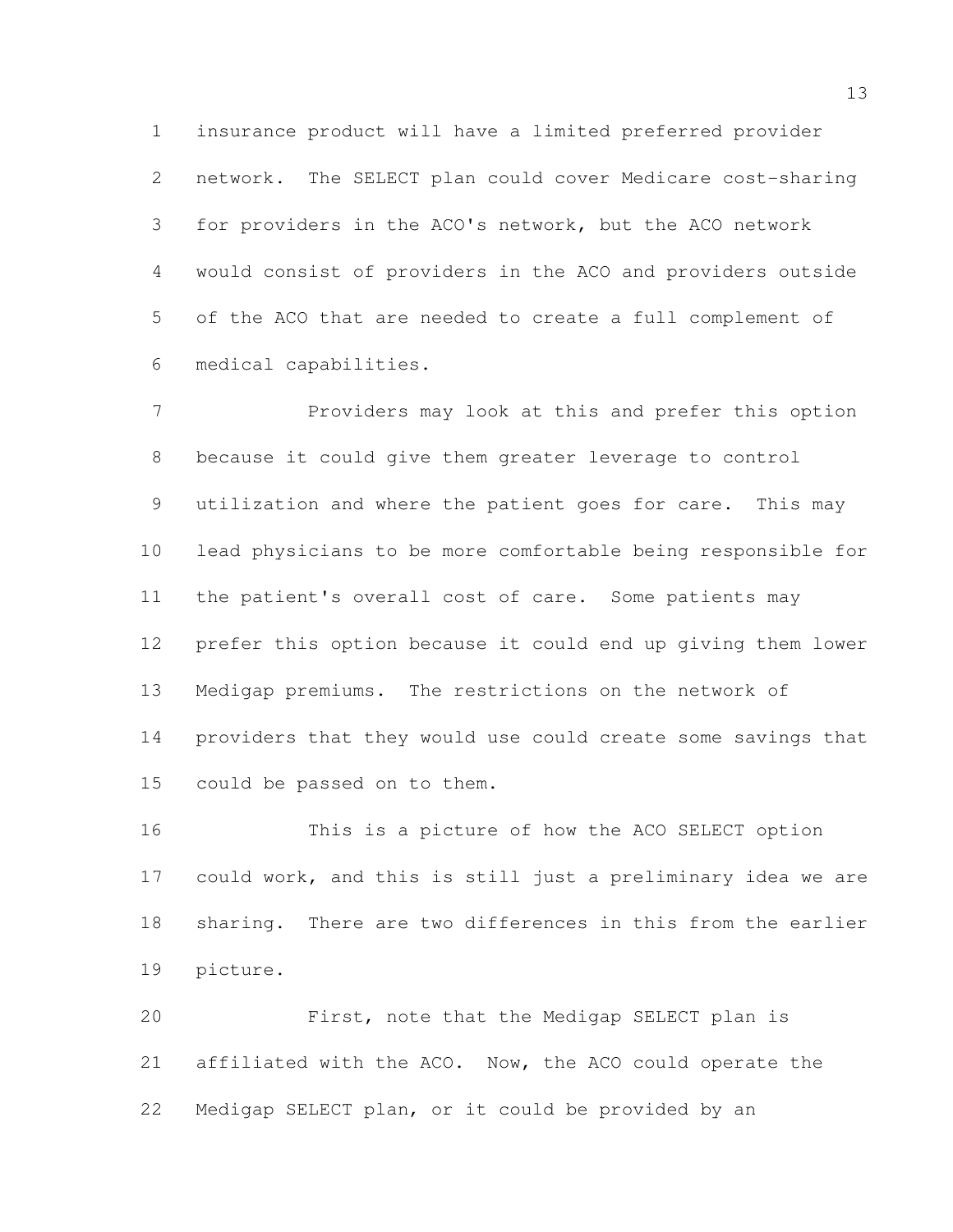independent insurer.

 Second, notice that the patient has to choose to 3 join both the ACO and the affiliated Medigap plan. In this picture, the little arrows indicate patients who choose to buy this type of Medigap SELECT insurance and enroll in the ACO. In this example, patients 3 and 4 chose not to enroll in the ACO.

 Now we just want to recap some of the benefits and challenges of the ACO SELECT model. The benefit of the ACO SELECT model is the patient commitment to the set of providers in the ACO. The weakness of the model is we need beneficiaries to actively switch from their current Medigap plan to a new ACO SELECT Medigap plan. Some would do so, 14 but we expect that many would not.

 Last month, we showed that an ACO requires 5,000 members to be stable enough to differentiate between real improvements in cost control and random variation in costs. 18 If there are fewer patients per physician, then the number of physicians in the ACO would have to increase. Individual physicians would then have less of an incentive to change their practice patterns because more physicians are the ACO splitting the bonus. In addition, reaching joint decisions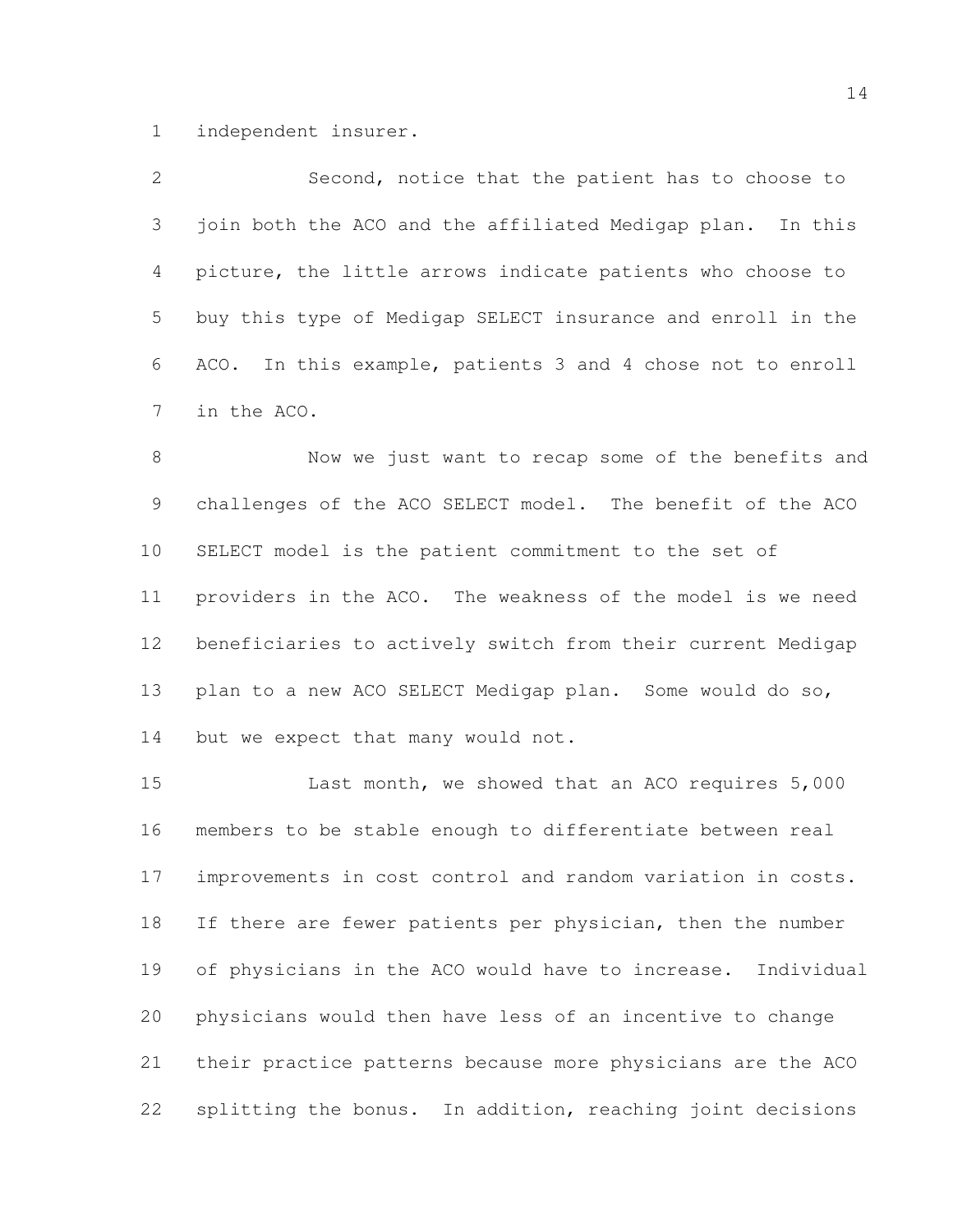to change practice patterns or capacity may be more

difficult if you have a larger number of physicians,

 especially if those physicians are not part of a single practice or a single integrated delivery system.

 As we have said in the past -- I think we said this last month -- to truly change practice patterns, it may be necessary to have a significant share of both Medicare and private payer patients in each physician panel under ACO-type incentives. This may require certain physicians to focus their practice on ACO patients. So maybe the ACO SELECT model would still be feasible if there was some physicians that focused on ACO patients and other physicians that focused on patients that chose not to join an ACO SELECT type plan.

 Finally, if we complicate the ACO model by bringing a Medigap product into it, we would have to consider some of the complexities of Medigap insurance, including how to bring low-income beneficiaries into this type of ACO.

 Now we just want to do a head-to-head comparison 21 of the ACO variants we discussed today, just to recap some of the differences of the two models.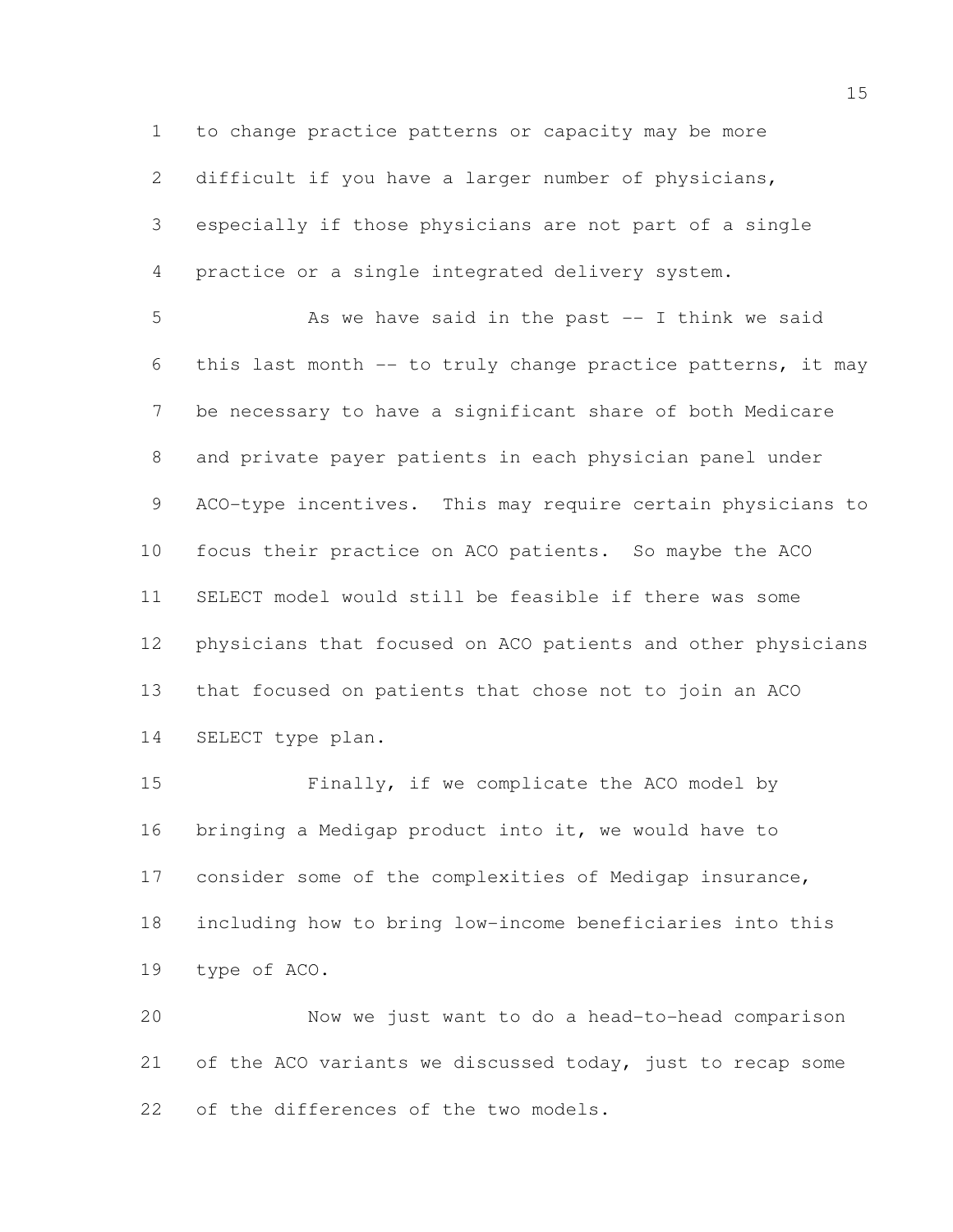In the bonus-only variant, CMS assigns patients to 2 the ACO where they go for primary care. In contrast, in the ACO SELECT option, the patient must sign up to be in the ACO, and there are several implications of this. In the bonus-only model, all Medicare patients would be assigned. In contrast, in the ACO SELECT model, many patients will choose not to switch Medigap plans. Hence, if a physician was to have a large panel of ACO patients, they may have to start limiting their practice to patients in the ACO. In the bonus-only model, patients are free to choose any doctor. In the Medigap ACO model, patients would face higher cost-sharing for going outside the ACO. Another key difference is how the top options are funded. Under the bonus-only option, shared savings may not fully fund the bonuses. Medicare may need to restrain fee- for-service rates. Under the ACO SELECT option, providers may be willing to accept withholds due to having greater control over patients. Incentives for volume control could 19 be larger, and shared savings and withholds together may be sufficient to fund the bonuses. In sum, we have yet to find the perfect ACO

concept. The difficulty with the bonus-only variant is it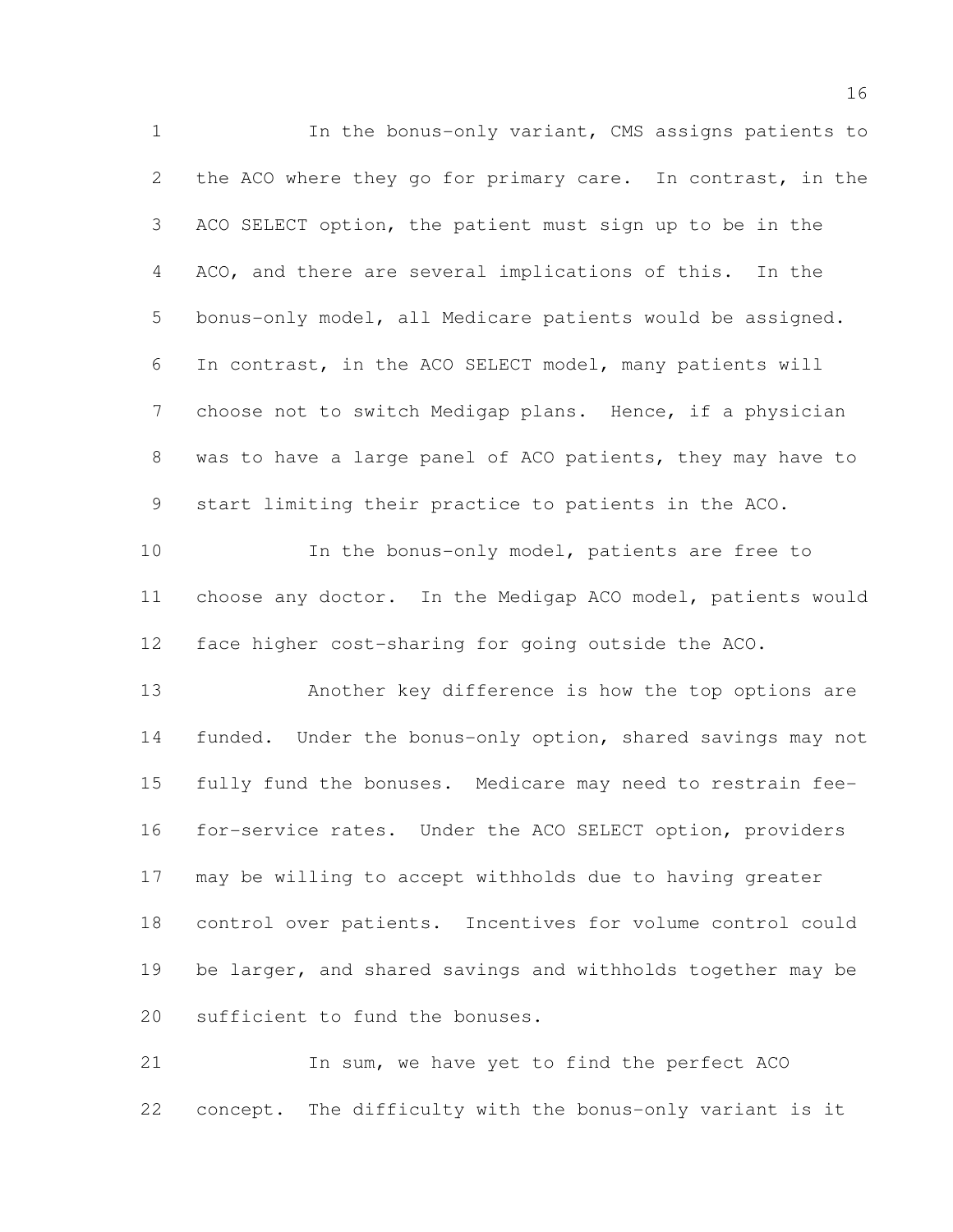is not clear that fee-for-service rates could be constrained enough to create a meaningful bonus. The difficulty with the ACO SELECT option is we're not confident that many Medicare beneficiaries would select it.

 Now we contrast the strengths of the ACO models with the MA plan. Starting at the left, the last time we talked about mandatory ACOs, the key benefit of mandatory ACOs is that a large share of each physician's patients will be in the ACO because it is mandatory, and there would be stronger incentives put in place under the mandatory model. The weakness is that physicians may resist being jointly responsible for care that is outside their individual control.

 In the second column, the ACO bonus-only model wins some points for being the least disruptive. Physicians still get fee-for-service payments. Patients can still choose any doctor accepting Medicare patients. The weakness of this plan is that the bonus would have to be funded in 19 part by constraining fee-for-service payments, and there is the question if we have the will to do that.

 In the third column, the ACO with Medigap SELECT model wins points for having a stronger commitment from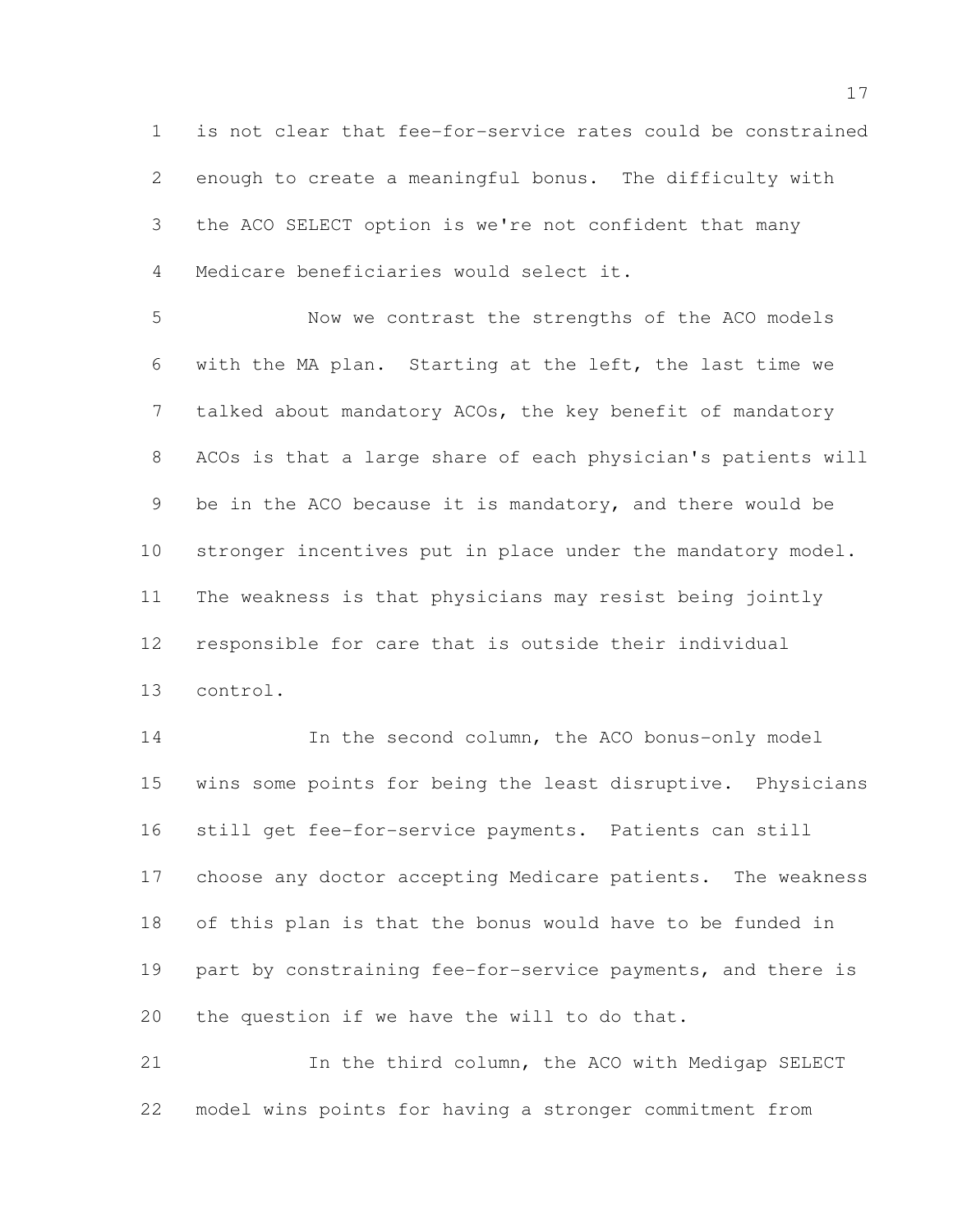providers and patients. Patients have to enroll and accept a restricted network of providers. Physicians will still have more control over patients and would have to accept a withhold. The withhold would create stronger incentives for behavioral chance and, hence, larger shared savings.

 The difficulty here is that few patients may join, and even with a big incentive per patient, if only a small share of a practice's patients join an ACO, it may not have much of an effect on the practice's practice patterns.

 Now, last, we show the MA plans for comparison. The MA plans have the most restrictions placed on patients and give providers the strongest incentives to control costs. However, providers have been reluctant to start their own MA plans due to difficulty in negotiating rates with other providers and difficulty absorbing insurance risk.

 To kind of summarize, the objective of all four of these models is to give physicians and hospitals a greater incentive to keep people healthy. We want to avoid unnecessary services and counteract incentives in the fee- for-service system to grow volume. The ACO variants try to create incentives for efficiency without making the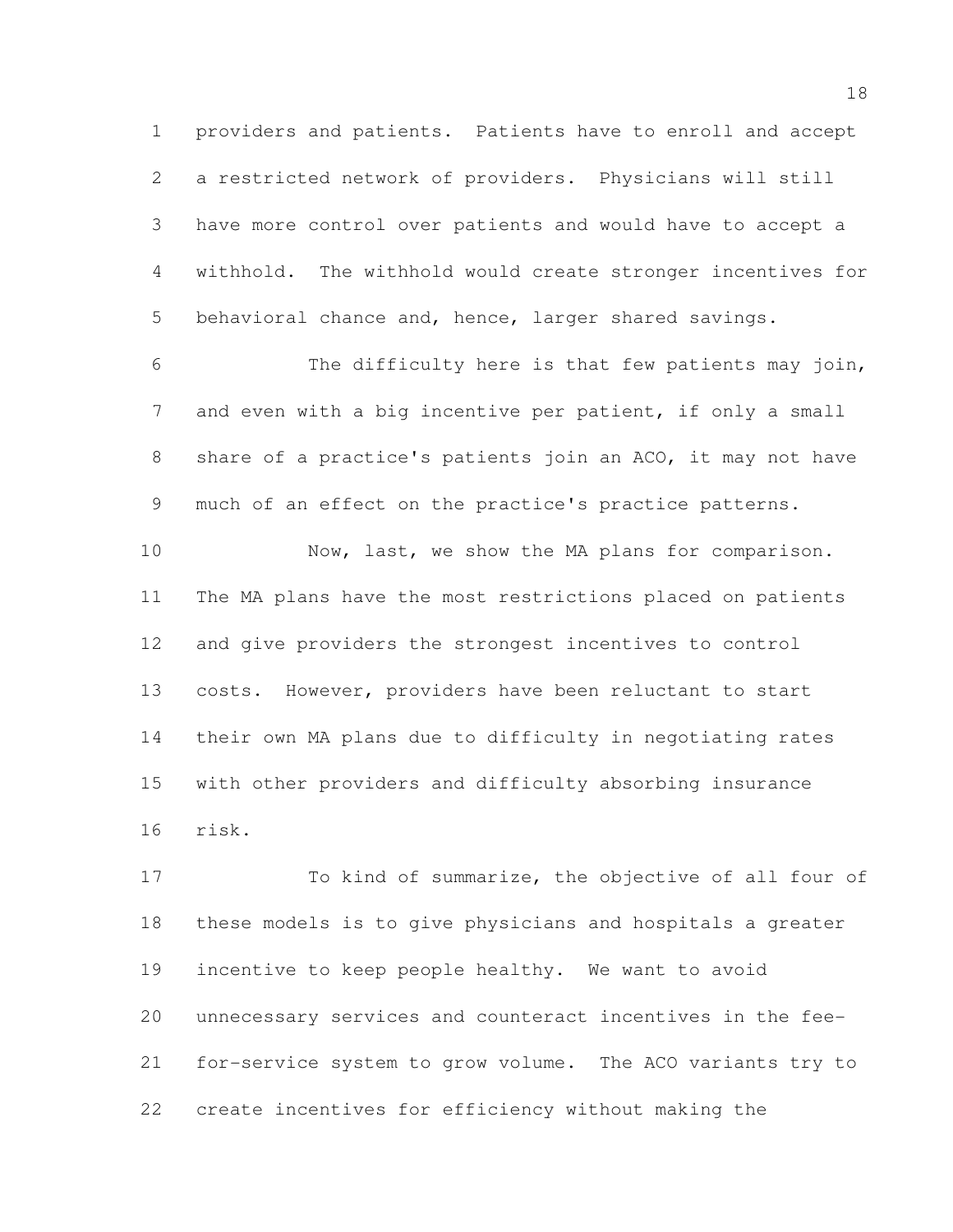providers take on the insurance risk or to pay claims or to have to negotiate rates with private payers, the kind of things that insurance companies do. So kind of the idea is, Can we get some of the benefits of the incentives of an MA plan without putting all the burdens of the MA plan on the providers?

7 Now, over the past couple of months, we have presented four different variants of ACOs, and now we want to hear some of your thoughts on which direction to take the ACO concept. We presented one mandatory option and three voluntary options. We'd like your thoughts on the relative merits of mandatory versus voluntary.

 Second, we discussed a bonus-only option and three options that could have bonuses and withholds. For the bonus option, the key questions are: First, can the bonus be large enough to really change practice decisions? And, second, will fee-for-service rates be adequately constrained to fund the bonuses?

 For the ACO SELECT option, the key question is whether enough people sign up for it to affect physician practice patterns. We're concerned that having 20 or 30 percent of a practice's Medicare patients in this type of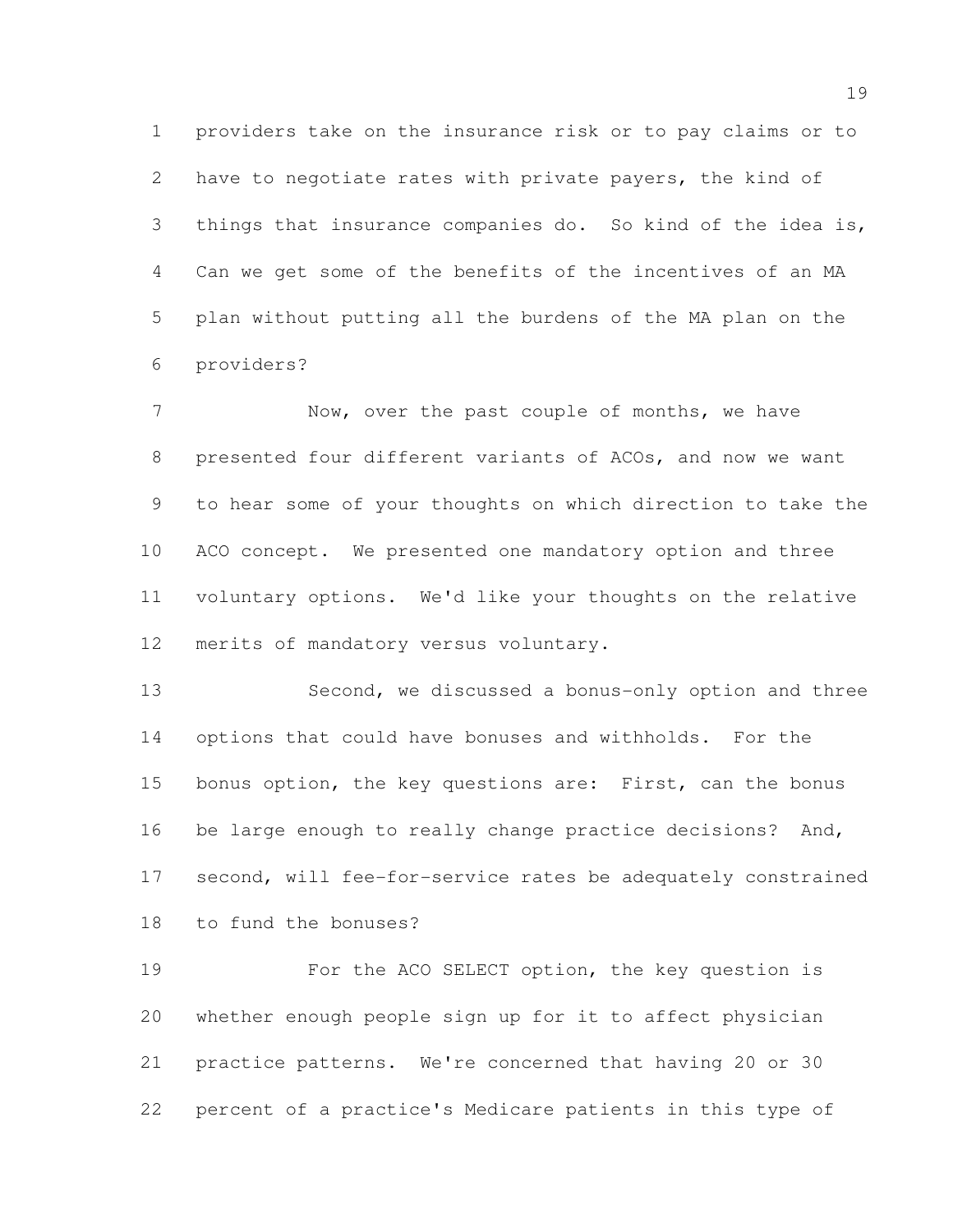plan will not be enough for physicians to change practice patterns. In addition, there may be a need for some special provisions to allow low-income individuals into the Medigap plan who do not currently purchase Medigap plans.

 For both options, a key question is how should bonuses be distributed, and this would hold for all the four options we've discussed. In the mailing, we suggested that each physician and hospital receive a set percentage add-on 9 to their fee-for-service rates. Others have suggested that the ACO get a lump sum and then divide the payment.

 There is a concern that if the PHO is giving a lump sum of money, the PHO members may spend a considerable amount of time deciding how to divide the funds among the 14 hospital, the primary care doctors, and the specialists, and this could create some conflict when what we are trying to do is foster cooperation.

 Another topic for discussion is which option would be most likely to induce private insurers to create their own plans with incentives to restrain volume and capacity. To make ACO incentives strong enough to overcome the fee- for-service incentives for capacity growth, physicians may need to face incentives for capacity constraint from both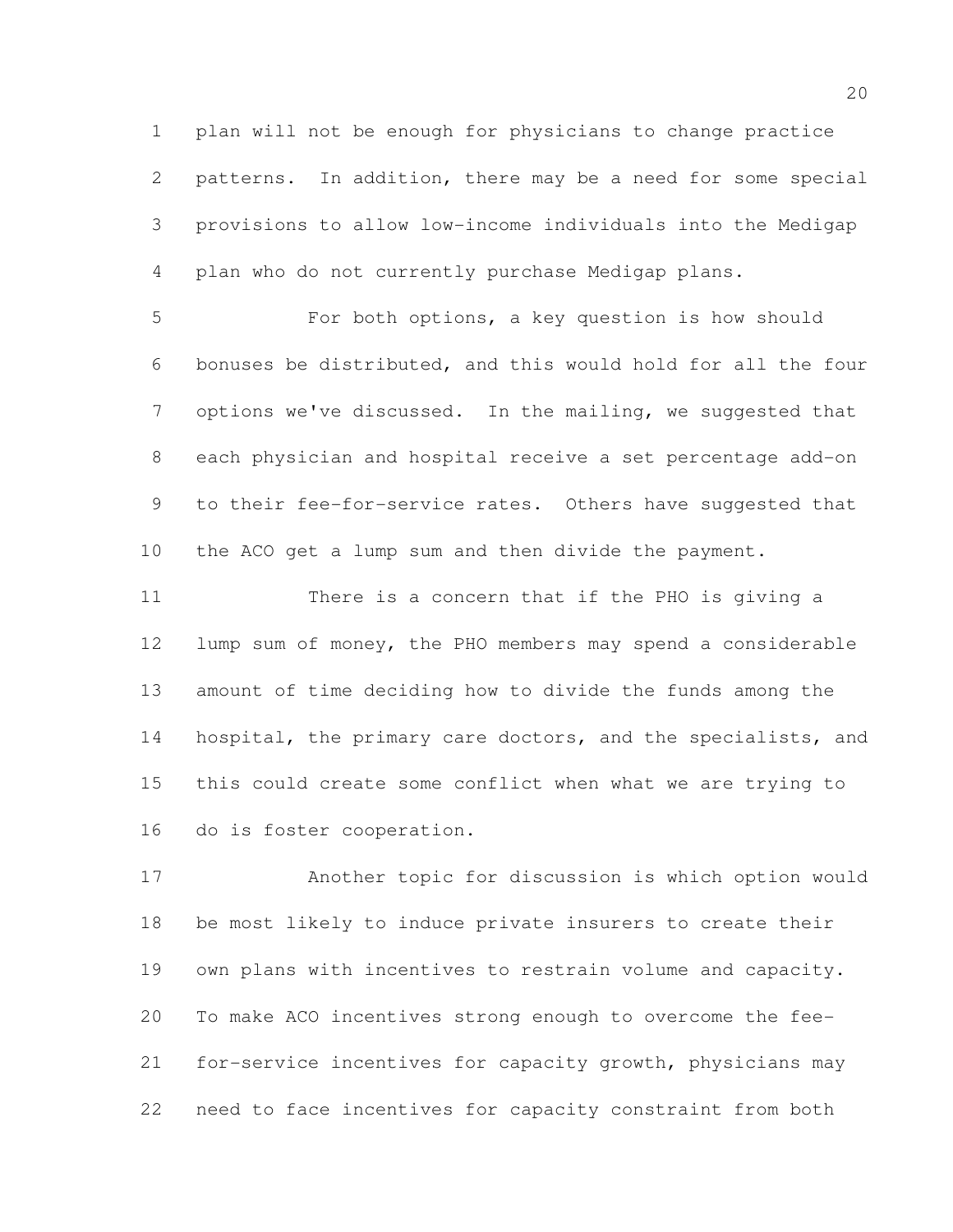Medicare and private payers. The idea is Medicare alone may not be enough.

 Finally, we could discuss having our system of spending targets for ACOs be synchronized with a system of spending targets for MA plans. I would like to hear your comments. MR. HACKBARTH: Thank you. Before we start the round one questions, we're not going to have any votes on ACO, but as you know, there is a lot of interest in this idea in Congress. so I am striving for as much concreteness in what we say about it as possible.

 Personally, I see the interest in Congress as a very good sign. It seems that there is a growing acceptance 14 -- not unanimous acceptance by any stretch, but growing belief that more organization in the delivery of care is an important step in improving the health care system. And that is something that I believe personally and very strongly. And so the interest in this idea is, you know, 19 how can we through Medicare foster, support that sort of organization, so it is a very important topic.

 I want to thank Jeff and David and Mark for their patience in dealing with me on this issue. I have led them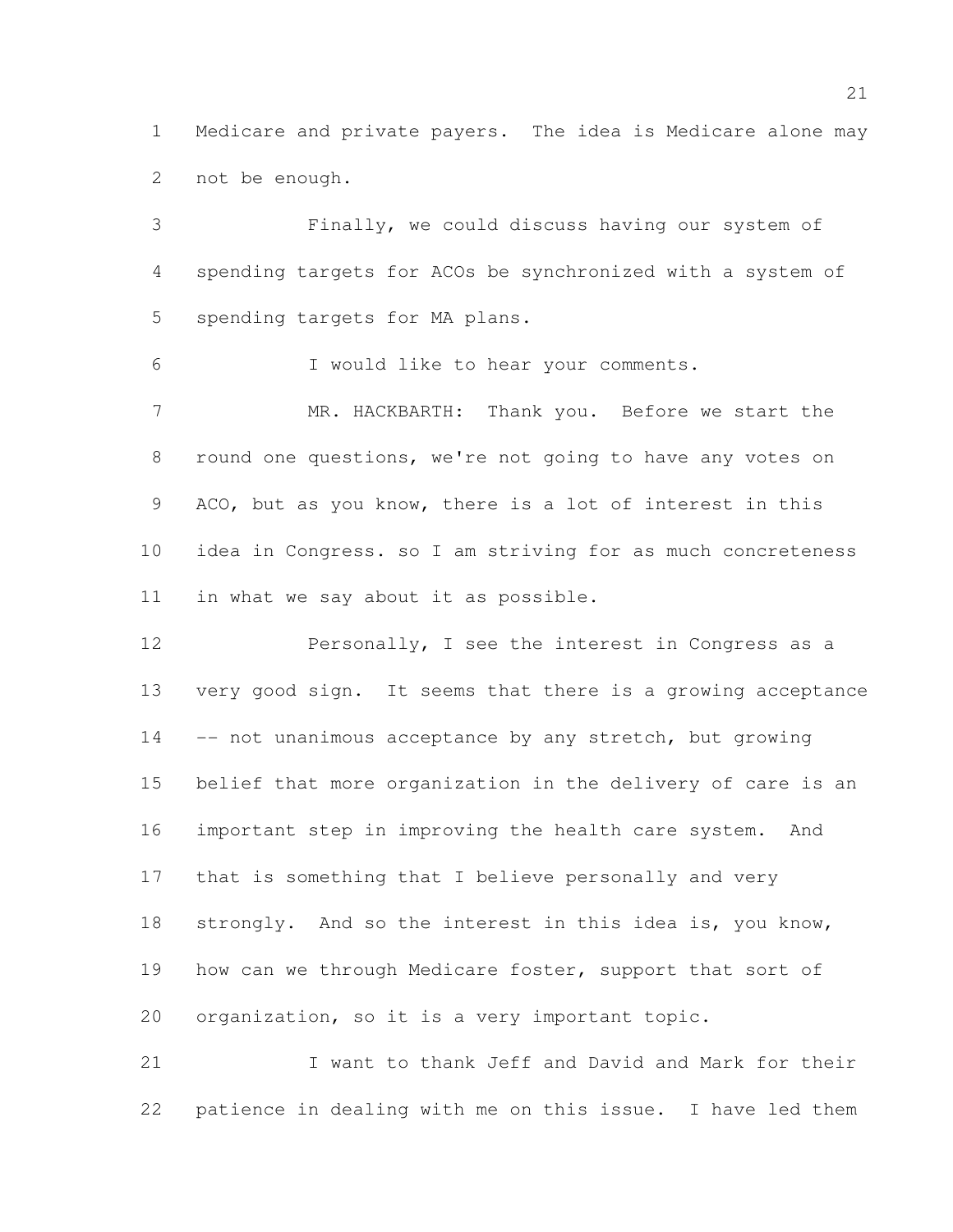down a number of alleys, more blind than rewarding, and so thank you for doing that.

 Let me see hands of people with round one clarifying questions.

 DR. REISCHAUER: Yes, do we envision that a primary care physician could be a member of more than one ACO? And do we envision ACOs that might consist of more than one hospital, a community one and a teaching one? MR. GLASS: I would say no to the first question. We think that a primary physician would have an assignment to a particular and only one ACO. But, yes, we think that multiple hospitals could come together and form a larger ACO, and that would make particular sense.

 DR. REISCHAUER: Do we have a distribution of physicians -- you know, if you did this virtually and we looked across all primary care physicians, do we have a distribution of how many, what fraction of their Medicare patients participated with one hospital?

 MR. GLASS: Yes, I think we did. Jeff, do you remember the number? Seventy-five percent?

 DR. STENSLAND: I don't remember the exact number. Maybe John remembers the number, but it's fairly high. I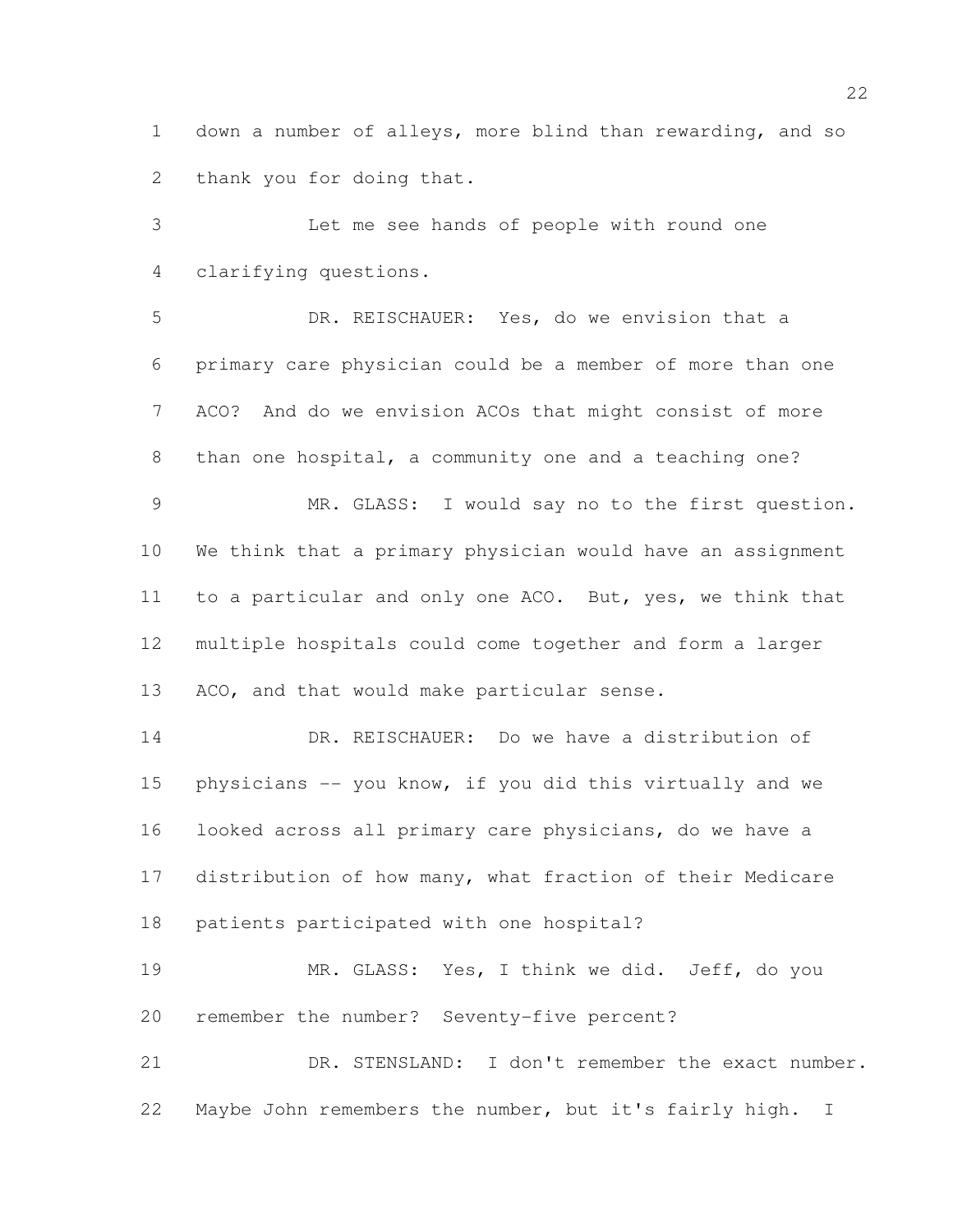think there is a possible benefit of the physician that uses two different hospitals or is a part of two different organizations. If indeed one does have higher quality scores and lower cost, then they would have an incentive to start admitting their patients over to that more efficient system, and more patients would be funneled into the more efficient system because they would get a bigger bonus if they affiliated themselves with the more efficient of the two systems.

 DR. REISCHAUER: But the capacities of hospitals say within a metropolitan area vary, and you might have a physician like mine who would send you to one of the major teaching hospitals for major cardiac surgery, but to a community hospital for other kinds of things. And I'm just trying to figure out how that's going to work.

 MR. GLASS: Yes, but Elliot Fisher has done work on this, and they have -- I think they call it loyalty to a particular hospital, and they also have to the next hospital up, so to speak, to the referring hospital from there. DR. REISCHAUER: [off microphone] [inaudible] of the area which involves a 150,000-person metropolitan area

versus a 2 or 3 million one, and I'm not sure that that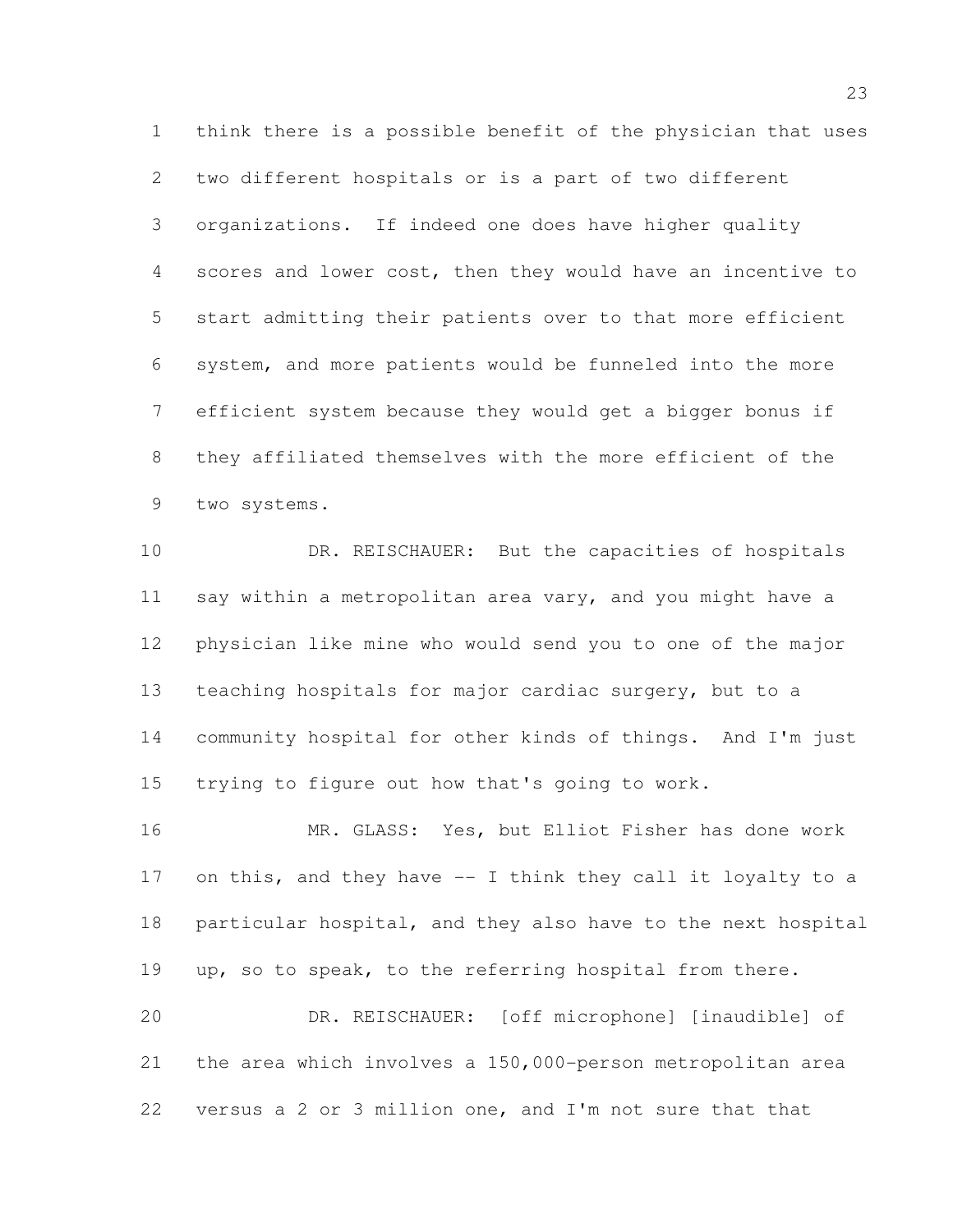pattern might not exist in the large metropolitan areas to 2 the extent that his data suggests.

 MR. BERTKO: Two comments and the preface being 4  $that$   $-$ 

 MR. HACKBARTH: [off microphone.] This is clarifying questions.

7 MR. BERTKO: I know. Yes, they are clarifying questions, but I -- thank you. As David noted, I want to identify myself as being on the Fisher team for ACOs so everybody recognizes that.

 David, if you could turn to Slide 6, I think it 12 is, where you're comparing spending. I would suggest -- and 13 I'd look for you to see if you disagree with me on this, and this is on the borderline, Glenn, so I will ask your forgiveness. Because the first one where it is voluntary is subject to presumably big bonuses, I would suggest that the volume incentive here actually isn't weaker. It is actually stronger. The money comes, as Willie Sutton said, instead of from the banks, from the hospital. That is the first source of savings, and it is pretty high. And then, secondly, from controls on referrals to specialists. So the high pressure I wouldn't necessarily say is on fee-for-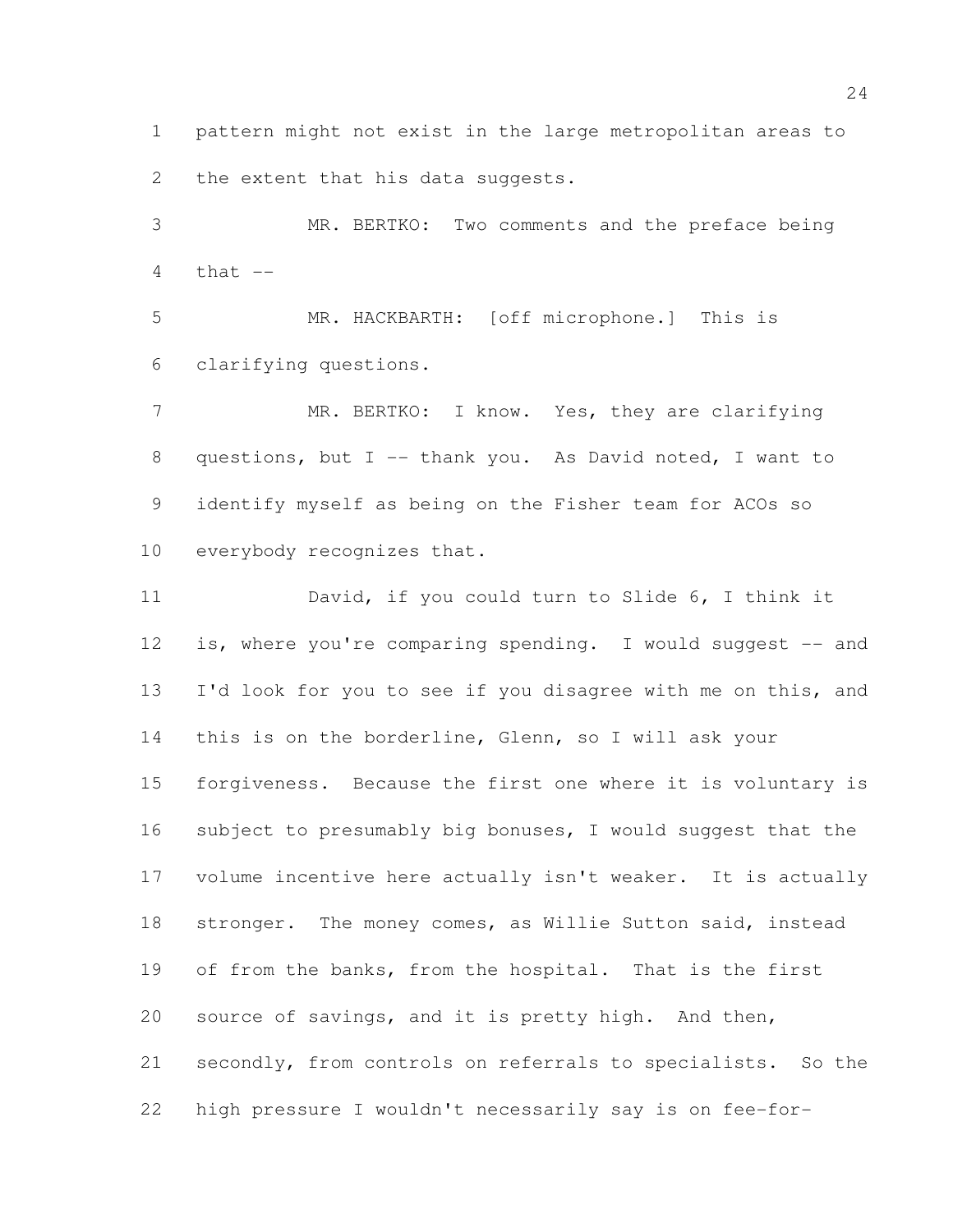service rates. It might be on fee-for-service intensity where you are substituting, for example, primary care services for lower back pain in place of orthopedic services for lower back pain. And so the rates per se don't necessarily have to be constrained, but I would suggest that the intensity and the utilization have a fairly high constraint in order to achieve the bonuses. DR. STENSLAND: The basic idea we were coming from is whatever your bonus, a bonus plus a withhold is going to have a bigger incentive than just a bonus on itself. 11 MR. BERTKO: I agree with that. DR. STENSLAND: And it is going to be much easier to get a bonus and withhold system in a mandatory than in a voluntary, was the idea. Under a voluntary system, it might be more difficult to get physicians to accept a withhold. MR. BERTKO: I don't disagree with what you said. What I am suggesting here is you have weaker volume incentive. I don't think I agree with weaker volume incentive as that particular adjective. MR. GLASS: The other aspect of that is not everyone will volunteer. So there will be a large population of providers out there who have no incentive to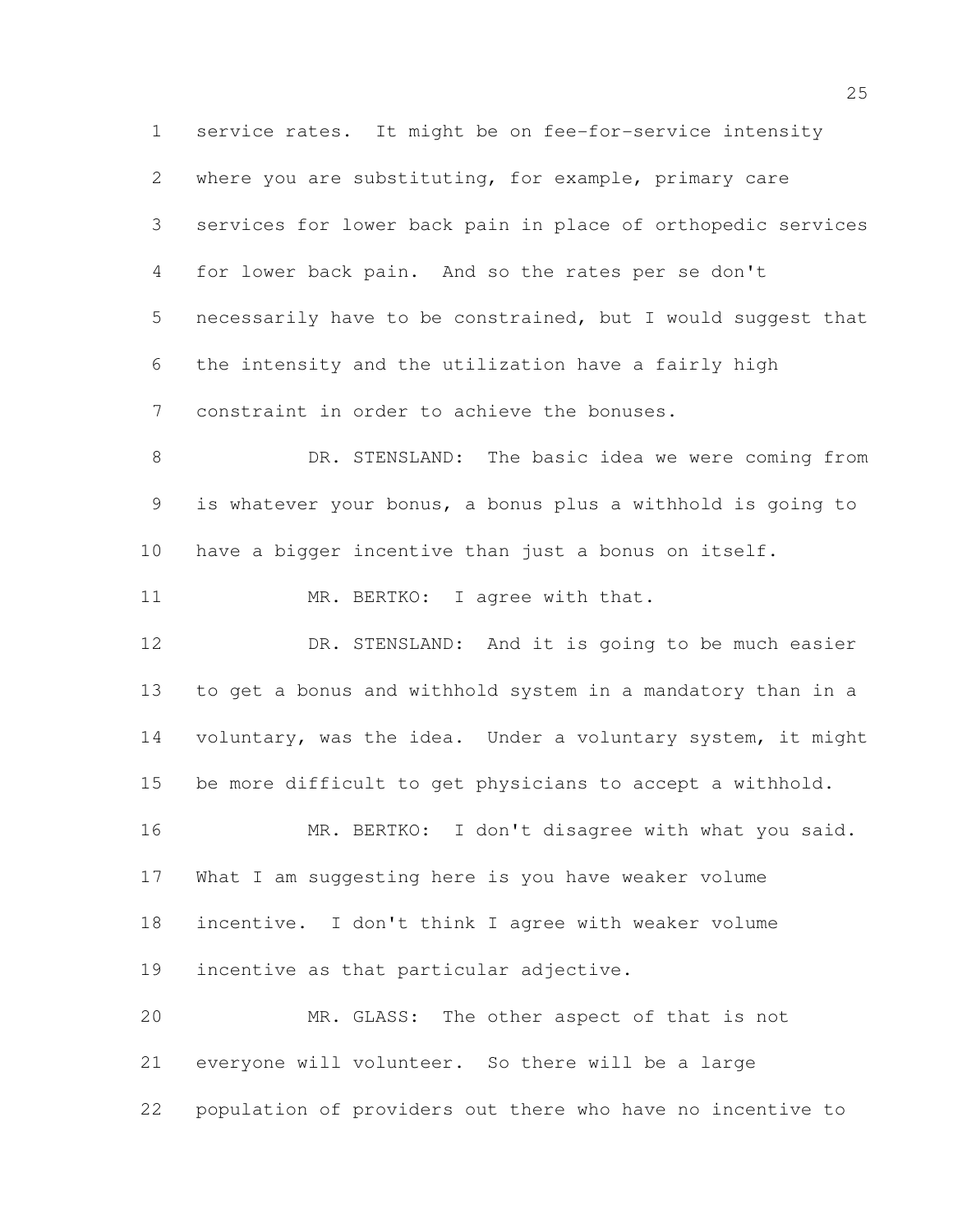control volume. So when you add them up, we think the volume incentive would be weaker in total.

 MR. BERTKO: Okay. Well, I'll save that discussion for the second part. The other clarification question is -- and you guys I think did a very good and very clever job on setting out these. I'm going to only make it slightly more complicated and ask if you considered a soft enrollment version of the voluntary ACO. And by "soft enrollment," it means that CMS would attribute members to their physicians, and then send out a letter that says, "Dear Mrs. Jones, You seem to have gotten all of your care in the last two years from Dr. Smith, so you're in this particular ACO unless you decline. Sign the form on the 14 bottom if you wish to decline. Otherwise, you're in." MR. GLASS: Then what would you do? Meaning what? That they couldn't go to other providers or that they'd have

higher copays or --

 MR. BERTKO: Of course, they could go to other providers, but it would be an alert to them that they, in fact, were working with this particular doctor who is part of this particular ACO.

MR. GLASS: So it would be informative, not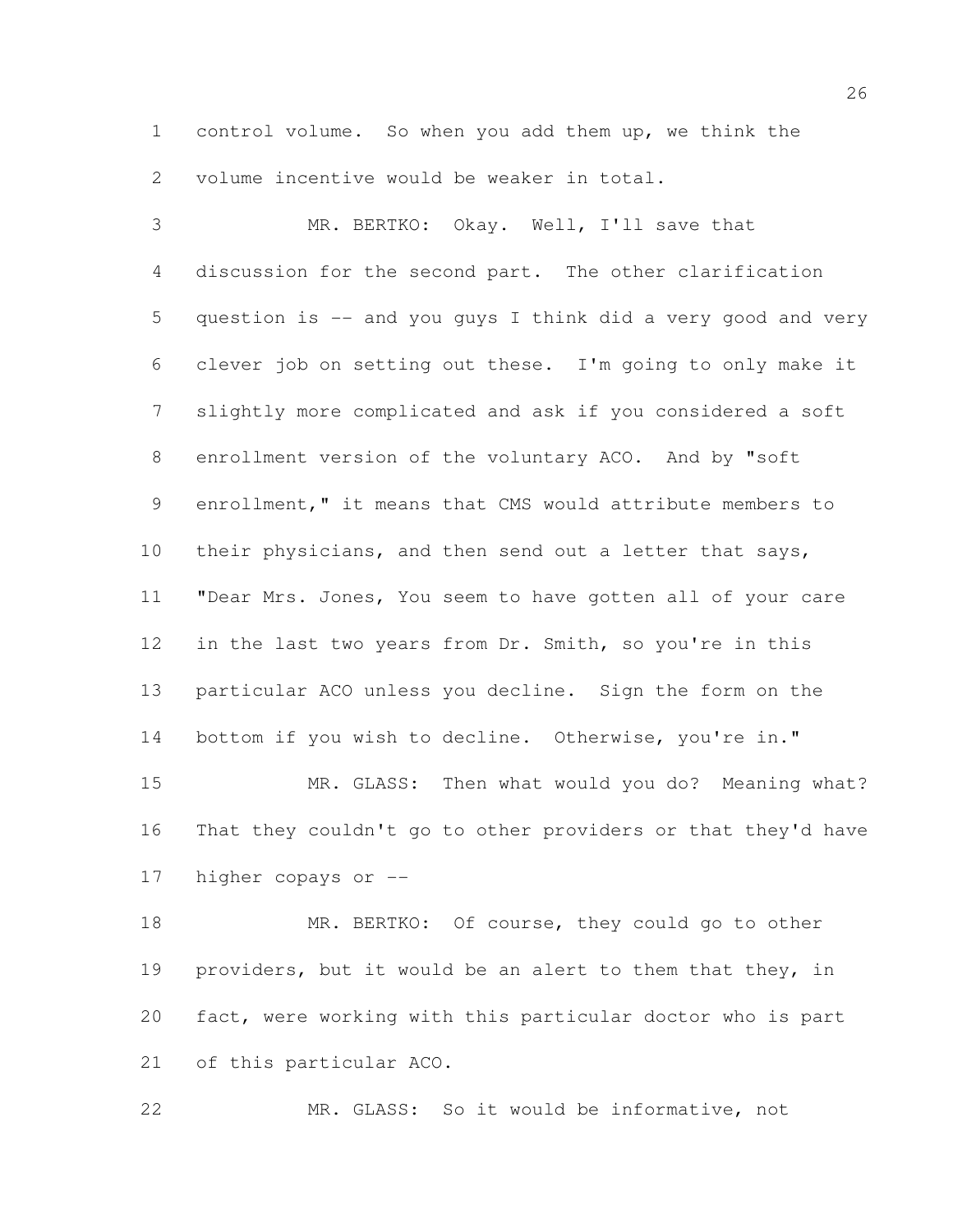particularly -- it wouldn't change their behavior in any way.

 MR. BERTKO: Yes, there would be -- without changes to Medigap, there would be no penalties. But it would be informative in the sense that it confirms where they are and that they should be looking to have Dr. Smith as the usual source of care. MR. HACKBARTH: Okay, let me see hands again on this side, and let's keep it to clarifying questions because, in fairness to the people who are waiting for round two, I want to make sure we get to round two. You have a clarifying question, Jennie?

 MS. HANSEN: The clarifying question is assignment, and I guess it's built in that this is still choice on the part of Medicare beneficiaries, because I know this has been an issue of a Medicare beneficiary being told that they are in a place. So this is addressed in this issue?

19 MR. GLASS: Well, they are assigned -- depending on which variant we're talking about, but in most of them Medicare says they're assigned to that particular ACO. But the beneficiary still is free to go wherever they want.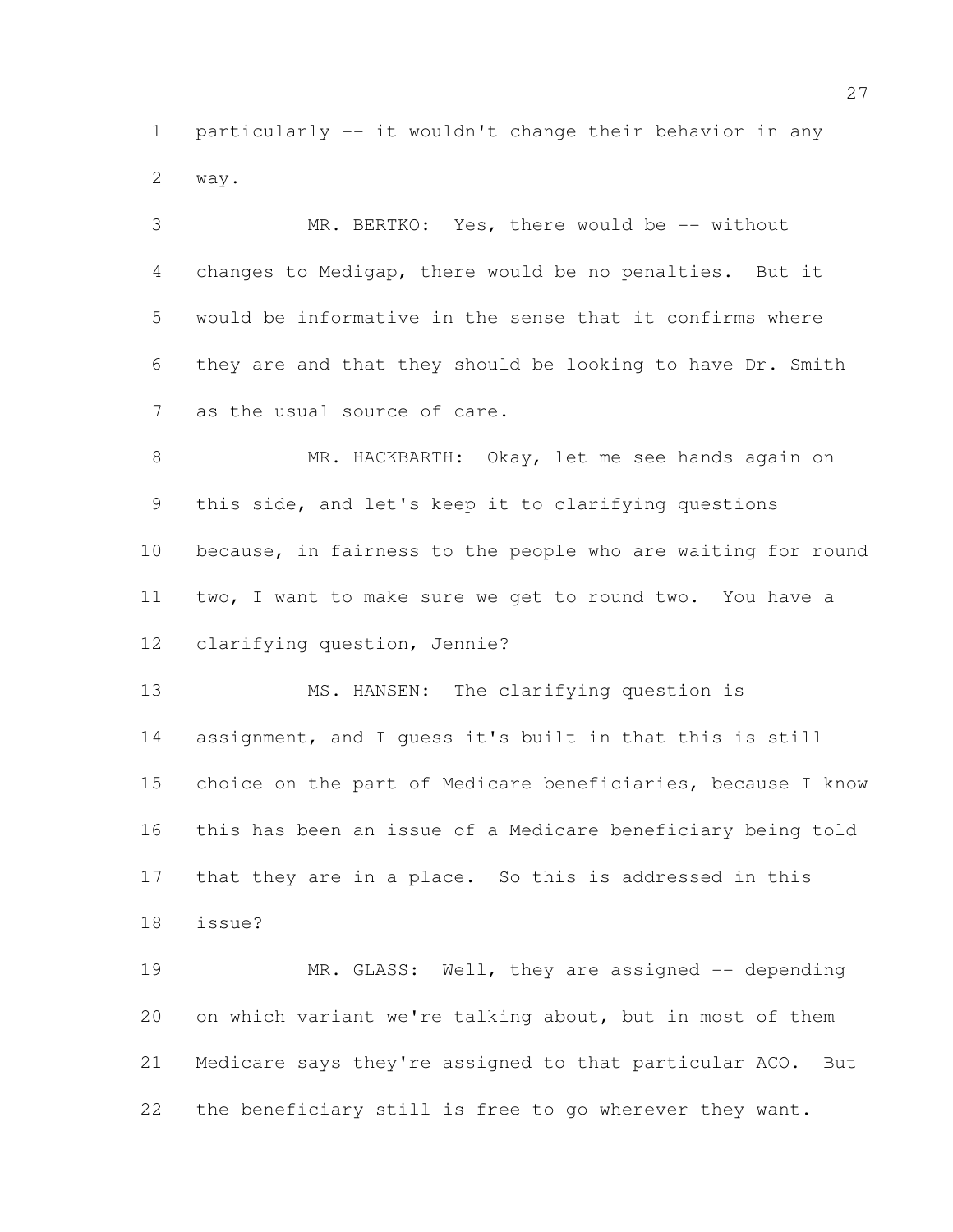DR. STENSLAND: The decider is the beneficiary. So the beneficiary goes wherever they want, whenever they want, at least except for the Medigap SELECT model, that aside. But in the basic models, they go to wherever they want whenever they want, and then CMS looks at where did the beneficiary choose to go. Oh, they choose to see Dr. X mostly? Okay. Then they'll be assigned to Dr. X. So the beneficiary is still in the driver's seat of complete choice.

 MR. HACKBARTH: And even in the Medicare SELECT model, there they are making a choice to enroll or not, much as they make a choice in Medicare Advantage to enroll or not. So all of these designs in various ways strive to maximize choice for Medicare beneficiaries as opposed to force them into a particular delivery system.

16 DR. MARK MILLER: Even in the SELECT model, they 17 can choose to go in and out of network.

18 MR. GEORGE MILLER: My question follows Bob, but only from a rural perspective. Can you describe to me how this would work in a town of 10,000, maybe five physicians, where two may send to one hospital X and the other three may send to hospital Y in different directions? I just can't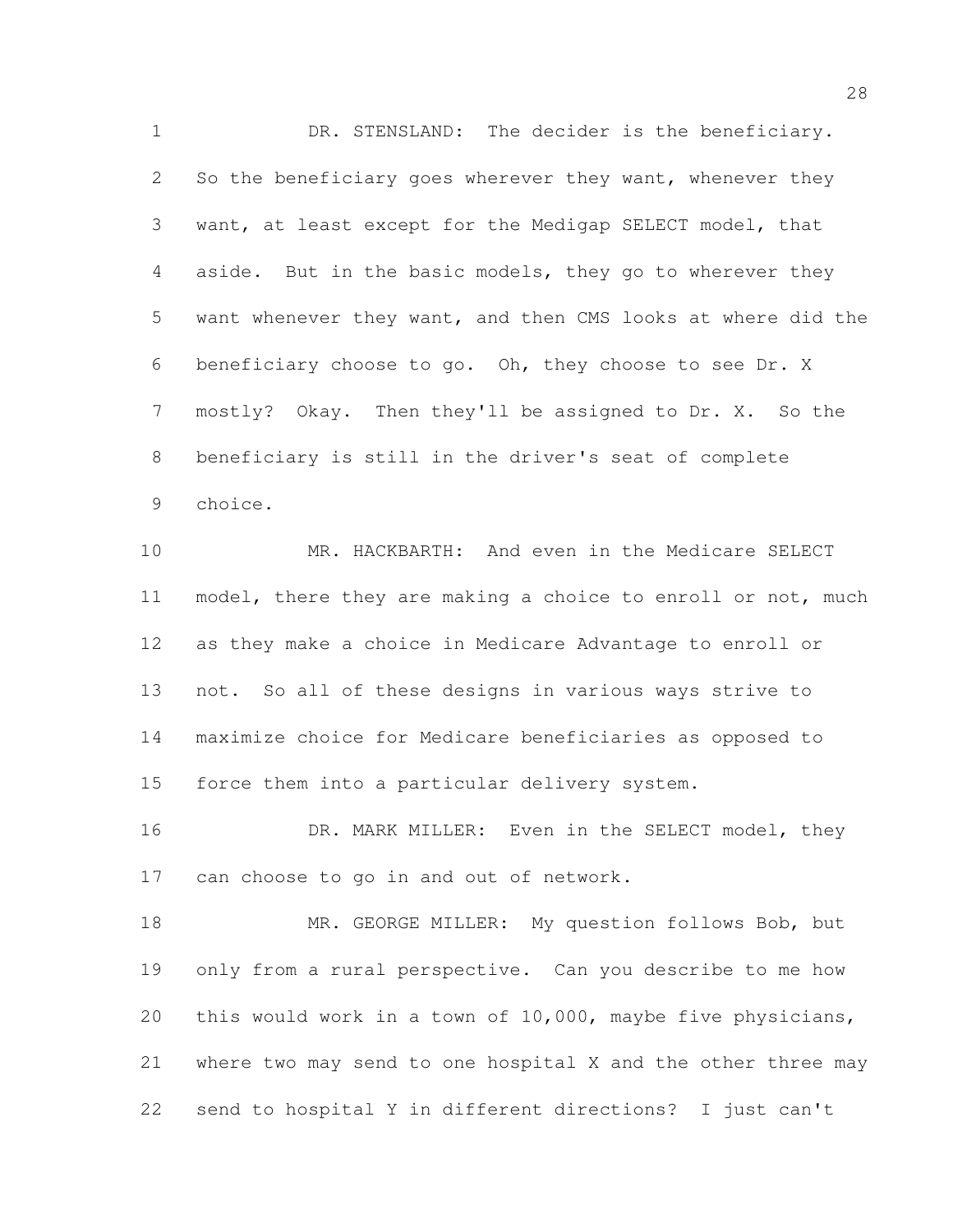put my arms around how this would work in rural areas.

 DR. STENSLAND: I think there would either have to be an exception for small towns to opt out or some special provision. I could envision a system where they may, especially in a bonus-only model, choose to band several hospitals together. For example, these larger rural systems that may have five different small hospitals, they could all be banded together and evaluate on the sum total of all their patients together. I think that would probably end up being their choice if they wanted to do that. MR. GEORGE MILLER: To follow up, those who are independent are not part of a large system, they'd just opt out?

 DR. STENSLAND: If they didn't want to sign up with other individuals and just be their own entity, it would be difficult. You might have to have some sort of exception because they would have such a small number of patients, there would be a big volatility in costs, and you 19 really couldn't measure them adequately.

 DR. SCANLON: The model you have on page two, I think it differs from what I had in mind that was an ACO and it seems like it's somewhere between a medical home and what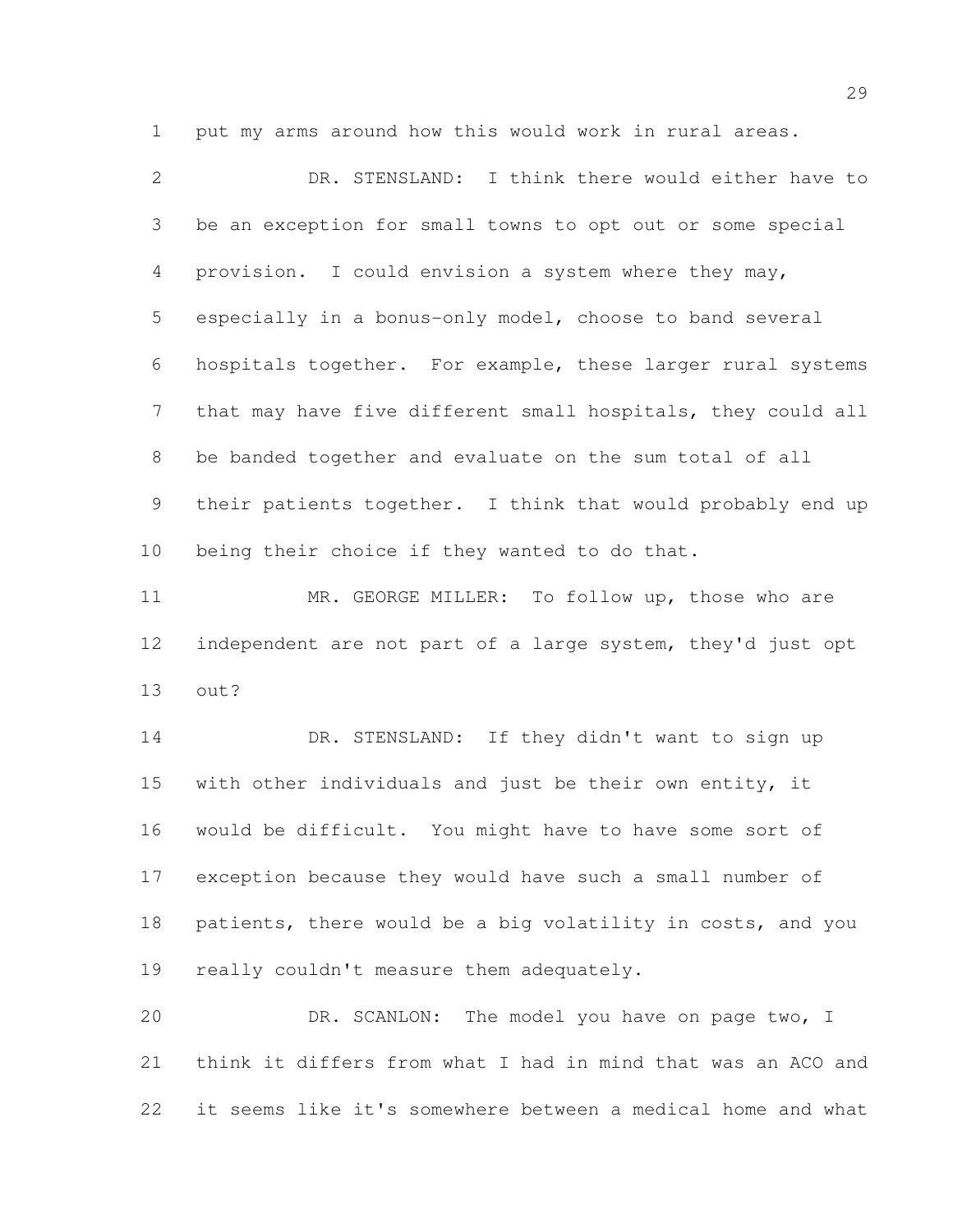I used to have in mind as an ACO, so this is a question about selection or assignment sort of within this new definition and it goes to sort of what is this idea of a primary care physician, because I think, in thinking about an ACO that involves specialists, people with diabetes, heart disease, COPD, who use specialists as primary care physicians, they get included. And the question is here in this assignment model, is there a way that that can be taken into account?

 And I guess the other part of the assignment is the issue of the non-users and sort of what happens to them in the system, even though they are likely to be low users. There is also the potential that they develop something after an assignment period and then they become more expensive for the rest of the --

16 MR. GLASS: Well, taking the second part first, I think the definition is, what, plurality of E&M visits, Jeff, or the -- for who is considered their principal provider. So I think that a cardiologist would still fit into that mode.

 MR. STENSLAND: You could do it -- it's been done two different ways, and sometimes when the data has been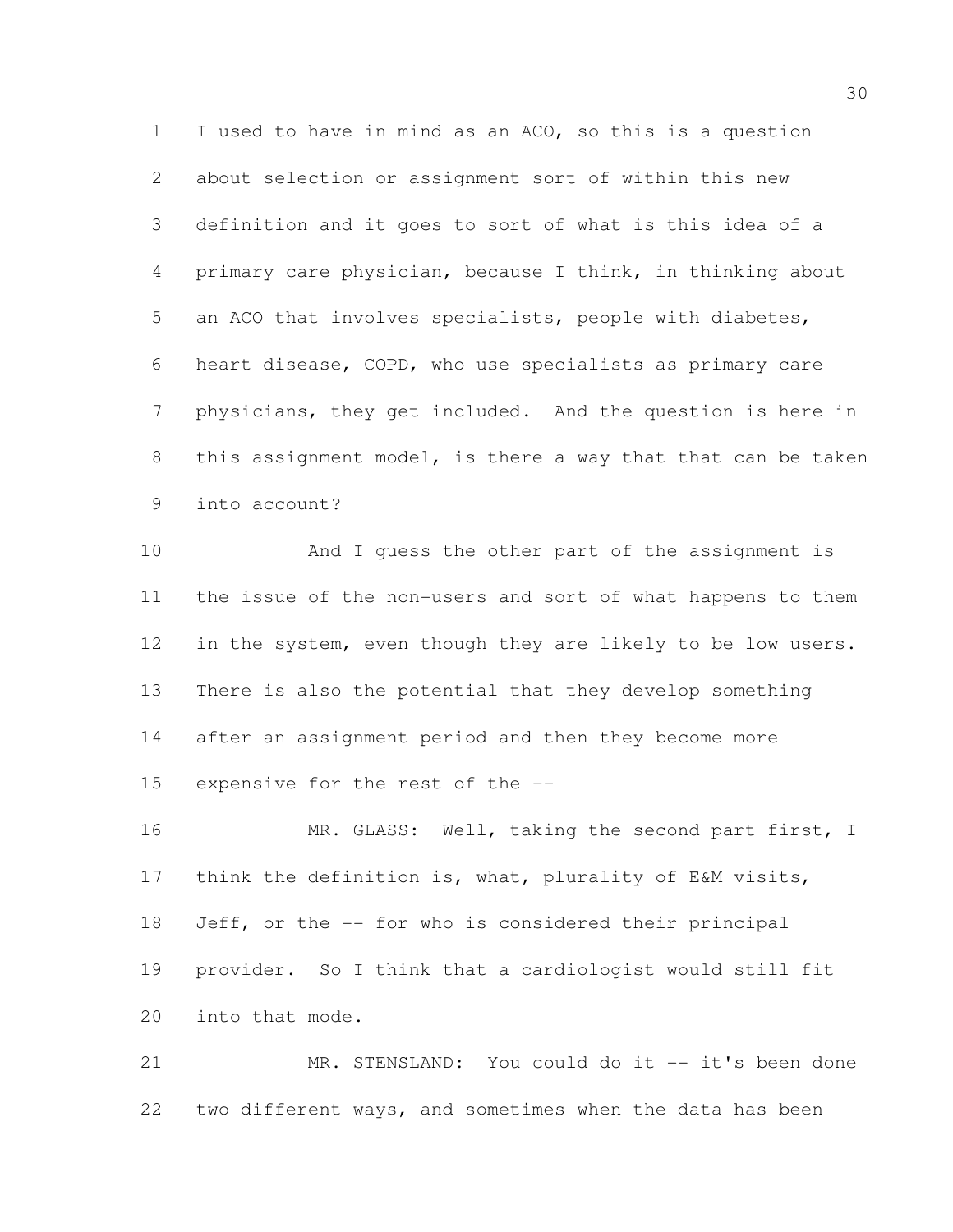run, it's only looking at primary care physicians and assigning them that way, and sometimes it adds in specialists if that's where they got most of their care. And I think that's probably a detail that we'd have to work out. There's kind of some difficulties if we start assigning people based on primary care and how the data plays out in terms of if we start assigning people to the specialists and certain hospitals use more specialists than others, it affects the risk adjustment in the model. So maybe we'll leave that for a later discussion and a long footnote.

 MR. GLASS: But in general, the idea would be primary care providers would be who you would design it to and you'd have to figure out what to do with the -- but the very low users would still, as long as they had one E&M visit in two years, I guess, would still work. So that's a pretty low bar.

 MR. HACKBARTH: Let me see clarifying questions on this side.

 DR. KANE: Yes. I guess I'm wondering why is it Medigap SELECT instead of Part B SELECT or some -- I don't know what the Medigap average premium is, but the Part B is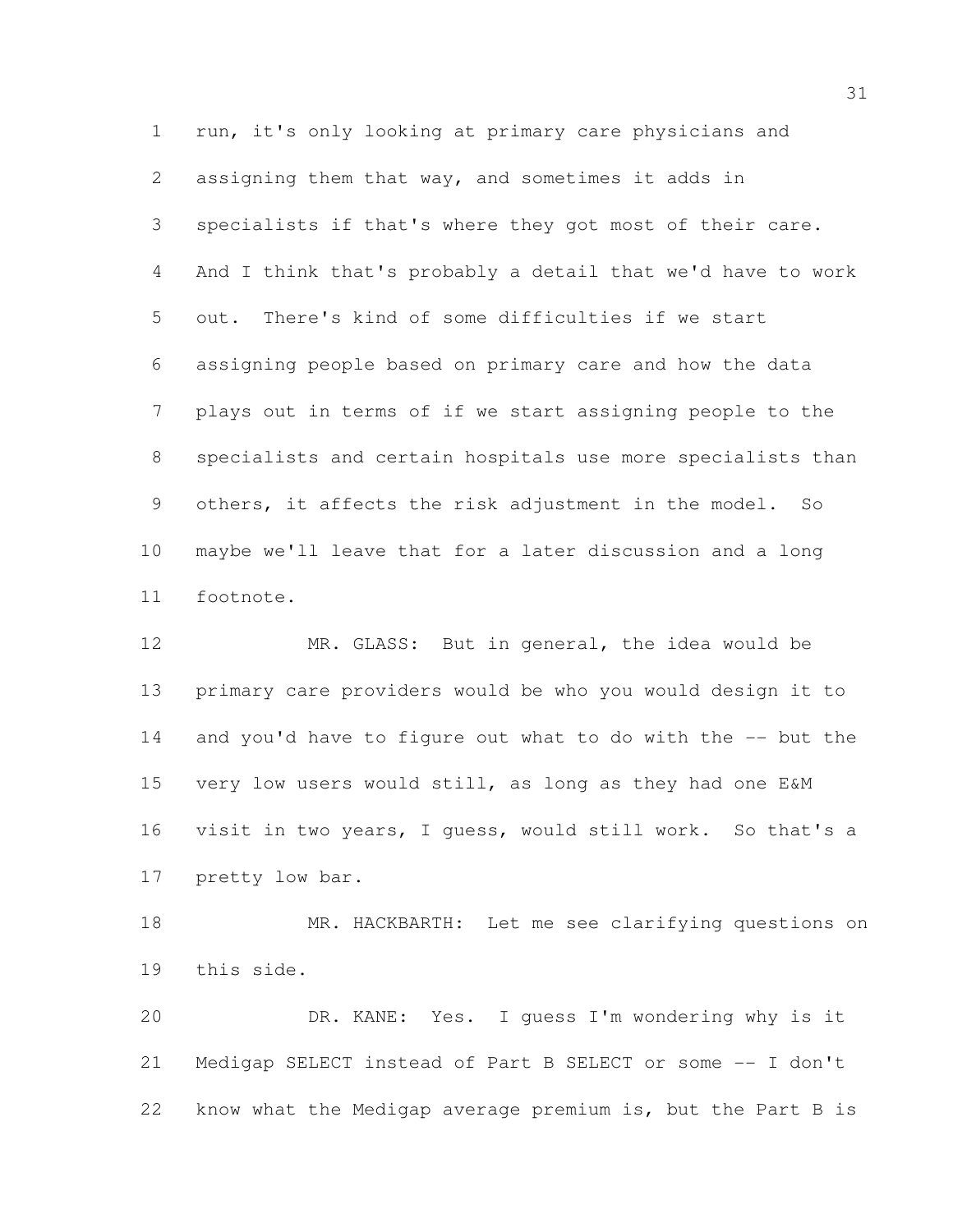probably the more meaningful premium that you might want to 2 lower. I mean, if one was trying to -- anyway, just did you say it should be a Medigap SELECT rather than a Part B SELECT --

 MR. GLASS: You know, I mean, these things exist. The Medigap SELECT plans exist. I think about 10 percent of Medigap people are in them now. And so that's kind of the model we're building off of. It's the existing model. And I'm not quite sure why. I mean, if a lot of the savings would be from admissions or readmissions or whatever, I would think you'd want both A and B in there. But anyway, I think the current Medigap SELECT ones are -- it's both A and B. It's all Medicare.

 DR. KANE: I'm just thinking about the amount of the premium that might go down if you choose it. Which one would be the bigger -- how much is an average Medigap premium?

 MR. BERTKO: One-hundred-seventy-nine or \$180. 19 DR. KANE: Okay, so that's -- and Part B can be anywhere from \$100 to \$700, depending on how your income is. And then the D is \$30. So Medigap being the biggest premium to cut? In other words, the incentive to join the Medigap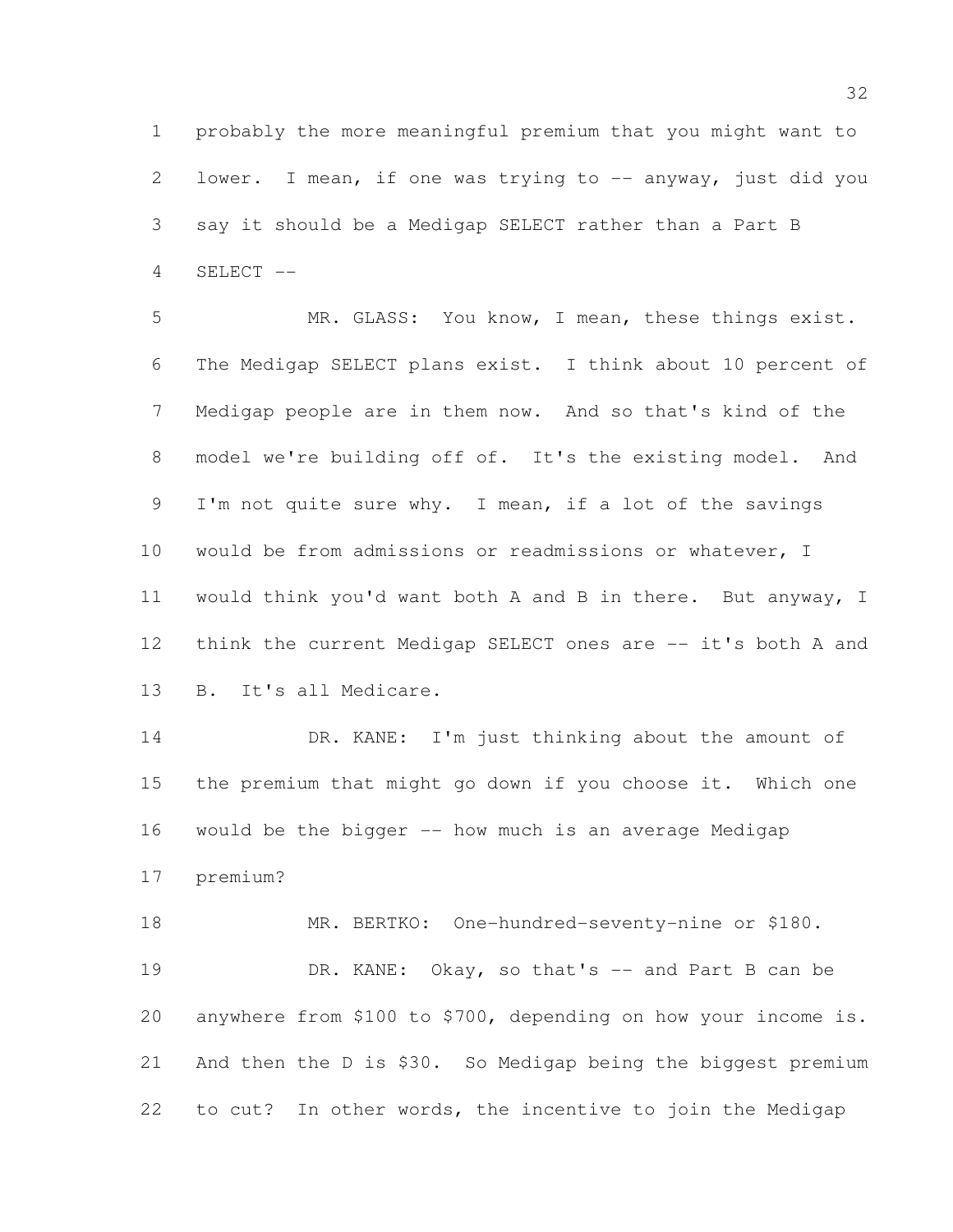SELECT would be you have a high Medigap premium and you want to lower it.

 MR. STENSLAND: Yes, and I think we're kind of -- we're striving to find something out in nature that already exists that we could piggyback onto and that's kind of where the Medigap SELECT idea worked. If they're able to move 10 percent of beneficiaries already into Medigap SELECT plans by offering them a lower premium with a restricted network, we thought, okay, at least that shows that this is something 10 that has proven to work to some degree.

 DR. KANE: Just another minor question. If you're talking about physicians having admitting privileges to two hospitals and the one with better bonuses is the one they 14 start sending patients to, how do you make sure that doesn't look like a kickback?

 MR. STENSLAND: Well, I think that gets back to how do you set up the bonuses, and if everybody's bonus was 18 just a flat add-on to their fee-for-service rates, so if I was an orthopedic surgeon and I was getting paid \$1,000 for this surgery, I knew that if I was in a high-quality, low- cost area, I would get \$1,100, or a 10 percent bonus, and that would happen no matter which of these high-quality,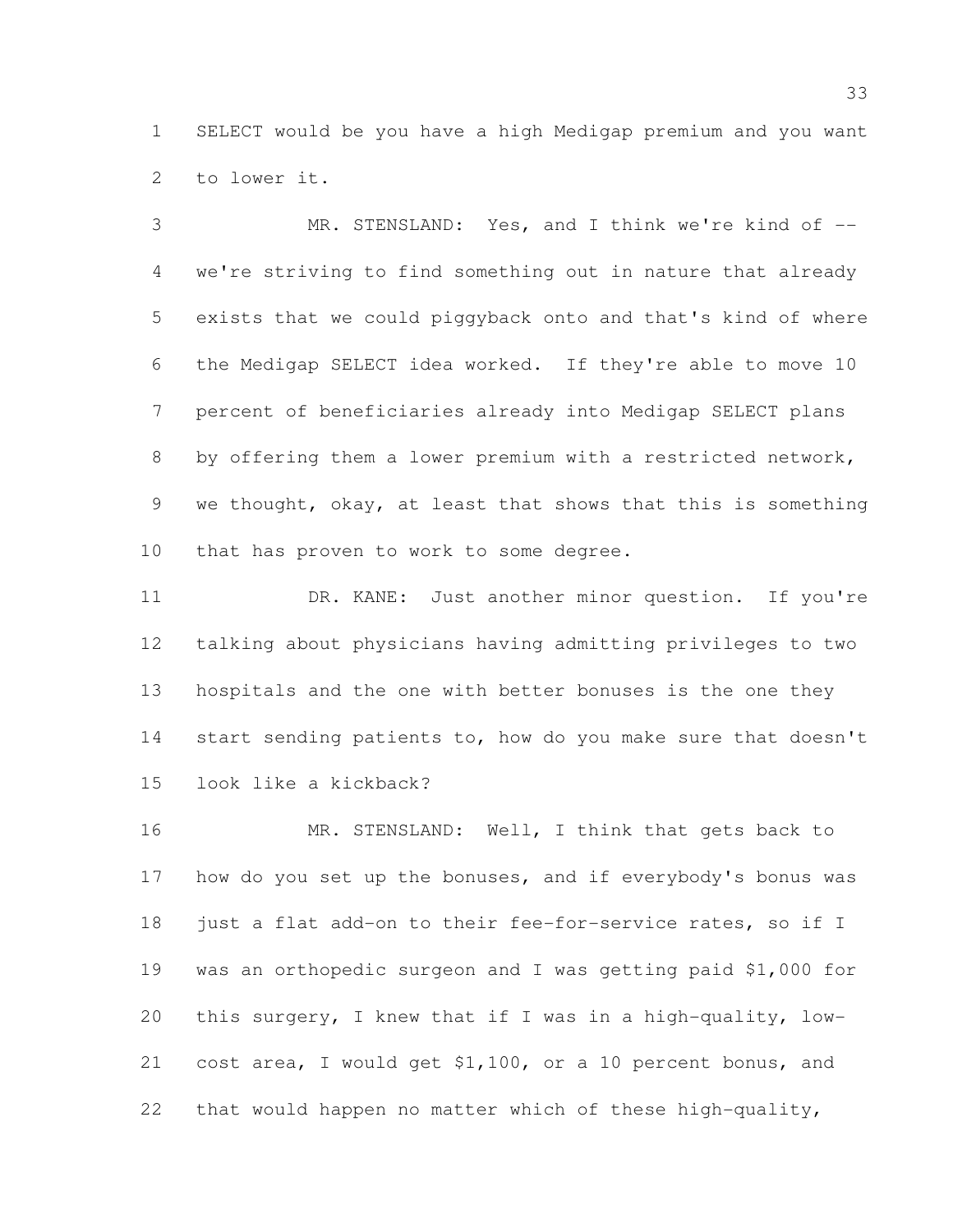low-cost things I went to.

| $\overline{2}$ | The kickback problem would get to be more                    |
|----------------|--------------------------------------------------------------|
| $\mathfrak{Z}$ | difficult if we just gave the physician hospital             |
| 4              | organization a lump sum and then we said, okay, you can      |
| 5              | decide how much the orthopedic surgeon gets for the patients |
| 6              | that go to your hospital, that would be a concern.           |
| 7              | DR. CROSSON: Yes. I had actually focused on the              |
| 8              | same sentence that John had, and I just want to clarify the  |
| 9              | clarification, if that fits. So could we go back to Slide 6  |
| 10             | for a moment?                                                |
| 11             | So I had the same sense that I couldn't understand           |
| 12             | necessarily how the voluntary model produced a weaker volume |
| 13             | incentive, and I think what I heard was that the way you're  |
| 14             | defining the volume incentive is sort of in global dollar    |
| 15             | terms. In other words, the total amount of money, let's      |
| 16             | say, saved by the Medicare program would be less than a      |
| 17             | mandatory model because everybody wouldn't be in it, not     |
| 18             | that the dynamics inherent in the voluntary model would      |
| 19             | produce at the level of an individual provider or an         |
| 20             | institution a lower incentive. Is that correct?              |
| 21             | DR. MARK MILLER:<br>I think actually there were              |
| 22             | three parts to the answer. One is how many people do you     |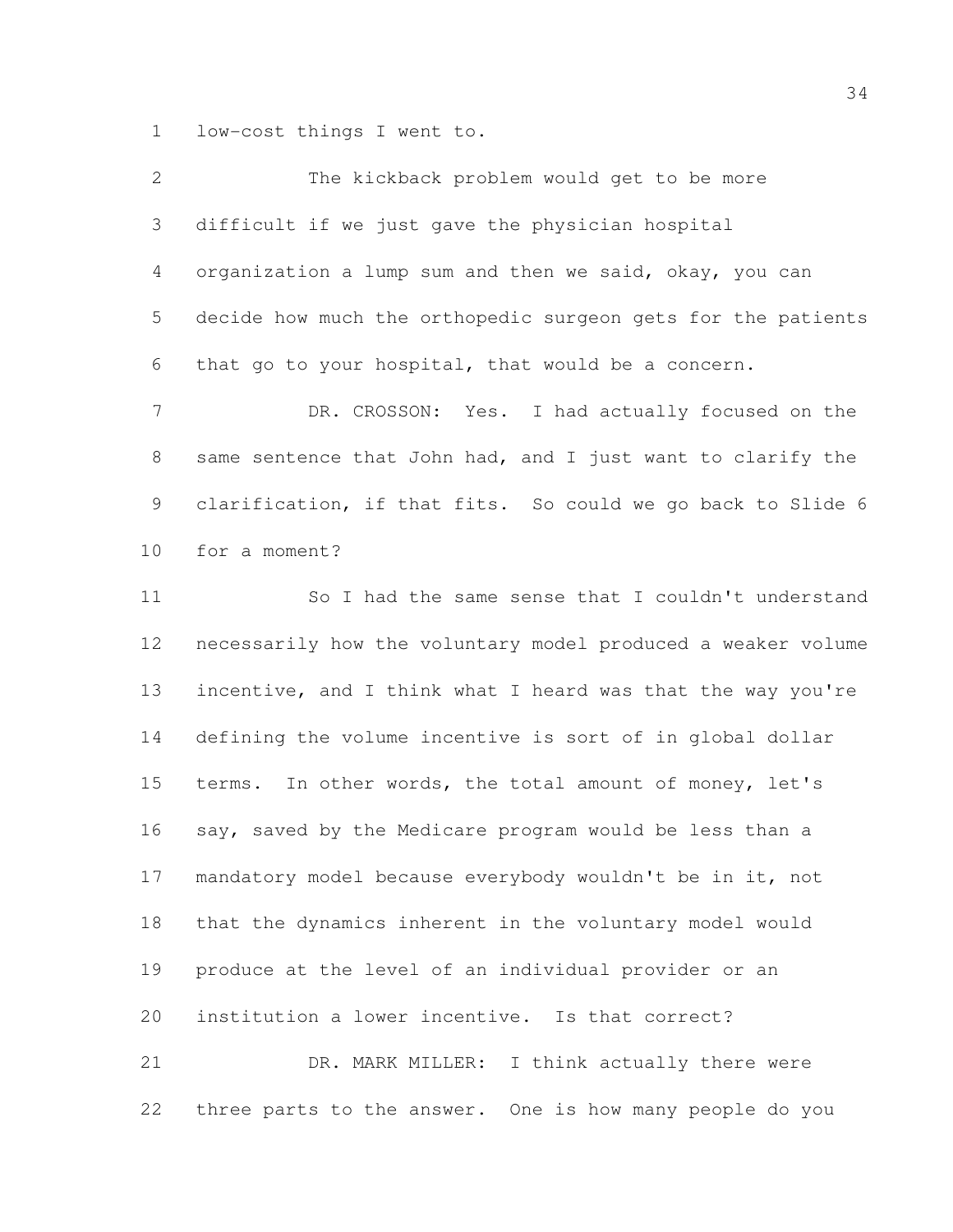have in a voluntary model versus a mandatory model, the point you were making.

 Two, in the exchange between Jeff and John, it was relative to a bonus plus withhold, this is a weaker incentive, and part of our conversations have included this notion of bonus and withhold, and I think part of the sentence is predicated, well, if you remove the withhold, you have somewhat weaker incentives.

 The last piece in my mind, and I'm not sure how close we got to this point, is this model depends on what size of a bonus you can give, and that's kind of unclear. And part of our thinking is predicated on, well, you may have to pressure fee-for-service to produce a bonus that you 14 can give to these people, to people who volunteer. And depending on that, that could be strong or weak, depending on how deep you go on your fee-for-service side.

 So I think the complexity is there's three -- at least three concepts running around in that sentence.

 DR. CROSSON: So this is a question between the two slides. The voluntary/mandatory distinction here, on the next slide, the voluntary option is blown up, if you could go to Slide 7, on the right, is blown up to include a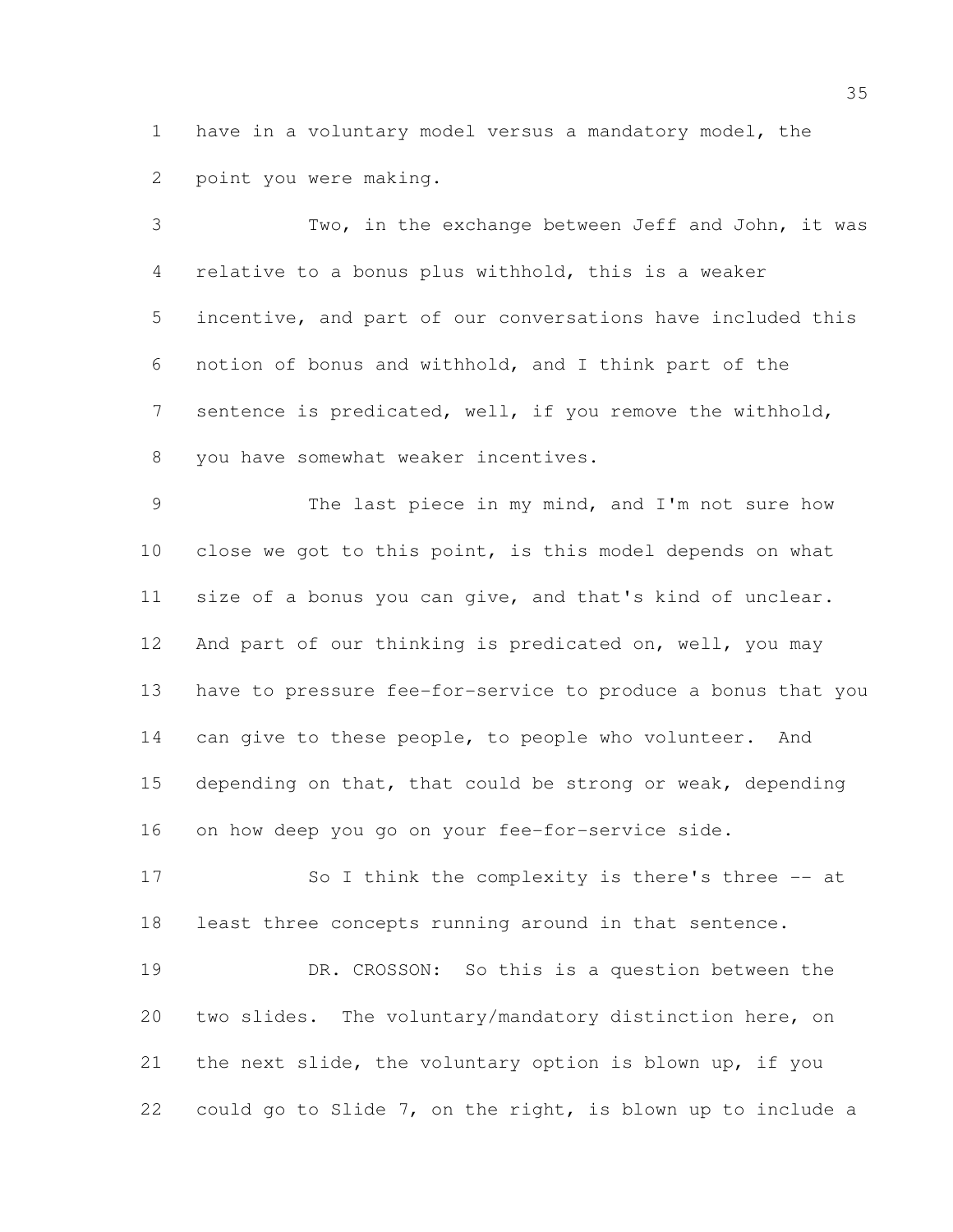voluntary mechanism that, in fact, does include a withhold.

MR. GLASS: That's correct.

DR. MARK MILLER: On the select side --

DR. CROSSON: Right.

 DR. MARK MILLER: -- versus the -- yes. So between those two, I think some of the argument would be that we would think that the incentive would be stronger on the right side than on the left side.

 MR. HACKBARTH: Except for the fact that since you're on the right side, you might have fewer beneficiaries participating and a lower proportion --

 DR. CROSSON: Because of the complex and double enrollment.

 MR. HACKBARTH: Right. Okay. Let me see hands for round two comments, and we'll just go the other way. Bruce, and then Peter.

17 DR. STUART: I guess one of the problems I have is this looks like a bird that keeps getting heavier and heavier and I'm just not sure that it has wings to be able to take off, and part of that comes down to the issue of this is, after all, a fee-for-service system and we recognize the incentives that fee-for-service provides for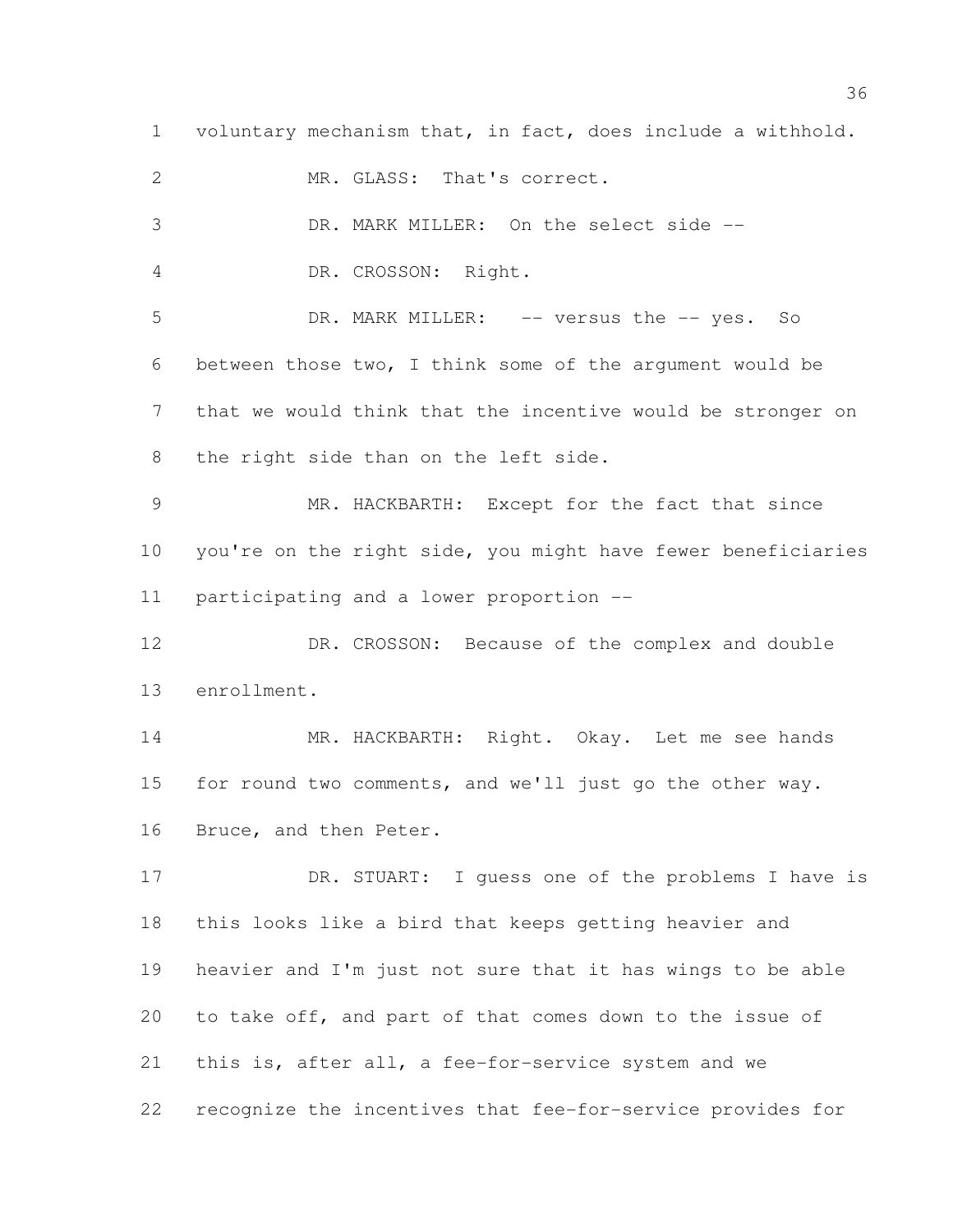making more services available, and I just have trouble seeing how this is going to provide -- how conceivable bonuses under a system like this would offset the inherent incentive in fee-for-service to make more services available, particularly for non-primary care physicians.

 I guess my thinking is that Medigap SELECT, we're pushing -- I think the reason that's there is that I think that this thing probably can only work if there is some kind of lock-in. Maybe it's a soft lock-in or something other than that, but it seems to me that unless the organization can be fairly well assured that it can control the members 12 that are under its wings here, that it just isn't going to be able to take off.

 This gets back to a point that Mike raised yesterday, is that we tend to look at these things in silos. We have had an opportunity to look at medical homes and now we're looking at ACOs and I can see how something might come together if you had a combination of a medical home and an ACO, but I sure have trouble seeing how just straight ACOs without something that keeps people together is going to work.

And Medigap SELECT, I just can't see it as being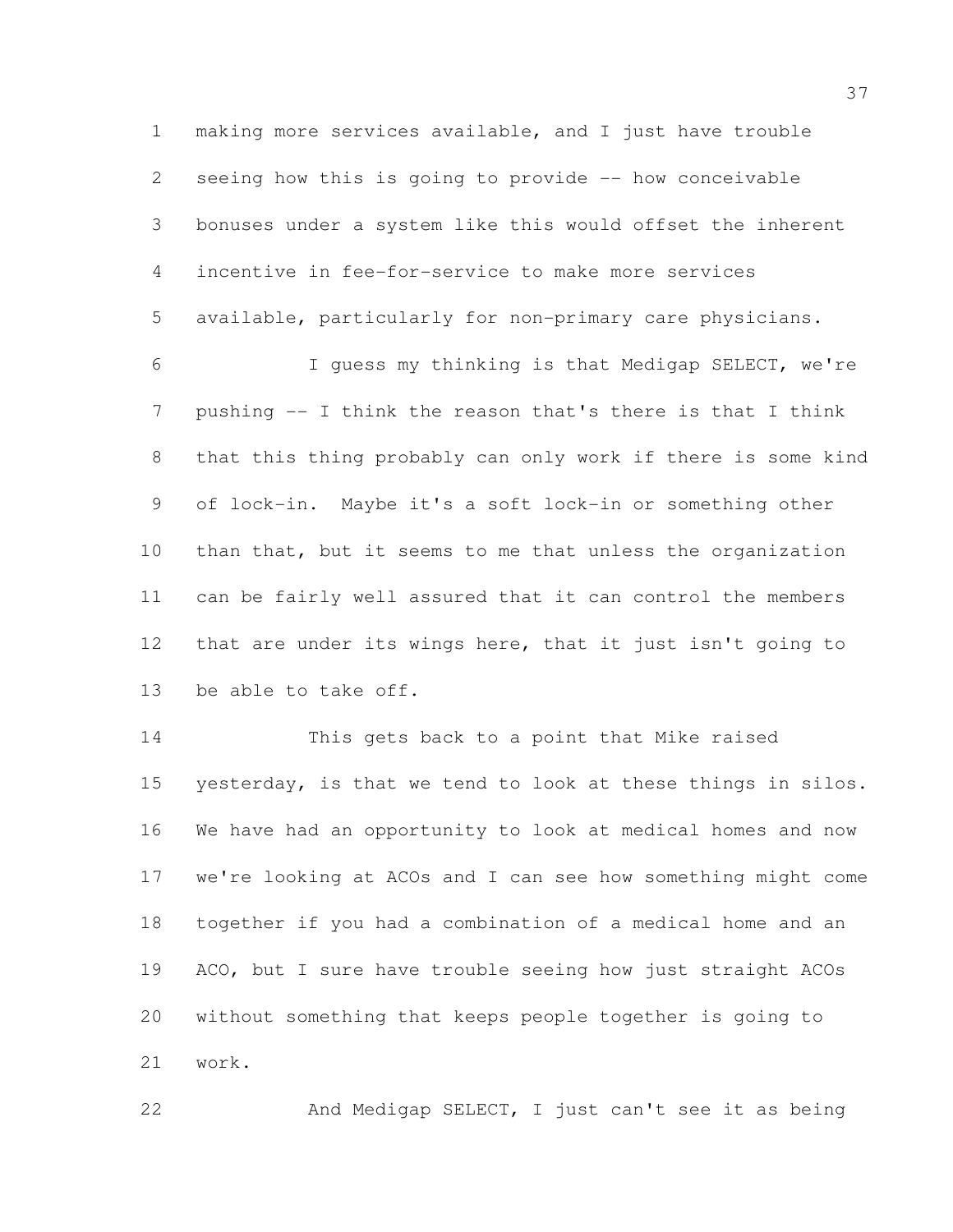the structure that's going to make this thing fly, because it's not going to affect anybody who's in a retiree program. It's not going to affect anybody who's in Medicaid. And it's going to be a small, presumably, subset of people who are in current Medigap policies. So --

 MR. STENSLAND: Yes. You would have to hope that there would be some other people coming into the game, and I think this is the idea that maybe there would be a Medicare ACO or a Medigap SELECT. Maybe the employers could set up some parallel set of incentives in their own supplemental insurance plan, and the idea is that even private insurers could set up their own parallel system of incentives. And I think this is the kind of model that they're trying to come up with in Vermont right now, where you have the main 15 private insurers and Medicaid and they're hoping Medicare, all getting involved with similar incentives where they're basically saying, your payment per unit of service will be higher if you have lower growth in your volume of fee-for-service.

 DR. STUART: I agree, and nothing of that is here. 21 I mean, that's the assumption. But what makes that happen? MR. GLASS: Well, I don't think that's the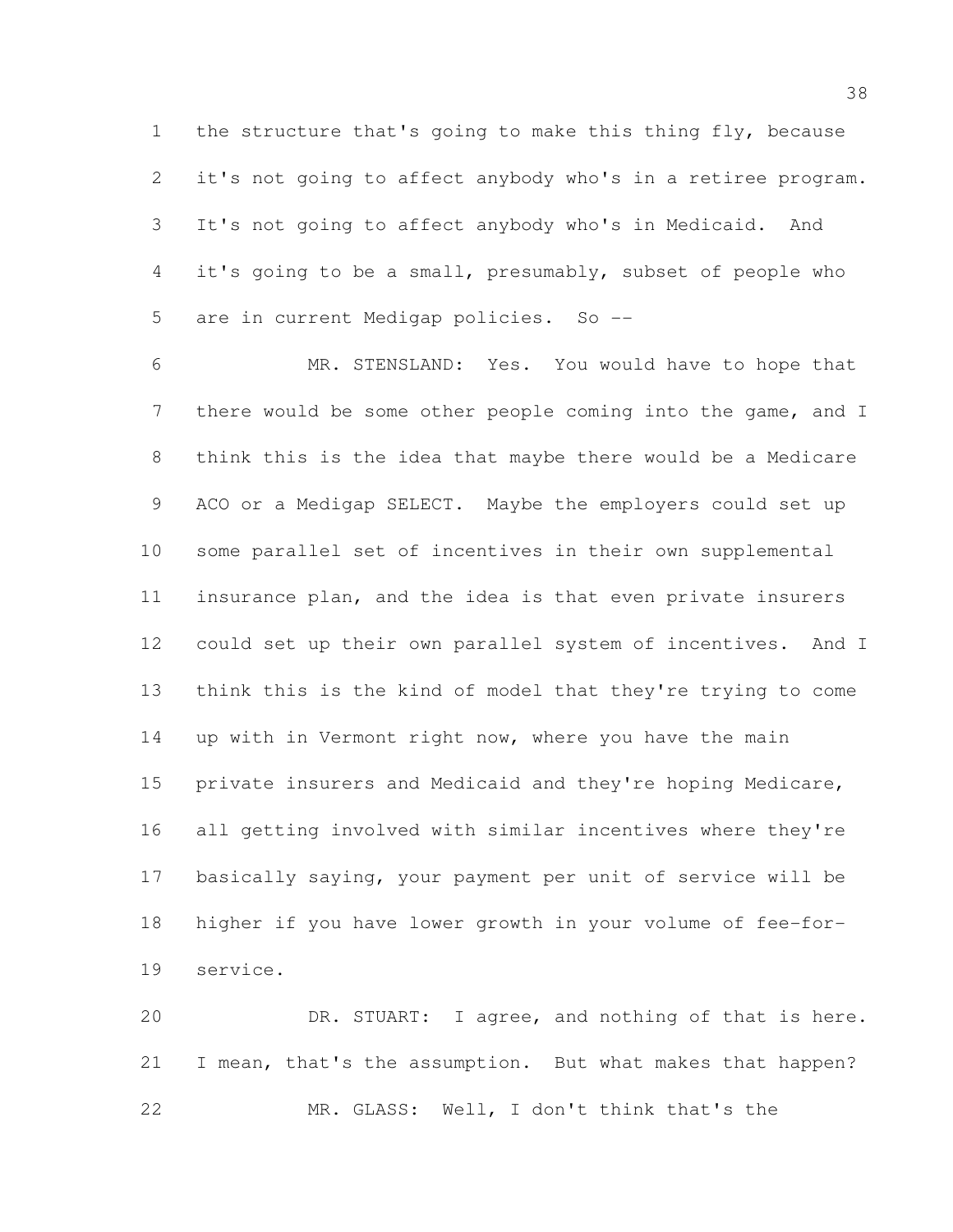assumption. I think that's the hope, maybe.

| $\overline{2}$ | MR. STENSLAND: Yes. We can go through that, but              |
|----------------|--------------------------------------------------------------|
| 3              | that kind of gets back to the detailed things we did last    |
| $\overline{4}$ | month on what is your actual incentive to buy an MRI         |
| 5              | machine? What's your incentive to build an extra bed?        |
| 6              | What's your incentive to hire a cardiologist? And do we      |
| $7\phantom{.}$ | think that the amount of money we're moving around here is   |
| $8\,$          | sufficient to change those decisions?                        |
| $\mathcal{G}$  | MR. HACKBARTH: Let me just react to what Bruce               |
| 10             | said. I share your concern about the strength of the         |
| 11             | incentives, so long as the underlying payment is fee-for-    |
| 12             | service, and we discussed that at some length last month and |
| 13             | I think that's a real issue. What that prompted me to focus  |
| 14             | on after the last meeting was thinking about, well, what     |
| 15             | about a model based on global capitation as opposed to fee-  |
| 16             | for-service with gain sharing? And I spent some time trying  |
| 17             | to think through what that model might look like. And you    |
| 18             | can conceive of that as sort of an extension of Medicare     |
| 19             | Advantage as opposed to building from fee-for-service.       |
| 20             | Let's approach it from the other direction.                  |
| 21             | The problems that I ran into on that particular              |

journey was that you're going to have an enrollment decision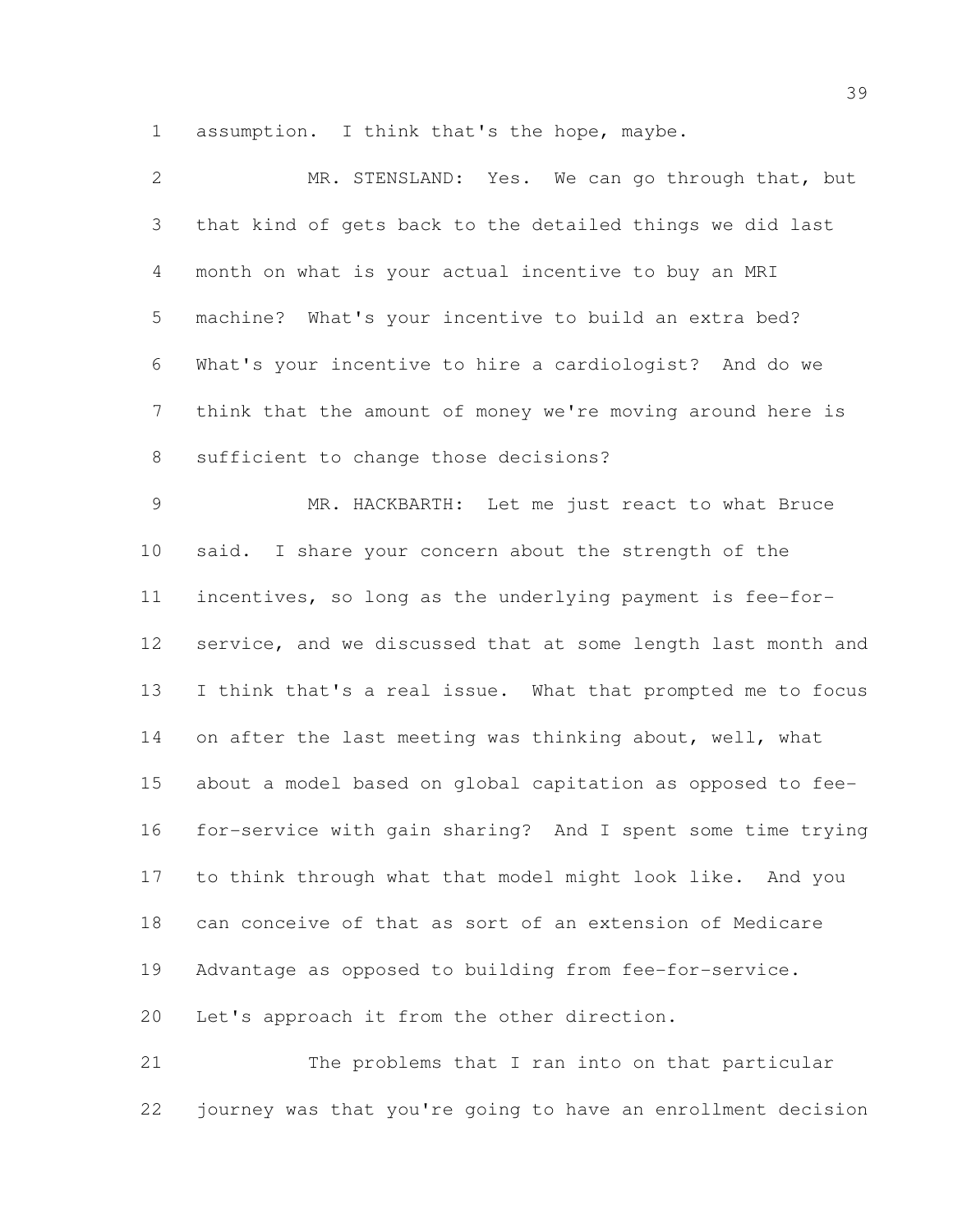then with beneficiaries, and to the extent that you get lower enrollment, that is another way of reducing the incentive to change. You're only talking about influencing a small piece of the hospital's revenues or the ACO's revenues. So that's a challenge.

 The second thing in talking to some hospital people about this was that I had thought the reason that they didn't do the MA-PSO thing was concern about risk, and I said, well, we can deal with that. We can attenuate the risk through risk corridors and various things to make it so it doesn't seem as risky. And they said, well, okay. That's nice. But it still means that we need to have insurance capabilities. We need to be able to pay claims 14 and deal with providers and negotiate contracts. That's not the business that we're in. And so it's not just a matter of attenuating the risk. It's also lots of administrative functions that they don't have the capacity for.

18 So given that, I've sort of cooled on approaching this through global capitation and went back to basing it on fee-for-service. It doesn't alter the fact that you're right. The incentives, as we discussed last time, are attenuated. They're not as strong as I would like them to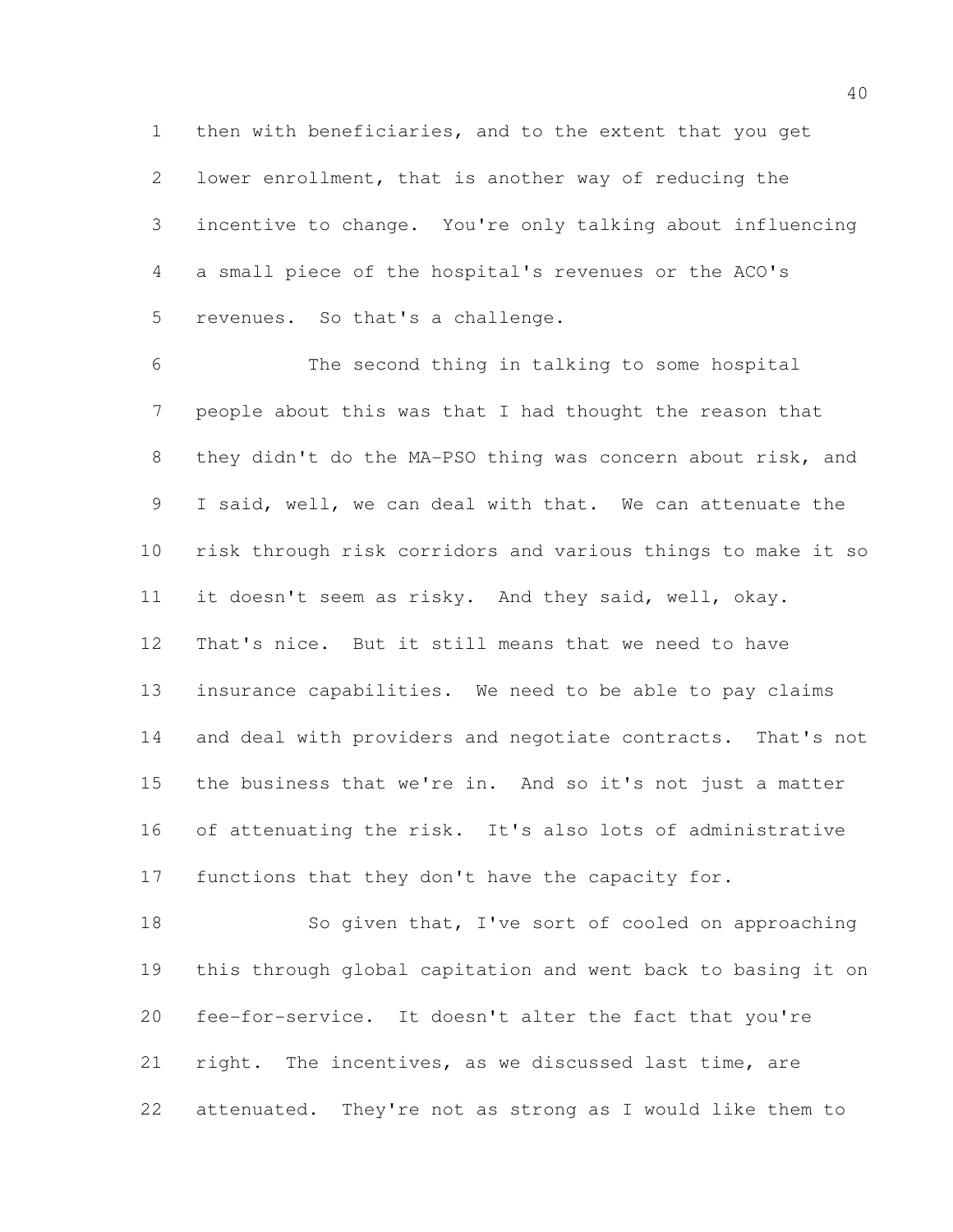be.

| $\overline{2}$ | DR. MARK MILLER: Just one quick thing. I mean,               |
|----------------|--------------------------------------------------------------|
| 3              | the Medigap SELECT point here was in response to comments    |
| 4              | about, well, is there some way to get a soft lock-in with    |
| 5              | the beneficiary. These were questions you were raising, so   |
| 6              | we went out and tried to find something to do that.          |
| 7              | The other way to think about the Medigap SELECT              |
| $\,8\,$        | point is that maybe that concept needs to be blown up in     |
| 9              | order to make the ACO work. Maybe there needs to be a new    |
| 10             | Medigap product and maybe structure it in such a way that it |
| 11             | isn't such a small part of the market. But we'd have to      |
| 12             | think through exactly how that works, the enrollment rules,  |
| 13             | the people being able to transfer from their current Medigap |
| 14             | to this new product, that type of thing. But it would be a   |
| 15             | whole different exercise, or additional exercise.            |
| 16             | DR. STUART: What do you think, though, about                 |
| 17             | linking the medical home to this concept, because it strikes |
| 18             | me that if you have a real medical home, then the physicians |
| 19             | that are associated with that medical home are going to be   |
| 20             | in a much more powerful position to work with the hospitals. |
| 21             | MR. STENSLAND:<br>That's -- several people have              |
| 22             | thought about that and have the idea of having the medical   |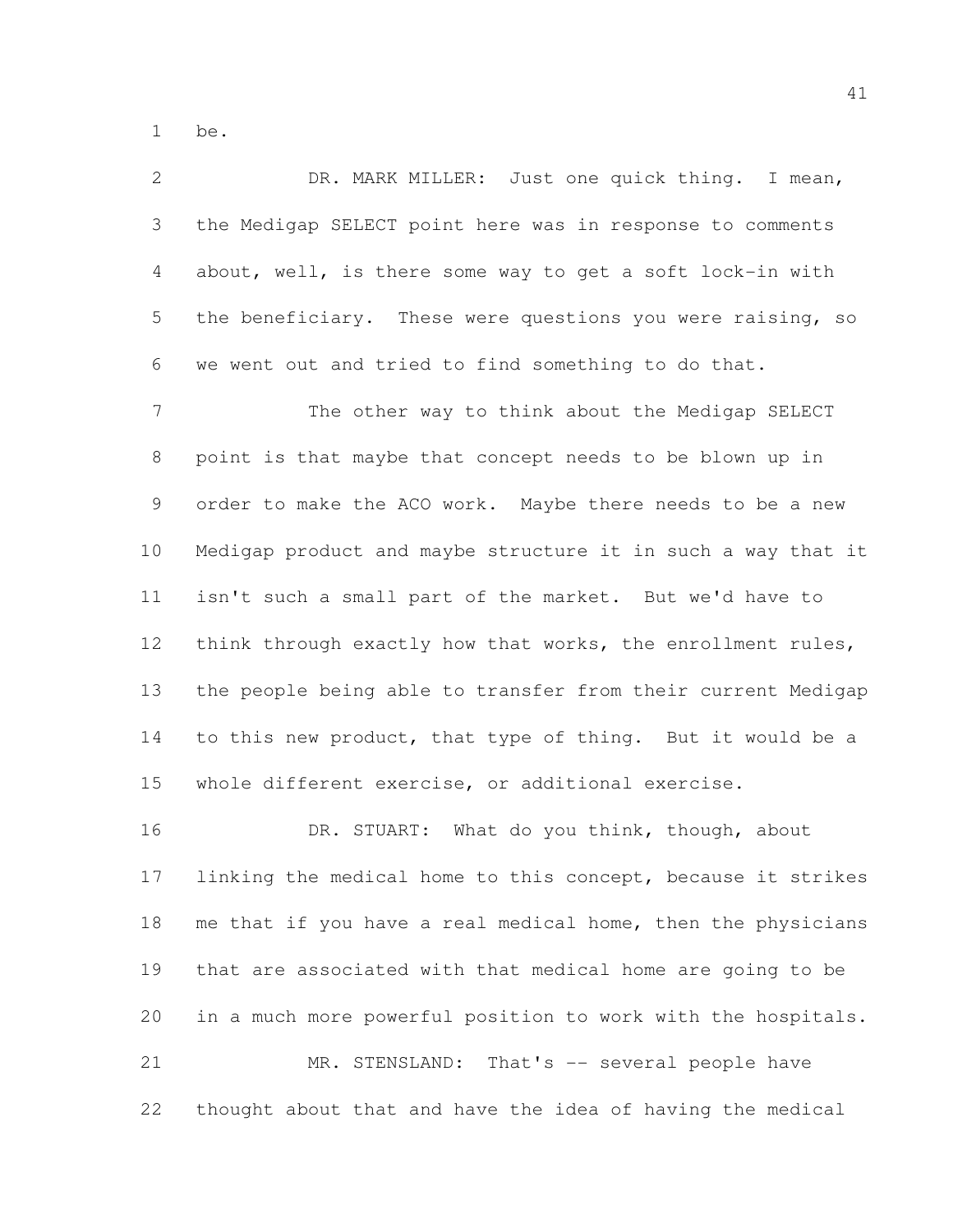home embedded in this thing. They start with the little building blocks of the medical home and then you can build an ACO around it. I think one of the key questions is do you have the hospital in there, also, and a lot of these models, they just have the primary care physicians and maybe some of the other specialists and they don't have the hospital in this ACO framework, where we have set it up so far that the hospital is in there, basically trying to respond to some of the comments we heard from all of you that you want to encourage more systemness and cooperation. MR. HACKBARTH: You know, I would think that, 12 certainly if I were setting up an ACO, I would want to have medical homes linked up. I'm not sure you need to require that. I think that's where -- if the medical home model works, they will gravitate towards that. You don't need to tell them to do it.

17 DR. STUART: Well, maybe it's a staging issue. I mean, all of the emphasis that I've heard over the last two 19 years that I've been here on primary care, I mean, that is focused on the medical home model. So, I mean, if we said, okay, we've got a certain number of chits in terms of the kind of recommendations that we want to make, I would feel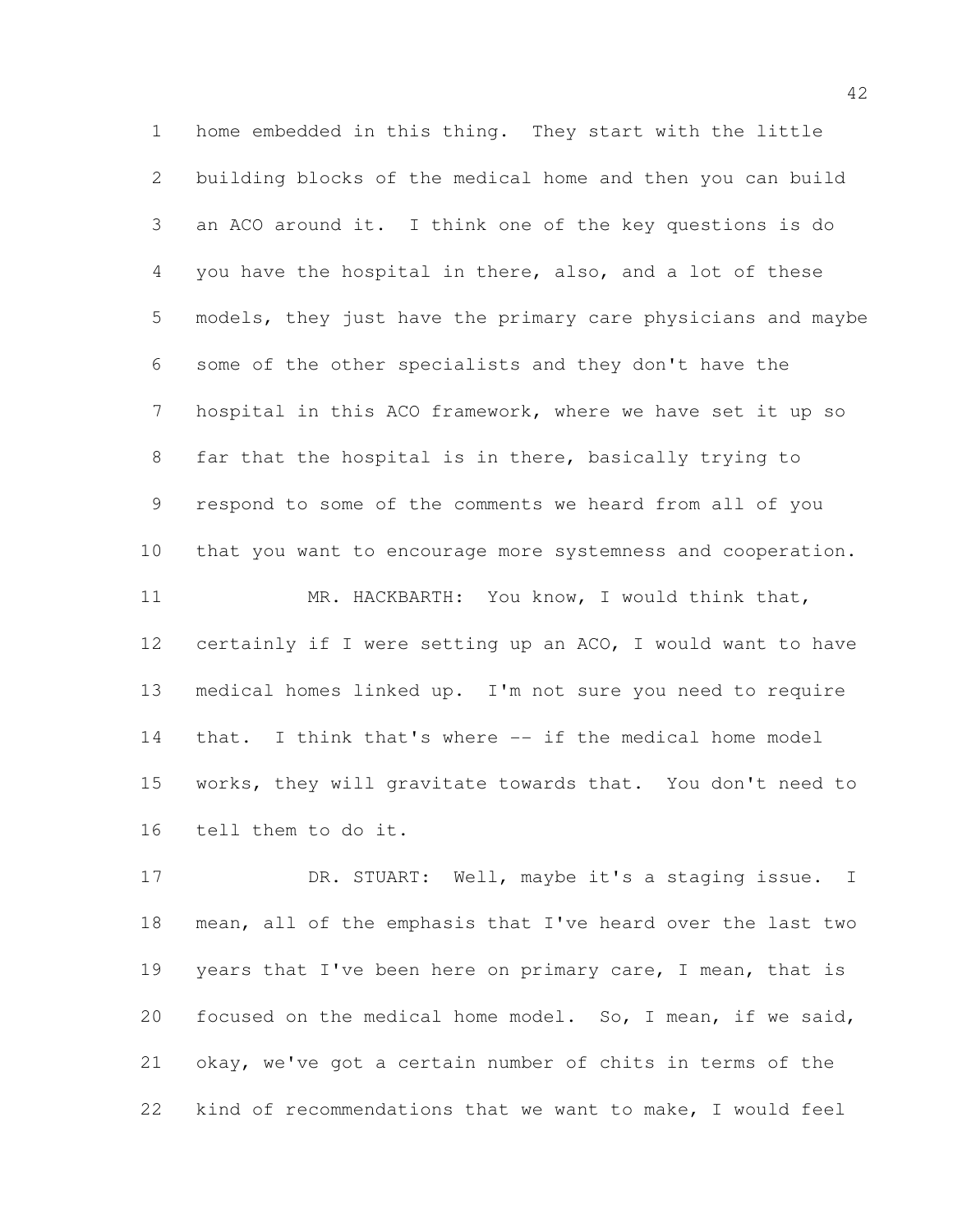much more comfortable in terms of really putting some strong recommendations on medical homes and then saying, look, if you can set up a system of medical homes, then it's going to lead -- it can lead naturally to these kinds of organizations as kind of a second tier in terms of the development strategy.

 MR. BUTLER: Okay. I've got several comments here. I'd start by saying that my bottom line will be heavily in favor of the left-hand side, voluntary bonus model, with some clarifications, and I would say at the front end somewhat similar to what you said, Glenn, and that is there's a real beauty here in that not only are you eliminating the contracting, administrative, and billing functions, but you're locking in Medicare rates, which Medicare Advantage plans typically haven't been able to achieve. So you've got a baseline on the pricing side kind of solved. As much as hospitals and doctors may not like that, that's not unimportant in this model.

 Second, and maybe the most important part, we're going to talk about episodes of care later and whether to bundle them and just the inpatient stay or the 30 days and now this is just another point on the continuum at the ACO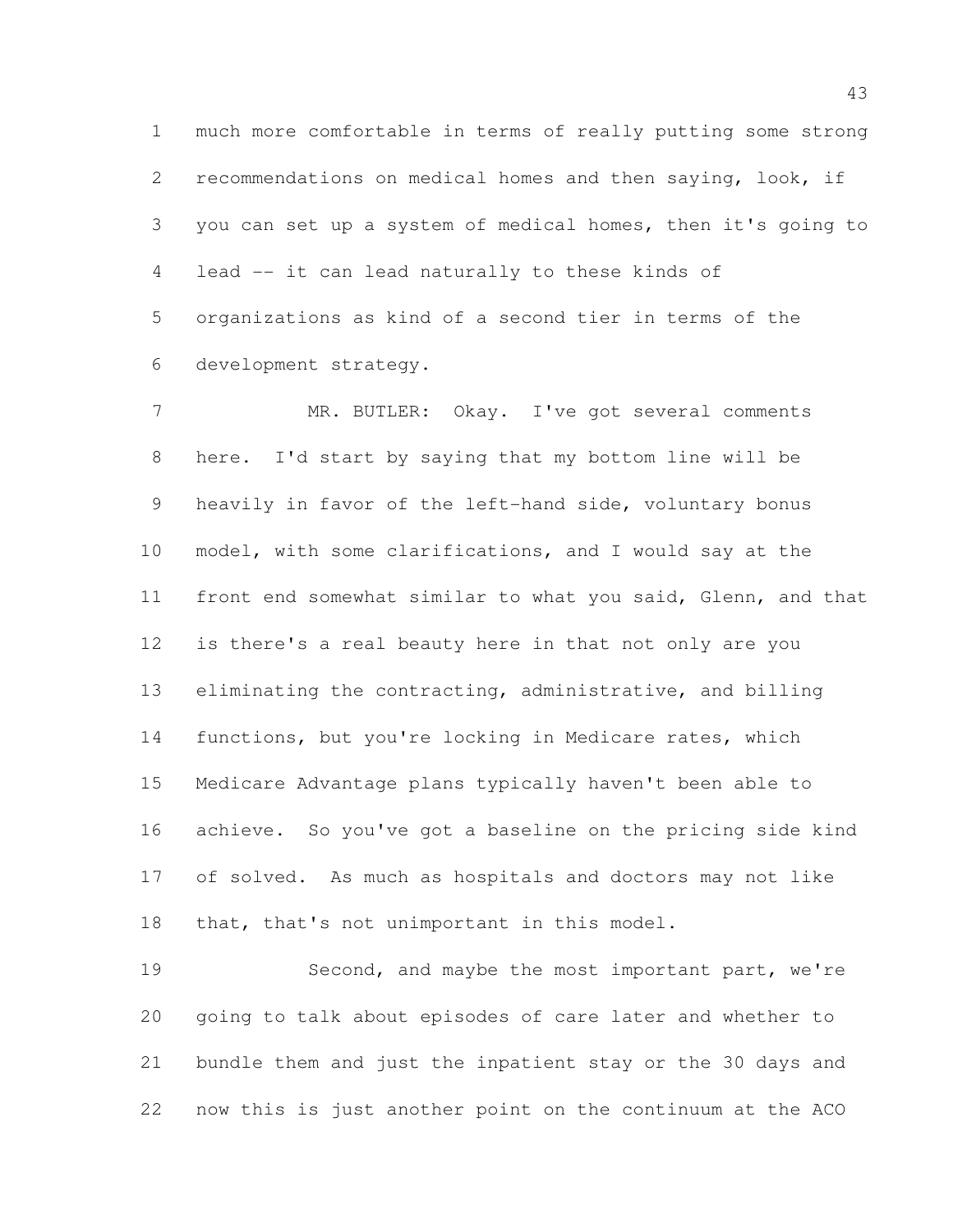level. Now, I think we need to think about where do we want physicians and hospitals to spend their next energy in organizing to managed care, and where I come out heavily in favor of ACOs versus episodes or others is you've kind of got one shot. If you don't set it at a fairly high level that ultimately will handle the continuum of care, you're going to have a lot of short-term energy around bundled care that is going to create a lot of anxiety behind doctors and the juice-to-squeeze yield in the long term isn't going to be there and we're going to spend a lot of energy without a lot of the dollars.

 So I think the important part of this concept relative to the others is that it gets us to organize at the right level in this next phase of health reform and I think that's a very important concept.

16 Now, the voluntary side, I think, is extremely important. I actually am not in favor at all of engaging the patients at this point. It's another disruption, another confusion, another -- I would rather have the data shown to me and how I'm doing, what it looks like, even if there's no bonus, it's kind of like showing your readmission rates. To show the data for an institution is very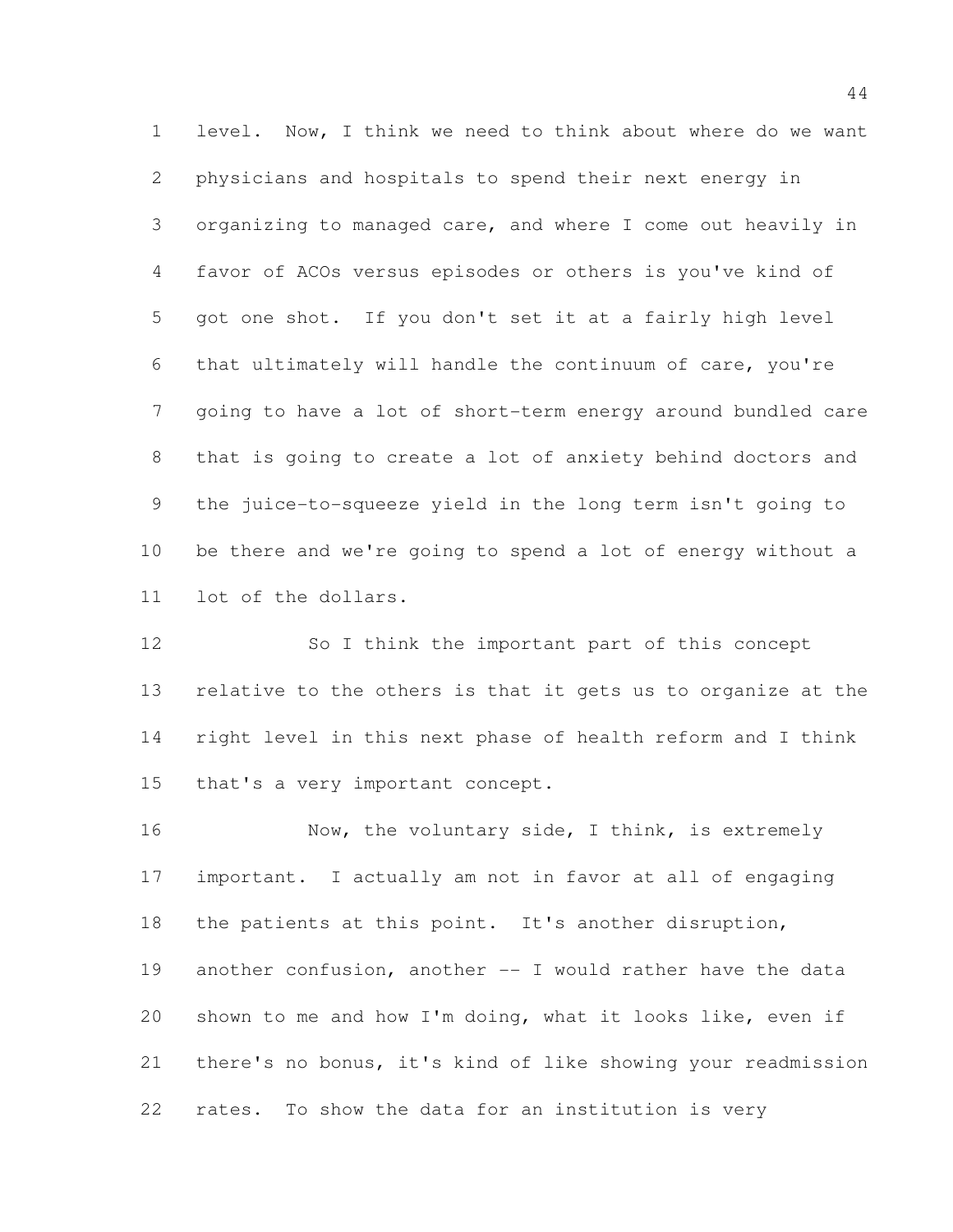powerful. I can tell you, CMS core measures came out, no payment tied to it. Guess what? It's improving. Readmission rates now are starting to -- we understand our readmission rates much more than we did a year ago. Simply getting that scorecard out in front will have some powerful, I think, implications.

 So you can see I'm kind of headed towards definitely an ACO as a key model on a voluntary basis. Get the data flowing and we'll figure out through that data how to then get the bonuses aligned. But we will have set the right structure in place if we believe hospitals and doctors, which I think need to include the specialists, not 13 just the primary care.

14 Now, why do I -- last comment on this. We do have a, what you would call a PHO. We have a community hospital, a big teaching hospital. We have private physicians. We have full-time faculty physicians. That organization right now does all of the contracting. We have some capitation 19 arrangements. Granted, they are not enough -- while we handle the capitation and hand it out, it hasn't changed the fee-for-service culture, but it's there. We're a participant in PQRI. We have HEDIS measures, even though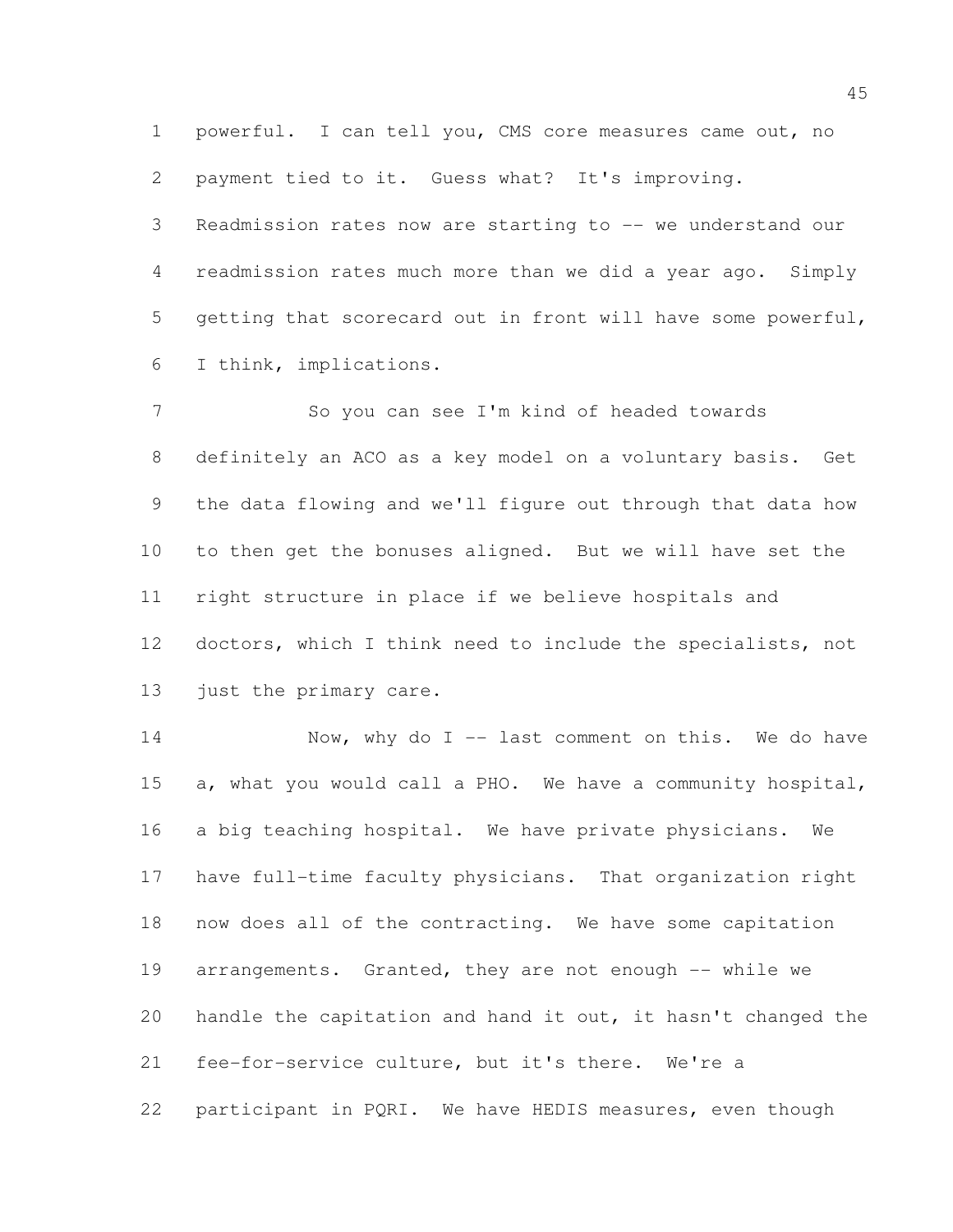we're not a health plan.

| $\overline{2}$  | And so we kind of have the structure, and I think           |
|-----------------|-------------------------------------------------------------|
| 3 <sup>7</sup>  | I said at the last meeting, bring it on. I'd love to see -- |
| $4\overline{ }$ | and it's physician-driven, even though hospitals are a      |
| 5               | partner, a physician chairs that board. We meet every       |
| 6               | month. We'll look at our PQRI results next Monday. So I     |
| $7\overline{ }$ | kind of say, if you had that scorecard in front of me now,  |
| 8               | I'm kind of organized to be ready for that. And so that     |
| 9               | kind of model, not get into Medigap and, frankly, confuse   |
| 10              | the Medicare beneficiaries at this point in time, that's    |
| 11              | kind of the model that I'd favor.                           |

12 DR. CASTELLANOS: You know, this is -- I think Peter said there's going to be a lot of anxiety in the medical community. Well, I think there's going to be a lot of anxiety among a lot of us. I think it's fair for me to say that we happen to be looking at this model and had made some inquiries because we recognize we need to change. We need to change the fee-for-service incentives. But then I look in my community and my doctors in the community look at me and say, why do you want to do this? Why do you want to move away from what we call a very robust, perhaps overly funded in some respects, less-risk program and to go into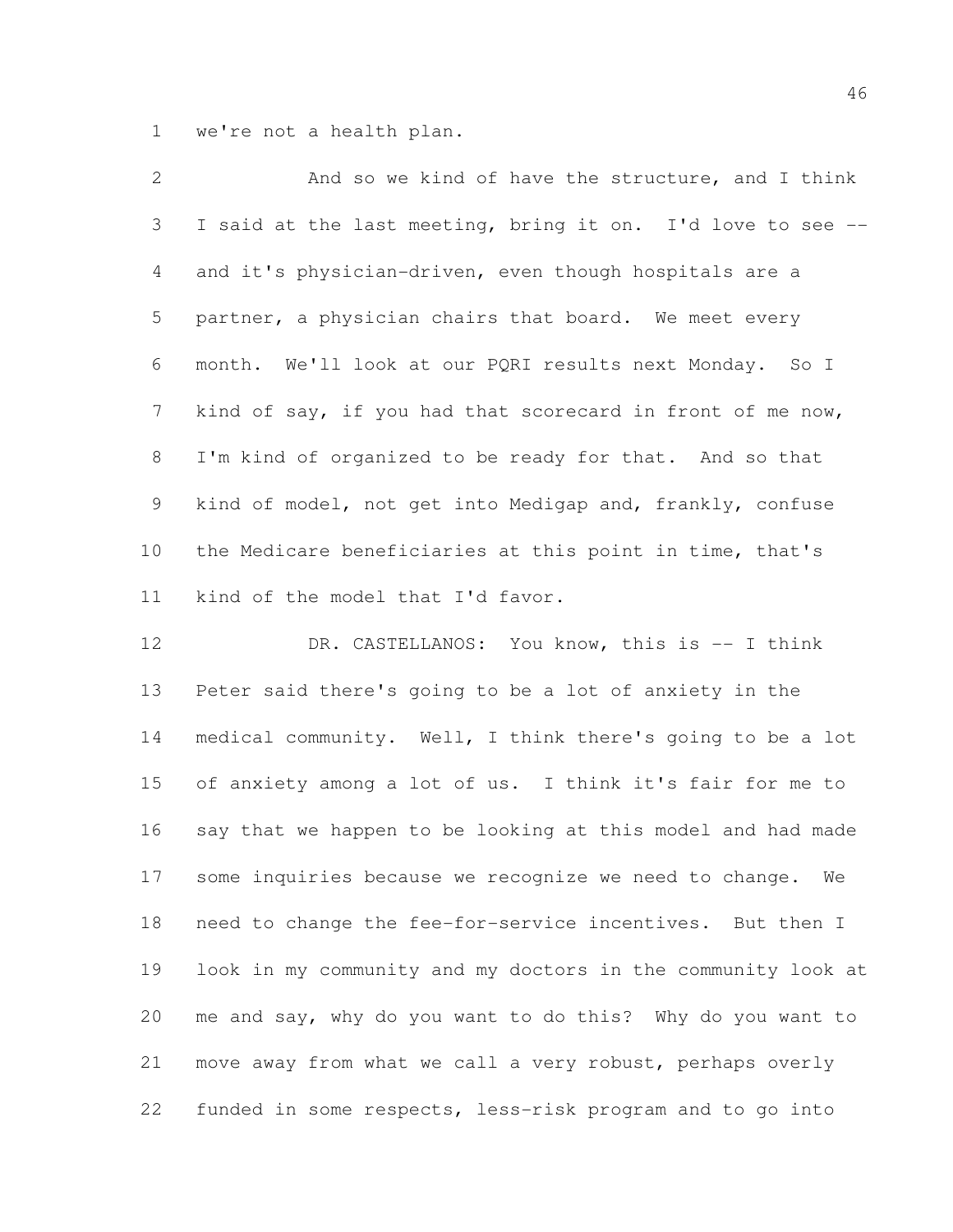something like this? You know, they say, well, what incentive do I have just to improve quality and resource use?

 I kind of tell them, maybe it's going to be done to us unless we are part of the solution, but I really don't -- I would like to have explained to me a little bit better than you have, what's the incentive for the physician to give up this robust fee-for-service program with less risk and accepting risk on a financial and a quality on a patient that may leave my control and go somewhere else for three years and yet I'm still responsible?

12 I think a lot of this -- and Peter really put it nicely -- anxiety around the physician, but there's going to be a lot of anxiety around the hospital. There's going to be a lot of anxiety around the beneficiary.

 MR. HACKBARTH: Do you want to take a crack at 17 that? I have something I want to say on that.

18 MR. STENSLAND: Go ahead.

 MR. HACKBARTH: I think that you gave them the right answer, because it's going to happen to you regardless. You can either organize and try and deal with the problems or you're going to get squeezed another way in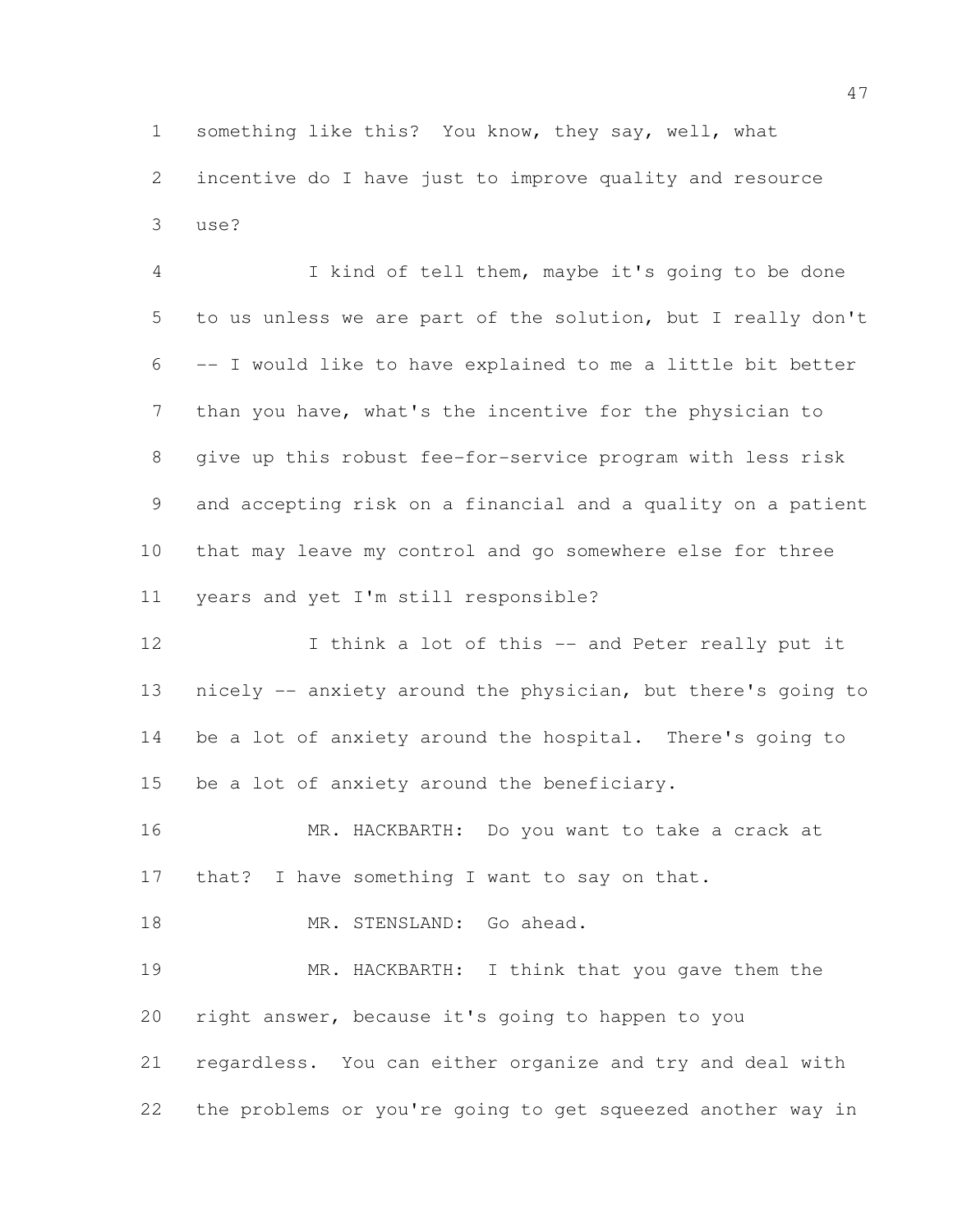an unorganized system. To me, that's one of the central 2 conclusions that I've reached about this.

 I don't think you can require people to form ACOs. I think you've got to do a voluntary thing. This is a challenge. You're talking about redefining relationships among people who haven't worked together, and so I think it needs to be voluntary. But I think a corollary of that is that there needs to be pressure on traditional Medicare as a complementary force, and that strengthens the incentives to participate and to do well. So I think that's part of the puzzle, and so I think you gave them the right answer, Ron. It's going to happen on both traditional Medicare and here. These actually give you an upside opportunity to win, whereas the squeezing on traditional Medicare is all downside.

16 DR. CROSSON: Thank you, and thank you, Jeff and 17 David, for the work. As Glenn does, I strongly support 18 this. I think this is, as Glenn said, extremely important. Even if Congress weren't looking at it right now, it's still important because I think it represents the right direction. In terms of the alternatives that we have been discussing, I think I agree with Peter. My general sense is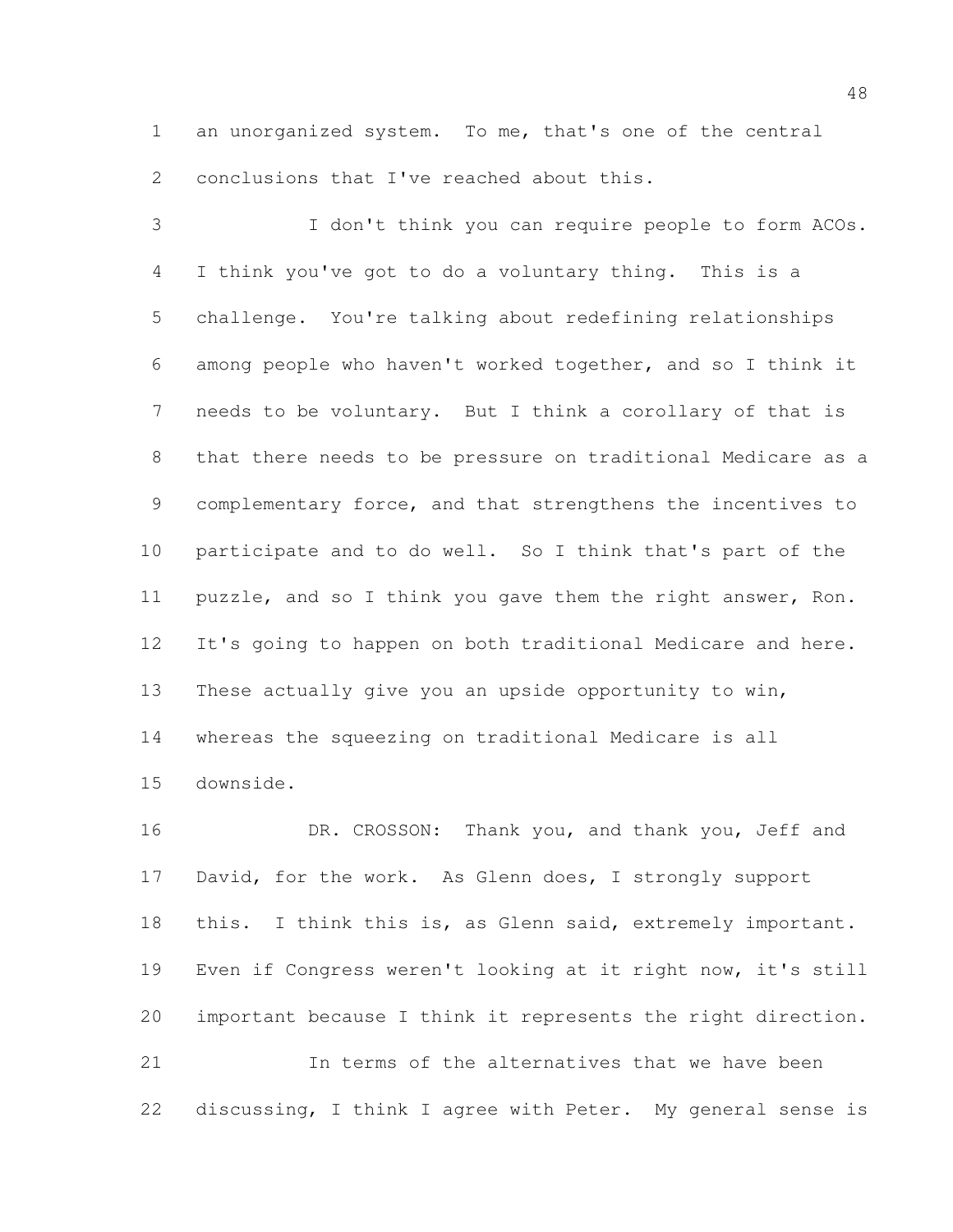that a voluntary model probably of some sort probably makes more sense than a mandatory one. The nature of the change is going to be difficult enough for people to accept without necessarily right at the beginning feeling like there's a strong arm here.

 I do think, on the other hand, that if it's going to work, specialists need to be part of it, as Peter said. Otherwise, you lose the strongest lever over the largest producer of the costs. And if you're trying to save costs and you don't have the specialist involved, and particularly if the primary care physician has no leverage over that, then I think you probably have created a weak system.

13 I think, in addition, the hospitals have to be part of it, as was part of the definition. I think the two weaknesses, parenthetically, of the medical home model are just those, that there is no particular mechanism for the 17 primary care physician to influence, directly, anyway, influence specialty costs and there's a relatively weak relationship in most medical home models with the hospital. I also think, as Peter said, that although probably in an analysis we're going to be forced to look at

incentives in a relatively simple sort of manner, in fact,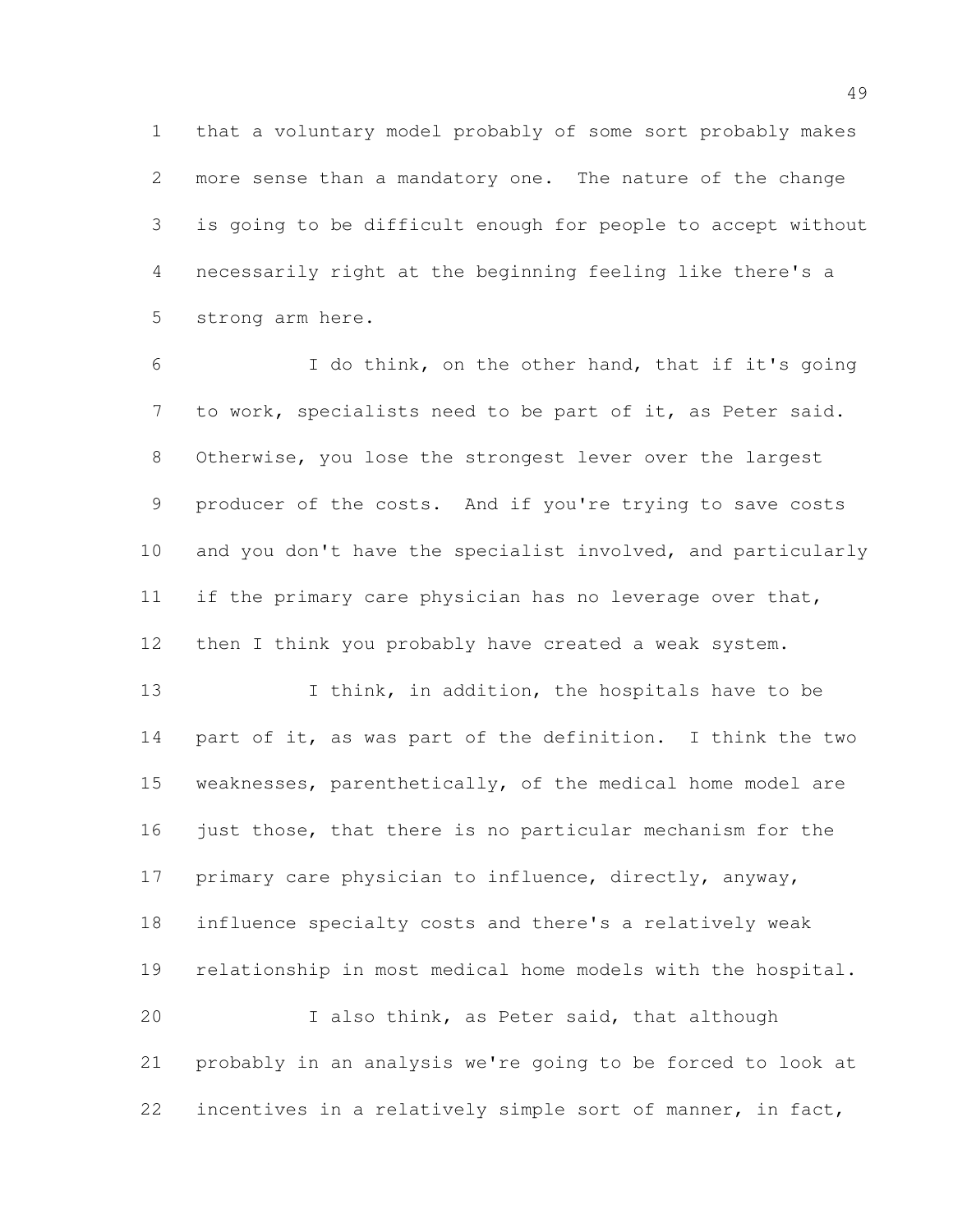the creation of these sorts of organizations is going to create a much more complex set of incentives. I hesitate to tread into the area of behavioral economics, but in fact, once you've created these sorts of models, you then develop other types of incentives.

 For example, peer pressure, the influence of other physicians on physicians in terms of the welfare of the enterprise, the goal in the end, in the long term, that individuals have to see that the enterprise is maintained and the pride that can exist in an enterprise, in this case an ACO, that is, in fact, improving and does well. And those are subtle. They're soft and not measurable. They wouldn't be scored. But in the end, in many ways, they're 14 at least as important for many, many professionals, perhaps not everyone.

 The other thought is that we have to think about 17 the nature of the change that we're talking about here, so kind of sort of envision this as a table with the vertical axis being payment methodology, for example, with pure fee- for-service at the bottom and, say, pure capitation at the top and the horizontal axis being the structure, which is completely disintegrated to completely organized with all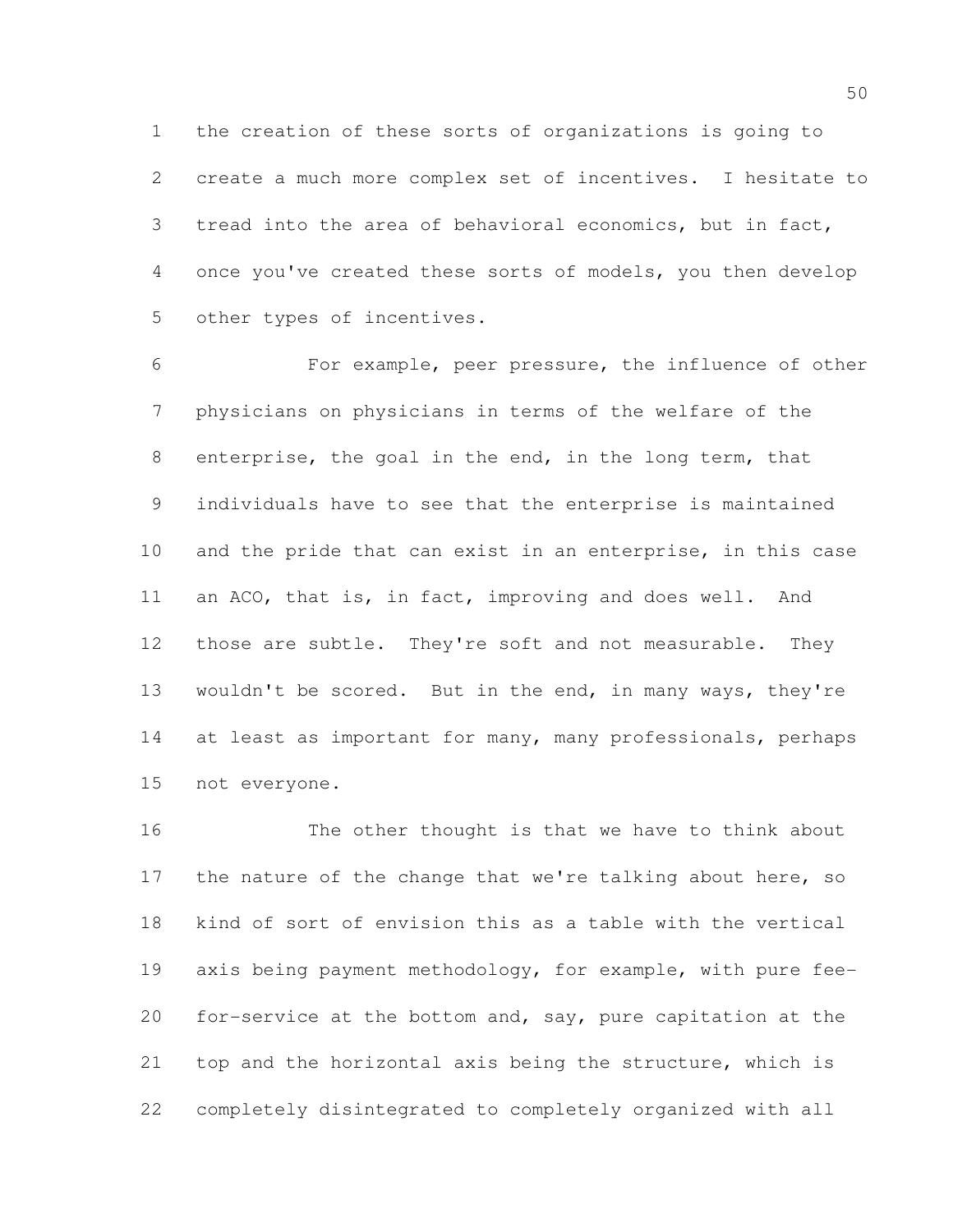elements in there.

 And what we're embarking on, I think, with this set of recommendations is the idea that we think the delivery system needs to move from the Southwest corner, if you will, to the Northeast corner, and I'm not sure how that works on the Dartmouth Atlas, but it seems to me that there's no way that that change is going to occur rapidly and there's probably no way that that change is going to occur linearly. It's going to occur most likely with step- wise changes, probably starting with payment changes, which then evoke changes in structure, where if, for example, physicians and hospitals come to work more closely together, and then that allows further changes in payment that move more towards the sort of prospective withhold partial capitation model, which creates then stronger incentives and the like.

 And I think we need to realize that that kind of change, if that's the change we have in mind, and it certainly is what I have in mind, is going to take time. And what we ought to be thinking about is constructing how we speak about it in that way and then making recommendations for the first step or two in such a way that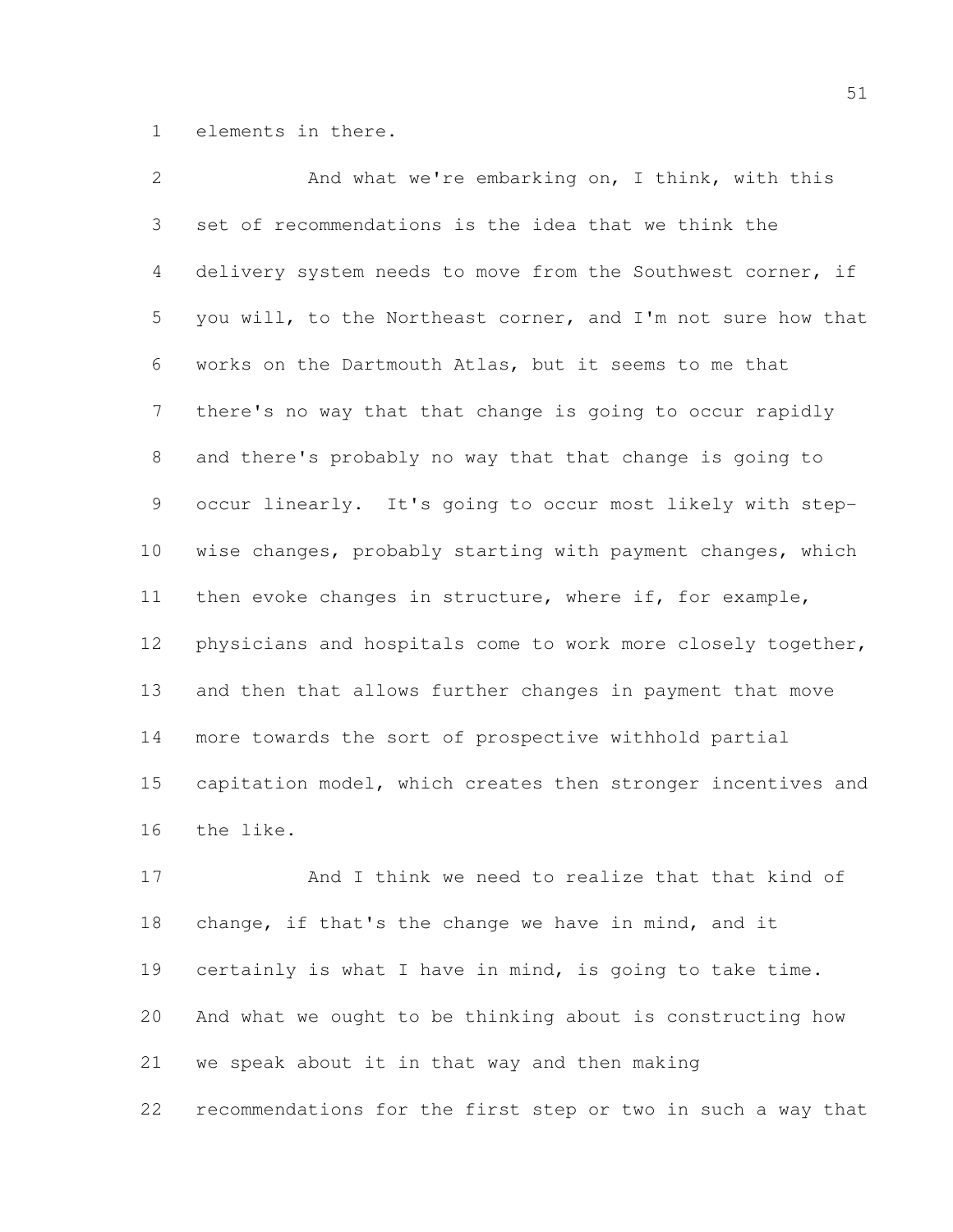it at least heads in the right direction and not think that we can solve every problem, or that we can even understand the evolution of the best model, or that the best model is going to be exactly the same in Manhattan as it is going to be in Minneapolis or as it's going to be in Miami or wherever.

7 The only last comment I'd make is with respect to the MSA, or the MA-PSO model, I think the question of the readiness or the willingness to develop the capabilities to utilize such a model, given a rethinking of Medicare around how it might share risk, might very and there might very well be -- I do believe, in fact, there are organizations and organizations that could form that would respond to that 14 and could do that. There's no reason why we couldn't move 15 in both directions, so that that model, it would seem to me, which already exists in law, I think, although it's not being implemented right now, could be made open and could be improved for those organizations that do have the capability and willingness to do that.

 MR. HACKBARTH: It could be one of the evolutionary steps, developments, as you say, that occurs with time.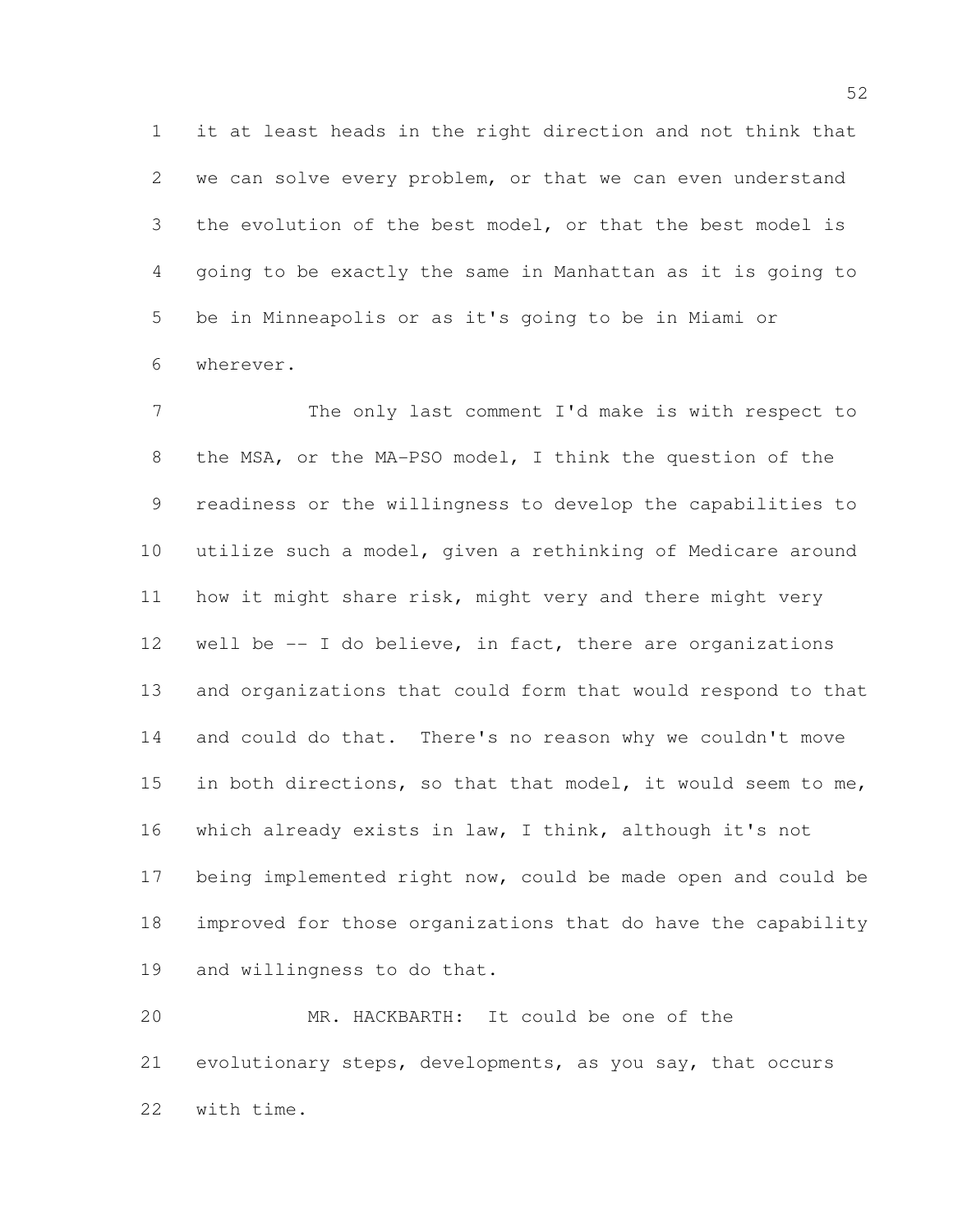Okay. Let's just do a time check. We were scheduled to end at ten. It's ten after ten. I've got five people on my list -- John, Jennie, Arnie, Mike, and Karen. I think this is an important topic and so I'm going to extend on this. My apologies to Anne and Rachel, who are going to have to shorten those sessions correspondingly, but we need to cover this thoroughly. But please, those of you in the queue, keep in mind our time constraints. MR. BERTKO: All right. Yes, sir, I'll be concise. So the first thing I'd like to do is say that some of the bonuses, and Jeff and David are correctly worried 12 about how they're attenuated, would actually be leveraged. I'll take Peter's enthusiasm as an example and say that hospital plus primary care -- and I would suggest a subset 15 of specialists -- would be where you derive the savings, and thus paying back to a smaller-than-everybody group makes the bonuses proportionately a little bigger. And Peter here, being an early doctor in my example, begins eating the lunch of his competing hospitals across the street and ten miles away. He has reduced utilization. He has reduced his

variable cost and covered some of his fixed cost, so he

still has a pretty good incentive there.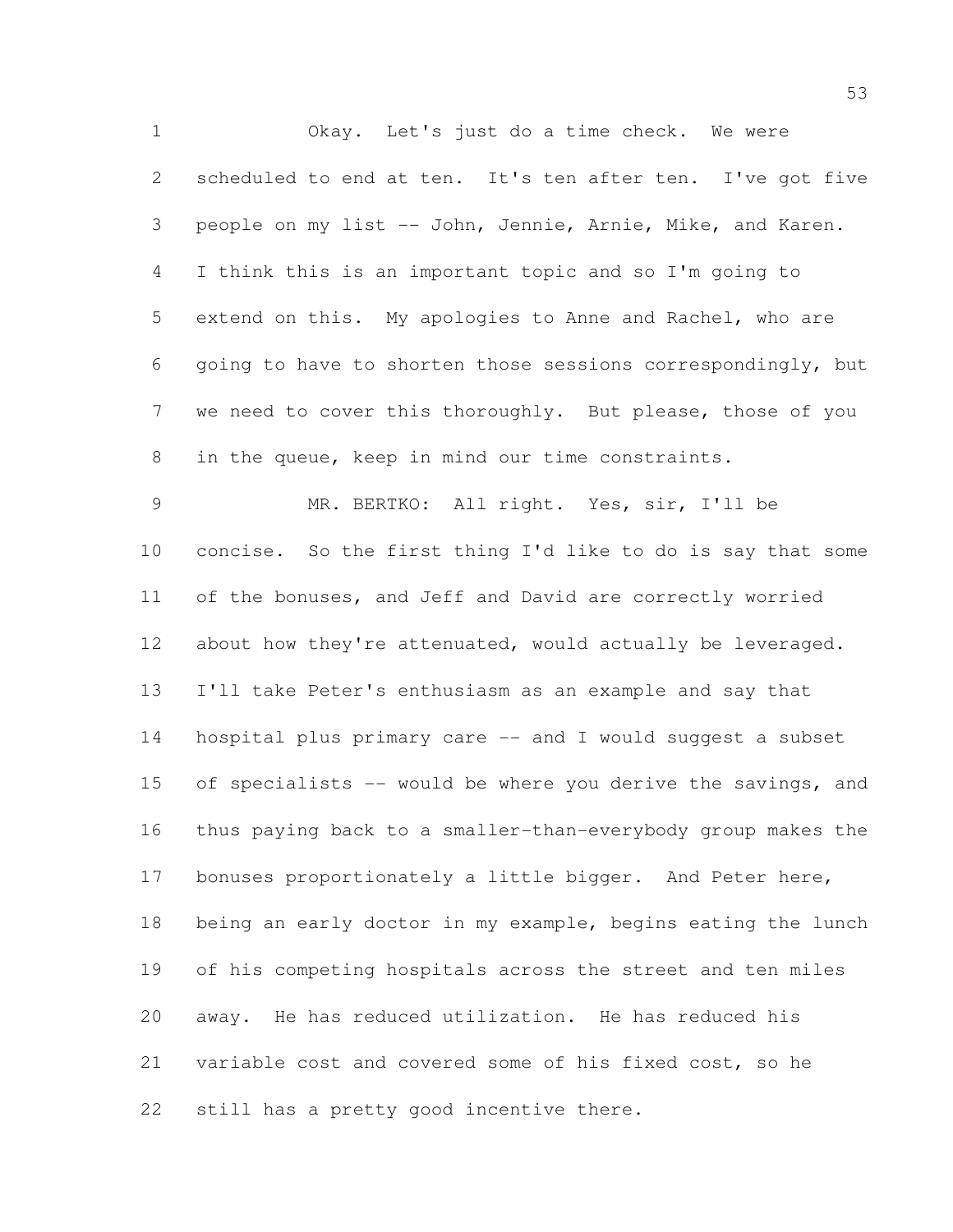Secondly, I would say that I personally like the idea of the enrollment model, just as Glenn and others have worried about. But I would contrast it with what Bruce was worried about of what I'll call a population health-based model. And to the extent that you describe to a community, and I'll take my small community up in Flagstaff, you are now responsible for basically everybody in town and you get a bonus if you do it right, that this could actually be a reasonable incentive. Enrollment-based would work better, no doubt, but the population base and the stickiness of people has been demonstrated to be in that 80 percent range or so, even though you can migrate out to use the academic medical center that, Bob, you were describing earlier. 14 Again, I congratulate you two guys and Glenn, maybe, and Mark on thinking about this SELECT model, so I will propose one more variation of it, which is you get the big Medigap player in town, or in the State or a region, usually a Blue, and you say, let's convert everybody into a version of SELECT, and maybe it's a new product and maybe it's a rollover of everybody into it. That solves the

 problem. And to Jennie's worry about choice, again, it's an opt-out. It's like Part B as in Bravo. You get a form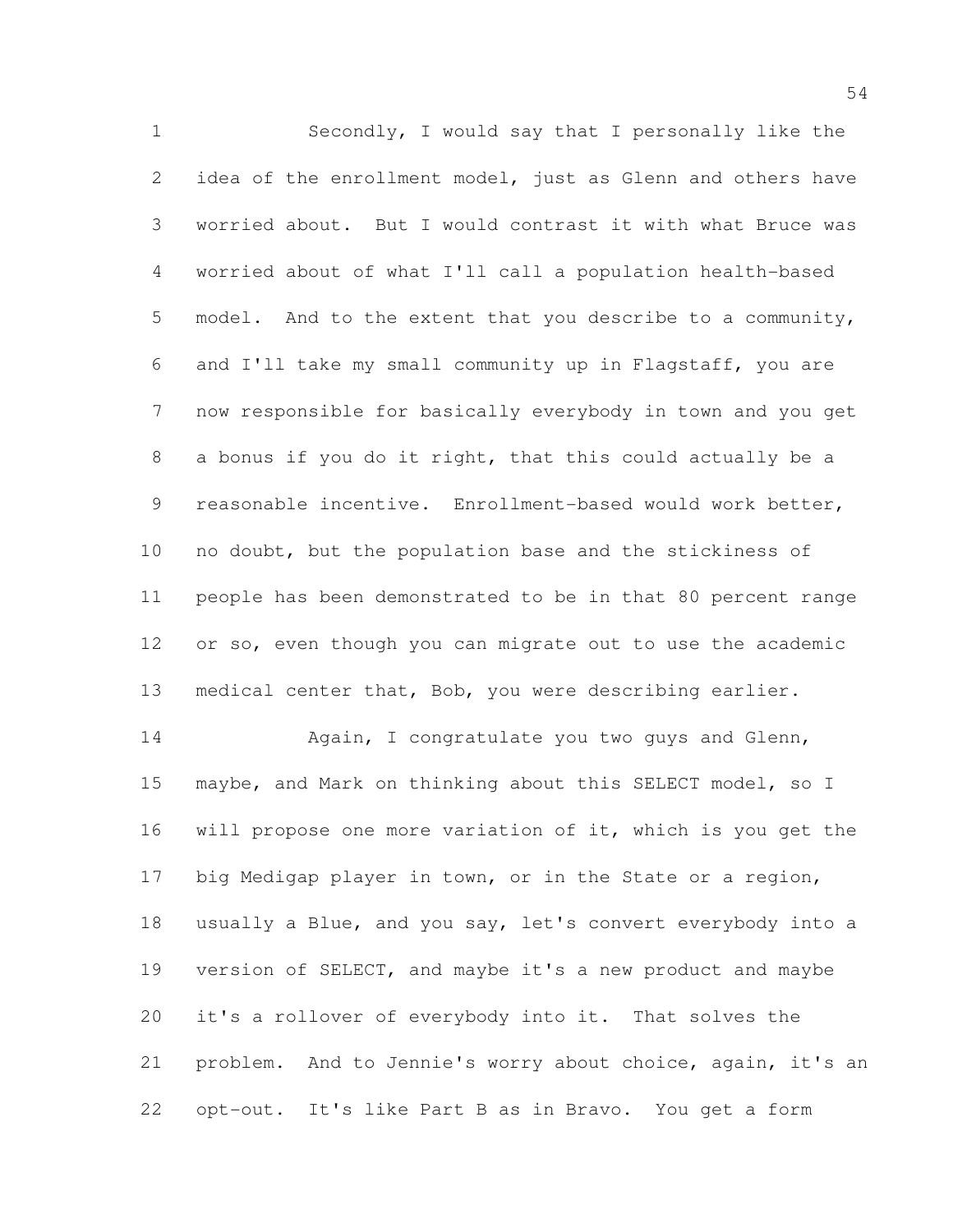which says you're now in this product. It's going to save you money. And if you want to go pay the old high premium, you can sign the form on the back.

 The very last thing is I would be careful and maybe remove the idea of an ACO becoming a Medigap SELECT plan for all the reasons that we've talked about. It just didn't work in the past. I had some personal experience trying to bring up PSOs, and the moment hospitals and physicians begin saying, we've got to pay attention to all this stuff and we've got to deal with the DOI, it's like, we're done. Sorry.

12 MS. HANSEN: All right. Two comments and a 13 question. The comment relates to the beneficiary, and I think perhaps another dimension. I think talking about why 15 would doctors have any incentive to change, and then I was thinking from the beneficiary, what benefits the beneficiary. I think one view I would put is to have the beneficiary not feel that they're a walking bar code. In other words, you've got another test. You go in the hospital. You get some more medications. The idea of getting care that's right for their best benefit. So I just wanted to put that bit on the table. Why would the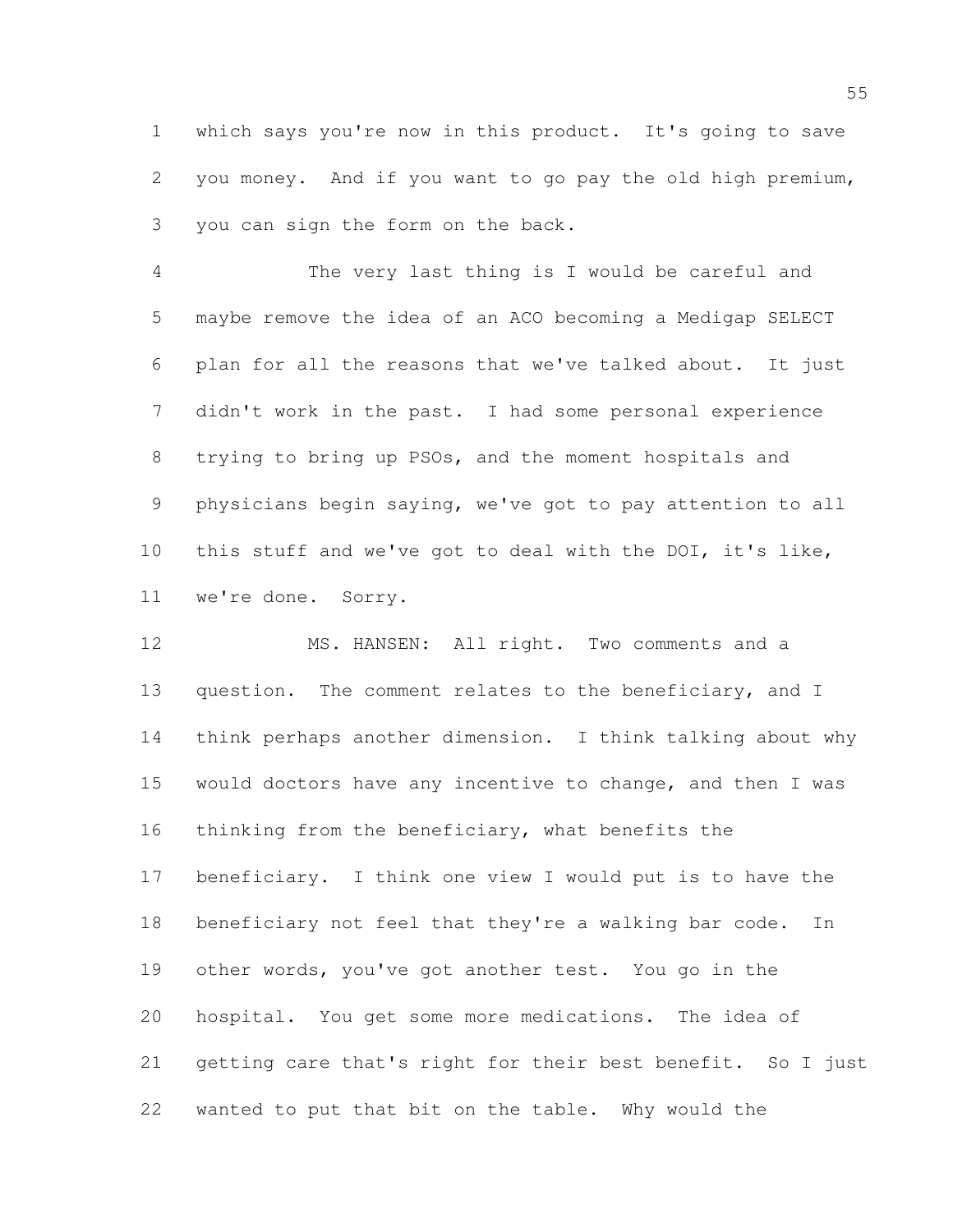beneficiary want to be in anything? It's transparent to them as to what it is. Choice is important, but bottom line is they would like to get probably the best and as little care as necessary so that they can basically live their lives.

 The provider change is a second comment, and that is I'm struck by the physician piece. It takes -- having operated what is really probably closest to an MA-PSO in an integrated capitated system with Medicaid, as well, I notice that the physician behavior in order to do this culture change really takes time to knit together and really focus on the care coordination and the most efficient use of resources. When we went out and contracted with private fee-for-service physicians, that interface of culture was very different, and understanding what the motivation and the incentives were for the fee-for-service physician was something that our plan had to figure out -- and did -- in 18 order to do that. But I must say that this culture change component that I think Jay alluded to takes a long time in order to have two different countries, so to speak, come together and figure out what that bridge really is. So I wouldn't give that part short shrift at all.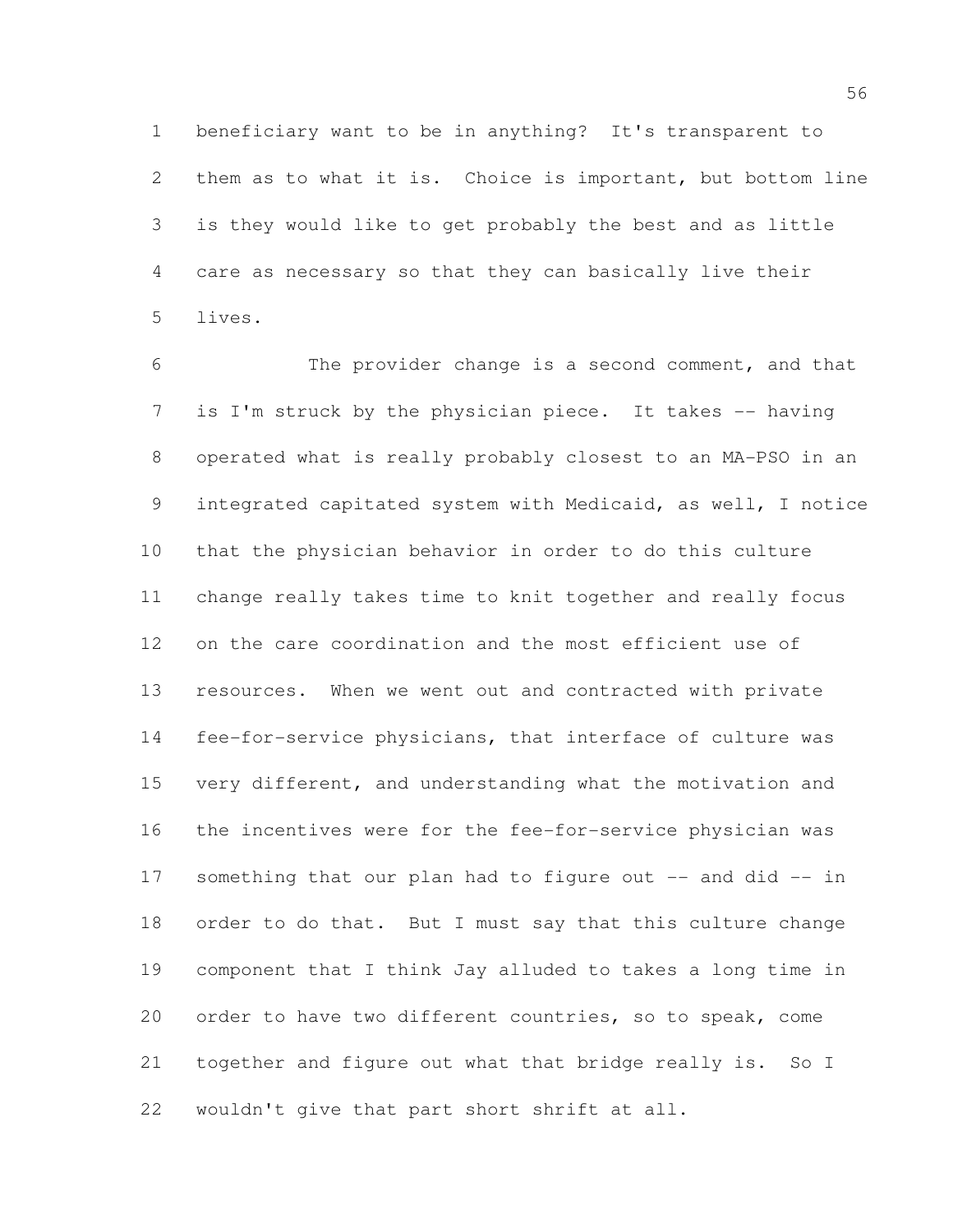1 And then the last question that I have is when I heard about, thinking about the medical home vis-a-vis probably as one of the core possibilities of an ACO, not required, but it certainly seems like it would be an advantage, it would be one of the areas that made me think of all the different things that we study and write about, whether it's episodes of care, pay-for-performance, medical homes, ACOs. And I notice that they each generate conferences. But along the way, the silo approach and the fact that they're really related in some form, I wonder if we've ever thought about developing a schematic and seeing how some of these things really are kind of subsets or 13 related to the other so that at the end of it, we're about 14 care quality and volume control with the dollars associated, and just to see how they articulate and sometimes are synergistic and sometimes have a little bit of conflict so 17 that we don't, as I think Peter said, get all the angst worked up with lots of people thinking about these models and getting consultants all into developing consultation when, in fact, some of these things could be thought through with these conceptual models that we're offering a little bit more logically.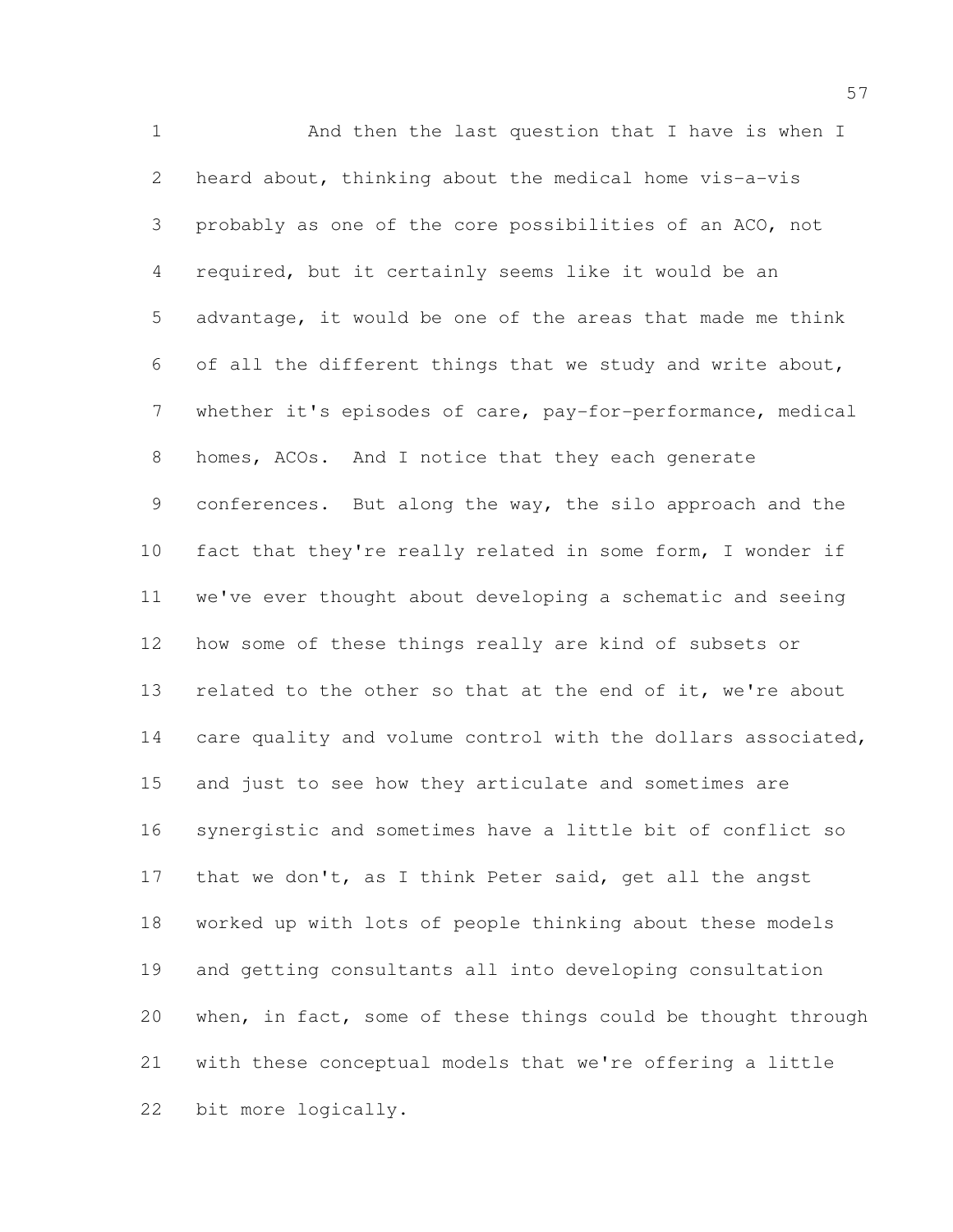DR. MILSTEIN: I'm very supportive of this line of development. I think it's important to reflect on the fact that the prize here is motivating the agent with the most authority in a health care system to continuously innovate and discovering better, less expensive ways of delivering care, and then using sort of the lessons from complex systems, trying to make sure that you have the fewest number of rules as you move forward.

 I have to say that I'm very impressed with the incidence of failure in the Medicare demos, and for that matter, the incidence of failure in Medicare Advantage plans to essentially deliver on what they were after. It's caused me, among other things, to become more humble in my views as to what it is that would achieve -- that would sort of ignite American physicians to be much better and much faster at discovering better, less expensive ways of delivering care.

 And so what I've tried to do is look at those delivery systems that are actually achieving what we're looking for and then studying what they're doing. And what I would extract from three years of such study relevant to this discussion is that there are two things that I think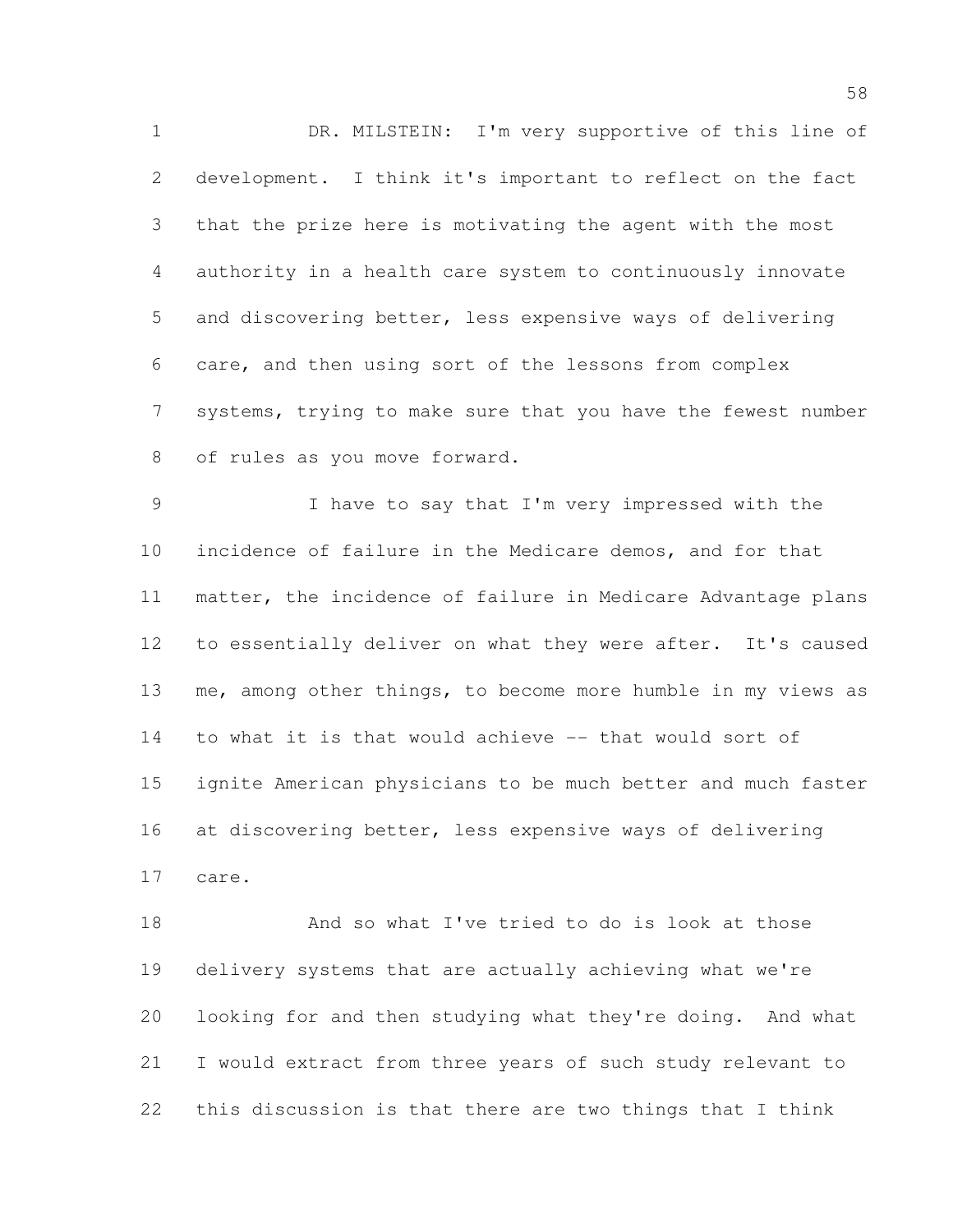harmonizing physician incentives to improve value across all patients that a physician is seeing, or as many as possible as opposed to --

 MR. HACKBARTH: Not just Medicare. DR. MILSTEIN: Yes, and I think that's very important.

it's very important that we get right. Number one is

8 And then, secondly, giving physicians flexibility in terms of how they innovate, who their partners are, because there have been -- I saw a number of examples, for example, in which physicians were affiliated with a hospital, but over time, that hospital turned out not to be the best value. And it's the ability to switch that was very important to their ability to continuously deliver better.

 So with those reflections in mind, I guess I would raise three questions for our consideration. Number one is since getting as many patients into -- I'm sorry, improving -- increasing the number of patients whom physicians regard as being in programs that are aimed at this objective, should we entertain as one of our options assigning all enrollees, all Medicare enrollees who don't -- I'm sorry,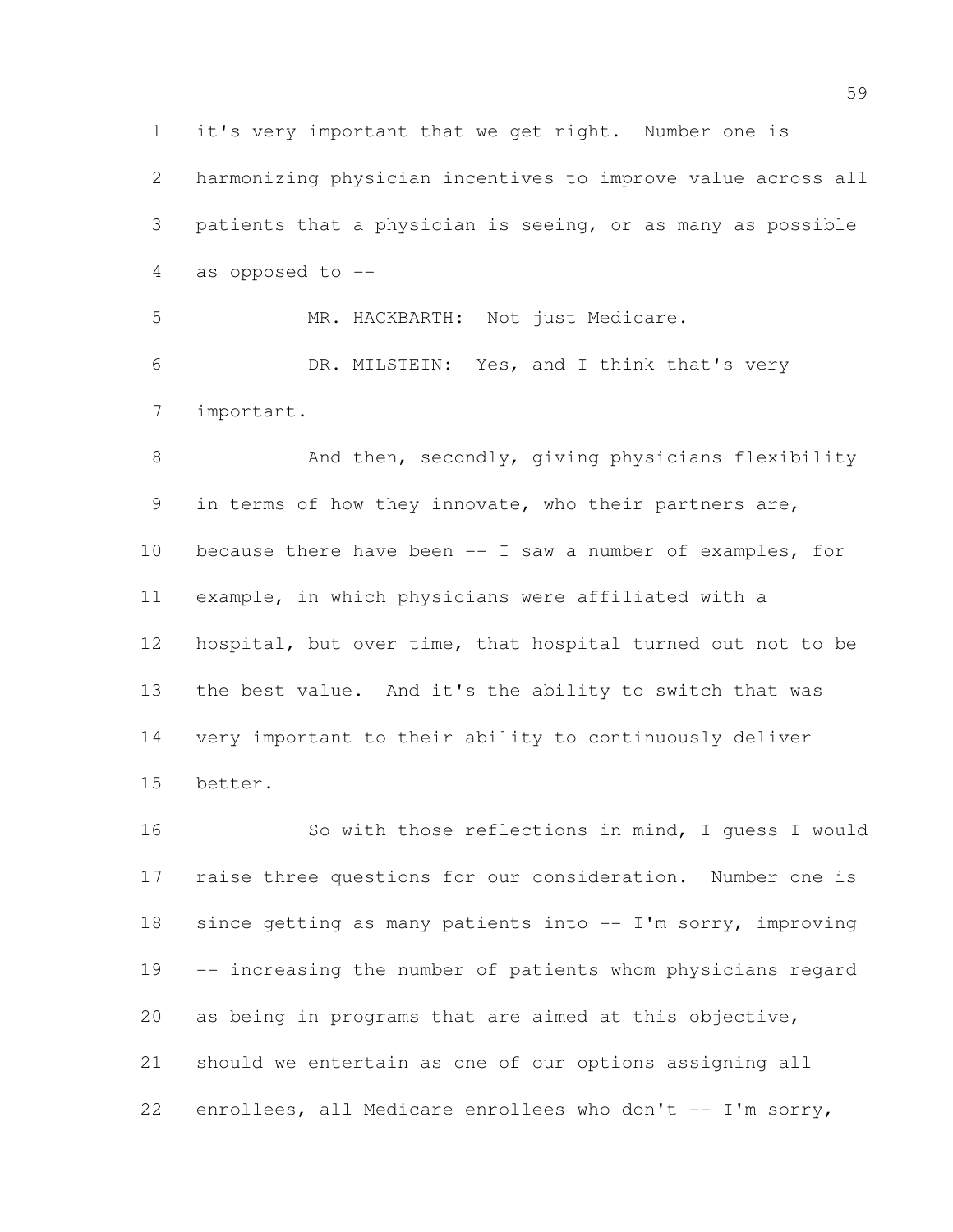all Medicare beneficiaries who don't connect with a voluntary ACO to a default involuntary ACO, so kind of we get all of the Medicare beneficiaries in, appreciating that the mandatory version has some disadvantages, but that way, at least, you have all Medicare beneficiaries -- the providers treating all Medicare beneficiaries aimed at the same objectives. So that would be one idea for consideration. So it is assignment of those beneficiaries that do not enroll in a so-called voluntary ACO to then be auto-assigned into a so-called mandatory. That's idea number one. 12 MR. HACKBARTH: Yes. Can I -- DR. MILSTEIN: Yes. 14 MR. HACKBARTH: -- just to make sure I understand that, Arnie. So when we talk about voluntary ACO, we're 16 talking about voluntary to the provider. 17 DR. MILSTEIN: Correct. 18 MR. HACKBARTH: They can choose to be paid under these payment rules or traditional Medicare. So the voluntary is provider voluntary. 21 DR. MILSTEIN: Exactly. MR. HACKBARTH: And the underlying concept is,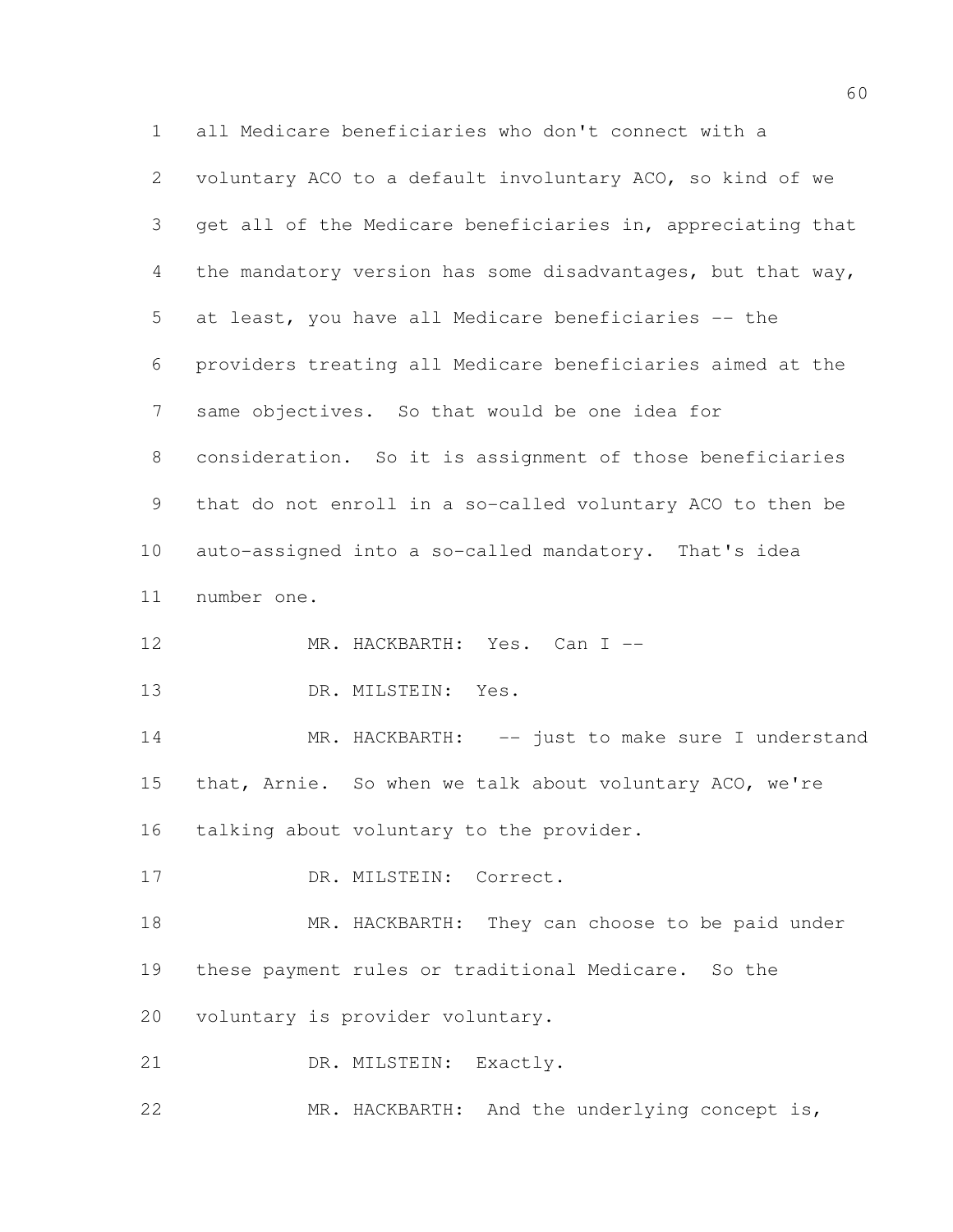it's basically invisible to beneficiaries.

 DR. MILSTEIN: Right. MR. HACKBARTH: So now with that as the foundation, I'm trying to understand what it means to assign beneficiaries who are not in a voluntary ACO to an ACO. DR. MILSTEIN: It's simply a way of enabling all providers serving Medicare beneficiaries in a given 8 geography to mentally feel that they will -- they, the providers, will benefit if they discover higher-quality, less-expensive ways of taking care of the patients. And so what I refer to is let's say in a given geography, 30 percent of Medicare beneficiaries are participating in ACOs that are provider voluntary. I'm suggesting that one way of synchronizing physician 15 incentives would be to say for the other 70 percent, those enrollees are essentially -- then automatically participate -- participate in what we are calling a provider mandatory ACO. What I'm trying to do is come up with a solution whereby -- MR. HACKBARTH: I think I understand. DR. MILSTEIN: Okay. What's a little confusing is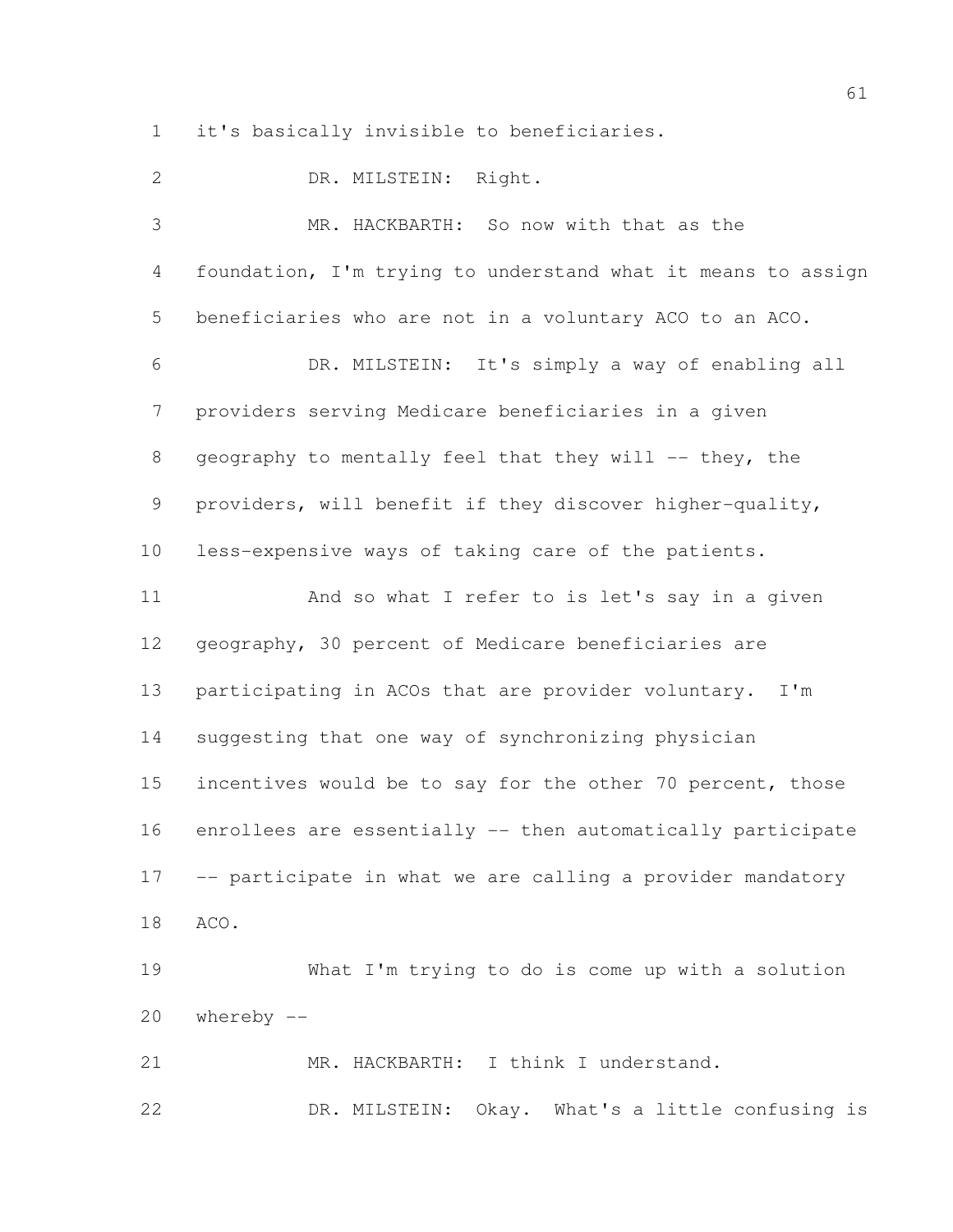the provider voluntary versus enrollee voluntary, and I'm trying to stick with the language we started out with, which is voluntary and mandatory applied to provider, not to enrollee. So that's idea number one.

 The second idea is should we consider not requiring every ACO – physicians in every ACO to include a particular hospital, so that the physicians have the flexibility of switching hospitals if, over time, they find that a different hospital is going to better serve their innovation objectives. So that's idea two.

11 And idea three is, and I really -- well, I just 12 have to say it. Let me go back to where I started, which is this works best if physicians are facing the same incentives over as many patients as possible. So idea number three is should we consider extending certain CMS benefits to commercial payers that agree to harmonize their ACO program with Medicare's? So we essentially have a world in which American physicians are facing a uniform set of goals of better, less-expensive health care.

 Nancy is saying, well, for example, what do I have in mind? I'll put the least controversial and then I'll leave it to your imagination for the more controversial.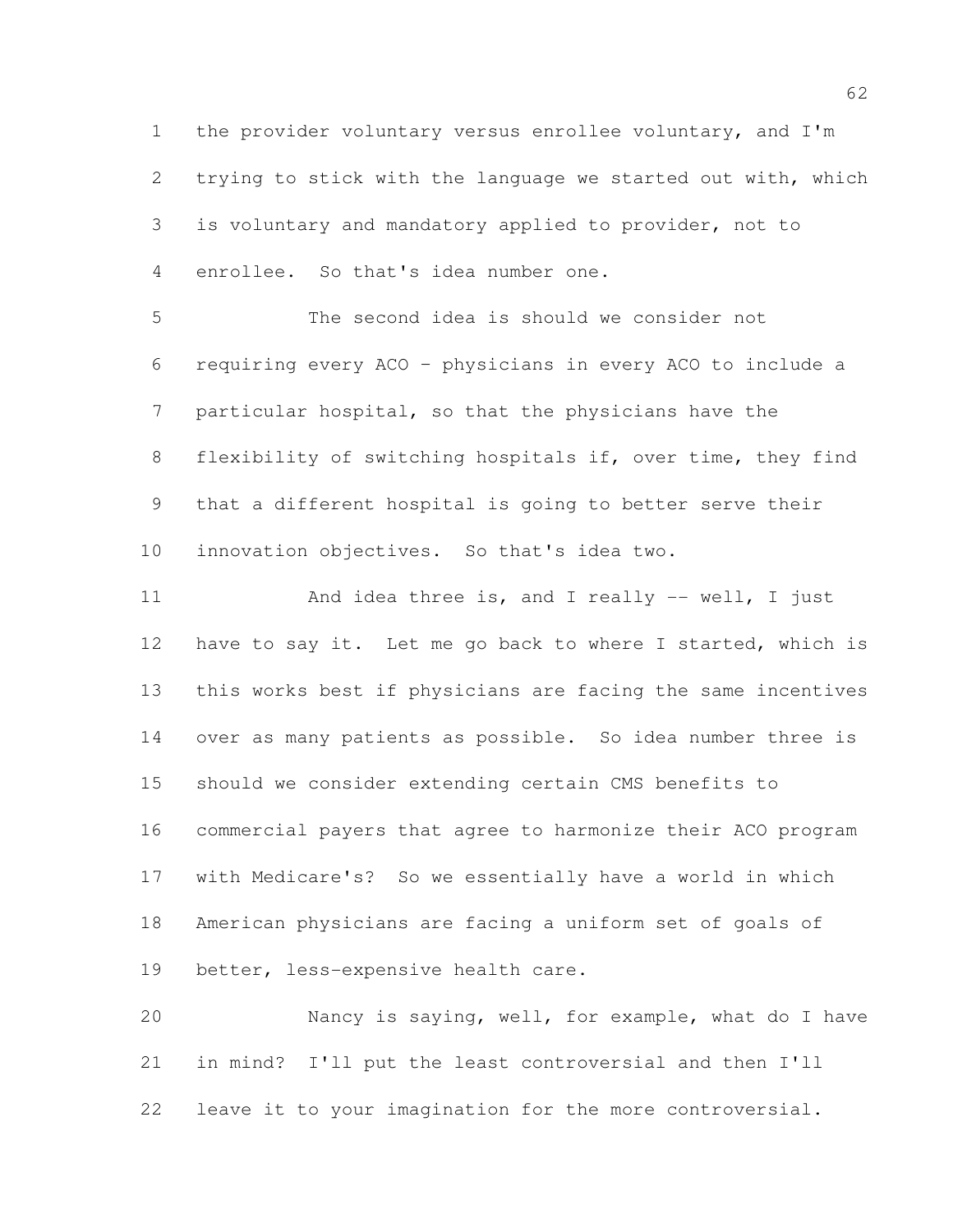But the least controversial would be, for example, no balance billing rule. That's something that is attractive to -- would be attractive to many private payers. That is that if there is a dispute over how much is owed between the payer and the provider, the patient can't be leveraged through collection agencies. It's a minor problem for private payers.

8 And there are obviously other benefits. For example, probably on the more controversial end would be what happened in patient private fee-for-service, where the payers were allowed to pay Medicare rates. I realize on the commercial side that could be a problem. So maybe some 100- and-X percent of commercial rates. You fill in the blank. But I'll just put benefits for harmonization to commercial 15 payers, and then the nature of those benefits, it's probably 16 better that I not lay that out, because I think there are a lot of options.

 And my last comment is that the demos and the Medicare Advantage plan show us the low probability that whatever we come up with is going to work. I mean, let's face it. The failure rate in terms of Medicare Advantage plans who are not saving the government money or improving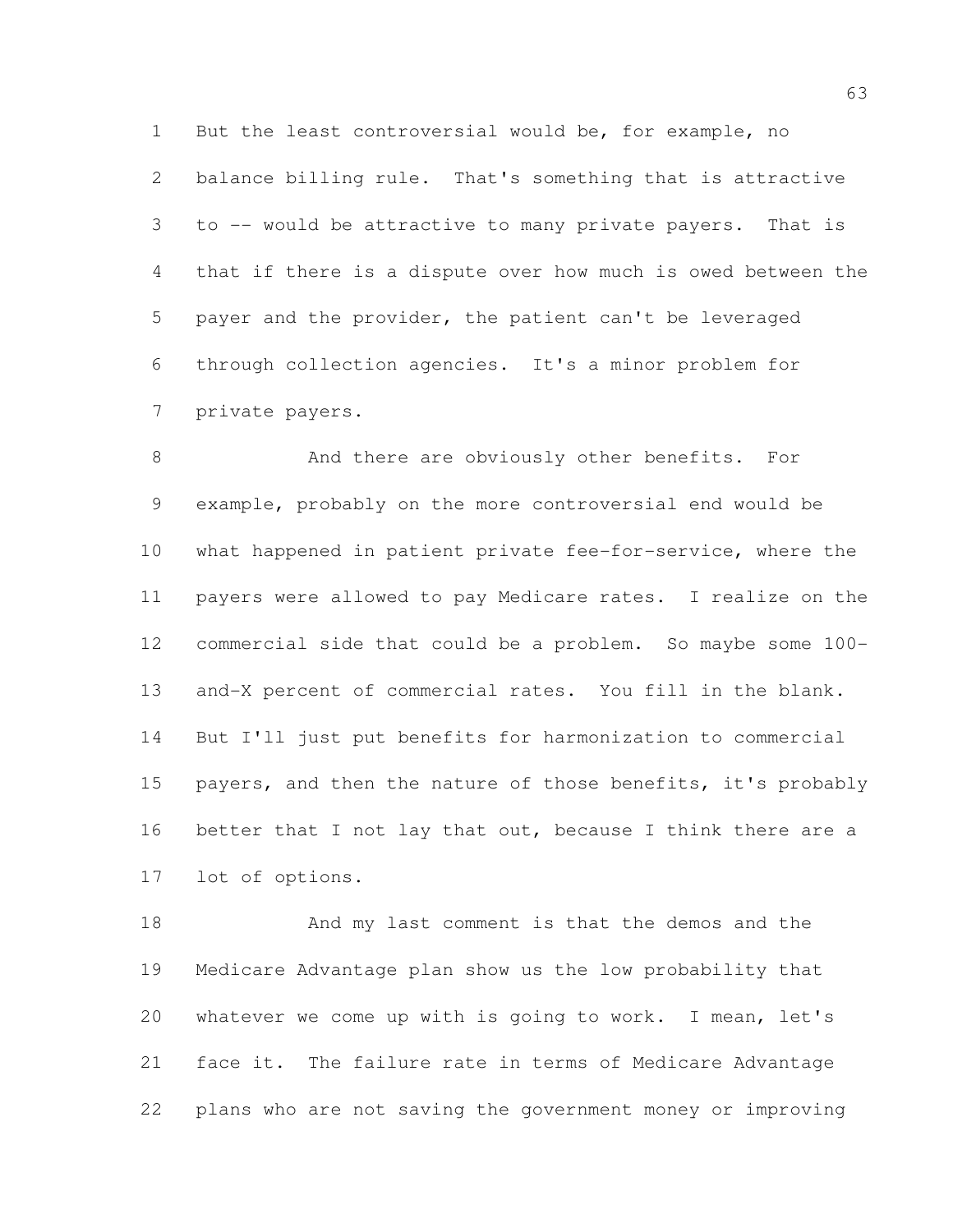quality and the percentage of demos, that despite best design efforts and enthusiasm of the leaders were supposed to add a lot of value didn't.

 And so my notion would be, again, is there an opportunity for us to study a little bit more of what's working. I mean, for example, take a subset of Medicare Advantage plans that even in relatively low-cost areas are below Medicare benchmarks and getting good quality. Can we take private sector exemplars, like the State of Minnesota Employees Health Plan, that have implemented their own variant of ACOs, and actually have positive results, lower 12 spending, lower trend, so that as we make our bets, they can be maximally informed by what is working elsewhere?

 DR. CHERNEW: Thank you. So my view of this loosely is there is probably a set of parameters that we could come up with which would make this a really good idea, 17 and in reading the chapter, I'm not sure what that set of parameters are and what the details are.

 So I've tried to do some math. I didn't do a good job. It's not surprising that my favorite parts of the chapter are Table 2 and Table 5, which are the tables that try and work through some of these exact examples. But I'd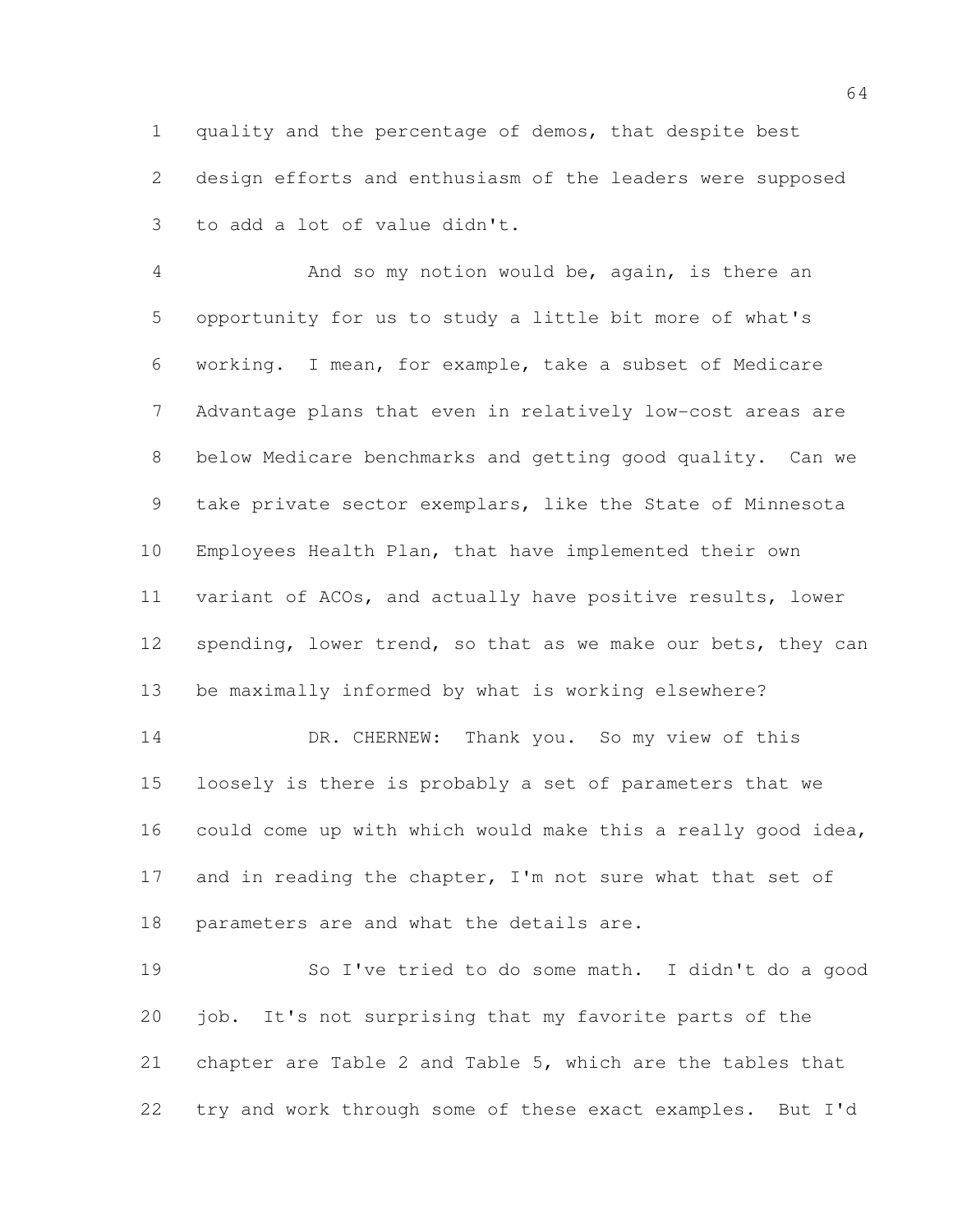like to ask a question relative to a benchmark that I have for ACOs. So here's how I see them, and John may correct me or you may correct me, but let me give you an example of a type of ACO program which is not what you're recommending and not what I'm advocating, and I'll say that again to be clear. This is not what I'm advocating and not what they're recommending, but at least it helps me as a benchmark.

 Imagine a world in which every ACO, voluntary or 9 not, was capitated, had a capitated target. If they conserved utilization so they were more efficient in a Bertko way of more efficient, they would get a really big bonus. They would get all of that bonus. That would be funded not by fee-for-service rate cuts. That would be funded by the savings associated with the cost, which is what I think John was pointing out, and that's how they get their bonus, and that's about as strong a bonus as I think you could get. If you wanted to do that in anything else that we talk about in terms of a bonus, I think it almost by definition has to be weaker than that.

 The disadvantage of capitation, which is well 21 known, of course, is if for reasons -- because they didn't do a good job or sort of reasons of no fault of their own --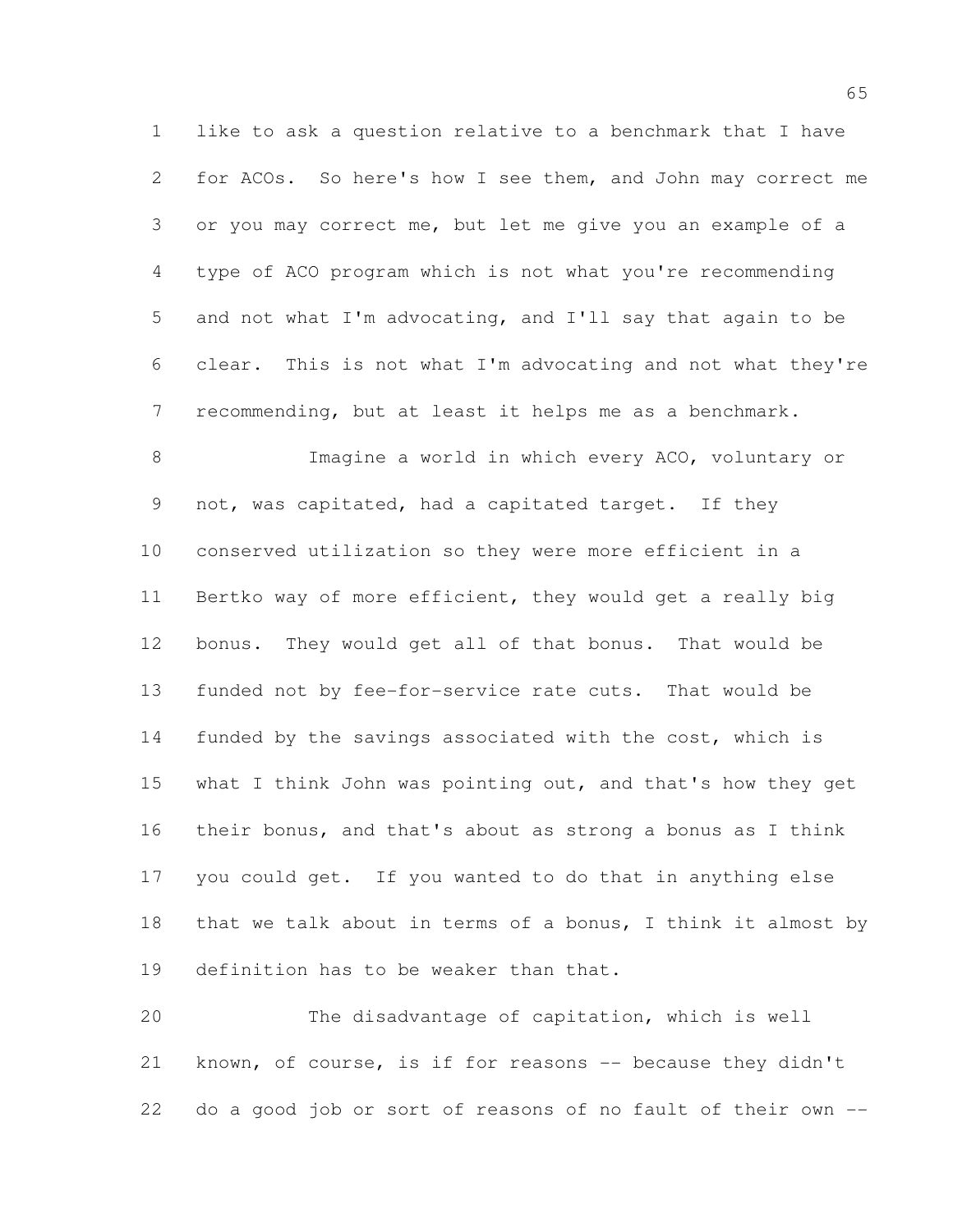their experience is higher than that capitation rate, they take the entire risk, which, of course, they hate. And so the idea is to have an ACO that in some sense mitigates that risk if they go over whatever this particular target is. And in your tables, like Table 5, I think, for example, you have this target, but it's not clear how the target's set and the numbers always kind of work out in the end so it looks like it's good. But I think if you told me the formulas, I could go through and give you some behaviors where it might not work out quite that good, depending what the actual parameters were.

 So what I'm worried about or what I see in terms of the voluntary-mandatory and how this works is imagine you're a plan or an organization like Peter's and you're an ACO. So on one hand, you have some bonus if you do a good 16 job by sending the person to watchful waiting instead of taking out their spleen or whatever it is you were going to do.

19 [Laughter.]

DR. CHERNEW: Do they do that?

21 [Laughter.]

DR. CHERNEW: I don't even know. Do people have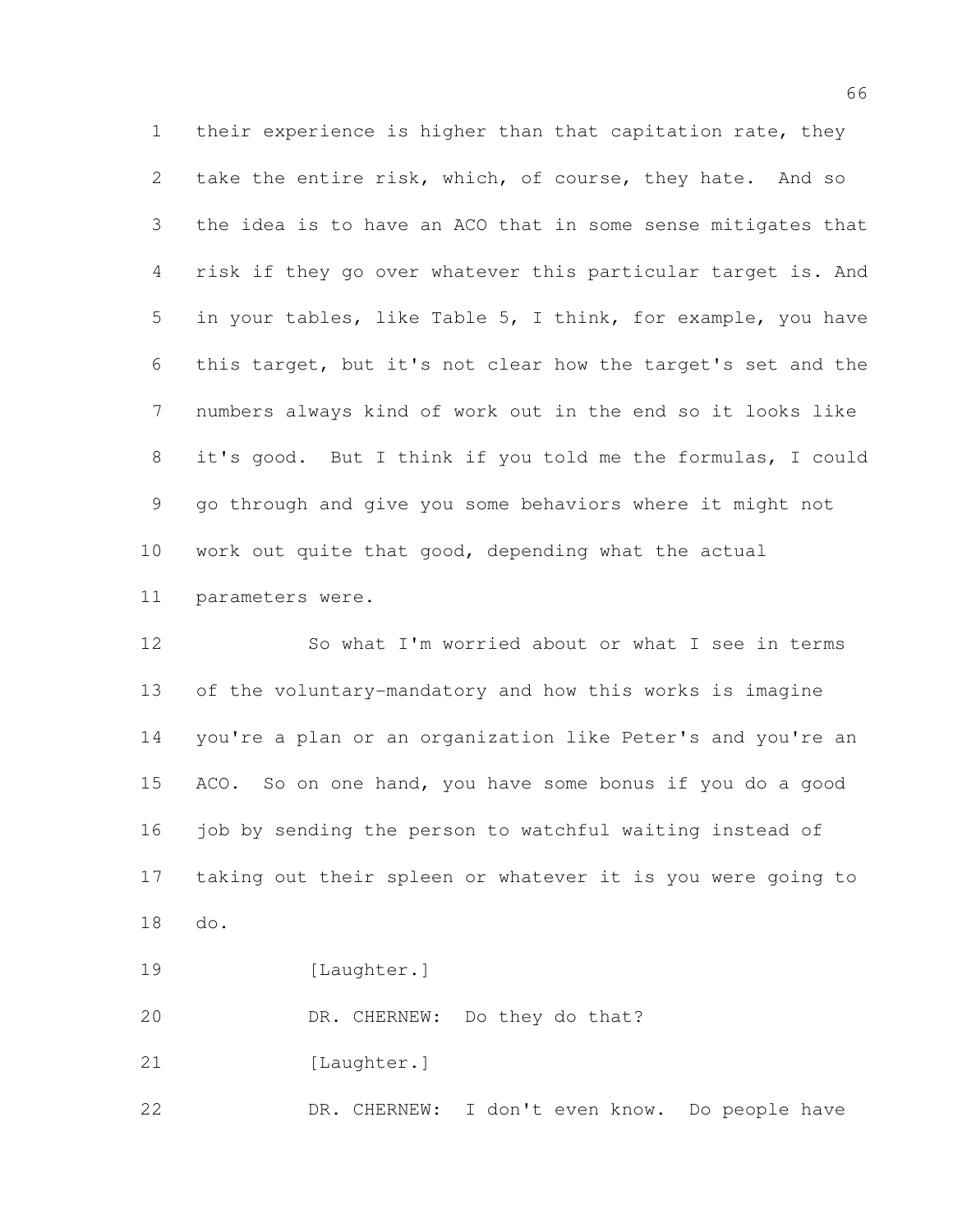spleens?

| $\overline{2}$ | [Laughter.]                                                  |
|----------------|--------------------------------------------------------------|
| 3              | DR. CHERNEW: But in any case, whatever they're               |
| $\overline{4}$ | going to do, they do something more efficient and then that  |
| 5              | helps them and they can save money. So that's sort of one    |
| 6              | option, which is never take an image of anybody.             |
| 7              | The other option is, in sort of the Ron sense, to            |
| 8              | do whatever they are doing in the robust fee-for-service     |
| 9              | world. And the challenge is sort of to work out a set of     |
| 10             | parameters so the more conservative, hopefully higher        |
| 11             | quality -- and you have set it up with good and poor quality |
| 12             | in your tables -- is more profitable than doing the not-so-  |
| 13             | right thing. Over time, that has to be the case, that the    |
| 14             | not-so-right thing becomes less profitable, because over     |
| 15             | time, if this is going to be effective, there has to be a    |
| 16             | growing gap between the profitability of just run with the   |
| 17             | system, whatever percentage per year, versus the sort of     |
| 18             | bonus model.                                                 |
| 19             | So when you weaken the bonus, make it weaker than            |
| 20             | the capitation bonus for doing the good thing -- in other    |

 words, in your models, I think you use 80 percent gain sharing. You picked some number. So you weaken the bonus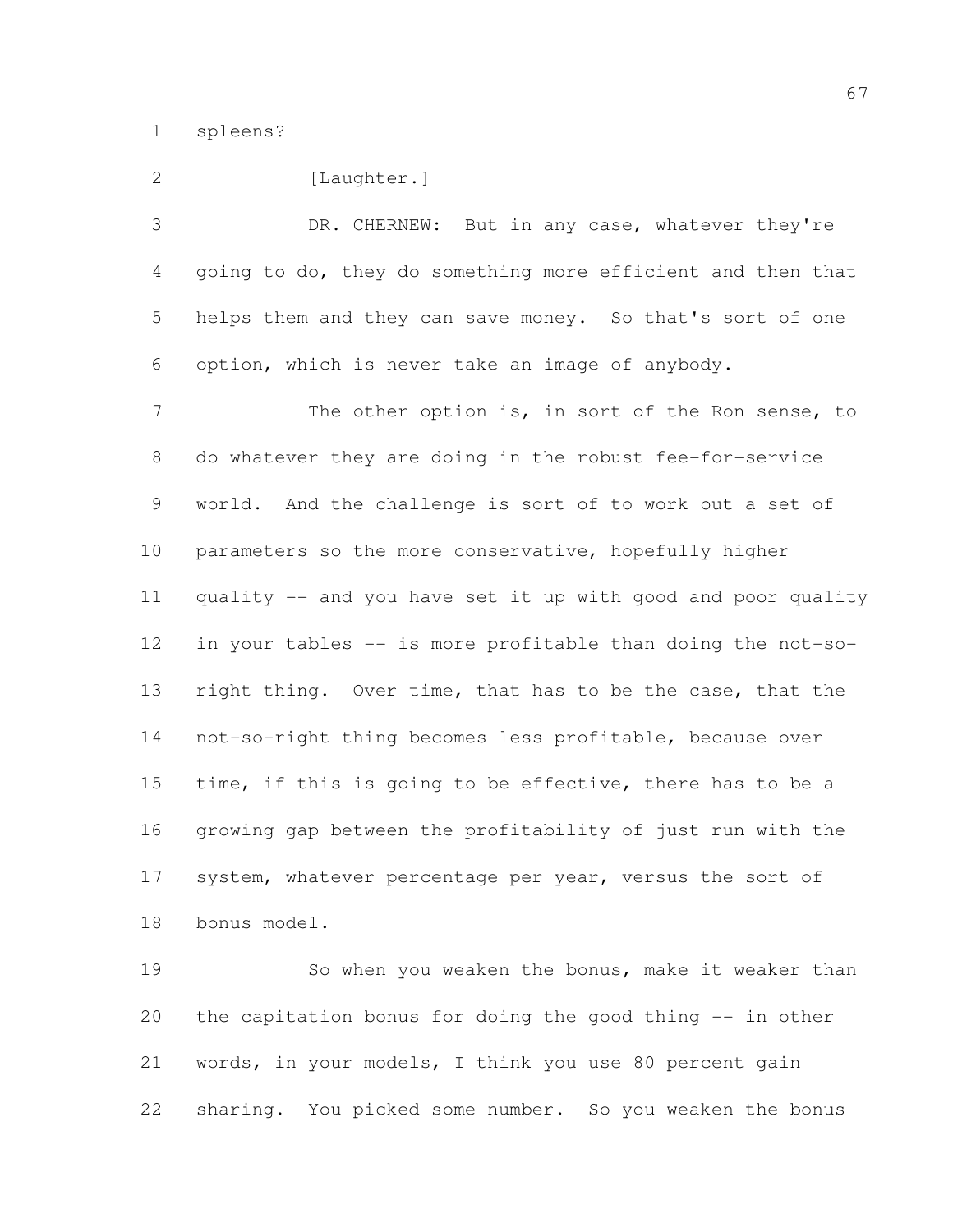relative to capitation. So that says, you know, I don't get quite so much. I don't get to save all of the cost savings. I get 80 percent of it or whatever it is, relative to the profit if they do it.

 And working out the math of that to understand what the alternative is, I think is the key thing to making 7 this work, because I think relative -- Glenn made a comment, which I agree with completely, is the problem with putting everyone into an MA plan, which has this capitated risk feature to it, is that not all provider organizations want to take on all of that risk. And so I think we collectively are struggling with how much risk to give them. The more you fiddle with that, what happens if they get above how much fee-for-service, they're going to face some risk.

 And so I think the challenge in going forward and the challenge in why it's hard for me to answer the questions right now is I still am not completely sure about exactly what's on the table and how we're going to walk that line between making it strong enough os it works but weak enough so not so many people have risk and stuff.

 I guess my view is that I'm hesitant to do things that are mandatory until I know more. I like the idea of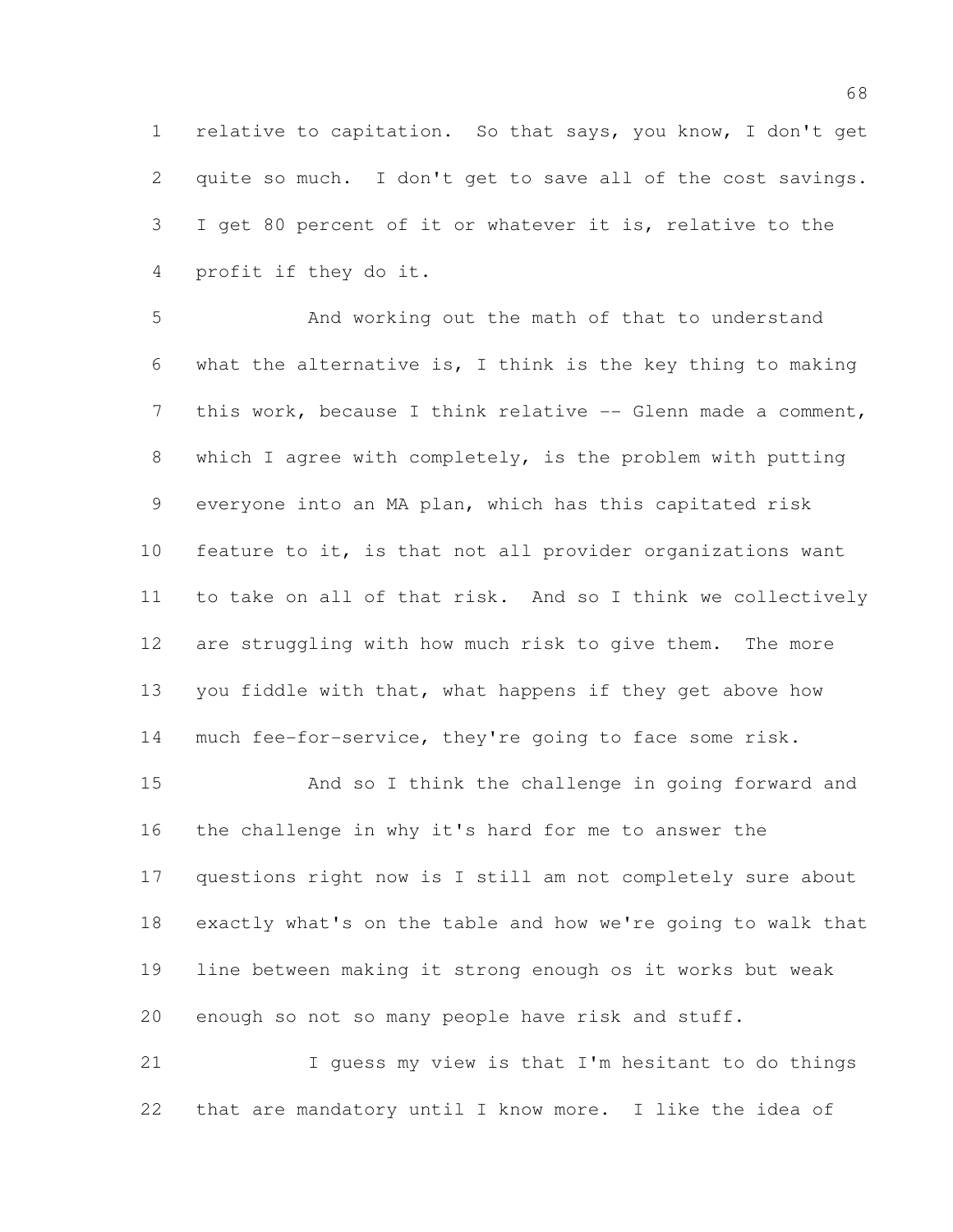doing things voluntarily. I like the idea of ways of exploring how to make what I believe is loosely a new type of MA sort of plan, which is what these big voluntary organizations would be, with some risk mitigation component. So I think there is something positive in going in

 that direction and I think we have to think about what the exact incentives are, and I agree with Glenn's comment strongly, which is the voluntary/non-voluntary nature of this has a lot to do with what the alternative is. And so per the silo comment, we have to think about this not just in terms of medical home, but there should be a comprehensive sense of how we're going to face the quality problems that we want to improve and how we're going to deal with the fiscal challenges, how we're going to make sure providers have enough money to provide good quality care, that the country has enough money so we actually don't sink.

17 And so I think my final comment will be, I just think we need a little more work on exactly what the details we have in mind are of this before we can go say ACOs are good, because I think there's a certain type that probably is good and there's a certain type that's probably not and 22 I'm not sure we're quite there yet.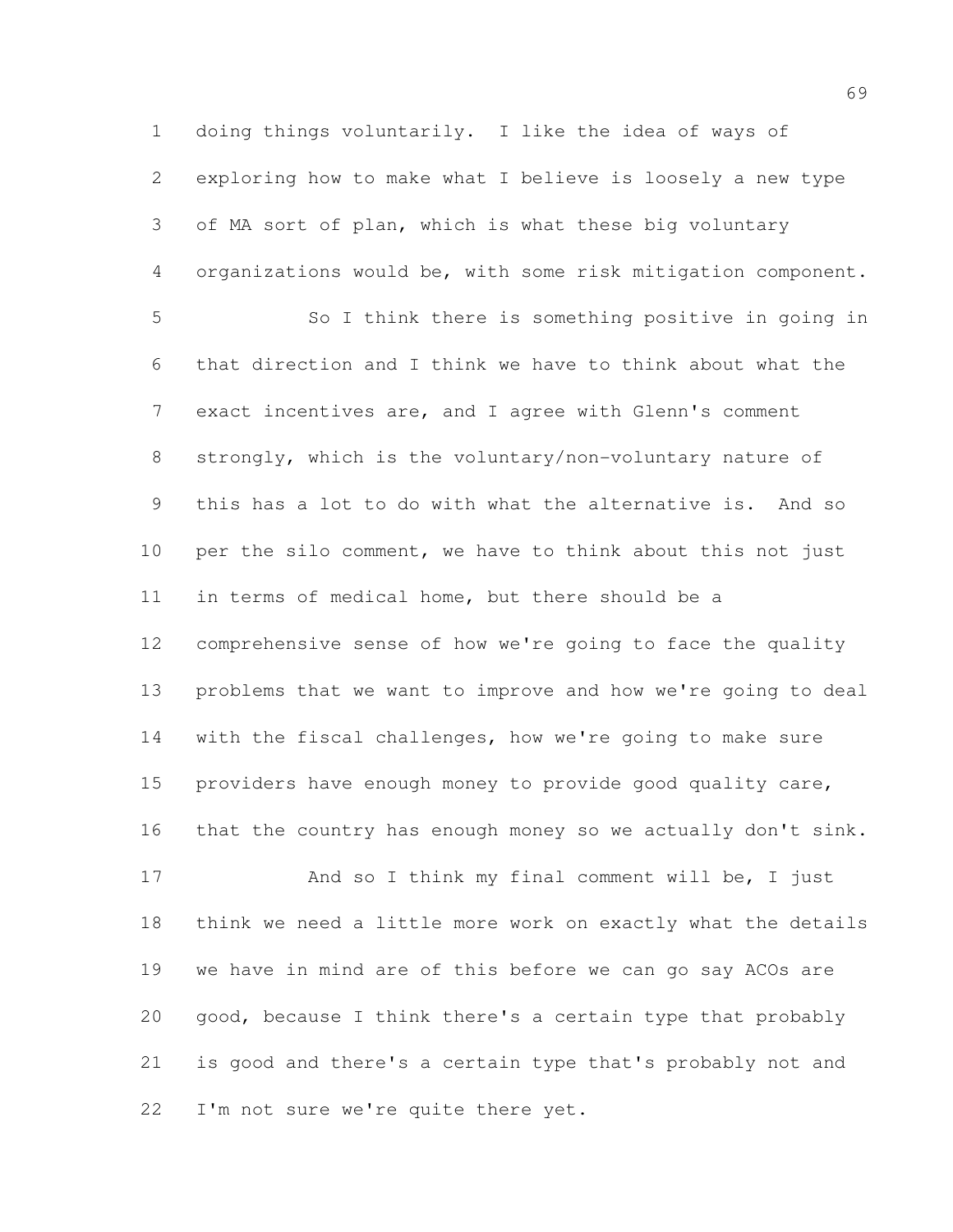DR. BORMAN: I certainly am not going to elucidate or articulate an elegant economic discussion. I do have a couple of comments that I think I can bring some expertise to bear on.

 One is I, too, am a bit concerned, although perhaps in a different way, about the specialist piece of this model as presented, and I'm concerned for multiple reasons, but the most cogent, I think, probably are: Number one, I've heard several people espouse restricting access to specialists. I think that, frankly, that was one of the biggest backlash items of previous experiments in this area and I would be extraordinarily cautious about doing that. On a less psycho-babble way of looking at it,

 perhaps, is the issue that for both my primary care 15 colleagues and myself, I have great concern about setting somebody up to be an arbiter of a body of knowledge that is ever expanding while their own body of knowledge is ever expanding. I do think that an expectation that there will be a group of individuals who will have sufficient knowledge to make some of the judgments implicit here when the challenge of their own field is exploding on a regular basis may be a bit of a stretch.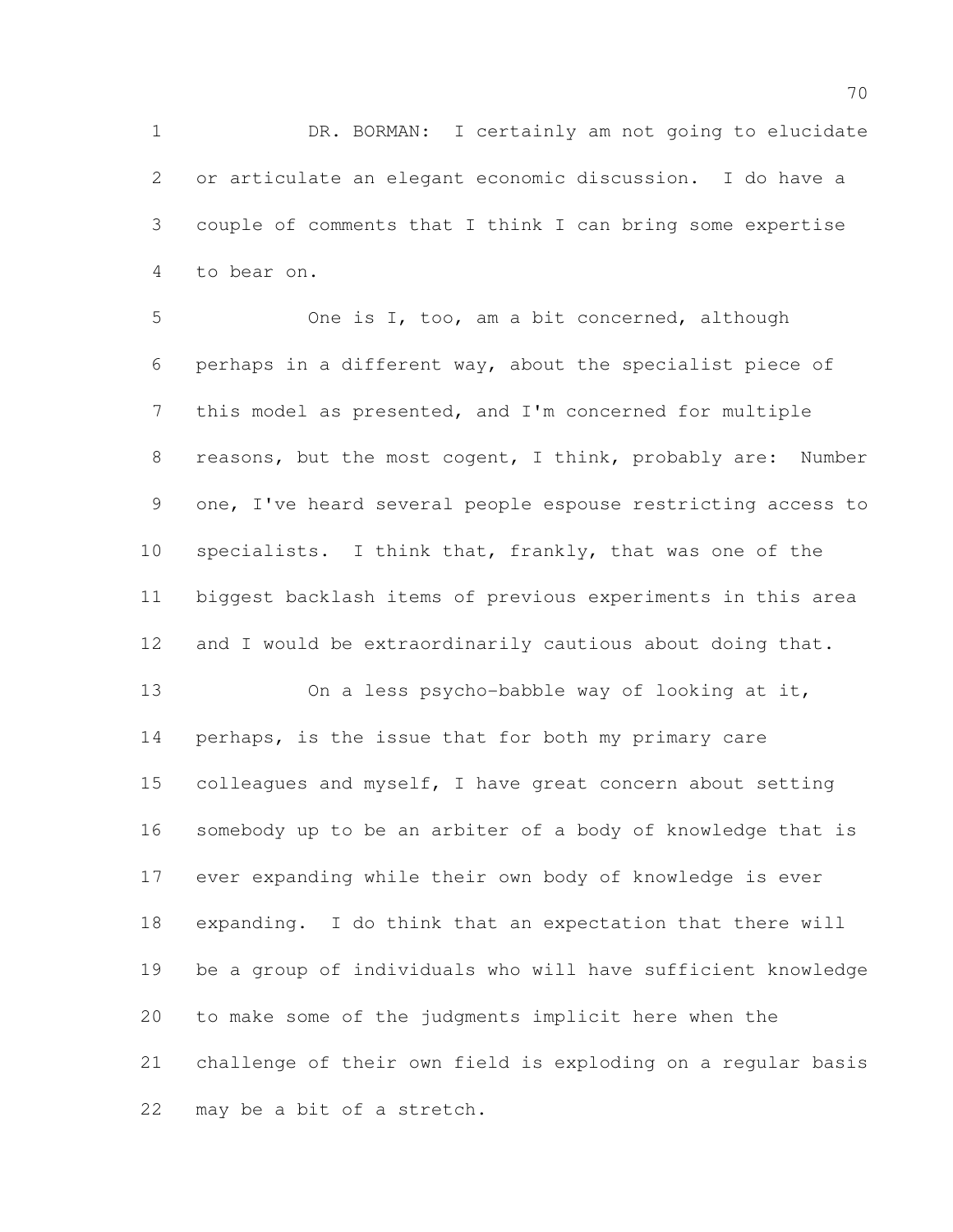And so for those two reasons, I'm a bit concerned about how the specialist piece of this plays out.

 The second piece is that it's very clear that we need to constrain costs. Quite frankly, and I think Ron alluded to a little bit in his conversation, that is not an intrinsically obvious piece to many parts of our health care delivery system, including physicians and beneficiaries both, I would say. You know, a sense of a bigger picture that there's real bankruptcy and it's in our face is not something that's universally kind of on the table, like opening your Cheerios box is on your table in a very concrete way.

13 So I think that that being said, that I also think that at least the physician community, who along with the hospitals are the biggest chunks of the program spending -- 16 one of the very natural reactions, however, is going to be there appear to be some other system pieces that hold some low- to medium-hanging fruit and I think that things like competitive drug pricing, durable medical equipment, some of those kinds of things where there are demonstrable savings, some of which have been the subject of conversation at this Commission, are very legitimately going to be push-back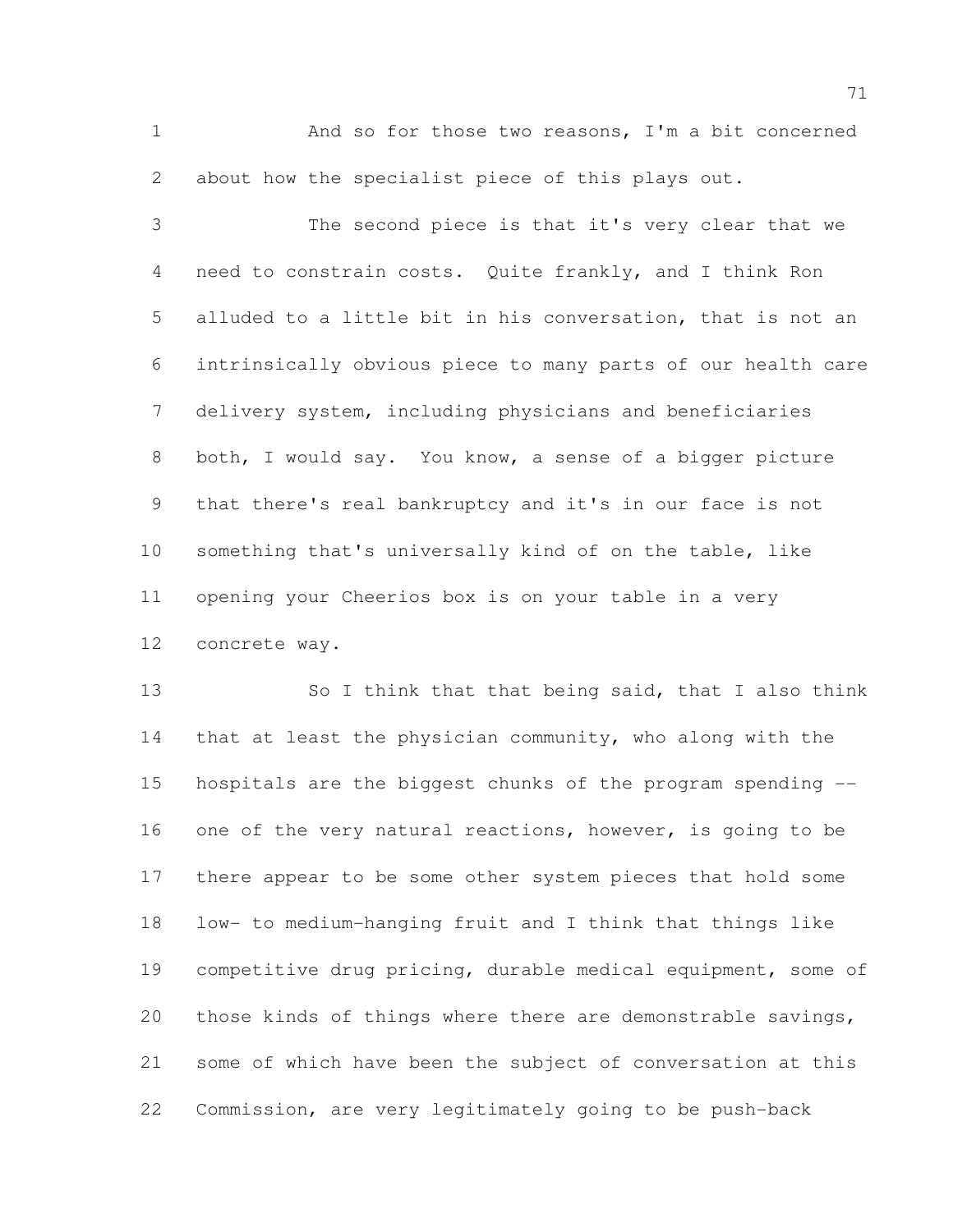kinds of comments that -- I think if we're all going to say, universally, we need to constrain costs, universally, there is going to be some pain and it will need to be shared pain, then it does truly need to be shared across the system, and leaving Part D or biologics or whatever it is out of this as sort of a piece of the puzzle, I think will make this more difficult to engage folks in. And so I do think that to engage physician colleagues, we are going to need to be able to show that there is a multi-pronged attack on cost constraint, not just the world of the physician.

 MR. HACKBARTH: Okay. Let me just make a few comments. My apologies to Anne and Rachel.

13 I've been trying to figure out how to label these. My working label is ACO design principles, but "principles" somehow sounds too high-fallutin' for what will follow, so don't hold me to that.

 Number one is I think that we can't afford to put 18 all of our eggs in one basket, and I think this is similar to some of Arnie's thoughts. As much as I personally believe that more organization of care is the path out of the wilderness, I don't think, Peter, we can say, well, we're just going to do ACOs and we're not going to do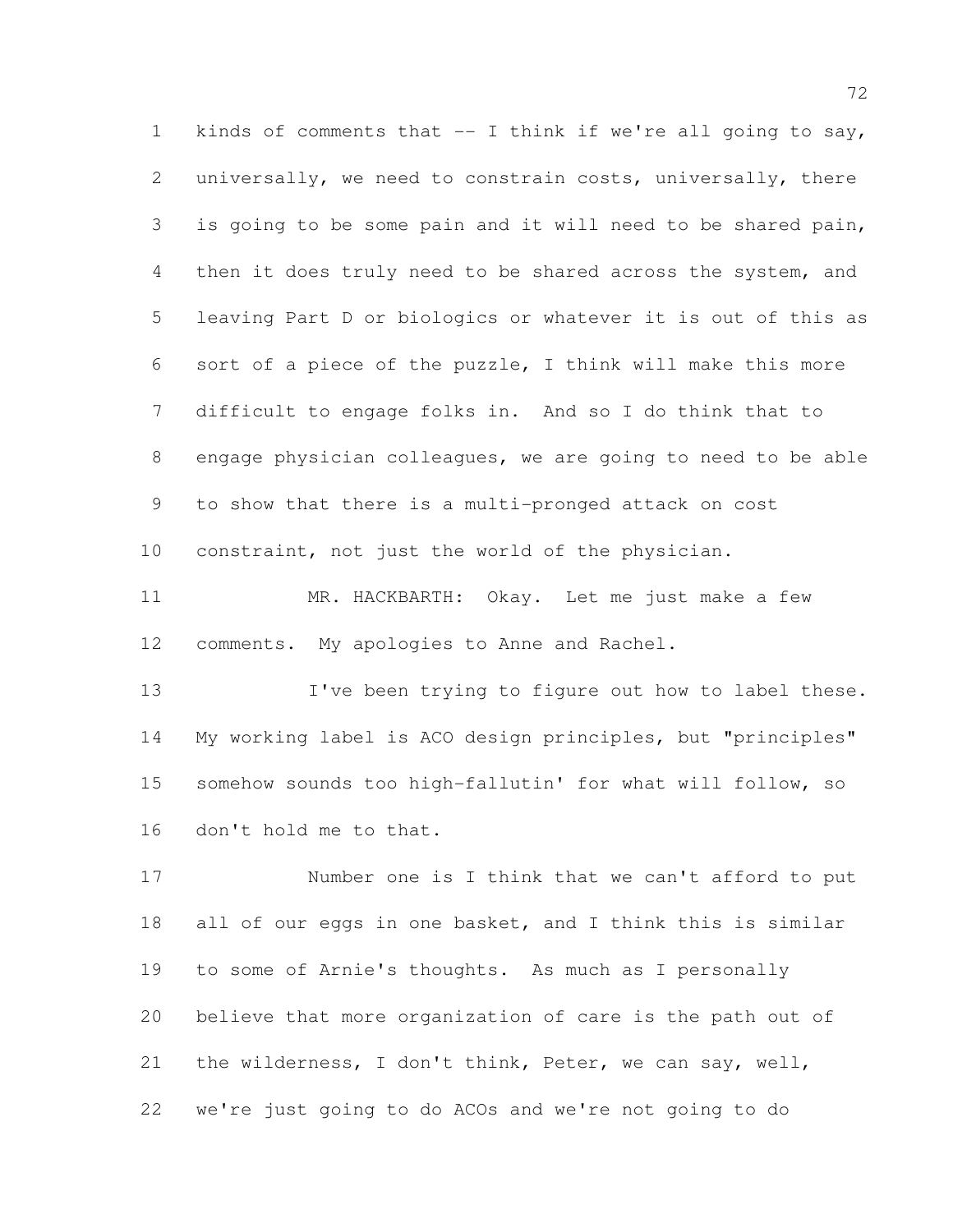bundling, we're not going to do the other things. Your point is a very important one, that we run the risk of diffusion of energy and effort, not just among providers but CMS and the Congress -- I know that's an argument that Elliott and John and Mark McClellan have made, but at the end of the day, I just don't think we're confident enough in this particular basket that we want to put all of our eggs in it. There's just too much uncertainty about how it will develop. That's my view.

 Second is I think it's very important to move in steps, as Jay has said, and I agree with Peter's point that the first step of feedback to people about how they're doing is potentially a powerful one in its own right. And rather 14 than sort of rush through that, I think we should take some care to do that and do it well. I think there will be some benefit.

 Second is that, for reasons I described earlier, I think participation as an ACO must be voluntary. We're talking about forging new relationships among actors, relationships that have evolved this way over decades. To say that everybody's going to do a certain thing quickly, I just think is unrealistic in that context.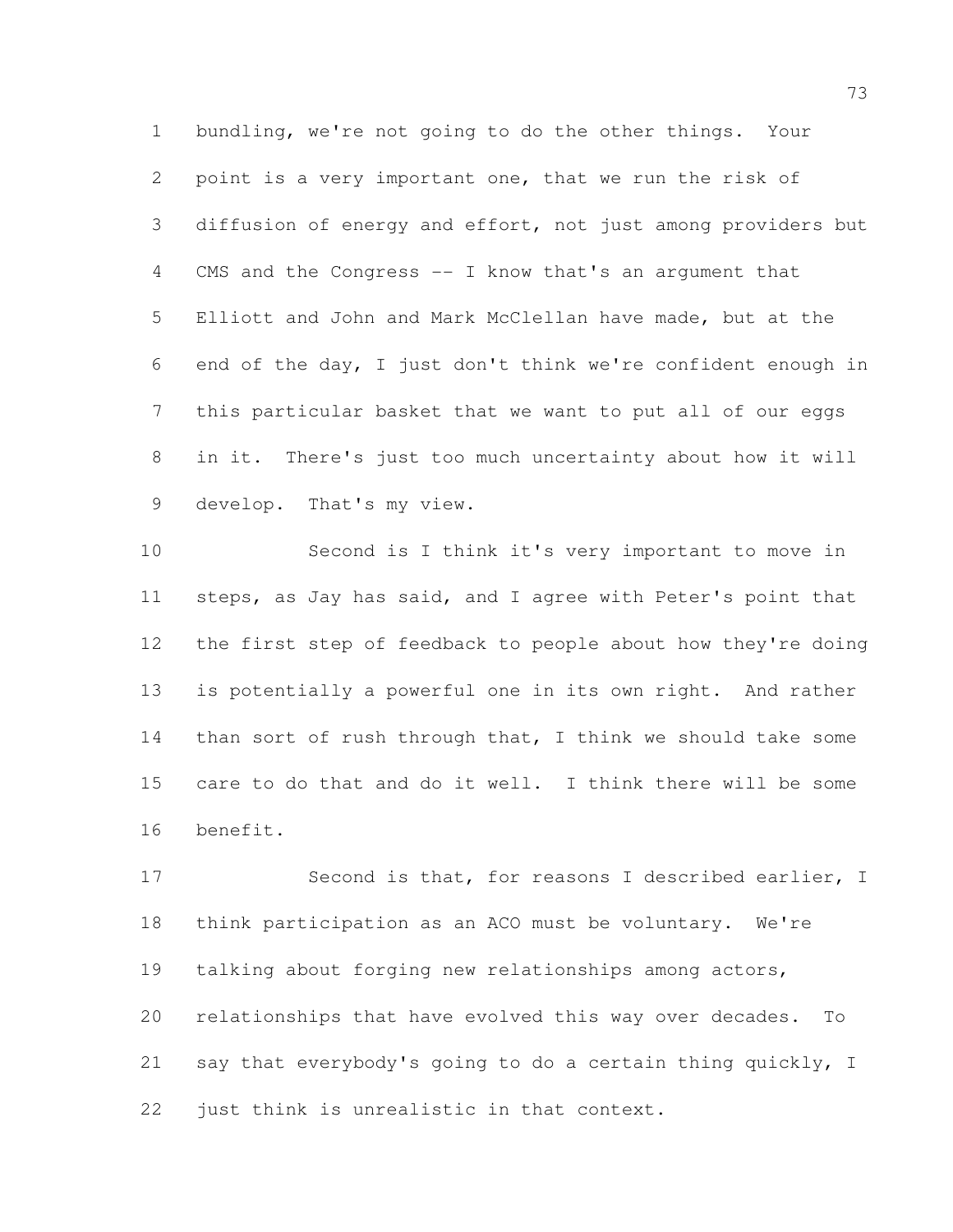I also agree with what several Commissioners have said that we need to be flexible about what an ACO is and what the exact form of the organization might be. I don't think that any individual physician should be required to participate with an ACO. I think that would actually be detrimental. I think you want people in who want to engage in this task and see some benefit in it. I can imagine that, over time, different varieties of ACOs might develop. Some might be managed by a hospital. Some might be a hospital-physician joint venture. Some might even eventually involve a private insurer and we should allow that evolution to occur over time and respect that we don't 13 know the right answer at the front end. Next is I don't believe that we should lock beneficiaries in. For beneficiaries who wish to go into a closed system, make an enrollment decision, we have Medicare Advantage, and I believe with a different pricing mechanism, we can get more productive organizations in Medicare Advantage, which offer truly meaningful choices to

 beneficiaries who are willing to lock themselves into closed delivery systems. This path is one for those beneficiaries who wish not to be locked in. That's what we're trying to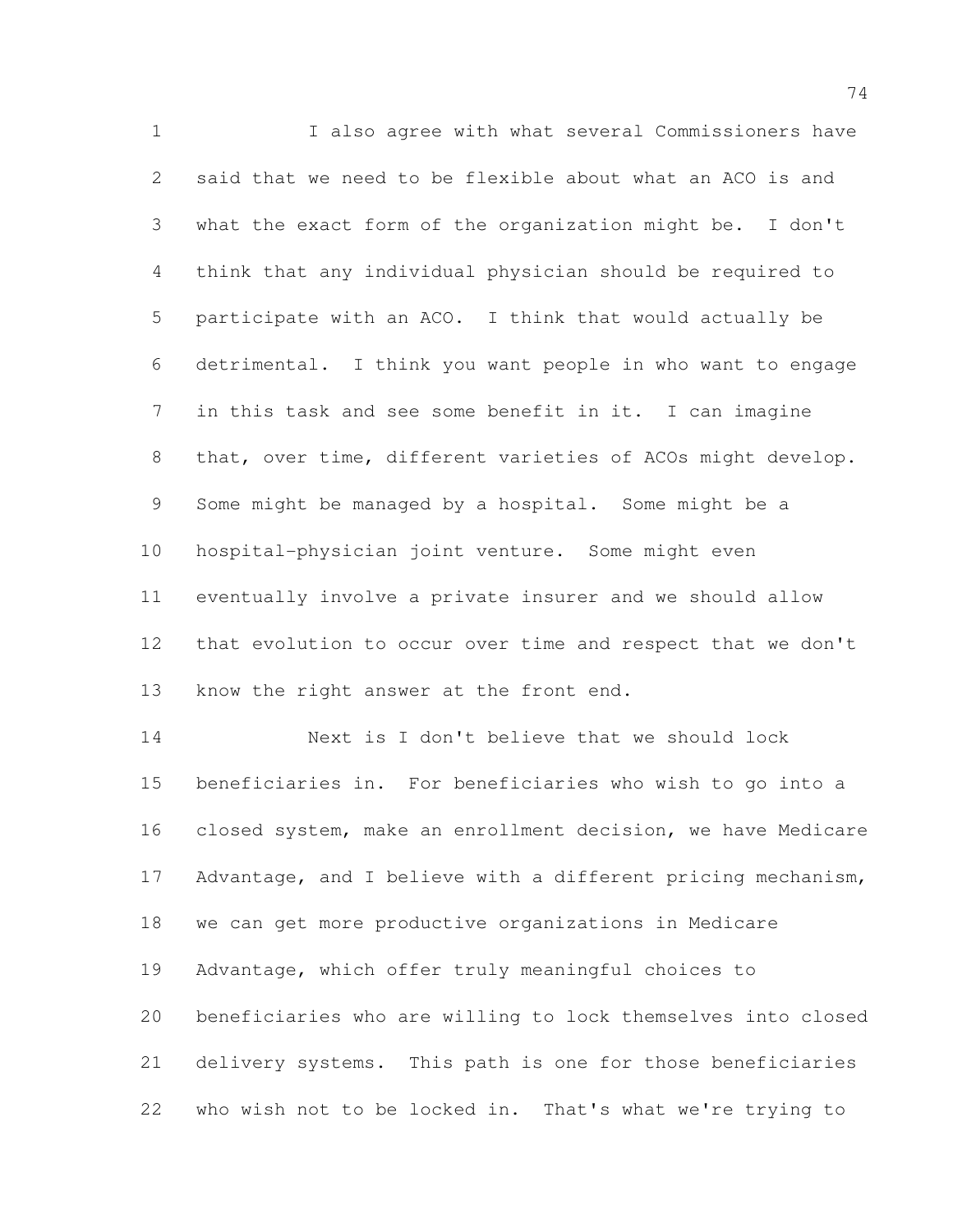create here.

| 2               | Next is I think ACO needs to be the place where we           |
|-----------------|--------------------------------------------------------------|
| 3               | begin to address these equity issues that have been          |
| 4               | simmering beneath the surface and increasingly are bubbling  |
| 5               | up in very prominent ways, and there are two types of equity |
| 6               | issues that I'm thinking about. One, the inequity for        |
| $7\phantom{.0}$ | health care providers who have actually been engaged in      |
| $8\,$           | trying to make health care better and more efficient and     |
| $\mathsf 9$     | have received not only no reward from Medicare for doing     |
| 10              | that, they have actually been penalized for it.              |
| 11              | And so when we set targets, one idea that's                  |
| 12              | floated around has been, well, you set the target based on   |
| 13              | ACO's specific historic costs, which basically says to those |
| 14              | organizations, thank you very much for all you've done.      |
| 15              | You're not going to get any reward for it. You've got to     |
| 16              | improve from your already low level while the providers who  |
| 17              | are at the other end of the continuum are going to get to    |
| 18              | reap a windfall. That's not right, it's not just, and I      |
| 19              | think it's counter to any principle of reform that I know.   |
| 20              | Another equity issue is this regional inequity,              |
| 21              | and nobody's been more vocal than I in saying that Medicare  |
| 22              | Advantage is not the proper vehicle for addressing regional  |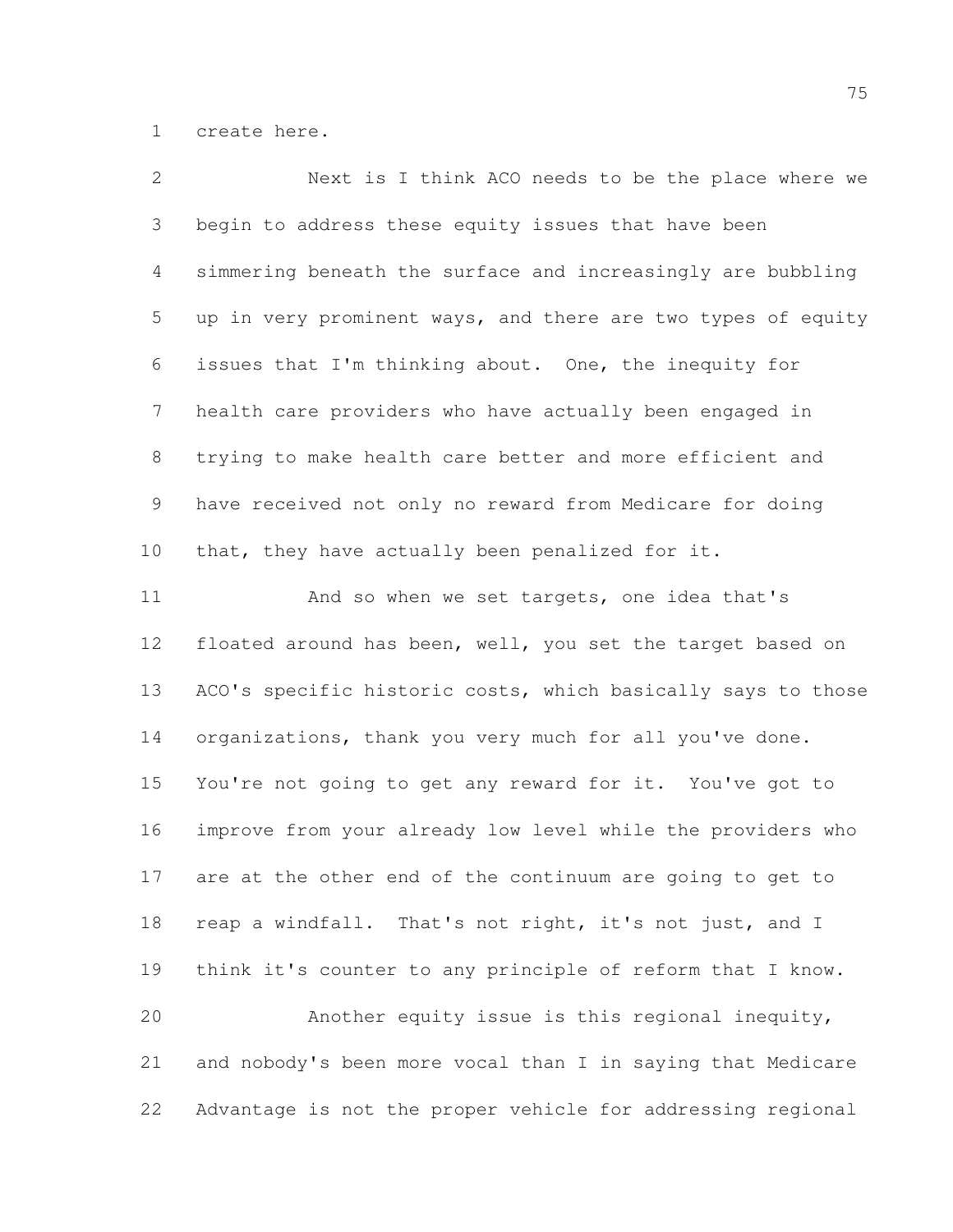inequity. It needs to be done in traditional Medicare.

 Here's the place that I think we need to try to make good on that. Where it comes in in my view of ACOs is I think ACOs need to be voluntary, because I said earlier that needs to be coupled with restraint on traditional Medicare so that we've got complementary forces there, and a restraint on traditional Medicare, I think, has to be higher for providers that have had high historical costs than for those who have had low historical costs. We've got to start to squeeze differentially in traditional Medicare.

 Next is -- I'm trying to do this as quickly as possible -- next is that, as John and Arnie and a number of 13 people have said, I believe that, ultimately, the success of this will hinge on private payers moving simultaneously in the same direction, and if the typical hospital-based ACO has 30 percent Medicare revenues and they're getting some share of their savings on 30 percent of the revenues and the underlying payment system is still fee-for-service, the incentives to make really important changes in how they organize and deliver care are just too weak. We need to get not 30 percent involved in this game, but as close to 100 percent as we can get.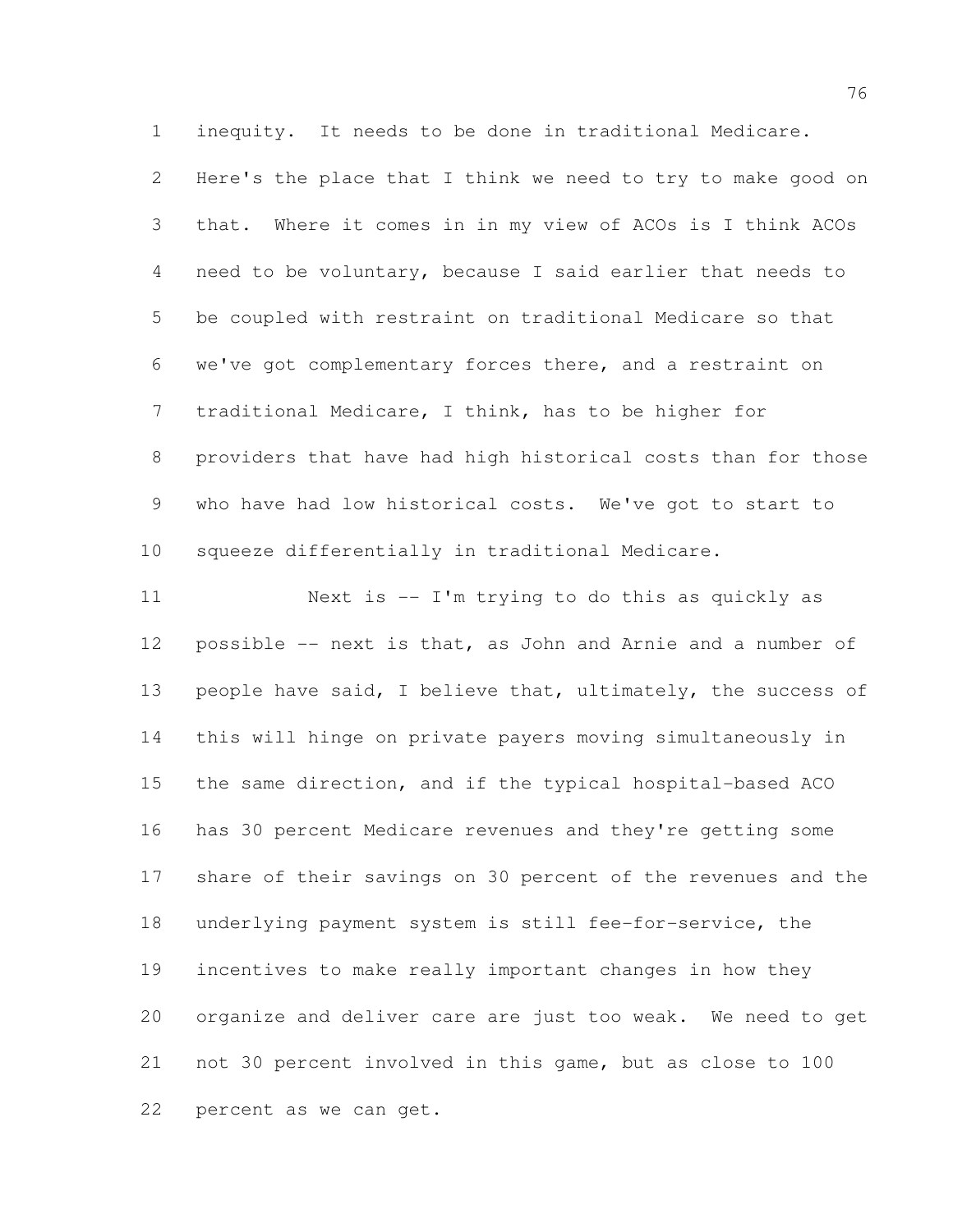1 Now, I don't think that there's any simple mechanistic solution to getting private insurers involved in this. At least I don't know of any. But I think the step of data disclosure at the front end is important in laying the groundwork for that, because that information will become available to private insurers eventually, as well, 7 and they'll start to say, well, boy, this is where I want to try to steer my patients and here is the groundwork for a shared incentive system with those institutions. I can use Medicare's model as a starting point for that conversation. 11 And I think the faster that happens, the more powerful this can be as a tool.

 So there are my thoughts, and I think there's substantial overlap with what I've heard from other Commissioners, and that's probably because I've been informed by what I've heard from other people as we've worked through these issues. I guess that's all I have to say.

 DR. KANE: Just as to your getting private payers to follow, perhaps we might want to consider recommending or looking into the recommendation of encouraging all-payer State Medicare waivers and thinking about what that means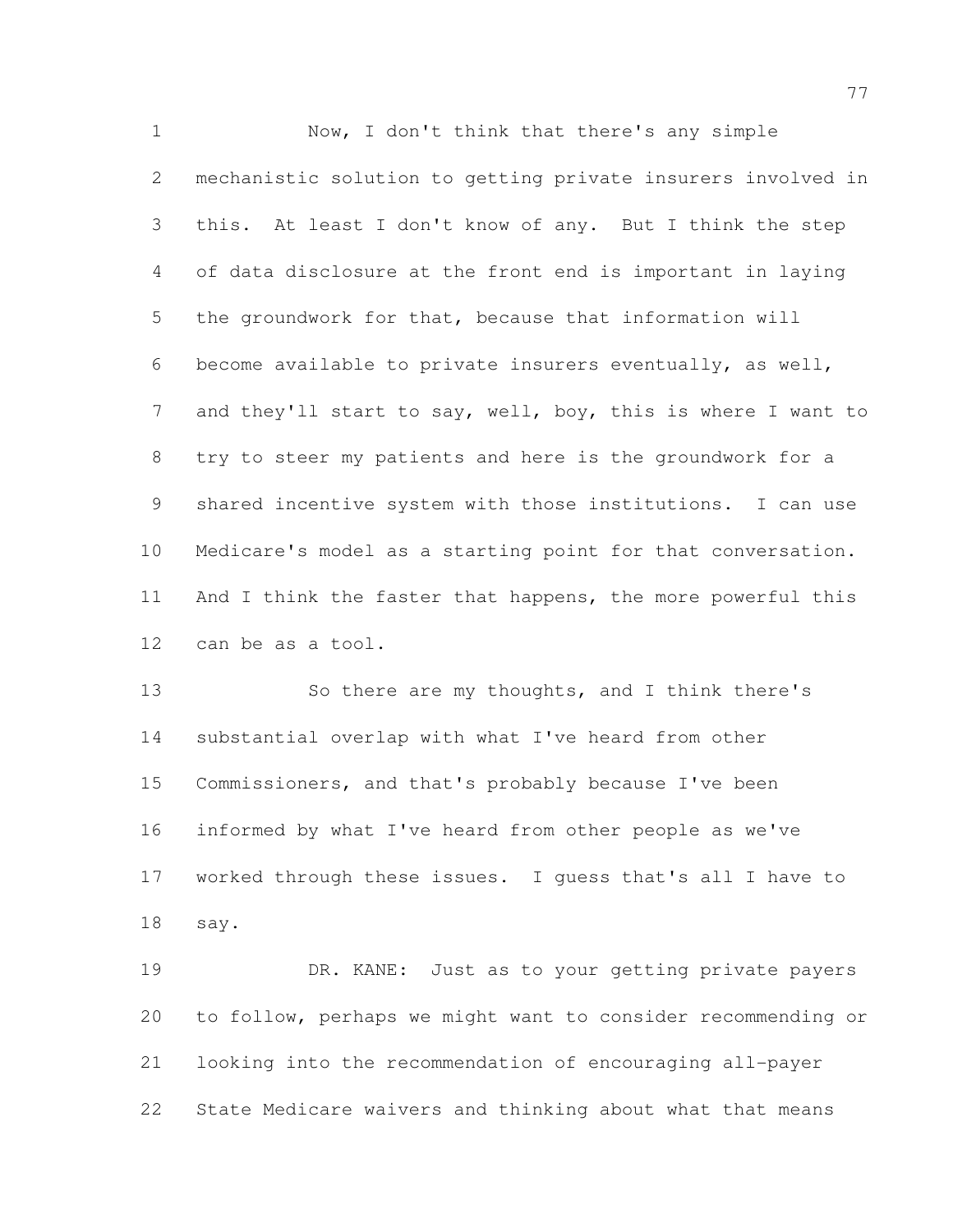and how to facilitate those.

 MR. HACKBARTH: Thank you very much. Great work over a series of meetings on this.

 Let's now turn to follow-up on previous discussions of bundling and episode payment organized around hospitalization.

7 Again, Anne, I apologize for using up so much of your time. Anne has graciously agreed to make some adjustments in her presentation, and much of this is informational, and it's important information. But we'll try to keep our discussion limited. Thank you.

 MS. MUTTI: So a year ago we made recommendations on readmissions and bundling. In the interim, there has been increased interest in this, so we thought it was a good 15 opportunity to come back and update you. To be clear, there is no June chapter in the 2009 report, and we're obviously not looking for recommendations.

 Just to refresh you, we came at this issue because Commissioners were concerned that the health care delivery system is fragmented, care not coordinated. Commissioners expressed frustration with our siloed payment system in fee-for-service and the fact that it reinforces fragmentation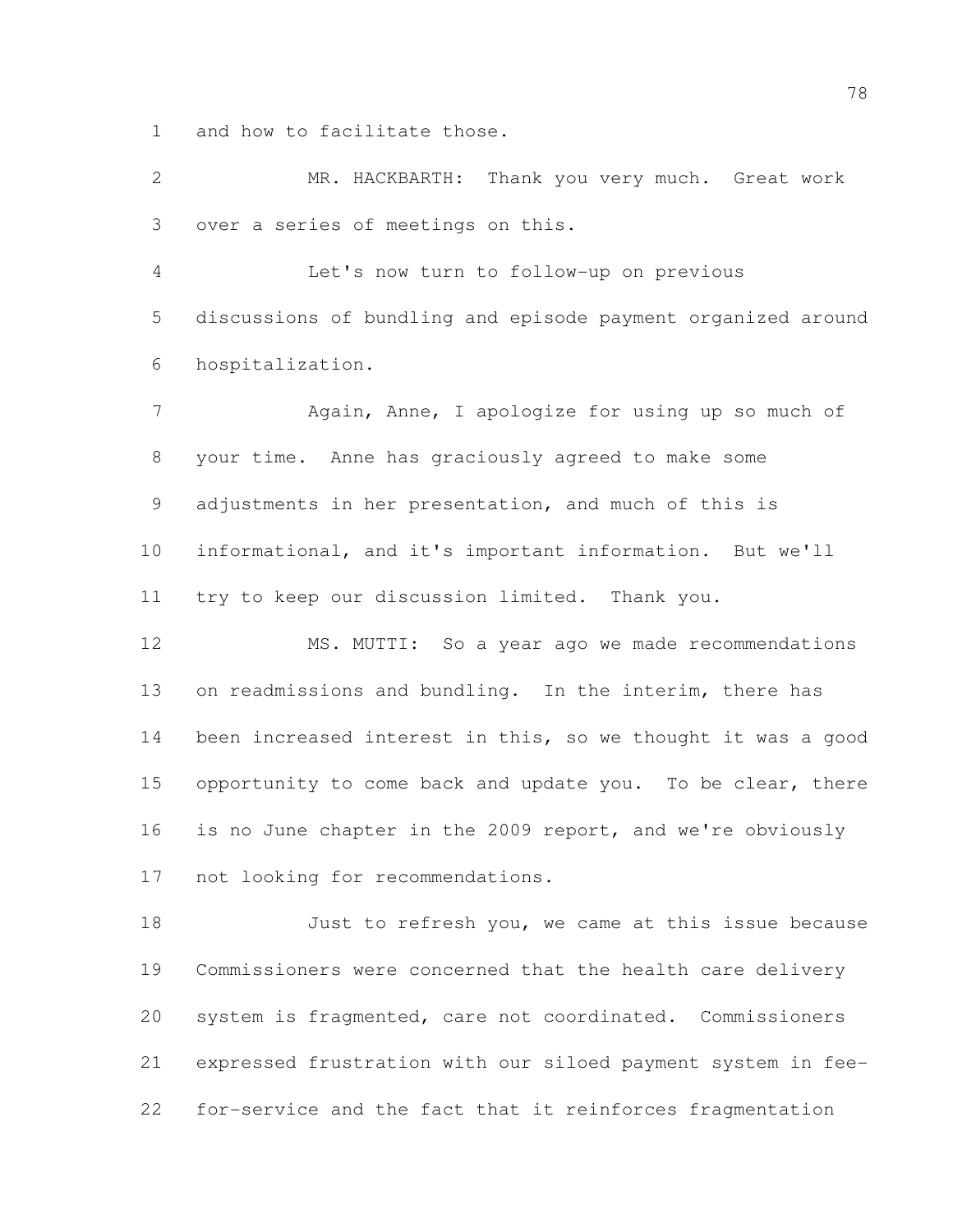and drives volume.

| $\mathbf{2}$    | We focused attention hospitalization episodes for           |
|-----------------|-------------------------------------------------------------|
| 3               | a couple of reasons. First, it's a particularly vulnerable  |
| 4               | care juncture for our beneficiaries where a change in       |
| 5               | incentives could really improve the quality of their care.  |
| 6               | And, secondly, it is a costly episode of care with a lot of |
| $7\phantom{.0}$ | variation in practice patterns, and it suggested an         |
| 8               | opportunity to reduce unnecessary utilization.              |
| $\mathcal{G}$   | This table we showed you a year, a year and a half          |
| 10              | ago. The point of it was to focus you on the fact that when |
| 11              | we look at an episode of care around a hospitalization, a   |
| 12              | lot of the variation occurs around readmissions and post-   |
| 13              | acute care. I'm not going to go through it any more than    |
| 14              | that right now.                                             |
| 15              | This is just to refresh you on what our                     |
| 16              | recommendation was on readmissions: that the Secretary      |
| 17              | would reduce payment to hospitals with high readmission     |
| 18              | rates; it would be for select conditions only; as part of   |
| 19              | it, we would permit shared accountability, otherwise known  |
| 20              | as gain-sharing. We encouraged the Secretary to look into   |
| 21              | other approaches such as virtual bundling that may be a     |
| 22              | little broader, in effect; and that as part of this,        |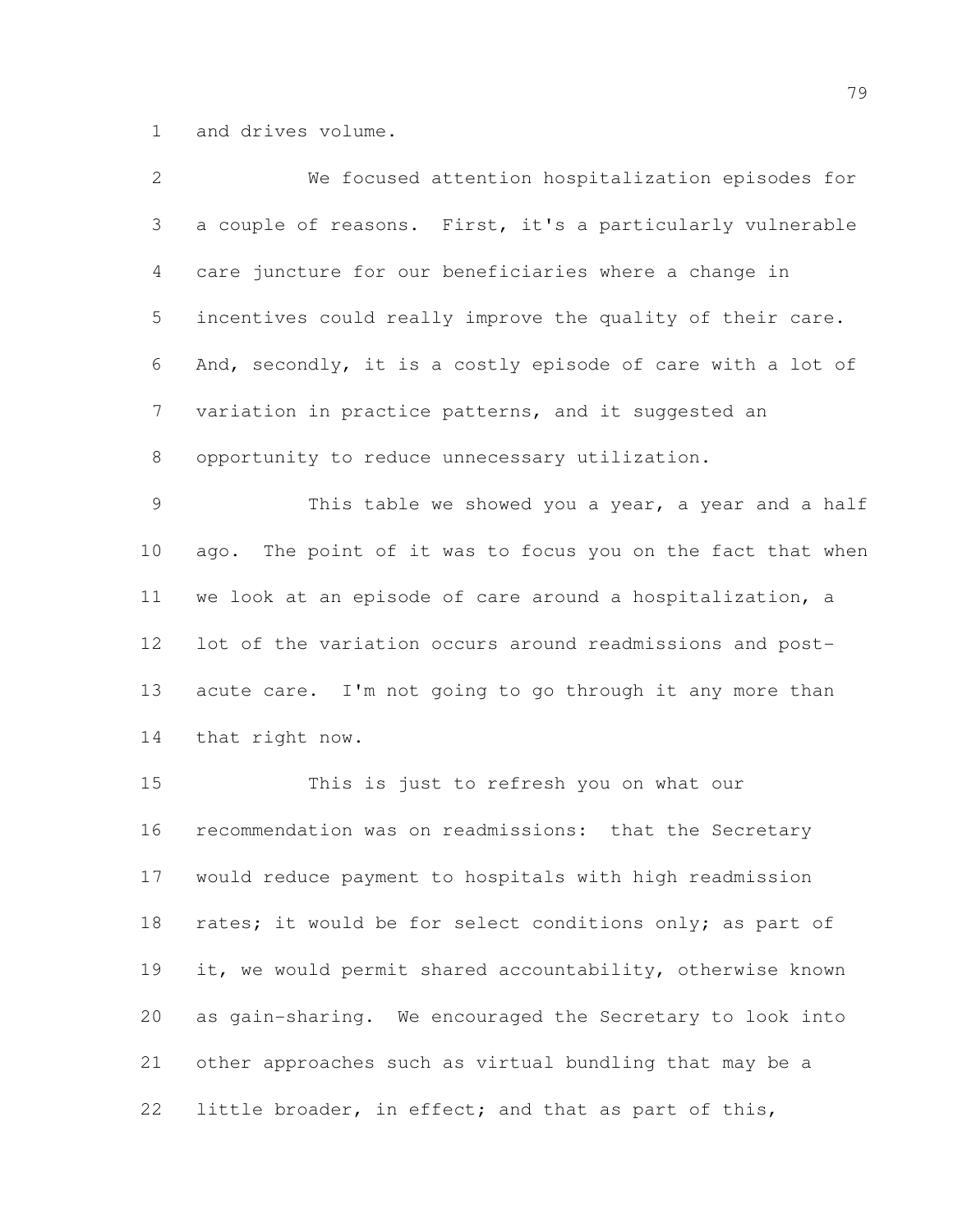information about readmission rates and service use around a hospitalization episode should be made available first confidentially and then publicly. These policies, ideas, have been picked up both in the CBO budget options book as well as the President's budget.

 MedPAC also recommended that the Secretary conduct a pilot to test the feasibility of bundled payment around a hospitalization episode, and, again, we're talking about the stay plus some time post-discharge, something like 30 days. 10 Similarly, it was for select conditions. The pilot was to be voluntary only, and it was at a minimum to be budget neutral. So savings or budget neutrality was a requirement. So in surveying the environment around the issue

 of bundled payment, we would just want to point out that right about the time that we came out with our recommendation on bundling, CMS announced its ACE demonstration, and that demonstration seeks to bundle payments for select cardiac and orthopedic inpatient stays. And it's the inpatient stay only. They're not bundling that post-discharge period that we talked about. And they were setting the price for the bundle based on competitive bidding.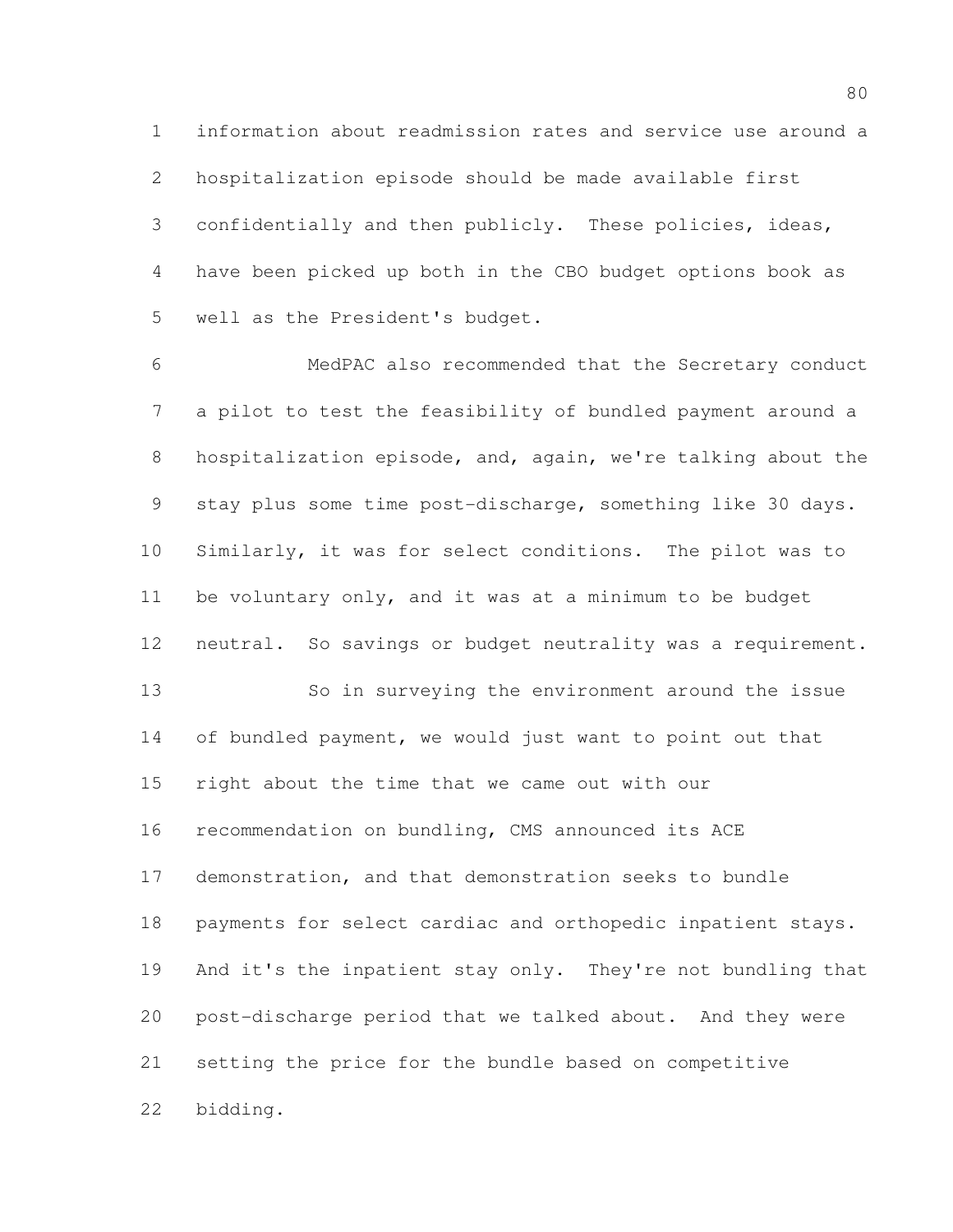Just real quickly, the sites have been selected. There was only one in each eligible market, so the degree of competition is a little limited. The kind of discounts they got were in the range of 1 to 6 percent, and it varied more by hospital rather than by condition. And that is supposed to be up and running at least for three of the sites in May. Bundled payment proposals also appeared in the CBO budget book. A Commonwealth Fund commission has also recommended this approach, and it was also in the President's budget. I guess at this point I'd just say the bundling proposals vary a bit as to what they include and don't include, so in the next couple of slides, I'm just going to take a little time to illustrate how it can vary. DR. MARK MILLER: Anne, can I just say one thing for the Commission and for the public? Another way to think about what is happening here is this idea the Commission had been talking about for a couple of years. We came out with recommendations, and now the environment appears to be quite fertile. People are now thinking about it in a number of different directions, and Anne is going to give you some more detail on that.

MS. MUTTI: Here I was just going to review what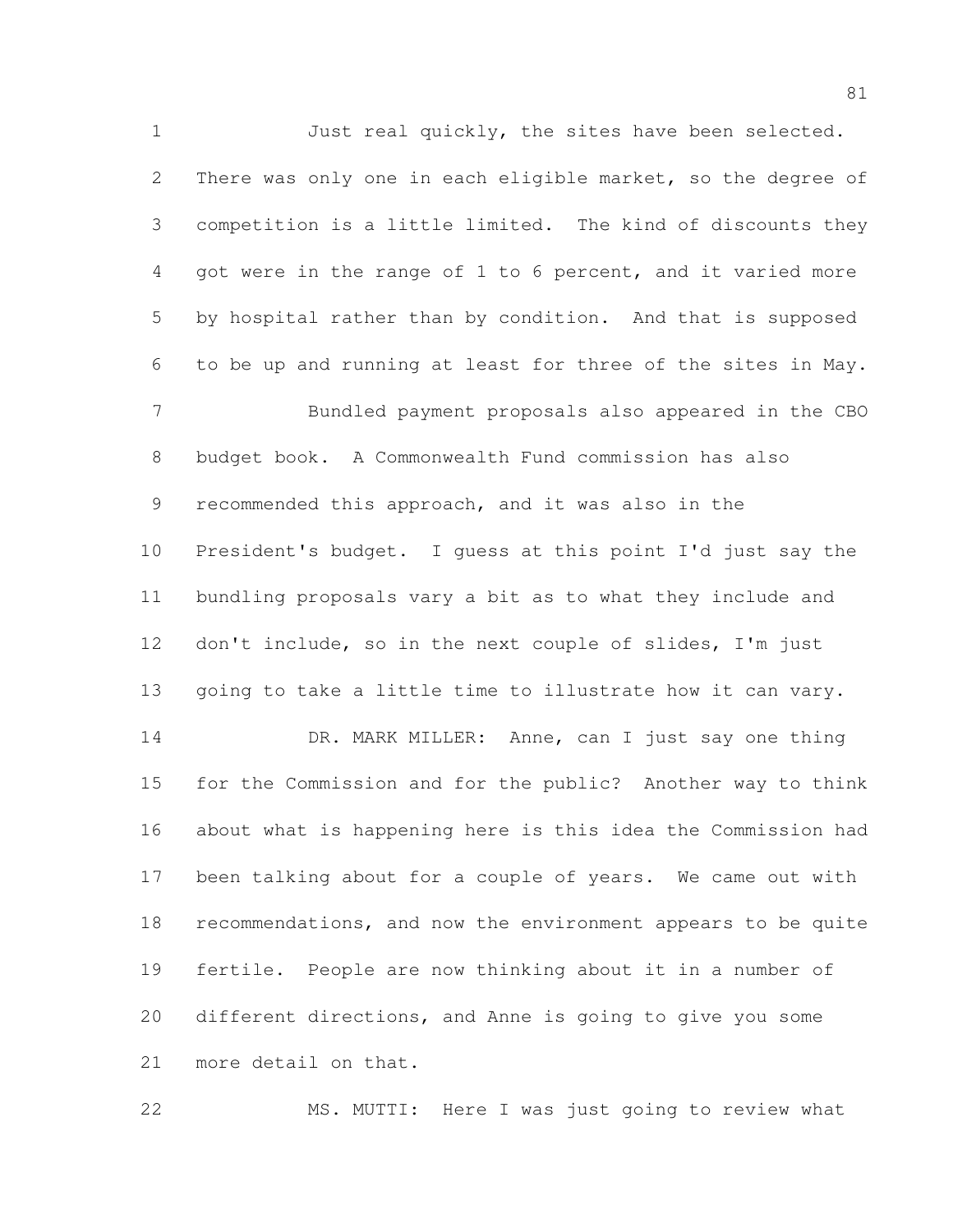some of the Part A and B care components are that could be subject to bundling around a hospitalization.

 First, there is the admission, and that includes the hospital services, which in a sense are already bundled under the DRG and also include care delivered 72 hours prior to admission. So there is already a sense of bundling built into hospital services. And also there is the physician services that are delivered during the hospitalization, and that is in that left-hand side of the chart here.

 Then there is the care that is delivered in the 30 days post-discharge, and that can include readmissions, post-acute care services, physician services, and other services like lab services. We don't have the Part D drugs 14 on this chart, but we are aware that they exist out there. But we've been focusing our attention on bundling for Part A and B.

 So currently all of these services are paid separately, sort of piecemeal, if you will. The ACE demonstration would bundle those services, and what we recommended as part of our pilot was to bundle the broader set of services.

In the CBO budget options book, there are two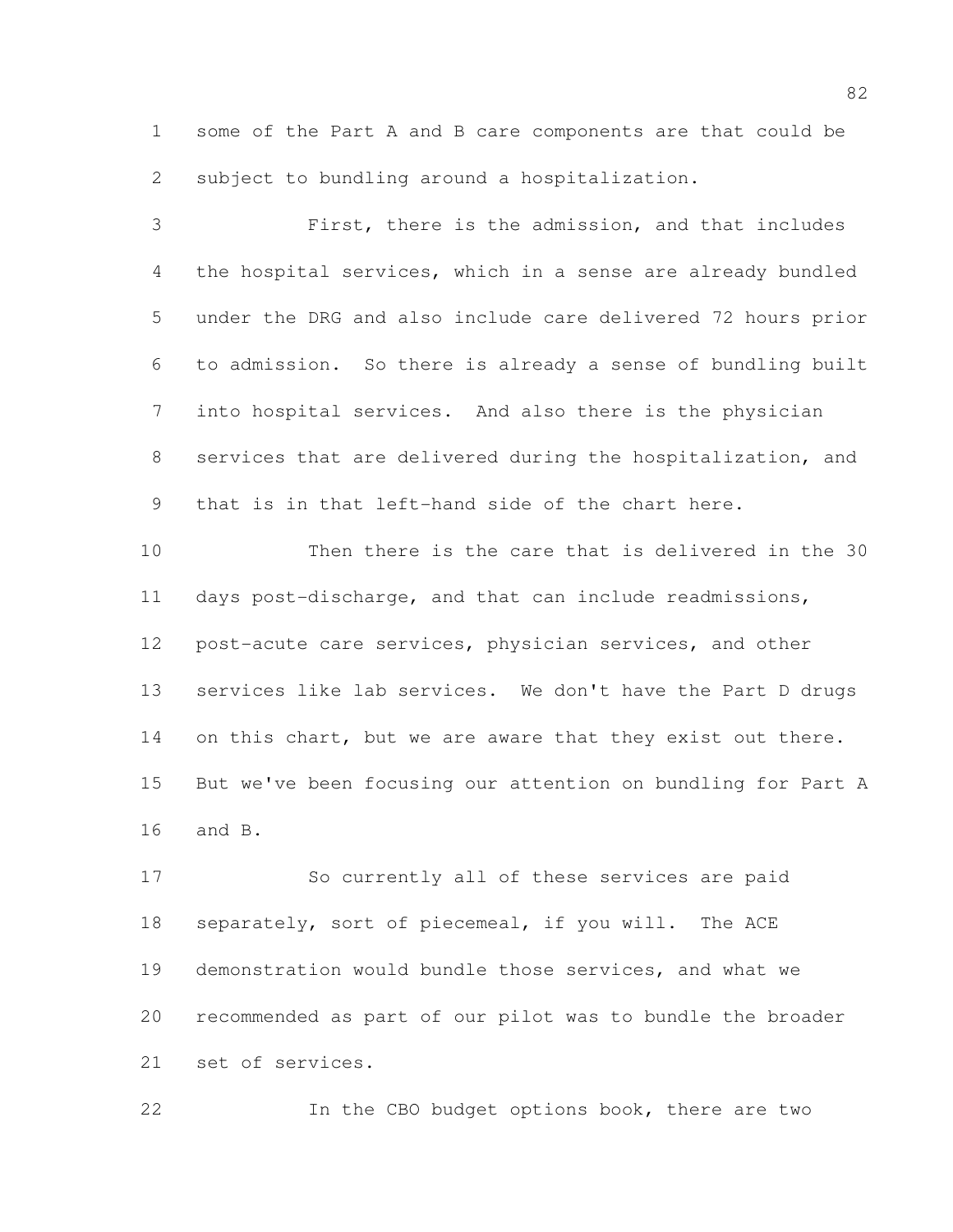other approaches to bundled payment. One is to bundle the inpatient stay plus post-acute care in 30 days post- discharge, and that doesn't include readmissions or physician services either during the stay or after the stay. Another option that they talked about was bundling the inpatient stay with those physician services during the stay. So what services are included in an episode is clearly a design issue that people are thinking about. Another consideration is whether bundling is 10 voluntary or mandatory, and in this first CBO option here, the stay plus the post-acute car component, it is mandatory, 12 and the money would go to the hospital. The Commission discussed a mandatory bundling 14 option, but decided that voluntary was more appropriate, particularly when we were talking about our broader kind of episode of the stay plus 30 days. But given, you know, increased interest in this idea, we thought it might be helpful to explore some variations on bundling that could be possibly more palatable on a mandatory basis. One is virtual bundling, and we discussed this last year, but ultimately recommended that CMS study it

further. Under this, providers continue to be paid fee-for-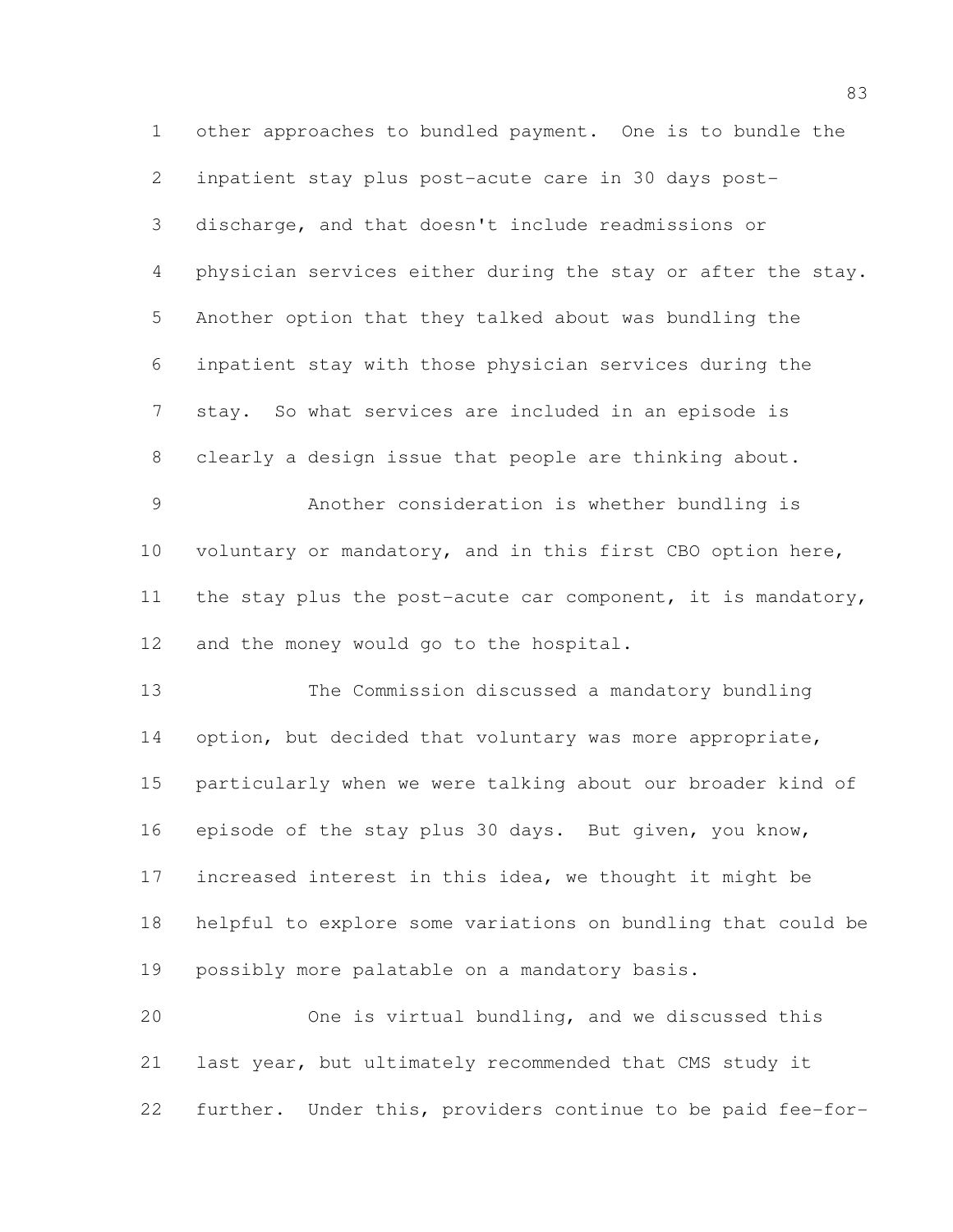service but would be subject to a withhold. And so those who are on average part of high-cost risk-adjusted episodes would experience a payment penalty by not getting their withhold back. Bonuses could be awarded to providers with relatively low costs. So, again, everyone is paid fee-for- service in this piecemeal approach, but everyone's payment is adjusted based on overall average spending in the performance period, and I've indicated the performance period here with the dotted circle. The test for earning back the withhold then could be both efficiency or costs across the episode as well as quality measures.

 There are several advantages to the virtual bundling approach. It holds a variety of providers accountable over an episode creating symmetrical alignment of incentives, and it should in that way spur conversations among care partners about coordination and reducing redundancy. It is a broader policy than our readmissions recommendation because it addresses variation in post-acute care spending, not just focusing on readmissions. And at the same time, it mitigates some of the concern with bundled payment that we intended to be addressed in the context of the pilot, and one of the concerns about bundling is that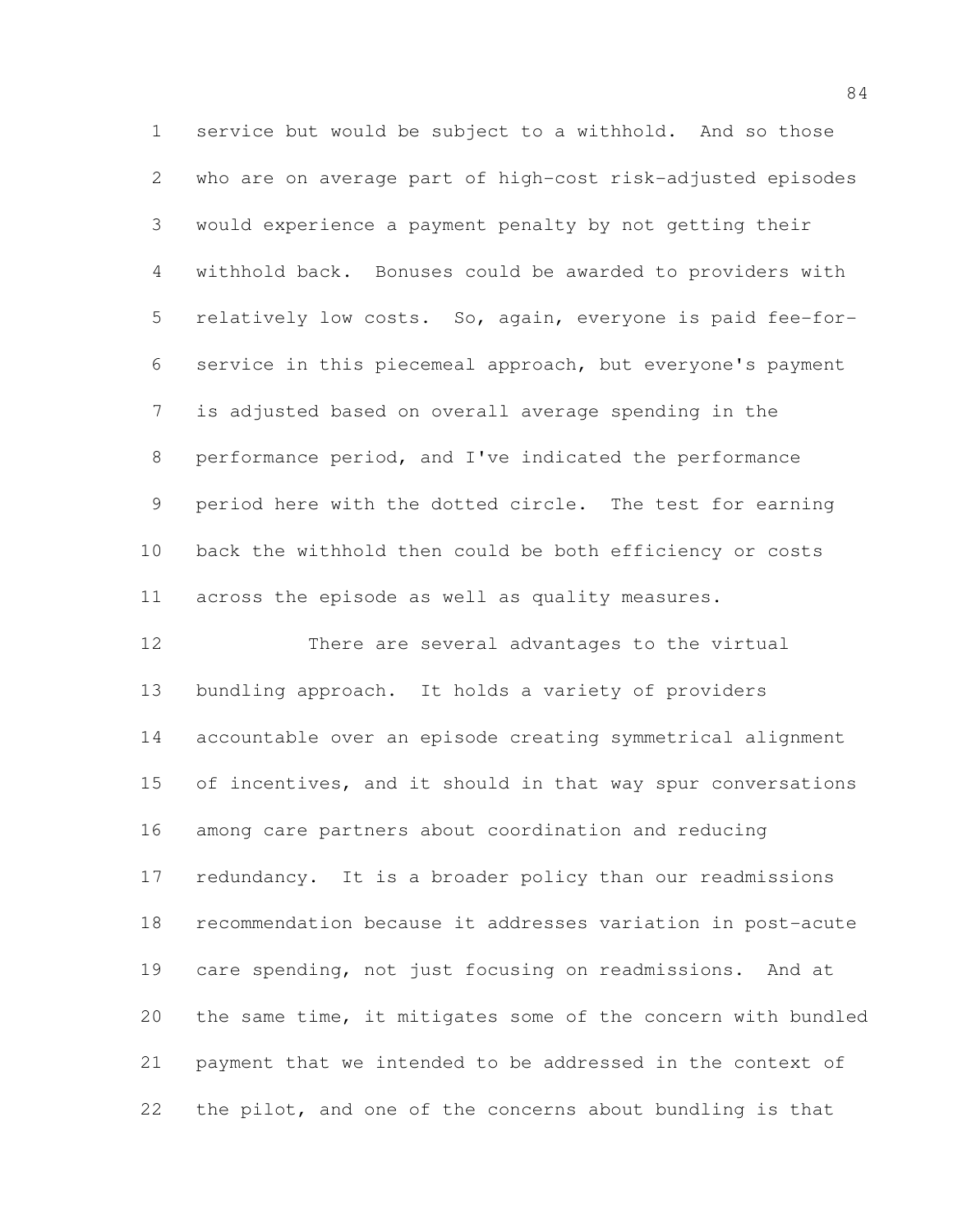without refined risk adjustment and solid quality measures, we risk creating an incentive to stint on care. The potential financial gain from withholding services can be substantial under bundling. Under virtual bundling, the gain from stinting is much less.

 The disadvantages to virtual bundling is that in a sense, by continuing to pay providers fee-for-service, it doesn't allow for that payment flexibility, for that flexibility in creating incentives that bundled payment permits. For example, it doesn't allow Medicare payments to be used for e-mails or for nurse home visits or other things that Medicare does not explicitly pay for now, but under a bundle, providers could choose to cover it and be more innovative and perhaps stimulate greater efficiency. Virtual bundling may also present some

 administrative challenges to implement, but we're not thinking that they are prohibitive. But we'd certainly like to give that a little more thought.

 Another possible approach is something we call the hybrid approach, and the hybrid approach simply builds on the virtual bundling, overlaying bundled payment for the hospital stay onto virtual bundling. So this means that a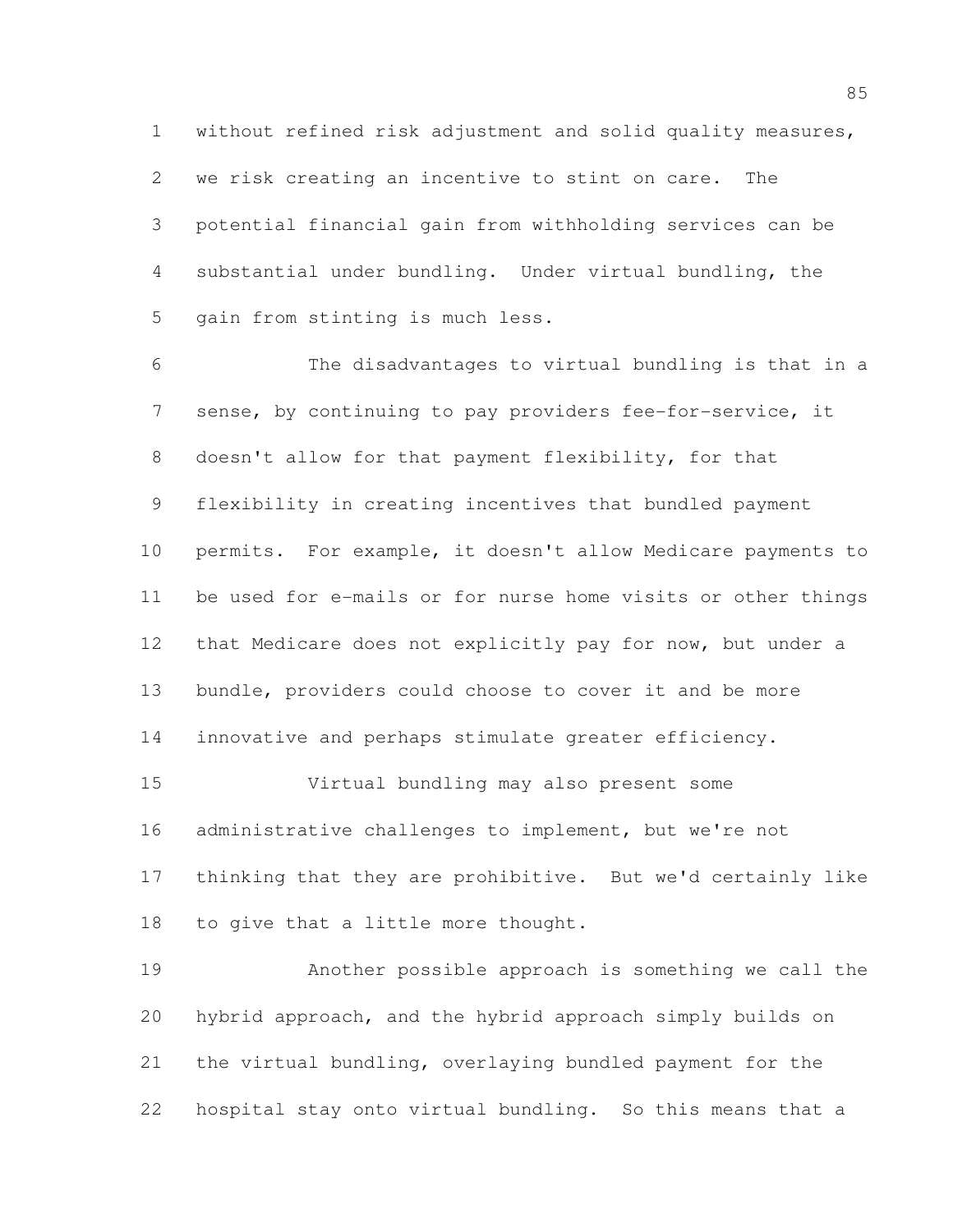single bundled payment for all services during an admission would be made to a hospital-physician entity. So these services on the left-hand side would be bundled.

 At the same time then, all these services across the entire episode would be subject, say, to a withhold, and it would be returned if you were a relatively efficient group of providers. So it's a mix of a bundled approach but for a more limited set of services than we've talked about, but then overall holding people accountable for the volume of services provided in an episode.

 The advantages of the hybrid approach are that it could induce greater efficiencies, much like were realized in the bypass demonstration in the 1990s, where we saw some reduced consults and lower hospital costs in the area of 15 ICU, lab costs, pharmacy costs. And it is a step toward more comprehensive bundling. It is, you know, one step in 17 that direction, and it may be, therefore, a possible -- since it's a smaller scope of bundling, it may be more possible to be a mandatory program-wide kind of approach. Among the disadvantages are that, like any bundling proposal where we're putting hospitals and physicians together, it could increase admissions, and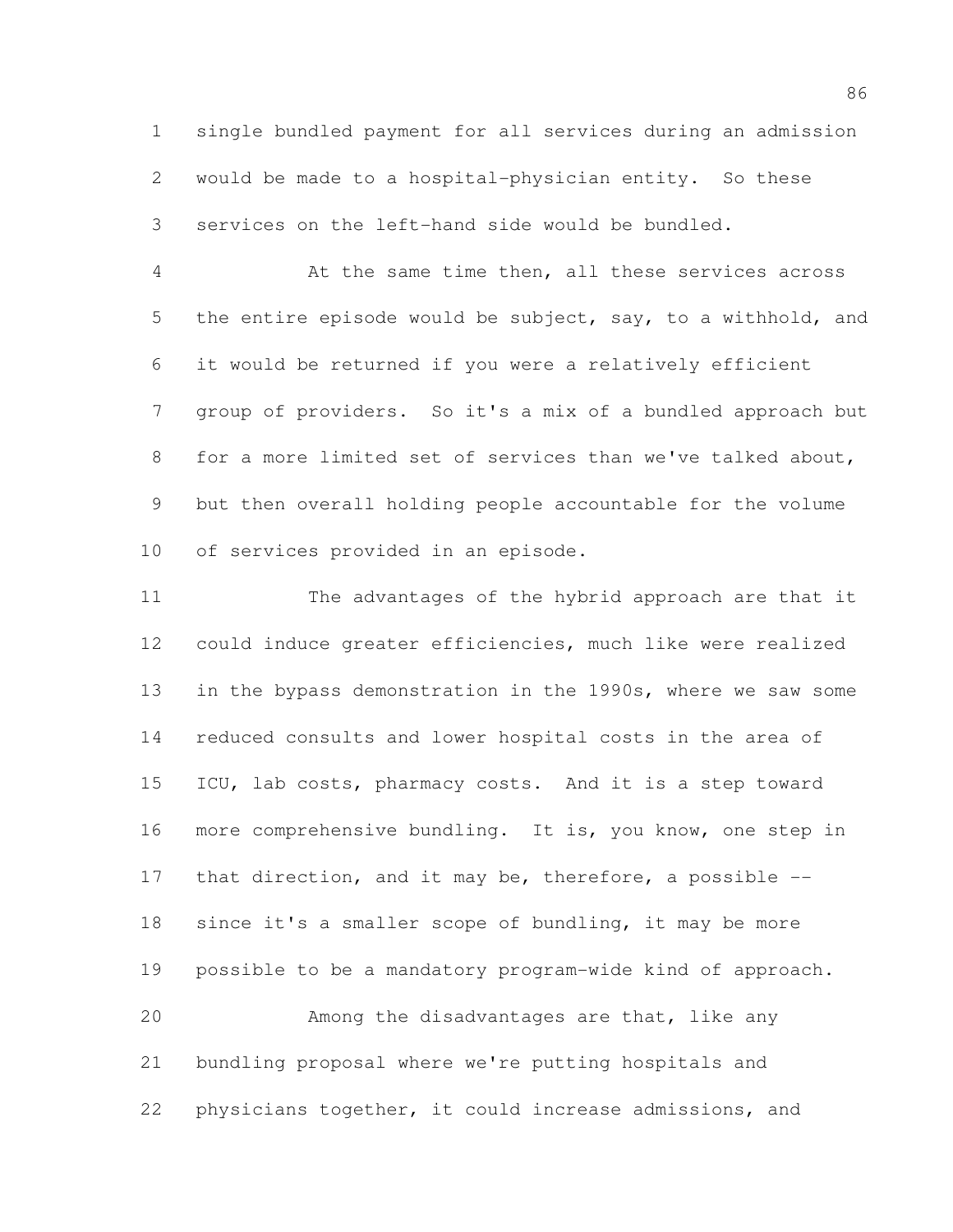that's because hospitals and physician incentives would now be aligned, and they may be more inclined to admit relatively low-severity, high-margin patients. We have a couple of ideas to counteract that effect. I won't go into that now, but it might be possible to balance that out. As with any bundled approach, it could create the incentive to stint on needed care. In this case, we're thinking mostly in inpatient physician visits. That could be mitigated by holding the providers accountable for service use in that post-discharge period like we're talking about as well as through quality measures. And the magnitude of potential savings in this approach is probably smaller than achieved by bundling payment across a longer episode because here we are not bundling for those services that we know have a lot of variability -- the readmissions and the post-acute care. We are attacking that with a virtual bundling approach, but it's not bundled, and so we may have less savings opportunities.

 I'm just going to switch gears here to say a bit about looking at Medicare's quality infrastructure because, regardless of which bundling variation or readmission policy is adopted, an important consideration is how to support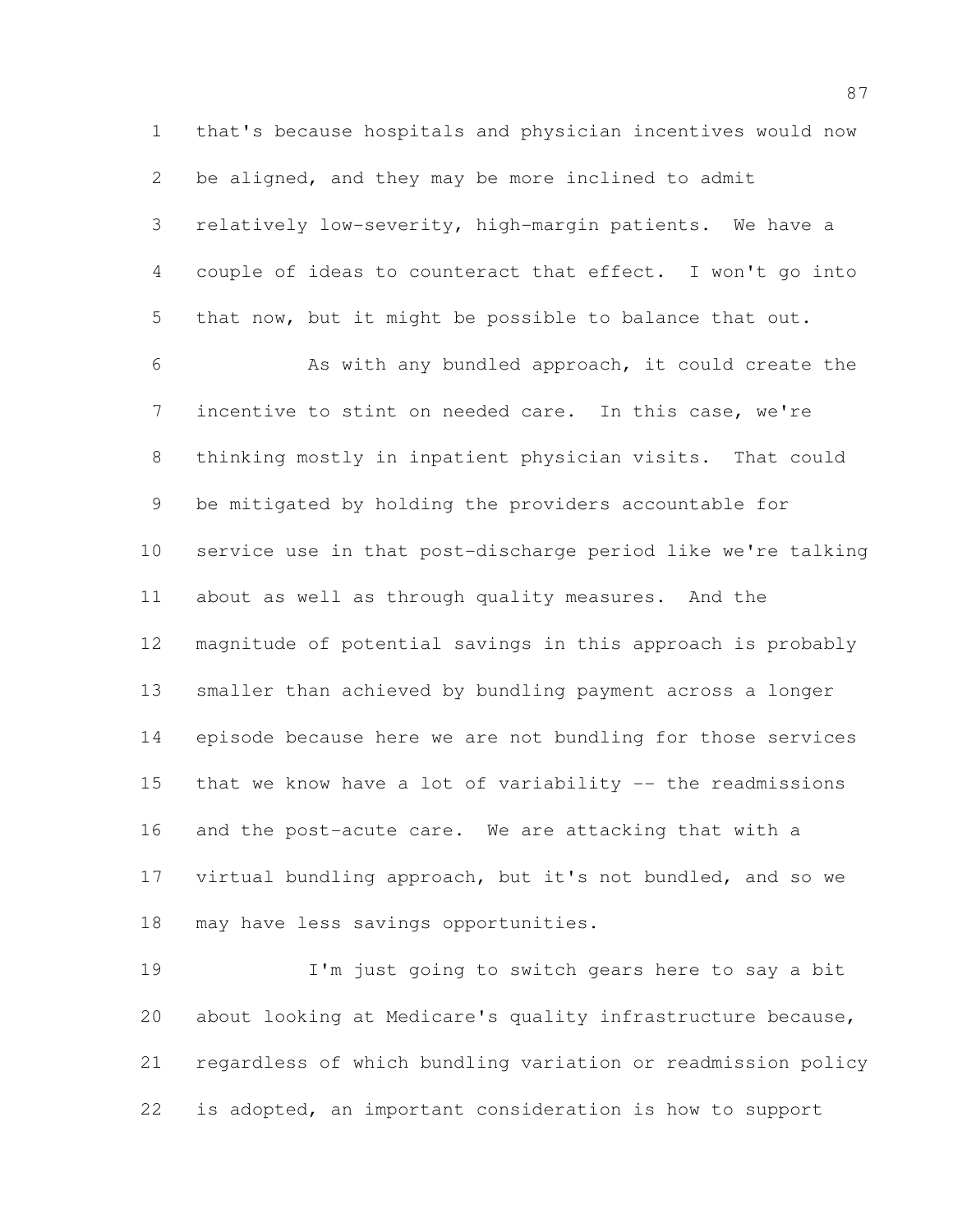learning of best practices and accelerate the pace of change in practice patterns, because ultimately we want to promote the success of providers in responding to these financial incentives, not just have the opportunity to take some of their payment. So we need to be mindful of the possibility of creating payment policies where providers that are ill- equipped to respond reduce services and in turn compromise access to care in the community or the quality of that care. At the same time, we don't want to lower expectations on quality and affordability and not achieve what is possible. So we could think about promoting an effective quality infrastructure as a way to ensure that capable providers have the tools to succeed and that 14 beneficiaries get that improved care. So as part of that, we're thinking that as staff we might want to evaluate the efficacy of Medicare's resources and regulatory requirements in promoting quality improvement and system-ness, and that would include taking a look at the QIOs, the accreditation and survey process, and conditions of participation and

assess whether those resources are being maximized.

 So, in conclusion, just talking about what staff next steps could be, we could perform some data analysis to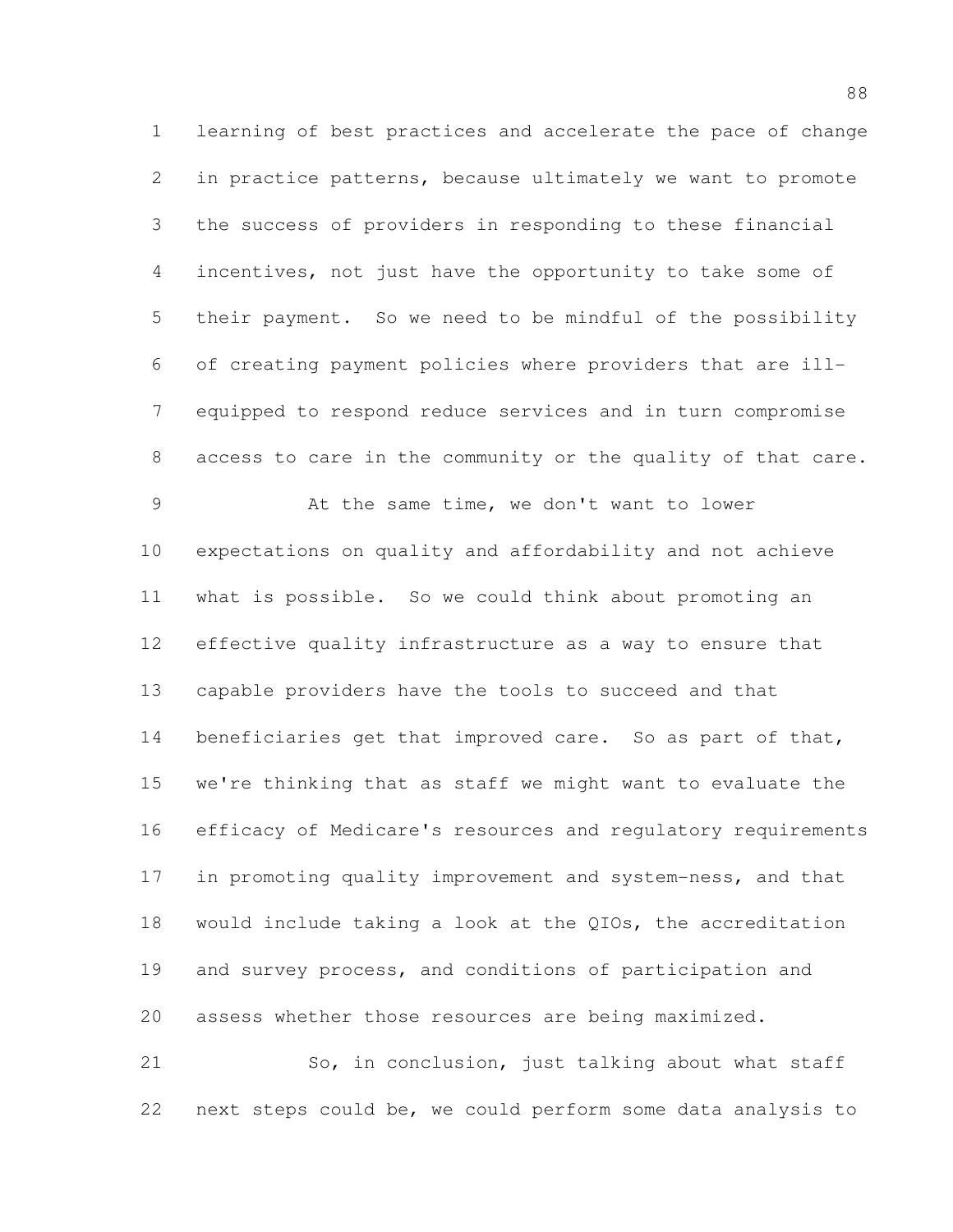assess the variations of bundled payment that I mentioned here, also to look into some of the Part D issues, and also we could investigate ways to improve the Medicare quality of infrastructure along the lines I just mentioned.

 MR. HACKBARTH: Thank you, Anne. As opposed to going through two rounds, let's just have a quick one round. 7 MR. GEORGE MILLER: Just quickly, has the Commission had the opportunity to do a deep dive to look at all of the regulatory and statutory issues around pulling 10 all this together of civil monetary penalties, state statutes that may have effect on bundling?

12 MS. MUTTI: Not a deep dive.

13 MR. GEORGE MILLER: Okay, because I am concerned about whether we can all pull this off as a recommendation without first dealing with the regulatory and statutory issues around this issue.

17 DR. REISCHAUER: This is really a clarifying question on Chart 11, the hybrid approach. I'm just trying to figure out how this works. Everybody in the plus-30-day column has a withhold, so a hospital in a situation in which their readmission rate, because of good post-acute care and physician services, for those readmissions that do occur,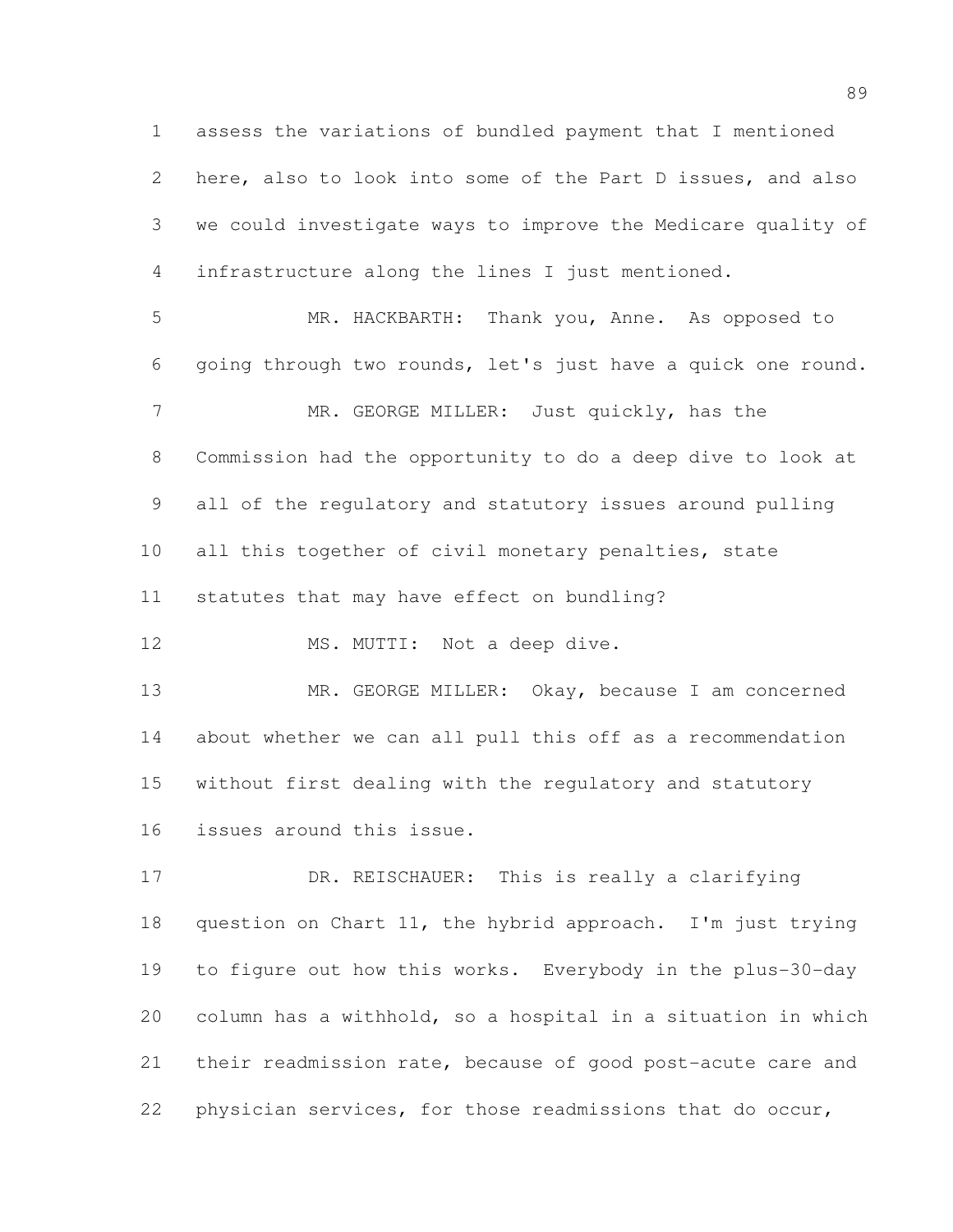get a bonus. I mean, there is a withhold and then a

payment. Their behavior --

 MS. MUTTI: There could be -- DR. REISCHAUER: I'm just trying to figure out how it works. I can see, you know, on the physician services as opposed to acute care, what you have is fee-for-service payment with a withhold. And then if at the end of the year everything looks good, people get a dividend, in a sense. MS. MUTTI: Right. And the withhold could be applied -- the way we're envisioning it, the withhold would also be applied to this new bundled payment, the inpatient stay plus the physician, so that they, too, would be on the hook for the volume of services in the entire episode. Do you want me to say it again? 15 DR. REISCHAUER: No, I'm just thinking about the readmission portion, and if the withhold is applied to it -- or you're saying it will go into the circle to the left? MS. MUTTI: So if a readmission -- do you want to jump in here? DR. REISCHAUER: What if readmissions went to zero? MS. MUTTI: For that particular group of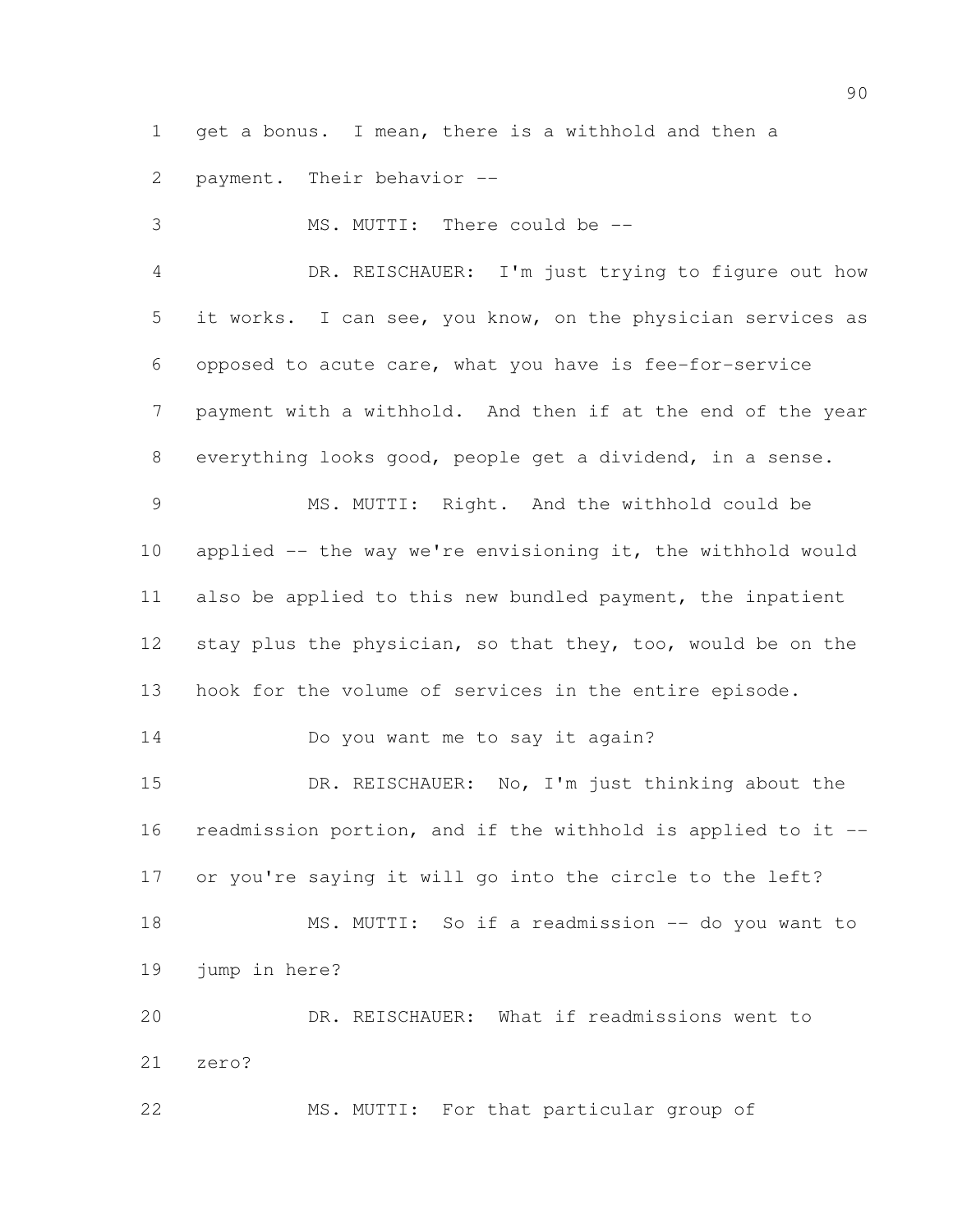providers, they would look pretty good across -- their resource use would look pretty good across this larger episode --

 DR. REISCHAUER: I know they would, but I'm wondering, does the hospital get any kick in that? And how does it work?

 MS. MUTTI: They could if we included a bonus component to the program also.

 DR. MARK MILLER: I think what she's saying is that the withhold applies to the left-hand side circle on that chart, and if everybody does well on readmissions, they get it back. And if it's a bonus situation, they would also 13 experience the bonus. So, in other words, the hospital does get a benefit from the 30-day episode if readmissions are controlled. The hospital-physicians on the left --

 MR. HACKBARTH: The withhold covers all of the right column services.

 DR. REISCHAUER: [off microphone] I know, the right hand, but --

 DR. MARK MILLER: [off microphone] It actually covers everything.

DR. REISCHAUER: He said it covers everything. I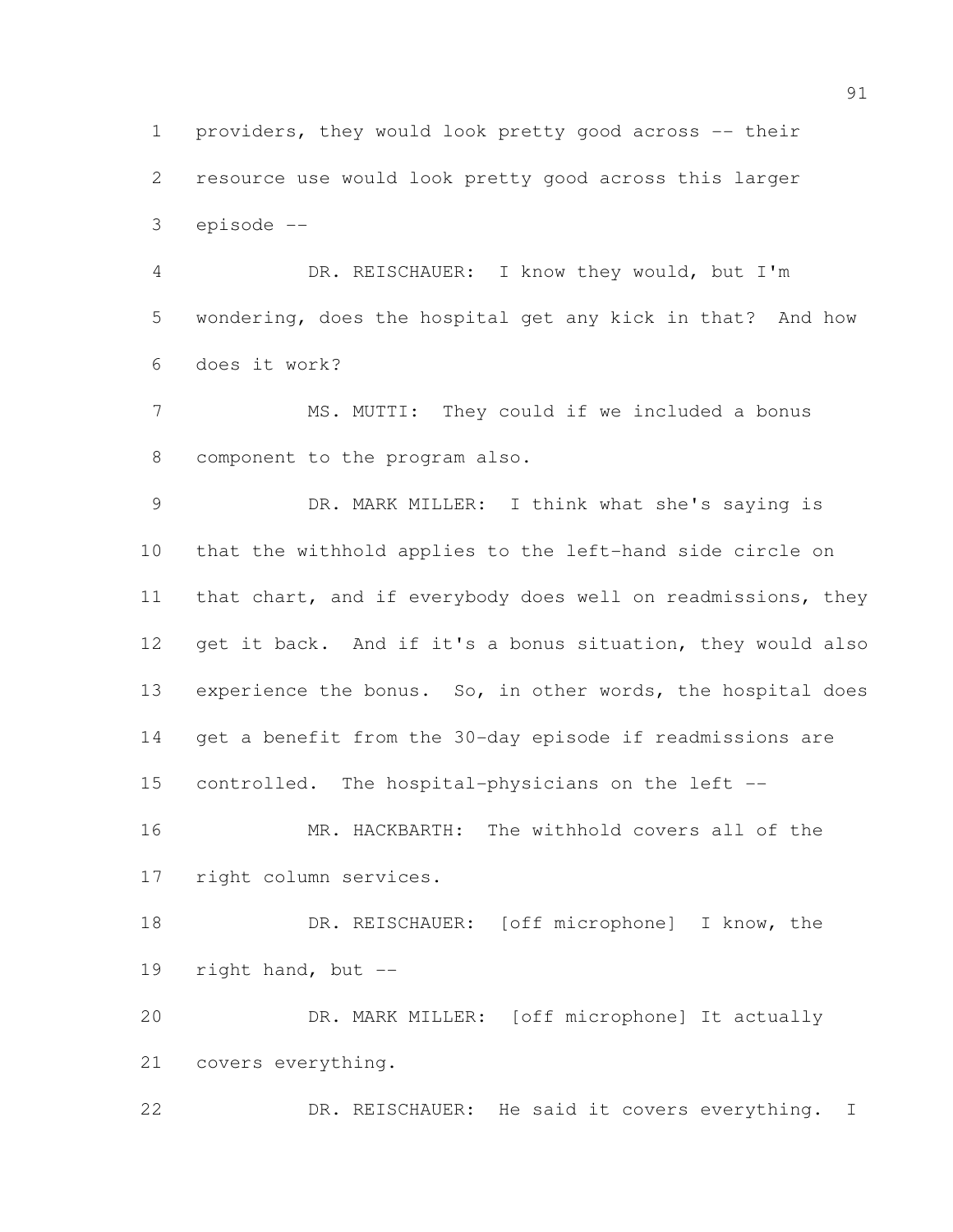1 didn't know that. I thought that it was just -- you know.

 MR. HACKBARTH: I'm sorry. I meant -- DR. REISCHAUER: A bundled payment for the first – MS. MUTTI: I'm sorry. I wasn't clear. There's the bundle but then it, too, is subject to the withhold. DR. REISCHAUER: That is withheld, too. Okay. 7 DR. CROSSON: So, Anne, as I was listening to the presentation, and this is in relationship to the non-virtual 9 bundling options or the part of the -- the non-virtual part of that one, in terms of where the money actually is paid to, at one point I heard you say hospital, and then at another point I heard you say hospital-physician entity. And I'd just like to stress that I think we should think 14 about it in the latter term, for two reasons: Number one, I think at least when I've discussed this notion with physicians, the biggest opposition isn't really to the incentives created or anything. It's just simply to the notion that the hospitals would receive all 19 the money, and then the physicians would be sort of one down in that arrangement at the beginning. So that, you know, creating the payment to some third entity -- and this would not need to be complex. I'm not talking about creating a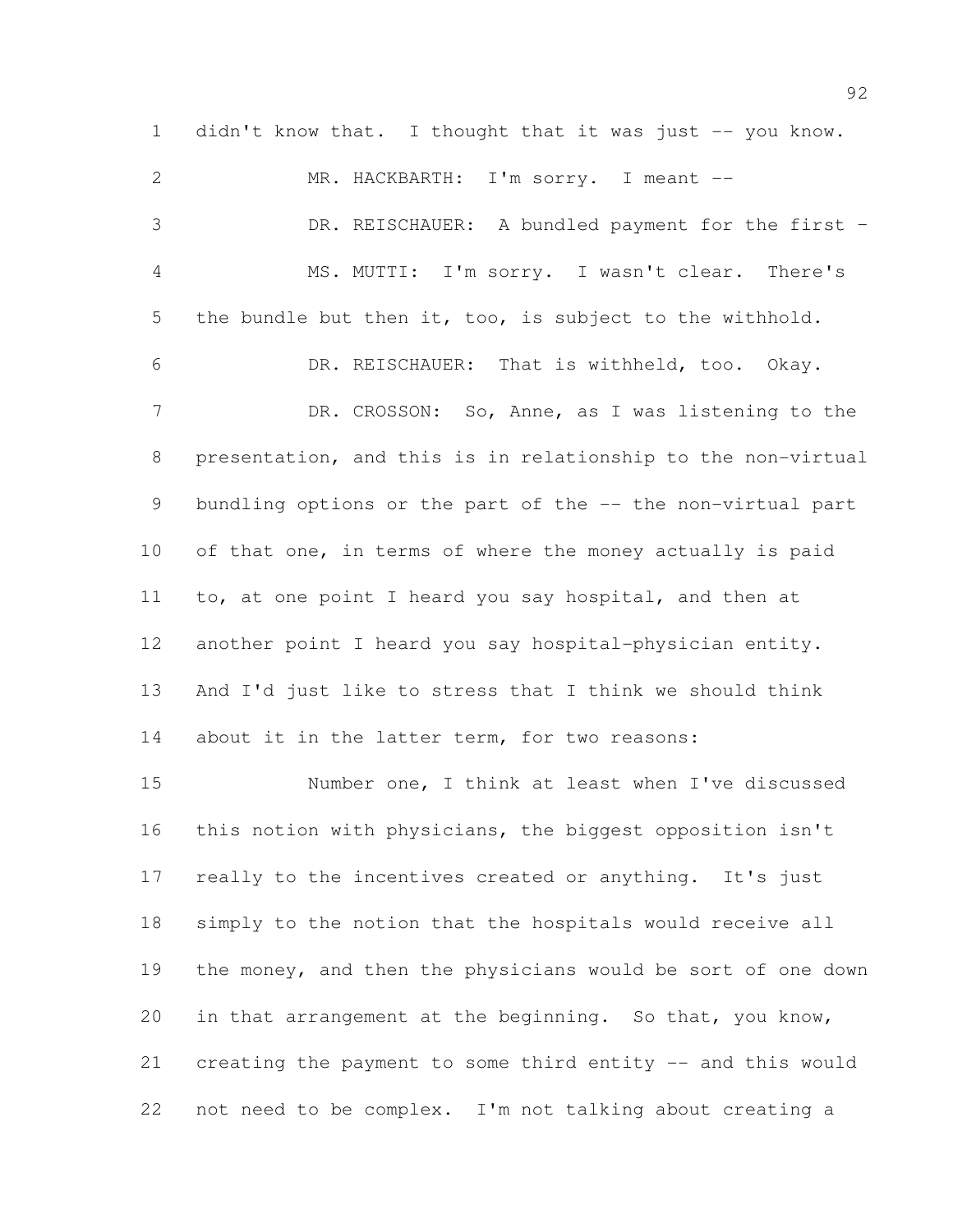between the physicians and the hospitals to apply for this opportunity, if you will, or to receive the payment in this way, would then allow the physicians and the hospitals to work out how that would be done.

structural entity like a PHO, but simply an agreement

 The second reason is I think that that discourse, that dialogue, which could be easy or quite contentious in the end, would create the basis for a dialogue between groups that don't necessarily talk with each other all that much.

11 So for those reasons, I think we might want to think a little bit more about how we describe who gets the money and what we mean, you know, when we're saying physician-hospital entity.

 MS. MUTTI: Just to be clear, as I've tried to reflect what you all have said, we have always talked about provider entities, joint provider entities, hospital- physician entities. When I mentioned the hospital-only approach of giving the bundle that way, I was just referring to CBO's proposal, not ours.

 DR. SCANLON: Just a comment on the idea of trying to improve the quality infrastructure. We did about 30 or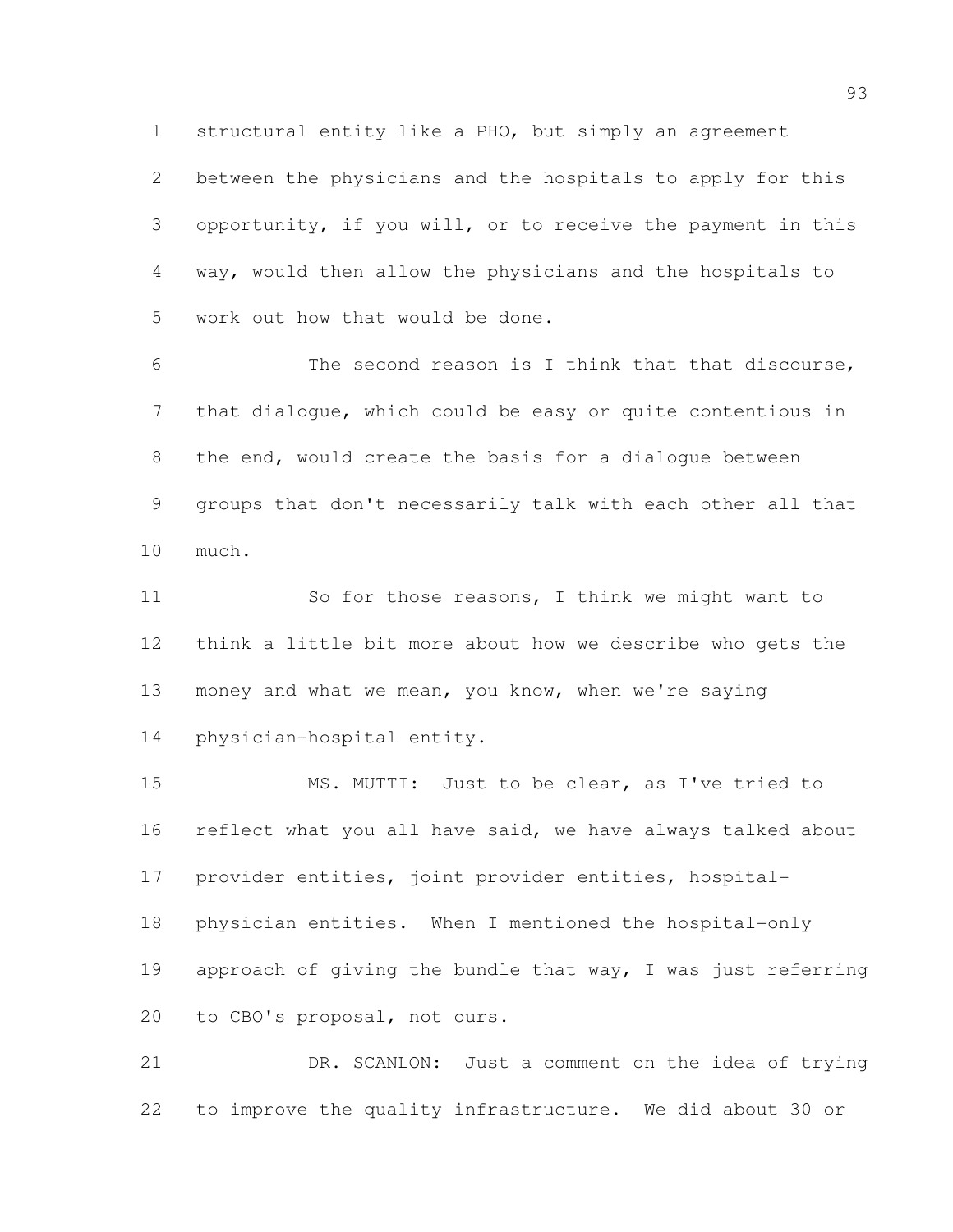so reports at GAO looking at sort of oversight on quality, nursing homes, home health, dialysis centers, hospitals. And I think one of the strongest messages coming out of that is not so much that the methods that we have are deficient, but that we never applied them. We've never given CMS and the states the resources to actually go out and check conditions of participation on a timely basis, and so you don't know if the conditions are deficient or if it's just 9 the fact that agencies could -- we found home health agencies that could go five or ten years without getting an inspection, the same thing for dialysis centers. Nursing homes are looked at more frequently, but not necessarily frequently enough.

 So there is a real issue here about whether we need to think about using the methods that we've got correctly as opposed to developing new methods, because there is no issue that we need to improve the quality considerably among some of the organizations participating in Medicare.

 MS. HANSEN: Thank you, Anne, on covering this again and bringing it back. I was struck by a comment you made on Slide 10 about some of the pros and cons of virtual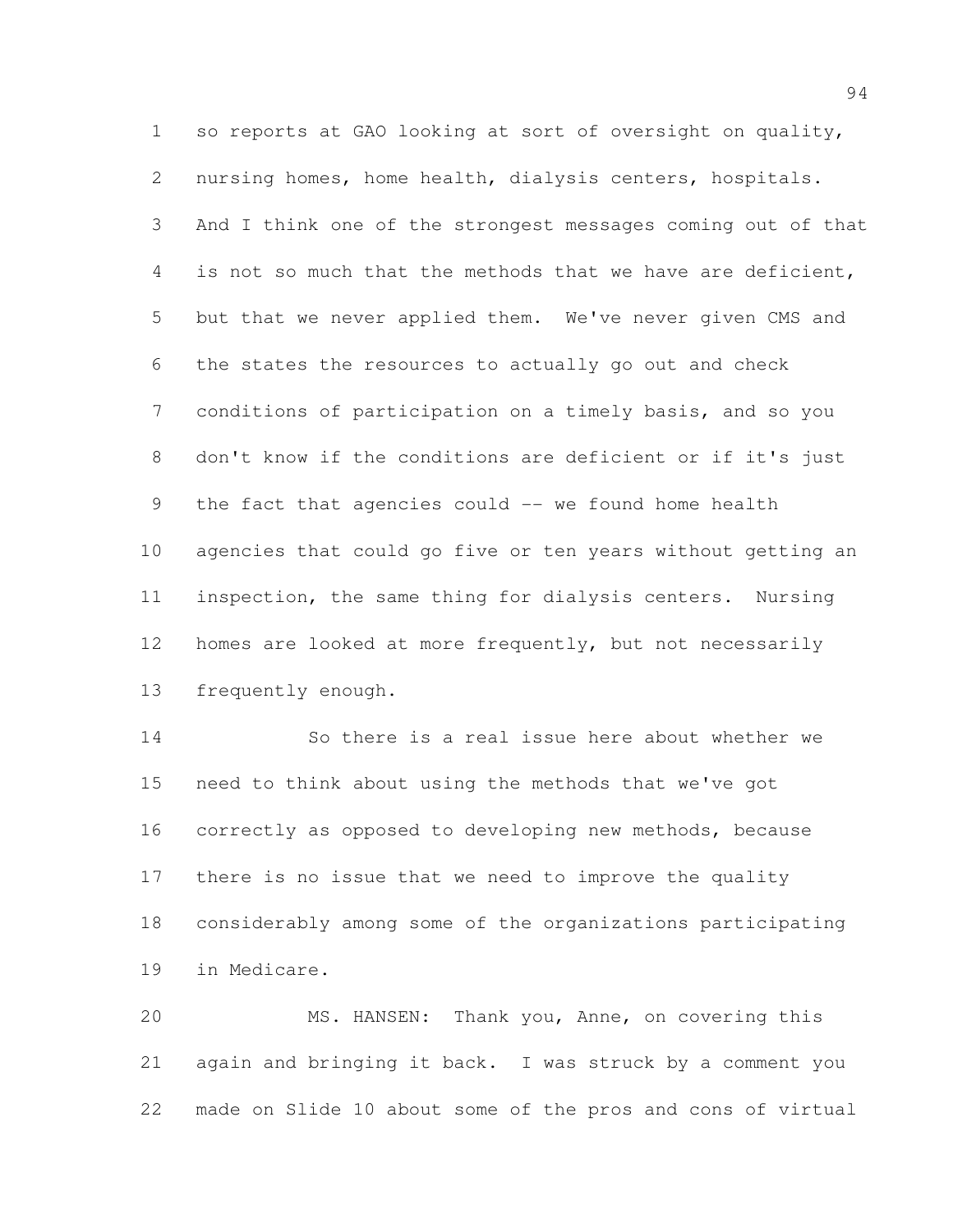bundling, and the first one is the flexibility issue. It just basically keeps the same structure, but it doesn't allow perhaps more innovative or economic ways to achieve the results that everybody would benefit from. And this ties back to both George's comment about some of the regulations that do exist, both on the federal and the state level, and then Nancy's comment in the last section about is there some kind of broader Medicare waiver that would allow for this kind of flexibility.

 So at some point, it's not just moving the existing structures. It may call for other ways to do it in terms of the efficiency of e-mail, you know, technology, perhaps another kind of workforce that would help bring down the cost but produce some of the results. So I do want to highlight that that is -- whether it is just virtual bundling or it's a broader concept that we have to keep in mind.

18 MS. MUTTI: Right. I think that point is one of the reasons why we have been so interested in bundled payment, because it does allow that flexibility for providers who are on the ground to make those kinds of decisions.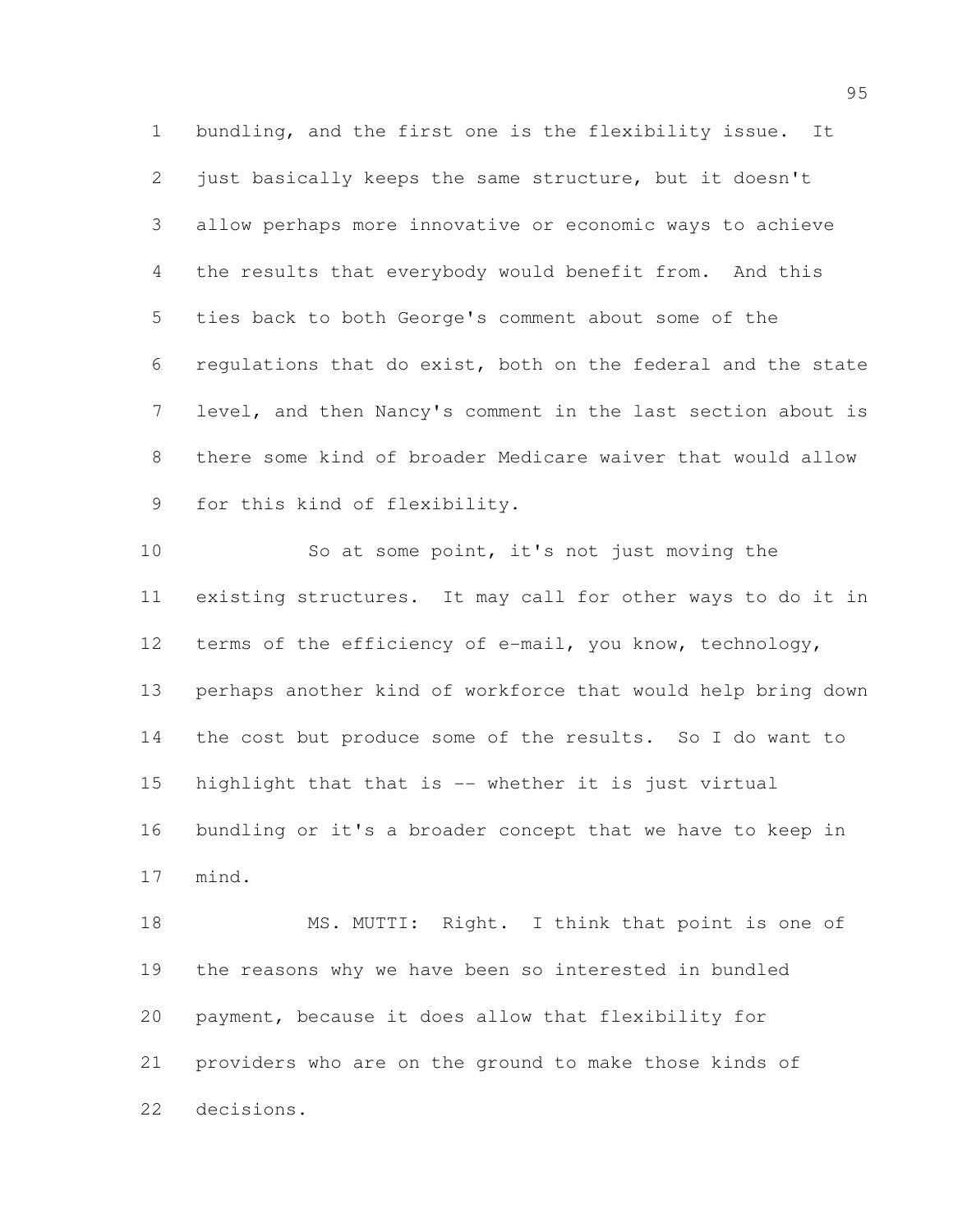DR. CHERNEW: First, to clarify -- and I think this is right -- the bundled rate would include -- would essentially reflect the average readmission rate, or whatever it is, average resource use now. MS. MUTTI: It could, right. DR. CHERNEW: Okay, so something like that. And then my question is: How do you envision the bundled rate getting updated over time? And if organizations like Peter are lowering their readmission rates anyway right now 10 because they're so shamed by -- not Peter's organization. In a bundled payment rate, that savings gets captured by Peter, and in the non-bundled payment, that savings gets captured by the program. So it's just an arithmetic question.

 MS. MUTTI: Right, although you could design bundling so that the program did get part of the savings. 17 One reason why I say it could, when you asked me is it just the average, well, you could say we're going to assume that you're going to do better, and so we're not going to give you the average, we are going to go for the 40th percentile or something like that.

DR. CHERNEW: And you could deal with Glenn's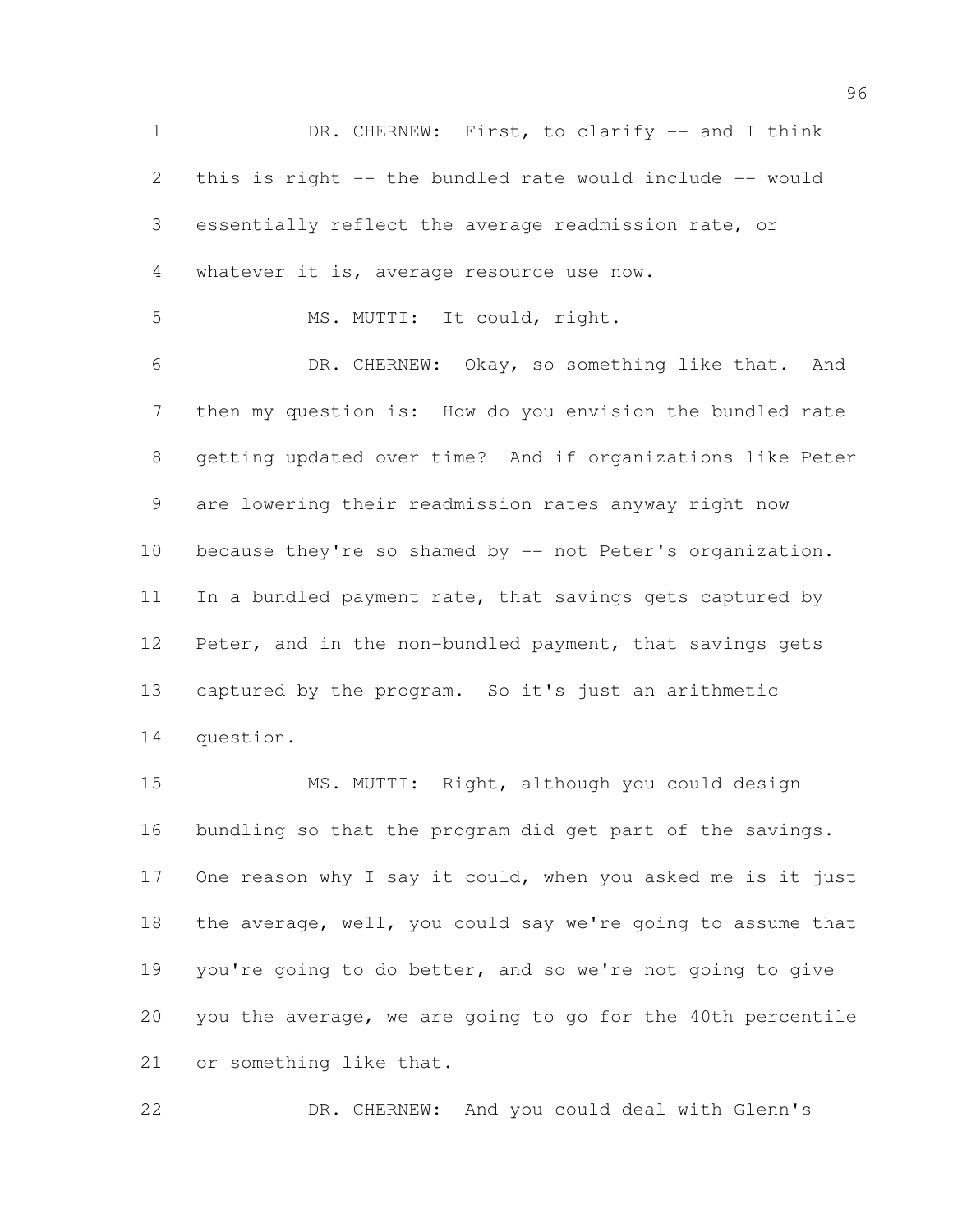issue that she was mentioned earlier on the ACO, which is you don't want everyone -- so a bundled rate that's based on the average penalizes the high readmissions rate and -- I'm just trying to understand --

 MS. MUTTI: But it doesn't necessarily get us savings.

7 DR. CHERNEW: Right. So my only comment would be 8 at some point -- I don't know when -- knowing some of the details about exactly what is put on the table for how the bundling does work I think would be useful. But I agree, there's a lot of possibilities to how to do it, and I think conceptually it is a good idea to begin to move in this way. But, again, if you're not careful how you do these ways, and depending on what you assume is going on in the future, you might actually not save -- you might actually save less money than you thought you otherwise would have saved, depending on what you think is going to happen.

18 MS. MUTTI: Right, and we did have some of that conversation in our 2008 chapter on bundling.

 DR. MARK MILLER: I'm going to summarize at least 21 one point that you have made very quickly here, which is, you know, Anne has also in previous conversations talked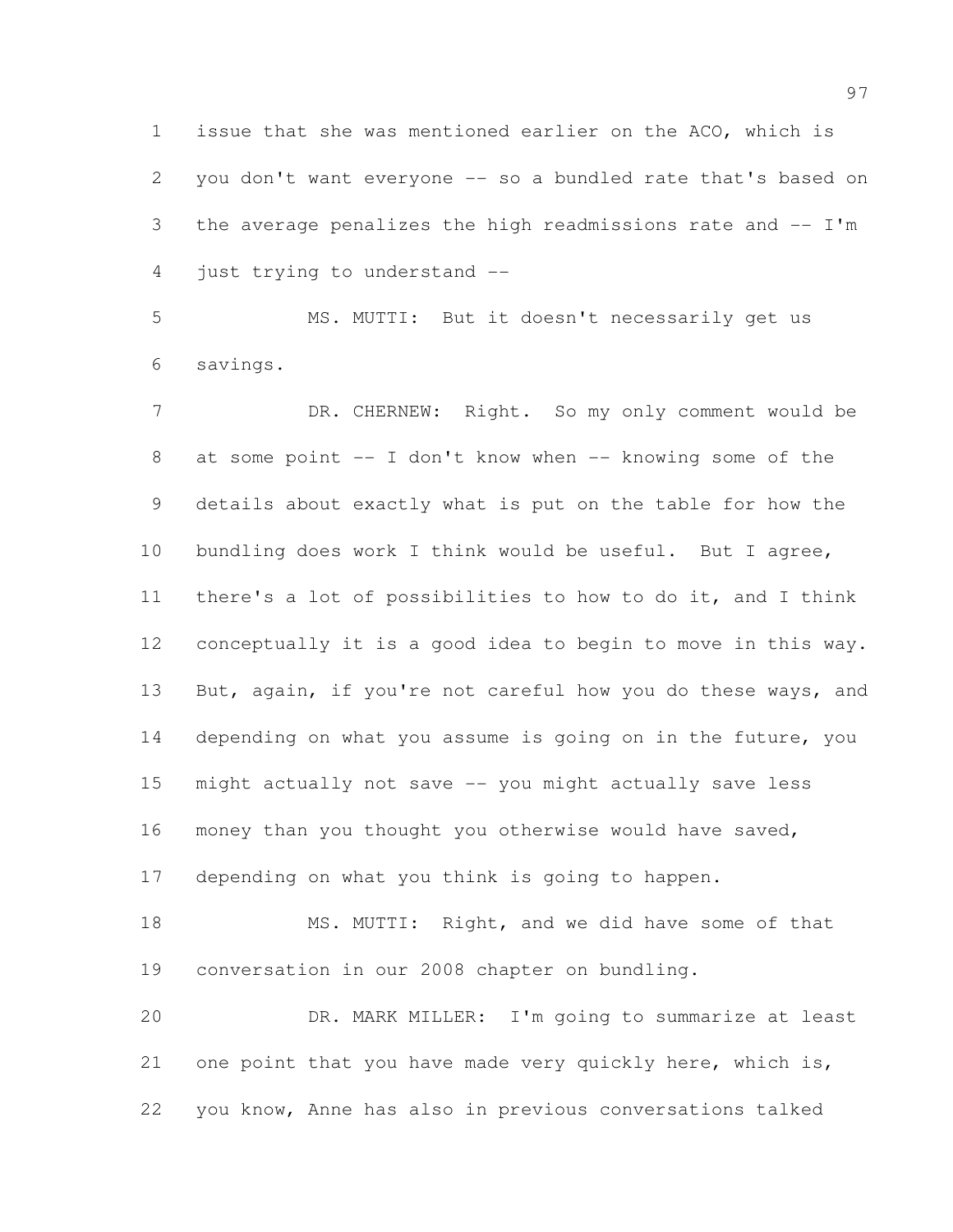about the notion that you start with a readmission policy, let that run for a few years, telling people that bundling is coming. Medicare takes those savings. Then you build the new bundle around a more efficient bundle. And she has made that point in previous meetings.

MR. HACKBARTH: Any others?

7 MR. BUTLER: All right, we won't put all our eggs in one basket, even though it's Easter on Sunday. Maybe we will on Sunday. I am just saying there's more yield out of the ACO than this level for me, and I think at this level you also create some potentially toxic effect among physician and physician relationships, more likely than ACO level.

 Okay. I have a couple specific recommendations because my thinking around this has changed in the last year.

17 I'm less excited about addressing episode than I am the readmission rates head on, and a year ago, I would have said, well, you know, doctors admit and discharge patients, not hospitals. And nursing homes, you know, offload their sick into the -- and there's not compliance and all these other things. And I said, well, that's not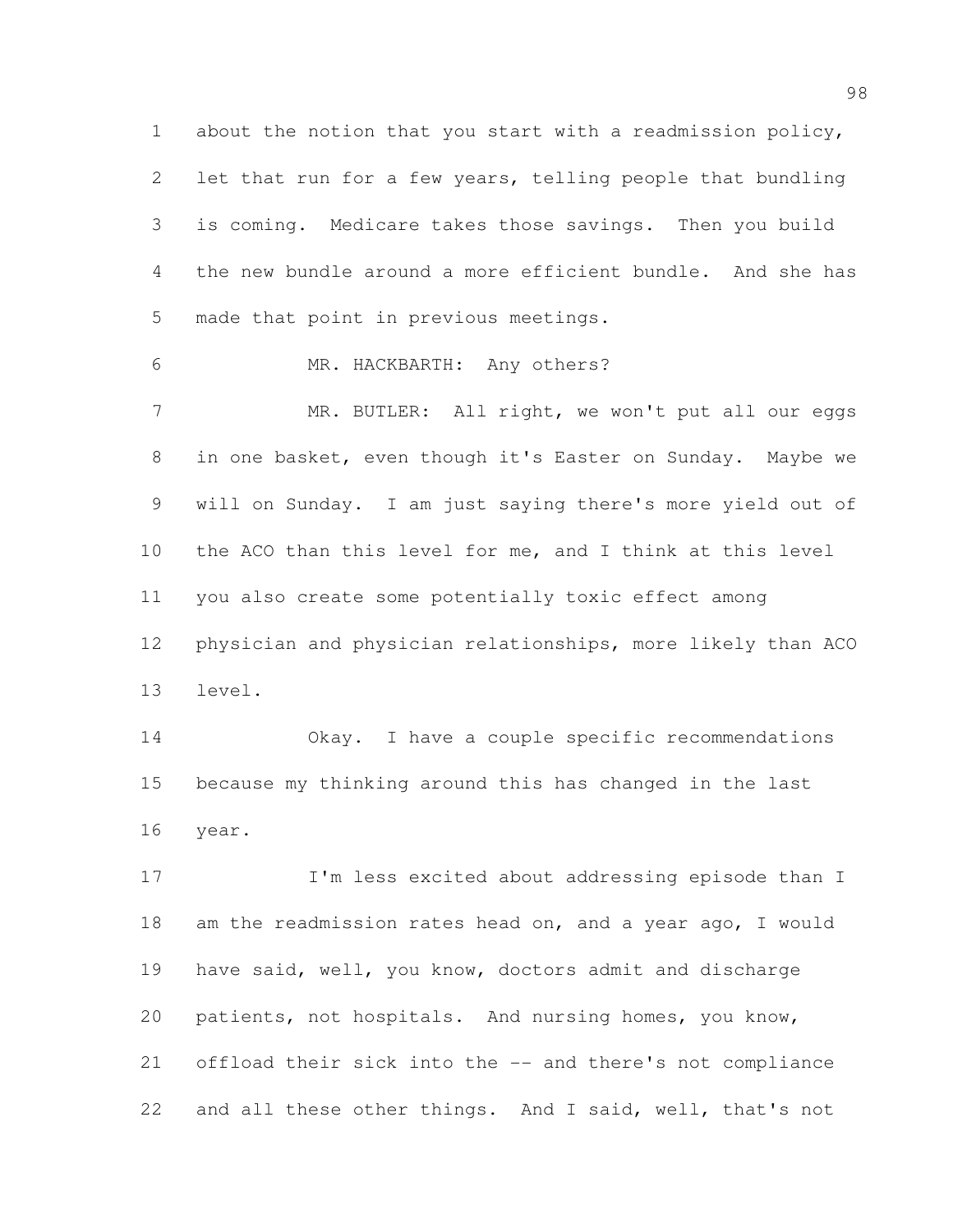good enough. Hospitals can do a leadership role in here. We recommended a year ago that we take three years to kind of gradually publicly disclose. I would say today publicly disclose the hospital readmission rates. It would get 5 everybody focused, and I don't -- you know, get on with it. And then, second -- and this is maybe a stupid idea, but in my simple mind, I'd say if you could have a risk-adjusted rate -- so let's say you're 23 percent and risk-adjusted -- and you're average. If you could give a carrot and say, you know, you get down to 20 percent next year, hospital, you keep the savings or half the savings or a quarter of the savings. If you had a simple thing, it would very clearly kind of align things, and you wouldn't even necessarily have to have the physicians, you know, in 15 all these payment gyrations along with it, and suddenly we have another scorecard and a carrot opportunity below a capitated level, and I don't know, it just might -- that's my crazy idea for this morning, but it would -- I think of all the health reform buckets where they're looking at the \$634 billion or whatever the number is up to, I think this is a ripe opportunity, and I think there may be quicker ways to get to it than the kinds of episode of illness things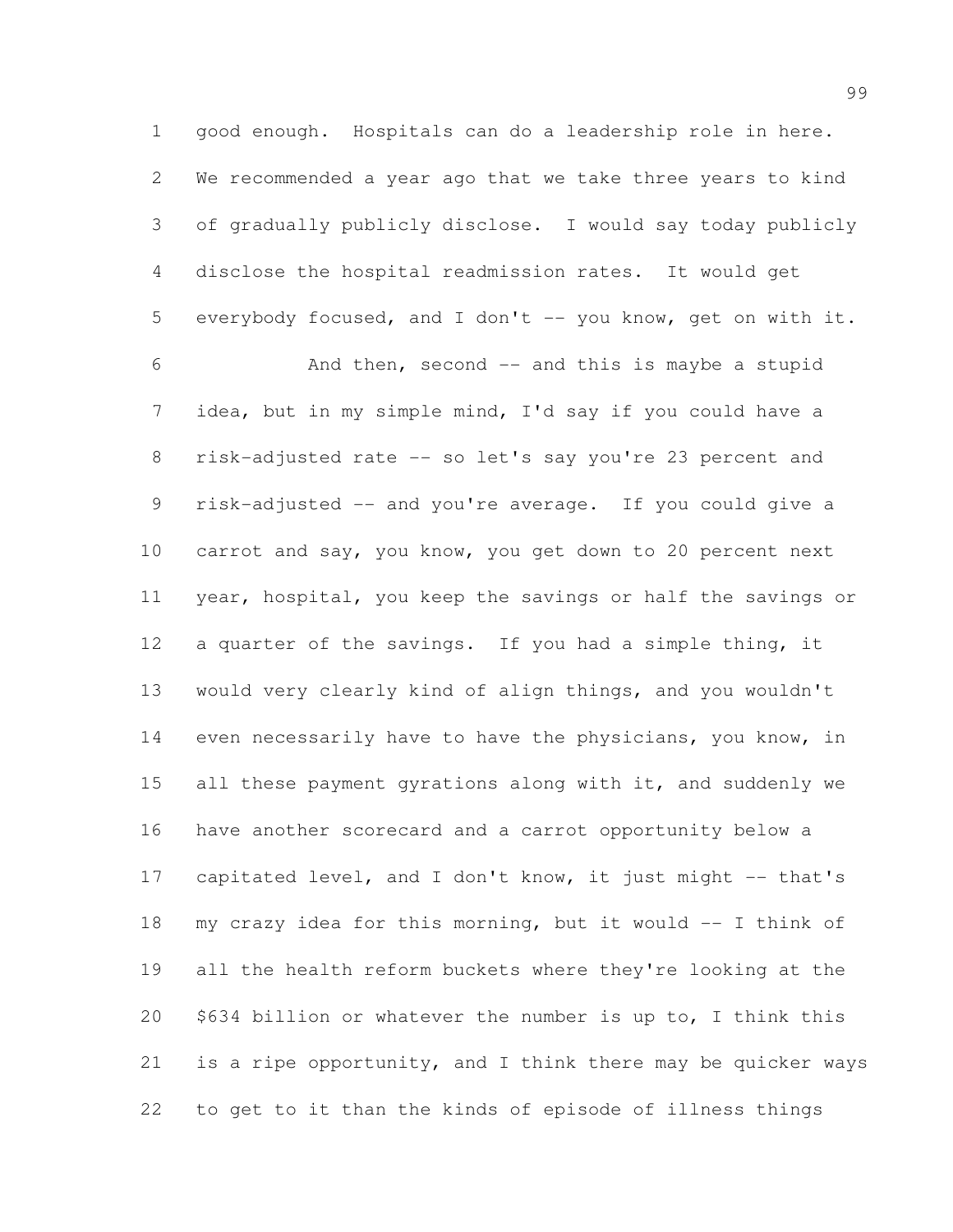we've got on the table.

 MR. HACKBARTH: That's a very helpful comment. As I said earlier, I don't think it's a good idea to put all our eggs in one basket, but having said that, it's important to look for the most streamlined way to deal with particular issues, and straightforward readmissions, reward/penalty opportunity is a lot easier to operationalize, I think, than bundling, virtual or real. And the reason for looking at bundling was the concerns that you mentioned, that, well, the hospital doesn't have all the control, blah, blah, blah. And, you know, it's helpful to hear it from somebody who lives in that world to say --

 MR. BUTLER: I say tough. It will force us to 14 look at all these relationships head on; particularly if there is a carrot aspect of it, I think we could make a difference. And these are the medical cases particularly 17 that are coming -- frankly, they aren't as profitable as other ones, anyway. And you can grind down the rates and say we will only pay you half for those, but you'd still then say, well, their contribution -- you go through all this rigmarole, then rather than having a flat-out incentive, I think would be helpful.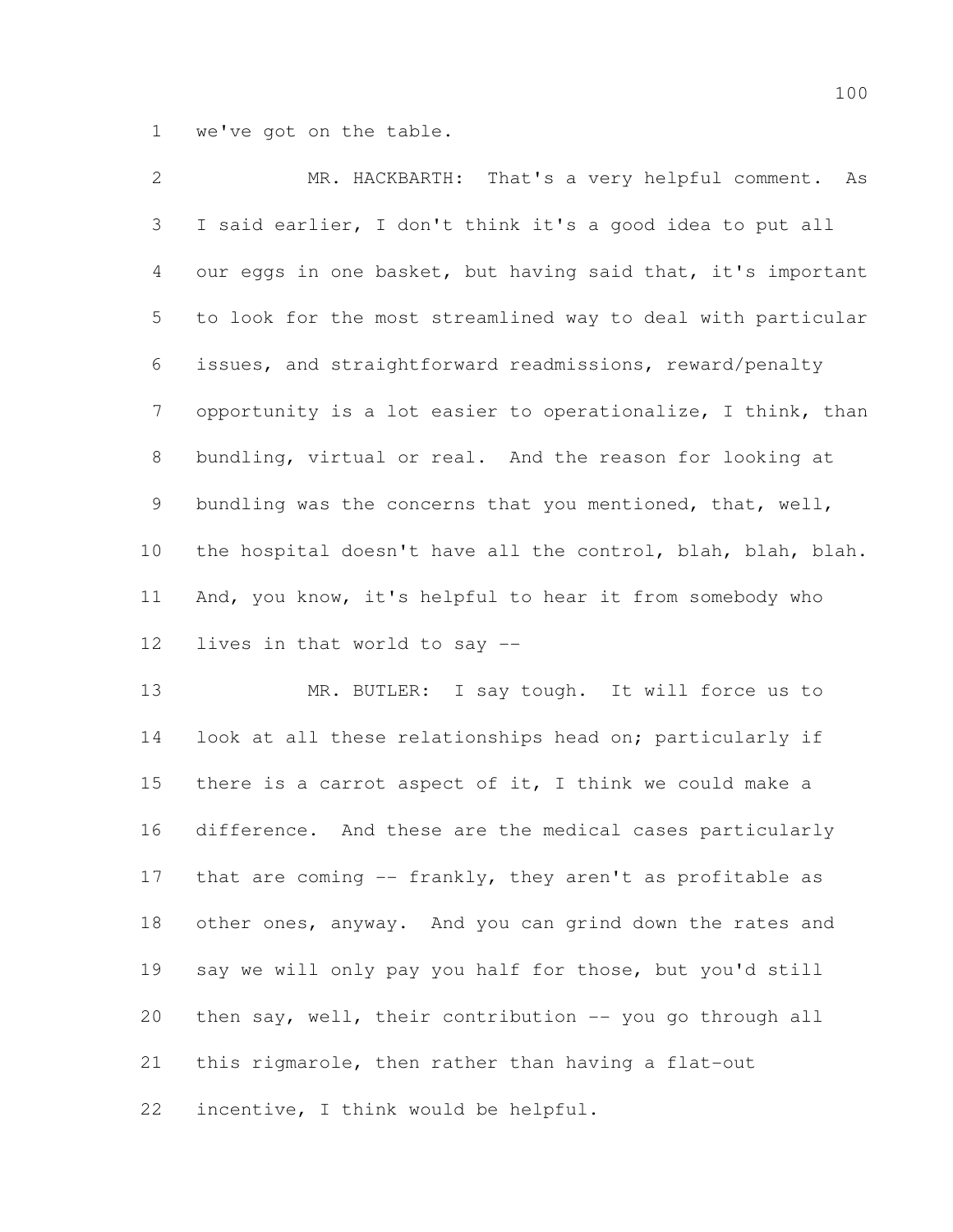MR. HACKBARTH: My understanding -- the striking thing to me about the readmission date is the variation. There's enormous variation, which always says to me if you really are motivated, there are lessons to be learned. You can find out what other people are doing to have much better rates, and there are organizations like IHI and others that are working with hospitals to try to identify what those best practices are and the things that you can do And so a simple incentive that says go for that and it's done in a streamlined way is very appealing to me. 11 Thank you, Anne. I appreciate it. Thanks to you also, Rachel, for your willingness to streamline and put up with my poor time management. DR. SCHMIDT: So last month, Chris Hogan presented his analysis of the relationship between secondary coverage that wraps around the fee-for-service benefit and higher Medicare spending. Today, I'm going to step back from the weeds and try to put his analysis into the broader context of traditional Medicare's benefit design. So just a quick review, Chris provided evidence that when elderly beneficiaries are insured against Medicare's cost sharing, they use more care and Medicare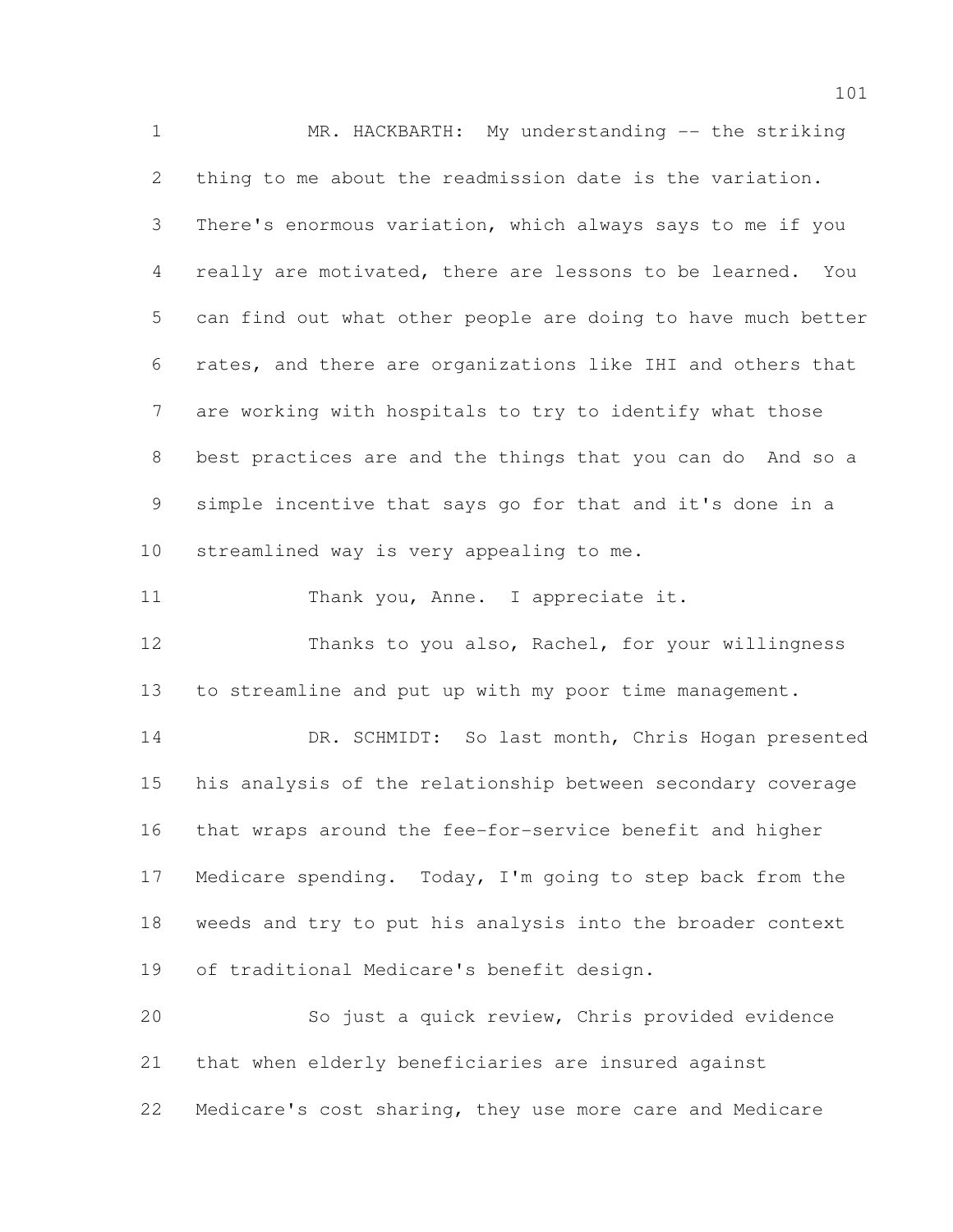spends more on them. I'm not going to go over his results again, but his analysis suggests that if supplemental coverage didn't fill in much or all of Medicare's cost sharing, Medicare could use the design of its fee-for- service cost sharing as a tool to encourage certain types of care and discourage care that may be less appropriate. 7 11 In the interest of time, I'm going to skip over

 this slide for now, but I'm happy to go back to this if we have time later.

 So just to review, remember that about 11 percent of fee-for-service beneficiaries do not have supplemental coverage, and that's kind of an orangish color in the top of this pie chart. And about a third have individually- purchased Medigap policies, and here I'm combining the dark red and bright yellow areas to say that. About a third have -- a little more than a third have employer-sponsored retiree coverage, the area in green. And about 17 percent have Medicaid, in light blue. And another 2 percent have 19 other sources, like VA. There are some very important differences in these sources of supplemental coverage that your mailing materials cover in detail.

In the past, we've talked a lot about why so many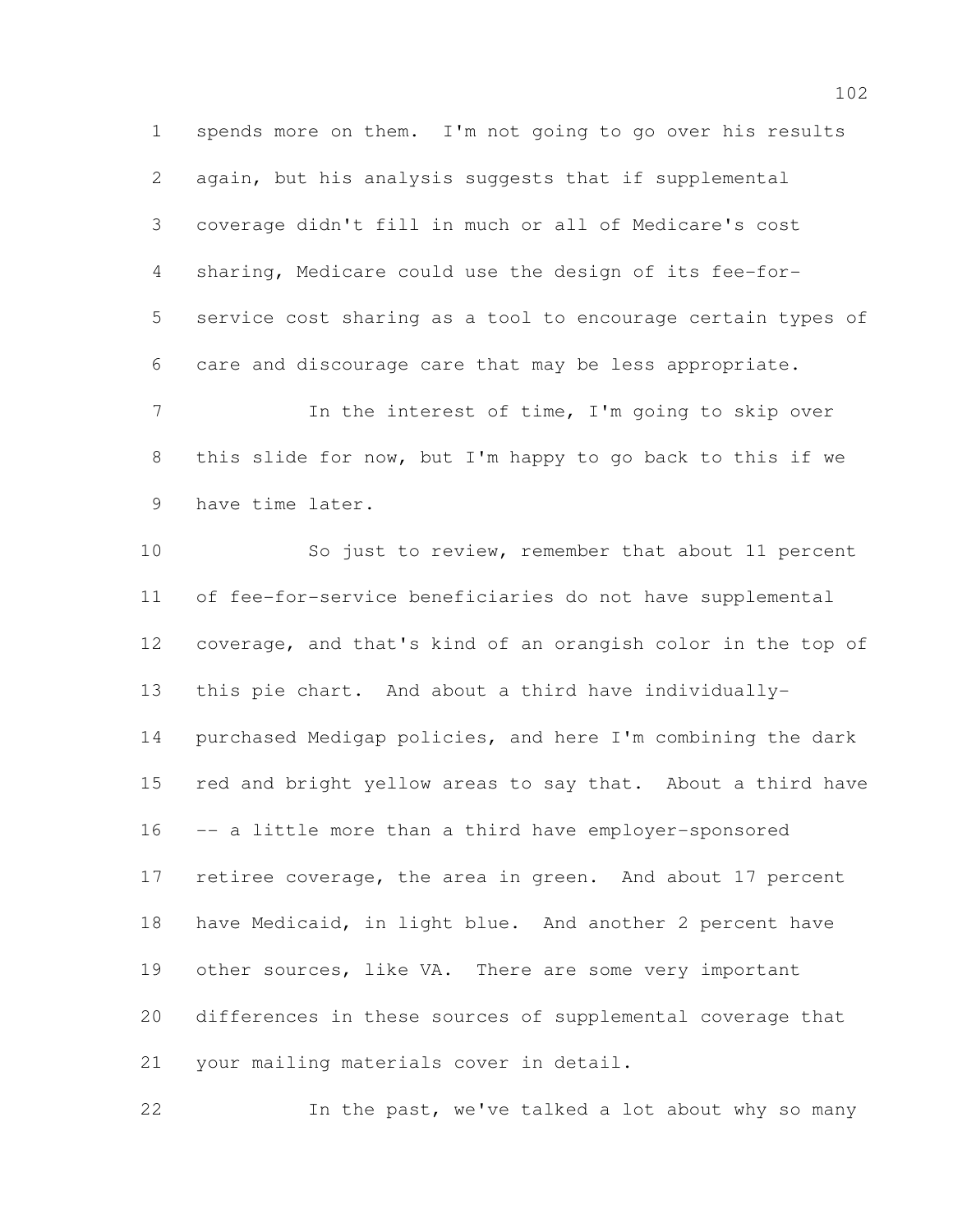beneficiaries have secondary coverage and it has to do partly with fee-for-service Medicare's benefit design. It's complex and there's no out-of-pocket cap on spending. Beneficiaries can't predict what services they will need or what their providers are going to charge, and they dislike having to navigate through paperwork and any bills that they might be receiving from providers for their cost sharing. With many types of secondary coverage, the insurance is billed automatically for that cost sharing.

 Let's take a minute to remember what health insurance is supposed to do and ask ourselves whether the fee-for-service benefit accomplishes this. One important function is to reduce an individual's exposure to financial risk and very high out-of-pocket spending. And at the same 15 time, insurance shields people from seeing the cost of care, so many insurers and payers believe that insurance should deter beneficiaries from using lower-value services by leaving some portion of covered services unreimbursed. All of you know it's really hard to figure out which services are a higher or lower value and for which subpopulations of patients. A more solid base of evidence

on comparative effectiveness of therapies is really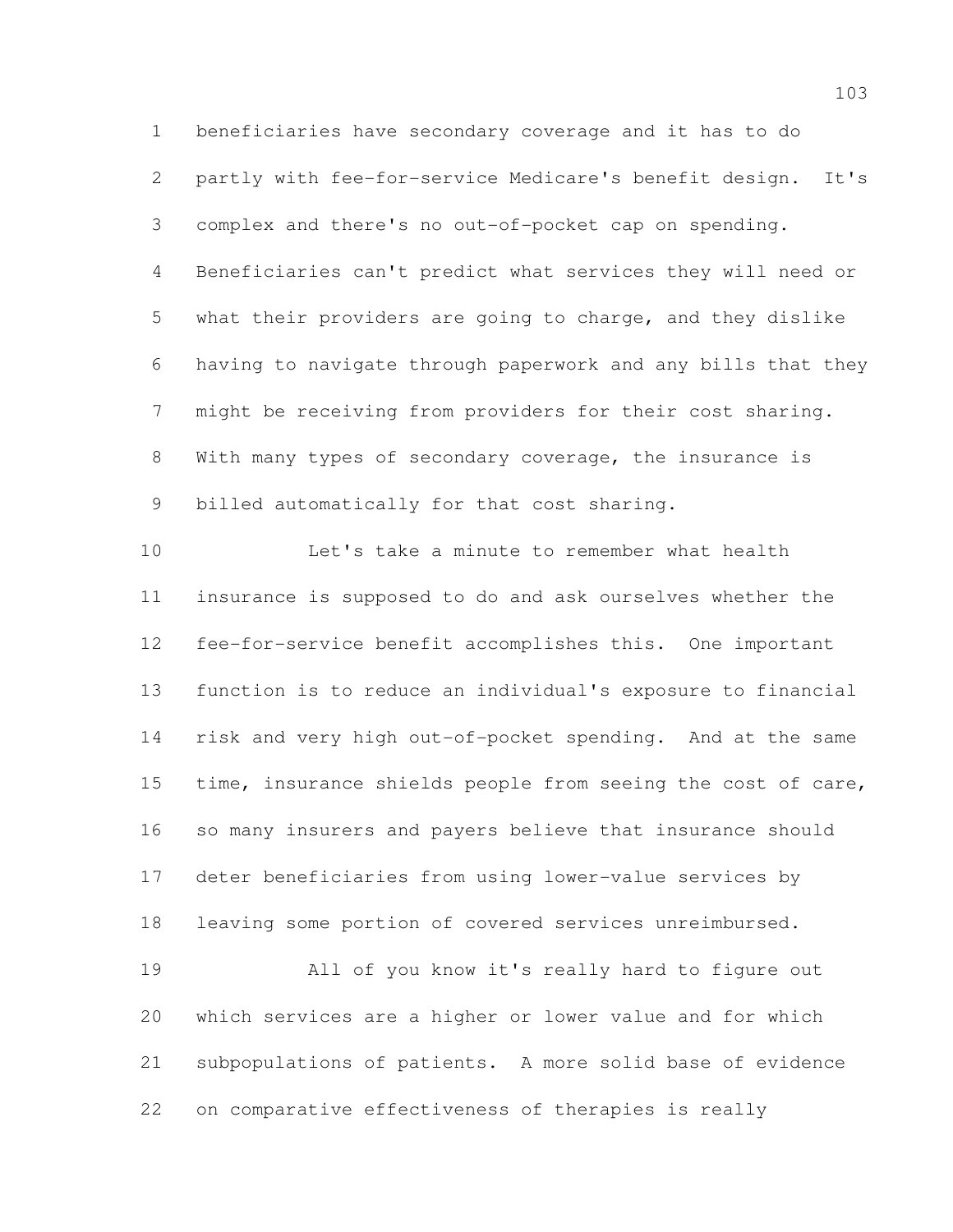important for figuring this out.

| $\mathbf{2}$    | Right now, our current way of doing things doesn't            |
|-----------------|---------------------------------------------------------------|
| 3               | really accomplish the overall goals of insurance. Fee-for-    |
| $\overline{4}$  | service Medicare doesn't cap out-of-pocket spending, and the  |
| 5               | widespread use of secondary coverage doesn't leave much       |
| 6               | unreimbursed, which leads us more generally to some problems  |
| $7\phantom{.0}$ | with the status quo.                                          |
| 8               | The fee-for-service benefit design itself leads to            |
| $\mathcal{G}$   | relatively few beneficiaries owing Medicare for most of       |
| 10              | aggregate cost sharing, and one reason is because it does     |
| 11              | not have an out-of-pocket cap. In 2007, about 22 percent of   |
| 12              | fee-for-service beneficiaries incurred about two-thirds of    |
| 13              | the combined \$50 billion in cost sharing owed for Part A and |
| 14              | Part B services. A typical retiree plan through a large       |
| 15              | employer or the BlueCross-BlueShield option in FEHBP used     |
| 16              | caps and also used combined inpatient-outpatient deductibles  |
| 17              | that spread cost sharing around a little more easily.<br>My   |

 comparison, the fee-for-service method, puts more cost sharing on the sickest beneficiaries through a relatively high inpatient deductible and relatively low outpatient

deductible.

Beneficiaries also have unequal access to sources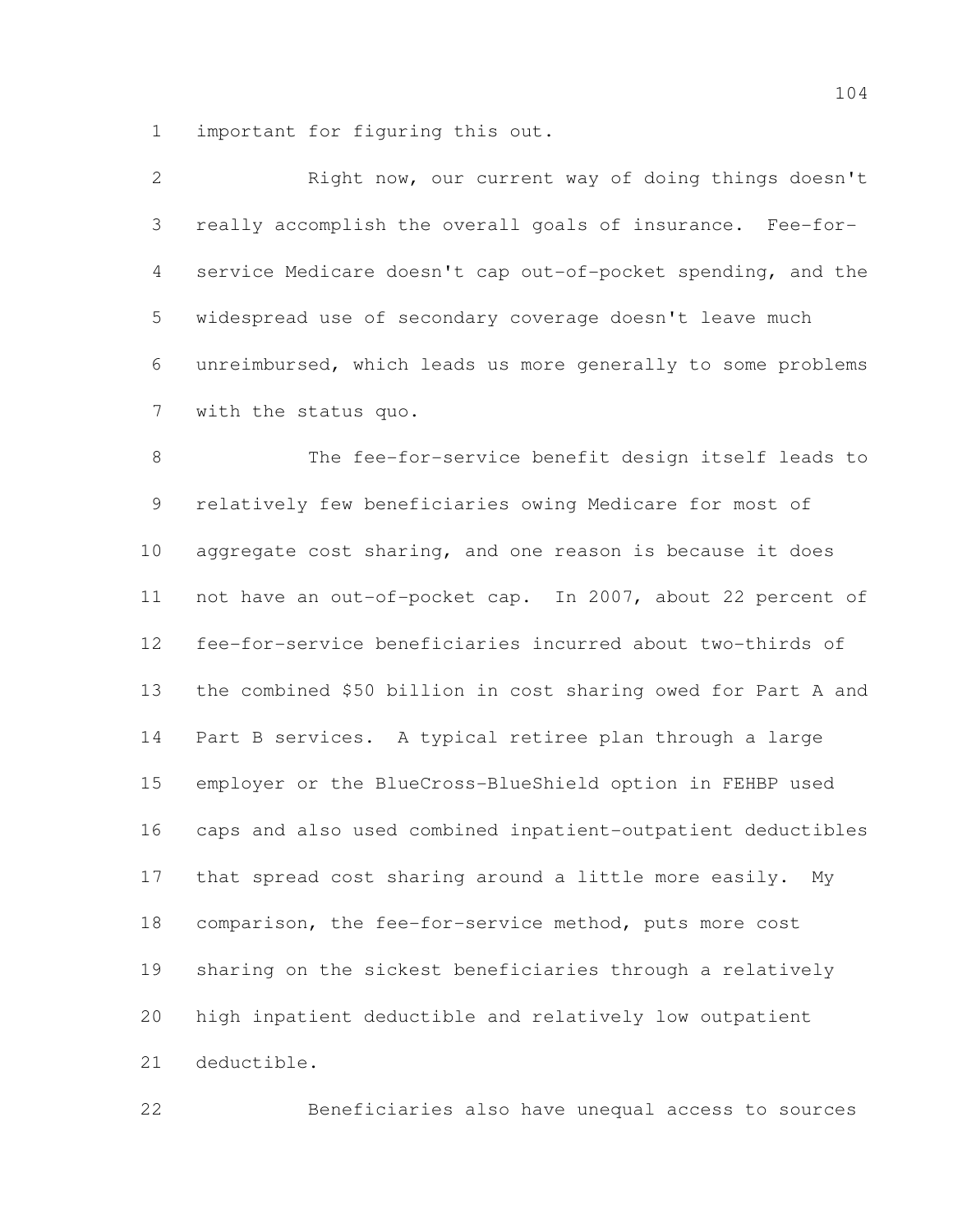of supplemental coverage due to differences where large employers are located, differences across States, and the rules about whether disabled Medicare beneficiaries under age 65 can get a Medigap policy, differences in State eligibility rules for Medicaid and the degree of outreach they undertake, and also the wide variation in the price of premiums for supplemental coverage.

 Chris Hogan highlighted another problem with the status quo with his analysis, namely that when beneficiaries have secondary coverage, Medicare tends to spend more on them. And since so many forms of supplementary coverage fill in all or most of fee-for-service cost sharing, that effectively means that Medicare can't use benefit design as a policy tool. We can't use cost sharing to try to steer beneficiaries in the way that private insurers do or even in the way that Medicare Advantage plans and Part D plans can do.

18 An outcome of the current way of doing things is wide variation in financing burden for hospital spending. Along the horizontal axis here, we've ranked all fee-for- service beneficiaries by their level of Medicare spending. This is taken from the 2005 MCBS. So the blocks of bars on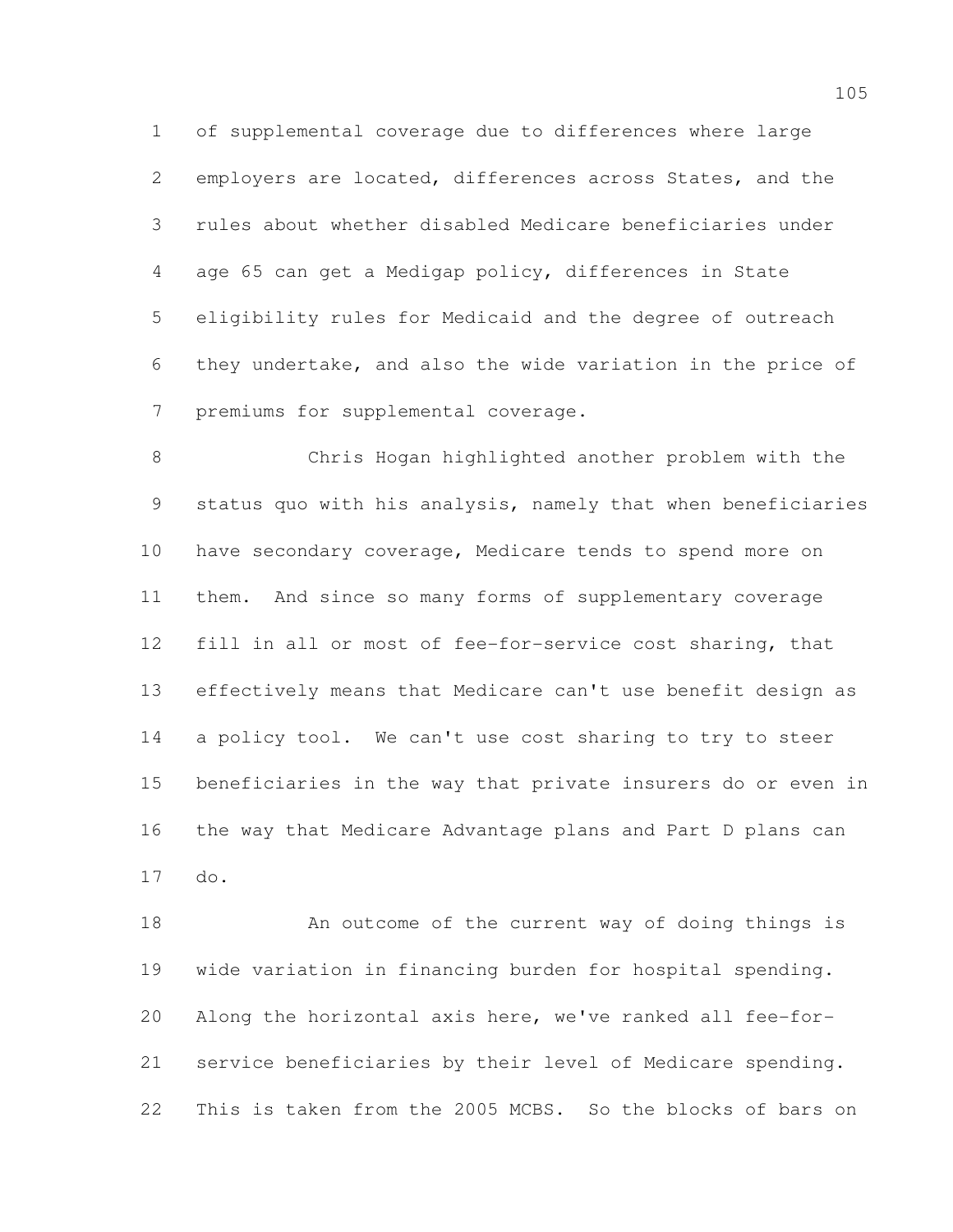the farthest left show people who fell into the lowest 25 percent of individuals ranked by their fee-for-service spending and the farthest right shows the highest spending, 25 percent. And then each color of bar shows a grouping of beneficiaries with the same type of supplemental coverage. So orange bars are beneficiaries with no secondary coverage on the farthest left, and then moving right, the red shows people with Medigaps. Yellow shows people with Medigaps and 9 retiree coverage. A green shows retiree coverage, and blue is Medicaid. The height of the bars shows the median percent of income devoted to the combination of out-of- pocket spending and premiums for health care. And in each case, the denominator is income, beneficiaries' income. So looking left to right, you can see the beneficiaries with Medicaid as their secondary coverage 16 spend the smallest percent of their incomes on health, even after taking their low income into account.

 Individuals who are fortunate to have retiree coverage tend to have higher incomes and often have their employer helping pay for their supplemental premium, too. So their percent of incomes that they're paying for health is also relatively low.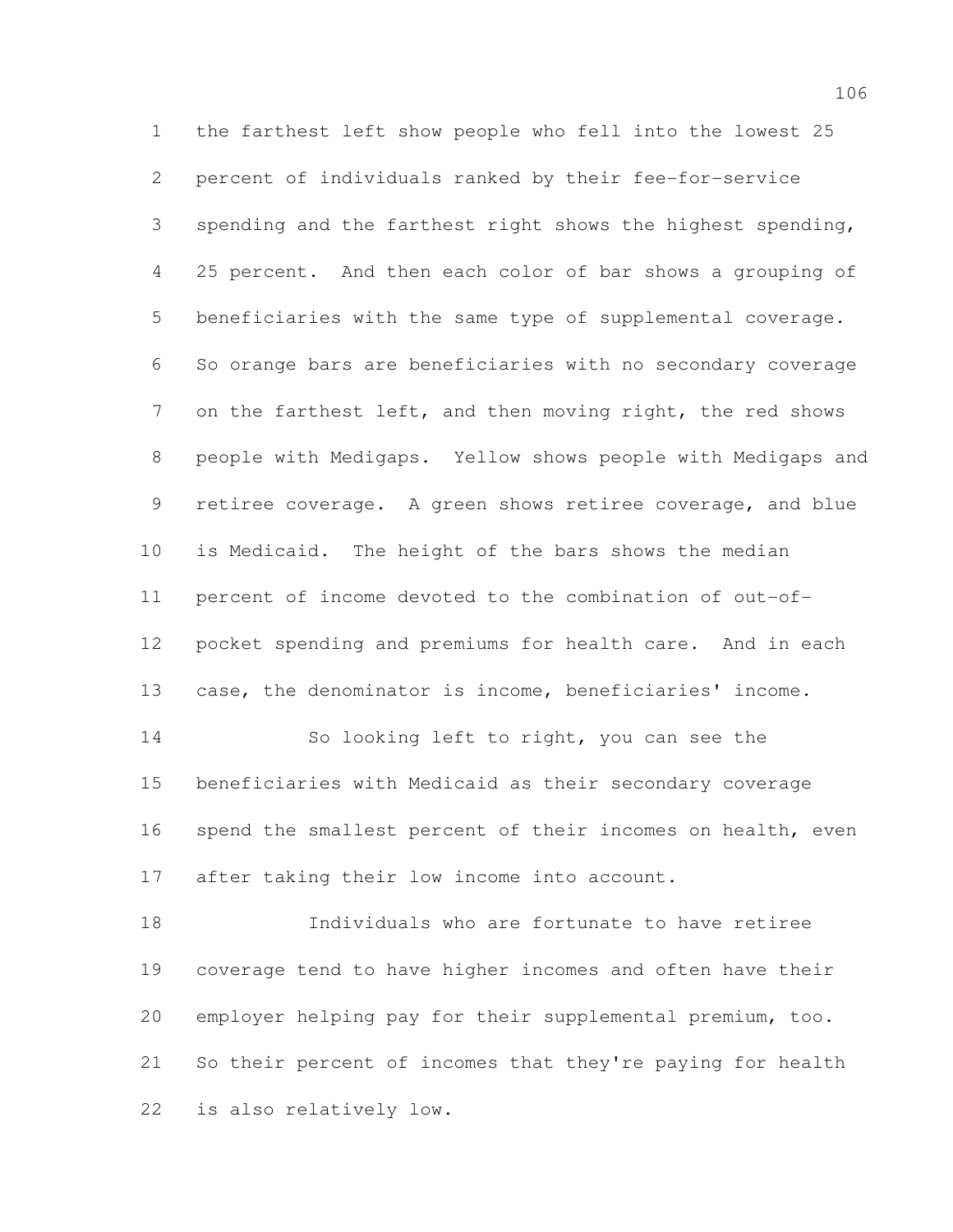Notice how the red bars, the people with Medigaps, tend to pay a high share of income if they've got low use of Medicare services, and that's largely because of their relatively high premiums for Medigap policies.

 But as you move to the right, you can see the people without supplemental coverage and higher use of Medicare services quickly end up spending the largest percentage of their incomes on health. So there's wide variation, as you can see, from less than 5 percent of income for those with Medicaid as their secondary coverage to about 35 percent of income.

 For the rest of the session, I'd like to start a conversation among you about the goals that we might want to pursue for the future if there were changes to the fee-for- service benefit design and to secondary coverage. I've listed four here and will go over each in turn.

 So one goal could be to reshape the fee-for- service benefit to be more in line with the usual design elements of insurance, again, to reduce beneficiaries' exposure to financial risk and yet leave some spending unreimbursed to deter use of lower-value services. A direct way to do this would be to add an out-of-pocket cap to the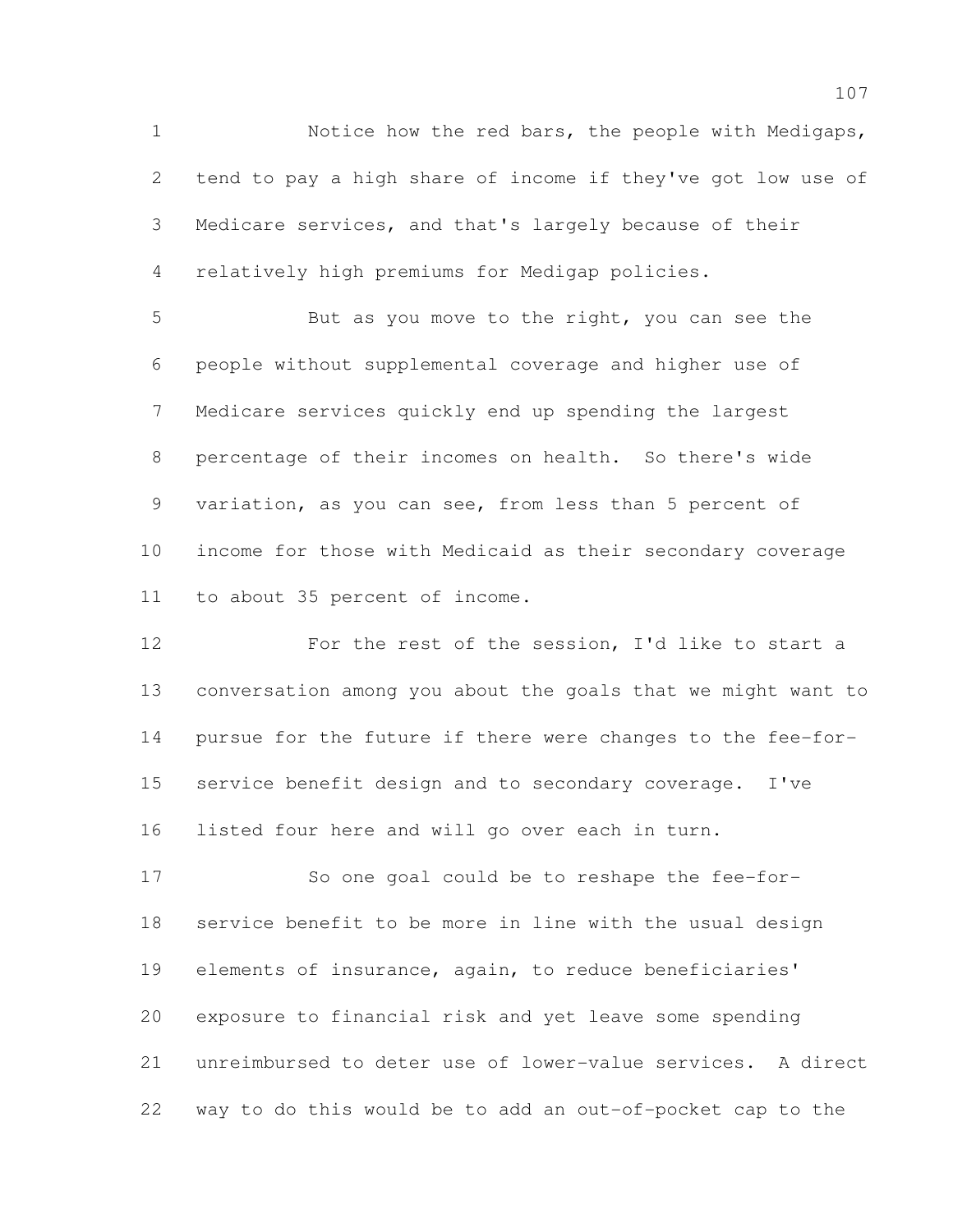fee-for-service benefit, but this would be very expensive for the Medicare program, and in order to keep Medicare spending budget neutral, we'd need to spread out cost sharing more evenly across beneficiaries, for example, by using a combined deductible. Putting limits on what supplemental coverage could cover, for example, not being 7 able to cover a deductible, could also make adding an out-of-pocket cap more affordable.

 This is a big change from the status quo, as I'm sure you know, and so there will be objections. Still, this may be an important goal given how uneven the financial burden is across beneficiaries today.

 A second goal could be to use fee-for-service cost sharing to help to begin to address Medicare's financial sustainability, and one way to do this would be to simply raise cost sharing requirements for all beneficiaries, which is essentially the same thing as reducing Medicare's benefit obligation. This approach could improve Medicare sustainability, but measures to do this would have to be balanced against concerns about raising barriers to care for low-income beneficiaries.

Another path could be to set limits on what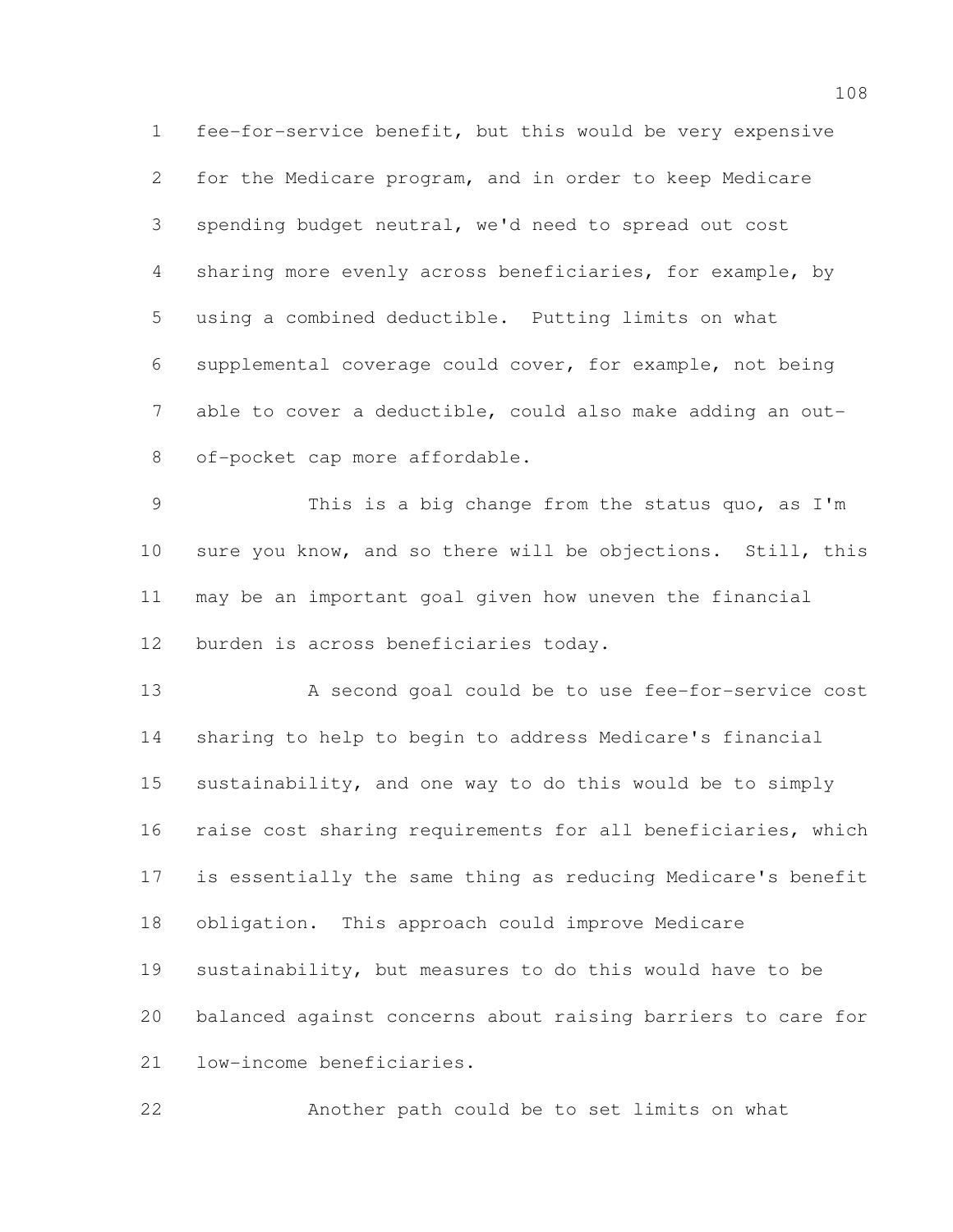supplemental insurance may cover, for example, not filling in the Part B deductible, or as Bob brought up last time, one could charge an excise tax on premiums for supplemental insurance policies with the revenues dedicated toward Medicare. I describe in your mailing materials some CBO budget options along those lines.

7 A third way is to set priorities on what Medicare will pay for. In the past, Ron has mentioned the example of intraocular lenses with cataract surgery, where the beneficiary must pay out-of-pocket to have vision-correcting lenses implanted rather than conventional ones.

 A third goal is to approach fee-for-service cost sharing much in the way that Mike Chernew and Mark Fendrick have talked about in a presentation to you a few years ago about value-based insurance design. And the basic idea is to use a more targeted approach to cost sharing, charging different amounts depending on the therapy's clinical value to the patient. In one approach, for example, you could charge lower cost sharing for an entire class of therapies, such as anti-diabetic drugs, in order to encourage diabetic patients to adhere to the therapy. This works well for classes of therapies that are only useful to the targeted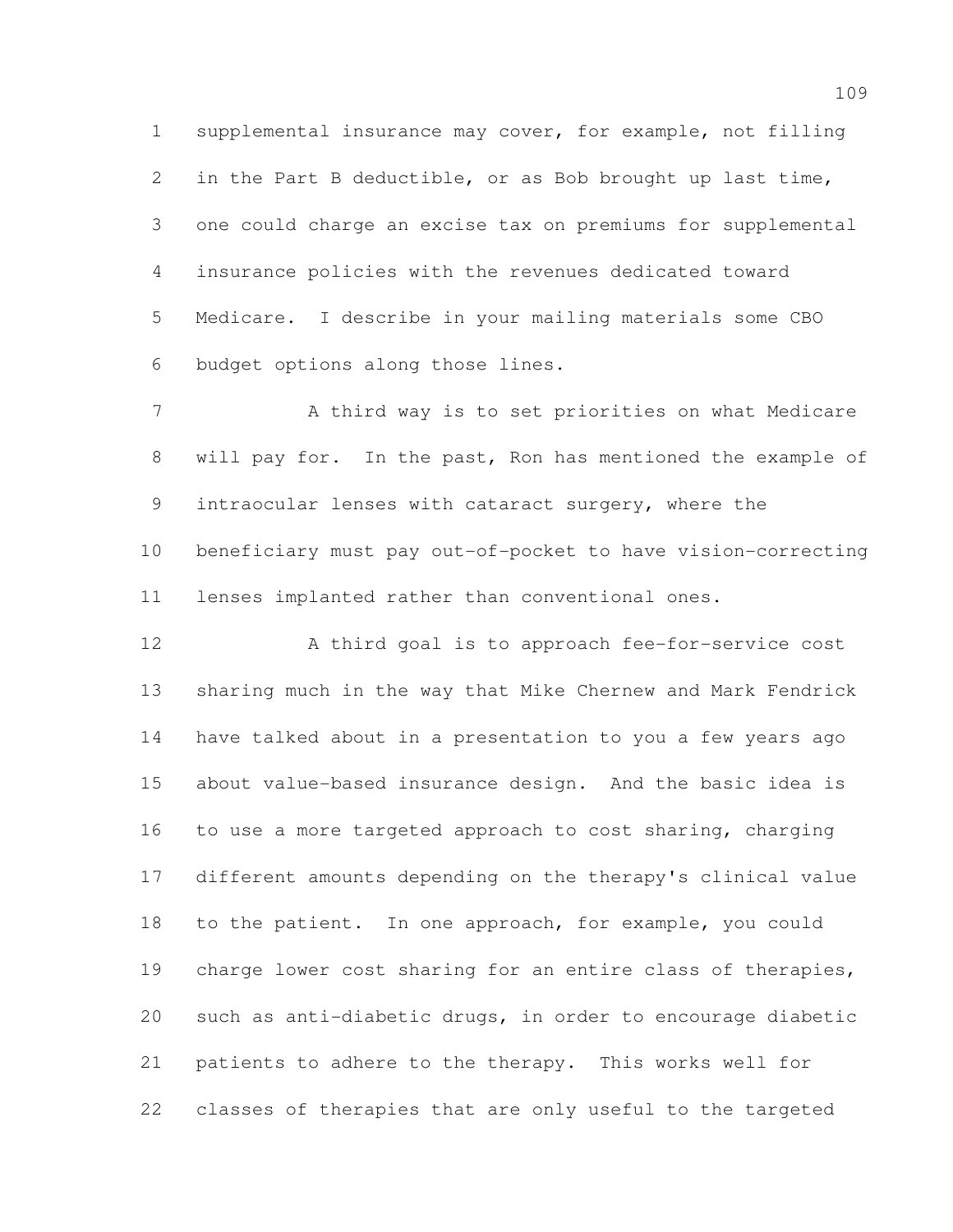patients, but not as well for therapies that are used more widely.

 A somewhat different version would be to charge lower cost sharing for certain therapies that we want to encourage high-risk patients to use, for example, some lower copays for anti-diabetic medicines only for diabetics whose blood sugar isn't under control.

 Some private payers have had success at improving adherence with this approach and so it holds particular promise for raising quality of care. But unless you use a very targeted approach, value-based insurance design could also increase costs. To help offset this, you might want to also charge higher cost sharing for therapies that are of lower value.

 The last goal I'll talk about is using fee-for- service cost sharing to help reinforce other changes underway in provider payment systems. For example, you spent a lot of time discussing ways to use differential payments to providers, for example, paying them more if they deliver higher-quality care and have lower resource use. Over time, we might want to use fee-for-service cost sharing to help steer beneficiaries towards those providers. So in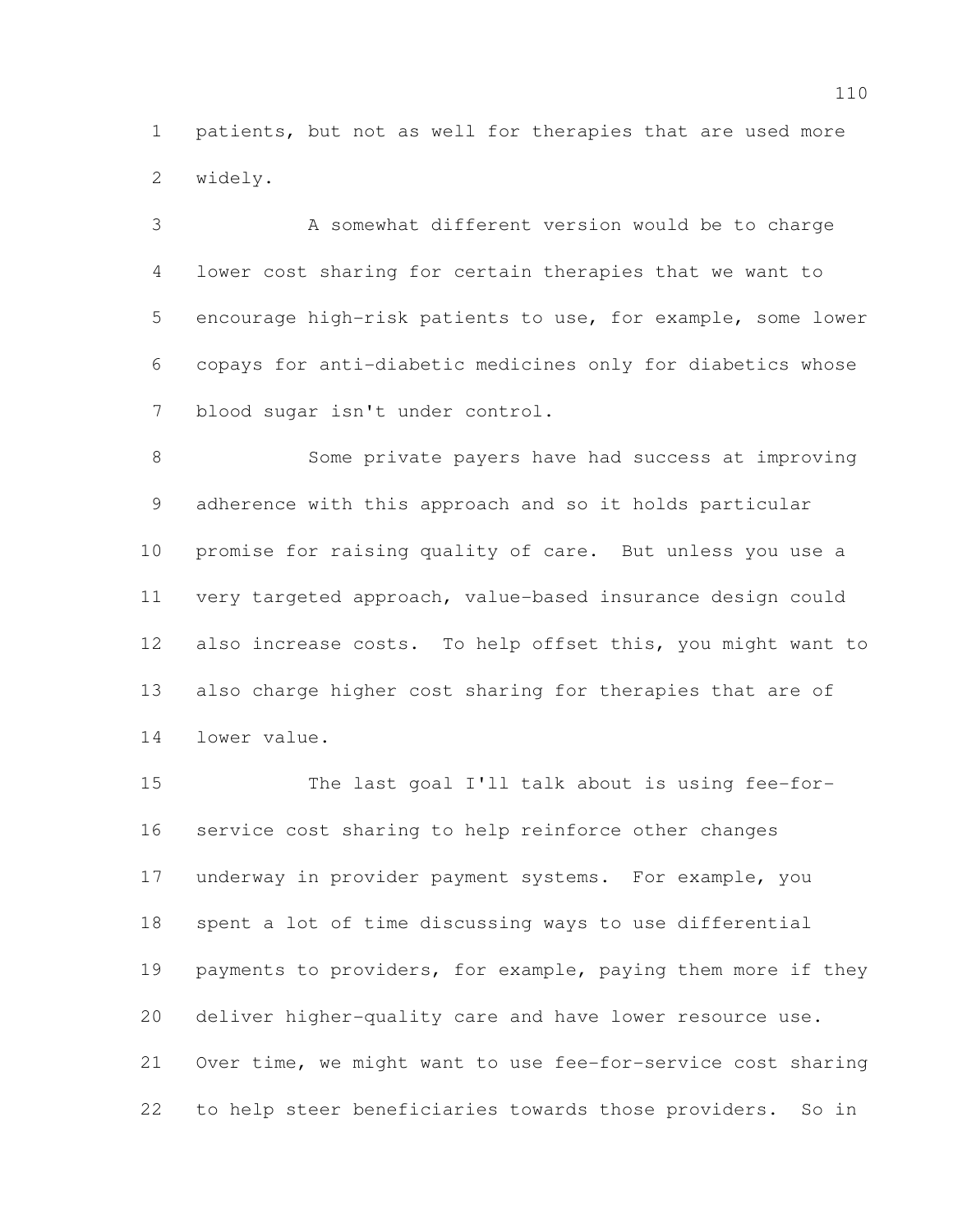addition to being paid more by Medicare, the program could use tiered copays to encourage beneficiaries to go to those providers.

 We could also use lower copays to steer beneficiaries toward providers who are designated care managers, for example, medical homes, while charging higher copays for other providers. Or if there's documented overuse of certain Medicare services, higher copays could be used to deter some of that use.

10 In each of these examples, we'd also need to keep supplemental coverage from filling in that differential cost sharing in order to make the strategy work.

 So at this point, I'll leave this to your discussion. You might want to consider whether some of these ideas, some of these goals should take priority over others. And I'd especially appreciate it if those of you who have given a lot of thought to value-based insurance 18 design would talk a bit more  $-$  yes, Mike, that means you  $-$  about whether and how it could fit into the context of fee-for-service Medicare.

 MR. HACKBARTH: Somehow, I don't think Mike required an invitation.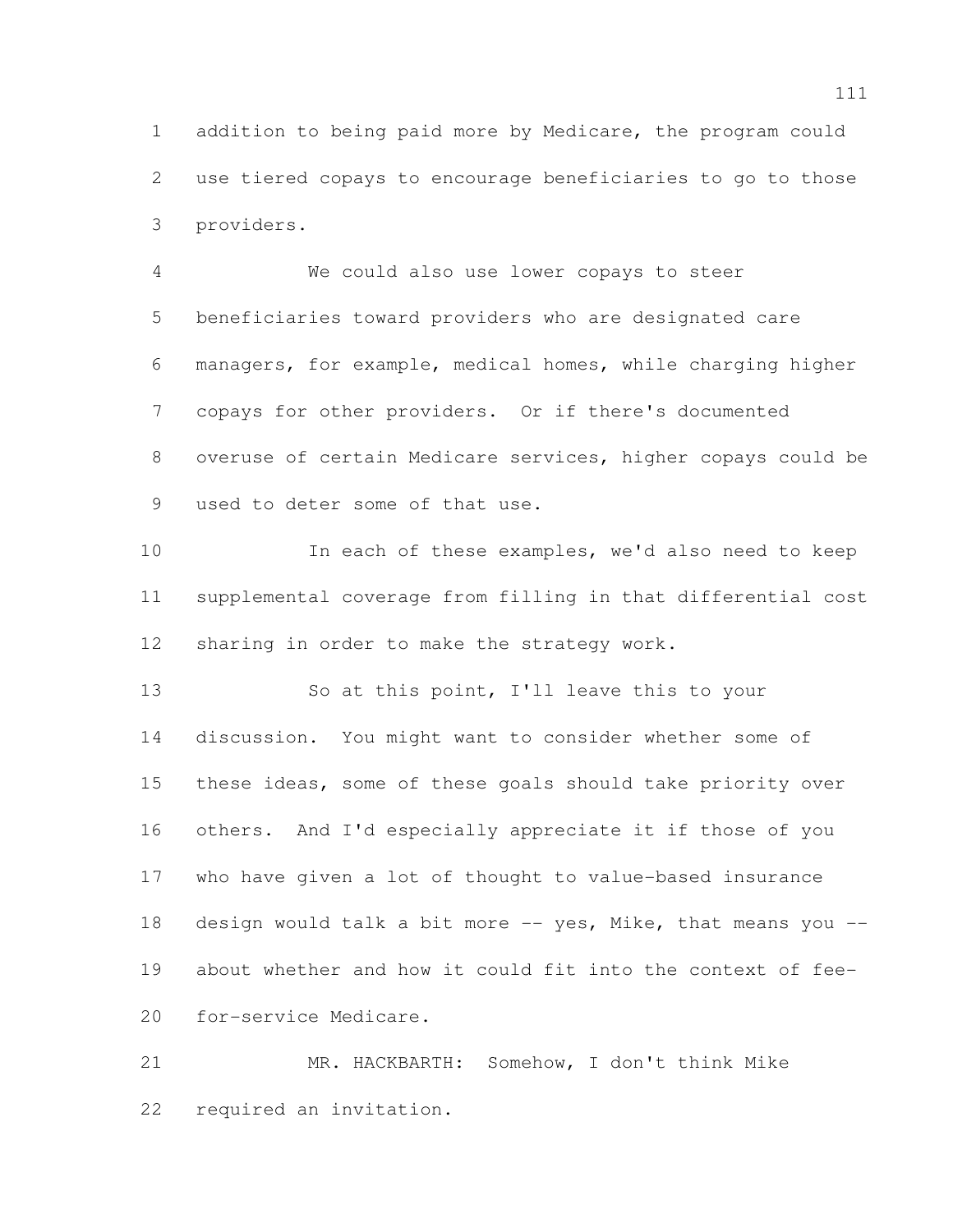1 [Laughter.]

 DR. CHERNEW: I think this is wonderful and I'm not sure I have a ton to add.

 MR. HACKBARTH: Let me just, if I might, quickly offer reaction to your questions. On page eight, you list the potential goals, and I don't disagree with any of those, but I think the one that has the broadest potential political support and appeal is the first, which is focused 9 on the equity of the current system and assuring -- using a restructuring to assure better protection for the sickest people. That means more cost sharing for some other people 12 and that's never popular, I know. But of them, I think more people can rally around number one than trying to use restructuring to improve Medicare sustainability or steering people to particular providers. I do think that the third bullet of encouraging use of high-value services maybe has some appeal, but it's also the most complex of these to operationalize. So I'm sort of drawn to the first one as the priority focus.

 I have Arnie, John, Mitra, and Bruce. DR. MILSTEIN: Rachel, one of the things that struck me in the prior presentation on this was the impact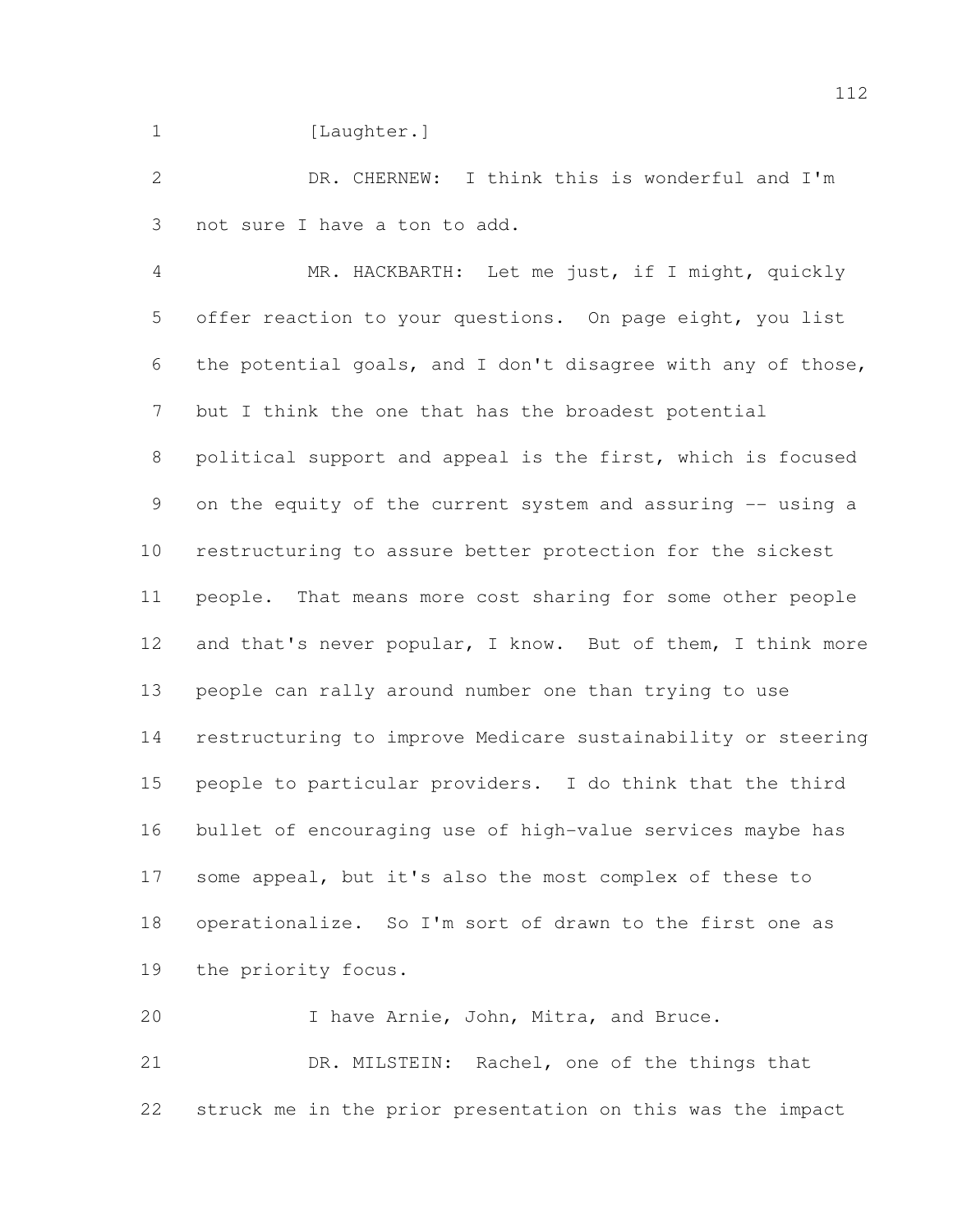on service use of having supplemental insurance. It was quite profound. Have we attempted to model how much higher Part B premiums are for beneficiaries who don't have supplemental insurance as a result of the well-demonstrated increased demand for Part B services that occur as a result of other beneficiaries that do have supplemental insurance? What is the unintended disequity or unfairness that we are imposing on people without supplementary Med Supp coverage simply due to the higher service volume associated with other beneficiaries that do have it? What's the percentage? Have we attempted to, order of magnitude, estimate the incremental price tag to the beneficiaries without

supplemental insurance?

14 DR. SCHMIDT: No, we haven't. Last year, we did some simulations along those lines and I think we're trying to gear up to a state where we might be able to do similar sorts of things in the future. But no, we haven't yet. 18 Last year, in some of the simulations, we were seeing, I think, lower Medicare spending on the order of 10 percent, if memory serves, but a lot depends on what estimate one was -- what assumption one was making about elasticities and that kind of thing.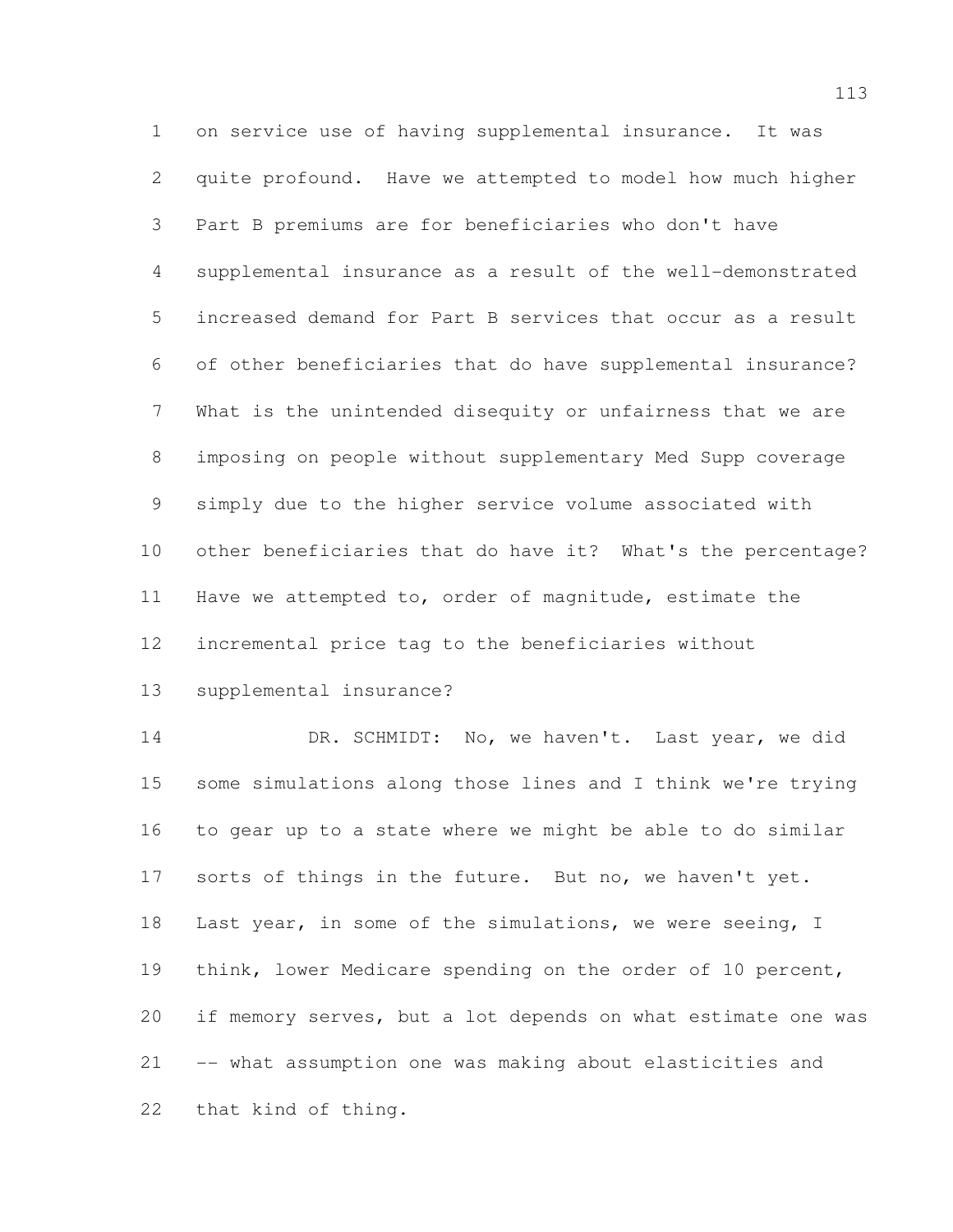1 DR. REISCHAUER: But also, since that would disproportionately fall on only 11 percent of beneficiaries, that could have a very substantial impact on the small number in terms of increased cost to those who -- anyway, you see where I'm going on that.

 MR. HACKBARTH: You've got to remember, I mean, the induced utilization is Part A and Part B, and of Part B, it's only 25 percent that gets then translated into higher premiums. So what can be a huge number from the standpoint of public policy maybe isn't -- I mean, it's a significant number, to be sure, but it's not sort of an eye-popper -- DR. MILSTEIN: I was just following up on Glenn's

point about the equity hook being the most powerful.

14 MR. BERTKO: So first, Rachel, thanks for a very thoughtful and comprehensive presentation on this. A couple of comments here.

17 The first is, and this addresses somewhat of what, 18 Glenn, you brought up. If we were to require some amount of minimum cost sharing, one of the paybacks here is there is more of a tradeoff as opposed to a take-away because we are wanting to reduce from 100 percent of everything to, say, 95 percent of everything. That money theoretically would flow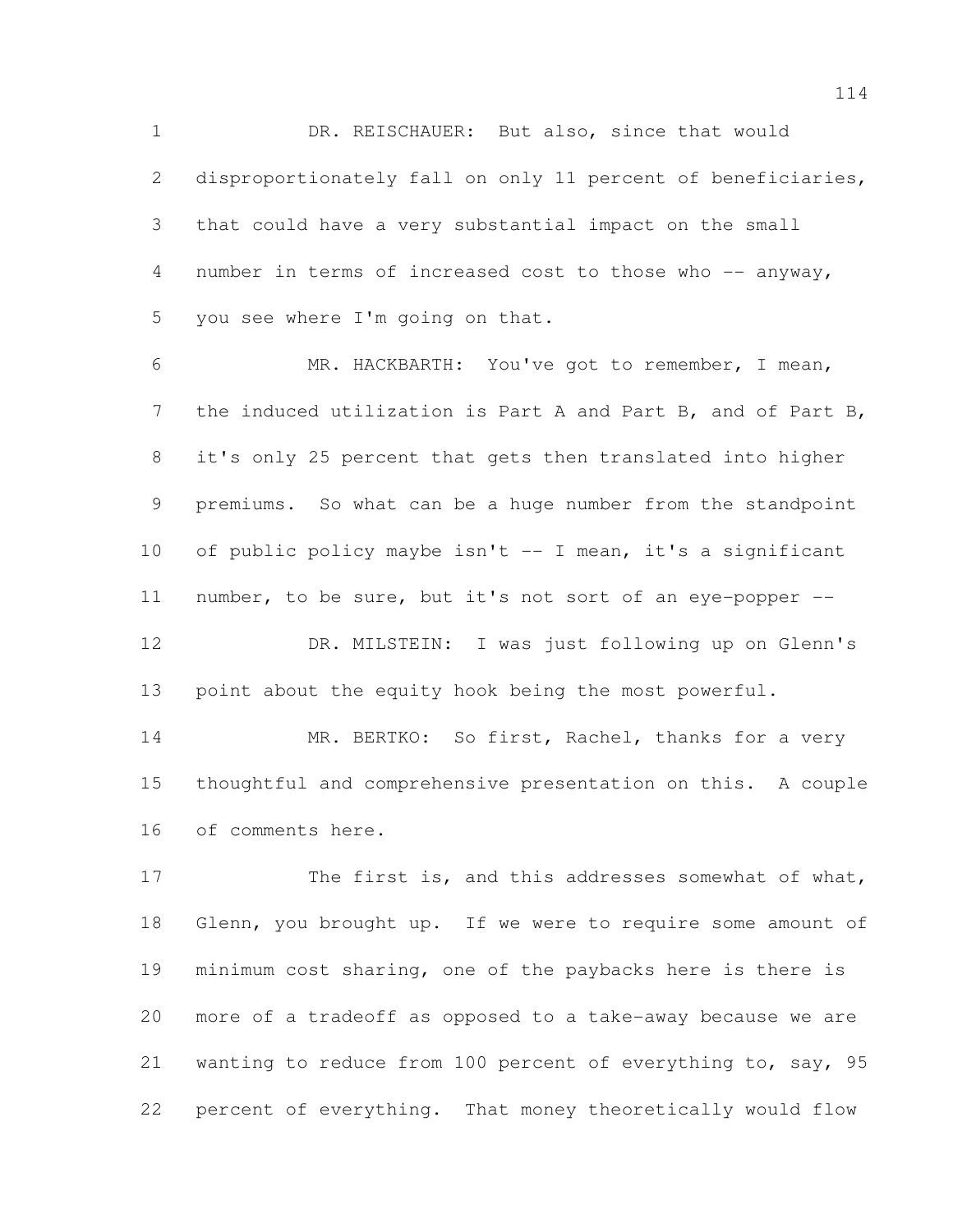back to beneficiaries in terms of lower Medigap premiums.

And so I would make at least that argument.

 Number two, and I would perhaps think about -- you might think about adding this, is that my experience designing benefit plans is that beneficiary seniors like predictable things, and so taking both the \$135 Part B premium and the coinsurance being very unpredictable and having a minimum level of, say, and I'll use this \$5 for primary care specialties, \$20 or \$25 for specialists, and a \$100 emergency room copay known at the start, possibly indexed -- it doesn't even have to be indexed -- you get the, at least in my experience, the biggest pick-up in reduction of demand from having anything coming off of zero. So it could still work out reasonably well that way.

 And then the third comment here is, and this goes to your comments, Glenn, about the goals here, I think at least three of them, counting my tradeoff argument, are closely aligned in terms of spreading the risk in a better 19 way; secondly, protecting Medicare's solvency; and then thirdly, giving us incentives to use these redesigned systems. And so it could fit together pretty nicely. MS. BEHROOZI: This is really great ,Rachel,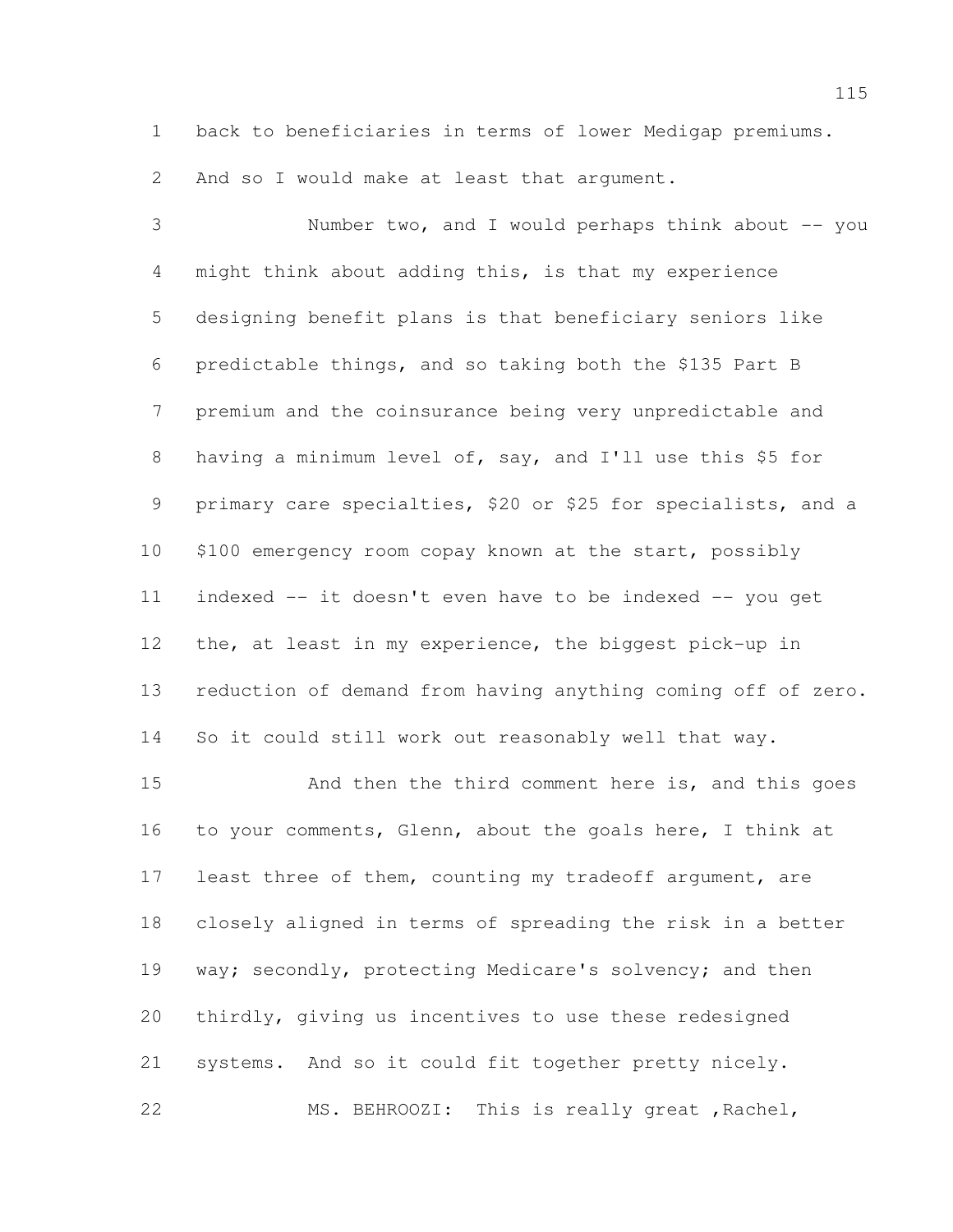putting it all together and having there be a flow to all of these ideas. I don't think I'm going to be able to be so smooth in my flow of responses, so just picking out, starting with the goals, as you say, Glenn, I actually think the second goal doesn't belong on a list of goals for cost sharing. Benefit design overall, maybe, but not cost sharing.

 And I think that what you're seeing out in the private payer world is a recognition by employers -- I was actually just watching Nancy-Ann DeParle yesterday with one of those roundtables and there were a couple of small business people at the table saying, I don't want to shift costs onto my employees. I don't want to do that. There's nothing of benefit to me in that. It's a bad thing to do. It's just about I can't afford it so I'm going to make them pay. So I don't think that that's what Medicare should be doing -- should be thinking of when it's thinking of cost -- cost shifting is not purposeful. It's just we're not paying it. Somebody else is going to pay it.

 And the somebody elses, I think it's really significant -- you said this in your paper. We had heard this, I think, last year from Evan that half of Medicare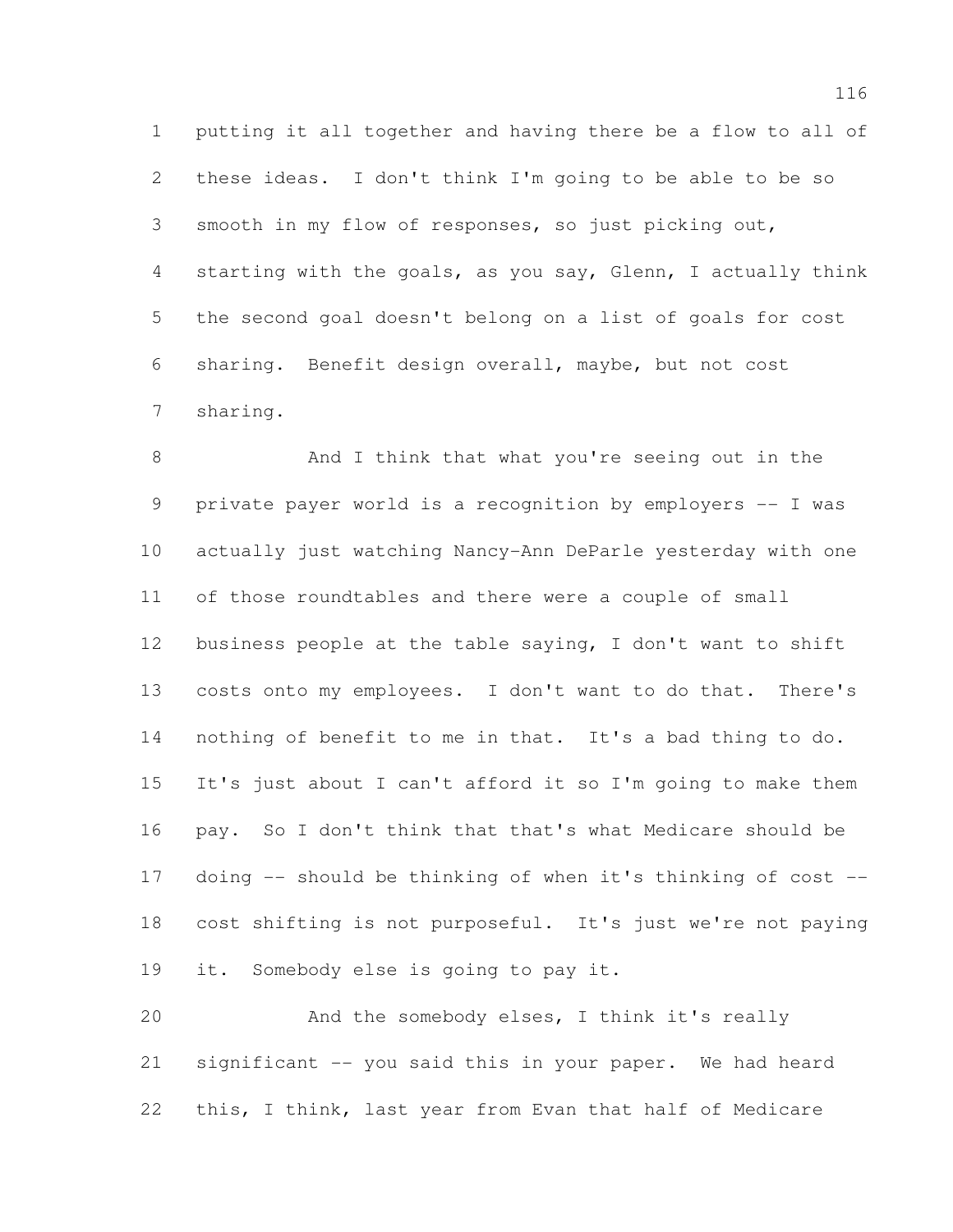beneficiaries' incomes are at 200 percent of the poverty level or less. They do not qualify for AMB status or whatever. But they aren't rich people. The two lowest quintiles that we were looking at yesterday in Craig and Cristina's -- well, Craig and somebody's presentation -- sorry -- that distribution, those two lowest quintiles are below 200 percent of the poverty level. That's not like the general population.

 So I think we have to be that much more cognizant when we're talking about cost shifting that it's going to have a dramatic impact. It's not a progressive thing. It's a regressive thing to take the same cost, whether it's 20 percent of the doctor's bill or whether it's a \$25 copay to see a specialist. It's going to have a widely different effect on the people who retire quite comfortably in that probably upper quintile, right, and just about everybody else.

18 As I said, at that lower end of the income spectrum, it's going to have a really big effect, and I think that's demonstrated somewhat, I think, on page 27 of the paper when you say there was some evidence that relative to individuals without supplemental coverage, the presence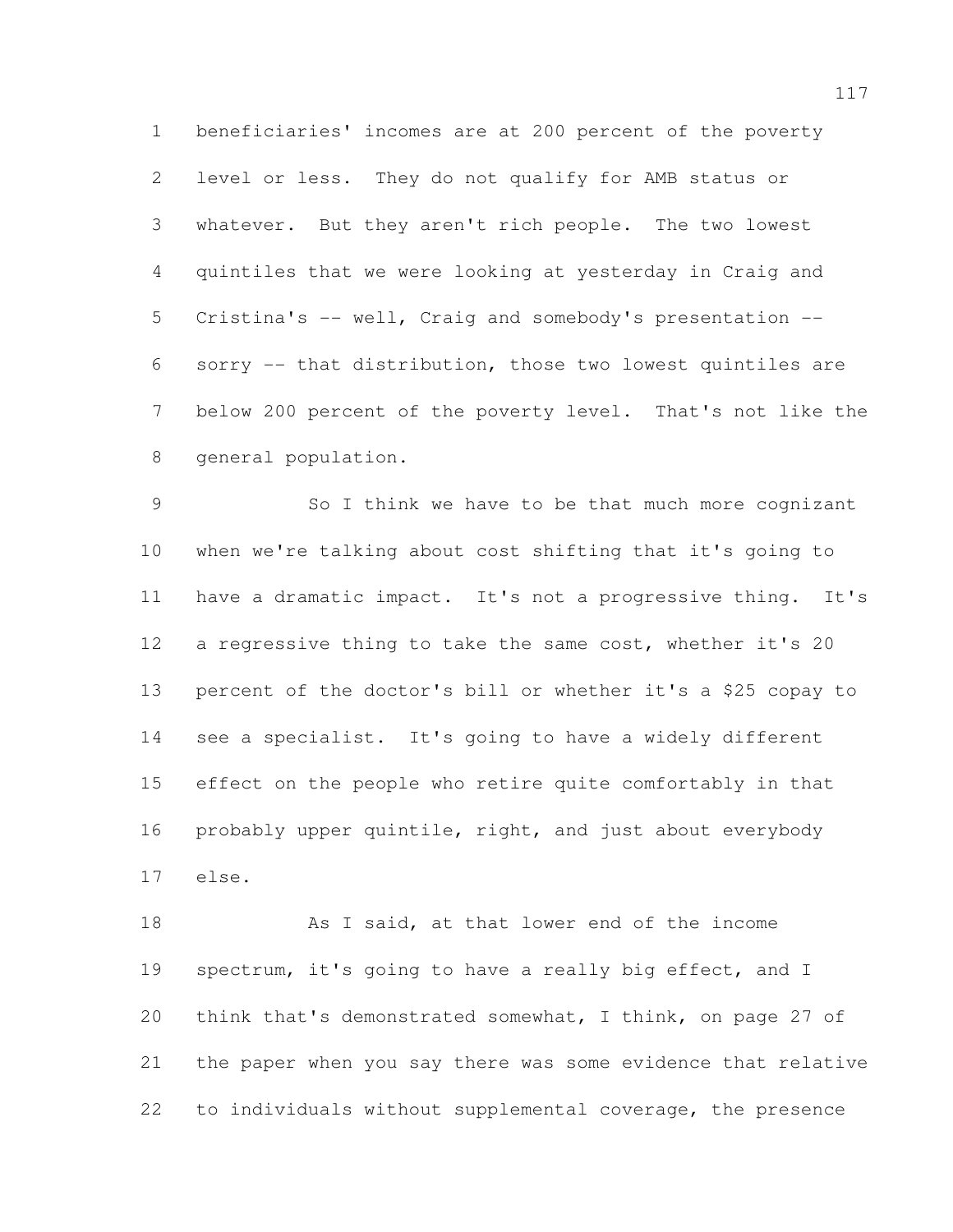of secondary insurance had a proportionately higher effect on Medicare spending. So I think that means that if they didn't have supplementary insurance, they were that much less likely to seek care, is that right? DR. SCHMIDT: Right. That's actually part of the slide that I skipped over -- 7 MS. BEHROOZI: Right --8 DR. SCHMIDT: -- in the interest of time. But yes, when Chris did his analysis, he did find that there was somewhat more responsiveness. The same amount of supplemental coverage, the same dollar amount was dearer to lower-income people, but it was not as large an effect as you might imagine. I would characterize it as a moderate effect.

 MS. BEHROOZI: But I think we also haven't seen the effect of not having supplemental coverage on higher- income people, because they're the ones who are buying the supplemental coverage, you know, to be responsible for a share of the costs. They could also be less sensitive because they can afford, especially if you go to things like a \$5 or \$25 copayment. So I think it really comes down to the third bullet, which is encouraging use of high-value and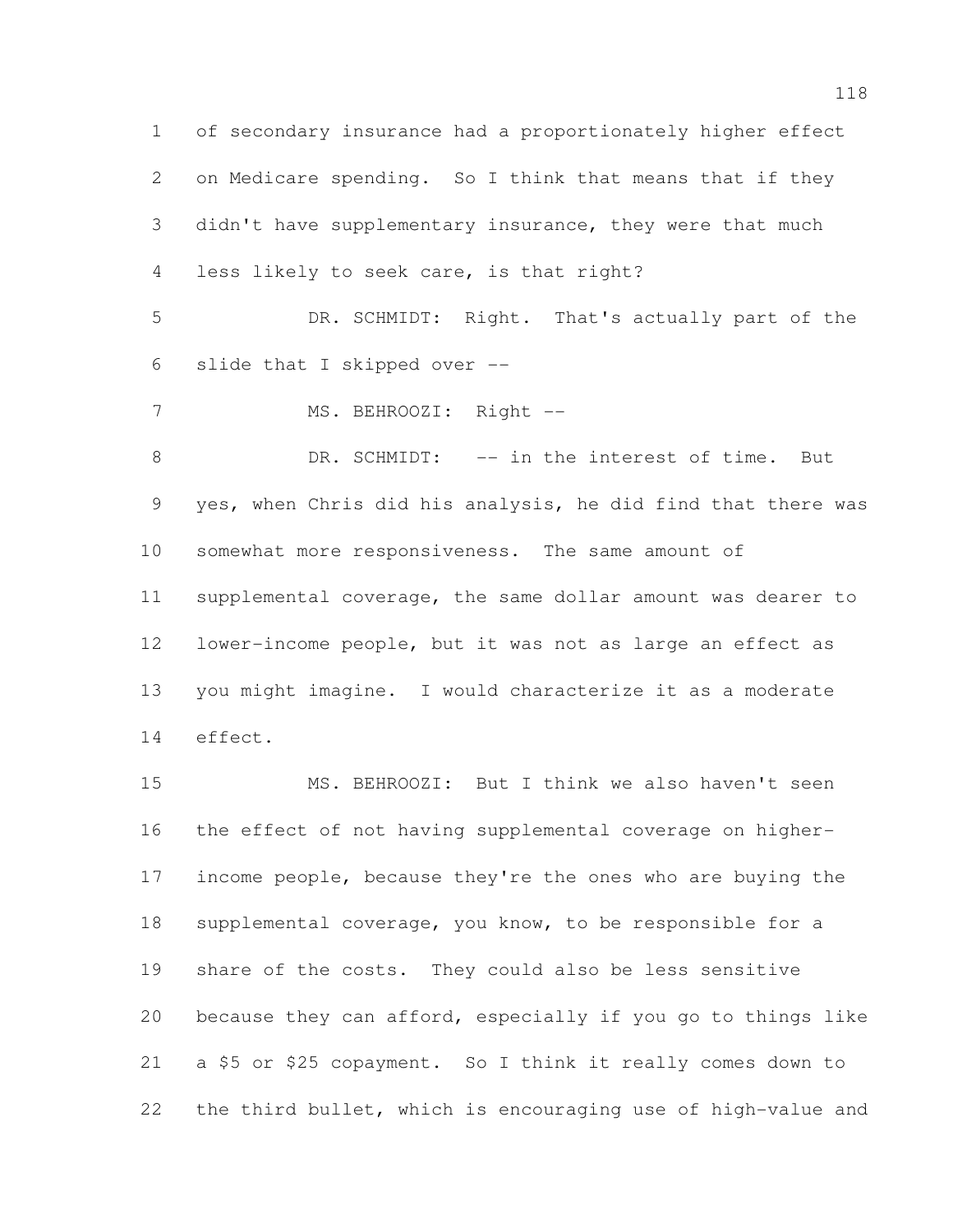discouraging use of low-value services. That moves up, and I would even actually -- I would rephrase the first one a little bit. Not distributing cost sharing more evenly, but more equitably. And Glenn, you used the word equity, but you were talking about protecting sicker people.

 This isn't what I think, but there are some people who would say the sicker people are the users, like the people who pay tolls to cross bridges, they are the users, right. It doesn't matter. They need to get to work. They have to cross the bridge. They've got to pay the toll. That's not necessarily what I'm advocating, but I think there's another view of equity which says if it hurts you more because you've got less money, you might be deterred from necessary care whether you're really sick or whether you're not so sick yet and we want to prevent you from getting sick.

 So I really think that you have to take income into account and you have to take the efficacy of treatment into account if we're moving forward, not just sort of moving the pieces around on the board but trying to move the board ahead. I think those concepts have to come into play. MR. HACKBARTH: I have Bruce, Bob, Nancy, Jennie,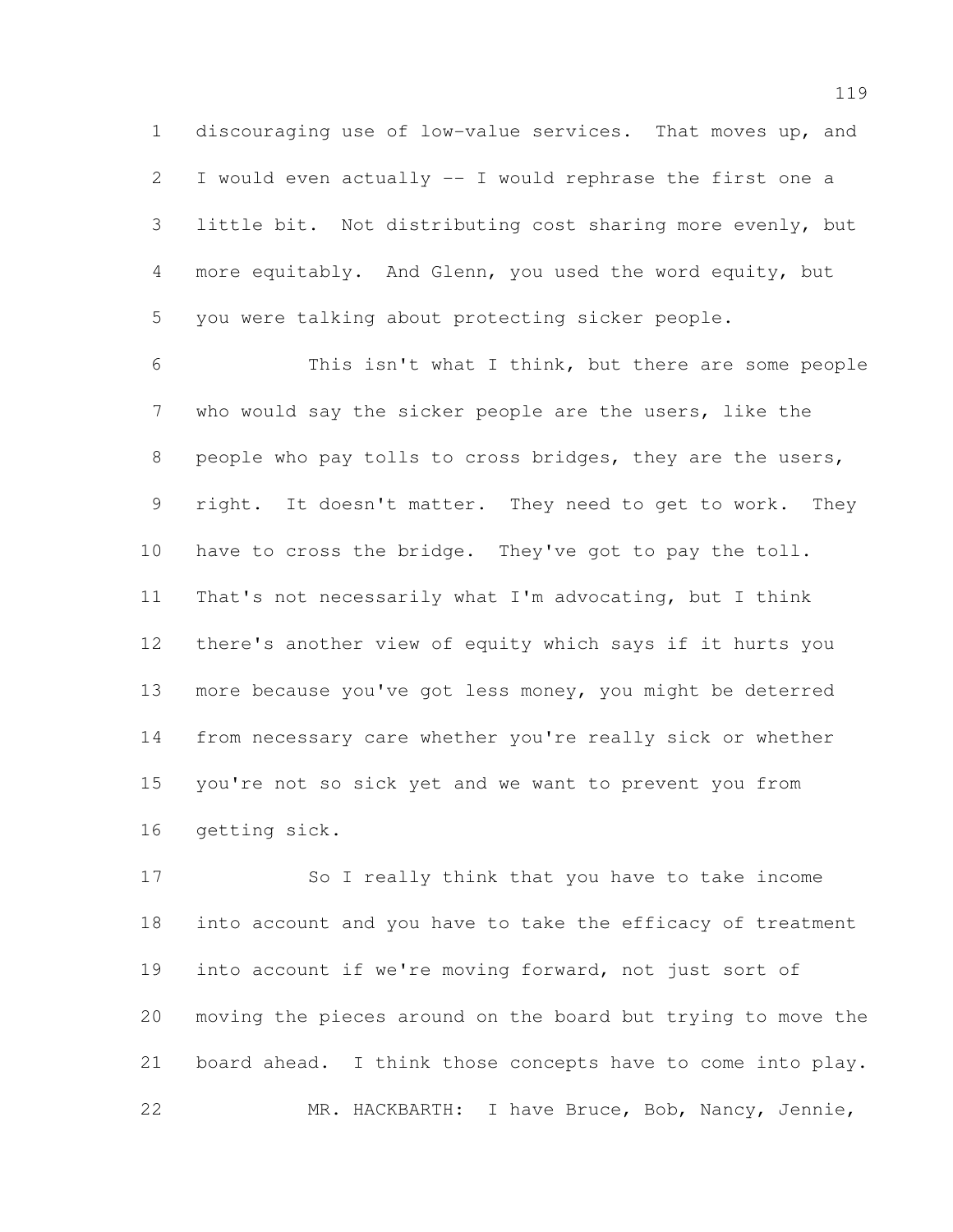and Mike. Bruce?

 DR. STUART: I like this chapter a lot. I think putting all of these things together makes for a much more cogent set of arguments that we can use then to help improve the structure of these benefits and I'm a real fan for improving the structure of the benefits, both from an equity 7 standpoint -- I think that Arnie's point is very well taken that, in fact, people that don't have coverage are forced to pay more because of the Part B premium, and Mike and I have also talked about this in terms of we share, I think, the same view that there is a more rational way to make -- to design drug benefits -- not just drug benefits, but A and B 13 benefits that would, in fact, promote efficiency and quality of care.

 So there are two issues that I have. One is a technical issue. Well, maybe three issues. One is a technical issue, which is the question about, well, how much do you save if you actually were to impose cost sharing on people who don't have it now, which is essentially Arnie's point, which is their utilization would go down if they faced cost sharing. There is no question about that. I think every economist believes that there is moral hazard in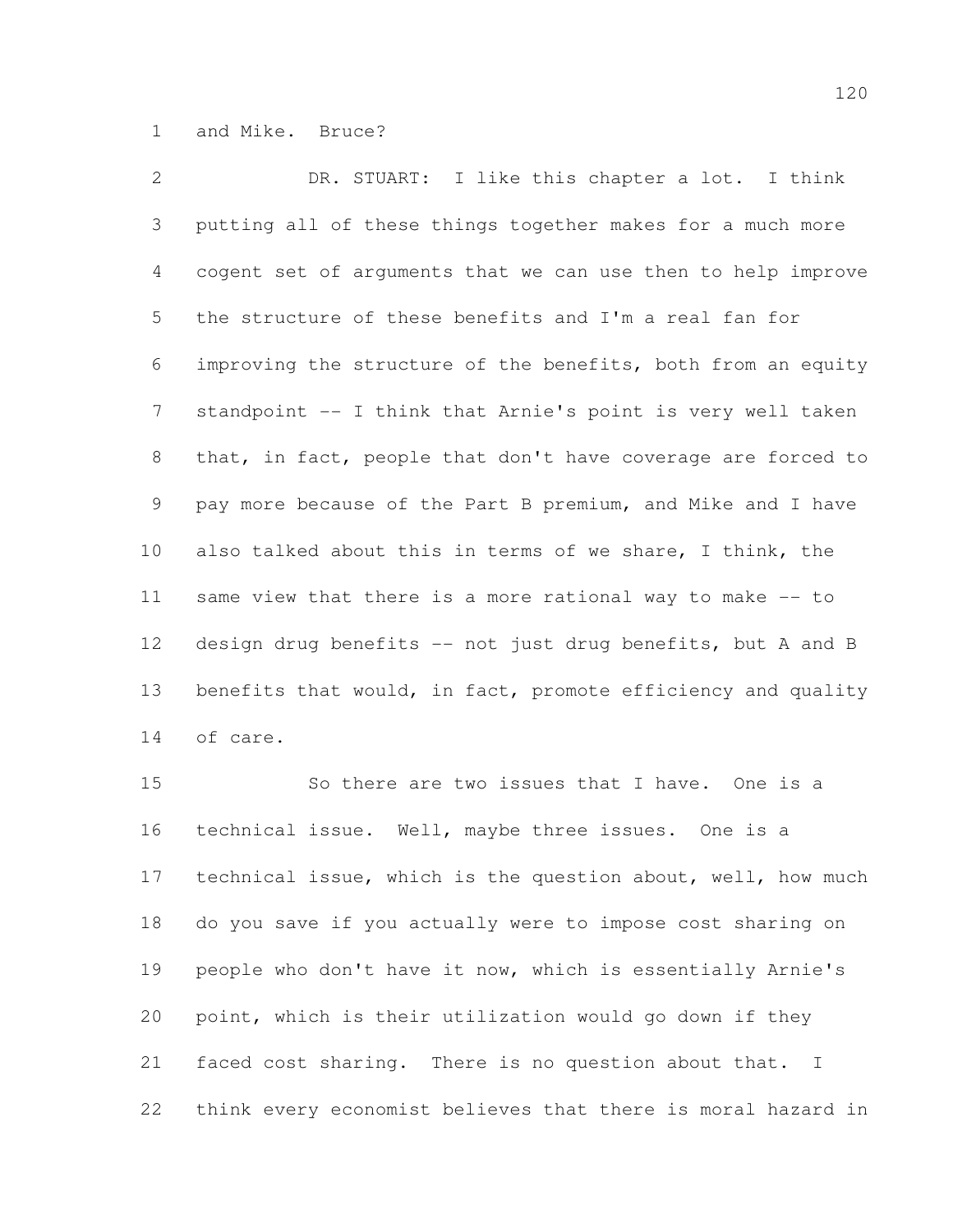this market. So it really becomes a question of, well, how big is it? How big is the number there? And in this particular case, I think that Hogan has actually overestimated the savings that could be obtained if, in fact, you were to take away the secondary coverage of Medicare cost sharing.

 And most economists that have looked at this think, in fact, that there is some active selection into these programs that's over and above what you can control for with observable Medicare expenditures. And so I think that that's something that you really do need to pay some attention to, and if you were to try to put a number on Arnie's question, well, how big is the premium increase 14 going to be, you really have to be pretty precise about that. So I think that's an issue.

16 The second thing is, and this is really political 17 and I'm just going to leave it at that, if people have something, it's going to be damn hard to take it away, and so you have to think about how you're going to structure the process. If you come to the conclusion that there is too much -- that there's not enough cost sharing of whatever type, then I think there really needs to be some thought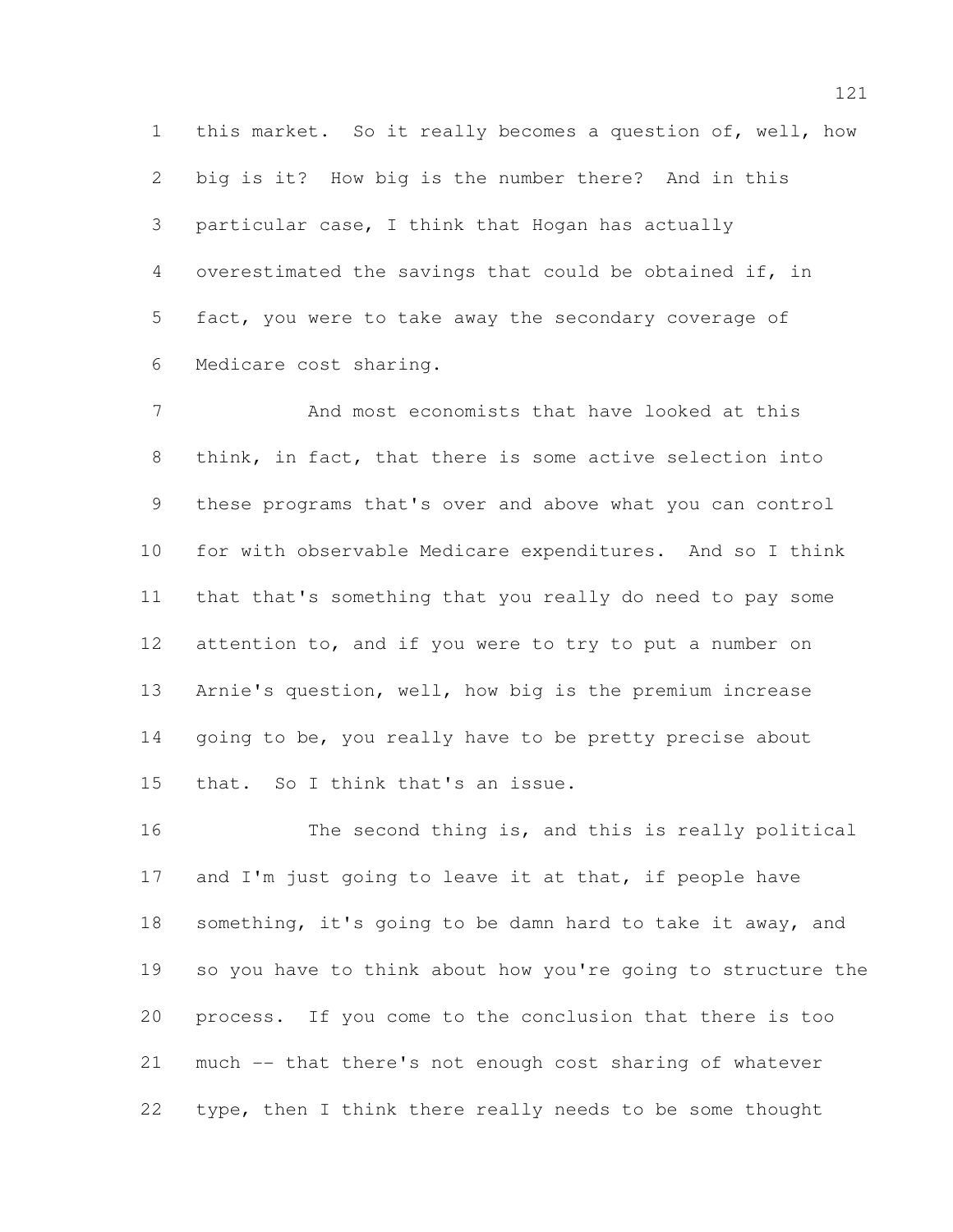1 given to the mechanism by which you get from here to there. And then the third part is -- and this gets to the population who are both poor and/or have high Medicare cost relative to their income, and the assumption that I see in here, and correct me if I'm wrong, is that you really want to give the -- you don't use this term, but kind of a free pass on the cost sharing side. You really don't want to impose cost sharing on those individuals. But I think that if you had a more rational way of establishing cost sharing benefit design, then, in fact, you might well want to do that.

12 And by saying, okay, well -- and I'll use drugs as an example because it's a lot easier than the A and B side, 14 but I think there are analogs on A and B  $-$  so on the drug 15 side, if you have a generic product that's available, then you have a low cost share on that product. If you've got a 17 substitute for that, a branded product that is demonstrably better, then for these people, you'll probably have a low cost share, too, because you want to steer use into that particular product. But if you've got substitutes that compete with each other and are expensive branded products, then for those other substitutes, you could pick a preferred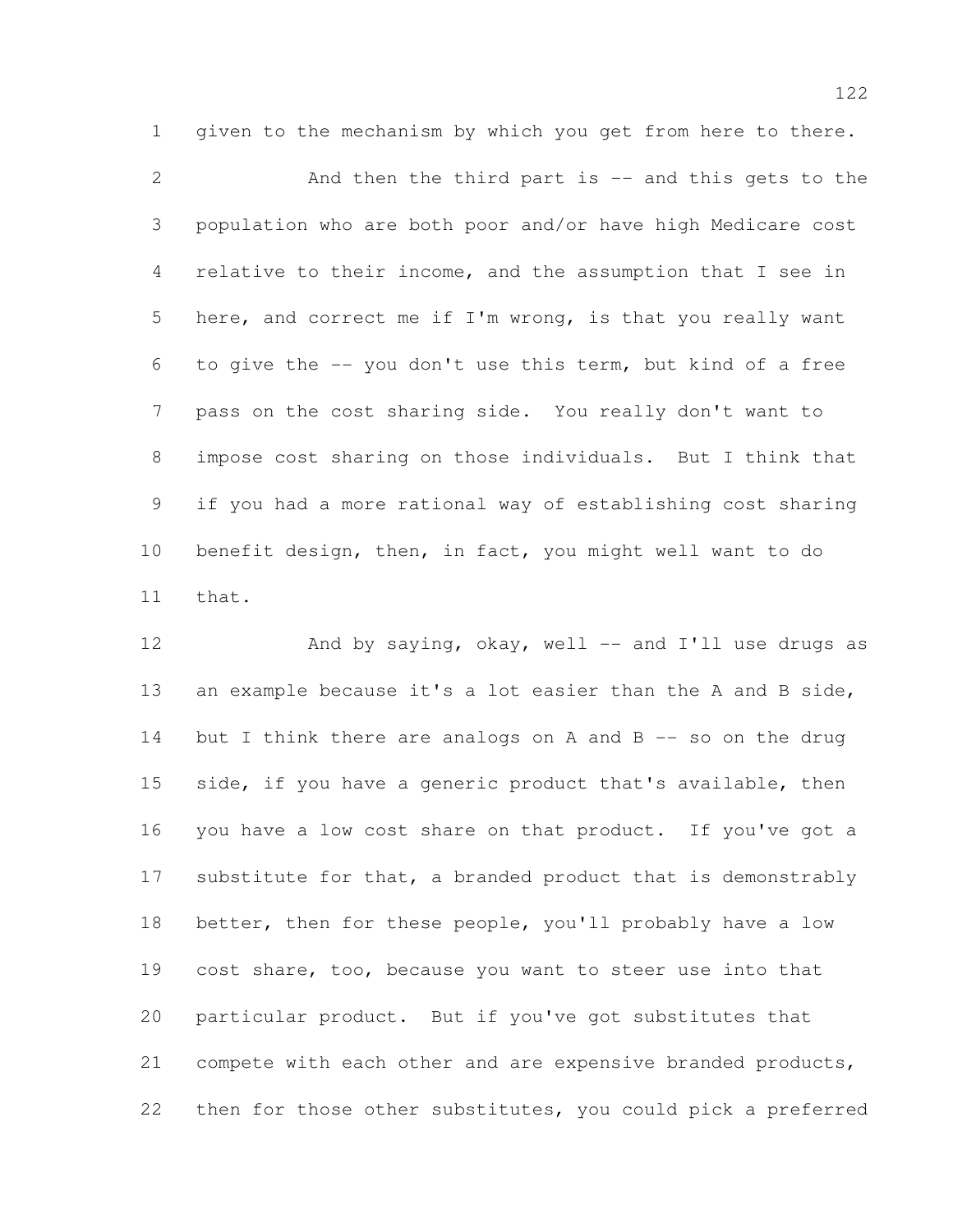product and then have other non-preferred products or have other, you know, the Medigap insurers and the employer- sponsored plans putting in those kinds of tiered arrangements. And I think those could apply just as easily to people that are low-income and high-spenders as to everybody else. DR. REISCHAUER: I think I'm next. I think this is a terrific chapter, Rachel, and a lot of interesting data and analysis. But I was wondering if we wouldn't want for completeness here to have at least a box about Medicare 11 Advantage, because there is a way that people can -- big smile here. There's obviously been some kind of a conspiracy. Is there? 14 DR. SCHMIDT: There is one. 15 DR. REISCHAUER: What the average was? DR. SCHMIDT: It's towards the back. There's a section that discusses it. 18 DR. MARK MILLER: I just want to point out how fast we reacted. [Laughter.] DR. REISCHAUER: Very responsive. Just to build on John's comment with respect to if we had an out-of-pocket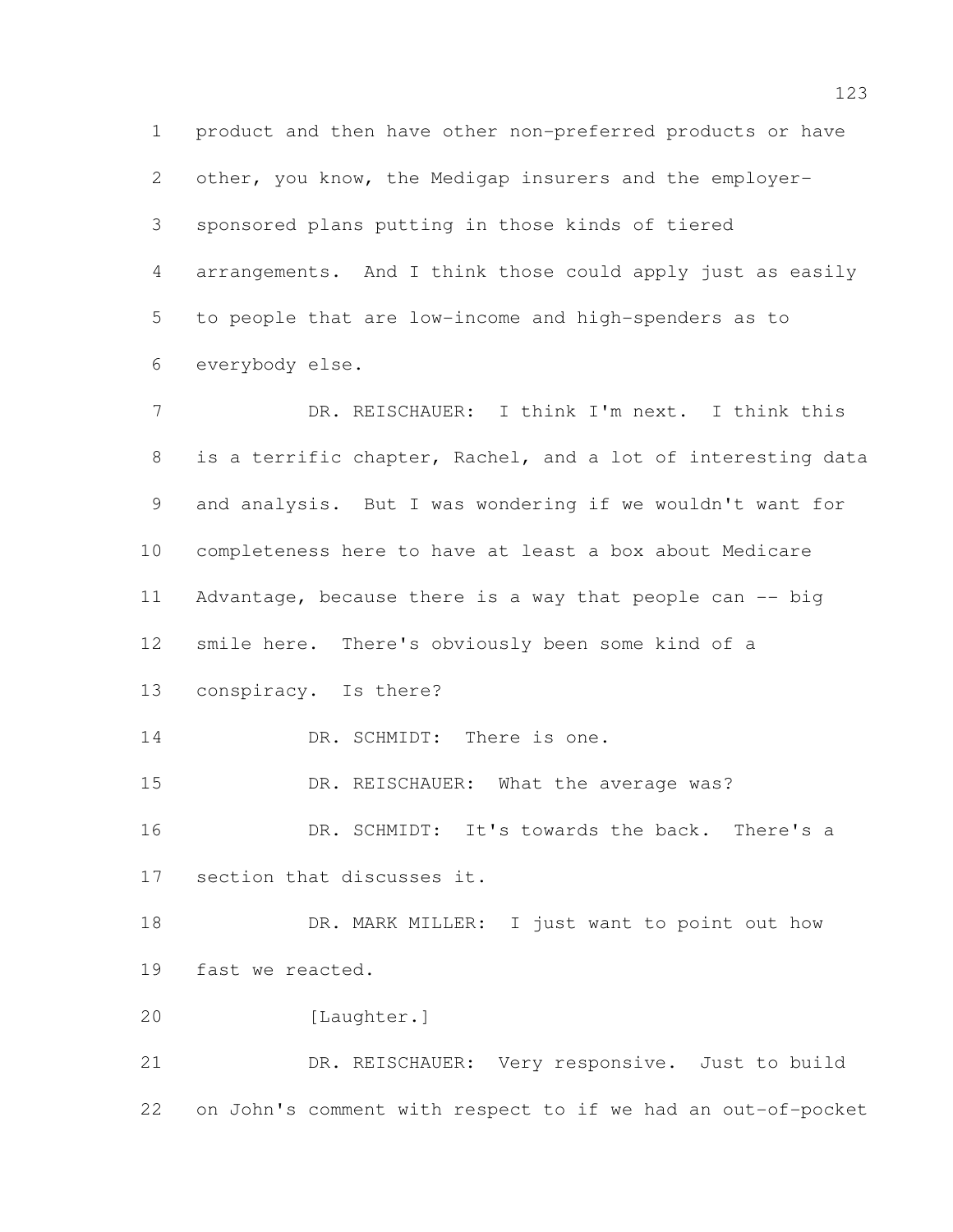cap, a lot of this is redistribution as opposed to additional cost because now many employer systems are requiring premiums, and those could go down. Medigap premiums could go down. And then there's a shift from Medicaid to Medicare that would occur with this. And so the actual sort of amount of new resources, I think it would be modest.

8 DR. KANE: Yes. I'm still trying to sort out what I -- I mean, I'm responding a little bit to your comment that the most politically popular aspect of this is actually not the one I would have said I'm the most interested in, which is the bottom one, about how can we get cost sharing to reinforce payment reform. I kind of think that's why we 14 got into it, as a discussion of how do you get people into medical homes? How do you get people into ACOs?

 I guess on the first one, I guess one question is 17 rather than tell people -- well, let me show you how poor an economist I am. My recollection of the RAND study was that the cost sharing really affected low-income people more than anybody else. They made really bad choices and their health was more at risk than anybody else, but that higher-income people, I guess, were able to better mitigate the effects.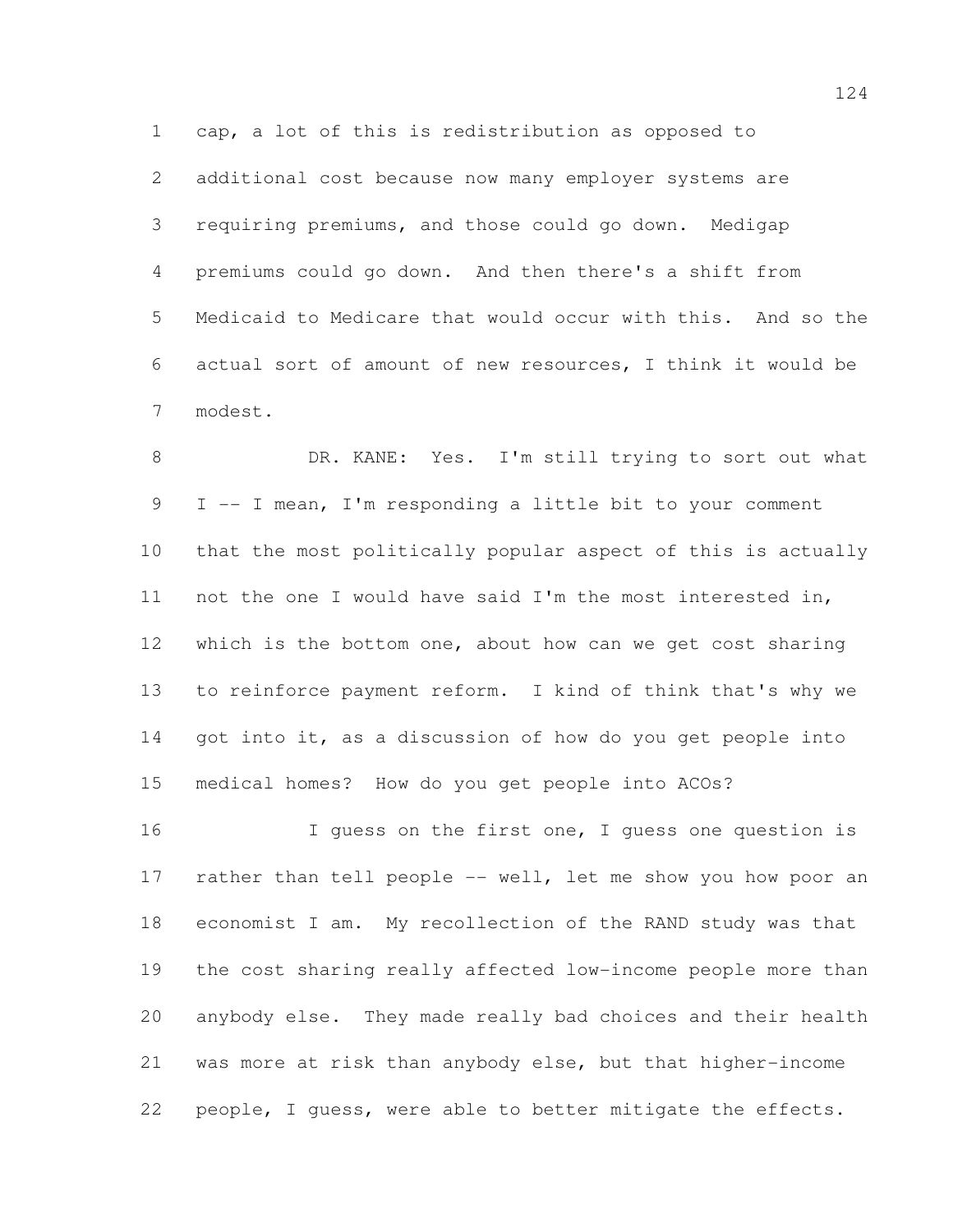So one of the questions is, is the distribution and then the subsequent poor behavior choices on health more disproportionately a problem for low-income people, and wouldn't that suggest, rather than affecting the people who have Medigap coverage, trying to get more low-income people into either Medicaid or LIS or -- I'm just trying to understand why you want to necessarily take away from Medigap and give to low-income people when there's other mechanisms for dealing with low income. For the first goal, I just think that's kind of -- there's more than one way to improve the equity of cost sharing, particularly for low-income people.

 And I was looking also at Slide 7 and trying to 14 get a sense of, for the highest 25 percent and those who have no supplemental coverage, is that because they're really low income and so the premium and copays put them in there, or because they lack catastrophic, because if it's lacking -- I think you have different conclusions as to what you want to do about it. If the reason you're in that highest 25 percent is that you have really low income and therefore the copays and premiums and deductibles puts you in there, or is that mostly people who are going through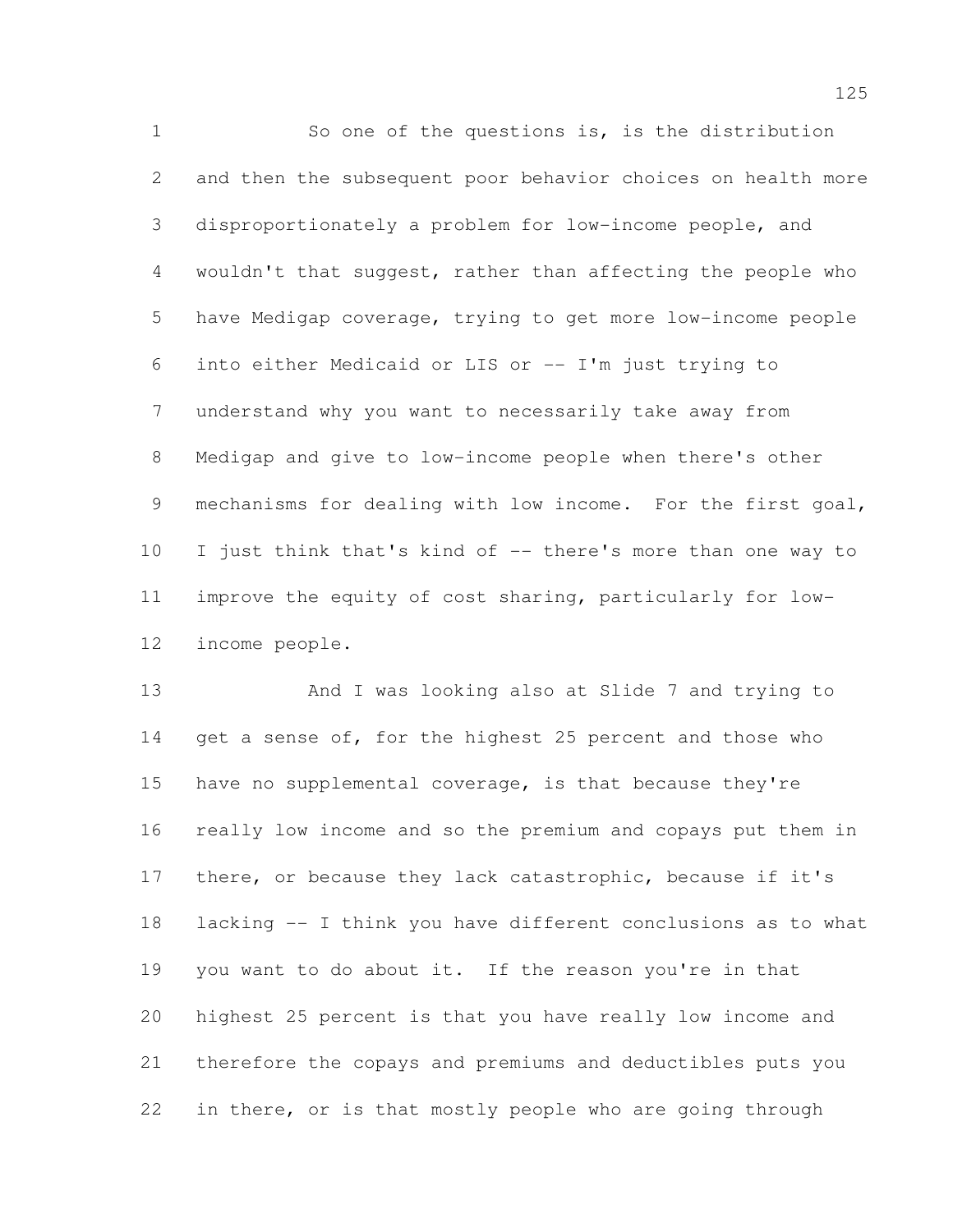some kind of catastrophic, they have gone through all the -- DR. SCHMIDT: About 20 percent of fee-for-service benes have a hospitalization in any year. So at least part of this is kind of a Part A deductible kind of a thing, which gets your spending up pretty high. They do have very low incomes. That's for sure. I can't off the cuff say they've absolutely hit what one might call a catastrophic range, but I would say that their cost sharing is pretty darn high. DR. KANE: Relative to their income? 11 DR. SCHMIDT: Yes. 12 DR. KANE: Yes. So to me, I quess part of what I'm trying to sort out is some of the problem of the equity or the lack of protection has to do with low-income people and how do we protect them. It doesn't really have to do with shall we make other people cost share more to protect 17 them. I don't think that's the -- I don't translate that well. I'm happier sort of thinking, how do we create better incentives to reinforce payment system reform and use cost 20 sharing to encourage people to buy better -- you know, use the right services, but not to subsidize low-income people because it seems to me we already have other ways to try to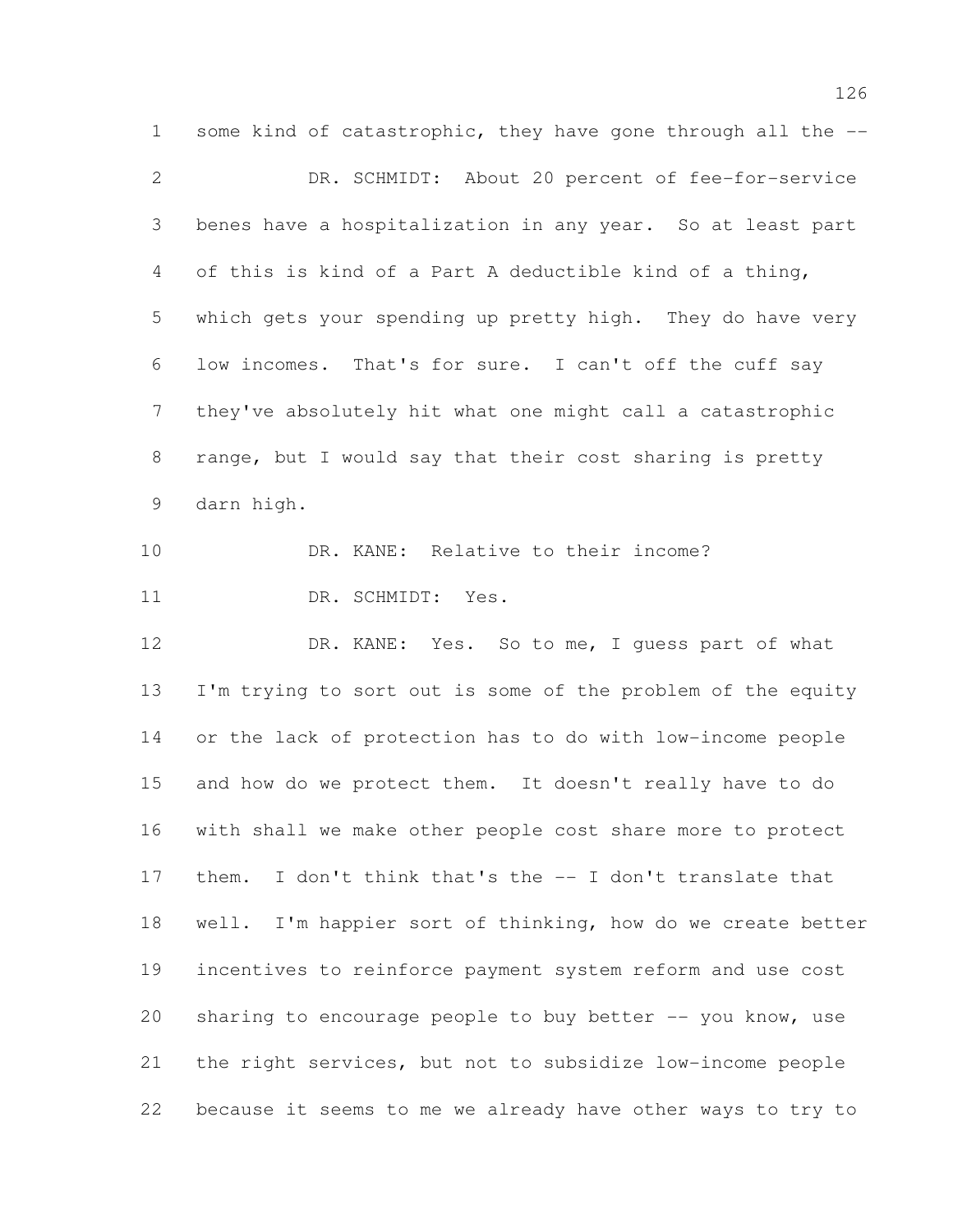do that.

2 DR. SCANLON: Well, it is, I mean -- DR. KANE: And I might just be confused about what's really going on here. DR. SCANLON: At one point, this is a long time ago, we did some analysis at GAO and we looked at not incomes, but just at the amount of cost sharing, and there were, I think, 600,000 people that maybe were spending more than \$10,000 on cost sharing for Medicare-covered services. So \$10,000, even if you've got a \$40,000 income, is a very significant cost share. So that's in contrast with a private insurance plan that would usually have a \$1,000 cap 13 at that time, and it's probably much higher today. 14 DR. KANE: Doesn't that say that the \$40,000 15 person perhaps should be eligible for some type of -- okay. So I guess, which problem are we trying to solve here? One is how do we get everybody to be vulnerable to incentives to get them into better, higher-value plans and higher-value formulas. I think there's a different set of tools to address the first problem of the financial protection issue, and maybe we just need to get people who go in with \$40,000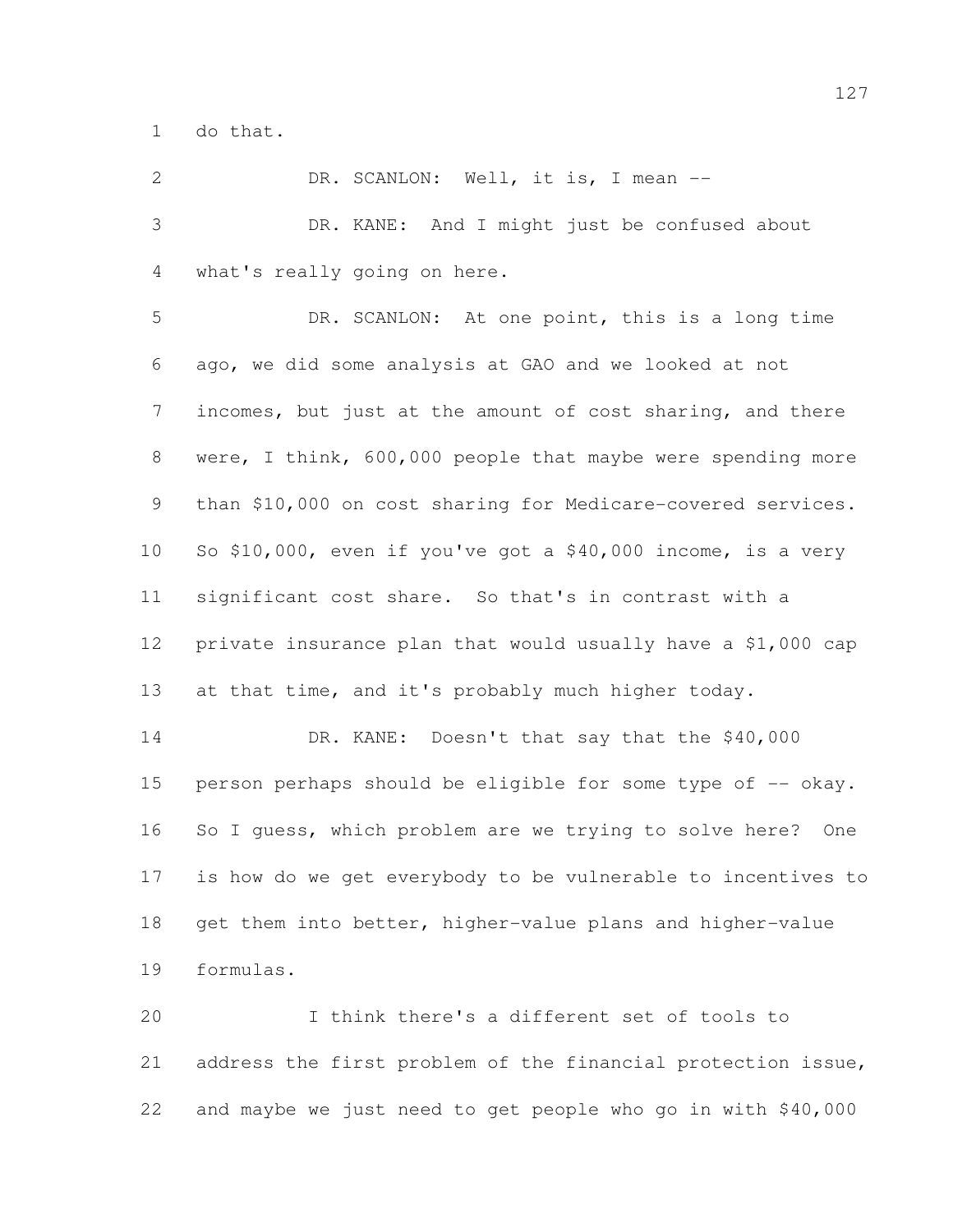of income who hit \$10,000 get into Medicaid or get into a LIS.

 DR. SCANLON: That's a fundamental philosophical issue, which is do you want Medicare to be a good insurance program, and most people would say good insurance puts a catastrophic limit on it, or do you want it to be a poor insurance program supplemented by means-tested programs -- MS. BEHROOZI: Just because I'm thinking that maybe what you're saying is a little bit in response to what I was saying about equity having something to do with income, I just want to make the point that I feel like, yes, it's three and four -- they're not up there now -- driving appropriate behavior is the most important thing, but by having just a fixed dollar amount that you charge for a service drives behavior differently at different ends of the income spectrum.

17 MR. HACKBARTH: And just one reaction, Nancy. On the fourth one, reinforced payment system reforms, in the abstract, that's appealing to me, too, but most of our models for payment system reform involve voluntary arrangements and we're talking here about base Medicare benefit design and how you use that to reinforce movement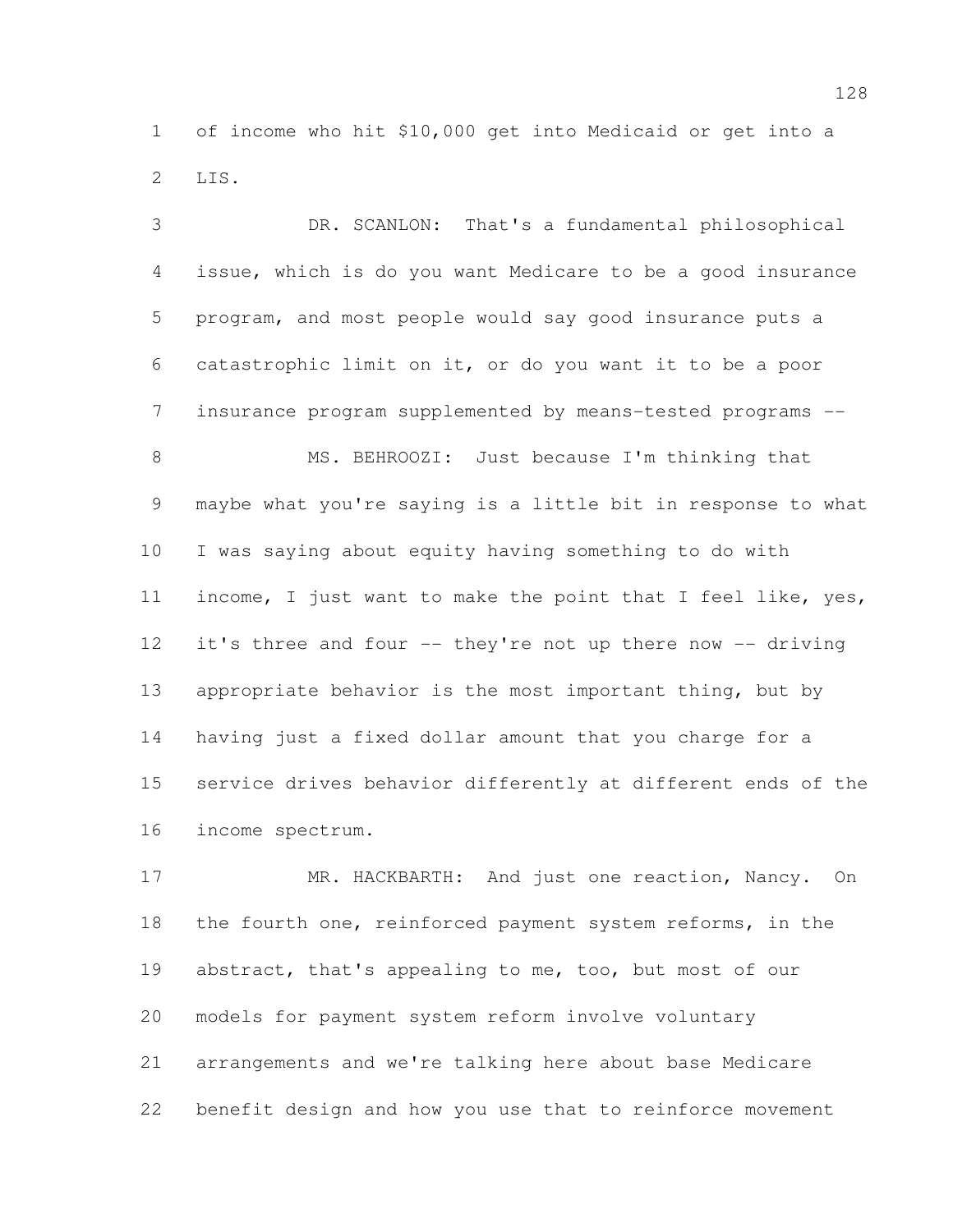into some things that some people are going into, some aren't even available anywhere. It's just sort of a complex interaction, number one, and number two, one of the most difficult things for the Congress is to use benefits to steer people towards particular providers and away from others. That's one of the most difficult political sells to 7 make. So that was my --

 DR. KANE: I think it's when you start to bring in the supplemental coverage and how do you want to regulate it 10 that I start to get confused as to what our goals are here. MS. HANSEN: I think this issue of confounding elements is probably here, except that I love the chapter because it does bring in the complexity. I was just 14 thinking that with the last quartile, the lower income, and 15 the fact that -- I think it was on page seven -- that it 16 can go up to 35 percent, I was just wondering about  $-$  this is where it does confound to another issue of shifting it possibly back to Medicaid, because if we look at the bar, the orange bar as compared to the light blue bar, the light blue is the Medicaid population, right? So it doesn't take much more perhaps if you're earning \$15,000 a year as a low-income individual, \$20,000, to tip quickly into Medicaid and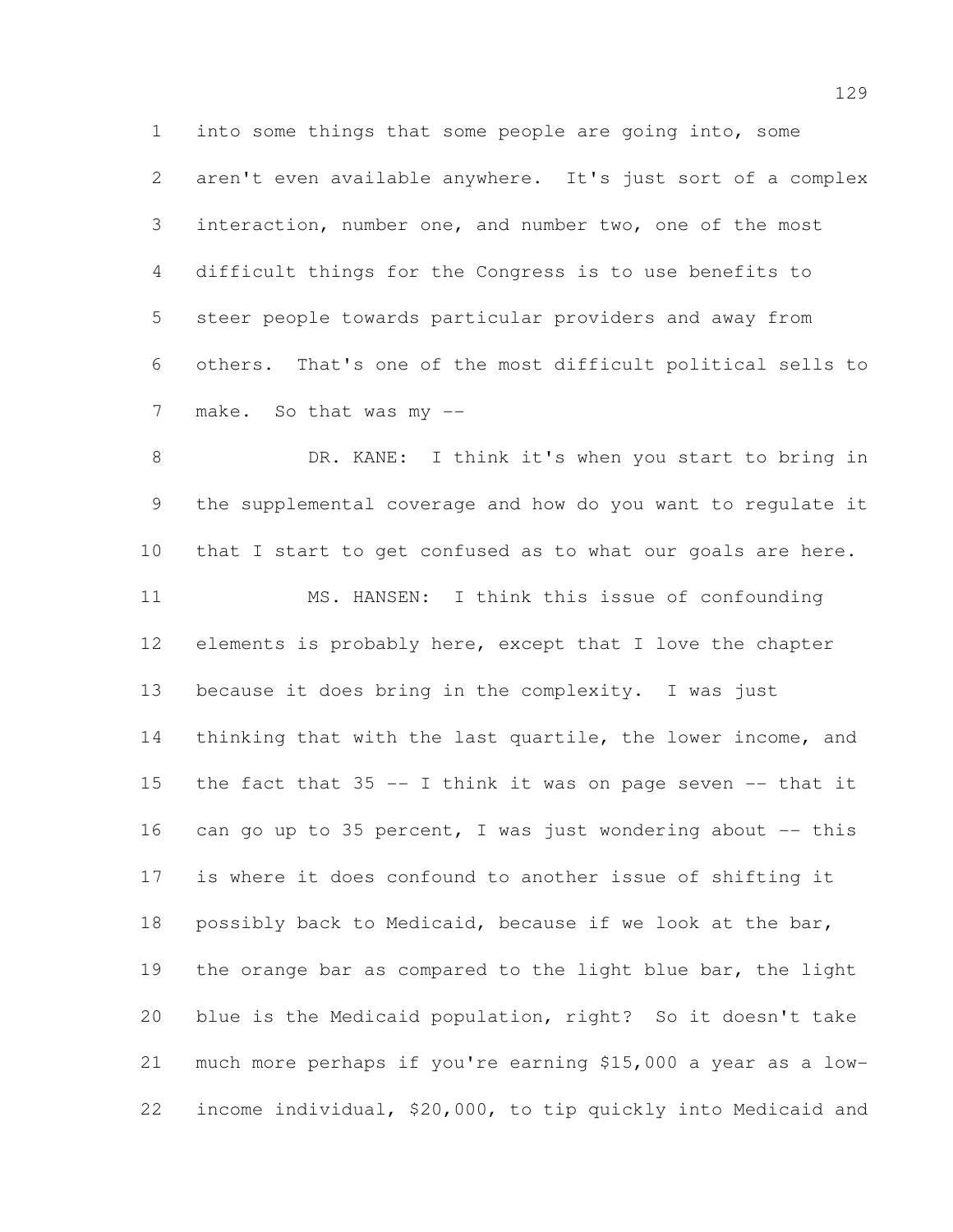I just wonder whether we've looked into kind of that shift that occurs, even though Part D comes back into Medicare.

 So it's, A, complex, but I do also think that the payment reform option, I know we're working on, but I can't help thinking as a clinician, and bear with me with this example, how we would sort it out in this benefit design. Let's just say many people now have five chronic diseases and what happens as a result is you see ten to 14 doctors a year. I mean, these are the numbers that have been coming out. And you have 50 prescriptions a year. So when you look at that kind of live experience that people have, how do we do the coordination in some way to address the delivery system reform to mitigate some of those expenses, because oftentimes you don't have to take that many medications. You don't go into the hospital because you're not on 14 medications. There's kind of a cascade effect 17 that comes into play with that.

 So it's possible through delivery system reforms, which is alluded to in the fourth bullet, could mitigate actually the spend for whether you're poor or not on this. I don't know how that gets captured in -- because I think this is a reflection of what is, but what could be would be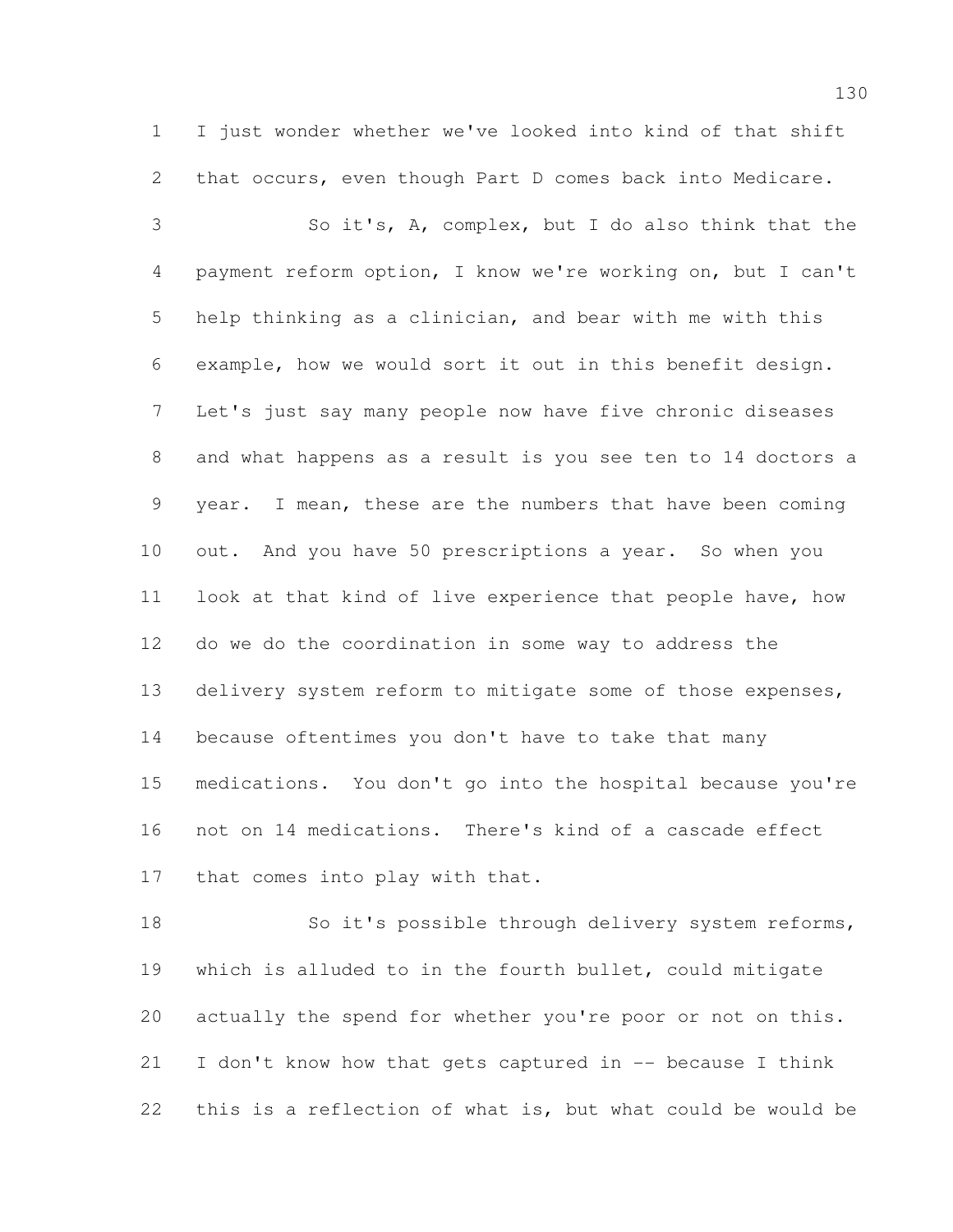as a result of reform.

| $\mathbf{2}$ | But my first point was just that it sort of seems            |
|--------------|--------------------------------------------------------------|
| 3            | like it would make it reasonably easy for people to qualify  |
| 4            | for Medicaid after you pay so much out of pocket over time,  |
| 5            | that many States have a medically needy-only benefit that    |
| 6            | goes into a QMB/SLMB relationship.                           |
| 7            | So as I say, there are many moving parts to this             |
| 8            | which make it very textually interesting, but I'm not sure   |
| 9            | how to fully sort it out to make it effective and bring it   |
| 10           | back to Medigap policies.                                    |
| 11           | DR. SCHMIDT: Yes, and just one technical point.              |
| 12           | The far right side of the bars, I'm showing you median       |
| 13           | percent of income and it's actually higher for mean because  |
| 14           | of the medically needy for those who don't have supplemental |
| 15           | coverage. I mean, some would end up being medically needy    |
| 16           | and going into Medicaid.                                     |
| 17           | I think there are differences across States,                 |
| 18           | though, in how they treat the medically needy, though, so    |
| 19           | that may be some complexity we need to look into further.    |
| 20           | DR. CHERNEW:<br>As you know, I think this is                 |

tremendous and I can hardly contain my exuberance.

22 [Laughter.]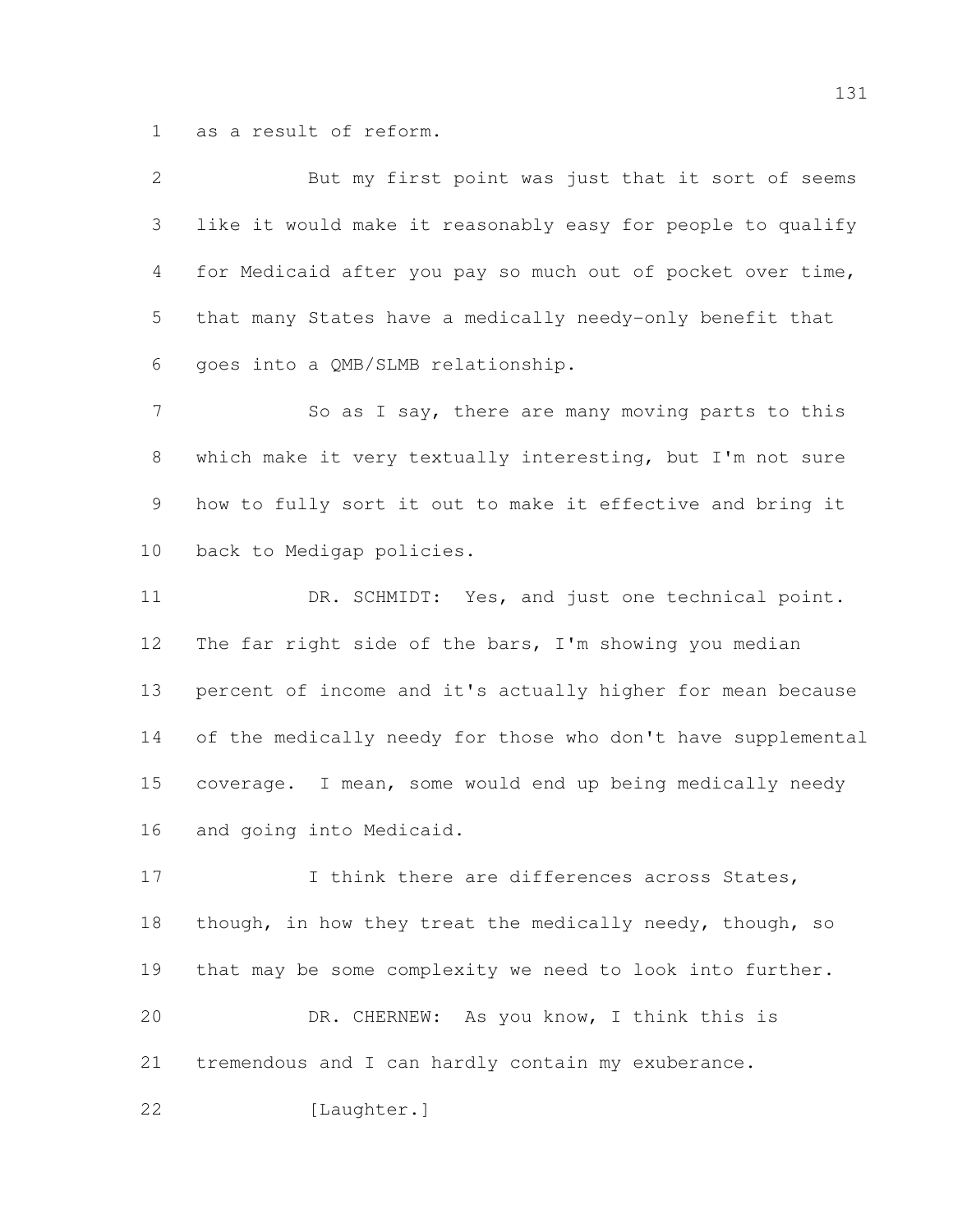DR. CHERNEW: But let me just make a few points. The first one is, in your chart of the distribution of supplemental coverage, that's the distribution of supplemental coverage as of a few years ago. That's not the distribution of supplemental coverage we're going to see in the future, certainly not if costs grow the way they've been growing. We're going to see employers dropping a lot of supplemental coverage. Premiums are going to be rising. We're going to be worried about access for a lot of care to individuals, and the discussion that I think we're going to have in the future is going to be a discussion about we want a -- we're worried about this lack of financial access to services that people have and this financial burden that people are facing, particularly the low-income individuals, and we want to improve their benefit, but that's really expensive and we're not sure how to do that.

 My view about how to think about all of this hinges tremendously on how successful I think all of the payment reform things are. So if I shut my eyes, imagine a world with accountable care organizations or a well- functioning anything, then I have a completely different view about how I feel about this than if I don't.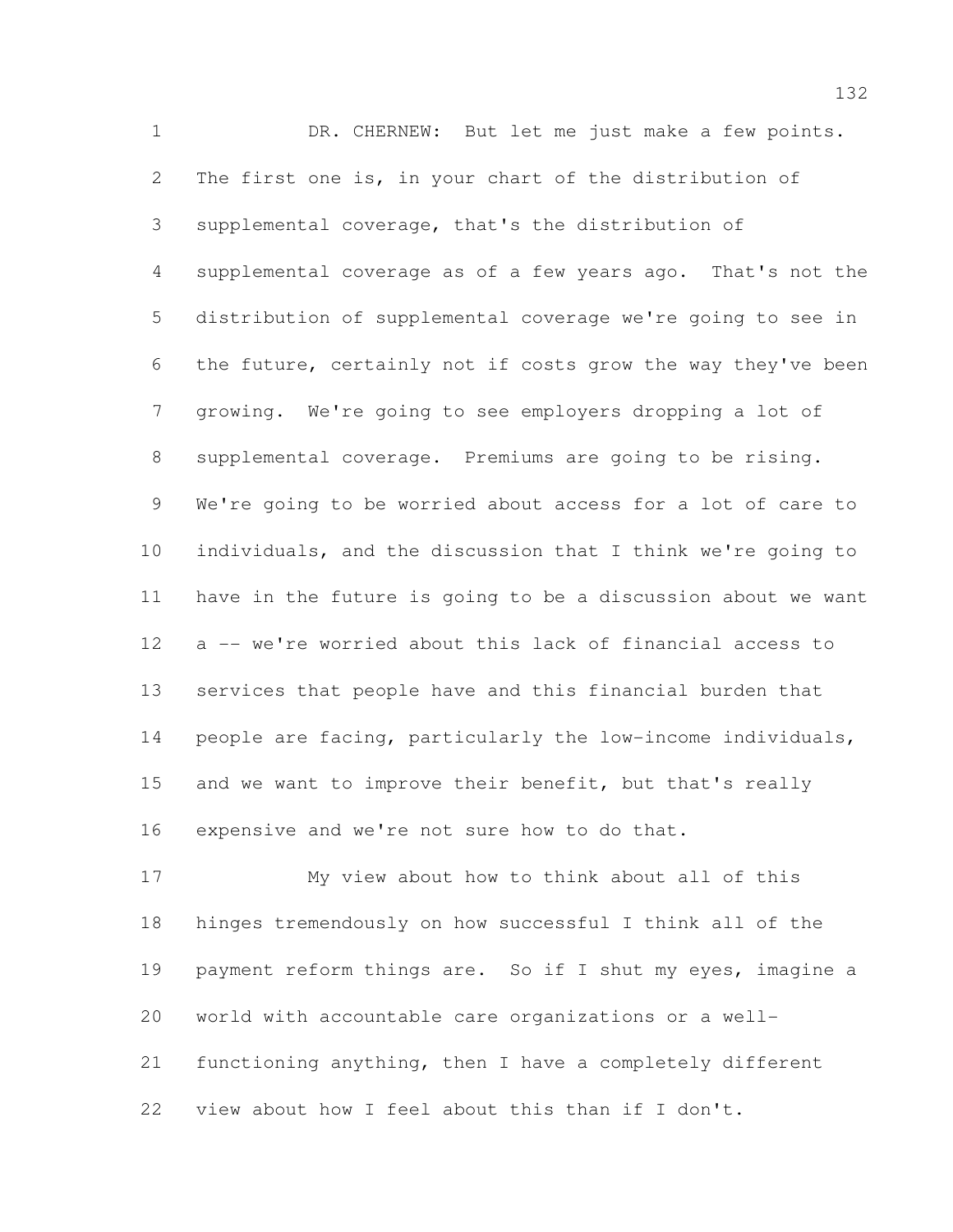So while I agree with Mitra's comment about using cost shifting just so Medicare saves money and beneficiaries pay more is really unappealing, I don't like that at all, as opposed to using cost shifting to make the system more efficient. I just think we can't ignore the financial impact of what's going to happen and I think we have to prepare ourselves for a world in which the beneficiaries, particularly those on sort of the side of that graph, have dramatically less coverage for a whole range of things. 10 And if technology continues to progress, there will be dramatically more things that they're going to want

 to have access to and we're going to have to worry about that, which raises a broad complicated philosophical issue which I'm scared to talk about in public session, but which is how we deal with the equity of access to care for everybody, which I think is absolutely crucial and cost 17 sharing has a tendency, because economists as a profession don't worry about equity, to cause inequities. It is a policy situation we just really don't like.

 And so I think we're going to have to face the issue of cost sharing, whether we like it or not, not because we're going to try and find ways to make people pay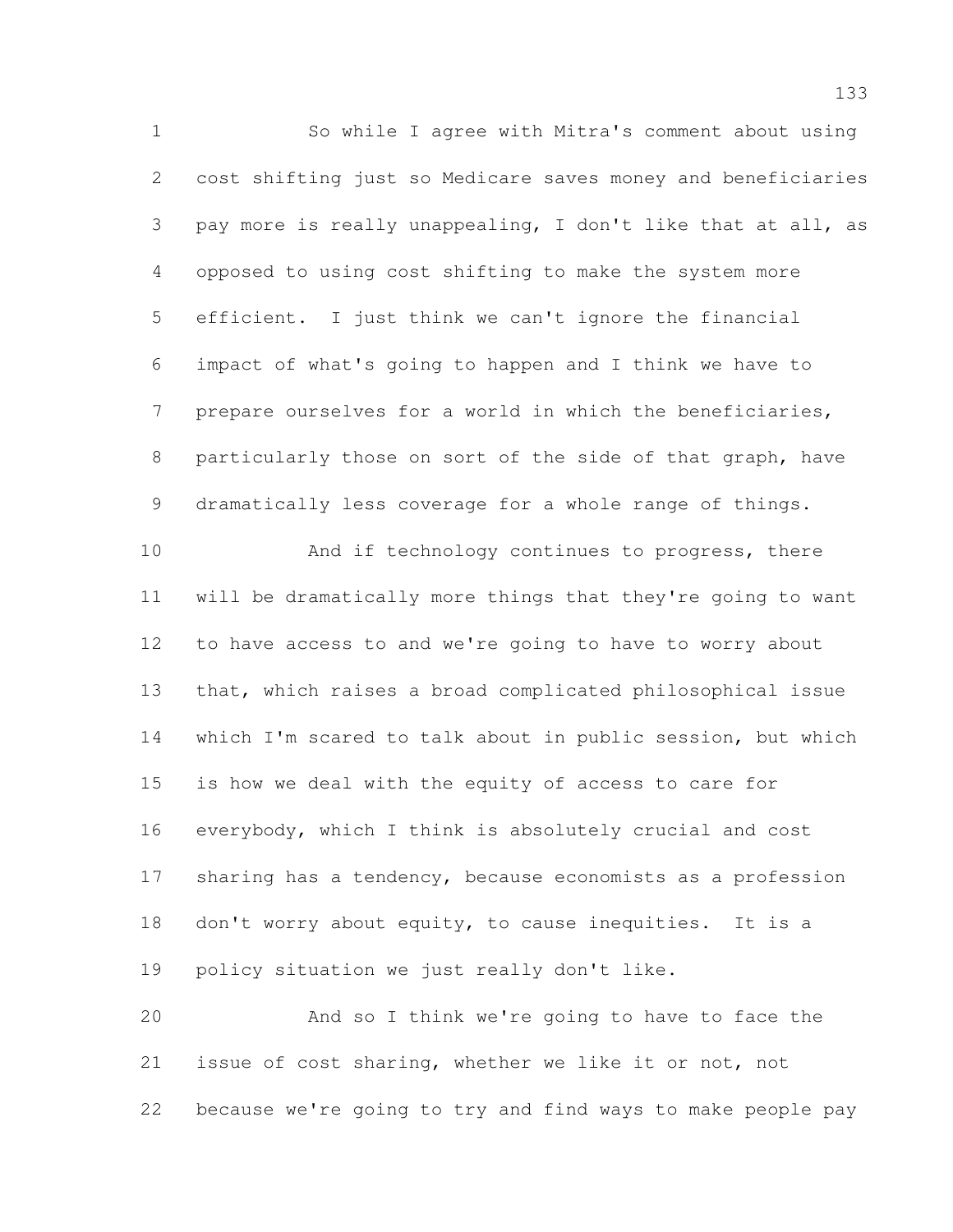more to do whatever we want, because we're going to have to try and figure out what we're going to subsidize as they lose some of those other sources of care. So that's the first point.

 The second point is, related to the other comments, cost sharing does interact with other aspects of the system so we need to figure out what happens if you have someone in an Accountable Care Organization or on an episode-based payment or some other system where now the physicians are trying to get people to do various things, but the people want more and more stuff because they don't have to pay. You know, the problem, I think you would say, 13 happened in the past, or at least I would say, there was a tension between what the patients demanded and the financial incentives the physicians were under and that created a lot of problems in the patient-physician relationship that I don't think should be ignored.

 I think it's also important to think about aspects of care. Many of the things that Peter might do or Arnie might do or I might do to prevent readmissions or to prevent management of folks to chronic disease is to get them to follow certain types of care. Make sure if they have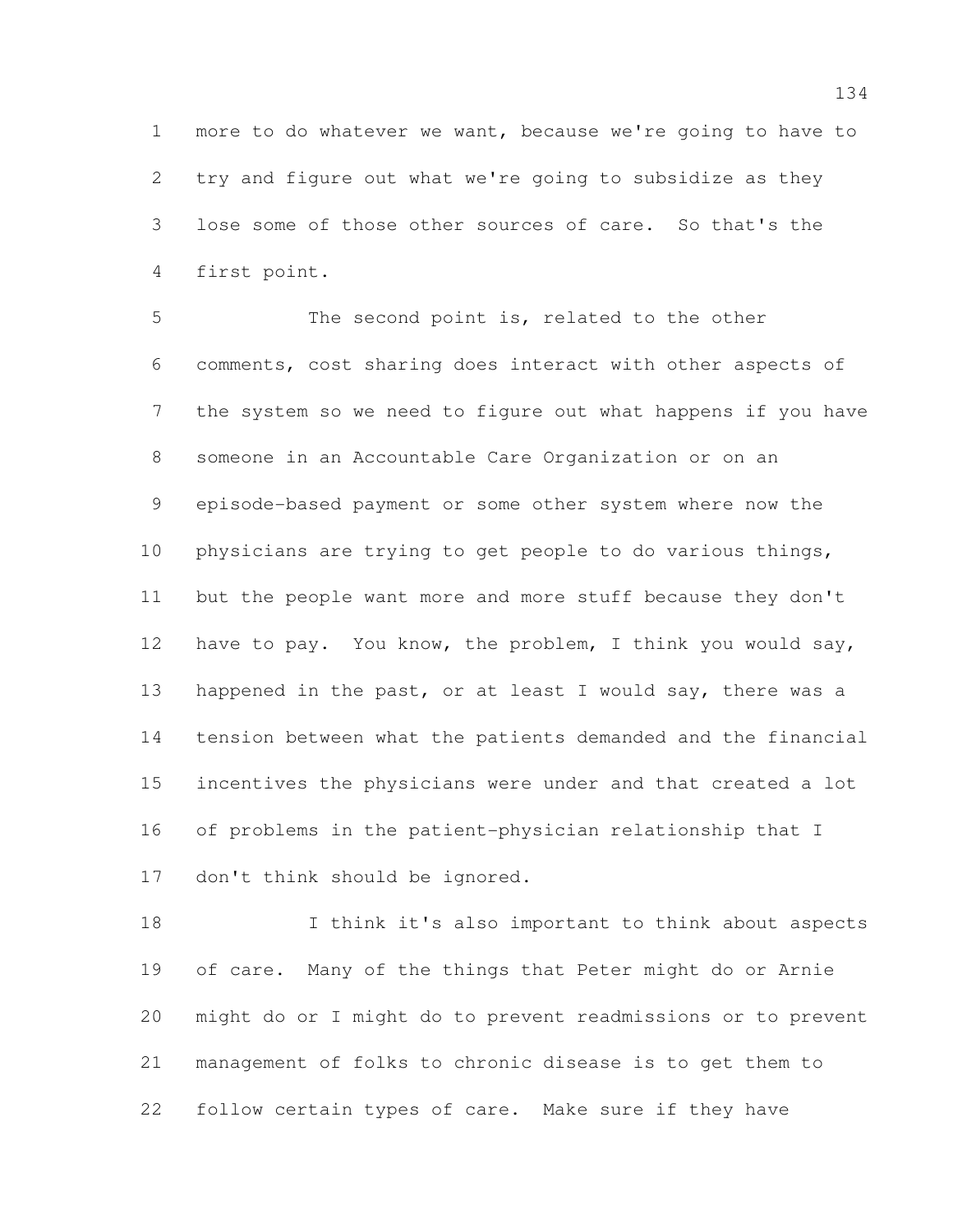diabetes, they take their blood pressure medication.

 Medicines are hard to deal with because of the Part D design split, and I will finesse that for a minute and say the issue is, in a world where there's a lot of cost sharing, we need to think about encouraging -- and you could debate the magnitude, but I think there's reasonable evidence now that there's some offset, that if you spend more on some services, I don't think you get that all back, but you get some of that back through better health, and even if you don't get a lot of it back, at least you're healthier. So I think figuring out how cost sharing interacts with other aspects of the system and supports preventive care, supports physicians if we move to another type of system, I think is absolutely crucial in doing this. 15 I'm very worried about the -- not very worried, 16 but I worry a lot about having a catastrophic cap, in part because I think the economic theory would suggest that you want to have the cost sharing in the place where you want to have the efficiency occurring, and I know I don't know that, and so please don't tell me that I don't know that. I realize. And I know that's hard to do. But there's an issue, for example, in this country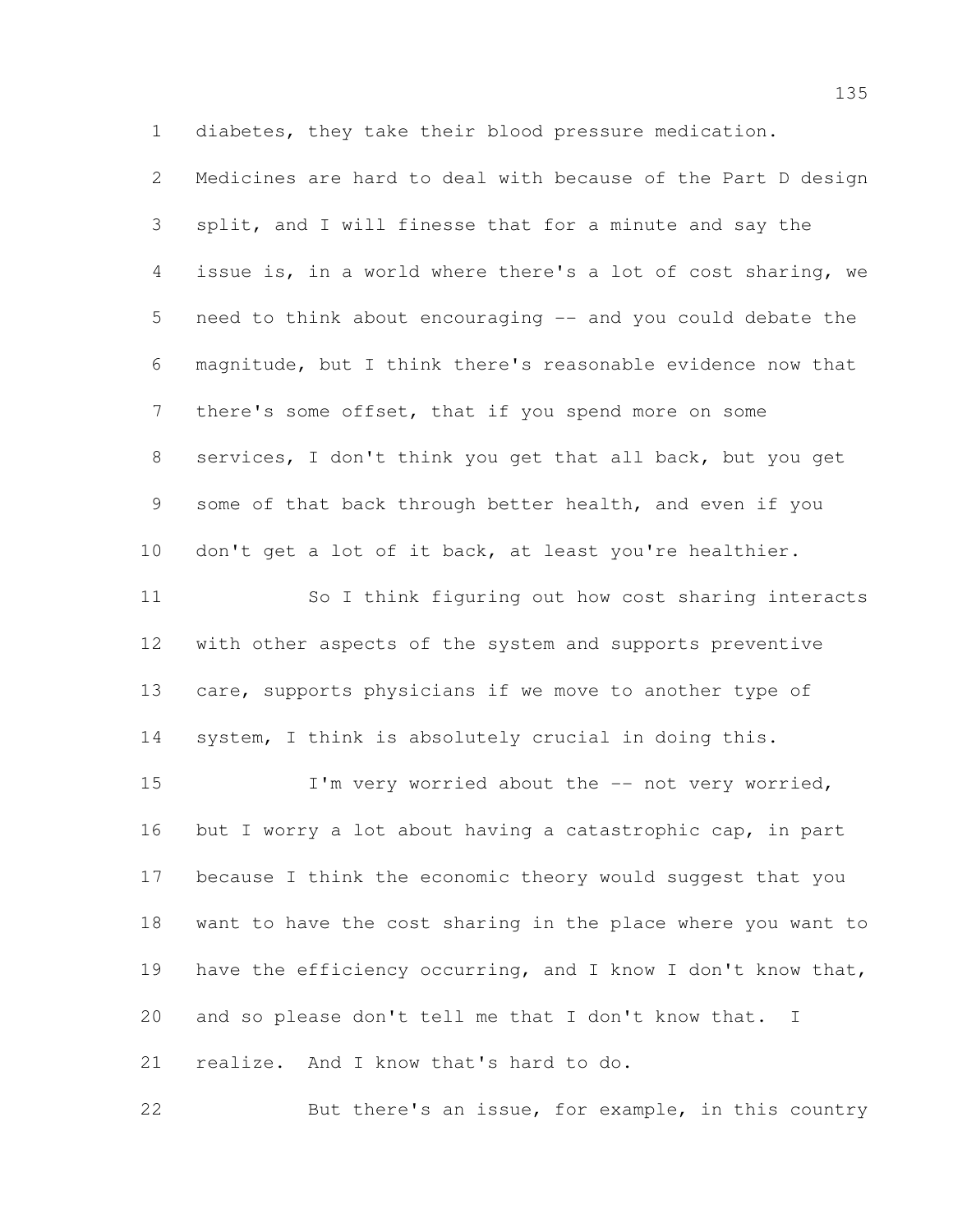right now, for many people, if you have a heart attack, if you get cancer or something bad happens to you, you get taxed a certain amount of money. You just have a heart attack, here's the money. There's no beneficial incentive effect. There's no moral hazard reduction, to use an economic term. You're just taxed. Sorry, you had a heart attack. Pay whatever you have to pay. And then once you've paid that, there's no incentive to be efficient at the higher spending levels.

10 So my mother, who has a situation right now where she is spending a lot of the taxpayers' money and getting a lot of expensive imaging done on her has no incentive to think about that imaging at all because she's paid her tax 14 and now she's just getting CT scans every six month, which is actually -- well, I think she's now to yearly. But the point is so a cap is fine in a standard model, but I think if you were to think about medical conditions, we would be a little smarter.

 And I think there's two big challenges, neither of which I can speak to authoritatively. The first one is the politics befuddle me completely, so I have nothing to say about that.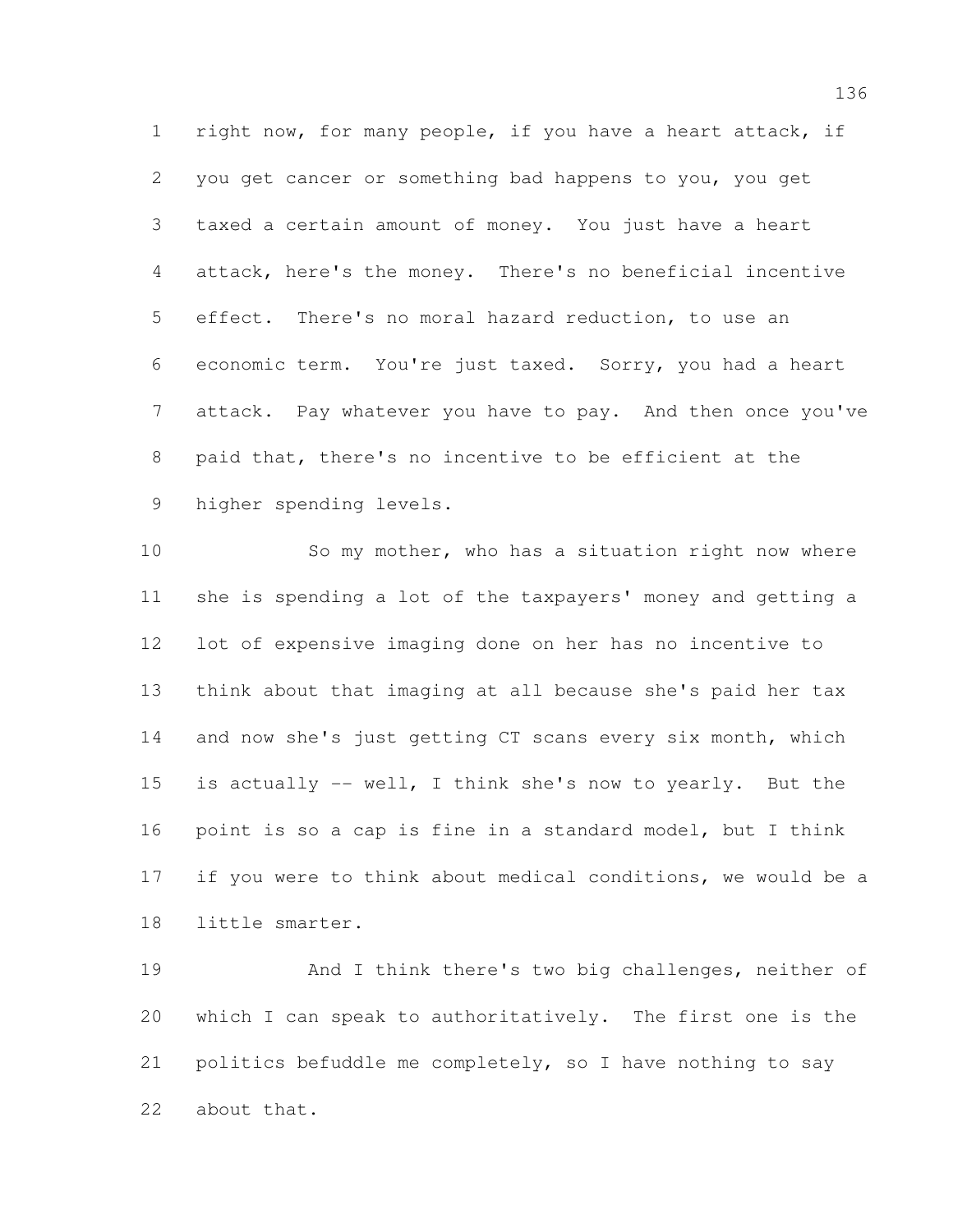And the second one is the complexity of how to implement this. You know, it's easy to point out particular situations where a reasonable person would say, in this situation, you shouldn't do this. But to figure out how to make that systematic across the board is harder, and I realize it's harder. My only plea would be that we don't get in a situation where the inability to do everything exactly the way we would want comprehensively prevents us from making policies which we think would actually improve the world, and I do think there are situations where people with certain clinical conditions, where people in certain 12 income categories, where if the person were standing there in the public comment and explained to you the situation of what happened to them and what they have to pay and asked why the system was set up, you would have a hard time to answer except saying, you know, we designed the system in 17 aggregate. We didn't design it for you. So I'm sorry, and then you just go on your way.

 I think we could probably do a bit better. I'm not yet ready to say exactly how, but I'm thrilled that there's some thought to this because I do think this is the one area where bringing the Medicare beneficiaries into the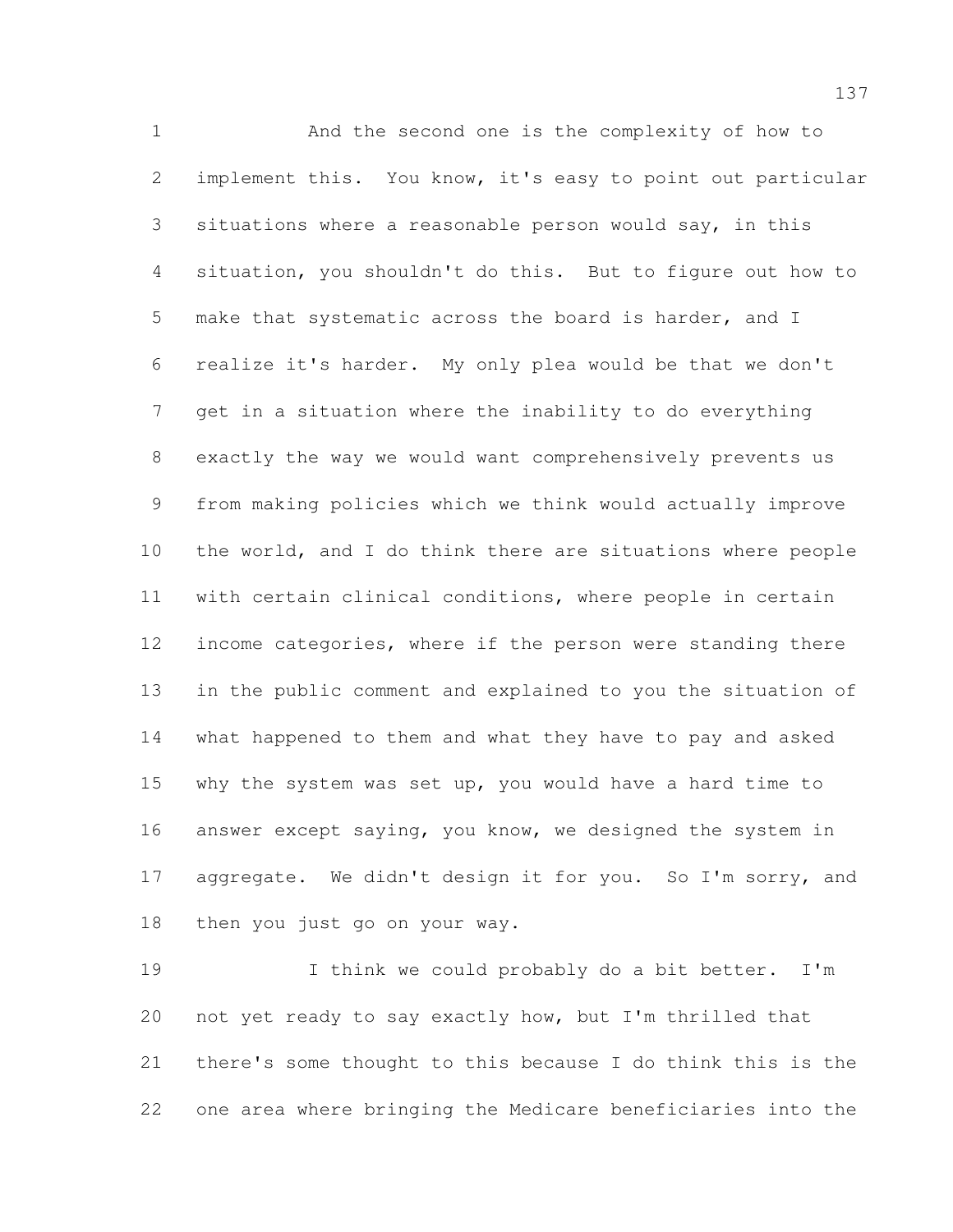system, both in terms of their responsibilities and in terms of their choices, matters, and I think that whether we like it or not, we're going to have to deal with it.

 DR. CASTELLANOS: I really like this chapter, for a lot of reasons. What we're really talking about is utilization here, if you really think about it. And what we're looking at, not for the first time but from a different approach, is that it's really multifactoral. There's a tremendous shift from Part A to Part B because of taking things out of the hospital and you're going to increase utilization from that. There's no question physicians have a real role in utilization and over-utilization.

14 But this is one of the first times, again, that we're talking about the beneficiary and the beneficiary's responsibility. What we're trying to do is change the beneficiary's behavior or incentivize the patient or the beneficiary. As Mike said, the landscape is dramatically changing. We need to make sure they have access, but we need to make sure it's appropriate, what they get, and the care they get is appropriate.

Whether you like it or not, first-dollar coverage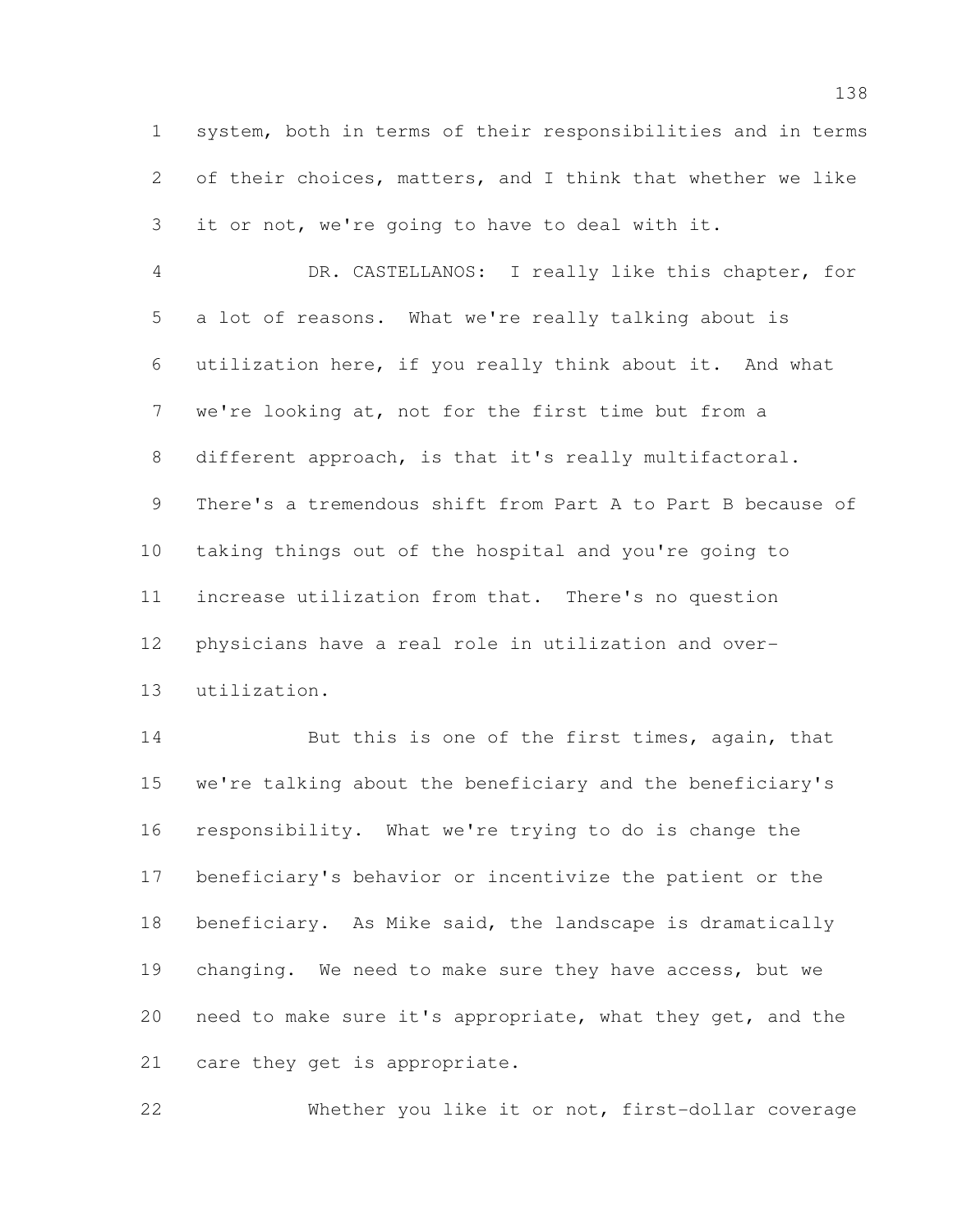does make a difference. Cost sharing does make a

 difference. We have a lot of behavioral things where we have patients, we call them frequent flyers. They show up wherever they want, whenever they want, in the middle of the night and get readmitted to the hospital for no reasons, and they get readmitted because there's nobody else there to take them home or do something.

8 So what we're doing here really, and I know I'm 9 not talking about insurance as much as patient, beneficiary responsibility, incentivizing a better behavior, but making sure they do have access.

12 DR. BORMAN: In respect to your comment, Glenn, about what is the most hot-button political implication and 14 how we deal with that, I happen to find a certain amount of appeal in part of this equity discussion. Sort of the flip side of it is the part that you have on one of the slides about moving more of these people into designated care managers. And I'm not sure how we phrase that to get around a little bit about the politically-charged piece of that, but I think that is a fair tradeoff in that as we attempt to support you better, recognizing your burden of disease, your piece of this is that we hope you do it in the way that's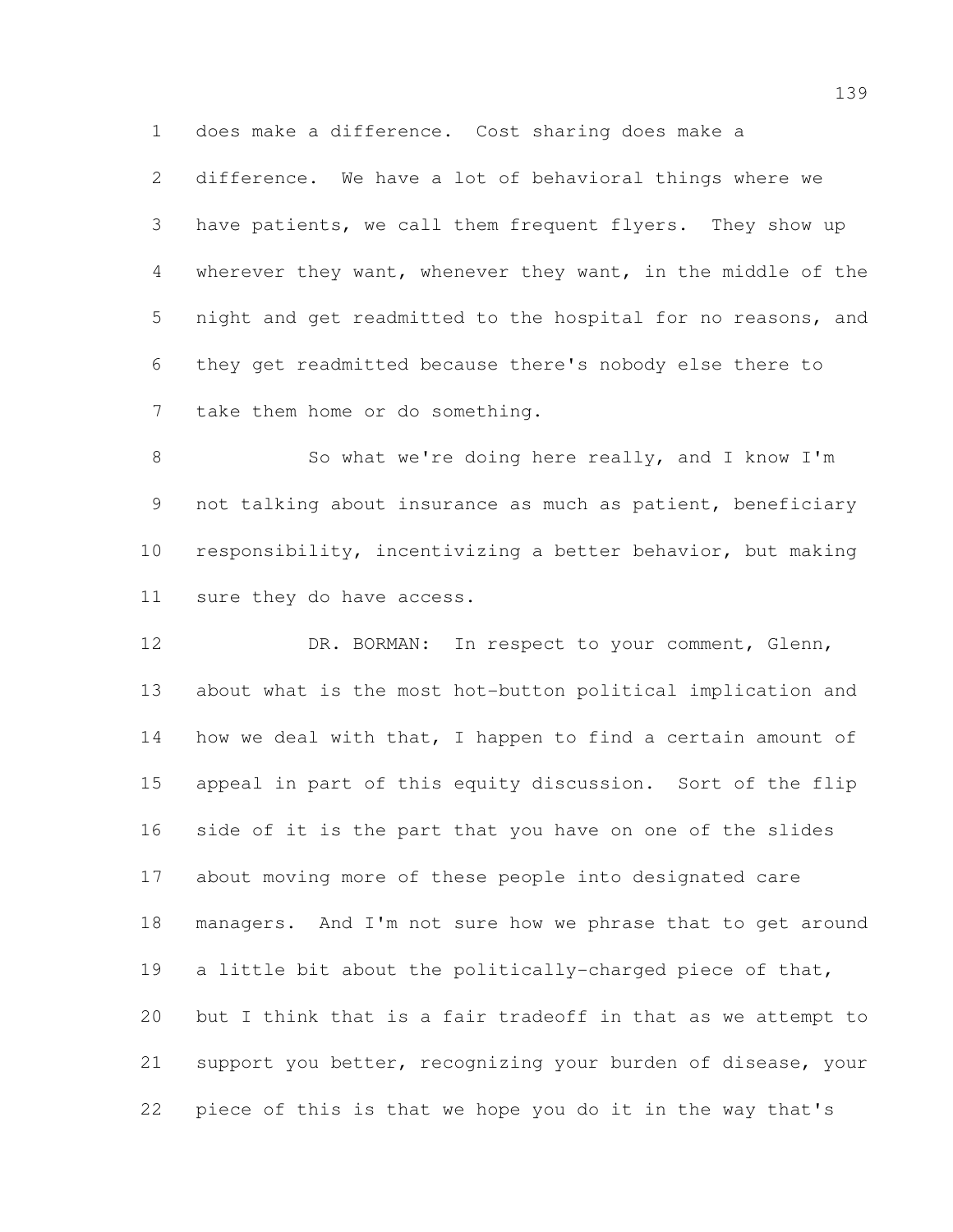most efficient for the system.

 And so my recollection, and it could be my ignorance, is that many States have certainly on the Medicaid side required certain kinds of folks to go into designated managers, and I wonder if we have any data to bring from that experience in terms of what really has been the success of that in terms of health outcomes, in terms of spending pattern changes, any unintended or unanticipated consequences for good or for ill that could help inform or sustain a good quality recommendation that there are certain groups of people that for them, it is a win to do this, and for the system, it's a win to do this. And then it starts to fold into, for example, the ACOs. Is this potentially a mandated population, if you will, and some of those kinds of considerations, but maybe there are some data out there that could help us inform that recommendation.

17 DR. MILSTEIN: Reflecting on this, what you realize is that asking any beneficiary to pay more is just a form of political poison. And so the question is, what is the least toxic variant? And I think the options -- I'm trying to make sort of a summary comment -- option A is the beneficiaries pay more if they don't enroll in an efficient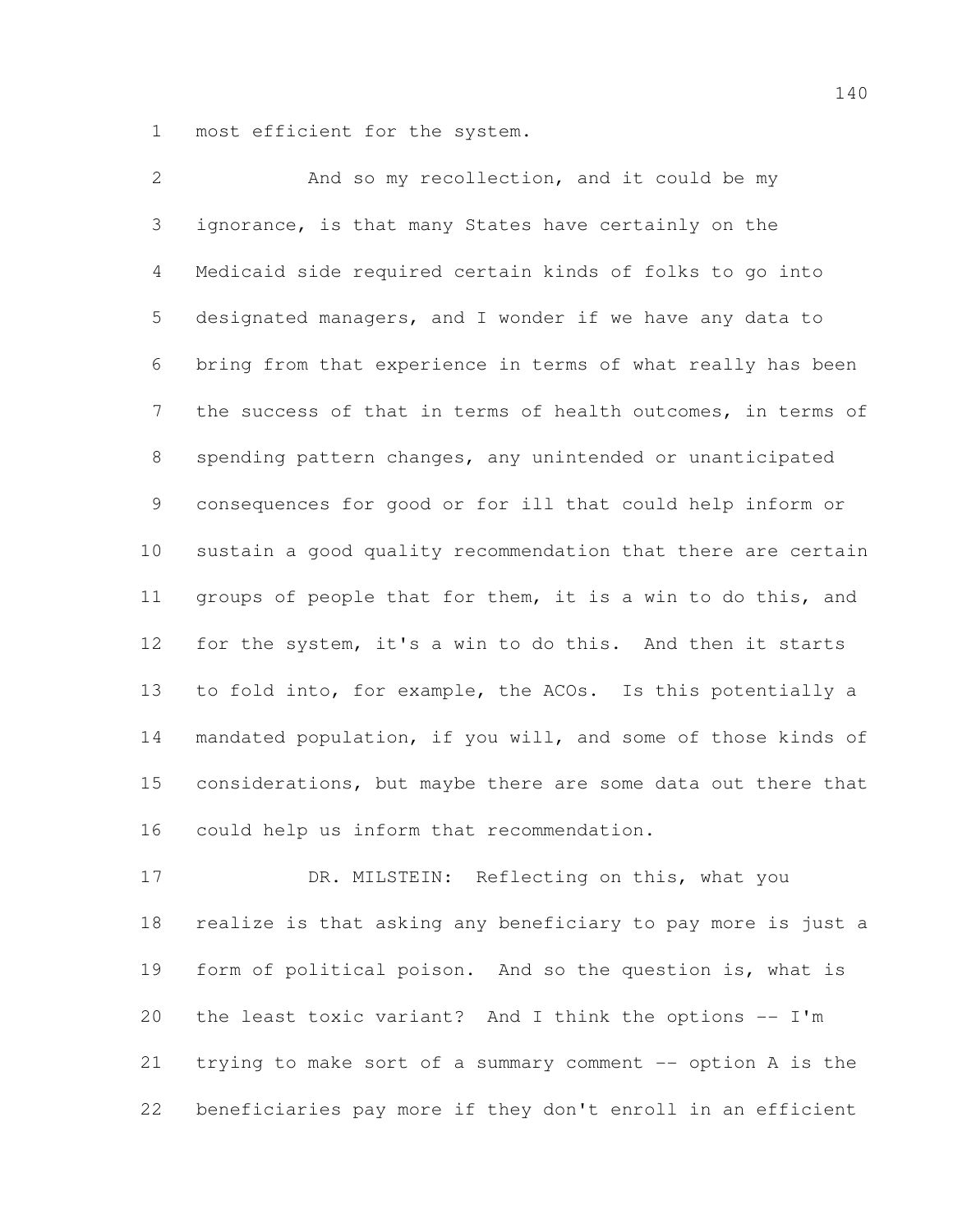delivery system, whether it's a Medicare Advantage delivery system or a medical home delivery system or an ACO delivery system. That's option A, and I personally believe that is probably least toxic. Next toxic is beneficiaries pay more if they don't select a more efficient provider, and Glenn, you commented on that  $-$ 8 DR. CHERNEW: They pay less if they do. They pay less if they do select. 10 DR. MILSTEIN: Yes. You can frame it -- framing it is -- 12 DR. CHERNEW: The ability -- DR. MILSTEIN: It's always six of one, half a 14 dozen of the other. The opponents will frame it negatively, so anyway, that's it. And then C is pay more -- beneficiaries pay more if they don't select an efficient treatment option. That's sort of the most granular. 19 And those are really the three, I think, primary choices. Each of them varies in terms of their political toxicity and their likely impact -- their implementation difficulty and their likely impact on spending. And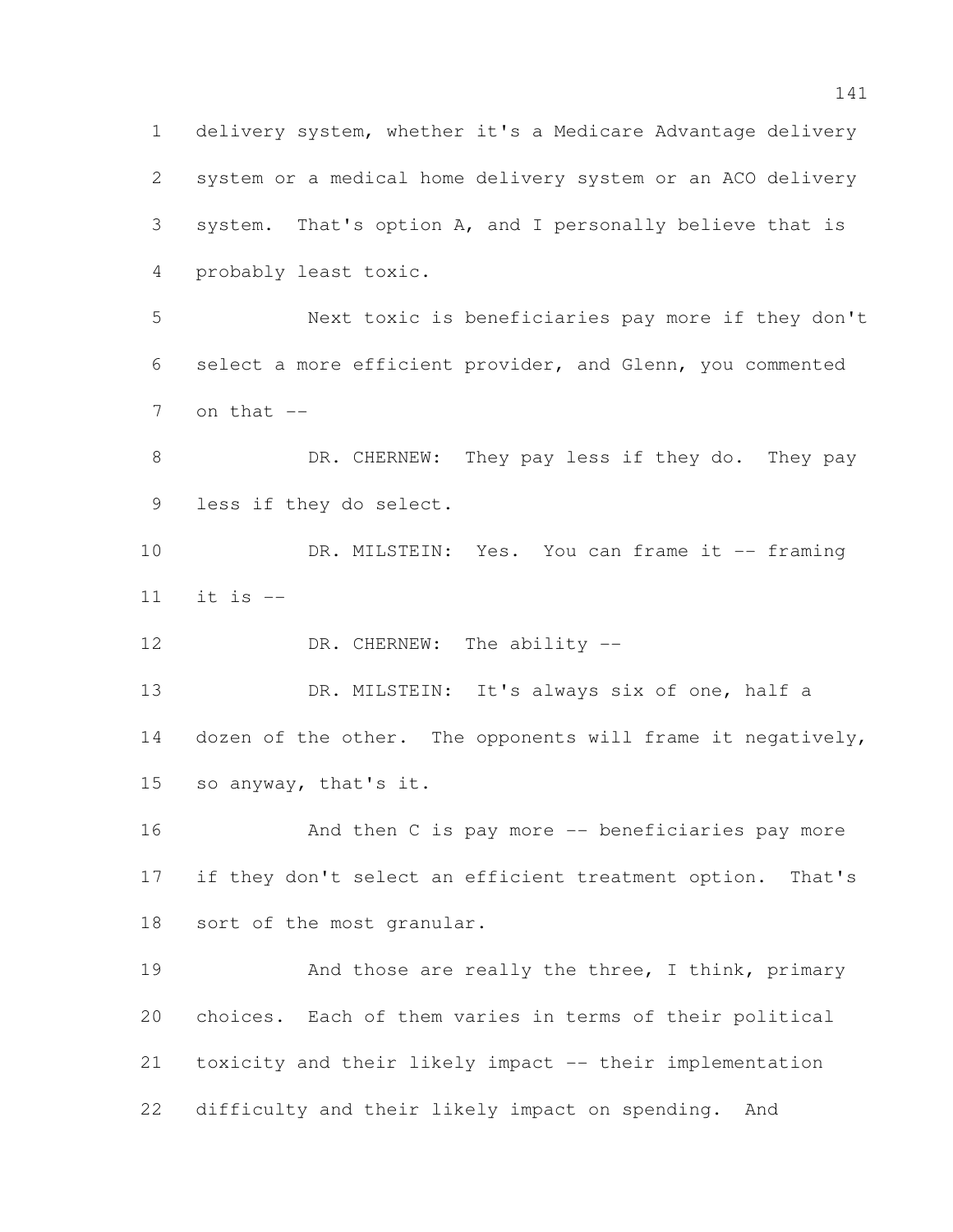modeling that is the best we're going to be able to do.

 Michael points out the dynamic things that are happening concurrently, such as the evolution of biologics that will cause some treatments to be much more expensive than others. The large molecule phenomenon will actually make the last option, penalizing people who don't select the most efficient treatment option, in some ways more toxic, more of a problem than it has been in the past. So those are the choices.

 MR. HACKBARTH: I don't disagree with that framing. I do think how it's present, you know, whether it's pay more or pay less is, in the real world, very, very important. And the way I think about this, and it may be 14 that I need to get out of this rut, is that the step here is to define a base Medicare benefit package, and most people 16 are not in these things yet because they don't exist yet, and so what I would want to do -- I think the existing Medicare benefit package is irrational in a lot of ways and doesn't fairly distribute the cost sharing burden. And so I'd set, as I said, a top priority, let's get it looking more like what a real insurance program ought to look like. I don't disagree with Mike's notion that complete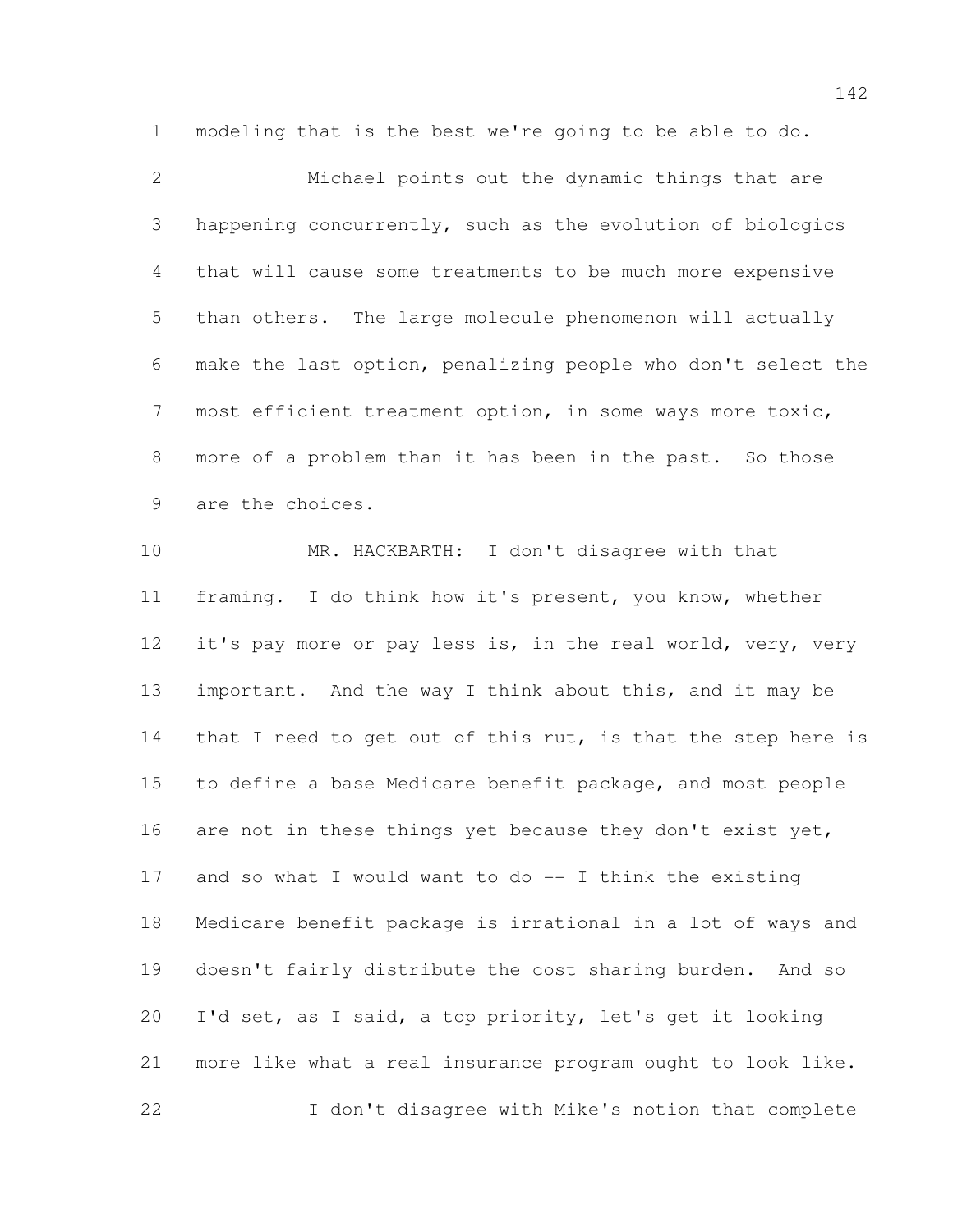coverage after a low threshold has some problems, and some creativity about how to deal with that, I think would be appropriate. But I think we do need to do a little bit better job of protecting the people who are sickest and charge a little bit more for people who aren't incurring big bills than the current benefit design does. And so I think of it in terms of equity and creating a sound insurance design.

 Then from there, as we develop some care manager system that really works and we know it reduces cost, we can say, oh, we'll reduce your cost sharing or your Part B premium or both if you voluntarily commit to do that. It's your choice. You can stay in the other program, but we think this is good for you and good for us and we're willing to share the savings with you. I think that politically feels a lot better than, oh, we're going to do the Medicaid thing, which is require you to go to a certain care manager organization. I think that would be very hard to do in Medicare given the politics around Medicare.

 So I don't think we're saying different things. It's really the framing of it and the package. I do believe that in the area of value-based benefit design, given the